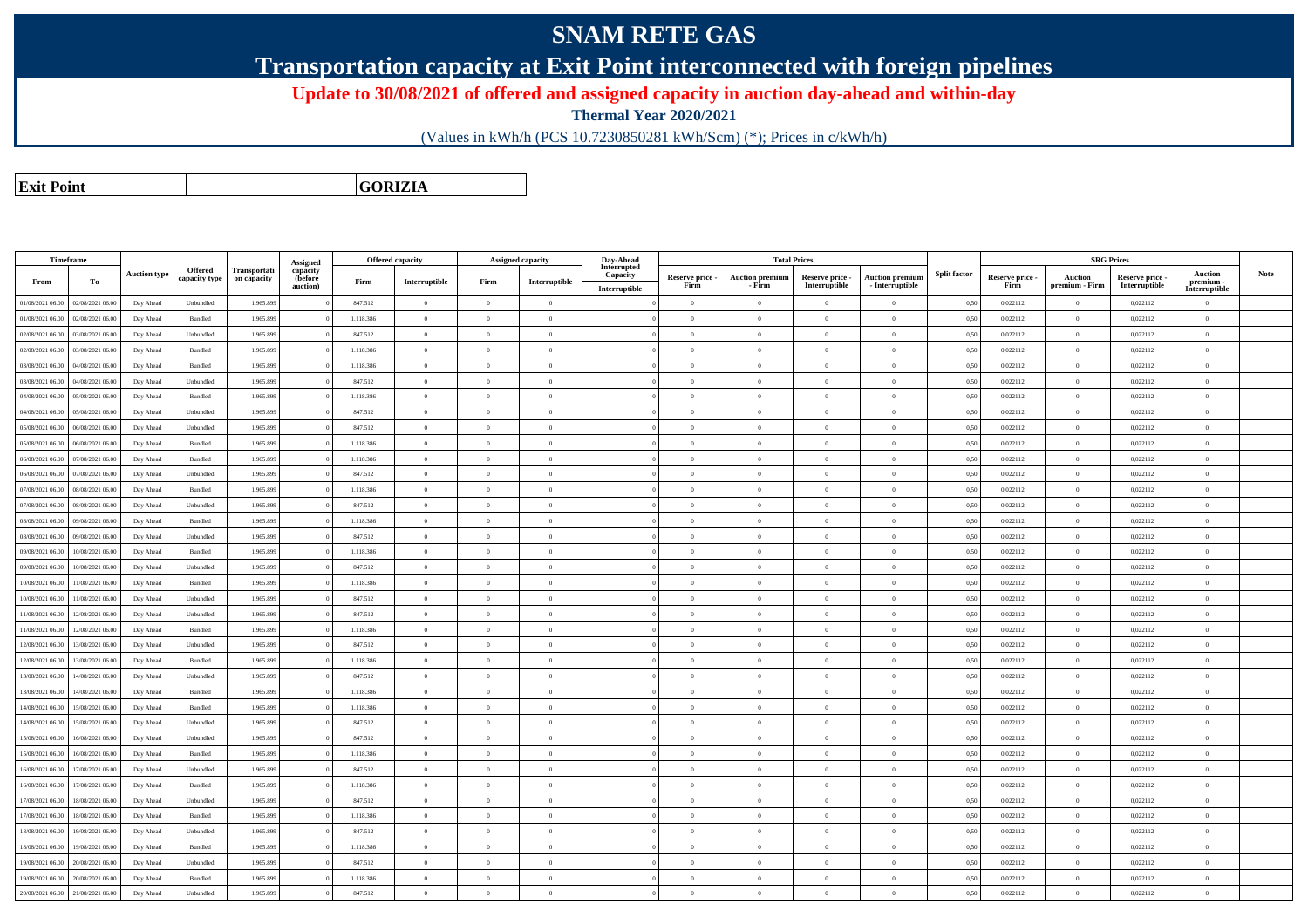| 20/08/2021 06:00                  | 21/08/2021 06:00 |            | Bundled            | 1.965.899 | 1.118.386 | $\Omega$       | $\Omega$       |                | $\Omega$       | $\Omega$       | $\Omega$       | $\theta$       | 0.50 | 0,022112 | $\theta$       | 0,022112       | $\theta$       |  |
|-----------------------------------|------------------|------------|--------------------|-----------|-----------|----------------|----------------|----------------|----------------|----------------|----------------|----------------|------|----------|----------------|----------------|----------------|--|
|                                   |                  | Day Ahead  |                    |           |           |                |                |                |                |                |                |                |      |          |                |                |                |  |
| 21/08/2021 06:00                  | 22/08/2021 06:00 | Day Ahead  | Bundled            | 1.965.899 | 1.118.386 | $\overline{0}$ | $\theta$       | $\overline{0}$ | $\overline{0}$ | $\bf{0}$       | $\overline{0}$ | $\bf{0}$       | 0,50 | 0,022112 | $\theta$       | 0,022112       | $\overline{0}$ |  |
| 21/08/2021 06:00                  | 22/08/2021 06:00 | Day Ahead  | Unbundled          | 1.965.899 | 847.512   | $\overline{0}$ | $\overline{0}$ | $\overline{0}$ | $\bf{0}$       | $\bf{0}$       | $\bf{0}$       | $\bf{0}$       | 0,50 | 0,022112 | $\overline{0}$ | 0,022112       | $\overline{0}$ |  |
| 22/08/2021 06:00                  | 23/08/2021 06:00 | Day Ahead  | Unbundled          | 1.965.899 | 847.512   | $\overline{0}$ | $\theta$       | $\overline{0}$ | $\overline{0}$ | $\bf{0}$       | $\overline{0}$ | $\overline{0}$ | 0.50 | 0,022112 | $\theta$       | 0,022112       | $\overline{0}$ |  |
| 22/08/2021 06:00                  | 23/08/2021 06:00 | Day Ahead  | Bundled            | 1.965.899 | 1.118.386 | $\overline{0}$ | $\theta$       | $\overline{0}$ | $\overline{0}$ | $\bf{0}$       | $\overline{0}$ | $\bf{0}$       | 0,50 | 0,022112 | $\,$ 0 $\,$    | 0,022112       | $\overline{0}$ |  |
|                                   |                  |            |                    |           |           |                |                |                |                |                |                |                |      |          |                |                |                |  |
| 23/08/2021 06:00                  | 24/08/2021 06:00 | Day Ahead  | Bundled            | 1.965.899 | 1.118.386 | $\overline{0}$ | $\bf{0}$       | $\overline{0}$ | $\bf{0}$       | $\overline{0}$ | $\overline{0}$ | $\mathbf{0}$   | 0,50 | 0,022112 | $\overline{0}$ | 0,022112       | $\bf{0}$       |  |
| 23/08/2021 06:00                  | 24/08/2021 06:00 | Day Ahead  | Unbundled          | 1.965.899 | 847.512   | $\overline{0}$ | $\overline{0}$ | $\overline{0}$ | $\overline{0}$ | $\overline{0}$ | $\overline{0}$ | $\overline{0}$ | 0.50 | 0,022112 | $\overline{0}$ | 0,022112       | $\overline{0}$ |  |
| 24/08/2021 06:00                  | 25/08/2021 06:00 | Day Ahead  | Bundled            | 1.965.899 | 1.118.386 | $\overline{0}$ | $\theta$       | $\overline{0}$ | $\overline{0}$ | $\bf{0}$       | $\overline{0}$ | $\bf{0}$       | 0,50 | 0,022112 | $\,$ 0 $\,$    | 0,022112       | $\overline{0}$ |  |
| 24/08/2021 06:00                  | 25/08/2021 06:00 | Day Ahead  | Unbundled          | 1.965.899 | 847.512   | $\overline{0}$ | $\overline{0}$ | $\overline{0}$ | $\bf{0}$       | $\bf{0}$       | $\bf{0}$       | $\bf{0}$       | 0,50 | 0,022112 | $\overline{0}$ | 0,022112       | $\overline{0}$ |  |
| 25/08/2021 06:00                  | 26/08/2021 06:00 | Day Ahead  | Unbundled          | 1.965.899 | 847.512   | $\overline{0}$ | $\overline{0}$ | $\overline{0}$ | $\overline{0}$ | $\overline{0}$ | $\overline{0}$ | $\overline{0}$ | 0.50 | 0,022112 | $\overline{0}$ | 0,022112       | $\overline{0}$ |  |
| 25/08/2021 06:00                  | 26/08/2021 06:00 | Day Ahead  | Bundled            | 1.965.899 | 1.118.386 | $\overline{0}$ | $\theta$       | $\overline{0}$ | $\overline{0}$ | $\bf{0}$       | $\overline{0}$ | $\bf{0}$       | 0,50 | 0,022112 | $\,$ 0 $\,$    | 0,022112       | $\overline{0}$ |  |
|                                   |                  |            |                    |           |           |                | $\overline{0}$ |                |                | $\bf{0}$       |                |                |      |          |                |                | $\overline{0}$ |  |
| 26/08/2021 06:00                  | 27/08/2021 06:00 | Day Ahead  | Unbundled          | 1.965.899 | 847.512   | $\overline{0}$ |                | $\overline{0}$ | $\bf{0}$       |                | $\bf{0}$       | $\bf{0}$       | 0,50 | 0,022112 | $\overline{0}$ | 0,022112       |                |  |
| 26/08/2021 06:00                  | 27/08/2021 06:00 | Day Ahead  | Bundled            | 1.965.899 | 1.118.386 | $\overline{0}$ | $\overline{0}$ | $\overline{0}$ | $\overline{0}$ | $\bf{0}$       | $\overline{0}$ | $\overline{0}$ | 0.50 | 0,022112 | $\theta$       | 0,022112       | $\overline{0}$ |  |
| 27/08/2021 06:00                  | 28/08/2021 06:00 | Day Ahead  | Unbundled          | 1.965.899 | 847.512   | $\overline{0}$ | $\theta$       | $\overline{0}$ | $\overline{0}$ | $\bf{0}$       | $\overline{0}$ | $\bf{0}$       | 0,50 | 0,022112 | $\,$ 0 $\,$    | 0,022112       | $\overline{0}$ |  |
| 27/08/2021 06:00                  | 28/08/2021 06:00 | Day Ahead  | Bundled            | 1.965.899 | 1.118.386 | $\overline{0}$ | $\bf{0}$       | $\overline{0}$ | $\bf{0}$       | $\overline{0}$ | $\overline{0}$ | $\mathbf{0}$   | 0,50 | 0,022112 | $\overline{0}$ | 0,022112       | $\bf{0}$       |  |
| 28/08/2021 06:00                  | 29/08/2021 06:00 | Day Ahead  | Unbundled          | 1.965.899 | 847.512   | $\overline{0}$ | $\overline{0}$ | $\overline{0}$ | $\overline{0}$ | $\overline{0}$ | $\overline{0}$ | $\overline{0}$ | 0.50 | 0,022112 | $\overline{0}$ | 0,022112       | $\overline{0}$ |  |
| 28/08/2021 06:00                  | 29/08/2021 06:00 | Day Ahead  | Bundled            | 1.965.899 | 1.118.386 | $\overline{0}$ | $\theta$       | $\overline{0}$ | $\overline{0}$ | $\bf{0}$       | $\overline{0}$ | $\bf{0}$       | 0,50 | 0,022112 | $\,$ 0 $\,$    | 0,022112       | $\overline{0}$ |  |
| 29/08/2021 06:00                  | 30/08/2021 06:00 | Day Ahead  | Unbundled          | 1.965.899 | 847.512   | $\overline{0}$ | $\overline{0}$ | $\overline{0}$ | $\bf{0}$       | $\bf{0}$       | $\bf{0}$       | $\bf{0}$       | 0,50 | 0,022112 | $\overline{0}$ | 0,022112       | $\overline{0}$ |  |
| 29/08/2021 06:00                  | 30/08/2021 06:00 | Day Ahead  | Bundled            | 1.965.899 | 1.118.386 | $\overline{0}$ | $\overline{0}$ | $\overline{0}$ | $\overline{0}$ | $\overline{0}$ | $\overline{0}$ | $\overline{0}$ | 0.50 | 0,022112 | $\theta$       | 0,022112       | $\overline{0}$ |  |
|                                   |                  |            |                    |           |           |                |                |                |                |                |                |                |      |          |                |                |                |  |
| 30/08/2021 06:00                  | 31/08/2021 06:00 | Day Ahead  | Bundled            | 1.965.899 | 1.118.386 | $\overline{0}$ | $\theta$       | $\overline{0}$ | $\overline{0}$ | $\bf{0}$       | $\overline{0}$ | $\bf{0}$       | 0,50 | 0,022112 | $\,$ 0 $\,$    | 0,022112       | $\overline{0}$ |  |
| 30/08/2021 06:00                  | 31/08/2021 06:00 | Day Ahead  | Unbundled          | 1.965.899 | 847.512   | $\overline{0}$ | $\overline{0}$ | $\overline{0}$ | $\bf{0}$       | $\bf{0}$       | $\bf{0}$       | $\bf{0}$       | 0,50 | 0,022112 | $\overline{0}$ | 0,022112       | $\overline{0}$ |  |
| 31/08/2021 06:00                  | 01/09/2021 06:00 | Day Ahead  | Unbundled          | 1.965.899 | 847.512   | $\overline{0}$ | $\overline{0}$ | $\overline{0}$ | $\overline{0}$ | $\bf{0}$       | $\overline{0}$ | $\overline{0}$ | 0.50 | 0,022112 | $\overline{0}$ | 0,022112       | $\overline{0}$ |  |
| 31/08/2021 06:00                  | 01/09/2021 06:00 | Day Ahead  | Bundled            | 1.965.899 | 1.118.386 | $\overline{0}$ | $\theta$       | $\overline{0}$ | $\overline{0}$ | $\bf{0}$       | $\overline{0}$ | $\bf{0}$       | 0,50 | 0,022112 | $\,$ 0 $\,$    | 0,022112       | $\overline{0}$ |  |
| 01/08/2021 06:00                  | 02/08/2021 06:00 | Within Day | Bundled            | 1.965.899 | 1.118.386 | $\overline{0}$ | $\bf{0}$       | $\overline{0}$ | $\overline{0}$ | $\overline{0}$ | $\overline{0}$ | $\mathbf{0}$   | 0,50 | 2,211197 | $\bf{0}$       | $\overline{0}$ | $\bf{0}$       |  |
| 01/08/2021 06:00                  | 02/08/2021 06:00 | Within Dav | Unbundled          | 1.965.899 | 847.512   | $\overline{0}$ | $\overline{0}$ | $\overline{0}$ | $\overline{0}$ | $\overline{0}$ | $\overline{0}$ | $\overline{0}$ | 0.50 | 2,211197 | $\theta$       | $\overline{0}$ | $\overline{0}$ |  |
| 01/08/2021 07:00                  | 02/08/2021 06:00 | Within Day | Unbundled          | 1.965.899 | 847.512   | $\overline{0}$ | $\theta$       | $\overline{0}$ | $\overline{0}$ | $\bf{0}$       | $\overline{0}$ | $\bf{0}$       | 0,50 | 2,119064 | $\theta$       | $\theta$       | $\overline{0}$ |  |
|                                   |                  |            |                    |           |           |                |                |                |                |                |                |                |      |          |                |                |                |  |
| 01/08/2021 07:00                  | 02/08/2021 06:00 | Within Day | Bundled            | 1.965.899 | 1.118.386 | $\overline{0}$ | $\overline{0}$ | $\overline{0}$ | $\overline{0}$ | $\bf{0}$       | $\overline{0}$ | $\bf{0}$       | 0,50 | 2,119064 | $\,0\,$        | $\overline{0}$ | $\overline{0}$ |  |
| 01/08/2021 08:00                  | 02/08/2021 06:00 | Within Day | Bundled            | 1.965.899 | 1.118.386 | $\overline{0}$ | $\overline{0}$ | $\overline{0}$ | $\overline{0}$ | $\overline{0}$ | $\overline{0}$ | $\overline{0}$ | 0.50 | 2.026931 | $\theta$       | $\theta$       | $\overline{0}$ |  |
| 01/08/2021 08:00                  | 02/08/2021 06:00 | Within Day | Unbundled          | 1.965.899 | 847.512   | $\overline{0}$ | $\theta$       | $\overline{0}$ | $\overline{0}$ | $\bf{0}$       | $\overline{0}$ | $\bf{0}$       | 0,50 | 2,026931 | $\,$ 0 $\,$    | $\theta$       | $\overline{0}$ |  |
| 01/08/2021 09:00                  | 02/08/2021 06:00 | Within Day | Bundled            | 1.965.899 | 1.118.386 | $\overline{0}$ | $\overline{0}$ | $\overline{0}$ | $\overline{0}$ | $\bf{0}$       | $\overline{0}$ | $\bf{0}$       | 0,50 | 1,934797 | $\bf{0}$       | $\overline{0}$ | $\overline{0}$ |  |
| 01/08/2021 09:00                  | 02/08/2021 06:00 | Within Day | Unbundled          | 1.965.899 | 847.512   | $\overline{0}$ | $\Omega$       | $\overline{0}$ | $\Omega$       | $\Omega$       | $\Omega$       | $\overline{0}$ | 0,50 | 1,934797 | $\,0\,$        | $\Omega$       | $\theta$       |  |
| 01/08/2021 11:00                  | 02/08/2021 06:00 | Within Day | Bundled            | 1.965.899 | 1.118.386 | $\overline{0}$ | $\theta$       | $\overline{0}$ | $\overline{0}$ | $\bf{0}$       | $\overline{0}$ | $\bf{0}$       | 0,50 | 1,750531 | $\theta$       | $\theta$       | $\overline{0}$ |  |
| 01/08/2021 11:00                  | 02/08/2021 06:00 | Within Day | Unbundled          | 1.965.899 | 847.512   | $\overline{0}$ | $\bf{0}$       | $\overline{0}$ | $\overline{0}$ | $\bf{0}$       | $\overline{0}$ | $\mathbf{0}$   | 0,50 | 1,750531 | $\overline{0}$ | $\overline{0}$ | $\bf{0}$       |  |
|                                   |                  |            |                    |           |           |                |                |                |                |                |                |                |      |          |                |                |                |  |
| 01/08/2021 12:00                  | 02/08/2021 06:00 | Within Day | Bundled            | 1.965.899 | 1.118.386 | $\overline{0}$ | $\Omega$       | $\Omega$       | $\Omega$       | $\bf{0}$       | $\overline{0}$ | $\overline{0}$ | 0.50 | 1,658398 | $\theta$       | $\theta$       | $\theta$       |  |
| 01/08/2021 12:00                  | 02/08/2021 06:00 | Within Day | Unbundled          | 1.965.899 | 847.512   | $\overline{0}$ | $\theta$       | $\overline{0}$ | $\overline{0}$ | $\bf{0}$       | $\overline{0}$ | $\bf{0}$       | 0,50 | 1,658398 | $\theta$       | $\theta$       | $\overline{0}$ |  |
| 01/08/2021 13:00                  | 02/08/2021 06:00 | Within Day | Unbundled          | 1.965.899 | 847.512   | $\overline{0}$ | $\overline{0}$ | $\overline{0}$ | $\bf{0}$       | $\bf{0}$       | $\overline{0}$ | $\bf{0}$       | 0,50 | 1,566265 | $\,0\,$        | $\overline{0}$ | $\overline{0}$ |  |
| 01/08/2021 13:00                  | 02/08/2021 06:00 | Within Day | Bundled            | 1.965.899 | 1.118.386 | $\overline{0}$ | $\Omega$       | $\overline{0}$ | $\Omega$       | $\Omega$       | $\theta$       | $\overline{0}$ | 0.50 | 1.566265 | $\theta$       | $\theta$       | $\theta$       |  |
| 01/08/2021 14:00                  | 02/08/2021 06:00 | Within Day | Bundled            | 1.965.899 | 1.118.386 | $\overline{0}$ | $\theta$       | $\overline{0}$ | $\overline{0}$ | $\bf{0}$       | $\overline{0}$ | $\bf{0}$       | 0,50 | 1,474131 | $\,$ 0 $\,$    | $\theta$       | $\overline{0}$ |  |
| 01/08/2021 14:00                  | 02/08/2021 06:00 | Within Day | Unbundled          | 1.965.899 | 847.512   | $\overline{0}$ | $\overline{0}$ | $\overline{0}$ | $\overline{0}$ | $\bf{0}$       | $\overline{0}$ | $\bf{0}$       | 0,50 | 1,474131 | $\overline{0}$ | $\overline{0}$ | $\overline{0}$ |  |
| 01/08/2021 15:00                  | 02/08/2021 06:00 | Within Day | Unbundled          | 1.965.899 | 847.512   | $\overline{0}$ | $\Omega$       | $\overline{0}$ | $\Omega$       | $\Omega$       | $\overline{0}$ | $\overline{0}$ | 0,50 | 1,381998 | $\,0\,$        | $\theta$       | $\theta$       |  |
| 01/08/2021 15:00                  | 02/08/2021 06:00 | Within Day | Bundled            | 1.965.899 | 1.118.386 | $\overline{0}$ | $\theta$       | $\overline{0}$ | $\overline{0}$ | $\bf{0}$       | $\overline{0}$ | $\bf{0}$       | 0,50 | 1,381998 | $\,$ 0 $\,$    | $\theta$       | $\overline{0}$ |  |
|                                   |                  |            |                    |           |           |                |                |                |                |                |                |                |      |          |                |                |                |  |
| 01/08/2021 16:00                  | 02/08/2021 06:00 | Within Day | Unbundled          | 1.965.899 | 847.512   | $\overline{0}$ | $\overline{0}$ | $\overline{0}$ | $\overline{0}$ | $\bf{0}$       | $\overline{0}$ | $\mathbf{0}$   | 0,50 | 1,289865 | $\overline{0}$ | $\overline{0}$ | $\bf{0}$       |  |
| 01/08/2021 16:00                  | 02/08/2021 06:00 | Within Day | Bundled            | 1.965.899 | 1.118.386 | $\overline{0}$ | $\Omega$       | $\Omega$       | $\Omega$       | $\Omega$       | $\Omega$       | $\overline{0}$ | 0.50 | 1,289865 | $\theta$       | $\Omega$       | $\theta$       |  |
| 01/08/2021 17:00                  | 02/08/2021 06:00 | Within Day | Bundled            | 1.965.899 | 1.118.386 | $\overline{0}$ | $\,$ 0 $\,$    | $\overline{0}$ | $\bf{0}$       | $\,$ 0         | $\overline{0}$ | $\bf{0}$       | 0,50 | 1,197732 | $\,0\,$        | $\overline{0}$ | $\overline{0}$ |  |
| 01/08/2021 17:00 02/08/2021 06:00 |                  | Within Day | Unbundled          | 1.965.899 | 847.512   | $\bf{0}$       | $\bf{0}$       |                |                |                |                |                | 0,50 | 1,197732 | $\bf{0}$       | $\overline{0}$ |                |  |
| 01/08/2021 18:00                  | 02/08/2021 06:00 | Within Day | Unbundled          | 1.965.899 | 847.512   | $\overline{0}$ | $\overline{0}$ | $\overline{0}$ | $\Omega$       | $\overline{0}$ | $\overline{0}$ | $\overline{0}$ | 0,50 | 1.105599 | $\theta$       | $\theta$       | $\theta$       |  |
| 01/08/2021 18:00                  | 02/08/2021 06:00 | Within Day | Bundled            | 1.965.899 | 1.118.386 | $\overline{0}$ | $\bf{0}$       | $\overline{0}$ | $\overline{0}$ | $\,$ 0 $\,$    | $\overline{0}$ | $\mathbf{0}$   | 0,50 | 1,105599 | $\,$ 0 $\,$    | $\,$ 0 $\,$    | $\,$ 0         |  |
| 01/08/2021 19:00                  | 02/08/2021 06:00 | Within Day | Unbundled          | 1.965.899 | 847.512   | $\overline{0}$ | $\overline{0}$ | $\overline{0}$ | $\overline{0}$ | $\overline{0}$ | $\overline{0}$ | $\mathbf{0}$   | 0,50 | 1,013465 | $\overline{0}$ | $\bf{0}$       | $\bf{0}$       |  |
| 01/08/2021 19:00                  | 02/08/2021 06:00 | Within Day | $\mathbf B$ undled | 1.965.899 | 1.118.386 | $\overline{0}$ | $\overline{0}$ | $\overline{0}$ | $\Omega$       | $\overline{0}$ | $\overline{0}$ | $\overline{0}$ | 0,50 | 1,013465 | $\overline{0}$ | $\overline{0}$ | $\overline{0}$ |  |
|                                   |                  |            |                    |           |           |                |                |                |                |                |                |                |      |          |                |                |                |  |
| 01/08/2021 20:00                  | 02/08/2021 06:00 | Within Day | Bundled            | 1.965.899 | 1.118.386 | $\overline{0}$ | $\,$ 0         | $\overline{0}$ | $\overline{0}$ | $\,$ 0 $\,$    | $\overline{0}$ | $\mathbf{0}$   | 0,50 | 0,921332 | $\,$ 0 $\,$    | $\overline{0}$ | $\overline{0}$ |  |
| 01/08/2021 20:00                  | 02/08/2021 06:00 | Within Day | Unbundled          | 1.965.899 | 847.512   | $\overline{0}$ | $\overline{0}$ | $\overline{0}$ | $\overline{0}$ | $\overline{0}$ | $\overline{0}$ | $\mathbf{0}$   | 0,50 | 0,921332 | $\overline{0}$ | $\overline{0}$ | $\bf{0}$       |  |
| 01/08/2021 21:00                  | 02/08/2021 06:00 | Within Day | Unbundled          | 1.965.899 | 847.512   | $\overline{0}$ | $\overline{0}$ | $\overline{0}$ | $\overline{0}$ | $\overline{0}$ | $\overline{0}$ | $\bf{0}$       | 0.50 | 0,829199 | $\overline{0}$ | $\theta$       | $\overline{0}$ |  |
| 01/08/2021 21:00                  | 02/08/2021 06:00 | Within Day | Bundled            | 1.965.899 | 1.118.386 | $\overline{0}$ | $\,$ 0         | $\overline{0}$ | $\bf{0}$       | $\bf{0}$       | $\bf{0}$       | $\bf{0}$       | 0,50 | 0,829199 | $\,$ 0 $\,$    | $\overline{0}$ | $\overline{0}$ |  |
| 01/08/2021 22.00                  | 02/08/2021 06:00 | Within Day | Bundled            | 1.965.899 | 1.118.386 | $\overline{0}$ | $\bf{0}$       | $\overline{0}$ | $\overline{0}$ | $\overline{0}$ | $\overline{0}$ | $\mathbf{0}$   | 0,50 | 0,737066 | $\overline{0}$ | $\overline{0}$ | $\bf{0}$       |  |
| 01/08/2021 22:00                  | 02/08/2021 06:00 | Within Day | Unbundled          | 1.965.899 | 847.512   | $\overline{0}$ | $\overline{0}$ | $\overline{0}$ | $\Omega$       | $\overline{0}$ | $\overline{0}$ | $\overline{0}$ | 0.50 | 0,737066 | $\overline{0}$ | $\overline{0}$ | $\overline{0}$ |  |
| 01/08/2021 23:00                  | 02/08/2021 06:00 | Within Day | Bundled            | 1.965.899 | 1.118.386 | $\overline{0}$ | $\bf{0}$       | $\overline{0}$ | $\bf{0}$       | $\bf{0}$       | $\bf{0}$       | $\mathbf{0}$   | 0,50 | 0,644932 | $\,$ 0 $\,$    | $\,$ 0 $\,$    | $\bf{0}$       |  |
|                                   |                  |            |                    |           |           |                |                |                |                |                |                |                |      |          |                |                |                |  |
| 01/08/2021 23:00                  | 02/08/2021 06:00 | Within Day | Unbundled          | 1.965.899 | 847.512   | $\overline{0}$ | $\overline{0}$ | $\overline{0}$ | $\overline{0}$ | $\overline{0}$ | $\bf{0}$       | $\mathbf{0}$   | 0,50 | 0,644932 | $\overline{0}$ | $\bf{0}$       | $\bf{0}$       |  |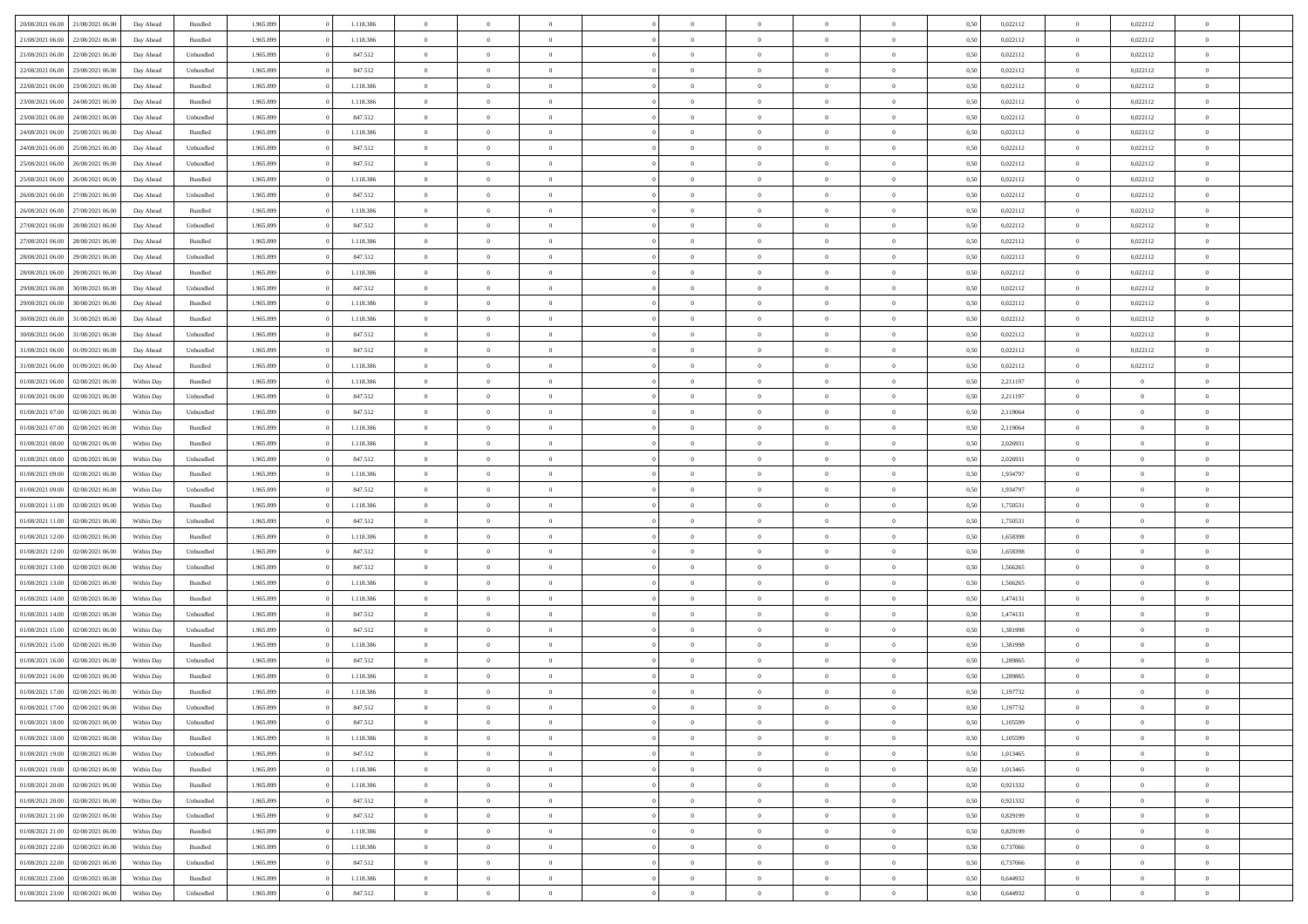| 02/08/2021 00:00 | 02/08/2021 06:00                  | Within Day | Bundled   | 1.965.899 | 1.118.386 | $\overline{0}$ | $\theta$       |                | $\Omega$       | $\Omega$       | $\theta$       | $\theta$       | 0,50 | 0,552799 | $\theta$       | $\theta$       | $\theta$       |  |
|------------------|-----------------------------------|------------|-----------|-----------|-----------|----------------|----------------|----------------|----------------|----------------|----------------|----------------|------|----------|----------------|----------------|----------------|--|
|                  |                                   |            |           |           |           |                |                |                |                |                |                |                |      |          |                |                |                |  |
| 02/08/2021 00:00 | 02/08/2021 06:00                  | Within Day | Unbundled | 1.965.899 | 847.512   | $\overline{0}$ | $\theta$       | $\overline{0}$ | $\overline{0}$ | $\bf{0}$       | $\overline{0}$ | $\bf{0}$       | 0,50 | 0,552799 | $\theta$       | $\overline{0}$ | $\overline{0}$ |  |
| 02/08/2021 01:00 | 02/08/2021 06:00                  | Within Day | Bundled   | 1.965.899 | 1.118.386 | $\overline{0}$ | $\overline{0}$ | $\overline{0}$ | $\bf{0}$       | $\bf{0}$       | $\bf{0}$       | $\mathbf{0}$   | 0,50 | 0,460666 | $\overline{0}$ | $\overline{0}$ | $\bf{0}$       |  |
| 02/08/2021 01:00 | 02/08/2021 06:00                  | Within Day | Unbundled | 1.965.899 | 847.512   | $\overline{0}$ | $\overline{0}$ | $\overline{0}$ | $\overline{0}$ | $\bf{0}$       | $\overline{0}$ | $\overline{0}$ | 0.50 | 0.460666 | $\theta$       | $\theta$       | $\overline{0}$ |  |
|                  |                                   |            |           |           |           | $\overline{0}$ | $\theta$       | $\overline{0}$ | $\overline{0}$ | $\bf{0}$       | $\overline{0}$ |                |      |          | $\,$ 0 $\,$    | $\overline{0}$ | $\overline{0}$ |  |
| 02/08/2021 02:00 | 02/08/2021 06:00                  | Within Day | Unbundled | 1.965.899 | 847.512   |                |                |                |                |                |                | $\bf{0}$       | 0,50 | 0,368533 |                |                |                |  |
| 02/08/2021 02:00 | 02/08/2021 06:00                  | Within Day | Bundled   | 1.965.899 | 1.118.386 | $\overline{0}$ | $\overline{0}$ | $\overline{0}$ | $\bf{0}$       | $\overline{0}$ | $\overline{0}$ | $\mathbf{0}$   | 0,50 | 0,368533 | $\bf{0}$       | $\overline{0}$ | $\bf{0}$       |  |
| 02/08/2021 03:00 | 02/08/2021 06:00                  | Within Dav | Unbundled | 1.965.899 | 847.512   | $\overline{0}$ | $\overline{0}$ | $\overline{0}$ | $\overline{0}$ | $\overline{0}$ | $\overline{0}$ | $\overline{0}$ | 0.50 | 0,276400 | $\theta$       | $\overline{0}$ | $\overline{0}$ |  |
| 02/08/2021 03:00 | 02/08/2021 06:00                  | Within Day | Bundled   | 1.965.899 | 1.118.386 | $\overline{0}$ | $\theta$       | $\overline{0}$ | $\overline{0}$ | $\bf{0}$       | $\overline{0}$ | $\bf{0}$       | 0,50 | 0,276400 | $\,$ 0 $\,$    | $\theta$       | $\overline{0}$ |  |
| 02/08/2021 04:00 | 02/08/2021 06:00                  | Within Day | Bundled   | 1.965.899 | 1.118.386 | $\overline{0}$ | $\overline{0}$ | $\overline{0}$ | $\bf{0}$       | $\bf{0}$       | $\bf{0}$       | $\mathbf{0}$   | 0,50 | 0,184266 | $\,0\,$        | $\overline{0}$ | $\overline{0}$ |  |
|                  |                                   |            |           |           |           |                | $\overline{0}$ |                |                | $\overline{0}$ |                |                |      |          | $\theta$       | $\overline{0}$ | $\overline{0}$ |  |
| 02/08/2021 04:00 | 02/08/2021 06:00                  | Within Dav | Unbundled | 1.965.899 | 847.512   | $\overline{0}$ |                | $\overline{0}$ | $\overline{0}$ |                | $\overline{0}$ | $\overline{0}$ | 0.50 | 0,184266 |                |                |                |  |
| 02/08/2021 06:00 | 03/08/2021 06:00                  | Within Day | Unbundled | 1.965.899 | 847.512   | $\overline{0}$ | $\theta$       | $\overline{0}$ | $\overline{0}$ | $\bf{0}$       | $\overline{0}$ | $\bf{0}$       | 0,50 | 2,211197 | $\,$ 0 $\,$    | $\overline{0}$ | $\overline{0}$ |  |
| 02/08/2021 06:00 | 03/08/2021 06:00                  | Within Day | Bundled   | 1.965.899 | 1.118.386 | $\overline{0}$ | $\overline{0}$ | $\overline{0}$ | $\bf{0}$       | $\bf{0}$       | $\bf{0}$       | $\mathbf{0}$   | 0,50 | 2,211197 | $\bf{0}$       | $\overline{0}$ | $\bf{0}$       |  |
| 02/08/2021 10:00 | 03/08/2021 06:00                  | Within Dav | Bundled   | 1.965.899 | 1.118.386 | $\overline{0}$ | $\overline{0}$ | $\overline{0}$ | $\overline{0}$ | $\overline{0}$ | $\overline{0}$ | $\overline{0}$ | 0.50 | 1.842664 | $\theta$       | $\theta$       | $\overline{0}$ |  |
| 02/08/2021 10:00 | 03/08/2021 06:00                  | Within Day | Unbundled | 1.965.899 | 847.512   | $\overline{0}$ | $\theta$       | $\overline{0}$ | $\overline{0}$ | $\bf{0}$       | $\overline{0}$ | $\bf{0}$       | 0,50 | 1,842664 | $\theta$       | $\overline{0}$ | $\overline{0}$ |  |
|                  |                                   |            |           |           |           |                |                |                |                |                |                |                |      |          |                |                |                |  |
| 02/08/2021 11:00 | 03/08/2021 06:00                  | Within Day | Bundled   | 1.965.899 | 1.118.386 | $\overline{0}$ | $\overline{0}$ | $\overline{0}$ | $\overline{0}$ | $\overline{0}$ | $\overline{0}$ | $\mathbf{0}$   | 0,50 | 1,750531 | $\bf{0}$       | $\overline{0}$ | $\bf{0}$       |  |
| 02/08/2021 11:00 | 03/08/2021 06:00                  | Within Dav | Unbundled | 1.965.899 | 847.512   | $\overline{0}$ | $\overline{0}$ | $\overline{0}$ | $\overline{0}$ | $\overline{0}$ | $\overline{0}$ | $\overline{0}$ | 0.50 | 1,750531 | $\theta$       | $\overline{0}$ | $\overline{0}$ |  |
| 02/08/2021 12:00 | 03/08/2021 06:00                  | Within Day | Unbundled | 1.965.899 | 847.512   | $\overline{0}$ | $\theta$       | $\overline{0}$ | $\overline{0}$ | $\bf{0}$       | $\overline{0}$ | $\bf{0}$       | 0,50 | 1,658398 | $\,$ 0 $\,$    | $\overline{0}$ | $\overline{0}$ |  |
| 02/08/2021 12:00 | 03/08/2021 06:00                  | Within Day | Bundled   | 1.965.899 | 1.118.386 | $\overline{0}$ | $\overline{0}$ | $\overline{0}$ | $\overline{0}$ | $\bf{0}$       | $\overline{0}$ | $\mathbf{0}$   | 0,50 | 1,658398 | $\bf{0}$       | $\overline{0}$ | $\bf{0}$       |  |
| 02/08/2021 13:00 | 03/08/2021 06:00                  | Within Dav | Unbundled | 1.965.899 | 847.512   | $\overline{0}$ | $\overline{0}$ | $\overline{0}$ | $\overline{0}$ | $\overline{0}$ | $\overline{0}$ | $\overline{0}$ | 0.50 | 1,566265 | $\theta$       | $\overline{0}$ | $\overline{0}$ |  |
| 02/08/2021 13:00 | 03/08/2021 06:00                  | Within Day | Bundled   | 1.965.899 | 1.118.386 | $\overline{0}$ | $\theta$       | $\overline{0}$ | $\overline{0}$ | $\bf{0}$       | $\overline{0}$ | $\bf{0}$       | 0,50 | 1,566265 | $\,$ 0 $\,$    | $\overline{0}$ | $\overline{0}$ |  |
|                  |                                   |            |           |           |           |                |                |                |                |                |                |                |      |          |                |                |                |  |
| 02/08/2021 14:00 | 03/08/2021 06:00                  | Within Day | Bundled   | 1.965.899 | 1.118.386 | $\overline{0}$ | $\overline{0}$ | $\overline{0}$ | $\overline{0}$ | $\bf{0}$       | $\overline{0}$ | $\mathbf{0}$   | 0,50 | 1,474131 | $\overline{0}$ | $\overline{0}$ | $\bf{0}$       |  |
| 02/08/2021 14:00 | 03/08/2021 06:00                  | Within Day | Unbundled | 1.965.899 | 847.512   | $\overline{0}$ | $\overline{0}$ | $\overline{0}$ | $\overline{0}$ | $\overline{0}$ | $\overline{0}$ | $\overline{0}$ | 0.50 | 1,474131 | $\theta$       | $\overline{0}$ | $\overline{0}$ |  |
| 02/08/2021 15:00 | 03/08/2021 06:00                  | Within Day | Bundled   | 1.965.899 | 1.118.386 | $\overline{0}$ | $\theta$       | $\overline{0}$ | $\overline{0}$ | $\bf{0}$       | $\overline{0}$ | $\bf{0}$       | 0,50 | 1,381998 | $\,$ 0 $\,$    | $\overline{0}$ | $\overline{0}$ |  |
| 02/08/2021 15:00 | 03/08/2021 06:00                  | Within Day | Unbundled | 1.965.899 | 847.512   | $\overline{0}$ | $\overline{0}$ | $\overline{0}$ | $\overline{0}$ | $\overline{0}$ | $\overline{0}$ | $\mathbf{0}$   | 0,50 | 1,381998 | $\overline{0}$ | $\overline{0}$ | $\bf{0}$       |  |
| 02/08/2021 16:00 | 03/08/2021 06:00                  | Within Dav | Bundled   | 1.965.899 | 1.118.386 | $\overline{0}$ | $\overline{0}$ | $\overline{0}$ | $\overline{0}$ | $\overline{0}$ | $\overline{0}$ | $\overline{0}$ | 0.50 | 1,289865 | $\overline{0}$ | $\overline{0}$ | $\overline{0}$ |  |
| 02/08/2021 16:00 | 03/08/2021 06:00                  | Within Day | Unbundled | 1.965.899 | 847.512   | $\overline{0}$ | $\theta$       | $\overline{0}$ | $\overline{0}$ | $\bf{0}$       | $\overline{0}$ | $\bf{0}$       | 0,50 | 1,289865 | $\,$ 0 $\,$    | $\overline{0}$ | $\overline{0}$ |  |
| 02/08/2021 17:00 | 03/08/2021 06:00                  | Within Day | Bundled   | 1.965.899 | 1.118.386 | $\overline{0}$ | $\overline{0}$ | $\overline{0}$ | $\overline{0}$ | $\bf{0}$       | $\overline{0}$ | $\bf{0}$       | 0,50 | 1,197732 | $\,0\,$        | $\overline{0}$ | $\bf{0}$       |  |
|                  |                                   |            |           |           |           |                |                |                |                |                |                |                |      |          |                |                |                |  |
| 02/08/2021 17:00 | 03/08/2021 06:00                  | Within Day | Unbundled | 1.965.899 | 847.512   | $\overline{0}$ | $\overline{0}$ | $\overline{0}$ | $\overline{0}$ | $\overline{0}$ | $\overline{0}$ | $\overline{0}$ | 0.50 | 1,197732 | $\theta$       | $\overline{0}$ | $\overline{0}$ |  |
| 02/08/2021 18:00 | 03/08/2021 06:00                  | Within Day | Bundled   | 1.965.899 | 1.118.386 | $\overline{0}$ | $\overline{0}$ | $\overline{0}$ | $\overline{0}$ | $\bf{0}$       | $\overline{0}$ | $\bf{0}$       | 0,50 | 1,105599 | $\,$ 0 $\,$    | $\overline{0}$ | $\overline{0}$ |  |
| 02/08/2021 18:00 | 03/08/2021 06:00                  | Within Day | Unbundled | 1.965.899 | 847.512   | $\overline{0}$ | $\overline{0}$ | $\overline{0}$ | $\overline{0}$ | $\bf{0}$       | $\overline{0}$ | $\bf{0}$       | 0,50 | 1,105599 | $\overline{0}$ | $\overline{0}$ | $\bf{0}$       |  |
| 02/08/2021 19:00 | 03/08/2021 06:00                  | Within Day | Unbundled | 1.965.899 | 847.512   | $\overline{0}$ | $\Omega$       | $\overline{0}$ | $\Omega$       | $\Omega$       | $\overline{0}$ | $\overline{0}$ | 0,50 | 1,013465 | $\,0\,$        | $\theta$       | $\theta$       |  |
| 02/08/2021 19:00 | 03/08/2021 06:00                  | Within Day | Bundled   | 1.965.899 | 1.118.386 | $\overline{0}$ | $\overline{0}$ | $\overline{0}$ | $\overline{0}$ | $\bf{0}$       | $\overline{0}$ | $\bf{0}$       | 0,50 | 1,013465 | $\,$ 0 $\,$    | $\overline{0}$ | $\overline{0}$ |  |
| 02/08/2021 20:00 | 03/08/2021 06:00                  | Within Day | Bundled   | 1.965.899 | 1.118.386 | $\overline{0}$ | $\overline{0}$ | $\overline{0}$ | $\overline{0}$ | $\overline{0}$ | $\overline{0}$ | $\mathbf{0}$   | 0,50 | 0,921332 | $\overline{0}$ | $\overline{0}$ | $\bf{0}$       |  |
|                  |                                   |            |           |           |           |                | $\Omega$       |                |                |                |                |                |      |          |                |                | $\theta$       |  |
| 02/08/2021 20:00 | 03/08/2021 06:00                  | Within Day | Unbundled | 1.965.899 | 847.512   | $\overline{0}$ |                | $\overline{0}$ | $\Omega$       | $\overline{0}$ | $\overline{0}$ | $\overline{0}$ | 0.50 | 0,921332 | $\,$ 0 $\,$    | $\overline{0}$ |                |  |
| 02/08/2021 21:00 | 03/08/2021 06:00                  | Within Day | Bundled   | 1.965.899 | 1.118.386 | $\overline{0}$ | $\theta$       | $\overline{0}$ | $\overline{0}$ | $\bf{0}$       | $\overline{0}$ | $\bf{0}$       | 0,50 | 0,829199 | $\,$ 0 $\,$    | $\overline{0}$ | $\overline{0}$ |  |
| 02/08/2021 21.00 | 03/08/2021 06:00                  | Within Day | Unbundled | 1.965.899 | 847.512   | $\overline{0}$ | $\bf{0}$       | $\overline{0}$ | $\bf{0}$       | $\bf{0}$       | $\bf{0}$       | $\mathbf{0}$   | 0,50 | 0,829199 | $\bf{0}$       | $\overline{0}$ | $\bf{0}$       |  |
| 02/08/2021 22:00 | 03/08/2021 06:00                  | Within Day | Unbundled | 1.965.899 | 847.512   | $\overline{0}$ | $\Omega$       | $\overline{0}$ | $\Omega$       | $\overline{0}$ | $\overline{0}$ | $\overline{0}$ | 0.50 | 0,737066 | $\,$ 0 $\,$    | $\theta$       | $\theta$       |  |
| 02/08/2021 22:00 | 03/08/2021 06:00                  | Within Day | Bundled   | 1.965.899 | 1.118.386 | $\overline{0}$ | $\overline{0}$ | $\overline{0}$ | $\overline{0}$ | $\,$ 0         | $\overline{0}$ | $\bf{0}$       | 0,50 | 0,737066 | $\,$ 0 $\,$    | $\overline{0}$ | $\overline{0}$ |  |
| 02/08/2021 23.00 | 03/08/2021 06:00                  | Within Day | Unbundled | 1.965.899 | 847.512   | $\overline{0}$ | $\overline{0}$ | $\overline{0}$ | $\bf{0}$       | $\bf{0}$       | $\overline{0}$ | $\mathbf{0}$   | 0,50 | 0,644932 | $\overline{0}$ | $\overline{0}$ | $\bf{0}$       |  |
|                  |                                   |            |           |           |           |                |                |                |                |                |                |                |      |          |                |                | $\theta$       |  |
| 02/08/2021 23:00 | 03/08/2021 06:00                  | Within Day | Bundled   | 1.965.899 | 1.118.386 | $\overline{0}$ | $\Omega$       | $\overline{0}$ | $\Omega$       | $\overline{0}$ | $\overline{0}$ | $\overline{0}$ | 0,50 | 0.644932 | $\,0\,$        | $\theta$       |                |  |
| 03/08/2021 00:00 | 03/08/2021 06:00                  | Within Day | Bundled   | 1.965.899 | 1.118.386 | $\overline{0}$ | $\overline{0}$ | $\overline{0}$ | $\overline{0}$ | $\,$ 0         | $\overline{0}$ | $\bf{0}$       | 0,50 | 0,552799 | $\,$ 0 $\,$    | $\overline{0}$ | $\overline{0}$ |  |
| 03/08/2021 00:00 | 03/08/2021 06:00                  | Within Day | Unbundled | 1.965.899 | 847.512   | $\overline{0}$ | $\overline{0}$ | $\overline{0}$ | $\bf{0}$       | $\bf{0}$       | $\overline{0}$ | $\mathbf{0}$   | 0,50 | 0,552799 | $\overline{0}$ | $\overline{0}$ | $\bf{0}$       |  |
| 03/08/2021 01:00 | 03/08/2021 06:00                  | Within Day | Bundled   | 1.965.899 | 1.118.386 | $\overline{0}$ | $\Omega$       | $\Omega$       | $\Omega$       | $\Omega$       | $\Omega$       | $\overline{0}$ | 0.50 | 0.460666 | $\theta$       | $\theta$       | $\theta$       |  |
| 03/08/2021 01:00 | 03/08/2021 06:00                  | Within Day | Unbundled | 1.965.899 | 847.512   | $\overline{0}$ | $\overline{0}$ | $\overline{0}$ | $\bf{0}$       | $\,$ 0         | $\overline{0}$ | $\bf{0}$       | 0,50 | 0,460666 | $\,0\,$        | $\,$ 0 $\,$    | $\overline{0}$ |  |
|                  | 03/08/2021 02:00 03/08/2021 06:00 | Within Day | Unbundled | 1.965.899 | 847.512   | $\bf{0}$       | $\bf{0}$       |                |                | $\bf{0}$       |                |                | 0,50 | 0,368533 | $\bf{0}$       | $\overline{0}$ |                |  |
| 03/08/2021 02:00 | 03/08/2021 06:00                  | Within Day | Bundled   | 1.965.899 | 1.118.386 | $\overline{0}$ | $\overline{0}$ | $\overline{0}$ | $\Omega$       | $\overline{0}$ | $\overline{0}$ | $\overline{0}$ | 0.50 | 0.368533 | $\theta$       | $\theta$       | $\theta$       |  |
|                  |                                   |            |           |           |           |                | $\bf{0}$       |                |                | $\,$ 0 $\,$    |                |                |      |          | $\,$ 0 $\,$    | $\,$ 0 $\,$    | $\,$ 0         |  |
| 03/08/2021 03:00 | 03/08/2021 06:00                  | Within Day | Unbundled | 1.965.899 | 847.512   | $\overline{0}$ |                | $\overline{0}$ | $\overline{0}$ |                | $\overline{0}$ | $\,$ 0 $\,$    | 0,50 | 0,276400 |                |                |                |  |
| 03/08/2021 03:00 | 03/08/2021 06:00                  | Within Day | Bundled   | 1.965.899 | 1.118.386 | $\overline{0}$ | $\overline{0}$ | $\overline{0}$ | $\overline{0}$ | $\overline{0}$ | $\overline{0}$ | $\mathbf{0}$   | 0,50 | 0,276400 | $\overline{0}$ | $\bf{0}$       | $\overline{0}$ |  |
| 03/08/2021 04:00 | 03/08/2021 06:00                  | Within Day | Bundled   | 1.965.899 | 1.118.386 | $\overline{0}$ | $\overline{0}$ | $\overline{0}$ | $\Omega$       | $\overline{0}$ | $\overline{0}$ | $\overline{0}$ | 0,50 | 0,184266 | $\overline{0}$ | $\overline{0}$ | $\overline{0}$ |  |
| 03/08/2021 04:00 | 03/08/2021 06:00                  | Within Day | Unbundled | 1.965.899 | 847.512   | $\overline{0}$ | $\,$ 0         | $\overline{0}$ | $\overline{0}$ | $\,$ 0 $\,$    | $\overline{0}$ | $\mathbf{0}$   | 0,50 | 0,184266 | $\,$ 0 $\,$    | $\overline{0}$ | $\overline{0}$ |  |
| 03/08/2021 05:00 | 03/08/2021 06:00                  | Within Day | Bundled   | 1.965.899 | 1.118.386 | $\overline{0}$ | $\overline{0}$ | $\overline{0}$ | $\overline{0}$ | $\overline{0}$ | $\overline{0}$ | $\mathbf{0}$   | 0,50 | 0,092133 | $\overline{0}$ | $\overline{0}$ | $\bf{0}$       |  |
| 03/08/2021 05:00 | 03/08/2021 06:00                  | Within Day | Unbundled | 1.965.899 | 847.512   | $\overline{0}$ | $\overline{0}$ | $\overline{0}$ | $\overline{0}$ | $\overline{0}$ | $\overline{0}$ | $\bf{0}$       | 0.50 | 0,092133 | $\overline{0}$ | $\theta$       | $\overline{0}$ |  |
| 03/08/2021 06:00 | 04/08/2021 06:00                  | Within Day | Bundled   | 1.965.899 | 1.118.386 | $\overline{0}$ | $\,$ 0         | $\overline{0}$ | $\overline{0}$ | $\bf{0}$       | $\overline{0}$ | $\bf{0}$       | 0,50 | 2,211197 | $\,$ 0 $\,$    | $\overline{0}$ | $\overline{0}$ |  |
|                  |                                   |            |           |           |           |                |                |                |                |                |                |                |      |          |                |                |                |  |
| 03/08/2021 06:00 | 04/08/2021 06:00                  | Within Day | Unbundled | 1.965.899 | 847.512   | $\overline{0}$ | $\bf{0}$       | $\overline{0}$ | $\overline{0}$ | $\overline{0}$ | $\overline{0}$ | $\mathbf{0}$   | 0,50 | 2,211197 | $\overline{0}$ | $\overline{0}$ | $\bf{0}$       |  |
| 03/08/2021 07:00 | 04/08/2021 06:00                  | Within Day | Bundled   | 1.965.899 | 1.118.386 | $\overline{0}$ | $\overline{0}$ | $\overline{0}$ | $\Omega$       | $\overline{0}$ | $\overline{0}$ | $\overline{0}$ | 0.50 | 2,119064 | $\overline{0}$ | $\overline{0}$ | $\overline{0}$ |  |
| 03/08/2021 07:00 | 04/08/2021 06:00                  | Within Day | Unbundled | 1.965.899 | 847.512   | $\overline{0}$ | $\bf{0}$       | $\overline{0}$ | $\bf{0}$       | $\bf{0}$       | $\overline{0}$ | $\mathbf{0}$   | 0,50 | 2,119064 | $\,$ 0 $\,$    | $\,$ 0 $\,$    | $\bf{0}$       |  |
| 03/08/2021 08:00 | 04/08/2021 06:00                  | Within Day | Unbundled | 1.965.899 | 847.512   | $\overline{0}$ | $\overline{0}$ | $\overline{0}$ | $\overline{0}$ | $\overline{0}$ | $\overline{0}$ | $\mathbf{0}$   | 0,50 | 2,026931 | $\overline{0}$ | $\bf{0}$       | $\overline{0}$ |  |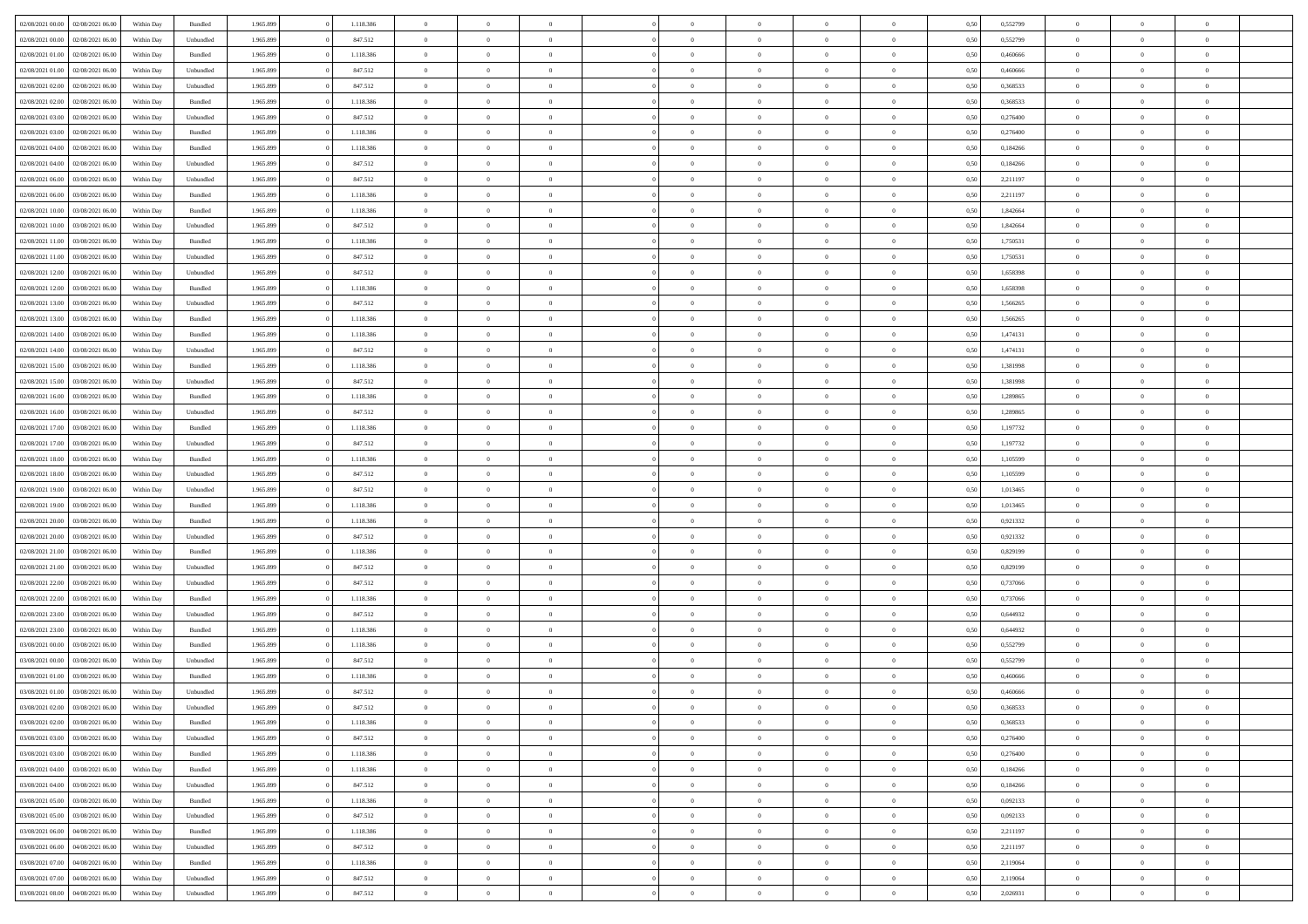| 03/08/2021 08:00                  | 04/08/2021 06:00 | Within Day | Bundled   | 1.965.899 | 1.118.386 | $\overline{0}$ | $\theta$       |                | $\Omega$       | $\Omega$       | $\theta$       | $\theta$       | 0,50 | 2,026931 | $\theta$       | $\overline{0}$ | $\theta$       |  |
|-----------------------------------|------------------|------------|-----------|-----------|-----------|----------------|----------------|----------------|----------------|----------------|----------------|----------------|------|----------|----------------|----------------|----------------|--|
|                                   |                  |            |           |           |           |                |                |                |                |                |                |                |      |          |                |                |                |  |
| 03/08/2021 09:00                  | 04/08/2021 06:00 | Within Day | Unbundled | 1.965.899 | 847.512   | $\overline{0}$ | $\theta$       | $\overline{0}$ | $\overline{0}$ | $\bf{0}$       | $\overline{0}$ | $\bf{0}$       | 0,50 | 1,934797 | $\theta$       | $\overline{0}$ | $\overline{0}$ |  |
| 03/08/2021 09:00                  | 04/08/2021 06:00 | Within Day | Bundled   | 1.965.899 | 1.118.386 | $\overline{0}$ | $\overline{0}$ | $\overline{0}$ | $\overline{0}$ | $\bf{0}$       | $\bf{0}$       | $\mathbf{0}$   | 0,50 | 1,934797 | $\bf{0}$       | $\overline{0}$ | $\bf{0}$       |  |
| 03/08/2021 10:00                  | 04/08/2021 06:00 | Within Dav | Bundled   | 1.965.899 | 1.118.386 | $\overline{0}$ | $\overline{0}$ | $\overline{0}$ | $\overline{0}$ | $\bf{0}$       | $\overline{0}$ | $\overline{0}$ | 0.50 | 1.842664 | $\theta$       | $\overline{0}$ | $\overline{0}$ |  |
| 03/08/2021 10:00                  | 04/08/2021 06:00 | Within Day | Unbundled | 1.965.899 | 847.512   | $\overline{0}$ | $\theta$       | $\overline{0}$ | $\overline{0}$ | $\bf{0}$       | $\overline{0}$ | $\bf{0}$       | 0,50 | 1,842664 | $\,$ 0 $\,$    | $\overline{0}$ | $\overline{0}$ |  |
| 03/08/2021 11:00                  | 04/08/2021 06:00 | Within Day | Bundled   | 1.965.899 | 1.118.386 | $\overline{0}$ | $\overline{0}$ | $\overline{0}$ | $\bf{0}$       | $\overline{0}$ | $\overline{0}$ | $\mathbf{0}$   | 0,50 | 1,750531 | $\bf{0}$       | $\overline{0}$ | $\bf{0}$       |  |
| 03/08/2021 11:00                  | 04/08/2021 06:00 | Within Dav | Unbundled | 1.965.899 | 847.512   | $\overline{0}$ | $\overline{0}$ | $\overline{0}$ | $\overline{0}$ | $\overline{0}$ | $\overline{0}$ | $\overline{0}$ | 0.50 | 1,750531 | $\theta$       | $\overline{0}$ | $\overline{0}$ |  |
|                                   |                  |            |           |           |           |                |                |                |                |                |                |                |      |          |                |                |                |  |
| 03/08/2021 12:00                  | 04/08/2021 06:00 | Within Day | Bundled   | 1.965.899 | 1.118.386 | $\overline{0}$ | $\theta$       | $\overline{0}$ | $\overline{0}$ | $\bf{0}$       | $\overline{0}$ | $\bf{0}$       | 0,50 | 1,658398 | $\theta$       | $\theta$       | $\overline{0}$ |  |
| 03/08/2021 12:00                  | 04/08/2021 06:00 | Within Day | Unbundled | 1.965.899 | 847.512   | $\overline{0}$ | $\overline{0}$ | $\overline{0}$ | $\bf{0}$       | $\bf{0}$       | $\bf{0}$       | $\mathbf{0}$   | 0,50 | 1,658398 | $\,0\,$        | $\overline{0}$ | $\overline{0}$ |  |
| 03/08/2021 13:00                  | 04/08/2021 06:00 | Within Dav | Unbundled | 1.965.899 | 847.512   | $\overline{0}$ | $\overline{0}$ | $\overline{0}$ | $\overline{0}$ | $\overline{0}$ | $\overline{0}$ | $\overline{0}$ | 0.50 | 1,566265 | $\theta$       | $\overline{0}$ | $\overline{0}$ |  |
| 03/08/2021 13:00                  | 04/08/2021 06:00 | Within Day | Bundled   | 1.965.899 | 1.118.386 | $\overline{0}$ | $\theta$       | $\overline{0}$ | $\overline{0}$ | $\bf{0}$       | $\overline{0}$ | $\bf{0}$       | 0,50 | 1,566265 | $\,$ 0 $\,$    | $\overline{0}$ | $\overline{0}$ |  |
| 03/08/2021 14:00                  | 04/08/2021 06:00 | Within Day | Unbundled | 1.965.899 | 847.512   | $\overline{0}$ | $\overline{0}$ | $\overline{0}$ | $\bf{0}$       | $\bf{0}$       | $\bf{0}$       | $\mathbf{0}$   | 0,50 | 1,474131 | $\bf{0}$       | $\overline{0}$ | $\bf{0}$       |  |
| 03/08/2021 14:00                  | 04/08/2021 06:00 | Within Dav | Bundled   | 1.965.899 | 1.118.386 | $\overline{0}$ | $\overline{0}$ | $\overline{0}$ | $\overline{0}$ | $\overline{0}$ | $\overline{0}$ | $\overline{0}$ | 0.50 | 1,474131 | $\theta$       | $\theta$       | $\overline{0}$ |  |
| 03/08/2021 15:00                  | 04/08/2021 06:00 | Within Day | Bundled   | 1.965.899 | 1.118.386 | $\overline{0}$ | $\theta$       | $\overline{0}$ | $\overline{0}$ | $\bf{0}$       | $\overline{0}$ | $\bf{0}$       | 0,50 | 1,381998 | $\,$ 0 $\,$    | $\overline{0}$ | $\overline{0}$ |  |
|                                   |                  |            |           |           |           |                |                |                |                |                |                |                |      |          |                |                |                |  |
| 03/08/2021 15:00                  | 04/08/2021 06:00 | Within Day | Unbundled | 1.965.899 | 847.512   | $\overline{0}$ | $\overline{0}$ | $\overline{0}$ | $\bf{0}$       | $\overline{0}$ | $\overline{0}$ | $\mathbf{0}$   | 0,50 | 1,381998 | $\overline{0}$ | $\overline{0}$ | $\bf{0}$       |  |
| 03/08/2021 16:00                  | 04/08/2021 06:00 | Within Dav | Unbundled | 1.965.899 | 847.512   | $\overline{0}$ | $\overline{0}$ | $\overline{0}$ | $\overline{0}$ | $\overline{0}$ | $\overline{0}$ | $\overline{0}$ | 0.50 | 1,289865 | $\overline{0}$ | $\overline{0}$ | $\overline{0}$ |  |
| 03/08/2021 16:00                  | 04/08/2021 06:00 | Within Day | Bundled   | 1.965.899 | 1.118.386 | $\overline{0}$ | $\theta$       | $\overline{0}$ | $\overline{0}$ | $\bf{0}$       | $\overline{0}$ | $\bf{0}$       | 0,50 | 1,289865 | $\,$ 0 $\,$    | $\overline{0}$ | $\overline{0}$ |  |
| 03/08/2021 17:00                  | 04/08/2021 06:00 | Within Day | Bundled   | 1.965.899 | 1.118.386 | $\overline{0}$ | $\overline{0}$ | $\overline{0}$ | $\bf{0}$       | $\bf{0}$       | $\bf{0}$       | $\mathbf{0}$   | 0,50 | 1,197732 | $\bf{0}$       | $\overline{0}$ | $\bf{0}$       |  |
| 03/08/2021 17:00                  | 04/08/2021 06:00 | Within Dav | Unbundled | 1.965.899 | 847.512   | $\overline{0}$ | $\overline{0}$ | $\overline{0}$ | $\overline{0}$ | $\overline{0}$ | $\overline{0}$ | $\overline{0}$ | 0.50 | 1,197732 | $\theta$       | $\overline{0}$ | $\overline{0}$ |  |
| 03/08/2021 18:00                  | 04/08/2021 06:00 | Within Day | Unbundled | 1.965.899 | 847.512   | $\overline{0}$ | $\theta$       | $\overline{0}$ | $\overline{0}$ | $\bf{0}$       | $\overline{0}$ | $\bf{0}$       | 0,50 | 1,105599 | $\,$ 0 $\,$    | $\overline{0}$ | $\overline{0}$ |  |
| 03/08/2021 18:00                  | 04/08/2021 06:00 | Within Day | Bundled   | 1.965.899 | 1.118.386 | $\overline{0}$ | $\overline{0}$ | $\overline{0}$ | $\bf{0}$       | $\bf{0}$       | $\bf{0}$       | $\mathbf{0}$   | 0,50 | 1,105599 | $\overline{0}$ | $\overline{0}$ | $\bf{0}$       |  |
| 03/08/2021 19:00                  | 04/08/2021 06:00 | Within Day | Unbundled | 1.965.899 | 847.512   | $\overline{0}$ | $\overline{0}$ | $\overline{0}$ | $\overline{0}$ | $\overline{0}$ | $\overline{0}$ | $\overline{0}$ | 0.50 | 1,013465 | $\theta$       | $\overline{0}$ | $\overline{0}$ |  |
| 03/08/2021 19:00                  | 04/08/2021 06:00 | Within Day | Bundled   | 1.965.899 | 1.118.386 | $\overline{0}$ | $\theta$       | $\overline{0}$ | $\overline{0}$ | $\bf{0}$       | $\overline{0}$ | $\bf{0}$       | 0,50 | 1,013465 | $\,$ 0 $\,$    | $\overline{0}$ | $\overline{0}$ |  |
|                                   |                  |            |           |           |           |                |                |                |                |                |                |                |      |          |                |                |                |  |
| 03/08/2021 20.00                  | 04/08/2021 06:00 | Within Day | Unbundled | 1.965.899 | 847.512   | $\overline{0}$ | $\overline{0}$ | $\overline{0}$ | $\bf{0}$       | $\overline{0}$ | $\overline{0}$ | $\mathbf{0}$   | 0,50 | 0,921332 | $\overline{0}$ | $\overline{0}$ | $\bf{0}$       |  |
| 03/08/2021 20:00                  | 04/08/2021 06:00 | Within Dav | Bundled   | 1.965.899 | 1.118.386 | $\overline{0}$ | $\overline{0}$ | $\overline{0}$ | $\overline{0}$ | $\overline{0}$ | $\overline{0}$ | $\overline{0}$ | 0.50 | 0.921332 | $\overline{0}$ | $\overline{0}$ | $\overline{0}$ |  |
| 03/08/2021 21:00                  | 04/08/2021 06:00 | Within Day | Unbundled | 1.965.899 | 847.512   | $\overline{0}$ | $\theta$       | $\overline{0}$ | $\overline{0}$ | $\bf{0}$       | $\overline{0}$ | $\bf{0}$       | 0,50 | 0,829199 | $\,$ 0 $\,$    | $\overline{0}$ | $\overline{0}$ |  |
| 03/08/2021 21.00                  | 04/08/2021 06:00 | Within Day | Bundled   | 1.965.899 | 1.118.386 | $\overline{0}$ | $\overline{0}$ | $\overline{0}$ | $\bf{0}$       | $\bf{0}$       | $\bf{0}$       | $\mathbf{0}$   | 0,50 | 0,829199 | $\,0\,$        | $\overline{0}$ | $\bf{0}$       |  |
| 03/08/2021 22.00                  | 04/08/2021 06:00 | Within Day | Bundled   | 1.965.899 | 1.118.386 | $\overline{0}$ | $\overline{0}$ | $\overline{0}$ | $\overline{0}$ | $\overline{0}$ | $\overline{0}$ | $\overline{0}$ | 0.50 | 0,737066 | $\theta$       | $\overline{0}$ | $\overline{0}$ |  |
| 03/08/2021 22:00                  | 04/08/2021 06:00 | Within Day | Unbundled | 1.965.899 | 847.512   | $\overline{0}$ | $\overline{0}$ | $\overline{0}$ | $\overline{0}$ | $\bf{0}$       | $\overline{0}$ | $\bf{0}$       | 0,50 | 0,737066 | $\,$ 0 $\,$    | $\overline{0}$ | $\overline{0}$ |  |
| 03/08/2021 23.00                  | 04/08/2021 06:00 | Within Day | Bundled   | 1.965.899 | 1.118.386 | $\overline{0}$ | $\overline{0}$ | $\overline{0}$ | $\bf{0}$       | $\bf{0}$       | $\bf{0}$       | $\bf{0}$       | 0,50 | 0,644932 | $\overline{0}$ | $\overline{0}$ | $\bf{0}$       |  |
| 03/08/2021 23:00                  | 04/08/2021 06:00 | Within Day | Unbundled | 1.965.899 | 847.512   | $\overline{0}$ | $\theta$       | $\overline{0}$ | $\Omega$       | $\Omega$       | $\overline{0}$ | $\overline{0}$ | 0,50 | 0.644932 | $\,0\,$        | $\theta$       | $\theta$       |  |
| 04/08/2021 00:00                  | 04/08/2021 06:00 |            |           | 1.965.899 | 847.512   | $\overline{0}$ | $\overline{0}$ | $\overline{0}$ | $\overline{0}$ | $\bf{0}$       | $\overline{0}$ |                |      | 0,552799 | $\,$ 0 $\,$    | $\overline{0}$ | $\overline{0}$ |  |
|                                   |                  | Within Day | Unbundled |           |           |                |                |                |                |                |                | $\bf{0}$       | 0,50 |          |                |                |                |  |
| 04/08/2021 00:00                  | 04/08/2021 06:00 | Within Day | Bundled   | 1.965.899 | 1.118.386 | $\overline{0}$ | $\overline{0}$ | $\overline{0}$ | $\bf{0}$       | $\overline{0}$ | $\overline{0}$ | $\mathbf{0}$   | 0,50 | 0,552799 | $\overline{0}$ | $\overline{0}$ | $\bf{0}$       |  |
| 04/08/2021 01:00                  | 04/08/2021 06:00 | Within Day | Bundled   | 1.965.899 | 1.118.386 | $\overline{0}$ | $\Omega$       | $\overline{0}$ | $\Omega$       | $\overline{0}$ | $\overline{0}$ | $\overline{0}$ | 0.50 | 0.460666 | $\,0\,$        | $\theta$       | $\theta$       |  |
| 04/08/2021 01:00                  | 04/08/2021 06:00 | Within Day | Unbundled | 1.965.899 | 847.512   | $\overline{0}$ | $\theta$       | $\overline{0}$ | $\overline{0}$ | $\bf{0}$       | $\overline{0}$ | $\bf{0}$       | 0,50 | 0,460666 | $\,$ 0 $\,$    | $\overline{0}$ | $\overline{0}$ |  |
| 04/08/2021 02.00                  | 04/08/2021 06:00 | Within Day | Unbundled | 1.965.899 | 847.512   | $\overline{0}$ | $\overline{0}$ | $\overline{0}$ | $\bf{0}$       | $\bf{0}$       | $\bf{0}$       | $\mathbf{0}$   | 0,50 | 0,368533 | $\bf{0}$       | $\overline{0}$ | $\bf{0}$       |  |
| 04/08/2021 02:00                  | 04/08/2021 06:00 | Within Day | Bundled   | 1.965.899 | 1.118.386 | $\overline{0}$ | $\Omega$       | $\overline{0}$ | $\Omega$       | $\overline{0}$ | $\overline{0}$ | $\overline{0}$ | 0.50 | 0.368533 | $\,$ 0 $\,$    | $\theta$       | $\theta$       |  |
| 04/08/2021 03:00                  | 04/08/2021 06:00 | Within Day | Unbundled | 1.965.899 | 847.512   | $\overline{0}$ | $\overline{0}$ | $\overline{0}$ | $\overline{0}$ | $\,$ 0         | $\overline{0}$ | $\bf{0}$       | 0,50 | 0,276400 | $\,$ 0 $\,$    | $\overline{0}$ | $\overline{0}$ |  |
| 04/08/2021 03:00                  | 04/08/2021 06:00 | Within Day | Bundled   | 1.965.899 | 1.118.386 | $\overline{0}$ | $\overline{0}$ | $\overline{0}$ | $\bf{0}$       | $\bf{0}$       | $\overline{0}$ | $\mathbf{0}$   | 0,50 | 0,276400 | $\overline{0}$ | $\overline{0}$ | $\bf{0}$       |  |
| 04/08/2021 04:00                  | 04/08/2021 06:00 | Within Day | Bundled   | 1.965.899 | 1.118.386 | $\overline{0}$ | $\Omega$       | $\overline{0}$ | $\Omega$       | $\overline{0}$ | $\overline{0}$ | $\overline{0}$ | 0,50 | 0,184266 | $\,0\,$        | $\theta$       | $\theta$       |  |
|                                   |                  |            |           |           |           |                | $\overline{0}$ |                |                |                |                |                |      |          |                |                |                |  |
| 04/08/2021 04:00                  | 04/08/2021 06:00 | Within Day | Unbundled | 1.965.899 | 847.512   | $\overline{0}$ |                | $\overline{0}$ | $\overline{0}$ | $\,$ 0         | $\overline{0}$ | $\bf{0}$       | 0,50 | 0,184266 | $\,$ 0 $\,$    | $\overline{0}$ | $\overline{0}$ |  |
| 04/08/2021 05:00                  | 04/08/2021 06:00 | Within Day | Bundled   | 1.965.899 | 1.118.386 | $\overline{0}$ | $\overline{0}$ | $\overline{0}$ | $\bf{0}$       | $\bf{0}$       | $\overline{0}$ | $\mathbf{0}$   | 0,50 | 0,092133 | $\overline{0}$ | $\overline{0}$ | $\bf{0}$       |  |
| 04/08/2021 05:00                  | 04/08/2021 06:00 | Within Day | Unbundled | 1.965.899 | 847.512   | $\overline{0}$ | $\Omega$       | $\Omega$       | $\Omega$       | $\Omega$       | $\Omega$       | $\overline{0}$ | 0.50 | 0.092133 | $\theta$       | $\theta$       | $\theta$       |  |
| 04/08/2021 06:00                  | 05/08/2021 06:00 | Within Day | Bundled   | 1.965.899 | 1.118.386 | $\overline{0}$ | $\overline{0}$ | $\overline{0}$ | $\bf{0}$       | $\,$ 0         | $\bf{0}$       | $\bf{0}$       | 0,50 | 2,211197 | $\,0\,$        | $\,$ 0 $\,$    | $\overline{0}$ |  |
| 04/08/2021 06:00 05/08/2021 06:00 |                  | Within Day | Unbundled | 1.965.899 | 847.512   | $\bf{0}$       | $\bf{0}$       |                |                | $\bf{0}$       |                |                | 0,50 | 2,211197 | $\bf{0}$       | $\overline{0}$ |                |  |
| 04/08/2021 07:00                  | 05/08/2021 06:00 | Within Day | Bundled   | 1.965.899 | 1.118.386 | $\overline{0}$ | $\overline{0}$ | $\overline{0}$ | $\Omega$       | $\overline{0}$ | $\overline{0}$ | $\overline{0}$ | 0,50 | 2,119064 | $\theta$       | $\theta$       | $\theta$       |  |
| 04/08/2021 07:00                  | 05/08/2021 06:00 | Within Day | Unbundled | 1.965.899 | 847.512   | $\overline{0}$ | $\bf{0}$       | $\overline{0}$ | $\bf{0}$       | $\,$ 0 $\,$    | $\overline{0}$ | $\,$ 0 $\,$    | 0,50 | 2,119064 | $\,$ 0 $\,$    | $\,$ 0 $\,$    | $\,$ 0         |  |
| 04/08/2021 08:00                  | 05/08/2021 06:00 | Within Day | Unbundled | 1.965.899 | 847.512   | $\overline{0}$ | $\overline{0}$ | $\overline{0}$ | $\overline{0}$ | $\overline{0}$ | $\overline{0}$ | $\mathbf{0}$   | 0,50 | 2,026931 | $\overline{0}$ | $\bf{0}$       | $\overline{0}$ |  |
| 04/08/2021 08:00                  | 05/08/2021 06:00 | Within Day |           | 1.965.899 | 1.118.386 | $\overline{0}$ | $\overline{0}$ | $\overline{0}$ | $\Omega$       | $\overline{0}$ | $\overline{0}$ | $\overline{0}$ | 0,50 | 2,026931 | $\overline{0}$ | $\overline{0}$ | $\overline{0}$ |  |
|                                   |                  |            | Bundled   |           |           |                |                |                |                |                |                |                |      |          |                |                |                |  |
| 04/08/2021 09:00                  | 05/08/2021 06:00 | Within Day | Unbundled | 1.965.899 | 847.512   | $\overline{0}$ | $\,$ 0         | $\overline{0}$ | $\bf{0}$       | $\,$ 0 $\,$    | $\overline{0}$ | $\,$ 0 $\,$    | 0,50 | 1,934797 | $\,$ 0 $\,$    | $\overline{0}$ | $\,$ 0         |  |
| 04/08/2021 09:00                  | 05/08/2021 06:00 | Within Day | Bundled   | 1.965.899 | 1.118.386 | $\overline{0}$ | $\overline{0}$ | $\overline{0}$ | $\overline{0}$ | $\overline{0}$ | $\overline{0}$ | $\mathbf{0}$   | 0,50 | 1,934797 | $\overline{0}$ | $\overline{0}$ | $\overline{0}$ |  |
| 04/08/2021 10:00                  | 05/08/2021 06:00 | Within Day | Bundled   | 1.965.899 | 1.118.386 | $\overline{0}$ | $\overline{0}$ | $\overline{0}$ | $\overline{0}$ | $\overline{0}$ | $\overline{0}$ | $\overline{0}$ | 0.50 | 1,842664 | $\overline{0}$ | $\theta$       | $\overline{0}$ |  |
| 04/08/2021 10:00                  | 05/08/2021 06:00 | Within Day | Unbundled | 1.965.899 | 847.512   | $\overline{0}$ | $\,$ 0         | $\overline{0}$ | $\bf{0}$       | $\bf{0}$       | $\overline{0}$ | $\bf{0}$       | 0,50 | 1,842664 | $\,$ 0 $\,$    | $\overline{0}$ | $\overline{0}$ |  |
| 04/08/2021 11:00                  | 05/08/2021 06:00 | Within Day | Unbundled | 1.965.899 | 847.512   | $\overline{0}$ | $\bf{0}$       | $\overline{0}$ | $\overline{0}$ | $\overline{0}$ | $\overline{0}$ | $\mathbf{0}$   | 0,50 | 1,750531 | $\overline{0}$ | $\overline{0}$ | $\bf{0}$       |  |
| 04/08/2021 11:00                  | 05/08/2021 06:00 | Within Day | Bundled   | 1.965.899 | 1.118.386 | $\overline{0}$ | $\overline{0}$ | $\overline{0}$ | $\Omega$       | $\overline{0}$ | $\overline{0}$ | $\overline{0}$ | 0.50 | 1,750531 | $\overline{0}$ | $\overline{0}$ | $\overline{0}$ |  |
| 04/08/2021 12:00                  | 05/08/2021 06:00 | Within Day | Bundled   | 1.965.899 | 1.118.386 | $\overline{0}$ | $\bf{0}$       | $\overline{0}$ | $\bf{0}$       | $\bf{0}$       | $\overline{0}$ | $\mathbf{0}$   | 0,50 | 1,658398 | $\,$ 0 $\,$    | $\,$ 0 $\,$    | $\bf{0}$       |  |
|                                   |                  |            |           |           |           |                |                |                |                |                |                |                |      |          |                |                |                |  |
| 04/08/2021 12:00                  | 05/08/2021 06:00 | Within Day | Unbundled | 1.965.899 | 847.512   | $\overline{0}$ | $\overline{0}$ | $\overline{0}$ | $\overline{0}$ | $\overline{0}$ | $\overline{0}$ | $\mathbf{0}$   | 0,50 | 1,658398 | $\overline{0}$ | $\bf{0}$       | $\overline{0}$ |  |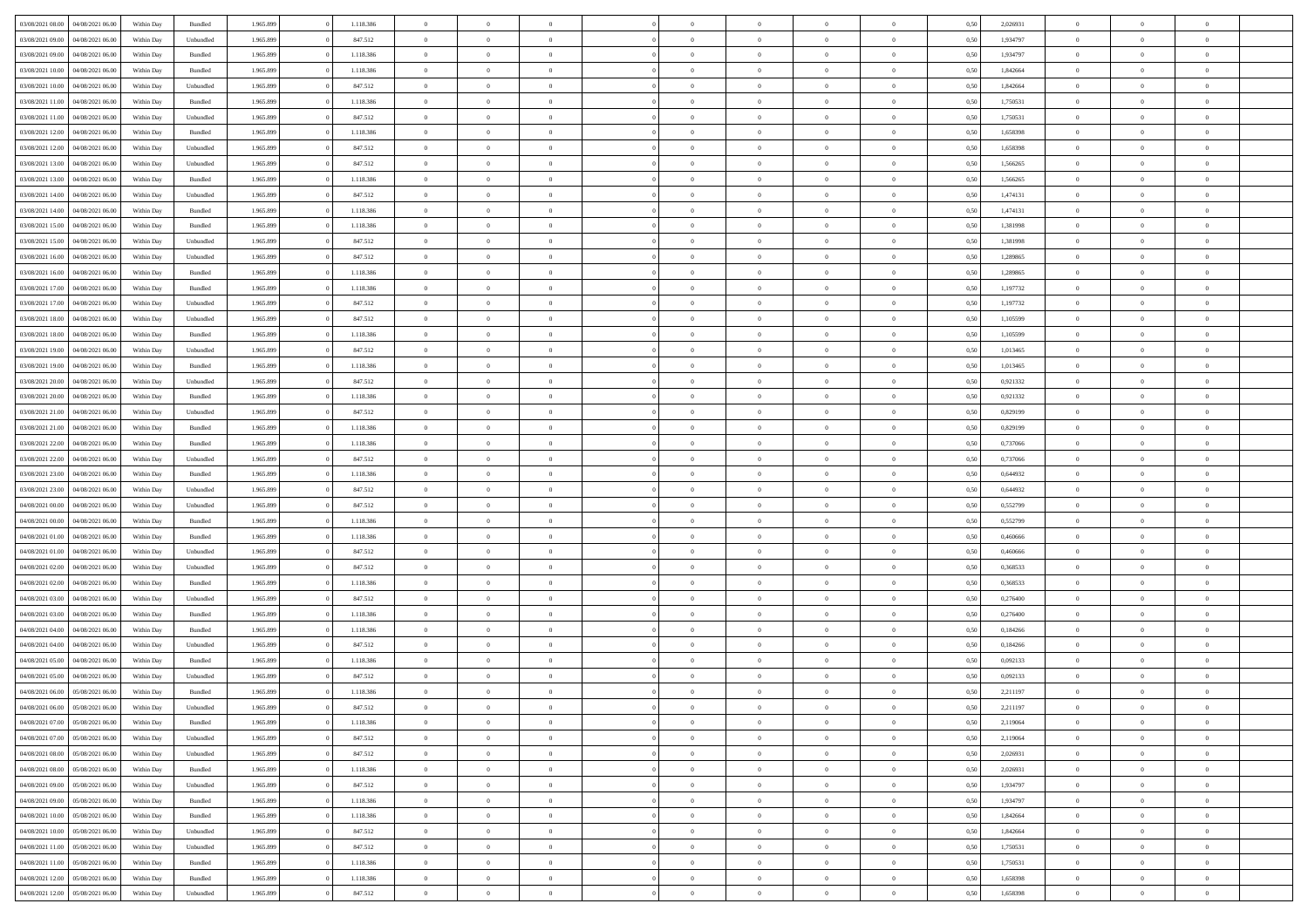| 04/08/2021 13:00                  | 05/08/2021 06:00 | Within Day | Bundled   | 1.965.899 | 1.118.386 | $\overline{0}$ | $\Omega$       |                | $\Omega$       | $\Omega$       | $\Omega$       | $\theta$       | 0,50 | 1,566265 | $\theta$       | $\theta$       | $\theta$       |  |
|-----------------------------------|------------------|------------|-----------|-----------|-----------|----------------|----------------|----------------|----------------|----------------|----------------|----------------|------|----------|----------------|----------------|----------------|--|
| 04/08/2021 13:00                  | 05/08/2021 06:00 | Within Day | Unbundled | 1.965.899 | 847.512   | $\overline{0}$ | $\theta$       | $\overline{0}$ | $\overline{0}$ | $\bf{0}$       | $\overline{0}$ | $\bf{0}$       | 0,50 | 1,566265 | $\theta$       | $\theta$       | $\overline{0}$ |  |
| 04/08/2021 14:00                  | 05/08/2021 06:00 | Within Day | Bundled   | 1.965.899 | 1.118.386 | $\overline{0}$ | $\overline{0}$ | $\overline{0}$ | $\overline{0}$ | $\bf{0}$       | $\overline{0}$ | $\mathbf{0}$   | 0,50 | 1,474131 | $\overline{0}$ | $\overline{0}$ | $\overline{0}$ |  |
| 04/08/2021 14:00                  | 05/08/2021 06:00 | Within Dav | Unbundled | 1.965.899 | 847.512   | $\overline{0}$ | $\overline{0}$ | $\overline{0}$ | $\overline{0}$ | $\bf{0}$       | $\overline{0}$ | $\overline{0}$ | 0.50 | 1,474131 | $\theta$       | $\theta$       | $\overline{0}$ |  |
|                                   |                  |            |           |           |           |                |                |                |                |                |                |                |      |          |                |                |                |  |
| 04/08/2021 15:00                  | 05/08/2021 06:00 | Within Day | Bundled   | 1.965.899 | 1.118.386 | $\overline{0}$ | $\theta$       | $\overline{0}$ | $\overline{0}$ | $\bf{0}$       | $\overline{0}$ | $\bf{0}$       | 0,50 | 1,381998 | $\theta$       | $\overline{0}$ | $\overline{0}$ |  |
| 04/08/2021 15:00                  | 05/08/2021 06:00 | Within Day | Unbundled | 1.965.899 | 847.512   | $\overline{0}$ | $\bf{0}$       | $\overline{0}$ | $\overline{0}$ | $\overline{0}$ | $\overline{0}$ | $\mathbf{0}$   | 0,50 | 1,381998 | $\overline{0}$ | $\overline{0}$ | $\bf{0}$       |  |
| 04/08/2021 16:00                  | 05/08/2021 06:00 | Within Dav | Bundled   | 1.965.899 | 1.118.386 | $\overline{0}$ | $\overline{0}$ | $\overline{0}$ | $\overline{0}$ | $\overline{0}$ | $\overline{0}$ | $\overline{0}$ | 0.50 | 1,289865 | $\theta$       | $\overline{0}$ | $\overline{0}$ |  |
| 04/08/2021 16:00                  | 05/08/2021 06:00 | Within Day | Unbundled | 1.965.899 | 847.512   | $\overline{0}$ | $\theta$       | $\overline{0}$ | $\overline{0}$ | $\bf{0}$       | $\overline{0}$ | $\bf{0}$       | 0,50 | 1,289865 | $\theta$       | $\theta$       | $\overline{0}$ |  |
| 04/08/2021 17.00                  | 05/08/2021 06:00 | Within Day | Bundled   | 1.965.899 | 1.118.386 | $\overline{0}$ | $\overline{0}$ | $\overline{0}$ | $\overline{0}$ | $\bf{0}$       | $\overline{0}$ | $\mathbf{0}$   | 0,50 | 1,197732 | $\,0\,$        | $\overline{0}$ | $\overline{0}$ |  |
| 04/08/2021 17:00                  | 05/08/2021 06:00 | Within Dav | Unbundled | 1.965.899 | 847.512   | $\overline{0}$ | $\overline{0}$ | $\overline{0}$ | $\overline{0}$ | $\overline{0}$ | $\overline{0}$ | $\overline{0}$ | 0.50 | 1,197732 | $\theta$       | $\overline{0}$ | $\overline{0}$ |  |
|                                   |                  |            |           |           |           |                |                |                |                |                |                |                |      |          |                |                |                |  |
| 04/08/2021 18:00                  | 05/08/2021 06:00 | Within Day | Unbundled | 1.965.899 | 847.512   | $\overline{0}$ | $\theta$       | $\overline{0}$ | $\overline{0}$ | $\bf{0}$       | $\overline{0}$ | $\bf{0}$       | 0,50 | 1,105599 | $\,$ 0 $\,$    | $\overline{0}$ | $\overline{0}$ |  |
| 04/08/2021 18:00                  | 05/08/2021 06:00 | Within Day | Bundled   | 1.965.899 | 1.118.386 | $\overline{0}$ | $\overline{0}$ | $\overline{0}$ | $\overline{0}$ | $\bf{0}$       | $\overline{0}$ | $\mathbf{0}$   | 0,50 | 1,105599 | $\overline{0}$ | $\overline{0}$ | $\overline{0}$ |  |
| 04/08/2021 19:00                  | 05/08/2021 06:00 | Within Day | Unbundled | 1.965.899 | 847.512   | $\overline{0}$ | $\overline{0}$ | $\overline{0}$ | $\overline{0}$ | $\bf{0}$       | $\overline{0}$ | $\overline{0}$ | 0.50 | 1.013465 | $\theta$       | $\theta$       | $\overline{0}$ |  |
| 04/08/2021 19:00                  | 05/08/2021 06:00 | Within Day | Bundled   | 1.965.899 | 1.118.386 | $\overline{0}$ | $\theta$       | $\overline{0}$ | $\overline{0}$ | $\bf{0}$       | $\overline{0}$ | $\bf{0}$       | 0,50 | 1,013465 | $\theta$       | $\overline{0}$ | $\overline{0}$ |  |
| 04/08/2021 20.00                  | 05/08/2021 06:00 | Within Day | Unbundled | 1.965.899 | 847.512   | $\overline{0}$ | $\overline{0}$ | $\overline{0}$ | $\bf{0}$       | $\overline{0}$ | $\overline{0}$ | $\mathbf{0}$   | 0,50 | 0,921332 | $\bf{0}$       | $\overline{0}$ | $\bf{0}$       |  |
| 04/08/2021 20:00                  | 05/08/2021 06:00 | Within Dav | Bundled   | 1.965.899 | 1.118.386 | $\overline{0}$ | $\overline{0}$ | $\overline{0}$ | $\overline{0}$ | $\overline{0}$ | $\overline{0}$ | $\overline{0}$ | 0.50 | 0.921332 | $\theta$       | $\overline{0}$ | $\overline{0}$ |  |
|                                   |                  |            |           |           |           |                |                |                |                |                |                |                |      |          |                |                |                |  |
| 04/08/2021 21:00                  | 05/08/2021 06:00 | Within Day | Unbundled | 1.965.899 | 847.512   | $\overline{0}$ | $\theta$       | $\overline{0}$ | $\overline{0}$ | $\bf{0}$       | $\overline{0}$ | $\bf{0}$       | 0,50 | 0,829199 | $\,$ 0 $\,$    | $\theta$       | $\overline{0}$ |  |
| 04/08/2021 21.00                  | 05/08/2021 06:00 | Within Day | Bundled   | 1.965.899 | 1.118.386 | $\overline{0}$ | $\overline{0}$ | $\overline{0}$ | $\bf{0}$       | $\bf{0}$       | $\bf{0}$       | $\mathbf{0}$   | 0,50 | 0,829199 | $\,0\,$        | $\overline{0}$ | $\overline{0}$ |  |
| 04/08/2021 22:00                  | 05/08/2021 06:00 | Within Day | Unbundled | 1.965.899 | 847.512   | $\overline{0}$ | $\overline{0}$ | $\overline{0}$ | $\overline{0}$ | $\overline{0}$ | $\overline{0}$ | $\overline{0}$ | 0.50 | 0,737066 | $\theta$       | $\overline{0}$ | $\overline{0}$ |  |
| 04/08/2021 22.00                  | 05/08/2021 06:00 | Within Day | Bundled   | 1.965.899 | 1.118.386 | $\overline{0}$ | $\theta$       | $\overline{0}$ | $\overline{0}$ | $\bf{0}$       | $\overline{0}$ | $\bf{0}$       | 0,50 | 0,737066 | $\,$ 0 $\,$    | $\overline{0}$ | $\overline{0}$ |  |
| 04/08/2021 23.00                  | 05/08/2021 06:00 | Within Day | Unbundled | 1.965.899 | 847.512   | $\overline{0}$ | $\overline{0}$ | $\overline{0}$ | $\bf{0}$       | $\bf{0}$       | $\bf{0}$       | $\mathbf{0}$   | 0,50 | 0,644932 | $\bf{0}$       | $\overline{0}$ | $\overline{0}$ |  |
| 04/08/2021 23:00                  | 05/08/2021 06:00 | Within Day | Bundled   | 1.965.899 | 1.118.386 | $\overline{0}$ | $\overline{0}$ | $\overline{0}$ | $\overline{0}$ | $\bf{0}$       | $\overline{0}$ | $\overline{0}$ | 0.50 | 0,644932 | $\theta$       | $\overline{0}$ | $\overline{0}$ |  |
|                                   |                  |            |           |           |           |                |                |                |                |                |                |                |      |          |                |                |                |  |
| 05/08/2021 00:00                  | 05/08/2021 06:00 | Within Day | Unbundled | 1.965.899 | 847.512   | $\overline{0}$ | $\theta$       | $\overline{0}$ | $\overline{0}$ | $\bf{0}$       | $\overline{0}$ | $\bf{0}$       | 0,50 | 0,552799 | $\,$ 0 $\,$    | $\overline{0}$ | $\overline{0}$ |  |
| 05/08/2021 00:00                  | 05/08/2021 06:00 | Within Day | Bundled   | 1.965.899 | 1.118.386 | $\overline{0}$ | $\overline{0}$ | $\overline{0}$ | $\bf{0}$       | $\overline{0}$ | $\overline{0}$ | $\mathbf{0}$   | 0,50 | 0,552799 | $\bf{0}$       | $\overline{0}$ | $\bf{0}$       |  |
| 05/08/2021 01:00                  | 05/08/2021 06:00 | Within Dav | Unbundled | 1.965.899 | 847.512   | $\overline{0}$ | $\overline{0}$ | $\overline{0}$ | $\overline{0}$ | $\overline{0}$ | $\overline{0}$ | $\overline{0}$ | 0.50 | 0.460666 | $\theta$       | $\overline{0}$ | $\overline{0}$ |  |
| 05/08/2021 01:00                  | 05/08/2021 06:00 | Within Day | Bundled   | 1.965.899 | 1.118.386 | $\overline{0}$ | $\theta$       | $\overline{0}$ | $\overline{0}$ | $\bf{0}$       | $\overline{0}$ | $\bf{0}$       | 0,50 | 0,460666 | $\theta$       | $\theta$       | $\overline{0}$ |  |
| 05/08/2021 02:00                  | 05/08/2021 06:00 | Within Day | Bundled   | 1.965.899 | 1.118.386 | $\overline{0}$ | $\overline{0}$ | $\overline{0}$ | $\bf{0}$       | $\bf{0}$       | $\bf{0}$       | $\bf{0}$       | 0,50 | 0,368533 | $\,0\,$        | $\overline{0}$ | $\overline{0}$ |  |
| 05/08/2021 02:00                  | 05/08/2021 06:00 | Within Day | Unbundled | 1.965.899 | 847.512   | $\overline{0}$ | $\overline{0}$ | $\overline{0}$ | $\overline{0}$ | $\overline{0}$ | $\overline{0}$ | $\overline{0}$ | 0.50 | 0,368533 | $\theta$       | $\overline{0}$ | $\overline{0}$ |  |
| 05/08/2021 03:00                  | 05/08/2021 06:00 |            | Bundled   | 1.965.899 | 1.118.386 | $\overline{0}$ | $\theta$       | $\overline{0}$ | $\overline{0}$ | $\bf{0}$       | $\overline{0}$ |                |      | 0,276400 | $\,$ 0 $\,$    | $\overline{0}$ | $\overline{0}$ |  |
|                                   |                  | Within Day |           |           |           |                |                |                |                |                |                | $\bf{0}$       | 0,50 |          |                |                |                |  |
| 05/08/2021 03:00                  | 05/08/2021 06:00 | Within Day | Unbundled | 1.965.899 | 847.512   | $\overline{0}$ | $\overline{0}$ | $\overline{0}$ | $\bf{0}$       | $\bf{0}$       | $\bf{0}$       | $\bf{0}$       | 0,50 | 0,276400 | $\overline{0}$ | $\overline{0}$ | $\overline{0}$ |  |
| 05/08/2021 04:00                  | 05/08/2021 06:00 | Within Day | Unbundled | 1.965.899 | 847.512   | $\overline{0}$ | $\Omega$       | $\overline{0}$ | $\Omega$       | $\Omega$       | $\overline{0}$ | $\overline{0}$ | 0,50 | 0,184266 | $\,0\,$        | $\theta$       | $\theta$       |  |
| 05/08/2021 04:00                  | 05/08/2021 06:00 | Within Day | Bundled   | 1.965.899 | 1.118.386 | $\overline{0}$ | $\theta$       | $\overline{0}$ | $\overline{0}$ | $\bf{0}$       | $\overline{0}$ | $\bf{0}$       | 0,50 | 0,184266 | $\,$ 0 $\,$    | $\theta$       | $\overline{0}$ |  |
| 05/08/2021 05:00                  | 05/08/2021 06:00 | Within Day | Bundled   | 1.965.899 | 1.118.386 | $\overline{0}$ | $\overline{0}$ | $\overline{0}$ | $\bf{0}$       | $\bf{0}$       | $\overline{0}$ | $\mathbf{0}$   | 0,50 | 0,092133 | $\overline{0}$ | $\overline{0}$ | $\bf{0}$       |  |
| 05/08/2021 05:00                  | 05/08/2021 06:00 | Within Day | Unbundled | 1.965.899 | 847.512   | $\overline{0}$ | $\Omega$       | $\Omega$       | $\Omega$       | $\bf{0}$       | $\overline{0}$ | $\overline{0}$ | 0.50 | 0.092133 | $\,0\,$        | $\theta$       | $\theta$       |  |
| 05/08/2021 06:00                  | 06/08/2021 06:00 | Within Day | Bundled   | 1.965.899 | 1.118.386 | $\overline{0}$ | $\theta$       | $\overline{0}$ | $\overline{0}$ | $\bf{0}$       | $\overline{0}$ | $\bf{0}$       | 0,50 | 2,211197 | $\,$ 0 $\,$    | $\overline{0}$ | $\overline{0}$ |  |
|                                   |                  |            |           |           |           |                |                |                |                |                |                |                |      |          |                |                |                |  |
| 05/08/2021 06:00                  | 06/08/2021 06:00 | Within Day | Unbundled | 1.965.899 | 847.512   | $\overline{0}$ | $\overline{0}$ | $\overline{0}$ | $\bf{0}$       | $\bf{0}$       | $\bf{0}$       | $\mathbf{0}$   | 0,50 | 2,211197 | $\bf{0}$       | $\overline{0}$ | $\overline{0}$ |  |
| 05/08/2021 07:00                  | 06/08/2021 06:00 | Within Day | Bundled   | 1.965.899 | 1.118.386 | $\overline{0}$ | $\Omega$       | $\overline{0}$ | $\Omega$       | $\overline{0}$ | $\overline{0}$ | $\overline{0}$ | 0.50 | 2,119064 | $\,$ 0 $\,$    | $\theta$       | $\theta$       |  |
| 05/08/2021 07:00                  | 06/08/2021 06:00 | Within Day | Unbundled | 1.965.899 | 847.512   | $\overline{0}$ | $\theta$       | $\overline{0}$ | $\overline{0}$ | $\,$ 0         | $\overline{0}$ | $\bf{0}$       | 0,50 | 2,119064 | $\,$ 0 $\,$    | $\overline{0}$ | $\overline{0}$ |  |
| 05/08/2021 09:00                  | 06/08/2021 06:00 | Within Day | Unbundled | 1.965.899 | 847.512   | $\overline{0}$ | $\overline{0}$ | $\overline{0}$ | $\overline{0}$ | $\bf{0}$       | $\overline{0}$ | $\mathbf{0}$   | 0,50 | 1,934797 | $\bf{0}$       | $\overline{0}$ | $\overline{0}$ |  |
| 05/08/2021 09:00                  | 06/08/2021 06:00 | Within Day | Bundled   | 1.965.899 | 1.118.386 | $\overline{0}$ | $\Omega$       | $\overline{0}$ | $\Omega$       | $\overline{0}$ | $\overline{0}$ | $\overline{0}$ | 0,50 | 1,934797 | $\,0\,$        | $\theta$       | $\theta$       |  |
| 05/08/2021 10:00                  | 06/08/2021 06:00 | Within Day | Unbundled | 1.965.899 | 847.512   | $\overline{0}$ | $\theta$       | $\overline{0}$ | $\overline{0}$ | $\,$ 0         | $\overline{0}$ | $\bf{0}$       | 0,50 | 1,842664 | $\,$ 0 $\,$    | $\overline{0}$ | $\overline{0}$ |  |
| 05/08/2021 10:00                  | 06/08/2021 06:00 | Within Day | Bundled   | 1.965.899 | 1.118.386 | $\overline{0}$ | $\bf{0}$       | $\overline{0}$ | $\overline{0}$ | $\bf{0}$       | $\overline{0}$ | $\mathbf{0}$   | 0,50 | 1,842664 | $\bf{0}$       | $\overline{0}$ | $\bf{0}$       |  |
|                                   | 06/08/2021 06:00 |            |           |           |           | $\overline{0}$ | $\Omega$       | $\Omega$       | $\Omega$       | $\Omega$       | $\Omega$       |                |      |          | $\theta$       |                | $\theta$       |  |
| 05/08/2021 11:00                  |                  | Within Day | Unbundled | 1.965.899 | 847.512   |                |                |                |                |                |                | $\overline{0}$ | 0.50 | 1,750531 |                | $\theta$       |                |  |
| 05/08/2021 11:00                  | 06/08/2021 06:00 | Within Day | Bundled   | 1.965.899 | 1.118.386 | $\overline{0}$ | $\overline{0}$ | $\overline{0}$ | $\bf{0}$       | $\,$ 0         | $\overline{0}$ | $\bf{0}$       | 0,50 | 1,750531 | $\,0\,$        | $\overline{0}$ | $\overline{0}$ |  |
| 05/08/2021 12:00 06/08/2021 06:00 |                  | Within Day | Unbundled | 1.965.899 | 847.512   | $\bf{0}$       | $\bf{0}$       |                |                |                |                |                | 0,50 | 1,658398 | $\bf{0}$       | $\overline{0}$ |                |  |
| 05/08/2021 12:00                  | 06/08/2021 06:00 | Within Day | Bundled   | 1.965.899 | 1.118.386 | $\overline{0}$ | $\overline{0}$ | $\overline{0}$ | $\Omega$       | $\overline{0}$ | $\overline{0}$ | $\overline{0}$ | 0,50 | 1,658398 | $\theta$       | $\theta$       | $\theta$       |  |
| 05/08/2021 13:00                  | 06/08/2021 06:00 | Within Day | Bundled   | 1.965.899 | 1.118.386 | $\overline{0}$ | $\bf{0}$       | $\overline{0}$ | $\overline{0}$ | $\,$ 0 $\,$    | $\overline{0}$ | $\,$ 0 $\,$    | 0,50 | 1,566265 | $\,$ 0 $\,$    | $\,$ 0 $\,$    | $\,$ 0         |  |
| 05/08/2021 13:00                  | 06/08/2021 06:00 | Within Day | Unbundled | 1.965.899 | 847.512   | $\overline{0}$ | $\overline{0}$ | $\overline{0}$ | $\overline{0}$ | $\overline{0}$ | $\overline{0}$ | $\mathbf{0}$   | 0,50 | 1,566265 | $\overline{0}$ | $\bf{0}$       | $\overline{0}$ |  |
| 05/08/2021 14:00                  | 06/08/2021 06:00 | Within Day | Unbundled | 1.965.899 | 847.512   | $\overline{0}$ | $\overline{0}$ | $\overline{0}$ | $\Omega$       | $\overline{0}$ | $\overline{0}$ | $\overline{0}$ | 0,50 | 1,474131 | $\overline{0}$ | $\overline{0}$ | $\overline{0}$ |  |
|                                   |                  |            |           |           |           |                | $\,$ 0         |                |                | $\,$ 0 $\,$    |                |                |      |          | $\,$ 0 $\,$    | $\overline{0}$ | $\,$ 0         |  |
| 05/08/2021 14:00                  | 06/08/2021 06:00 | Within Day | Bundled   | 1.965.899 | 1.118.386 | $\overline{0}$ |                | $\overline{0}$ | $\overline{0}$ |                | $\overline{0}$ | $\,$ 0 $\,$    | 0,50 | 1,474131 |                |                |                |  |
| 05/08/2021 15:00                  | 06/08/2021 06:00 | Within Day | Bundled   | 1.965.899 | 1.118.386 | $\overline{0}$ | $\overline{0}$ | $\overline{0}$ | $\overline{0}$ | $\overline{0}$ | $\overline{0}$ | $\mathbf{0}$   | 0,50 | 1,381998 | $\overline{0}$ | $\overline{0}$ | $\bf{0}$       |  |
| 05/08/2021 15:00                  | 06/08/2021 06:00 | Within Day | Unbundled | 1.965.899 | 847.512   | $\overline{0}$ | $\overline{0}$ | $\overline{0}$ | $\overline{0}$ | $\overline{0}$ | $\overline{0}$ | $\overline{0}$ | 0.50 | 1,381998 | $\overline{0}$ | $\theta$       | $\overline{0}$ |  |
| 05/08/2021 16:00                  | 06/08/2021 06:00 | Within Day | Bundled   | 1.965.899 | 1.118.386 | $\overline{0}$ | $\,$ 0         | $\overline{0}$ | $\overline{0}$ | $\bf{0}$       | $\overline{0}$ | $\bf{0}$       | 0,50 | 1,289865 | $\,$ 0 $\,$    | $\overline{0}$ | $\overline{0}$ |  |
| 05/08/2021 16:00                  | 06/08/2021 06:00 | Within Day | Unbundled | 1.965.899 | 847.512   | $\overline{0}$ | $\bf{0}$       | $\overline{0}$ | $\overline{0}$ | $\overline{0}$ | $\overline{0}$ | $\mathbf{0}$   | 0,50 | 1,289865 | $\overline{0}$ | $\overline{0}$ | $\bf{0}$       |  |
| 05/08/2021 17:00                  | 06/08/2021 06:00 | Within Day | Unbundled | 1.965.899 | 847.512   | $\overline{0}$ | $\overline{0}$ | $\overline{0}$ | $\Omega$       | $\overline{0}$ | $\overline{0}$ | $\overline{0}$ | 0.50 | 1,197732 | $\overline{0}$ | $\overline{0}$ | $\overline{0}$ |  |
| 05/08/2021 17:00                  | 06/08/2021 06:00 | Within Day | Bundled   | 1.965.899 | 1.118.386 | $\overline{0}$ | $\bf{0}$       | $\overline{0}$ | $\overline{0}$ | $\bf{0}$       | $\overline{0}$ | $\mathbf{0}$   | 0,50 | 1,197732 | $\,$ 0 $\,$    | $\,$ 0 $\,$    | $\bf{0}$       |  |
|                                   |                  |            |           |           |           |                |                |                |                |                |                |                |      |          |                |                |                |  |
| 05/08/2021 18:00                  | 06/08/2021 06:00 | Within Day | Unbundled | 1.965.899 | 847.512   | $\overline{0}$ | $\bf{0}$       | $\overline{0}$ | $\overline{0}$ | $\bf{0}$       | $\overline{0}$ | $\bf{0}$       | 0,50 | 1,105599 | $\overline{0}$ | $\overline{0}$ | $\bf{0}$       |  |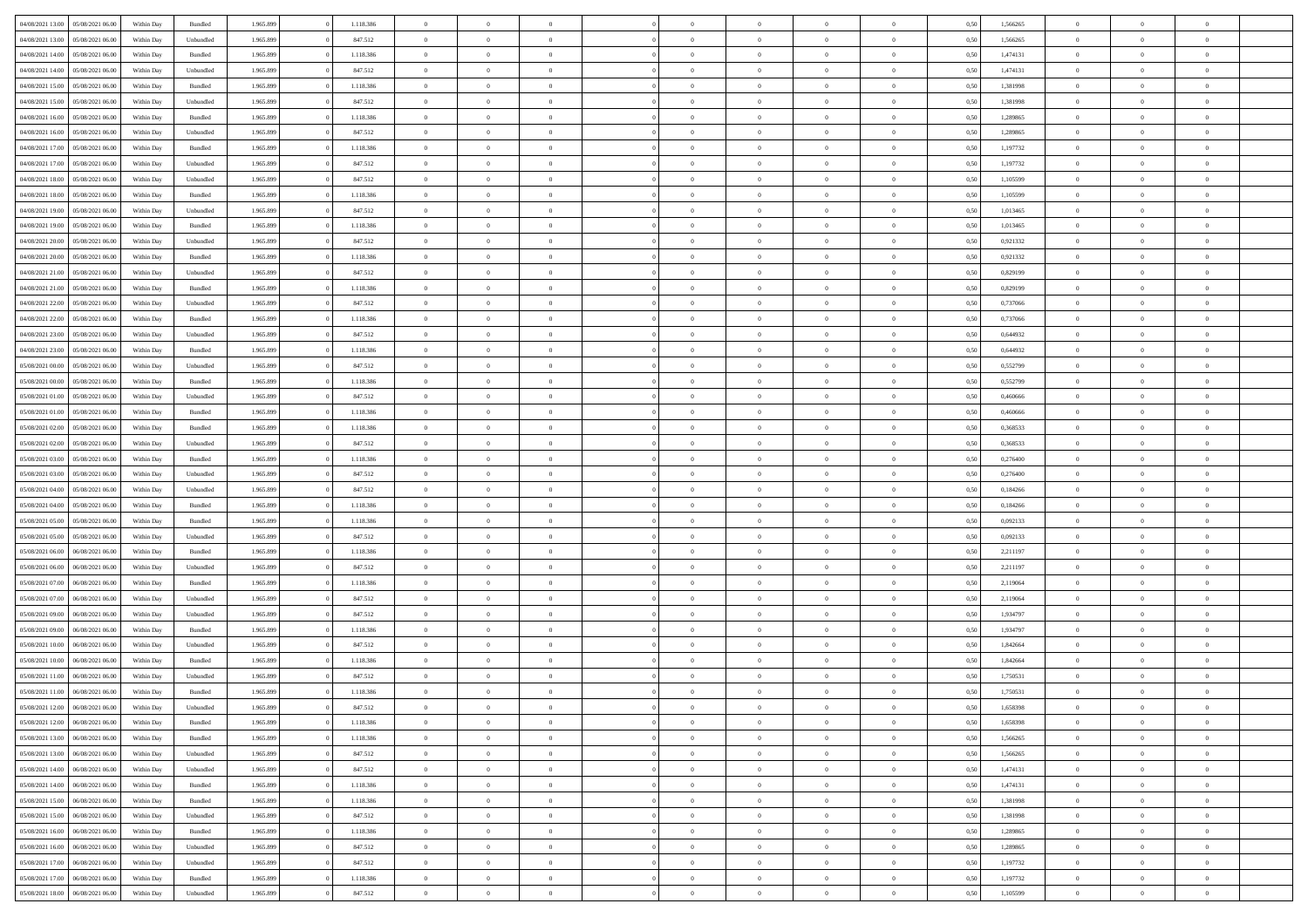| 05/08/2021 18:00   06/08/2021 06:00  | Within Day | Bundled   | 1.965.899 |         | 1.118.386 | $\overline{0}$ | $\overline{0}$ | $\Omega$       | $\Omega$       | $\Omega$       |                | $\overline{0}$ | 0,50 | 1,105599 | $\mathbf{0}$   | $\Omega$       | $\Omega$       |  |
|--------------------------------------|------------|-----------|-----------|---------|-----------|----------------|----------------|----------------|----------------|----------------|----------------|----------------|------|----------|----------------|----------------|----------------|--|
| 05/08/2021 19:00<br>06/08/2021 06:00 | Within Day | Unbundled | 1.965.899 |         | 847.512   | $\bf{0}$       | $\overline{0}$ | $\overline{0}$ | $\theta$       | $\overline{0}$ | $\overline{0}$ | $\,$ 0         | 0,50 | 1,013465 | $\mathbf{0}$   | $\theta$       | $\bf{0}$       |  |
| 05/08/2021 19:00<br>06/08/2021 06:00 | Within Day | Bundled   | 1.965.899 |         | 1.118.386 | $\overline{0}$ | $\overline{0}$ | $\overline{0}$ | $\bf{0}$       | $\bf{0}$       | $\overline{0}$ | $\mathbf{0}$   | 0,50 | 1,013465 | $\bf{0}$       | $\bf{0}$       | $\bf{0}$       |  |
| 05/08/2021 20:00<br>06/08/2021 06:00 | Within Day | Unbundled | 1.965.899 |         | 847.512   | $\overline{0}$ | $\overline{0}$ | $\overline{0}$ | $\overline{0}$ | $\overline{0}$ | $\overline{0}$ | $\overline{0}$ | 0.50 | 0,921332 | $\mathbf{0}$   | $\overline{0}$ | $\bf{0}$       |  |
| 05/08/2021 20:00<br>06/08/2021 06:00 | Within Day | Bundled   | 1.965.899 |         | 1.118.386 | $\bf{0}$       | $\overline{0}$ | $\overline{0}$ | $\theta$       | $\overline{0}$ | $\overline{0}$ | $\bf{0}$       | 0,50 | 0,921332 | $\mathbf{0}$   | $\theta$       | $\overline{0}$ |  |
| 05/08/2021 21:00<br>06/08/2021 06:00 | Within Day | Unbundled | 1.965.899 |         | 847.512   | $\overline{0}$ | $\overline{0}$ | $\overline{0}$ | $\bf{0}$       | $\overline{0}$ | $\overline{0}$ | $\overline{0}$ | 0,50 | 0,829199 | $\overline{0}$ | $\overline{0}$ | $\overline{0}$ |  |
| 05/08/2021 21:00<br>06/08/2021 06:00 | Within Day | Bundled   | 1.965.899 |         | 1.118.386 | $\overline{0}$ | $\overline{0}$ | $\overline{0}$ | $\overline{0}$ | $\overline{0}$ | $\overline{0}$ | $\mathbf{0}$   | 0.50 | 0.829199 | $\overline{0}$ | $\overline{0}$ | $\overline{0}$ |  |
| 05/08/2021 22:00<br>06/08/2021 06:00 | Within Day | Bundled   | 1.965.899 |         | 1.118.386 | $\bf{0}$       | $\overline{0}$ | $\overline{0}$ | $\theta$       | $\overline{0}$ | $\overline{0}$ | $\bf{0}$       | 0,50 | 0,737066 | $\theta$       | $\theta$       | $\bf{0}$       |  |
|                                      |            |           |           |         |           |                |                |                |                |                |                |                |      |          |                |                |                |  |
| 05/08/2021 22:00<br>06/08/2021 06:00 | Within Day | Unbundled | 1.965.899 |         | 847.512   | $\overline{0}$ | $\overline{0}$ | $\bf{0}$       | $\bf{0}$       | $\bf{0}$       | $\overline{0}$ | $\mathbf{0}$   | 0,50 | 0,737066 | $\bf{0}$       | $\bf{0}$       | $\bf{0}$       |  |
| 05/08/2021 23:00<br>06/08/2021 06:00 | Within Day | Unbundled | 1.965.899 |         | 847.512   | $\overline{0}$ | $\overline{0}$ | $\overline{0}$ | $\overline{0}$ | $\overline{0}$ | $\overline{0}$ | $\overline{0}$ | 0.50 | 0,644932 | $\overline{0}$ | $\overline{0}$ | $\overline{0}$ |  |
| 05/08/2021 23:00<br>06/08/2021 06:00 | Within Day | Bundled   | 1.965.899 |         | 1.118.386 | $\bf{0}$       | $\overline{0}$ | $\overline{0}$ | $\overline{0}$ | $\overline{0}$ | $\overline{0}$ | $\,$ 0         | 0,50 | 0,644932 | $\theta$       | $\theta$       | $\bf{0}$       |  |
| 06/08/2021 00:00<br>06/08/2021 06:00 | Within Day | Unbundled | 1.965.899 |         | 847.512   | $\overline{0}$ | $\overline{0}$ | $\overline{0}$ | $\bf{0}$       | $\bf{0}$       | $\overline{0}$ | $\mathbf{0}$   | 0,50 | 0,552799 | $\overline{0}$ | $\bf{0}$       | $\bf{0}$       |  |
| 06/08/2021 00:00<br>06/08/2021 06:00 | Within Day | Bundled   | 1.965.899 |         | 1.118.386 | $\overline{0}$ | $\overline{0}$ | $\overline{0}$ | $\overline{0}$ | $\overline{0}$ | $\overline{0}$ | $\overline{0}$ | 0.50 | 0.552799 | $\mathbf{0}$   | $\overline{0}$ | $\bf{0}$       |  |
| 06/08/2021 01:00<br>06/08/2021 06:00 | Within Day | Unbundled | 1.965.899 |         | 847.512   | $\bf{0}$       | $\overline{0}$ | $\overline{0}$ | $\theta$       | $\overline{0}$ | $\overline{0}$ | $\,$ 0         | 0,50 | 0,460666 | $\theta$       | $\theta$       | $\overline{0}$ |  |
| 06/08/2021 01:00<br>06/08/2021 06:00 | Within Day | Bundled   | 1.965.899 |         | 1.118.386 | $\overline{0}$ | $\overline{0}$ | $\overline{0}$ | $\bf{0}$       | $\overline{0}$ | $\overline{0}$ | $\overline{0}$ | 0,50 | 0,460666 | $\overline{0}$ | $\bf{0}$       | $\overline{0}$ |  |
| 06/08/2021 02:00<br>06/08/2021 06:00 | Within Day | Unbundled | 1.965.899 |         | 847.512   | $\overline{0}$ | $\overline{0}$ | $\overline{0}$ | $\overline{0}$ | $\overline{0}$ | $\overline{0}$ | $\mathbf{0}$   | 0.50 | 0,368533 | $\overline{0}$ | $\overline{0}$ | $\overline{0}$ |  |
| 06/08/2021 02:00<br>06/08/2021 06:00 | Within Day | Bundled   | 1.965.899 |         | 1.118.386 | $\bf{0}$       | $\overline{0}$ | $\overline{0}$ | $\overline{0}$ | $\overline{0}$ | $\overline{0}$ | $\bf{0}$       | 0,50 | 0,368533 | $\theta$       | $\theta$       | $\bf{0}$       |  |
| 06/08/2021 03:00<br>06/08/2021 06:00 | Within Day | Unbundled | 1.965.899 |         | 847.512   | $\overline{0}$ | $\overline{0}$ | $\bf{0}$       | $\bf{0}$       | $\bf{0}$       | $\overline{0}$ | $\bf{0}$       | 0,50 | 0,276400 | $\bf{0}$       | $\bf{0}$       | $\bf{0}$       |  |
| 06/08/2021 03:00<br>06/08/2021 06:00 | Within Day | Bundled   | 1.965.899 |         | 1.118.386 | $\overline{0}$ | $\overline{0}$ | $\overline{0}$ | $\overline{0}$ | $\overline{0}$ | $\overline{0}$ | $\overline{0}$ | 0.50 | 0.276400 | $\overline{0}$ | $\overline{0}$ | $\overline{0}$ |  |
| 06/08/2021 04:00<br>06/08/2021 06:00 | Within Day | Unbundled | 1.965.899 |         | 847.512   | $\bf{0}$       | $\overline{0}$ | $\overline{0}$ | $\overline{0}$ | $\overline{0}$ | $\overline{0}$ | $\,$ 0         | 0,50 | 0,184266 | $\theta$       | $\theta$       | $\bf{0}$       |  |
|                                      |            |           |           |         |           |                |                |                |                |                |                |                |      |          |                |                |                |  |
| 06/08/2021 04:00<br>06/08/2021 06:00 | Within Day | Bundled   | 1.965.899 |         | 1.118.386 | $\overline{0}$ | $\overline{0}$ | $\overline{0}$ | $\bf{0}$       | $\bf{0}$       | $\overline{0}$ | $\mathbf{0}$   | 0,50 | 0,184266 | $\bf{0}$       | $\bf{0}$       | $\bf{0}$       |  |
| 06/08/2021 05:00<br>06/08/2021 06:00 | Within Day | Bundled   | 1.965.899 |         | 1.118.386 | $\overline{0}$ | $\overline{0}$ | $\overline{0}$ | $\overline{0}$ | $\overline{0}$ | $\overline{0}$ | $\overline{0}$ | 0.50 | 0,092133 | $\overline{0}$ | $\overline{0}$ | $\bf{0}$       |  |
| 06/08/2021 05:00<br>06/08/2021 06:00 | Within Day | Unbundled | 1.965.899 |         | 847.512   | $\bf{0}$       | $\overline{0}$ | $\overline{0}$ | $\overline{0}$ | $\overline{0}$ | $\overline{0}$ | $\,$ 0         | 0,50 | 0,092133 | $\mathbf{0}$   | $\theta$       | $\bf{0}$       |  |
| 06/08/2021 06:00<br>07/08/2021 06:00 | Within Day | Bundled   | 1.965.899 |         | 1.118.386 | $\overline{0}$ | $\overline{0}$ | $\overline{0}$ | $\bf{0}$       | $\overline{0}$ | $\overline{0}$ | $\overline{0}$ | 0,50 | 2,211197 | $\overline{0}$ | $\overline{0}$ | $\overline{0}$ |  |
| 06/08/2021 06:00<br>07/08/2021 06:00 | Within Day | Unbundled | 1.965.899 |         | 847.512   | $\overline{0}$ | $\overline{0}$ | $\overline{0}$ | $\overline{0}$ | $\overline{0}$ | $\overline{0}$ | $\overline{0}$ | 0.50 | 2,211197 | $\overline{0}$ | $\overline{0}$ | $\overline{0}$ |  |
| 06/08/2021 07:00<br>07/08/2021 06:00 | Within Day | Unbundled | 1.965.899 |         | 847.512   | $\bf{0}$       | $\overline{0}$ | $\bf{0}$       | $\overline{0}$ | $\overline{0}$ | $\overline{0}$ | $\bf{0}$       | 0,50 | 2,119064 | $\theta$       | $\theta$       | $\bf{0}$       |  |
| 06/08/2021 07:00<br>07/08/2021 06:00 | Within Day | Bundled   | 1.965.899 |         | 1.118.386 | $\overline{0}$ | $\overline{0}$ | $\bf{0}$       | $\bf{0}$       | $\bf{0}$       | $\overline{0}$ | $\bf{0}$       | 0,50 | 2,119064 | $\bf{0}$       | $\bf{0}$       | $\bf{0}$       |  |
| 06/08/2021 08:00<br>07/08/2021 06:00 | Within Day | Bundled   | 1.965.899 |         | 1.118.386 | $\overline{0}$ | $\overline{0}$ | $\overline{0}$ | $\overline{0}$ | $\overline{0}$ | $\overline{0}$ | $\overline{0}$ | 0.50 | 2.026931 | $\overline{0}$ | $\overline{0}$ | $\bf{0}$       |  |
| 06/08/2021 08:00<br>07/08/2021 06:00 | Within Day | Unbundled | 1.965.899 |         | 847.512   | $\bf{0}$       | $\overline{0}$ | $\overline{0}$ | $\overline{0}$ | $\overline{0}$ | $\overline{0}$ | $\,$ 0         | 0,50 | 2,026931 | $\theta$       | $\theta$       | $\bf{0}$       |  |
| 06/08/2021 09:00<br>07/08/2021 06:00 | Within Day | Unbundled | 1.965.899 |         | 847.512   | $\overline{0}$ | $\overline{0}$ | $\overline{0}$ | $\bf{0}$       | $\bf{0}$       | $\overline{0}$ | $\mathbf{0}$   | 0,50 | 1,934797 | $\overline{0}$ | $\bf{0}$       | $\bf{0}$       |  |
| 06/08/2021 09:00<br>07/08/2021 06:00 | Within Day | Bundled   | 1.965.899 |         | 1.118.386 | $\overline{0}$ | $\overline{0}$ | $\overline{0}$ | $\overline{0}$ | $\overline{0}$ | $\Omega$       | $\overline{0}$ | 0,50 | 1,934797 | $\bf{0}$       | $\Omega$       | $\Omega$       |  |
| 06/08/2021 10:00<br>07/08/2021 06:00 | Within Day | Bundled   | 1.965.899 |         | 1.118.386 | $\bf{0}$       | $\overline{0}$ | $\overline{0}$ | $\theta$       | $\overline{0}$ | $\overline{0}$ | $\,$ 0         | 0,50 | 1,842664 | $\theta$       | $\theta$       | $\bf{0}$       |  |
| 06/08/2021 10:00<br>07/08/2021 06:00 | Within Day | Unbundled | 1.965.899 |         | 847.512   | $\overline{0}$ | $\overline{0}$ | $\overline{0}$ | $\bf{0}$       | $\overline{0}$ | $\overline{0}$ | $\overline{0}$ | 0,50 | 1,842664 | $\overline{0}$ | $\overline{0}$ | $\overline{0}$ |  |
|                                      |            |           |           |         |           | $\overline{0}$ |                |                |                | $\overline{0}$ | $\Omega$       | $\overline{0}$ | 0.50 |          |                | $\Omega$       | $\Omega$       |  |
| 06/08/2021 11:00<br>07/08/2021 06:00 | Within Day | Unbundled | 1.965.899 |         | 847.512   |                | $\overline{0}$ | $\overline{0}$ | $\overline{0}$ |                |                |                |      | 1,750531 | $\overline{0}$ |                |                |  |
| 06/08/2021 11:00<br>07/08/2021 06:00 | Within Day | Bundled   | 1.965.899 |         | 1.118.386 | $\bf{0}$       | $\overline{0}$ | $\overline{0}$ | $\overline{0}$ | $\overline{0}$ | $\overline{0}$ | $\bf{0}$       | 0,50 | 1,750531 | $\theta$       | $\theta$       | $\bf{0}$       |  |
| 06/08/2021 12:00<br>07/08/2021 06:00 | Within Day | Bundled   | 1.965.899 |         | 1.118.386 | $\overline{0}$ | $\overline{0}$ | $\overline{0}$ | $\bf{0}$       | $\bf{0}$       | $\overline{0}$ | $\bf{0}$       | 0,50 | 1,658398 | $\bf{0}$       | $\bf{0}$       | $\bf{0}$       |  |
| 06/08/2021 12:00<br>07/08/2021 06:00 | Within Day | Unbundled | 1.965.899 |         | 847.512   | $\overline{0}$ | 100            | $\Omega$       | $\overline{0}$ | $\overline{0}$ | $\Omega$       | $\theta$       | 0.50 | 1.658398 | $\overline{0}$ | $\Omega$       | $\Omega$       |  |
| 06/08/2021 13:00<br>07/08/2021 06:00 | Within Day | Unbundled | 1.965.899 | 100     | 847.412   | $\bf{0}$       | $\overline{0}$ | $\overline{0}$ | $\overline{0}$ | $\overline{0}$ | $\overline{0}$ | $\,$ 0         | 0,50 | 1,566265 | $\,$ 0 $\,$    | $\theta$       | $\bf{0}$       |  |
| 06/08/2021 13:00<br>07/08/2021 06:00 | Within Day | Bundled   | 1.965.899 | 100     | 1.118.386 | $\overline{0}$ | $\overline{0}$ | $\overline{0}$ | $\bf{0}$       | $\bf{0}$       | $\overline{0}$ | $\mathbf{0}$   | 0,50 | 1,566265 | $\overline{0}$ | $\bf{0}$       | $\bf{0}$       |  |
| 06/08/2021 14:00<br>07/08/2021 06:00 | Within Day | Bundled   | 1.965.899 | 100     | 1.118.386 | $\overline{0}$ | $\overline{0}$ | $\overline{0}$ | $\overline{0}$ | $\bf{0}$       | $\Omega$       | $\overline{0}$ | 0,50 | 1,474131 | $\overline{0}$ | $\overline{0}$ | $\Omega$       |  |
| 06/08/2021 14:00<br>07/08/2021 06:00 | Within Day | Unbundled | 1.965.899 | 100     | 847.412   | $\bf{0}$       | $\overline{0}$ | $\overline{0}$ | $\overline{0}$ | $\overline{0}$ | $\overline{0}$ | $\,$ 0         | 0,50 | 1,474131 | $\,$ 0 $\,$    | $\theta$       | $\bf{0}$       |  |
| 06/08/2021 15:00<br>07/08/2021 06:00 | Within Day | Unbundled | 1.965.899 | $100\,$ | 847.412   | $\overline{0}$ | $\overline{0}$ | $\overline{0}$ | $\bf{0}$       | $\overline{0}$ | $\overline{0}$ | $\overline{0}$ | 0,50 | 1,381998 | $\overline{0}$ | $\bf{0}$       | $\bf{0}$       |  |
| 06/08/2021 15:00<br>07/08/2021 06:00 | Within Day | Bundled   | 1.965.899 | 100     | 1.118.386 | $\overline{0}$ | $\Omega$       | $\Omega$       | $\overline{0}$ | $\overline{0}$ | $\Omega$       | $\overline{0}$ | 0.50 | 1.381998 | $\bf{0}$       | $\Omega$       | $\Omega$       |  |
| 06/08/2021 16:00 07/08/2021 06:00    | Within Day | Bundled   | 1.965.899 | 100     | 1.118.386 | $\bf{0}$       | $\overline{0}$ | $\overline{0}$ | $\bf{0}$       | $\bf{0}$       | $\overline{0}$ | $\,$ 0         | 0,50 | 1,289865 | $\bf{0}$       | $\,$ 0         | $\,$ 0         |  |
| 06/08/2021 16:00 07/08/2021 06:00    | Within Day | Unbundled | 1.965.899 | 100     | 847.412   | $\bf{0}$       | $\bf{0}$       |                |                |                |                |                | 0,50 | 1,289865 | $\bf{0}$       | $\bf{0}$       |                |  |
| 06/08/2021 17:00 07/08/2021 06:00    | Within Day | Bundled   | 1.965.899 | 100     | 1.118.386 | $\overline{0}$ | $\overline{0}$ | $\overline{0}$ | $\overline{0}$ | $\overline{0}$ | $\overline{0}$ | $\mathbf{0}$   | 0,50 | 1,197732 | $\overline{0}$ | $\overline{0}$ | $\overline{0}$ |  |
| 06/08/2021 17:00 07/08/2021 06:00    | Within Day | Unbundled | 1.965.899 | 100     | 847.412   | $\overline{0}$ | $\overline{0}$ | $\overline{0}$ | $\bf{0}$       | $\overline{0}$ | $\overline{0}$ | $\mathbf{0}$   | 0,50 | 1,197732 | $\bf{0}$       | $\overline{0}$ | $\,$ 0 $\,$    |  |
| 06/08/2021 18:00 07/08/2021 06:00    | Within Day | Unbundled | 1.965.899 | $100\,$ | 847.412   | $\overline{0}$ | $\overline{0}$ | $\overline{0}$ | $\bf{0}$       | $\overline{0}$ | $\overline{0}$ | $\mathbf{0}$   | 0,50 | 1,105599 | $\overline{0}$ | $\overline{0}$ | $\overline{0}$ |  |
|                                      |            |           |           |         |           |                |                | $\overline{0}$ |                |                |                |                |      |          | $\overline{0}$ | $\overline{0}$ | $\overline{0}$ |  |
| 07/08/2021 06:00<br>06/08/2021 18:00 | Within Day | Bundled   | 1.965.899 | $100\,$ | 1.118.386 | $\overline{0}$ | $\overline{0}$ |                | $\bf{0}$       | $\bf{0}$       | $\overline{0}$ | $\overline{0}$ | 0,50 | 1,105599 |                |                |                |  |
| 06/08/2021 19:00 07/08/2021 06:00    | Within Day | Unbundled | 1.965.899 | 100     | 847.412   | $\overline{0}$ | $\overline{0}$ | $\overline{0}$ | $\bf{0}$       | $\overline{0}$ | $\overline{0}$ | $\mathbf{0}$   | 0,50 | 1,013465 | $\,$ 0 $\,$    | $\theta$       | $\overline{0}$ |  |
| 06/08/2021 19:00 07/08/2021 06:00    | Within Day | Bundled   | 1.965.899 | 100     | 1.118.386 | $\overline{0}$ | $\overline{0}$ | $\overline{0}$ | $\overline{0}$ | $\overline{0}$ | $\overline{0}$ | $\overline{0}$ | 0,50 | 1,013465 | $\overline{0}$ | $\overline{0}$ | $\overline{0}$ |  |
| 06/08/2021 20:00<br>07/08/2021 06:00 | Within Day | Unbundled | 1.965.899 | $100\,$ | 847.412   | $\overline{0}$ | $\overline{0}$ | $\overline{0}$ | $\overline{0}$ | $\overline{0}$ | $\overline{0}$ | $\mathbf{0}$   | 0.50 | 0,921332 | $\overline{0}$ | $\overline{0}$ | $\overline{0}$ |  |
| 06/08/2021 20:00 07/08/2021 06:00    | Within Day | Bundled   | 1.965.899 | 100     | 1.118.386 | $\overline{0}$ | $\overline{0}$ | $\overline{0}$ | $\bf{0}$       | $\bf{0}$       | $\overline{0}$ | $\,$ 0 $\,$    | 0,50 | 0,921332 | $\,$ 0 $\,$    | $\overline{0}$ | $\,$ 0         |  |
| 06/08/2021 21:00 07/08/2021 06:00    | Within Day | Unbundled | 1.965.899 | 100     | 847.412   | $\overline{0}$ | $\overline{0}$ | $\overline{0}$ | $\bf{0}$       | $\overline{0}$ | $\overline{0}$ | $\overline{0}$ | 0,50 | 0,829199 | $\bf{0}$       | $\bf{0}$       | $\overline{0}$ |  |
| 06/08/2021 21:00 07/08/2021 06:00    | Within Day | Bundled   | 1.965.899 | $100\,$ | 1.118.386 | $\overline{0}$ | $\overline{0}$ | $\overline{0}$ | $\bf{0}$       | $\overline{0}$ | $\overline{0}$ | $\overline{0}$ | 0,50 | 0,829199 | $\overline{0}$ | $\overline{0}$ | $\overline{0}$ |  |
| 06/08/2021 22:00<br>07/08/2021 06:00 | Within Day | Bundled   | 1.965.899 | 100     | 1.118.386 | $\overline{0}$ | $\overline{0}$ | $\overline{0}$ | $\bf{0}$       | $\bf{0}$       | $\overline{0}$ | $\,$ 0 $\,$    | 0,50 | 0,737066 | $\,0\,$        | $\,0\,$        | $\bf{0}$       |  |
| 06/08/2021 22:00 07/08/2021 06:00    | Within Day | Unbundled | 1.965.899 | $100\,$ | 847.412   | $\overline{0}$ | $\overline{0}$ | $\overline{0}$ | $\bf{0}$       | $\overline{0}$ | $\overline{0}$ | $\mathbf{0}$   | 0,50 | 0,737066 | $\overline{0}$ | $\bf{0}$       | $\overline{0}$ |  |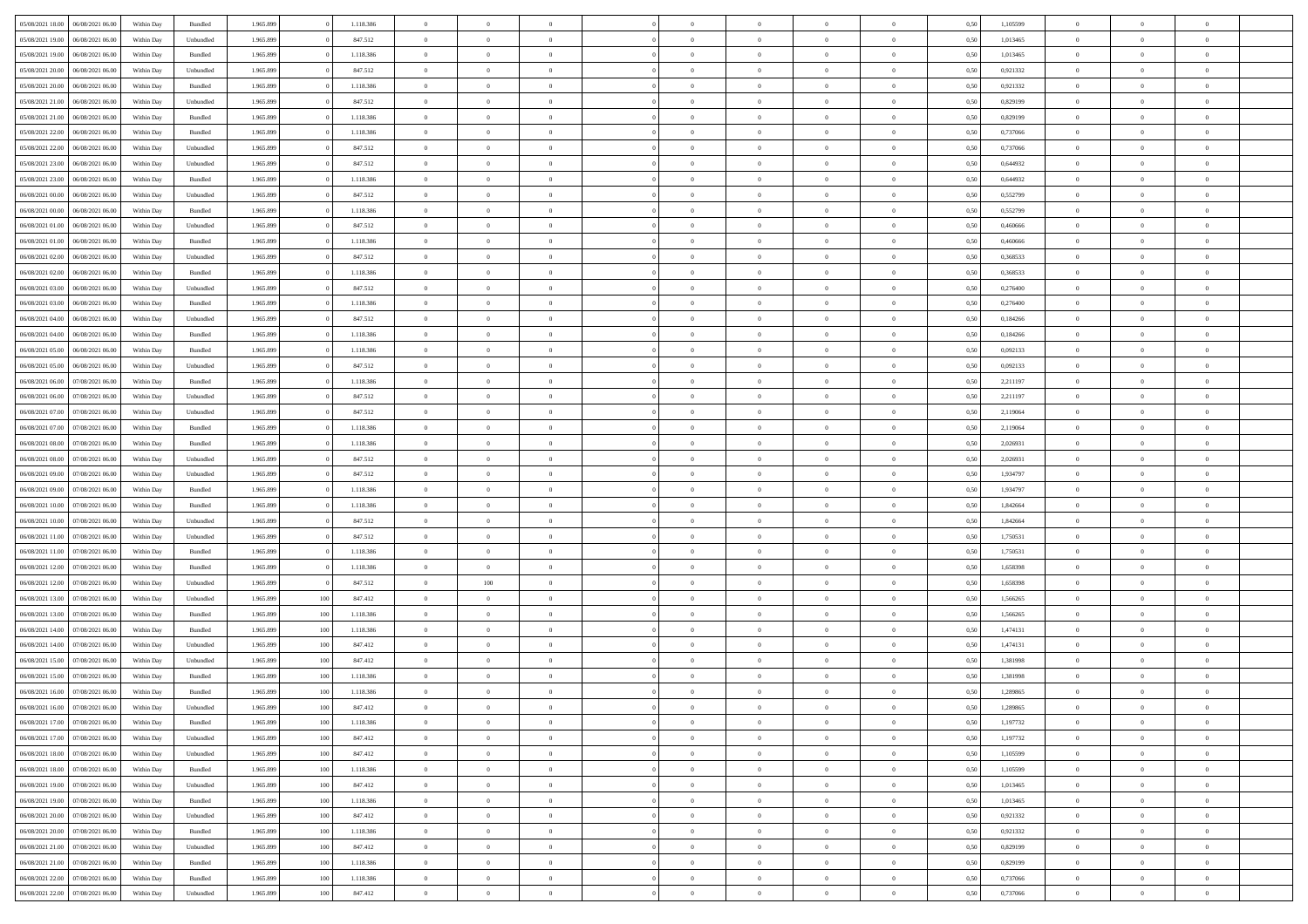| 06/08/2021 23:00 07/08/2021 06:00    | Within Day | Unbundled          | 1.965.899 | 100     | 847.412   | $\overline{0}$ | $\overline{0}$ | $\Omega$       | $\Omega$       | $\Omega$       |                | $\overline{0}$ | 0,50 | 0,644932 | $\mathbf{0}$   | $\Omega$       | $\Omega$       |  |
|--------------------------------------|------------|--------------------|-----------|---------|-----------|----------------|----------------|----------------|----------------|----------------|----------------|----------------|------|----------|----------------|----------------|----------------|--|
| 06/08/2021 23:00<br>07/08/2021 06:00 | Within Day | Bundled            | 1.965.899 | 100     | 1.118.386 | $\bf{0}$       | $\overline{0}$ | $\overline{0}$ | $\theta$       | $\overline{0}$ | $\overline{0}$ | $\,$ 0         | 0,50 | 0,644932 | $\mathbf{0}$   | $\theta$       | $\bf{0}$       |  |
| 07/08/2021 00:00<br>07/08/2021 06:00 | Within Day | Unbundled          | 1.965.899 | 100     | 847.412   | $\overline{0}$ | $\overline{0}$ | $\overline{0}$ | $\bf{0}$       | $\bf{0}$       | $\overline{0}$ | $\mathbf{0}$   | 0,50 | 0,552799 | $\bf{0}$       | $\bf{0}$       | $\bf{0}$       |  |
| 07/08/2021 00:00<br>07/08/2021 06:00 | Within Day | Bundled            | 1.965.899 | 100     | 1.118.386 | $\overline{0}$ | $\overline{0}$ | $\overline{0}$ | $\overline{0}$ | $\overline{0}$ | $\overline{0}$ | $\overline{0}$ | 0.50 | 0,552799 | $\mathbf{0}$   | $\overline{0}$ | $\bf{0}$       |  |
| 07/08/2021 01:00<br>07/08/2021 06:00 | Within Day | Unbundled          | 1.965.899 | 100     | 847.412   | $\bf{0}$       | $\overline{0}$ | $\overline{0}$ | $\theta$       | $\overline{0}$ | $\overline{0}$ | $\bf{0}$       | 0,50 | 0,460666 | $\theta$       | $\theta$       | $\overline{0}$ |  |
| 07/08/2021 01:00<br>07/08/2021 06:00 | Within Day | Bundled            | 1.965.899 | $100\,$ | 1.118.386 | $\overline{0}$ | $\overline{0}$ | $\overline{0}$ | $\bf{0}$       | $\overline{0}$ | $\overline{0}$ | $\overline{0}$ | 0,50 | 0,460666 | $\overline{0}$ | $\overline{0}$ | $\overline{0}$ |  |
| 07/08/2021 02:00<br>07/08/2021 06:00 | Within Day | Unbundled          | 1.965.899 | $100\,$ | 847.412   | $\overline{0}$ | $\overline{0}$ | $\overline{0}$ | $\overline{0}$ | $\overline{0}$ | $\overline{0}$ | $\overline{0}$ | 0.50 | 0,368533 | $\mathbf{0}$   | $\overline{0}$ | $\overline{0}$ |  |
|                                      |            |                    |           |         |           |                |                |                |                |                |                |                |      |          |                |                |                |  |
| 07/08/2021 02:00<br>07/08/2021 06:00 | Within Day | Bundled            | 1.965.899 | 100     | 1.118.386 | $\bf{0}$       | $\overline{0}$ | $\overline{0}$ | $\overline{0}$ | $\overline{0}$ | $\overline{0}$ | $\bf{0}$       | 0,50 | 0,368533 | $\theta$       | $\theta$       | $\bf{0}$       |  |
| 07/08/2021 03:00<br>07/08/2021 06:00 | Within Day | Unbundled          | 1.965.899 | $100\,$ | 847.412   | $\overline{0}$ | $\overline{0}$ | $\overline{0}$ | $\bf{0}$       | $\bf{0}$       | $\overline{0}$ | $\mathbf{0}$   | 0,50 | 0,276400 | $\bf{0}$       | $\bf{0}$       | $\bf{0}$       |  |
| 07/08/2021 03:00<br>07/08/2021 06:00 | Within Day | Bundled            | 1.965.899 | $100\,$ | 1.118.386 | $\overline{0}$ | $\overline{0}$ | $\overline{0}$ | $\overline{0}$ | $\overline{0}$ | $\overline{0}$ | $\overline{0}$ | 0.50 | 0.276400 | $\overline{0}$ | $\theta$       | $\overline{0}$ |  |
| 07/08/2021 04:00<br>07/08/2021 06:00 | Within Day | Unbundled          | 1.965.899 | 100     | 847.412   | $\bf{0}$       | $\overline{0}$ | $\overline{0}$ | $\overline{0}$ | $\overline{0}$ | $\overline{0}$ | $\,$ 0         | 0,50 | 0,184266 | $\theta$       | $\theta$       | $\bf{0}$       |  |
| 07/08/2021 04:00<br>07/08/2021 06:00 | Within Day | Bundled            | 1.965.899 | $100\,$ | 1.118.386 | $\overline{0}$ | $\overline{0}$ | $\overline{0}$ | $\bf{0}$       | $\bf{0}$       | $\overline{0}$ | $\mathbf{0}$   | 0,50 | 0,184266 | $\bf{0}$       | $\bf{0}$       | $\bf{0}$       |  |
| 07/08/2021 05:00<br>07/08/2021 06:00 | Within Day | Unbundled          | 1.965.899 | 100     | 847.412   | $\overline{0}$ | $\overline{0}$ | $\overline{0}$ | $\overline{0}$ | $\overline{0}$ | $\overline{0}$ | $\overline{0}$ | 0.50 | 0.092133 | $\mathbf{0}$   | $\overline{0}$ | $\bf{0}$       |  |
| 07/08/2021 05:00<br>07/08/2021 06:00 | Within Day | $\mathbf B$ undled | 1.965.899 | 100     | 1.118.386 | $\bf{0}$       | $\overline{0}$ | $\overline{0}$ | $\theta$       | $\overline{0}$ | $\overline{0}$ | $\,$ 0         | 0,50 | 0,092133 | $\theta$       | $\theta$       | $\bf{0}$       |  |
| 07/08/2021 06:00<br>08/08/2021 06:00 | Within Day | Bundled            | 1.965.899 |         | 1.118.386 | $\overline{0}$ | $\overline{0}$ | $\overline{0}$ | $\bf{0}$       | $\overline{0}$ | $\overline{0}$ | $\overline{0}$ | 0,50 | 2,211197 | $\overline{0}$ | $\overline{0}$ | $\overline{0}$ |  |
| 07/08/2021 06:00<br>08/08/2021 06:00 | Within Day | Unbundled          | 1.965.899 |         | 847.512   | $\overline{0}$ | $\overline{0}$ | $\overline{0}$ | $\overline{0}$ | $\overline{0}$ | $\overline{0}$ | $\overline{0}$ | 0.50 | 2,211197 | $\overline{0}$ | $\overline{0}$ | $\overline{0}$ |  |
| 07/08/2021 07:00<br>08/08/2021 06:00 | Within Day | Bundled            | 1.965.899 |         | 1.118.386 | $\bf{0}$       | $\overline{0}$ | $\overline{0}$ | $\overline{0}$ | $\overline{0}$ | $\overline{0}$ | $\bf{0}$       | 0,50 | 2,119064 | $\theta$       | $\theta$       | $\bf{0}$       |  |
| 07/08/2021 07:00<br>08/08/2021 06:00 | Within Day | Unbundled          | 1.965.899 |         | 847.512   | $\overline{0}$ | $\overline{0}$ | $\overline{0}$ | $\bf{0}$       | $\bf{0}$       | $\overline{0}$ | $\mathbf{0}$   | 0,50 | 2,119064 | $\bf{0}$       | $\bf{0}$       | $\bf{0}$       |  |
| 07/08/2021 08:00<br>08/08/2021 06:00 |            | Bundled            | 1.965.899 |         | 1.118.386 | $\overline{0}$ | $\overline{0}$ | $\overline{0}$ | $\overline{0}$ | $\overline{0}$ | $\overline{0}$ | $\overline{0}$ | 0.50 | 2.026931 | $\overline{0}$ | $\overline{0}$ | $\overline{0}$ |  |
|                                      | Within Day |                    |           |         |           |                |                |                |                |                |                |                |      |          |                |                |                |  |
| 07/08/2021 08:00<br>08/08/2021 06:00 | Within Day | Unbundled          | 1.965.899 |         | 847.512   | $\bf{0}$       | $\overline{0}$ | $\overline{0}$ | $\overline{0}$ | $\overline{0}$ | $\overline{0}$ | $\,$ 0         | 0,50 | 2,026931 | $\theta$       | $\theta$       | $\bf{0}$       |  |
| 07/08/2021 09:00<br>08/08/2021 06:00 | Within Day | Unbundled          | 1.965.899 |         | 847.512   | $\overline{0}$ | $\overline{0}$ | $\overline{0}$ | $\bf{0}$       | $\bf{0}$       | $\overline{0}$ | $\mathbf{0}$   | 0,50 | 1,934797 | $\bf{0}$       | $\bf{0}$       | $\bf{0}$       |  |
| 07/08/2021 09:00<br>08/08/2021 06:00 | Within Day | Bundled            | 1.965.899 |         | 1.118.386 | $\overline{0}$ | $\overline{0}$ | $\overline{0}$ | $\overline{0}$ | $\overline{0}$ | $\overline{0}$ | $\overline{0}$ | 0.50 | 1,934797 | $\overline{0}$ | $\overline{0}$ | $\bf{0}$       |  |
| 07/08/2021 10:00<br>08/08/2021 06:00 | Within Day | Bundled            | 1.965.899 |         | 1.118.386 | $\bf{0}$       | $\overline{0}$ | $\overline{0}$ | $\overline{0}$ | $\overline{0}$ | $\overline{0}$ | $\,$ 0         | 0,50 | 1,842664 | $\mathbf{0}$   | $\theta$       | $\bf{0}$       |  |
| 07/08/2021 10:00<br>08/08/2021 06:00 | Within Day | Unbundled          | 1.965.899 |         | 847.512   | $\overline{0}$ | $\overline{0}$ | $\overline{0}$ | $\bf{0}$       | $\overline{0}$ | $\overline{0}$ | $\overline{0}$ | 0,50 | 1,842664 | $\overline{0}$ | $\overline{0}$ | $\overline{0}$ |  |
| 07/08/2021 11:00<br>08/08/2021 06:00 | Within Day | Bundled            | 1.965.899 |         | 1.118.386 | $\overline{0}$ | $\overline{0}$ | $\overline{0}$ | $\overline{0}$ | $\overline{0}$ | $\overline{0}$ | $\overline{0}$ | 0.50 | 1,750531 | $\overline{0}$ | $\overline{0}$ | $\overline{0}$ |  |
| 07/08/2021 11:00<br>08/08/2021 06:00 | Within Day | Unbundled          | 1.965.899 |         | 847.512   | $\bf{0}$       | $\overline{0}$ | $\bf{0}$       | $\overline{0}$ | $\overline{0}$ | $\overline{0}$ | $\bf{0}$       | 0,50 | 1,750531 | $\theta$       | $\theta$       | $\bf{0}$       |  |
| 07/08/2021 12:00<br>08/08/2021 06:00 | Within Day | Bundled            | 1.965.899 |         | 1.118.386 | $\overline{0}$ | $\overline{0}$ | $\bf{0}$       | $\bf{0}$       | $\bf{0}$       | $\overline{0}$ | $\mathbf{0}$   | 0,50 | 1,658398 | $\bf{0}$       | $\bf{0}$       | $\bf{0}$       |  |
| 07/08/2021 12:00<br>08/08/2021 06:00 | Within Day | Unbundled          | 1.965.899 |         | 847.512   | $\overline{0}$ | $\overline{0}$ | $\overline{0}$ | $\overline{0}$ | $\overline{0}$ | $\overline{0}$ | $\overline{0}$ | 0.50 | 1,658398 | $\overline{0}$ | $\overline{0}$ | $\overline{0}$ |  |
| 07/08/2021 13:00<br>08/08/2021 06:00 | Within Day | Unbundled          | 1.965.899 |         | 847.512   | $\bf{0}$       | $\overline{0}$ | $\bf{0}$       | $\overline{0}$ | $\overline{0}$ | $\overline{0}$ | $\,$ 0         | 0,50 | 1,566265 | $\,$ 0 $\,$    | $\theta$       | $\bf{0}$       |  |
| 07/08/2021 13:00<br>08/08/2021 06:00 | Within Day | Bundled            | 1.965.899 |         | 1.118.386 | $\overline{0}$ | $\overline{0}$ | $\overline{0}$ | $\bf{0}$       | $\bf{0}$       | $\overline{0}$ | $\mathbf{0}$   | 0,50 | 1,566265 | $\overline{0}$ | $\bf{0}$       | $\bf{0}$       |  |
|                                      |            |                    |           |         |           |                |                |                |                |                | $\Omega$       | $\overline{0}$ |      |          |                |                | $\Omega$       |  |
| 07/08/2021 14:00<br>08/08/2021 06:00 | Within Day | Bundled            | 1.965.899 |         | 1.118.386 | $\overline{0}$ | $\overline{0}$ | $\overline{0}$ | $\overline{0}$ | $\overline{0}$ |                |                | 0,50 | 1,474131 | $\bf{0}$       | $\theta$       |                |  |
| 07/08/2021 14:00<br>08/08/2021 06:00 | Within Day | Unbundled          | 1.965.899 |         | 847.512   | $\bf{0}$       | $\overline{0}$ | $\bf{0}$       | $\theta$       | $\overline{0}$ | $\overline{0}$ | $\,$ 0         | 0,50 | 1,474131 | $\theta$       | $\theta$       | $\bf{0}$       |  |
| 07/08/2021 15:00<br>08/08/2021 06:00 | Within Day | Unbundled          | 1.965.899 |         | 847.512   | $\overline{0}$ | $\overline{0}$ | $\overline{0}$ | $\bf{0}$       | $\overline{0}$ | $\overline{0}$ | $\overline{0}$ | 0,50 | 1,381998 | $\overline{0}$ | $\overline{0}$ | $\overline{0}$ |  |
| 07/08/2021 15:00<br>08/08/2021 06:00 | Within Day | Bundled            | 1.965.899 |         | 1.118.386 | $\overline{0}$ | $\overline{0}$ | $\overline{0}$ | $\overline{0}$ | $\overline{0}$ | $\Omega$       | $\overline{0}$ | 0.50 | 1,381998 | $\overline{0}$ | $\overline{0}$ | $\Omega$       |  |
| 07/08/2021 16:00<br>08/08/2021 06:00 | Within Day | Unbundled          | 1.965.899 |         | 847.512   | $\bf{0}$       | $\overline{0}$ | $\bf{0}$       | $\overline{0}$ | $\overline{0}$ | $\overline{0}$ | $\bf{0}$       | 0,50 | 1,289865 | $\theta$       | $\theta$       | $\bf{0}$       |  |
| 07/08/2021 16:00<br>08/08/2021 06:00 | Within Day | Bundled            | 1.965.899 |         | 1.118.386 | $\overline{0}$ | $\overline{0}$ | $\bf{0}$       | $\bf{0}$       | $\bf{0}$       | $\overline{0}$ | $\mathbf{0}$   | 0,50 | 1,289865 | $\bf{0}$       | $\bf{0}$       | $\bf{0}$       |  |
| 07/08/2021 17:00<br>08/08/2021 06:00 | Within Day | Unbundled          | 1.965.899 |         | 847.512   | $\overline{0}$ | $\overline{0}$ | $\overline{0}$ | $\overline{0}$ | $\overline{0}$ | $\Omega$       | $\theta$       | 0.50 | 1,197732 | $\overline{0}$ | $\Omega$       | $\Omega$       |  |
| 07/08/2021 17:00<br>08/08/2021 06:00 | Within Day | Bundled            | 1.965.899 |         | 1.118.386 | $\bf{0}$       | $\overline{0}$ | $\bf{0}$       | $\overline{0}$ | $\overline{0}$ | $\overline{0}$ | $\,$ 0         | 0,50 | 1,197732 | $\,$ 0 $\,$    | $\theta$       | $\bf{0}$       |  |
| 07/08/2021 18:00<br>08/08/2021 06:00 | Within Day | Unbundled          | 1.965.899 |         | 847.512   | $\overline{0}$ | $\overline{0}$ | $\overline{0}$ | $\bf{0}$       | $\bf{0}$       | $\overline{0}$ | $\mathbf{0}$   | 0,50 | 1,105599 | $\overline{0}$ | $\bf{0}$       | $\bf{0}$       |  |
| 07/08/2021 18:00<br>08/08/2021 06:00 | Within Day | Bundled            | 1.965.899 |         | 1.118.386 | $\overline{0}$ | $\overline{0}$ | $\overline{0}$ | $\overline{0}$ | $\bf{0}$       | $\Omega$       | $\overline{0}$ | 0.50 | 1,105599 | $\overline{0}$ | $\overline{0}$ | $\Omega$       |  |
| 07/08/2021 19:00<br>08/08/2021 06:00 | Within Day | Bundled            | 1.965.899 |         | 1.118.386 | $\bf{0}$       | $\overline{0}$ | $\bf{0}$       | $\overline{0}$ | $\overline{0}$ | $\overline{0}$ | $\,$ 0         | 0,50 | 1,013465 | $\,0\,$        | $\theta$       | $\bf{0}$       |  |
| 07/08/2021 19:00<br>08/08/2021 06:00 | Within Day | Unbundled          | 1.965.899 |         | 847.512   | $\overline{0}$ | $\overline{0}$ | $\bf{0}$       | $\bf{0}$       | $\overline{0}$ | $\overline{0}$ | $\overline{0}$ | 0,50 | 1,013465 | $\overline{0}$ | $\bf{0}$       | $\bf{0}$       |  |
| 07/08/2021 20:00<br>08/08/2021 06:00 | Within Day | Unbundled          | 1.965.899 |         | 847.512   | $\overline{0}$ | $\theta$       | $\overline{0}$ | $\overline{0}$ | $\overline{0}$ | $\Omega$       | $\overline{0}$ | 0.50 | 0,921332 | $\bf{0}$       | $\Omega$       | $\Omega$       |  |
| 07/08/2021 20:00   08/08/2021 06:00  | Within Day | Bundled            | 1.965.899 |         | 1.118.386 | $\bf{0}$       | $\overline{0}$ | $\bf{0}$       | $\bf{0}$       | $\bf{0}$       | $\overline{0}$ | $\,$ 0         | 0,50 | 0,921332 | $\bf{0}$       | $\,$ 0         | $\,$ 0         |  |
| 07/08/2021 21:00 08/08/2021 06:00    |            |                    |           |         |           |                |                |                |                |                |                |                |      |          |                |                |                |  |
|                                      | Within Day | Unbundled          | 1.965.899 |         | 847.512   | $\bf{0}$       | $\bf{0}$       |                |                |                |                |                | 0,50 | 0,829199 | $\bf{0}$       | $\bf{0}$       |                |  |
| 07/08/2021 21:00 08/08/2021 06:00    | Within Day | Bundled            | 1.965.899 |         | 1.118.386 | $\overline{0}$ | $\overline{0}$ | $\overline{0}$ | $\overline{0}$ | $\overline{0}$ | $\overline{0}$ | $\mathbf{0}$   | 0,50 | 0,829199 | $\overline{0}$ | $\theta$       | $\overline{0}$ |  |
| 07/08/2021 22:00<br>08/08/2021 06:00 | Within Day | Unbundled          | 1.965.899 |         | 847.512   | $\overline{0}$ | $\overline{0}$ | $\overline{0}$ | $\bf{0}$       | $\overline{0}$ | $\overline{0}$ | $\mathbf{0}$   | 0,50 | 0,737066 | $\,$ 0 $\,$    | $\overline{0}$ | $\,$ 0 $\,$    |  |
| 07/08/2021 22:00<br>08/08/2021 06:00 | Within Day | Bundled            | 1.965.899 |         | 1.118.386 | $\overline{0}$ | $\overline{0}$ | $\overline{0}$ | $\bf{0}$       | $\overline{0}$ | $\overline{0}$ | $\overline{0}$ | 0,50 | 0,737066 | $\overline{0}$ | $\overline{0}$ | $\overline{0}$ |  |
| 08/08/2021 06:00<br>07/08/2021 23:00 | Within Day | Unbundled          | 1.965.899 |         | 847.512   | $\overline{0}$ | $\overline{0}$ | $\overline{0}$ | $\overline{0}$ | $\bf{0}$       | $\overline{0}$ | $\overline{0}$ | 0,50 | 0,644932 | $\overline{0}$ | $\overline{0}$ | $\overline{0}$ |  |
| 07/08/2021 23:00<br>08/08/2021 06:00 | Within Day | Bundled            | 1.965.899 |         | 1.118.386 | $\overline{0}$ | $\overline{0}$ | $\overline{0}$ | $\overline{0}$ | $\overline{0}$ | $\overline{0}$ | $\mathbf{0}$   | 0,50 | 0,644932 | $\,$ 0 $\,$    | $\theta$       | $\bf{0}$       |  |
| 08/08/2021 00:00<br>08/08/2021 06:00 | Within Day | Bundled            | 1.965.899 |         | 1.118.386 | $\overline{0}$ | $\overline{0}$ | $\overline{0}$ | $\overline{0}$ | $\overline{0}$ | $\overline{0}$ | $\overline{0}$ | 0,50 | 0,552799 | $\overline{0}$ | $\overline{0}$ | $\overline{0}$ |  |
| 08/08/2021 00:00<br>08/08/2021 06:00 | Within Day | Unbundled          | 1.965.899 |         | 847.512   | $\overline{0}$ | $\overline{0}$ | $\overline{0}$ | $\overline{0}$ | $\overline{0}$ | $\overline{0}$ | $\overline{0}$ | 0.50 | 0,552799 | $\overline{0}$ | $\overline{0}$ | $\overline{0}$ |  |
| 08/08/2021 01:00<br>08/08/2021 06:00 | Within Day | Bundled            | 1.965.899 |         | 1.118.386 | $\overline{0}$ | $\overline{0}$ | $\overline{0}$ | $\bf{0}$       | $\bf{0}$       | $\overline{0}$ | $\,$ 0 $\,$    | 0,50 | 0,460666 | $\,$ 0 $\,$    | $\theta$       | $\,$ 0         |  |
| 08/08/2021 06:00<br>08/08/2021 01:00 | Within Day | Unbundled          | 1.965.899 |         | 847.512   | $\overline{0}$ | $\overline{0}$ | $\overline{0}$ | $\bf{0}$       | $\overline{0}$ | $\overline{0}$ | $\overline{0}$ | 0,50 | 0,460666 | $\bf{0}$       | $\bf{0}$       | $\overline{0}$ |  |
| 08/08/2021 02:00<br>08/08/2021 06:00 | Within Day | Bundled            | 1.965.899 |         | 1.118.386 | $\overline{0}$ | $\overline{0}$ | $\overline{0}$ | $\overline{0}$ | $\overline{0}$ | $\overline{0}$ | $\overline{0}$ | 0.50 | 0.368533 | $\overline{0}$ | $\overline{0}$ | $\overline{0}$ |  |
| 08/08/2021 02:00<br>08/08/2021 06:00 | Within Day | Unbundled          | 1.965.899 |         | 847.512   | $\overline{0}$ | $\overline{0}$ | $\overline{0}$ | $\bf{0}$       | $\bf{0}$       | $\overline{0}$ | $\,$ 0 $\,$    | 0,50 | 0,368533 | $\,$ 0 $\,$    | $\,0\,$        | $\,$ 0         |  |
|                                      |            |                    |           |         |           |                |                |                |                |                |                |                |      |          |                |                |                |  |
| 08/08/2021 03:00  08/08/2021 06:00   | Within Day | Unbundled          | 1.965.899 |         | 847.512   | $\overline{0}$ | $\overline{0}$ | $\overline{0}$ | $\bf{0}$       | $\overline{0}$ | $\overline{0}$ | $\overline{0}$ | 0,50 | 0,276400 | $\overline{0}$ | $\bf{0}$       | $\overline{0}$ |  |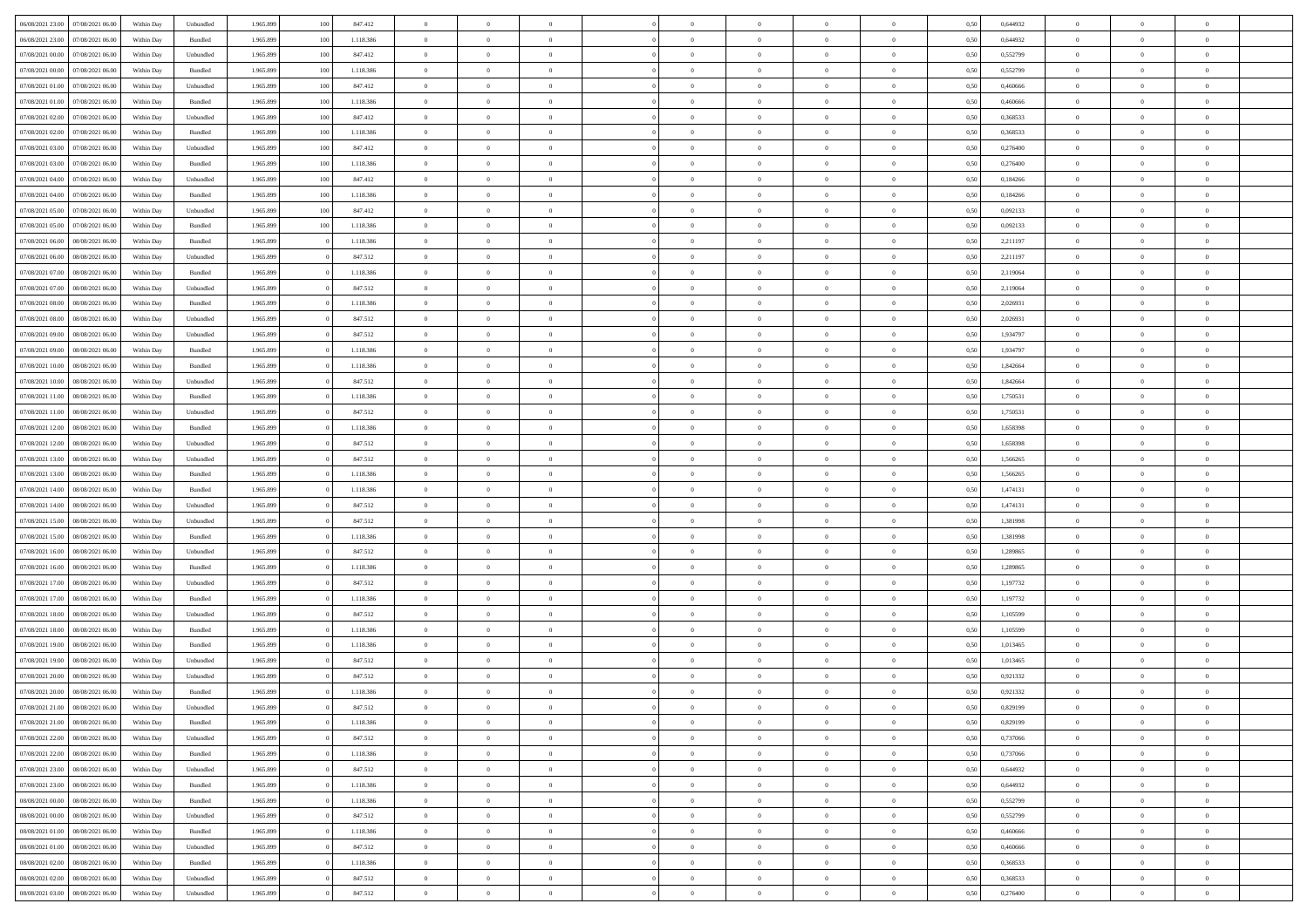| 08/08/2021 03:00                  | 08/08/2021 06:00 | Within Day | Bundled   | 1.965.899 | 1.118.386 | $\overline{0}$ | $\theta$       |                | $\Omega$       | $\Omega$       | $\theta$       | $\theta$       | 0,50 | 0,276400 | $\theta$       | $\theta$       | $\theta$       |  |
|-----------------------------------|------------------|------------|-----------|-----------|-----------|----------------|----------------|----------------|----------------|----------------|----------------|----------------|------|----------|----------------|----------------|----------------|--|
|                                   |                  |            |           |           |           |                |                |                |                |                |                |                |      |          |                |                |                |  |
| 08/08/2021 04:00                  | 08/08/2021 06:00 | Within Day | Bundled   | 1.965.899 | 1.118.386 | $\overline{0}$ | $\theta$       | $\overline{0}$ | $\overline{0}$ | $\bf{0}$       | $\overline{0}$ | $\bf{0}$       | 0,50 | 0,184266 | $\theta$       | $\overline{0}$ | $\overline{0}$ |  |
| 08/08/2021 04:00                  | 08/08/2021 06:00 | Within Day | Unbundled | 1.965.899 | 847.512   | $\overline{0}$ | $\overline{0}$ | $\overline{0}$ | $\overline{0}$ | $\bf{0}$       | $\overline{0}$ | $\mathbf{0}$   | 0,50 | 0,184266 | $\overline{0}$ | $\overline{0}$ | $\bf{0}$       |  |
| 08/08/2021 05:00                  | 08/08/2021 06:00 | Within Dav | Unbundled | 1.965.899 | 847.512   | $\overline{0}$ | $\overline{0}$ | $\overline{0}$ | $\overline{0}$ | $\bf{0}$       | $\overline{0}$ | $\overline{0}$ | 0.50 | 0,092133 | $\theta$       | $\overline{0}$ | $\overline{0}$ |  |
|                                   |                  |            |           |           |           | $\overline{0}$ | $\theta$       | $\overline{0}$ | $\overline{0}$ | $\bf{0}$       | $\overline{0}$ |                |      |          | $\,$ 0 $\,$    | $\overline{0}$ | $\overline{0}$ |  |
| 08/08/2021 05:00                  | 08/08/2021 06:00 | Within Day | Bundled   | 1.965.899 | 1.118.386 |                |                |                |                |                |                | $\bf{0}$       | 0,50 | 0,092133 |                |                |                |  |
| 08/08/2021 06:00                  | 09/08/2021 06:00 | Within Day | Unbundled | 1.965.899 | 847.512   | $\overline{0}$ | $\overline{0}$ | $\overline{0}$ | $\overline{0}$ | $\overline{0}$ | $\overline{0}$ | $\mathbf{0}$   | 0,50 | 2,211197 | $\overline{0}$ | $\overline{0}$ | $\bf{0}$       |  |
| 08/08/2021 06:00                  | 09/08/2021 06:00 | Within Dav | Bundled   | 1.965.899 | 1.118.386 | $\overline{0}$ | $\overline{0}$ | $\overline{0}$ | $\overline{0}$ | $\overline{0}$ | $\overline{0}$ | $\overline{0}$ | 0.50 | 2,211197 | $\theta$       | $\overline{0}$ | $\overline{0}$ |  |
| 08/08/2021 07:00                  | 09/08/2021 06:00 | Within Day | Bundled   | 1.965.899 | 1.118.386 | $\overline{0}$ | $\theta$       | $\overline{0}$ | $\overline{0}$ | $\bf{0}$       | $\overline{0}$ | $\bf{0}$       | 0,50 | 2,119064 | $\,$ 0 $\,$    | $\theta$       | $\overline{0}$ |  |
| 08/08/2021 07:00                  | 09/08/2021 06:00 | Within Day | Unbundled | 1.965.899 | 847.512   | $\overline{0}$ | $\overline{0}$ | $\overline{0}$ | $\overline{0}$ | $\bf{0}$       | $\overline{0}$ | $\mathbf{0}$   | 0,50 | 2,119064 | $\,0\,$        | $\overline{0}$ | $\overline{0}$ |  |
|                                   |                  |            |           |           |           |                | $\overline{0}$ |                |                | $\overline{0}$ |                |                |      |          | $\theta$       | $\overline{0}$ | $\overline{0}$ |  |
| 08/08/2021 08:00                  | 09/08/2021 06:00 | Within Dav | Unbundled | 1.965.899 | 847.512   | $\overline{0}$ |                | $\overline{0}$ | $\overline{0}$ |                | $\overline{0}$ | $\overline{0}$ | 0.50 | 2,026931 |                |                |                |  |
| 08/08/2021 08:00                  | 09/08/2021 06:00 | Within Day | Bundled   | 1.965.899 | 1.118.386 | $\overline{0}$ | $\theta$       | $\overline{0}$ | $\overline{0}$ | $\bf{0}$       | $\overline{0}$ | $\bf{0}$       | 0,50 | 2,026931 | $\,$ 0 $\,$    | $\overline{0}$ | $\overline{0}$ |  |
| 08/08/2021 09:00                  | 09/08/2021 06:00 | Within Day | Bundled   | 1.965.899 | 1.118.386 | $\overline{0}$ | $\overline{0}$ | $\overline{0}$ | $\bf{0}$       | $\bf{0}$       | $\bf{0}$       | $\mathbf{0}$   | 0,50 | 1,934797 | $\overline{0}$ | $\overline{0}$ | $\bf{0}$       |  |
| 08/08/2021 09:00                  | 09/08/2021 06:00 | Within Day | Unbundled | 1.965.899 | 847.512   | $\overline{0}$ | $\overline{0}$ | $\overline{0}$ | $\overline{0}$ | $\overline{0}$ | $\overline{0}$ | $\overline{0}$ | 0.50 | 1,934797 | $\theta$       | $\theta$       | $\overline{0}$ |  |
| 08/08/2021 11:00                  | 09/08/2021 06:00 | Within Day | Unbundled | 1.965.899 | 847.512   | $\overline{0}$ | $\theta$       | $\overline{0}$ | $\overline{0}$ | $\bf{0}$       | $\overline{0}$ | $\bf{0}$       | 0,50 | 1,750531 | $\theta$       | $\overline{0}$ | $\overline{0}$ |  |
|                                   |                  |            |           |           |           |                |                |                |                |                |                |                |      |          |                |                |                |  |
| 08/08/2021 11:00                  | 09/08/2021 06:00 | Within Day | Bundled   | 1.965.899 | 1.118.386 | $\overline{0}$ | $\overline{0}$ | $\overline{0}$ | $\bf{0}$       | $\overline{0}$ | $\overline{0}$ | $\mathbf{0}$   | 0,50 | 1,750531 | $\overline{0}$ | $\overline{0}$ | $\bf{0}$       |  |
| 08/08/2021 12:00                  | 09/08/2021 06:00 | Within Dav | Unbundled | 1.965.899 | 847.512   | $\overline{0}$ | $\overline{0}$ | $\overline{0}$ | $\overline{0}$ | $\overline{0}$ | $\overline{0}$ | $\overline{0}$ | 0.50 | 1,658398 | $\overline{0}$ | $\overline{0}$ | $\overline{0}$ |  |
| 08/08/2021 12:00                  | 09/08/2021 06:00 | Within Day | Bundled   | 1.965.899 | 1.118.386 | $\overline{0}$ | $\theta$       | $\overline{0}$ | $\overline{0}$ | $\bf{0}$       | $\overline{0}$ | $\bf{0}$       | 0,50 | 1,658398 | $\,$ 0 $\,$    | $\overline{0}$ | $\overline{0}$ |  |
| 08/08/2021 13:00                  | 09/08/2021 06:00 | Within Day | Unbundled | 1.965.899 | 847.512   | $\overline{0}$ | $\overline{0}$ | $\overline{0}$ | $\bf{0}$       | $\bf{0}$       | $\overline{0}$ | $\mathbf{0}$   | 0,50 | 1,566265 | $\bf{0}$       | $\overline{0}$ | $\bf{0}$       |  |
| 08/08/2021 13:00                  | 09/08/2021 06:00 | Within Dav | Bundled   | 1.965.899 | 1.118.386 | $\overline{0}$ | $\overline{0}$ | $\overline{0}$ | $\overline{0}$ | $\overline{0}$ | $\overline{0}$ | $\overline{0}$ | 0.50 | 1,566265 | $\theta$       | $\overline{0}$ | $\overline{0}$ |  |
| 08/08/2021 14:00                  | 09/08/2021 06:00 | Within Day | Unbundled | 1.965.899 | 847.512   | $\overline{0}$ | $\theta$       | $\overline{0}$ | $\overline{0}$ | $\bf{0}$       | $\overline{0}$ | $\bf{0}$       | 0,50 | 1,474131 | $\,$ 0 $\,$    | $\overline{0}$ | $\overline{0}$ |  |
|                                   |                  |            |           |           |           |                |                |                |                |                |                |                |      |          |                |                |                |  |
| 08/08/2021 14:00                  | 09/08/2021 06:00 | Within Day | Bundled   | 1.965.899 | 1.118.386 | $\overline{0}$ | $\overline{0}$ | $\overline{0}$ | $\overline{0}$ | $\bf{0}$       | $\overline{0}$ | $\mathbf{0}$   | 0,50 | 1,474131 | $\overline{0}$ | $\overline{0}$ | $\bf{0}$       |  |
| 08/08/2021 15:00                  | 09/08/2021 06:00 | Within Day | Unbundled | 1.965.899 | 847.512   | $\overline{0}$ | $\overline{0}$ | $\overline{0}$ | $\overline{0}$ | $\overline{0}$ | $\overline{0}$ | $\overline{0}$ | 0.50 | 1,381998 | $\overline{0}$ | $\overline{0}$ | $\overline{0}$ |  |
| 08/08/2021 15:00                  | 09/08/2021 06:00 | Within Day | Bundled   | 1.965.899 | 1.118.386 | $\overline{0}$ | $\theta$       | $\overline{0}$ | $\overline{0}$ | $\bf{0}$       | $\overline{0}$ | $\bf{0}$       | 0,50 | 1,381998 | $\,$ 0 $\,$    | $\overline{0}$ | $\overline{0}$ |  |
| 08/08/2021 16:00                  | 09/08/2021 06:00 | Within Day | Bundled   | 1.965.899 | 1.118.386 | $\overline{0}$ | $\overline{0}$ | $\overline{0}$ | $\overline{0}$ | $\overline{0}$ | $\overline{0}$ | $\mathbf{0}$   | 0,50 | 1,289865 | $\overline{0}$ | $\overline{0}$ | $\bf{0}$       |  |
| 08/08/2021 16:00                  | 09/08/2021 06:00 | Within Day | Unbundled | 1.965.899 | 847.512   | $\overline{0}$ | $\overline{0}$ | $\overline{0}$ | $\overline{0}$ | $\overline{0}$ | $\overline{0}$ | $\overline{0}$ | 0.50 | 1,289865 | $\overline{0}$ | $\overline{0}$ | $\overline{0}$ |  |
| 08/08/2021 17:00                  | 09/08/2021 06:00 | Within Day | Unbundled | 1.965.899 | 847.512   | $\overline{0}$ | $\theta$       | $\overline{0}$ | $\overline{0}$ | $\bf{0}$       | $\overline{0}$ | $\bf{0}$       | 0,50 | 1,197732 | $\theta$       | $\overline{0}$ | $\overline{0}$ |  |
| 08/08/2021 17:00                  | 09/08/2021 06:00 | Within Day | Bundled   | 1.965.899 | 1.118.386 | $\overline{0}$ | $\overline{0}$ | $\overline{0}$ | $\overline{0}$ | $\bf{0}$       | $\overline{0}$ | $\bf{0}$       | 0,50 | 1,197732 | $\,0\,$        | $\overline{0}$ | $\bf{0}$       |  |
| 08/08/2021 18:00                  | 09/08/2021 06:00 |            | Bundled   | 1.965.899 | 1.118.386 | $\overline{0}$ | $\overline{0}$ | $\overline{0}$ | $\overline{0}$ | $\overline{0}$ | $\overline{0}$ | $\overline{0}$ | 0.50 | 1,105599 | $\theta$       | $\overline{0}$ | $\overline{0}$ |  |
|                                   |                  | Within Day |           |           |           |                |                |                |                |                |                |                |      |          |                |                |                |  |
| 08/08/2021 18:00                  | 09/08/2021 06:00 | Within Day | Unbundled | 1.965.899 | 847.512   | $\overline{0}$ | $\overline{0}$ | $\overline{0}$ | $\overline{0}$ | $\bf{0}$       | $\overline{0}$ | $\bf{0}$       | 0,50 | 1,105599 | $\,$ 0 $\,$    | $\overline{0}$ | $\overline{0}$ |  |
| 08/08/2021 19:00                  | 09/08/2021 06:00 | Within Day | Bundled   | 1.965.899 | 1.118.386 | $\overline{0}$ | $\overline{0}$ | $\overline{0}$ | $\overline{0}$ | $\bf{0}$       | $\overline{0}$ | $\bf{0}$       | 0,50 | 1,013465 | $\overline{0}$ | $\overline{0}$ | $\bf{0}$       |  |
| 08/08/2021 19:00                  | 09/08/2021 06:00 | Within Day | Unbundled | 1.965.899 | 847.512   | $\overline{0}$ | $\Omega$       | $\overline{0}$ | $\Omega$       | $\Omega$       | $\overline{0}$ | $\overline{0}$ | 0,50 | 1,013465 | $\,0\,$        | $\theta$       | $\theta$       |  |
| 08/08/2021 20:00                  | 09/08/2021 06:00 | Within Day | Bundled   | 1.965.899 | 1.118.386 | $\overline{0}$ | $\overline{0}$ | $\overline{0}$ | $\overline{0}$ | $\bf{0}$       | $\overline{0}$ | $\bf{0}$       | 0,50 | 0,921332 | $\,$ 0 $\,$    | $\overline{0}$ | $\overline{0}$ |  |
| 08/08/2021 20:00                  | 09/08/2021 06:00 | Within Day | Unbundled | 1.965.899 | 847.512   | $\overline{0}$ | $\overline{0}$ | $\overline{0}$ | $\bf{0}$       | $\overline{0}$ | $\overline{0}$ | $\mathbf{0}$   | 0,50 | 0,921332 | $\overline{0}$ | $\overline{0}$ | $\bf{0}$       |  |
| 08/08/2021 21:00                  | 09/08/2021 06:00 |            | Unbundled | 1.965.899 | 847.512   | $\overline{0}$ | $\Omega$       | $\overline{0}$ | $\Omega$       | $\overline{0}$ | $\overline{0}$ | $\overline{0}$ | 0.50 | 0,829199 | $\,$ 0 $\,$    | $\overline{0}$ | $\theta$       |  |
|                                   |                  | Within Day |           |           |           |                |                |                |                |                |                |                |      |          |                |                |                |  |
| 08/08/2021 21:00                  | 09/08/2021 06:00 | Within Day | Bundled   | 1.965.899 | 1.118.386 | $\overline{0}$ | $\theta$       | $\overline{0}$ | $\overline{0}$ | $\bf{0}$       | $\overline{0}$ | $\bf{0}$       | 0,50 | 0,829199 | $\,$ 0 $\,$    | $\overline{0}$ | $\overline{0}$ |  |
| 08/08/2021 22.00                  | 09/08/2021 06:00 | Within Day | Unbundled | 1.965.899 | 847.512   | $\overline{0}$ | $\overline{0}$ | $\overline{0}$ | $\bf{0}$       | $\bf{0}$       | $\bf{0}$       | $\mathbf{0}$   | 0,50 | 0,737066 | $\overline{0}$ | $\overline{0}$ | $\bf{0}$       |  |
| 08/08/2021 22:00                  | 09/08/2021 06:00 | Within Day | Bundled   | 1.965.899 | 1.118.386 | $\overline{0}$ | $\Omega$       | $\overline{0}$ | $\Omega$       | $\overline{0}$ | $\overline{0}$ | $\overline{0}$ | 0.50 | 0,737066 | $\,$ 0 $\,$    | $\theta$       | $\theta$       |  |
| 08/08/2021 23:00                  | 09/08/2021 06:00 | Within Day | Unbundled | 1.965.899 | 847.512   | $\overline{0}$ | $\,$ 0         | $\overline{0}$ | $\overline{0}$ | $\,$ 0         | $\overline{0}$ | $\bf{0}$       | 0,50 | 0,644932 | $\,$ 0 $\,$    | $\overline{0}$ | $\overline{0}$ |  |
| 08/08/2021 23.00                  | 09/08/2021 06:00 | Within Day | Bundled   | 1.965.899 | 1.118.386 | $\overline{0}$ | $\overline{0}$ | $\overline{0}$ | $\bf{0}$       | $\bf{0}$       | $\bf{0}$       | $\mathbf{0}$   | 0,50 | 0,644932 | $\overline{0}$ | $\overline{0}$ | $\bf{0}$       |  |
| 09/08/2021 00:00                  | 09/08/2021 06:00 | Within Day | Bundled   | 1.965.899 | 1.118.386 | $\overline{0}$ | $\Omega$       | $\overline{0}$ | $\Omega$       | $\overline{0}$ | $\overline{0}$ | $\overline{0}$ | 0,50 | 0,552799 | $\,0\,$        | $\theta$       | $\theta$       |  |
|                                   |                  |            |           |           |           | $\overline{0}$ | $\overline{0}$ | $\overline{0}$ | $\overline{0}$ |                | $\overline{0}$ |                |      |          | $\,$ 0 $\,$    | $\overline{0}$ | $\overline{0}$ |  |
| 09/08/2021 00:00                  | 09/08/2021 06:00 | Within Day | Unbundled | 1.965.899 | 847.512   |                |                |                |                | $\,$ 0         |                | $\bf{0}$       | 0,50 | 0,552799 |                |                |                |  |
| 09/08/2021 01:00                  | 09/08/2021 06:00 | Within Day | Bundled   | 1.965.899 | 1.118.386 | $\overline{0}$ | $\overline{0}$ | $\overline{0}$ | $\bf{0}$       | $\bf{0}$       | $\overline{0}$ | $\mathbf{0}$   | 0,50 | 0,460666 | $\overline{0}$ | $\overline{0}$ | $\bf{0}$       |  |
| 09/08/2021 01:00                  | 09/08/2021 06:00 | Within Day | Unbundled | 1.965.899 | 847.512   | $\overline{0}$ | $\Omega$       | $\Omega$       | $\Omega$       | $\Omega$       | $\Omega$       | $\overline{0}$ | 0.50 | 0.460666 | $\theta$       | $\theta$       | $\theta$       |  |
| 09/08/2021 02:00                  | 09/08/2021 06:00 | Within Day | Bundled   | 1.965.899 | 1.118.386 | $\overline{0}$ | $\overline{0}$ | $\bf{0}$       | $\bf{0}$       | $\,$ 0         | $\bf{0}$       | $\bf{0}$       | 0,50 | 0,368533 | $\,0\,$        | $\,$ 0 $\,$    | $\overline{0}$ |  |
| 09/08/2021 02:00 09/08/2021 06:00 |                  | Within Day | Unbundled | 1.965.899 | 847.512   | $\overline{0}$ | $\bf{0}$       |                |                | $\bf{0}$       |                |                | 0,50 | 0,368533 | $\bf{0}$       | $\overline{0}$ |                |  |
| 09/08/2021 03:00                  | 09/08/2021 06:00 | Within Day | Unbundled | 1.965.899 | 847.512   | $\overline{0}$ | $\overline{0}$ | $\overline{0}$ | $\Omega$       | $\overline{0}$ | $\overline{0}$ | $\overline{0}$ | 0.50 | 0,276400 | $\theta$       | $\theta$       | $\Omega$       |  |
| 09/08/2021 03:00                  | 09/08/2021 06:00 | Within Day | Bundled   | 1.965.899 | 1.118.386 | $\overline{0}$ | $\bf{0}$       | $\overline{0}$ | $\bf{0}$       | $\,$ 0 $\,$    | $\overline{0}$ | $\,$ 0 $\,$    | 0,50 | 0,276400 | $\,$ 0 $\,$    | $\,$ 0 $\,$    | $\,$ 0         |  |
|                                   |                  |            |           |           |           |                |                |                |                |                |                |                |      |          |                |                |                |  |
| 09/08/2021 04:00                  | 09/08/2021 06:00 | Within Day | Unbundled | 1.965.899 | 847.512   | $\overline{0}$ | $\overline{0}$ | $\overline{0}$ | $\overline{0}$ | $\overline{0}$ | $\overline{0}$ | $\mathbf{0}$   | 0,50 | 0,184266 | $\overline{0}$ | $\bf{0}$       | $\overline{0}$ |  |
| 09/08/2021 04:00                  | 09/08/2021 06:00 | Within Day | Bundled   | 1.965.899 | 1.118.386 | $\overline{0}$ | $\overline{0}$ | $\overline{0}$ | $\Omega$       | $\overline{0}$ | $\overline{0}$ | $\overline{0}$ | 0,50 | 0,184266 | $\overline{0}$ | $\overline{0}$ | $\overline{0}$ |  |
| 09/08/2021 05:00                  | 09/08/2021 06:00 | Within Day | Bundled   | 1.965.899 | 1.118.386 | $\overline{0}$ | $\,$ 0         | $\overline{0}$ | $\bf{0}$       | $\,$ 0 $\,$    | $\overline{0}$ | $\mathbf{0}$   | 0,50 | 0,092133 | $\,$ 0 $\,$    | $\overline{0}$ | $\overline{0}$ |  |
| 09/08/2021 05:00                  | 09/08/2021 06:00 | Within Day | Unbundled | 1.965.899 | 847.512   | $\overline{0}$ | $\overline{0}$ | $\overline{0}$ | $\overline{0}$ | $\overline{0}$ | $\overline{0}$ | $\mathbf{0}$   | 0,50 | 0,092133 | $\overline{0}$ | $\overline{0}$ | $\bf{0}$       |  |
| 09/08/2021 06:00                  | 10/08/2021 06:00 | Within Day | Unbundled | 1.965.899 | 847.512   | $\overline{0}$ | $\overline{0}$ | $\overline{0}$ | $\overline{0}$ | $\overline{0}$ | $\overline{0}$ | $\bf{0}$       | 0.50 | 2,211197 | $\overline{0}$ | $\theta$       | $\overline{0}$ |  |
| 09/08/2021 06:00                  | 10/08/2021 06:00 | Within Day | Bundled   | 1.965.899 | 1.118.386 | $\overline{0}$ | $\,$ 0         | $\overline{0}$ | $\bf{0}$       | $\bf{0}$       | $\bf{0}$       | $\bf{0}$       | 0,50 | 2,211197 | $\,$ 0 $\,$    | $\overline{0}$ | $\overline{0}$ |  |
|                                   |                  |            |           |           |           |                |                |                |                |                |                |                |      |          |                |                |                |  |
| 09/08/2021 07:00                  | 10/08/2021 06:00 | Within Day | Bundled   | 1.965.899 | 1.118.386 | $\overline{0}$ | $\bf{0}$       | $\overline{0}$ | $\overline{0}$ | $\overline{0}$ | $\overline{0}$ | $\mathbf{0}$   | 0,50 | 2,119064 | $\overline{0}$ | $\overline{0}$ | $\bf{0}$       |  |
| 09/08/2021 07:00                  | 10/08/2021 06:00 | Within Day | Unbundled | 1.965.899 | 847.512   | $\overline{0}$ | $\overline{0}$ | $\overline{0}$ | $\Omega$       | $\overline{0}$ | $\overline{0}$ | $\overline{0}$ | 0.50 | 2,119064 | $\overline{0}$ | $\overline{0}$ | $\overline{0}$ |  |
| 09/08/2021 08:00                  | 10/08/2021 06:00 | Within Day | Bundled   | 1.965.899 | 1.118.386 | $\overline{0}$ | $\bf{0}$       | $\overline{0}$ | $\bf{0}$       | $\bf{0}$       | $\bf{0}$       | $\mathbf{0}$   | 0,50 | 2,026931 | $\,$ 0 $\,$    | $\,$ 0 $\,$    | $\bf{0}$       |  |
| 09/08/2021 08:00                  | 10/08/2021 06:00 | Within Day | Unbundled | 1.965.899 | 847.512   | $\overline{0}$ | $\overline{0}$ | $\overline{0}$ | $\overline{0}$ | $\overline{0}$ | $\bf{0}$       | $\mathbf{0}$   | 0,50 | 2,026931 | $\overline{0}$ | $\bf{0}$       | $\overline{0}$ |  |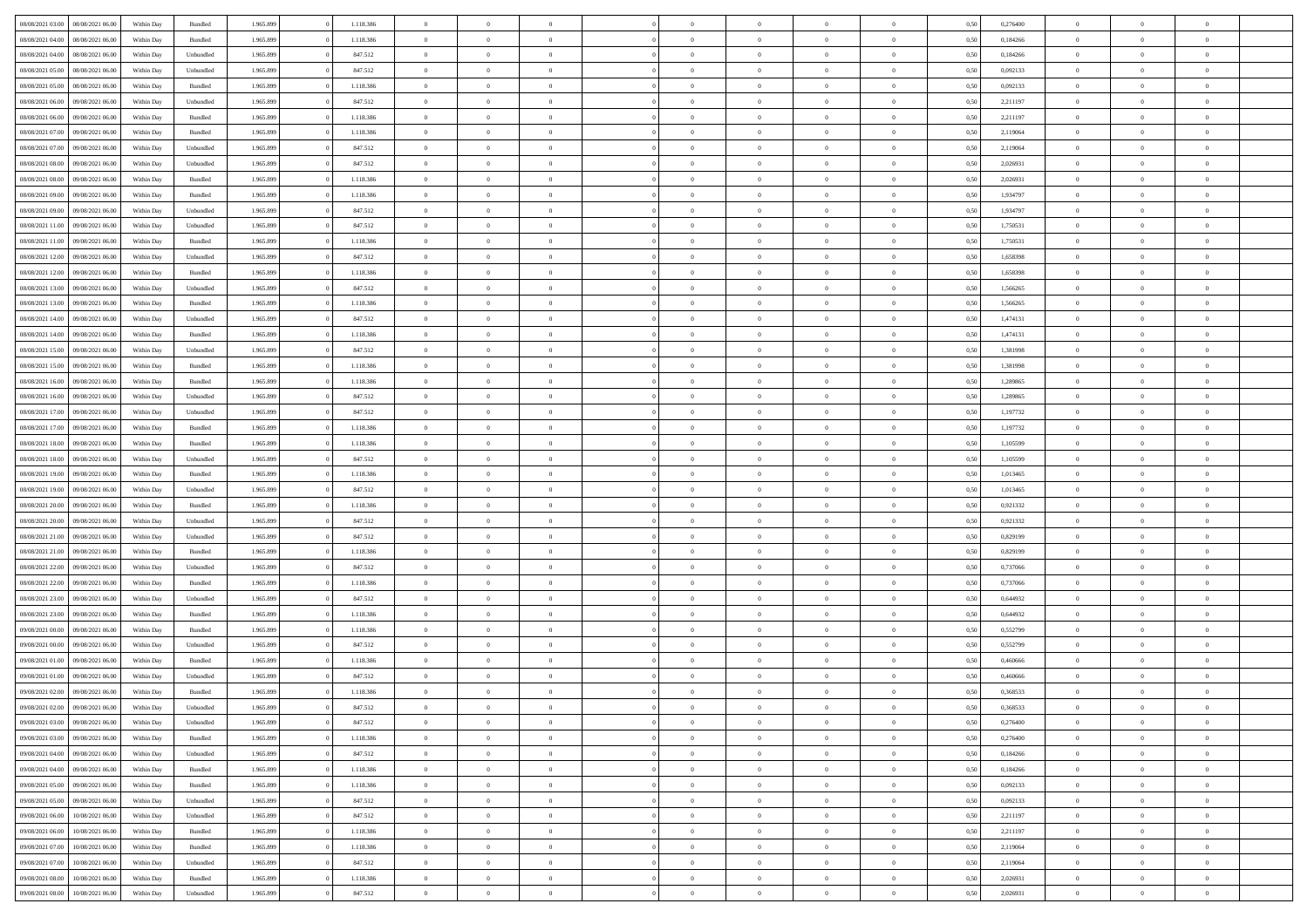| 09/08/2021 09:00 | 10/08/2021 06:00 | Within Day | Bundled   | 1.965.899 | 1.118.386 | $\overline{0}$ | $\theta$       |                | $\Omega$       | $\Omega$       | $\theta$       | $\theta$       | 0,50 | 1,934797 | $\theta$       | $\theta$       | $\theta$       |  |
|------------------|------------------|------------|-----------|-----------|-----------|----------------|----------------|----------------|----------------|----------------|----------------|----------------|------|----------|----------------|----------------|----------------|--|
|                  |                  |            |           |           |           |                |                |                |                |                |                |                |      |          |                |                |                |  |
| 09/08/2021 09:00 | 10/08/2021 06:00 | Within Day | Unbundled | 1.965.899 | 847.512   | $\overline{0}$ | $\theta$       | $\overline{0}$ | $\overline{0}$ | $\bf{0}$       | $\overline{0}$ | $\bf{0}$       | 0,50 | 1,934797 | $\theta$       | $\overline{0}$ | $\overline{0}$ |  |
| 09/08/2021 10:00 | 10/08/2021 06:00 | Within Day | Bundled   | 1.965.899 | 1.118.386 | $\overline{0}$ | $\bf{0}$       | $\overline{0}$ | $\bf{0}$       | $\bf{0}$       | $\bf{0}$       | $\mathbf{0}$   | 0,50 | 1,842664 | $\overline{0}$ | $\overline{0}$ | $\bf{0}$       |  |
| 09/08/2021 10:00 | 10/08/2021 06:00 | Within Dav | Unbundled | 1.965.899 | 847.512   | $\overline{0}$ | $\overline{0}$ | $\overline{0}$ | $\overline{0}$ | $\bf{0}$       | $\overline{0}$ | $\overline{0}$ | 0.50 | 1.842664 | $\theta$       | $\theta$       | $\overline{0}$ |  |
| 09/08/2021 11:00 | 10/08/2021 06:00 | Within Day | Bundled   | 1.965.899 | 1.118.386 | $\overline{0}$ | $\theta$       | $\overline{0}$ | $\overline{0}$ | $\bf{0}$       | $\overline{0}$ | $\bf{0}$       | 0,50 | 1,750531 | $\,$ 0 $\,$    | $\overline{0}$ | $\overline{0}$ |  |
| 09/08/2021 11:00 | 10/08/2021 06:00 | Within Day | Unbundled | 1.965.899 | 847.512   | $\overline{0}$ | $\overline{0}$ | $\overline{0}$ | $\bf{0}$       | $\overline{0}$ | $\overline{0}$ | $\mathbf{0}$   | 0,50 | 1,750531 | $\overline{0}$ | $\overline{0}$ | $\bf{0}$       |  |
|                  |                  |            |           |           |           |                | $\overline{0}$ |                |                | $\overline{0}$ |                |                |      |          | $\theta$       | $\overline{0}$ | $\overline{0}$ |  |
| 09/08/2021 12:00 | 10/08/2021 06:00 | Within Dav | Bundled   | 1.965.899 | 1.118.386 | $\overline{0}$ |                | $\overline{0}$ | $\overline{0}$ |                | $\overline{0}$ | $\overline{0}$ | 0.50 | 1,658398 |                |                |                |  |
| 09/08/2021 12:00 | 10/08/2021 06:00 | Within Day | Unbundled | 1.965.899 | 847.512   | $\overline{0}$ | $\theta$       | $\overline{0}$ | $\overline{0}$ | $\bf{0}$       | $\overline{0}$ | $\bf{0}$       | 0,50 | 1,658398 | $\,$ 0 $\,$    | $\theta$       | $\overline{0}$ |  |
| 09/08/2021 13:00 | 10/08/2021 06:00 | Within Day | Bundled   | 1.965.899 | 1.118.386 | $\overline{0}$ | $\overline{0}$ | $\overline{0}$ | $\bf{0}$       | $\bf{0}$       | $\bf{0}$       | $\mathbf{0}$   | 0,50 | 1,566265 | $\,0\,$        | $\overline{0}$ | $\overline{0}$ |  |
| 09/08/2021 13:00 | 10/08/2021 06:00 | Within Dav | Unbundled | 1.965.899 | 847.512   | $\overline{0}$ | $\overline{0}$ | $\overline{0}$ | $\overline{0}$ | $\overline{0}$ | $\overline{0}$ | $\overline{0}$ | 0.50 | 1,566265 | $\theta$       | $\overline{0}$ | $\overline{0}$ |  |
| 09/08/2021 14:00 | 10/08/2021 06:00 | Within Day | Bundled   | 1.965.899 | 1.118.386 | $\overline{0}$ | $\theta$       | $\overline{0}$ | $\overline{0}$ | $\bf{0}$       | $\overline{0}$ | $\bf{0}$       | 0,50 | 1,474131 | $\,$ 0 $\,$    | $\overline{0}$ | $\overline{0}$ |  |
| 09/08/2021 14:00 | 10/08/2021 06:00 | Within Day | Unbundled | 1.965.899 | 847.512   | $\overline{0}$ | $\overline{0}$ | $\overline{0}$ | $\bf{0}$       | $\bf{0}$       | $\bf{0}$       | $\mathbf{0}$   | 0,50 | 1,474131 | $\overline{0}$ | $\overline{0}$ | $\bf{0}$       |  |
| 09/08/2021 15:00 | 10/08/2021 06:00 | Within Dav | Unbundled | 1.965.899 | 847.512   | $\overline{0}$ | $\overline{0}$ | $\overline{0}$ | $\overline{0}$ | $\bf{0}$       | $\overline{0}$ | $\overline{0}$ | 0.50 | 1,381998 | $\theta$       | $\theta$       | $\overline{0}$ |  |
|                  |                  |            |           |           |           |                |                |                |                |                |                |                |      |          |                |                |                |  |
| 09/08/2021 15:00 | 10/08/2021 06:00 | Within Day | Bundled   | 1.965.899 | 1.118.386 | $\overline{0}$ | $\theta$       | $\overline{0}$ | $\overline{0}$ | $\bf{0}$       | $\overline{0}$ | $\bf{0}$       | 0,50 | 1,381998 | $\,$ 0 $\,$    | $\overline{0}$ | $\overline{0}$ |  |
| 09/08/2021 16:00 | 10/08/2021 06:00 | Within Day | Unbundled | 1.965.899 | 847.512   | $\overline{0}$ | $\overline{0}$ | $\overline{0}$ | $\bf{0}$       | $\overline{0}$ | $\overline{0}$ | $\mathbf{0}$   | 0,50 | 1,289865 | $\overline{0}$ | $\overline{0}$ | $\bf{0}$       |  |
| 09/08/2021 16:00 | 10/08/2021 06:00 | Within Dav | Bundled   | 1.965.899 | 1.118.386 | $\overline{0}$ | $\overline{0}$ | $\overline{0}$ | $\overline{0}$ | $\overline{0}$ | $\overline{0}$ | $\overline{0}$ | 0.50 | 1,289865 | $\overline{0}$ | $\overline{0}$ | $\overline{0}$ |  |
| 09/08/2021 17:00 | 10/08/2021 06:00 | Within Day | Bundled   | 1.965.899 | 1.118.386 | $\overline{0}$ | $\theta$       | $\overline{0}$ | $\overline{0}$ | $\bf{0}$       | $\overline{0}$ | $\bf{0}$       | 0,50 | 1,197732 | $\,$ 0 $\,$    | $\overline{0}$ | $\overline{0}$ |  |
| 09/08/2021 17:00 | 10/08/2021 06:00 | Within Day | Unbundled | 1.965.899 | 847.512   | $\overline{0}$ | $\overline{0}$ | $\overline{0}$ | $\bf{0}$       | $\bf{0}$       | $\bf{0}$       | $\mathbf{0}$   | 0,50 | 1,197732 | $\bf{0}$       | $\overline{0}$ | $\bf{0}$       |  |
| 09/08/2021 18:00 | 10/08/2021 06:00 | Within Dav | Bundled   | 1.965.899 | 1.118.386 | $\overline{0}$ | $\overline{0}$ | $\overline{0}$ | $\overline{0}$ | $\overline{0}$ | $\overline{0}$ | $\overline{0}$ | 0.50 | 1,105599 | $\theta$       | $\overline{0}$ | $\overline{0}$ |  |
| 09/08/2021 18:00 | 10/08/2021 06:00 | Within Day | Unbundled | 1.965.899 | 847.512   | $\overline{0}$ | $\theta$       | $\overline{0}$ | $\overline{0}$ | $\bf{0}$       | $\overline{0}$ | $\bf{0}$       | 0,50 | 1,105599 | $\,$ 0 $\,$    | $\overline{0}$ | $\overline{0}$ |  |
|                  |                  |            |           |           |           |                |                |                |                |                |                |                |      |          |                |                |                |  |
| 09/08/2021 19:00 | 10/08/2021 06:00 | Within Day | Bundled   | 1.965.899 | 1.118.386 | $\overline{0}$ | $\overline{0}$ | $\overline{0}$ | $\bf{0}$       | $\bf{0}$       | $\bf{0}$       | $\mathbf{0}$   | 0,50 | 1,013465 | $\overline{0}$ | $\overline{0}$ | $\bf{0}$       |  |
| 09/08/2021 19:00 | 10/08/2021 06:00 | Within Day | Unbundled | 1.965.899 | 847.512   | $\overline{0}$ | $\overline{0}$ | $\overline{0}$ | $\overline{0}$ | $\overline{0}$ | $\overline{0}$ | $\overline{0}$ | 0.50 | 1,013465 | $\theta$       | $\overline{0}$ | $\overline{0}$ |  |
| 09/08/2021 20:00 | 10/08/2021 06:00 | Within Day | Bundled   | 1.965.899 | 1.118.386 | $\overline{0}$ | $\theta$       | $\overline{0}$ | $\overline{0}$ | $\bf{0}$       | $\overline{0}$ | $\bf{0}$       | 0,50 | 0,921332 | $\,$ 0 $\,$    | $\overline{0}$ | $\overline{0}$ |  |
| 09/08/2021 20:00 | 10/08/2021 06:00 | Within Day | Unbundled | 1.965.899 | 847.512   | $\overline{0}$ | $\overline{0}$ | $\overline{0}$ | $\bf{0}$       | $\overline{0}$ | $\overline{0}$ | $\mathbf{0}$   | 0,50 | 0,921332 | $\overline{0}$ | $\overline{0}$ | $\bf{0}$       |  |
| 09/08/2021 21:00 | 10/08/2021 06:00 | Within Dav | Bundled   | 1.965.899 | 1.118.386 | $\overline{0}$ | $\overline{0}$ | $\overline{0}$ | $\overline{0}$ | $\overline{0}$ | $\overline{0}$ | $\overline{0}$ | 0.50 | 0.829199 | $\overline{0}$ | $\overline{0}$ | $\overline{0}$ |  |
| 09/08/2021 21:00 | 10/08/2021 06:00 | Within Day | Unbundled | 1.965.899 | 847.512   | $\overline{0}$ | $\theta$       | $\overline{0}$ | $\overline{0}$ | $\bf{0}$       | $\overline{0}$ | $\bf{0}$       | 0,50 | 0,829199 | $\,$ 0 $\,$    | $\overline{0}$ | $\overline{0}$ |  |
|                  |                  |            |           |           |           |                |                |                |                |                |                |                |      |          |                |                |                |  |
| 09/08/2021 22.00 | 10/08/2021 06:00 | Within Day | Bundled   | 1.965.899 | 1.118.386 | $\overline{0}$ | $\overline{0}$ | $\overline{0}$ | $\bf{0}$       | $\bf{0}$       | $\bf{0}$       | $\mathbf{0}$   | 0,50 | 0,737066 | $\,0\,$        | $\overline{0}$ | $\bf{0}$       |  |
| 09/08/2021 22.00 | 10/08/2021 06:00 | Within Day | Unbundled | 1.965.899 | 847.512   | $\overline{0}$ | $\overline{0}$ | $\overline{0}$ | $\overline{0}$ | $\overline{0}$ | $\overline{0}$ | $\overline{0}$ | 0.50 | 0,737066 | $\theta$       | $\overline{0}$ | $\overline{0}$ |  |
| 09/08/2021 23:00 | 10/08/2021 06:00 | Within Day | Unbundled | 1.965.899 | 847.512   | $\overline{0}$ | $\overline{0}$ | $\overline{0}$ | $\overline{0}$ | $\bf{0}$       | $\overline{0}$ | $\bf{0}$       | 0,50 | 0,644932 | $\,$ 0 $\,$    | $\overline{0}$ | $\overline{0}$ |  |
| 09/08/2021 23.00 | 10/08/2021 06:00 | Within Day | Bundled   | 1.965.899 | 1.118.386 | $\overline{0}$ | $\overline{0}$ | $\overline{0}$ | $\overline{0}$ | $\bf{0}$       | $\overline{0}$ | $\bf{0}$       | 0,50 | 0,644932 | $\bf{0}$       | $\overline{0}$ | $\bf{0}$       |  |
| 10/08/2021 00:00 | 10/08/2021 06:00 | Within Day | Bundled   | 1.965.899 | 1.118.386 | $\bf{0}$       | $\Omega$       | $\overline{0}$ | $\Omega$       | $\Omega$       | $\overline{0}$ | $\overline{0}$ | 0,50 | 0,552799 | $\,0\,$        | $\theta$       | $\theta$       |  |
| 10/08/2021 00:00 | 10/08/2021 06:00 | Within Day | Unbundled | 1.965.899 | 847.512   | $\overline{0}$ | $\theta$       | $\overline{0}$ | $\overline{0}$ | $\bf{0}$       | $\overline{0}$ | $\bf{0}$       | 0,50 | 0,552799 | $\,$ 0 $\,$    | $\overline{0}$ | $\overline{0}$ |  |
| 10/08/2021 01:00 | 10/08/2021 06:00 | Within Day | Bundled   | 1.965.899 | 1.118.386 | $\overline{0}$ | $\overline{0}$ | $\overline{0}$ | $\overline{0}$ | $\overline{0}$ | $\overline{0}$ | $\mathbf{0}$   | 0,50 | 0,460666 | $\bf{0}$       | $\overline{0}$ | $\bf{0}$       |  |
|                  | 10/08/2021 06:00 |            |           |           |           | $\overline{0}$ | $\Omega$       |                | $\Omega$       | $\overline{0}$ | $\overline{0}$ |                |      |          | $\,$ 0 $\,$    | $\theta$       | $\theta$       |  |
| 10/08/2021 01:00 |                  | Within Day | Unbundled | 1.965.899 | 847.512   |                |                | $\overline{0}$ |                |                |                | $\overline{0}$ | 0.50 | 0.460666 |                |                |                |  |
| 10/08/2021 02:00 | 10/08/2021 06:00 | Within Day | Unbundled | 1.965.899 | 847.512   | $\overline{0}$ | $\theta$       | $\overline{0}$ | $\overline{0}$ | $\bf{0}$       | $\overline{0}$ | $\bf{0}$       | 0,50 | 0,368533 | $\,$ 0 $\,$    | $\overline{0}$ | $\overline{0}$ |  |
| 10/08/2021 02:00 | 10/08/2021 06:00 | Within Day | Bundled   | 1.965.899 | 1.118.386 | $\overline{0}$ | $\bf{0}$       | $\overline{0}$ | $\overline{0}$ | $\bf{0}$       | $\overline{0}$ | $\mathbf{0}$   | 0,50 | 0,368533 | $\bf{0}$       | $\overline{0}$ | $\bf{0}$       |  |
| 10/08/2021 03:00 | 10/08/2021 06:00 | Within Day | Unbundled | 1.965.899 | 847.512   | $\overline{0}$ | $\Omega$       | $\overline{0}$ | $\Omega$       | $\overline{0}$ | $\overline{0}$ | $\overline{0}$ | 0.50 | 0,276400 | $\,$ 0 $\,$    | $\theta$       | $\theta$       |  |
| 10/08/2021 03:00 | 10/08/2021 06:00 | Within Day | Bundled   | 1.965.899 | 1.118.386 | $\overline{0}$ | $\overline{0}$ | $\overline{0}$ | $\overline{0}$ | $\,$ 0         | $\overline{0}$ | $\bf{0}$       | 0,50 | 0,276400 | $\,$ 0 $\,$    | $\overline{0}$ | $\overline{0}$ |  |
| 10/08/2021 04:00 | 10/08/2021 06:00 | Within Day | Unbundled | 1.965.899 | 847.512   | $\overline{0}$ | $\overline{0}$ | $\overline{0}$ | $\overline{0}$ | $\bf{0}$       | $\overline{0}$ | $\mathbf{0}$   | 0,50 | 0,184266 | $\bf{0}$       | $\overline{0}$ | $\bf{0}$       |  |
| 10/08/2021 04:00 | 10/08/2021 06:00 | Within Day | Bundled   | 1.965.899 | 1.118.386 | $\overline{0}$ | $\Omega$       | $\overline{0}$ | $\Omega$       | $\overline{0}$ | $\overline{0}$ | $\overline{0}$ | 0,50 | 0,184266 | $\,0\,$        | $\theta$       | $\theta$       |  |
| 10/08/2021 05:00 | 10/08/2021 06:00 | Within Day | Unbundled | 1.965.899 | 847.512   | $\overline{0}$ | $\overline{0}$ | $\overline{0}$ | $\overline{0}$ | $\,$ 0         | $\overline{0}$ | $\bf{0}$       | 0,50 | 0,092133 | $\,$ 0 $\,$    | $\overline{0}$ | $\overline{0}$ |  |
|                  |                  |            |           |           |           |                |                |                |                |                |                |                |      |          |                |                |                |  |
| 10/08/2021 05:00 | 10/08/2021 06:00 | Within Day | Bundled   | 1.965.899 | 1.118.386 | $\overline{0}$ | $\overline{0}$ | $\overline{0}$ | $\overline{0}$ | $\bf{0}$       | $\overline{0}$ | $\mathbf{0}$   | 0,50 | 0,092133 | $\bf{0}$       | $\overline{0}$ | $\bf{0}$       |  |
| 10/08/2021 06:00 | 11/08/2021 06:00 | Within Day | Unbundled | 1.965.899 | 847.512   | $\overline{0}$ | $\Omega$       | $\Omega$       | $\Omega$       | $\Omega$       | $\Omega$       | $\overline{0}$ | 0.50 | 2,211197 | $\theta$       | $\theta$       | $\theta$       |  |
| 10/08/2021 06:00 | 11/08/2021 06:00 | Within Day | Bundled   | 1.965.899 | 1.118.386 | $\overline{0}$ | $\overline{0}$ | $\overline{0}$ | $\bf{0}$       | $\,$ 0         | $\overline{0}$ | $\bf{0}$       | 0,50 | 2,211197 | $\,0\,$        | $\,0\,$        | $\overline{0}$ |  |
| 10/08/2021 07:00 | 11/08/2021 06:00 | Within Day | Unbundled | 1.965.899 | 847.512   | $\bf{0}$       | $\bf{0}$       |                |                | $\bf{0}$       |                |                | 0,50 | 2,119064 | $\bf{0}$       | $\overline{0}$ |                |  |
| 10/08/2021 07:00 | 11/08/2021 06:00 | Within Day | Bundled   | 1.965.899 | 1.118.386 | $\overline{0}$ | $\overline{0}$ | $\overline{0}$ | $\Omega$       | $\overline{0}$ | $\overline{0}$ | $\overline{0}$ | 0,50 | 2,119064 | $\theta$       | $\theta$       | $\Omega$       |  |
| 10/08/2021 08:00 | 11/08/2021 06:00 | Within Day | Bundled   | 1.965.899 | 1.118.386 | $\overline{0}$ | $\bf{0}$       | $\overline{0}$ | $\bf{0}$       | $\,$ 0 $\,$    | $\overline{0}$ | $\,$ 0 $\,$    | 0,50 | 2,026931 | $\,$ 0 $\,$    | $\,$ 0 $\,$    | $\,$ 0         |  |
| 10/08/2021 08:00 | 11/08/2021 06:00 | Within Day | Unbundled | 1.965.899 | 847.512   | $\overline{0}$ | $\overline{0}$ | $\overline{0}$ | $\overline{0}$ | $\overline{0}$ | $\overline{0}$ | $\mathbf{0}$   | 0,50 | 2,026931 | $\overline{0}$ | $\bf{0}$       | $\overline{0}$ |  |
|                  |                  |            |           |           |           |                |                |                |                |                |                |                |      |          |                |                |                |  |
| 10/08/2021 09:00 | 11/08/2021 06:00 | Within Day | Unbundled | 1.965.899 | 847.512   | $\overline{0}$ | $\overline{0}$ | $\overline{0}$ | $\Omega$       | $\overline{0}$ | $\overline{0}$ | $\overline{0}$ | 0,50 | 1,934797 | $\overline{0}$ | $\overline{0}$ | $\overline{0}$ |  |
| 10/08/2021 09:00 | 11/08/2021 06:00 | Within Day | Bundled   | 1.965.899 | 1.118.386 | $\overline{0}$ | $\,$ 0         | $\overline{0}$ | $\bf{0}$       | $\,$ 0 $\,$    | $\overline{0}$ | $\,$ 0 $\,$    | 0,50 | 1,934797 | $\,$ 0 $\,$    | $\overline{0}$ | $\overline{0}$ |  |
| 10/08/2021 10:00 | 11/08/2021 06:00 | Within Day | Unbundled | 1.965.899 | 847.512   | $\overline{0}$ | $\overline{0}$ | $\overline{0}$ | $\overline{0}$ | $\overline{0}$ | $\overline{0}$ | $\mathbf{0}$   | 0,50 | 1,842664 | $\overline{0}$ | $\overline{0}$ | $\overline{0}$ |  |
| 10/08/2021 10:00 | 11/08/2021 06:00 | Within Day | Bundled   | 1.965.899 | 1.118.386 | $\overline{0}$ | $\overline{0}$ | $\overline{0}$ | $\overline{0}$ | $\overline{0}$ | $\overline{0}$ | $\bf{0}$       | 0.50 | 1,842664 | $\overline{0}$ | $\theta$       | $\overline{0}$ |  |
| 10/08/2021 11:00 | 11/08/2021 06:00 | Within Day | Bundled   | 1.965.899 | 1.118.386 | $\overline{0}$ | $\,$ 0         | $\overline{0}$ | $\bf{0}$       | $\bf{0}$       | $\bf{0}$       | $\bf{0}$       | 0,50 | 1,750531 | $\,$ 0 $\,$    | $\overline{0}$ | $\overline{0}$ |  |
| 10/08/2021 11:00 | 11/08/2021 06:00 | Within Day | Unbundled | 1.965.899 | 847.512   | $\overline{0}$ | $\bf{0}$       | $\overline{0}$ | $\overline{0}$ | $\overline{0}$ | $\overline{0}$ | $\mathbf{0}$   | 0,50 | 1,750531 | $\overline{0}$ | $\overline{0}$ | $\bf{0}$       |  |
| 10/08/2021 12:00 | 11/08/2021 06:00 | Within Day | Unbundled | 1.965.899 | 847.512   | $\overline{0}$ | $\overline{0}$ | $\overline{0}$ | $\Omega$       | $\overline{0}$ | $\overline{0}$ | $\overline{0}$ | 0.50 | 1,658398 | $\overline{0}$ | $\overline{0}$ | $\overline{0}$ |  |
|                  |                  |            |           |           |           |                |                |                |                |                |                |                |      |          |                |                |                |  |
| 10/08/2021 12:00 | 11/08/2021 06:00 | Within Day | Bundled   | 1.965.899 | 1.118.386 | $\overline{0}$ | $\bf{0}$       | $\overline{0}$ | $\bf{0}$       | $\bf{0}$       | $\bf{0}$       | $\mathbf{0}$   | 0,50 | 1,658398 | $\,$ 0 $\,$    | $\,$ 0 $\,$    | $\bf{0}$       |  |
| 10/08/2021 13:00 | 11/08/2021 06:00 | Within Day | Bundled   | 1.965.899 | 1.118.386 | $\overline{0}$ | $\overline{0}$ | $\overline{0}$ | $\overline{0}$ | $\overline{0}$ | $\bf{0}$       | $\mathbf{0}$   | 0,50 | 1,566265 | $\overline{0}$ | $\bf{0}$       | $\overline{0}$ |  |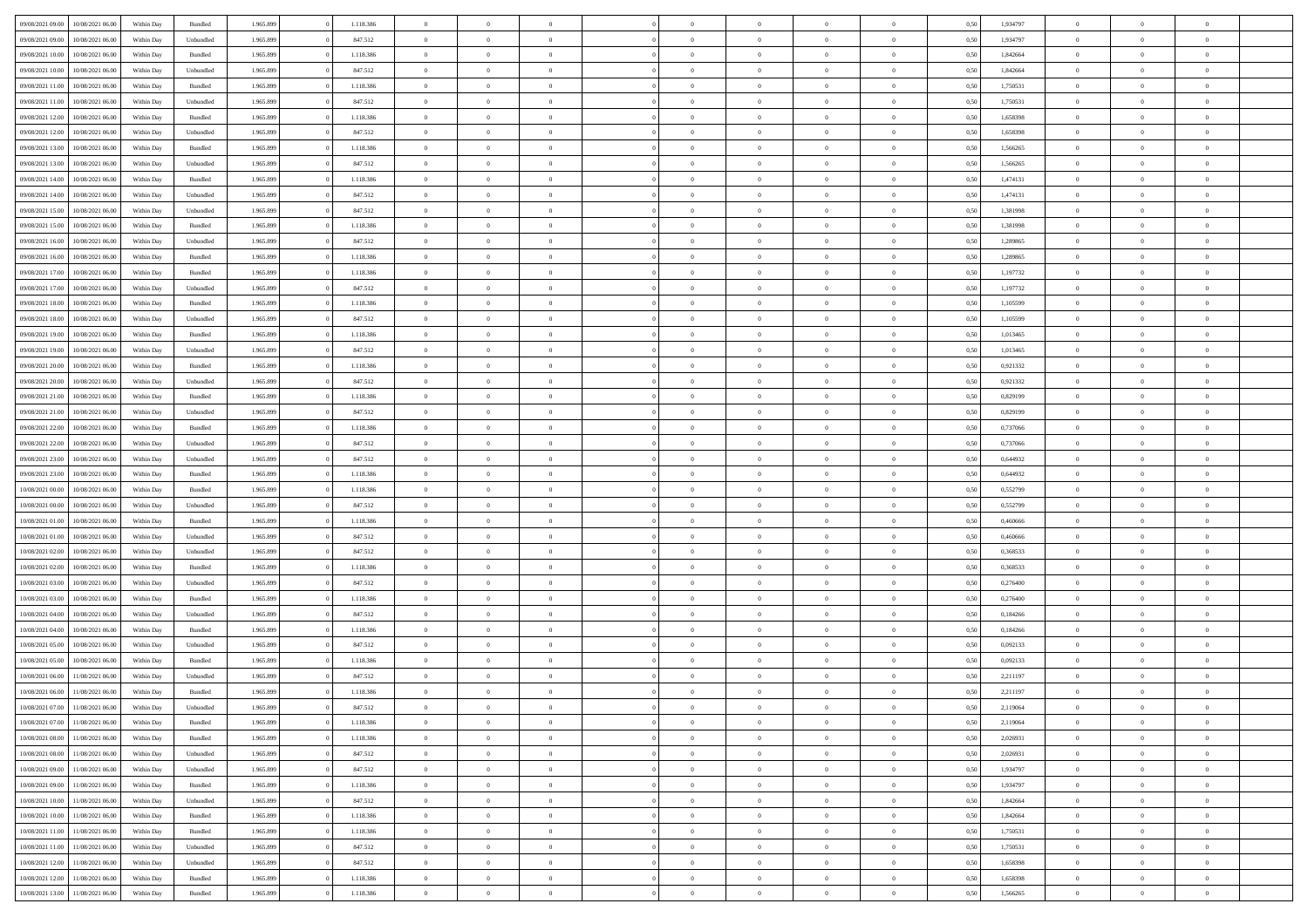| 10/08/2021 13:00 | 11/08/2021 06:00                  | Within Day | Unbundled          | 1.965.899 | 847.512   | $\overline{0}$ | $\theta$       |                | $\Omega$       | $\Omega$       | $\Omega$       | $\theta$       | 0.50 | 1,566265 | $\theta$       | $\theta$       | $\theta$       |  |
|------------------|-----------------------------------|------------|--------------------|-----------|-----------|----------------|----------------|----------------|----------------|----------------|----------------|----------------|------|----------|----------------|----------------|----------------|--|
|                  |                                   |            |                    |           |           |                |                |                |                |                |                |                |      |          |                |                |                |  |
| 10/08/2021 14:00 | 11/08/2021 06:00                  | Within Day | Unbundled          | 1.965.899 | 847.512   | $\overline{0}$ | $\theta$       | $\overline{0}$ | $\overline{0}$ | $\bf{0}$       | $\overline{0}$ | $\bf{0}$       | 0,50 | 1,474131 | $\theta$       | $\theta$       | $\overline{0}$ |  |
| 10/08/2021 14:00 | 11/08/2021 06:00                  | Within Day | Bundled            | 1.965.899 | 1.118.386 | $\overline{0}$ | $\overline{0}$ | $\overline{0}$ | $\bf{0}$       | $\bf{0}$       | $\bf{0}$       | $\mathbf{0}$   | 0,50 | 1,474131 | $\overline{0}$ | $\overline{0}$ | $\overline{0}$ |  |
| 10/08/2021 15:00 | 11/08/2021 06:00                  | Within Dav | Unbundled          | 1.965.899 | 847.512   | $\overline{0}$ | $\overline{0}$ | $\overline{0}$ | $\overline{0}$ | $\bf{0}$       | $\overline{0}$ | $\overline{0}$ | 0.50 | 1.381998 | $\theta$       | $\theta$       | $\overline{0}$ |  |
|                  |                                   |            |                    |           |           | $\overline{0}$ | $\theta$       | $\overline{0}$ |                | $\bf{0}$       | $\overline{0}$ |                |      |          | $\theta$       | $\overline{0}$ | $\overline{0}$ |  |
| 10/08/2021 15:00 | 11/08/2021 06:00                  | Within Day | Bundled            | 1.965.899 | 1.118.386 |                |                |                | $\overline{0}$ |                |                | $\bf{0}$       | 0,50 | 1,381998 |                |                |                |  |
| 10/08/2021 16:00 | 11/08/2021 06:00                  | Within Day | Bundled            | 1.965.899 | 1.118.386 | $\overline{0}$ | $\bf{0}$       | $\overline{0}$ | $\bf{0}$       | $\overline{0}$ | $\overline{0}$ | $\mathbf{0}$   | 0,50 | 1,289865 | $\overline{0}$ | $\overline{0}$ | $\bf{0}$       |  |
| 10/08/2021 16:00 | 11/08/2021 06:00                  | Within Dav | Unbundled          | 1.965.899 | 847.512   | $\overline{0}$ | $\overline{0}$ | $\overline{0}$ | $\overline{0}$ | $\overline{0}$ | $\overline{0}$ | $\overline{0}$ | 0.50 | 1,289865 | $\theta$       | $\overline{0}$ | $\overline{0}$ |  |
| 10/08/2021 17:00 | 11/08/2021 06:00                  | Within Day | Bundled            | 1.965.899 | 1.118.386 | $\overline{0}$ | $\theta$       | $\overline{0}$ | $\overline{0}$ | $\bf{0}$       | $\overline{0}$ | $\bf{0}$       | 0,50 | 1,197732 | $\theta$       | $\theta$       | $\overline{0}$ |  |
| 10/08/2021 17:00 | 11/08/2021 06:00                  | Within Day | Unbundled          | 1.965.899 | 847.512   | $\overline{0}$ | $\overline{0}$ | $\overline{0}$ | $\bf{0}$       | $\bf{0}$       | $\bf{0}$       | $\mathbf{0}$   | 0,50 | 1,197732 | $\,0\,$        | $\overline{0}$ | $\overline{0}$ |  |
|                  |                                   |            |                    |           |           |                | $\overline{0}$ |                |                | $\overline{0}$ |                |                |      |          | $\theta$       | $\overline{0}$ | $\overline{0}$ |  |
| 10/08/2021 18:00 | 11/08/2021 06:00                  | Within Dav | Unbundled          | 1.965.899 | 847.512   | $\overline{0}$ |                | $\overline{0}$ | $\overline{0}$ |                | $\overline{0}$ | $\overline{0}$ | 0.50 | 1,105599 |                |                |                |  |
| 10/08/2021 18:00 | 11/08/2021 06:00                  | Within Day | Bundled            | 1.965.899 | 1.118.386 | $\overline{0}$ | $\theta$       | $\overline{0}$ | $\overline{0}$ | $\bf{0}$       | $\overline{0}$ | $\bf{0}$       | 0,50 | 1,105599 | $\,$ 0 $\,$    | $\overline{0}$ | $\overline{0}$ |  |
| 10/08/2021 19:00 | 11/08/2021 06:00                  | Within Day | Unbundled          | 1.965.899 | 847.512   | $\overline{0}$ | $\overline{0}$ | $\overline{0}$ | $\bf{0}$       | $\bf{0}$       | $\bf{0}$       | $\mathbf{0}$   | 0,50 | 1,013465 | $\overline{0}$ | $\overline{0}$ | $\overline{0}$ |  |
| 10/08/2021 19:00 | 11/08/2021 06:00                  | Within Day | Bundled            | 1.965.899 | 1.118.386 | $\overline{0}$ | $\overline{0}$ | $\overline{0}$ | $\overline{0}$ | $\bf{0}$       | $\overline{0}$ | $\overline{0}$ | 0.50 | 1.013465 | $\theta$       | $\theta$       | $\overline{0}$ |  |
| 10/08/2021 20:00 | 11/08/2021 06:00                  | Within Day | Unbundled          | 1.965.899 | 847.512   | $\overline{0}$ | $\theta$       | $\overline{0}$ | $\overline{0}$ | $\bf{0}$       | $\overline{0}$ | $\bf{0}$       | 0,50 | 0,921332 | $\theta$       | $\theta$       | $\overline{0}$ |  |
|                  |                                   |            |                    |           |           |                |                |                |                |                |                |                |      |          |                |                |                |  |
| 10/08/2021 20:00 | 11/08/2021 06:00                  | Within Day | Bundled            | 1.965.899 | 1.118.386 | $\overline{0}$ | $\overline{0}$ | $\overline{0}$ | $\bf{0}$       | $\overline{0}$ | $\overline{0}$ | $\mathbf{0}$   | 0,50 | 0,921332 | $\overline{0}$ | $\overline{0}$ | $\bf{0}$       |  |
| 10/08/2021 21:00 | 11/08/2021 06:00                  | Within Dav | Bundled            | 1.965.899 | 1.118.386 | $\overline{0}$ | $\overline{0}$ | $\overline{0}$ | $\overline{0}$ | $\overline{0}$ | $\overline{0}$ | $\overline{0}$ | 0.50 | 0.829199 | $\theta$       | $\overline{0}$ | $\overline{0}$ |  |
| 10/08/2021 21:00 | 11/08/2021 06:00                  | Within Day | Unbundled          | 1.965.899 | 847.512   | $\overline{0}$ | $\theta$       | $\overline{0}$ | $\overline{0}$ | $\bf{0}$       | $\overline{0}$ | $\bf{0}$       | 0,50 | 0,829199 | $\theta$       | $\theta$       | $\overline{0}$ |  |
| 10/08/2021 22:00 | 11/08/2021 06:00                  | Within Day | Bundled            | 1.965.899 | 1.118.386 | $\overline{0}$ | $\overline{0}$ | $\overline{0}$ | $\bf{0}$       | $\bf{0}$       | $\bf{0}$       | $\mathbf{0}$   | 0,50 | 0,737066 | $\,0\,$        | $\overline{0}$ | $\overline{0}$ |  |
| 10/08/2021 22:00 | 11/08/2021 06:00                  | Within Day | Unbundled          | 1.965.899 | 847.512   | $\overline{0}$ | $\overline{0}$ | $\overline{0}$ | $\overline{0}$ | $\overline{0}$ | $\overline{0}$ | $\overline{0}$ | 0.50 | 0,737066 | $\theta$       | $\overline{0}$ | $\overline{0}$ |  |
| 10/08/2021 23:00 | 11/08/2021 06:00                  | Within Day | Unbundled          | 1.965.899 | 847.512   | $\overline{0}$ | $\theta$       | $\overline{0}$ | $\overline{0}$ | $\bf{0}$       | $\overline{0}$ | $\bf{0}$       | 0,50 | 0,644932 | $\,$ 0 $\,$    | $\overline{0}$ | $\overline{0}$ |  |
|                  |                                   |            |                    |           |           |                |                |                |                |                |                |                |      |          |                |                |                |  |
| 10/08/2021 23:00 | 11/08/2021 06:00                  | Within Day | Bundled            | 1.965.899 | 1.118.386 | $\overline{0}$ | $\overline{0}$ | $\overline{0}$ | $\bf{0}$       | $\bf{0}$       | $\bf{0}$       | $\bf{0}$       | 0,50 | 0,644932 | $\bf{0}$       | $\overline{0}$ | $\overline{0}$ |  |
| 11/08/2021 00:00 | 11/08/2021 06:00                  | Within Day | Bundled            | 1.965.899 | 1.118.386 | $\overline{0}$ | $\overline{0}$ | $\overline{0}$ | $\overline{0}$ | $\bf{0}$       | $\overline{0}$ | $\overline{0}$ | 0.50 | 0,552799 | $\theta$       | $\overline{0}$ | $\overline{0}$ |  |
| 11/08/2021 00:00 | 11/08/2021 06:00                  | Within Day | Unbundled          | 1.965.899 | 847.512   | $\overline{0}$ | $\theta$       | $\overline{0}$ | $\overline{0}$ | $\bf{0}$       | $\overline{0}$ | $\bf{0}$       | 0,50 | 0,552799 | $\,$ 0 $\,$    | $\overline{0}$ | $\overline{0}$ |  |
| 11/08/2021 01:00 | 11/08/2021 06:00                  | Within Day | Unbundled          | 1.965.899 | 847.512   | $\overline{0}$ | $\overline{0}$ | $\overline{0}$ | $\bf{0}$       | $\overline{0}$ | $\overline{0}$ | $\mathbf{0}$   | 0,50 | 0,460666 | $\overline{0}$ | $\overline{0}$ | $\bf{0}$       |  |
| 11/08/2021 01:00 | 11/08/2021 06:00                  | Within Dav | Bundled            | 1.965.899 | 1.118.386 | $\overline{0}$ | $\overline{0}$ | $\overline{0}$ | $\overline{0}$ | $\overline{0}$ | $\overline{0}$ | $\overline{0}$ | 0.50 | 0,460666 | $\theta$       | $\overline{0}$ | $\overline{0}$ |  |
| 11/08/2021 02:00 | 11/08/2021 06:00                  | Within Day | Unbundled          | 1.965.899 | 847.512   | $\overline{0}$ | $\theta$       | $\overline{0}$ | $\overline{0}$ | $\bf{0}$       | $\overline{0}$ | $\bf{0}$       | 0,50 | 0,368533 | $\theta$       | $\theta$       | $\overline{0}$ |  |
| 11/08/2021 02:00 | 11/08/2021 06:00                  | Within Day | Bundled            | 1.965.899 | 1.118.386 | $\overline{0}$ | $\overline{0}$ | $\overline{0}$ | $\bf{0}$       | $\bf{0}$       | $\bf{0}$       | $\bf{0}$       | 0,50 | 0,368533 | $\,0\,$        | $\overline{0}$ | $\overline{0}$ |  |
|                  |                                   |            |                    |           |           |                |                |                |                |                |                |                |      |          |                |                |                |  |
| 11/08/2021 03:00 | 11/08/2021 06:00                  | Within Day | Unbundled          | 1.965.899 | 847.512   | $\overline{0}$ | $\overline{0}$ | $\overline{0}$ | $\overline{0}$ | $\overline{0}$ | $\overline{0}$ | $\overline{0}$ | 0.50 | 0,276400 | $\theta$       | $\overline{0}$ | $\overline{0}$ |  |
| 11/08/2021 03:00 | 11/08/2021 06:00                  | Within Day | Bundled            | 1.965.899 | 1.118.386 | $\overline{0}$ | $\theta$       | $\overline{0}$ | $\overline{0}$ | $\bf{0}$       | $\overline{0}$ | $\bf{0}$       | 0,50 | 0,276400 | $\,$ 0 $\,$    | $\overline{0}$ | $\overline{0}$ |  |
| 11/08/2021 04:00 | 11/08/2021 06:00                  | Within Day | Unbundled          | 1.965.899 | 847.512   | $\overline{0}$ | $\overline{0}$ | $\overline{0}$ | $\bf{0}$       | $\bf{0}$       | $\bf{0}$       | $\bf{0}$       | 0,50 | 0,184266 | $\overline{0}$ | $\overline{0}$ | $\overline{0}$ |  |
| 11/08/2021 04:00 | 11/08/2021 06:00                  | Within Day | Bundled            | 1.965.899 | 1.118.386 | $\overline{0}$ | $\Omega$       | $\overline{0}$ | $\Omega$       | $\Omega$       | $\overline{0}$ | $\overline{0}$ | 0,50 | 0,184266 | $\,0\,$        | $\theta$       | $\theta$       |  |
| 11/08/2021 05:00 | 11/08/2021 06:00                  | Within Day | Bundled            | 1.965.899 | 1.118.386 | $\overline{0}$ | $\theta$       | $\overline{0}$ | $\overline{0}$ | $\bf{0}$       | $\overline{0}$ | $\bf{0}$       | 0,50 | 0,092133 | $\theta$       | $\theta$       | $\overline{0}$ |  |
| 11/08/2021 05:00 | 11/08/2021 06:00                  | Within Day | Unbundled          | 1.965.899 | 847.512   | $\overline{0}$ | $\overline{0}$ | $\overline{0}$ | $\bf{0}$       | $\bf{0}$       | $\overline{0}$ | $\mathbf{0}$   | 0,50 | 0,092133 | $\bf{0}$       | $\overline{0}$ | $\bf{0}$       |  |
| 11/08/2021 06:00 | 12/08/2021 06:00                  |            |                    |           |           | $\overline{0}$ | $\Omega$       | $\Omega$       | $\Omega$       | $\bf{0}$       | $\overline{0}$ | $\overline{0}$ | 0.50 |          | $\,0\,$        | $\theta$       | $\theta$       |  |
|                  |                                   | Within Day | Bundled            | 1.965.899 | 1.118.386 |                |                |                |                |                |                |                |      | 2,211197 |                |                |                |  |
| 11/08/2021 06:00 | 12/08/2021 06:00                  | Within Day | Unbundled          | 1.965.899 | 847.512   | $\overline{0}$ | $\theta$       | $\overline{0}$ | $\overline{0}$ | $\bf{0}$       | $\overline{0}$ | $\bf{0}$       | 0,50 | 2,211197 | $\,$ 0 $\,$    | $\overline{0}$ | $\overline{0}$ |  |
| 11/08/2021 07:00 | 12/08/2021 06:00                  | Within Day | Bundled            | 1.965.899 | 1.118.386 | $\overline{0}$ | $\overline{0}$ | $\overline{0}$ | $\bf{0}$       | $\bf{0}$       | $\bf{0}$       | $\bf{0}$       | 0,50 | 2,119064 | $\bf{0}$       | $\overline{0}$ | $\overline{0}$ |  |
| 11/08/2021 07:00 | 12/08/2021 06:00                  | Within Day | Unbundled          | 1.965.899 | 847.512   | $\overline{0}$ | $\Omega$       | $\overline{0}$ | $\Omega$       | $\overline{0}$ | $\overline{0}$ | $\overline{0}$ | 0.50 | 2,119064 | $\,$ 0 $\,$    | $\theta$       | $\theta$       |  |
| 11/08/2021 08:00 | 12/08/2021 06:00                  | Within Day | Unbundled          | 1.965.899 | 847.512   | $\overline{0}$ | $\theta$       | $\overline{0}$ | $\overline{0}$ | $\,$ 0         | $\overline{0}$ | $\bf{0}$       | 0,50 | 2,026931 | $\,$ 0 $\,$    | $\overline{0}$ | $\overline{0}$ |  |
| 11/08/2021 08:00 | 12/08/2021 06:00                  | Within Day | Bundled            | 1.965.899 | 1.118.386 | $\overline{0}$ | $\overline{0}$ | $\overline{0}$ | $\bf{0}$       | $\bf{0}$       | $\bf{0}$       | $\mathbf{0}$   | 0,50 | 2,026931 | $\bf{0}$       | $\overline{0}$ | $\overline{0}$ |  |
|                  |                                   |            |                    |           |           |                |                |                |                |                |                |                |      |          |                |                |                |  |
| 11/08/2021 09:00 | 12/08/2021 06:00                  | Within Day | Bundled            | 1.965.899 | 1.118.386 | $\overline{0}$ | $\Omega$       | $\overline{0}$ | $\Omega$       | $\overline{0}$ | $\overline{0}$ | $\overline{0}$ | 0.50 | 1,934797 | $\,0\,$        | $\theta$       | $\theta$       |  |
| 11/08/2021 09:00 | 12/08/2021 06:00                  | Within Day | Unbundled          | 1.965.899 | 847.512   | $\overline{0}$ | $\theta$       | $\overline{0}$ | $\overline{0}$ | $\,$ 0         | $\overline{0}$ | $\bf{0}$       | 0,50 | 1,934797 | $\,$ 0 $\,$    | $\overline{0}$ | $\overline{0}$ |  |
| 11/08/2021 10:00 | 12/08/2021 06:00                  | Within Day | Bundled            | 1.965.899 | 1.118.386 | $\overline{0}$ | $\overline{0}$ | $\overline{0}$ | $\bf{0}$       | $\bf{0}$       | $\bf{0}$       | $\mathbf{0}$   | 0,50 | 1,842664 | $\bf{0}$       | $\overline{0}$ | $\bf{0}$       |  |
| 11/08/2021 10:00 | 12/08/2021 06:00                  | Within Day | Unbundled          | 1.965.899 | 847.512   | $\overline{0}$ | $\Omega$       | $\Omega$       | $\Omega$       | $\Omega$       | $\Omega$       | $\overline{0}$ | 0.50 | 1.842664 | $\theta$       | $\theta$       | $\theta$       |  |
| 11/08/2021 11:00 | 12/08/2021 06:00                  | Within Day | Bundled            | 1.965.899 | 1.118.386 | $\overline{0}$ | $\overline{0}$ | $\overline{0}$ | $\bf{0}$       | $\,$ 0         | $\bf{0}$       | $\bf{0}$       | 0,50 | 1,750531 | $\,0\,$        | $\overline{0}$ | $\overline{0}$ |  |
| 11/08/2021 11:00 | 12/08/2021 06:00                  | Within Day | Unbundled          | 1.965.899 | 847.512   | $\bf{0}$       | $\bf{0}$       |                |                |                |                |                | 0,50 | 1,750531 | $\bf{0}$       | $\overline{0}$ |                |  |
| 11/08/2021 12:00 | 12/08/2021 06:00                  | Within Day | Unbundled          | 1.965.899 | 847.512   | $\overline{0}$ | $\overline{0}$ | $\overline{0}$ | $\Omega$       | $\overline{0}$ | $\overline{0}$ | $\overline{0}$ | 0,50 | 1,658398 | $\theta$       | $\theta$       | $\theta$       |  |
|                  |                                   |            |                    |           |           |                |                |                |                |                |                |                |      |          |                |                |                |  |
| 11/08/2021 12:00 | 12/08/2021 06:00                  | Within Day | Bundled            | 1.965.899 | 1.118.386 | $\overline{0}$ | $\bf{0}$       | $\overline{0}$ | $\overline{0}$ | $\,$ 0 $\,$    | $\overline{0}$ | $\,$ 0 $\,$    | 0,50 | 1,658398 | $\,$ 0 $\,$    | $\,$ 0 $\,$    | $\,$ 0         |  |
| 11/08/2021 13:00 | 12/08/2021 06:00                  | Within Day | Unbundled          | 1.965.899 | 847.512   | $\overline{0}$ | $\overline{0}$ | $\overline{0}$ | $\overline{0}$ | $\overline{0}$ | $\overline{0}$ | $\mathbf{0}$   | 0,50 | 1,566265 | $\overline{0}$ | $\bf{0}$       | $\overline{0}$ |  |
| 11/08/2021 13:00 | 12/08/2021 06:00                  | Within Day | $\mathbf B$ undled | 1.965.899 | 1.118.386 | $\overline{0}$ | $\overline{0}$ | $\overline{0}$ | $\Omega$       | $\overline{0}$ | $\overline{0}$ | $\overline{0}$ | 0,50 | 1,566265 | $\overline{0}$ | $\overline{0}$ | $\overline{0}$ |  |
| 11/08/2021 14:00 | 12/08/2021 06:00                  | Within Day | Bundled            | 1.965.899 | 1.118.386 | $\overline{0}$ | $\,$ 0         | $\overline{0}$ | $\overline{0}$ | $\,$ 0 $\,$    | $\overline{0}$ | $\,$ 0 $\,$    | 0,50 | 1,474131 | $\,$ 0 $\,$    | $\overline{0}$ | $\overline{0}$ |  |
| 11/08/2021 14:00 | 12/08/2021 06:00                  | Within Day | Unbundled          | 1.965.899 | 847.512   | $\overline{0}$ | $\overline{0}$ | $\overline{0}$ | $\overline{0}$ | $\overline{0}$ | $\overline{0}$ | $\mathbf{0}$   | 0,50 | 1,474131 | $\overline{0}$ | $\overline{0}$ | $\overline{0}$ |  |
| 11/08/2021 15:00 | 12/08/2021 06:00                  | Within Day | Bundled            | 1.965.899 | 1.118.386 | $\overline{0}$ | $\overline{0}$ | $\overline{0}$ | $\overline{0}$ | $\overline{0}$ | $\overline{0}$ | $\bf{0}$       | 0.50 | 1,381998 | $\overline{0}$ | $\theta$       | $\overline{0}$ |  |
| 11/08/2021 15:00 | 12/08/2021 06:00                  | Within Day | Unbundled          | 1.965.899 | 847.512   | $\overline{0}$ | $\,$ 0         | $\overline{0}$ | $\overline{0}$ | $\bf{0}$       | $\overline{0}$ | $\bf{0}$       | 0,50 | 1,381998 | $\,$ 0 $\,$    | $\overline{0}$ | $\overline{0}$ |  |
|                  |                                   |            |                    |           |           |                |                |                |                |                |                |                |      |          |                |                |                |  |
| 11/08/2021 16:00 | 12/08/2021 06:00                  | Within Day | Bundled            | 1.965.899 | 1.118.386 | $\overline{0}$ | $\bf{0}$       | $\overline{0}$ | $\overline{0}$ | $\overline{0}$ | $\overline{0}$ | $\mathbf{0}$   | 0,50 | 1,289865 | $\overline{0}$ | $\overline{0}$ | $\bf{0}$       |  |
| 11/08/2021 16:00 | 12/08/2021 06:00                  | Within Day | Unbundled          | 1.965.899 | 847.512   | $\overline{0}$ | $\overline{0}$ | $\overline{0}$ | $\Omega$       | $\overline{0}$ | $\overline{0}$ | $\overline{0}$ | 0.50 | 1,289865 | $\overline{0}$ | $\overline{0}$ | $\overline{0}$ |  |
| 11/08/2021 17:00 | 12/08/2021 06:00                  | Within Day | Bundled            | 1.965.899 | 1.118.386 | $\overline{0}$ | $\bf{0}$       | $\overline{0}$ | $\bf{0}$       | $\bf{0}$       | $\overline{0}$ | $\mathbf{0}$   | 0,50 | 1,197732 | $\,$ 0 $\,$    | $\,$ 0 $\,$    | $\bf{0}$       |  |
|                  | 11/08/2021 17:00 12/08/2021 06:00 | Within Day | Unbundled          | 1.965.899 | 847.512   | $\overline{0}$ | $\overline{0}$ | $\overline{0}$ | $\overline{0}$ | $\overline{0}$ | $\overline{0}$ | $\mathbf{0}$   | 0,50 | 1,197732 | $\overline{0}$ | $\bf{0}$       | $\overline{0}$ |  |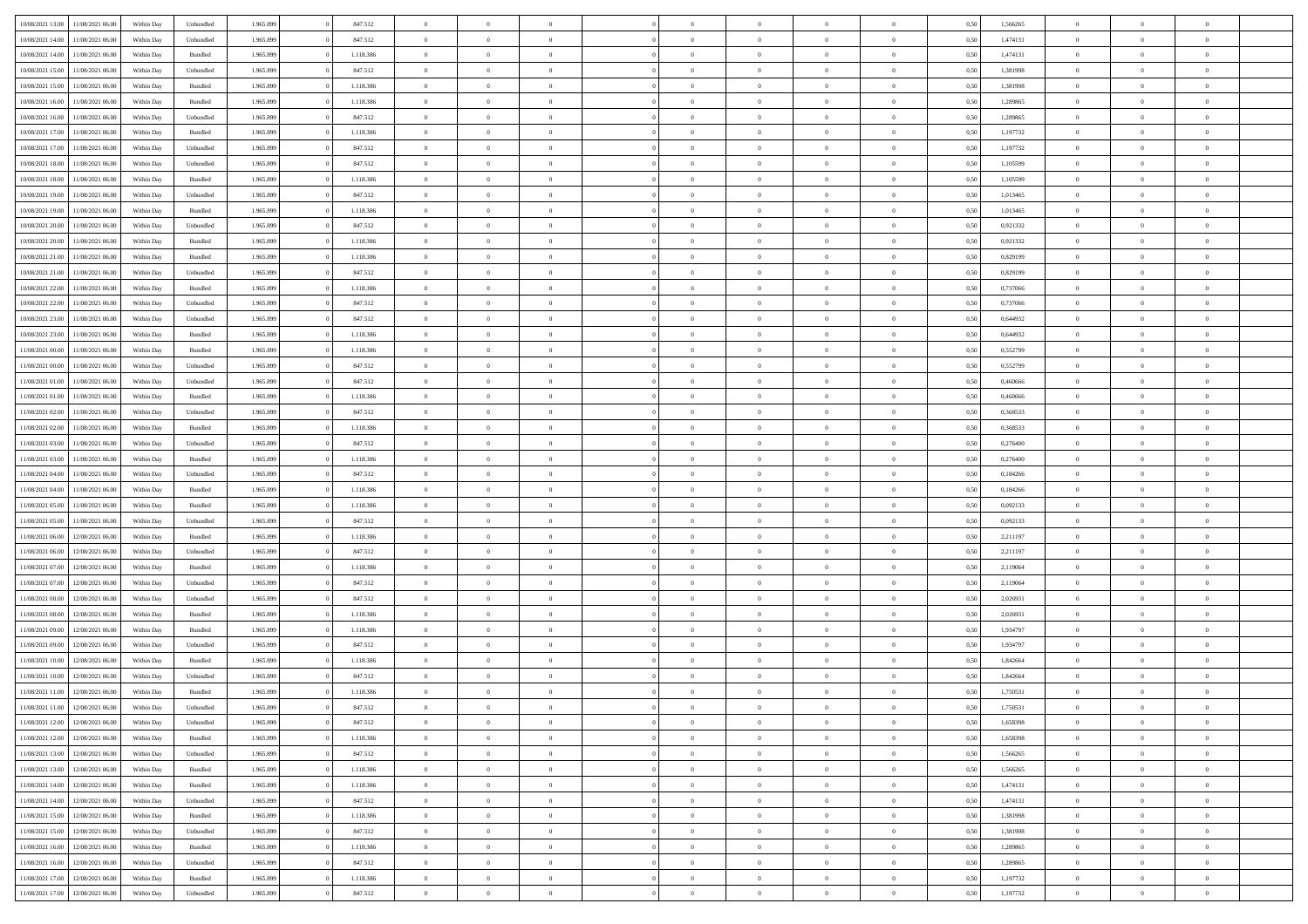| 11/08/2021 18:00                  | 12/08/2021 06:00 | Within Dav | Unbundled | 1.965.899 | 847.512   | $\overline{0}$ | $\theta$       |                | $\Omega$       | $\Omega$       | $\theta$       | $\theta$       | 0,50 | 1,105599 | $\theta$       | $\theta$       | $\theta$       |  |
|-----------------------------------|------------------|------------|-----------|-----------|-----------|----------------|----------------|----------------|----------------|----------------|----------------|----------------|------|----------|----------------|----------------|----------------|--|
| 11/08/2021 18:00                  | 12/08/2021 06:00 | Within Day | Bundled   | 1.965.899 | 1.118.386 | $\overline{0}$ | $\theta$       | $\overline{0}$ | $\overline{0}$ | $\bf{0}$       | $\overline{0}$ | $\bf{0}$       | 0,50 | 1,105599 | $\theta$       | $\overline{0}$ | $\overline{0}$ |  |
| 11/08/2021 19:00                  | 12/08/2021 06:00 | Within Day | Unbundled | 1.965.899 | 847.512   | $\overline{0}$ | $\bf{0}$       | $\overline{0}$ | $\overline{0}$ | $\bf{0}$       | $\overline{0}$ | $\mathbf{0}$   | 0,50 | 1,013465 | $\overline{0}$ | $\overline{0}$ | $\bf{0}$       |  |
| 11/08/2021 19:00                  | 12/08/2021 06:00 | Within Dav | Bundled   | 1.965.899 | 1.118.386 | $\overline{0}$ | $\overline{0}$ | $\overline{0}$ | $\overline{0}$ | $\bf{0}$       | $\overline{0}$ | $\overline{0}$ | 0.50 | 1.013465 | $\theta$       | $\theta$       | $\overline{0}$ |  |
|                                   |                  |            |           |           |           |                |                |                |                |                |                |                |      |          |                |                |                |  |
| 11/08/2021 20:00                  | 12/08/2021 06:00 | Within Day | Bundled   | 1.965.899 | 1.118.386 | $\overline{0}$ | $\theta$       | $\overline{0}$ | $\overline{0}$ | $\bf{0}$       | $\overline{0}$ | $\bf{0}$       | 0,50 | 0,921332 | $\,$ 0 $\,$    | $\overline{0}$ | $\overline{0}$ |  |
| 11/08/2021 20:00                  | 12/08/2021 06:00 | Within Day | Unbundled | 1.965.899 | 847.512   | $\overline{0}$ | $\overline{0}$ | $\overline{0}$ | $\overline{0}$ | $\overline{0}$ | $\overline{0}$ | $\mathbf{0}$   | 0,50 | 0,921332 | $\overline{0}$ | $\overline{0}$ | $\bf{0}$       |  |
| 11/08/2021 21:00                  | 12/08/2021 06:00 | Within Dav | Bundled   | 1.965.899 | 1.118.386 | $\overline{0}$ | $\overline{0}$ | $\overline{0}$ | $\overline{0}$ | $\overline{0}$ | $\overline{0}$ | $\overline{0}$ | 0.50 | 0.829199 | $\theta$       | $\overline{0}$ | $\overline{0}$ |  |
| 11/08/2021 21:00                  | 12/08/2021 06:00 | Within Day | Unbundled | 1.965.899 | 847.512   | $\overline{0}$ | $\theta$       | $\overline{0}$ | $\overline{0}$ | $\bf{0}$       | $\overline{0}$ | $\bf{0}$       | 0,50 | 0,829199 | $\theta$       | $\theta$       | $\overline{0}$ |  |
|                                   |                  |            |           |           |           |                |                |                |                |                |                |                |      |          |                |                |                |  |
| 11/08/2021 22:00                  | 12/08/2021 06:00 | Within Day | Bundled   | 1.965.899 | 1.118.386 | $\overline{0}$ | $\overline{0}$ | $\overline{0}$ | $\bf{0}$       | $\bf{0}$       | $\bf{0}$       | $\mathbf{0}$   | 0,50 | 0,737066 | $\,0\,$        | $\overline{0}$ | $\overline{0}$ |  |
| 11/08/2021 22:00                  | 12/08/2021 06:00 | Within Dav | Unbundled | 1.965.899 | 847.512   | $\overline{0}$ | $\overline{0}$ | $\overline{0}$ | $\overline{0}$ | $\overline{0}$ | $\overline{0}$ | $\overline{0}$ | 0.50 | 0,737066 | $\theta$       | $\overline{0}$ | $\overline{0}$ |  |
| 11/08/2021 23:00                  | 12/08/2021 06:00 | Within Day | Bundled   | 1.965.899 | 1.118.386 | $\overline{0}$ | $\theta$       | $\overline{0}$ | $\overline{0}$ | $\bf{0}$       | $\overline{0}$ | $\bf{0}$       | 0,50 | 0,644932 | $\,$ 0 $\,$    | $\overline{0}$ | $\overline{0}$ |  |
| 11/08/2021 23:00                  | 12/08/2021 06:00 | Within Day | Unbundled | 1.965.899 | 847.512   | $\overline{0}$ | $\overline{0}$ | $\overline{0}$ | $\bf{0}$       | $\bf{0}$       | $\bf{0}$       | $\mathbf{0}$   | 0,50 | 0,644932 | $\bf{0}$       | $\overline{0}$ | $\bf{0}$       |  |
|                                   |                  |            |           |           |           |                |                |                |                |                |                |                |      |          |                |                |                |  |
| 12/08/2021 00:00                  | 12/08/2021 06:00 | Within Day | Bundled   | 1.965.899 | 1.118.386 | $\overline{0}$ | $\overline{0}$ | $\overline{0}$ | $\overline{0}$ | $\bf{0}$       | $\overline{0}$ | $\overline{0}$ | 0.50 | 0,552799 | $\theta$       | $\theta$       | $\overline{0}$ |  |
| 12/08/2021 00:00                  | 12/08/2021 06:00 | Within Day | Unbundled | 1.965.899 | 847.512   | $\overline{0}$ | $\theta$       | $\overline{0}$ | $\overline{0}$ | $\bf{0}$       | $\overline{0}$ | $\bf{0}$       | 0,50 | 0,552799 | $\theta$       | $\overline{0}$ | $\overline{0}$ |  |
| 12/08/2021 01:00                  | 12/08/2021 06:00 | Within Day | Bundled   | 1.965.899 | 1.118.386 | $\overline{0}$ | $\overline{0}$ | $\overline{0}$ | $\bf{0}$       | $\overline{0}$ | $\overline{0}$ | $\mathbf{0}$   | 0,50 | 0,460666 | $\overline{0}$ | $\overline{0}$ | $\bf{0}$       |  |
| 12/08/2021 01:00                  | 12/08/2021 06:00 | Within Dav | Unbundled | 1.965.899 | 847.512   | $\overline{0}$ | $\overline{0}$ | $\overline{0}$ | $\overline{0}$ | $\overline{0}$ | $\overline{0}$ | $\overline{0}$ | 0.50 | 0.460666 | $\theta$       | $\overline{0}$ | $\overline{0}$ |  |
| 12/08/2021 02:00                  | 12/08/2021 06:00 |            |           | 1.965.899 | 847.512   | $\overline{0}$ | $\theta$       | $\overline{0}$ | $\overline{0}$ | $\bf{0}$       | $\overline{0}$ |                |      | 0,368533 | $\,$ 0 $\,$    | $\overline{0}$ | $\overline{0}$ |  |
|                                   |                  | Within Day | Unbundled |           |           |                |                |                |                |                |                | $\bf{0}$       | 0,50 |          |                |                |                |  |
| 12/08/2021 02:00                  | 12/08/2021 06:00 | Within Day | Bundled   | 1.965.899 | 1.118.386 | $\overline{0}$ | $\overline{0}$ | $\overline{0}$ | $\bf{0}$       | $\bf{0}$       | $\bf{0}$       | $\mathbf{0}$   | 0,50 | 0,368533 | $\bf{0}$       | $\overline{0}$ | $\bf{0}$       |  |
| 12/08/2021 03:00                  | 12/08/2021 06:00 | Within Day | Unbundled | 1.965.899 | 847.512   | $\overline{0}$ | $\overline{0}$ | $\overline{0}$ | $\overline{0}$ | $\overline{0}$ | $\overline{0}$ | $\overline{0}$ | 0.50 | 0,276400 | $\theta$       | $\overline{0}$ | $\overline{0}$ |  |
| 12/08/2021 03:00                  | 12/08/2021 06:00 | Within Day | Bundled   | 1.965.899 | 1.118.386 | $\overline{0}$ | $\theta$       | $\overline{0}$ | $\overline{0}$ | $\bf{0}$       | $\overline{0}$ | $\bf{0}$       | 0,50 | 0,276400 | $\,$ 0 $\,$    | $\overline{0}$ | $\overline{0}$ |  |
| 12/08/2021 04:00                  | 12/08/2021 06:00 | Within Day | Bundled   | 1.965.899 | 1.118.386 | $\overline{0}$ | $\overline{0}$ | $\overline{0}$ | $\bf{0}$       | $\bf{0}$       | $\bf{0}$       | $\mathbf{0}$   | 0,50 | 0,184266 | $\overline{0}$ | $\overline{0}$ | $\bf{0}$       |  |
|                                   |                  |            |           |           |           |                |                |                |                |                |                |                |      |          |                |                |                |  |
| 12/08/2021 04:00                  | 12/08/2021 06:00 | Within Day | Unbundled | 1.965.899 | 847.512   | $\overline{0}$ | $\overline{0}$ | $\overline{0}$ | $\overline{0}$ | $\overline{0}$ | $\overline{0}$ | $\overline{0}$ | 0.50 | 0.184266 | $\theta$       | $\overline{0}$ | $\overline{0}$ |  |
| 12/08/2021 05:00                  | 12/08/2021 06:00 | Within Day | Unbundled | 1.965.899 | 847.512   | $\overline{0}$ | $\theta$       | $\overline{0}$ | $\overline{0}$ | $\bf{0}$       | $\overline{0}$ | $\bf{0}$       | 0,50 | 0,092133 | $\,$ 0 $\,$    | $\overline{0}$ | $\overline{0}$ |  |
| 12/08/2021 05:00                  | 12/08/2021 06:00 | Within Day | Bundled   | 1.965.899 | 1.118.386 | $\overline{0}$ | $\overline{0}$ | $\overline{0}$ | $\overline{0}$ | $\overline{0}$ | $\overline{0}$ | $\mathbf{0}$   | 0,50 | 0,092133 | $\bf{0}$       | $\overline{0}$ | $\bf{0}$       |  |
| 12/08/2021 06:00                  | 13/08/2021 06:00 | Within Dav | Unbundled | 1.965.899 | 847.512   | $\overline{0}$ | $\overline{0}$ | $\overline{0}$ | $\overline{0}$ | $\overline{0}$ | $\overline{0}$ | $\overline{0}$ | 0.50 | 2,211197 | $\overline{0}$ | $\overline{0}$ | $\overline{0}$ |  |
|                                   |                  |            |           |           |           | $\overline{0}$ | $\theta$       | $\overline{0}$ |                | $\bf{0}$       | $\overline{0}$ |                |      |          |                |                | $\overline{0}$ |  |
| 12/08/2021 06:00                  | 13/08/2021 06:00 | Within Day | Bundled   | 1.965.899 | 1.118.386 |                |                |                | $\overline{0}$ |                |                | $\bf{0}$       | 0,50 | 2,211197 | $\,$ 0 $\,$    | $\overline{0}$ |                |  |
| 12/08/2021 07:00                  | 13/08/2021 06:00 | Within Day | Unbundled | 1.965.899 | 847.512   | $\overline{0}$ | $\overline{0}$ | $\overline{0}$ | $\overline{0}$ | $\bf{0}$       | $\overline{0}$ | $\mathbf{0}$   | 0,50 | 2,119064 | $\,0\,$        | $\overline{0}$ | $\overline{0}$ |  |
| 12/08/2021 07:00                  | 13/08/2021 06:00 | Within Day | Bundled   | 1.965.899 | 1.118.386 | $\overline{0}$ | $\overline{0}$ | $\overline{0}$ | $\overline{0}$ | $\overline{0}$ | $\overline{0}$ | $\overline{0}$ | 0.50 | 2,119064 | $\theta$       | $\overline{0}$ | $\overline{0}$ |  |
| 12/08/2021 08:00                  | 13/08/2021 06:00 | Within Day | Unbundled | 1.965.899 | 847.512   | $\overline{0}$ | $\theta$       | $\overline{0}$ | $\overline{0}$ | $\bf{0}$       | $\overline{0}$ | $\bf{0}$       | 0,50 | 2,026931 | $\,$ 0 $\,$    | $\overline{0}$ | $\overline{0}$ |  |
| 12/08/2021 08:00                  | 13/08/2021 06:00 | Within Day | Bundled   | 1.965.899 | 1.118.386 | $\overline{0}$ | $\overline{0}$ | $\overline{0}$ | $\overline{0}$ | $\bf{0}$       | $\overline{0}$ | $\mathbf{0}$   | 0,50 | 2,026931 | $\bf{0}$       | $\overline{0}$ | $\bf{0}$       |  |
|                                   |                  |            |           |           |           |                |                |                |                |                |                |                |      |          |                |                |                |  |
| 12/08/2021 09:00                  | 13/08/2021 06:00 | Within Day | Unbundled | 1.965.899 | 847.512   | $\bf{0}$       | $\Omega$       | $\overline{0}$ | $\Omega$       | $\Omega$       | $\overline{0}$ | $\overline{0}$ | 0,50 | 1,934797 | $\,0\,$        | $\theta$       | $\theta$       |  |
| 12/08/2021 09:00                  | 13/08/2021 06:00 | Within Day | Bundled   | 1.965.899 | 1.118.386 | $\overline{0}$ | $\theta$       | $\overline{0}$ | $\overline{0}$ | $\bf{0}$       | $\overline{0}$ | $\bf{0}$       | 0,50 | 1,934797 | $\,$ 0 $\,$    | $\overline{0}$ | $\overline{0}$ |  |
| 12/08/2021 10:00                  | 13/08/2021 06:00 | Within Day | Bundled   | 1.965.899 | 1.118.386 | $\overline{0}$ | $\overline{0}$ | $\overline{0}$ | $\overline{0}$ | $\overline{0}$ | $\overline{0}$ | $\mathbf{0}$   | 0,50 | 1,842664 | $\bf{0}$       | $\overline{0}$ | $\bf{0}$       |  |
| 12/08/2021 10:00                  | 13/08/2021 06:00 | Within Day | Unbundled | 1.965.899 | 847.512   | $\overline{0}$ | $\Omega$       | $\overline{0}$ | $\Omega$       | $\overline{0}$ | $\overline{0}$ | $\overline{0}$ | 0.50 | 1,842664 | $\,0\,$        | $\theta$       | $\theta$       |  |
| 12/08/2021 11:00                  | 13/08/2021 06:00 | Within Day | Bundled   | 1.965.899 | 1.118.386 | $\overline{0}$ | $\theta$       | $\overline{0}$ | $\overline{0}$ | $\bf{0}$       | $\overline{0}$ | $\bf{0}$       | 0,50 | 1,750531 | $\,$ 0 $\,$    | $\overline{0}$ | $\overline{0}$ |  |
|                                   |                  |            |           |           |           |                |                |                |                |                |                |                |      |          |                |                |                |  |
| 12/08/2021 11:00                  | 13/08/2021 06:00 | Within Day | Unbundled | 1.965.899 | 847.512   | $\overline{0}$ | $\overline{0}$ | $\overline{0}$ | $\overline{0}$ | $\bf{0}$       | $\overline{0}$ | $\mathbf{0}$   | 0,50 | 1,750531 | $\bf{0}$       | $\overline{0}$ | $\bf{0}$       |  |
| 12/08/2021 12:00                  | 13/08/2021 06:00 | Within Day | Unbundled | 1.965.899 | 847.512   | $\overline{0}$ | $\Omega$       | $\overline{0}$ | $\Omega$       | $\overline{0}$ | $\overline{0}$ | $\overline{0}$ | 0.50 | 1,658398 | $\,$ 0 $\,$    | $\theta$       | $\theta$       |  |
| 12/08/2021 12:00                  | 13/08/2021 06:00 | Within Day | Bundled   | 1.965.899 | 1.118.386 | $\overline{0}$ | $\overline{0}$ | $\overline{0}$ | $\overline{0}$ | $\,$ 0         | $\overline{0}$ | $\bf{0}$       | 0,50 | 1,658398 | $\,$ 0 $\,$    | $\overline{0}$ | $\overline{0}$ |  |
| 12/08/2021 13:00                  | 13/08/2021 06:00 | Within Day | Bundled   | 1.965.899 | 1.118.386 | $\overline{0}$ | $\overline{0}$ | $\overline{0}$ | $\overline{0}$ | $\bf{0}$       | $\overline{0}$ | $\mathbf{0}$   | 0,50 | 1,566265 | $\bf{0}$       | $\overline{0}$ | $\bf{0}$       |  |
|                                   |                  |            |           |           |           |                |                |                |                |                |                |                |      |          |                |                |                |  |
| 12/08/2021 13:00                  | 13/08/2021 06:00 | Within Day | Unbundled | 1.965.899 | 847.512   | $\overline{0}$ | $\Omega$       | $\overline{0}$ | $\Omega$       | $\overline{0}$ | $\overline{0}$ | $\overline{0}$ | 0,50 | 1,566265 | $\,0\,$        | $\theta$       | $\theta$       |  |
| 12/08/2021 14:00                  | 13/08/2021 06:00 | Within Day | Unbundled | 1.965.899 | 847.512   | $\overline{0}$ | $\overline{0}$ | $\overline{0}$ | $\overline{0}$ | $\,$ 0         | $\overline{0}$ | $\bf{0}$       | 0,50 | 1,474131 | $\,$ 0 $\,$    | $\overline{0}$ | $\overline{0}$ |  |
| 12/08/2021 14:00                  | 13/08/2021 06:00 | Within Day | Bundled   | 1.965.899 | 1.118.386 | $\overline{0}$ | $\overline{0}$ | $\overline{0}$ | $\overline{0}$ | $\bf{0}$       | $\overline{0}$ | $\mathbf{0}$   | 0,50 | 1,474131 | $\bf{0}$       | $\overline{0}$ | $\bf{0}$       |  |
| 12/08/2021 15:00                  | 13/08/2021 06:00 | Within Day | Bundled   | 1.965.899 | 1.118.386 | $\overline{0}$ | $\Omega$       | $\Omega$       | $\Omega$       | $\Omega$       | $\Omega$       | $\overline{0}$ | 0.50 | 1.381998 | $\theta$       | $\theta$       | $\theta$       |  |
| 12/08/2021 15:00                  | 13/08/2021 06:00 | Within Day | Unbundled | 1.965.899 | 847.512   | $\overline{0}$ | $\overline{0}$ | $\overline{0}$ | $\bf{0}$       | $\,$ 0         | $\overline{0}$ | $\bf{0}$       | 0,50 | 1,381998 | $\,0\,$        | $\,$ 0 $\,$    | $\overline{0}$ |  |
|                                   |                  |            |           |           |           |                |                |                |                |                |                |                |      |          |                |                |                |  |
| 12/08/2021 16:00                  | 13/08/2021 06:00 | Within Day | Unbundled | 1.965.899 | 847.512   | $\bf{0}$       | $\bf{0}$       |                |                | $\bf{0}$       |                |                | 0,50 | 1,289865 | $\bf{0}$       | $\overline{0}$ |                |  |
| 12/08/2021 16:00                  | 13/08/2021 06:00 | Within Day | Bundled   | 1.965.899 | 1.118.386 | $\overline{0}$ | $\overline{0}$ | $\overline{0}$ | $\Omega$       | $\overline{0}$ | $\overline{0}$ | $\overline{0}$ | 0.50 | 1,289865 | $\theta$       | $\theta$       | $\theta$       |  |
| 12/08/2021 17:00                  | 13/08/2021 06:00 | Within Day | Bundled   | 1.965.899 | 1.118.386 | $\overline{0}$ | $\,$ 0         | $\overline{0}$ | $\overline{0}$ | $\,$ 0 $\,$    | $\overline{0}$ | $\,$ 0 $\,$    | 0,50 | 1,197732 | $\,$ 0 $\,$    | $\,$ 0 $\,$    | $\,$ 0         |  |
| 12/08/2021 17:00                  | 13/08/2021 06:00 | Within Day | Unbundled | 1.965.899 | 847.512   | $\overline{0}$ | $\overline{0}$ | $\overline{0}$ | $\overline{0}$ | $\overline{0}$ | $\overline{0}$ | $\mathbf{0}$   | 0,50 | 1,197732 | $\overline{0}$ | $\bf{0}$       | $\bf{0}$       |  |
|                                   |                  |            |           |           |           |                |                |                |                |                |                |                |      |          |                |                |                |  |
| 12/08/2021 18:00                  | 13/08/2021 06:00 | Within Day | Unbundled | 1.965.899 | 847.512   | $\overline{0}$ | $\overline{0}$ | $\overline{0}$ | $\Omega$       | $\overline{0}$ | $\overline{0}$ | $\overline{0}$ | 0,50 | 1,105599 | $\overline{0}$ | $\overline{0}$ | $\overline{0}$ |  |
| 12/08/2021 18:00                  | 13/08/2021 06:00 | Within Day | Bundled   | 1.965.899 | 1.118.386 | $\overline{0}$ | $\,$ 0         | $\overline{0}$ | $\overline{0}$ | $\,$ 0 $\,$    | $\overline{0}$ | $\,$ 0 $\,$    | 0,50 | 1,105599 | $\,$ 0 $\,$    | $\overline{0}$ | $\overline{0}$ |  |
| 12/08/2021 19:00                  | 13/08/2021 06:00 | Within Day | Unbundled | 1.965.899 | 847.512   | $\overline{0}$ | $\overline{0}$ | $\overline{0}$ | $\overline{0}$ | $\overline{0}$ | $\overline{0}$ | $\mathbf{0}$   | 0,50 | 1,013465 | $\overline{0}$ | $\overline{0}$ | $\bf{0}$       |  |
| 12/08/2021 19:00                  | 13/08/2021 06:00 | Within Day | Bundled   | 1.965.899 | 1.118.386 | $\overline{0}$ | $\overline{0}$ | $\overline{0}$ | $\overline{0}$ | $\overline{0}$ | $\overline{0}$ | $\bf{0}$       | 0.50 | 1,013465 | $\overline{0}$ | $\theta$       | $\overline{0}$ |  |
| 12/08/2021 20:00                  | 13/08/2021 06:00 | Within Day | Bundled   | 1.965.899 | 1.118.386 | $\overline{0}$ | $\,$ 0         | $\overline{0}$ | $\overline{0}$ | $\bf{0}$       | $\overline{0}$ | $\bf{0}$       | 0,50 | 0,921332 | $\,$ 0 $\,$    | $\overline{0}$ | $\overline{0}$ |  |
|                                   |                  |            |           |           |           |                |                |                |                |                |                |                |      |          |                |                |                |  |
| 12/08/2021 20:00                  | 13/08/2021 06:00 | Within Day | Unbundled | 1.965.899 | 847.512   | $\overline{0}$ | $\bf{0}$       | $\overline{0}$ | $\overline{0}$ | $\overline{0}$ | $\overline{0}$ | $\mathbf{0}$   | 0,50 | 0,921332 | $\overline{0}$ | $\overline{0}$ | $\bf{0}$       |  |
| 12/08/2021 21:00                  | 13/08/2021 06:00 | Within Day | Bundled   | 1.965.899 | 1.118.386 | $\overline{0}$ | $\overline{0}$ | $\overline{0}$ | $\Omega$       | $\overline{0}$ | $\overline{0}$ | $\overline{0}$ | 0.50 | 0,829199 | $\overline{0}$ | $\overline{0}$ | $\overline{0}$ |  |
| 12/08/2021 21:00                  | 13/08/2021 06:00 | Within Day | Unbundled | 1.965.899 | 847.512   | $\overline{0}$ | $\bf{0}$       | $\overline{0}$ | $\bf{0}$       | $\bf{0}$       | $\bf{0}$       | $\mathbf{0}$   | 0,50 | 0,829199 | $\,$ 0 $\,$    | $\,$ 0 $\,$    | $\bf{0}$       |  |
| 12/08/2021 22:00 13/08/2021 06:00 |                  | Within Day | Bundled   | 1.965.899 | 1.118.386 | $\overline{0}$ | $\overline{0}$ | $\overline{0}$ | $\overline{0}$ | $\overline{0}$ | $\bf{0}$       | $\mathbf{0}$   | 0,50 | 0,737066 | $\overline{0}$ | $\bf{0}$       | $\overline{0}$ |  |
|                                   |                  |            |           |           |           |                |                |                |                |                |                |                |      |          |                |                |                |  |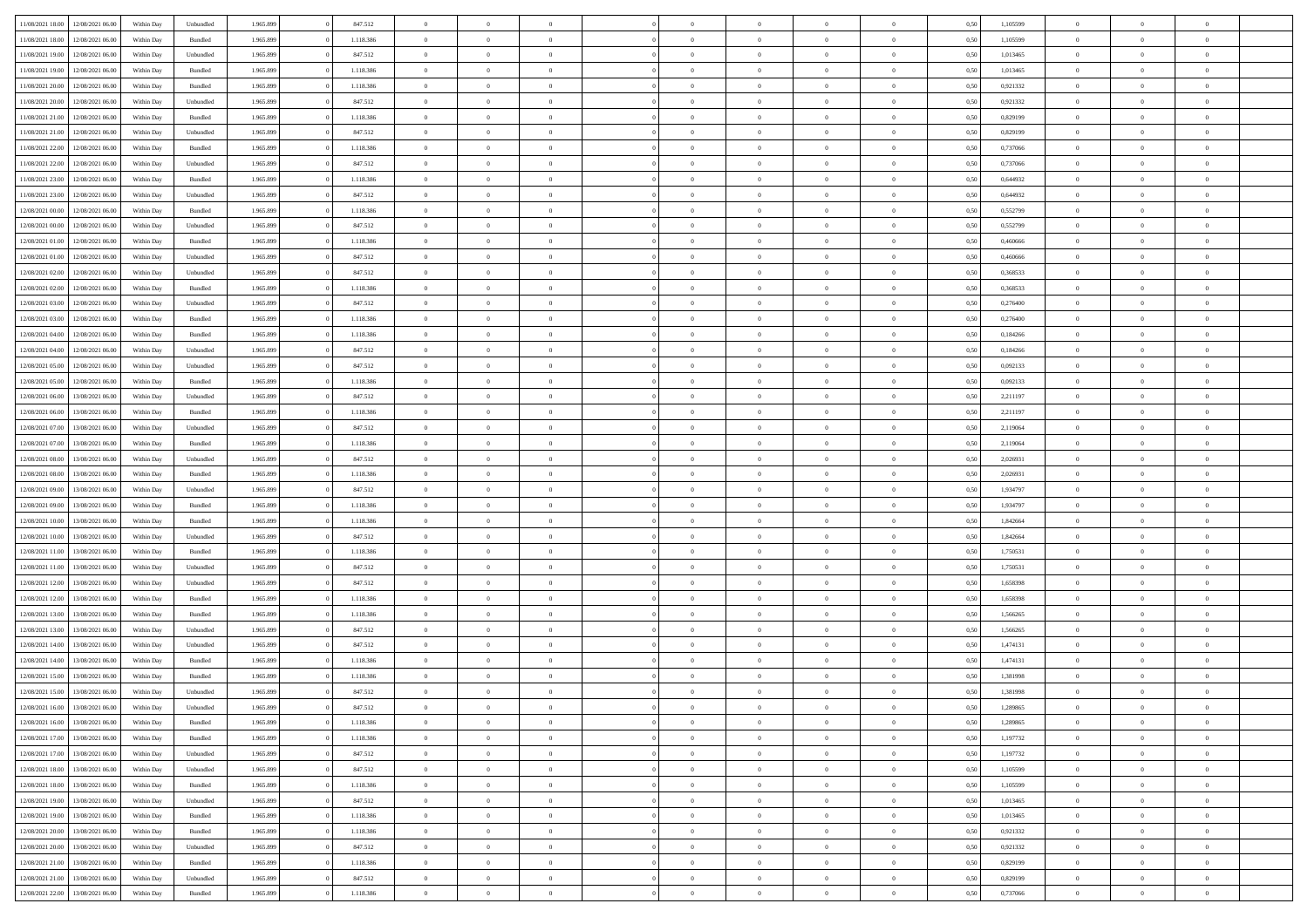| 12/08/2021 22:00 | 13/08/2021 06:00 | Within Dav | Unbundled          | 1.965.899 | 847.512   | $\overline{0}$ | $\theta$       |                | $\Omega$       | $\Omega$       | $\theta$       | $\theta$       | 0,50 | 0,737066 | $\theta$       | $\theta$       | $\theta$       |  |
|------------------|------------------|------------|--------------------|-----------|-----------|----------------|----------------|----------------|----------------|----------------|----------------|----------------|------|----------|----------------|----------------|----------------|--|
|                  |                  |            |                    |           |           |                |                |                |                |                |                |                |      |          |                |                |                |  |
| 12/08/2021 23:00 | 13/08/2021 06:00 | Within Day | Bundled            | 1.965.899 | 1.118.386 | $\overline{0}$ | $\theta$       | $\overline{0}$ | $\overline{0}$ | $\bf{0}$       | $\overline{0}$ | $\bf{0}$       | 0,50 | 0,644932 | $\theta$       | $\overline{0}$ | $\overline{0}$ |  |
| 12/08/2021 23:00 | 13/08/2021 06:00 | Within Day | Unbundled          | 1.965.899 | 847.512   | $\overline{0}$ | $\bf{0}$       | $\overline{0}$ | $\bf{0}$       | $\bf{0}$       | $\bf{0}$       | $\mathbf{0}$   | 0,50 | 0,644932 | $\bf{0}$       | $\overline{0}$ | $\overline{0}$ |  |
| 13/08/2021 00:00 | 13/08/2021 06:00 | Within Dav | Unbundled          | 1.965.899 | 847.512   | $\overline{0}$ | $\overline{0}$ | $\overline{0}$ | $\overline{0}$ | $\bf{0}$       | $\overline{0}$ | $\overline{0}$ | 0.50 | 0,552799 | $\theta$       | $\theta$       | $\overline{0}$ |  |
|                  |                  |            |                    |           |           |                |                |                |                |                |                |                |      |          |                |                |                |  |
| 13/08/2021 00:00 | 13/08/2021 06:00 | Within Day | Bundled            | 1.965.899 | 1.118.386 | $\overline{0}$ | $\theta$       | $\overline{0}$ | $\overline{0}$ | $\bf{0}$       | $\overline{0}$ | $\bf{0}$       | 0,50 | 0,552799 | $\,$ 0 $\,$    | $\overline{0}$ | $\overline{0}$ |  |
| 13/08/2021 01:00 | 13/08/2021 06:00 | Within Day | Unbundled          | 1.965.899 | 847.512   | $\overline{0}$ | $\overline{0}$ | $\overline{0}$ | $\bf{0}$       | $\overline{0}$ | $\overline{0}$ | $\mathbf{0}$   | 0,50 | 0,460666 | $\bf{0}$       | $\overline{0}$ | $\bf{0}$       |  |
| 13/08/2021 01:00 | 13/08/2021 06:00 | Within Dav | Bundled            | 1.965.899 | 1.118.386 | $\overline{0}$ | $\overline{0}$ | $\overline{0}$ | $\overline{0}$ | $\overline{0}$ | $\overline{0}$ | $\overline{0}$ | 0.50 | 0,460666 | $\theta$       | $\overline{0}$ | $\overline{0}$ |  |
| 13/08/2021 02:00 | 13/08/2021 06:00 | Within Day | Bundled            | 1.965.899 | 1.118.386 | $\overline{0}$ | $\theta$       | $\overline{0}$ | $\overline{0}$ | $\bf{0}$       | $\overline{0}$ | $\bf{0}$       | 0,50 | 0,368533 | $\theta$       | $\theta$       | $\overline{0}$ |  |
| 13/08/2021 02:00 | 13/08/2021 06:00 | Within Day | Unbundled          | 1.965.899 | 847.512   | $\overline{0}$ | $\overline{0}$ | $\overline{0}$ | $\bf{0}$       | $\bf{0}$       | $\bf{0}$       | $\mathbf{0}$   | 0,50 | 0,368533 | $\,0\,$        | $\overline{0}$ | $\overline{0}$ |  |
|                  |                  |            |                    |           |           |                |                |                |                |                |                |                |      |          |                |                |                |  |
| 13/08/2021 03:00 | 13/08/2021 06:00 | Within Dav | Bundled            | 1.965.899 | 1.118.386 | $\overline{0}$ | $\overline{0}$ | $\overline{0}$ | $\overline{0}$ | $\overline{0}$ | $\overline{0}$ | $\overline{0}$ | 0.50 | 0,276400 | $\theta$       | $\overline{0}$ | $\overline{0}$ |  |
| 13/08/2021 03:00 | 13/08/2021 06:00 | Within Day | Unbundled          | 1.965.899 | 847.512   | $\overline{0}$ | $\theta$       | $\overline{0}$ | $\overline{0}$ | $\bf{0}$       | $\overline{0}$ | $\bf{0}$       | 0,50 | 0,276400 | $\,$ 0 $\,$    | $\overline{0}$ | $\overline{0}$ |  |
| 13/08/2021 04:00 | 13/08/2021 06:00 | Within Day | Unbundled          | 1.965.899 | 847.512   | $\overline{0}$ | $\overline{0}$ | $\overline{0}$ | $\overline{0}$ | $\bf{0}$       | $\overline{0}$ | $\mathbf{0}$   | 0,50 | 0,184266 | $\overline{0}$ | $\overline{0}$ | $\bf{0}$       |  |
| 13/08/2021 04:00 | 13/08/2021 06:00 | Within Day | Bundled            | 1.965.899 | 1.118.386 | $\overline{0}$ | $\overline{0}$ | $\overline{0}$ | $\overline{0}$ | $\bf{0}$       | $\overline{0}$ | $\overline{0}$ | 0.50 | 0.184266 | $\theta$       | $\theta$       | $\overline{0}$ |  |
| 13/08/2021 05:00 | 13/08/2021 06:00 | Within Day | Bundled            | 1.965.899 | 1.118.386 | $\overline{0}$ | $\theta$       | $\overline{0}$ | $\overline{0}$ | $\bf{0}$       | $\overline{0}$ | $\bf{0}$       | 0,50 | 0,092133 | $\theta$       | $\overline{0}$ | $\overline{0}$ |  |
|                  |                  |            |                    |           |           |                |                |                |                |                |                |                |      |          |                |                |                |  |
| 13/08/2021 05:00 | 13/08/2021 06:00 | Within Day | Unbundled          | 1.965.899 | 847.512   | $\overline{0}$ | $\overline{0}$ | $\overline{0}$ | $\overline{0}$ | $\overline{0}$ | $\overline{0}$ | $\mathbf{0}$   | 0,50 | 0,092133 | $\overline{0}$ | $\overline{0}$ | $\bf{0}$       |  |
| 13/08/2021 06:00 | 14/08/2021 06:00 | Within Dav | Bundled            | 1.965.899 | 1.118.386 | $\overline{0}$ | $\overline{0}$ | $\overline{0}$ | $\overline{0}$ | $\overline{0}$ | $\overline{0}$ | $\overline{0}$ | 0.50 | 2,211197 | $\overline{0}$ | $\overline{0}$ | $\overline{0}$ |  |
| 13/08/2021 06:00 | 14/08/2021 06:00 | Within Day | Unbundled          | 1.965.899 | 847.512   | $\overline{0}$ | $\theta$       | $\overline{0}$ | $\overline{0}$ | $\bf{0}$       | $\overline{0}$ | $\bf{0}$       | 0,50 | 2,211197 | $\,$ 0 $\,$    | $\overline{0}$ | $\overline{0}$ |  |
| 13/08/2021 07:00 | 14/08/2021 06:00 | Within Day | Unbundled          | 1.965.899 | 847.512   | $\overline{0}$ | $\overline{0}$ | $\overline{0}$ | $\overline{0}$ | $\bf{0}$       | $\overline{0}$ | $\mathbf{0}$   | 0,50 | 2,119064 | $\bf{0}$       | $\overline{0}$ | $\bf{0}$       |  |
| 13/08/2021 07:00 | 14/08/2021 06:00 | Within Day | Bundled            | 1.965.899 | 1.118.386 | $\overline{0}$ | $\overline{0}$ | $\overline{0}$ | $\overline{0}$ | $\overline{0}$ | $\overline{0}$ | $\overline{0}$ | 0.50 | 2,119064 | $\theta$       | $\overline{0}$ | $\overline{0}$ |  |
|                  |                  |            |                    |           |           |                |                |                |                |                |                |                |      |          |                |                |                |  |
| 13/08/2021 08:00 | 14/08/2021 06:00 | Within Day | Unbundled          | 1.965.899 | 847.512   | $\overline{0}$ | $\theta$       | $\overline{0}$ | $\overline{0}$ | $\bf{0}$       | $\overline{0}$ | $\bf{0}$       | 0,50 | 2,026931 | $\,$ 0 $\,$    | $\overline{0}$ | $\overline{0}$ |  |
| 13/08/2021 08:00 | 14/08/2021 06:00 | Within Day | Bundled            | 1.965.899 | 1.118.386 | $\overline{0}$ | $\overline{0}$ | $\overline{0}$ | $\overline{0}$ | $\bf{0}$       | $\overline{0}$ | $\mathbf{0}$   | 0,50 | 2,026931 | $\overline{0}$ | $\overline{0}$ | $\bf{0}$       |  |
| 13/08/2021 09:00 | 14/08/2021 06:00 | Within Day | Bundled            | 1.965.899 | 1.118.386 | $\overline{0}$ | $\overline{0}$ | $\overline{0}$ | $\overline{0}$ | $\overline{0}$ | $\overline{0}$ | $\overline{0}$ | 0.50 | 1,934797 | $\theta$       | $\overline{0}$ | $\overline{0}$ |  |
| 13/08/2021 09:00 | 14/08/2021 06:00 | Within Day | Unbundled          | 1.965.899 | 847.512   | $\overline{0}$ | $\theta$       | $\overline{0}$ | $\overline{0}$ | $\bf{0}$       | $\overline{0}$ | $\bf{0}$       | 0,50 | 1,934797 | $\,$ 0 $\,$    | $\overline{0}$ | $\overline{0}$ |  |
|                  |                  |            |                    |           |           |                |                |                |                |                |                |                |      |          |                |                |                |  |
| 13/08/2021 10:00 | 14/08/2021 06:00 | Within Day | Bundled            | 1.965.899 | 1.118.386 | $\overline{0}$ | $\overline{0}$ | $\overline{0}$ | $\overline{0}$ | $\overline{0}$ | $\overline{0}$ | $\mathbf{0}$   | 0,50 | 1,842664 | $\overline{0}$ | $\overline{0}$ | $\bf{0}$       |  |
| 13/08/2021 10:00 | 14/08/2021 06:00 | Within Dav | Unbundled          | 1.965.899 | 847.512   | $\overline{0}$ | $\overline{0}$ | $\overline{0}$ | $\overline{0}$ | $\overline{0}$ | $\overline{0}$ | $\overline{0}$ | 0.50 | 1,842664 | $\theta$       | $\overline{0}$ | $\overline{0}$ |  |
| 13/08/2021 11:00 | 14/08/2021 06:00 | Within Day | Unbundled          | 1.965.899 | 847.512   | $\overline{0}$ | $\theta$       | $\overline{0}$ | $\overline{0}$ | $\bf{0}$       | $\overline{0}$ | $\bf{0}$       | 0,50 | 1,750531 | $\theta$       | $\overline{0}$ | $\overline{0}$ |  |
| 13/08/2021 11:00 | 14/08/2021 06:00 | Within Day | Bundled            | 1.965.899 | 1.118.386 | $\overline{0}$ | $\overline{0}$ | $\overline{0}$ | $\overline{0}$ | $\bf{0}$       | $\overline{0}$ | $\mathbf{0}$   | 0,50 | 1,750531 | $\,0\,$        | $\overline{0}$ | $\overline{0}$ |  |
| 13/08/2021 12:00 | 14/08/2021 06:00 | Within Day | Bundled            | 1.965.899 | 1.118.386 | $\overline{0}$ | $\overline{0}$ | $\overline{0}$ | $\overline{0}$ | $\overline{0}$ | $\overline{0}$ | $\overline{0}$ | 0.50 | 1,658398 | $\theta$       | $\overline{0}$ | $\overline{0}$ |  |
|                  |                  |            |                    |           |           |                |                |                |                |                |                |                |      |          |                |                |                |  |
| 13/08/2021 12:00 | 14/08/2021 06:00 | Within Day | Unbundled          | 1.965.899 | 847.512   | $\overline{0}$ | $\theta$       | $\overline{0}$ | $\overline{0}$ | $\bf{0}$       | $\overline{0}$ | $\bf{0}$       | 0,50 | 1,658398 | $\,0\,$        | $\overline{0}$ | $\overline{0}$ |  |
| 13/08/2021 13:00 | 14/08/2021 06:00 | Within Day | Bundled            | 1.965.899 | 1.118.386 | $\overline{0}$ | $\overline{0}$ | $\overline{0}$ | $\overline{0}$ | $\bf{0}$       | $\overline{0}$ | $\bf{0}$       | 0,50 | 1,566265 | $\bf{0}$       | $\overline{0}$ | $\bf{0}$       |  |
| 13/08/2021 13:00 | 14/08/2021 06:00 | Within Day | Unbundled          | 1.965.899 | 847.512   | $\bf{0}$       | $\Omega$       | $\overline{0}$ | $\Omega$       | $\Omega$       | $\overline{0}$ | $\overline{0}$ | 0,50 | 1,566265 | $\,0\,$        | $\theta$       | $\theta$       |  |
| 13/08/2021 14:00 | 14/08/2021 06:00 | Within Day | Bundled            | 1.965.899 | 1.118.386 | $\overline{0}$ | $\theta$       | $\overline{0}$ | $\overline{0}$ | $\bf{0}$       | $\overline{0}$ | $\bf{0}$       | 0,50 | 1,474131 | $\,$ 0 $\,$    | $\overline{0}$ | $\overline{0}$ |  |
| 13/08/2021 14:00 | 14/08/2021 06:00 | Within Day | Unbundled          | 1.965.899 | 847.512   | $\overline{0}$ | $\overline{0}$ | $\overline{0}$ | $\overline{0}$ | $\overline{0}$ | $\overline{0}$ | $\mathbf{0}$   | 0,50 | 1,474131 | $\bf{0}$       | $\overline{0}$ | $\bf{0}$       |  |
|                  |                  |            |                    |           |           |                |                |                |                |                |                |                |      |          |                |                |                |  |
| 13/08/2021 15:00 | 14/08/2021 06:00 | Within Day | Unbundled          | 1.965.899 | 847.512   | $\overline{0}$ | $\Omega$       | $\overline{0}$ | $\Omega$       | $\overline{0}$ | $\overline{0}$ | $\overline{0}$ | 0.50 | 1,381998 | $\,0\,$        | $\theta$       | $\theta$       |  |
| 13/08/2021 15:00 | 14/08/2021 06:00 | Within Day | Bundled            | 1.965.899 | 1.118.386 | $\overline{0}$ | $\theta$       | $\overline{0}$ | $\overline{0}$ | $\bf{0}$       | $\overline{0}$ | $\bf{0}$       | 0,50 | 1,381998 | $\,$ 0 $\,$    | $\overline{0}$ | $\overline{0}$ |  |
| 13/08/2021 16:00 | 14/08/2021 06:00 | Within Day | Bundled            | 1.965.899 | 1.118.386 | $\overline{0}$ | $\overline{0}$ | $\overline{0}$ | $\overline{0}$ | $\bf{0}$       | $\overline{0}$ | $\mathbf{0}$   | 0,50 | 1,289865 | $\bf{0}$       | $\overline{0}$ | $\bf{0}$       |  |
| 13/08/2021 16:00 | 14/08/2021 06:00 | Within Day | Unbundled          | 1.965.899 | 847.512   | $\overline{0}$ | $\Omega$       | $\overline{0}$ | $\Omega$       | $\overline{0}$ | $\overline{0}$ | $\overline{0}$ | 0.50 | 1,289865 | $\,$ 0 $\,$    | $\theta$       | $\theta$       |  |
| 13/08/2021 17:00 | 14/08/2021 06:00 | Within Day | Unbundled          | 1.965.899 | 847.512   | $\overline{0}$ | $\overline{0}$ | $\overline{0}$ | $\overline{0}$ | $\,$ 0         | $\overline{0}$ | $\bf{0}$       | 0,50 | 1,197732 | $\,$ 0 $\,$    | $\overline{0}$ | $\overline{0}$ |  |
|                  |                  |            |                    |           |           |                |                |                |                |                |                |                |      |          |                |                |                |  |
| 13/08/2021 17:00 | 14/08/2021 06:00 | Within Day | Bundled            | 1.965.899 | 1.118.386 | $\overline{0}$ | $\overline{0}$ | $\overline{0}$ | $\overline{0}$ | $\bf{0}$       | $\overline{0}$ | $\mathbf{0}$   | 0,50 | 1,197732 | $\bf{0}$       | $\overline{0}$ | $\bf{0}$       |  |
| 13/08/2021 18:00 | 14/08/2021 06:00 | Within Day | Bundled            | 1.965.899 | 1.118.386 | $\overline{0}$ | $\Omega$       | $\overline{0}$ | $\Omega$       | $\overline{0}$ | $\overline{0}$ | $\overline{0}$ | 0,50 | 1,105599 | $\,0\,$        | $\theta$       | $\theta$       |  |
| 13/08/2021 18:00 | 14/08/2021 06:00 | Within Day | Unbundled          | 1.965.899 | 847.512   | $\overline{0}$ | $\overline{0}$ | $\overline{0}$ | $\overline{0}$ | $\,$ 0         | $\overline{0}$ | $\bf{0}$       | 0,50 | 1,105599 | $\,$ 0 $\,$    | $\overline{0}$ | $\overline{0}$ |  |
| 13/08/2021 19:00 | 14/08/2021 06:00 | Within Day | Unbundled          | 1.965.899 | 847.512   | $\overline{0}$ | $\overline{0}$ | $\overline{0}$ | $\bf{0}$       | $\bf{0}$       | $\overline{0}$ | $\mathbf{0}$   | 0,50 | 1,013465 | $\overline{0}$ | $\overline{0}$ | $\bf{0}$       |  |
| 13/08/2021 19:00 | 14/08/2021 06:00 | Within Day | Bundled            | 1.965.899 | 1.118.386 | $\overline{0}$ | $\Omega$       | $\Omega$       | $\Omega$       | $\Omega$       | $\Omega$       | $\overline{0}$ | 0.50 | 1,013465 | $\theta$       | $\theta$       | $\theta$       |  |
| 13/08/2021 20:00 | 14/08/2021 06:00 | Within Day | Bundled            | 1.965.899 | 1.118.386 | $\overline{0}$ | $\overline{0}$ | $\overline{0}$ | $\bf{0}$       | $\,$ 0         | $\bf{0}$       | $\bf{0}$       | 0,50 | 0,921332 | $\,0\,$        | $\,$ 0 $\,$    | $\overline{0}$ |  |
|                  |                  |            |                    |           |           |                |                |                |                |                |                |                |      |          |                |                |                |  |
| 13/08/2021 20:00 | 14/08/2021 06:00 | Within Day | Unbundled          | 1.965.899 | 847.512   | $\overline{0}$ | $\bf{0}$       |                |                | $\bf{0}$       |                |                | 0,50 | 0,921332 | $\bf{0}$       | $\overline{0}$ |                |  |
| 13/08/2021 21:00 | 14/08/2021 06:00 | Within Day | Unbundled          | 1.965.899 | 847.512   | $\overline{0}$ | $\overline{0}$ | $\overline{0}$ | $\Omega$       | $\overline{0}$ | $\overline{0}$ | $\overline{0}$ | 0.50 | 0,829199 | $\theta$       | $\theta$       | $\theta$       |  |
| 13/08/2021 21:00 | 14/08/2021 06:00 | Within Day | Bundled            | 1.965.899 | 1.118.386 | $\overline{0}$ | $\bf{0}$       | $\overline{0}$ | $\bf{0}$       | $\,$ 0 $\,$    | $\overline{0}$ | $\,$ 0 $\,$    | 0,50 | 0,829199 | $\,$ 0 $\,$    | $\,$ 0 $\,$    | $\,$ 0         |  |
| 13/08/2021 22:00 | 14/08/2021 06:00 | Within Day | Unbundled          | 1.965.899 | 847.512   | $\overline{0}$ | $\overline{0}$ | $\overline{0}$ | $\overline{0}$ | $\overline{0}$ | $\overline{0}$ | $\mathbf{0}$   | 0,50 | 0,737066 | $\overline{0}$ | $\bf{0}$       | $\bf{0}$       |  |
| 13/08/2021 22:00 | 14/08/2021 06:00 | Within Day | $\mathbf B$ undled | 1.965.899 | 1.118.386 | $\overline{0}$ | $\overline{0}$ | $\overline{0}$ | $\Omega$       | $\overline{0}$ | $\overline{0}$ | $\overline{0}$ | 0,50 | 0,737066 | $\overline{0}$ | $\theta$       | $\overline{0}$ |  |
|                  |                  |            |                    |           |           |                |                |                |                |                |                |                |      |          |                |                |                |  |
| 13/08/2021 23:00 | 14/08/2021 06:00 | Within Day | Bundled            | 1.965.899 | 1.118.386 | $\overline{0}$ | $\,$ 0         | $\overline{0}$ | $\overline{0}$ | $\,$ 0 $\,$    | $\overline{0}$ | $\mathbf{0}$   | 0,50 | 0,644932 | $\,$ 0 $\,$    | $\overline{0}$ | $\overline{0}$ |  |
| 13/08/2021 23:00 | 14/08/2021 06:00 | Within Day | Unbundled          | 1.965.899 | 847.512   | $\overline{0}$ | $\overline{0}$ | $\overline{0}$ | $\overline{0}$ | $\overline{0}$ | $\overline{0}$ | $\mathbf{0}$   | 0,50 | 0,644932 | $\overline{0}$ | $\overline{0}$ | $\bf{0}$       |  |
| 14/08/2021 00:00 | 14/08/2021 06:00 | Within Day | Unbundled          | 1.965.899 | 847.512   | $\overline{0}$ | $\overline{0}$ | $\overline{0}$ | $\overline{0}$ | $\overline{0}$ | $\overline{0}$ | $\bf{0}$       | 0.50 | 0,552799 | $\overline{0}$ | $\theta$       | $\overline{0}$ |  |
| 14/08/2021 00:00 | 14/08/2021 06:00 | Within Day | Bundled            | 1.965.899 | 1.118.386 | $\overline{0}$ | $\,$ 0         | $\overline{0}$ | $\bf{0}$       | $\bf{0}$       | $\bf{0}$       | $\bf{0}$       | 0,50 | 0,552799 | $\,$ 0 $\,$    | $\overline{0}$ | $\overline{0}$ |  |
| 14/08/2021 01:00 | 14/08/2021 06:00 | Within Day | Bundled            | 1.965.899 | 1.118.386 | $\overline{0}$ | $\bf{0}$       | $\overline{0}$ | $\overline{0}$ | $\overline{0}$ | $\overline{0}$ | $\mathbf{0}$   | 0,50 | 0,460666 | $\overline{0}$ | $\overline{0}$ | $\bf{0}$       |  |
|                  |                  |            |                    |           |           |                |                |                |                |                |                |                |      |          |                |                |                |  |
| 14/08/2021 01:00 | 14/08/2021 06:00 | Within Day | Unbundled          | 1.965.899 | 847.512   | $\overline{0}$ | $\overline{0}$ | $\overline{0}$ | $\Omega$       | $\overline{0}$ | $\overline{0}$ | $\overline{0}$ | 0.50 | 0.460666 | $\overline{0}$ | $\overline{0}$ | $\overline{0}$ |  |
| 14/08/2021 02:00 | 14/08/2021 06:00 | Within Day | Bundled            | 1.965.899 | 1.118.386 | $\overline{0}$ | $\bf{0}$       | $\overline{0}$ | $\bf{0}$       | $\bf{0}$       | $\bf{0}$       | $\mathbf{0}$   | 0,50 | 0,368533 | $\,$ 0 $\,$    | $\,$ 0 $\,$    | $\bf{0}$       |  |
| 14/08/2021 02:00 | 14/08/2021 06:00 | Within Day | Unbundled          | 1.965.899 | 847.512   | $\overline{0}$ | $\overline{0}$ | $\overline{0}$ | $\overline{0}$ | $\overline{0}$ | $\bf{0}$       | $\mathbf{0}$   | 0,50 | 0,368533 | $\overline{0}$ | $\bf{0}$       | $\bf{0}$       |  |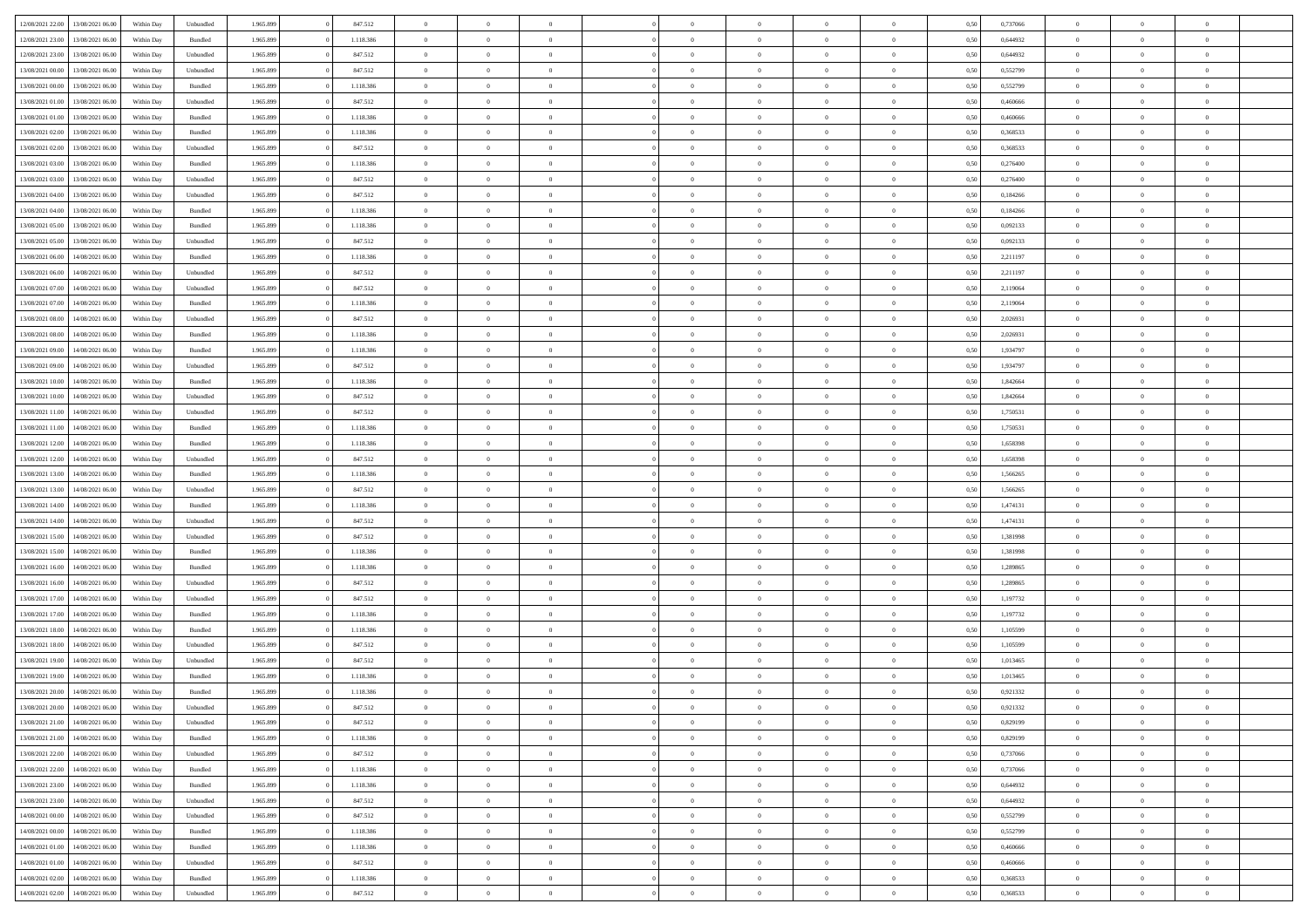| 14/08/2021 03:00 | 14/08/2021 06:00 | Within Dav | Unbundled          | 1.965.899 | 847.512   | $\overline{0}$ | $\theta$       |                | $\Omega$       | $\Omega$       | $\theta$       | $\theta$       | 0,50 | 0,276400 | $\theta$       | $\theta$       | $\theta$       |  |
|------------------|------------------|------------|--------------------|-----------|-----------|----------------|----------------|----------------|----------------|----------------|----------------|----------------|------|----------|----------------|----------------|----------------|--|
| 14/08/2021 03:00 | 14/08/2021 06:00 | Within Day | Bundled            | 1.965.899 | 1.118.386 | $\overline{0}$ | $\theta$       | $\overline{0}$ | $\overline{0}$ | $\bf{0}$       | $\overline{0}$ | $\bf{0}$       | 0,50 | 0,276400 | $\theta$       | $\overline{0}$ | $\overline{0}$ |  |
| 14/08/2021 04:00 | 14/08/2021 06:00 | Within Day | Bundled            | 1.965.899 | 1.118.386 | $\overline{0}$ | $\overline{0}$ | $\overline{0}$ | $\bf{0}$       | $\bf{0}$       | $\bf{0}$       | $\mathbf{0}$   | 0,50 | 0,184266 | $\bf{0}$       | $\overline{0}$ | $\bf{0}$       |  |
|                  |                  |            |                    |           |           |                |                |                |                |                |                |                |      |          | $\theta$       |                |                |  |
| 14/08/2021 04:00 | 14/08/2021 06:00 | Within Day | Unbundled          | 1.965.899 | 847.512   | $\overline{0}$ | $\overline{0}$ | $\overline{0}$ | $\overline{0}$ | $\bf{0}$       | $\overline{0}$ | $\overline{0}$ | 0.50 | 0.184266 |                | $\theta$       | $\overline{0}$ |  |
| 14/08/2021 05:00 | 14/08/2021 06:00 | Within Day | Unbundled          | 1.965.899 | 847.512   | $\overline{0}$ | $\theta$       | $\overline{0}$ | $\overline{0}$ | $\bf{0}$       | $\overline{0}$ | $\bf{0}$       | 0,50 | 0,092133 | $\,$ 0 $\,$    | $\overline{0}$ | $\overline{0}$ |  |
| 14/08/2021 05:00 | 14/08/2021 06:00 | Within Day | Bundled            | 1.965.899 | 1.118.386 | $\overline{0}$ | $\overline{0}$ | $\overline{0}$ | $\bf{0}$       | $\overline{0}$ | $\overline{0}$ | $\mathbf{0}$   | 0,50 | 0,092133 | $\bf{0}$       | $\overline{0}$ | $\bf{0}$       |  |
| 14/08/2021 06:00 | 15/08/2021 06:00 | Within Dav | Unbundled          | 1.965.899 | 847.512   | $\overline{0}$ | $\overline{0}$ | $\overline{0}$ | $\overline{0}$ | $\overline{0}$ | $\overline{0}$ | $\overline{0}$ | 0.50 | 2,211197 | $\theta$       | $\overline{0}$ | $\overline{0}$ |  |
|                  |                  |            |                    |           |           |                |                |                |                |                |                |                |      |          |                |                |                |  |
| 14/08/2021 06:00 | 15/08/2021 06:00 | Within Day | Bundled            | 1.965.899 | 1.118.386 | $\overline{0}$ | $\theta$       | $\overline{0}$ | $\overline{0}$ | $\bf{0}$       | $\overline{0}$ | $\bf{0}$       | 0,50 | 2,211197 | $\,$ 0 $\,$    | $\theta$       | $\overline{0}$ |  |
| 14/08/2021 07:00 | 15/08/2021 06:00 | Within Day | Bundled            | 1.965.899 | 1.118.386 | $\overline{0}$ | $\overline{0}$ | $\overline{0}$ | $\bf{0}$       | $\bf{0}$       | $\overline{0}$ | $\mathbf{0}$   | 0,50 | 2,119064 | $\,0\,$        | $\overline{0}$ | $\overline{0}$ |  |
| 14/08/2021 07:00 | 15/08/2021 06:00 | Within Dav | Unbundled          | 1.965.899 | 847.512   | $\overline{0}$ | $\overline{0}$ | $\overline{0}$ | $\overline{0}$ | $\overline{0}$ | $\overline{0}$ | $\overline{0}$ | 0.50 | 2,119064 | $\theta$       | $\overline{0}$ | $\overline{0}$ |  |
| 14/08/2021 08:00 | 15/08/2021 06:00 |            | Bundled            | 1.965.899 | 1.118.386 | $\overline{0}$ | $\theta$       | $\overline{0}$ | $\overline{0}$ | $\bf{0}$       | $\overline{0}$ |                |      | 2,026931 | $\,$ 0 $\,$    | $\overline{0}$ | $\overline{0}$ |  |
|                  |                  | Within Day |                    |           |           |                |                |                |                |                |                | $\bf{0}$       | 0,50 |          |                |                |                |  |
| 14/08/2021 08:00 | 15/08/2021 06:00 | Within Day | Unbundled          | 1.965.899 | 847.512   | $\overline{0}$ | $\overline{0}$ | $\overline{0}$ | $\overline{0}$ | $\bf{0}$       | $\overline{0}$ | $\mathbf{0}$   | 0,50 | 2,026931 | $\bf{0}$       | $\overline{0}$ | $\bf{0}$       |  |
| 14/08/2021 09:00 | 15/08/2021 06:00 | Within Day | Unbundled          | 1.965.899 | 847.512   | $\overline{0}$ | $\overline{0}$ | $\overline{0}$ | $\overline{0}$ | $\bf{0}$       | $\overline{0}$ | $\overline{0}$ | 0.50 | 1,934797 | $\theta$       | $\theta$       | $\overline{0}$ |  |
| 14/08/2021 09:00 | 15/08/2021 06:00 | Within Day | Bundled            | 1.965.899 | 1.118.386 | $\overline{0}$ | $\theta$       | $\overline{0}$ | $\overline{0}$ | $\bf{0}$       | $\overline{0}$ | $\bf{0}$       | 0,50 | 1,934797 | $\theta$       | $\overline{0}$ | $\overline{0}$ |  |
|                  |                  |            |                    |           |           |                |                |                |                |                |                |                |      |          |                |                |                |  |
| 14/08/2021 10:00 | 15/08/2021 06:00 | Within Day | Bundled            | 1.965.899 | 1.118.386 | $\overline{0}$ | $\overline{0}$ | $\overline{0}$ | $\overline{0}$ | $\overline{0}$ | $\overline{0}$ | $\mathbf{0}$   | 0,50 | 1,842664 | $\bf{0}$       | $\overline{0}$ | $\bf{0}$       |  |
| 14/08/2021 10:00 | 15/08/2021 06:00 | Within Dav | Unbundled          | 1.965.899 | 847.512   | $\overline{0}$ | $\overline{0}$ | $\overline{0}$ | $\overline{0}$ | $\overline{0}$ | $\overline{0}$ | $\overline{0}$ | 0.50 | 1,842664 | $\overline{0}$ | $\overline{0}$ | $\overline{0}$ |  |
| 14/08/2021 11:00 | 15/08/2021 06:00 | Within Day | Unbundled          | 1.965.899 | 847.512   | $\overline{0}$ | $\theta$       | $\overline{0}$ | $\overline{0}$ | $\bf{0}$       | $\overline{0}$ | $\bf{0}$       | 0,50 | 1,750531 | $\,$ 0 $\,$    | $\overline{0}$ | $\overline{0}$ |  |
| 14/08/2021 11:00 | 15/08/2021 06:00 | Within Day | Bundled            | 1.965.899 | 1.118.386 | $\overline{0}$ | $\overline{0}$ | $\overline{0}$ | $\bf{0}$       | $\bf{0}$       | $\bf{0}$       | $\mathbf{0}$   | 0,50 | 1,750531 | $\bf{0}$       | $\overline{0}$ | $\bf{0}$       |  |
| 14/08/2021 12:00 | 15/08/2021 06:00 |            | Bundled            | 1.965.899 | 1.118.386 | $\overline{0}$ | $\overline{0}$ | $\overline{0}$ | $\overline{0}$ | $\overline{0}$ | $\overline{0}$ | $\overline{0}$ | 0.50 | 1,658398 | $\theta$       | $\overline{0}$ | $\overline{0}$ |  |
|                  |                  | Within Day |                    |           |           |                |                |                |                |                |                |                |      |          |                |                |                |  |
| 14/08/2021 12:00 | 15/08/2021 06:00 | Within Day | Unbundled          | 1.965.899 | 847.512   | $\overline{0}$ | $\theta$       | $\overline{0}$ | $\overline{0}$ | $\bf{0}$       | $\overline{0}$ | $\bf{0}$       | 0,50 | 1,658398 | $\,$ 0 $\,$    | $\overline{0}$ | $\overline{0}$ |  |
| 14/08/2021 13:00 | 15/08/2021 06:00 | Within Day | Unbundled          | 1.965.899 | 847.512   | $\overline{0}$ | $\overline{0}$ | $\overline{0}$ | $\bf{0}$       | $\bf{0}$       | $\bf{0}$       | $\mathbf{0}$   | 0,50 | 1,566265 | $\overline{0}$ | $\overline{0}$ | $\bf{0}$       |  |
| 14/08/2021 13:00 | 15/08/2021 06:00 | Within Day | Bundled            | 1.965.899 | 1.118.386 | $\overline{0}$ | $\overline{0}$ | $\overline{0}$ | $\overline{0}$ | $\overline{0}$ | $\overline{0}$ | $\overline{0}$ | 0.50 | 1.566265 | $\theta$       | $\overline{0}$ | $\overline{0}$ |  |
|                  |                  |            |                    |           |           |                | $\theta$       |                |                | $\bf{0}$       |                |                |      |          |                |                |                |  |
| 14/08/2021 14:00 | 15/08/2021 06:00 | Within Day | Unbundled          | 1.965.899 | 847.512   | $\overline{0}$ |                | $\overline{0}$ | $\overline{0}$ |                | $\overline{0}$ | $\,$ 0 $\,$    | 0,50 | 1,474131 | $\,$ 0 $\,$    | $\overline{0}$ | $\overline{0}$ |  |
| 14/08/2021 14:00 | 15/08/2021 06:00 | Within Day | Bundled            | 1.965.899 | 1.118.386 | $\overline{0}$ | $\overline{0}$ | $\overline{0}$ | $\bf{0}$       | $\overline{0}$ | $\overline{0}$ | $\mathbf{0}$   | 0,50 | 1,474131 | $\overline{0}$ | $\overline{0}$ | $\bf{0}$       |  |
| 14/08/2021 15:00 | 15/08/2021 06:00 | Within Dav | Unbundled          | 1.965.899 | 847.512   | $\overline{0}$ | $\overline{0}$ | $\overline{0}$ | $\overline{0}$ | $\overline{0}$ | $\overline{0}$ | $\overline{0}$ | 0.50 | 1,381998 | $\overline{0}$ | $\overline{0}$ | $\overline{0}$ |  |
| 14/08/2021 15:00 | 15/08/2021 06:00 | Within Day | Bundled            | 1.965.899 | 1.118.386 | $\overline{0}$ | $\theta$       | $\overline{0}$ | $\overline{0}$ | $\bf{0}$       | $\overline{0}$ | $\bf{0}$       | 0,50 | 1,381998 | $\theta$       | $\overline{0}$ | $\overline{0}$ |  |
|                  |                  |            |                    |           |           |                |                |                |                |                |                |                |      |          |                |                |                |  |
| 14/08/2021 16:00 | 15/08/2021 06:00 | Within Day | Unbundled          | 1.965.899 | 847.512   | $\overline{0}$ | $\overline{0}$ | $\overline{0}$ | $\bf{0}$       | $\bf{0}$       | $\bf{0}$       | $\mathbf{0}$   | 0,50 | 1,289865 | $\,0\,$        | $\overline{0}$ | $\overline{0}$ |  |
| 14/08/2021 16:00 | 15/08/2021 06:00 | Within Day | Bundled            | 1.965.899 | 1.118.386 | $\overline{0}$ | $\overline{0}$ | $\overline{0}$ | $\overline{0}$ | $\overline{0}$ | $\overline{0}$ | $\overline{0}$ | 0.50 | 1,289865 | $\theta$       | $\overline{0}$ | $\overline{0}$ |  |
| 14/08/2021 17:00 | 15/08/2021 06:00 | Within Day | Bundled            | 1.965.899 | 1.118.386 | $\overline{0}$ | $\overline{0}$ | $\overline{0}$ | $\overline{0}$ | $\bf{0}$       | $\overline{0}$ | $\bf{0}$       | 0,50 | 1,197732 | $\,$ 0 $\,$    | $\overline{0}$ | $\overline{0}$ |  |
| 14/08/2021 17:00 | 15/08/2021 06:00 | Within Day | Unbundled          | 1.965.899 | 847.512   | $\overline{0}$ | $\overline{0}$ | $\overline{0}$ | $\bf{0}$       | $\bf{0}$       | $\bf{0}$       | $\mathbf{0}$   | 0,50 | 1,197732 | $\bf{0}$       | $\overline{0}$ | $\bf{0}$       |  |
|                  |                  |            |                    |           |           |                |                |                |                |                |                |                |      |          |                |                |                |  |
| 14/08/2021 18:00 | 15/08/2021 06:00 | Within Day | Bundled            | 1.965.899 | 1.118.386 | $\bf{0}$       | $\Omega$       | $\overline{0}$ | $\Omega$       | $\Omega$       | $\overline{0}$ | $\overline{0}$ | 0,50 | 1,105599 | $\,0\,$        | $\theta$       | $\theta$       |  |
| 14/08/2021 18:00 | 15/08/2021 06:00 | Within Day | Unbundled          | 1.965.899 | 847.512   | $\overline{0}$ | $\theta$       | $\overline{0}$ | $\overline{0}$ | $\bf{0}$       | $\overline{0}$ | $\bf{0}$       | 0,50 | 1,105599 | $\,$ 0 $\,$    | $\overline{0}$ | $\overline{0}$ |  |
| 14/08/2021 19:00 | 15/08/2021 06:00 | Within Day | Unbundled          | 1.965.899 | 847.512   | $\overline{0}$ | $\overline{0}$ | $\overline{0}$ | $\bf{0}$       | $\overline{0}$ | $\overline{0}$ | $\mathbf{0}$   | 0,50 | 1,013465 | $\bf{0}$       | $\overline{0}$ | $\bf{0}$       |  |
| 14/08/2021 19:00 | 15/08/2021 06:00 | Within Day | Bundled            | 1.965.899 | 1.118.386 | $\overline{0}$ | $\Omega$       | $\overline{0}$ | $\Omega$       | $\overline{0}$ | $\overline{0}$ | $\overline{0}$ | 0.50 | 1,013465 | $\,0\,$        | $\theta$       | $\theta$       |  |
|                  |                  |            |                    |           |           |                |                |                |                |                |                |                |      |          |                |                |                |  |
| 14/08/2021 20:00 | 15/08/2021 06:00 | Within Day | Bundled            | 1.965.899 | 1.118.386 | $\overline{0}$ | $\theta$       | $\overline{0}$ | $\overline{0}$ | $\bf{0}$       | $\overline{0}$ | $\bf{0}$       | 0,50 | 0,921332 | $\,$ 0 $\,$    | $\overline{0}$ | $\overline{0}$ |  |
| 14/08/2021 20:00 | 15/08/2021 06:00 | Within Day | Unbundled          | 1.965.899 | 847.512   | $\overline{0}$ | $\bf{0}$       | $\overline{0}$ | $\bf{0}$       | $\bf{0}$       | $\bf{0}$       | $\mathbf{0}$   | 0,50 | 0,921332 | $\bf{0}$       | $\overline{0}$ | $\bf{0}$       |  |
| 14/08/2021 21:00 | 15/08/2021 06:00 | Within Day | Bundled            | 1.965.899 | 1.118.386 | $\overline{0}$ | $\Omega$       | $\overline{0}$ | $\Omega$       | $\overline{0}$ | $\overline{0}$ | $\overline{0}$ | 0.50 | 0,829199 | $\,$ 0 $\,$    | $\theta$       | $\theta$       |  |
| 14/08/2021 21:00 | 15/08/2021 06:00 | Within Day | Unbundled          | 1.965.899 | 847.512   | $\overline{0}$ | $\overline{0}$ | $\overline{0}$ | $\overline{0}$ | $\,$ 0         | $\overline{0}$ | $\bf{0}$       | 0,50 | 0,829199 | $\,$ 0 $\,$    | $\overline{0}$ | $\overline{0}$ |  |
|                  |                  |            |                    |           |           |                |                |                |                |                |                |                |      |          |                |                |                |  |
| 14/08/2021 22:00 | 15/08/2021 06:00 | Within Day | Bundled            | 1.965.899 | 1.118.386 | $\overline{0}$ | $\overline{0}$ | $\overline{0}$ | $\bf{0}$       | $\bf{0}$       | $\bf{0}$       | $\mathbf{0}$   | 0,50 | 0,737066 | $\bf{0}$       | $\overline{0}$ | $\bf{0}$       |  |
| 14/08/2021 22:00 | 15/08/2021 06:00 | Within Day | Unbundled          | 1.965.899 | 847.512   | $\overline{0}$ | $\Omega$       | $\overline{0}$ | $\Omega$       | $\overline{0}$ | $\overline{0}$ | $\overline{0}$ | 0.50 | 0,737066 | $\,0\,$        | $\theta$       | $\theta$       |  |
| 14/08/2021 23:00 | 15/08/2021 06:00 | Within Day | Bundled            | 1.965.899 | 1.118.386 | $\overline{0}$ | $\overline{0}$ | $\overline{0}$ | $\overline{0}$ | $\,$ 0         | $\overline{0}$ | $\bf{0}$       | 0,50 | 0,644932 | $\,$ 0 $\,$    | $\overline{0}$ | $\overline{0}$ |  |
| 14/08/2021 23.00 | 15/08/2021 06:00 | Within Day | Unbundled          | 1.965.899 | 847.512   | $\overline{0}$ | $\overline{0}$ | $\overline{0}$ | $\bf{0}$       | $\bf{0}$       | $\overline{0}$ | $\mathbf{0}$   | 0,50 | 0,644932 | $\bf{0}$       | $\overline{0}$ | $\bf{0}$       |  |
|                  | 15/08/2021 06:00 |            |                    |           |           | $\overline{0}$ | $\Omega$       | $\Omega$       | $\Omega$       | $\Omega$       | $\Omega$       |                |      | 0.552799 | $\theta$       | $\theta$       | $\theta$       |  |
| 15/08/2021 00:00 |                  | Within Day | Bundled            | 1.965.899 | 1.118.386 |                |                |                |                |                |                | $\overline{0}$ | 0.50 |          |                |                |                |  |
| 15/08/2021 00:00 | 15/08/2021 06:00 | Within Day | Unbundled          | 1.965.899 | 847.512   | $\overline{0}$ | $\overline{0}$ | $\overline{0}$ | $\bf{0}$       | $\,$ 0         | $\bf{0}$       | $\bf{0}$       | 0,50 | 0,552799 | $\,0\,$        | $\,$ 0 $\,$    | $\overline{0}$ |  |
| 15/08/2021 01:00 | 15/08/2021 06:00 | Within Day | $\mathbf B$ undled | 1.965.899 | 1.118.386 | $\overline{0}$ | $\bf{0}$       |                |                | $\bf{0}$       |                |                | 0,50 | 0,460666 | $\bf{0}$       | $\overline{0}$ |                |  |
| 15/08/2021 01:00 | 15/08/2021 06:00 | Within Day | Unbundled          | 1.965.899 | 847.512   | $\overline{0}$ | $\overline{0}$ | $\overline{0}$ | $\Omega$       | $\overline{0}$ | $\overline{0}$ | $\overline{0}$ | 0.50 | 0.460666 | $\theta$       | $\theta$       | $\Omega$       |  |
|                  |                  |            |                    |           |           |                |                |                |                |                |                |                |      |          |                |                |                |  |
| 15/08/2021 02:00 | 15/08/2021 06:00 | Within Day | Unbundled          | 1.965.899 | 847.512   | $\overline{0}$ | $\bf{0}$       | $\overline{0}$ | $\bf{0}$       | $\,$ 0 $\,$    | $\overline{0}$ | $\mathbf{0}$   | 0,50 | 0,368533 | $\,$ 0 $\,$    | $\,$ 0 $\,$    | $\,$ 0         |  |
| 15/08/2021 02:00 | 15/08/2021 06:00 | Within Day | Bundled            | 1.965.899 | 1.118.386 | $\overline{0}$ | $\overline{0}$ | $\overline{0}$ | $\overline{0}$ | $\overline{0}$ | $\overline{0}$ | $\mathbf{0}$   | 0,50 | 0,368533 | $\overline{0}$ | $\bf{0}$       | $\overline{0}$ |  |
| 15/08/2021 03:00 | 15/08/2021 06:00 | Within Day | Unbundled          | 1.965.899 | 847.512   | $\overline{0}$ | $\overline{0}$ | $\overline{0}$ | $\Omega$       | $\overline{0}$ | $\overline{0}$ | $\overline{0}$ | 0,50 | 0,276400 | $\overline{0}$ | $\theta$       | $\overline{0}$ |  |
| 15/08/2021 03:00 | 15/08/2021 06:00 | Within Day | Bundled            | 1.965.899 | 1.118.386 | $\overline{0}$ | $\,$ 0         | $\overline{0}$ | $\overline{0}$ | $\,$ 0 $\,$    | $\overline{0}$ | $\mathbf{0}$   | 0,50 | 0,276400 | $\,$ 0 $\,$    | $\overline{0}$ | $\overline{0}$ |  |
|                  |                  |            |                    |           |           |                |                |                |                |                |                |                |      |          |                |                |                |  |
| 15/08/2021 04:00 | 15/08/2021 06:00 | Within Day | Bundled            | 1.965.899 | 1.118.386 | $\overline{0}$ | $\overline{0}$ | $\overline{0}$ | $\overline{0}$ | $\overline{0}$ | $\overline{0}$ | $\mathbf{0}$   | 0,50 | 0,184266 | $\overline{0}$ | $\overline{0}$ | $\bf{0}$       |  |
| 15/08/2021 04:00 | 15/08/2021 06:00 | Within Day | Unbundled          | 1.965.899 | 847.512   | $\overline{0}$ | $\overline{0}$ | $\overline{0}$ | $\overline{0}$ | $\overline{0}$ | $\overline{0}$ | $\bf{0}$       | 0.50 | 0,184266 | $\overline{0}$ | $\theta$       | $\overline{0}$ |  |
| 15/08/2021 05:00 | 15/08/2021 06:00 | Within Day | Unbundled          | 1.965.899 | 847.512   | $\overline{0}$ | $\,$ 0         | $\overline{0}$ | $\bf{0}$       | $\bf{0}$       | $\bf{0}$       | $\bf{0}$       | 0,50 | 0,092133 | $\,$ 0 $\,$    | $\overline{0}$ | $\overline{0}$ |  |
| 15/08/2021 05:00 | 15/08/2021 06:00 | Within Day | Bundled            | 1.965.899 | 1.118.386 | $\overline{0}$ | $\bf{0}$       | $\overline{0}$ | $\overline{0}$ | $\overline{0}$ | $\overline{0}$ | $\mathbf{0}$   | 0,50 | 0,092133 | $\overline{0}$ | $\overline{0}$ | $\bf{0}$       |  |
|                  |                  |            |                    |           |           |                |                |                |                |                |                |                |      |          |                |                |                |  |
| 15/08/2021 06:00 | 16/08/2021 06:00 | Within Day | Bundled            | 1.965.899 | 1.118.386 | $\overline{0}$ | $\overline{0}$ | $\overline{0}$ | $\Omega$       | $\overline{0}$ | $\overline{0}$ | $\overline{0}$ | 0.50 | 2,211197 | $\overline{0}$ | $\overline{0}$ | $\overline{0}$ |  |
|                  | 16/08/2021 06:00 | Within Day | Unbundled          | 1.965.899 | 847.512   | $\overline{0}$ | $\bf{0}$       | $\overline{0}$ | $\bf{0}$       | $\bf{0}$       | $\overline{0}$ | $\mathbf{0}$   | 0,50 | 2,211197 | $\,$ 0 $\,$    | $\,$ 0 $\,$    | $\bf{0}$       |  |
| 15/08/2021 06:00 |                  |            |                    |           | 847.512   | $\overline{0}$ | $\overline{0}$ | $\overline{0}$ | $\overline{0}$ | $\overline{0}$ | $\overline{0}$ | $\mathbf{0}$   | 0,50 | 2,119064 | $\overline{0}$ | $\bf{0}$       | $\bf{0}$       |  |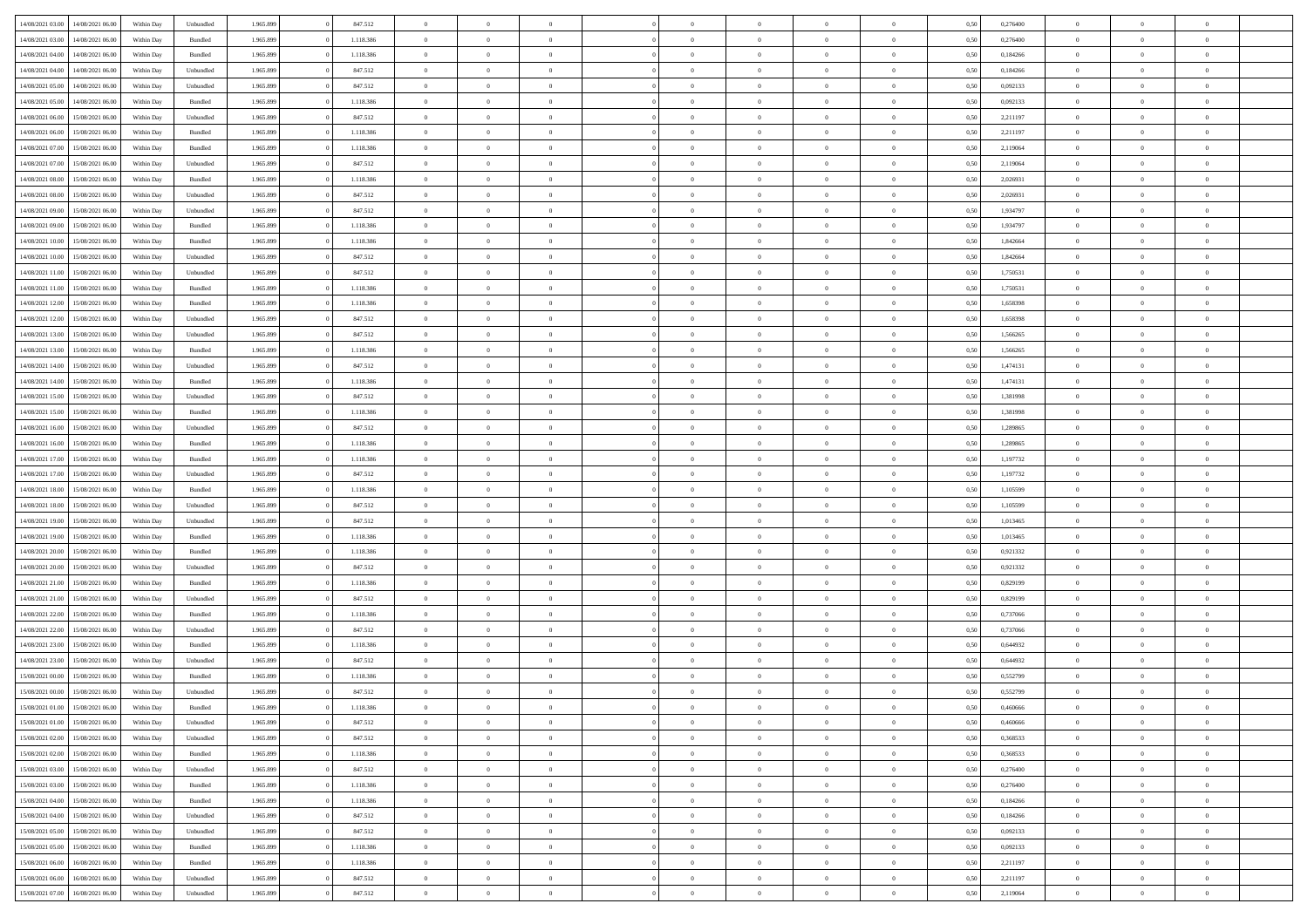| 15/08/2021 07:00                  | 16/08/2021 06:00 | Within Day | Bundled            | 1.965.899 | 1.118.386 | $\overline{0}$ | $\Omega$       |                | $\Omega$       | $\Omega$       | $\theta$       | $\theta$       | 0,50 | 2,119064 | $\theta$       | $\theta$       | $\theta$       |  |
|-----------------------------------|------------------|------------|--------------------|-----------|-----------|----------------|----------------|----------------|----------------|----------------|----------------|----------------|------|----------|----------------|----------------|----------------|--|
|                                   |                  |            |                    |           |           |                |                |                |                |                |                |                |      |          |                |                |                |  |
| 15/08/2021 08:00                  | 16/08/2021 06:00 | Within Day | Unbundled          | 1.965.899 | 847.512   | $\overline{0}$ | $\theta$       | $\overline{0}$ | $\overline{0}$ | $\bf{0}$       | $\overline{0}$ | $\bf{0}$       | 0,50 | 2,026931 | $\theta$       | $\overline{0}$ | $\overline{0}$ |  |
| 15/08/2021 08:00                  | 16/08/2021 06:00 | Within Day | Bundled            | 1.965.899 | 1.118.386 | $\overline{0}$ | $\overline{0}$ | $\overline{0}$ | $\overline{0}$ | $\bf{0}$       | $\overline{0}$ | $\mathbf{0}$   | 0,50 | 2,026931 | $\bf{0}$       | $\overline{0}$ | $\overline{0}$ |  |
| 15/08/2021 09:00                  | 16/08/2021 06:00 | Within Dav | Bundled            | 1.965.899 | 1.118.386 | $\overline{0}$ | $\overline{0}$ | $\overline{0}$ | $\overline{0}$ | $\bf{0}$       | $\overline{0}$ | $\overline{0}$ | 0.50 | 1,934797 | $\theta$       | $\theta$       | $\overline{0}$ |  |
|                                   |                  |            |                    |           |           | $\overline{0}$ | $\theta$       | $\overline{0}$ |                | $\bf{0}$       | $\overline{0}$ |                |      |          | $\theta$       | $\overline{0}$ | $\overline{0}$ |  |
| 15/08/2021 09:00                  | 16/08/2021 06:00 | Within Day | Unbundled          | 1.965.899 | 847.512   |                |                |                | $\overline{0}$ |                |                | $\bf{0}$       | 0,50 | 1,934797 |                |                |                |  |
| 15/08/2021 11:00                  | 16/08/2021 06:00 | Within Day | Bundled            | 1.965.899 | 1.118.386 | $\overline{0}$ | $\overline{0}$ | $\overline{0}$ | $\overline{0}$ | $\overline{0}$ | $\overline{0}$ | $\mathbf{0}$   | 0,50 | 1,750531 | $\bf{0}$       | $\overline{0}$ | $\bf{0}$       |  |
| 15/08/2021 11:00                  | 16/08/2021 06:00 | Within Dav | Unbundled          | 1.965.899 | 847.512   | $\overline{0}$ | $\overline{0}$ | $\overline{0}$ | $\overline{0}$ | $\overline{0}$ | $\overline{0}$ | $\overline{0}$ | 0.50 | 1,750531 | $\theta$       | $\overline{0}$ | $\overline{0}$ |  |
| 15/08/2021 12:00                  | 16/08/2021 06:00 | Within Day | Bundled            | 1.965.899 | 1.118.386 | $\overline{0}$ | $\theta$       | $\overline{0}$ | $\overline{0}$ | $\bf{0}$       | $\overline{0}$ | $\bf{0}$       | 0,50 | 1,658398 | $\theta$       | $\theta$       | $\overline{0}$ |  |
| 15/08/2021 12:00                  | 16/08/2021 06:00 | Within Day | Unbundled          | 1.965.899 | 847.512   | $\overline{0}$ | $\overline{0}$ | $\overline{0}$ | $\overline{0}$ | $\bf{0}$       | $\overline{0}$ | $\bf{0}$       | 0,50 | 1,658398 | $\,0\,$        | $\overline{0}$ | $\overline{0}$ |  |
|                                   |                  |            |                    |           |           |                | $\overline{0}$ |                |                | $\overline{0}$ |                |                |      |          | $\theta$       | $\overline{0}$ | $\overline{0}$ |  |
| 15/08/2021 13:00                  | 16/08/2021 06:00 | Within Dav | Unbundled          | 1.965.899 | 847.512   | $\overline{0}$ |                | $\overline{0}$ | $\overline{0}$ |                | $\overline{0}$ | $\overline{0}$ | 0.50 | 1,566265 |                |                |                |  |
| 15/08/2021 13:00                  | 16/08/2021 06:00 | Within Day | Bundled            | 1.965.899 | 1.118.386 | $\overline{0}$ | $\theta$       | $\overline{0}$ | $\overline{0}$ | $\bf{0}$       | $\overline{0}$ | $\bf{0}$       | 0,50 | 1,566265 | $\,$ 0 $\,$    | $\overline{0}$ | $\overline{0}$ |  |
| 15/08/2021 14:00                  | 16/08/2021 06:00 | Within Day | Unbundled          | 1.965.899 | 847.512   | $\overline{0}$ | $\overline{0}$ | $\overline{0}$ | $\overline{0}$ | $\bf{0}$       | $\overline{0}$ | $\mathbf{0}$   | 0,50 | 1,474131 | $\bf{0}$       | $\overline{0}$ | $\overline{0}$ |  |
| 15/08/2021 14:00                  | 16/08/2021 06:00 | Within Dav | Bundled            | 1.965.899 | 1.118.386 | $\overline{0}$ | $\overline{0}$ | $\overline{0}$ | $\overline{0}$ | $\bf{0}$       | $\overline{0}$ | $\overline{0}$ | 0.50 | 1,474131 | $\theta$       | $\theta$       | $\overline{0}$ |  |
| 15/08/2021 15:00                  | 16/08/2021 06:00 | Within Day | Bundled            | 1.965.899 | 1.118.386 | $\overline{0}$ | $\theta$       | $\overline{0}$ | $\overline{0}$ | $\bf{0}$       | $\overline{0}$ | $\bf{0}$       | 0,50 | 1,381998 | $\theta$       | $\overline{0}$ | $\overline{0}$ |  |
|                                   |                  |            |                    |           |           |                |                |                |                |                |                |                |      |          |                |                |                |  |
| 15/08/2021 15:00                  | 16/08/2021 06:00 | Within Day | Unbundled          | 1.965.899 | 847.512   | $\overline{0}$ | $\overline{0}$ | $\overline{0}$ | $\overline{0}$ | $\overline{0}$ | $\overline{0}$ | $\mathbf{0}$   | 0,50 | 1,381998 | $\bf{0}$       | $\overline{0}$ | $\bf{0}$       |  |
| 15/08/2021 16:00                  | 16/08/2021 06:00 | Within Dav | Bundled            | 1.965.899 | 1.118.386 | $\overline{0}$ | $\overline{0}$ | $\overline{0}$ | $\overline{0}$ | $\overline{0}$ | $\overline{0}$ | $\overline{0}$ | 0.50 | 1,289865 | $\theta$       | $\overline{0}$ | $\overline{0}$ |  |
| 15/08/2021 16:00                  | 16/08/2021 06:00 | Within Day | Unbundled          | 1.965.899 | 847.512   | $\overline{0}$ | $\theta$       | $\overline{0}$ | $\overline{0}$ | $\bf{0}$       | $\overline{0}$ | $\bf{0}$       | 0,50 | 1,289865 | $\,$ 0 $\,$    | $\theta$       | $\overline{0}$ |  |
| 15/08/2021 17:00                  | 16/08/2021 06:00 | Within Day | Unbundled          | 1.965.899 | 847.512   | $\overline{0}$ | $\overline{0}$ | $\overline{0}$ | $\bf{0}$       | $\bf{0}$       | $\bf{0}$       | $\mathbf{0}$   | 0,50 | 1,197732 | $\bf{0}$       | $\overline{0}$ | $\overline{0}$ |  |
| 15/08/2021 17:00                  | 16/08/2021 06:00 | Within Day | Bundled            | 1.965.899 | 1.118.386 | $\overline{0}$ | $\overline{0}$ | $\overline{0}$ | $\overline{0}$ | $\overline{0}$ | $\overline{0}$ | $\overline{0}$ | 0.50 | 1,197732 | $\theta$       | $\overline{0}$ | $\overline{0}$ |  |
| 15/08/2021 18:00                  | 16/08/2021 06:00 | Within Day | Bundled            | 1.965.899 | 1.118.386 | $\overline{0}$ | $\theta$       | $\overline{0}$ | $\overline{0}$ | $\bf{0}$       | $\overline{0}$ | $\bf{0}$       | 0,50 | 1,105599 | $\,$ 0 $\,$    | $\theta$       | $\overline{0}$ |  |
|                                   |                  |            |                    |           |           |                |                |                |                |                |                |                |      |          |                |                |                |  |
| 15/08/2021 18:00                  | 16/08/2021 06:00 | Within Day | Unbundled          | 1.965.899 | 847.512   | $\overline{0}$ | $\overline{0}$ | $\overline{0}$ | $\bf{0}$       | $\bf{0}$       | $\bf{0}$       | $\bf{0}$       | 0,50 | 1,105599 | $\bf{0}$       | $\overline{0}$ | $\overline{0}$ |  |
| 15/08/2021 19:00                  | 16/08/2021 06:00 | Within Day | Unbundled          | 1.965.899 | 847.512   | $\overline{0}$ | $\overline{0}$ | $\overline{0}$ | $\overline{0}$ | $\bf{0}$       | $\overline{0}$ | $\overline{0}$ | 0.50 | 1,013465 | $\theta$       | $\overline{0}$ | $\overline{0}$ |  |
| 15/08/2021 19:00                  | 16/08/2021 06:00 | Within Day | Bundled            | 1.965.899 | 1.118.386 | $\overline{0}$ | $\theta$       | $\overline{0}$ | $\overline{0}$ | $\bf{0}$       | $\overline{0}$ | $\bf{0}$       | 0,50 | 1,013465 | $\,$ 0 $\,$    | $\overline{0}$ | $\overline{0}$ |  |
| 15/08/2021 20:00                  | 16/08/2021 06:00 | Within Day | Unbundled          | 1.965.899 | 847.512   | $\overline{0}$ | $\bf{0}$       | $\overline{0}$ | $\bf{0}$       | $\overline{0}$ | $\overline{0}$ | $\mathbf{0}$   | 0,50 | 0,921332 | $\bf{0}$       | $\overline{0}$ | $\bf{0}$       |  |
| 15/08/2021 20:00                  | 16/08/2021 06:00 | Within Dav | Bundled            | 1.965.899 | 1.118.386 | $\overline{0}$ | $\overline{0}$ | $\overline{0}$ | $\overline{0}$ | $\overline{0}$ | $\overline{0}$ | $\overline{0}$ | 0.50 | 0.921332 | $\theta$       | $\overline{0}$ | $\overline{0}$ |  |
| 15/08/2021 21:00                  | 16/08/2021 06:00 | Within Day | Bundled            | 1.965.899 | 1.118.386 | $\overline{0}$ | $\theta$       | $\overline{0}$ | $\overline{0}$ | $\bf{0}$       | $\overline{0}$ | $\bf{0}$       | 0,50 | 0,829199 | $\,$ 0 $\,$    | $\theta$       | $\overline{0}$ |  |
| 15/08/2021 21:00                  | 16/08/2021 06:00 | Within Day | Unbundled          | 1.965.899 | 847.512   | $\overline{0}$ | $\overline{0}$ | $\overline{0}$ | $\bf{0}$       | $\bf{0}$       | $\bf{0}$       | $\bf{0}$       | 0,50 | 0,829199 | $\,0\,$        | $\overline{0}$ | $\overline{0}$ |  |
|                                   |                  |            |                    |           |           |                |                |                |                |                |                |                |      |          |                |                |                |  |
| 15/08/2021 22:00                  | 16/08/2021 06:00 | Within Day | Unbundled          | 1.965.899 | 847.512   | $\overline{0}$ | $\overline{0}$ | $\overline{0}$ | $\overline{0}$ | $\overline{0}$ | $\overline{0}$ | $\overline{0}$ | 0.50 | 0,737066 | $\theta$       | $\overline{0}$ | $\overline{0}$ |  |
| 15/08/2021 22:00                  | 16/08/2021 06:00 | Within Day | Bundled            | 1.965.899 | 1.118.386 | $\overline{0}$ | $\theta$       | $\overline{0}$ | $\overline{0}$ | $\bf{0}$       | $\overline{0}$ | $\bf{0}$       | 0,50 | 0,737066 | $\,$ 0 $\,$    | $\overline{0}$ | $\overline{0}$ |  |
| 15/08/2021 23:00                  | 16/08/2021 06:00 | Within Day | Bundled            | 1.965.899 | 1.118.386 | $\overline{0}$ | $\overline{0}$ | $\overline{0}$ | $\bf{0}$       | $\bf{0}$       | $\bf{0}$       | $\bf{0}$       | 0,50 | 0,644932 | $\bf{0}$       | $\overline{0}$ | $\overline{0}$ |  |
| 15/08/2021 23:00                  | 16/08/2021 06:00 | Within Day | Unbundled          | 1.965.899 | 847.512   | $\overline{0}$ | $\Omega$       | $\overline{0}$ | $\Omega$       | $\Omega$       | $\overline{0}$ | $\overline{0}$ | 0,50 | 0.644932 | $\,0\,$        | $\theta$       | $\theta$       |  |
| 16/08/2021 00:00                  | 16/08/2021 06:00 | Within Day | Bundled            | 1.965.899 | 1.118.386 | $\overline{0}$ | $\theta$       | $\overline{0}$ | $\overline{0}$ | $\bf{0}$       | $\overline{0}$ | $\bf{0}$       | 0,50 | 0,552799 | $\,$ 0 $\,$    | $\overline{0}$ | $\overline{0}$ |  |
| 16/08/2021 00:00                  | 16/08/2021 06:00 | Within Day | Unbundled          | 1.965.899 | 847.512   | $\overline{0}$ | $\overline{0}$ | $\overline{0}$ | $\bf{0}$       | $\bf{0}$       | $\overline{0}$ | $\mathbf{0}$   | 0,50 | 0,552799 | $\bf{0}$       | $\overline{0}$ | $\bf{0}$       |  |
| 16/08/2021 01:00                  | 16/08/2021 06:00 |            | Bundled            | 1.965.899 | 1.118.386 | $\overline{0}$ | $\Omega$       | $\Omega$       | $\Omega$       | $\bf{0}$       | $\overline{0}$ | $\overline{0}$ | 0.50 | 0.460666 | $\,0\,$        | $\theta$       | $\theta$       |  |
|                                   |                  | Within Day |                    |           |           |                |                |                |                |                |                |                |      |          |                |                |                |  |
| 16/08/2021 01:00                  | 16/08/2021 06:00 | Within Day | Unbundled          | 1.965.899 | 847.512   | $\overline{0}$ | $\theta$       | $\overline{0}$ | $\overline{0}$ | $\bf{0}$       | $\overline{0}$ | $\bf{0}$       | 0,50 | 0,460666 | $\,$ 0 $\,$    | $\overline{0}$ | $\overline{0}$ |  |
| 16/08/2021 02:00                  | 16/08/2021 06:00 | Within Day | Bundled            | 1.965.899 | 1.118.386 | $\overline{0}$ | $\overline{0}$ | $\overline{0}$ | $\bf{0}$       | $\bf{0}$       | $\bf{0}$       | $\bf{0}$       | 0,50 | 0,368533 | $\bf{0}$       | $\overline{0}$ | $\overline{0}$ |  |
| 16/08/2021 02:00                  | 16/08/2021 06:00 | Within Day | Unbundled          | 1.965.899 | 847.512   | $\overline{0}$ | $\Omega$       | $\overline{0}$ | $\Omega$       | $\overline{0}$ | $\theta$       | $\overline{0}$ | 0.50 | 0.368533 | $\,$ 0 $\,$    | $\theta$       | $\theta$       |  |
| 16/08/2021 03:00                  | 16/08/2021 06:00 | Within Day | Bundled            | 1.965.899 | 1.118.386 | $\overline{0}$ | $\theta$       | $\overline{0}$ | $\overline{0}$ | $\,$ 0         | $\overline{0}$ | $\bf{0}$       | 0,50 | 0,276400 | $\,$ 0 $\,$    | $\overline{0}$ | $\overline{0}$ |  |
| 16/08/2021 03:00                  | 16/08/2021 06:00 | Within Day | Unbundled          | 1.965.899 | 847.512   | $\overline{0}$ | $\overline{0}$ | $\overline{0}$ | $\bf{0}$       | $\bf{0}$       | $\bf{0}$       | $\bf{0}$       | 0,50 | 0,276400 | $\bf{0}$       | $\overline{0}$ | $\overline{0}$ |  |
| 16/08/2021 04:00                  | 16/08/2021 06:00 | Within Day | Bundled            | 1.965.899 | 1.118.386 | $\overline{0}$ | $\Omega$       | $\overline{0}$ | $\Omega$       | $\overline{0}$ | $\overline{0}$ | $\overline{0}$ | 0.50 | 0,184266 | $\,0\,$        | $\theta$       | $\theta$       |  |
|                                   |                  |            |                    |           |           |                |                |                |                |                |                |                |      |          |                |                |                |  |
| 16/08/2021 04:00                  | 16/08/2021 06:00 | Within Day | Unbundled          | 1.965.899 | 847.512   | $\overline{0}$ | $\theta$       | $\overline{0}$ | $\overline{0}$ | $\,$ 0         | $\overline{0}$ | $\bf{0}$       | 0,50 | 0,184266 | $\,$ 0 $\,$    | $\overline{0}$ | $\overline{0}$ |  |
| 16/08/2021 05:00                  | 16/08/2021 06:00 | Within Day | Unbundled          | 1.965.899 | 847.512   | $\overline{0}$ | $\overline{0}$ | $\overline{0}$ | $\bf{0}$       | $\bf{0}$       | $\bf{0}$       | $\mathbf{0}$   | 0,50 | 0,092133 | $\overline{0}$ | $\overline{0}$ | $\bf{0}$       |  |
| 16/08/2021 05:00                  | 16/08/2021 06:00 | Within Day | Bundled            | 1.965.899 | 1.118.386 | $\overline{0}$ | $\Omega$       | $\Omega$       | $\Omega$       | $\Omega$       | $\Omega$       | $\overline{0}$ | 0.50 | 0.092133 | $\theta$       | $\theta$       | $\theta$       |  |
| 16/08/2021 06:00                  | 17/08/2021 06:00 | Within Day | Unbundled          | 1.965.899 | 847.512   | $\overline{0}$ | $\overline{0}$ | $\overline{0}$ | $\bf{0}$       | $\,$ 0         | $\bf{0}$       | $\bf{0}$       | 0,50 | 2,211197 | $\,0\,$        | $\,$ 0 $\,$    | $\overline{0}$ |  |
| 16/08/2021 06:00 17/08/2021 06:00 |                  | Within Day | $\mathbf B$ undled | 1.965.899 | 1.118.386 | $\bf{0}$       | $\bf{0}$       |                |                | $\bf{0}$       |                |                | 0,50 | 2,211197 | $\bf{0}$       | $\overline{0}$ |                |  |
| 16/08/2021 07:00                  | 17/08/2021 06:00 | Within Day | Bundled            | 1.965.899 | 1.118.386 | $\overline{0}$ | $\overline{0}$ | $\overline{0}$ | $\Omega$       | $\overline{0}$ | $\overline{0}$ | $\overline{0}$ | 0,50 | 2,119064 | $\theta$       | $\theta$       | $\theta$       |  |
| 16/08/2021 07:00                  | 17/08/2021 06:00 | Within Day | Unbundled          | 1.965.899 | 847.512   | $\overline{0}$ | $\bf{0}$       | $\overline{0}$ | $\bf{0}$       | $\,$ 0 $\,$    | $\overline{0}$ | $\,$ 0 $\,$    | 0,50 | 2,119064 | $\,$ 0 $\,$    | $\,$ 0 $\,$    | $\,$ 0         |  |
|                                   |                  |            |                    |           |           |                |                |                |                |                |                |                |      |          |                |                |                |  |
| 16/08/2021 08:00                  | 17/08/2021 06:00 | Within Day | Bundled            | 1.965.899 | 1.118.386 | $\overline{0}$ | $\overline{0}$ | $\overline{0}$ | $\overline{0}$ | $\overline{0}$ | $\overline{0}$ | $\mathbf{0}$   | 0,50 | 2,026931 | $\overline{0}$ | $\bf{0}$       | $\overline{0}$ |  |
| 16/08/2021 08:00                  | 17/08/2021 06:00 | Within Day | Unbundled          | 1.965.899 | 847.512   | $\overline{0}$ | $\overline{0}$ | $\overline{0}$ | $\Omega$       | $\overline{0}$ | $\overline{0}$ | $\overline{0}$ | 0,50 | 2,026931 | $\overline{0}$ | $\overline{0}$ | $\overline{0}$ |  |
| 16/08/2021 09:00                  | 17/08/2021 06:00 | Within Day | Unbundled          | 1.965.899 | 847.512   | $\overline{0}$ | $\,$ 0         | $\overline{0}$ | $\bf{0}$       | $\,$ 0 $\,$    | $\overline{0}$ | $\,$ 0 $\,$    | 0,50 | 1,934797 | $\,$ 0 $\,$    | $\overline{0}$ | $\overline{0}$ |  |
| 16/08/2021 09:00                  | 17/08/2021 06:00 | Within Day | Bundled            | 1.965.899 | 1.118.386 | $\overline{0}$ | $\overline{0}$ | $\overline{0}$ | $\overline{0}$ | $\overline{0}$ | $\overline{0}$ | $\mathbf{0}$   | 0,50 | 1,934797 | $\overline{0}$ | $\overline{0}$ | $\overline{0}$ |  |
| 16/08/2021 10:00                  | 17/08/2021 06:00 | Within Day | Bundled            | 1.965.899 | 1.118.386 | $\overline{0}$ | $\overline{0}$ | $\overline{0}$ | $\overline{0}$ | $\overline{0}$ | $\overline{0}$ | $\bf{0}$       | 0.50 | 1,842664 | $\overline{0}$ | $\theta$       | $\overline{0}$ |  |
| 16/08/2021 10:00                  | 17/08/2021 06:00 | Within Day | Unbundled          | 1.965.899 | 847.512   | $\overline{0}$ | $\,$ 0         | $\overline{0}$ | $\bf{0}$       | $\bf{0}$       | $\bf{0}$       | $\bf{0}$       | 0,50 | 1,842664 | $\,$ 0 $\,$    | $\overline{0}$ | $\overline{0}$ |  |
|                                   |                  |            |                    |           |           |                |                |                |                |                |                |                |      |          |                |                |                |  |
| 16/08/2021 11:00                  | 17/08/2021 06:00 | Within Day | Unbundled          | 1.965.899 | 847.512   | $\overline{0}$ | $\bf{0}$       | $\overline{0}$ | $\overline{0}$ | $\overline{0}$ | $\overline{0}$ | $\mathbf{0}$   | 0,50 | 1,750531 | $\overline{0}$ | $\overline{0}$ | $\bf{0}$       |  |
| 16/08/2021 11:00                  | 17/08/2021 06:00 | Within Day | Bundled            | 1.965.899 | 1.118.386 | $\overline{0}$ | $\overline{0}$ | $\overline{0}$ | $\Omega$       | $\overline{0}$ | $\overline{0}$ | $\overline{0}$ | 0.50 | 1,750531 | $\overline{0}$ | $\overline{0}$ | $\overline{0}$ |  |
| 16/08/2021 12:00                  | 17/08/2021 06:00 | Within Day | Unbundled          | 1.965.899 | 847.512   | $\overline{0}$ | $\bf{0}$       | $\overline{0}$ | $\bf{0}$       | $\bf{0}$       | $\bf{0}$       | $\mathbf{0}$   | 0,50 | 1,658398 | $\,$ 0 $\,$    | $\,$ 0 $\,$    | $\bf{0}$       |  |
| 16/08/2021 12:00 17/08/2021 06:00 |                  | Within Day | Bundled            | 1.965.899 | 1.118.386 | $\overline{0}$ | $\overline{0}$ | $\overline{0}$ | $\overline{0}$ | $\overline{0}$ | $\bf{0}$       | $\mathbf{0}$   | 0,50 | 1,658398 | $\overline{0}$ | $\bf{0}$       | $\overline{0}$ |  |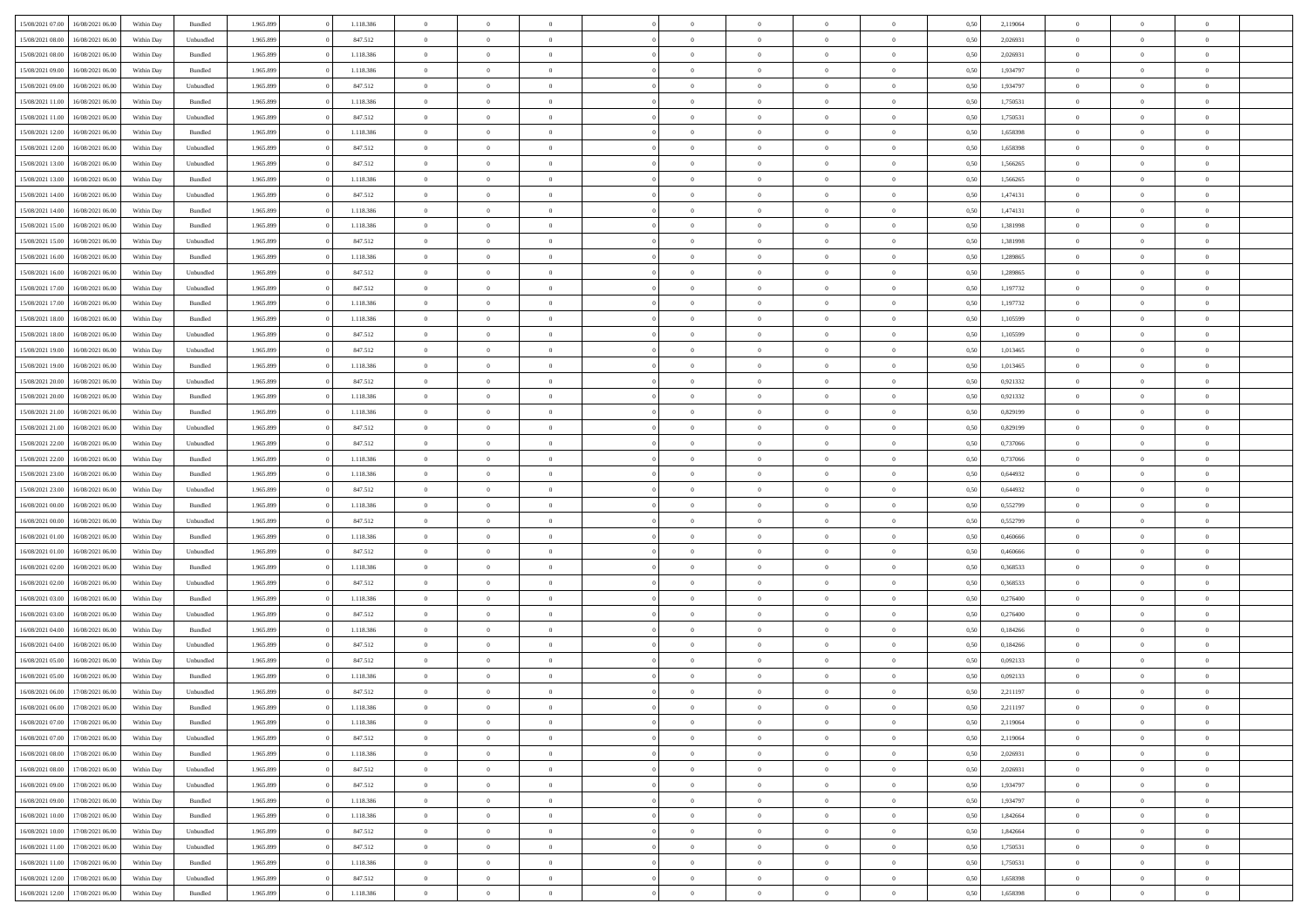| 16/08/2021 13:00 | 17/08/2021 06:00 | Within Dav | Unbundled | 1.965.899 | 847.512   | $\overline{0}$ | $\Omega$       |                | $\Omega$       | $\Omega$       | $\Omega$       | $\theta$       | 0,50 | 1,566265 | $\theta$       | $\theta$       | $\theta$       |  |
|------------------|------------------|------------|-----------|-----------|-----------|----------------|----------------|----------------|----------------|----------------|----------------|----------------|------|----------|----------------|----------------|----------------|--|
| 16/08/2021 13:00 | 17/08/2021 06:00 | Within Day | Bundled   | 1.965.899 | 1.118.386 | $\overline{0}$ | $\theta$       | $\overline{0}$ | $\overline{0}$ | $\bf{0}$       | $\overline{0}$ | $\bf{0}$       | 0,50 | 1,566265 | $\theta$       | $\theta$       | $\overline{0}$ |  |
| 16/08/2021 14:00 | 17/08/2021 06:00 | Within Day | Unbundled | 1.965.899 | 847.512   | $\overline{0}$ | $\overline{0}$ | $\overline{0}$ | $\bf{0}$       | $\bf{0}$       | $\bf{0}$       | $\mathbf{0}$   | 0,50 | 1,474131 | $\overline{0}$ | $\overline{0}$ | $\overline{0}$ |  |
| 16/08/2021 14:00 | 17/08/2021 06:00 | Within Dav | Bundled   | 1.965.899 | 1.118.386 | $\overline{0}$ | $\overline{0}$ | $\overline{0}$ | $\overline{0}$ | $\bf{0}$       | $\overline{0}$ | $\overline{0}$ | 0.50 | 1,474131 | $\theta$       | $\theta$       | $\overline{0}$ |  |
| 16/08/2021 15:00 | 17/08/2021 06:00 | Within Day | Bundled   | 1.965.899 | 1.118.386 | $\overline{0}$ | $\theta$       | $\overline{0}$ | $\overline{0}$ | $\bf{0}$       | $\overline{0}$ | $\bf{0}$       | 0,50 | 1,381998 | $\theta$       | $\overline{0}$ | $\overline{0}$ |  |
|                  |                  |            |           |           |           |                |                |                |                |                |                |                |      |          |                |                |                |  |
| 16/08/2021 15:00 | 17/08/2021 06:00 | Within Day | Unbundled | 1.965.899 | 847.512   | $\overline{0}$ | $\bf{0}$       | $\overline{0}$ | $\bf{0}$       | $\overline{0}$ | $\overline{0}$ | $\mathbf{0}$   | 0,50 | 1,381998 | $\overline{0}$ | $\overline{0}$ | $\bf{0}$       |  |
| 16/08/2021 16:00 | 17/08/2021 06:00 | Within Dav | Bundled   | 1.965.899 | 1.118.386 | $\overline{0}$ | $\overline{0}$ | $\overline{0}$ | $\overline{0}$ | $\overline{0}$ | $\overline{0}$ | $\overline{0}$ | 0.50 | 1,289865 | $\theta$       | $\overline{0}$ | $\overline{0}$ |  |
| 16/08/2021 16:00 | 17/08/2021 06:00 | Within Day | Unbundled | 1.965.899 | 847.512   | $\overline{0}$ | $\theta$       | $\overline{0}$ | $\overline{0}$ | $\bf{0}$       | $\overline{0}$ | $\bf{0}$       | 0,50 | 1,289865 | $\theta$       | $\theta$       | $\overline{0}$ |  |
| 16/08/2021 17:00 | 17/08/2021 06:00 | Within Day | Unbundled | 1.965.899 | 847.512   | $\overline{0}$ | $\overline{0}$ | $\overline{0}$ | $\bf{0}$       | $\bf{0}$       | $\bf{0}$       | $\bf{0}$       | 0,50 | 1,197732 | $\,0\,$        | $\overline{0}$ | $\overline{0}$ |  |
| 16/08/2021 17:00 | 17/08/2021 06:00 | Within Dav | Bundled   | 1.965.899 | 1.118.386 | $\overline{0}$ | $\overline{0}$ | $\overline{0}$ | $\overline{0}$ | $\overline{0}$ | $\overline{0}$ | $\overline{0}$ | 0.50 | 1,197732 | $\theta$       | $\overline{0}$ | $\overline{0}$ |  |
| 16/08/2021 18:00 | 17/08/2021 06:00 | Within Day | Bundled   | 1.965.899 | 1.118.386 | $\overline{0}$ | $\theta$       | $\overline{0}$ | $\overline{0}$ | $\bf{0}$       | $\overline{0}$ | $\bf{0}$       | 0,50 | 1,105599 | $\,$ 0 $\,$    | $\overline{0}$ | $\overline{0}$ |  |
| 16/08/2021 18:00 | 17/08/2021 06:00 | Within Day | Unbundled | 1.965.899 | 847.512   | $\overline{0}$ | $\overline{0}$ | $\overline{0}$ | $\bf{0}$       | $\bf{0}$       | $\bf{0}$       | $\mathbf{0}$   | 0,50 | 1,105599 | $\overline{0}$ | $\overline{0}$ | $\overline{0}$ |  |
| 16/08/2021 19:00 | 17/08/2021 06:00 | Within Day | Unbundled | 1.965.899 | 847.512   | $\overline{0}$ | $\overline{0}$ | $\overline{0}$ | $\overline{0}$ | $\bf{0}$       | $\overline{0}$ | $\overline{0}$ | 0.50 | 1.013465 | $\theta$       | $\theta$       | $\overline{0}$ |  |
|                  |                  |            |           |           |           |                |                |                |                |                |                |                |      |          |                |                |                |  |
| 16/08/2021 19:00 | 17/08/2021 06:00 | Within Day | Bundled   | 1.965.899 | 1.118.386 | $\overline{0}$ | $\theta$       | $\overline{0}$ | $\overline{0}$ | $\bf{0}$       | $\overline{0}$ | $\bf{0}$       | 0,50 | 1,013465 | $\theta$       | $\overline{0}$ | $\overline{0}$ |  |
| 16/08/2021 20:00 | 17/08/2021 06:00 | Within Day | Bundled   | 1.965.899 | 1.118.386 | $\overline{0}$ | $\overline{0}$ | $\overline{0}$ | $\bf{0}$       | $\overline{0}$ | $\overline{0}$ | $\mathbf{0}$   | 0,50 | 0,921332 | $\overline{0}$ | $\overline{0}$ | $\bf{0}$       |  |
| 16/08/2021 20:00 | 17/08/2021 06:00 | Within Dav | Unbundled | 1.965.899 | 847.512   | $\overline{0}$ | $\overline{0}$ | $\overline{0}$ | $\overline{0}$ | $\overline{0}$ | $\overline{0}$ | $\overline{0}$ | 0.50 | 0.921332 | $\theta$       | $\overline{0}$ | $\overline{0}$ |  |
| 16/08/2021 21:00 | 17/08/2021 06:00 | Within Day | Unbundled | 1.965.899 | 847.512   | $\overline{0}$ | $\theta$       | $\overline{0}$ | $\overline{0}$ | $\bf{0}$       | $\overline{0}$ | $\bf{0}$       | 0,50 | 0,829199 | $\theta$       | $\theta$       | $\overline{0}$ |  |
| 16/08/2021 21:00 | 17/08/2021 06:00 | Within Day | Bundled   | 1.965.899 | 1.118.386 | $\overline{0}$ | $\overline{0}$ | $\overline{0}$ | $\bf{0}$       | $\bf{0}$       | $\bf{0}$       | $\mathbf{0}$   | 0,50 | 0,829199 | $\,0\,$        | $\overline{0}$ | $\overline{0}$ |  |
| 16/08/2021 22:00 | 17/08/2021 06:00 | Within Day | Bundled   | 1.965.899 | 1.118.386 | $\overline{0}$ | $\overline{0}$ | $\overline{0}$ | $\overline{0}$ | $\overline{0}$ | $\overline{0}$ | $\overline{0}$ | 0.50 | 0,737066 | $\theta$       | $\overline{0}$ | $\overline{0}$ |  |
| 16/08/2021 22:00 | 17/08/2021 06:00 | Within Day | Unbundled | 1.965.899 | 847.512   | $\overline{0}$ | $\theta$       | $\overline{0}$ | $\overline{0}$ | $\bf{0}$       | $\overline{0}$ | $\bf{0}$       | 0,50 | 0,737066 | $\,$ 0 $\,$    | $\theta$       | $\overline{0}$ |  |
|                  |                  |            |           |           |           |                |                |                |                |                |                |                |      |          |                |                |                |  |
| 16/08/2021 23:00 | 17/08/2021 06:00 | Within Day | Bundled   | 1.965.899 | 1.118.386 | $\overline{0}$ | $\overline{0}$ | $\overline{0}$ | $\bf{0}$       | $\bf{0}$       | $\bf{0}$       | $\bf{0}$       | 0,50 | 0,644932 | $\bf{0}$       | $\overline{0}$ | $\overline{0}$ |  |
| 16/08/2021 23:00 | 17/08/2021 06:00 | Within Day | Unbundled | 1.965.899 | 847.512   | $\overline{0}$ | $\overline{0}$ | $\overline{0}$ | $\overline{0}$ | $\bf{0}$       | $\overline{0}$ | $\overline{0}$ | 0.50 | 0,644932 | $\theta$       | $\overline{0}$ | $\overline{0}$ |  |
| 17/08/2021 00:00 | 17/08/2021 06:00 | Within Day | Bundled   | 1.965.899 | 1.118.386 | $\overline{0}$ | $\theta$       | $\overline{0}$ | $\overline{0}$ | $\bf{0}$       | $\overline{0}$ | $\bf{0}$       | 0,50 | 0,552799 | $\,$ 0 $\,$    | $\overline{0}$ | $\overline{0}$ |  |
| 17/08/2021 00:00 | 17/08/2021 06:00 | Within Day | Unbundled | 1.965.899 | 847.512   | $\overline{0}$ | $\overline{0}$ | $\overline{0}$ | $\bf{0}$       | $\overline{0}$ | $\overline{0}$ | $\mathbf{0}$   | 0,50 | 0,552799 | $\overline{0}$ | $\overline{0}$ | $\bf{0}$       |  |
| 17/08/2021 01:00 | 17/08/2021 06:00 | Within Dav | Bundled   | 1.965.899 | 1.118.386 | $\overline{0}$ | $\overline{0}$ | $\overline{0}$ | $\overline{0}$ | $\overline{0}$ | $\overline{0}$ | $\overline{0}$ | 0.50 | 0.460666 | $\theta$       | $\overline{0}$ | $\overline{0}$ |  |
| 17/08/2021 01:00 | 17/08/2021 06:00 | Within Day | Unbundled | 1.965.899 | 847.512   | $\overline{0}$ | $\theta$       | $\overline{0}$ | $\overline{0}$ | $\bf{0}$       | $\overline{0}$ | $\bf{0}$       | 0,50 | 0,460666 | $\theta$       | $\theta$       | $\overline{0}$ |  |
| 17/08/2021 02:00 | 17/08/2021 06:00 | Within Day | Unbundled | 1.965.899 | 847.512   | $\overline{0}$ | $\overline{0}$ | $\overline{0}$ | $\bf{0}$       | $\bf{0}$       | $\bf{0}$       | $\bf{0}$       | 0,50 | 0,368533 | $\,0\,$        | $\overline{0}$ | $\overline{0}$ |  |
| 17/08/2021 02:00 | 17/08/2021 06:00 | Within Day | Bundled   | 1.965.899 | 1.118.386 | $\overline{0}$ | $\overline{0}$ | $\overline{0}$ | $\overline{0}$ | $\overline{0}$ | $\overline{0}$ | $\overline{0}$ | 0.50 | 0,368533 | $\theta$       | $\overline{0}$ | $\overline{0}$ |  |
|                  |                  |            |           |           |           |                |                |                |                |                |                |                |      |          |                |                |                |  |
| 17/08/2021 03:00 | 17/08/2021 06:00 | Within Day | Unbundled | 1.965.899 | 847.512   | $\overline{0}$ | $\theta$       | $\overline{0}$ | $\overline{0}$ | $\bf{0}$       | $\overline{0}$ | $\bf{0}$       | 0,50 | 0,276400 | $\,$ 0 $\,$    | $\overline{0}$ | $\overline{0}$ |  |
| 17/08/2021 03:00 | 17/08/2021 06:00 | Within Day | Bundled   | 1.965.899 | 1.118.386 | $\overline{0}$ | $\overline{0}$ | $\overline{0}$ | $\bf{0}$       | $\bf{0}$       | $\bf{0}$       | $\bf{0}$       | 0,50 | 0,276400 | $\overline{0}$ | $\overline{0}$ | $\overline{0}$ |  |
| 17/08/2021 04:00 | 17/08/2021 06:00 | Within Day | Unbundled | 1.965.899 | 847.512   | $\overline{0}$ | $\Omega$       | $\overline{0}$ | $\Omega$       | $\Omega$       | $\overline{0}$ | $\overline{0}$ | 0,50 | 0,184266 | $\,0\,$        | $\theta$       | $\theta$       |  |
| 17/08/2021 04:00 | 17/08/2021 06:00 | Within Day | Bundled   | 1.965.899 | 1.118.386 | $\overline{0}$ | $\theta$       | $\overline{0}$ | $\overline{0}$ | $\bf{0}$       | $\overline{0}$ | $\bf{0}$       | 0,50 | 0,184266 | $\,$ 0 $\,$    | $\theta$       | $\overline{0}$ |  |
| 17/08/2021 05:00 | 17/08/2021 06:00 | Within Day | Unbundled | 1.965.899 | 847.512   | $\overline{0}$ | $\overline{0}$ | $\overline{0}$ | $\bf{0}$       | $\bf{0}$       | $\overline{0}$ | $\mathbf{0}$   | 0,50 | 0,092133 | $\overline{0}$ | $\overline{0}$ | $\bf{0}$       |  |
| 17/08/2021 05:00 | 17/08/2021 06:00 | Within Day | Bundled   | 1.965.899 | 1.118.386 | $\overline{0}$ | $\Omega$       | $\Omega$       | $\Omega$       | $\bf{0}$       | $\overline{0}$ | $\overline{0}$ | 0.50 | 0.092133 | $\,0\,$        | $\theta$       | $\theta$       |  |
| 17/08/2021 06:00 | 18/08/2021 06:00 | Within Day | Bundled   | 1.965.899 | 1.118.386 | $\overline{0}$ | $\theta$       | $\overline{0}$ | $\overline{0}$ | $\bf{0}$       | $\overline{0}$ | $\bf{0}$       | 0,50 | 2,211197 | $\,$ 0 $\,$    | $\theta$       | $\overline{0}$ |  |
|                  |                  |            |           |           |           |                | $\overline{0}$ |                |                | $\bf{0}$       |                |                |      |          | $\bf{0}$       | $\overline{0}$ | $\overline{0}$ |  |
| 17/08/2021 06:00 | 18/08/2021 06:00 | Within Day | Unbundled | 1.965.899 | 847.512   | $\overline{0}$ |                | $\overline{0}$ | $\bf{0}$       |                | $\bf{0}$       | $\bf{0}$       | 0,50 | 2,211197 |                |                |                |  |
| 17/08/2021 07:00 | 18/08/2021 06:00 | Within Day | Unbundled | 1.965.899 | 847.512   | $\overline{0}$ | $\Omega$       | $\overline{0}$ | $\Omega$       | $\overline{0}$ | $\overline{0}$ | $\overline{0}$ | 0.50 | 2,119064 | $\,0\,$        | $\theta$       | $\theta$       |  |
| 17/08/2021 07:00 | 18/08/2021 06:00 | Within Day | Bundled   | 1.965.899 | 1.118.386 | $\overline{0}$ | $\theta$       | $\overline{0}$ | $\overline{0}$ | $\bf{0}$       | $\overline{0}$ | $\bf{0}$       | 0,50 | 2,119064 | $\,$ 0 $\,$    | $\overline{0}$ | $\overline{0}$ |  |
| 17/08/2021 08:00 | 18/08/2021 06:00 | Within Day | Unbundled | 1.965.899 | 847.512   | $\overline{0}$ | $\overline{0}$ | $\overline{0}$ | $\bf{0}$       | $\bf{0}$       | $\bf{0}$       | $\bf{0}$       | 0,50 | 2,026931 | $\overline{0}$ | $\overline{0}$ | $\overline{0}$ |  |
| 17/08/2021 08:00 | 18/08/2021 06:00 | Within Day | Bundled   | 1.965.899 | 1.118.386 | $\overline{0}$ | $\Omega$       | $\overline{0}$ | $\Omega$       | $\overline{0}$ | $\overline{0}$ | $\overline{0}$ | 0.50 | 2,026931 | $\,0\,$        | $\theta$       | $\theta$       |  |
| 17/08/2021 09:00 | 18/08/2021 06:00 | Within Day | Bundled   | 1.965.899 | 1.118.386 | $\overline{0}$ | $\theta$       | $\overline{0}$ | $\overline{0}$ | $\bf{0}$       | $\overline{0}$ | $\bf{0}$       | 0,50 | 1,934797 | $\,$ 0 $\,$    | $\overline{0}$ | $\overline{0}$ |  |
| 17/08/2021 09:00 | 18/08/2021 06:00 | Within Day | Unbundled | 1.965.899 | 847.512   | $\overline{0}$ | $\overline{0}$ | $\overline{0}$ | $\bf{0}$       | $\bf{0}$       | $\bf{0}$       | $\mathbf{0}$   | 0,50 | 1,934797 | $\overline{0}$ | $\overline{0}$ | $\bf{0}$       |  |
| 17/08/2021 10:00 | 18/08/2021 06:00 | Within Day | Bundled   | 1.965.899 | 1.118.386 | $\overline{0}$ | $\Omega$       | $\Omega$       | $\Omega$       | $\Omega$       | $\Omega$       | $\overline{0}$ | 0.50 | 1.842664 | $\theta$       | $\theta$       | $\theta$       |  |
| 17/08/2021 10:00 | 18/08/2021 06:00 | Within Day | Unbundled | 1.965.899 | 847.512   | $\overline{0}$ | $\overline{0}$ | $\overline{0}$ | $\bf{0}$       | $\,$ 0         | $\bf{0}$       | $\bf{0}$       | 0,50 | 1,842664 | $\,0\,$        | $\overline{0}$ | $\overline{0}$ |  |
|                  |                  |            |           |           |           |                |                |                |                |                |                |                |      |          |                |                |                |  |
| 17/08/2021 11:00 | 18/08/2021 06:00 | Within Day | Unbundled | 1.965.899 | 847.512   | $\bf{0}$       | $\bf{0}$       |                |                |                |                |                | 0,50 | 1,750531 | $\bf{0}$       | $\overline{0}$ |                |  |
| 17/08/2021 11:00 | 18/08/2021 06:00 | Within Day | Bundled   | 1.965.899 | 1.118.386 | $\overline{0}$ | $\overline{0}$ | $\overline{0}$ | $\Omega$       | $\overline{0}$ | $\overline{0}$ | $\overline{0}$ | 0,50 | 1,750531 | $\theta$       | $\theta$       | $\theta$       |  |
| 17/08/2021 12:00 | 18/08/2021 06:00 | Within Day | Unbundled | 1.965.899 | 847.512   | $\overline{0}$ | $\bf{0}$       | $\overline{0}$ | $\bf{0}$       | $\,$ 0 $\,$    | $\overline{0}$ | $\,$ 0 $\,$    | 0,50 | 1,658398 | $\,$ 0 $\,$    | $\,$ 0 $\,$    | $\,$ 0         |  |
| 17/08/2021 12:00 | 18/08/2021 06:00 | Within Day | Bundled   | 1.965.899 | 1.118.386 | $\overline{0}$ | $\overline{0}$ | $\overline{0}$ | $\overline{0}$ | $\overline{0}$ | $\overline{0}$ | $\mathbf{0}$   | 0,50 | 1,658398 | $\overline{0}$ | $\bf{0}$       | $\overline{0}$ |  |
| 17/08/2021 13:00 | 18/08/2021 06:00 | Within Day | Unbundled | 1.965.899 | 847.512   | $\overline{0}$ | $\overline{0}$ | $\overline{0}$ | $\Omega$       | $\overline{0}$ | $\overline{0}$ | $\overline{0}$ | 0,50 | 1,566265 | $\overline{0}$ | $\overline{0}$ | $\overline{0}$ |  |
| 17/08/2021 13:00 | 18/08/2021 06:00 | Within Day | Bundled   | 1.965.899 | 1.118.386 | $\overline{0}$ | $\,$ 0         | $\overline{0}$ | $\bf{0}$       | $\,$ 0 $\,$    | $\overline{0}$ | $\,$ 0 $\,$    | 0,50 | 1,566265 | $\,$ 0 $\,$    | $\overline{0}$ | $\,$ 0         |  |
| 17/08/2021 14:00 | 18/08/2021 06:00 | Within Day | Unbundled | 1.965.899 | 847.512   | $\overline{0}$ | $\overline{0}$ | $\overline{0}$ | $\overline{0}$ | $\overline{0}$ | $\overline{0}$ | $\mathbf{0}$   | 0,50 | 1,474131 | $\overline{0}$ | $\overline{0}$ | $\overline{0}$ |  |
| 17/08/2021 14:00 | 18/08/2021 06:00 | Within Day | Bundled   | 1.965.899 | 1.118.386 | $\overline{0}$ | $\overline{0}$ | $\overline{0}$ | $\overline{0}$ | $\overline{0}$ | $\overline{0}$ | $\overline{0}$ | 0.50 | 1,474131 | $\overline{0}$ | $\theta$       | $\overline{0}$ |  |
|                  |                  |            |           |           |           |                |                |                |                |                |                |                |      |          |                |                |                |  |
| 17/08/2021 15:00 | 18/08/2021 06:00 | Within Day | Unbundled | 1.965.899 | 847.512   | $\overline{0}$ | $\,$ 0         | $\overline{0}$ | $\bf{0}$       | $\bf{0}$       | $\bf{0}$       | $\bf{0}$       | 0,50 | 1,381998 | $\,$ 0 $\,$    | $\overline{0}$ | $\overline{0}$ |  |
| 17/08/2021 15:00 | 18/08/2021 06:00 | Within Day | Bundled   | 1.965.899 | 1.118.386 | $\overline{0}$ | $\overline{0}$ | $\overline{0}$ | $\overline{0}$ | $\overline{0}$ | $\overline{0}$ | $\mathbf{0}$   | 0,50 | 1,381998 | $\overline{0}$ | $\overline{0}$ | $\bf{0}$       |  |
| 17/08/2021 16:00 | 18/08/2021 06:00 | Within Day | Bundled   | 1.965.899 | 1.118.386 | $\overline{0}$ | $\overline{0}$ | $\overline{0}$ | $\Omega$       | $\overline{0}$ | $\overline{0}$ | $\overline{0}$ | 0.50 | 1,289865 | $\overline{0}$ | $\overline{0}$ | $\overline{0}$ |  |
| 17/08/2021 16:00 | 18/08/2021 06:00 | Within Day | Unbundled | 1.965.899 | 847.512   | $\overline{0}$ | $\bf{0}$       | $\overline{0}$ | $\bf{0}$       | $\bf{0}$       | $\bf{0}$       | $\mathbf{0}$   | 0,50 | 1,289865 | $\,$ 0 $\,$    | $\,$ 0 $\,$    | $\bf{0}$       |  |
| 17/08/2021 17:00 | 18/08/2021 06:00 | Within Day | Bundled   | 1.965.899 | 1.118.386 | $\overline{0}$ | $\overline{0}$ | $\overline{0}$ | $\overline{0}$ | $\overline{0}$ | $\bf{0}$       | $\mathbf{0}$   | 0,50 | 1,197732 | $\overline{0}$ | $\bf{0}$       | $\overline{0}$ |  |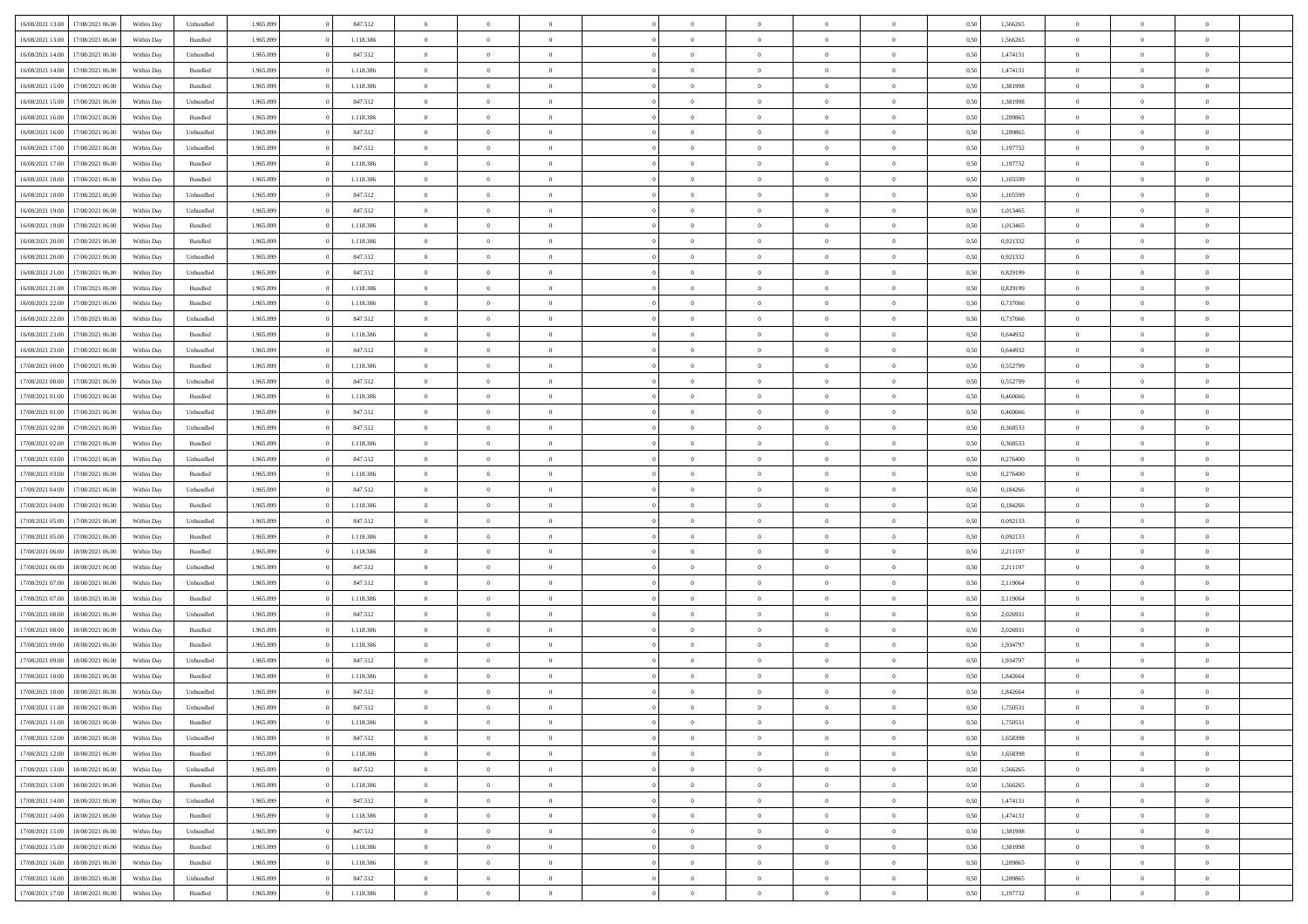| 17/08/2021 17:00 | 18/08/2021 06:00 | Within Dav | Unbundled          | 1.965.899 | 847.512   | $\overline{0}$ | $\theta$       |                | $\Omega$       | $\Omega$       | $\theta$       | $\theta$       | 0,50 | 1,197732 | $\theta$       | $\overline{0}$ | $\theta$       |  |
|------------------|------------------|------------|--------------------|-----------|-----------|----------------|----------------|----------------|----------------|----------------|----------------|----------------|------|----------|----------------|----------------|----------------|--|
| 17/08/2021 18:00 | 18/08/2021 06:00 | Within Day | Bundled            | 1.965.899 | 1.118.386 | $\overline{0}$ | $\theta$       | $\overline{0}$ | $\overline{0}$ | $\bf{0}$       | $\overline{0}$ | $\bf{0}$       | 0,50 | 1,105599 | $\theta$       | $\overline{0}$ | $\overline{0}$ |  |
| 17/08/2021 18:00 | 18/08/2021 06:00 | Within Day | Unbundled          | 1.965.899 | 847.512   | $\overline{0}$ | $\bf{0}$       | $\overline{0}$ | $\bf{0}$       | $\bf{0}$       | $\bf{0}$       | $\mathbf{0}$   | 0,50 | 1,105599 | $\overline{0}$ | $\overline{0}$ | $\bf{0}$       |  |
| 17/08/2021 19:00 | 18/08/2021 06:00 | Within Dav | Bundled            | 1.965.899 | 1.118.386 | $\overline{0}$ | $\overline{0}$ | $\overline{0}$ | $\overline{0}$ | $\bf{0}$       | $\overline{0}$ | $\overline{0}$ | 0.50 | 1,013465 | $\theta$       | $\overline{0}$ | $\overline{0}$ |  |
|                  |                  |            |                    |           |           |                |                |                |                |                |                |                |      |          |                |                |                |  |
| 17/08/2021 19:00 | 18/08/2021 06:00 | Within Day | Unbundled          | 1.965.899 | 847.512   | $\overline{0}$ | $\theta$       | $\overline{0}$ | $\overline{0}$ | $\bf{0}$       | $\overline{0}$ | $\bf{0}$       | 0,50 | 1,013465 | $\,$ 0 $\,$    | $\overline{0}$ | $\overline{0}$ |  |
| 17/08/2021 20:00 | 18/08/2021 06:00 | Within Day | Unbundled          | 1.965.899 | 847.512   | $\overline{0}$ | $\overline{0}$ | $\overline{0}$ | $\bf{0}$       | $\overline{0}$ | $\overline{0}$ | $\mathbf{0}$   | 0,50 | 0,921332 | $\overline{0}$ | $\overline{0}$ | $\bf{0}$       |  |
| 17/08/2021 20:00 | 18/08/2021 06:00 | Within Dav | Bundled            | 1.965.899 | 1.118.386 | $\overline{0}$ | $\overline{0}$ | $\overline{0}$ | $\overline{0}$ | $\overline{0}$ | $\overline{0}$ | $\overline{0}$ | 0.50 | 0.921332 | $\theta$       | $\overline{0}$ | $\overline{0}$ |  |
| 17/08/2021 21:00 | 18/08/2021 06:00 | Within Day | Unbundled          | 1.965.899 | 847.512   | $\overline{0}$ | $\theta$       | $\overline{0}$ | $\overline{0}$ | $\bf{0}$       | $\overline{0}$ | $\bf{0}$       | 0,50 | 0,829199 | $\,$ 0 $\,$    | $\theta$       | $\overline{0}$ |  |
| 17/08/2021 21:00 | 18/08/2021 06:00 | Within Day | Bundled            | 1.965.899 | 1.118.386 | $\overline{0}$ | $\overline{0}$ | $\overline{0}$ | $\bf{0}$       | $\bf{0}$       | $\bf{0}$       | $\mathbf{0}$   | 0,50 | 0,829199 | $\,0\,$        | $\overline{0}$ | $\overline{0}$ |  |
| 17/08/2021 22:00 | 18/08/2021 06:00 | Within Dav | Unbundled          | 1.965.899 | 847.512   | $\overline{0}$ | $\overline{0}$ | $\overline{0}$ | $\overline{0}$ | $\overline{0}$ | $\overline{0}$ | $\overline{0}$ | 0.50 | 0,737066 | $\theta$       | $\overline{0}$ | $\overline{0}$ |  |
|                  |                  |            |                    |           |           |                |                |                |                |                |                |                |      |          |                |                |                |  |
| 17/08/2021 22:00 | 18/08/2021 06:00 | Within Day | Bundled            | 1.965.899 | 1.118.386 | $\overline{0}$ | $\theta$       | $\overline{0}$ | $\overline{0}$ | $\bf{0}$       | $\overline{0}$ | $\bf{0}$       | 0,50 | 0,737066 | $\,$ 0 $\,$    | $\overline{0}$ | $\overline{0}$ |  |
| 17/08/2021 23:00 | 18/08/2021 06:00 | Within Day | Bundled            | 1.965.899 | 1.118.386 | $\overline{0}$ | $\overline{0}$ | $\overline{0}$ | $\bf{0}$       | $\bf{0}$       | $\bf{0}$       | $\mathbf{0}$   | 0,50 | 0,644932 | $\overline{0}$ | $\overline{0}$ | $\bf{0}$       |  |
| 17/08/2021 23:00 | 18/08/2021 06:00 | Within Day | Unbundled          | 1.965.899 | 847.512   | $\overline{0}$ | $\overline{0}$ | $\overline{0}$ | $\overline{0}$ | $\overline{0}$ | $\overline{0}$ | $\overline{0}$ | 0.50 | 0,644932 | $\theta$       | $\theta$       | $\overline{0}$ |  |
| 18/08/2021 00:00 | 18/08/2021 06:00 | Within Day | Bundled            | 1.965.899 | 1.118.386 | $\overline{0}$ | $\theta$       | $\overline{0}$ | $\overline{0}$ | $\bf{0}$       | $\overline{0}$ | $\bf{0}$       | 0,50 | 0,552799 | $\theta$       | $\overline{0}$ | $\overline{0}$ |  |
| 18/08/2021 00:00 | 18/08/2021 06:00 | Within Day | Unbundled          | 1.965.899 | 847.512   | $\overline{0}$ | $\overline{0}$ | $\overline{0}$ | $\bf{0}$       | $\overline{0}$ | $\overline{0}$ | $\mathbf{0}$   | 0,50 | 0,552799 | $\overline{0}$ | $\overline{0}$ | $\bf{0}$       |  |
| 18/08/2021 01:00 | 18/08/2021 06:00 | Within Dav | Unbundled          | 1.965.899 | 847.512   | $\overline{0}$ | $\overline{0}$ | $\overline{0}$ | $\overline{0}$ | $\overline{0}$ | $\overline{0}$ | $\overline{0}$ | 0.50 | 0.460666 | $\overline{0}$ | $\overline{0}$ | $\overline{0}$ |  |
|                  |                  |            |                    |           |           |                |                |                |                |                |                |                |      |          |                |                |                |  |
| 18/08/2021 01:00 | 18/08/2021 06:00 | Within Day | Bundled            | 1.965.899 | 1.118.386 | $\overline{0}$ | $\theta$       | $\overline{0}$ | $\overline{0}$ | $\bf{0}$       | $\overline{0}$ | $\bf{0}$       | 0,50 | 0,460666 | $\,$ 0 $\,$    | $\overline{0}$ | $\overline{0}$ |  |
| 18/08/2021 02:00 | 18/08/2021 06:00 | Within Day | Bundled            | 1.965.899 | 1.118.386 | $\overline{0}$ | $\overline{0}$ | $\overline{0}$ | $\bf{0}$       | $\bf{0}$       | $\bf{0}$       | $\mathbf{0}$   | 0,50 | 0,368533 | $\overline{0}$ | $\overline{0}$ | $\bf{0}$       |  |
| 18/08/2021 02:00 | 18/08/2021 06:00 | Within Dav | Unbundled          | 1.965.899 | 847.512   | $\overline{0}$ | $\overline{0}$ | $\overline{0}$ | $\overline{0}$ | $\overline{0}$ | $\overline{0}$ | $\overline{0}$ | 0.50 | 0,368533 | $\theta$       | $\overline{0}$ | $\overline{0}$ |  |
| 18/08/2021 03:00 | 18/08/2021 06:00 | Within Day | Unbundled          | 1.965.899 | 847.512   | $\overline{0}$ | $\theta$       | $\overline{0}$ | $\overline{0}$ | $\bf{0}$       | $\overline{0}$ | $\bf{0}$       | 0,50 | 0,276400 | $\,$ 0 $\,$    | $\overline{0}$ | $\overline{0}$ |  |
| 18/08/2021 03:00 | 18/08/2021 06:00 | Within Day | Bundled            | 1.965.899 | 1.118.386 | $\overline{0}$ | $\overline{0}$ | $\overline{0}$ | $\overline{0}$ | $\bf{0}$       | $\overline{0}$ | $\mathbf{0}$   | 0,50 | 0,276400 | $\bf{0}$       | $\overline{0}$ | $\bf{0}$       |  |
| 18/08/2021 04:00 | 18/08/2021 06:00 | Within Day | Unbundled          | 1.965.899 | 847.512   | $\overline{0}$ | $\overline{0}$ | $\overline{0}$ | $\overline{0}$ | $\overline{0}$ | $\overline{0}$ | $\overline{0}$ | 0.50 | 0.184266 | $\theta$       | $\overline{0}$ | $\overline{0}$ |  |
| 18/08/2021 04:00 | 18/08/2021 06:00 | Within Day | Bundled            | 1.965.899 | 1.118.386 | $\overline{0}$ | $\theta$       | $\overline{0}$ | $\overline{0}$ | $\bf{0}$       | $\overline{0}$ | $\bf{0}$       | 0,50 | 0,184266 | $\,$ 0 $\,$    | $\overline{0}$ | $\overline{0}$ |  |
|                  |                  |            |                    |           |           |                |                |                |                |                |                |                |      |          |                |                |                |  |
| 18/08/2021 05:00 | 18/08/2021 06:00 | Within Day | Bundled            | 1.965.899 | 1.118.386 | $\overline{0}$ | $\overline{0}$ | $\overline{0}$ | $\overline{0}$ | $\overline{0}$ | $\overline{0}$ | $\mathbf{0}$   | 0,50 | 0,092133 | $\bf{0}$       | $\overline{0}$ | $\bf{0}$       |  |
| 18/08/2021 05:00 | 18/08/2021 06:00 | Within Dav | Unbundled          | 1.965.899 | 847.512   | $\overline{0}$ | $\overline{0}$ | $\overline{0}$ | $\overline{0}$ | $\overline{0}$ | $\overline{0}$ | $\overline{0}$ | 0.50 | 0,092133 | $\theta$       | $\overline{0}$ | $\overline{0}$ |  |
| 18/08/2021 06:00 | 19/08/2021 06:00 | Within Day | Unbundled          | 1.965.899 | 847.512   | $\overline{0}$ | $\theta$       | $\overline{0}$ | $\overline{0}$ | $\bf{0}$       | $\overline{0}$ | $\bf{0}$       | 0,50 | 2,211197 | $\,$ 0 $\,$    | $\overline{0}$ | $\overline{0}$ |  |
| 18/08/2021 06:00 | 19/08/2021 06:00 | Within Day | Bundled            | 1.965.899 | 1.118.386 | $\overline{0}$ | $\overline{0}$ | $\overline{0}$ | $\bf{0}$       | $\bf{0}$       | $\bf{0}$       | $\mathbf{0}$   | 0,50 | 2,211197 | $\,0\,$        | $\overline{0}$ | $\overline{0}$ |  |
| 18/08/2021 07:00 | 19/08/2021 06:00 | Within Day | Unbundled          | 1.965.899 | 847.512   | $\overline{0}$ | $\overline{0}$ | $\overline{0}$ | $\overline{0}$ | $\overline{0}$ | $\overline{0}$ | $\overline{0}$ | 0.50 | 2,119064 | $\theta$       | $\overline{0}$ | $\overline{0}$ |  |
| 18/08/2021 07:00 | 19/08/2021 06:00 | Within Day | Bundled            | 1.965.899 | 1.118.386 | $\overline{0}$ | $\overline{0}$ | $\overline{0}$ | $\overline{0}$ | $\bf{0}$       | $\overline{0}$ | $\bf{0}$       | 0,50 | 2,119064 | $\,$ 0 $\,$    | $\overline{0}$ | $\overline{0}$ |  |
|                  |                  |            |                    |           |           |                |                |                |                |                |                |                |      |          |                |                |                |  |
| 18/08/2021 08:00 | 19/08/2021 06:00 | Within Day | Unbundled          | 1.965.899 | 847.512   | $\overline{0}$ | $\overline{0}$ | $\overline{0}$ | $\bf{0}$       | $\bf{0}$       | $\bf{0}$       | $\bf{0}$       | 0,50 | 2,026931 | $\bf{0}$       | $\overline{0}$ | $\bf{0}$       |  |
| 18/08/2021 08:00 | 19/08/2021 06:00 | Within Day | Bundled            | 1.965.899 | 1.118.386 | $\bf{0}$       | $\Omega$       | $\overline{0}$ | $\Omega$       | $\Omega$       | $\overline{0}$ | $\overline{0}$ | 0,50 | 2,026931 | $\,0\,$        | $\theta$       | $\theta$       |  |
| 18/08/2021 09:00 | 19/08/2021 06:00 | Within Day | Bundled            | 1.965.899 | 1.118.386 | $\overline{0}$ | $\overline{0}$ | $\overline{0}$ | $\overline{0}$ | $\bf{0}$       | $\overline{0}$ | $\bf{0}$       | 0,50 | 1,934797 | $\,$ 0 $\,$    | $\overline{0}$ | $\overline{0}$ |  |
| 18/08/2021 09:00 | 19/08/2021 06:00 | Within Day | Unbundled          | 1.965.899 | 847.512   | $\overline{0}$ | $\overline{0}$ | $\overline{0}$ | $\bf{0}$       | $\overline{0}$ | $\overline{0}$ | $\mathbf{0}$   | 0,50 | 1,934797 | $\bf{0}$       | $\overline{0}$ | $\bf{0}$       |  |
| 18/08/2021 10:00 | 19/08/2021 06:00 | Within Day | Bundled            | 1.965.899 | 1.118.386 | $\overline{0}$ | $\overline{0}$ | $\overline{0}$ | $\Omega$       | $\overline{0}$ | $\overline{0}$ | $\overline{0}$ | 0.50 | 1,842664 | $\,0\,$        | $\theta$       | $\theta$       |  |
| 18/08/2021 10:00 | 19/08/2021 06:00 | Within Day | Unbundled          | 1.965.899 | 847.512   | $\overline{0}$ | $\theta$       | $\overline{0}$ | $\overline{0}$ | $\bf{0}$       | $\overline{0}$ | $\bf{0}$       | 0,50 | 1,842664 | $\,$ 0 $\,$    | $\overline{0}$ | $\overline{0}$ |  |
| 18/08/2021 11:00 | 19/08/2021 06:00 | Within Day | Bundled            | 1.965.899 | 1.118.386 | $\overline{0}$ | $\bf{0}$       | $\overline{0}$ | $\bf{0}$       | $\bf{0}$       | $\bf{0}$       | $\mathbf{0}$   | 0,50 | 1,750531 | $\bf{0}$       | $\overline{0}$ | $\bf{0}$       |  |
|                  | 19/08/2021 06:00 |            |                    |           |           | $\overline{0}$ | $\Omega$       |                | $\Omega$       | $\overline{0}$ | $\overline{0}$ |                |      |          | $\,$ 0 $\,$    | $\theta$       | $\theta$       |  |
| 18/08/2021 11:00 |                  | Within Day | Unbundled          | 1.965.899 | 847.512   |                |                | $\overline{0}$ |                |                |                | $\overline{0}$ | 0.50 | 1,750531 |                |                |                |  |
| 18/08/2021 12:00 | 19/08/2021 06:00 | Within Day | Bundled            | 1.965.899 | 1.118.386 | $\overline{0}$ | $\,$ 0         | $\overline{0}$ | $\overline{0}$ | $\,$ 0         | $\overline{0}$ | $\bf{0}$       | 0,50 | 1,658398 | $\,$ 0 $\,$    | $\overline{0}$ | $\overline{0}$ |  |
| 18/08/2021 12:00 | 19/08/2021 06:00 | Within Day | Unbundled          | 1.965.899 | 847.512   | $\overline{0}$ | $\overline{0}$ | $\overline{0}$ | $\bf{0}$       | $\bf{0}$       | $\overline{0}$ | $\mathbf{0}$   | 0,50 | 1,658398 | $\overline{0}$ | $\overline{0}$ | $\bf{0}$       |  |
| 18/08/2021 13:00 | 19/08/2021 06:00 | Within Day | Bundled            | 1.965.899 | 1.118.386 | $\overline{0}$ | $\Omega$       | $\overline{0}$ | $\Omega$       | $\overline{0}$ | $\overline{0}$ | $\overline{0}$ | 0,50 | 1,566265 | $\,0\,$        | $\theta$       | $\theta$       |  |
| 18/08/2021 13:00 | 19/08/2021 06:00 | Within Day | Unbundled          | 1.965.899 | 847.512   | $\overline{0}$ | $\overline{0}$ | $\overline{0}$ | $\overline{0}$ | $\,$ 0         | $\overline{0}$ | $\bf{0}$       | 0,50 | 1,566265 | $\,$ 0 $\,$    | $\overline{0}$ | $\overline{0}$ |  |
| 18/08/2021 14:00 | 19/08/2021 06:00 | Within Day | Unbundled          | 1.965.899 | 847.512   | $\overline{0}$ | $\overline{0}$ | $\overline{0}$ | $\bf{0}$       | $\bf{0}$       | $\overline{0}$ | $\mathbf{0}$   | 0,50 | 1,474131 | $\overline{0}$ | $\overline{0}$ | $\bf{0}$       |  |
| 18/08/2021 14:00 | 19/08/2021 06:00 | Within Day | Bundled            | 1.965.899 | 1.118.386 | $\overline{0}$ | $\Omega$       | $\Omega$       | $\Omega$       | $\Omega$       | $\Omega$       | $\overline{0}$ | 0.50 | 1,474131 | $\theta$       | $\theta$       | $\theta$       |  |
| 18/08/2021 15:00 | 19/08/2021 06:00 | Within Day | Unbundled          | 1.965.899 | 847.512   | $\overline{0}$ | $\overline{0}$ | $\bf{0}$       | $\bf{0}$       | $\,$ 0         | $\bf{0}$       | $\bf{0}$       | 0,50 | 1,381998 | $\,0\,$        | $\,$ 0 $\,$    | $\overline{0}$ |  |
|                  |                  |            |                    |           |           |                |                |                |                |                |                |                |      |          |                |                |                |  |
| 18/08/2021 15:00 | 19/08/2021 06:00 | Within Day | $\mathbf B$ undled | 1.965.899 | 1.118.386 | $\bf{0}$       | $\bf{0}$       |                |                | $\bf{0}$       |                |                | 0,50 | 1,381998 | $\bf{0}$       | $\overline{0}$ |                |  |
| 18/08/2021 16:00 | 19/08/2021 06:00 | Within Day | Unbundled          | 1.965.899 | 847.512   | $\overline{0}$ | $\overline{0}$ | $\overline{0}$ | $\Omega$       | $\overline{0}$ | $\overline{0}$ | $\overline{0}$ | 0.50 | 1,289865 | $\theta$       | $\theta$       | $\theta$       |  |
| 18/08/2021 16:00 | 19/08/2021 06:00 | Within Day | Bundled            | 1.965.899 | 1.118.386 | $\overline{0}$ | $\bf{0}$       | $\overline{0}$ | $\bf{0}$       | $\,$ 0 $\,$    | $\overline{0}$ | $\,$ 0 $\,$    | 0,50 | 1,289865 | $\,$ 0 $\,$    | $\,$ 0 $\,$    | $\,$ 0         |  |
| 18/08/2021 17:00 | 19/08/2021 06:00 | Within Day | Unbundled          | 1.965.899 | 847.512   | $\overline{0}$ | $\overline{0}$ | $\overline{0}$ | $\overline{0}$ | $\overline{0}$ | $\overline{0}$ | $\mathbf{0}$   | 0,50 | 1,197732 | $\overline{0}$ | $\bf{0}$       | $\bf{0}$       |  |
| 18/08/2021 17:00 | 19/08/2021 06:00 | Within Day | $\mathbf B$ undled | 1.965.899 | 1.118.386 | $\overline{0}$ | $\overline{0}$ | $\overline{0}$ | $\Omega$       | $\overline{0}$ | $\overline{0}$ | $\overline{0}$ | 0,50 | 1,197732 | $\overline{0}$ | $\overline{0}$ | $\overline{0}$ |  |
| 18/08/2021 18:00 | 19/08/2021 06:00 | Within Day | Bundled            | 1.965.899 | 1.118.386 | $\overline{0}$ | $\,$ 0         | $\overline{0}$ | $\bf{0}$       | $\,$ 0 $\,$    | $\overline{0}$ | $\,$ 0 $\,$    | 0,50 | 1,105599 | $\,$ 0 $\,$    | $\overline{0}$ | $\overline{0}$ |  |
| 18/08/2021 18:00 | 19/08/2021 06:00 | Within Day | Unbundled          | 1.965.899 | 847.512   | $\overline{0}$ | $\overline{0}$ | $\overline{0}$ | $\overline{0}$ | $\overline{0}$ | $\overline{0}$ | $\mathbf{0}$   | 0,50 | 1,105599 | $\overline{0}$ | $\overline{0}$ | $\bf{0}$       |  |
|                  |                  |            |                    |           |           |                |                |                |                |                |                |                |      |          |                |                |                |  |
| 18/08/2021 19:00 | 19/08/2021 06:00 | Within Day | Unbundled          | 1.965.899 | 847.512   | $\overline{0}$ | $\overline{0}$ | $\overline{0}$ | $\overline{0}$ | $\overline{0}$ | $\overline{0}$ | $\bf{0}$       | 0.50 | 1,013465 | $\overline{0}$ | $\theta$       | $\overline{0}$ |  |
| 18/08/2021 19:00 | 19/08/2021 06:00 | Within Day | Bundled            | 1.965.899 | 1.118.386 | $\overline{0}$ | $\,$ 0         | $\overline{0}$ | $\bf{0}$       | $\bf{0}$       | $\bf{0}$       | $\bf{0}$       | 0,50 | 1,013465 | $\,$ 0 $\,$    | $\overline{0}$ | $\overline{0}$ |  |
| 18/08/2021 20:00 | 19/08/2021 06:00 | Within Day | Bundled            | 1.965.899 | 1.118.386 | $\overline{0}$ | $\bf{0}$       | $\overline{0}$ | $\overline{0}$ | $\overline{0}$ | $\overline{0}$ | $\mathbf{0}$   | 0,50 | 0,921332 | $\overline{0}$ | $\overline{0}$ | $\bf{0}$       |  |
| 18/08/2021 20:00 | 19/08/2021 06:00 | Within Day | Unbundled          | 1.965.899 | 847.512   | $\overline{0}$ | $\overline{0}$ | $\overline{0}$ | $\Omega$       | $\overline{0}$ | $\overline{0}$ | $\overline{0}$ | 0.50 | 0,921332 | $\overline{0}$ | $\overline{0}$ | $\overline{0}$ |  |
| 18/08/2021 21:00 | 19/08/2021 06:00 | Within Day | Bundled            | 1.965.899 | 1.118.386 | $\overline{0}$ | $\bf{0}$       | $\overline{0}$ | $\bf{0}$       | $\bf{0}$       | $\bf{0}$       | $\mathbf{0}$   | 0,50 | 0,829199 | $\,$ 0 $\,$    | $\,$ 0 $\,$    | $\bf{0}$       |  |
| 18/08/2021 21:00 | 19/08/2021 06:00 | Within Day | Unbundled          | 1.965.899 | 847.512   | $\overline{0}$ | $\overline{0}$ | $\overline{0}$ | $\overline{0}$ | $\overline{0}$ | $\bf{0}$       | $\mathbf{0}$   | 0,50 | 0,829199 | $\overline{0}$ | $\bf{0}$       | $\overline{0}$ |  |
|                  |                  |            |                    |           |           |                |                |                |                |                |                |                |      |          |                |                |                |  |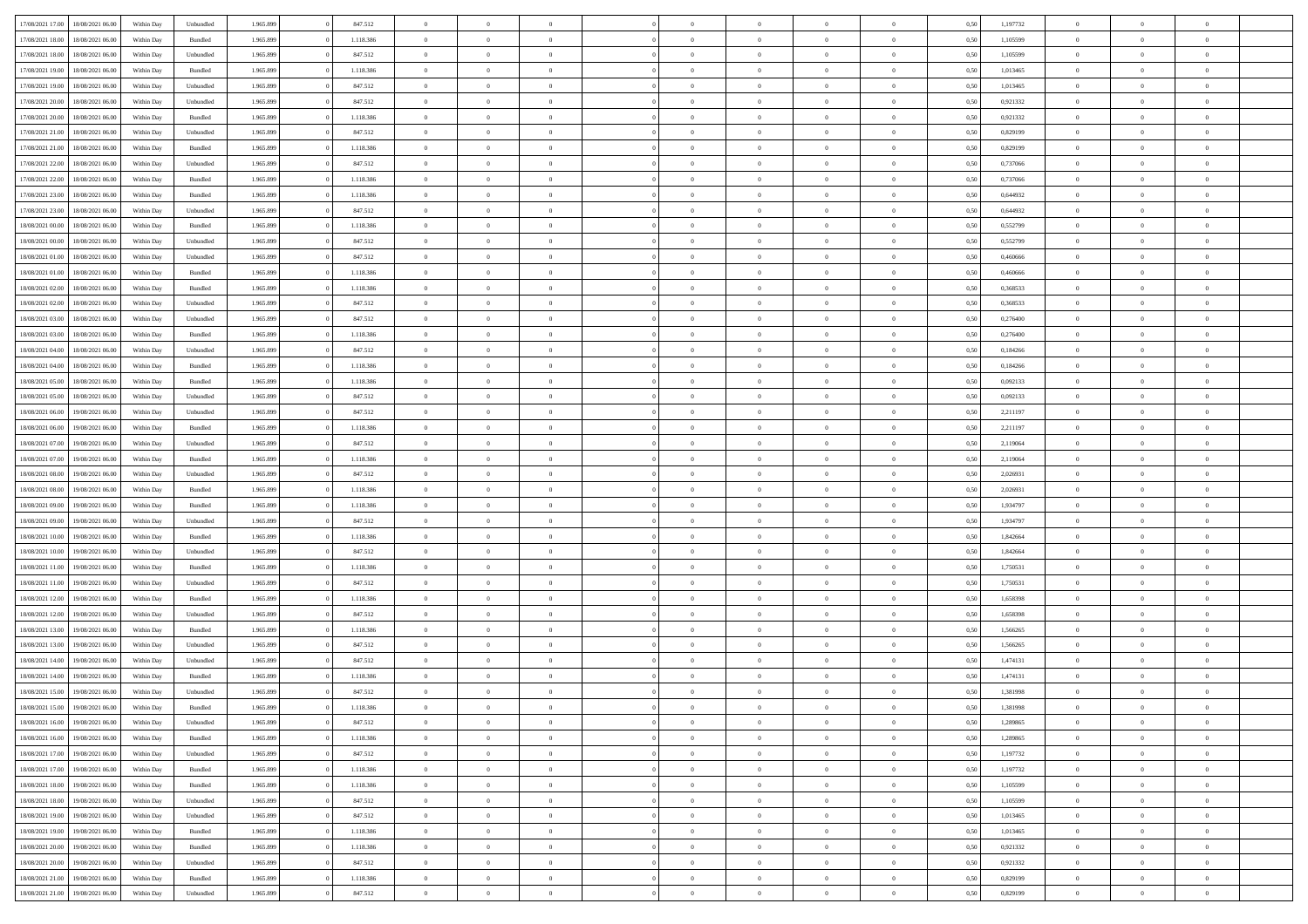| 18/08/2021 22:00 19/08/2021 06:00    | Within Day | Unbundled          | 1.965.899 | 847.512   | $\overline{0}$ | $\overline{0}$ | $\Omega$       | $\theta$       | $\theta$       |                | $\overline{0}$ | 0,50 | 0,737066 | $\mathbf{0}$   | $\theta$       | $\Omega$       |  |
|--------------------------------------|------------|--------------------|-----------|-----------|----------------|----------------|----------------|----------------|----------------|----------------|----------------|------|----------|----------------|----------------|----------------|--|
| 18/08/2021 22:00<br>19/08/2021 06:00 | Within Day | $\mathbf B$ undled | 1.965.899 | 1.118.386 | $\bf{0}$       | $\overline{0}$ | $\overline{0}$ | $\theta$       | $\overline{0}$ | $\overline{0}$ | $\,$ 0         | 0,50 | 0,737066 | $\mathbf{0}$   | $\theta$       | $\bf{0}$       |  |
| 18/08/2021 23:00<br>19/08/2021 06:00 | Within Day | Bundled            | 1.965.899 | 1.118.386 | $\overline{0}$ | $\overline{0}$ | $\overline{0}$ | $\bf{0}$       | $\bf{0}$       | $\overline{0}$ | $\mathbf{0}$   | 0,50 | 0,644932 | $\bf{0}$       | $\bf{0}$       | $\overline{0}$ |  |
| 18/08/2021 23:00<br>19/08/2021 06:00 | Within Day | Unbundled          | 1.965.899 | 847.512   | $\overline{0}$ | $\overline{0}$ | $\overline{0}$ | $\overline{0}$ | $\overline{0}$ | $\overline{0}$ | $\overline{0}$ | 0.50 | 0.644932 | $\mathbf{0}$   | $\overline{0}$ | $\bf{0}$       |  |
|                                      |            |                    |           |           |                |                |                |                |                |                |                |      |          |                |                |                |  |
| 19/08/2021 00:00<br>19/08/2021 06:00 | Within Day | Bundled            | 1.965.899 | 1.118.386 | $\bf{0}$       | $\overline{0}$ | $\overline{0}$ | $\theta$       | $\overline{0}$ | $\overline{0}$ | $\,$ 0         | 0,50 | 0,552799 | $\mathbf{0}$   | $\theta$       | $\bf{0}$       |  |
| 19/08/2021 00:00<br>19/08/2021 06:00 | Within Day | Unbundled          | 1.965.899 | 847.512   | $\overline{0}$ | $\overline{0}$ | $\overline{0}$ | $\bf{0}$       | $\overline{0}$ | $\overline{0}$ | $\overline{0}$ | 0,50 | 0,552799 | $\overline{0}$ | $\overline{0}$ | $\overline{0}$ |  |
| 19/08/2021 01:00<br>19/08/2021 06:00 | Within Day | Unbundled          | 1.965.899 | 847.512   | $\overline{0}$ | $\overline{0}$ | $\overline{0}$ | $\overline{0}$ | $\overline{0}$ | $\overline{0}$ | $\overline{0}$ | 0.50 | 0.460666 | $\overline{0}$ | $\overline{0}$ | $\overline{0}$ |  |
| 19/08/2021 01:00<br>19/08/2021 06:00 | Within Day | Bundled            | 1.965.899 | 1.118.386 | $\bf{0}$       | $\overline{0}$ | $\overline{0}$ | $\overline{0}$ | $\overline{0}$ | $\overline{0}$ | $\bf{0}$       | 0,50 | 0,460666 | $\theta$       | $\theta$       | $\bf{0}$       |  |
| 19/08/2021 02:00<br>19/08/2021 06:00 | Within Day | Bundled            | 1.965.899 | 1.118.386 | $\overline{0}$ | $\overline{0}$ | $\overline{0}$ | $\bf{0}$       | $\bf{0}$       | $\overline{0}$ | $\mathbf{0}$   | 0,50 | 0,368533 | $\bf{0}$       | $\bf{0}$       | $\bf{0}$       |  |
| 19/08/2021 06:00                     |            | Unbundled          | 1.965.899 | 847.512   | $\overline{0}$ | $\overline{0}$ | $\overline{0}$ | $\overline{0}$ | $\overline{0}$ | $\overline{0}$ | $\overline{0}$ | 0.50 | 0,368533 | $\overline{0}$ | $\theta$       | $\overline{0}$ |  |
| 19/08/2021 02:00                     | Within Day |                    |           |           |                |                |                |                |                |                |                |      |          |                |                |                |  |
| 19/08/2021 03:00<br>19/08/2021 06:00 | Within Day | Bundled            | 1.965.899 | 1.118.386 | $\bf{0}$       | $\overline{0}$ | $\overline{0}$ | $\overline{0}$ | $\overline{0}$ | $\overline{0}$ | $\,$ 0         | 0,50 | 0,276400 | $\overline{0}$ | $\theta$       | $\bf{0}$       |  |
| 19/08/2021 03:00<br>19/08/2021 06:00 | Within Day | Unbundled          | 1.965.899 | 847.512   | $\overline{0}$ | $\overline{0}$ | $\overline{0}$ | $\bf{0}$       | $\bf{0}$       | $\overline{0}$ | $\mathbf{0}$   | 0,50 | 0,276400 | $\overline{0}$ | $\bf{0}$       | $\bf{0}$       |  |
| 19/08/2021 04:00<br>19/08/2021 06:00 | Within Day | Bundled            | 1.965.899 | 1.118.386 | $\overline{0}$ | $\overline{0}$ | $\overline{0}$ | $\overline{0}$ | $\overline{0}$ | $\overline{0}$ | $\overline{0}$ | 0.50 | 0.184266 | $\mathbf{0}$   | $\overline{0}$ | $\bf{0}$       |  |
| 19/08/2021 04:00<br>19/08/2021 06:00 | Within Day | Unbundled          | 1.965.899 | 847.512   | $\bf{0}$       | $\overline{0}$ | $\overline{0}$ | $\theta$       | $\overline{0}$ | $\overline{0}$ | $\,$ 0         | 0,50 | 0,184266 | $\theta$       | $\theta$       | $\bf{0}$       |  |
|                                      |            |                    |           |           |                |                |                |                |                |                |                |      |          |                |                |                |  |
| 19/08/2021 05:00<br>19/08/2021 06:00 | Within Day | Unbundled          | 1.965.899 | 847.512   | $\overline{0}$ | $\overline{0}$ | $\overline{0}$ | $\bf{0}$       | $\overline{0}$ | $\overline{0}$ | $\overline{0}$ | 0,50 | 0,092133 | $\overline{0}$ | $\overline{0}$ | $\overline{0}$ |  |
| 19/08/2021 05:00<br>19/08/2021 06:00 | Within Day | Bundled            | 1.965.899 | 1.118.386 | $\overline{0}$ | $\overline{0}$ | $\overline{0}$ | $\overline{0}$ | $\overline{0}$ | $\overline{0}$ | $\overline{0}$ | 0.50 | 0,092133 | $\overline{0}$ | $\overline{0}$ | $\overline{0}$ |  |
| 19/08/2021 06:00<br>20/08/2021 06:00 | Within Day | Bundled            | 1.965.899 | 1.118.386 | $\bf{0}$       | $\overline{0}$ | $\bf{0}$       | $\overline{0}$ | $\overline{0}$ | $\overline{0}$ | $\bf{0}$       | 0,50 | 2,211197 | $\overline{0}$ | $\theta$       | $\bf{0}$       |  |
| 19/08/2021 06:00<br>20/08/2021 06:00 | Within Day | Unbundled          | 1.965.899 | 847.512   | $\overline{0}$ | $\overline{0}$ | $\bf{0}$       | $\bf{0}$       | $\bf{0}$       | $\overline{0}$ | $\mathbf{0}$   | 0,50 | 2,211197 | $\bf{0}$       | $\bf{0}$       | $\bf{0}$       |  |
| 19/08/2021 07:00<br>20/08/2021 06:00 | Within Day | Unbundled          | 1.965.899 | 847.512   | $\overline{0}$ | $\overline{0}$ | $\overline{0}$ | $\overline{0}$ | $\overline{0}$ | $\overline{0}$ | $\overline{0}$ | 0.50 | 2.119064 | $\overline{0}$ | $\overline{0}$ | $\overline{0}$ |  |
| 19/08/2021 07:00<br>20/08/2021 06:00 | Within Day | Bundled            | 1.965.899 | 1.118.386 | $\bf{0}$       | $\overline{0}$ | $\overline{0}$ | $\overline{0}$ | $\overline{0}$ | $\overline{0}$ | $\,$ 0         | 0,50 | 2,119064 | $\theta$       | $\theta$       | $\bf{0}$       |  |
|                                      |            |                    |           |           |                |                |                |                |                |                |                |      |          |                |                |                |  |
| 19/08/2021 08:00<br>20/08/2021 06:00 | Within Day | Unbundled          | 1.965.899 | 847.512   | $\overline{0}$ | $\overline{0}$ | $\overline{0}$ | $\bf{0}$       | $\bf{0}$       | $\overline{0}$ | $\mathbf{0}$   | 0,50 | 2,026931 | $\bf{0}$       | $\bf{0}$       | $\bf{0}$       |  |
| 19/08/2021 08:00<br>20/08/2021 06:00 | Within Day | Bundled            | 1.965.899 | 1.118.386 | $\overline{0}$ | $\overline{0}$ | $\overline{0}$ | $\overline{0}$ | $\overline{0}$ | $\overline{0}$ | $\overline{0}$ | 0.50 | 2.026931 | $\overline{0}$ | $\overline{0}$ | $\bf{0}$       |  |
| 19/08/2021 09:00<br>20/08/2021 06:00 | Within Day | Bundled            | 1.965.899 | 1.118.386 | $\bf{0}$       | $\overline{0}$ | $\overline{0}$ | $\overline{0}$ | $\overline{0}$ | $\overline{0}$ | $\,$ 0         | 0,50 | 1,934797 | $\,$ 0 $\,$    | $\theta$       | $\bf{0}$       |  |
| 19/08/2021 09:00<br>20/08/2021 06:00 | Within Day | Unbundled          | 1.965.899 | 847.512   | $\overline{0}$ | $\overline{0}$ | $\overline{0}$ | $\bf{0}$       | $\overline{0}$ | $\overline{0}$ | $\overline{0}$ | 0,50 | 1,934797 | $\overline{0}$ | $\overline{0}$ | $\overline{0}$ |  |
| 19/08/2021 10:00<br>20/08/2021 06:00 | Within Day | Bundled            | 1.965.899 | 1.118.386 | $\overline{0}$ | $\overline{0}$ | $\overline{0}$ | $\overline{0}$ | $\overline{0}$ | $\overline{0}$ | $\overline{0}$ | 0.50 | 1.842664 | $\overline{0}$ | $\overline{0}$ | $\overline{0}$ |  |
| 19/08/2021 10:00<br>20/08/2021 06:00 | Within Day | Unbundled          | 1.965.899 | 847.512   | $\bf{0}$       | $\overline{0}$ | $\bf{0}$       | $\overline{0}$ | $\overline{0}$ | $\overline{0}$ | $\bf{0}$       | 0,50 | 1,842664 | $\theta$       | $\theta$       | $\bf{0}$       |  |
| 20/08/2021 06:00                     | Within Day | Unbundled          | 1.965.899 | 847.512   | $\overline{0}$ | $\overline{0}$ | $\overline{0}$ | $\bf{0}$       | $\bf{0}$       | $\overline{0}$ | $\mathbf{0}$   | 0,50 | 1,750531 | $\bf{0}$       | $\bf{0}$       | $\bf{0}$       |  |
| 19/08/2021 11:00                     |            |                    |           |           |                |                |                |                |                |                |                |      |          |                |                |                |  |
| 19/08/2021 11:00<br>20/08/2021 06:00 | Within Day | Bundled            | 1.965.899 | 1.118.386 | $\overline{0}$ | $\overline{0}$ | $\overline{0}$ | $\overline{0}$ | $\overline{0}$ | $\overline{0}$ | $\overline{0}$ | 0.50 | 1,750531 | $\overline{0}$ | $\overline{0}$ | $\overline{0}$ |  |
| 19/08/2021 12:00<br>20/08/2021 06:00 | Within Day | Bundled            | 1.965.899 | 1.118.386 | $\bf{0}$       | $\overline{0}$ | $\bf{0}$       | $\overline{0}$ | $\overline{0}$ | $\overline{0}$ | $\,$ 0         | 0,50 | 1,658398 | $\bf{0}$       | $\theta$       | $\bf{0}$       |  |
| 19/08/2021 12:00<br>20/08/2021 06:00 | Within Day | Unbundled          | 1.965.899 | 847.512   | $\overline{0}$ | $\overline{0}$ | $\overline{0}$ | $\bf{0}$       | $\overline{0}$ | $\overline{0}$ | $\mathbf{0}$   | 0,50 | 1,658398 | $\overline{0}$ | $\bf{0}$       | $\bf{0}$       |  |
| 19/08/2021 13:00<br>20/08/2021 06:00 | Within Day | Unbundled          | 1.965.899 | 847.512   | $\overline{0}$ | $\overline{0}$ | $\overline{0}$ | $\overline{0}$ | $\overline{0}$ | $\Omega$       | $\overline{0}$ | 0,50 | 1,566265 | $\bf{0}$       | $\theta$       | $\Omega$       |  |
| 19/08/2021 13:00<br>20/08/2021 06:00 | Within Day | Bundled            | 1.965.899 | 1.118.386 | $\bf{0}$       | $\overline{0}$ | $\bf{0}$       | $\overline{0}$ | $\overline{0}$ | $\overline{0}$ | $\,$ 0         | 0,50 | 1,566265 | $\overline{0}$ | $\theta$       | $\bf{0}$       |  |
| 19/08/2021 14:00<br>20/08/2021 06:00 | Within Day | Bundled            | 1.965.899 | 1.118.386 | $\overline{0}$ | $\overline{0}$ | $\overline{0}$ | $\bf{0}$       | $\overline{0}$ | $\overline{0}$ | $\overline{0}$ | 0,50 | 1,474131 | $\overline{0}$ | $\overline{0}$ | $\overline{0}$ |  |
|                                      |            |                    |           |           |                |                |                |                |                |                |                |      |          |                |                |                |  |
| 19/08/2021 14:00<br>20/08/2021 06:00 | Within Day | Unbundled          | 1.965.899 | 847.512   | $\overline{0}$ | $\overline{0}$ | $\overline{0}$ | $\overline{0}$ | $\overline{0}$ | $\Omega$       | $\theta$       | 0.50 | 1,474131 | $\overline{0}$ | $\overline{0}$ | $\theta$       |  |
| 19/08/2021 15:00<br>20/08/2021 06:00 | Within Day | Bundled            | 1.965.899 | 1.118.386 | $\bf{0}$       | $\overline{0}$ | $\bf{0}$       | $\overline{0}$ | $\overline{0}$ | $\overline{0}$ | $\bf{0}$       | 0,50 | 1,381998 | $\bf{0}$       | $\theta$       | $\bf{0}$       |  |
| 19/08/2021 15:00<br>20/08/2021 06:00 | Within Day | Unbundled          | 1.965.899 | 847.512   | $\overline{0}$ | $\overline{0}$ | $\bf{0}$       | $\bf{0}$       | $\bf{0}$       | $\overline{0}$ | $\mathbf{0}$   | 0,50 | 1,381998 | $\bf{0}$       | $\bf{0}$       | $\bf{0}$       |  |
| 19/08/2021 16:00<br>20/08/2021 06:00 | Within Day | Unbundled          | 1.965.899 | 847.512   | $\overline{0}$ | $\overline{0}$ | $\overline{0}$ | $\overline{0}$ | $\overline{0}$ | $\Omega$       | $\theta$       | 0.50 | 1,289865 | $\overline{0}$ | $\overline{0}$ | $\theta$       |  |
| 19/08/2021 16:00<br>20/08/2021 06:00 | Within Day | Bundled            | 1.965.899 | 1.118.386 | $\bf{0}$       | $\overline{0}$ | $\bf{0}$       | $\overline{0}$ | $\bf{0}$       | $\overline{0}$ | $\,$ 0         | 0,50 | 1,289865 | $\,$ 0 $\,$    | $\theta$       | $\bf{0}$       |  |
| 19/08/2021 17:00<br>20/08/2021 06:00 | Within Day | Bundled            | 1.965.899 | 1.118.386 | $\overline{0}$ | $\overline{0}$ | $\overline{0}$ | $\bf{0}$       | $\bf{0}$       | $\overline{0}$ | $\mathbf{0}$   | 0,50 | 1,197732 | $\overline{0}$ | $\bf{0}$       | $\bf{0}$       |  |
|                                      |            |                    |           |           |                | $\overline{0}$ | $\overline{0}$ | $\overline{0}$ | $\bf{0}$       | $\Omega$       | $\overline{0}$ |      |          | $\overline{0}$ | $\overline{0}$ | $\Omega$       |  |
| 19/08/2021 17:00<br>20/08/2021 06:00 | Within Day | Unbundled          | 1.965.899 | 847.512   | $\overline{0}$ |                |                |                |                |                |                | 0,50 | 1,197732 |                |                |                |  |
| 19/08/2021 18:00<br>20/08/2021 06:00 | Within Day | Unbundled          | 1.965.899 | 847.512   | $\bf{0}$       | $\overline{0}$ | $\bf{0}$       | $\overline{0}$ | $\bf{0}$       | $\overline{0}$ | $\,$ 0 $\,$    | 0,50 | 1,105599 | $\,$ 0 $\,$    | $\theta$       | $\bf{0}$       |  |
| 19/08/2021 18:00<br>20/08/2021 06:00 | Within Day | Bundled            | 1.965.899 | 1.118.386 | $\overline{0}$ | $\overline{0}$ | $\overline{0}$ | $\bf{0}$       | $\overline{0}$ | $\overline{0}$ | $\overline{0}$ | 0,50 | 1,105599 | $\bf{0}$       | $\overline{0}$ | $\overline{0}$ |  |
| 19/08/2021 19:00<br>20/08/2021 06:00 | Within Day | Bundled            | 1.965.899 | 1.118.386 | $\overline{0}$ | $\overline{0}$ | $\overline{0}$ | $\overline{0}$ | $\bf{0}$       | $\Omega$       | $\overline{0}$ | 0.50 | 1,013465 | $\overline{0}$ | $\theta$       | $\Omega$       |  |
| 19/08/2021 19:00 20/08/2021 06:00    | Within Day | Unbundled          | 1.965.899 | 847.512   | $\overline{0}$ | $\overline{0}$ | $\bf{0}$       | $\bf{0}$       | $\bf{0}$       | $\overline{0}$ | $\,$ 0 $\,$    | 0,50 | 1,013465 | $\bf{0}$       | $\,$ 0         | $\bf{0}$       |  |
| 19/08/2021 20:00 20/08/2021 06:00    | Within Day | Bundled            | 1.965.899 | 1.118.386 | $\bf{0}$       | $\bf{0}$       |                |                |                |                | $\bf{0}$       | 0,50 | 0,921332 | $\bf{0}$       | $\bf{0}$       |                |  |
| 19/08/2021 20:00 20/08/2021 06:00    | Within Day | Unbundled          | 1.965.899 | 847.512   | $\overline{0}$ | $\overline{0}$ | $\theta$       | $\overline{0}$ | $\overline{0}$ | $\overline{0}$ | $\mathbf{0}$   | 0,50 | 0,921332 | $\overline{0}$ | $\theta$       | $\theta$       |  |
| 19/08/2021 21:00<br>20/08/2021 06:00 | Within Day | Unbundled          | 1.965.899 | 847.512   | $\overline{0}$ | $\overline{0}$ | $\overline{0}$ | $\bf{0}$       | $\overline{0}$ | $\overline{0}$ | $\mathbf{0}$   | 0,50 | 0,829199 | $\,$ 0 $\,$    | $\overline{0}$ | $\,$ 0 $\,$    |  |
|                                      |            |                    |           |           |                |                |                |                |                |                |                |      |          |                |                |                |  |
| 19/08/2021 21:00 20/08/2021 06:00    | Within Day | Bundled            | 1.965.899 | 1.118.386 | $\overline{0}$ | $\overline{0}$ | $\overline{0}$ | $\bf{0}$       | $\overline{0}$ | $\overline{0}$ | $\overline{0}$ | 0,50 | 0,829199 | $\overline{0}$ | $\overline{0}$ | $\overline{0}$ |  |
| 19/08/2021 22:00<br>20/08/2021 06:00 | Within Day | Unbundled          | 1.965.899 | 847.512   | $\overline{0}$ | $\overline{0}$ | $\overline{0}$ | $\overline{0}$ | $\bf{0}$       | $\overline{0}$ | $\overline{0}$ | 0,50 | 0,737066 | $\overline{0}$ | $\overline{0}$ | $\overline{0}$ |  |
| 19/08/2021 22:00<br>20/08/2021 06:00 | Within Day | Bundled            | 1.965.899 | 1.118.386 | $\overline{0}$ | $\overline{0}$ | $\overline{0}$ | $\overline{0}$ | $\overline{0}$ | $\overline{0}$ | $\mathbf{0}$   | 0,50 | 0,737066 | $\,$ 0 $\,$    | $\theta$       | $\bf{0}$       |  |
| 19/08/2021 23:00<br>20/08/2021 06:00 | Within Day | Bundled            | 1.965.899 | 1.118.386 | $\overline{0}$ | $\overline{0}$ | $\overline{0}$ | $\bf{0}$       | $\overline{0}$ | $\overline{0}$ | $\overline{0}$ | 0,50 | 0,644932 | $\overline{0}$ | $\overline{0}$ | $\overline{0}$ |  |
| 19/08/2021 23:00<br>20/08/2021 06:00 | Within Day | Unbundled          | 1.965.899 | 847.512   | $\overline{0}$ | $\overline{0}$ | $\overline{0}$ | $\overline{0}$ | $\overline{0}$ | $\overline{0}$ | $\overline{0}$ | 0.50 | 0.644932 | $\overline{0}$ | $\overline{0}$ | $\overline{0}$ |  |
| 20/08/2021 00:00<br>20/08/2021 06:00 | Within Day | Unbundled          | 1.965.899 | 847.512   | $\overline{0}$ | $\overline{0}$ | $\overline{0}$ | $\bf{0}$       | $\bf{0}$       | $\overline{0}$ | $\,$ 0 $\,$    | 0,50 | 0,552799 | $\,$ 0 $\,$    | $\theta$       | $\,$ 0         |  |
|                                      |            |                    |           |           |                |                |                |                |                |                |                |      |          |                |                |                |  |
| 20/08/2021 00:00<br>20/08/2021 06:00 | Within Day | Bundled            | 1.965.899 | 1.118.386 | $\overline{0}$ | $\overline{0}$ | $\overline{0}$ | $\bf{0}$       | $\overline{0}$ | $\overline{0}$ | $\overline{0}$ | 0,50 | 0,552799 | $\bf{0}$       | $\bf{0}$       | $\overline{0}$ |  |
| 20/08/2021 01:00<br>20/08/2021 06:00 | Within Day | Unbundled          | 1.965.899 | 847.512   | $\overline{0}$ | $\overline{0}$ | $\overline{0}$ | $\overline{0}$ | $\overline{0}$ | $\overline{0}$ | $\overline{0}$ | 0.50 | 0.460666 | $\overline{0}$ | $\overline{0}$ | $\overline{0}$ |  |
| 20/08/2021 01:00<br>20/08/2021 06:00 | Within Day | Bundled            | 1.965.899 | 1.118.386 | $\overline{0}$ | $\overline{0}$ | $\overline{0}$ | $\bf{0}$       | $\bf{0}$       | $\bf{0}$       | $\,$ 0 $\,$    | 0,50 | 0,460666 | $\,$ 0 $\,$    | $\,0\,$        | $\,$ 0         |  |
| 20/08/2021 02:00 20/08/2021 06:00    | Within Day | Unbundled          | 1.965.899 | 847.512   | $\overline{0}$ | $\overline{0}$ | $\overline{0}$ | $\bf{0}$       | $\overline{0}$ | $\overline{0}$ | $\overline{0}$ | 0,50 | 0,368533 | $\bf{0}$       | $\bf{0}$       | $\overline{0}$ |  |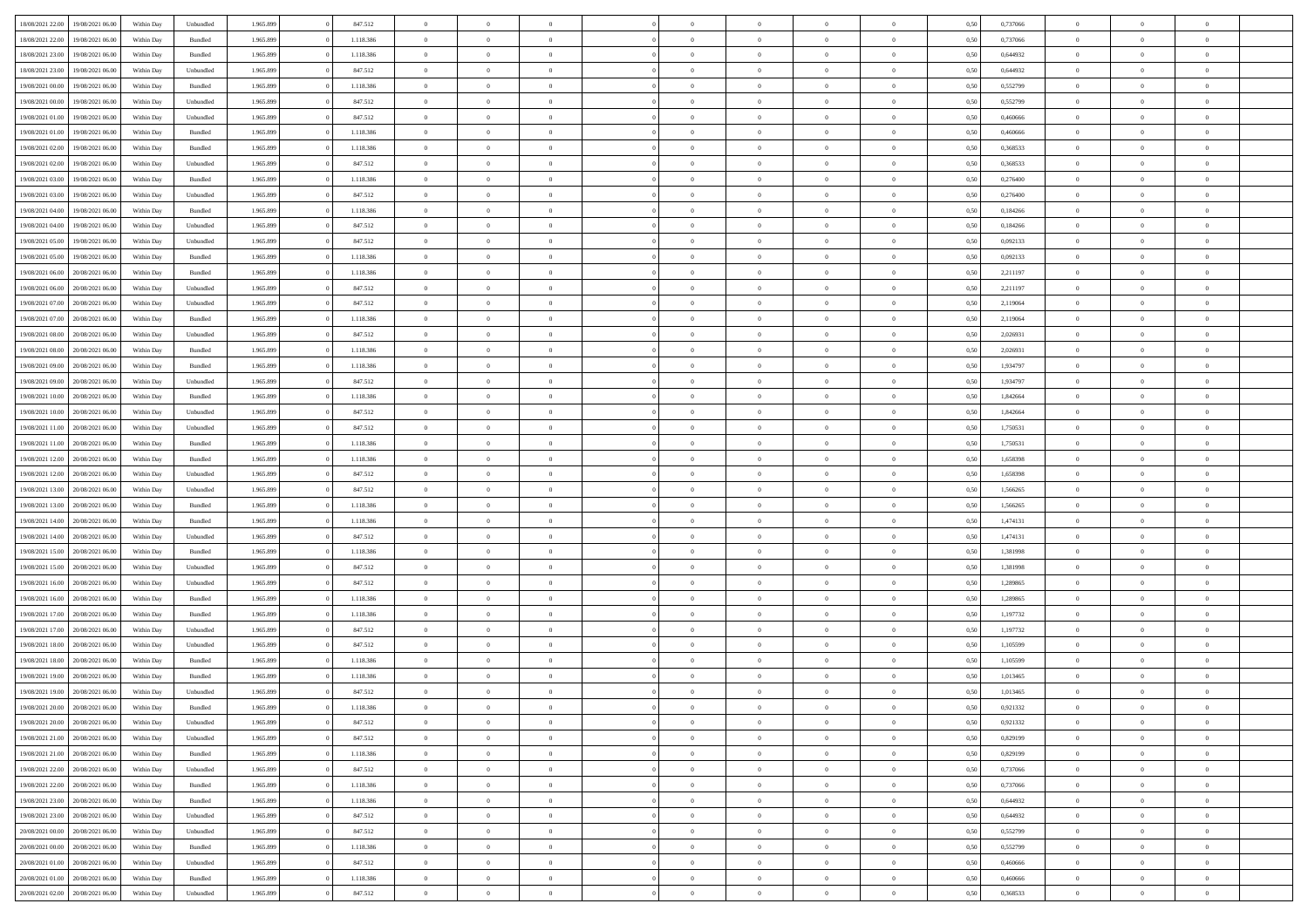| 20/08/2021 02:00                  | 20/08/2021 06:00 | Within Day | Bundled            | 1.965.899 | 1.118.386 | $\overline{0}$ | $\Omega$       |                | $\Omega$       | $\Omega$       | $\Omega$       | $\theta$       | 0,50 | 0,368533 | $\theta$       | $\theta$       | $\theta$       |  |
|-----------------------------------|------------------|------------|--------------------|-----------|-----------|----------------|----------------|----------------|----------------|----------------|----------------|----------------|------|----------|----------------|----------------|----------------|--|
|                                   |                  |            |                    |           |           |                |                |                |                |                |                |                |      |          |                |                |                |  |
| 20/08/2021 03:00                  | 20/08/2021 06:00 | Within Day | Bundled            | 1.965.899 | 1.118.386 | $\overline{0}$ | $\theta$       | $\overline{0}$ | $\overline{0}$ | $\bf{0}$       | $\overline{0}$ | $\bf{0}$       | 0,50 | 0,276400 | $\theta$       | $\theta$       | $\overline{0}$ |  |
| 20/08/2021 03:00                  | 20/08/2021 06:00 | Within Day | Unbundled          | 1.965.899 | 847.512   | $\overline{0}$ | $\overline{0}$ | $\overline{0}$ | $\bf{0}$       | $\bf{0}$       | $\bf{0}$       | $\mathbf{0}$   | 0,50 | 0,276400 | $\bf{0}$       | $\overline{0}$ | $\overline{0}$ |  |
| 20/08/2021 04:00                  | 20/08/2021 06:00 | Within Day | Unbundled          | 1.965.899 | 847.512   | $\overline{0}$ | $\overline{0}$ | $\overline{0}$ | $\overline{0}$ | $\bf{0}$       | $\overline{0}$ | $\overline{0}$ | 0.50 | 0.184266 | $\theta$       | $\theta$       | $\overline{0}$ |  |
| 20/08/2021 04:00                  | 20/08/2021 06:00 | Within Day | Bundled            | 1.965.899 | 1.118.386 | $\overline{0}$ | $\theta$       | $\overline{0}$ | $\overline{0}$ | $\bf{0}$       | $\overline{0}$ | $\bf{0}$       | 0,50 | 0,184266 | $\theta$       | $\overline{0}$ | $\overline{0}$ |  |
|                                   |                  |            |                    |           |           |                |                |                |                |                |                |                |      |          |                |                |                |  |
| 20/08/2021 05:00                  | 20/08/2021 06:00 | Within Day | Bundled            | 1.965.899 | 1.118.386 | $\overline{0}$ | $\bf{0}$       | $\overline{0}$ | $\bf{0}$       | $\overline{0}$ | $\overline{0}$ | $\mathbf{0}$   | 0,50 | 0,092133 | $\overline{0}$ | $\overline{0}$ | $\bf{0}$       |  |
| 20/08/2021 05:00                  | 20/08/2021 06:00 | Within Dav | Unbundled          | 1.965.899 | 847.512   | $\overline{0}$ | $\overline{0}$ | $\overline{0}$ | $\overline{0}$ | $\overline{0}$ | $\overline{0}$ | $\overline{0}$ | 0.50 | 0,092133 | $\theta$       | $\overline{0}$ | $\overline{0}$ |  |
| 20/08/2021 06:00                  | 21/08/2021 06:00 | Within Day | Bundled            | 1.965.899 | 1.118.386 | $\overline{0}$ | $\theta$       | $\overline{0}$ | $\overline{0}$ | $\bf{0}$       | $\overline{0}$ | $\bf{0}$       | 0,50 | 2,211197 | $\theta$       | $\theta$       | $\overline{0}$ |  |
| 20/08/2021 06:00                  | 21/08/2021 06:00 | Within Day | Unbundled          | 1.965.899 | 847.512   | $\overline{0}$ | $\overline{0}$ | $\overline{0}$ | $\bf{0}$       | $\bf{0}$       | $\bf{0}$       | $\mathbf{0}$   | 0,50 | 2,211197 | $\,0\,$        | $\overline{0}$ | $\overline{0}$ |  |
| 20/08/2021 07:00                  | 21/08/2021 06:00 | Within Dav | Unbundled          | 1.965.899 | 847.512   | $\overline{0}$ | $\overline{0}$ | $\overline{0}$ | $\overline{0}$ | $\overline{0}$ | $\overline{0}$ | $\overline{0}$ | 0.50 | 2,119064 | $\theta$       | $\overline{0}$ | $\overline{0}$ |  |
| 20/08/2021 07:00                  | 21/08/2021 06:00 | Within Day | Bundled            | 1.965.899 | 1.118.386 | $\overline{0}$ | $\theta$       | $\overline{0}$ | $\overline{0}$ | $\bf{0}$       | $\overline{0}$ | $\bf{0}$       | 0,50 | 2,119064 | $\,$ 0 $\,$    | $\overline{0}$ | $\overline{0}$ |  |
| 20/08/2021 08:00                  | 21/08/2021 06:00 | Within Day | Unbundled          | 1.965.899 | 847.512   | $\overline{0}$ | $\overline{0}$ | $\overline{0}$ | $\bf{0}$       | $\bf{0}$       | $\bf{0}$       | $\mathbf{0}$   | 0,50 | 2,026931 | $\overline{0}$ | $\overline{0}$ | $\overline{0}$ |  |
| 20/08/2021 08:00                  | 21/08/2021 06:00 | Within Day | Bundled            | 1.965.899 | 1.118.386 | $\overline{0}$ | $\overline{0}$ | $\overline{0}$ | $\overline{0}$ | $\bf{0}$       | $\overline{0}$ | $\overline{0}$ | 0.50 | 2.026931 | $\theta$       | $\theta$       | $\overline{0}$ |  |
|                                   |                  |            |                    |           |           |                |                |                |                |                |                |                |      |          |                |                |                |  |
| 20/08/2021 09:00                  | 21/08/2021 06:00 | Within Day | Bundled            | 1.965.899 | 1.118.386 | $\overline{0}$ | $\theta$       | $\overline{0}$ | $\overline{0}$ | $\bf{0}$       | $\overline{0}$ | $\bf{0}$       | 0,50 | 1,934797 | $\theta$       | $\theta$       | $\overline{0}$ |  |
| 20/08/2021 09:00                  | 21/08/2021 06:00 | Within Day | Unbundled          | 1.965.899 | 847.512   | $\overline{0}$ | $\overline{0}$ | $\overline{0}$ | $\bf{0}$       | $\overline{0}$ | $\overline{0}$ | $\mathbf{0}$   | 0,50 | 1,934797 | $\overline{0}$ | $\overline{0}$ | $\bf{0}$       |  |
| 20/08/2021 10:00                  | 21/08/2021 06:00 | Within Dav | Unbundled          | 1.965.899 | 847.512   | $\overline{0}$ | $\overline{0}$ | $\overline{0}$ | $\overline{0}$ | $\overline{0}$ | $\overline{0}$ | $\overline{0}$ | 0.50 | 1,842664 | $\theta$       | $\overline{0}$ | $\overline{0}$ |  |
| 20/08/2021 10:00                  | 21/08/2021 06:00 | Within Day | Bundled            | 1.965.899 | 1.118.386 | $\overline{0}$ | $\theta$       | $\overline{0}$ | $\overline{0}$ | $\bf{0}$       | $\overline{0}$ | $\bf{0}$       | 0,50 | 1,842664 | $\theta$       | $\theta$       | $\overline{0}$ |  |
| 20/08/2021 11:00                  | 21/08/2021 06:00 | Within Day | Bundled            | 1.965.899 | 1.118.386 | $\overline{0}$ | $\overline{0}$ | $\overline{0}$ | $\bf{0}$       | $\bf{0}$       | $\bf{0}$       | $\mathbf{0}$   | 0,50 | 1,750531 | $\bf{0}$       | $\overline{0}$ | $\overline{0}$ |  |
| 20/08/2021 11:00                  | 21/08/2021 06:00 | Within Day | Unbundled          | 1.965.899 | 847.512   | $\overline{0}$ | $\overline{0}$ | $\overline{0}$ | $\overline{0}$ | $\overline{0}$ | $\overline{0}$ | $\overline{0}$ | 0.50 | 1,750531 | $\theta$       | $\overline{0}$ | $\overline{0}$ |  |
| 20/08/2021 12:00                  | 21/08/2021 06:00 | Within Day | Bundled            | 1.965.899 | 1.118.386 | $\overline{0}$ | $\theta$       | $\overline{0}$ | $\overline{0}$ | $\bf{0}$       | $\overline{0}$ | $\bf{0}$       | 0,50 | 1,658398 | $\,$ 0 $\,$    | $\theta$       | $\overline{0}$ |  |
|                                   |                  |            |                    |           |           |                |                |                |                |                |                |                |      |          |                |                |                |  |
| 20/08/2021 12:00                  | 21/08/2021 06:00 | Within Day | Unbundled          | 1.965.899 | 847.512   | $\overline{0}$ | $\overline{0}$ | $\overline{0}$ | $\bf{0}$       | $\bf{0}$       | $\bf{0}$       | $\mathbf{0}$   | 0,50 | 1,658398 | $\overline{0}$ | $\overline{0}$ | $\overline{0}$ |  |
| 20/08/2021 13:00                  | 21/08/2021 06:00 | Within Day | Bundled            | 1.965.899 | 1.118.386 | $\overline{0}$ | $\overline{0}$ | $\overline{0}$ | $\overline{0}$ | $\bf{0}$       | $\overline{0}$ | $\overline{0}$ | 0.50 | 1.566265 | $\theta$       | $\overline{0}$ | $\overline{0}$ |  |
| 20/08/2021 13:00                  | 21/08/2021 06:00 | Within Day | Unbundled          | 1.965.899 | 847.512   | $\overline{0}$ | $\theta$       | $\overline{0}$ | $\overline{0}$ | $\bf{0}$       | $\overline{0}$ | $\bf{0}$       | 0,50 | 1,566265 | $\,$ 0 $\,$    | $\overline{0}$ | $\overline{0}$ |  |
| 20/08/2021 14:00                  | 21/08/2021 06:00 | Within Day | Bundled            | 1.965.899 | 1.118.386 | $\overline{0}$ | $\overline{0}$ | $\overline{0}$ | $\bf{0}$       | $\overline{0}$ | $\overline{0}$ | $\mathbf{0}$   | 0,50 | 1,474131 | $\overline{0}$ | $\overline{0}$ | $\bf{0}$       |  |
| 20/08/2021 14:00                  | 21/08/2021 06:00 | Within Day | Unbundled          | 1.965.899 | 847.512   | $\overline{0}$ | $\overline{0}$ | $\overline{0}$ | $\overline{0}$ | $\overline{0}$ | $\overline{0}$ | $\overline{0}$ | 0.50 | 1,474131 | $\theta$       | $\overline{0}$ | $\overline{0}$ |  |
| 20/08/2021 15:00                  | 21/08/2021 06:00 | Within Day | Bundled            | 1.965.899 | 1.118.386 | $\overline{0}$ | $\theta$       | $\overline{0}$ | $\overline{0}$ | $\bf{0}$       | $\overline{0}$ | $\bf{0}$       | 0,50 | 1,381998 | $\theta$       | $\theta$       | $\overline{0}$ |  |
| 20/08/2021 15:00                  | 21/08/2021 06:00 | Within Day | Unbundled          | 1.965.899 | 847.512   | $\overline{0}$ | $\overline{0}$ | $\overline{0}$ | $\bf{0}$       | $\bf{0}$       | $\bf{0}$       | $\bf{0}$       | 0,50 | 1,381998 | $\,0\,$        | $\overline{0}$ | $\overline{0}$ |  |
|                                   |                  |            |                    |           |           |                | $\overline{0}$ |                |                | $\overline{0}$ |                |                |      |          | $\theta$       | $\overline{0}$ | $\overline{0}$ |  |
| 20/08/2021 16:00                  | 21/08/2021 06:00 | Within Day | Unbundled          | 1.965.899 | 847.512   | $\overline{0}$ |                | $\overline{0}$ | $\overline{0}$ |                | $\overline{0}$ | $\overline{0}$ | 0.50 | 1,289865 |                |                |                |  |
| 20/08/2021 16:00                  | 21/08/2021 06:00 | Within Day | Bundled            | 1.965.899 | 1.118.386 | $\overline{0}$ | $\theta$       | $\overline{0}$ | $\overline{0}$ | $\bf{0}$       | $\overline{0}$ | $\bf{0}$       | 0,50 | 1,289865 | $\,$ 0 $\,$    | $\overline{0}$ | $\overline{0}$ |  |
| 20/08/2021 17:00                  | 21/08/2021 06:00 | Within Day | Bundled            | 1.965.899 | 1.118.386 | $\overline{0}$ | $\overline{0}$ | $\overline{0}$ | $\bf{0}$       | $\bf{0}$       | $\bf{0}$       | $\bf{0}$       | 0,50 | 1,197732 | $\bf{0}$       | $\overline{0}$ | $\overline{0}$ |  |
| 20/08/2021 17:00                  | 21/08/2021 06:00 | Within Day | Unbundled          | 1.965.899 | 847.512   | $\overline{0}$ | $\Omega$       | $\overline{0}$ | $\Omega$       | $\Omega$       | $\overline{0}$ | $\overline{0}$ | 0,50 | 1,197732 | $\,0\,$        | $\theta$       | $\theta$       |  |
| 20/08/2021 18:00                  | 21/08/2021 06:00 | Within Day | Unbundled          | 1.965.899 | 847.512   | $\overline{0}$ | $\theta$       | $\overline{0}$ | $\overline{0}$ | $\bf{0}$       | $\overline{0}$ | $\bf{0}$       | 0,50 | 1,105599 | $\,$ 0 $\,$    | $\theta$       | $\overline{0}$ |  |
| 20/08/2021 18:00                  | 21/08/2021 06:00 | Within Day | Bundled            | 1.965.899 | 1.118.386 | $\overline{0}$ | $\overline{0}$ | $\overline{0}$ | $\bf{0}$       | $\bf{0}$       | $\overline{0}$ | $\mathbf{0}$   | 0,50 | 1,105599 | $\bf{0}$       | $\overline{0}$ | $\bf{0}$       |  |
| 20/08/2021 19:00                  | 21/08/2021 06:00 | Within Day | Unbundled          | 1.965.899 | 847.512   | $\overline{0}$ | $\Omega$       | $\Omega$       | $\Omega$       | $\bf{0}$       | $\overline{0}$ | $\overline{0}$ | 0.50 | 1,013465 | $\,0\,$        | $\theta$       | $\theta$       |  |
| 20/08/2021 19:00                  | 21/08/2021 06:00 |            |                    | 1.965.899 | 1.118.386 | $\overline{0}$ | $\theta$       | $\overline{0}$ | $\overline{0}$ | $\bf{0}$       | $\overline{0}$ |                |      | 1,013465 | $\,$ 0 $\,$    | $\theta$       | $\overline{0}$ |  |
|                                   |                  | Within Day | Bundled            |           |           |                |                |                |                |                |                | $\bf{0}$       | 0,50 |          |                |                |                |  |
| 20/08/2021 20:00                  | 21/08/2021 06:00 | Within Day | Unbundled          | 1.965.899 | 847.512   | $\overline{0}$ | $\overline{0}$ | $\overline{0}$ | $\bf{0}$       | $\bf{0}$       | $\bf{0}$       | $\bf{0}$       | 0,50 | 0,921332 | $\bf{0}$       | $\overline{0}$ | $\overline{0}$ |  |
| 20/08/2021 20:00                  | 21/08/2021 06:00 | Within Day | Bundled            | 1.965.899 | 1.118.386 | $\overline{0}$ | $\Omega$       | $\overline{0}$ | $\Omega$       | $\theta$       | $\overline{0}$ | $\overline{0}$ | 0.50 | 0,921332 | $\,$ 0 $\,$    | $\theta$       | $\theta$       |  |
| 20/08/2021 21:00                  | 21/08/2021 06:00 | Within Day | Bundled            | 1.965.899 | 1.118.386 | $\overline{0}$ | $\theta$       | $\overline{0}$ | $\overline{0}$ | $\bf{0}$       | $\overline{0}$ | $\bf{0}$       | 0,50 | 0,829199 | $\,$ 0 $\,$    | $\overline{0}$ | $\overline{0}$ |  |
| 20/08/2021 21:00                  | 21/08/2021 06:00 | Within Day | Unbundled          | 1.965.899 | 847.512   | $\overline{0}$ | $\overline{0}$ | $\overline{0}$ | $\bf{0}$       | $\bf{0}$       | $\bf{0}$       | $\mathbf{0}$   | 0,50 | 0,829199 | $\bf{0}$       | $\overline{0}$ | $\overline{0}$ |  |
| 20/08/2021 22:00                  | 21/08/2021 06:00 | Within Day | Unbundled          | 1.965.899 | 847.512   | $\overline{0}$ | $\Omega$       | $\overline{0}$ | $\Omega$       | $\overline{0}$ | $\overline{0}$ | $\overline{0}$ | 0.50 | 0,737066 | $\,0\,$        | $\theta$       | $\theta$       |  |
| 20/08/2021 22:00                  | 21/08/2021 06:00 | Within Day | Bundled            | 1.965.899 | 1.118.386 | $\overline{0}$ | $\theta$       | $\overline{0}$ | $\overline{0}$ | $\bf{0}$       | $\overline{0}$ | $\bf{0}$       | 0,50 | 0,737066 | $\,$ 0 $\,$    | $\overline{0}$ | $\overline{0}$ |  |
| 20/08/2021 23:00                  | 21/08/2021 06:00 | Within Day | Unbundled          | 1.965.899 | 847.512   | $\overline{0}$ | $\overline{0}$ | $\overline{0}$ | $\bf{0}$       | $\bf{0}$       | $\bf{0}$       | $\mathbf{0}$   | 0,50 | 0,644932 | $\overline{0}$ | $\overline{0}$ | $\bf{0}$       |  |
|                                   |                  |            |                    |           |           |                |                |                |                |                |                |                |      |          |                |                |                |  |
| 20/08/2021 23:00                  | 21/08/2021 06:00 | Within Day | Bundled            | 1.965.899 | 1.118.386 | $\overline{0}$ | $\Omega$       | $\Omega$       | $\Omega$       | $\Omega$       | $\Omega$       | $\overline{0}$ | 0.50 | 0.644932 | $\theta$       | $\theta$       | $\theta$       |  |
| 21/08/2021 00:00                  | 21/08/2021 06:00 | Within Day | Bundled            | 1.965.899 | 1.118.386 | $\overline{0}$ | $\,$ 0 $\,$    | $\overline{0}$ | $\bf{0}$       | $\,$ 0         | $\bf{0}$       | $\bf{0}$       | 0,50 | 0,552799 | $\,0\,$        | $\overline{0}$ | $\overline{0}$ |  |
| 21/08/2021 00:00                  | 21/08/2021 06:00 | Within Day | Unbundled          | 1.965.899 | 847.512   | $\bf{0}$       | $\bf{0}$       |                |                |                |                |                | 0,50 | 0,552799 | $\bf{0}$       | $\overline{0}$ |                |  |
| 21/08/2021 01:00                  | 21/08/2021 06:00 | Within Day | Bundled            | 1.965.899 | 1.118.386 | $\overline{0}$ | $\overline{0}$ | $\overline{0}$ | $\Omega$       | $\overline{0}$ | $\overline{0}$ | $\overline{0}$ | 0.50 | 0.460666 | $\theta$       | $\theta$       | $\Omega$       |  |
| 21/08/2021 01:00                  | 21/08/2021 06:00 | Within Day | Unbundled          | 1.965.899 | 847.512   | $\overline{0}$ | $\,$ 0         | $\overline{0}$ | $\bf{0}$       | $\,$ 0 $\,$    | $\overline{0}$ | $\,$ 0 $\,$    | 0,50 | 0,460666 | $\,$ 0 $\,$    | $\,$ 0 $\,$    | $\,$ 0         |  |
| 21/08/2021 02:00                  | 21/08/2021 06:00 | Within Day | Unbundled          | 1.965.899 | 847.512   | $\overline{0}$ | $\overline{0}$ | $\overline{0}$ | $\overline{0}$ | $\overline{0}$ | $\overline{0}$ | $\mathbf{0}$   | 0,50 | 0,368533 | $\overline{0}$ | $\bf{0}$       | $\bf{0}$       |  |
| 21/08/2021 02:00                  | 21/08/2021 06:00 | Within Day | $\mathbf B$ undled | 1.965.899 | 1.118.386 | $\overline{0}$ | $\overline{0}$ | $\overline{0}$ | $\Omega$       | $\overline{0}$ | $\overline{0}$ | $\overline{0}$ | 0,50 | 0,368533 | $\overline{0}$ | $\theta$       | $\overline{0}$ |  |
| 21/08/2021 03:00                  | 21/08/2021 06:00 | Within Day | Unbundled          | 1.965.899 | 847.512   | $\overline{0}$ | $\,$ 0         | $\overline{0}$ | $\overline{0}$ | $\,$ 0 $\,$    | $\overline{0}$ | $\mathbf{0}$   | 0,50 | 0,276400 | $\,$ 0 $\,$    | $\overline{0}$ | $\overline{0}$ |  |
|                                   |                  |            |                    |           |           |                |                |                |                |                |                |                |      |          |                |                |                |  |
| 21/08/2021 03:00                  | 21/08/2021 06:00 | Within Day | Bundled            | 1.965.899 | 1.118.386 | $\overline{0}$ | $\overline{0}$ | $\overline{0}$ | $\overline{0}$ | $\overline{0}$ | $\overline{0}$ | $\mathbf{0}$   | 0,50 | 0,276400 | $\overline{0}$ | $\overline{0}$ | $\bf{0}$       |  |
| 21/08/2021 04:00                  | 21/08/2021 06:00 | Within Day | Bundled            | 1.965.899 | 1.118.386 | $\overline{0}$ | $\overline{0}$ | $\overline{0}$ | $\overline{0}$ | $\overline{0}$ | $\overline{0}$ | $\bf{0}$       | 0.50 | 0,184266 | $\overline{0}$ | $\theta$       | $\overline{0}$ |  |
| 21/08/2021 04:00                  | 21/08/2021 06:00 | Within Day | Unbundled          | 1.965.899 | 847.512   | $\overline{0}$ | $\,$ 0         | $\overline{0}$ | $\bf{0}$       | $\bf{0}$       | $\bf{0}$       | $\bf{0}$       | 0,50 | 0,184266 | $\,$ 0 $\,$    | $\overline{0}$ | $\overline{0}$ |  |
| 21/08/2021 05:00                  | 21/08/2021 06:00 | Within Day | Unbundled          | 1.965.899 | 847.512   | $\overline{0}$ | $\bf{0}$       | $\overline{0}$ | $\overline{0}$ | $\overline{0}$ | $\overline{0}$ | $\mathbf{0}$   | 0,50 | 0,092133 | $\overline{0}$ | $\overline{0}$ | $\bf{0}$       |  |
| 21/08/2021 05:00                  | 21/08/2021 06:00 | Within Day | Bundled            | 1.965.899 | 1.118.386 | $\overline{0}$ | $\overline{0}$ | $\overline{0}$ | $\Omega$       | $\overline{0}$ | $\overline{0}$ | $\overline{0}$ | 0.50 | 0,092133 | $\overline{0}$ | $\overline{0}$ | $\overline{0}$ |  |
| 21/08/2021 06:00                  | 22/08/2021 06:00 | Within Day | Unbundled          | 1.965.899 | 847.512   | $\overline{0}$ | $\bf{0}$       | $\overline{0}$ | $\bf{0}$       | $\bf{0}$       | $\bf{0}$       | $\mathbf{0}$   | 0,50 | 2,211197 | $\,$ 0 $\,$    | $\,$ 0 $\,$    | $\bf{0}$       |  |
| 21/08/2021 06:00 22/08/2021 06:00 |                  | Within Day | Bundled            | 1.965.899 | 1.118.386 | $\overline{0}$ | $\overline{0}$ | $\overline{0}$ | $\overline{0}$ | $\overline{0}$ | $\bf{0}$       | $\mathbf{0}$   | 0,50 | 2,211197 | $\overline{0}$ | $\bf{0}$       | $\bf{0}$       |  |
|                                   |                  |            |                    |           |           |                |                |                |                |                |                |                |      |          |                |                |                |  |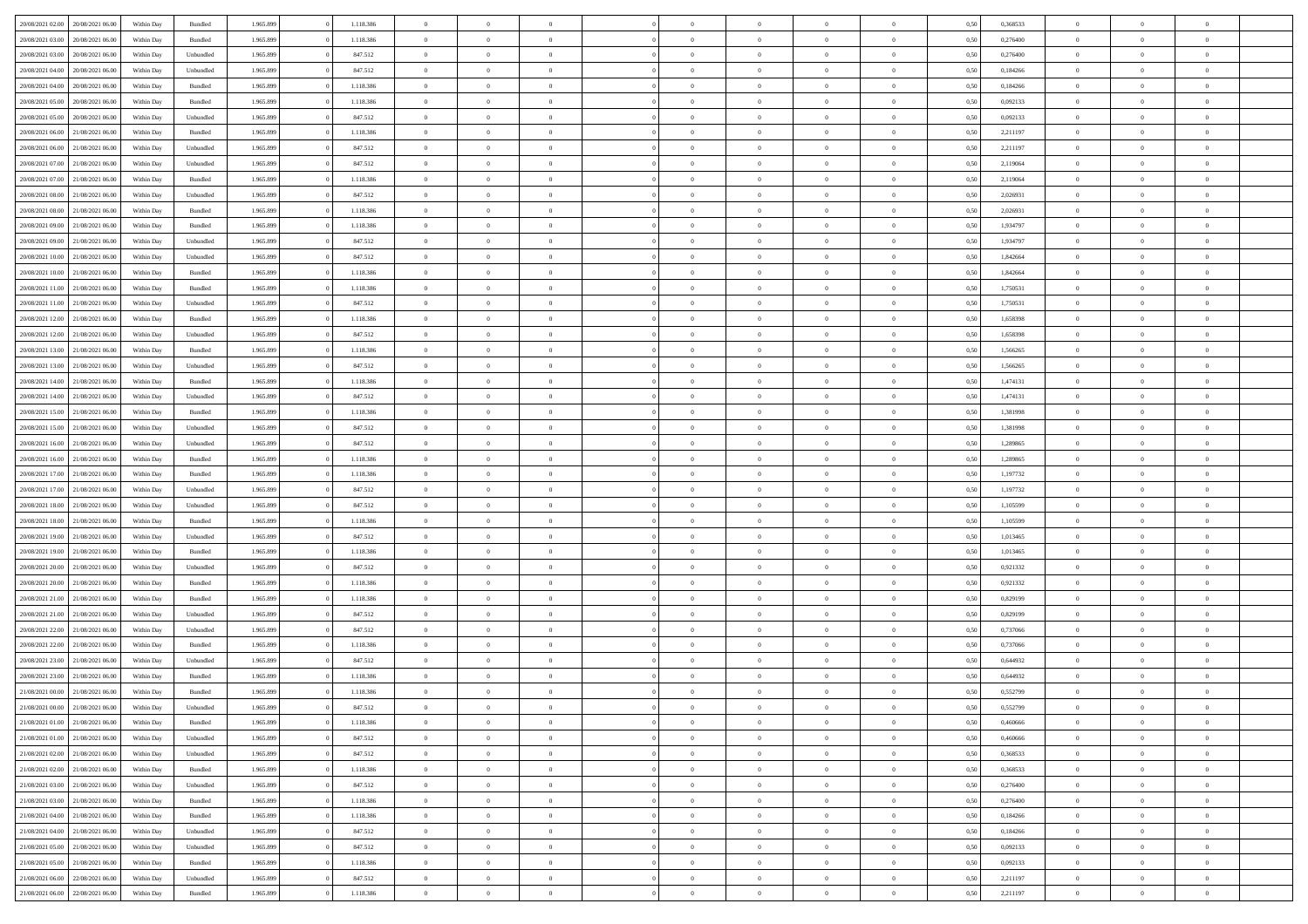|                                   |                  |            |                    |           |           | $\overline{0}$ | $\Omega$       |                |                | $\Omega$       | $\Omega$       | $\theta$       |      |          | $\theta$       |                | $\theta$       |  |
|-----------------------------------|------------------|------------|--------------------|-----------|-----------|----------------|----------------|----------------|----------------|----------------|----------------|----------------|------|----------|----------------|----------------|----------------|--|
| 21/08/2021 07:00                  | 22/08/2021 06:00 | Within Day | Bundled            | 1.965.899 | 1.118.386 |                |                |                | $\Omega$       |                |                |                | 0,50 | 2,119064 |                | $\theta$       |                |  |
| 21/08/2021 07:00                  | 22/08/2021 06:00 | Within Day | Unbundled          | 1.965.899 | 847.512   | $\overline{0}$ | $\theta$       | $\overline{0}$ | $\overline{0}$ | $\bf{0}$       | $\overline{0}$ | $\bf{0}$       | 0,50 | 2,119064 | $\theta$       | $\theta$       | $\overline{0}$ |  |
| 21/08/2021 08:00                  | 22/08/2021 06:00 | Within Day | Unbundled          | 1.965.899 | 847.512   | $\overline{0}$ | $\bf{0}$       | $\overline{0}$ | $\bf{0}$       | $\bf{0}$       | $\bf{0}$       | $\mathbf{0}$   | 0,50 | 2,026931 | $\overline{0}$ | $\overline{0}$ | $\overline{0}$ |  |
| 21/08/2021 08:00                  | 22/08/2021 06:00 | Within Dav | Bundled            | 1.965.899 | 1.118.386 | $\overline{0}$ | $\overline{0}$ | $\overline{0}$ | $\overline{0}$ | $\bf{0}$       | $\overline{0}$ | $\overline{0}$ | 0.50 | 2.026931 | $\theta$       | $\theta$       | $\overline{0}$ |  |
|                                   |                  |            |                    |           |           |                |                |                |                |                |                |                |      |          |                |                |                |  |
| 21/08/2021 09:00                  | 22/08/2021 06:00 | Within Day | Unbundled          | 1.965.899 | 847.512   | $\overline{0}$ | $\theta$       | $\overline{0}$ | $\overline{0}$ | $\bf{0}$       | $\overline{0}$ | $\bf{0}$       | 0,50 | 1,934797 | $\theta$       | $\overline{0}$ | $\overline{0}$ |  |
| 21/08/2021 09:00                  | 22/08/2021 06:00 | Within Day | Bundled            | 1.965.899 | 1.118.386 | $\overline{0}$ | $\overline{0}$ | $\overline{0}$ | $\bf{0}$       | $\overline{0}$ | $\overline{0}$ | $\mathbf{0}$   | 0,50 | 1,934797 | $\overline{0}$ | $\overline{0}$ | $\bf{0}$       |  |
| 21/08/2021 10:00                  | 22/08/2021 06:00 | Within Dav | Bundled            | 1.965.899 | 1.118.386 | $\overline{0}$ | $\overline{0}$ | $\overline{0}$ | $\overline{0}$ | $\overline{0}$ | $\overline{0}$ | $\overline{0}$ | 0.50 | 1,842664 | $\theta$       | $\overline{0}$ | $\overline{0}$ |  |
| 21/08/2021 10:00                  | 22/08/2021 06:00 | Within Day | Unbundled          | 1.965.899 | 847.512   | $\overline{0}$ | $\theta$       | $\overline{0}$ | $\overline{0}$ | $\bf{0}$       | $\overline{0}$ | $\bf{0}$       | 0,50 | 1,842664 | $\theta$       | $\theta$       | $\overline{0}$ |  |
|                                   |                  |            |                    |           |           |                | $\overline{0}$ |                |                | $\bf{0}$       |                |                |      |          | $\,0\,$        | $\overline{0}$ | $\overline{0}$ |  |
| 21/08/2021 11:00                  | 22/08/2021 06:00 | Within Day | Bundled            | 1.965.899 | 1.118.386 | $\overline{0}$ |                | $\overline{0}$ | $\bf{0}$       |                | $\bf{0}$       | $\mathbf{0}$   | 0,50 | 1,750531 |                |                |                |  |
| 21/08/2021 11:00                  | 22/08/2021 06:00 | Within Dav | Unbundled          | 1.965.899 | 847.512   | $\overline{0}$ | $\overline{0}$ | $\overline{0}$ | $\overline{0}$ | $\overline{0}$ | $\overline{0}$ | $\overline{0}$ | 0.50 | 1,750531 | $\theta$       | $\overline{0}$ | $\overline{0}$ |  |
| 21/08/2021 12:00                  | 22/08/2021 06:00 | Within Day | Bundled            | 1.965.899 | 1.118.386 | $\overline{0}$ | $\theta$       | $\overline{0}$ | $\overline{0}$ | $\bf{0}$       | $\overline{0}$ | $\bf{0}$       | 0,50 | 1,658398 | $\,$ 0 $\,$    | $\overline{0}$ | $\overline{0}$ |  |
| 21/08/2021 12:00                  | 22/08/2021 06:00 | Within Day | Unbundled          | 1.965.899 | 847.512   | $\overline{0}$ | $\overline{0}$ | $\overline{0}$ | $\bf{0}$       | $\bf{0}$       | $\bf{0}$       | $\mathbf{0}$   | 0,50 | 1,658398 | $\bf{0}$       | $\overline{0}$ | $\bf{0}$       |  |
| 21/08/2021 13:00                  | 22/08/2021 06:00 | Within Day | Bundled            | 1.965.899 | 1.118.386 | $\overline{0}$ | $\overline{0}$ | $\overline{0}$ | $\overline{0}$ | $\bf{0}$       | $\overline{0}$ | $\overline{0}$ | 0.50 | 1.566265 | $\theta$       | $\theta$       | $\overline{0}$ |  |
|                                   |                  |            |                    |           |           | $\overline{0}$ | $\theta$       | $\overline{0}$ | $\overline{0}$ | $\bf{0}$       | $\overline{0}$ |                |      |          | $\theta$       | $\overline{0}$ | $\overline{0}$ |  |
| 21/08/2021 13:00                  | 22/08/2021 06:00 | Within Day | Unbundled          | 1.965.899 | 847.512   |                |                |                |                |                |                | $\bf{0}$       | 0,50 | 1,566265 |                |                |                |  |
| 21/08/2021 14:00                  | 22/08/2021 06:00 | Within Day | Bundled            | 1.965.899 | 1.118.386 | $\overline{0}$ | $\overline{0}$ | $\overline{0}$ | $\bf{0}$       | $\overline{0}$ | $\overline{0}$ | $\mathbf{0}$   | 0,50 | 1,474131 | $\bf{0}$       | $\overline{0}$ | $\bf{0}$       |  |
| 21/08/2021 14:00                  | 22/08/2021 06:00 | Within Day | Unbundled          | 1.965.899 | 847.512   | $\overline{0}$ | $\overline{0}$ | $\overline{0}$ | $\overline{0}$ | $\overline{0}$ | $\overline{0}$ | $\overline{0}$ | 0.50 | 1,474131 | $\theta$       | $\overline{0}$ | $\overline{0}$ |  |
| 21/08/2021 15:00                  | 22/08/2021 06:00 | Within Day | Unbundled          | 1.965.899 | 847.512   | $\overline{0}$ | $\theta$       | $\overline{0}$ | $\overline{0}$ | $\bf{0}$       | $\overline{0}$ | $\bf{0}$       | 0,50 | 1,381998 | $\theta$       | $\theta$       | $\overline{0}$ |  |
| 21/08/2021 15:00                  | 22/08/2021 06:00 | Within Day | Bundled            | 1.965.899 | 1.118.386 | $\overline{0}$ | $\overline{0}$ | $\overline{0}$ | $\bf{0}$       | $\bf{0}$       | $\bf{0}$       | $\mathbf{0}$   | 0,50 | 1,381998 | $\bf{0}$       | $\overline{0}$ | $\overline{0}$ |  |
|                                   |                  |            |                    |           |           |                |                |                |                |                |                |                |      |          |                |                |                |  |
| 21/08/2021 16:00                  | 22/08/2021 06:00 | Within Day | Bundled            | 1.965.899 | 1.118.386 | $\overline{0}$ | $\overline{0}$ | $\overline{0}$ | $\overline{0}$ | $\overline{0}$ | $\overline{0}$ | $\overline{0}$ | 0.50 | 1,289865 | $\theta$       | $\overline{0}$ | $\overline{0}$ |  |
| 21/08/2021 16:00                  | 22/08/2021 06:00 | Within Day | Unbundled          | 1.965.899 | 847.512   | $\overline{0}$ | $\theta$       | $\overline{0}$ | $\overline{0}$ | $\bf{0}$       | $\overline{0}$ | $\bf{0}$       | 0,50 | 1,289865 | $\,$ 0 $\,$    | $\theta$       | $\overline{0}$ |  |
| 21/08/2021 17:00                  | 22/08/2021 06:00 | Within Day | Bundled            | 1.965.899 | 1.118.386 | $\overline{0}$ | $\overline{0}$ | $\overline{0}$ | $\bf{0}$       | $\bf{0}$       | $\bf{0}$       | $\mathbf{0}$   | 0,50 | 1,197732 | $\bf{0}$       | $\overline{0}$ | $\overline{0}$ |  |
| 21/08/2021 17:00                  | 22/08/2021 06:00 | Within Day | Unbundled          | 1.965.899 | 847.512   | $\overline{0}$ | $\overline{0}$ | $\overline{0}$ | $\overline{0}$ | $\bf{0}$       | $\overline{0}$ | $\overline{0}$ | 0.50 | 1,197732 | $\theta$       | $\overline{0}$ | $\overline{0}$ |  |
| 21/08/2021 18:00                  | 22/08/2021 06:00 | Within Day | Unbundled          | 1.965.899 | 847.512   | $\overline{0}$ | $\theta$       | $\overline{0}$ | $\overline{0}$ | $\bf{0}$       | $\overline{0}$ | $\bf{0}$       | 0,50 | 1,105599 | $\,$ 0 $\,$    | $\overline{0}$ | $\overline{0}$ |  |
|                                   |                  |            |                    |           |           |                |                |                |                |                |                |                |      |          |                |                |                |  |
| 21/08/2021 18:00                  | 22/08/2021 06:00 | Within Day | Bundled            | 1.965.899 | 1.118.386 | $\overline{0}$ | $\overline{0}$ | $\overline{0}$ | $\bf{0}$       | $\overline{0}$ | $\overline{0}$ | $\mathbf{0}$   | 0,50 | 1,105599 | $\bf{0}$       | $\overline{0}$ | $\bf{0}$       |  |
| 21/08/2021 19:00                  | 22/08/2021 06:00 | Within Dav | Unbundled          | 1.965.899 | 847.512   | $\overline{0}$ | $\overline{0}$ | $\overline{0}$ | $\overline{0}$ | $\overline{0}$ | $\overline{0}$ | $\overline{0}$ | 0.50 | 1,013465 | $\theta$       | $\overline{0}$ | $\overline{0}$ |  |
| 21/08/2021 19:00                  | 22/08/2021 06:00 | Within Day | Bundled            | 1.965.899 | 1.118.386 | $\overline{0}$ | $\theta$       | $\overline{0}$ | $\overline{0}$ | $\bf{0}$       | $\overline{0}$ | $\bf{0}$       | 0,50 | 1,013465 | $\theta$       | $\theta$       | $\overline{0}$ |  |
| 21/08/2021 20:00                  | 22/08/2021 06:00 | Within Day | Unbundled          | 1.965.899 | 847.512   | $\overline{0}$ | $\overline{0}$ | $\overline{0}$ | $\overline{0}$ | $\bf{0}$       | $\overline{0}$ | $\bf{0}$       | 0,50 | 0,921332 | $\,0\,$        | $\overline{0}$ | $\overline{0}$ |  |
|                                   | 22/08/2021 06:00 |            | Bundled            | 1.965.899 | 1.118.386 | $\overline{0}$ | $\overline{0}$ | $\overline{0}$ | $\overline{0}$ | $\overline{0}$ | $\overline{0}$ | $\overline{0}$ | 0.50 | 0.921332 | $\theta$       | $\overline{0}$ | $\overline{0}$ |  |
| 21/08/2021 20:00                  |                  | Within Day |                    |           |           |                |                |                |                |                |                |                |      |          |                |                |                |  |
| 21/08/2021 21:00                  | 22/08/2021 06:00 | Within Day | Bundled            | 1.965.899 | 1.118.386 | $\overline{0}$ | $\theta$       | $\overline{0}$ | $\overline{0}$ | $\bf{0}$       | $\overline{0}$ | $\bf{0}$       | 0,50 | 0,829199 | $\,$ 0 $\,$    | $\overline{0}$ | $\overline{0}$ |  |
| 21/08/2021 21:00                  | 22/08/2021 06:00 | Within Day | Unbundled          | 1.965.899 | 847.512   | $\overline{0}$ | $\overline{0}$ | $\overline{0}$ | $\overline{0}$ | $\bf{0}$       | $\overline{0}$ | $\bf{0}$       | 0,50 | 0,829199 | $\bf{0}$       | $\overline{0}$ | $\overline{0}$ |  |
| 21/08/2021 22:00                  | 22/08/2021 06:00 | Within Day | Bundled            | 1.965.899 | 1.118.386 | $\overline{0}$ | $\Omega$       | $\overline{0}$ | $\Omega$       | $\Omega$       | $\overline{0}$ | $\overline{0}$ | 0,50 | 0,737066 | $\,0\,$        | $\theta$       | $\theta$       |  |
| 21/08/2021 22:00                  | 22/08/2021 06:00 | Within Day | Unbundled          | 1.965.899 | 847.512   | $\overline{0}$ | $\theta$       | $\overline{0}$ | $\overline{0}$ | $\bf{0}$       | $\overline{0}$ | $\bf{0}$       | 0,50 | 0,737066 | $\,$ 0 $\,$    | $\theta$       | $\overline{0}$ |  |
|                                   |                  |            |                    |           |           |                |                |                |                |                |                |                |      |          |                |                |                |  |
| 21/08/2021 23:00                  | 22/08/2021 06:00 | Within Day | Unbundled          | 1.965.899 | 847.512   | $\overline{0}$ | $\overline{0}$ | $\overline{0}$ | $\bf{0}$       | $\bf{0}$       | $\overline{0}$ | $\mathbf{0}$   | 0,50 | 0,644932 | $\bf{0}$       | $\overline{0}$ | $\bf{0}$       |  |
| 21/08/2021 23:00                  | 22/08/2021 06:00 | Within Day | Bundled            | 1.965.899 | 1.118.386 | $\overline{0}$ | $\Omega$       | $\Omega$       | $\Omega$       | $\bf{0}$       | $\overline{0}$ | $\overline{0}$ | 0.50 | 0.644932 | $\,0\,$        | $\theta$       | $\theta$       |  |
| 22/08/2021 00:00                  | 22/08/2021 06:00 | Within Day | Unbundled          | 1.965.899 | 847.512   | $\overline{0}$ | $\theta$       | $\overline{0}$ | $\overline{0}$ | $\bf{0}$       | $\overline{0}$ | $\bf{0}$       | 0,50 | 0,552799 | $\,$ 0 $\,$    | $\theta$       | $\overline{0}$ |  |
| 22/08/2021 00:00                  | 22/08/2021 06:00 | Within Day | Bundled            | 1.965.899 | 1.118.386 | $\overline{0}$ | $\overline{0}$ | $\overline{0}$ | $\bf{0}$       | $\bf{0}$       | $\bf{0}$       | $\bf{0}$       | 0,50 | 0,552799 | $\bf{0}$       | $\overline{0}$ | $\overline{0}$ |  |
| 22/08/2021 01:00                  | 22/08/2021 06:00 |            | Unbundled          | 1.965.899 | 847.512   | $\overline{0}$ | $\Omega$       | $\overline{0}$ | $\Omega$       | $\overline{0}$ | $\overline{0}$ | $\overline{0}$ | 0.50 | 0.460666 | $\,$ 0 $\,$    | $\theta$       | $\theta$       |  |
|                                   |                  | Within Day |                    |           |           |                |                |                |                |                |                |                |      |          |                |                |                |  |
| 22/08/2021 01:00                  | 22/08/2021 06:00 | Within Day | Bundled            | 1.965.899 | 1.118.386 | $\overline{0}$ | $\theta$       | $\overline{0}$ | $\overline{0}$ | $\,$ 0         | $\overline{0}$ | $\bf{0}$       | 0,50 | 0,460666 | $\,$ 0 $\,$    | $\overline{0}$ | $\overline{0}$ |  |
| 22/08/2021 02:00                  | 22/08/2021 06:00 | Within Day | Unbundled          | 1.965.899 | 847.512   | $\overline{0}$ | $\overline{0}$ | $\overline{0}$ | $\bf{0}$       | $\bf{0}$       | $\bf{0}$       | $\mathbf{0}$   | 0,50 | 0,368533 | $\bf{0}$       | $\overline{0}$ | $\overline{0}$ |  |
| 22/08/2021 02:00                  | 22/08/2021 06:00 | Within Day | Bundled            | 1.965.899 | 1.118.386 | $\overline{0}$ | $\Omega$       | $\overline{0}$ | $\Omega$       | $\overline{0}$ | $\overline{0}$ | $\overline{0}$ | 0.50 | 0,368533 | $\,0\,$        | $\theta$       | $\theta$       |  |
| 22/08/2021 03:00                  | 22/08/2021 06:00 | Within Day | Bundled            | 1.965.899 | 1.118.386 | $\overline{0}$ | $\theta$       | $\overline{0}$ | $\overline{0}$ | $\,$ 0         | $\overline{0}$ | $\bf{0}$       | 0,50 | 0,276400 | $\,$ 0 $\,$    | $\overline{0}$ | $\overline{0}$ |  |
| 22/08/2021 03:00                  | 22/08/2021 06:00 | Within Day | Unbundled          | 1.965.899 | 847.512   | $\overline{0}$ | $\bf{0}$       | $\overline{0}$ | $\bf{0}$       | $\bf{0}$       | $\bf{0}$       | $\mathbf{0}$   | 0,50 | 0,276400 | $\bf{0}$       | $\overline{0}$ | $\bf{0}$       |  |
|                                   |                  |            |                    |           |           |                |                |                |                |                |                |                |      |          |                |                |                |  |
| 22/08/2021 04:00                  | 22/08/2021 06:00 | Within Day | Bundled            | 1.965.899 | 1.118.386 | $\overline{0}$ | $\Omega$       | $\Omega$       | $\Omega$       | $\Omega$       | $\Omega$       | $\overline{0}$ | 0.50 | 0,184266 | $\theta$       | $\theta$       | $\theta$       |  |
| 22/08/2021 04:00                  | 22/08/2021 06:00 | Within Day | Unbundled          | 1.965.899 | 847.512   | $\overline{0}$ | $\,$ 0 $\,$    | $\overline{0}$ | $\bf{0}$       | $\,$ 0         | $\bf{0}$       | $\bf{0}$       | 0,50 | 0,184266 | $\,0\,$        | $\overline{0}$ | $\overline{0}$ |  |
| 22/08/2021 05:00                  | 22/08/2021 06:00 | Within Day | $\mathbf B$ undled | 1.965.899 | 1.118.386 | $\bf{0}$       | $\bf{0}$       |                |                | $\bf{0}$       |                |                | 0,50 | 0,092133 | $\bf{0}$       | $\overline{0}$ |                |  |
| 22/08/2021 05:00                  | 22/08/2021 06:00 | Within Day | Unbundled          | 1.965.899 | 847.512   | $\overline{0}$ | $\overline{0}$ | $\overline{0}$ | $\Omega$       | $\overline{0}$ | $\overline{0}$ | $\overline{0}$ | 0,50 | 0.092133 | $\theta$       | $\theta$       | $\theta$       |  |
| 22/08/2021 06:00                  | 23/08/2021 06:00 | Within Day | Bundled            | 1.965.899 | 1.118.386 | $\overline{0}$ | $\bf{0}$       | $\overline{0}$ | $\bf{0}$       | $\,$ 0 $\,$    | $\overline{0}$ | $\,$ 0 $\,$    | 0,50 | 2,211197 | $\,$ 0 $\,$    | $\,$ 0 $\,$    | $\,$ 0         |  |
|                                   |                  |            |                    |           |           |                |                |                |                |                |                |                |      |          |                |                |                |  |
| 22/08/2021 06:00                  | 23/08/2021 06:00 | Within Day | Unbundled          | 1.965.899 | 847.512   | $\overline{0}$ | $\overline{0}$ | $\overline{0}$ | $\overline{0}$ | $\overline{0}$ | $\overline{0}$ | $\mathbf{0}$   | 0,50 | 2,211197 | $\overline{0}$ | $\bf{0}$       | $\bf{0}$       |  |
| 22/08/2021 07:00                  | 23/08/2021 06:00 | Within Day | $\mathbf B$ undled | 1.965.899 | 1.118.386 | $\overline{0}$ | $\overline{0}$ | $\overline{0}$ | $\Omega$       | $\overline{0}$ | $\overline{0}$ | $\overline{0}$ | 0,50 | 2,119064 | $\overline{0}$ | $\overline{0}$ | $\overline{0}$ |  |
| 22/08/2021 07:00                  | 23/08/2021 06:00 | Within Day | Unbundled          | 1.965.899 | 847.512   | $\overline{0}$ | $\,$ 0         | $\overline{0}$ | $\bf{0}$       | $\,$ 0 $\,$    | $\overline{0}$ | $\,$ 0 $\,$    | 0,50 | 2,119064 | $\,$ 0 $\,$    | $\overline{0}$ | $\overline{0}$ |  |
| 22/08/2021 08:00                  | 23/08/2021 06:00 | Within Day | Unbundled          | 1.965.899 | 847.512   | $\overline{0}$ | $\overline{0}$ | $\overline{0}$ | $\overline{0}$ | $\overline{0}$ | $\overline{0}$ | $\mathbf{0}$   | 0,50 | 2,026931 | $\overline{0}$ | $\overline{0}$ | $\overline{0}$ |  |
|                                   | 23/08/2021 06:00 |            |                    |           |           |                | $\overline{0}$ | $\overline{0}$ |                | $\overline{0}$ | $\overline{0}$ |                | 0.50 |          |                | $\theta$       | $\overline{0}$ |  |
| 22/08/2021 08:00                  |                  | Within Day | Bundled            | 1.965.899 | 1.118.386 | $\overline{0}$ |                |                | $\overline{0}$ |                |                | $\bf{0}$       |      | 2,026931 | $\overline{0}$ |                |                |  |
| 22/08/2021 09:00                  | 23/08/2021 06:00 | Within Day | Bundled            | 1.965.899 | 1.118.386 | $\overline{0}$ | $\,$ 0         | $\overline{0}$ | $\bf{0}$       | $\bf{0}$       | $\bf{0}$       | $\bf{0}$       | 0,50 | 1,934797 | $\,$ 0 $\,$    | $\overline{0}$ | $\overline{0}$ |  |
| 22/08/2021 09:00                  | 23/08/2021 06:00 | Within Day | Unbundled          | 1.965.899 | 847.512   | $\overline{0}$ | $\bf{0}$       | $\overline{0}$ | $\overline{0}$ | $\overline{0}$ | $\overline{0}$ | $\mathbf{0}$   | 0,50 | 1,934797 | $\overline{0}$ | $\overline{0}$ | $\bf{0}$       |  |
| 22/08/2021 11:00                  | 23/08/2021 06:00 | Within Day | Bundled            | 1.965.899 | 1.118.386 | $\overline{0}$ | $\overline{0}$ | $\overline{0}$ | $\Omega$       | $\overline{0}$ | $\overline{0}$ | $\overline{0}$ | 0.50 | 1,750531 | $\overline{0}$ | $\overline{0}$ | $\overline{0}$ |  |
| 22/08/2021 11:00                  | 23/08/2021 06:00 | Within Day | Unbundled          | 1.965.899 | 847.512   | $\overline{0}$ | $\bf{0}$       | $\overline{0}$ | $\bf{0}$       | $\bf{0}$       | $\bf{0}$       | $\mathbf{0}$   | 0,50 | 1,750531 | $\,$ 0 $\,$    | $\,$ 0 $\,$    | $\bf{0}$       |  |
|                                   |                  |            |                    |           |           |                |                |                |                |                |                |                |      |          |                |                |                |  |
| 22/08/2021 12:00 23/08/2021 06:00 |                  | Within Day | Bundled            | 1.965.899 | 1.118.386 | $\overline{0}$ | $\overline{0}$ | $\overline{0}$ | $\overline{0}$ | $\overline{0}$ | $\bf{0}$       | $\mathbf{0}$   | 0,50 | 1,658398 | $\overline{0}$ | $\bf{0}$       | $\overline{0}$ |  |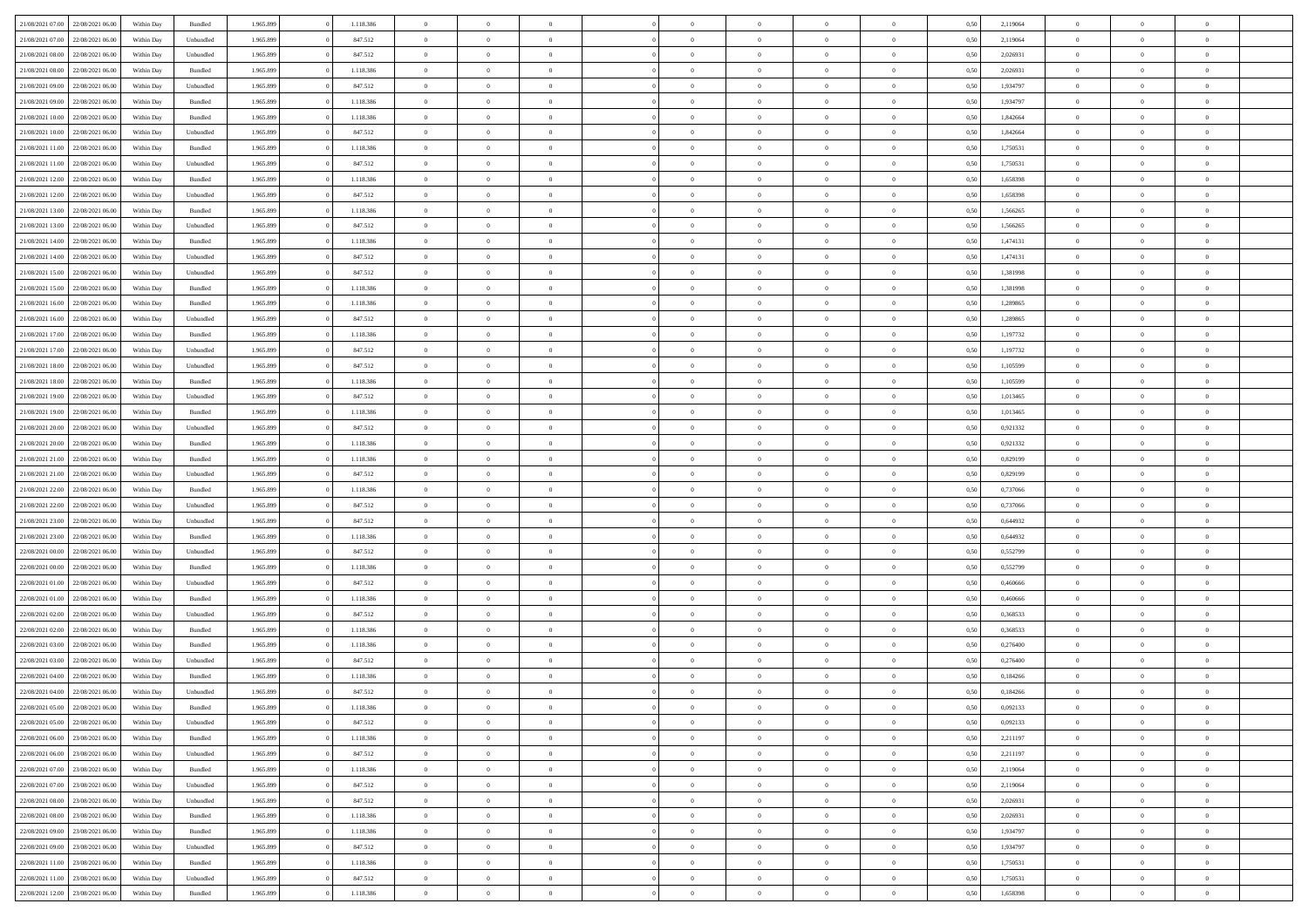|                                   |                                   |            |                    |           |           | $\overline{0}$ | $\Omega$       |                |                | $\Omega$       | $\Omega$       | $\theta$       |      |          | $\theta$       |                | $\theta$       |  |
|-----------------------------------|-----------------------------------|------------|--------------------|-----------|-----------|----------------|----------------|----------------|----------------|----------------|----------------|----------------|------|----------|----------------|----------------|----------------|--|
| 22/08/2021 12:00                  | 23/08/2021 06:00                  | Within Dav | Unbundled          | 1.965.899 | 847.512   |                |                |                | $\Omega$       |                |                |                | 0,50 | 1,658398 |                | $\theta$       |                |  |
| 22/08/2021 13:00                  | 23/08/2021 06:00                  | Within Day | Bundled            | 1.965.899 | 1.118.386 | $\overline{0}$ | $\theta$       | $\overline{0}$ | $\overline{0}$ | $\bf{0}$       | $\overline{0}$ | $\bf{0}$       | 0,50 | 1,566265 | $\theta$       | $\theta$       | $\overline{0}$ |  |
| 22/08/2021 13:00                  | 23/08/2021 06:00                  | Within Day | Unbundled          | 1.965.899 | 847.512   | $\overline{0}$ | $\overline{0}$ | $\overline{0}$ | $\overline{0}$ | $\bf{0}$       | $\overline{0}$ | $\mathbf{0}$   | 0,50 | 1,566265 | $\bf{0}$       | $\overline{0}$ | $\overline{0}$ |  |
| 22/08/2021 14:00                  | 23/08/2021 06:00                  | Within Dav | Unbundled          | 1.965.899 | 847.512   | $\overline{0}$ | $\overline{0}$ | $\overline{0}$ | $\overline{0}$ | $\bf{0}$       | $\overline{0}$ | $\overline{0}$ | 0.50 | 1,474131 | $\theta$       | $\theta$       | $\overline{0}$ |  |
|                                   |                                   |            |                    |           |           |                |                |                |                |                |                |                |      |          |                |                |                |  |
| 22/08/2021 14:00                  | 23/08/2021 06:00                  | Within Day | Bundled            | 1.965.899 | 1.118.386 | $\overline{0}$ | $\theta$       | $\overline{0}$ | $\overline{0}$ | $\bf{0}$       | $\overline{0}$ | $\bf{0}$       | 0,50 | 1,474131 | $\theta$       | $\overline{0}$ | $\overline{0}$ |  |
| 22/08/2021 15:00                  | 23/08/2021 06:00                  | Within Day | Bundled            | 1.965.899 | 1.118.386 | $\overline{0}$ | $\bf{0}$       | $\overline{0}$ | $\overline{0}$ | $\overline{0}$ | $\overline{0}$ | $\mathbf{0}$   | 0,50 | 1,381998 | $\bf{0}$       | $\overline{0}$ | $\bf{0}$       |  |
| 22/08/2021 15:00                  | 23/08/2021 06:00                  | Within Dav | Unbundled          | 1.965.899 | 847.512   | $\overline{0}$ | $\overline{0}$ | $\overline{0}$ | $\overline{0}$ | $\overline{0}$ | $\overline{0}$ | $\overline{0}$ | 0.50 | 1,381998 | $\theta$       | $\overline{0}$ | $\overline{0}$ |  |
| 22/08/2021 16:00                  | 23/08/2021 06:00                  | Within Day | Bundled            | 1.965.899 | 1.118.386 | $\overline{0}$ | $\theta$       | $\overline{0}$ | $\overline{0}$ | $\bf{0}$       | $\overline{0}$ | $\bf{0}$       | 0,50 | 1,289865 | $\theta$       | $\theta$       | $\overline{0}$ |  |
| 22/08/2021 16:00                  | 23/08/2021 06:00                  | Within Day | Unbundled          | 1.965.899 | 847.512   | $\overline{0}$ | $\overline{0}$ | $\overline{0}$ | $\overline{0}$ | $\bf{0}$       | $\overline{0}$ | $\mathbf{0}$   | 0,50 | 1,289865 | $\,0\,$        | $\overline{0}$ | $\overline{0}$ |  |
|                                   |                                   |            |                    |           |           |                |                |                |                |                |                |                |      |          |                |                |                |  |
| 22/08/2021 17:00                  | 23/08/2021 06:00                  | Within Dav | Bundled            | 1.965.899 | 1.118.386 | $\overline{0}$ | $\overline{0}$ | $\overline{0}$ | $\overline{0}$ | $\overline{0}$ | $\overline{0}$ | $\overline{0}$ | 0.50 | 1,197732 | $\theta$       | $\overline{0}$ | $\overline{0}$ |  |
| 22/08/2021 17:00                  | 23/08/2021 06:00                  | Within Day | Unbundled          | 1.965.899 | 847.512   | $\overline{0}$ | $\theta$       | $\overline{0}$ | $\overline{0}$ | $\bf{0}$       | $\overline{0}$ | $\bf{0}$       | 0,50 | 1,197732 | $\,$ 0 $\,$    | $\overline{0}$ | $\overline{0}$ |  |
| 22/08/2021 18:00                  | 23/08/2021 06:00                  | Within Day | Unbundled          | 1.965.899 | 847.512   | $\overline{0}$ | $\overline{0}$ | $\overline{0}$ | $\overline{0}$ | $\bf{0}$       | $\bf{0}$       | $\mathbf{0}$   | 0,50 | 1,105599 | $\bf{0}$       | $\overline{0}$ | $\overline{0}$ |  |
| 22/08/2021 18:00                  | 23/08/2021 06:00                  | Within Day | Bundled            | 1.965.899 | 1.118.386 | $\overline{0}$ | $\overline{0}$ | $\overline{0}$ | $\overline{0}$ | $\bf{0}$       | $\overline{0}$ | $\overline{0}$ | 0.50 | 1,105599 | $\theta$       | $\theta$       | $\overline{0}$ |  |
| 22/08/2021 19:00                  | 23/08/2021 06:00                  | Within Day | Bundled            | 1.965.899 | 1.118.386 | $\overline{0}$ | $\theta$       | $\overline{0}$ | $\overline{0}$ | $\bf{0}$       | $\overline{0}$ | $\bf{0}$       | 0,50 | 1,013465 | $\theta$       | $\overline{0}$ | $\overline{0}$ |  |
|                                   |                                   |            |                    |           |           |                |                |                |                |                |                |                |      |          |                |                |                |  |
| 22/08/2021 19:00                  | 23/08/2021 06:00                  | Within Day | Unbundled          | 1.965.899 | 847.512   | $\overline{0}$ | $\overline{0}$ | $\overline{0}$ | $\bf{0}$       | $\overline{0}$ | $\overline{0}$ | $\mathbf{0}$   | 0,50 | 1,013465 | $\bf{0}$       | $\overline{0}$ | $\bf{0}$       |  |
| 22/08/2021 20:00                  | 23/08/2021 06:00                  | Within Dav | Unbundled          | 1.965.899 | 847.512   | $\overline{0}$ | $\overline{0}$ | $\overline{0}$ | $\overline{0}$ | $\overline{0}$ | $\overline{0}$ | $\overline{0}$ | 0.50 | 0.921332 | $\theta$       | $\overline{0}$ | $\overline{0}$ |  |
| 22/08/2021 20:00                  | 23/08/2021 06:00                  | Within Day | Bundled            | 1.965.899 | 1.118.386 | $\overline{0}$ | $\theta$       | $\overline{0}$ | $\overline{0}$ | $\bf{0}$       | $\overline{0}$ | $\bf{0}$       | 0,50 | 0,921332 | $\theta$       | $\theta$       | $\overline{0}$ |  |
| 22/08/2021 21:00                  | 23/08/2021 06:00                  | Within Day | Bundled            | 1.965.899 | 1.118.386 | $\overline{0}$ | $\overline{0}$ | $\overline{0}$ | $\bf{0}$       | $\bf{0}$       | $\bf{0}$       | $\mathbf{0}$   | 0,50 | 0,829199 | $\,0\,$        | $\overline{0}$ | $\overline{0}$ |  |
| 22/08/2021 21:00                  | 23/08/2021 06:00                  | Within Day | Unbundled          | 1.965.899 | 847.512   | $\overline{0}$ | $\overline{0}$ | $\overline{0}$ | $\overline{0}$ | $\overline{0}$ | $\overline{0}$ | $\overline{0}$ | 0.50 | 0.829199 | $\theta$       | $\overline{0}$ | $\overline{0}$ |  |
|                                   |                                   |            |                    |           |           |                |                |                |                |                |                |                |      |          |                |                |                |  |
| 22/08/2021 22:00                  | 23/08/2021 06:00                  | Within Day | Unbundled          | 1.965.899 | 847.512   | $\overline{0}$ | $\theta$       | $\overline{0}$ | $\overline{0}$ | $\bf{0}$       | $\overline{0}$ | $\bf{0}$       | 0,50 | 0,737066 | $\,$ 0 $\,$    | $\theta$       | $\overline{0}$ |  |
| 22/08/2021 22:00                  | 23/08/2021 06:00                  | Within Day | Bundled            | 1.965.899 | 1.118.386 | $\overline{0}$ | $\overline{0}$ | $\overline{0}$ | $\bf{0}$       | $\bf{0}$       | $\bf{0}$       | $\mathbf{0}$   | 0,50 | 0,737066 | $\bf{0}$       | $\overline{0}$ | $\overline{0}$ |  |
| 22/08/2021 23:00                  | 23/08/2021 06:00                  | Within Day | Unbundled          | 1.965.899 | 847.512   | $\overline{0}$ | $\overline{0}$ | $\overline{0}$ | $\overline{0}$ | $\bf{0}$       | $\overline{0}$ | $\overline{0}$ | 0.50 | 0,644932 | $\theta$       | $\overline{0}$ | $\overline{0}$ |  |
| 22/08/2021 23:00                  | 23/08/2021 06:00                  | Within Day | Bundled            | 1.965.899 | 1.118.386 | $\overline{0}$ | $\theta$       | $\overline{0}$ | $\overline{0}$ | $\bf{0}$       | $\overline{0}$ | $\bf{0}$       | 0,50 | 0,644932 | $\,$ 0 $\,$    | $\overline{0}$ | $\overline{0}$ |  |
| 23/08/2021 00:00                  | 23/08/2021 06:00                  | Within Day | Bundled            | 1.965.899 | 1.118.386 | $\overline{0}$ | $\overline{0}$ | $\overline{0}$ | $\bf{0}$       | $\overline{0}$ | $\overline{0}$ | $\mathbf{0}$   | 0,50 | 0,552799 | $\bf{0}$       | $\overline{0}$ | $\bf{0}$       |  |
|                                   |                                   |            |                    |           |           |                |                |                |                |                |                |                |      |          |                |                |                |  |
| 23/08/2021 00:00                  | 23/08/2021 06:00                  | Within Dav | Unbundled          | 1.965.899 | 847.512   | $\overline{0}$ | $\overline{0}$ | $\overline{0}$ | $\overline{0}$ | $\overline{0}$ | $\overline{0}$ | $\overline{0}$ | 0.50 | 0,552799 | $\overline{0}$ | $\overline{0}$ | $\overline{0}$ |  |
| 23/08/2021 01:00                  | 23/08/2021 06:00                  | Within Day | Bundled            | 1.965.899 | 1.118.386 | $\overline{0}$ | $\theta$       | $\overline{0}$ | $\overline{0}$ | $\bf{0}$       | $\overline{0}$ | $\bf{0}$       | 0,50 | 0,460666 | $\theta$       | $\theta$       | $\overline{0}$ |  |
| 23/08/2021 01:00                  | 23/08/2021 06:00                  | Within Day | Unbundled          | 1.965.899 | 847.512   | $\overline{0}$ | $\overline{0}$ | $\overline{0}$ | $\bf{0}$       | $\bf{0}$       | $\bf{0}$       | $\bf{0}$       | 0,50 | 0,460666 | $\,0\,$        | $\overline{0}$ | $\overline{0}$ |  |
| 23/08/2021 02:00                  | 23/08/2021 06:00                  | Within Day | Bundled            | 1.965.899 | 1.118.386 | $\overline{0}$ | $\overline{0}$ | $\overline{0}$ | $\overline{0}$ | $\overline{0}$ | $\overline{0}$ | $\overline{0}$ | 0.50 | 0,368533 | $\theta$       | $\overline{0}$ | $\overline{0}$ |  |
| 23/08/2021 02:00                  | 23/08/2021 06:00                  | Within Day | Unbundled          | 1.965.899 | 847.512   | $\overline{0}$ | $\theta$       | $\overline{0}$ | $\overline{0}$ | $\bf{0}$       | $\overline{0}$ | $\bf{0}$       | 0,50 | 0,368533 | $\,$ 0 $\,$    | $\overline{0}$ | $\overline{0}$ |  |
| 23/08/2021 03:00                  | 23/08/2021 06:00                  | Within Day | Bundled            | 1.965.899 | 1.118.386 | $\overline{0}$ | $\overline{0}$ | $\overline{0}$ | $\bf{0}$       | $\bf{0}$       | $\bf{0}$       | $\bf{0}$       | 0,50 | 0,276400 | $\overline{0}$ | $\overline{0}$ | $\overline{0}$ |  |
|                                   |                                   |            |                    |           |           |                |                |                |                |                |                |                |      |          |                |                |                |  |
| 23/08/2021 03:00                  | 23/08/2021 06:00                  | Within Day | Unbundled          | 1.965.899 | 847.512   | $\overline{0}$ | $\Omega$       | $\overline{0}$ | $\Omega$       | $\Omega$       | $\overline{0}$ | $\overline{0}$ | 0,50 | 0,276400 | $\,0\,$        | $\theta$       | $\theta$       |  |
| 23/08/2021 04:00                  | 23/08/2021 06:00                  | Within Day | Unbundled          | 1.965.899 | 847.512   | $\overline{0}$ | $\theta$       | $\overline{0}$ | $\overline{0}$ | $\bf{0}$       | $\overline{0}$ | $\bf{0}$       | 0,50 | 0,184266 | $\,$ 0 $\,$    | $\theta$       | $\overline{0}$ |  |
| 23/08/2021 04:00                  | 23/08/2021 06:00                  | Within Day | Bundled            | 1.965.899 | 1.118.386 | $\overline{0}$ | $\overline{0}$ | $\overline{0}$ | $\bf{0}$       | $\bf{0}$       | $\overline{0}$ | $\mathbf{0}$   | 0,50 | 0,184266 | $\overline{0}$ | $\overline{0}$ | $\bf{0}$       |  |
| 23/08/2021 05:00                  | 23/08/2021 06:00                  | Within Day | Bundled            | 1.965.899 | 1.118.386 | $\overline{0}$ | $\Omega$       | $\Omega$       | $\Omega$       | $\bf{0}$       | $\overline{0}$ | $\overline{0}$ | 0.50 | 0.092133 | $\,0\,$        | $\theta$       | $\theta$       |  |
| 23/08/2021 05:00                  | 23/08/2021 06:00                  | Within Day | Unbundled          | 1.965.899 | 847.512   | $\overline{0}$ | $\theta$       | $\overline{0}$ | $\overline{0}$ | $\bf{0}$       | $\overline{0}$ | $\bf{0}$       | 0,50 | 0,092133 | $\,$ 0 $\,$    | $\theta$       | $\overline{0}$ |  |
| 23/08/2021 06:00                  | 24/08/2021 06:00                  | Within Day | Bundled            | 1.965.899 | 1.118.386 | $\overline{0}$ | $\overline{0}$ | $\overline{0}$ | $\bf{0}$       | $\bf{0}$       | $\bf{0}$       | $\mathbf{0}$   | 0,50 | 2,211197 | $\bf{0}$       | $\overline{0}$ | $\overline{0}$ |  |
|                                   |                                   |            |                    |           |           |                |                |                |                |                |                |                |      |          |                |                |                |  |
| 23/08/2021 06:00                  | 24/08/2021 06:00                  | Within Day | Unbundled          | 1.965.899 | 847.512   | $\overline{0}$ | $\Omega$       | $\overline{0}$ | $\Omega$       | $\overline{0}$ | $\overline{0}$ | $\overline{0}$ | 0.50 | 2,211197 | $\,$ 0 $\,$    | $\theta$       | $\theta$       |  |
| 23/08/2021 07:00                  | 24/08/2021 06:00                  | Within Day | Unbundled          | 1.965.899 | 847.512   | $\overline{0}$ | $\theta$       | $\overline{0}$ | $\overline{0}$ | $\,$ 0         | $\overline{0}$ | $\bf{0}$       | 0,50 | 2,119064 | $\,$ 0 $\,$    | $\overline{0}$ | $\overline{0}$ |  |
| 23/08/2021 07:00                  | 24/08/2021 06:00                  | Within Day | Bundled            | 1.965.899 | 1.118.386 | $\overline{0}$ | $\overline{0}$ | $\overline{0}$ | $\bf{0}$       | $\bf{0}$       | $\bf{0}$       | $\mathbf{0}$   | 0,50 | 2,119064 | $\overline{0}$ | $\overline{0}$ | $\overline{0}$ |  |
| 23/08/2021 08:00                  | 24/08/2021 06:00                  | Within Day | Bundled            | 1.965.899 | 1.118.386 | $\overline{0}$ | $\Omega$       | $\overline{0}$ | $\Omega$       | $\overline{0}$ | $\overline{0}$ | $\overline{0}$ | 0.50 | 2,026931 | $\,0\,$        | $\theta$       | $\theta$       |  |
| 23/08/2021 08:00                  | 24/08/2021 06:00                  | Within Day | Unbundled          | 1.965.899 | 847.512   | $\overline{0}$ | $\theta$       | $\overline{0}$ | $\overline{0}$ | $\,$ 0         | $\overline{0}$ | $\bf{0}$       | 0,50 | 2,026931 | $\,$ 0 $\,$    | $\overline{0}$ | $\overline{0}$ |  |
|                                   |                                   |            |                    |           |           |                |                |                |                |                |                |                |      |          |                |                |                |  |
| 23/08/2021 09:00                  | 24/08/2021 06:00                  | Within Day | Bundled            | 1.965.899 | 1.118.386 | $\overline{0}$ | $\overline{0}$ | $\overline{0}$ | $\bf{0}$       | $\bf{0}$       | $\bf{0}$       | $\mathbf{0}$   | 0,50 | 1,934797 | $\overline{0}$ | $\overline{0}$ | $\bf{0}$       |  |
| 23/08/2021 09:00                  | 24/08/2021 06:00                  | Within Day | Unbundled          | 1.965.899 | 847.512   | $\overline{0}$ | $\Omega$       | $\Omega$       | $\Omega$       | $\Omega$       | $\Omega$       | $\overline{0}$ | 0.50 | 1,934797 | $\theta$       | $\theta$       | $\theta$       |  |
| 23/08/2021 10:00                  | 24/08/2021 06:00                  | Within Day | Unbundled          | 1.965.899 | 847.512   | $\overline{0}$ | $\overline{0}$ | $\overline{0}$ | $\bf{0}$       | $\,$ 0         | $\bf{0}$       | $\bf{0}$       | 0,50 | 1,842664 | $\,0\,$        | $\overline{0}$ | $\overline{0}$ |  |
|                                   | 23/08/2021 10:00 24/08/2021 06:00 | Within Day | $\mathbf B$ undled | 1.965.899 | 1.118.386 | $\bf{0}$       | $\bf{0}$       |                |                |                |                |                | 0,50 | 1,842664 | $\bf{0}$       | $\overline{0}$ |                |  |
| 23/08/2021 11:00                  | 24/08/2021 06:00                  | Within Day | Bundled            | 1.965.899 | 1.118.386 | $\overline{0}$ | $\overline{0}$ | $\overline{0}$ | $\Omega$       | $\overline{0}$ | $\overline{0}$ | $\overline{0}$ | 0,50 | 1,750531 | $\theta$       | $\theta$       | $\theta$       |  |
| 23/08/2021 11:00                  | 24/08/2021 06:00                  | Within Day | Unbundled          | 1.965.899 | 847.512   | $\overline{0}$ | $\bf{0}$       | $\overline{0}$ | $\overline{0}$ | $\,$ 0 $\,$    | $\overline{0}$ | $\,$ 0 $\,$    | 0,50 | 1,750531 | $\,$ 0 $\,$    | $\,$ 0 $\,$    | $\,$ 0         |  |
| 23/08/2021 12:00                  | 24/08/2021 06:00                  | Within Day | Unbundled          | 1.965.899 | 847.512   | $\overline{0}$ | $\overline{0}$ | $\overline{0}$ | $\overline{0}$ | $\overline{0}$ | $\overline{0}$ | $\mathbf{0}$   | 0,50 | 1,658398 | $\overline{0}$ | $\bf{0}$       | $\overline{0}$ |  |
|                                   |                                   |            |                    |           |           |                |                |                |                |                |                |                |      |          |                |                |                |  |
| 23/08/2021 12:00                  | 24/08/2021 06:00                  | Within Day | $\mathbf B$ undled | 1.965.899 | 1.118.386 | $\overline{0}$ | $\overline{0}$ | $\overline{0}$ | $\Omega$       | $\overline{0}$ | $\overline{0}$ | $\overline{0}$ | 0,50 | 1,658398 | $\overline{0}$ | $\overline{0}$ | $\overline{0}$ |  |
| 23/08/2021 13:00                  | 24/08/2021 06:00                  | Within Day | Bundled            | 1.965.899 | 1.118.386 | $\overline{0}$ | $\,$ 0         | $\overline{0}$ | $\overline{0}$ | $\,$ 0 $\,$    | $\overline{0}$ | $\,$ 0 $\,$    | 0,50 | 1,566265 | $\,$ 0 $\,$    | $\overline{0}$ | $\,$ 0         |  |
| 23/08/2021 13:00                  | 24/08/2021 06:00                  | Within Day | Unbundled          | 1.965.899 | 847.512   | $\overline{0}$ | $\overline{0}$ | $\overline{0}$ | $\overline{0}$ | $\overline{0}$ | $\overline{0}$ | $\mathbf{0}$   | 0,50 | 1,566265 | $\overline{0}$ | $\overline{0}$ | $\overline{0}$ |  |
| 23/08/2021 14:00                  | 24/08/2021 06:00                  | Within Day | Bundled            | 1.965.899 | 1.118.386 | $\overline{0}$ | $\overline{0}$ | $\overline{0}$ | $\overline{0}$ | $\overline{0}$ | $\overline{0}$ | $\overline{0}$ | 0.50 | 1,474131 | $\overline{0}$ | $\theta$       | $\overline{0}$ |  |
| 23/08/2021 14:00                  | 24/08/2021 06:00                  | Within Day | Unbundled          | 1.965.899 | 847.512   | $\overline{0}$ | $\,$ 0         | $\overline{0}$ | $\overline{0}$ | $\bf{0}$       | $\overline{0}$ | $\bf{0}$       | 0,50 | 1,474131 | $\,$ 0 $\,$    | $\overline{0}$ | $\overline{0}$ |  |
|                                   |                                   |            |                    |           |           |                |                |                |                |                |                |                |      |          |                |                |                |  |
| 23/08/2021 15:00                  | 24/08/2021 06:00                  | Within Day | Bundled            | 1.965.899 | 1.118.386 | $\overline{0}$ | $\bf{0}$       | $\overline{0}$ | $\overline{0}$ | $\overline{0}$ | $\overline{0}$ | $\mathbf{0}$   | 0,50 | 1,381998 | $\overline{0}$ | $\overline{0}$ | $\bf{0}$       |  |
| 23/08/2021 15:00                  | 24/08/2021 06:00                  | Within Day | Unbundled          | 1.965.899 | 847.512   | $\overline{0}$ | $\overline{0}$ | $\overline{0}$ | $\Omega$       | $\overline{0}$ | $\overline{0}$ | $\overline{0}$ | 0,50 | 1,381998 | $\overline{0}$ | $\overline{0}$ | $\overline{0}$ |  |
| 23/08/2021 16:00                  | 24/08/2021 06:00                  | Within Day | Bundled            | 1.965.899 | 1.118.386 | $\overline{0}$ | $\bf{0}$       | $\overline{0}$ | $\bf{0}$       | $\bf{0}$       | $\overline{0}$ | $\mathbf{0}$   | 0,50 | 1,289865 | $\,$ 0 $\,$    | $\,$ 0 $\,$    | $\bf{0}$       |  |
| 23/08/2021 16:00 24/08/2021 06:00 |                                   | Within Day | Unbundled          | 1.965.899 | 847.512   | $\overline{0}$ | $\overline{0}$ | $\overline{0}$ | $\overline{0}$ | $\overline{0}$ | $\overline{0}$ | $\mathbf{0}$   | 0,50 | 1,289865 | $\overline{0}$ | $\bf{0}$       | $\overline{0}$ |  |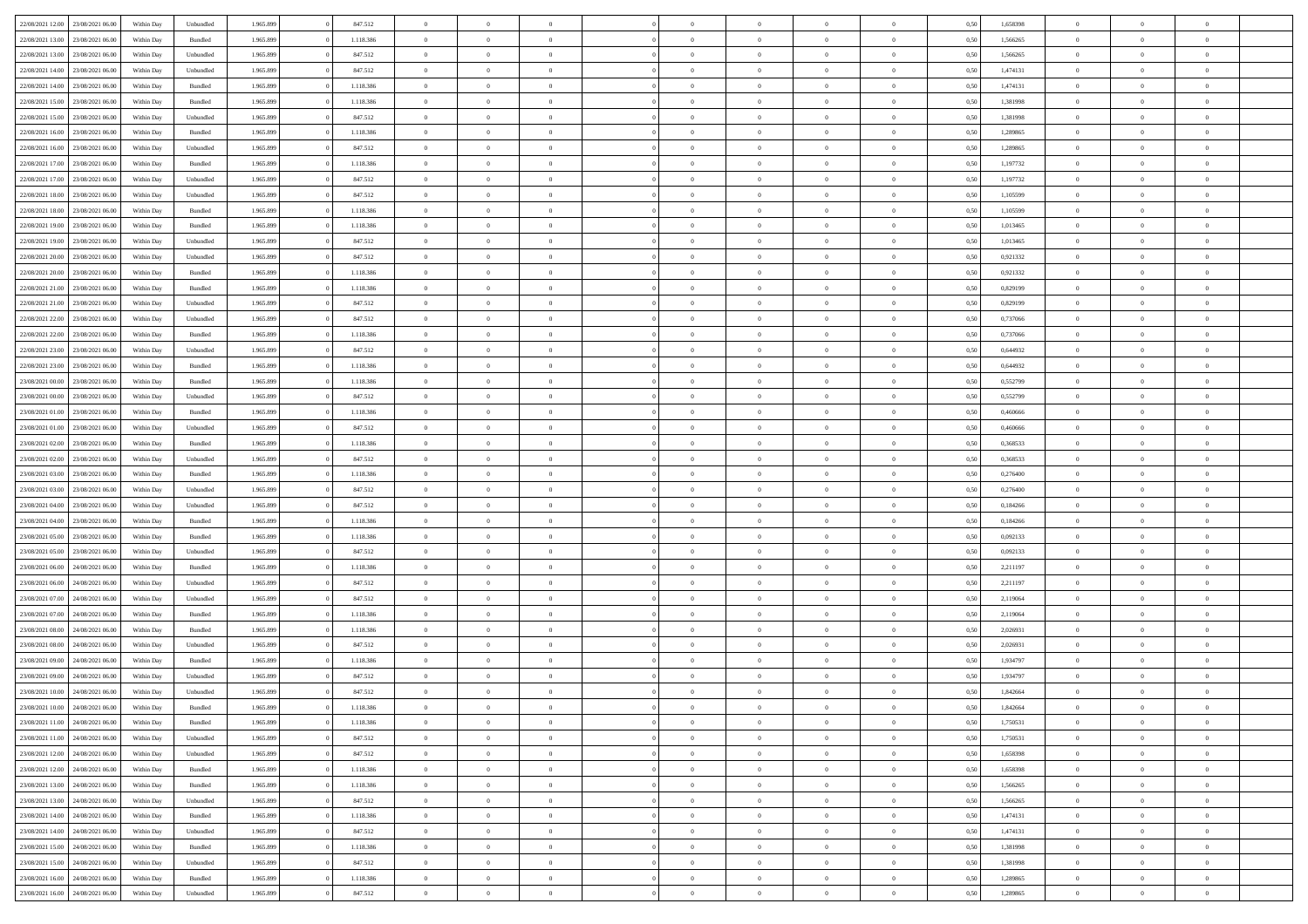| 23/08/2021 17:00 24/08/2021 06:00    | Within Day | Bundled   | 1.965.899 | 1.118.386 | $\overline{0}$ | $\overline{0}$ | $\Omega$       | $\Omega$       | $\theta$       |                | $\overline{0}$ | 0,50 | 1,197732 | $\mathbf{0}$   | $\Omega$       | $\Omega$       |  |
|--------------------------------------|------------|-----------|-----------|-----------|----------------|----------------|----------------|----------------|----------------|----------------|----------------|------|----------|----------------|----------------|----------------|--|
| 23/08/2021 17:00<br>24/08/2021 06:00 | Within Day | Unbundled | 1.965.899 | 847.512   | $\bf{0}$       | $\overline{0}$ | $\overline{0}$ | $\theta$       | $\overline{0}$ | $\overline{0}$ | $\,$ 0         | 0,50 | 1,197732 | $\mathbf{0}$   | $\theta$       | $\bf{0}$       |  |
| 23/08/2021 18:00<br>24/08/2021 06:00 | Within Day | Bundled   | 1.965.899 | 1.118.386 | $\overline{0}$ | $\overline{0}$ | $\overline{0}$ | $\bf{0}$       | $\bf{0}$       | $\overline{0}$ | $\mathbf{0}$   | 0,50 | 1,105599 | $\bf{0}$       | $\bf{0}$       | $\overline{0}$ |  |
| 23/08/2021 18:00<br>24/08/2021 06:00 | Within Day | Unbundled | 1.965.899 | 847.512   | $\overline{0}$ | $\overline{0}$ | $\overline{0}$ | $\overline{0}$ | $\overline{0}$ | $\overline{0}$ | $\overline{0}$ | 0.50 | 1.105599 | $\mathbf{0}$   | $\overline{0}$ | $\bf{0}$       |  |
| 23/08/2021 19:00<br>24/08/2021 06:00 | Within Day | Bundled   | 1.965.899 | 1.118.386 | $\bf{0}$       | $\overline{0}$ | $\overline{0}$ | $\theta$       | $\overline{0}$ | $\overline{0}$ | $\,$ 0         | 0,50 | 1,013465 | $\overline{0}$ | $\theta$       | $\bf{0}$       |  |
| 23/08/2021 19:00<br>24/08/2021 06:00 | Within Day | Unbundled | 1.965.899 | 847.512   | $\overline{0}$ | $\overline{0}$ | $\overline{0}$ | $\bf{0}$       | $\overline{0}$ | $\overline{0}$ | $\overline{0}$ | 0,50 | 1,013465 | $\overline{0}$ | $\overline{0}$ | $\overline{0}$ |  |
| 23/08/2021 20:00<br>24/08/2021 06:00 | Within Day | Bundled   | 1.965.899 | 1.118.386 | $\overline{0}$ | $\overline{0}$ | $\overline{0}$ | $\overline{0}$ | $\overline{0}$ | $\overline{0}$ | $\overline{0}$ | 0.50 | 0,921332 | $\mathbf{0}$   | $\overline{0}$ | $\overline{0}$ |  |
| 23/08/2021 20:00<br>24/08/2021 06:00 | Within Day | Unbundled | 1.965.899 | 847.512   | $\bf{0}$       | $\overline{0}$ | $\overline{0}$ | $\overline{0}$ | $\overline{0}$ | $\overline{0}$ | $\bf{0}$       | 0,50 | 0,921332 | $\theta$       | $\theta$       | $\bf{0}$       |  |
|                                      |            |           |           |           |                |                |                |                |                |                |                |      |          |                |                |                |  |
| 23/08/2021 21:00<br>24/08/2021 06:00 | Within Day | Bundled   | 1.965.899 | 1.118.386 | $\overline{0}$ | $\overline{0}$ | $\overline{0}$ | $\bf{0}$       | $\bf{0}$       | $\overline{0}$ | $\mathbf{0}$   | 0,50 | 0,829199 | $\bf{0}$       | $\bf{0}$       | $\bf{0}$       |  |
| 23/08/2021 21:00<br>24/08/2021 06:00 | Within Day | Unbundled | 1.965.899 | 847.512   | $\overline{0}$ | $\overline{0}$ | $\overline{0}$ | $\overline{0}$ | $\overline{0}$ | $\overline{0}$ | $\overline{0}$ | 0.50 | 0.829199 | $\overline{0}$ | $\theta$       | $\overline{0}$ |  |
| 23/08/2021 22:00<br>24/08/2021 06:00 | Within Day | Bundled   | 1.965.899 | 1.118.386 | $\bf{0}$       | $\overline{0}$ | $\overline{0}$ | $\overline{0}$ | $\overline{0}$ | $\overline{0}$ | $\,$ 0         | 0,50 | 0,737066 | $\overline{0}$ | $\theta$       | $\bf{0}$       |  |
| 23/08/2021 22:00<br>24/08/2021 06:00 | Within Day | Unbundled | 1.965.899 | 847.512   | $\overline{0}$ | $\overline{0}$ | $\overline{0}$ | $\bf{0}$       | $\overline{0}$ | $\overline{0}$ | $\overline{0}$ | 0,50 | 0,737066 | $\overline{0}$ | $\bf{0}$       | $\bf{0}$       |  |
| 23/08/2021 23:00<br>24/08/2021 06:00 | Within Day | Bundled   | 1.965.899 | 1.118.386 | $\overline{0}$ | $\overline{0}$ | $\overline{0}$ | $\overline{0}$ | $\overline{0}$ | $\overline{0}$ | $\overline{0}$ | 0.50 | 0.644932 | $\mathbf{0}$   | $\overline{0}$ | $\bf{0}$       |  |
| 23/08/2021 23:00<br>24/08/2021 06:00 | Within Day | Unbundled | 1.965.899 | 847.512   | $\bf{0}$       | $\overline{0}$ | $\overline{0}$ | $\theta$       | $\overline{0}$ | $\overline{0}$ | $\,$ 0         | 0,50 | 0,644932 | $\theta$       | $\theta$       | $\bf{0}$       |  |
| 24/08/2021 00:00<br>24/08/2021 06:00 | Within Day | Unbundled | 1.965.899 | 847.512   | $\overline{0}$ | $\overline{0}$ | $\overline{0}$ | $\bf{0}$       | $\overline{0}$ | $\overline{0}$ | $\overline{0}$ | 0,50 | 0,552799 | $\overline{0}$ | $\overline{0}$ | $\overline{0}$ |  |
| 24/08/2021 00:00<br>24/08/2021 06:00 | Within Day | Bundled   | 1.965.899 | 1.118.386 | $\overline{0}$ | $\overline{0}$ | $\overline{0}$ | $\overline{0}$ | $\overline{0}$ | $\overline{0}$ | $\overline{0}$ | 0.50 | 0,552799 | $\overline{0}$ | $\overline{0}$ | $\overline{0}$ |  |
| 24/08/2021 01:00<br>24/08/2021 06:00 | Within Day | Unbundled | 1.965.899 | 847.512   | $\bf{0}$       | $\overline{0}$ | $\overline{0}$ | $\overline{0}$ | $\overline{0}$ | $\overline{0}$ | $\bf{0}$       | 0,50 | 0,460666 | $\theta$       | $\theta$       | $\bf{0}$       |  |
| 24/08/2021 01:00<br>24/08/2021 06:00 | Within Day | Bundled   | 1.965.899 | 1.118.386 | $\overline{0}$ | $\overline{0}$ | $\overline{0}$ | $\bf{0}$       | $\bf{0}$       | $\overline{0}$ | $\mathbf{0}$   | 0,50 | 0,460666 | $\bf{0}$       | $\bf{0}$       | $\bf{0}$       |  |
| 24/08/2021 02:00<br>24/08/2021 06:00 | Within Day | Unbundled | 1.965.899 | 847.512   | $\overline{0}$ | $\overline{0}$ | $\overline{0}$ | $\overline{0}$ | $\overline{0}$ | $\overline{0}$ | $\overline{0}$ | 0.50 | 0,368533 | $\overline{0}$ | $\overline{0}$ | $\overline{0}$ |  |
| 24/08/2021 02:00<br>24/08/2021 06:00 | Within Day | Bundled   | 1.965.899 | 1.118.386 | $\bf{0}$       | $\overline{0}$ | $\overline{0}$ | $\overline{0}$ | $\overline{0}$ | $\overline{0}$ | $\,$ 0         | 0,50 | 0,368533 | $\theta$       | $\theta$       | $\bf{0}$       |  |
| 24/08/2021 03:00<br>24/08/2021 06:00 | Within Day | Unbundled | 1.965.899 | 847.512   | $\overline{0}$ | $\overline{0}$ | $\overline{0}$ | $\bf{0}$       | $\bf{0}$       | $\overline{0}$ | $\mathbf{0}$   | 0,50 | 0,276400 | $\bf{0}$       | $\bf{0}$       | $\bf{0}$       |  |
| 24/08/2021 03:00<br>24/08/2021 06:00 | Within Day | Bundled   | 1.965.899 | 1.118.386 | $\overline{0}$ | $\overline{0}$ | $\overline{0}$ | $\overline{0}$ | $\overline{0}$ | $\overline{0}$ | $\overline{0}$ | 0.50 | 0.276400 | $\overline{0}$ | $\overline{0}$ | $\bf{0}$       |  |
| 24/08/2021 04:00<br>24/08/2021 06:00 | Within Day | Unbundled | 1.965.899 | 847.512   | $\bf{0}$       | $\overline{0}$ | $\overline{0}$ | $\overline{0}$ | $\overline{0}$ | $\overline{0}$ | $\,$ 0         | 0,50 | 0,184266 | $\,0\,$        | $\theta$       | $\bf{0}$       |  |
| 24/08/2021 04:00<br>24/08/2021 06:00 | Within Day | Bundled   | 1.965.899 | 1.118.386 | $\overline{0}$ | $\overline{0}$ | $\overline{0}$ | $\bf{0}$       | $\overline{0}$ | $\overline{0}$ | $\overline{0}$ | 0,50 | 0,184266 | $\overline{0}$ | $\overline{0}$ | $\overline{0}$ |  |
| 24/08/2021 05:00<br>24/08/2021 06:00 | Within Day | Bundled   | 1.965.899 | 1.118.386 | $\overline{0}$ | $\overline{0}$ | $\overline{0}$ | $\overline{0}$ | $\overline{0}$ | $\overline{0}$ | $\overline{0}$ | 0.50 | 0,092133 | $\overline{0}$ | $\overline{0}$ | $\overline{0}$ |  |
|                                      |            |           |           |           |                |                |                |                |                |                |                |      |          |                |                |                |  |
| 24/08/2021 05:00<br>24/08/2021 06:00 | Within Day | Unbundled | 1.965.899 | 847.512   | $\bf{0}$       | $\overline{0}$ | $\bf{0}$       | $\overline{0}$ | $\overline{0}$ | $\overline{0}$ | $\bf{0}$       | 0,50 | 0,092133 | $\theta$       | $\theta$       | $\bf{0}$       |  |
| 24/08/2021 06:00<br>25/08/2021 06:00 | Within Day | Bundled   | 1.965.899 | 1.118.386 | $\overline{0}$ | $\overline{0}$ | $\overline{0}$ | $\bf{0}$       | $\bf{0}$       | $\overline{0}$ | $\mathbf{0}$   | 0,50 | 2,211197 | $\bf{0}$       | $\bf{0}$       | $\bf{0}$       |  |
| 24/08/2021 06:00<br>25/08/2021 06:00 | Within Day | Unbundled | 1.965.899 | 847.512   | $\overline{0}$ | $\overline{0}$ | $\overline{0}$ | $\overline{0}$ | $\overline{0}$ | $\overline{0}$ | $\overline{0}$ | 0.50 | 2,211197 | $\overline{0}$ | $\overline{0}$ | $\overline{0}$ |  |
| 24/08/2021 07:00<br>25/08/2021 06:00 | Within Day | Unbundled | 1.965.899 | 847.512   | $\bf{0}$       | $\overline{0}$ | $\bf{0}$       | $\overline{0}$ | $\overline{0}$ | $\overline{0}$ | $\,$ 0         | 0,50 | 2,119064 | $\bf{0}$       | $\theta$       | $\bf{0}$       |  |
| 24/08/2021 07:00<br>25/08/2021 06:00 | Within Day | Bundled   | 1.965.899 | 1.118.386 | $\overline{0}$ | $\overline{0}$ | $\overline{0}$ | $\bf{0}$       | $\overline{0}$ | $\overline{0}$ | $\mathbf{0}$   | 0,50 | 2,119064 | $\overline{0}$ | $\bf{0}$       | $\bf{0}$       |  |
| 24/08/2021 09:00<br>25/08/2021 06:00 | Within Day | Unbundled | 1.965.899 | 847.512   | $\overline{0}$ | $\overline{0}$ | $\overline{0}$ | $\overline{0}$ | $\overline{0}$ | $\Omega$       | $\overline{0}$ | 0,50 | 1,934797 | $\bf{0}$       | $\theta$       | $\Omega$       |  |
| 24/08/2021 09:00<br>25/08/2021 06:00 | Within Day | Bundled   | 1.965.899 | 1.118.386 | $\bf{0}$       | $\overline{0}$ | $\overline{0}$ | $\overline{0}$ | $\overline{0}$ | $\overline{0}$ | $\,$ 0         | 0,50 | 1,934797 | $\overline{0}$ | $\theta$       | $\bf{0}$       |  |
| 24/08/2021 10:00<br>25/08/2021 06:00 | Within Day | Bundled   | 1.965.899 | 1.118.386 | $\overline{0}$ | $\overline{0}$ | $\overline{0}$ | $\bf{0}$       | $\overline{0}$ | $\overline{0}$ | $\overline{0}$ | 0,50 | 1,842664 | $\overline{0}$ | $\overline{0}$ | $\overline{0}$ |  |
| 24/08/2021 10:00<br>25/08/2021 06:00 | Within Day | Unbundled | 1.965.899 | 847.512   | $\overline{0}$ | $\overline{0}$ | $\overline{0}$ | $\overline{0}$ | $\overline{0}$ | $\Omega$       | $\overline{0}$ | 0.50 | 1,842664 | $\overline{0}$ | $\overline{0}$ | $\theta$       |  |
| 24/08/2021 11:00<br>25/08/2021 06:00 | Within Day | Bundled   | 1.965.899 | 1.118.386 | $\bf{0}$       | $\overline{0}$ | $\overline{0}$ | $\overline{0}$ | $\overline{0}$ | $\overline{0}$ | $\bf{0}$       | 0,50 | 1,750531 | $\bf{0}$       | $\theta$       | $\bf{0}$       |  |
| 24/08/2021 11:00<br>25/08/2021 06:00 | Within Day | Unbundled | 1.965.899 | 847.512   | $\overline{0}$ | $\overline{0}$ | $\overline{0}$ | $\bf{0}$       | $\bf{0}$       | $\overline{0}$ | $\mathbf{0}$   | 0,50 | 1,750531 | $\bf{0}$       | $\bf{0}$       | $\bf{0}$       |  |
| 24/08/2021 12:00<br>25/08/2021 06:00 | Within Day | Bundled   | 1.965.899 | 1.118.386 | $\overline{0}$ | $\overline{0}$ | $\overline{0}$ | $\overline{0}$ | $\overline{0}$ | $\Omega$       | $\theta$       | 0.50 | 1,658398 | $\overline{0}$ | $\overline{0}$ | $\theta$       |  |
| 24/08/2021 12:00<br>25/08/2021 06:00 | Within Day | Unbundled | 1.965.899 | 847.512   | $\bf{0}$       | $\overline{0}$ | $\overline{0}$ | $\overline{0}$ | $\overline{0}$ | $\overline{0}$ | $\,$ 0         | 0,50 | 1,658398 | $\,$ 0 $\,$    | $\theta$       | $\bf{0}$       |  |
| 24/08/2021 13:00<br>25/08/2021 06:00 | Within Day | Unbundled | 1.965.899 | 847.512   | $\overline{0}$ | $\overline{0}$ | $\overline{0}$ | $\bf{0}$       | $\bf{0}$       | $\overline{0}$ | $\overline{0}$ | 0,50 | 1,566265 | $\overline{0}$ | $\bf{0}$       | $\bf{0}$       |  |
| 24/08/2021 13:00<br>25/08/2021 06:00 | Within Day | Bundled   | 1.965.899 | 1.118.386 | $\overline{0}$ | $\overline{0}$ | $\overline{0}$ | $\overline{0}$ | $\bf{0}$       | $\Omega$       | $\overline{0}$ | 0,50 | 1,566265 | $\overline{0}$ | $\overline{0}$ | $\Omega$       |  |
| 24/08/2021 14:00<br>25/08/2021 06:00 | Within Day | Unbundled | 1.965.899 | 847.512   | $\bf{0}$       | $\overline{0}$ | $\overline{0}$ | $\overline{0}$ | $\bf{0}$       | $\overline{0}$ | $\,$ 0 $\,$    | 0,50 | 1,474131 | $\,$ 0 $\,$    | $\theta$       | $\bf{0}$       |  |
| 24/08/2021 14:00<br>25/08/2021 06:00 | Within Day | Bundled   | 1.965.899 | 1.118.386 | $\overline{0}$ | $\overline{0}$ | $\overline{0}$ | $\bf{0}$       | $\overline{0}$ | $\overline{0}$ | $\overline{0}$ | 0,50 | 1,474131 | $\bf{0}$       | $\overline{0}$ | $\overline{0}$ |  |
| 24/08/2021 15:00<br>25/08/2021 06:00 | Within Day | Bundled   | 1.965.899 | 1.118.386 | $\overline{0}$ | $\overline{0}$ | $\overline{0}$ | $\overline{0}$ | $\bf{0}$       | $\Omega$       | $\overline{0}$ | 0.50 | 1.381998 | $\overline{0}$ | $\theta$       | $\Omega$       |  |
| 24/08/2021 15:00<br>25/08/2021 06:00 | Within Day | Unbundled | 1.965.899 | 847.512   | $\overline{0}$ | $\overline{0}$ | $\overline{0}$ | $\bf{0}$       | $\bf{0}$       | $\overline{0}$ | $\,$ 0 $\,$    | 0,50 | 1,381998 | $\bf{0}$       | $\bf{0}$       | $\bf{0}$       |  |
| 24/08/2021 16:00 25/08/2021 06:00    | Within Day | Unbundled | 1.965.899 | 847.512   | $\bf{0}$       | $\bf{0}$       |                | $\bf{0}$       |                |                | $\bf{0}$       | 0,50 | 1,289865 | $\bf{0}$       | $\bf{0}$       |                |  |
| 24/08/2021 16:00 25/08/2021 06:00    | Within Day | Bundled   | 1.965.899 | 1.118.386 | $\overline{0}$ | $\overline{0}$ | $\theta$       | $\overline{0}$ | $\overline{0}$ | $\overline{0}$ | $\mathbf{0}$   | 0,50 | 1,289865 | $\overline{0}$ | $\theta$       | $\theta$       |  |
| 24/08/2021 17:00<br>25/08/2021 06:00 | Within Day | Unbundled | 1.965.899 | 847.512   | $\overline{0}$ | $\overline{0}$ | $\overline{0}$ | $\bf{0}$       | $\overline{0}$ | $\overline{0}$ | $\mathbf{0}$   | 0,50 | 1,197732 | $\,$ 0 $\,$    | $\overline{0}$ | $\,$ 0 $\,$    |  |
| 24/08/2021 17:00 25/08/2021 06:00    | Within Day | Bundled   | 1.965.899 | 1.118.386 | $\overline{0}$ | $\overline{0}$ | $\overline{0}$ | $\bf{0}$       | $\overline{0}$ | $\overline{0}$ | $\overline{0}$ | 0,50 | 1,197732 | $\overline{0}$ | $\overline{0}$ | $\overline{0}$ |  |
| 25/08/2021 06:00<br>24/08/2021 18:00 | Within Day | Bundled   | 1.965.899 | 1.118.386 | $\overline{0}$ | $\overline{0}$ | $\overline{0}$ | $\overline{0}$ | $\bf{0}$       | $\overline{0}$ | $\overline{0}$ | 0,50 | 1,105599 | $\overline{0}$ | $\overline{0}$ | $\overline{0}$ |  |
| 24/08/2021 18:00<br>25/08/2021 06:00 | Within Day | Unbundled | 1.965.899 | 847.512   | $\overline{0}$ | $\overline{0}$ | $\overline{0}$ | $\overline{0}$ | $\overline{0}$ | $\overline{0}$ | $\mathbf{0}$   | 0,50 | 1,105599 | $\,$ 0 $\,$    | $\theta$       | $\bf{0}$       |  |
| 24/08/2021 19:00 25/08/2021 06:00    |            |           |           |           |                |                |                |                |                |                |                |      |          |                | $\overline{0}$ |                |  |
|                                      | Within Day | Unbundled | 1.965.899 | 847.512   | $\overline{0}$ | $\overline{0}$ | $\overline{0}$ | $\overline{0}$ | $\overline{0}$ | $\overline{0}$ | $\overline{0}$ | 0,50 | 1,013465 | $\overline{0}$ |                | $\overline{0}$ |  |
| 24/08/2021 19:00 25/08/2021 06:00    | Within Day | Bundled   | 1.965.899 | 1.118.386 | $\overline{0}$ | $\overline{0}$ | $\overline{0}$ | $\overline{0}$ | $\overline{0}$ | $\overline{0}$ | $\mathbf{0}$   | 0.50 | 1,013465 | $\overline{0}$ | $\overline{0}$ | $\overline{0}$ |  |
| 24/08/2021 20:00<br>25/08/2021 06:00 | Within Day | Bundled   | 1.965.899 | 1.118.386 | $\overline{0}$ | $\overline{0}$ | $\overline{0}$ | $\bf{0}$       | $\bf{0}$       | $\overline{0}$ | $\,$ 0 $\,$    | 0,50 | 0,921332 | $\,$ 0 $\,$    | $\theta$       | $\,$ 0         |  |
| 24/08/2021 20:00 25/08/2021 06:00    | Within Day | Unbundled | 1.965.899 | 847.512   | $\overline{0}$ | $\overline{0}$ | $\overline{0}$ | $\bf{0}$       | $\overline{0}$ | $\overline{0}$ | $\overline{0}$ | 0,50 | 0,921332 | $\bf{0}$       | $\bf{0}$       | $\overline{0}$ |  |
| 24/08/2021 21:00 25/08/2021 06:00    | Within Day | Bundled   | 1.965.899 | 1.118.386 | $\overline{0}$ | $\overline{0}$ | $\overline{0}$ | $\overline{0}$ | $\overline{0}$ | $\overline{0}$ | $\overline{0}$ | 0,50 | 0,829199 | $\overline{0}$ | $\overline{0}$ | $\overline{0}$ |  |
| 24/08/2021 21:00<br>25/08/2021 06:00 | Within Day | Unbundled | 1.965.899 | 847.512   | $\overline{0}$ | $\overline{0}$ | $\overline{0}$ | $\bf{0}$       | $\bf{0}$       | $\overline{0}$ | $\,$ 0 $\,$    | 0,50 | 0,829199 | $\,$ 0 $\,$    | $\,0\,$        | $\,$ 0         |  |
| 24/08/2021 22:00 25/08/2021 06:00    | Within Day | Bundled   | 1.965.899 | 1.118.386 | $\overline{0}$ | $\overline{0}$ | $\overline{0}$ | $\bf{0}$       | $\overline{0}$ | $\overline{0}$ | $\overline{0}$ | 0,50 | 0,737066 | $\bf{0}$       | $\bf{0}$       | $\overline{0}$ |  |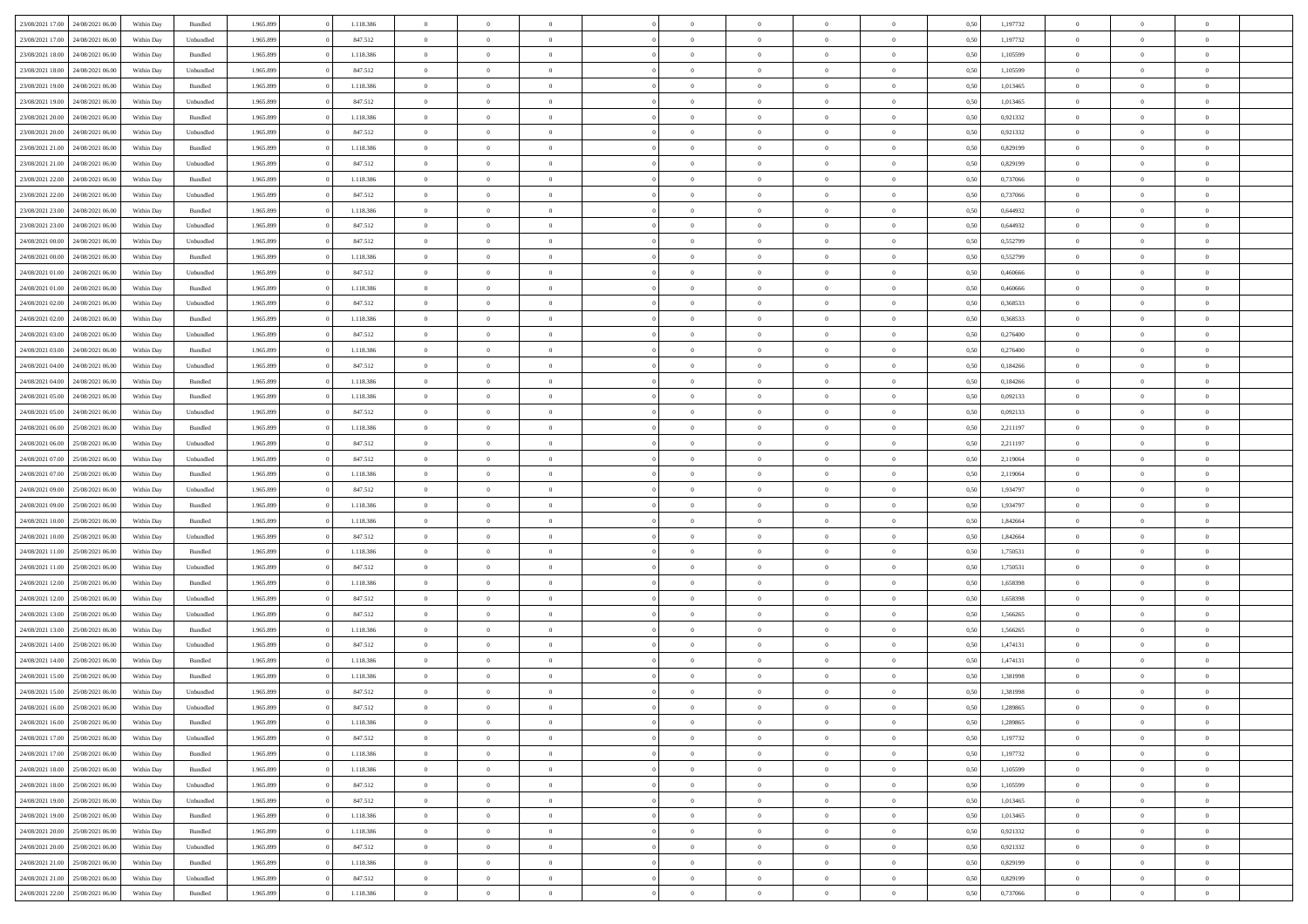| 24/08/2021 22:00 | 25/08/2021 06:00                  | Within Day | Unbundled | 1.965.899 | 847.512   | $\overline{0}$ | $\Omega$       |                | $\Omega$       | $\Omega$       | $\theta$       | $\theta$       | 0,50 | 0,737066 | $\theta$       | $\theta$       | $\theta$       |  |
|------------------|-----------------------------------|------------|-----------|-----------|-----------|----------------|----------------|----------------|----------------|----------------|----------------|----------------|------|----------|----------------|----------------|----------------|--|
| 24/08/2021 23:00 | 25/08/2021 06:00                  | Within Day | Unbundled | 1.965.899 | 847.512   | $\overline{0}$ | $\theta$       | $\overline{0}$ | $\overline{0}$ | $\bf{0}$       | $\overline{0}$ | $\bf{0}$       | 0,50 | 0,644932 | $\theta$       | $\overline{0}$ | $\overline{0}$ |  |
| 24/08/2021 23:00 | 25/08/2021 06:00                  | Within Day | Bundled   | 1.965.899 | 1.118.386 | $\overline{0}$ | $\overline{0}$ | $\overline{0}$ | $\bf{0}$       | $\bf{0}$       | $\bf{0}$       | $\mathbf{0}$   | 0,50 | 0,644932 | $\overline{0}$ | $\overline{0}$ | $\bf{0}$       |  |
| 25/08/2021 00:00 | 25/08/2021 06:00                  | Within Day | Unbundled | 1.965.899 | 847.512   | $\overline{0}$ | $\overline{0}$ | $\overline{0}$ | $\overline{0}$ | $\bf{0}$       | $\overline{0}$ | $\overline{0}$ | 0.50 | 0,552799 | $\theta$       | $\theta$       | $\overline{0}$ |  |
| 25/08/2021 00:00 | 25/08/2021 06:00                  | Within Day | Bundled   | 1.965.899 | 1.118.386 | $\overline{0}$ | $\theta$       | $\overline{0}$ | $\overline{0}$ | $\bf{0}$       | $\overline{0}$ | $\bf{0}$       | 0,50 | 0,552799 | $\,$ 0 $\,$    | $\overline{0}$ | $\overline{0}$ |  |
|                  |                                   |            |           |           |           |                |                |                |                |                |                |                |      |          |                |                |                |  |
| 25/08/2021 01:00 | 25/08/2021 06:00                  | Within Day | Unbundled | 1.965.899 | 847.512   | $\overline{0}$ | $\overline{0}$ | $\overline{0}$ | $\bf{0}$       | $\overline{0}$ | $\overline{0}$ | $\mathbf{0}$   | 0,50 | 0,460666 | $\overline{0}$ | $\overline{0}$ | $\bf{0}$       |  |
| 25/08/2021 01:00 | 25/08/2021 06:00                  | Within Dav | Bundled   | 1.965.899 | 1.118.386 | $\overline{0}$ | $\overline{0}$ | $\overline{0}$ | $\overline{0}$ | $\overline{0}$ | $\overline{0}$ | $\overline{0}$ | 0.50 | 0,460666 | $\theta$       | $\overline{0}$ | $\overline{0}$ |  |
| 25/08/2021 02:00 | 25/08/2021 06:00                  | Within Day | Bundled   | 1.965.899 | 1.118.386 | $\overline{0}$ | $\theta$       | $\overline{0}$ | $\overline{0}$ | $\bf{0}$       | $\overline{0}$ | $\bf{0}$       | 0,50 | 0,368533 | $\theta$       | $\theta$       | $\overline{0}$ |  |
| 25/08/2021 02:00 | 25/08/2021 06:00                  | Within Day | Unbundled | 1.965.899 | 847.512   | $\overline{0}$ | $\overline{0}$ | $\overline{0}$ | $\bf{0}$       | $\bf{0}$       | $\bf{0}$       | $\mathbf{0}$   | 0,50 | 0,368533 | $\,0\,$        | $\overline{0}$ | $\overline{0}$ |  |
| 25/08/2021 03:00 | 25/08/2021 06:00                  | Within Dav | Bundled   | 1.965.899 | 1.118.386 | $\overline{0}$ | $\overline{0}$ | $\overline{0}$ | $\overline{0}$ | $\overline{0}$ | $\overline{0}$ | $\overline{0}$ | 0.50 | 0,276400 | $\theta$       | $\overline{0}$ | $\overline{0}$ |  |
| 25/08/2021 03:00 | 25/08/2021 06:00                  | Within Day | Unbundled | 1.965.899 | 847.512   | $\overline{0}$ | $\theta$       | $\overline{0}$ | $\overline{0}$ | $\bf{0}$       | $\overline{0}$ | $\bf{0}$       | 0,50 | 0,276400 | $\,$ 0 $\,$    | $\overline{0}$ | $\overline{0}$ |  |
| 25/08/2021 04:00 | 25/08/2021 06:00                  | Within Day | Unbundled | 1.965.899 | 847.512   | $\overline{0}$ | $\overline{0}$ | $\overline{0}$ | $\overline{0}$ | $\bf{0}$       | $\overline{0}$ | $\mathbf{0}$   | 0,50 | 0,184266 | $\bf{0}$       | $\overline{0}$ | $\bf{0}$       |  |
|                  |                                   |            |           |           |           |                |                |                |                |                |                |                |      |          | $\theta$       |                |                |  |
| 25/08/2021 04:00 | 25/08/2021 06:00                  | Within Day | Bundled   | 1.965.899 | 1.118.386 | $\overline{0}$ | $\overline{0}$ | $\overline{0}$ | $\overline{0}$ | $\bf{0}$       | $\overline{0}$ | $\overline{0}$ | 0.50 | 0.184266 |                | $\theta$       | $\overline{0}$ |  |
| 25/08/2021 05:00 | 25/08/2021 06:00                  | Within Day | Bundled   | 1.965.899 | 1.118.386 | $\overline{0}$ | $\theta$       | $\overline{0}$ | $\overline{0}$ | $\bf{0}$       | $\overline{0}$ | $\bf{0}$       | 0,50 | 0,092133 | $\theta$       | $\overline{0}$ | $\overline{0}$ |  |
| 25/08/2021 05:00 | 25/08/2021 06:00                  | Within Day | Unbundled | 1.965.899 | 847.512   | $\overline{0}$ | $\overline{0}$ | $\overline{0}$ | $\overline{0}$ | $\overline{0}$ | $\overline{0}$ | $\mathbf{0}$   | 0,50 | 0,092133 | $\bf{0}$       | $\overline{0}$ | $\bf{0}$       |  |
| 25/08/2021 06:00 | 26/08/2021 06:00                  | Within Dav | Bundled   | 1.965.899 | 1.118.386 | $\overline{0}$ | $\overline{0}$ | $\overline{0}$ | $\overline{0}$ | $\overline{0}$ | $\overline{0}$ | $\overline{0}$ | 0.50 | 2,211197 | $\overline{0}$ | $\overline{0}$ | $\overline{0}$ |  |
| 25/08/2021 06:00 | 26/08/2021 06:00                  | Within Day | Unbundled | 1.965.899 | 847.512   | $\overline{0}$ | $\theta$       | $\overline{0}$ | $\overline{0}$ | $\bf{0}$       | $\overline{0}$ | $\bf{0}$       | 0,50 | 2,211197 | $\,$ 0 $\,$    | $\overline{0}$ | $\overline{0}$ |  |
| 25/08/2021 07:00 | 26/08/2021 06:00                  | Within Day | Bundled   | 1.965.899 | 1.118.386 | $\overline{0}$ | $\overline{0}$ | $\overline{0}$ | $\overline{0}$ | $\bf{0}$       | $\overline{0}$ | $\mathbf{0}$   | 0,50 | 2,119064 | $\bf{0}$       | $\overline{0}$ | $\bf{0}$       |  |
| 25/08/2021 07:00 | 26/08/2021 06:00                  | Within Day | Unbundled | 1.965.899 | 847.512   | $\overline{0}$ | $\overline{0}$ | $\overline{0}$ | $\overline{0}$ | $\overline{0}$ | $\overline{0}$ | $\overline{0}$ | 0.50 | 2,119064 | $\theta$       | $\overline{0}$ | $\overline{0}$ |  |
| 25/08/2021 08:00 | 26/08/2021 06:00                  |            | Bundled   | 1.965.899 | 1.118.386 | $\overline{0}$ | $\theta$       | $\overline{0}$ | $\overline{0}$ | $\bf{0}$       | $\overline{0}$ |                |      | 2,026931 | $\,$ 0 $\,$    | $\overline{0}$ | $\overline{0}$ |  |
|                  |                                   | Within Day |           |           |           |                |                |                |                |                |                | $\bf{0}$       | 0,50 |          |                |                |                |  |
| 25/08/2021 08:00 | 26/08/2021 06:00                  | Within Day | Unbundled | 1.965.899 | 847.512   | $\overline{0}$ | $\overline{0}$ | $\overline{0}$ | $\overline{0}$ | $\bf{0}$       | $\overline{0}$ | $\mathbf{0}$   | 0,50 | 2,026931 | $\bf{0}$       | $\overline{0}$ | $\bf{0}$       |  |
| 25/08/2021 09:00 | 26/08/2021 06:00                  | Within Day | Unbundled | 1.965.899 | 847.512   | $\overline{0}$ | $\overline{0}$ | $\overline{0}$ | $\overline{0}$ | $\overline{0}$ | $\overline{0}$ | $\overline{0}$ | 0.50 | 1,934797 | $\theta$       | $\overline{0}$ | $\overline{0}$ |  |
| 25/08/2021 09:00 | 26/08/2021 06:00                  | Within Day | Bundled   | 1.965.899 | 1.118.386 | $\overline{0}$ | $\theta$       | $\overline{0}$ | $\overline{0}$ | $\bf{0}$       | $\overline{0}$ | $\bf{0}$       | 0,50 | 1,934797 | $\,$ 0 $\,$    | $\overline{0}$ | $\overline{0}$ |  |
| 25/08/2021 10:00 | 26/08/2021 06:00                  | Within Day | Unbundled | 1.965.899 | 847.512   | $\overline{0}$ | $\overline{0}$ | $\overline{0}$ | $\overline{0}$ | $\overline{0}$ | $\overline{0}$ | $\mathbf{0}$   | 0,50 | 1,842664 | $\bf{0}$       | $\overline{0}$ | $\bf{0}$       |  |
| 25/08/2021 10:00 | 26/08/2021 06:00                  | Within Dav | Bundled   | 1.965.899 | 1.118.386 | $\overline{0}$ | $\overline{0}$ | $\overline{0}$ | $\overline{0}$ | $\overline{0}$ | $\overline{0}$ | $\overline{0}$ | 0.50 | 1,842664 | $\theta$       | $\overline{0}$ | $\overline{0}$ |  |
| 25/08/2021 11:00 | 26/08/2021 06:00                  | Within Day | Unbundled | 1.965.899 | 847.512   | $\overline{0}$ | $\theta$       | $\overline{0}$ | $\overline{0}$ | $\bf{0}$       | $\overline{0}$ | $\bf{0}$       | 0,50 | 1,750531 | $\theta$       | $\theta$       | $\overline{0}$ |  |
| 25/08/2021 11:00 | 26/08/2021 06:00                  | Within Day | Bundled   | 1.965.899 | 1.118.386 | $\overline{0}$ | $\overline{0}$ | $\overline{0}$ | $\overline{0}$ | $\bf{0}$       | $\overline{0}$ | $\mathbf{0}$   | 0,50 | 1,750531 | $\,0\,$        | $\overline{0}$ | $\overline{0}$ |  |
|                  | 26/08/2021 06:00                  |            | Bundled   | 1.965.899 | 1.118.386 | $\overline{0}$ | $\overline{0}$ | $\overline{0}$ | $\overline{0}$ | $\overline{0}$ | $\overline{0}$ | $\overline{0}$ | 0.50 | 1,658398 | $\theta$       | $\overline{0}$ | $\overline{0}$ |  |
| 25/08/2021 12:00 |                                   | Within Day |           |           |           |                |                |                |                |                |                |                |      |          |                |                |                |  |
| 25/08/2021 12:00 | 26/08/2021 06:00                  | Within Day | Unbundled | 1.965.899 | 847.512   | $\overline{0}$ | $\theta$       | $\overline{0}$ | $\overline{0}$ | $\bf{0}$       | $\overline{0}$ | $\bf{0}$       | 0,50 | 1,658398 | $\,$ 0 $\,$    | $\overline{0}$ | $\overline{0}$ |  |
| 25/08/2021 13:00 | 26/08/2021 06:00                  | Within Day | Unbundled | 1.965.899 | 847.512   | $\overline{0}$ | $\overline{0}$ | $\overline{0}$ | $\bf{0}$       | $\bf{0}$       | $\bf{0}$       | $\mathbf{0}$   | 0,50 | 1,566265 | $\overline{0}$ | $\overline{0}$ | $\bf{0}$       |  |
| 25/08/2021 13:00 | 26/08/2021 06:00                  | Within Day | Bundled   | 1.965.899 | 1.118.386 | $\overline{0}$ | $\Omega$       | $\overline{0}$ | $\Omega$       | $\Omega$       | $\overline{0}$ | $\overline{0}$ | 0,50 | 1,566265 | $\,0\,$        | $\theta$       | $\theta$       |  |
| 25/08/2021 14:00 | 26/08/2021 06:00                  | Within Day | Unbundled | 1.965.899 | 847.512   | $\overline{0}$ | $\theta$       | $\overline{0}$ | $\overline{0}$ | $\bf{0}$       | $\overline{0}$ | $\bf{0}$       | 0,50 | 1,474131 | $\,$ 0 $\,$    | $\overline{0}$ | $\overline{0}$ |  |
| 25/08/2021 14:00 | 26/08/2021 06:00                  | Within Day | Bundled   | 1.965.899 | 1.118.386 | $\overline{0}$ | $\overline{0}$ | $\overline{0}$ | $\bf{0}$       | $\overline{0}$ | $\overline{0}$ | $\mathbf{0}$   | 0,50 | 1,474131 | $\overline{0}$ | $\overline{0}$ | $\bf{0}$       |  |
| 25/08/2021 15:00 | 26/08/2021 06:00                  | Within Day | Bundled   | 1.965.899 | 1.118.386 | $\overline{0}$ | $\Omega$       | $\overline{0}$ | $\Omega$       | $\overline{0}$ | $\overline{0}$ | $\overline{0}$ | 0.50 | 1,381998 | $\,0\,$        | $\theta$       | $\theta$       |  |
| 25/08/2021 15:00 | 26/08/2021 06:00                  | Within Day | Unbundled | 1.965.899 | 847.512   | $\overline{0}$ | $\theta$       | $\overline{0}$ | $\overline{0}$ | $\bf{0}$       | $\overline{0}$ | $\bf{0}$       | 0,50 | 1,381998 | $\,$ 0 $\,$    | $\overline{0}$ | $\overline{0}$ |  |
|                  |                                   |            |           |           |           |                | $\overline{0}$ |                |                | $\bf{0}$       |                |                |      |          | $\bf{0}$       | $\overline{0}$ | $\bf{0}$       |  |
| 25/08/2021 16:00 | 26/08/2021 06:00                  | Within Day | Bundled   | 1.965.899 | 1.118.386 | $\overline{0}$ |                | $\overline{0}$ | $\bf{0}$       |                | $\bf{0}$       | $\mathbf{0}$   | 0,50 | 1,289865 |                |                |                |  |
| 25/08/2021 16:00 | 26/08/2021 06:00                  | Within Day | Unbundled | 1.965.899 | 847.512   | $\overline{0}$ | $\Omega$       | $\overline{0}$ | $\Omega$       | $\overline{0}$ | $\overline{0}$ | $\overline{0}$ | 0.50 | 1,289865 | $\,$ 0 $\,$    | $\theta$       | $\theta$       |  |
| 25/08/2021 17:00 | 26/08/2021 06:00                  | Within Day | Unbundled | 1.965.899 | 847.512   | $\overline{0}$ | $\overline{0}$ | $\overline{0}$ | $\overline{0}$ | $\,$ 0         | $\overline{0}$ | $\bf{0}$       | 0,50 | 1,197732 | $\,$ 0 $\,$    | $\overline{0}$ | $\overline{0}$ |  |
| 25/08/2021 17:00 | 26/08/2021 06:00                  | Within Day | Bundled   | 1.965.899 | 1.118.386 | $\overline{0}$ | $\overline{0}$ | $\overline{0}$ | $\bf{0}$       | $\bf{0}$       | $\bf{0}$       | $\mathbf{0}$   | 0,50 | 1,197732 | $\overline{0}$ | $\overline{0}$ | $\bf{0}$       |  |
| 25/08/2021 18:00 | 26/08/2021 06:00                  | Within Day | Unbundled | 1.965.899 | 847.512   | $\overline{0}$ | $\Omega$       | $\overline{0}$ | $\Omega$       | $\overline{0}$ | $\overline{0}$ | $\overline{0}$ | 0,50 | 1,105599 | $\,0\,$        | $\theta$       | $\theta$       |  |
| 25/08/2021 18:00 | 26/08/2021 06:00                  | Within Day | Bundled   | 1.965.899 | 1.118.386 | $\overline{0}$ | $\overline{0}$ | $\overline{0}$ | $\overline{0}$ | $\,$ 0         | $\overline{0}$ | $\bf{0}$       | 0,50 | 1,105599 | $\,$ 0 $\,$    | $\overline{0}$ | $\overline{0}$ |  |
| 25/08/2021 19:00 | 26/08/2021 06:00                  | Within Day | Unbundled | 1.965.899 | 847.512   | $\overline{0}$ | $\overline{0}$ | $\overline{0}$ | $\bf{0}$       | $\bf{0}$       | $\overline{0}$ | $\mathbf{0}$   | 0,50 | 1,013465 | $\overline{0}$ | $\overline{0}$ | $\bf{0}$       |  |
| 25/08/2021 19:00 | 26/08/2021 06:00                  | Within Day | Bundled   | 1.965.899 | 1.118.386 | $\overline{0}$ | $\Omega$       | $\Omega$       | $\Omega$       | $\Omega$       | $\Omega$       | $\overline{0}$ | 0.50 | 1,013465 | $\theta$       | $\theta$       | $\theta$       |  |
| 25/08/2021 20:00 | 26/08/2021 06:00                  | Within Day | Bundled   | 1.965.899 | 1.118.386 | $\overline{0}$ | $\overline{0}$ | $\overline{0}$ | $\bf{0}$       | $\,$ 0         | $\bf{0}$       | $\bf{0}$       | 0,50 | 0,921332 | $\,0\,$        | $\,0\,$        | $\overline{0}$ |  |
| 25/08/2021 20:00 |                                   |            |           |           |           |                |                |                |                |                |                |                |      |          |                |                |                |  |
|                  | 26/08/2021 06:00                  | Within Day | Unbundled | 1.965.899 | 847.512   | $\overline{0}$ | $\bf{0}$       |                |                | $\bf{0}$       |                |                | 0,50 | 0,921332 | $\bf{0}$       | $\overline{0}$ |                |  |
| 25/08/2021 21:00 | 26/08/2021 06:00                  | Within Day | Unbundled | 1.965.899 | 847.512   | $\overline{0}$ | $\overline{0}$ | $\overline{0}$ | $\Omega$       | $\overline{0}$ | $\overline{0}$ | $\overline{0}$ | 0.50 | 0,829199 | $\theta$       | $\theta$       | $\theta$       |  |
| 25/08/2021 21:00 | 26/08/2021 06:00                  | Within Day | Bundled   | 1.965.899 | 1.118.386 | $\overline{0}$ | $\bf{0}$       | $\overline{0}$ | $\bf{0}$       | $\,$ 0 $\,$    | $\overline{0}$ | $\mathbf{0}$   | 0,50 | 0,829199 | $\,$ 0 $\,$    | $\,$ 0 $\,$    | $\,$ 0         |  |
| 25/08/2021 22.00 | 26/08/2021 06:00                  | Within Day | Unbundled | 1.965.899 | 847.512   | $\overline{0}$ | $\overline{0}$ | $\overline{0}$ | $\overline{0}$ | $\overline{0}$ | $\overline{0}$ | $\mathbf{0}$   | 0,50 | 0,737066 | $\overline{0}$ | $\bf{0}$       | $\bf{0}$       |  |
| 25/08/2021 22:00 | 26/08/2021 06:00                  | Within Day | Bundled   | 1.965.899 | 1.118.386 | $\overline{0}$ | $\overline{0}$ | $\overline{0}$ | $\Omega$       | $\overline{0}$ | $\overline{0}$ | $\overline{0}$ | 0,50 | 0,737066 | $\overline{0}$ | $\theta$       | $\overline{0}$ |  |
| 25/08/2021 23:00 | 26/08/2021 06:00                  | Within Day | Bundled   | 1.965.899 | 1.118.386 | $\overline{0}$ | $\,$ 0         | $\overline{0}$ | $\overline{0}$ | $\,$ 0 $\,$    | $\overline{0}$ | $\mathbf{0}$   | 0,50 | 0,644932 | $\,$ 0 $\,$    | $\overline{0}$ | $\overline{0}$ |  |
| 25/08/2021 23:00 | 26/08/2021 06:00                  | Within Day | Unbundled | 1.965.899 | 847.512   | $\overline{0}$ | $\overline{0}$ | $\overline{0}$ | $\overline{0}$ | $\overline{0}$ | $\overline{0}$ | $\mathbf{0}$   | 0,50 | 0,644932 | $\overline{0}$ | $\overline{0}$ | $\bf{0}$       |  |
|                  | 26/08/2021 06:00                  |            |           |           |           |                | $\overline{0}$ | $\overline{0}$ | $\Omega$       | $\overline{0}$ | $\overline{0}$ |                | 0.50 |          |                | $\theta$       | $\overline{0}$ |  |
| 26/08/2021 00:00 |                                   | Within Day | Unbundled | 1.965.899 | 847.512   | $\overline{0}$ |                |                |                |                |                | $\bf{0}$       |      | 0,552799 | $\overline{0}$ |                |                |  |
| 26/08/2021 00:00 | 26/08/2021 06:00                  | Within Day | Bundled   | 1.965.899 | 1.118.386 | $\overline{0}$ | $\,$ 0         | $\overline{0}$ | $\overline{0}$ | $\bf{0}$       | $\overline{0}$ | $\bf{0}$       | 0,50 | 0,552799 | $\,$ 0 $\,$    | $\overline{0}$ | $\overline{0}$ |  |
| 26/08/2021 01:00 | 26/08/2021 06:00                  | Within Day | Unbundled | 1.965.899 | 847.512   | $\overline{0}$ | $\bf{0}$       | $\overline{0}$ | $\overline{0}$ | $\overline{0}$ | $\overline{0}$ | $\mathbf{0}$   | 0,50 | 0,460666 | $\overline{0}$ | $\overline{0}$ | $\bf{0}$       |  |
| 26/08/2021 01:00 | 26/08/2021 06:00                  | Within Day | Bundled   | 1.965.899 | 1.118.386 | $\overline{0}$ | $\overline{0}$ | $\overline{0}$ | $\Omega$       | $\overline{0}$ | $\overline{0}$ | $\overline{0}$ | 0.50 | 0.460666 | $\overline{0}$ | $\overline{0}$ | $\overline{0}$ |  |
| 26/08/2021 02:00 | 26/08/2021 06:00                  | Within Day | Bundled   | 1.965.899 | 1.118.386 | $\overline{0}$ | $\bf{0}$       | $\overline{0}$ | $\overline{0}$ | $\bf{0}$       | $\overline{0}$ | $\mathbf{0}$   | 0,50 | 0,368533 | $\,$ 0 $\,$    | $\,$ 0 $\,$    | $\bf{0}$       |  |
|                  | 26/08/2021 02:00 26/08/2021 06:00 | Within Day | Unbundled | 1.965.899 | 847.512   | $\overline{0}$ | $\overline{0}$ | $\overline{0}$ | $\overline{0}$ | $\overline{0}$ | $\overline{0}$ | $\mathbf{0}$   | 0,50 | 0,368533 | $\overline{0}$ | $\bf{0}$       | $\bf{0}$       |  |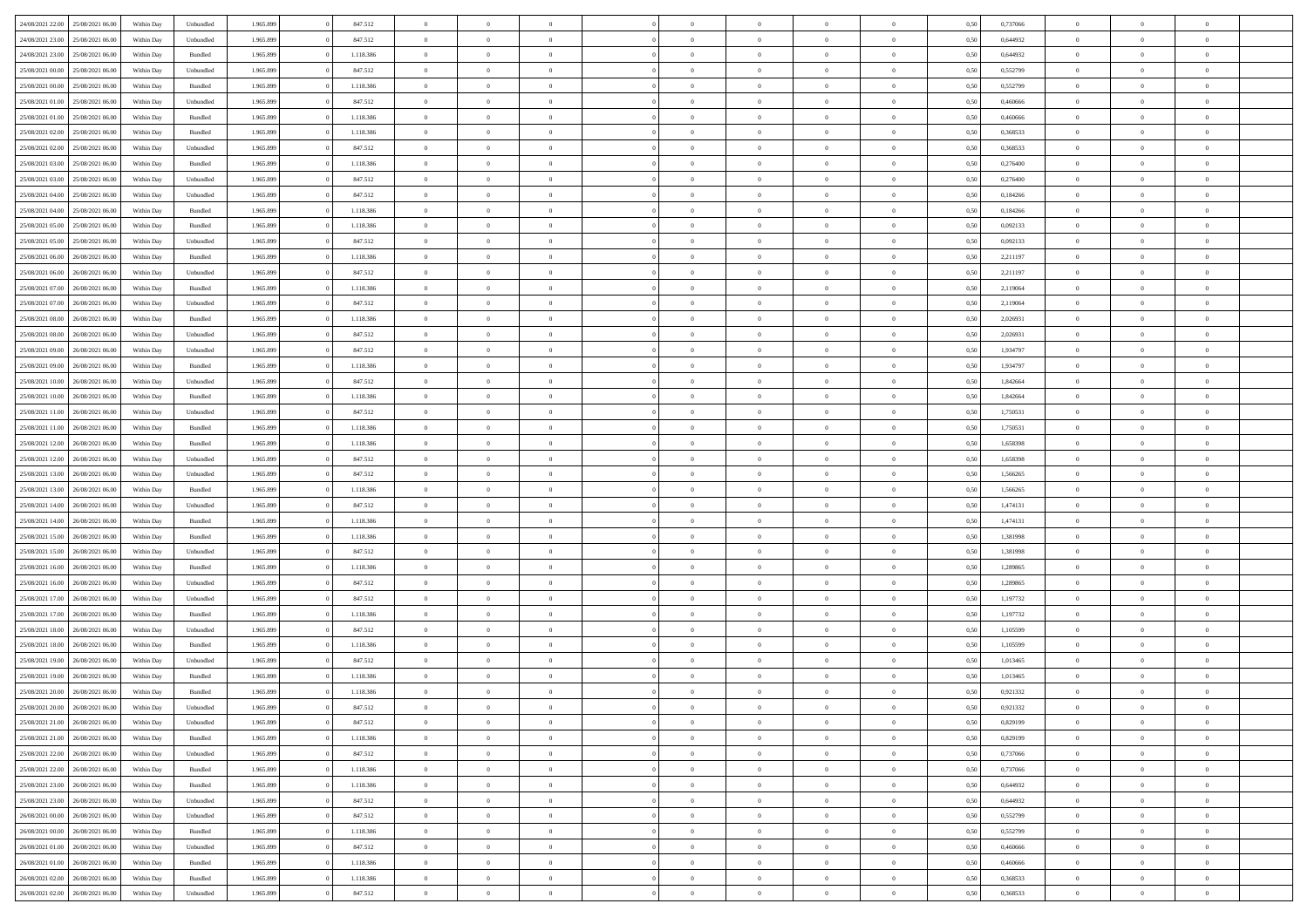| 26/08/2021 03:00                  | 26/08/2021 06:00 | Within Day | Bundled            | 1.965.899 | 1.118.386 | $\overline{0}$ | $\Omega$       |                | $\Omega$       | $\Omega$       | $\theta$       | $\theta$       | 0,50 | 0,276400 | $\theta$       | $\theta$       | $\theta$       |  |
|-----------------------------------|------------------|------------|--------------------|-----------|-----------|----------------|----------------|----------------|----------------|----------------|----------------|----------------|------|----------|----------------|----------------|----------------|--|
|                                   |                  |            |                    |           |           |                |                |                |                |                |                |                |      |          |                |                |                |  |
| 26/08/2021 03:00                  | 26/08/2021 06:00 | Within Day | Unbundled          | 1.965.899 | 847.512   | $\overline{0}$ | $\theta$       | $\overline{0}$ | $\overline{0}$ | $\bf{0}$       | $\overline{0}$ | $\bf{0}$       | 0,50 | 0,276400 | $\theta$       | $\overline{0}$ | $\overline{0}$ |  |
| 26/08/2021 04:00                  | 26/08/2021 06:00 | Within Day | Unbundled          | 1.965.899 | 847.512   | $\overline{0}$ | $\bf{0}$       | $\overline{0}$ | $\overline{0}$ | $\bf{0}$       | $\overline{0}$ | $\mathbf{0}$   | 0,50 | 0,184266 | $\bf{0}$       | $\overline{0}$ | $\bf{0}$       |  |
| 26/08/2021 04:00                  | 26/08/2021 06:00 | Within Dav | Bundled            | 1.965.899 | 1.118.386 | $\overline{0}$ | $\overline{0}$ | $\overline{0}$ | $\overline{0}$ | $\bf{0}$       | $\overline{0}$ | $\overline{0}$ | 0.50 | 0.184266 | $\theta$       | $\theta$       | $\overline{0}$ |  |
|                                   |                  |            |                    |           |           |                |                |                |                |                |                |                |      |          |                |                |                |  |
| 26/08/2021 05:00                  | 26/08/2021 06:00 | Within Day | Bundled            | 1.965.899 | 1.118.386 | $\overline{0}$ | $\theta$       | $\overline{0}$ | $\overline{0}$ | $\bf{0}$       | $\overline{0}$ | $\bf{0}$       | 0,50 | 0,092133 | $\,$ 0 $\,$    | $\overline{0}$ | $\overline{0}$ |  |
| 26/08/2021 05:00                  | 26/08/2021 06:00 | Within Day | Unbundled          | 1.965.899 | 847.512   | $\overline{0}$ | $\overline{0}$ | $\overline{0}$ | $\overline{0}$ | $\overline{0}$ | $\overline{0}$ | $\mathbf{0}$   | 0,50 | 0,092133 | $\bf{0}$       | $\overline{0}$ | $\bf{0}$       |  |
| 26/08/2021 06:00                  | 27/08/2021 06:00 | Within Dav | Unbundled          | 1.965.899 | 847.512   | $\overline{0}$ | $\overline{0}$ | $\overline{0}$ | $\overline{0}$ | $\overline{0}$ | $\overline{0}$ | $\overline{0}$ | 0.50 | 2,211197 | $\theta$       | $\overline{0}$ | $\overline{0}$ |  |
| 26/08/2021 06:00                  | 27/08/2021 06:00 | Within Day | Bundled            | 1.965.899 | 1.118.386 | $\overline{0}$ | $\theta$       | $\overline{0}$ | $\overline{0}$ | $\bf{0}$       | $\overline{0}$ | $\bf{0}$       | 0,50 | 2,211197 | $\theta$       | $\theta$       | $\overline{0}$ |  |
| 26/08/2021 07:00                  | 27/08/2021 06:00 | Within Day | Unbundled          | 1.965.899 | 847.512   | $\overline{0}$ | $\overline{0}$ | $\overline{0}$ | $\overline{0}$ | $\bf{0}$       | $\overline{0}$ | $\mathbf{0}$   | 0,50 | 2,119064 | $\,0\,$        | $\overline{0}$ | $\overline{0}$ |  |
|                                   |                  |            |                    |           |           |                |                |                |                |                |                |                |      |          |                |                |                |  |
| 26/08/2021 07:00                  | 27/08/2021 06:00 | Within Dav | Bundled            | 1.965.899 | 1.118.386 | $\overline{0}$ | $\overline{0}$ | $\overline{0}$ | $\overline{0}$ | $\overline{0}$ | $\overline{0}$ | $\overline{0}$ | 0.50 | 2,119064 | $\theta$       | $\overline{0}$ | $\overline{0}$ |  |
| 26/08/2021 08:00                  | 27/08/2021 06:00 | Within Day | Unbundled          | 1.965.899 | 847.512   | $\overline{0}$ | $\theta$       | $\overline{0}$ | $\overline{0}$ | $\bf{0}$       | $\overline{0}$ | $\bf{0}$       | 0,50 | 2,026931 | $\,$ 0 $\,$    | $\overline{0}$ | $\overline{0}$ |  |
| 26/08/2021 08:00                  | 27/08/2021 06:00 | Within Day | Bundled            | 1.965.899 | 1.118.386 | $\overline{0}$ | $\overline{0}$ | $\overline{0}$ | $\bf{0}$       | $\bf{0}$       | $\bf{0}$       | $\mathbf{0}$   | 0,50 | 2,026931 | $\overline{0}$ | $\overline{0}$ | $\bf{0}$       |  |
| 26/08/2021 09:00                  | 27/08/2021 06:00 | Within Day | Bundled            | 1.965.899 | 1.118.386 | $\overline{0}$ | $\overline{0}$ | $\overline{0}$ | $\overline{0}$ | $\bf{0}$       | $\overline{0}$ | $\overline{0}$ | 0.50 | 1,934797 | $\theta$       | $\theta$       | $\overline{0}$ |  |
|                                   |                  |            |                    |           |           | $\overline{0}$ | $\theta$       | $\overline{0}$ | $\overline{0}$ | $\bf{0}$       | $\overline{0}$ |                |      |          | $\theta$       | $\overline{0}$ | $\overline{0}$ |  |
| 26/08/2021 09:00                  | 27/08/2021 06:00 | Within Day | Unbundled          | 1.965.899 | 847.512   |                |                |                |                |                |                | $\bf{0}$       | 0,50 | 1,934797 |                |                |                |  |
| 26/08/2021 10:00                  | 27/08/2021 06:00 | Within Day | Bundled            | 1.965.899 | 1.118.386 | $\overline{0}$ | $\overline{0}$ | $\overline{0}$ | $\bf{0}$       | $\overline{0}$ | $\overline{0}$ | $\mathbf{0}$   | 0,50 | 1,842664 | $\overline{0}$ | $\overline{0}$ | $\bf{0}$       |  |
| 26/08/2021 10:00                  | 27/08/2021 06:00 | Within Dav | Unbundled          | 1.965.899 | 847.512   | $\overline{0}$ | $\overline{0}$ | $\overline{0}$ | $\overline{0}$ | $\overline{0}$ | $\overline{0}$ | $\overline{0}$ | 0.50 | 1,842664 | $\theta$       | $\overline{0}$ | $\overline{0}$ |  |
| 26/08/2021 11:00                  | 27/08/2021 06:00 | Within Day | Bundled            | 1.965.899 | 1.118.386 | $\overline{0}$ | $\theta$       | $\overline{0}$ | $\overline{0}$ | $\bf{0}$       | $\overline{0}$ | $\bf{0}$       | 0,50 | 1,750531 | $\,$ 0 $\,$    | $\overline{0}$ | $\overline{0}$ |  |
| 26/08/2021 11:00                  | 27/08/2021 06:00 | Within Day | Unbundled          | 1.965.899 | 847.512   | $\overline{0}$ | $\overline{0}$ | $\overline{0}$ | $\bf{0}$       | $\bf{0}$       | $\bf{0}$       | $\mathbf{0}$   | 0,50 | 1,750531 | $\bf{0}$       | $\overline{0}$ | $\bf{0}$       |  |
|                                   |                  |            |                    |           |           |                |                |                |                |                |                |                |      |          |                |                |                |  |
| 26/08/2021 12:00                  | 27/08/2021 06:00 | Within Day | Unbundled          | 1.965.899 | 847.512   | $\overline{0}$ | $\overline{0}$ | $\overline{0}$ | $\overline{0}$ | $\overline{0}$ | $\overline{0}$ | $\overline{0}$ | 0.50 | 1,658398 | $\theta$       | $\overline{0}$ | $\overline{0}$ |  |
| 26/08/2021 12:00                  | 27/08/2021 06:00 | Within Day | Bundled            | 1.965.899 | 1.118.386 | $\overline{0}$ | $\theta$       | $\overline{0}$ | $\overline{0}$ | $\bf{0}$       | $\overline{0}$ | $\bf{0}$       | 0,50 | 1,658398 | $\,$ 0 $\,$    | $\overline{0}$ | $\overline{0}$ |  |
| 26/08/2021 13:00                  | 27/08/2021 06:00 | Within Day | Unbundled          | 1.965.899 | 847.512   | $\overline{0}$ | $\overline{0}$ | $\overline{0}$ | $\bf{0}$       | $\bf{0}$       | $\bf{0}$       | $\mathbf{0}$   | 0,50 | 1,566265 | $\overline{0}$ | $\overline{0}$ | $\bf{0}$       |  |
| 26/08/2021 13:00                  | 27/08/2021 06:00 | Within Day | Bundled            | 1.965.899 | 1.118.386 | $\overline{0}$ | $\overline{0}$ | $\overline{0}$ | $\overline{0}$ | $\overline{0}$ | $\overline{0}$ | $\overline{0}$ | 0.50 | 1.566265 | $\theta$       | $\overline{0}$ | $\overline{0}$ |  |
| 26/08/2021 14:00                  | 27/08/2021 06:00 |            |                    | 1.965.899 | 847.512   | $\overline{0}$ | $\theta$       | $\overline{0}$ | $\overline{0}$ | $\bf{0}$       | $\overline{0}$ |                |      | 1,474131 | $\,$ 0 $\,$    | $\overline{0}$ | $\overline{0}$ |  |
|                                   |                  | Within Day | Unbundled          |           |           |                |                |                |                |                |                | $\bf{0}$       | 0,50 |          |                |                |                |  |
| 26/08/2021 14:00                  | 27/08/2021 06:00 | Within Day | Bundled            | 1.965.899 | 1.118.386 | $\overline{0}$ | $\overline{0}$ | $\overline{0}$ | $\bf{0}$       | $\overline{0}$ | $\overline{0}$ | $\mathbf{0}$   | 0,50 | 1,474131 | $\overline{0}$ | $\overline{0}$ | $\bf{0}$       |  |
| 26/08/2021 15:00                  | 27/08/2021 06:00 | Within Dav | Bundled            | 1.965.899 | 1.118.386 | $\overline{0}$ | $\overline{0}$ | $\overline{0}$ | $\overline{0}$ | $\overline{0}$ | $\overline{0}$ | $\overline{0}$ | 0.50 | 1,381998 | $\overline{0}$ | $\overline{0}$ | $\overline{0}$ |  |
| 26/08/2021 15:00                  | 27/08/2021 06:00 | Within Day | Unbundled          | 1.965.899 | 847.512   | $\overline{0}$ | $\theta$       | $\overline{0}$ | $\overline{0}$ | $\bf{0}$       | $\overline{0}$ | $\bf{0}$       | 0,50 | 1,381998 | $\theta$       | $\theta$       | $\overline{0}$ |  |
| 26/08/2021 16:00                  | 27/08/2021 06:00 | Within Day | Bundled            | 1.965.899 | 1.118.386 | $\overline{0}$ | $\overline{0}$ | $\overline{0}$ | $\bf{0}$       | $\bf{0}$       | $\bf{0}$       | $\mathbf{0}$   | 0,50 | 1,289865 | $\,0\,$        | $\overline{0}$ | $\overline{0}$ |  |
| 26/08/2021 16:00                  | 27/08/2021 06:00 |            | Unbundled          | 1.965.899 | 847.512   | $\overline{0}$ | $\overline{0}$ | $\overline{0}$ | $\overline{0}$ | $\overline{0}$ | $\overline{0}$ | $\overline{0}$ | 0.50 | 1,289865 | $\theta$       | $\overline{0}$ | $\overline{0}$ |  |
|                                   |                  | Within Day |                    |           |           |                |                |                |                |                |                |                |      |          |                |                |                |  |
| 26/08/2021 17:00                  | 27/08/2021 06:00 | Within Day | Bundled            | 1.965.899 | 1.118.386 | $\overline{0}$ | $\overline{0}$ | $\overline{0}$ | $\overline{0}$ | $\bf{0}$       | $\overline{0}$ | $\bf{0}$       | 0,50 | 1,197732 | $\,$ 0 $\,$    | $\overline{0}$ | $\overline{0}$ |  |
| 26/08/2021 17:00                  | 27/08/2021 06:00 | Within Day | Unbundled          | 1.965.899 | 847.512   | $\overline{0}$ | $\overline{0}$ | $\overline{0}$ | $\overline{0}$ | $\bf{0}$       | $\overline{0}$ | $\mathbf{0}$   | 0,50 | 1,197732 | $\bf{0}$       | $\overline{0}$ | $\bf{0}$       |  |
| 26/08/2021 18:00                  | 27/08/2021 06:00 | Within Day | Bundled            | 1.965.899 | 1.118.386 | $\overline{0}$ | $\Omega$       | $\overline{0}$ | $\Omega$       | $\Omega$       | $\overline{0}$ | $\overline{0}$ | 0,50 | 1,105599 | $\,0\,$        | $\theta$       | $\theta$       |  |
| 26/08/2021 18:00                  | 27/08/2021 06:00 | Within Day | Unbundled          | 1.965.899 | 847.512   | $\overline{0}$ | $\theta$       | $\overline{0}$ | $\overline{0}$ | $\bf{0}$       | $\overline{0}$ | $\bf{0}$       | 0,50 | 1,105599 | $\,$ 0 $\,$    | $\overline{0}$ | $\overline{0}$ |  |
|                                   |                  |            |                    |           |           |                |                |                |                |                |                |                |      |          |                |                |                |  |
| 26/08/2021 19:00                  | 27/08/2021 06:00 | Within Day | Bundled            | 1.965.899 | 1.118.386 | $\overline{0}$ | $\overline{0}$ | $\overline{0}$ | $\overline{0}$ | $\overline{0}$ | $\overline{0}$ | $\mathbf{0}$   | 0,50 | 1,013465 | $\bf{0}$       | $\overline{0}$ | $\bf{0}$       |  |
| 26/08/2021 19:00                  | 27/08/2021 06:00 | Within Day | Unbundled          | 1.965.899 | 847.512   | $\overline{0}$ | $\Omega$       | $\Omega$       | $\Omega$       | $\bf{0}$       | $\overline{0}$ | $\overline{0}$ | 0.50 | 1,013465 | $\,0\,$        | $\theta$       | $\theta$       |  |
| 26/08/2021 20:00                  | 27/08/2021 06:00 | Within Day | Bundled            | 1.965.899 | 1.118.386 | $\overline{0}$ | $\theta$       | $\overline{0}$ | $\overline{0}$ | $\bf{0}$       | $\overline{0}$ | $\bf{0}$       | 0,50 | 0,921332 | $\,$ 0 $\,$    | $\overline{0}$ | $\overline{0}$ |  |
| 26/08/2021 20:00                  | 27/08/2021 06:00 | Within Day | Unbundled          | 1.965.899 | 847.512   | $\overline{0}$ | $\overline{0}$ | $\overline{0}$ | $\overline{0}$ | $\bf{0}$       | $\overline{0}$ | $\mathbf{0}$   | 0,50 | 0,921332 | $\bf{0}$       | $\overline{0}$ | $\bf{0}$       |  |
| 26/08/2021 21:00                  | 27/08/2021 06:00 | Within Day | Unbundled          | 1.965.899 | 847.512   | $\overline{0}$ | $\Omega$       | $\overline{0}$ | $\Omega$       | $\overline{0}$ | $\overline{0}$ | $\overline{0}$ | 0.50 | 0,829199 | $\,$ 0 $\,$    | $\theta$       | $\theta$       |  |
|                                   |                  |            |                    |           |           |                |                |                |                |                |                |                |      |          |                |                |                |  |
| 26/08/2021 21:00                  | 27/08/2021 06:00 | Within Day | Bundled            | 1.965.899 | 1.118.386 | $\overline{0}$ | $\overline{0}$ | $\overline{0}$ | $\overline{0}$ | $\,$ 0         | $\overline{0}$ | $\bf{0}$       | 0,50 | 0,829199 | $\,$ 0 $\,$    | $\overline{0}$ | $\overline{0}$ |  |
| 26/08/2021 22.00                  | 27/08/2021 06:00 | Within Day | Bundled            | 1.965.899 | 1.118.386 | $\overline{0}$ | $\overline{0}$ | $\overline{0}$ | $\overline{0}$ | $\bf{0}$       | $\overline{0}$ | $\mathbf{0}$   | 0,50 | 0,737066 | $\bf{0}$       | $\overline{0}$ | $\bf{0}$       |  |
| 26/08/2021 22:00                  | 27/08/2021 06:00 | Within Day | Unbundled          | 1.965.899 | 847.512   | $\overline{0}$ | $\Omega$       | $\overline{0}$ | $\Omega$       | $\overline{0}$ | $\overline{0}$ | $\overline{0}$ | 0.50 | 0,737066 | $\,0\,$        | $\theta$       | $\theta$       |  |
| 26/08/2021 23:00                  | 27/08/2021 06:00 | Within Day | Bundled            | 1.965.899 | 1.118.386 | $\overline{0}$ | $\overline{0}$ | $\overline{0}$ | $\overline{0}$ | $\,$ 0         | $\overline{0}$ | $\bf{0}$       | 0,50 | 0,644932 | $\,$ 0 $\,$    | $\overline{0}$ | $\overline{0}$ |  |
| 26/08/2021 23:00                  | 27/08/2021 06:00 | Within Day | Unbundled          | 1.965.899 | 847.512   | $\overline{0}$ | $\overline{0}$ | $\overline{0}$ | $\overline{0}$ | $\bf{0}$       | $\overline{0}$ | $\mathbf{0}$   | 0,50 | 0,644932 | $\bf{0}$       | $\overline{0}$ | $\bf{0}$       |  |
|                                   |                  |            |                    |           |           |                |                |                |                |                |                |                |      |          |                |                |                |  |
| 27/08/2021 00:00                  | 27/08/2021 06:00 | Within Day | Unbundled          | 1.965.899 | 847.512   | $\overline{0}$ | $\Omega$       | $\Omega$       | $\Omega$       | $\Omega$       | $\Omega$       | $\overline{0}$ | 0.50 | 0.552799 | $\theta$       | $\theta$       | $\theta$       |  |
| 27/08/2021 00:00                  | 27/08/2021 06:00 | Within Day | Bundled            | 1.965.899 | 1.118.386 | $\overline{0}$ | $\overline{0}$ | $\overline{0}$ | $\bf{0}$       | $\,$ 0         | $\overline{0}$ | $\bf{0}$       | 0,50 | 0,552799 | $\,0\,$        | $\,$ 0 $\,$    | $\overline{0}$ |  |
| 27/08/2021 01:00                  | 27/08/2021 06:00 | Within Day | $\mathbf B$ undled | 1.965.899 | 1.118.386 | $\overline{0}$ | $\bf{0}$       |                |                | $\bf{0}$       |                |                | 0,50 | 0,460666 | $\bf{0}$       | $\overline{0}$ |                |  |
| 27/08/2021 01:00                  | 27/08/2021 06:00 | Within Day | Unbundled          | 1.965.899 | 847.512   | $\overline{0}$ | $\overline{0}$ | $\overline{0}$ | $\Omega$       | $\overline{0}$ | $\overline{0}$ | $\overline{0}$ | 0.50 | 0.460666 | $\theta$       | $\theta$       | $\theta$       |  |
| 27/08/2021 02:00                  | 27/08/2021 06:00 | Within Day | Unbundled          | 1.965.899 | 847.512   | $\overline{0}$ | $\bf{0}$       | $\overline{0}$ | $\overline{0}$ | $\,$ 0 $\,$    | $\overline{0}$ | $\mathbf{0}$   | 0,50 | 0,368533 | $\,$ 0 $\,$    | $\,$ 0 $\,$    | $\,$ 0         |  |
|                                   |                  |            |                    |           |           |                |                |                |                |                |                |                |      |          |                |                |                |  |
| 27/08/2021 02:00                  | 27/08/2021 06:00 | Within Day | Bundled            | 1.965.899 | 1.118.386 | $\overline{0}$ | $\overline{0}$ | $\overline{0}$ | $\overline{0}$ | $\overline{0}$ | $\overline{0}$ | $\mathbf{0}$   | 0,50 | 0,368533 | $\overline{0}$ | $\bf{0}$       | $\bf{0}$       |  |
| 27/08/2021 03:00                  | 27/08/2021 06:00 | Within Day | $\mathbf B$ undled | 1.965.899 | 1.118.386 | $\overline{0}$ | $\overline{0}$ | $\overline{0}$ | $\Omega$       | $\overline{0}$ | $\overline{0}$ | $\overline{0}$ | 0,50 | 0,276400 | $\overline{0}$ | $\theta$       | $\overline{0}$ |  |
| 27/08/2021 03:00                  | 27/08/2021 06:00 | Within Day | Unbundled          | 1.965.899 | 847.512   | $\overline{0}$ | $\,$ 0         | $\overline{0}$ | $\overline{0}$ | $\,$ 0 $\,$    | $\overline{0}$ | $\mathbf{0}$   | 0,50 | 0,276400 | $\,$ 0 $\,$    | $\overline{0}$ | $\overline{0}$ |  |
| 27/08/2021 04:00                  | 27/08/2021 06:00 | Within Day | Bundled            | 1.965.899 | 1.118.386 | $\overline{0}$ | $\overline{0}$ | $\overline{0}$ | $\overline{0}$ | $\overline{0}$ | $\overline{0}$ | $\mathbf{0}$   | 0,50 | 0,184266 | $\overline{0}$ | $\overline{0}$ | $\bf{0}$       |  |
|                                   |                  |            |                    |           |           |                | $\overline{0}$ | $\overline{0}$ |                | $\overline{0}$ | $\overline{0}$ |                | 0.50 |          |                | $\theta$       | $\overline{0}$ |  |
| 27/08/2021 04:00                  | 27/08/2021 06:00 | Within Day | Unbundled          | 1.965.899 | 847.512   | $\overline{0}$ |                |                | $\overline{0}$ |                |                | $\bf{0}$       |      | 0,184266 | $\overline{0}$ |                |                |  |
| 27/08/2021 05:00                  | 27/08/2021 06:00 | Within Day | Bundled            | 1.965.899 | 1.118.386 | $\overline{0}$ | $\,$ 0         | $\overline{0}$ | $\bf{0}$       | $\bf{0}$       | $\bf{0}$       | $\bf{0}$       | 0,50 | 0,092133 | $\,$ 0 $\,$    | $\overline{0}$ | $\overline{0}$ |  |
| 27/08/2021 05:00                  | 27/08/2021 06:00 | Within Day | Unbundled          | 1.965.899 | 847.512   | $\overline{0}$ | $\bf{0}$       | $\overline{0}$ | $\overline{0}$ | $\overline{0}$ | $\overline{0}$ | $\mathbf{0}$   | 0,50 | 0,092133 | $\overline{0}$ | $\overline{0}$ | $\bf{0}$       |  |
| 27/08/2021 06:00                  | 28/08/2021 06:00 | Within Day | Unbundled          | 1.965.899 | 847.512   | $\overline{0}$ | $\overline{0}$ | $\overline{0}$ | $\Omega$       | $\overline{0}$ | $\overline{0}$ | $\overline{0}$ | 0.50 | 2,211197 | $\overline{0}$ | $\overline{0}$ | $\overline{0}$ |  |
| 27/08/2021 06:00                  | 28/08/2021 06:00 | Within Day | Bundled            | 1.965.899 | 1.118.386 | $\overline{0}$ | $\bf{0}$       | $\overline{0}$ | $\overline{0}$ | $\bf{0}$       | $\bf{0}$       | $\mathbf{0}$   | 0,50 | 2,211197 | $\,$ 0 $\,$    | $\,$ 0 $\,$    | $\bf{0}$       |  |
|                                   |                  |            |                    |           |           |                |                |                |                |                |                |                |      |          |                |                |                |  |
| 27/08/2021 07:00 28/08/2021 06:00 |                  | Within Day | Unbundled          | 1.965.899 | 847.512   | $\overline{0}$ | $\overline{0}$ | $\overline{0}$ | $\overline{0}$ | $\overline{0}$ | $\bf{0}$       | $\mathbf{0}$   | 0,50 | 2,119064 | $\overline{0}$ | $\bf{0}$       | $\bf{0}$       |  |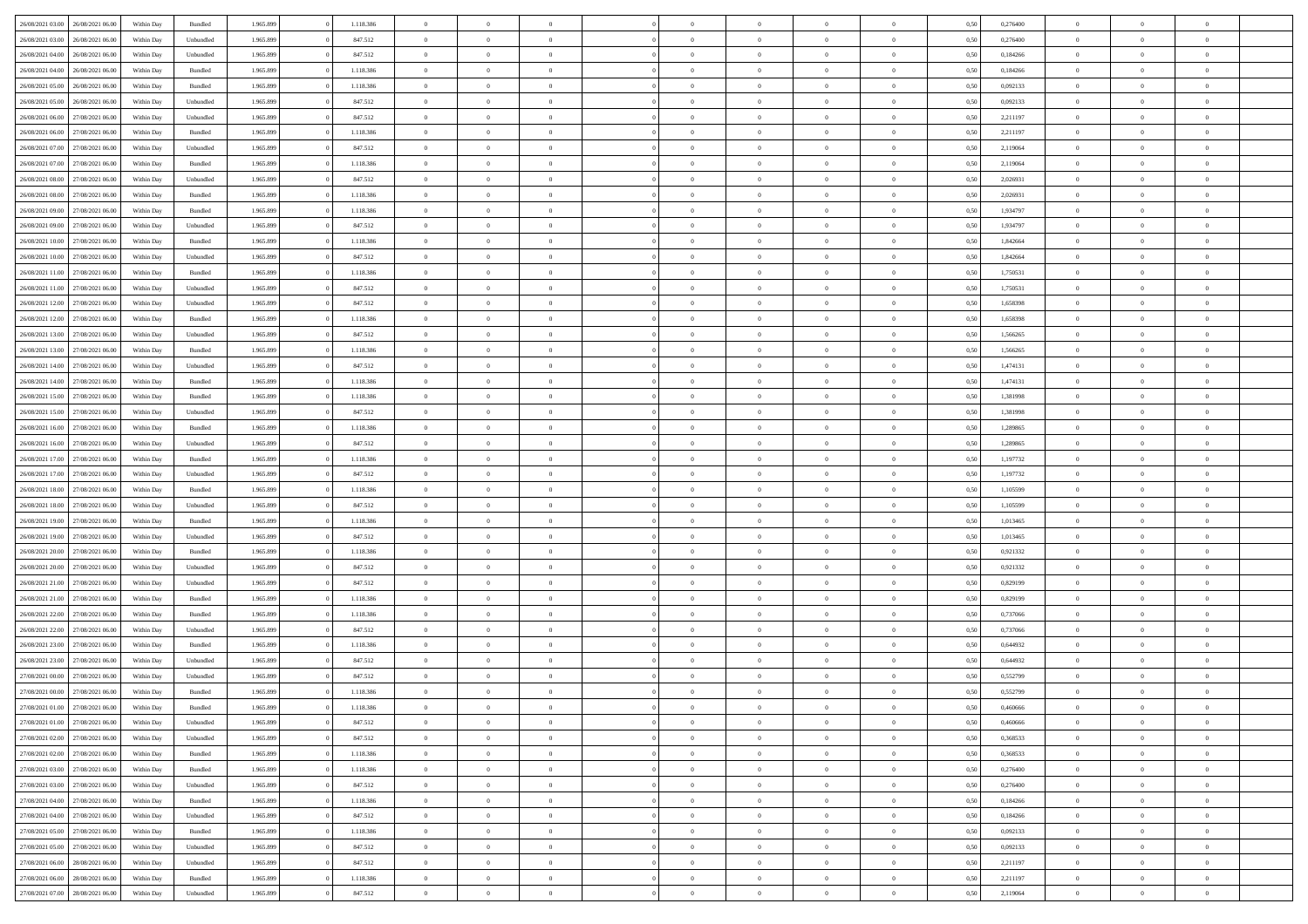| 27/08/2021 07:00 28/08/2021 06:00    | Within Day | Bundled   | 1.965.899 | 1.118.386 | $\overline{0}$ | $\overline{0}$ | $\Omega$       | $\Omega$       | $\theta$       | $\Omega$       | $\overline{0}$ | 0,50 | 2,119064 | $\theta$       | $\theta$       | $\theta$       |  |
|--------------------------------------|------------|-----------|-----------|-----------|----------------|----------------|----------------|----------------|----------------|----------------|----------------|------|----------|----------------|----------------|----------------|--|
| 27/08/2021 08:00<br>28/08/2021 06:00 | Within Day | Bundled   | 1.965.899 | 1.118.386 | $\overline{0}$ | $\overline{0}$ | $\overline{0}$ | $\overline{0}$ | $\theta$       | $\overline{0}$ | $\bf{0}$       | 0,50 | 2,026931 | $\theta$       | $\theta$       | $\overline{0}$ |  |
| 27/08/2021 08:00<br>28/08/2021 06:00 | Within Day | Unbundled | 1.965.899 | 847.512   | $\overline{0}$ | $\bf{0}$       | $\overline{0}$ | $\overline{0}$ | $\overline{0}$ | $\overline{0}$ | $\bf{0}$       | 0,50 | 2,026931 | $\bf{0}$       | $\overline{0}$ | $\overline{0}$ |  |
| 27/08/2021 09:00<br>28/08/2021 06:00 | Within Day | Bundled   | 1.965.899 | 1.118.386 | $\overline{0}$ | $\overline{0}$ | $\overline{0}$ | $\overline{0}$ | $\theta$       | $\overline{0}$ | $\overline{0}$ | 0.50 | 1,934797 | $\theta$       | $\theta$       | $\overline{0}$ |  |
| 27/08/2021 09:00<br>28/08/2021 06:00 | Within Day | Unbundled | 1.965.899 | 847.512   | $\overline{0}$ | $\overline{0}$ | $\overline{0}$ | $\overline{0}$ | $\theta$       | $\overline{0}$ | $\bf{0}$       | 0,50 | 1,934797 | $\theta$       | $\theta$       | $\overline{0}$ |  |
|                                      |            |           |           |           |                |                |                |                |                |                |                |      |          |                |                |                |  |
| 27/08/2021 10:00<br>28/08/2021 06:00 | Within Day | Unbundled | 1.965.899 | 847.512   | $\overline{0}$ | $\bf{0}$       | $\overline{0}$ | $\overline{0}$ | $\overline{0}$ | $\overline{0}$ | $\bf{0}$       | 0,50 | 1,842664 | $\overline{0}$ | $\overline{0}$ | $\bf{0}$       |  |
| 27/08/2021 10:00<br>28/08/2021 06:00 | Within Day | Bundled   | 1.965.899 | 1.118.386 | $\overline{0}$ | $\overline{0}$ | $\overline{0}$ | $\overline{0}$ | $\overline{0}$ | $\overline{0}$ | $\overline{0}$ | 0.5( | 1,842664 | $\theta$       | $\theta$       | $\overline{0}$ |  |
| 27/08/2021 11:00<br>28/08/2021 06:00 | Within Day | Unbundled | 1.965.899 | 847.512   | $\bf{0}$       | $\theta$       | $\overline{0}$ | $\overline{0}$ | $\theta$       | $\overline{0}$ | $\bf{0}$       | 0,50 | 1,750531 | $\theta$       | $\theta$       | $\overline{0}$ |  |
| 27/08/2021 11:00<br>28/08/2021 06:00 | Within Day | Bundled   | 1.965.899 | 1.118.386 | $\overline{0}$ | $\bf{0}$       | $\overline{0}$ | $\overline{0}$ | $\overline{0}$ | $\bf{0}$       | $\bf{0}$       | 0,50 | 1,750531 | $\bf{0}$       | $\bf{0}$       | $\overline{0}$ |  |
| 27/08/2021 12:00<br>28/08/2021 06:00 | Within Day | Bundled   | 1.965.899 | 1.118.386 | $\overline{0}$ | $\overline{0}$ | $\overline{0}$ | $\overline{0}$ | $\overline{0}$ | $\overline{0}$ | $\bf{0}$       | 0.50 | 1,658398 | $\theta$       | $\theta$       | $\overline{0}$ |  |
| 27/08/2021 12:00<br>28/08/2021 06:00 | Within Day | Unbundled | 1.965.899 | 847.512   | $\bf{0}$       | $\overline{0}$ | $\overline{0}$ | $\overline{0}$ | $\theta$       | $\overline{0}$ | $\bf{0}$       | 0,50 | 1,658398 | $\theta$       | $\theta$       | $\overline{0}$ |  |
| 27/08/2021 13:00<br>28/08/2021 06:00 | Within Day | Bundled   | 1.965.899 | 1.118.386 | $\overline{0}$ | $\bf{0}$       | $\overline{0}$ | $\overline{0}$ | $\bf{0}$       | $\overline{0}$ | $\bf{0}$       | 0,50 | 1,566265 | $\bf{0}$       | $\overline{0}$ | $\overline{0}$ |  |
| 27/08/2021 13:00<br>28/08/2021 06:00 | Within Day | Unbundled | 1.965.899 | 847.512   | $\overline{0}$ | $\overline{0}$ | $\overline{0}$ | $\overline{0}$ | $\overline{0}$ | $\overline{0}$ | $\overline{0}$ | 0.50 | 1.566265 | $\theta$       | $\theta$       | $\overline{0}$ |  |
| 27/08/2021 14:00<br>28/08/2021 06:00 | Within Day | Unbundled | 1.965.899 | 847.512   | $\overline{0}$ | $\overline{0}$ | $\overline{0}$ | $\overline{0}$ | $\theta$       | $\overline{0}$ | $\,$ 0 $\,$    | 0,50 | 1,474131 | $\theta$       | $\theta$       | $\overline{0}$ |  |
| 27/08/2021 14:00<br>28/08/2021 06:00 | Within Day | Bundled   | 1.965.899 | 1.118.386 | $\overline{0}$ | $\bf{0}$       | $\overline{0}$ | $\overline{0}$ | $\overline{0}$ | $\overline{0}$ | $\bf{0}$       | 0,50 | 1,474131 | $\overline{0}$ | $\overline{0}$ | $\bf{0}$       |  |
| 27/08/2021 15:00<br>28/08/2021 06:00 | Within Day | Unbundled | 1.965.899 | 847.512   | $\overline{0}$ | $\overline{0}$ | $\overline{0}$ | $\overline{0}$ | $\overline{0}$ | $\overline{0}$ | $\overline{0}$ | 0.5( | 1,381998 | $\overline{0}$ | $\overline{0}$ | $\overline{0}$ |  |
| 27/08/2021 15:00<br>28/08/2021 06:00 | Within Day | Bundled   | 1.965.899 | 1.118.386 | $\bf{0}$       | $\overline{0}$ | $\overline{0}$ | $\overline{0}$ | $\theta$       | $\overline{0}$ | $\bf{0}$       | 0,50 | 1,381998 | $\theta$       | $\theta$       | $\overline{0}$ |  |
|                                      |            |           |           |           |                |                |                |                |                |                |                |      |          |                |                |                |  |
| 27/08/2021 16:00<br>28/08/2021 06:00 | Within Day | Bundled   | 1.965.899 | 1.118.386 | $\overline{0}$ | $\bf{0}$       | $\overline{0}$ | $\overline{0}$ | $\overline{0}$ | $\overline{0}$ | $\bf{0}$       | 0,50 | 1,289865 | $\bf{0}$       | $\overline{0}$ | $\overline{0}$ |  |
| 27/08/2021 16:00<br>28/08/2021 06:00 | Within Day | Unbundled | 1.965.899 | 847.512   | $\overline{0}$ | $\overline{0}$ | $\overline{0}$ | $\overline{0}$ | $\overline{0}$ | $\overline{0}$ | $\overline{0}$ | 0.50 | 1,289865 | $\theta$       | $\theta$       | $\overline{0}$ |  |
| 27/08/2021 17:00<br>28/08/2021 06:00 | Within Day | Bundled   | 1.965.899 | 1.118.386 | $\bf{0}$       | $\overline{0}$ | $\overline{0}$ | $\overline{0}$ | $\theta$       | $\overline{0}$ | $\bf{0}$       | 0,50 | 1,197732 | $\theta$       | $\theta$       | $\overline{0}$ |  |
| 27/08/2021 17:00<br>28/08/2021 06:00 | Within Day | Unbundled | 1.965.899 | 847.512   | $\overline{0}$ | $\bf{0}$       | $\overline{0}$ | $\overline{0}$ | $\overline{0}$ | $\overline{0}$ | $\bf{0}$       | 0,50 | 1,197732 | $\bf{0}$       | $\overline{0}$ | $\overline{0}$ |  |
| 27/08/2021 18:00<br>28/08/2021 06:00 | Within Day | Unbundled | 1.965.899 | 847.512   | $\overline{0}$ | $\overline{0}$ | $\overline{0}$ | $\overline{0}$ | $\overline{0}$ | $\overline{0}$ | $\overline{0}$ | 0.50 | 1,105599 | $\theta$       | $\theta$       | $\overline{0}$ |  |
| 27/08/2021 18:00<br>28/08/2021 06:00 | Within Day | Bundled   | 1.965.899 | 1.118.386 | $\bf{0}$       | $\theta$       | $\overline{0}$ | $\overline{0}$ | $\theta$       | $\overline{0}$ | $\bf{0}$       | 0,50 | 1,105599 | $\theta$       | $\theta$       | $\overline{0}$ |  |
| 27/08/2021 19:00<br>28/08/2021 06:00 | Within Day | Unbundled | 1.965.899 | 847.512   | $\overline{0}$ | $\bf{0}$       | $\overline{0}$ | $\overline{0}$ | $\overline{0}$ | $\overline{0}$ | $\bf{0}$       | 0,50 | 1,013465 | $\overline{0}$ | $\overline{0}$ | $\bf{0}$       |  |
| 27/08/2021 19:00<br>28/08/2021 06:00 | Within Day | Bundled   | 1.965.899 | 1.118.386 | $\overline{0}$ | $\overline{0}$ | $\overline{0}$ | $\overline{0}$ | $\overline{0}$ | $\overline{0}$ | $\overline{0}$ | 0.5( | 1,013465 | $\overline{0}$ | $\theta$       | $\overline{0}$ |  |
| 27/08/2021 20:00<br>28/08/2021 06:00 | Within Day | Unbundled | 1.965.899 | 847.512   | $\bf{0}$       | $\overline{0}$ | $\overline{0}$ | $\overline{0}$ | $\theta$       | $\overline{0}$ | $\bf{0}$       | 0,50 | 0,921332 | $\theta$       | $\theta$       | $\overline{0}$ |  |
| 27/08/2021 20:00<br>28/08/2021 06:00 | Within Day | Bundled   | 1.965.899 | 1.118.386 | $\overline{0}$ | $\bf{0}$       | $\overline{0}$ | $\overline{0}$ | $\overline{0}$ | $\bf{0}$       | $\bf{0}$       | 0,50 | 0,921332 | $\bf{0}$       | $\bf{0}$       | $\overline{0}$ |  |
| 27/08/2021 21:00<br>28/08/2021 06:00 | Within Day | Bundled   | 1.965.899 | 1.118.386 | $\overline{0}$ | $\overline{0}$ | $\overline{0}$ | $\overline{0}$ | $\overline{0}$ | $\overline{0}$ | $\overline{0}$ | 0.5( | 0.829199 | $\theta$       | $\theta$       | $\overline{0}$ |  |
| 27/08/2021 21:00<br>28/08/2021 06:00 | Within Day | Unbundled | 1.965.899 | 847.512   | $\bf{0}$       | $\overline{0}$ | $\overline{0}$ | $\overline{0}$ | $\theta$       | $\overline{0}$ | $\bf{0}$       | 0,50 | 0,829199 | $\,$ 0 $\,$    | $\theta$       | $\overline{0}$ |  |
| 27/08/2021 22:00<br>28/08/2021 06:00 | Within Day | Unbundled | 1.965.899 | 847.512   | $\overline{0}$ | $\bf{0}$       | $\overline{0}$ | $\overline{0}$ | $\bf{0}$       | $\overline{0}$ | $\bf{0}$       | 0,50 | 0,737066 | $\bf{0}$       | $\overline{0}$ | $\overline{0}$ |  |
| 27/08/2021 22:00<br>28/08/2021 06:00 | Within Day | Bundled   | 1.965.899 | 1.118.386 | $\overline{0}$ | $\overline{0}$ | $\Omega$       | $\Omega$       | $\Omega$       | $\Omega$       | $\overline{0}$ | 0,50 | 0,737066 | $\bf{0}$       | $\overline{0}$ | $\theta$       |  |
| 27/08/2021 23:00<br>28/08/2021 06:00 | Within Day | Unbundled | 1.965.899 | 847.512   | $\bf{0}$       | $\overline{0}$ | $\overline{0}$ | $\overline{0}$ | $\theta$       | $\overline{0}$ | $\bf{0}$       | 0,50 | 0,644932 | $\theta$       | $\theta$       | $\overline{0}$ |  |
|                                      |            |           |           |           |                |                |                |                |                |                |                |      |          |                |                |                |  |
| 27/08/2021 23:00<br>28/08/2021 06:00 | Within Day | Bundled   | 1.965.899 | 1.118.386 | $\overline{0}$ | $\bf{0}$       | $\overline{0}$ | $\overline{0}$ | $\overline{0}$ | $\overline{0}$ | $\bf{0}$       | 0,50 | 0,644932 | $\overline{0}$ | $\overline{0}$ | $\bf{0}$       |  |
| 28/08/2021 00:00<br>28/08/2021 06:00 | Within Day | Bundled   | 1.965.899 | 1.118.386 | $\overline{0}$ | $\overline{0}$ | $\Omega$       | $\Omega$       | $\overline{0}$ | $\Omega$       | $\overline{0}$ | 0.50 | 0,552799 | $\bf{0}$       | $\theta$       | $\theta$       |  |
| 28/08/2021 00:00<br>28/08/2021 06:00 | Within Day | Unbundled | 1.965.899 | 847.512   | $\bf{0}$       | $\overline{0}$ | $\overline{0}$ | $\overline{0}$ | $\theta$       | $\overline{0}$ | $\bf{0}$       | 0,50 | 0,552799 | $\,$ 0 $\,$    | $\theta$       | $\overline{0}$ |  |
| 28/08/2021 01:00<br>28/08/2021 06:00 | Within Day | Unbundled | 1.965.899 | 847.512   | $\overline{0}$ | $\bf{0}$       | $\overline{0}$ | $\overline{0}$ | $\overline{0}$ | $\bf{0}$       | $\bf{0}$       | 0,50 | 0,460666 | $\bf{0}$       | $\overline{0}$ | $\overline{0}$ |  |
| 28/08/2021 01:00<br>28/08/2021 06:00 | Within Day | Bundled   | 1.965.899 | 1.118.386 | $\overline{0}$ | $\overline{0}$ | $\Omega$       | $\Omega$       | $\Omega$       | $\Omega$       | $\overline{0}$ | 0.50 | 0.460666 | $\theta$       | $\Omega$       | $\theta$       |  |
| 28/08/2021 02:00<br>28/08/2021 06:00 | Within Day | Unbundled | 1.965.899 | 847.512   | $\bf{0}$       | $\bf{0}$       | $\overline{0}$ | $\overline{0}$ | $\theta$       | $\overline{0}$ | $\bf{0}$       | 0,50 | 0,368533 | $\,$ 0 $\,$    | $\theta$       | $\overline{0}$ |  |
| 28/08/2021 02:00<br>28/08/2021 06:00 | Within Day | Bundled   | 1.965.899 | 1.118.386 | $\overline{0}$ | $\bf{0}$       | $\overline{0}$ | $\overline{0}$ | $\overline{0}$ | $\overline{0}$ | $\bf{0}$       | 0,50 | 0,368533 | $\bf{0}$       | $\overline{0}$ | $\overline{0}$ |  |
| 28/08/2021 03:00<br>28/08/2021 06:00 | Within Day | Bundled   | 1.965.899 | 1.118.386 | $\overline{0}$ | $\overline{0}$ | $\overline{0}$ | $\Omega$       | $\theta$       | $\Omega$       | $\overline{0}$ | 0.50 | 0,276400 | $\bf{0}$       | $\overline{0}$ | $\theta$       |  |
| 28/08/2021 03:00<br>28/08/2021 06:00 | Within Day | Unbundled | 1.965.899 | 847.512   | $\bf{0}$       | $\overline{0}$ | $\overline{0}$ | $\overline{0}$ | $\theta$       | $\overline{0}$ | $\bf{0}$       | 0,50 | 0,276400 | $\,$ 0 $\,$    | $\theta$       | $\overline{0}$ |  |
| 28/08/2021 04:00<br>28/08/2021 06:00 | Within Day | Bundled   | 1.965.899 | 1.118.386 | $\overline{0}$ | $\bf{0}$       | $\overline{0}$ | $\overline{0}$ | $\bf{0}$       | $\overline{0}$ | $\bf{0}$       | 0,50 | 0,184266 | $\bf{0}$       | $\overline{0}$ | $\bf{0}$       |  |
| 28/08/2021 04:00<br>28/08/2021 06:00 | Within Day | Unbundled | 1.965.899 | 847.512   | $\overline{0}$ | $\Omega$       | $\Omega$       | $\Omega$       | $\Omega$       | $\theta$       | $\overline{0}$ | 0.50 | 0.184266 | $\theta$       | $\overline{0}$ | $\theta$       |  |
| 28/08/2021 05:00<br>28/08/2021 06:00 | Within Day | Unbundled | 1.965.899 | 847.512   | $\bf{0}$       | $\bf{0}$       | $\overline{0}$ | $\overline{0}$ | $\bf{0}$       | $\overline{0}$ | $\bf{0}$       | 0,50 | 0,092133 | $\bf{0}$       | $\bf{0}$       | $\overline{0}$ |  |
| 28/08/2021 05:00 28/08/2021 06:00    | Within Day | Bundled   | 1.965.899 | 1.118.386 | $\bf{0}$       |                |                |                |                |                |                | 0,50 | 0,092133 | $\bf{0}$       | $\bf{0}$       |                |  |
| 28/08/2021 06:00 29/08/2021 06:00    | Within Day | Unbundled | 1.965.899 | 847.512   | $\Omega$       | $\overline{0}$ | $\Omega$       | $\theta$       | $\overline{0}$ | $\theta$       | $\overline{0}$ | 0,50 | 2,211197 | $\theta$       | $\theta$       | $\theta$       |  |
| 28/08/2021 06:00<br>29/08/2021 06:00 | Within Day | Bundled   | 1.965.899 | 1.118.386 | $\overline{0}$ | $\overline{0}$ | $\overline{0}$ | $\overline{0}$ | $\,$ 0 $\,$    | $\overline{0}$ | $\,$ 0 $\,$    | 0,50 | 2,211197 | $\,$ 0 $\,$    | $\,$ 0 $\,$    | $\,$ 0         |  |
|                                      |            |           |           |           |                |                |                |                |                |                |                |      |          |                |                |                |  |
| 28/08/2021 07:00 29/08/2021 06:00    | Within Day | Bundled   | 1.965.899 | 1.118.386 | $\overline{0}$ | $\overline{0}$ | $\overline{0}$ | $\overline{0}$ | $\overline{0}$ | $\overline{0}$ | $\bf{0}$       | 0,50 | 2,119064 | $\overline{0}$ | $\bf{0}$       | $\overline{0}$ |  |
| 29/08/2021 06:00<br>28/08/2021 07:00 | Within Day | Unbundled | 1.965.899 | 847.512   | $\overline{0}$ | $\bf{0}$       | $\overline{0}$ | $\overline{0}$ | $\overline{0}$ | $\overline{0}$ | $\bf{0}$       | 0,50 | 2,119064 | $\overline{0}$ | $\theta$       | $\overline{0}$ |  |
| 28/08/2021 08:00<br>29/08/2021 06:00 | Within Day | Bundled   | 1.965.899 | 1.118.386 | $\overline{0}$ | $\overline{0}$ | $\overline{0}$ | $\overline{0}$ | $\overline{0}$ | $\overline{0}$ | $\bf{0}$       | 0,50 | 2,026931 | $\,$ 0 $\,$    | $\,$ 0 $\,$    | $\overline{0}$ |  |
| 28/08/2021 08:00<br>29/08/2021 06:00 | Within Day | Unbundled | 1.965.899 | 847.512   | $\overline{0}$ | $\overline{0}$ | $\overline{0}$ | $\overline{0}$ | $\bf{0}$       | $\overline{0}$ | $\bf{0}$       | 0,50 | 2,026931 | $\overline{0}$ | $\overline{0}$ | $\overline{0}$ |  |
| 29/08/2021 06:00<br>28/08/2021 09:00 | Within Day | Bundled   | 1.965.899 | 1.118.386 | $\overline{0}$ | $\bf{0}$       | $\overline{0}$ | $\overline{0}$ | $\overline{0}$ | $\overline{0}$ | $\bf{0}$       | 0.50 | 1,934797 | $\overline{0}$ | $\theta$       | $\overline{0}$ |  |
| 28/08/2021 09:00<br>29/08/2021 06:00 | Within Day | Unbundled | 1.965.899 | 847.512   | $\overline{0}$ | $\overline{0}$ | $\overline{0}$ | $\overline{0}$ | $\overline{0}$ | $\overline{0}$ | $\bf{0}$       | 0,50 | 1,934797 | $\,$ 0 $\,$    | $\,$ 0 $\,$    | $\overline{0}$ |  |
| 28/08/2021 12:00<br>29/08/2021 06:00 | Within Day | Unbundled | 1.965.899 | 847.512   | $\overline{0}$ | $\bf{0}$       | $\overline{0}$ | $\overline{0}$ | $\overline{0}$ | $\overline{0}$ | $\bf{0}$       | 0,50 | 1,658398 | $\bf{0}$       | $\overline{0}$ | $\bf{0}$       |  |
| 28/08/2021 12:00<br>29/08/2021 06:00 | Within Day | Bundled   | 1.965.899 | 1.118.386 | $\overline{0}$ | $\overline{0}$ | $\overline{0}$ | $\overline{0}$ | $\overline{0}$ | $\overline{0}$ | $\bf{0}$       | 0.50 | 1,658398 | $\overline{0}$ | $\theta$       | $\overline{0}$ |  |
| 28/08/2021 13:00<br>29/08/2021 06:00 | Within Day | Bundled   | 1.965.899 | 1.118.386 | $\overline{0}$ | $\,$ 0         | $\overline{0}$ | $\overline{0}$ | $\bf{0}$       | $\overline{0}$ | $\bf{0}$       | 0,50 | 1,566265 | $\,$ 0 $\,$    | $\,$ 0 $\,$    | $\bf{0}$       |  |
| 28/08/2021 13:00 29/08/2021 06:00    | Within Day | Unbundled | 1.965.899 | 847.512   | $\overline{0}$ | $\bf{0}$       | $\overline{0}$ | $\overline{0}$ | $\overline{0}$ | $\overline{0}$ | $\bf{0}$       | 0,50 | 1,566265 | $\overline{0}$ | $\bf{0}$       | $\overline{0}$ |  |
|                                      |            |           |           |           |                |                |                |                |                |                |                |      |          |                |                |                |  |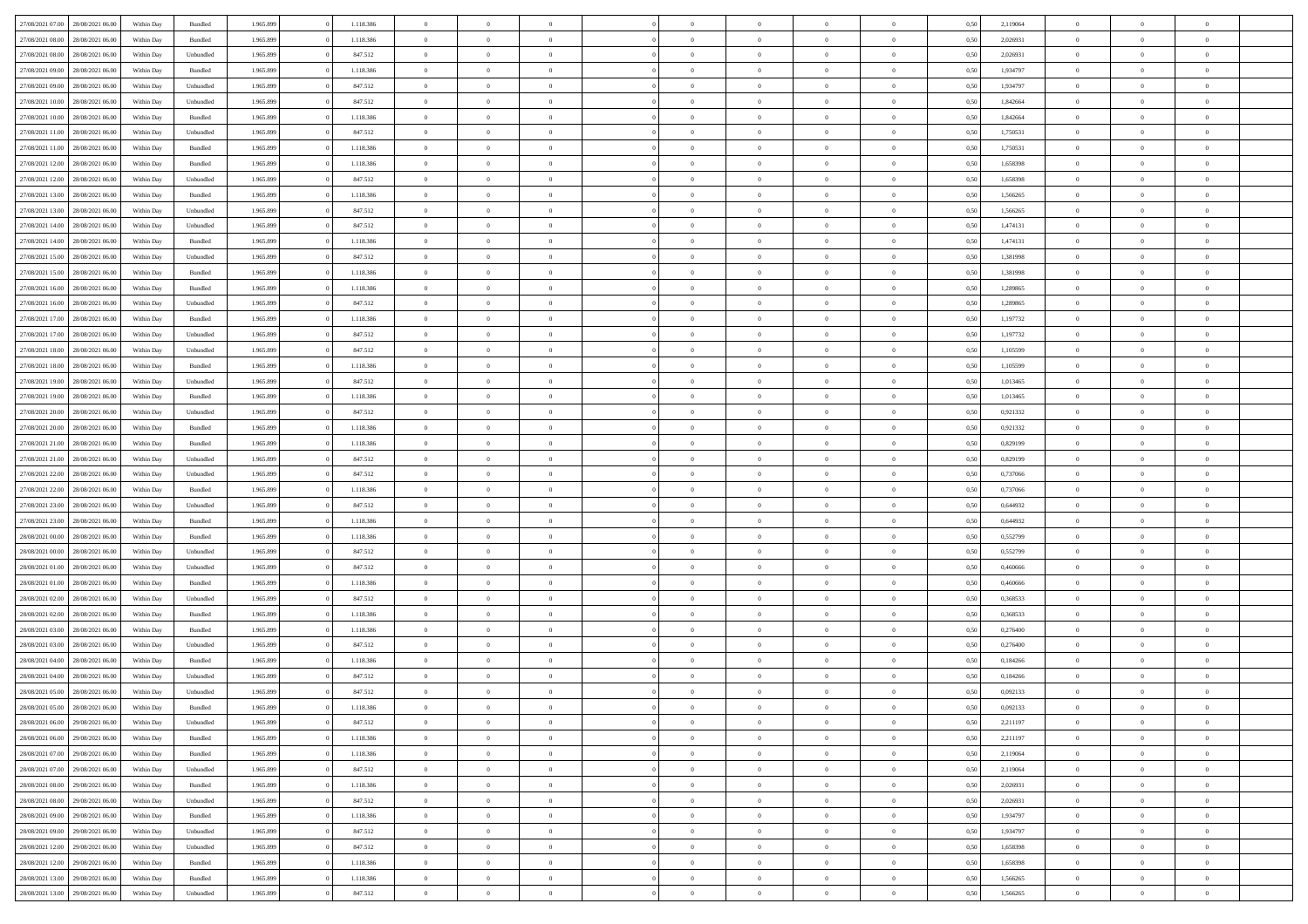| 28/08/2021 14:00 | 29/08/2021 06:00 | Within Day | Bundled            | 1.965.899 | 1.118.386 | $\overline{0}$ | $\Omega$       |                | $\Omega$       | $\Omega$       | $\theta$       | $\theta$       | 0,50 | 1,474131 | $\theta$       | $\theta$       | $\theta$       |  |
|------------------|------------------|------------|--------------------|-----------|-----------|----------------|----------------|----------------|----------------|----------------|----------------|----------------|------|----------|----------------|----------------|----------------|--|
|                  |                  |            |                    |           |           |                |                |                |                |                |                |                |      |          |                |                |                |  |
| 28/08/2021 14:00 | 29/08/2021 06:00 | Within Day | Unbundled          | 1.965.899 | 847.512   | $\overline{0}$ | $\theta$       | $\overline{0}$ | $\overline{0}$ | $\bf{0}$       | $\overline{0}$ | $\bf{0}$       | 0,50 | 1,474131 | $\theta$       | $\overline{0}$ | $\overline{0}$ |  |
| 28/08/2021 15:00 | 29/08/2021 06:00 | Within Day | Unbundled          | 1.965.899 | 847.512   | $\overline{0}$ | $\bf{0}$       | $\overline{0}$ | $\overline{0}$ | $\bf{0}$       | $\overline{0}$ | $\mathbf{0}$   | 0,50 | 1,381998 | $\bf{0}$       | $\overline{0}$ | $\bf{0}$       |  |
| 28/08/2021 15:00 | 29/08/2021 06:00 | Within Dav | Bundled            | 1.965.899 | 1.118.386 | $\overline{0}$ | $\overline{0}$ | $\overline{0}$ | $\overline{0}$ | $\bf{0}$       | $\overline{0}$ | $\overline{0}$ | 0.50 | 1.381998 | $\theta$       | $\theta$       | $\overline{0}$ |  |
|                  |                  |            |                    |           |           |                |                |                |                |                |                |                |      |          |                |                |                |  |
| 28/08/2021 16:00 | 29/08/2021 06:00 | Within Day | Unbundled          | 1.965.899 | 847.512   | $\overline{0}$ | $\theta$       | $\overline{0}$ | $\overline{0}$ | $\bf{0}$       | $\overline{0}$ | $\bf{0}$       | 0,50 | 1,289865 | $\,$ 0 $\,$    | $\overline{0}$ | $\overline{0}$ |  |
| 28/08/2021 16:00 | 29/08/2021 06:00 | Within Day | Bundled            | 1.965.899 | 1.118.386 | $\overline{0}$ | $\overline{0}$ | $\overline{0}$ | $\bf{0}$       | $\overline{0}$ | $\overline{0}$ | $\mathbf{0}$   | 0,50 | 1,289865 | $\overline{0}$ | $\overline{0}$ | $\bf{0}$       |  |
| 28/08/2021 17:00 | 29/08/2021 06:00 | Within Dav | Unbundled          | 1.965.899 | 847.512   | $\overline{0}$ | $\overline{0}$ | $\overline{0}$ | $\overline{0}$ | $\overline{0}$ | $\overline{0}$ | $\overline{0}$ | 0.50 | 1,197732 | $\theta$       | $\overline{0}$ | $\overline{0}$ |  |
| 28/08/2021 17:00 | 29/08/2021 06:00 | Within Day | Bundled            | 1.965.899 | 1.118.386 | $\overline{0}$ | $\theta$       | $\overline{0}$ | $\overline{0}$ | $\bf{0}$       | $\overline{0}$ | $\bf{0}$       | 0,50 | 1,197732 | $\theta$       | $\theta$       | $\overline{0}$ |  |
|                  |                  |            |                    |           |           |                | $\overline{0}$ |                |                | $\bf{0}$       |                |                |      |          | $\,0\,$        | $\overline{0}$ | $\overline{0}$ |  |
| 28/08/2021 18:00 | 29/08/2021 06:00 | Within Day | Unbundled          | 1.965.899 | 847.512   | $\overline{0}$ |                | $\overline{0}$ | $\bf{0}$       |                | $\bf{0}$       | $\mathbf{0}$   | 0,50 | 1,105599 |                |                |                |  |
| 28/08/2021 18:00 | 29/08/2021 06:00 | Within Dav | Bundled            | 1.965.899 | 1.118.386 | $\overline{0}$ | $\overline{0}$ | $\overline{0}$ | $\overline{0}$ | $\overline{0}$ | $\overline{0}$ | $\overline{0}$ | 0.50 | 1,105599 | $\theta$       | $\overline{0}$ | $\overline{0}$ |  |
| 28/08/2021 19:00 | 29/08/2021 06:00 | Within Day | Bundled            | 1.965.899 | 1.118.386 | $\overline{0}$ | $\theta$       | $\overline{0}$ | $\overline{0}$ | $\bf{0}$       | $\overline{0}$ | $\bf{0}$       | 0,50 | 1,013465 | $\,$ 0 $\,$    | $\overline{0}$ | $\overline{0}$ |  |
| 28/08/2021 19:00 | 29/08/2021 06:00 | Within Day | Unbundled          | 1.965.899 | 847.512   | $\overline{0}$ | $\overline{0}$ | $\overline{0}$ | $\bf{0}$       | $\bf{0}$       | $\bf{0}$       | $\mathbf{0}$   | 0,50 | 1,013465 | $\overline{0}$ | $\overline{0}$ | $\bf{0}$       |  |
| 28/08/2021 20:00 | 29/08/2021 06:00 | Within Day | Unbundled          | 1.965.899 | 847.512   | $\overline{0}$ | $\overline{0}$ | $\overline{0}$ | $\overline{0}$ | $\bf{0}$       | $\overline{0}$ | $\overline{0}$ | 0.50 | 0.921332 | $\theta$       | $\theta$       | $\overline{0}$ |  |
|                  |                  |            |                    |           |           | $\overline{0}$ | $\theta$       |                |                | $\bf{0}$       |                |                |      |          | $\theta$       | $\overline{0}$ |                |  |
| 28/08/2021 20:00 | 29/08/2021 06:00 | Within Day | Bundled            | 1.965.899 | 1.118.386 |                |                | $\overline{0}$ | $\overline{0}$ |                | $\overline{0}$ | $\bf{0}$       | 0,50 | 0,921332 |                |                | $\overline{0}$ |  |
| 28/08/2021 21:00 | 29/08/2021 06:00 | Within Day | Bundled            | 1.965.899 | 1.118.386 | $\overline{0}$ | $\overline{0}$ | $\overline{0}$ | $\bf{0}$       | $\overline{0}$ | $\overline{0}$ | $\mathbf{0}$   | 0,50 | 0,829199 | $\overline{0}$ | $\overline{0}$ | $\bf{0}$       |  |
| 28/08/2021 21:00 | 29/08/2021 06:00 | Within Dav | Unbundled          | 1.965.899 | 847.512   | $\overline{0}$ | $\overline{0}$ | $\overline{0}$ | $\overline{0}$ | $\overline{0}$ | $\overline{0}$ | $\overline{0}$ | 0.50 | 0.829199 | $\overline{0}$ | $\overline{0}$ | $\overline{0}$ |  |
| 28/08/2021 22:00 | 29/08/2021 06:00 | Within Day | Bundled            | 1.965.899 | 1.118.386 | $\overline{0}$ | $\theta$       | $\overline{0}$ | $\overline{0}$ | $\bf{0}$       | $\overline{0}$ | $\bf{0}$       | 0,50 | 0,737066 | $\,$ 0 $\,$    | $\overline{0}$ | $\overline{0}$ |  |
| 28/08/2021 22:00 | 29/08/2021 06:00 | Within Day | Unbundled          | 1.965.899 | 847.512   | $\overline{0}$ | $\overline{0}$ | $\overline{0}$ | $\bf{0}$       | $\bf{0}$       | $\bf{0}$       | $\mathbf{0}$   | 0,50 | 0,737066 | $\overline{0}$ | $\overline{0}$ | $\bf{0}$       |  |
|                  |                  |            |                    |           |           |                |                |                |                |                |                |                |      |          |                |                |                |  |
| 28/08/2021 23:00 | 29/08/2021 06:00 | Within Day | Bundled            | 1.965.899 | 1.118.386 | $\overline{0}$ | $\overline{0}$ | $\overline{0}$ | $\overline{0}$ | $\overline{0}$ | $\overline{0}$ | $\overline{0}$ | 0.50 | 0,644932 | $\theta$       | $\overline{0}$ | $\overline{0}$ |  |
| 28/08/2021 23:00 | 29/08/2021 06:00 | Within Day | Unbundled          | 1.965.899 | 847.512   | $\overline{0}$ | $\theta$       | $\overline{0}$ | $\overline{0}$ | $\bf{0}$       | $\overline{0}$ | $\bf{0}$       | 0,50 | 0,644932 | $\,$ 0 $\,$    | $\overline{0}$ | $\overline{0}$ |  |
| 29/08/2021 00:00 | 29/08/2021 06:00 | Within Day | Bundled            | 1.965.899 | 1.118.386 | $\overline{0}$ | $\overline{0}$ | $\overline{0}$ | $\bf{0}$       | $\bf{0}$       | $\bf{0}$       | $\mathbf{0}$   | 0,50 | 0,552799 | $\overline{0}$ | $\overline{0}$ | $\bf{0}$       |  |
| 29/08/2021 00:00 | 29/08/2021 06:00 | Within Day | Unbundled          | 1.965.899 | 847.512   | $\overline{0}$ | $\overline{0}$ | $\overline{0}$ | $\overline{0}$ | $\overline{0}$ | $\overline{0}$ | $\overline{0}$ | 0.50 | 0,552799 | $\theta$       | $\overline{0}$ | $\overline{0}$ |  |
| 29/08/2021 01:00 | 29/08/2021 06:00 |            | Bundled            | 1.965.899 | 1.118.386 | $\overline{0}$ | $\theta$       | $\overline{0}$ | $\overline{0}$ | $\bf{0}$       | $\overline{0}$ |                |      | 0,460666 | $\,$ 0 $\,$    | $\overline{0}$ | $\overline{0}$ |  |
|                  |                  | Within Day |                    |           |           |                |                |                |                |                |                | $\bf{0}$       | 0,50 |          |                |                |                |  |
| 29/08/2021 01:00 | 29/08/2021 06:00 | Within Day | Unbundled          | 1.965.899 | 847.512   | $\overline{0}$ | $\overline{0}$ | $\overline{0}$ | $\overline{0}$ | $\overline{0}$ | $\overline{0}$ | $\mathbf{0}$   | 0,50 | 0,460666 | $\bf{0}$       | $\overline{0}$ | $\bf{0}$       |  |
| 29/08/2021 02:00 | 29/08/2021 06:00 | Within Dav | Unbundled          | 1.965.899 | 847.512   | $\overline{0}$ | $\overline{0}$ | $\overline{0}$ | $\overline{0}$ | $\overline{0}$ | $\overline{0}$ | $\overline{0}$ | 0.50 | 0,368533 | $\theta$       | $\overline{0}$ | $\overline{0}$ |  |
| 29/08/2021 02:00 | 29/08/2021 06:00 | Within Day | Bundled            | 1.965.899 | 1.118.386 | $\overline{0}$ | $\theta$       | $\overline{0}$ | $\overline{0}$ | $\bf{0}$       | $\overline{0}$ | $\bf{0}$       | 0,50 | 0,368533 | $\theta$       | $\theta$       | $\overline{0}$ |  |
| 29/08/2021 03:00 | 29/08/2021 06:00 | Within Day | Bundled            | 1.965.899 | 1.118.386 | $\overline{0}$ | $\overline{0}$ | $\overline{0}$ | $\overline{0}$ | $\bf{0}$       | $\overline{0}$ | $\mathbf{0}$   | 0,50 | 0,276400 | $\,0\,$        | $\overline{0}$ | $\overline{0}$ |  |
|                  |                  |            |                    |           |           |                | $\overline{0}$ |                |                | $\overline{0}$ |                |                |      |          | $\theta$       | $\overline{0}$ | $\overline{0}$ |  |
| 29/08/2021 03:00 | 29/08/2021 06:00 | Within Day | Unbundled          | 1.965.899 | 847.512   | $\overline{0}$ |                | $\overline{0}$ | $\overline{0}$ |                | $\overline{0}$ | $\overline{0}$ | 0.50 | 0.276400 |                |                |                |  |
| 29/08/2021 04:00 | 29/08/2021 06:00 | Within Day | Unbundled          | 1.965.899 | 847.512   | $\overline{0}$ | $\overline{0}$ | $\overline{0}$ | $\overline{0}$ | $\bf{0}$       | $\overline{0}$ | $\bf{0}$       | 0,50 | 0,184266 | $\,$ 0 $\,$    | $\overline{0}$ | $\overline{0}$ |  |
| 29/08/2021 04:00 | 29/08/2021 06:00 | Within Day | Bundled            | 1.965.899 | 1.118.386 | $\overline{0}$ | $\overline{0}$ | $\overline{0}$ | $\overline{0}$ | $\bf{0}$       | $\overline{0}$ | $\mathbf{0}$   | 0,50 | 0,184266 | $\bf{0}$       | $\overline{0}$ | $\bf{0}$       |  |
| 29/08/2021 05:00 | 29/08/2021 06:00 | Within Day | Bundled            | 1.965.899 | 1.118.386 | $\bf{0}$       | $\Omega$       | $\overline{0}$ | $\Omega$       | $\Omega$       | $\overline{0}$ | $\overline{0}$ | 0,50 | 0,092133 | $\,0\,$        | $\theta$       | $\theta$       |  |
| 29/08/2021 05:00 | 29/08/2021 06:00 | Within Day | Unbundled          | 1.965.899 | 847.512   | $\overline{0}$ | $\theta$       | $\overline{0}$ | $\overline{0}$ | $\bf{0}$       | $\overline{0}$ | $\bf{0}$       | 0,50 | 0,092133 | $\,$ 0 $\,$    | $\overline{0}$ | $\overline{0}$ |  |
|                  |                  |            |                    |           |           |                |                |                |                |                |                |                |      |          |                |                |                |  |
| 29/08/2021 06:00 | 30/08/2021 06:00 | Within Day | Bundled            | 1.965.899 | 1.118.386 | $\overline{0}$ | $\overline{0}$ | $\overline{0}$ | $\overline{0}$ | $\overline{0}$ | $\overline{0}$ | $\mathbf{0}$   | 0,50 | 2,211197 | $\bf{0}$       | $\overline{0}$ | $\bf{0}$       |  |
| 29/08/2021 06:00 | 30/08/2021 06:00 | Within Day | Unbundled          | 1.965.899 | 847.512   | $\overline{0}$ | $\Omega$       | $\overline{0}$ | $\Omega$       | $\overline{0}$ | $\overline{0}$ | $\overline{0}$ | 0.50 | 2,211197 | $\,$ 0 $\,$    | $\theta$       | $\theta$       |  |
| 29/08/2021 07:00 | 30/08/2021 06:00 | Within Day | Bundled            | 1.965.899 | 1.118.386 | $\overline{0}$ | $\theta$       | $\overline{0}$ | $\overline{0}$ | $\bf{0}$       | $\overline{0}$ | $\bf{0}$       | 0,50 | 2,119064 | $\,$ 0 $\,$    | $\overline{0}$ | $\overline{0}$ |  |
| 29/08/2021 07:00 | 30/08/2021 06:00 | Within Day | Unbundled          | 1.965.899 | 847.512   | $\overline{0}$ | $\overline{0}$ | $\overline{0}$ | $\overline{0}$ | $\bf{0}$       | $\overline{0}$ | $\mathbf{0}$   | 0,50 | 2,119064 | $\bf{0}$       | $\overline{0}$ | $\bf{0}$       |  |
| 29/08/2021 08:00 | 30/08/2021 06:00 |            | Bundled            | 1.965.899 | 1.118.386 | $\overline{0}$ | $\Omega$       | $\overline{0}$ | $\Omega$       | $\overline{0}$ | $\overline{0}$ | $\overline{0}$ | 0.50 | 2.026931 | $\,$ 0 $\,$    | $\theta$       | $\theta$       |  |
|                  |                  | Within Day |                    |           |           |                |                |                |                |                |                |                |      |          |                |                |                |  |
| 29/08/2021 08:00 | 30/08/2021 06:00 | Within Day | Unbundled          | 1.965.899 | 847.512   | $\overline{0}$ | $\overline{0}$ | $\overline{0}$ | $\overline{0}$ | $\,$ 0         | $\overline{0}$ | $\bf{0}$       | 0,50 | 2,026931 | $\,$ 0 $\,$    | $\overline{0}$ | $\overline{0}$ |  |
| 29/08/2021 09:00 | 30/08/2021 06:00 | Within Day | Bundled            | 1.965.899 | 1.118.386 | $\overline{0}$ | $\overline{0}$ | $\overline{0}$ | $\overline{0}$ | $\bf{0}$       | $\overline{0}$ | $\mathbf{0}$   | 0,50 | 1,934797 | $\overline{0}$ | $\overline{0}$ | $\bf{0}$       |  |
| 29/08/2021 09:00 | 30/08/2021 06:00 | Within Day | Unbundled          | 1.965.899 | 847.512   | $\overline{0}$ | $\Omega$       | $\overline{0}$ | $\Omega$       | $\overline{0}$ | $\overline{0}$ | $\overline{0}$ | 0,50 | 1,934797 | $\,0\,$        | $\theta$       | $\theta$       |  |
| 29/08/2021 11:00 | 30/08/2021 06:00 | Within Day | Unbundled          | 1.965.899 | 847.512   | $\overline{0}$ | $\overline{0}$ | $\overline{0}$ | $\overline{0}$ | $\,$ 0         | $\overline{0}$ | $\bf{0}$       | 0,50 | 1,750531 | $\,$ 0 $\,$    | $\overline{0}$ | $\overline{0}$ |  |
| 29/08/2021 11:00 | 30/08/2021 06:00 | Within Day | Bundled            | 1.965.899 | 1.118.386 | $\overline{0}$ | $\overline{0}$ | $\overline{0}$ | $\bf{0}$       | $\bf{0}$       | $\overline{0}$ | $\mathbf{0}$   | 0,50 | 1,750531 | $\overline{0}$ | $\overline{0}$ | $\bf{0}$       |  |
|                  |                  |            |                    |           |           |                |                |                |                |                |                |                |      |          |                |                |                |  |
| 29/08/2021 12:00 | 30/08/2021 06:00 | Within Day | Unbundled          | 1.965.899 | 847.512   | $\overline{0}$ | $\Omega$       | $\Omega$       | $\Omega$       | $\Omega$       | $\Omega$       | $\overline{0}$ | 0.50 | 1,658398 | $\theta$       | $\theta$       | $\theta$       |  |
| 29/08/2021 12:00 | 30/08/2021 06:00 | Within Day | Bundled            | 1.965.899 | 1.118.386 | $\overline{0}$ | $\overline{0}$ | $\overline{0}$ | $\bf{0}$       | $\,$ 0         | $\bf{0}$       | $\bf{0}$       | 0,50 | 1,658398 | $\,0\,$        | $\,0\,$        | $\overline{0}$ |  |
| 29/08/2021 13:00 | 30/08/2021 06:00 | Within Day | Unbundled          | 1.965.899 | 847.512   | $\overline{0}$ | $\bf{0}$       |                |                | $\bf{0}$       |                |                | 0,50 | 1,566265 | $\bf{0}$       | $\overline{0}$ |                |  |
| 29/08/2021 13:00 | 30/08/2021 06:00 | Within Day | Bundled            | 1.965.899 | 1.118.386 | $\overline{0}$ | $\overline{0}$ | $\overline{0}$ | $\Omega$       | $\overline{0}$ | $\overline{0}$ | $\overline{0}$ | 0,50 | 1.566265 | $\theta$       | $\theta$       | $\Omega$       |  |
| 29/08/2021 14:00 | 30/08/2021 06:00 | Within Day | Bundled            | 1.965.899 | 1.118.386 | $\overline{0}$ | $\bf{0}$       | $\overline{0}$ | $\bf{0}$       | $\,$ 0 $\,$    | $\overline{0}$ | $\,$ 0 $\,$    | 0,50 | 1,474131 | $\,$ 0 $\,$    | $\,$ 0 $\,$    | $\,$ 0         |  |
|                  |                  |            |                    |           |           |                |                |                |                |                |                |                |      |          |                |                |                |  |
| 29/08/2021 14:00 | 30/08/2021 06:00 | Within Day | Unbundled          | 1.965.899 | 847.512   | $\overline{0}$ | $\overline{0}$ | $\overline{0}$ | $\overline{0}$ | $\overline{0}$ | $\overline{0}$ | $\mathbf{0}$   | 0,50 | 1,474131 | $\overline{0}$ | $\bf{0}$       | $\overline{0}$ |  |
| 29/08/2021 15:00 | 30/08/2021 06:00 | Within Day | $\mathbf B$ undled | 1.965.899 | 1.118.386 | $\overline{0}$ | $\overline{0}$ | $\overline{0}$ | $\Omega$       | $\overline{0}$ | $\overline{0}$ | $\overline{0}$ | 0,50 | 1,381998 | $\overline{0}$ | $\overline{0}$ | $\overline{0}$ |  |
| 29/08/2021 15:00 | 30/08/2021 06:00 | Within Day | Unbundled          | 1.965.899 | 847.512   | $\overline{0}$ | $\,$ 0         | $\overline{0}$ | $\bf{0}$       | $\,$ 0 $\,$    | $\overline{0}$ | $\,$ 0 $\,$    | 0,50 | 1,381998 | $\,$ 0 $\,$    | $\overline{0}$ | $\,$ 0         |  |
| 29/08/2021 16:00 | 30/08/2021 06:00 | Within Day | Unbundled          | 1.965.899 | 847.512   | $\overline{0}$ | $\overline{0}$ | $\overline{0}$ | $\overline{0}$ | $\overline{0}$ | $\overline{0}$ | $\mathbf{0}$   | 0,50 | 1,289865 | $\overline{0}$ | $\overline{0}$ | $\overline{0}$ |  |
|                  |                  |            |                    |           |           |                |                |                |                |                |                |                |      |          |                |                |                |  |
| 29/08/2021 16:00 | 30/08/2021 06:00 | Within Day | Bundled            | 1.965.899 | 1.118.386 | $\overline{0}$ | $\overline{0}$ | $\overline{0}$ | $\overline{0}$ | $\overline{0}$ | $\overline{0}$ | $\bf{0}$       | 0.50 | 1,289865 | $\overline{0}$ | $\theta$       | $\overline{0}$ |  |
| 29/08/2021 17:00 | 30/08/2021 06:00 | Within Day | Unbundled          | 1.965.899 | 847.512   | $\overline{0}$ | $\,$ 0         | $\overline{0}$ | $\bf{0}$       | $\bf{0}$       | $\bf{0}$       | $\bf{0}$       | 0,50 | 1,197732 | $\,$ 0 $\,$    | $\overline{0}$ | $\overline{0}$ |  |
| 29/08/2021 17:00 | 30/08/2021 06:00 | Within Day | Bundled            | 1.965.899 | 1.118.386 | $\overline{0}$ | $\bf{0}$       | $\overline{0}$ | $\overline{0}$ | $\overline{0}$ | $\overline{0}$ | $\mathbf{0}$   | 0,50 | 1,197732 | $\overline{0}$ | $\overline{0}$ | $\bf{0}$       |  |
| 29/08/2021 18:00 | 30/08/2021 06:00 | Within Day | Unbundled          | 1.965.899 | 847.512   | $\overline{0}$ | $\overline{0}$ | $\overline{0}$ | $\Omega$       | $\overline{0}$ | $\overline{0}$ | $\overline{0}$ | 0.50 | 1,105599 | $\overline{0}$ | $\overline{0}$ | $\overline{0}$ |  |
| 29/08/2021 18:00 | 30/08/2021 06:00 | Within Day | Bundled            | 1.965.899 | 1.118.386 | $\overline{0}$ | $\bf{0}$       | $\overline{0}$ | $\bf{0}$       | $\bf{0}$       | $\bf{0}$       | $\mathbf{0}$   | 0,50 | 1,105599 | $\,$ 0 $\,$    | $\,$ 0 $\,$    | $\bf{0}$       |  |
|                  |                  |            |                    |           |           |                |                |                |                |                |                |                |      |          |                |                |                |  |
| 29/08/2021 19:00 | 30/08/2021 06:00 | Within Day | Bundled            | 1.965.899 | 1.118.386 | $\overline{0}$ | $\overline{0}$ | $\overline{0}$ | $\overline{0}$ | $\overline{0}$ | $\bf{0}$       | $\mathbf{0}$   | 0,50 | 1,013465 | $\overline{0}$ | $\bf{0}$       | $\overline{0}$ |  |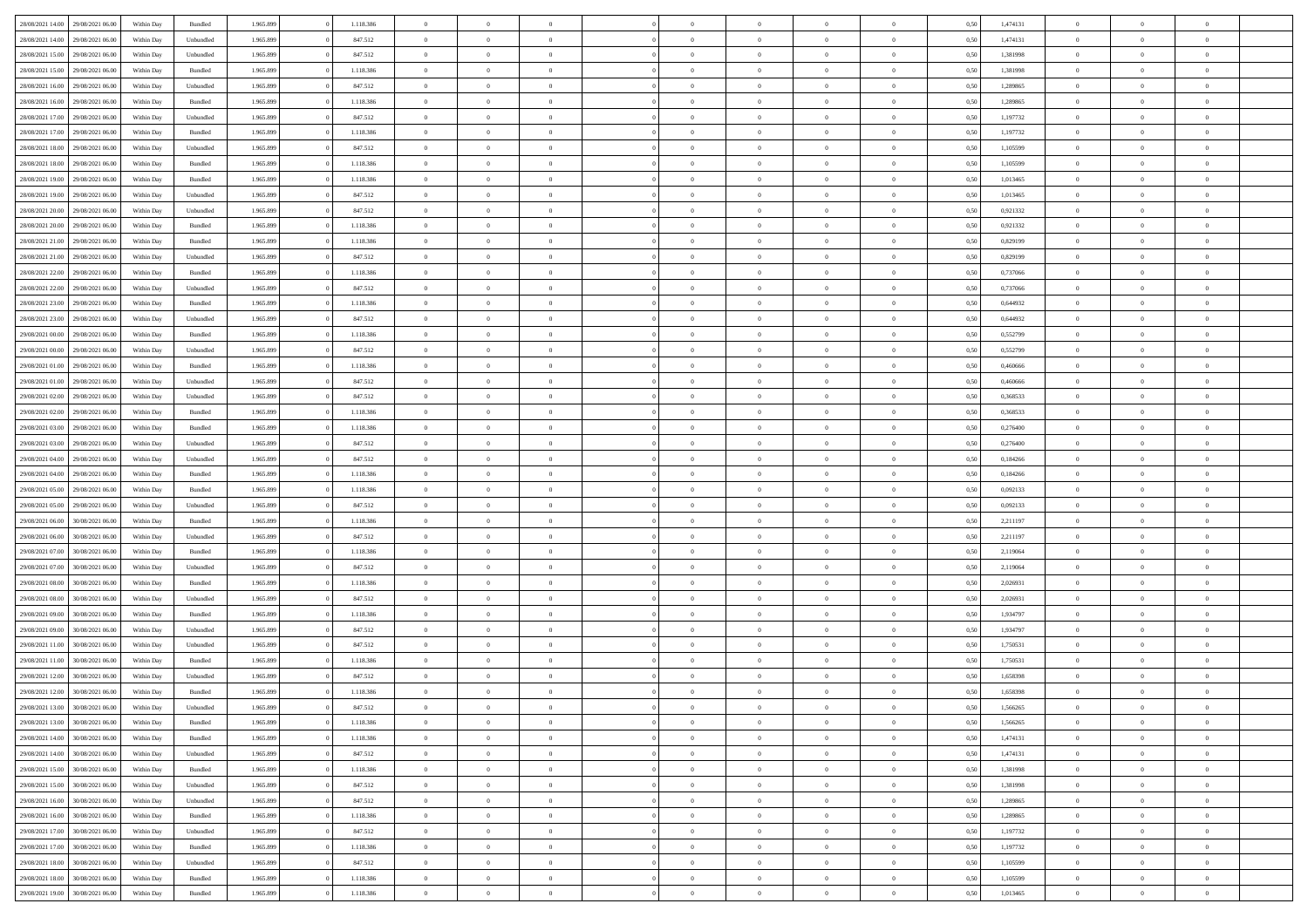|                  |                  |            |           |           |           | $\overline{0}$ | $\Omega$       |                |                | $\Omega$       | $\Omega$       | $\theta$       |      |          | $\theta$       |                | $\theta$       |  |
|------------------|------------------|------------|-----------|-----------|-----------|----------------|----------------|----------------|----------------|----------------|----------------|----------------|------|----------|----------------|----------------|----------------|--|
| 29/08/2021 19:00 | 30/08/2021 06:00 | Within Day | Unbundled | 1.965.899 | 847.512   |                |                |                | $\Omega$       |                |                |                | 0,50 | 1,013465 |                | $\theta$       |                |  |
| 29/08/2021 20:00 | 30/08/2021 06:00 | Within Day | Bundled   | 1.965.899 | 1.118.386 | $\overline{0}$ | $\theta$       | $\overline{0}$ | $\overline{0}$ | $\bf{0}$       | $\overline{0}$ | $\bf{0}$       | 0,50 | 0,921332 | $\theta$       | $\theta$       | $\overline{0}$ |  |
| 29/08/2021 20:00 | 30/08/2021 06:00 | Within Day | Unbundled | 1.965.899 | 847.512   | $\overline{0}$ | $\overline{0}$ | $\overline{0}$ | $\bf{0}$       | $\bf{0}$       | $\bf{0}$       | $\mathbf{0}$   | 0,50 | 0,921332 | $\bf{0}$       | $\overline{0}$ | $\overline{0}$ |  |
| 29/08/2021 21:00 | 30/08/2021 06:00 | Within Dav | Bundled   | 1.965.899 | 1.118.386 | $\overline{0}$ | $\overline{0}$ | $\overline{0}$ | $\overline{0}$ | $\bf{0}$       | $\overline{0}$ | $\overline{0}$ | 0.50 | 0.829199 | $\theta$       | $\theta$       | $\overline{0}$ |  |
|                  |                  |            |           |           |           |                |                |                |                |                |                |                |      |          |                |                |                |  |
| 29/08/2021 21:00 | 30/08/2021 06:00 | Within Day | Unbundled | 1.965.899 | 847.512   | $\overline{0}$ | $\theta$       | $\overline{0}$ | $\overline{0}$ | $\bf{0}$       | $\overline{0}$ | $\bf{0}$       | 0,50 | 0,829199 | $\theta$       | $\overline{0}$ | $\overline{0}$ |  |
| 29/08/2021 22:00 | 30/08/2021 06:00 | Within Day | Unbundled | 1.965.899 | 847.512   | $\overline{0}$ | $\overline{0}$ | $\overline{0}$ | $\overline{0}$ | $\overline{0}$ | $\overline{0}$ | $\mathbf{0}$   | 0,50 | 0,737066 | $\bf{0}$       | $\overline{0}$ | $\bf{0}$       |  |
| 29/08/2021 22:00 | 30/08/2021 06:00 | Within Dav | Bundled   | 1.965.899 | 1.118.386 | $\overline{0}$ | $\overline{0}$ | $\overline{0}$ | $\overline{0}$ | $\overline{0}$ | $\overline{0}$ | $\overline{0}$ | 0.50 | 0,737066 | $\theta$       | $\overline{0}$ | $\overline{0}$ |  |
| 29/08/2021 23:00 | 30/08/2021 06:00 | Within Day | Unbundled | 1.965.899 | 847.512   | $\overline{0}$ | $\theta$       | $\overline{0}$ | $\overline{0}$ | $\bf{0}$       | $\overline{0}$ | $\bf{0}$       | 0,50 | 0,644932 | $\theta$       | $\theta$       | $\overline{0}$ |  |
| 29/08/2021 23:00 | 30/08/2021 06:00 | Within Day | Bundled   | 1.965.899 | 1.118.386 | $\overline{0}$ | $\overline{0}$ | $\overline{0}$ | $\overline{0}$ | $\bf{0}$       | $\overline{0}$ | $\mathbf{0}$   | 0,50 | 0,644932 | $\,0\,$        | $\overline{0}$ | $\overline{0}$ |  |
|                  |                  |            |           |           |           |                |                |                |                |                |                |                |      |          |                |                |                |  |
| 30/08/2021 00:00 | 30/08/2021 06:00 | Within Dav | Bundled   | 1.965.899 | 1.118.386 | $\overline{0}$ | $\overline{0}$ | $\overline{0}$ | $\overline{0}$ | $\overline{0}$ | $\overline{0}$ | $\overline{0}$ | 0.50 | 0,552799 | $\theta$       | $\overline{0}$ | $\overline{0}$ |  |
| 30/08/2021 00:00 | 30/08/2021 06:00 | Within Day | Unbundled | 1.965.899 | 847.512   | $\overline{0}$ | $\theta$       | $\overline{0}$ | $\overline{0}$ | $\bf{0}$       | $\overline{0}$ | $\bf{0}$       | 0,50 | 0,552799 | $\,$ 0 $\,$    | $\overline{0}$ | $\overline{0}$ |  |
| 30/08/2021 01:00 | 30/08/2021 06:00 | Within Day | Bundled   | 1.965.899 | 1.118.386 | $\overline{0}$ | $\overline{0}$ | $\overline{0}$ | $\overline{0}$ | $\bf{0}$       | $\overline{0}$ | $\mathbf{0}$   | 0,50 | 0,460666 | $\bf{0}$       | $\overline{0}$ | $\overline{0}$ |  |
| 30/08/2021 01:00 | 30/08/2021 06:00 | Within Day | Unbundled | 1.965.899 | 847.512   | $\overline{0}$ | $\overline{0}$ | $\overline{0}$ | $\overline{0}$ | $\bf{0}$       | $\overline{0}$ | $\overline{0}$ | 0.50 | 0.460666 | $\theta$       | $\theta$       | $\overline{0}$ |  |
| 30/08/2021 02:00 | 30/08/2021 06:00 | Within Day | Bundled   | 1.965.899 | 1.118.386 | $\overline{0}$ | $\theta$       | $\overline{0}$ | $\overline{0}$ | $\bf{0}$       | $\overline{0}$ | $\bf{0}$       | 0,50 | 0,368533 | $\theta$       | $\overline{0}$ | $\overline{0}$ |  |
|                  |                  |            |           |           |           |                |                |                |                |                |                |                |      |          |                |                |                |  |
| 30/08/2021 02:00 | 30/08/2021 06:00 | Within Day | Unbundled | 1.965.899 | 847.512   | $\overline{0}$ | $\overline{0}$ | $\overline{0}$ | $\overline{0}$ | $\overline{0}$ | $\overline{0}$ | $\mathbf{0}$   | 0,50 | 0,368533 | $\bf{0}$       | $\overline{0}$ | $\bf{0}$       |  |
| 30/08/2021 03:00 | 30/08/2021 06:00 | Within Dav | Unbundled | 1.965.899 | 847.512   | $\overline{0}$ | $\overline{0}$ | $\overline{0}$ | $\overline{0}$ | $\overline{0}$ | $\overline{0}$ | $\overline{0}$ | 0.50 | 0,276400 | $\theta$       | $\overline{0}$ | $\overline{0}$ |  |
| 30/08/2021 03:00 | 30/08/2021 06:00 | Within Day | Bundled   | 1.965.899 | 1.118.386 | $\overline{0}$ | $\theta$       | $\overline{0}$ | $\overline{0}$ | $\bf{0}$       | $\overline{0}$ | $\bf{0}$       | 0,50 | 0,276400 | $\,$ 0 $\,$    | $\theta$       | $\overline{0}$ |  |
| 30/08/2021 04:00 | 30/08/2021 06:00 | Within Day | Bundled   | 1.965.899 | 1.118.386 | $\overline{0}$ | $\overline{0}$ | $\overline{0}$ | $\overline{0}$ | $\bf{0}$       | $\overline{0}$ | $\mathbf{0}$   | 0,50 | 0,184266 | $\bf{0}$       | $\overline{0}$ | $\overline{0}$ |  |
| 30/08/2021 04:00 | 30/08/2021 06:00 | Within Day | Unbundled | 1.965.899 | 847.512   | $\overline{0}$ | $\overline{0}$ | $\overline{0}$ | $\overline{0}$ | $\overline{0}$ | $\overline{0}$ | $\overline{0}$ | 0.50 | 0,184266 | $\theta$       | $\overline{0}$ | $\overline{0}$ |  |
|                  |                  |            |           |           |           |                |                |                |                |                |                |                |      |          |                |                |                |  |
| 30/08/2021 05:00 | 30/08/2021 06:00 | Within Day | Bundled   | 1.965.899 | 1.118.386 | $\overline{0}$ | $\theta$       | $\overline{0}$ | $\overline{0}$ | $\bf{0}$       | $\overline{0}$ | $\bf{0}$       | 0,50 | 0,092133 | $\,$ 0 $\,$    | $\overline{0}$ | $\overline{0}$ |  |
| 30/08/2021 05:00 | 30/08/2021 06:00 | Within Day | Unbundled | 1.965.899 | 847.512   | $\overline{0}$ | $\overline{0}$ | $\overline{0}$ | $\overline{0}$ | $\bf{0}$       | $\overline{0}$ | $\mathbf{0}$   | 0,50 | 0,092133 | $\bf{0}$       | $\overline{0}$ | $\overline{0}$ |  |
| 30/08/2021 06:00 | 31/08/2021 06:00 | Within Day | Unbundled | 1.965.899 | 847.512   | $\overline{0}$ | $\overline{0}$ | $\overline{0}$ | $\overline{0}$ | $\bf{0}$       | $\overline{0}$ | $\overline{0}$ | 0.50 | 2,211197 | $\theta$       | $\overline{0}$ | $\overline{0}$ |  |
| 30/08/2021 06:00 | 31/08/2021 06:00 | Within Day | Bundled   | 1.965.899 | 1.118.386 | $\overline{0}$ | $\theta$       | $\overline{0}$ | $\overline{0}$ | $\bf{0}$       | $\overline{0}$ | $\bf{0}$       | 0,50 | 2,211197 | $\,$ 0 $\,$    | $\overline{0}$ | $\overline{0}$ |  |
| 30/08/2021 07:00 | 31/08/2021 06:00 | Within Day | Unbundled | 1.965.899 | 847.512   | $\overline{0}$ | $\bf{0}$       | $\overline{0}$ | $\bf{0}$       | $\overline{0}$ | $\overline{0}$ | $\mathbf{0}$   | 0,50 | 2,119064 | $\overline{0}$ | $\overline{0}$ | $\bf{0}$       |  |
|                  |                  |            |           |           |           |                |                |                |                |                |                |                |      |          |                |                |                |  |
| 30/08/2021 07:00 | 31/08/2021 06:00 | Within Dav | Bundled   | 1.965.899 | 1.118.386 | $\overline{0}$ | $\overline{0}$ | $\overline{0}$ | $\overline{0}$ | $\overline{0}$ | $\overline{0}$ | $\overline{0}$ | 0.50 | 2,119064 | $\theta$       | $\overline{0}$ | $\overline{0}$ |  |
| 30/08/2021 08:00 | 31/08/2021 06:00 | Within Day | Bundled   | 1.965.899 | 1.118.386 | $\overline{0}$ | $\theta$       | $\overline{0}$ | $\overline{0}$ | $\bf{0}$       | $\overline{0}$ | $\bf{0}$       | 0,50 | 2,026931 | $\theta$       | $\theta$       | $\overline{0}$ |  |
| 30/08/2021 08:00 | 31/08/2021 06:00 | Within Day | Unbundled | 1.965.899 | 847.512   | $\overline{0}$ | $\overline{0}$ | $\overline{0}$ | $\bf{0}$       | $\bf{0}$       | $\bf{0}$       | $\bf{0}$       | 0,50 | 2,026931 | $\,0\,$        | $\overline{0}$ | $\overline{0}$ |  |
| 30/08/2021 09:00 | 31/08/2021 06:00 | Within Day | Unbundled | 1.965.899 | 847.512   | $\overline{0}$ | $\overline{0}$ | $\overline{0}$ | $\overline{0}$ | $\overline{0}$ | $\overline{0}$ | $\overline{0}$ | 0.50 | 1,934797 | $\theta$       | $\overline{0}$ | $\overline{0}$ |  |
| 30/08/2021 09:00 | 31/08/2021 06:00 | Within Day | Bundled   | 1.965.899 | 1.118.386 | $\overline{0}$ | $\theta$       | $\overline{0}$ | $\overline{0}$ | $\bf{0}$       | $\overline{0}$ | $\bf{0}$       | 0,50 | 1,934797 | $\,$ 0 $\,$    | $\overline{0}$ | $\overline{0}$ |  |
| 30/08/2021 10:00 | 31/08/2021 06:00 | Within Day | Unbundled | 1.965.899 | 847.512   | $\overline{0}$ | $\overline{0}$ | $\overline{0}$ | $\bf{0}$       | $\bf{0}$       | $\bf{0}$       | $\bf{0}$       | 0,50 | 1,842664 | $\overline{0}$ | $\overline{0}$ | $\overline{0}$ |  |
|                  |                  |            |           |           |           |                |                |                |                |                |                |                |      |          |                |                |                |  |
| 30/08/2021 10:00 | 31/08/2021 06:00 | Within Day | Bundled   | 1.965.899 | 1.118.386 | $\overline{0}$ | $\Omega$       | $\overline{0}$ | $\Omega$       | $\Omega$       | $\overline{0}$ | $\overline{0}$ | 0,50 | 1,842664 | $\,0\,$        | $\theta$       | $\theta$       |  |
| 30/08/2021 11:00 | 31/08/2021 06:00 | Within Day | Unbundled | 1.965.899 | 847.512   | $\overline{0}$ | $\theta$       | $\overline{0}$ | $\overline{0}$ | $\bf{0}$       | $\overline{0}$ | $\bf{0}$       | 0,50 | 1,750531 | $\,$ 0 $\,$    | $\theta$       | $\overline{0}$ |  |
| 30/08/2021 11:00 | 31/08/2021 06:00 | Within Day | Bundled   | 1.965.899 | 1.118.386 | $\overline{0}$ | $\overline{0}$ | $\overline{0}$ | $\bf{0}$       | $\bf{0}$       | $\overline{0}$ | $\mathbf{0}$   | 0,50 | 1,750531 | $\overline{0}$ | $\overline{0}$ | $\bf{0}$       |  |
| 30/08/2021 12:00 | 31/08/2021 06:00 | Within Day | Unbundled | 1.965.899 | 847.512   | $\overline{0}$ | $\Omega$       | $\Omega$       | $\Omega$       | $\bf{0}$       | $\overline{0}$ | $\overline{0}$ | 0.50 | 1,658398 | $\,0\,$        | $\theta$       | $\theta$       |  |
| 30/08/2021 12:00 | 31/08/2021 06:00 | Within Day | Bundled   | 1.965.899 | 1.118.386 | $\overline{0}$ | $\theta$       | $\overline{0}$ | $\overline{0}$ | $\bf{0}$       | $\overline{0}$ | $\bf{0}$       | 0,50 | 1,658398 | $\,$ 0 $\,$    | $\overline{0}$ | $\overline{0}$ |  |
| 30/08/2021 13:00 | 31/08/2021 06:00 | Within Day | Bundled   | 1.965.899 | 1.118.386 | $\overline{0}$ | $\overline{0}$ | $\overline{0}$ | $\bf{0}$       | $\bf{0}$       | $\bf{0}$       | $\bf{0}$       | 0,50 | 1,566265 | $\bf{0}$       | $\overline{0}$ | $\overline{0}$ |  |
|                  |                  |            |           |           |           |                |                |                |                |                |                |                |      |          |                |                |                |  |
| 30/08/2021 13:00 | 31/08/2021 06:00 | Within Day | Unbundled | 1.965.899 | 847.512   | $\overline{0}$ | $\Omega$       | $\overline{0}$ | $\Omega$       | $\overline{0}$ | $\overline{0}$ | $\overline{0}$ | 0.50 | 1.566265 | $\,$ 0 $\,$    | $\theta$       | $\theta$       |  |
| 30/08/2021 14:00 | 31/08/2021 06:00 | Within Day | Bundled   | 1.965.899 | 1.118.386 | $\overline{0}$ | $\theta$       | $\overline{0}$ | $\overline{0}$ | $\,$ 0         | $\overline{0}$ | $\bf{0}$       | 0,50 | 1,474131 | $\,$ 0 $\,$    | $\overline{0}$ | $\overline{0}$ |  |
| 30/08/2021 14:00 | 31/08/2021 06:00 | Within Day | Unbundled | 1.965.899 | 847.512   | $\overline{0}$ | $\overline{0}$ | $\overline{0}$ | $\bf{0}$       | $\bf{0}$       | $\bf{0}$       | $\mathbf{0}$   | 0,50 | 1,474131 | $\overline{0}$ | $\overline{0}$ | $\overline{0}$ |  |
| 30/08/2021 15:00 | 31/08/2021 06.00 | Within Day | Unbundled | 1.965.899 | 847.512   | $\overline{0}$ | $\Omega$       | $\overline{0}$ | $\Omega$       | $\overline{0}$ | $\overline{0}$ | $\overline{0}$ | 0,50 | 1,381998 | $\,0\,$        | $\theta$       | $\theta$       |  |
| 30/08/2021 15:00 | 31/08/2021 06:00 | Within Day | Bundled   | 1.965.899 | 1.118.386 | $\overline{0}$ | $\theta$       | $\overline{0}$ | $\overline{0}$ | $\,$ 0         | $\overline{0}$ | $\bf{0}$       | 0,50 | 1,381998 | $\,$ 0 $\,$    | $\overline{0}$ | $\overline{0}$ |  |
|                  |                  |            |           |           |           |                | $\overline{0}$ |                |                | $\bf{0}$       |                |                |      |          |                | $\overline{0}$ | $\bf{0}$       |  |
| 30/08/2021 16:00 | 31/08/2021 06:00 | Within Day | Bundled   | 1.965.899 | 1.118.386 | $\overline{0}$ |                | $\overline{0}$ | $\overline{0}$ |                | $\overline{0}$ | $\mathbf{0}$   | 0,50 | 1,289865 | $\bf{0}$       |                |                |  |
| 30/08/2021 16:00 | 31/08/2021 06.00 | Within Day | Unbundled | 1.965.899 | 847.512   | $\overline{0}$ | $\Omega$       | $\Omega$       | $\Omega$       | $\Omega$       | $\Omega$       | $\overline{0}$ | 0.50 | 1,289865 | $\theta$       | $\theta$       | $\theta$       |  |
| 30/08/2021 17:00 | 31/08/2021 06:00 | Within Day | Bundled   | 1.965.899 | 1.118.386 | $\overline{0}$ | $\overline{0}$ | $\overline{0}$ | $\bf{0}$       | $\,$ 0         | $\overline{0}$ | $\bf{0}$       | 0,50 | 1,197732 | $\,0\,$        | $\overline{0}$ | $\overline{0}$ |  |
| 30/08/2021 17:00 | 31/08/2021 06:00 | Within Day | Unbundled | 1.965.899 | 847.512   | $\bf{0}$       | $\bf{0}$       |                |                | $\bf{0}$       |                |                | 0,50 | 1,197732 | $\bf{0}$       | $\overline{0}$ |                |  |
| 30/08/2021 18:00 | 31/08/2021 06:00 | Within Day | Unbundled | 1.965.899 | 847.512   | $\overline{0}$ | $\overline{0}$ | $\overline{0}$ | $\Omega$       | $\overline{0}$ | $\overline{0}$ | $\overline{0}$ | 0,50 | 1.105599 | $\theta$       | $\theta$       | $\theta$       |  |
| 30/08/2021 18:00 | 31/08/2021 06:00 | Within Day | Bundled   | 1.965.899 | 1.118.386 | $\overline{0}$ | $\bf{0}$       | $\overline{0}$ | $\overline{0}$ | $\,$ 0 $\,$    | $\overline{0}$ | $\,$ 0 $\,$    | 0,50 | 1,105599 | $\,$ 0 $\,$    | $\,$ 0 $\,$    | $\,$ 0         |  |
| 30/08/2021 19:00 | 31/08/2021 06:00 | Within Day | Bundled   | 1.965.899 | 1.118.386 | $\overline{0}$ | $\overline{0}$ | $\overline{0}$ | $\overline{0}$ | $\overline{0}$ | $\overline{0}$ | $\mathbf{0}$   | 0,50 | 1,013465 | $\overline{0}$ | $\bf{0}$       | $\bf{0}$       |  |
|                  |                  |            |           |           |           |                |                |                |                |                |                |                |      |          |                |                |                |  |
| 30/08/2021 19:00 | 31/08/2021 06:00 | Within Day | Unbundled | 1.965.899 | 847.512   | $\overline{0}$ | $\overline{0}$ | $\overline{0}$ | $\Omega$       | $\overline{0}$ | $\overline{0}$ | $\overline{0}$ | 0,50 | 1,013465 | $\overline{0}$ | $\overline{0}$ | $\overline{0}$ |  |
| 30/08/2021 20:00 | 31/08/2021 06:00 | Within Day | Unbundled | 1.965.899 | 847.512   | $\overline{0}$ | $\,$ 0         | $\overline{0}$ | $\overline{0}$ | $\,$ 0 $\,$    | $\overline{0}$ | $\mathbf{0}$   | 0,50 | 0,921332 | $\,$ 0 $\,$    | $\overline{0}$ | $\overline{0}$ |  |
| 30/08/2021 20:00 | 31/08/2021 06:00 | Within Day | Bundled   | 1.965.899 | 1.118.386 | $\overline{0}$ | $\overline{0}$ | $\overline{0}$ | $\overline{0}$ | $\overline{0}$ | $\overline{0}$ | $\mathbf{0}$   | 0,50 | 0,921332 | $\overline{0}$ | $\overline{0}$ | $\bf{0}$       |  |
| 30/08/2021 21:00 | 31/08/2021 06:00 | Within Day | Bundled   | 1.965.899 | 1.118.386 | $\overline{0}$ | $\overline{0}$ | $\overline{0}$ | $\overline{0}$ | $\overline{0}$ | $\overline{0}$ | $\bf{0}$       | 0.50 | 0,829199 | $\overline{0}$ | $\theta$       | $\overline{0}$ |  |
| 30/08/2021 21:00 | 31/08/2021 06:00 | Within Day | Unbundled | 1.965.899 | 847.512   | $\overline{0}$ | $\,$ 0         | $\overline{0}$ | $\overline{0}$ | $\bf{0}$       | $\overline{0}$ | $\bf{0}$       | 0,50 | 0,829199 | $\,$ 0 $\,$    | $\overline{0}$ | $\overline{0}$ |  |
|                  |                  |            |           |           |           |                |                |                |                |                |                |                |      |          |                |                |                |  |
| 30/08/2021 22:00 | 31/08/2021 06:00 | Within Day | Bundled   | 1.965.899 | 1.118.386 | $\overline{0}$ | $\bf{0}$       | $\overline{0}$ | $\overline{0}$ | $\overline{0}$ | $\overline{0}$ | $\mathbf{0}$   | 0,50 | 0,737066 | $\overline{0}$ | $\overline{0}$ | $\bf{0}$       |  |
| 30/08/2021 22:00 | 31/08/2021 06:00 | Within Day | Unbundled | 1.965.899 | 847.512   | $\overline{0}$ | $\overline{0}$ | $\overline{0}$ | $\Omega$       | $\overline{0}$ | $\overline{0}$ | $\overline{0}$ | 0.50 | 0,737066 | $\overline{0}$ | $\overline{0}$ | $\overline{0}$ |  |
| 30/08/2021 23:00 | 31/08/2021 06:00 | Within Day | Unbundled | 1.965.899 | 847.512   | $\overline{0}$ | $\bf{0}$       | $\overline{0}$ | $\bf{0}$       | $\bf{0}$       | $\overline{0}$ | $\mathbf{0}$   | 0,50 | 0,644932 | $\,$ 0 $\,$    | $\,$ 0 $\,$    | $\bf{0}$       |  |
| 30/08/2021 23:00 | 31/08/2021 06:00 | Within Day | Bundled   | 1.965.899 | 1.118.386 | $\overline{0}$ | $\overline{0}$ | $\overline{0}$ | $\overline{0}$ | $\overline{0}$ | $\overline{0}$ | $\mathbf{0}$   | 0,50 | 0,644932 | $\overline{0}$ | $\bf{0}$       | $\overline{0}$ |  |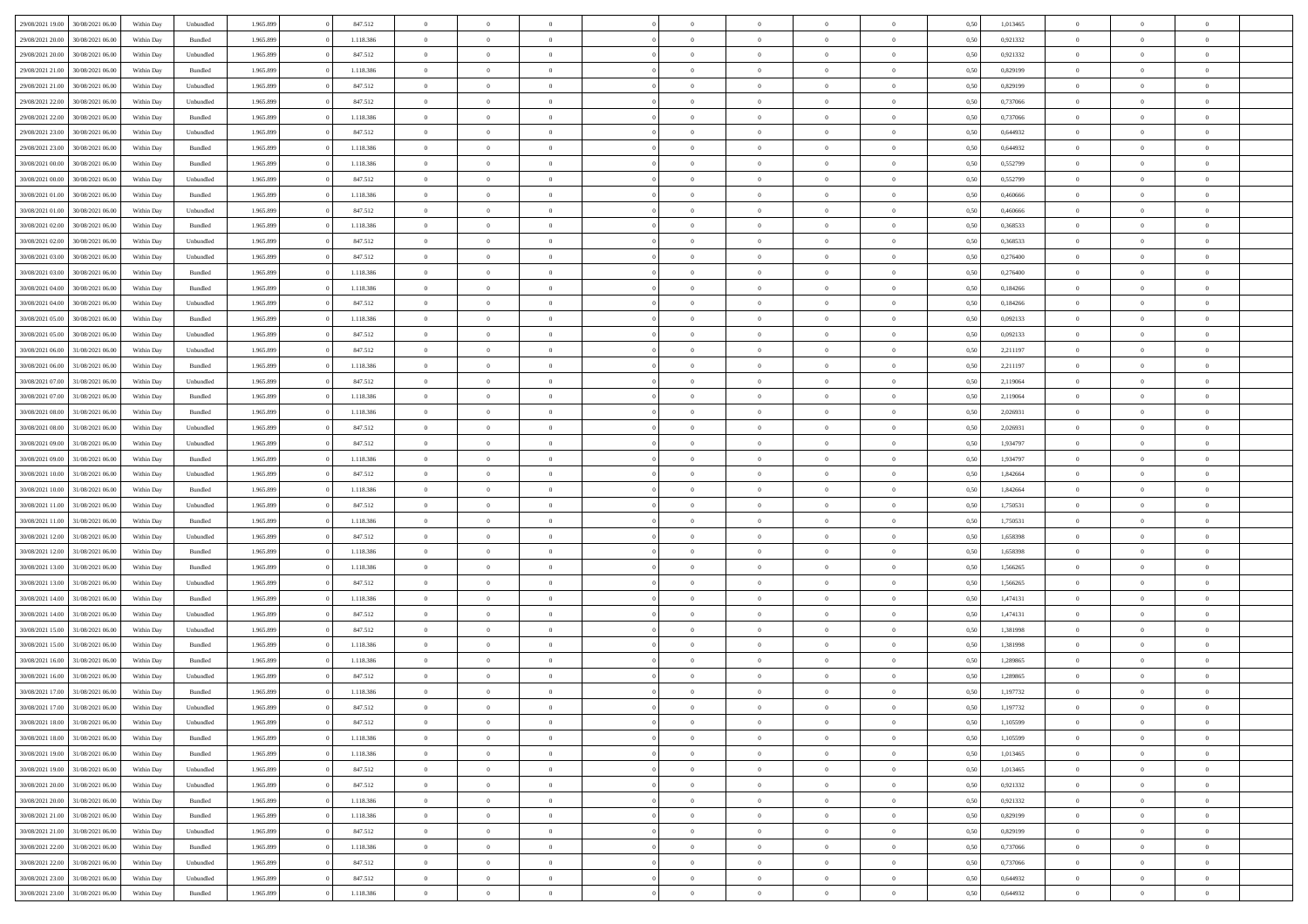| 31/08/2021 00:00 31/08/2021 06:00            | Within Day | Unbundled | 1.965.899 | 847.512   |  |  |              |  | 0.50 | 0,552799 |  |  |
|----------------------------------------------|------------|-----------|-----------|-----------|--|--|--------------|--|------|----------|--|--|
| 31/08/2021 00:00 31/08/2021 06:00            | Within Day | Bundled   | 1.965.899 | 1.118.386 |  |  |              |  |      | 0,552799 |  |  |
| 31/08/2021 01:00 31/08/2021 06:00            | Within Day | Unbundled | 1.965.899 | 847.512   |  |  | $\Omega$     |  | 0.50 | 0.460666 |  |  |
| 31/08/2021 01:00 31/08/2021 06:00            | Within Day | Bundled   | 1.965.899 | 1.118.386 |  |  |              |  | 0.50 | 0.460666 |  |  |
| 31/08/2021 02:00 31/08/2021 06:00            | Within Day | Bundled   | 1.965.899 | 1.118.386 |  |  |              |  | 0.50 | 0,368533 |  |  |
| 31/08/2021 02:00 31/08/2021 06:00            | Within Day | Unbundled | 1.965.899 | 847.512   |  |  |              |  | 0.50 | 0.368533 |  |  |
| 31/08/2021 03:00 31/08/2021 06:00 Within Day |            | Bundled   | 1.965.899 | 1.118.386 |  |  |              |  | 0.50 | 0,276400 |  |  |
| 31/08/2021 03:00 31/08/2021 06:00            | Within Day | Unbundled | 1.965.899 | 847.512   |  |  |              |  | 0.50 | 0.276400 |  |  |
| 31/08/2021 04:00 31/08/2021 06:00            | Within Dav | Bundled   | 1.965.899 | 1.118.386 |  |  |              |  | 0.50 | 0.184266 |  |  |
| 31/08/2021 04:00 31/08/2021 06:00            | Within Day | Unbundled | 1.965.899 | 847.512   |  |  | $\mathbf{a}$ |  | 0.50 | 0.184266 |  |  |
| 31/08/2021 06:00 01/09/2021 06:00            | Within Day | Unbundled | 1.965.899 | 1.965.898 |  |  |              |  | 0.50 | 2,211197 |  |  |

(\*) GCV used for the purpose of the conversion does not corresponding to the actual GCV of the Gas Day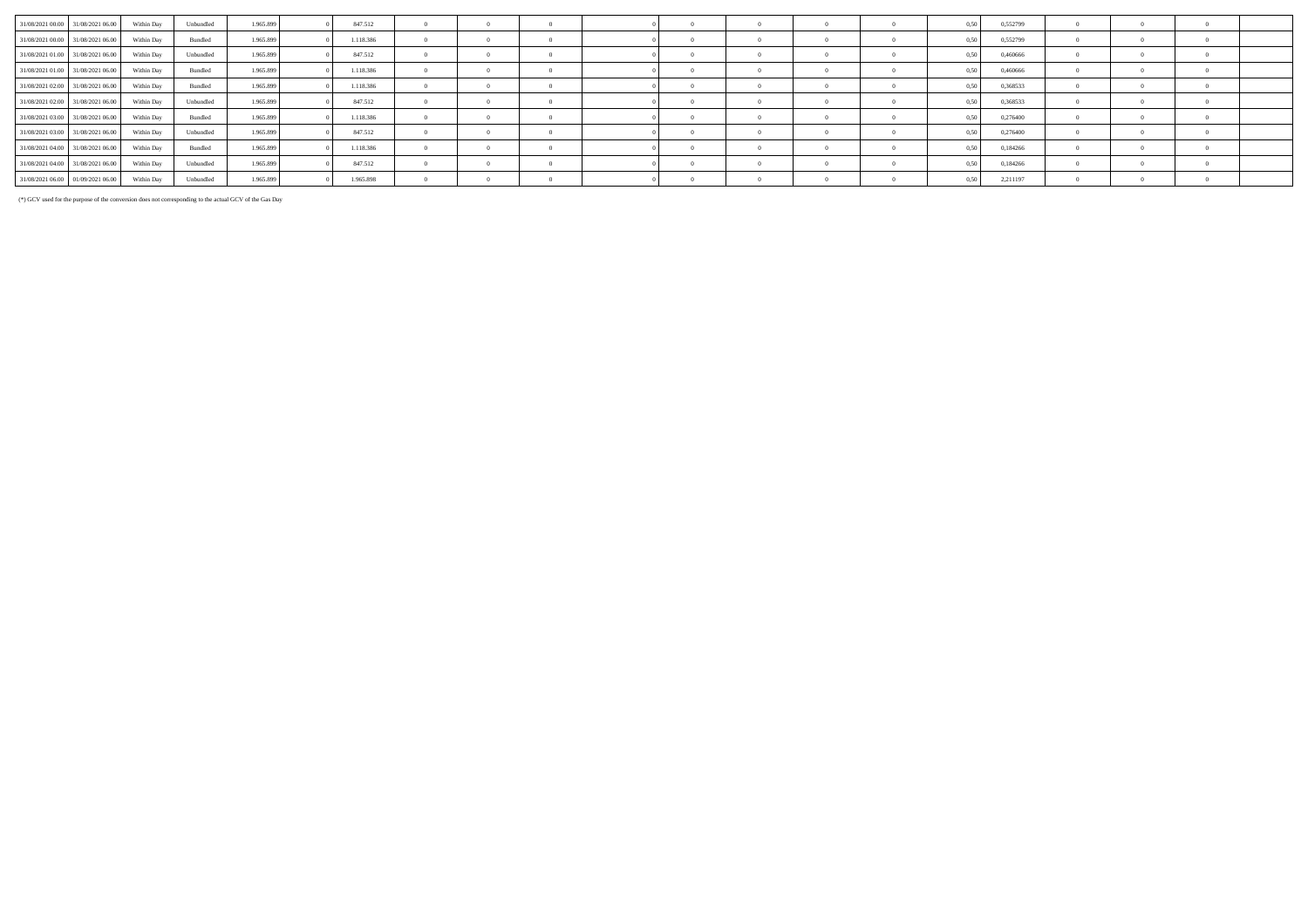## **SNAM RETE GAS**

**Transportation capacity at Exit Point interconnected with foreign pipelines**

**Update to 30/08/2021 of offered and assigned capacity in auction day-ahead and within-day**

**Thermal Year 2020/2021**

(Values in Scm/day (15° C; 1,01325 bar); Prices in c/Scm)

**Exit Point**

**GORIZIA**

|                  | Timeframe        |                     |                          |                                    | Assigned                        |           | <b>Offered capacity</b> |                | <b>Assigned capacity</b> | Day-Ahead                                |                         |                                  | <b>Total Prices</b>              |                                           |                     |                         |                           | <b>SRG Prices</b>                |                                              |      |
|------------------|------------------|---------------------|--------------------------|------------------------------------|---------------------------------|-----------|-------------------------|----------------|--------------------------|------------------------------------------|-------------------------|----------------------------------|----------------------------------|-------------------------------------------|---------------------|-------------------------|---------------------------|----------------------------------|----------------------------------------------|------|
| From             | To               | <b>Auction type</b> | Offered<br>capacity type | <b>Transportati</b><br>on capacity | capacity<br>(before<br>auction) | Firm      | Interruptible           | Firm           | Interruptible            | Interrupted<br>Capacity<br>Interruptible | Reserve price -<br>Firm | <b>Auction premiun</b><br>- Firm | Reserve price -<br>Interruptible | <b>Auction premium</b><br>- Interruptible | <b>Split factor</b> | Reserve price -<br>Firm | Auction<br>premium - Firm | Reserve price -<br>Interruptible | <b>Auction</b><br>premium -<br>Interruptible | Note |
| 01/08/2021 06:00 | 02/08/2021 06:00 | Day Ahead           | Unbundled                | 4.400.000                          |                                 | 1.896.869 | $\overline{0}$          | $\overline{0}$ | $\overline{0}$           |                                          | $\overline{0}$          | $\overline{0}$                   | $\overline{0}$                   | $\overline{0}$                            | 0,50                | 0,009879                | $\overline{0}$            | 0,009879                         | $\overline{0}$                               |      |
| 01/08/2021 06:00 | 02/08/2021 06:00 | Day Ahead           | Bundled                  | 4.400,000                          |                                 | 2.503.129 | $\overline{0}$          | $\Omega$       | $\Omega$                 |                                          | $\theta$                | $\theta$                         | $\Omega$                         | $\Omega$                                  | 0,50                | 0.009879                | $\Omega$                  | 0.009879                         | $\theta$                                     |      |
| 02/08/2021 06:00 | 03/08/2021 06:00 | Day Ahead           | Unbundled                | 4.400.000                          |                                 | 1.896.869 | $\overline{0}$          | $\overline{0}$ | $\theta$                 |                                          | $\theta$                | $\theta$                         | $\overline{0}$                   | $\bf{0}$                                  | 0,50                | 0,009879                | $\overline{0}$            | 0,009879                         | $\overline{0}$                               |      |
| 02/08/2021 06:00 | 03/08/2021 06:00 | Day Ahead           | Bundled                  | 4.400.000                          |                                 | 2.503.129 | $\overline{0}$          | $\overline{0}$ | $\overline{0}$           |                                          | $\theta$                | $\theta$                         | $\overline{0}$                   | $\bf{0}$                                  | 0,50                | 0,009879                | $\mathbf{0}$              | 0,009879                         | $\overline{0}$                               |      |
| 03/08/2021 06:00 | 04/08/2021 06:00 | Day Ahead           | Bundled                  | 4.400.000                          |                                 | 2.503.129 | $\,$ 0 $\,$             | $\overline{0}$ | $\overline{0}$           |                                          | $\overline{0}$          | $\theta$                         | $\overline{0}$                   | $\overline{0}$                            | 0,50                | 0.009879                | $\,$ 0 $\,$               | 0.009879                         | $\theta$                                     |      |
| 03/08/2021 06:00 | 04/08/2021 06:00 | Day Ahead           | Unbundled                | 4.400.000                          |                                 | 1.896.869 | $\overline{0}$          | $\Omega$       | $\Omega$                 |                                          | $\Omega$                | $\Omega$                         | $\Omega$                         | $\bf{0}$                                  | 0,50                | 0,009879                | $\mathbf{0}$              | 0,009879                         | $\theta$                                     |      |
| 04/08/2021 06:00 | 05/08/2021 06:00 | Day Ahead           | Bundled                  | 4,400,000                          |                                 | 2.503.129 | $\overline{0}$          | $\overline{0}$ | $\Omega$                 |                                          | $\Omega$                | $\theta$                         | $\overline{0}$                   | $\theta$                                  | 0,50                | 0.009879                | $\overline{0}$            | 0.009879                         | $\theta$                                     |      |
| 04/08/2021 06:00 | 05/08/2021 06:00 | Day Ahead           | Unbundled                | 4.400.000                          |                                 | 1.896.869 | $\overline{0}$          | $\Omega$       | $\Omega$                 |                                          | $\theta$                | $\theta$                         | $\overline{0}$                   | $\bf{0}$                                  | 0,50                | 0,009879                | $\mathbf{0}$              | 0,009879                         | $\theta$                                     |      |
| 05/08/2021 06:00 | 06/08/2021 06:00 | Day Ahead           | Unbundled                | 4.400,000                          |                                 | 1.896.869 | $\overline{0}$          | $\Omega$       | $\Omega$                 |                                          | $\theta$                | $\theta$                         | $\theta$                         | $\theta$                                  | 0.50                | 0.009879                | $\Omega$                  | 0.009879                         | $\theta$                                     |      |
| 05/08/2021 06:00 | 06/08/2021 06:00 | Day Ahead           | Bundled                  | 4.400.000                          |                                 | 2.503.129 | $\overline{0}$          | $\overline{0}$ | $\Omega$                 |                                          | $\theta$                | $\theta$                         | $\theta$                         | $\bf{0}$                                  | 0,50                | 0,009879                | $\mathbf{0}$              | 0,009879                         | $\overline{0}$                               |      |
| 06/08/2021 06:00 | 07/08/2021 06:00 | Day Ahead           | Bundled                  | 4.400.000                          |                                 | 2.503.129 | $\overline{0}$          | $\overline{0}$ | $\theta$                 |                                          | $\theta$                | $\overline{0}$                   | $\overline{0}$                   | $\bf{0}$                                  | 0,50                | 0,009879                | $\overline{0}$            | 0.009879                         | $\overline{0}$                               |      |
| 06/08/2021 06:00 | 07/08/2021 06:00 | Day Ahead           | Unbundled                | 4,400,000                          |                                 | 1.896.869 | $\overline{0}$          | $\Omega$       | $\Omega$                 |                                          | $\overline{0}$          | $\theta$                         | $\overline{0}$                   | $\overline{0}$                            | 0,50                | 0.009879                | $\,0\,$                   | 0.009879                         | $\theta$                                     |      |
| 07/08/2021 06:00 | 08/08/2021 06:00 | Day Ahead           | Bundled                  | 4.400.000                          |                                 | 2.503.129 | $\overline{0}$          | $\overline{0}$ | $\overline{0}$           |                                          | $\theta$                | $\theta$                         | $\overline{0}$                   | $\bf{0}$                                  | 0,50                | 0,009879                | $\theta$                  | 0,009879                         | $\overline{0}$                               |      |
| 07/08/2021 06:00 | 08/08/2021 06:00 | Day Ahead           | Unbundled                | 4.400.000                          |                                 | 1.896.869 | $\overline{0}$          | $\overline{0}$ | $\overline{0}$           |                                          | $\theta$                | $\theta$                         | $\overline{0}$                   | $\bf{0}$                                  | 0,50                | 0,009879                | $\mathbf{0}$              | 0,009879                         | $\overline{0}$                               |      |
| 08/08/2021 06:00 | 09/08/2021 06:00 | Day Ahead           | Unbundled                | 4.400.000                          |                                 | 1.896.869 | $\overline{0}$          | $\Omega$       | $\Omega$                 |                                          | $\theta$                | $\theta$                         | $\overline{0}$                   | $\bf{0}$                                  | 0,50                | 0,009879                | $\mathbf{0}$              | 0,009879                         | $\theta$                                     |      |
| 08/08/2021 06:00 | 09/08/2021 06:00 | Day Ahead           | Bundled                  | 4.400.000                          |                                 | 2.503.129 | $\overline{0}$          | $\Omega$       | $\Omega$                 |                                          | $\Omega$                | $\theta$                         | $\Omega$                         | $\Omega$                                  | 0,50                | 0,009879                | $\mathbf{0}$              | 0,009879                         | $\theta$                                     |      |
| 09/08/2021 06:00 | 10/08/2021 06:00 | Day Ahead           | $\mathbf B$ undled       | 4,400,000                          |                                 | 2.503.129 | $\overline{0}$          | $\overline{0}$ | $\Omega$                 |                                          | $\Omega$                | $\theta$                         | $\overline{0}$                   | $\theta$                                  | 0,50                | 0.009879                | $\overline{0}$            | 0.009879                         | $\theta$                                     |      |
| 09/08/2021 06:00 | 10/08/2021 06:00 | Day Ahead           | Unbundled                | 4.400.000                          |                                 | 1.896.869 | $\overline{0}$          | $\overline{0}$ | $\overline{0}$           |                                          | $\theta$                | $\theta$                         | $\overline{0}$                   | $\bf{0}$                                  | 0,50                | 0,009879                | $\mathbf{0}$              | 0,009879                         | $\overline{0}$                               |      |
| 10/08/2021 06:00 | 11/08/2021 06:00 | Day Ahead           | Bundled                  | 4,400,000                          |                                 | 2.503.129 | $\overline{0}$          | $\Omega$       | $\Omega$                 |                                          | $\theta$                | $\theta$                         | $\theta$                         | $\theta$                                  | 0.50                | 0.009879                | $\Omega$                  | 0.009879                         | $\theta$                                     |      |
| 10/08/2021 06:00 | 11/08/2021 06:00 | Day Ahead           | Unbundled                | 4,400,000                          |                                 | 1.896.869 | $\overline{0}$          | $\overline{0}$ | $\Omega$                 |                                          | $\Omega$                | $\theta$                         | $\Omega$                         | $\theta$                                  | 0.50                | 0.009879                | $\overline{0}$            | 0.009879                         | $\theta$                                     |      |
| 11/08/2021 06:00 | 12/08/2021 06:00 | Day Ahead           | Unbundled                | 4.400.000                          |                                 | 1.896.869 | $\overline{0}$          | $\Omega$       | $\theta$                 |                                          | $\theta$                | $\theta$                         | $\Omega$                         | $\theta$                                  | 0,50                | 0,009879                | $\Omega$                  | 0.009879                         | $\theta$                                     |      |
| 11/08/2021 06:00 | 12/08/2021 06:00 | Day Ahead           | Bundled                  | 4,400,000                          |                                 | 2.503.129 | $\overline{0}$          | $\Omega$       | $\Omega$                 |                                          | $\theta$                | $\theta$                         | $\theta$                         | $\Omega$                                  | 0,50                | 0.009879                | $\mathbf{0}$              | 0.009879                         | $\theta$                                     |      |
| 12/08/2021 06:00 | 13/08/2021 06:00 | Day Ahead           | Unbundled                | 4.400.000                          |                                 | 1.896.869 | $\overline{0}$          | $\overline{0}$ | $\Omega$                 |                                          | $\theta$                | $\mathbf{a}$                     | $\overline{0}$                   | $\bf{0}$                                  | 0,50                | 0,009879                | $\mathbf{0}$              | 0,009879                         | $\overline{0}$                               |      |
| 12/08/2021 06:00 | 13/08/2021 06:00 | Day Ahead           | Bundled                  | 4.400.000                          |                                 | 2.503.129 | $\overline{0}$          | $\overline{0}$ | $\overline{0}$           |                                          | $\theta$                | $\theta$                         | $\overline{0}$                   | $\overline{0}$                            | 0,50                | 0,009879                | $\mathbf{0}$              | 0,009879                         | $\overline{0}$                               |      |
| 13/08/2021 06:00 | 14/08/2021 06:00 | Day Ahead           | Unbundled                | 4.400.000                          |                                 | 1.896.869 | $\,$ 0 $\,$             | $\overline{0}$ | $\overline{0}$           |                                          | $\overline{0}$          | $\theta$                         | $\overline{0}$                   | $\overline{0}$                            | 0,50                | 0,009879                | $\bf{0}$                  | 0,009879                         | $\overline{0}$                               |      |
| 13/08/2021 06:00 | 14/08/2021 06.00 | Day Ahead           | Bundled                  | 4.400.000                          |                                 | 2.503.129 | $\overline{0}$          | $\overline{0}$ | $\overline{0}$           |                                          | $\theta$                | $\theta$                         | $\theta$                         | $\bf{0}$                                  | 0,50                | 0,009879                | $\overline{0}$            | 0,009879                         | $\overline{0}$                               |      |
| 14/08/2021 06:00 | 15/08/2021 06:00 | Day Ahead           | Bundled                  | 4,400,000                          |                                 | 2.503.129 | $\overline{0}$          | $\Omega$       | $\Omega$                 |                                          | $\theta$                | $\theta$                         | $\Omega$                         | $\theta$                                  | 0,50                | 0.009879                | $\mathbf{0}$              | 0.009879                         | $\theta$                                     |      |
| 14/08/2021 06:00 | 15/08/2021 06:00 | Day Ahead           | Unbundled                | 4.400.000                          |                                 | 1.896.869 | $\overline{0}$          | $\Omega$       | $\Omega$                 |                                          | $\theta$                | $\theta$                         | $\overline{0}$                   | $\bf{0}$                                  | 0,50                | 0,009879                | $\mathbf{0}$              | 0,009879                         | $\overline{0}$                               |      |
| 15/08/2021 06:00 | 16/08/2021 06:00 | Day Ahead           | Unbundled                | 4.400.000                          |                                 | 1.896.869 | $\overline{0}$          | $\Omega$       | $\Omega$                 |                                          | $\Omega$                | $\Omega$                         | $\Omega$                         | $\Omega$                                  | 0,50                | 0,009879                | $\theta$                  | 0,009879                         | $\theta$                                     |      |
| 15/08/2021 06:00 | 16/08/2021 06:00 | Day Ahead           | Bundled                  | 4.400,000                          |                                 | 2.503.129 | $\overline{0}$          | $\overline{0}$ | $\Omega$                 |                                          | $\Omega$                | $\theta$                         | $\overline{0}$                   | $\theta$                                  | 0,50                | 0.009879                | $\overline{0}$            | 0.009879                         | $\theta$                                     |      |
| 16/08/2021 06:00 | 17/08/2021 06:00 | Day Ahead           | Bundled                  | 4.400.000                          |                                 | 2.503.129 | $\overline{0}$          | $\overline{0}$ | $\theta$                 |                                          | $\theta$                | $\theta$                         | $\overline{0}$                   | $\bf{0}$                                  | 0,50                | 0,009879                | $\mathbf{0}$              | 0.009879                         | $\theta$                                     |      |
| 16/08/2021 06:00 | 17/08/2021 06:00 | Day Ahead           | Unbundled                | 4,400,000                          |                                 | 1.896.869 | $\overline{0}$          | $\overline{0}$ | $\overline{0}$           |                                          | $\theta$                | $\overline{0}$                   | $\overline{0}$                   | $\overline{0}$                            | 0.50                | 0.009879                | $\mathbf{0}$              | 0.009879                         | $\overline{0}$                               |      |
| 17/08/2021 06:00 | 18/08/2021 06:00 | Day Ahead           | Bundled                  | 4,400,000                          |                                 | 2.503.129 | $\overline{0}$          | $\overline{0}$ | $\overline{0}$           |                                          | $\theta$                | $\theta$                         | $\overline{0}$                   | $\bf{0}$                                  | 0,50                | 0,009879                | $\mathbf{0}$              | 0,009879                         | $\overline{0}$                               |      |
| 17/08/2021 06:00 | 18/08/2021 06:00 | Day Ahead           | Unbundled                | 4.400.000                          |                                 | 1.896.869 | $\overline{0}$          | $\overline{0}$ | $\overline{0}$           |                                          | $\theta$                | $\theta$                         | $\overline{0}$                   | $\bf{0}$                                  | 0,50                | 0,009879                | $\mathbf{0}$              | 0,009879                         | $\overline{0}$                               |      |
| 18/08/2021 06:00 | 19/08/2021 06:00 | Day Ahead           | Unbundled                | 4.400.000                          |                                 | 1.896.869 | $\overline{0}$          | $\Omega$       | $\Omega$                 |                                          | $\theta$                | $\theta$                         | $\Omega$                         | $\Omega$                                  | 0,50                | 0.009879                | $\mathbf{0}$              | 0.009879                         | $\theta$                                     |      |
| 18/08/2021 06:00 | 19/08/2021 06.0  | Day Ahead           | Bundled                  | 4.400.000                          |                                 | 2.503.129 | $\overline{0}$          | $\overline{0}$ | $\theta$                 |                                          | $\theta$                | $\theta$                         | $\overline{0}$                   | $\bf{0}$                                  | 0,50                | 0,009879                | $\theta$                  | 0,009879                         | $\overline{0}$                               |      |
| 19/08/2021 06:00 | 20/08/2021 06:00 | Day Ahead           | Bundled                  | 4,400,000                          |                                 | 2.503.129 | $\Omega$                | $\Omega$       | $\theta$                 |                                          | $\theta$                | $\theta$                         | $\Omega$                         | $\theta$                                  | 0,50                | 0.009879                | $\mathbf{0}$              | 0.009879                         | $\theta$                                     |      |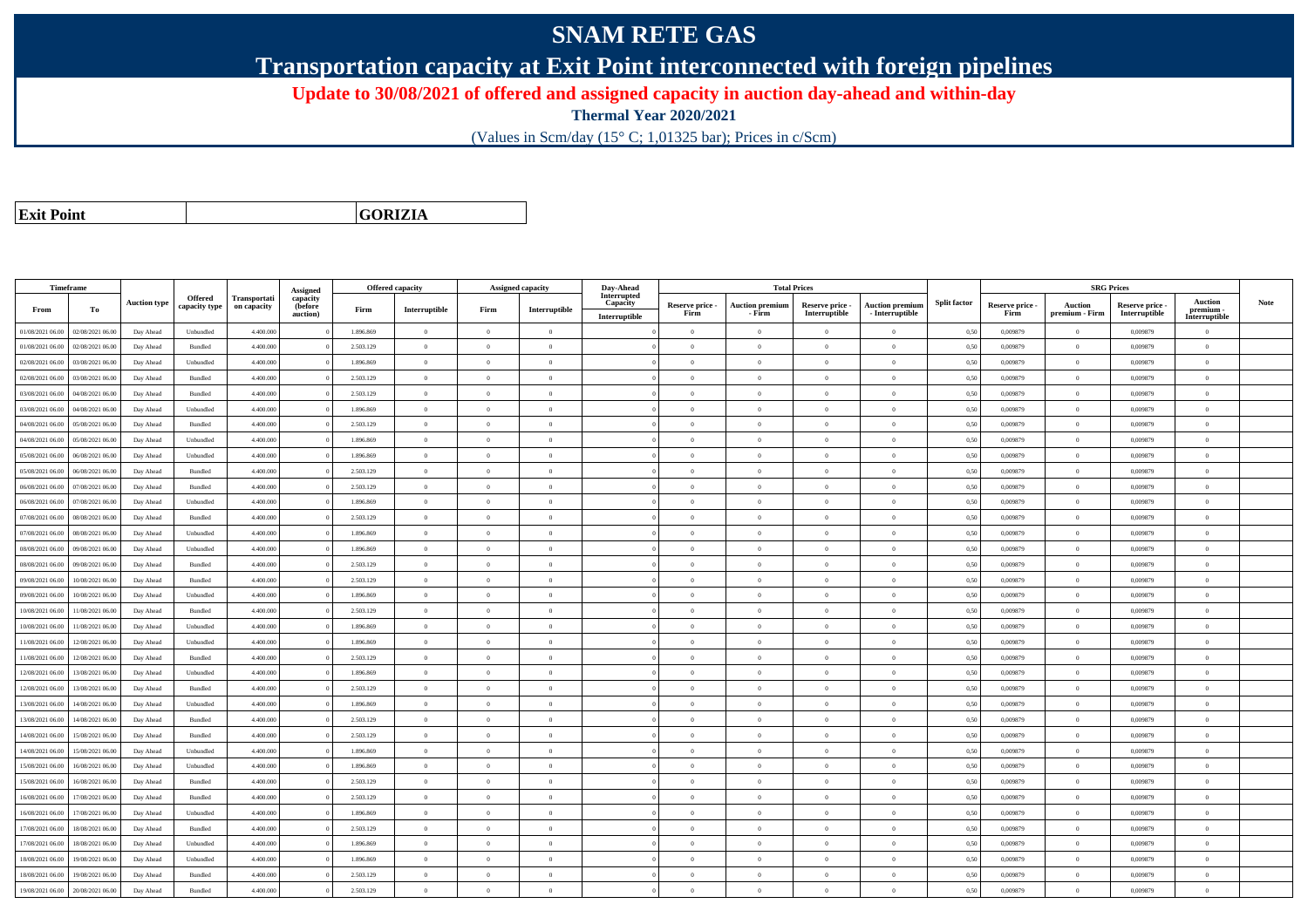| 19/08/2021 06:00                  | 20/08/2021 06:00 | Day Ahead  | Unbundled          | 4.400.000 | 1.896.869 | $\overline{0}$ | $\overline{0}$ |                |                | $\theta$       | $\theta$       | $\overline{0}$ | 0,50 | 0,009879 | $\bf{0}$          | 0,009879       | $\overline{0}$ |  |
|-----------------------------------|------------------|------------|--------------------|-----------|-----------|----------------|----------------|----------------|----------------|----------------|----------------|----------------|------|----------|-------------------|----------------|----------------|--|
| 20/08/2021 06:00                  | 21/08/2021 06.00 | Day Ahead  | Bundled            | 4.400.000 | 2.503.129 | $\overline{0}$ | $\overline{0}$ | $\overline{0}$ | $\Omega$       | $\bf{0}$       | $\overline{0}$ | $\bf{0}$       | 0,50 | 0,009879 | $\bf{0}$          | 0,009879       | $\overline{0}$ |  |
|                                   |                  |            |                    |           |           |                |                |                |                |                |                |                |      |          |                   |                |                |  |
| 20/08/2021 06:00                  | 21/08/2021 06:00 | Day Ahead  | Unbundled          | 4.400,000 | 1.896.869 | $\overline{0}$ | $\overline{0}$ | $\overline{0}$ | $\overline{0}$ | $\bf{0}$       | $\overline{0}$ | $\mathbf{0}$   | 0.50 | 0.009879 | $\bf{0}$          | 0.009879       | $\bf{0}$       |  |
| 21/08/2021 06:00                  | 22/08/2021 06:00 | Day Ahead  | Bundled            | 4.400.000 | 2.503.129 | $\overline{0}$ | $\overline{0}$ | $\overline{0}$ | $\overline{0}$ | $\bf{0}$       | $\overline{0}$ | $\theta$       | 0,50 | 0,009879 | $\,$ 0 $\,$       | 0,009879       | $\overline{0}$ |  |
| 21/08/2021 06:00                  | 22/08/2021 06.00 | Day Ahead  | Unbundled          | 4.400.000 | 1.896.869 | $\overline{0}$ | $\overline{0}$ | $\Omega$       |                | $\bf{0}$       | $\overline{0}$ | $\bf{0}$       | 0,50 | 0,009879 | $\bf{0}$          | 0,009879       | $\overline{0}$ |  |
| 22/08/2021 06:00                  | 23/08/2021 06:00 | Day Ahead  | Bundled            | 4,400,000 | 2.503.129 | $\overline{0}$ | $\overline{0}$ | $\Omega$       | $\Omega$       | $\overline{0}$ | $\overline{0}$ | $\bf{0}$       | 0.50 | 0.009879 | $\bf{0}$          | 0.009879       | $\bf{0}$       |  |
| 22/08/2021 06:00                  | 23/08/2021 06:00 | Day Ahead  | Unbundled          | 4.400.000 | 1.896.869 | $\overline{0}$ | $\overline{0}$ | $\overline{0}$ | $\overline{0}$ | $\bf{0}$       | $\overline{0}$ | $\bf{0}$       | 0,50 | 0,009879 | $\,$ 0 $\,$       | 0,009879       | $\overline{0}$ |  |
| 23/08/2021 06:00                  | 24/08/2021 06.00 | Day Ahead  | Unbundled          | 4.400.000 | 1.896.869 | $\overline{0}$ | $\overline{0}$ | $\Omega$       |                | $\bf{0}$       | $\overline{0}$ | $\bf{0}$       | 0,50 | 0,009879 | $\bf{0}$          | 0,009879       | $\bf{0}$       |  |
| 23/08/2021 06:00                  | 24/08/2021 06:00 | Day Ahead  | Bundled            | 4,400,000 | 2.503.129 | $\overline{0}$ | $\overline{0}$ | $\overline{0}$ | $\overline{0}$ | $\bf{0}$       | $\overline{0}$ | $\bf{0}$       | 0.50 | 0.009879 | $\bf{0}$          | 0.009879       | $\bf{0}$       |  |
| 24/08/2021 06:00                  | 25/08/2021 06:00 | Day Ahead  | Unbundled          | 4.400.000 | 1.896.869 | $\overline{0}$ | $\overline{0}$ | $\overline{0}$ | $\overline{0}$ | $\bf{0}$       | $\overline{0}$ | $\bf{0}$       | 0,50 | 0,009879 | $\,$ 0 $\,$       | 0,009879       | $\overline{0}$ |  |
| 24/08/2021 06:00                  | 25/08/2021 06.00 | Day Ahead  | Bundled            | 4.400.000 | 2.503.129 | $\overline{0}$ | $\overline{0}$ | $\overline{0}$ |                | $\bf{0}$       | $\overline{0}$ | $\bf{0}$       | 0,50 | 0,009879 | $\bf{0}$          | 0,009879       | $\overline{0}$ |  |
|                                   | 26/08/2021 06:00 |            |                    | 4.400,000 | 1.896.869 |                | $\overline{0}$ | $\overline{0}$ | $\overline{0}$ | $\bf{0}$       |                | $\mathbf{0}$   | 0.50 | 0.009879 |                   | 0.009879       |                |  |
| 25/08/2021 06:00                  |                  | Day Ahead  | Unbundled          |           |           | $\overline{0}$ |                |                |                |                | $\overline{0}$ |                |      |          | $\bf{0}$          |                | $\bf{0}$       |  |
| 25/08/2021 06:00                  | 26/08/2021 06:00 | Day Ahead  | Bundled            | 4.400.000 | 2.503.129 | $\overline{0}$ | $\overline{0}$ | $\overline{0}$ | $\overline{0}$ | $\bf{0}$       | $\overline{0}$ | $\theta$       | 0,50 | 0,009879 | $\,0\,$           | 0,009879       | $\overline{0}$ |  |
| 26/08/2021 06:00                  | 27/08/2021 06.00 | Day Ahead  | Unbundled          | 4.400.000 | 1.896.869 | $\overline{0}$ | $\overline{0}$ | $\overline{0}$ |                | $\bf{0}$       | $\overline{0}$ | $\bf{0}$       | 0,50 | 0,009879 | $\bf{0}$          | 0,009879       | $\overline{0}$ |  |
| 26/08/2021 06:00                  | 27/08/2021 06:00 | Day Ahead  | Bundled            | 4.400.000 | 2.503.129 | $\overline{0}$ | $\overline{0}$ | $\Omega$       | $\Omega$       | $\overline{0}$ | $\overline{0}$ | $\mathbf{0}$   | 0.50 | 0.009879 | $\bf{0}$          | 0.009879       | $\bf{0}$       |  |
| 27/08/2021 06:00                  | 28/08/2021 06:00 | Day Ahead  | Unbundled          | 4.400.000 | 1.896.869 | $\overline{0}$ | $\overline{0}$ | $\overline{0}$ | $\overline{0}$ | $\bf{0}$       | $\overline{0}$ | $\bf{0}$       | 0,50 | 0,009879 | $\,0\,$           | 0,009879       | $\overline{0}$ |  |
| 27/08/2021 06:00                  | 28/08/2021 06.0  | Day Ahead  | Bundled            | 4.400.000 | 2.503.129 | $\overline{0}$ | $\overline{0}$ | $\overline{0}$ |                | $\bf{0}$       | $\overline{0}$ | $\bf{0}$       | 0,50 | 0,009879 | $\bf{0}$          | 0,009879       | $\overline{0}$ |  |
| 28/08/2021 06:00                  | 29/08/2021 06:00 | Day Ahead  | Unbundled          | 4.400,000 | 1.896.869 | $\overline{0}$ | $\overline{0}$ | $\overline{0}$ | $\overline{0}$ | $\bf{0}$       | $\overline{0}$ | $\bf{0}$       | 0.50 | 0.009879 | $\bf{0}$          | 0.009879       | $\bf{0}$       |  |
| 28/08/2021 06:00                  | 29/08/2021 06:00 | Day Ahead  | Bundled            | 4.400.000 | 2.503.129 | $\overline{0}$ | $\overline{0}$ | $\overline{0}$ | $\overline{0}$ | $\bf{0}$       | $\overline{0}$ | $\bf{0}$       | 0,50 | 0,009879 | $\,0\,$           | 0,009879       | $\overline{0}$ |  |
| 29/08/2021 06:00                  | 30/08/2021 06.0  | Day Ahead  | Unbundled          | 4.400.000 | 1.896.869 | $\overline{0}$ | $\bf{0}$       | $\overline{0}$ |                | $\bf{0}$       | $\overline{0}$ | $\bf{0}$       | 0,50 | 0,009879 | $\bf{0}$          | 0,009879       | $\bf{0}$       |  |
| 29/08/2021 06:00                  | 30/08/2021 06:00 | Day Ahead  | Bundled            | 4.400,000 | 2.503.129 | $\overline{0}$ | $\overline{0}$ | $\overline{0}$ | $\overline{0}$ | $\bf{0}$       | $\overline{0}$ | $\mathbf{0}$   | 0.50 | 0.009879 | $\bf{0}$          | 0.009879       | $\bf{0}$       |  |
| 30/08/2021 06:00                  | 31/08/2021 06:00 | Day Ahead  | Bundled            | 4.400.000 | 2.503.129 | $\overline{0}$ | $\overline{0}$ | $\overline{0}$ | $\overline{0}$ | $\bf{0}$       | $\overline{0}$ | $\theta$       | 0,50 | 0,009879 | $\,0\,$           | 0,009879       | $\overline{0}$ |  |
|                                   | 31/08/2021 06.00 |            | Unbundled          | 4.400.000 | 1.896.869 | $\overline{0}$ | $\overline{0}$ | $\overline{0}$ |                | $\bf{0}$       | $\overline{0}$ | $\bf{0}$       | 0,50 | 0,009879 | $\bf{0}$          | 0,009879       | $\overline{0}$ |  |
| 30/08/2021 06:00                  |                  | Day Ahead  |                    |           |           |                |                |                |                |                |                |                |      |          |                   |                |                |  |
| 31/08/2021 06:00                  | 01/09/2021 06:00 | Day Ahead  | Unbundled          | 4.400.000 | 1.896.869 | $\overline{0}$ | $\overline{0}$ | $\Omega$       | $\Omega$       | $\overline{0}$ | $\overline{0}$ | $\mathbf{0}$   | 0.50 | 0.009879 | $\bf{0}$          | 0.009879       | $\bf{0}$       |  |
| 31/08/2021 06:00                  | 01/09/2021 06:00 | Day Ahead  | Bundled            | 4.400.000 | 2.503.129 | $\overline{0}$ | $\overline{0}$ | $\overline{0}$ | $\overline{0}$ | $\bf{0}$       | $\overline{0}$ | $\bf{0}$       | 0,50 | 0,009879 | $\,0\,$           | 0,009879       | $\overline{0}$ |  |
| 01/08/2021 06:00                  | 02/08/2021 06.00 | Within Day | Bundled            | 4.400.000 | 2.503.128 | $\overline{0}$ | $\overline{0}$ | $\overline{0}$ |                | $\bf{0}$       | $\overline{0}$ | $\bf{0}$       | 0,50 | 0,987952 | $\bf{0}$          | $\overline{0}$ | $\bf{0}$       |  |
| 01/08/2021 06:00                  | 02/08/2021 06:00 | Within Day | Unbundled          | 4.400,000 | 1.896.869 | $\overline{0}$ | $\overline{0}$ | $\overline{0}$ | $\overline{0}$ | $\bf{0}$       | $\overline{0}$ | $\bf{0}$       | 0.50 | 0.987952 | $\bf{0}$          | $\overline{0}$ | $\bf{0}$       |  |
| 01/08/2021 07:00                  | 02/08/2021 06:00 | Within Day | Unbundled          | 4.400.000 | 1.817.832 | $\overline{0}$ | $\overline{0}$ | $\overline{0}$ | $\overline{0}$ | $\bf{0}$       | $\overline{0}$ | $\bf{0}$       | 0,50 | 0,987952 | $\,$ 0 $\,$       | $\overline{0}$ | $\overline{0}$ |  |
| 01/08/2021 07:00                  | 02/08/2021 06.00 | Within Day | Bundled            | 4.400.000 | 2.398.831 | $\overline{0}$ | $\overline{0}$ | $\overline{0}$ | $\overline{0}$ | $\bf{0}$       | $\overline{0}$ | $\bf{0}$       | 0,50 | 0,987952 | $\bf{0}$          | $\overline{0}$ | $\bf{0}$       |  |
| 01/08/2021 08:00                  | 02/08/2021 06:00 | Within Day | Bundled            | 4.400,000 | 2.294.534 | $\overline{0}$ | $\overline{0}$ | $\overline{0}$ | $\overline{0}$ | $\bf{0}$       | $\overline{0}$ | $\mathbf{0}$   | 0.50 | 0,987952 | $\bf{0}$          | $\overline{0}$ | $\bf{0}$       |  |
| 01/08/2021 08:00                  | 02/08/2021 06:00 | Within Dav | Unbundled          | 4.400.000 | 1.738.796 | $\overline{0}$ | $\overline{0}$ | $\overline{0}$ | $\Omega$       | $\overline{0}$ | $\overline{0}$ | $\bf{0}$       | 0,50 | 0,987952 | $\mathbf{0}$      | $\overline{0}$ | $\overline{0}$ |  |
| 01/08/2021 09:00                  | 02/08/2021 06.00 | Within Day | Bundled            | 4.400.000 | 2.190.237 | $\overline{0}$ | $\overline{0}$ | $\overline{0}$ |                | $\bf{0}$       | $\overline{0}$ | $\bf{0}$       | 0,50 | 0,987952 | $\bf{0}$          | $\overline{0}$ | $\bf{0}$       |  |
| 01/08/2021 09:00                  | 02/08/2021 06:00 | Within Day | Unbundled          | 4.400.000 | 1.659.760 | $\overline{0}$ | $\overline{0}$ | $\overline{0}$ | $\Omega$       | $\overline{0}$ | $\overline{0}$ | $\mathbf{0}$   | 0.50 | 0,987952 | $\bf{0}$          | $\overline{0}$ | $\bf{0}$       |  |
| 01/08/2021 11:00                  | 02/08/2021 06:00 | Within Dav | Bundled            | 4.400.000 | 1.981.643 | $\overline{0}$ | $\overline{0}$ | $\theta$       | $\Omega$       | $\overline{0}$ | $\overline{0}$ | $\bf{0}$       | 0,50 | 0,987952 | $\mathbf{0}$      | $\overline{0}$ | $\overline{0}$ |  |
|                                   |                  |            |                    |           |           | $\overline{0}$ | $\overline{0}$ | $\overline{0}$ |                |                |                |                |      |          |                   |                |                |  |
| 01/08/2021 11:00                  | 02/08/2021 06.00 | Within Day | Unbundled          | 4.400.000 | 1.501.687 |                |                |                |                | $\bf{0}$       | $\overline{0}$ | $\bf{0}$       | 0,50 | 0,987952 | $\bf{0}$          | $\overline{0}$ | $\bf{0}$       |  |
| 01/08/2021 12:00                  | 02/08/2021 06:00 | Within Day | Bundled            | 4.400,000 | 1.877.346 | $\overline{0}$ | $\overline{0}$ | $\overline{0}$ | $\overline{0}$ | $\bf{0}$       | $\overline{0}$ | $\bf{0}$       | 0.50 | 0.987952 | $\bf{0}$          | $\overline{0}$ | $\bf{0}$       |  |
| 01/08/2021 12:00                  | 02/08/2021 06:00 | Within Dav | Unbundled          | 4.400.000 | 1.422.651 | $\overline{0}$ | $\overline{0}$ | $\overline{0}$ | $\Omega$       | $\overline{0}$ | $\overline{0}$ | $\bf{0}$       | 0,50 | 0,987952 | $\mathbf{0}$      | $\overline{0}$ | $\overline{0}$ |  |
| 01/08/2021 13:00                  | 02/08/2021 06.00 | Within Day | Unbundled          | 4.400.000 | 1.343.615 | $\overline{0}$ | $\overline{0}$ | $\overline{0}$ | $\overline{0}$ | $\bf{0}$       | $\overline{0}$ | $\bf{0}$       | 0,50 | 0,987953 | $\bf{0}$          | $\overline{0}$ | $\bf{0}$       |  |
| 01/08/2021 13:00                  | 02/08/2021 06:00 | Within Day | Bundled            | 4.400,000 | 1.773.049 | $\overline{0}$ | $\overline{0}$ | $\overline{0}$ | $\overline{0}$ | $\bf{0}$       | $\overline{0}$ | $\mathbf{0}$   | 0.50 | 0.987953 | $\bf{0}$          | $\overline{0}$ | $\bf{0}$       |  |
| 01/08/2021 14:00                  | 02/08/2021 06:00 | Within Dav | Bundled            | 4.400.000 | 1.668.752 | $\overline{0}$ | $\overline{0}$ | $\theta$       | $\Omega$       | $\overline{0}$ | $\overline{0}$ | $\bf{0}$       | 0.50 | 0,987952 | $\mathbf{0}$      | $\overline{0}$ | $\overline{0}$ |  |
| 01/08/2021 14:00                  | 02/08/2021 06.00 | Within Day | Unbundled          | 4.400.000 | 1.264.579 | $\overline{0}$ | $\bf{0}$       | $\overline{0}$ | $\Omega$       | $\bf{0}$       | $\overline{0}$ | $\bf{0}$       | 0,50 | 0,987952 | $\bf{0}$          | $\overline{0}$ | $\bf{0}$       |  |
| 01/08/2021 15:00                  | 02/08/2021 06:00 | Within Day | Unbundled          | 4.400.000 | 1.185.543 | $\overline{0}$ | $\overline{0}$ | $\Omega$       | $\Omega$       | $\overline{0}$ | $\overline{0}$ | $\mathbf{0}$   | 0.50 | 0,987952 | $\bf{0}$          | $\overline{0}$ | $\bf{0}$       |  |
| 01/08/2021 15:00                  | 02/08/2021 06:00 | Within Dav | Bundled            | 4.400.000 | 1.564.455 | $\Omega$       | $\Omega$       | $\theta$       | $\Omega$       | $\overline{0}$ | $\overline{0}$ | $\theta$       | 0.50 | 0,987952 | $\mathbf{0}$      | $\overline{0}$ | $\overline{0}$ |  |
| 01/08/2021 16:00                  | 02/08/2021 06:00 | Within Day | Unbundled          | 4.400.000 | 1.106.506 | $\overline{0}$ | $\bf{0}$       | $\overline{0}$ | $\overline{0}$ | $\bf{0}$       | $\overline{0}$ | $\bf{0}$       | 0,50 | 0,987952 | $\bf{0}$          | $\overline{0}$ | $\bf{0}$       |  |
| 01/08/2021 16:00                  | 02/08/2021 06:00 | Within Day | $\mathbf B$ undled | 4.400.000 | 1.460.158 | $\bf{0}$       | $\Omega$       |                |                |                |                |                | 0,50 | 0.987952 | $\Omega$          | $\Omega$       |                |  |
| 01/08/2021 17:00 02/08/2021 06:00 |                  | Within Day | Bundled            | 4.400.000 | 1.355.861 | $\overline{0}$ | $\overline{0}$ | $\overline{0}$ | $\Omega$       | $\overline{0}$ | $\overline{0}$ | $\overline{0}$ | 0,50 | 0,987952 | $\overline{0}$    | $\theta$       | $\bf{0}$       |  |
|                                   |                  |            |                    |           |           |                |                |                |                |                |                |                |      |          |                   |                |                |  |
| 01/08/2021 17:00                  | 02/08/2021 06:00 | Within Day | Unbundled          | 4.400.000 | 1.027.470 | $\overline{0}$ | $\overline{0}$ | $\overline{0}$ | $\overline{0}$ | $\overline{0}$ | $\overline{0}$ | $\bf{0}$       | 0,50 | 0,987952 | $\bf{0}$          | $\bf{0}$       | $\bf{0}$       |  |
| 01/08/2021 18:00                  | 02/08/2021 06:00 | Within Day | Unbundled          | 4.400.000 | 948.434   | $\overline{0}$ | $\overline{0}$ | $\overline{0}$ | $\overline{0}$ | $\overline{0}$ | $\overline{0}$ | $\bf{0}$       | 0.50 | 0,987953 | $\hspace{0.1mm}0$ | $\overline{0}$ | $\,$ 0 $\,$    |  |
| 01/08/2021 18:00                  | 02/08/2021 06:00 | Within Day | Bundled            | 4.400.000 | 1.251.564 | $\overline{0}$ | $\overline{0}$ | $\overline{0}$ | $\overline{0}$ | $\overline{0}$ | $\overline{0}$ | $\mathbf{0}$   | 0,50 | 0,987953 | $\overline{0}$    | $\overline{0}$ | $\bf{0}$       |  |
| 01/08/2021 19:00                  | 02/08/2021 06:00 | Within Day | Unbundled          | 4.400.000 | 869.398   | $\overline{0}$ | $\overline{0}$ | $\overline{0}$ | $\overline{0}$ | $\bf{0}$       | $\overline{0}$ | $\bf{0}$       | 0,50 | 0,987952 | $\,0\,$           | $\bf{0}$       | $\bf{0}$       |  |
| 01/08/2021 19:00                  | 02/08/2021 06:00 | Within Day | Bundled            | 4.400.000 | 1.147.267 | $\overline{0}$ | $\overline{0}$ | $\overline{0}$ | $\overline{0}$ | $\,$ 0 $\,$    | $\overline{0}$ | $\mathbf{0}$   | 0.50 | 0,987952 | $\,$ 0 $\,$       | $\bf{0}$       | $\bf{0}$       |  |
| 01/08/2021 20:00                  | 02/08/2021 06:00 | Within Day | Bundled            | 4.400.000 | 1.042.970 | $\overline{0}$ | $\overline{0}$ | $\overline{0}$ | $\overline{0}$ | $\overline{0}$ | $\overline{0}$ | $\overline{0}$ | 0,50 | 0,987952 | $\overline{0}$    | $\overline{0}$ | $\bf{0}$       |  |
| 01/08/2021 20:00                  | 02/08/2021 06:00 | Within Day | Unbundled          | 4.400.000 | 790.362   | $\overline{0}$ | $\overline{0}$ | $\overline{0}$ | $\overline{0}$ | $\,$ 0         | $\overline{0}$ | $\bf{0}$       | 0,50 | 0,987952 | $\bf{0}$          | $\overline{0}$ | $\bf{0}$       |  |
| 01/08/2021 21:00                  | 02/08/2021 06:00 | Within Day | Unbundled          | 4.400.000 | 711.325   | $\overline{0}$ | $\overline{0}$ | $\overline{0}$ | $\overline{0}$ | $\,$ 0 $\,$    | $\overline{0}$ | $\overline{0}$ | 0.50 | 0.987952 | $\mathbf{0}$      | $\,$ 0 $\,$    | $\bf{0}$       |  |
| 01/08/2021 21:00                  | 02/08/2021 06:00 | Within Day | Bundled            | 4.400.000 | 938.673   | $\overline{0}$ | $\overline{0}$ | $\overline{0}$ | $\overline{0}$ | $\overline{0}$ | $\overline{0}$ | $\overline{0}$ | 0,50 | 0,987952 | $\overline{0}$    | $\theta$       | $\bf{0}$       |  |
| 01/08/2021 22.00                  | 02/08/2021 06:00 | Within Day | Bundled            | 4.400.000 | 834.376   | $\overline{0}$ | $\bf{0}$       | $\overline{0}$ | $\overline{0}$ | $\bf{0}$       | $\overline{0}$ | $\bf{0}$       | 0,50 | 0,987953 | $\,$ 0 $\,$       | $\bf{0}$       | $\bf{0}$       |  |
|                                   |                  |            |                    |           |           |                |                |                |                |                |                |                |      |          |                   |                |                |  |
| 01/08/2021 22:00 02/08/2021 06:00 |                  | Within Day | Unbundled          | 4.400.000 | 632.289   | $\,$ 0 $\,$    | $\overline{0}$ | $\overline{0}$ | $\overline{0}$ | $\,$ 0 $\,$    | $\,$ 0 $\,$    | $\mathbf{0}$   | 0,50 | 0,987953 | $\hspace{0.1mm}0$ | $\overline{0}$ | $\,$ 0 $\,$    |  |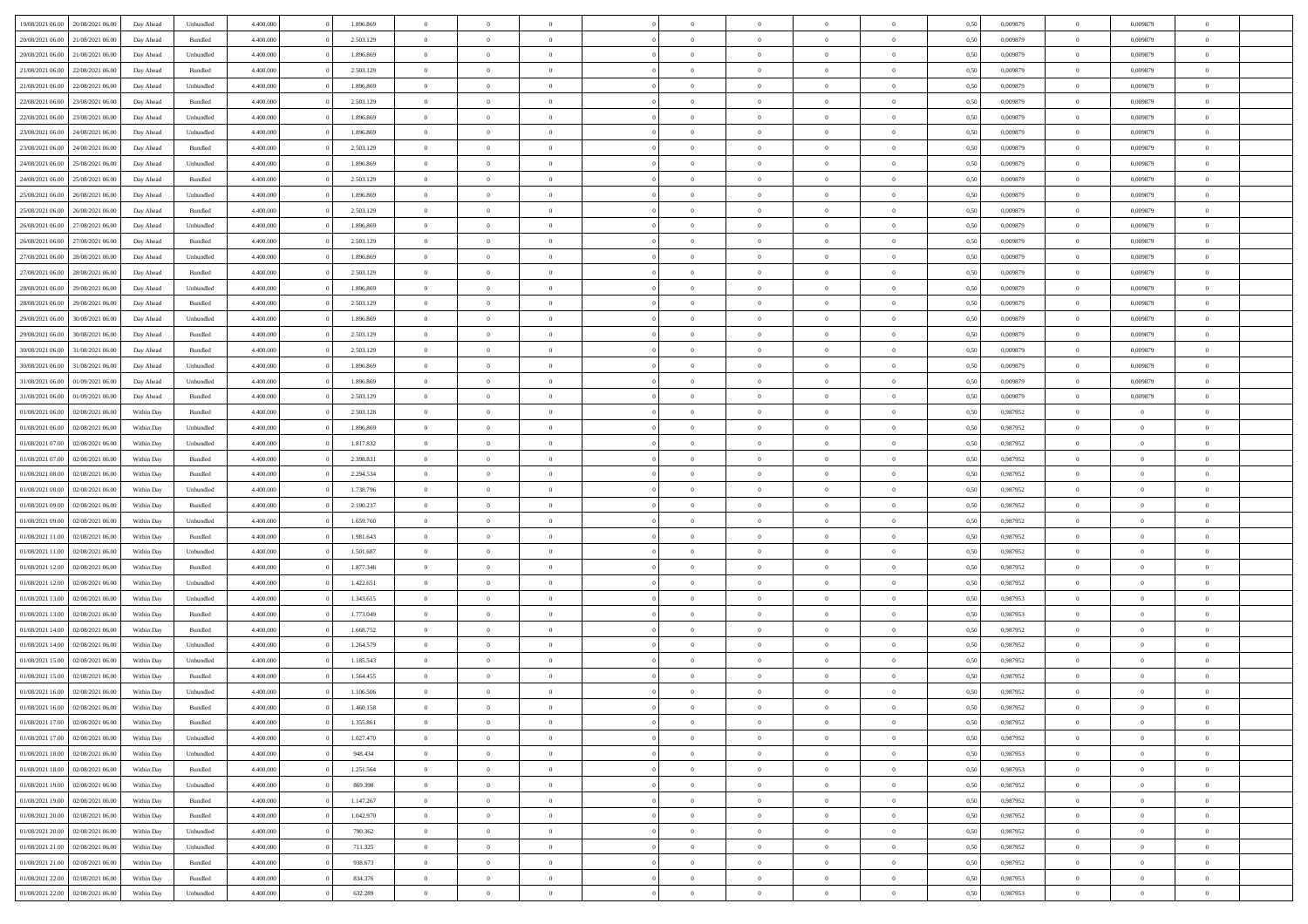| 01/08/2021 23:00                  | 02/08/2021 06:00 | Within Day | Bundled            | 4.400.000 | 730.079   | $\overline{0}$ | $\Omega$       |                | $\Omega$       | $\Omega$       | $\theta$       | $\theta$       | 0,50 | 0,987952 | $\theta$       | $\theta$       | $\theta$       |  |
|-----------------------------------|------------------|------------|--------------------|-----------|-----------|----------------|----------------|----------------|----------------|----------------|----------------|----------------|------|----------|----------------|----------------|----------------|--|
| 01/08/2021 23:00                  | 02/08/2021 06:00 | Within Day | Unbundled          | 4.400.000 | 553.253   | $\overline{0}$ | $\theta$       | $\overline{0}$ | $\overline{0}$ | $\bf{0}$       | $\overline{0}$ | $\bf{0}$       | 0,50 | 0,987952 | $\theta$       | $\overline{0}$ | $\overline{0}$ |  |
| 02/08/2021 00:00                  | 02/08/2021 06:00 | Within Day | Bundled            | 4.400.000 | 625.782   | $\overline{0}$ | $\overline{0}$ | $\overline{0}$ | $\overline{0}$ | $\bf{0}$       | $\overline{0}$ | $\mathbf{0}$   | 0,50 | 0,987952 | $\overline{0}$ | $\overline{0}$ | $\bf{0}$       |  |
| 02/08/2021 00:00                  | 02/08/2021 06:00 | Within Day | Unbundled          | 4.400.000 | 474.217   | $\overline{0}$ | $\overline{0}$ | $\overline{0}$ | $\overline{0}$ | $\bf{0}$       | $\overline{0}$ | $\overline{0}$ | 0.50 | 0,987952 | $\theta$       | $\theta$       | $\overline{0}$ |  |
| 02/08/2021 01:00                  | 02/08/2021 06:00 | Within Day | Bundled            | 4.400.000 | 521.485   | $\overline{0}$ | $\theta$       | $\overline{0}$ | $\overline{0}$ | $\bf{0}$       | $\overline{0}$ |                |      | 0,987952 | $\theta$       | $\overline{0}$ | $\overline{0}$ |  |
|                                   |                  |            |                    |           |           |                |                |                |                |                |                | $\bf{0}$       | 0,50 |          |                |                |                |  |
| 02/08/2021 01:00                  | 02/08/2021 06:00 | Within Day | Unbundled          | 4.400.000 | 395.181   | $\overline{0}$ | $\overline{0}$ | $\overline{0}$ | $\overline{0}$ | $\overline{0}$ | $\overline{0}$ | $\mathbf{0}$   | 0,50 | 0,987952 | $\overline{0}$ | $\overline{0}$ | $\bf{0}$       |  |
| 02/08/2021 02:00                  | 02/08/2021 06:00 | Within Dav | Unbundled          | 4.400.000 | 316.144   | $\overline{0}$ | $\overline{0}$ | $\overline{0}$ | $\overline{0}$ | $\overline{0}$ | $\overline{0}$ | $\overline{0}$ | 0.50 | 0,987953 | $\theta$       | $\overline{0}$ | $\overline{0}$ |  |
| 02/08/2021 02:00                  | 02/08/2021 06:00 | Within Day | Bundled            | 4.400.000 | 417.188   | $\overline{0}$ | $\theta$       | $\overline{0}$ | $\overline{0}$ | $\bf{0}$       | $\overline{0}$ | $\bf{0}$       | 0,50 | 0,987953 | $\theta$       | $\theta$       | $\overline{0}$ |  |
| 02/08/2021 03:00                  | 02/08/2021 06:00 | Within Day | Unbundled          | 4.400.000 | 237.108   | $\overline{0}$ | $\overline{0}$ | $\overline{0}$ | $\overline{0}$ | $\bf{0}$       | $\overline{0}$ | $\bf{0}$       | 0,50 | 0,987954 | $\,0\,$        | $\overline{0}$ | $\overline{0}$ |  |
| 02/08/2021 03:00                  | 02/08/2021 06:00 | Within Dav | Bundled            | 4.400.000 | 312.891   | $\overline{0}$ | $\overline{0}$ | $\overline{0}$ | $\overline{0}$ | $\overline{0}$ | $\overline{0}$ | $\overline{0}$ | 0.50 | 0,987954 | $\theta$       | $\overline{0}$ | $\overline{0}$ |  |
| 02/08/2021 04:00                  | 02/08/2021 06:00 | Within Day | Bundled            | 4.400.000 | 208.594   | $\overline{0}$ | $\theta$       | $\overline{0}$ | $\overline{0}$ | $\bf{0}$       | $\overline{0}$ | $\bf{0}$       | 0,50 | 0,987950 | $\theta$       | $\overline{0}$ | $\overline{0}$ |  |
|                                   |                  |            |                    |           |           |                |                |                |                |                |                |                |      |          |                |                |                |  |
| 02/08/2021 04:00                  | 02/08/2021 06:00 | Within Day | Unbundled          | 4.400.000 | 158.072   | $\overline{0}$ | $\overline{0}$ | $\overline{0}$ | $\bf{0}$       | $\bf{0}$       | $\bf{0}$       | $\mathbf{0}$   | 0,50 | 0,987950 | $\overline{0}$ | $\overline{0}$ | $\bf{0}$       |  |
| 02/08/2021 06:00                  | 03/08/2021 06:00 | Within Day | Unbundled          | 4.400.000 | 1.896.869 | $\overline{0}$ | $\overline{0}$ | $\overline{0}$ | $\overline{0}$ | $\bf{0}$       | $\overline{0}$ | $\overline{0}$ | 0.50 | 0,987952 | $\theta$       | $\theta$       | $\overline{0}$ |  |
| 02/08/2021 06:00                  | 03/08/2021 06:00 | Within Day | Bundled            | 4.400.000 | 2.503.128 | $\overline{0}$ | $\theta$       | $\overline{0}$ | $\overline{0}$ | $\bf{0}$       | $\overline{0}$ | $\bf{0}$       | 0,50 | 0,987952 | $\theta$       | $\overline{0}$ | $\overline{0}$ |  |
| 02/08/2021 10:00                  | 03/08/2021 06:00 | Within Day | Bundled            | 4.400.000 | 2.085.940 | $\overline{0}$ | $\overline{0}$ | $\overline{0}$ | $\bf{0}$       | $\overline{0}$ | $\overline{0}$ | $\mathbf{0}$   | 0,50 | 0,987952 | $\overline{0}$ | $\overline{0}$ | $\bf{0}$       |  |
| 02/08/2021 10:00                  | 03/08/2021 06:00 | Within Dav | Unbundled          | 4.400.000 | 1.580.724 | $\overline{0}$ | $\overline{0}$ | $\overline{0}$ | $\overline{0}$ | $\overline{0}$ | $\overline{0}$ | $\overline{0}$ | 0.50 | 0,987952 | $\theta$       | $\overline{0}$ | $\overline{0}$ |  |
| 02/08/2021 11:00                  | 03/08/2021 06:00 | Within Day | Bundled            | 4.400.000 | 1.981.643 | $\overline{0}$ | $\theta$       | $\overline{0}$ | $\overline{0}$ | $\bf{0}$       | $\overline{0}$ | $\bf{0}$       | 0,50 | 0,987952 | $\theta$       | $\theta$       | $\overline{0}$ |  |
| 02/08/2021 11:00                  | 03/08/2021 06:00 | Within Day | Unbundled          | 4.400.000 | 1.501.687 | $\overline{0}$ | $\overline{0}$ | $\overline{0}$ | $\bf{0}$       | $\bf{0}$       | $\bf{0}$       | $\mathbf{0}$   | 0,50 | 0,987952 | $\,0\,$        | $\overline{0}$ | $\bf{0}$       |  |
| 02/08/2021 12:00                  | 03/08/2021 06:00 | Within Dav | Unbundled          | 4.400.000 | 1.422.651 | $\overline{0}$ | $\overline{0}$ | $\overline{0}$ | $\overline{0}$ | $\overline{0}$ | $\overline{0}$ | $\overline{0}$ | 0.50 | 0,987952 | $\theta$       | $\overline{0}$ | $\overline{0}$ |  |
|                                   |                  |            |                    |           |           |                |                |                |                |                |                |                |      |          |                |                |                |  |
| 02/08/2021 12:00                  | 03/08/2021 06:00 | Within Day | Bundled            | 4.400.000 | 1.877.346 | $\overline{0}$ | $\theta$       | $\overline{0}$ | $\overline{0}$ | $\bf{0}$       | $\overline{0}$ | $\bf{0}$       | 0,50 | 0,987952 | $\,$ 0 $\,$    | $\overline{0}$ | $\overline{0}$ |  |
| 02/08/2021 13:00                  | 03/08/2021 06:00 | Within Day | Unbundled          | 4.400.000 | 1.343.615 | $\overline{0}$ | $\overline{0}$ | $\overline{0}$ | $\bf{0}$       | $\bf{0}$       | $\bf{0}$       | $\mathbf{0}$   | 0,50 | 0,987953 | $\bf{0}$       | $\overline{0}$ | $\bf{0}$       |  |
| 02/08/2021 13:00                  | 03/08/2021 06:00 | Within Day | Bundled            | 4.400.000 | 1.773.049 | $\overline{0}$ | $\overline{0}$ | $\overline{0}$ | $\overline{0}$ | $\bf{0}$       | $\overline{0}$ | $\overline{0}$ | 0.50 | 0,987953 | $\theta$       | $\overline{0}$ | $\overline{0}$ |  |
| 02/08/2021 14:00                  | 03/08/2021 06:00 | Within Day | Bundled            | 4.400.000 | 1.668.752 | $\overline{0}$ | $\theta$       | $\overline{0}$ | $\overline{0}$ | $\bf{0}$       | $\overline{0}$ | $\bf{0}$       | 0,50 | 0,987952 | $\,$ 0 $\,$    | $\overline{0}$ | $\overline{0}$ |  |
| 02/08/2021 14:00                  | 03/08/2021 06:00 | Within Day | Unbundled          | 4.400.000 | 1.264.579 | $\overline{0}$ | $\overline{0}$ | $\overline{0}$ | $\bf{0}$       | $\overline{0}$ | $\overline{0}$ | $\mathbf{0}$   | 0,50 | 0,987952 | $\overline{0}$ | $\overline{0}$ | $\bf{0}$       |  |
| 02/08/2021 15:00                  | 03/08/2021 06:00 | Within Dav | Bundled            | 4.400.000 | 1.564.455 | $\overline{0}$ | $\overline{0}$ | $\overline{0}$ | $\overline{0}$ | $\overline{0}$ | $\overline{0}$ | $\overline{0}$ | 0.50 | 0,987952 | $\theta$       | $\overline{0}$ | $\overline{0}$ |  |
|                                   |                  |            |                    |           |           | $\overline{0}$ | $\theta$       | $\overline{0}$ |                | $\bf{0}$       | $\overline{0}$ |                |      |          | $\theta$       | $\theta$       | $\overline{0}$ |  |
| 02/08/2021 15:00                  | 03/08/2021 06:00 | Within Day | Unbundled          | 4.400.000 | 1.185.543 |                |                |                | $\overline{0}$ |                |                | $\bf{0}$       | 0,50 | 0,987952 |                |                |                |  |
| 02/08/2021 16:00                  | 03/08/2021 06:00 | Within Day | Bundled            | 4.400.000 | 1.460.158 | $\overline{0}$ | $\overline{0}$ | $\overline{0}$ | $\bf{0}$       | $\bf{0}$       | $\bf{0}$       | $\bf{0}$       | 0,50 | 0,987952 | $\,0\,$        | $\overline{0}$ | $\bf{0}$       |  |
| 02/08/2021 16:00                  | 03/08/2021 06:00 | Within Day | Unbundled          | 4.400.000 | 1.106.506 | $\overline{0}$ | $\overline{0}$ | $\overline{0}$ | $\overline{0}$ | $\overline{0}$ | $\overline{0}$ | $\overline{0}$ | 0.50 | 0,987952 | $\theta$       | $\overline{0}$ | $\overline{0}$ |  |
| 02/08/2021 17:00                  | 03/08/2021 06:00 | Within Day | Bundled            | 4.400.000 | 1.355.861 | $\overline{0}$ | $\theta$       | $\overline{0}$ | $\overline{0}$ | $\bf{0}$       | $\overline{0}$ | $\bf{0}$       | 0,50 | 0,987952 | $\,$ 0 $\,$    | $\overline{0}$ | $\overline{0}$ |  |
| 02/08/2021 17:00                  | 03/08/2021 06:00 | Within Day | Unbundled          | 4.400.000 | 1.027.470 | $\overline{0}$ | $\overline{0}$ | $\overline{0}$ | $\bf{0}$       | $\bf{0}$       | $\bf{0}$       | $\bf{0}$       | 0,50 | 0,987952 | $\overline{0}$ | $\overline{0}$ | $\bf{0}$       |  |
| 02/08/2021 18:00                  | 03/08/2021 06:00 | Within Day | Bundled            | 4.400,000 | 1.251.564 | $\overline{0}$ | $\Omega$       | $\Omega$       | $\Omega$       | $\Omega$       | $\overline{0}$ | $\overline{0}$ | 0,50 | 0,987953 | $\,0\,$        | $\theta$       | $\theta$       |  |
| 02/08/2021 18:00                  | 03/08/2021 06:00 | Within Day | Unbundled          | 4.400.000 | 948.434   | $\overline{0}$ | $\theta$       | $\overline{0}$ | $\overline{0}$ | $\bf{0}$       | $\overline{0}$ | $\bf{0}$       | 0,50 | 0,987953 | $\theta$       | $\overline{0}$ | $\overline{0}$ |  |
| 02/08/2021 19:00                  | 03/08/2021 06:00 | Within Day | Unbundled          | 4.400.000 | 869.398   | $\overline{0}$ | $\overline{0}$ | $\overline{0}$ | $\bf{0}$       | $\overline{0}$ | $\overline{0}$ | $\mathbf{0}$   | 0,50 | 0,987952 | $\bf{0}$       | $\overline{0}$ | $\bf{0}$       |  |
|                                   |                  |            |                    |           |           |                |                |                |                |                |                |                |      |          |                |                |                |  |
| 02/08/2021 19:00                  | 03/08/2021 06:00 | Within Day | Bundled            | 4.400,000 | 1.147.267 | $\overline{0}$ | $\Omega$       | $\Omega$       | $\Omega$       | $\overline{0}$ | $\overline{0}$ | $\overline{0}$ | 0.50 | 0,987952 | $\,0\,$        | $\theta$       | $\theta$       |  |
| 02/08/2021 20:00                  | 03/08/2021 06:00 | Within Day | Bundled            | 4.400.000 | 1.042.970 | $\overline{0}$ | $\theta$       | $\overline{0}$ | $\overline{0}$ | $\bf{0}$       | $\overline{0}$ | $\bf{0}$       | 0,50 | 0,987952 | $\,$ 0 $\,$    | $\overline{0}$ | $\overline{0}$ |  |
| 02/08/2021 20.00                  | 03/08/2021 06:00 | Within Day | Unbundled          | 4.400.000 | 790.362   | $\overline{0}$ | $\overline{0}$ | $\overline{0}$ | $\bf{0}$       | $\bf{0}$       | $\bf{0}$       | $\bf{0}$       | 0,50 | 0,987952 | $\,0\,$        | $\overline{0}$ | $\bf{0}$       |  |
| 02/08/2021 21:00                  | 03/08/2021 06:00 | Within Day | Bundled            | 4.400,000 | 938.673   | $\overline{0}$ | $\Omega$       | $\Omega$       | $\Omega$       | $\theta$       | $\overline{0}$ | $\overline{0}$ | 0.50 | 0.987952 | $\theta$       | $\theta$       | $\theta$       |  |
| 02/08/2021 21:00                  | 03/08/2021 06:00 | Within Day | Unbundled          | 4.400.000 | 711.325   | $\overline{0}$ | $\overline{0}$ | $\overline{0}$ | $\overline{0}$ | $\bf{0}$       | $\overline{0}$ | $\bf{0}$       | 0,50 | 0,987952 | $\,$ 0 $\,$    | $\overline{0}$ | $\overline{0}$ |  |
| 02/08/2021 22.00                  | 03/08/2021 06:00 | Within Day | Unbundled          | 4.400.000 | 632.289   | $\overline{0}$ | $\overline{0}$ | $\overline{0}$ | $\bf{0}$       | $\bf{0}$       | $\bf{0}$       | $\mathbf{0}$   | 0,50 | 0,987953 | $\bf{0}$       | $\overline{0}$ | $\bf{0}$       |  |
| 02/08/2021 22:00                  | 03/08/2021 06:00 | Within Day | Bundled            | 4.400,000 | 834.376   | $\overline{0}$ | $\Omega$       | $\Omega$       | $\Omega$       | $\overline{0}$ | $\overline{0}$ | $\overline{0}$ | 0.50 | 0,987953 | $\,0\,$        | $\theta$       | $\theta$       |  |
| 02/08/2021 23:00                  | 03/08/2021 06:00 | Within Day | Unbundled          | 4.400.000 | 553.253   | $\overline{0}$ | $\overline{0}$ | $\overline{0}$ | $\overline{0}$ | $\bf{0}$       | $\overline{0}$ | $\bf{0}$       | 0,50 | 0,987952 | $\,$ 0 $\,$    | $\overline{0}$ | $\overline{0}$ |  |
|                                   |                  |            |                    |           |           |                |                |                |                |                |                |                |      |          |                |                |                |  |
| 02/08/2021 23.00                  | 03/08/2021 06:00 | Within Day | Bundled            | 4.400.000 | 730.079   | $\overline{0}$ | $\overline{0}$ | $\overline{0}$ | $\bf{0}$       | $\bf{0}$       | $\overline{0}$ | $\mathbf{0}$   | 0,50 | 0,987952 | $\bf{0}$       | $\overline{0}$ | $\bf{0}$       |  |
| 03/08/2021 00:00                  | 03/08/2021 06:00 | Within Day | Bundled            | 4.400,000 | 625.782   | $\overline{0}$ | $\Omega$       | $\Omega$       | $\Omega$       | $\Omega$       | $\Omega$       | $\overline{0}$ | 0.50 | 0.987952 | $\theta$       | $\theta$       | $\theta$       |  |
| 03/08/2021 00:00                  | 03/08/2021 06:00 | Within Day | Unbundled          | 4.400.000 | 474.217   | $\overline{0}$ | $\overline{0}$ | $\overline{0}$ | $\bf{0}$       | $\,$ 0         | $\bf{0}$       | $\bf{0}$       | 0,50 | 0,987952 | $\,0\,$        | $\,$ 0 $\,$    | $\overline{0}$ |  |
| 03/08/2021 01:00 03/08/2021 06:00 |                  | Within Day | $\mathbf B$ undled | 4.400.000 | 521.485   | $\bf{0}$       | $\bf{0}$       |                |                | $\bf{0}$       |                |                | 0,50 | 0,987952 | $\bf{0}$       | $\overline{0}$ |                |  |
| 03/08/2021 01:00                  | 03/08/2021 06:00 | Within Day | Unbundled          | 4.400.000 | 395.181   | $\overline{0}$ | $\overline{0}$ | $\overline{0}$ | $\Omega$       | $\overline{0}$ | $\overline{0}$ | $\overline{0}$ | 0.50 | 0.987952 | $\theta$       | $\theta$       | $\theta$       |  |
| 03/08/2021 02:00                  | 03/08/2021 06:00 | Within Day | Unbundled          | 4.400.000 | 316.144   | $\overline{0}$ | $\bf{0}$       | $\overline{0}$ | $\bf{0}$       | $\,$ 0 $\,$    | $\overline{0}$ | $\,$ 0 $\,$    | 0,50 | 0,987953 | $\,$ 0 $\,$    | $\,$ 0 $\,$    | $\,$ 0         |  |
| 03/08/2021 02:00                  | 03/08/2021 06:00 | Within Day | Bundled            | 4.400.000 | 417.188   | $\overline{0}$ | $\overline{0}$ | $\overline{0}$ | $\overline{0}$ | $\overline{0}$ | $\overline{0}$ | $\mathbf{0}$   | 0,50 | 0,987953 | $\overline{0}$ | $\overline{0}$ | $\overline{0}$ |  |
|                                   |                  |            |                    |           |           |                |                |                |                |                |                |                |      |          |                |                |                |  |
| 03/08/2021 03:00                  | 03/08/2021 06:00 | Within Day | Unbundled          | 4.400,000 | 237.108   | $\overline{0}$ | $\overline{0}$ | $\overline{0}$ | $\Omega$       | $\overline{0}$ | $\overline{0}$ | $\overline{0}$ | 0,50 | 0,987954 | $\overline{0}$ | $\theta$       | $\overline{0}$ |  |
| 03/08/2021 03:00                  | 03/08/2021 06:00 | Within Day | Bundled            | 4.400.000 | 312.891   | $\overline{0}$ | $\,$ 0         | $\overline{0}$ | $\bf{0}$       | $\,$ 0 $\,$    | $\overline{0}$ | $\,$ 0 $\,$    | 0,50 | 0,987954 | $\,$ 0 $\,$    | $\overline{0}$ | $\,$ 0         |  |
| 03/08/2021 04:00                  | 03/08/2021 06:00 | Within Day | Bundled            | 4.400.000 | 208.594   | $\overline{0}$ | $\overline{0}$ | $\overline{0}$ | $\overline{0}$ | $\overline{0}$ | $\overline{0}$ | $\mathbf{0}$   | 0,50 | 0,987950 | $\overline{0}$ | $\overline{0}$ | $\bf{0}$       |  |
| 03/08/2021 04:00                  | 03/08/2021 06:00 | Within Day | Unbundled          | 4.400.000 | 158.072   | $\overline{0}$ | $\overline{0}$ | $\overline{0}$ | $\overline{0}$ | $\overline{0}$ | $\overline{0}$ | $\overline{0}$ | 0.50 | 0,987950 | $\overline{0}$ | $\theta$       | $\overline{0}$ |  |
| 03/08/2021 05:00                  | 03/08/2021 06:00 | Within Day | Bundled            | 4.400.000 | 104.297   | $\overline{0}$ | $\,$ 0         | $\overline{0}$ | $\bf{0}$       | $\bf{0}$       | $\bf{0}$       | $\bf{0}$       | 0,50 | 0,987950 | $\,$ 0 $\,$    | $\overline{0}$ | $\overline{0}$ |  |
| 03/08/2021 05:00                  | 03/08/2021 06:00 | Within Day | Unbundled          | 4.400.000 | 79.036    | $\overline{0}$ | $\bf{0}$       | $\overline{0}$ | $\overline{0}$ | $\overline{0}$ | $\overline{0}$ | $\mathbf{0}$   | 0,50 | 0,987950 | $\overline{0}$ | $\overline{0}$ | $\bf{0}$       |  |
| 03/08/2021 06:00                  | 04/08/2021 06:00 | Within Day | Bundled            | 4.400,000 | 2.503.128 | $\overline{0}$ | $\overline{0}$ | $\overline{0}$ | $\Omega$       | $\overline{0}$ | $\overline{0}$ | $\overline{0}$ | 0.50 | 0,987952 | $\overline{0}$ | $\overline{0}$ | $\overline{0}$ |  |
| 03/08/2021 06:00                  | 04/08/2021 06:00 |            |                    | 4.400.000 | 1.896.869 | $\overline{0}$ | $\bf{0}$       |                | $\overline{0}$ | $\bf{0}$       |                |                |      | 0,987952 | $\,$ 0 $\,$    | $\,$ 0 $\,$    | $\bf{0}$       |  |
|                                   |                  | Within Day | Unbundled          |           |           |                |                | $\overline{0}$ |                |                | $\bf{0}$       | $\mathbf{0}$   | 0,50 |          |                |                |                |  |
| 03/08/2021 07:00                  | 04/08/2021 06:00 | Within Day | Bundled            | 4.400.000 | 2.398.831 | $\overline{0}$ | $\bf{0}$       | $\overline{0}$ | $\overline{0}$ | $\bf{0}$       | $\bf{0}$       | $\bf{0}$       | 0,50 | 0,987952 | $\overline{0}$ | $\overline{0}$ | $\bf{0}$       |  |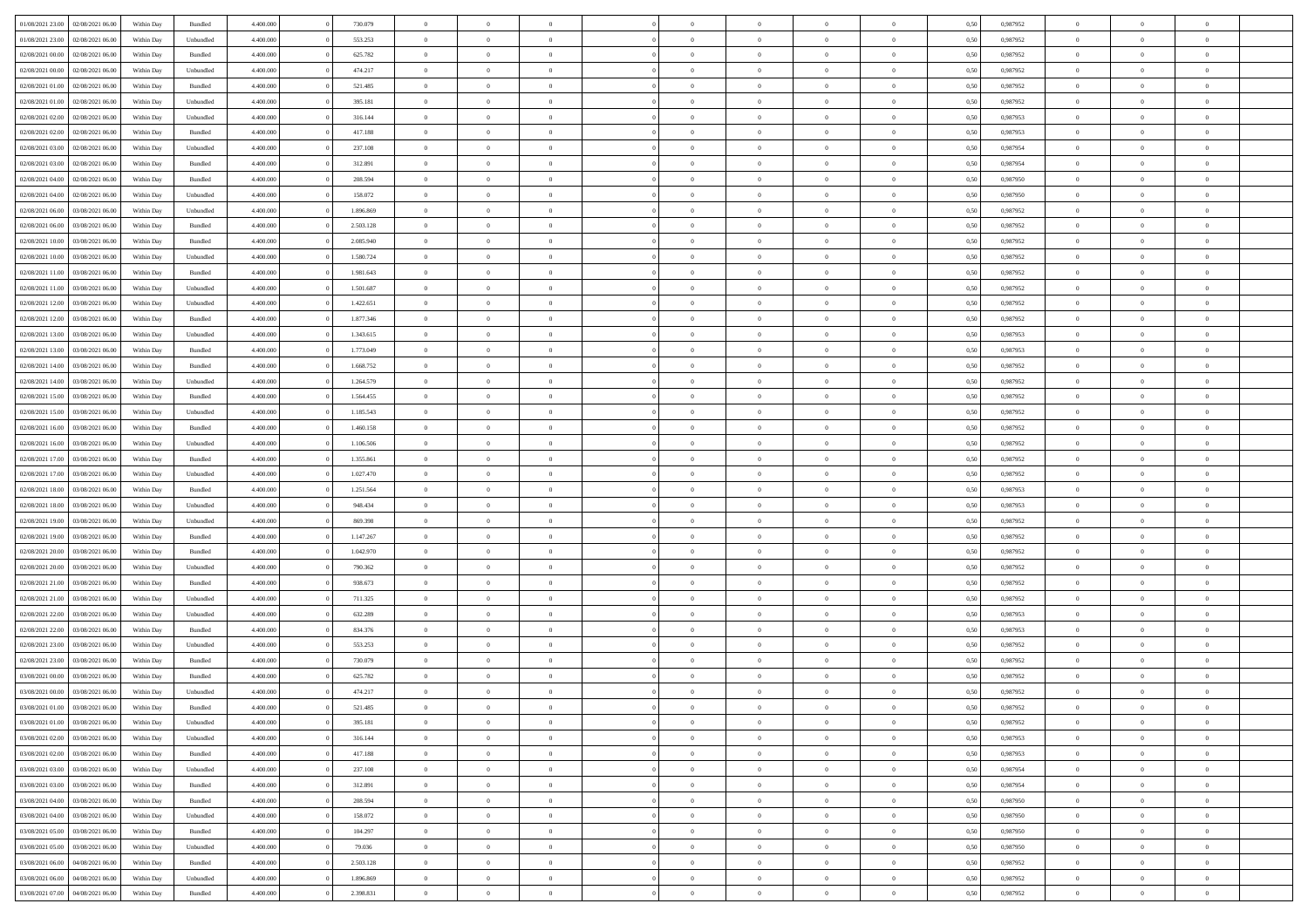| 03/08/2021 07:00 04/08/2021 06:00    | Within Day | Unbundled | 4.400.000 | 1.817.832 | $\overline{0}$ | $\overline{0}$ | $\Omega$       | $\overline{0}$ | $\theta$       | $\Omega$       | $\overline{0}$ | 0,50 | 0,987952 | $\theta$       | $\theta$       | $\overline{0}$ |  |
|--------------------------------------|------------|-----------|-----------|-----------|----------------|----------------|----------------|----------------|----------------|----------------|----------------|------|----------|----------------|----------------|----------------|--|
| 03/08/2021 08:00<br>04/08/2021 06:00 | Within Day | Unbundled | 4.400.000 | 1.738.796 | $\overline{0}$ | $\overline{0}$ | $\overline{0}$ | $\overline{0}$ | $\theta$       | $\overline{0}$ | $\bf{0}$       | 0,50 | 0,987952 | $\theta$       | $\theta$       | $\overline{0}$ |  |
| 03/08/2021 08:00<br>04/08/2021 06:00 | Within Day | Bundled   | 4.400.000 | 2.294.534 | $\overline{0}$ | $\bf{0}$       | $\overline{0}$ | $\overline{0}$ | $\bf{0}$       | $\overline{0}$ | $\bf{0}$       | 0,50 | 0,987952 | $\bf{0}$       | $\overline{0}$ | $\bf{0}$       |  |
| 03/08/2021 09:00<br>04/08/2021 06:00 | Within Day | Unbundled | 4.400.000 | 1.659.760 | $\overline{0}$ | $\overline{0}$ | $\overline{0}$ | $\overline{0}$ | $\theta$       | $\overline{0}$ | $\overline{0}$ | 0.50 | 0,987952 | $\theta$       | $\theta$       | $\overline{0}$ |  |
| 03/08/2021 09:00<br>04/08/2021 06:00 | Within Day | Bundled   | 4.400.000 | 2.190.237 | $\overline{0}$ | $\overline{0}$ | $\overline{0}$ | $\overline{0}$ | $\theta$       | $\overline{0}$ | $\bf{0}$       | 0,50 | 0,987952 | $\theta$       | $\theta$       | $\overline{0}$ |  |
| 03/08/2021 10:00<br>04/08/2021 06:00 | Within Day | Bundled   | 4.400.000 | 2.085.940 | $\overline{0}$ | $\bf{0}$       | $\overline{0}$ | $\overline{0}$ | $\overline{0}$ | $\overline{0}$ | $\bf{0}$       | 0,50 | 0,987952 | $\overline{0}$ | $\overline{0}$ | $\bf{0}$       |  |
| 03/08/2021 10:00<br>04/08/2021 06:00 | Within Day | Unbundled | 4.400.000 | 1.580.724 | $\overline{0}$ | $\overline{0}$ | $\overline{0}$ | $\overline{0}$ | $\overline{0}$ | $\overline{0}$ | $\bf{0}$       | 0.5( | 0,987952 | $\theta$       | $\theta$       | $\overline{0}$ |  |
|                                      |            |           |           |           |                |                |                |                |                |                |                |      |          |                |                |                |  |
| 03/08/2021 11:00<br>04/08/2021 06:00 | Within Day | Bundled   | 4.400.000 | 1.981.643 | $\bf{0}$       | $\overline{0}$ | $\overline{0}$ | $\overline{0}$ | $\theta$       | $\overline{0}$ | $\bf{0}$       | 0,50 | 0,987952 | $\theta$       | $\theta$       | $\overline{0}$ |  |
| 03/08/2021 11:00<br>04/08/2021 06:00 | Within Day | Unbundled | 4.400.000 | 1.501.687 | $\overline{0}$ | $\bf{0}$       | $\overline{0}$ | $\overline{0}$ | $\overline{0}$ | $\overline{0}$ | $\bf{0}$       | 0,50 | 0,987952 | $\bf{0}$       | $\overline{0}$ | $\overline{0}$ |  |
| 03/08/2021 12:00<br>04/08/2021 06:00 | Within Day | Bundled   | 4.400.000 | 1.877.346 | $\overline{0}$ | $\overline{0}$ | $\overline{0}$ | $\overline{0}$ | $\overline{0}$ | $\overline{0}$ | $\bf{0}$       | 0.5( | 0,987952 | $\theta$       | $\theta$       | $\overline{0}$ |  |
| 03/08/2021 12:00<br>04/08/2021 06:00 | Within Day | Unbundled | 4.400.000 | 1.422.651 | $\bf{0}$       | $\overline{0}$ | $\overline{0}$ | $\overline{0}$ | $\theta$       | $\overline{0}$ | $\bf{0}$       | 0,50 | 0,987952 | $\theta$       | $\theta$       | $\overline{0}$ |  |
| 03/08/2021 13:00<br>04/08/2021 06:00 | Within Day | Unbundled | 4.400.000 | 1.343.615 | $\overline{0}$ | $\bf{0}$       | $\overline{0}$ | $\overline{0}$ | $\bf{0}$       | $\overline{0}$ | $\bf{0}$       | 0,50 | 0,987953 | $\bf{0}$       | $\overline{0}$ | $\bf{0}$       |  |
| 03/08/2021 13:00<br>04/08/2021 06:00 | Within Day | Bundled   | 4.400.000 | 1.773.049 | $\overline{0}$ | $\overline{0}$ | $\overline{0}$ | $\overline{0}$ | $\overline{0}$ | $\overline{0}$ | $\overline{0}$ | 0.5( | 0,987953 | $\theta$       | $\theta$       | $\overline{0}$ |  |
| 03/08/2021 14:00<br>04/08/2021 06:00 | Within Day | Unbundled | 4.400.000 | 1.264.579 | $\overline{0}$ | $\theta$       | $\overline{0}$ | $\overline{0}$ | $\theta$       | $\overline{0}$ | $\,$ 0 $\,$    | 0,50 | 0,987952 | $\theta$       | $\theta$       | $\overline{0}$ |  |
| 03/08/2021 14:00<br>04/08/2021 06:00 | Within Day | Bundled   | 4.400.000 | 1.668.752 | $\overline{0}$ | $\bf{0}$       | $\overline{0}$ | $\overline{0}$ | $\overline{0}$ | $\overline{0}$ | $\bf{0}$       | 0,50 | 0,987952 | $\overline{0}$ | $\overline{0}$ | $\overline{0}$ |  |
| 03/08/2021 15:00<br>04/08/2021 06:00 | Within Day | Bundled   | 4.400.000 | 1.564.455 | $\overline{0}$ | $\overline{0}$ | $\overline{0}$ | $\overline{0}$ | $\overline{0}$ | $\overline{0}$ | $\overline{0}$ | 0.5( | 0,987952 | $\theta$       | $\overline{0}$ | $\overline{0}$ |  |
| 03/08/2021 15:00<br>04/08/2021 06:00 | Within Day | Unbundled | 4.400.000 | 1.185.543 | $\bf{0}$       | $\overline{0}$ | $\overline{0}$ | $\overline{0}$ | $\theta$       | $\overline{0}$ | $\bf{0}$       | 0,50 | 0,987952 | $\theta$       | $\theta$       | $\overline{0}$ |  |
| 03/08/2021 16:00<br>04/08/2021 06:00 | Within Day | Unbundled | 4.400.000 | 1.106.506 | $\overline{0}$ | $\bf{0}$       | $\overline{0}$ | $\overline{0}$ | $\overline{0}$ | $\overline{0}$ | $\bf{0}$       | 0,50 | 0,987952 | $\bf{0}$       | $\overline{0}$ | $\overline{0}$ |  |
| 03/08/2021 16:00<br>04/08/2021 06:00 | Within Day | Bundled   | 4.400.000 | 1.460.158 | $\overline{0}$ | $\overline{0}$ | $\overline{0}$ | $\overline{0}$ | $\overline{0}$ | $\overline{0}$ | $\overline{0}$ | 0.50 | 0,987952 | $\theta$       | $\theta$       | $\overline{0}$ |  |
| 03/08/2021 17:00<br>04/08/2021 06:00 | Within Day | Bundled   | 4.400.000 | 1.355.861 | $\bf{0}$       | $\overline{0}$ | $\overline{0}$ | $\overline{0}$ | $\theta$       | $\overline{0}$ | $\bf{0}$       | 0,50 | 0,987952 | $\theta$       | $\theta$       | $\overline{0}$ |  |
| 03/08/2021 17:00<br>04/08/2021 06:00 | Within Day | Unbundled | 4.400.000 | 1.027.470 | $\overline{0}$ | $\bf{0}$       | $\overline{0}$ | $\overline{0}$ | $\bf{0}$       | $\overline{0}$ | $\bf{0}$       | 0,50 | 0,987952 | $\bf{0}$       | $\overline{0}$ | $\bf{0}$       |  |
| 03/08/2021 18:00<br>04/08/2021 06:00 | Within Day | Unbundled | 4.400.000 | 948,434   | $\overline{0}$ | $\overline{0}$ | $\overline{0}$ | $\overline{0}$ | $\overline{0}$ | $\overline{0}$ | $\overline{0}$ | 0.5( | 0,987953 | $\theta$       | $\overline{0}$ | $\overline{0}$ |  |
|                                      |            |           |           |           |                |                |                |                |                |                |                |      |          |                |                |                |  |
| 03/08/2021 18:00<br>04/08/2021 06:00 | Within Day | Bundled   | 4.400.000 | 1.251.564 | $\bf{0}$       | $\theta$       | $\overline{0}$ | $\overline{0}$ | $\theta$       | $\overline{0}$ | $\bf{0}$       | 0,50 | 0,987953 | $\theta$       | $\theta$       | $\overline{0}$ |  |
| 03/08/2021 19:00<br>04/08/2021 06:00 | Within Day | Unbundled | 4.400.000 | 869.398   | $\overline{0}$ | $\bf{0}$       | $\overline{0}$ | $\overline{0}$ | $\overline{0}$ | $\overline{0}$ | $\bf{0}$       | 0,50 | 0,987952 | $\overline{0}$ | $\overline{0}$ | $\bf{0}$       |  |
| 03/08/2021 19:00<br>04/08/2021 06:00 | Within Day | Bundled   | 4.400.000 | 1.147.267 | $\overline{0}$ | $\overline{0}$ | $\overline{0}$ | $\overline{0}$ | $\overline{0}$ | $\overline{0}$ | $\overline{0}$ | 0.5( | 0,987952 | $\overline{0}$ | $\overline{0}$ | $\overline{0}$ |  |
| 03/08/2021 20:00<br>04/08/2021 06:00 | Within Day | Unbundled | 4.400.000 | 790.362   | $\bf{0}$       | $\overline{0}$ | $\overline{0}$ | $\overline{0}$ | $\theta$       | $\overline{0}$ | $\bf{0}$       | 0,50 | 0,987952 | $\theta$       | $\theta$       | $\overline{0}$ |  |
| 03/08/2021 20:00<br>04/08/2021 06:00 | Within Day | Bundled   | 4.400.000 | 1.042.970 | $\overline{0}$ | $\bf{0}$       | $\overline{0}$ | $\overline{0}$ | $\overline{0}$ | $\overline{0}$ | $\bf{0}$       | 0,50 | 0,987952 | $\bf{0}$       | $\overline{0}$ | $\overline{0}$ |  |
| 03/08/2021 21:00<br>04/08/2021 06:00 | Within Day | Unbundled | 4.400.000 | 711.325   | $\overline{0}$ | $\overline{0}$ | $\overline{0}$ | $\overline{0}$ | $\overline{0}$ | $\overline{0}$ | $\overline{0}$ | 0.5( | 0,987952 | $\theta$       | $\theta$       | $\overline{0}$ |  |
| 03/08/2021 21:00<br>04/08/2021 06:00 | Within Day | Bundled   | 4.400.000 | 938.673   | $\bf{0}$       | $\overline{0}$ | $\overline{0}$ | $\overline{0}$ | $\theta$       | $\overline{0}$ | $\bf{0}$       | 0,50 | 0,987952 | $\theta$       | $\theta$       | $\overline{0}$ |  |
| 03/08/2021 22:00<br>04/08/2021 06:00 | Within Day | Bundled   | 4.400.000 | 834.376   | $\overline{0}$ | $\bf{0}$       | $\overline{0}$ | $\overline{0}$ | $\bf{0}$       | $\overline{0}$ | $\bf{0}$       | 0,50 | 0,987953 | $\bf{0}$       | $\overline{0}$ | $\bf{0}$       |  |
| 03/08/2021 22:00<br>04/08/2021 06:00 | Within Day | Unbundled | 4,400,000 | 632.289   | $\overline{0}$ | $\overline{0}$ | $\Omega$       | $\Omega$       | $\Omega$       | $\Omega$       | $\overline{0}$ | 0,50 | 0,987953 | $\,$ 0 $\,$    | $\overline{0}$ | $\theta$       |  |
| 03/08/2021 23:00<br>04/08/2021 06:00 | Within Day | Bundled   | 4.400.000 | 730.079   | $\bf{0}$       | $\overline{0}$ | $\overline{0}$ | $\overline{0}$ | $\theta$       | $\overline{0}$ | $\bf{0}$       | 0,50 | 0,987952 | $\theta$       | $\theta$       | $\overline{0}$ |  |
| 03/08/2021 23:00<br>04/08/2021 06:00 | Within Day | Unbundled | 4.400.000 | 553.253   | $\overline{0}$ | $\bf{0}$       | $\overline{0}$ | $\overline{0}$ | $\overline{0}$ | $\overline{0}$ | $\bf{0}$       | 0,50 | 0,987952 | $\overline{0}$ | $\overline{0}$ | $\bf{0}$       |  |
| 04/08/2021 00:00<br>04/08/2021 06:00 | Within Day | Unbundled | 4,400,000 | 474.217   | $\overline{0}$ | $\overline{0}$ | $\Omega$       | $\Omega$       | $\overline{0}$ | $\Omega$       | $\overline{0}$ | 0.50 | 0,987952 | $\bf{0}$       | $\theta$       | $\theta$       |  |
| 04/08/2021 00:00<br>04/08/2021 06:00 | Within Day | Bundled   | 4.400.000 | 625.782   | $\bf{0}$       | $\overline{0}$ | $\overline{0}$ | $\overline{0}$ | $\theta$       | $\overline{0}$ | $\bf{0}$       | 0,50 | 0,987952 | $\theta$       | $\theta$       | $\overline{0}$ |  |
| 04/08/2021 01:00<br>04/08/2021 06:00 | Within Day | Bundled   | 4.400.000 | 521.485   | $\overline{0}$ | $\bf{0}$       | $\overline{0}$ | $\overline{0}$ | $\overline{0}$ | $\overline{0}$ | $\bf{0}$       | 0,50 | 0,987952 | $\bf{0}$       | $\overline{0}$ | $\bf{0}$       |  |
| 04/08/2021 01:00<br>04/08/2021 06:00 | Within Day | Unbundled | 4,400,000 | 395.181   | $\overline{0}$ | $\overline{0}$ | $\Omega$       | $\theta$       | $\Omega$       | $\theta$       | $\overline{0}$ | 0.50 | 0.987952 | $\theta$       | $\theta$       | $\theta$       |  |
| 04/08/2021 02:00<br>04/08/2021 06:00 | Within Day | Unbundled | 4.400.000 | 316.144   | $\bf{0}$       | $\bf{0}$       | $\overline{0}$ | $\overline{0}$ | $\theta$       | $\overline{0}$ | $\bf{0}$       | 0,50 | 0,987953 | $\theta$       | $\,$ 0 $\,$    | $\overline{0}$ |  |
| 04/08/2021 02:00<br>04/08/2021 06:00 | Within Day | Bundled   | 4.400.000 | 417.188   | $\overline{0}$ | $\bf{0}$       | $\overline{0}$ | $\overline{0}$ | $\overline{0}$ | $\overline{0}$ | $\bf{0}$       | 0,50 | 0,987953 | $\bf{0}$       | $\overline{0}$ | $\bf{0}$       |  |
|                                      |            |           | 4,400,000 |           | $\overline{0}$ |                | $\Omega$       | $\Omega$       |                | $\Omega$       |                |      |          |                |                | $\theta$       |  |
| 04/08/2021 03:00<br>04/08/2021 06:00 | Within Day | Unbundled |           | 237.108   |                | $\overline{0}$ |                |                | $\overline{0}$ |                | $\overline{0}$ | 0.50 | 0,987954 | $\bf{0}$       | $\overline{0}$ |                |  |
| 04/08/2021 03:00<br>04/08/2021 06:00 | Within Day | Bundled   | 4.400.000 | 312.891   | $\bf{0}$       | $\theta$       | $\overline{0}$ | $\overline{0}$ | $\theta$       | $\overline{0}$ | $\bf{0}$       | 0,50 | 0,987954 | $\theta$       | $\,$ 0 $\,$    | $\overline{0}$ |  |
| 04/08/2021 04:00<br>04/08/2021 06:00 | Within Day | Bundled   | 4.400.000 | 208.594   | $\overline{0}$ | $\bf{0}$       | $\overline{0}$ | $\overline{0}$ | $\overline{0}$ | $\overline{0}$ | $\bf{0}$       | 0,50 | 0,987950 | $\bf{0}$       | $\overline{0}$ | $\bf{0}$       |  |
| 04/08/2021 04:00<br>04/08/2021 06:00 | Within Day | Unbundled | 4,400,000 | 158.072   | $\overline{0}$ | $\overline{0}$ | $\Omega$       | $\Omega$       | $\Omega$       | $\theta$       | $\overline{0}$ | 0.50 | 0.987950 | $\theta$       | $\theta$       | $\theta$       |  |
| 04/08/2021 05:00 04/08/2021 06:00    | Within Day | Bundled   | 4.400.000 | 104.297   | $\bf{0}$       | $\bf{0}$       | $\overline{0}$ | $\overline{0}$ | $\overline{0}$ | $\bf{0}$       | $\bf{0}$       | 0,50 | 0,987950 | $\bf{0}$       | $\,$ 0 $\,$    | $\overline{0}$ |  |
| 04/08/2021 05:00 04/08/2021 06:00    | Within Day | Unbundled | 4.400.000 | 79.036    |                | $\bf{0}$       |                |                |                |                |                | 0,50 | 0,987950 | $\bf{0}$       | $\bf{0}$       |                |  |
| 04/08/2021 06:00 05/08/2021 06:00    | Within Day | Bundled   | 4.400.000 | 2.503.128 | $\Omega$       | $\overline{0}$ | $\Omega$       | $\theta$       | $\Omega$       | $\theta$       | $\overline{0}$ | 0.50 | 0.987952 | $\theta$       | $\theta$       | $\theta$       |  |
| 04/08/2021 06:00<br>05/08/2021 06:00 | Within Day | Unbundled | 4.400.000 | 1.896.869 | $\overline{0}$ | $\overline{0}$ | $\overline{0}$ | $\overline{0}$ | $\overline{0}$ | $\overline{0}$ | $\,$ 0 $\,$    | 0,50 | 0,987952 | $\,$ 0 $\,$    | $\,$ 0 $\,$    | $\,$ 0         |  |
| 04/08/2021 07:00 05/08/2021 06:00    | Within Day | Bundled   | 4.400.000 | 2.398.831 | $\overline{0}$ | $\overline{0}$ | $\overline{0}$ | $\overline{0}$ | $\overline{0}$ | $\overline{0}$ | $\bf{0}$       | 0,50 | 0,987952 | $\overline{0}$ | $\bf{0}$       | $\overline{0}$ |  |
| 05/08/2021 06:00<br>04/08/2021 07:00 | Within Day | Unbundled | 4.400.000 | 1.817.832 | $\overline{0}$ | $\bf{0}$       | $\overline{0}$ | $\overline{0}$ | $\overline{0}$ | $\overline{0}$ | $\bf{0}$       | 0,50 | 0,987952 | $\bf{0}$       | $\theta$       | $\overline{0}$ |  |
| 04/08/2021 08:00<br>05/08/2021 06:00 | Within Day | Unbundled | 4.400.000 | 1.738.796 | $\overline{0}$ | $\overline{0}$ | $\overline{0}$ | $\overline{0}$ | $\overline{0}$ | $\overline{0}$ | $\bf{0}$       | 0,50 | 0,987952 | $\,$ 0 $\,$    | $\,$ 0 $\,$    | $\overline{0}$ |  |
| 04/08/2021 08:00<br>05/08/2021 06:00 | Within Day | Bundled   | 4.400.000 | 2.294.534 | $\overline{0}$ | $\overline{0}$ | $\overline{0}$ | $\overline{0}$ | $\mathbf{0}$   | $\overline{0}$ | $\bf{0}$       | 0,50 | 0,987952 | $\overline{0}$ | $\overline{0}$ | $\overline{0}$ |  |
| 04/08/2021 09:00<br>05/08/2021 06:00 | Within Day | Unbundled | 4.400.000 | 1.659.760 | $\overline{0}$ | $\bf{0}$       | $\overline{0}$ | $\overline{0}$ | $\overline{0}$ | $\overline{0}$ | $\bf{0}$       | 0.50 | 0,987952 | $\overline{0}$ | $\theta$       | $\overline{0}$ |  |
| 04/08/2021 09:00<br>05/08/2021 06:00 | Within Day | Bundled   | 4.400.000 | 2.190.237 | $\overline{0}$ | $\,$ 0         | $\overline{0}$ | $\overline{0}$ | $\overline{0}$ | $\overline{0}$ | $\bf{0}$       | 0,50 | 0,987952 | $\,$ 0 $\,$    | $\bf{0}$       | $\overline{0}$ |  |
| 05/08/2021 06:00<br>04/08/2021 10:00 | Within Day | Bundled   | 4.400.000 | 2.085.940 | $\overline{0}$ | $\bf{0}$       | $\overline{0}$ | $\overline{0}$ | $\overline{0}$ | $\overline{0}$ | $\bf{0}$       | 0,50 | 0,987952 | $\bf{0}$       | $\overline{0}$ | $\bf{0}$       |  |
|                                      | Within Day |           | 4.400.000 |           | $\overline{0}$ | $\overline{0}$ | $\overline{0}$ | $\overline{0}$ | $\overline{0}$ | $\overline{0}$ |                | 0.50 |          | $\overline{0}$ | $\theta$       | $\overline{0}$ |  |
| 04/08/2021 10:00<br>05/08/2021 06:00 |            | Unbundled |           | 1.580.724 |                |                |                |                |                |                | $\bf{0}$       |      | 0,987952 |                |                |                |  |
| 04/08/2021 11:00<br>05/08/2021 06:00 | Within Day | Unbundled | 4.400.000 | 1.501.687 | $\overline{0}$ | $\,$ 0         | $\overline{0}$ | $\overline{0}$ | $\overline{0}$ | $\bf{0}$       | $\bf{0}$       | 0,50 | 0,987952 | $\,$ 0 $\,$    | $\,$ 0 $\,$    | $\overline{0}$ |  |
| 04/08/2021 11:00 05/08/2021 06:00    | Within Day | Bundled   | 4.400.000 | 1.981.643 | $\overline{0}$ | $\bf{0}$       | $\overline{0}$ | $\overline{0}$ | $\overline{0}$ | $\overline{0}$ | $\bf{0}$       | 0,50 | 0,987952 | $\overline{0}$ | $\bf{0}$       | $\overline{0}$ |  |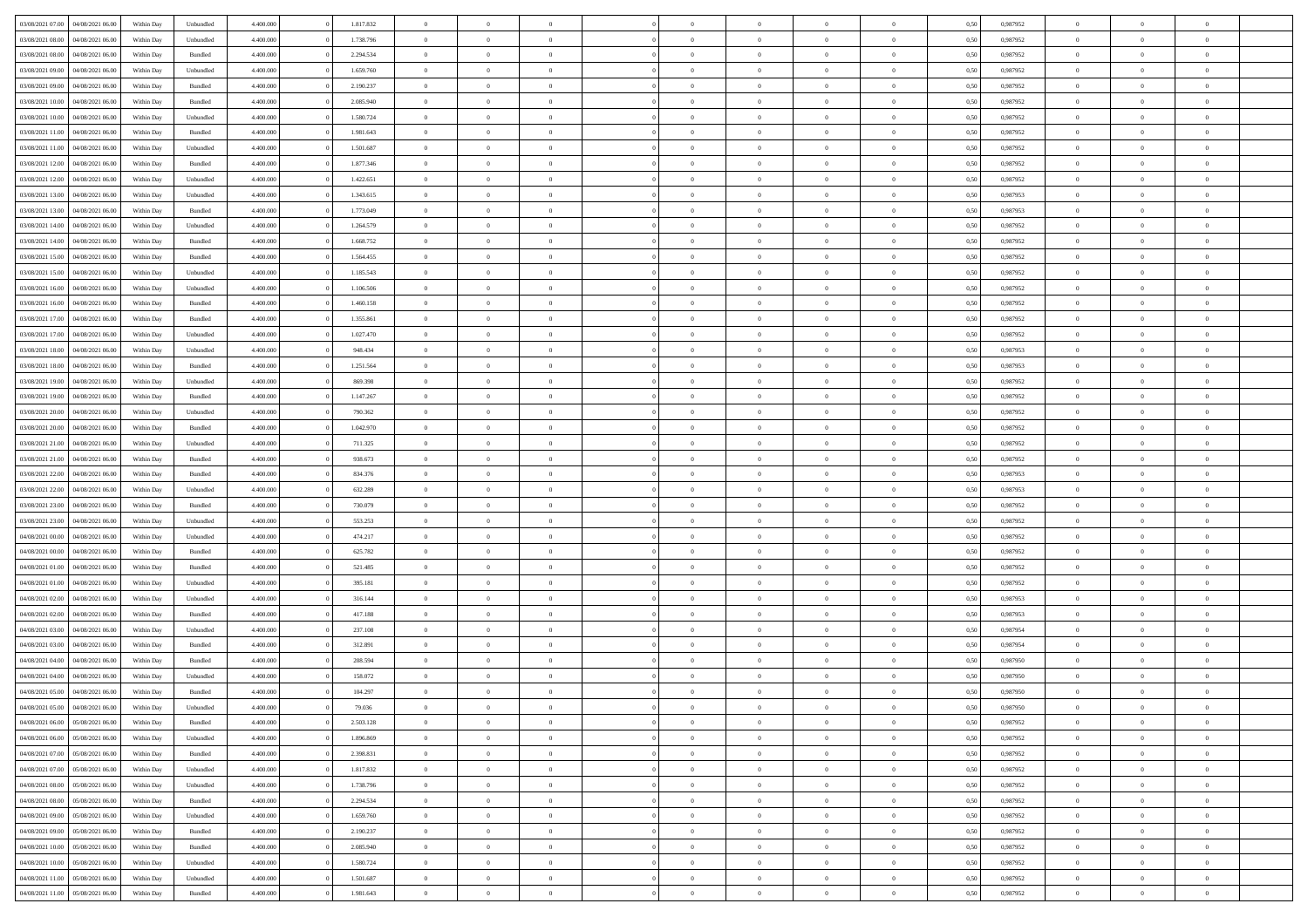|                                   |                  |            |           |           | 1.877.346 | $\overline{0}$ | $\Omega$       |                |                | $\Omega$       | $\theta$       | $\theta$       |      |          | $\theta$       |                | $\theta$       |  |
|-----------------------------------|------------------|------------|-----------|-----------|-----------|----------------|----------------|----------------|----------------|----------------|----------------|----------------|------|----------|----------------|----------------|----------------|--|
| 04/08/2021 12:00                  | 05/08/2021 06:00 | Within Day | Bundled   | 4.400.000 |           |                |                |                | $\Omega$       |                |                |                | 0,50 | 0,987952 |                | $\theta$       |                |  |
| 04/08/2021 12:00                  | 05/08/2021 06:00 | Within Day | Unbundled | 4.400.000 | 1.422.651 | $\overline{0}$ | $\theta$       | $\overline{0}$ | $\overline{0}$ | $\bf{0}$       | $\overline{0}$ | $\bf{0}$       | 0,50 | 0,987952 | $\theta$       | $\overline{0}$ | $\overline{0}$ |  |
| 04/08/2021 13:00                  | 05/08/2021 06:00 | Within Day | Bundled   | 4.400.000 | 1.773.049 | $\overline{0}$ | $\bf{0}$       | $\overline{0}$ | $\bf{0}$       | $\bf{0}$       | $\bf{0}$       | $\mathbf{0}$   | 0,50 | 0,987953 | $\bf{0}$       | $\overline{0}$ | $\bf{0}$       |  |
| 04/08/2021 13:00                  | 05/08/2021 06:00 | Within Day | Unbundled | 4.400.000 | 1.343.615 | $\overline{0}$ | $\overline{0}$ | $\overline{0}$ | $\overline{0}$ | $\bf{0}$       | $\overline{0}$ | $\overline{0}$ | 0.50 | 0,987953 | $\theta$       | $\theta$       | $\overline{0}$ |  |
| 04/08/2021 14:00                  | 05/08/2021 06:00 | Within Day | Bundled   | 4.400.000 | 1.668.752 | $\overline{0}$ | $\theta$       | $\overline{0}$ | $\overline{0}$ | $\bf{0}$       | $\overline{0}$ | $\bf{0}$       | 0,50 | 0,987952 | $\theta$       | $\overline{0}$ | $\overline{0}$ |  |
|                                   |                  |            |           |           |           |                |                |                |                |                |                |                |      |          |                |                |                |  |
| 04/08/2021 14:00                  | 05/08/2021 06:00 | Within Day | Unbundled | 4.400.000 | 1.264.579 | $\overline{0}$ | $\overline{0}$ | $\overline{0}$ | $\bf{0}$       | $\overline{0}$ | $\overline{0}$ | $\mathbf{0}$   | 0,50 | 0,987952 | $\bf{0}$       | $\overline{0}$ | $\bf{0}$       |  |
| 04/08/2021 15:00                  | 05/08/2021 06:00 | Within Dav | Bundled   | 4.400.000 | 1.564.455 | $\overline{0}$ | $\overline{0}$ | $\overline{0}$ | $\overline{0}$ | $\overline{0}$ | $\overline{0}$ | $\overline{0}$ | 0.50 | 0,987952 | $\theta$       | $\overline{0}$ | $\overline{0}$ |  |
| 04/08/2021 15:00                  | 05/08/2021 06:00 | Within Day | Unbundled | 4.400.000 | 1.185.543 | $\overline{0}$ | $\theta$       | $\overline{0}$ | $\overline{0}$ | $\bf{0}$       | $\overline{0}$ | $\bf{0}$       | 0,50 | 0,987952 | $\theta$       | $\theta$       | $\overline{0}$ |  |
| 04/08/2021 16:00                  | 05/08/2021 06:00 | Within Day | Bundled   | 4.400.000 | 1.460.158 | $\overline{0}$ | $\overline{0}$ | $\overline{0}$ | $\bf{0}$       | $\bf{0}$       | $\bf{0}$       | $\bf{0}$       | 0,50 | 0,987952 | $\,0\,$        | $\overline{0}$ | $\overline{0}$ |  |
| 04/08/2021 16:00                  | 05/08/2021 06:00 | Within Dav | Unbundled | 4.400.000 | 1.106.506 | $\overline{0}$ | $\overline{0}$ | $\overline{0}$ | $\overline{0}$ | $\overline{0}$ | $\overline{0}$ | $\overline{0}$ | 0.50 | 0,987952 | $\theta$       | $\overline{0}$ | $\overline{0}$ |  |
| 04/08/2021 17:00                  | 05/08/2021 06:00 | Within Day | Bundled   | 4.400.000 | 1.355.861 | $\overline{0}$ | $\theta$       | $\overline{0}$ | $\overline{0}$ | $\bf{0}$       | $\overline{0}$ | $\bf{0}$       | 0,50 | 0,987952 | $\,$ 0 $\,$    | $\overline{0}$ | $\overline{0}$ |  |
|                                   |                  |            |           |           |           |                |                |                |                |                |                |                |      |          |                |                |                |  |
| 04/08/2021 17.00                  | 05/08/2021 06:00 | Within Day | Unbundled | 4.400.000 | 1.027.470 | $\overline{0}$ | $\overline{0}$ | $\overline{0}$ | $\bf{0}$       | $\bf{0}$       | $\bf{0}$       | $\mathbf{0}$   | 0,50 | 0,987952 | $\overline{0}$ | $\overline{0}$ | $\bf{0}$       |  |
| 04/08/2021 18:00                  | 05/08/2021 06:00 | Within Day | Unbundled | 4.400.000 | 948,434   | $\overline{0}$ | $\overline{0}$ | $\overline{0}$ | $\overline{0}$ | $\bf{0}$       | $\overline{0}$ | $\overline{0}$ | 0.50 | 0,987953 | $\theta$       | $\theta$       | $\overline{0}$ |  |
| 04/08/2021 18:00                  | 05/08/2021 06:00 | Within Day | Bundled   | 4.400.000 | 1.251.564 | $\overline{0}$ | $\theta$       | $\overline{0}$ | $\overline{0}$ | $\bf{0}$       | $\overline{0}$ | $\bf{0}$       | 0,50 | 0,987953 | $\theta$       | $\overline{0}$ | $\overline{0}$ |  |
| 04/08/2021 19:00                  | 05/08/2021 06:00 | Within Day | Unbundled | 4.400.000 | 869.398   | $\overline{0}$ | $\overline{0}$ | $\overline{0}$ | $\bf{0}$       | $\overline{0}$ | $\overline{0}$ | $\mathbf{0}$   | 0,50 | 0,987952 | $\overline{0}$ | $\overline{0}$ | $\bf{0}$       |  |
| 04/08/2021 19:00                  | 05/08/2021 06:00 | Within Dav | Bundled   | 4.400.000 | 1.147.267 | $\overline{0}$ | $\overline{0}$ | $\overline{0}$ | $\overline{0}$ | $\overline{0}$ | $\overline{0}$ | $\overline{0}$ | 0.50 | 0,987952 | $\theta$       | $\overline{0}$ | $\overline{0}$ |  |
| 04/08/2021 20:00                  | 05/08/2021 06:00 | Within Day | Unbundled | 4.400.000 | 790.362   | $\overline{0}$ | $\theta$       | $\overline{0}$ | $\overline{0}$ | $\bf{0}$       | $\overline{0}$ | $\bf{0}$       | 0,50 | 0,987952 | $\theta$       | $\theta$       | $\overline{0}$ |  |
| 04/08/2021 20:00                  | 05/08/2021 06:00 | Within Day | Bundled   | 4.400.000 | 1.042.970 | $\overline{0}$ | $\overline{0}$ | $\overline{0}$ | $\bf{0}$       | $\bf{0}$       | $\bf{0}$       | $\mathbf{0}$   | 0,50 | 0,987952 | $\,0\,$        | $\overline{0}$ | $\bf{0}$       |  |
| 04/08/2021 21:00                  | 05/08/2021 06:00 | Within Day | Unbundled | 4.400.000 | 711.325   | $\overline{0}$ | $\overline{0}$ | $\overline{0}$ | $\overline{0}$ | $\overline{0}$ | $\overline{0}$ | $\overline{0}$ | 0.50 | 0,987952 | $\theta$       | $\overline{0}$ | $\overline{0}$ |  |
|                                   |                  |            |           |           |           |                |                |                |                |                |                |                |      |          |                |                |                |  |
| 04/08/2021 21.00                  | 05/08/2021 06:00 | Within Day | Bundled   | 4.400.000 | 938.673   | $\overline{0}$ | $\theta$       | $\overline{0}$ | $\overline{0}$ | $\bf{0}$       | $\overline{0}$ | $\bf{0}$       | 0,50 | 0,987952 | $\,$ 0 $\,$    | $\overline{0}$ | $\overline{0}$ |  |
| 04/08/2021 22.00                  | 05/08/2021 06:00 | Within Day | Unbundled | 4.400.000 | 632.289   | $\overline{0}$ | $\overline{0}$ | $\overline{0}$ | $\bf{0}$       | $\bf{0}$       | $\bf{0}$       | $\mathbf{0}$   | 0,50 | 0,987953 | $\bf{0}$       | $\overline{0}$ | $\bf{0}$       |  |
| 04/08/2021 22:00                  | 05/08/2021 06:00 | Within Day | Bundled   | 4.400.000 | 834.376   | $\overline{0}$ | $\overline{0}$ | $\overline{0}$ | $\overline{0}$ | $\overline{0}$ | $\overline{0}$ | $\overline{0}$ | 0.50 | 0,987953 | $\theta$       | $\overline{0}$ | $\overline{0}$ |  |
| 04/08/2021 23:00                  | 05/08/2021 06:00 | Within Day | Unbundled | 4.400.000 | 553.253   | $\overline{0}$ | $\theta$       | $\overline{0}$ | $\overline{0}$ | $\bf{0}$       | $\overline{0}$ | $\bf{0}$       | 0,50 | 0,987952 | $\,$ 0 $\,$    | $\overline{0}$ | $\overline{0}$ |  |
| 04/08/2021 23:00                  | 05/08/2021 06:00 | Within Day | Bundled   | 4.400.000 | 730.079   | $\overline{0}$ | $\overline{0}$ | $\overline{0}$ | $\bf{0}$       | $\overline{0}$ | $\overline{0}$ | $\mathbf{0}$   | 0,50 | 0,987952 | $\bf{0}$       | $\overline{0}$ | $\bf{0}$       |  |
| 05/08/2021 00:00                  | 05/08/2021 06:00 | Within Day | Unbundled | 4.400.000 | 474.217   | $\overline{0}$ | $\overline{0}$ | $\overline{0}$ | $\overline{0}$ | $\overline{0}$ | $\overline{0}$ | $\overline{0}$ | 0.50 | 0,987952 | $\theta$       | $\overline{0}$ | $\overline{0}$ |  |
| 05/08/2021 00:00                  | 05/08/2021 06:00 | Within Day | Bundled   | 4.400.000 | 625.782   | $\overline{0}$ | $\theta$       | $\overline{0}$ | $\overline{0}$ | $\bf{0}$       | $\overline{0}$ | $\bf{0}$       | 0,50 | 0,987952 | $\theta$       | $\overline{0}$ | $\overline{0}$ |  |
|                                   |                  |            |           |           |           |                |                |                |                |                |                |                |      |          |                |                |                |  |
| 05/08/2021 01:00                  | 05/08/2021 06:00 | Within Day | Unbundled | 4.400.000 | 395.181   | $\overline{0}$ | $\overline{0}$ | $\overline{0}$ | $\bf{0}$       | $\bf{0}$       | $\bf{0}$       | $\bf{0}$       | 0,50 | 0,987952 | $\,0\,$        | $\overline{0}$ | $\overline{0}$ |  |
| 05/08/2021 01:00                  | 05/08/2021 06:00 | Within Day | Bundled   | 4.400.000 | 521.485   | $\overline{0}$ | $\overline{0}$ | $\overline{0}$ | $\overline{0}$ | $\overline{0}$ | $\overline{0}$ | $\overline{0}$ | 0.50 | 0,987952 | $\theta$       | $\overline{0}$ | $\overline{0}$ |  |
| 05/08/2021 02:00                  | 05/08/2021 06:00 | Within Day | Bundled   | 4.400.000 | 417.188   | $\overline{0}$ | $\theta$       | $\overline{0}$ | $\overline{0}$ | $\bf{0}$       | $\overline{0}$ | $\bf{0}$       | 0,50 | 0,987953 | $\,$ 0 $\,$    | $\overline{0}$ | $\overline{0}$ |  |
| 05/08/2021 02:00                  | 05/08/2021 06:00 | Within Day | Unbundled | 4.400.000 | 316.144   | $\overline{0}$ | $\overline{0}$ | $\overline{0}$ | $\bf{0}$       | $\bf{0}$       | $\bf{0}$       | $\bf{0}$       | 0,50 | 0,987953 | $\bf{0}$       | $\overline{0}$ | $\bf{0}$       |  |
| 05/08/2021 03:00                  | 05/08/2021 06:00 | Within Day | Bundled   | 4.400,000 | 312.891   | $\bf{0}$       | $\Omega$       | $\Omega$       | $\Omega$       | $\Omega$       | $\overline{0}$ | $\overline{0}$ | 0,50 | 0,987954 | $\,0\,$        | $\theta$       | $\theta$       |  |
| 05/08/2021 03:00                  | 05/08/2021 06:00 | Within Day | Unbundled | 4.400.000 | 237.108   | $\overline{0}$ | $\theta$       | $\overline{0}$ | $\overline{0}$ | $\bf{0}$       | $\overline{0}$ | $\bf{0}$       | 0,50 | 0,987954 | $\theta$       | $\overline{0}$ | $\overline{0}$ |  |
| 05/08/2021 04:00                  | 05/08/2021 06:00 | Within Day | Unbundled | 4.400.000 | 158.072   | $\overline{0}$ | $\overline{0}$ | $\overline{0}$ | $\bf{0}$       | $\overline{0}$ | $\overline{0}$ | $\mathbf{0}$   | 0,50 | 0,987950 | $\bf{0}$       | $\overline{0}$ | $\bf{0}$       |  |
|                                   |                  |            |           |           |           |                |                |                |                |                |                |                |      |          |                |                |                |  |
| 05/08/2021 04:00                  | 05/08/2021 06:00 | Within Day | Bundled   | 4.400,000 | 208,594   | $\overline{0}$ | $\Omega$       | $\Omega$       | $\Omega$       | $\overline{0}$ | $\overline{0}$ | $\overline{0}$ | 0.50 | 0,987950 | $\,0\,$        | $\theta$       | $\theta$       |  |
| 05/08/2021 05:00                  | 05/08/2021 06:00 | Within Day | Bundled   | 4.400.000 | 104.297   | $\overline{0}$ | $\theta$       | $\overline{0}$ | $\overline{0}$ | $\bf{0}$       | $\overline{0}$ | $\bf{0}$       | 0,50 | 0,987950 | $\,$ 0 $\,$    | $\overline{0}$ | $\overline{0}$ |  |
| 05/08/2021 05:00                  | 05/08/2021 06:00 | Within Day | Unbundled | 4.400.000 | 79.036    | $\overline{0}$ | $\overline{0}$ | $\overline{0}$ | $\bf{0}$       | $\bf{0}$       | $\bf{0}$       | $\bf{0}$       | 0,50 | 0,987950 | $\bf{0}$       | $\overline{0}$ | $\bf{0}$       |  |
| 05/08/2021 06:00                  | 06/08/2021 06:00 | Within Day | Bundled   | 4.400,000 | 2.503.128 | $\overline{0}$ | $\Omega$       | $\Omega$       | $\Omega$       | $\overline{0}$ | $\overline{0}$ | $\overline{0}$ | 0.50 | 0.987952 | $\,$ 0 $\,$    | $\theta$       | $\theta$       |  |
| 05/08/2021 06:00                  | 06/08/2021 06:00 | Within Day | Unbundled | 4.400.000 | 1.896.869 | $\overline{0}$ | $\overline{0}$ | $\overline{0}$ | $\overline{0}$ | $\,$ 0         | $\overline{0}$ | $\bf{0}$       | 0,50 | 0,987952 | $\,$ 0 $\,$    | $\overline{0}$ | $\overline{0}$ |  |
| 05/08/2021 07:00                  | 06/08/2021 06:00 | Within Day | Bundled   | 4.400.000 | 2.398.831 | $\overline{0}$ | $\overline{0}$ | $\overline{0}$ | $\bf{0}$       | $\bf{0}$       | $\bf{0}$       | $\mathbf{0}$   | 0,50 | 0,987952 | $\overline{0}$ | $\overline{0}$ | $\bf{0}$       |  |
| 05/08/2021 07:00                  | 06/08/2021 06:00 | Within Day | Unbundled | 4.400,000 | 1.817.832 | $\overline{0}$ | $\Omega$       | $\overline{0}$ | $\Omega$       | $\overline{0}$ | $\overline{0}$ | $\overline{0}$ | 0.50 | 0,987952 | $\,0\,$        | $\theta$       | $\theta$       |  |
|                                   |                  |            |           |           |           |                | $\overline{0}$ |                |                |                |                |                |      |          |                |                |                |  |
| 05/08/2021 09:00                  | 06/08/2021 06:00 | Within Day | Unbundled | 4.400.000 | 1.659.760 | $\overline{0}$ |                | $\overline{0}$ | $\overline{0}$ | $\,$ 0         | $\overline{0}$ | $\bf{0}$       | 0,50 | 0,987952 | $\,$ 0 $\,$    | $\overline{0}$ | $\overline{0}$ |  |
| 05/08/2021 09:00                  | 06/08/2021 06:00 | Within Day | Bundled   | 4.400.000 | 2.190.237 | $\overline{0}$ | $\overline{0}$ | $\overline{0}$ | $\bf{0}$       | $\bf{0}$       | $\overline{0}$ | $\mathbf{0}$   | 0,50 | 0,987952 | $\overline{0}$ | $\overline{0}$ | $\bf{0}$       |  |
| 05/08/2021 10:00                  | 06/08/2021 06:00 | Within Day | Unbundled | 4.400,000 | 1.580.724 | $\overline{0}$ | $\Omega$       | $\Omega$       | $\Omega$       | $\Omega$       | $\Omega$       | $\overline{0}$ | 0.50 | 0.987952 | $\theta$       | $\theta$       | $\theta$       |  |
| 05/08/2021 10:00                  | 06/08/2021 06:00 | Within Day | Bundled   | 4.400.000 | 2.085.940 | $\overline{0}$ | $\overline{0}$ | $\overline{0}$ | $\bf{0}$       | $\,$ 0         | $\bf{0}$       | $\bf{0}$       | 0,50 | 0,987952 | $\,0\,$        | $\,$ 0 $\,$    | $\overline{0}$ |  |
| 05/08/2021 11:00 06/08/2021 06:00 |                  | Within Day | Unbundled | 4.400.000 | 1.501.687 | $\overline{0}$ | $\bf{0}$       |                |                | $\bf{0}$       |                |                | 0,50 | 0,987952 | $\bf{0}$       | $\overline{0}$ |                |  |
| 05/08/2021 11:00                  | 06/08/2021 06:00 | Within Day | Bundled   | 4.400.000 | 1.981.643 | $\overline{0}$ | $\overline{0}$ | $\overline{0}$ | $\Omega$       | $\overline{0}$ | $\overline{0}$ | $\overline{0}$ | 0.50 | 0.987952 | $\theta$       | $\theta$       | $\theta$       |  |
| 05/08/2021 12:00                  | 06/08/2021 06:00 | Within Day | Unbundled | 4.400.000 | 1.422.651 | $\overline{0}$ | $\,$ 0         | $\overline{0}$ | $\bf{0}$       | $\,$ 0 $\,$    | $\overline{0}$ | $\mathbf{0}$   | 0,50 | 0,987952 | $\,$ 0 $\,$    | $\,$ 0 $\,$    | $\,$ 0         |  |
| 05/08/2021 12:00                  | 06/08/2021 06:00 | Within Day | Bundled   | 4.400.000 | 1.877.346 | $\overline{0}$ | $\overline{0}$ | $\overline{0}$ | $\overline{0}$ | $\overline{0}$ | $\overline{0}$ | $\mathbf{0}$   | 0,50 | 0,987952 | $\overline{0}$ | $\bf{0}$       | $\bf{0}$       |  |
|                                   |                  |            |           |           |           |                |                |                |                |                |                |                |      |          |                |                |                |  |
| 05/08/2021 13:00                  | 06/08/2021 06:00 | Within Day | Bundled   | 4.400.000 | 1.773.049 | $\overline{0}$ | $\overline{0}$ | $\overline{0}$ | $\Omega$       | $\overline{0}$ | $\overline{0}$ | $\overline{0}$ | 0,50 | 0,987953 | $\overline{0}$ | $\theta$       | $\overline{0}$ |  |
| 05/08/2021 13:00                  | 06/08/2021 06:00 | Within Day | Unbundled | 4.400.000 | 1.343.615 | $\overline{0}$ | $\,$ 0         | $\overline{0}$ | $\overline{0}$ | $\,$ 0 $\,$    | $\overline{0}$ | $\mathbf{0}$   | 0,50 | 0,987953 | $\,$ 0 $\,$    | $\overline{0}$ | $\overline{0}$ |  |
| 05/08/2021 14:00                  | 06/08/2021 06:00 | Within Day | Unbundled | 4.400.000 | 1.264.579 | $\overline{0}$ | $\overline{0}$ | $\overline{0}$ | $\overline{0}$ | $\overline{0}$ | $\overline{0}$ | $\mathbf{0}$   | 0,50 | 0,987952 | $\overline{0}$ | $\overline{0}$ | $\bf{0}$       |  |
| 05/08/2021 14:00                  | 06/08/2021 06:00 | Within Day | Bundled   | 4.400.000 | 1.668.752 | $\overline{0}$ | $\overline{0}$ | $\overline{0}$ | $\overline{0}$ | $\overline{0}$ | $\overline{0}$ | $\bf{0}$       | 0.50 | 0,987952 | $\overline{0}$ | $\theta$       | $\overline{0}$ |  |
| 05/08/2021 15:00                  | 06/08/2021 06:00 | Within Day | Bundled   | 4.400.000 | 1.564.455 | $\overline{0}$ | $\,$ 0         | $\overline{0}$ | $\bf{0}$       | $\bf{0}$       | $\bf{0}$       | $\bf{0}$       | 0,50 | 0,987952 | $\,$ 0 $\,$    | $\overline{0}$ | $\overline{0}$ |  |
| 05/08/2021 15:00                  | 06/08/2021 06:00 | Within Day | Unbundled | 4.400.000 | 1.185.543 | $\overline{0}$ | $\bf{0}$       | $\overline{0}$ | $\overline{0}$ | $\overline{0}$ | $\overline{0}$ | $\mathbf{0}$   | 0,50 | 0,987952 | $\overline{0}$ | $\overline{0}$ | $\bf{0}$       |  |
| 05/08/2021 16:00                  | 06/08/2021 06:00 | Within Day | Bundled   | 4.400,000 | 1.460.158 | $\overline{0}$ | $\overline{0}$ | $\overline{0}$ | $\Omega$       | $\overline{0}$ | $\overline{0}$ | $\overline{0}$ | 0.50 | 0,987952 | $\overline{0}$ | $\overline{0}$ | $\overline{0}$ |  |
|                                   |                  |            |           |           |           |                |                |                |                |                |                |                |      |          |                |                |                |  |
| 05/08/2021 16:00                  | 06/08/2021 06:00 | Within Day | Unbundled | 4.400.000 | 1.106.506 | $\overline{0}$ | $\bf{0}$       | $\overline{0}$ | $\bf{0}$       | $\bf{0}$       | $\bf{0}$       | $\mathbf{0}$   | 0,50 | 0,987952 | $\,$ 0 $\,$    | $\,$ 0 $\,$    | $\bf{0}$       |  |
| 05/08/2021 17:00                  | 06/08/2021 06:00 | Within Day | Unbundled | 4.400.000 | 1.027.470 | $\overline{0}$ | $\overline{0}$ | $\overline{0}$ | $\overline{0}$ | $\overline{0}$ | $\bf{0}$       | $\mathbf{0}$   | 0,50 | 0,987952 | $\overline{0}$ | $\bf{0}$       | $\bf{0}$       |  |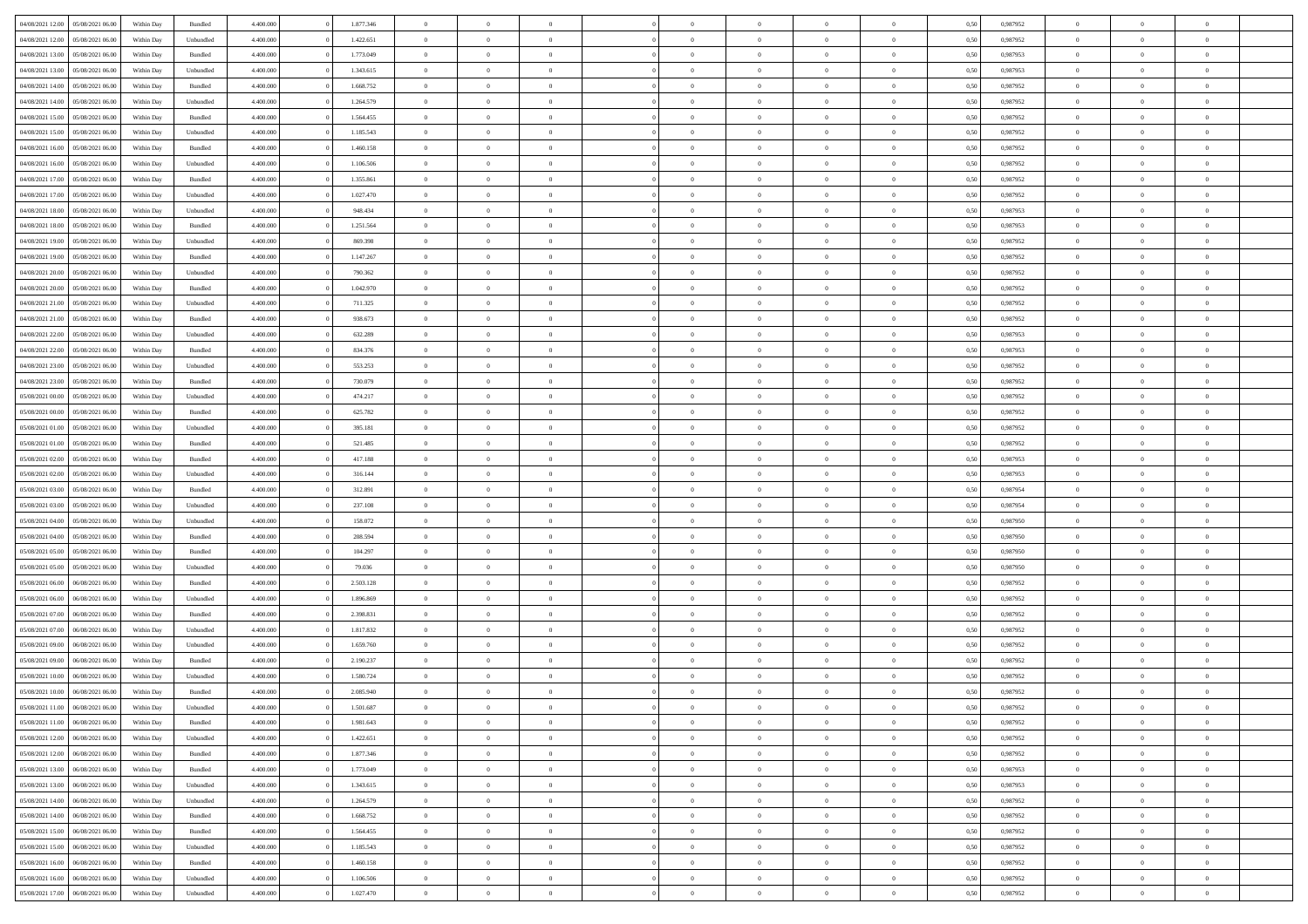| 05/08/2021 17:00   06/08/2021 06:00  | Within Day | Bundled   | 4.400.000 |     | 1.355.861 | $\overline{0}$ | $\overline{0}$ | $\Omega$       | $\Omega$       | $\theta$       | $\Omega$       | $\overline{0}$ | 0,50 | 0,987952 | $\theta$       | $\theta$       | $\theta$       |  |
|--------------------------------------|------------|-----------|-----------|-----|-----------|----------------|----------------|----------------|----------------|----------------|----------------|----------------|------|----------|----------------|----------------|----------------|--|
| 05/08/2021 18:00<br>06/08/2021 06:00 | Within Day | Unbundled | 4.400.000 |     | 948.434   | $\overline{0}$ | $\overline{0}$ | $\overline{0}$ | $\overline{0}$ | $\theta$       | $\overline{0}$ | $\bf{0}$       | 0,50 | 0,987953 | $\theta$       | $\theta$       | $\overline{0}$ |  |
| 05/08/2021 18:00<br>06/08/2021 06:00 | Within Day | Bundled   | 4.400.000 |     | 1.251.564 | $\overline{0}$ | $\bf{0}$       | $\overline{0}$ | $\overline{0}$ | $\overline{0}$ | $\overline{0}$ | $\bf{0}$       | 0,50 | 0,987953 | $\bf{0}$       | $\overline{0}$ | $\overline{0}$ |  |
| 05/08/2021 19:00<br>06/08/2021 06:00 | Within Day | Unbundled | 4.400.000 |     | 869.398   | $\overline{0}$ | $\overline{0}$ | $\overline{0}$ | $\overline{0}$ | $\theta$       | $\overline{0}$ | $\overline{0}$ | 0.50 | 0,987952 | $\theta$       | $\theta$       | $\overline{0}$ |  |
| 05/08/2021 19:00<br>06/08/2021 06:00 | Within Day | Bundled   | 4.400.000 |     | 1.147.267 | $\overline{0}$ | $\overline{0}$ | $\overline{0}$ | $\overline{0}$ | $\theta$       | $\overline{0}$ | $\bf{0}$       | 0,50 | 0,987952 | $\theta$       | $\theta$       | $\overline{0}$ |  |
| 05/08/2021 20:00<br>06/08/2021 06:00 | Within Day | Unbundled | 4.400.000 |     | 790.362   | $\overline{0}$ | $\bf{0}$       | $\overline{0}$ | $\overline{0}$ | $\overline{0}$ | $\overline{0}$ | $\bf{0}$       | 0,50 | 0,987952 | $\bf{0}$       | $\overline{0}$ | $\bf{0}$       |  |
| 05/08/2021 20:00<br>06/08/2021 06:00 | Within Day | Bundled   | 4.400.000 |     | 1.042.970 | $\overline{0}$ | $\overline{0}$ | $\overline{0}$ | $\overline{0}$ | $\overline{0}$ | $\overline{0}$ | $\overline{0}$ | 0.5( | 0,987952 | $\theta$       | $\theta$       | $\overline{0}$ |  |
| 05/08/2021 21:00<br>06/08/2021 06:00 | Within Day | Unbundled | 4.400.000 |     | 711.325   | $\overline{0}$ | $\theta$       | $\overline{0}$ | $\overline{0}$ | $\theta$       | $\overline{0}$ | $\bf{0}$       | 0,50 | 0,987952 | $\theta$       | $\theta$       | $\overline{0}$ |  |
|                                      |            |           |           |     |           |                |                |                |                |                |                |                |      |          |                |                |                |  |
| 05/08/2021 21:00<br>06/08/2021 06:00 | Within Day | Bundled   | 4.400.000 |     | 938.673   | $\overline{0}$ | $\bf{0}$       | $\overline{0}$ | $\overline{0}$ | $\overline{0}$ | $\overline{0}$ | $\bf{0}$       | 0,50 | 0,987952 | $\bf{0}$       | $\bf{0}$       | $\overline{0}$ |  |
| 05/08/2021 22:00<br>06/08/2021 06:00 | Within Day | Bundled   | 4.400.000 |     | 834.376   | $\overline{0}$ | $\overline{0}$ | $\overline{0}$ | $\overline{0}$ | $\overline{0}$ | $\overline{0}$ | $\bf{0}$       | 0.5( | 0,987953 | $\theta$       | $\theta$       | $\overline{0}$ |  |
| 05/08/2021 22:00<br>06/08/2021 06:00 | Within Day | Unbundled | 4.400.000 |     | 632.289   | $\bf{0}$       | $\overline{0}$ | $\overline{0}$ | $\overline{0}$ | $\theta$       | $\overline{0}$ | $\bf{0}$       | 0,50 | 0,987953 | $\theta$       | $\theta$       | $\overline{0}$ |  |
| 05/08/2021 23:00<br>06/08/2021 06:00 | Within Day | Unbundled | 4.400.000 |     | 553.253   | $\overline{0}$ | $\bf{0}$       | $\overline{0}$ | $\overline{0}$ | $\bf{0}$       | $\overline{0}$ | $\bf{0}$       | 0,50 | 0,987952 | $\bf{0}$       | $\overline{0}$ | $\overline{0}$ |  |
| 05/08/2021 23:00<br>06/08/2021 06:00 | Within Day | Bundled   | 4.400.000 |     | 730.079   | $\overline{0}$ | $\overline{0}$ | $\overline{0}$ | $\overline{0}$ | $\overline{0}$ | $\overline{0}$ | $\overline{0}$ | 0.5( | 0,987952 | $\theta$       | $\theta$       | $\overline{0}$ |  |
| 06/08/2021 00:00<br>06/08/2021 06:00 | Within Day | Unbundled | 4.400.000 |     | 474.217   | $\overline{0}$ | $\overline{0}$ | $\overline{0}$ | $\overline{0}$ | $\theta$       | $\overline{0}$ | $\,$ 0 $\,$    | 0,50 | 0,987952 | $\theta$       | $\theta$       | $\overline{0}$ |  |
| 06/08/2021 00:00<br>06/08/2021 06:00 | Within Day | Bundled   | 4.400.000 |     | 625.782   | $\overline{0}$ | $\bf{0}$       | $\overline{0}$ | $\overline{0}$ | $\overline{0}$ | $\overline{0}$ | $\bf{0}$       | 0,50 | 0,987952 | $\bf{0}$       | $\overline{0}$ | $\bf{0}$       |  |
| 06/08/2021 01:00<br>06/08/2021 06:00 | Within Day | Unbundled | 4.400.000 |     | 395.181   | $\overline{0}$ | $\overline{0}$ | $\overline{0}$ | $\overline{0}$ | $\overline{0}$ | $\overline{0}$ | $\overline{0}$ | 0.5( | 0,987952 | $\theta$       | $\overline{0}$ | $\overline{0}$ |  |
| 06/08/2021 01:00<br>06/08/2021 06:00 | Within Day | Bundled   | 4.400.000 |     | 521.485   | $\bf{0}$       | $\overline{0}$ | $\overline{0}$ | $\overline{0}$ | $\theta$       | $\overline{0}$ | $\bf{0}$       | 0,50 | 0,987952 | $\theta$       | $\theta$       | $\overline{0}$ |  |
| 06/08/2021 02:00<br>06/08/2021 06:00 | Within Day | Unbundled | 4.400.000 |     | 316.144   | $\overline{0}$ | $\bf{0}$       | $\overline{0}$ | $\overline{0}$ | $\overline{0}$ | $\overline{0}$ | $\bf{0}$       | 0,50 | 0,987953 | $\bf{0}$       | $\overline{0}$ | $\overline{0}$ |  |
| 06/08/2021 02:00<br>06/08/2021 06:00 | Within Day | Bundled   | 4.400.000 |     | 417.188   | $\overline{0}$ | $\overline{0}$ | $\overline{0}$ | $\overline{0}$ | $\overline{0}$ | $\overline{0}$ | $\overline{0}$ | 0.5( | 0,987953 | $\theta$       | $\theta$       | $\overline{0}$ |  |
| 06/08/2021 03:00<br>06/08/2021 06:00 | Within Day | Unbundled | 4.400.000 |     | 237.108   | $\bf{0}$       | $\overline{0}$ | $\overline{0}$ | $\overline{0}$ | $\theta$       | $\overline{0}$ | $\bf{0}$       | 0,50 | 0,987954 | $\theta$       | $\theta$       | $\overline{0}$ |  |
| 06/08/2021 03:00<br>06/08/2021 06:00 | Within Day | Bundled   | 4.400.000 |     | 312.891   | $\overline{0}$ | $\bf{0}$       | $\overline{0}$ | $\overline{0}$ | $\overline{0}$ | $\overline{0}$ | $\bf{0}$       | 0,50 | 0,987954 | $\bf{0}$       | $\overline{0}$ | $\overline{0}$ |  |
| 06/08/2021 04:00<br>06/08/2021 06:00 | Within Day | Unbundled | 4.400.000 |     | 158.072   | $\overline{0}$ | $\overline{0}$ | $\overline{0}$ | $\overline{0}$ | $\overline{0}$ | $\overline{0}$ | $\overline{0}$ | 0.5( | 0.987950 | $\theta$       | $\theta$       | $\overline{0}$ |  |
| 06/08/2021 04:00<br>06/08/2021 06:00 | Within Day | Bundled   | 4.400.000 |     | 208.594   | $\overline{0}$ | $\overline{0}$ | $\overline{0}$ | $\overline{0}$ | $\theta$       | $\overline{0}$ | $\bf{0}$       | 0,50 | 0,987950 | $\theta$       | $\theta$       | $\overline{0}$ |  |
| 06/08/2021 05:00<br>06/08/2021 06:00 | Within Day | Bundled   | 4.400.000 |     | 104.297   | $\overline{0}$ | $\bf{0}$       | $\overline{0}$ | $\overline{0}$ | $\overline{0}$ | $\overline{0}$ | $\bf{0}$       | 0,50 | 0,987950 | $\bf{0}$       | $\overline{0}$ | $\bf{0}$       |  |
| 06/08/2021 05:00<br>06/08/2021 06:00 | Within Day | Unbundled | 4.400.000 |     | 79.036    | $\overline{0}$ | $\overline{0}$ | $\overline{0}$ | $\overline{0}$ | $\overline{0}$ | $\overline{0}$ | $\overline{0}$ | 0.5( | 0,987950 | $\overline{0}$ | $\theta$       | $\overline{0}$ |  |
| 06/08/2021 06:00<br>07/08/2021 06:00 | Within Day | Bundled   | 4.400.000 |     | 2.503.128 | $\bf{0}$       | $\overline{0}$ | $\overline{0}$ | $\overline{0}$ | $\theta$       | $\overline{0}$ | $\bf{0}$       | 0,50 | 0,987952 | $\theta$       | $\theta$       | $\overline{0}$ |  |
| 06/08/2021 06:00<br>07/08/2021 06:00 | Within Day | Unbundled | 4.400.000 |     | 1.896.869 | $\overline{0}$ | $\bf{0}$       | $\overline{0}$ | $\overline{0}$ | $\overline{0}$ | $\bf{0}$       | $\bf{0}$       | 0,50 | 0,987952 | $\bf{0}$       | $\bf{0}$       | $\overline{0}$ |  |
| 06/08/2021 07:00<br>07/08/2021 06:00 | Within Day | Unbundled | 4.400.000 |     | 1.817.832 | $\overline{0}$ | $\overline{0}$ | $\overline{0}$ | $\overline{0}$ | $\overline{0}$ | $\overline{0}$ | $\overline{0}$ | 0.5( | 0,987952 | $\theta$       | $\theta$       | $\overline{0}$ |  |
| 06/08/2021 07:00<br>07/08/2021 06:00 | Within Day | Bundled   | 4.400.000 |     | 2.398.831 | $\bf{0}$       | $\overline{0}$ | $\overline{0}$ | $\overline{0}$ | $\theta$       | $\overline{0}$ | $\bf{0}$       | 0,50 | 0,987952 | $\theta$       | $\theta$       | $\overline{0}$ |  |
| 06/08/2021 08:00<br>07/08/2021 06:00 | Within Day | Bundled   | 4.400.000 |     | 2.294.534 | $\overline{0}$ | $\bf{0}$       | $\overline{0}$ | $\overline{0}$ | $\bf{0}$       | $\overline{0}$ | $\bf{0}$       | 0,50 | 0,987952 | $\bf{0}$       | $\overline{0}$ | $\overline{0}$ |  |
| 06/08/2021 08:00<br>07/08/2021 06:00 | Within Day | Unbundled | 4,400,000 |     | 1.738.796 | $\overline{0}$ | $\overline{0}$ | $\Omega$       | $\Omega$       | $\Omega$       | $\theta$       | $\overline{0}$ | 0.50 | 0,987952 | $\,$ 0 $\,$    | $\Omega$       | $\theta$       |  |
| 06/08/2021 09:00<br>07/08/2021 06:00 | Within Day | Unbundled | 4.400.000 |     | 1.659.760 | $\bf{0}$       | $\overline{0}$ | $\overline{0}$ | $\overline{0}$ | $\theta$       | $\overline{0}$ | $\bf{0}$       | 0,50 | 0,987952 | $\theta$       | $\theta$       | $\overline{0}$ |  |
| 06/08/2021 09:00<br>07/08/2021 06:00 | Within Day | Bundled   | 4.400.000 |     | 2.190.237 | $\overline{0}$ | $\bf{0}$       | $\overline{0}$ | $\overline{0}$ | $\overline{0}$ | $\overline{0}$ | $\bf{0}$       | 0,50 | 0,987952 | $\bf{0}$       | $\overline{0}$ | $\bf{0}$       |  |
| 06/08/2021 10:00<br>07/08/2021 06:00 | Within Day | Bundled   | 4,400,000 |     | 2.085.940 | $\overline{0}$ | $\overline{0}$ | $\Omega$       | $\Omega$       | $\overline{0}$ | $\Omega$       | $\overline{0}$ | 0.50 | 0,987952 | $\theta$       | $\theta$       | $\theta$       |  |
| 06/08/2021 10:00<br>07/08/2021 06:00 | Within Day | Unbundled | 4.400.000 |     | 1.580.724 | $\bf{0}$       | $\overline{0}$ | $\overline{0}$ | $\overline{0}$ | $\theta$       | $\overline{0}$ | $\bf{0}$       | 0,50 | 0,987952 | $\theta$       | $\theta$       | $\overline{0}$ |  |
| 06/08/2021 11:00<br>07/08/2021 06:00 | Within Day | Unbundled | 4.400.000 |     | 1.501.687 | $\overline{0}$ | $\bf{0}$       | $\overline{0}$ | $\overline{0}$ | $\overline{0}$ | $\bf{0}$       | $\bf{0}$       | 0,50 | 0,987952 | $\bf{0}$       | $\overline{0}$ | $\overline{0}$ |  |
| 06/08/2021 11:00<br>07/08/2021 06:00 | Within Day | Bundled   | 4,400,000 |     | 1.981.643 | $\overline{0}$ | $\overline{0}$ | $\Omega$       | $\Omega$       | $\Omega$       | $\Omega$       | $\overline{0}$ | 0.50 | 0.987952 | $\theta$       | $\Omega$       | $\theta$       |  |
| 06/08/2021 12:00<br>07/08/2021 06:00 | Within Day | Bundled   | 4.400.000 |     | 1.877.346 | $\bf{0}$       | $\overline{0}$ | $\overline{0}$ | $\overline{0}$ | $\theta$       | $\overline{0}$ | $\bf{0}$       | 0,50 | 0,987952 | $\theta$       | $\theta$       | $\overline{0}$ |  |
|                                      |            |           |           |     |           |                |                |                |                |                |                |                |      |          |                |                |                |  |
| 06/08/2021 12:00<br>07/08/2021 06:00 | Within Day | Unbundled | 4.400.000 |     | 1.422.651 | $\overline{0}$ | 168            | $\overline{0}$ | $\overline{0}$ | $\overline{0}$ | $\overline{0}$ | $\bf{0}$       | 0,50 | 0,987952 | $\bf{0}$       | $\overline{0}$ | $\overline{0}$ |  |
| 06/08/2021 13:00<br>07/08/2021 06:00 | Within Day | Unbundled | 4,400,000 | 167 | 1.343.457 | $\overline{0}$ | $\Omega$       | $\Omega$       | $\Omega$       | $\theta$       | $\Omega$       | $\overline{0}$ | 0.50 | 0,987953 | $\,$ 0 $\,$    | $\overline{0}$ | $\theta$       |  |
| 06/08/2021 13:00<br>07/08/2021 06:00 | Within Day | Bundled   | 4.400.000 | 167 | 1.773.049 | $\bf{0}$       | $\overline{0}$ | $\overline{0}$ | $\overline{0}$ | $\theta$       | $\overline{0}$ | $\bf{0}$       | 0,50 | 0,987953 | $\theta$       | $\theta$       | $\overline{0}$ |  |
| 06/08/2021 14:00<br>07/08/2021 06:00 | Within Day | Bundled   | 4.400.000 | 167 | 1.668.752 | $\overline{0}$ | $\bf{0}$       | $\overline{0}$ | $\overline{0}$ | $\bf{0}$       | $\overline{0}$ | $\bf{0}$       | 0,50 | 0,987952 | $\bf{0}$       | $\overline{0}$ | $\bf{0}$       |  |
| 06/08/2021 14:00<br>07/08/2021 06:00 | Within Day | Unbundled | 4,400,000 | 167 | 1.264.430 | $\overline{0}$ | $\Omega$       | $\Omega$       | $\Omega$       | $\Omega$       | $\theta$       | $\overline{0}$ | 0.50 | 0.987952 | $\theta$       | $\Omega$       | $\theta$       |  |
| 06/08/2021 15:00 07/08/2021 06:00    | Within Day | Unbundled | 4.400.000 | 167 | 1.185.403 | $\bf{0}$       | $\bf{0}$       | $\overline{0}$ | $\overline{0}$ | $\bf{0}$       | $\bf{0}$       | $\bf{0}$       | 0,50 | 0,987952 | $\bf{0}$       | $\,$ 0 $\,$    | $\overline{0}$ |  |
| 06/08/2021 15:00 07/08/2021 06:00    | Within Day | Bundled   | 4.400.000 | 167 | 1.564.455 | $\bf{0}$       |                |                |                |                |                |                | 0,50 | 0,987952 | $\bf{0}$       | $\bf{0}$       |                |  |
| 06/08/2021 16:00 07/08/2021 06:00    | Within Day | Bundled   | 4.400.000 | 167 | 1.460.158 | $\Omega$       | $\overline{0}$ | $\Omega$       | $\theta$       | $\overline{0}$ | $\overline{0}$ | $\overline{0}$ | 0.50 | 0.987952 | $\theta$       | $\theta$       | $\theta$       |  |
| 06/08/2021 16:00 07/08/2021 06:00    | Within Day | Unbundled | 4.400.000 | 167 | 1.106.376 | $\overline{0}$ | $\overline{0}$ | $\overline{0}$ | $\overline{0}$ | $\,$ 0 $\,$    | $\overline{0}$ | $\,$ 0 $\,$    | 0,50 | 0,987952 | $\,$ 0 $\,$    | $\,$ 0 $\,$    | $\,$ 0         |  |
| 06/08/2021 17:00 07/08/2021 06:00    | Within Day | Bundled   | 4.400.000 | 167 | 1.355.861 | $\overline{0}$ | $\overline{0}$ | $\overline{0}$ | $\overline{0}$ | $\bf{0}$       | $\overline{0}$ | $\bf{0}$       | 0,50 | 0,987952 | $\overline{0}$ | $\overline{0}$ | $\overline{0}$ |  |
| 07/08/2021 06:00<br>06/08/2021 17:00 | Within Day | Unbundled | 4.400.000 | 167 | 1.027.349 | $\overline{0}$ | $\bf{0}$       | $\overline{0}$ | $\overline{0}$ | $\overline{0}$ | $\overline{0}$ | $\bf{0}$       | 0,50 | 0,987952 | $\overline{0}$ | $\theta$       | $\overline{0}$ |  |
| 06/08/2021 18:00<br>07/08/2021 06:00 | Within Day | Unbundled | 4.400.000 | 167 | 948.322   | $\overline{0}$ | $\overline{0}$ | $\overline{0}$ | $\overline{0}$ | $\overline{0}$ | $\overline{0}$ | $\,$ 0 $\,$    | 0,50 | 0,987953 | $\,$ 0 $\,$    | $\,$ 0 $\,$    | $\overline{0}$ |  |
| 06/08/2021 18:00 07/08/2021 06:00    | Within Day | Bundled   | 4.400.000 | 167 | 1.251.564 | $\overline{0}$ | $\overline{0}$ | $\overline{0}$ | $\overline{0}$ | $\overline{0}$ | $\overline{0}$ | $\mathbf{0}$   | 0,50 | 0,987953 | $\overline{0}$ | $\overline{0}$ | $\overline{0}$ |  |
| 06/08/2021 19:00<br>07/08/2021 06:00 | Within Day | Unbundled | 4.400.000 | 167 | 869.295   | $\overline{0}$ | $\bf{0}$       | $\overline{0}$ | $\overline{0}$ | $\overline{0}$ | $\overline{0}$ | $\bf{0}$       | 0.50 | 0,987952 | $\overline{0}$ | $\theta$       | $\overline{0}$ |  |
| 06/08/2021 19:00 07/08/2021 06:00    | Within Day | Bundled   | 4.400.000 | 167 | 1.147.267 | $\overline{0}$ | $\overline{0}$ | $\overline{0}$ | $\overline{0}$ | $\overline{0}$ | $\bf{0}$       | $\bf{0}$       | 0,50 | 0,987952 | $\,$ 0 $\,$    | $\bf{0}$       | $\overline{0}$ |  |
| 06/08/2021 20:00 07/08/2021 06:00    | Within Day | Unbundled | 4.400.000 | 167 | 790.268   | $\overline{0}$ | $\bf{0}$       | $\overline{0}$ | $\overline{0}$ | $\overline{0}$ | $\overline{0}$ | $\bf{0}$       | 0,50 | 0,987952 | $\overline{0}$ | $\overline{0}$ | $\bf{0}$       |  |
| 06/08/2021 20:00<br>07/08/2021 06:00 | Within Day | Bundled   | 4,400,000 | 167 | 1.042.970 | $\overline{0}$ | $\overline{0}$ | $\overline{0}$ | $\overline{0}$ | $\overline{0}$ | $\overline{0}$ | $\bf{0}$       | 0.50 | 0,987952 | $\overline{0}$ | $\overline{0}$ | $\overline{0}$ |  |
| 06/08/2021 21:00<br>07/08/2021 06:00 | Within Day | Unbundled | 4.400.000 | 167 | 711.241   | $\overline{0}$ | $\,$ 0         | $\overline{0}$ | $\overline{0}$ | $\bf{0}$       | $\bf{0}$       | $\bf{0}$       | 0,50 | 0,987952 | $\,$ 0 $\,$    | $\,$ 0 $\,$    | $\bf{0}$       |  |
| 06/08/2021 21:00 07/08/2021 06:00    | Within Day | Bundled   | 4.400.000 | 167 | 938.673   | $\overline{0}$ | $\bf{0}$       | $\overline{0}$ | $\overline{0}$ | $\overline{0}$ | $\overline{0}$ | $\bf{0}$       | 0,50 | 0,987952 | $\overline{0}$ | $\bf{0}$       | $\bf{0}$       |  |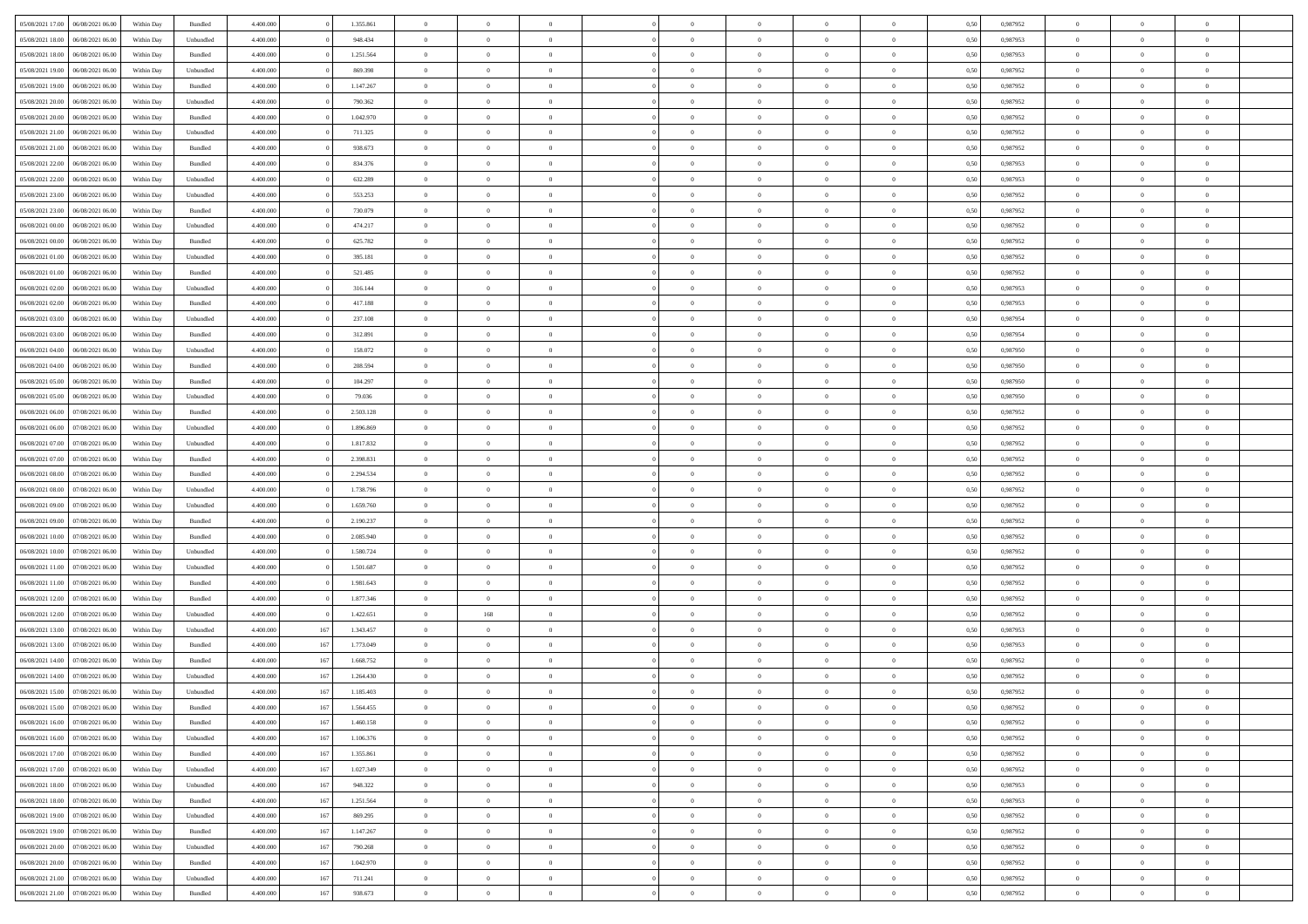| 06/08/2021 22:00 07/08/2021 06:00    | Within Day | Bundled   | 4.400.000 | 167 | 834.376   | $\overline{0}$ | $\overline{0}$ | $\Omega$       | $\Omega$       | $\theta$       | $\Omega$       | $\theta$       | 0,50 | 0,987953 | $\theta$       | $\theta$       | $\theta$       |  |
|--------------------------------------|------------|-----------|-----------|-----|-----------|----------------|----------------|----------------|----------------|----------------|----------------|----------------|------|----------|----------------|----------------|----------------|--|
| 06/08/2021 22:00<br>07/08/2021 06:00 | Within Day | Unbundled | 4.400.000 | 167 | 632.215   | $\overline{0}$ | $\overline{0}$ | $\overline{0}$ | $\overline{0}$ | $\theta$       | $\overline{0}$ | $\bf{0}$       | 0,50 | 0,987953 | $\theta$       | $\theta$       | $\overline{0}$ |  |
| 06/08/2021 23:00<br>07/08/2021 06:00 | Within Day | Unbundled | 4.400.000 | 167 | 553.188   | $\overline{0}$ | $\bf{0}$       | $\overline{0}$ | $\overline{0}$ | $\overline{0}$ | $\overline{0}$ | $\bf{0}$       | 0,50 | 0,987952 | $\bf{0}$       | $\overline{0}$ | $\overline{0}$ |  |
| 06/08/2021 23:00<br>07/08/2021 06:00 | Within Day | Bundled   | 4.400.000 | 167 | 730,079   | $\overline{0}$ | $\overline{0}$ | $\overline{0}$ | $\overline{0}$ | $\theta$       | $\overline{0}$ | $\overline{0}$ | 0.50 | 0,987952 | $\theta$       | $\theta$       | $\overline{0}$ |  |
| 07/08/2021 00:00<br>07/08/2021 06:00 | Within Day | Unbundled | 4.400.000 | 167 | 474.161   | $\overline{0}$ | $\overline{0}$ | $\overline{0}$ | $\overline{0}$ | $\theta$       | $\overline{0}$ | $\bf{0}$       | 0,50 | 0,987952 | $\theta$       | $\theta$       | $\overline{0}$ |  |
| 07/08/2021 00:00<br>07/08/2021 06:00 | Within Day | Bundled   | 4.400.000 | 167 | 625.782   | $\overline{0}$ | $\bf{0}$       | $\overline{0}$ | $\overline{0}$ | $\overline{0}$ | $\overline{0}$ | $\bf{0}$       | 0,50 | 0,987952 | $\bf{0}$       | $\overline{0}$ | $\bf{0}$       |  |
| 07/08/2021 01:00<br>07/08/2021 06:00 | Within Day | Unbundled | 4.400.000 | 167 | 395.134   | $\overline{0}$ | $\overline{0}$ | $\overline{0}$ | $\overline{0}$ | $\overline{0}$ | $\overline{0}$ | $\overline{0}$ | 0.5( | 0,987952 | $\theta$       | $\theta$       | $\overline{0}$ |  |
| 07/08/2021 01:00<br>07/08/2021 06:00 | Within Day | Bundled   | 4.400.000 | 167 | 521.485   | $\bf{0}$       | $\theta$       | $\overline{0}$ | $\overline{0}$ | $\theta$       | $\overline{0}$ | $\bf{0}$       | 0,50 | 0,987952 | $\theta$       | $\theta$       | $\overline{0}$ |  |
|                                      |            |           |           |     |           |                |                |                |                |                |                |                |      |          |                |                |                |  |
| 07/08/2021 02:00<br>07/08/2021 06:00 | Within Day | Unbundled | 4.400.000 | 167 | 316.107   | $\overline{0}$ | $\bf{0}$       | $\overline{0}$ | $\overline{0}$ | $\overline{0}$ | $\overline{0}$ | $\bf{0}$       | 0,50 | 0,987953 | $\bf{0}$       | $\bf{0}$       | $\overline{0}$ |  |
| 07/08/2021 02:00<br>07/08/2021 06:00 | Within Day | Bundled   | 4.400.000 | 167 | 417.188   | $\overline{0}$ | $\overline{0}$ | $\overline{0}$ | $\overline{0}$ | $\overline{0}$ | $\overline{0}$ | $\bf{0}$       | 0.5( | 0,987953 | $\theta$       | $\theta$       | $\overline{0}$ |  |
| 07/08/2021 03:00<br>07/08/2021 06:00 | Within Day | Unbundled | 4.400.000 | 167 | 237.080   | $\bf{0}$       | $\overline{0}$ | $\overline{0}$ | $\overline{0}$ | $\theta$       | $\overline{0}$ | $\bf{0}$       | 0,50 | 0,987954 | $\theta$       | $\theta$       | $\overline{0}$ |  |
| 07/08/2021 03:00<br>07/08/2021 06:00 | Within Day | Bundled   | 4.400.000 | 167 | 312.891   | $\overline{0}$ | $\bf{0}$       | $\overline{0}$ | $\overline{0}$ | $\bf{0}$       | $\overline{0}$ | $\bf{0}$       | 0,50 | 0,987954 | $\bf{0}$       | $\overline{0}$ | $\overline{0}$ |  |
| 07/08/2021 04:00<br>07/08/2021 06:00 | Within Day | Unbundled | 4.400.000 | 167 | 158,053   | $\overline{0}$ | $\overline{0}$ | $\overline{0}$ | $\overline{0}$ | $\overline{0}$ | $\overline{0}$ | $\overline{0}$ | 0.5( | 0,987950 | $\theta$       | $\theta$       | $\overline{0}$ |  |
| 07/08/2021 04:00<br>07/08/2021 06:00 | Within Day | Bundled   | 4.400.000 | 167 | 208.594   | $\overline{0}$ | $\overline{0}$ | $\overline{0}$ | $\overline{0}$ | $\theta$       | $\overline{0}$ | $\,$ 0 $\,$    | 0,50 | 0,987950 | $\theta$       | $\theta$       | $\overline{0}$ |  |
| 07/08/2021 05:00<br>07/08/2021 06:00 | Within Day | Unbundled | 4.400.000 | 167 | 79.026    | $\overline{0}$ | $\bf{0}$       | $\overline{0}$ | $\overline{0}$ | $\overline{0}$ | $\overline{0}$ | $\bf{0}$       | 0,50 | 0,987950 | $\bf{0}$       | $\overline{0}$ | $\bf{0}$       |  |
| 07/08/2021 05:00<br>07/08/2021 06:00 | Within Day | Bundled   | 4.400.000 | 167 | 104.297   | $\overline{0}$ | $\overline{0}$ | $\overline{0}$ | $\overline{0}$ | $\overline{0}$ | $\overline{0}$ | $\overline{0}$ | 0.5( | 0,987950 | $\overline{0}$ | $\overline{0}$ | $\overline{0}$ |  |
| 07/08/2021 06:00<br>08/08/2021 06:00 | Within Day | Bundled   | 4.400.000 |     | 2.503.128 | $\bf{0}$       | $\overline{0}$ | $\overline{0}$ | $\overline{0}$ | $\theta$       | $\overline{0}$ | $\bf{0}$       | 0,50 | 0,987952 | $\theta$       | $\theta$       | $\overline{0}$ |  |
| 07/08/2021 06:00<br>08/08/2021 06:00 | Within Day | Unbundled | 4.400.000 |     | 1.896.869 | $\overline{0}$ | $\bf{0}$       | $\overline{0}$ | $\overline{0}$ | $\overline{0}$ | $\overline{0}$ | $\bf{0}$       | 0,50 | 0,987952 | $\bf{0}$       | $\overline{0}$ | $\overline{0}$ |  |
| 07/08/2021 07:00<br>08/08/2021 06:00 | Within Day | Bundled   | 4.400.000 |     | 2.398.831 | $\overline{0}$ | $\overline{0}$ | $\overline{0}$ | $\overline{0}$ | $\overline{0}$ | $\overline{0}$ | $\overline{0}$ | 0.5( | 0,987952 | $\theta$       | $\theta$       | $\overline{0}$ |  |
| 07/08/2021 07:00<br>08/08/2021 06:00 | Within Day | Unbundled | 4.400.000 |     | 1.817.832 | $\bf{0}$       | $\overline{0}$ | $\overline{0}$ | $\overline{0}$ | $\theta$       | $\overline{0}$ | $\bf{0}$       | 0,50 | 0,987952 | $\theta$       | $\theta$       | $\overline{0}$ |  |
| 07/08/2021 08:00<br>08/08/2021 06:00 | Within Day | Bundled   | 4.400.000 |     | 2.294.534 | $\overline{0}$ | $\bf{0}$       | $\overline{0}$ | $\overline{0}$ | $\overline{0}$ | $\overline{0}$ | $\bf{0}$       | 0,50 | 0,987952 | $\bf{0}$       | $\overline{0}$ | $\overline{0}$ |  |
| 07/08/2021 08:00<br>08/08/2021 06:00 | Within Day | Unbundled | 4.400.000 |     | 1.738.796 | $\overline{0}$ | $\overline{0}$ | $\overline{0}$ | $\overline{0}$ | $\overline{0}$ | $\overline{0}$ | $\overline{0}$ | 0.5( | 0.987952 | $\theta$       | $\theta$       | $\overline{0}$ |  |
| 07/08/2021 09:00<br>08/08/2021 06:00 | Within Day | Unbundled | 4.400.000 |     | 1.659.760 | $\bf{0}$       | $\overline{0}$ | $\overline{0}$ | $\overline{0}$ | $\theta$       | $\overline{0}$ | $\bf{0}$       | 0,50 | 0,987952 | $\theta$       | $\theta$       | $\overline{0}$ |  |
| 07/08/2021 09:00<br>08/08/2021 06:00 | Within Day | Bundled   | 4.400.000 |     | 2.190.237 | $\overline{0}$ | $\bf{0}$       | $\overline{0}$ | $\overline{0}$ | $\overline{0}$ | $\overline{0}$ | $\bf{0}$       | 0,50 | 0,987952 | $\bf{0}$       | $\overline{0}$ | $\bf{0}$       |  |
| 07/08/2021 10:00<br>08/08/2021 06:00 | Within Day | Bundled   | 4.400.000 |     | 2.085.940 | $\overline{0}$ | $\overline{0}$ | $\overline{0}$ | $\overline{0}$ | $\overline{0}$ | $\overline{0}$ | $\overline{0}$ | 0.5( | 0,987952 | $\theta$       | $\theta$       | $\overline{0}$ |  |
| 07/08/2021 10:00<br>08/08/2021 06:00 | Within Day | Unbundled | 4.400.000 |     | 1.580.724 | $\bf{0}$       | $\overline{0}$ | $\overline{0}$ | $\overline{0}$ | $\theta$       | $\overline{0}$ | $\bf{0}$       | 0,50 | 0,987952 | $\theta$       | $\theta$       | $\overline{0}$ |  |
| 07/08/2021 11:00<br>08/08/2021 06:00 | Within Day | Bundled   | 4.400.000 |     | 1.981.643 | $\overline{0}$ | $\bf{0}$       | $\overline{0}$ | $\overline{0}$ | $\overline{0}$ | $\overline{0}$ | $\bf{0}$       | 0,50 | 0,987952 | $\bf{0}$       | $\bf{0}$       | $\overline{0}$ |  |
| 07/08/2021 11:00<br>08/08/2021 06:00 | Within Day | Unbundled | 4.400.000 |     | 1.501.687 | $\overline{0}$ | $\overline{0}$ | $\overline{0}$ | $\overline{0}$ | $\overline{0}$ | $\overline{0}$ | $\overline{0}$ | 0.5( | 0,987952 | $\theta$       | $\theta$       | $\overline{0}$ |  |
|                                      |            |           |           |     |           |                |                |                |                |                |                |                |      |          |                |                |                |  |
| 07/08/2021 12:00<br>08/08/2021 06:00 | Within Day | Bundled   | 4.400.000 |     | 1.877.346 | $\bf{0}$       | $\overline{0}$ | $\overline{0}$ | $\overline{0}$ | $\theta$       | $\overline{0}$ | $\bf{0}$       | 0,50 | 0,987952 | $\theta$       | $\theta$       | $\overline{0}$ |  |
| 07/08/2021 12:00<br>08/08/2021 06:00 | Within Day | Unbundled | 4.400.000 |     | 1.422.651 | $\overline{0}$ | $\bf{0}$       | $\overline{0}$ | $\overline{0}$ | $\bf{0}$       | $\overline{0}$ | $\bf{0}$       | 0,50 | 0,987952 | $\bf{0}$       | $\overline{0}$ | $\overline{0}$ |  |
| 07/08/2021 13:00<br>08/08/2021 06:00 | Within Day | Unbundled | 4,400,000 |     | 1.343.615 | $\overline{0}$ | $\overline{0}$ | $\Omega$       | $\Omega$       | $\Omega$       | $\theta$       | $\overline{0}$ | 0,50 | 0,987953 | $\,$ 0 $\,$    | $\overline{0}$ | $\theta$       |  |
| 07/08/2021 13:00<br>08/08/2021 06:00 | Within Day | Bundled   | 4.400.000 |     | 1.773.049 | $\overline{0}$ | $\overline{0}$ | $\overline{0}$ | $\overline{0}$ | $\theta$       | $\overline{0}$ | $\bf{0}$       | 0,50 | 0,987953 | $\theta$       | $\theta$       | $\overline{0}$ |  |
| 07/08/2021 14:00<br>08/08/2021 06:00 | Within Day | Bundled   | 4.400.000 |     | 1.668.752 | $\overline{0}$ | $\bf{0}$       | $\overline{0}$ | $\overline{0}$ | $\bf{0}$       | $\overline{0}$ | $\bf{0}$       | 0,50 | 0,987952 | $\bf{0}$       | $\overline{0}$ | $\bf{0}$       |  |
| 07/08/2021 14:00<br>08/08/2021 06:00 | Within Day | Unbundled | 4,400,000 |     | 1.264.579 | $\overline{0}$ | $\overline{0}$ | $\Omega$       | $\Omega$       | $\overline{0}$ | $\Omega$       | $\overline{0}$ | 0.50 | 0,987952 | $\bf{0}$       | $\theta$       | $\theta$       |  |
| 07/08/2021 15:00<br>08/08/2021 06:00 | Within Day | Unbundled | 4.400.000 |     | 1.185.543 | $\bf{0}$       | $\overline{0}$ | $\overline{0}$ | $\overline{0}$ | $\theta$       | $\overline{0}$ | $\bf{0}$       | 0,50 | 0,987952 | $\theta$       | $\theta$       | $\overline{0}$ |  |
| 07/08/2021 15:00<br>08/08/2021 06:00 | Within Day | Bundled   | 4.400.000 |     | 1.564.455 | $\overline{0}$ | $\bf{0}$       | $\overline{0}$ | $\overline{0}$ | $\overline{0}$ | $\bf{0}$       | $\bf{0}$       | 0,50 | 0,987952 | $\bf{0}$       | $\overline{0}$ | $\overline{0}$ |  |
| 07/08/2021 16:00<br>08/08/2021 06:00 | Within Day | Unbundled | 4,400,000 |     | 1.106.506 | $\overline{0}$ | $\overline{0}$ | $\Omega$       | $\Omega$       | $\Omega$       | $\Omega$       | $\overline{0}$ | 0.50 | 0.987952 | $\theta$       | $\Omega$       | $\theta$       |  |
| 07/08/2021 16:00<br>08/08/2021 06:00 | Within Day | Bundled   | 4.400.000 |     | 1.460.158 | $\bf{0}$       | $\overline{0}$ | $\overline{0}$ | $\overline{0}$ | $\theta$       | $\overline{0}$ | $\bf{0}$       | 0,50 | 0,987952 | $\theta$       | $\theta$       | $\overline{0}$ |  |
| 07/08/2021 17:00<br>08/08/2021 06:00 | Within Day | Unbundled | 4.400.000 |     | 1.027.470 | $\overline{0}$ | $\bf{0}$       | $\overline{0}$ | $\overline{0}$ | $\overline{0}$ | $\overline{0}$ | $\bf{0}$       | 0,50 | 0,987952 | $\bf{0}$       | $\overline{0}$ | $\overline{0}$ |  |
| 07/08/2021 17:00<br>08/08/2021 06:00 | Within Day | Bundled   | 4,400,000 |     | 1.355.861 | $\overline{0}$ | $\overline{0}$ | $\Omega$       | $\Omega$       | $\theta$       | $\Omega$       | $\overline{0}$ | 0.50 | 0,987952 | $\bf{0}$       | $\overline{0}$ | $\theta$       |  |
| 07/08/2021 18:00<br>08/08/2021 06:00 | Within Day | Unbundled | 4.400.000 |     | 948.434   | $\bf{0}$       | $\overline{0}$ | $\overline{0}$ | $\overline{0}$ | $\theta$       | $\overline{0}$ | $\bf{0}$       | 0,50 | 0,987953 | $\theta$       | $\theta$       | $\overline{0}$ |  |
| 07/08/2021 18:00<br>08/08/2021 06:00 | Within Day | Bundled   | 4.400.000 |     | 1.251.564 | $\overline{0}$ | $\bf{0}$       | $\overline{0}$ | $\overline{0}$ | $\bf{0}$       | $\overline{0}$ | $\bf{0}$       | 0,50 | 0,987953 | $\bf{0}$       | $\overline{0}$ | $\bf{0}$       |  |
| 07/08/2021 19:00<br>08/08/2021 06:00 | Within Day | Bundled   | 4,400,000 |     | 1.147.267 | $\overline{0}$ | $\Omega$       | $\Omega$       | $\Omega$       | $\Omega$       | $\theta$       | $\overline{0}$ | 0.50 | 0.987952 | $\theta$       | $\overline{0}$ | $\theta$       |  |
| 07/08/2021 19:00   08/08/2021 06:00  | Within Day | Unbundled | 4.400.000 |     | 869.398   | $\bf{0}$       | $\bf{0}$       | $\overline{0}$ | $\overline{0}$ | $\bf{0}$       | $\bf{0}$       | $\bf{0}$       | 0,50 | 0,987952 | $\bf{0}$       | $\,$ 0 $\,$    | $\overline{0}$ |  |
| 07/08/2021 20:00 08/08/2021 06:00    | Within Day | Unbundled | 4.400.000 |     | 790.362   | $\bf{0}$       | $\bf{0}$       |                |                |                |                |                | 0,50 | 0,987952 | $\bf{0}$       | $\bf{0}$       |                |  |
| 07/08/2021 20:00 08/08/2021 06:00    | Within Day | Bundled   | 4.400.000 |     | 1.042.970 | $\Omega$       | $\overline{0}$ | $\Omega$       | $\theta$       | $\overline{0}$ | $\theta$       | $\overline{0}$ | 0.50 | 0.987952 | $\theta$       | $\theta$       | $\theta$       |  |
| 07/08/2021 21:00 08/08/2021 06:00    | Within Day | Unbundled | 4.400.000 |     | 711.325   | $\overline{0}$ | $\overline{0}$ | $\overline{0}$ | $\overline{0}$ | $\,$ 0 $\,$    | $\overline{0}$ | $\,$ 0 $\,$    | 0,50 | 0,987952 | $\,$ 0 $\,$    | $\,$ 0 $\,$    | $\,$ 0         |  |
| 07/08/2021 21:00   08/08/2021 06:00  | Within Day | Bundled   | 4.400.000 |     | 938.673   | $\overline{0}$ | $\overline{0}$ | $\overline{0}$ | $\overline{0}$ | $\mathbf{0}$   | $\overline{0}$ | $\bf{0}$       | 0,50 | 0,987952 | $\overline{0}$ | $\overline{0}$ | $\overline{0}$ |  |
| 08/08/2021 06:00<br>07/08/2021 22:00 | Within Day | Unbundled | 4.400.000 |     | 632.289   | $\overline{0}$ | $\bf{0}$       | $\overline{0}$ | $\overline{0}$ | $\overline{0}$ | $\overline{0}$ | $\bf{0}$       | 0,50 | 0,987953 | $\bf{0}$       | $\theta$       | $\overline{0}$ |  |
| 07/08/2021 22:00<br>08/08/2021 06:00 | Within Day | Bundled   | 4.400.000 |     | 834.376   | $\overline{0}$ | $\overline{0}$ | $\overline{0}$ | $\overline{0}$ | $\overline{0}$ | $\overline{0}$ | $\,$ 0 $\,$    | 0,50 | 0,987953 | $\,$ 0 $\,$    | $\,$ 0 $\,$    | $\overline{0}$ |  |
| 07/08/2021 23:00<br>08/08/2021 06:00 | Within Day | Unbundled | 4.400.000 |     | 553.253   | $\overline{0}$ | $\overline{0}$ | $\overline{0}$ | $\overline{0}$ | $\overline{0}$ | $\overline{0}$ | $\mathbf{0}$   | 0,50 | 0,987952 | $\overline{0}$ | $\overline{0}$ | $\overline{0}$ |  |
|                                      |            |           |           |     |           |                |                |                |                |                |                |                |      |          |                |                |                |  |
| 07/08/2021 23:00<br>08/08/2021 06:00 | Within Day | Bundled   | 4.400.000 |     | 730.079   | $\overline{0}$ | $\bf{0}$       | $\overline{0}$ | $\overline{0}$ | $\overline{0}$ | $\overline{0}$ | $\bf{0}$       | 0.50 | 0,987952 | $\overline{0}$ | $\theta$       | $\overline{0}$ |  |
| 08/08/2021 00:00<br>08/08/2021 06:00 | Within Day | Bundled   | 4.400.000 |     | 625.782   | $\overline{0}$ | $\overline{0}$ | $\overline{0}$ | $\overline{0}$ | $\overline{0}$ | $\bf{0}$       | $\bf{0}$       | 0,50 | 0,987952 | $\,$ 0 $\,$    | $\,$ 0 $\,$    | $\overline{0}$ |  |
| 08/08/2021 00:00<br>08/08/2021 06:00 | Within Day | Unbundled | 4.400.000 |     | 474.217   | $\overline{0}$ | $\bf{0}$       | $\overline{0}$ | $\overline{0}$ | $\overline{0}$ | $\overline{0}$ | $\bf{0}$       | 0,50 | 0,987952 | $\bf{0}$       | $\overline{0}$ | $\bf{0}$       |  |
| 08/08/2021 01:00<br>08/08/2021 06:00 | Within Day | Bundled   | 4.400.000 |     | 521.485   | $\overline{0}$ | $\overline{0}$ | $\overline{0}$ | $\overline{0}$ | $\overline{0}$ | $\overline{0}$ | $\bf{0}$       | 0.50 | 0,987952 | $\overline{0}$ | $\overline{0}$ | $\overline{0}$ |  |
| 08/08/2021 01:00<br>08/08/2021 06:00 | Within Day | Unbundled | 4.400.000 |     | 395.181   | $\overline{0}$ | $\,$ 0         | $\overline{0}$ | $\overline{0}$ | $\bf{0}$       | $\bf{0}$       | $\bf{0}$       | 0,50 | 0,987952 | $\,$ 0 $\,$    | $\,$ 0 $\,$    | $\bf{0}$       |  |
| 08/08/2021 02:00   08/08/2021 06:00  | Within Day | Bundled   | 4.400.000 |     | 417.188   | $\overline{0}$ | $\bf{0}$       | $\overline{0}$ | $\overline{0}$ | $\overline{0}$ | $\overline{0}$ | $\bf{0}$       | 0,50 | 0,987953 | $\bf{0}$       | $\overline{0}$ | $\bf{0}$       |  |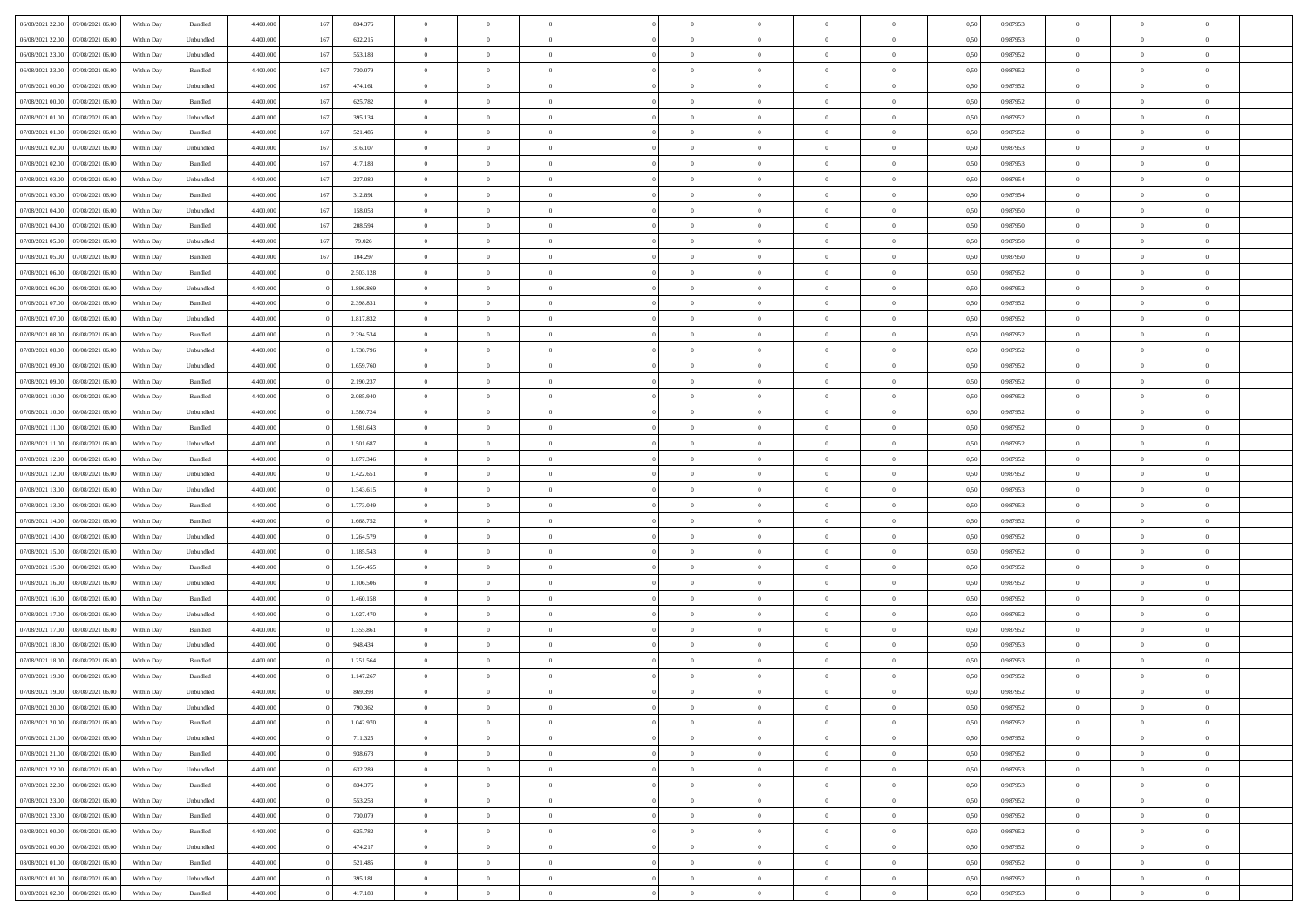| 08/08/2021 02:00                  | 08/08/2021 06:00 | Within Day | Unbundled | 4.400.000 | 316.144   | $\overline{0}$ | $\Omega$       |                | $\Omega$       | $\Omega$       | $\Omega$       | $\theta$       | 0.50 | 0.987953 | $\theta$       | $\theta$       | $\theta$       |  |
|-----------------------------------|------------------|------------|-----------|-----------|-----------|----------------|----------------|----------------|----------------|----------------|----------------|----------------|------|----------|----------------|----------------|----------------|--|
| 08/08/2021 03:00                  | 08/08/2021 06:00 | Within Day | Unbundled | 4.400.000 | 237.108   | $\overline{0}$ | $\theta$       | $\overline{0}$ | $\overline{0}$ | $\bf{0}$       | $\overline{0}$ | $\bf{0}$       | 0,50 | 0,987954 | $\theta$       | $\theta$       | $\overline{0}$ |  |
| 08/08/2021 03:00                  | 08/08/2021 06:00 | Within Day | Bundled   | 4.400.000 | 312.891   | $\overline{0}$ | $\overline{0}$ | $\overline{0}$ | $\bf{0}$       | $\bf{0}$       | $\bf{0}$       | $\bf{0}$       | 0,50 | 0,987954 | $\bf{0}$       | $\overline{0}$ | $\overline{0}$ |  |
| 08/08/2021 04:00                  | 08/08/2021 06:00 | Within Dav | Bundled   | 4.400.000 | 208.594   | $\overline{0}$ | $\overline{0}$ | $\overline{0}$ | $\overline{0}$ | $\bf{0}$       | $\overline{0}$ | $\overline{0}$ | 0.50 | 0,987950 | $\theta$       | $\theta$       | $\overline{0}$ |  |
| 08/08/2021 04:00                  | 08/08/2021 06:00 | Within Day | Unbundled | 4.400.000 | 158.072   | $\overline{0}$ | $\theta$       | $\overline{0}$ | $\overline{0}$ | $\bf{0}$       | $\overline{0}$ | $\bf{0}$       | 0,50 | 0,987950 | $\theta$       | $\theta$       | $\overline{0}$ |  |
|                                   |                  |            |           |           |           |                |                |                |                |                |                |                |      |          |                |                |                |  |
| 08/08/2021 05:00                  | 08/08/2021 06:00 | Within Day | Unbundled | 4.400.000 | 79.036    | $\overline{0}$ | $\bf{0}$       | $\overline{0}$ | $\bf{0}$       | $\overline{0}$ | $\overline{0}$ | $\mathbf{0}$   | 0,50 | 0,987950 | $\bf{0}$       | $\overline{0}$ | $\bf{0}$       |  |
| 08/08/2021 05:00                  | 08/08/2021 06:00 | Within Dav | Bundled   | 4.400.000 | 104.297   | $\overline{0}$ | $\overline{0}$ | $\overline{0}$ | $\overline{0}$ | $\overline{0}$ | $\overline{0}$ | $\overline{0}$ | 0.50 | 0,987950 | $\theta$       | $\overline{0}$ | $\overline{0}$ |  |
| 08/08/2021 06:00                  | 09/08/2021 06:00 | Within Day | Unbundled | 4.400.000 | 1.896.869 | $\overline{0}$ | $\theta$       | $\overline{0}$ | $\overline{0}$ | $\bf{0}$       | $\overline{0}$ | $\bf{0}$       | 0,50 | 0,987952 | $\theta$       | $\theta$       | $\overline{0}$ |  |
| 08/08/2021 06:00                  | 09/08/2021 06:00 | Within Day | Bundled   | 4.400.000 | 2.503.128 | $\overline{0}$ | $\overline{0}$ | $\overline{0}$ | $\bf{0}$       | $\bf{0}$       | $\bf{0}$       | $\bf{0}$       | 0,50 | 0,987952 | $\,0\,$        | $\overline{0}$ | $\overline{0}$ |  |
| 08/08/2021 07:00                  | 09/08/2021 06:00 | Within Dav | Bundled   | 4.400.000 | 2.398.831 | $\overline{0}$ | $\overline{0}$ | $\overline{0}$ | $\overline{0}$ | $\overline{0}$ | $\overline{0}$ | $\overline{0}$ | 0.50 | 0,987952 | $\theta$       | $\overline{0}$ | $\overline{0}$ |  |
| 08/08/2021 07:00                  | 09/08/2021 06:00 |            |           | 4.400.000 | 1.817.832 | $\overline{0}$ | $\theta$       | $\overline{0}$ | $\overline{0}$ | $\bf{0}$       | $\overline{0}$ |                |      | 0,987952 | $\,$ 0 $\,$    | $\theta$       | $\overline{0}$ |  |
|                                   |                  | Within Day | Unbundled |           |           |                |                |                |                |                |                | $\bf{0}$       | 0,50 |          |                |                |                |  |
| 08/08/2021 08:00                  | 09/08/2021 06:00 | Within Day | Unbundled | 4.400.000 | 1.738.796 | $\overline{0}$ | $\overline{0}$ | $\overline{0}$ | $\bf{0}$       | $\bf{0}$       | $\bf{0}$       | $\bf{0}$       | 0,50 | 0,987952 | $\bf{0}$       | $\overline{0}$ | $\overline{0}$ |  |
| 08/08/2021 08:00                  | 09/08/2021 06:00 | Within Day | Bundled   | 4.400.000 | 2.294.534 | $\overline{0}$ | $\overline{0}$ | $\overline{0}$ | $\overline{0}$ | $\bf{0}$       | $\overline{0}$ | $\overline{0}$ | 0.50 | 0,987952 | $\theta$       | $\theta$       | $\overline{0}$ |  |
| 08/08/2021 09:00                  | 09/08/2021 06:00 | Within Day | Bundled   | 4.400.000 | 2.190.237 | $\overline{0}$ | $\theta$       | $\overline{0}$ | $\overline{0}$ | $\bf{0}$       | $\overline{0}$ | $\overline{0}$ | 0,50 | 0,987952 | $\theta$       | $\overline{0}$ | $\overline{0}$ |  |
| 08/08/2021 09:00                  | 09/08/2021 06:00 | Within Day | Unbundled | 4.400.000 | 1.659.760 | $\overline{0}$ | $\bf{0}$       | $\overline{0}$ | $\overline{0}$ | $\overline{0}$ | $\overline{0}$ | $\mathbf{0}$   | 0,50 | 0,987952 | $\bf{0}$       | $\overline{0}$ | $\bf{0}$       |  |
| 08/08/2021 11:00                  | 09/08/2021 06:00 | Within Dav | Unbundled | 4.400.000 | 1.501.687 | $\overline{0}$ | $\overline{0}$ | $\overline{0}$ | $\overline{0}$ | $\overline{0}$ | $\overline{0}$ | $\overline{0}$ | 0.50 | 0,987952 | $\theta$       | $\overline{0}$ | $\overline{0}$ |  |
| 08/08/2021 11:00                  | 09/08/2021 06:00 | Within Day | Bundled   | 4.400.000 | 1.981.643 | $\overline{0}$ | $\theta$       | $\overline{0}$ | $\overline{0}$ | $\bf{0}$       | $\overline{0}$ | $\bf{0}$       | 0,50 | 0,987952 | $\theta$       | $\theta$       | $\overline{0}$ |  |
| 08/08/2021 12:00                  | 09/08/2021 06:00 | Within Day | Unbundled | 4.400.000 | 1.422.651 | $\overline{0}$ | $\overline{0}$ | $\overline{0}$ | $\overline{0}$ | $\bf{0}$       | $\overline{0}$ | $\bf{0}$       | 0,50 | 0,987952 | $\,0\,$        | $\overline{0}$ | $\overline{0}$ |  |
|                                   |                  |            |           |           |           |                | $\overline{0}$ |                |                | $\overline{0}$ |                |                |      |          | $\theta$       | $\overline{0}$ | $\overline{0}$ |  |
| 08/08/2021 12:00                  | 09/08/2021 06:00 | Within Day | Bundled   | 4.400.000 | 1.877.346 | $\overline{0}$ |                | $\overline{0}$ | $\overline{0}$ |                | $\overline{0}$ | $\overline{0}$ | 0.50 | 0,987952 |                |                |                |  |
| 08/08/2021 13:00                  | 09/08/2021 06:00 | Within Day | Unbundled | 4.400.000 | 1.343.615 | $\overline{0}$ | $\theta$       | $\overline{0}$ | $\overline{0}$ | $\bf{0}$       | $\overline{0}$ | $\bf{0}$       | 0,50 | 0,987953 | $\,$ 0 $\,$    | $\theta$       | $\overline{0}$ |  |
| 08/08/2021 13:00                  | 09/08/2021 06:00 | Within Day | Bundled   | 4.400.000 | 1.773.049 | $\overline{0}$ | $\overline{0}$ | $\overline{0}$ | $\overline{0}$ | $\bf{0}$       | $\overline{0}$ | $\bf{0}$       | 0,50 | 0,987953 | $\bf{0}$       | $\overline{0}$ | $\overline{0}$ |  |
| 08/08/2021 14:00                  | 09/08/2021 06:00 | Within Day | Unbundled | 4.400.000 | 1.264.579 | $\overline{0}$ | $\overline{0}$ | $\overline{0}$ | $\overline{0}$ | $\bf{0}$       | $\overline{0}$ | $\overline{0}$ | 0.50 | 0,987952 | $\theta$       | $\overline{0}$ | $\overline{0}$ |  |
| 08/08/2021 14:00                  | 09/08/2021 06:00 | Within Day | Bundled   | 4.400.000 | 1.668.752 | $\overline{0}$ | $\theta$       | $\overline{0}$ | $\overline{0}$ | $\bf{0}$       | $\overline{0}$ | $\bf{0}$       | 0,50 | 0,987952 | $\,$ 0 $\,$    | $\overline{0}$ | $\overline{0}$ |  |
| 08/08/2021 15:00                  | 09/08/2021 06:00 | Within Day | Unbundled | 4.400.000 | 1.185.543 | $\overline{0}$ | $\bf{0}$       | $\overline{0}$ | $\bf{0}$       | $\overline{0}$ | $\overline{0}$ | $\mathbf{0}$   | 0,50 | 0,987952 | $\bf{0}$       | $\overline{0}$ | $\bf{0}$       |  |
| 08/08/2021 15:00                  | 09/08/2021 06:00 | Within Dav | Bundled   | 4.400.000 | 1.564.455 | $\overline{0}$ | $\overline{0}$ | $\overline{0}$ | $\overline{0}$ | $\overline{0}$ | $\overline{0}$ | $\overline{0}$ | 0.50 | 0,987952 | $\theta$       | $\overline{0}$ | $\overline{0}$ |  |
|                                   |                  |            |           |           |           |                |                |                |                |                |                |                |      |          |                |                |                |  |
| 08/08/2021 16:00                  | 09/08/2021 06:00 | Within Day | Bundled   | 4.400.000 | 1.460.158 | $\overline{0}$ | $\theta$       | $\overline{0}$ | $\overline{0}$ | $\bf{0}$       | $\overline{0}$ | $\bf{0}$       | 0,50 | 0,987952 | $\theta$       | $\theta$       | $\overline{0}$ |  |
| 08/08/2021 16:00                  | 09/08/2021 06:00 | Within Day | Unbundled | 4.400.000 | 1.106.506 | $\overline{0}$ | $\overline{0}$ | $\overline{0}$ | $\bf{0}$       | $\bf{0}$       | $\bf{0}$       | $\bf{0}$       | 0,50 | 0,987952 | $\,0\,$        | $\overline{0}$ | $\overline{0}$ |  |
| 08/08/2021 17:00                  | 09/08/2021 06:00 | Within Day | Unbundled | 4.400.000 | 1.027.470 | $\overline{0}$ | $\overline{0}$ | $\overline{0}$ | $\overline{0}$ | $\overline{0}$ | $\overline{0}$ | $\overline{0}$ | 0.50 | 0,987952 | $\theta$       | $\overline{0}$ | $\overline{0}$ |  |
| 08/08/2021 17:00                  | 09/08/2021 06:00 | Within Day | Bundled   | 4.400.000 | 1.355.861 | $\overline{0}$ | $\theta$       | $\overline{0}$ | $\overline{0}$ | $\bf{0}$       | $\overline{0}$ | $\bf{0}$       | 0,50 | 0,987952 | $\,$ 0 $\,$    | $\overline{0}$ | $\overline{0}$ |  |
| 08/08/2021 18:00                  | 09/08/2021 06:00 | Within Day | Bundled   | 4.400.000 | 1.251.564 | $\overline{0}$ | $\overline{0}$ | $\overline{0}$ | $\bf{0}$       | $\bf{0}$       | $\bf{0}$       | $\bf{0}$       | 0,50 | 0,987953 | $\bf{0}$       | $\overline{0}$ | $\overline{0}$ |  |
| 08/08/2021 18:00                  | 09/08/2021 06:00 | Within Day | Unbundled | 4.400,000 | 948,434   | $\overline{0}$ | $\Omega$       | $\Omega$       | $\Omega$       | $\Omega$       | $\Omega$       | $\overline{0}$ | 0.50 | 0,987953 | $\,0\,$        | $\theta$       | $\theta$       |  |
| 08/08/2021 19:00                  | 09/08/2021 06:00 | Within Day | Bundled   | 4.400.000 | 1.147.267 | $\overline{0}$ | $\theta$       | $\overline{0}$ | $\overline{0}$ | $\bf{0}$       | $\overline{0}$ | $\bf{0}$       | 0,50 | 0,987952 | $\theta$       | $\theta$       | $\overline{0}$ |  |
|                                   |                  |            |           |           |           |                |                |                |                |                |                |                |      |          |                |                |                |  |
| 08/08/2021 19:00                  | 09/08/2021 06:00 | Within Day | Unbundled | 4.400.000 | 869.398   | $\overline{0}$ | $\overline{0}$ | $\overline{0}$ | $\bf{0}$       | $\bf{0}$       | $\overline{0}$ | $\mathbf{0}$   | 0,50 | 0,987952 | $\bf{0}$       | $\overline{0}$ | $\bf{0}$       |  |
| 08/08/2021 20:00                  | 09/08/2021 06:00 | Within Day | Bundled   | 4.400,000 | 1.042.970 | $\overline{0}$ | $\Omega$       | $\Omega$       | $\Omega$       | $\bf{0}$       | $\overline{0}$ | $\overline{0}$ | 0.50 | 0,987952 | $\,0\,$        | $\theta$       | $\theta$       |  |
| 08/08/2021 20:00                  | 09/08/2021 06:00 | Within Day | Unbundled | 4.400.000 | 790.362   | $\overline{0}$ | $\theta$       | $\overline{0}$ | $\overline{0}$ | $\bf{0}$       | $\overline{0}$ | $\bf{0}$       | 0,50 | 0,987952 | $\,$ 0 $\,$    | $\theta$       | $\overline{0}$ |  |
| 08/08/2021 21.00                  | 09/08/2021 06:00 | Within Day | Unbundled | 4.400.000 | 711.325   | $\overline{0}$ | $\overline{0}$ | $\overline{0}$ | $\bf{0}$       | $\bf{0}$       | $\bf{0}$       | $\bf{0}$       | 0,50 | 0,987952 | $\,0\,$        | $\overline{0}$ | $\overline{0}$ |  |
| 08/08/2021 21:00                  | 09/08/2021 06:00 | Within Day | Bundled   | 4.400,000 | 938.673   | $\overline{0}$ | $\Omega$       | $\Omega$       | $\Omega$       | $\theta$       | $\theta$       | $\overline{0}$ | 0.50 | 0.987952 | $\theta$       | $\theta$       | $\theta$       |  |
| 08/08/2021 22:00                  | 09/08/2021 06:00 | Within Day | Unbundled | 4.400.000 | 632.289   | $\overline{0}$ | $\theta$       | $\overline{0}$ | $\overline{0}$ | $\bf{0}$       | $\overline{0}$ | $\bf{0}$       | 0,50 | 0,987953 | $\,$ 0 $\,$    | $\overline{0}$ | $\overline{0}$ |  |
| 08/08/2021 22.00                  | 09/08/2021 06:00 | Within Day | Bundled   | 4.400.000 | 834.376   | $\overline{0}$ | $\overline{0}$ | $\overline{0}$ | $\bf{0}$       | $\bf{0}$       | $\bf{0}$       | $\bf{0}$       | 0,50 | 0,987953 | $\bf{0}$       | $\overline{0}$ | $\overline{0}$ |  |
|                                   |                  |            |           |           |           |                |                |                |                |                |                |                |      |          |                |                |                |  |
| 08/08/2021 23:00                  | 09/08/2021 06:00 | Within Day | Unbundled | 4.400,000 | 553.253   | $\overline{0}$ | $\Omega$       | $\Omega$       | $\Omega$       | $\Omega$       | $\overline{0}$ | $\overline{0}$ | 0.50 | 0,987952 | $\,0\,$        | $\theta$       | $\theta$       |  |
| 08/08/2021 23:00                  | 09/08/2021 06:00 | Within Day | Bundled   | 4.400.000 | 730.079   | $\overline{0}$ | $\theta$       | $\overline{0}$ | $\overline{0}$ | $\bf{0}$       | $\overline{0}$ | $\bf{0}$       | 0,50 | 0,987952 | $\,$ 0 $\,$    | $\overline{0}$ | $\overline{0}$ |  |
| 09/08/2021 00:00                  | 09/08/2021 06:00 | Within Day | Bundled   | 4.400.000 | 625.782   | $\overline{0}$ | $\overline{0}$ | $\overline{0}$ | $\bf{0}$       | $\bf{0}$       | $\bf{0}$       | $\mathbf{0}$   | 0,50 | 0,987952 | $\bf{0}$       | $\overline{0}$ | $\bf{0}$       |  |
| 09/08/2021 00:00                  | 09/08/2021 06:00 | Within Day | Unbundled | 4.400,000 | 474.217   | $\overline{0}$ | $\Omega$       | $\Omega$       | $\Omega$       | $\Omega$       | $\Omega$       | $\overline{0}$ | 0.50 | 0.987952 | $\theta$       | $\theta$       | $\theta$       |  |
| 09/08/2021 01:00                  | 09/08/2021 06:00 | Within Day | Bundled   | 4.400.000 | 521.485   | $\overline{0}$ | $\overline{0}$ | $\overline{0}$ | $\bf{0}$       | $\,$ 0         | $\bf{0}$       | $\bf{0}$       | 0,50 | 0,987952 | $\,0\,$        | $\,0\,$        | $\overline{0}$ |  |
| 09/08/2021 01:00 09/08/2021 06:00 |                  | Within Day | Unbundled | 4.400.000 | 395.181   | $\bf{0}$       | $\bf{0}$       |                |                |                |                |                | 0,50 | 0,987952 | $\bf{0}$       | $\overline{0}$ |                |  |
| 09/08/2021 02:00                  | 09/08/2021 06:00 | Within Day | Bundled   | 4.400.000 | 417.188   | $\overline{0}$ | $\overline{0}$ | $\overline{0}$ | $\Omega$       | $\overline{0}$ | $\overline{0}$ | $\overline{0}$ | 0.50 | 0.987953 | $\theta$       | $\theta$       | $\theta$       |  |
| 09/08/2021 02:00                  | 09/08/2021 06:00 | Within Day | Unbundled | 4.400.000 | 316.144   | $\overline{0}$ | $\bf{0}$       | $\overline{0}$ | $\bf{0}$       | $\,$ 0 $\,$    | $\overline{0}$ | $\,$ 0 $\,$    | 0,50 | 0,987953 | $\,$ 0 $\,$    | $\,$ 0 $\,$    | $\,$ 0         |  |
|                                   |                  |            |           |           |           |                |                |                |                |                |                |                |      |          |                |                |                |  |
| 09/08/2021 03:00                  | 09/08/2021 06:00 | Within Day | Unbundled | 4.400.000 | 237.108   | $\overline{0}$ | $\overline{0}$ | $\overline{0}$ | $\overline{0}$ | $\overline{0}$ | $\overline{0}$ | $\mathbf{0}$   | 0,50 | 0,987954 | $\overline{0}$ | $\overline{0}$ | $\overline{0}$ |  |
| 09/08/2021 03:00                  | 09/08/2021 06:00 | Within Day | Bundled   | 4.400,000 | 312.891   | $\overline{0}$ | $\overline{0}$ | $\overline{0}$ | $\Omega$       | $\overline{0}$ | $\overline{0}$ | $\overline{0}$ | 0,50 | 0,987954 | $\overline{0}$ | $\theta$       | $\overline{0}$ |  |
| 09/08/2021 04:00                  | 09/08/2021 06:00 | Within Day | Unbundled | 4.400.000 | 158.072   | $\overline{0}$ | $\,$ 0         | $\overline{0}$ | $\bf{0}$       | $\,$ 0 $\,$    | $\overline{0}$ | $\mathbf{0}$   | 0,50 | 0,987950 | $\,$ 0 $\,$    | $\overline{0}$ | $\overline{0}$ |  |
| 09/08/2021 04:00                  | 09/08/2021 06:00 | Within Day | Bundled   | 4.400.000 | 208.594   | $\overline{0}$ | $\overline{0}$ | $\overline{0}$ | $\overline{0}$ | $\overline{0}$ | $\overline{0}$ | $\mathbf{0}$   | 0,50 | 0,987950 | $\overline{0}$ | $\overline{0}$ | $\bf{0}$       |  |
| 09/08/2021 05:00                  | 09/08/2021 06:00 | Within Day | Bundled   | 4.400,000 | 104.297   | $\overline{0}$ | $\overline{0}$ | $\overline{0}$ | $\overline{0}$ | $\overline{0}$ | $\overline{0}$ | $\overline{0}$ | 0.50 | 0,987950 | $\overline{0}$ | $\theta$       | $\overline{0}$ |  |
| 09/08/2021 05:00                  | 09/08/2021 06:00 | Within Day | Unbundled | 4.400.000 | 79.036    | $\overline{0}$ | $\,$ 0         | $\overline{0}$ | $\bf{0}$       | $\bf{0}$       | $\bf{0}$       | $\bf{0}$       | 0,50 | 0,987950 | $\,$ 0 $\,$    | $\overline{0}$ | $\overline{0}$ |  |
| 09/08/2021 06:00                  | 10/08/2021 06:00 | Within Day | Unbundled | 4.400.000 | 1.896.869 | $\overline{0}$ | $\bf{0}$       | $\overline{0}$ | $\overline{0}$ | $\overline{0}$ | $\overline{0}$ | $\mathbf{0}$   | 0,50 | 0,987952 | $\overline{0}$ | $\overline{0}$ | $\bf{0}$       |  |
|                                   |                  |            |           |           |           |                |                |                |                |                |                |                |      |          |                |                |                |  |
| 09/08/2021 06:00                  | 10/08/2021 06:00 | Within Day | Bundled   | 4.400,000 | 2.503.128 | $\overline{0}$ | $\overline{0}$ | $\overline{0}$ | $\Omega$       | $\overline{0}$ | $\overline{0}$ | $\overline{0}$ | 0.50 | 0,987952 | $\overline{0}$ | $\overline{0}$ | $\overline{0}$ |  |
| 09/08/2021 07:00                  | 10/08/2021 06:00 | Within Day | Bundled   | 4.400.000 | 2.398.831 | $\overline{0}$ | $\bf{0}$       | $\overline{0}$ | $\overline{0}$ | $\bf{0}$       | $\bf{0}$       | $\mathbf{0}$   | 0,50 | 0,987952 | $\,$ 0 $\,$    | $\,$ 0 $\,$    | $\bf{0}$       |  |
| 09/08/2021 07:00                  | 10/08/2021 06:00 | Within Day | Unbundled | 4.400.000 | 1.817.832 | $\overline{0}$ | $\bf{0}$       | $\overline{0}$ | $\overline{0}$ | $\bf{0}$       | $\bf{0}$       | $\bf{0}$       | 0,50 | 0,987952 | $\overline{0}$ | $\overline{0}$ | $\bf{0}$       |  |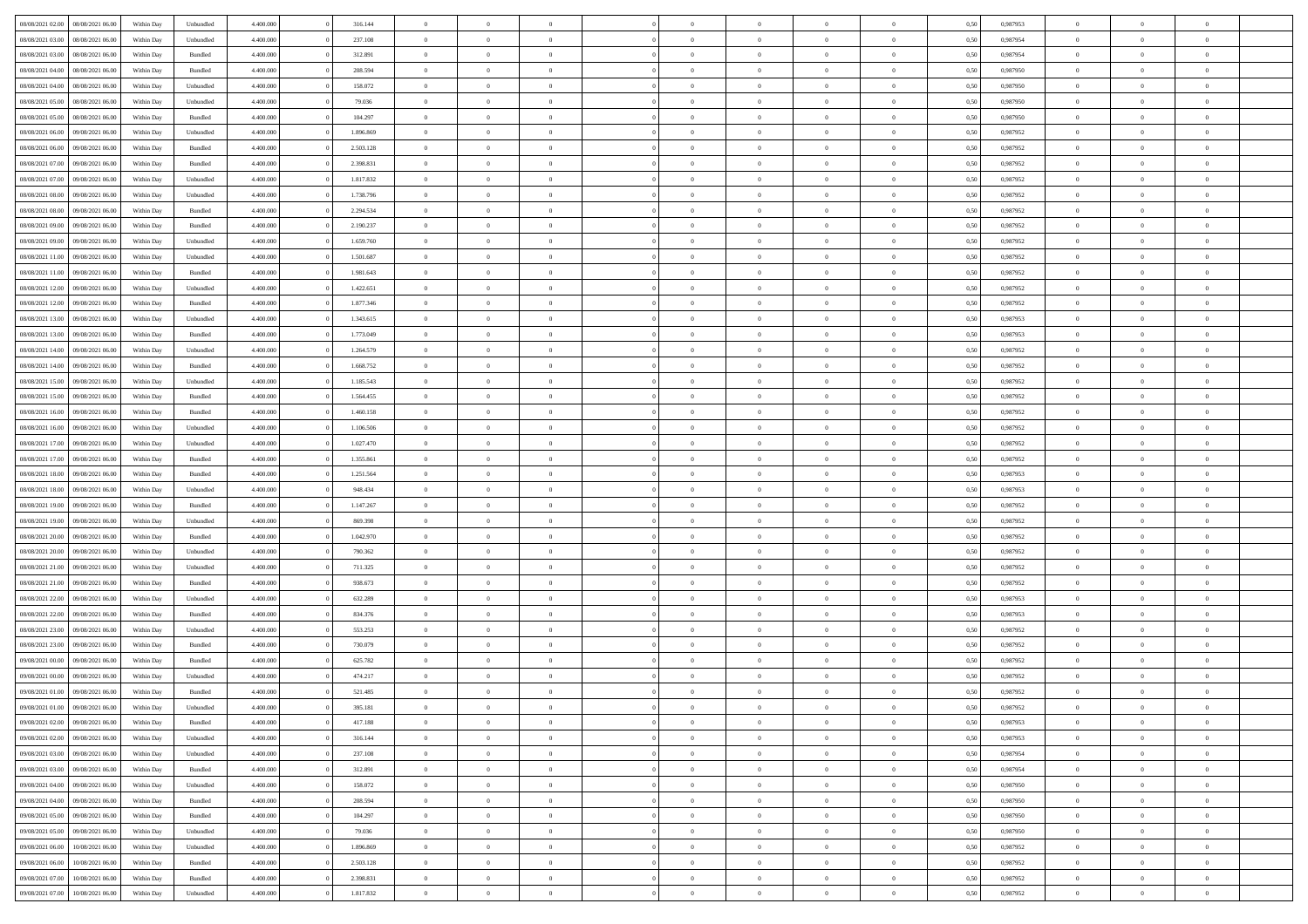| 09/08/2021 08:00 | 10/08/2021 06:00 | Within Day | Bundled            | 4.400.000 | 2.294.534 | $\overline{0}$ | $\Omega$       |                | $\Omega$       | $\Omega$       | $\theta$       | $\theta$       | 0,50 | 0,987952 | $\theta$       | $\theta$       | $\theta$       |  |
|------------------|------------------|------------|--------------------|-----------|-----------|----------------|----------------|----------------|----------------|----------------|----------------|----------------|------|----------|----------------|----------------|----------------|--|
|                  |                  |            |                    |           |           |                |                |                |                |                |                |                |      |          |                |                |                |  |
| 09/08/2021 08:00 | 10/08/2021 06:00 | Within Day | Unbundled          | 4.400.000 | 1.738.796 | $\overline{0}$ | $\theta$       | $\overline{0}$ | $\overline{0}$ | $\bf{0}$       | $\overline{0}$ | $\bf{0}$       | 0,50 | 0,987952 | $\theta$       | $\overline{0}$ | $\overline{0}$ |  |
| 09/08/2021 09:00 | 10/08/2021 06:00 | Within Day | Bundled            | 4.400.000 | 2.190.237 | $\overline{0}$ | $\bf{0}$       | $\overline{0}$ | $\bf{0}$       | $\bf{0}$       | $\bf{0}$       | $\mathbf{0}$   | 0,50 | 0,987952 | $\bf{0}$       | $\overline{0}$ | $\bf{0}$       |  |
| 09/08/2021 09:00 | 10/08/2021 06:00 | Within Day | Unbundled          | 4.400.000 | 1.659.760 | $\overline{0}$ | $\overline{0}$ | $\overline{0}$ | $\overline{0}$ | $\bf{0}$       | $\overline{0}$ | $\overline{0}$ | 0.50 | 0,987952 | $\theta$       | $\theta$       | $\overline{0}$ |  |
| 09/08/2021 10:00 | 10/08/2021 06:00 | Within Day | Bundled            | 4.400.000 | 2.085.940 | $\overline{0}$ | $\theta$       | $\overline{0}$ | $\overline{0}$ | $\bf{0}$       | $\overline{0}$ | $\bf{0}$       | 0,50 | 0,987952 | $\theta$       | $\overline{0}$ | $\overline{0}$ |  |
| 09/08/2021 10:00 | 10/08/2021 06:00 | Within Day | Unbundled          | 4.400.000 | 1.580.724 | $\overline{0}$ | $\overline{0}$ | $\overline{0}$ | $\bf{0}$       | $\overline{0}$ | $\overline{0}$ | $\mathbf{0}$   | 0,50 | 0,987952 | $\bf{0}$       | $\overline{0}$ | $\bf{0}$       |  |
| 09/08/2021 11:00 | 10/08/2021 06:00 | Within Dav | Bundled            | 4.400.000 | 1.981.643 | $\overline{0}$ | $\overline{0}$ | $\overline{0}$ |                | $\overline{0}$ | $\overline{0}$ | $\overline{0}$ | 0.50 | 0,987952 | $\theta$       | $\overline{0}$ | $\overline{0}$ |  |
|                  |                  |            |                    |           |           |                |                |                | $\overline{0}$ |                |                |                |      |          |                |                |                |  |
| 09/08/2021 11:00 | 10/08/2021 06:00 | Within Day | Unbundled          | 4.400.000 | 1.501.687 | $\overline{0}$ | $\theta$       | $\overline{0}$ | $\overline{0}$ | $\bf{0}$       | $\overline{0}$ | $\bf{0}$       | 0,50 | 0,987952 | $\theta$       | $\theta$       | $\overline{0}$ |  |
| 09/08/2021 12:00 | 10/08/2021 06:00 | Within Day | Bundled            | 4.400.000 | 1.877.346 | $\overline{0}$ | $\overline{0}$ | $\overline{0}$ | $\bf{0}$       | $\bf{0}$       | $\bf{0}$       | $\bf{0}$       | 0,50 | 0,987952 | $\,0\,$        | $\overline{0}$ | $\overline{0}$ |  |
| 09/08/2021 12:00 | 10/08/2021 06:00 | Within Dav | Unbundled          | 4.400.000 | 1.422.651 | $\overline{0}$ | $\overline{0}$ | $\overline{0}$ | $\overline{0}$ | $\overline{0}$ | $\overline{0}$ | $\overline{0}$ | 0.50 | 0,987952 | $\theta$       | $\overline{0}$ | $\overline{0}$ |  |
| 09/08/2021 13:00 | 10/08/2021 06:00 | Within Day | Bundled            | 4.400.000 | 1.773.049 | $\overline{0}$ | $\theta$       | $\overline{0}$ | $\overline{0}$ | $\bf{0}$       | $\overline{0}$ | $\bf{0}$       | 0,50 | 0,987953 | $\,$ 0 $\,$    | $\overline{0}$ | $\overline{0}$ |  |
| 09/08/2021 13:00 | 10/08/2021 06:00 | Within Day | Unbundled          | 4.400.000 | 1.343.615 | $\overline{0}$ | $\bf{0}$       | $\overline{0}$ | $\bf{0}$       | $\bf{0}$       | $\bf{0}$       | $\mathbf{0}$   | 0,50 | 0,987953 | $\bf{0}$       | $\overline{0}$ | $\bf{0}$       |  |
| 09/08/2021 14:00 | 10/08/2021 06:00 | Within Dav | Bundled            | 4.400.000 | 1.668.752 | $\overline{0}$ | $\overline{0}$ | $\overline{0}$ | $\overline{0}$ | $\bf{0}$       | $\overline{0}$ | $\overline{0}$ | 0.50 | 0,987952 | $\theta$       | $\theta$       | $\overline{0}$ |  |
| 09/08/2021 14:00 | 10/08/2021 06:00 |            |                    | 4.400.000 | 1.264.579 | $\overline{0}$ | $\theta$       | $\overline{0}$ | $\overline{0}$ | $\bf{0}$       | $\overline{0}$ |                |      | 0,987952 | $\theta$       | $\overline{0}$ | $\overline{0}$ |  |
|                  |                  | Within Day | Unbundled          |           |           |                |                |                |                |                |                | $\bf{0}$       | 0,50 |          |                |                |                |  |
| 09/08/2021 15:00 | 10/08/2021 06:00 | Within Day | Unbundled          | 4.400.000 | 1.185.543 | $\overline{0}$ | $\overline{0}$ | $\overline{0}$ | $\bf{0}$       | $\overline{0}$ | $\overline{0}$ | $\mathbf{0}$   | 0,50 | 0,987952 | $\bf{0}$       | $\overline{0}$ | $\bf{0}$       |  |
| 09/08/2021 15:00 | 10/08/2021 06:00 | Within Dav | Bundled            | 4.400.000 | 1.564.455 | $\overline{0}$ | $\overline{0}$ | $\overline{0}$ | $\overline{0}$ | $\overline{0}$ | $\overline{0}$ | $\overline{0}$ | 0.50 | 0,987952 | $\theta$       | $\overline{0}$ | $\overline{0}$ |  |
| 09/08/2021 16:00 | 10/08/2021 06:00 | Within Day | Unbundled          | 4.400.000 | 1.106.506 | $\overline{0}$ | $\theta$       | $\overline{0}$ | $\overline{0}$ | $\bf{0}$       | $\overline{0}$ | $\bf{0}$       | 0,50 | 0,987952 | $\theta$       | $\theta$       | $\overline{0}$ |  |
| 09/08/2021 16:00 | 10/08/2021 06:00 | Within Day | Bundled            | 4.400.000 | 1.460.158 | $\overline{0}$ | $\overline{0}$ | $\overline{0}$ | $\bf{0}$       | $\bf{0}$       | $\bf{0}$       | $\bf{0}$       | 0,50 | 0,987952 | $\,0\,$        | $\overline{0}$ | $\bf{0}$       |  |
| 09/08/2021 17:00 | 10/08/2021 06:00 | Within Dav | Bundled            | 4.400.000 | 1.355.861 | $\overline{0}$ | $\overline{0}$ | $\overline{0}$ | $\overline{0}$ | $\overline{0}$ | $\overline{0}$ | $\overline{0}$ | 0.50 | 0,987952 | $\theta$       | $\overline{0}$ | $\overline{0}$ |  |
| 09/08/2021 17:00 | 10/08/2021 06:00 | Within Day | Unbundled          | 4.400.000 | 1.027.470 | $\overline{0}$ | $\theta$       | $\overline{0}$ | $\overline{0}$ | $\bf{0}$       | $\overline{0}$ | $\bf{0}$       | 0,50 | 0,987952 | $\,$ 0 $\,$    | $\overline{0}$ | $\overline{0}$ |  |
|                  |                  |            |                    |           |           |                | $\overline{0}$ |                |                | $\bf{0}$       |                |                |      |          |                | $\overline{0}$ | $\bf{0}$       |  |
| 09/08/2021 18:00 | 10/08/2021 06:00 | Within Day | Bundled            | 4.400.000 | 1.251.564 | $\overline{0}$ |                | $\overline{0}$ | $\bf{0}$       |                | $\bf{0}$       | $\bf{0}$       | 0,50 | 0,987953 | $\overline{0}$ |                |                |  |
| 09/08/2021 18:00 | 10/08/2021 06:00 | Within Day | Unbundled          | 4.400.000 | 948,434   | $\overline{0}$ | $\overline{0}$ | $\overline{0}$ | $\overline{0}$ | $\bf{0}$       | $\overline{0}$ | $\overline{0}$ | 0.50 | 0,987953 | $\theta$       | $\overline{0}$ | $\overline{0}$ |  |
| 09/08/2021 19:00 | 10/08/2021 06:00 | Within Day | Bundled            | 4.400.000 | 1.147.267 | $\overline{0}$ | $\theta$       | $\overline{0}$ | $\overline{0}$ | $\bf{0}$       | $\overline{0}$ | $\bf{0}$       | 0,50 | 0,987952 | $\,$ 0 $\,$    | $\overline{0}$ | $\overline{0}$ |  |
| 09/08/2021 19:00 | 10/08/2021 06:00 | Within Day | Unbundled          | 4.400.000 | 869.398   | $\overline{0}$ | $\overline{0}$ | $\overline{0}$ | $\bf{0}$       | $\overline{0}$ | $\overline{0}$ | $\mathbf{0}$   | 0,50 | 0,987952 | $\overline{0}$ | $\overline{0}$ | $\bf{0}$       |  |
| 09/08/2021 20:00 | 10/08/2021 06:00 | Within Dav | Bundled            | 4.400.000 | 1.042.970 | $\overline{0}$ | $\overline{0}$ | $\overline{0}$ | $\overline{0}$ | $\overline{0}$ | $\overline{0}$ | $\overline{0}$ | 0.50 | 0,987952 | $\theta$       | $\overline{0}$ | $\overline{0}$ |  |
| 09/08/2021 20:00 | 10/08/2021 06:00 | Within Day | Unbundled          | 4.400.000 | 790.362   | $\overline{0}$ | $\theta$       | $\overline{0}$ | $\overline{0}$ | $\bf{0}$       | $\overline{0}$ | $\bf{0}$       | 0,50 | 0,987952 | $\theta$       | $\theta$       | $\overline{0}$ |  |
| 09/08/2021 21.00 | 10/08/2021 06:00 | Within Day | Bundled            | 4.400.000 | 938.673   | $\overline{0}$ | $\overline{0}$ | $\overline{0}$ | $\bf{0}$       | $\bf{0}$       | $\bf{0}$       | $\bf{0}$       | 0,50 | 0,987952 | $\,0\,$        | $\overline{0}$ | $\bf{0}$       |  |
| 09/08/2021 21:00 | 10/08/2021 06:00 | Within Day | Unbundled          | 4.400.000 | 711.325   | $\overline{0}$ | $\overline{0}$ | $\overline{0}$ | $\overline{0}$ | $\overline{0}$ | $\overline{0}$ | $\overline{0}$ | 0.50 | 0,987952 | $\theta$       | $\overline{0}$ | $\overline{0}$ |  |
|                  |                  |            |                    |           |           |                |                |                |                |                |                |                |      |          |                |                |                |  |
| 09/08/2021 22.00 | 10/08/2021 06:00 | Within Day | Bundled            | 4.400.000 | 834.376   | $\overline{0}$ | $\theta$       | $\overline{0}$ | $\overline{0}$ | $\bf{0}$       | $\overline{0}$ | $\bf{0}$       | 0,50 | 0,987953 | $\,$ 0 $\,$    | $\overline{0}$ | $\overline{0}$ |  |
| 09/08/2021 22.00 | 10/08/2021 06:00 | Within Day | Unbundled          | 4.400.000 | 632.289   | $\overline{0}$ | $\overline{0}$ | $\overline{0}$ | $\bf{0}$       | $\bf{0}$       | $\bf{0}$       | $\bf{0}$       | 0,50 | 0,987953 | $\overline{0}$ | $\overline{0}$ | $\bf{0}$       |  |
| 09/08/2021 23:00 | 10/08/2021 06:00 | Within Day | Unbundled          | 4.400,000 | 553.253   | $\overline{0}$ | $\Omega$       | $\Omega$       | $\Omega$       | $\Omega$       | $\Omega$       | $\overline{0}$ | 0,50 | 0,987952 | $\,0\,$        | $\theta$       | $\theta$       |  |
| 09/08/2021 23:00 | 10/08/2021 06:00 | Within Day | Bundled            | 4.400.000 | 730.079   | $\overline{0}$ | $\theta$       | $\overline{0}$ | $\overline{0}$ | $\bf{0}$       | $\overline{0}$ | $\bf{0}$       | 0,50 | 0,987952 | $\theta$       | $\overline{0}$ | $\overline{0}$ |  |
| 10/08/2021 00:00 | 10/08/2021 06:00 | Within Day | Bundled            | 4.400.000 | 625.782   | $\overline{0}$ | $\overline{0}$ | $\overline{0}$ | $\bf{0}$       | $\bf{0}$       | $\overline{0}$ | $\mathbf{0}$   | 0,50 | 0,987952 | $\overline{0}$ | $\overline{0}$ | $\bf{0}$       |  |
| 10/08/2021 00:00 | 10/08/2021 06:00 | Within Day | Unbundled          | 4.400,000 | 474.217   | $\overline{0}$ | $\Omega$       | $\Omega$       | $\Omega$       | $\overline{0}$ | $\overline{0}$ | $\overline{0}$ | 0.50 | 0,987952 | $\,0\,$        | $\theta$       | $\theta$       |  |
| 10/08/2021 01:00 | 10/08/2021 06:00 | Within Day | Bundled            | 4.400.000 | 521.485   | $\overline{0}$ | $\theta$       | $\overline{0}$ | $\overline{0}$ | $\bf{0}$       | $\overline{0}$ | $\bf{0}$       | 0,50 | 0,987952 | $\,$ 0 $\,$    | $\overline{0}$ | $\overline{0}$ |  |
| 10/08/2021 01:00 | 10/08/2021 06:00 | Within Day | Unbundled          | 4.400.000 | 395.181   | $\overline{0}$ | $\overline{0}$ | $\overline{0}$ | $\bf{0}$       | $\bf{0}$       | $\bf{0}$       | $\bf{0}$       | 0,50 | 0,987952 | $\bf{0}$       | $\overline{0}$ | $\bf{0}$       |  |
|                  |                  |            |                    |           |           |                |                |                |                |                |                |                |      |          |                |                |                |  |
| 10/08/2021 02:00 | 10/08/2021 06:00 | Within Day | Unbundled          | 4.400,000 | 316.144   | $\overline{0}$ | $\Omega$       | $\Omega$       | $\Omega$       | $\theta$       | $\theta$       | $\overline{0}$ | 0.50 | 0.987953 | $\theta$       | $\theta$       | $\theta$       |  |
| 10/08/2021 02:00 | 10/08/2021 06:00 | Within Day | Bundled            | 4.400.000 | 417.188   | $\overline{0}$ | $\overline{0}$ | $\overline{0}$ | $\overline{0}$ | $\bf{0}$       | $\overline{0}$ | $\bf{0}$       | 0,50 | 0,987953 | $\,$ 0 $\,$    | $\overline{0}$ | $\overline{0}$ |  |
| 10/08/2021 03:00 | 10/08/2021 06:00 | Within Day | Unbundled          | 4.400.000 | 237.108   | $\overline{0}$ | $\overline{0}$ | $\overline{0}$ | $\bf{0}$       | $\bf{0}$       | $\bf{0}$       | $\mathbf{0}$   | 0,50 | 0,987954 | $\bf{0}$       | $\overline{0}$ | $\bf{0}$       |  |
| 10/08/2021 03:00 | 10/08/2021 06:00 | Within Day | Bundled            | 4.400,000 | 312.891   | $\overline{0}$ | $\Omega$       | $\Omega$       | $\Omega$       | $\overline{0}$ | $\overline{0}$ | $\overline{0}$ | 0.50 | 0,987954 | $\,0\,$        | $\theta$       | $\theta$       |  |
| 10/08/2021 04:00 | 10/08/2021 06:00 | Within Day | Unbundled          | 4.400.000 | 158.072   | $\overline{0}$ | $\overline{0}$ | $\overline{0}$ | $\overline{0}$ | $\bf{0}$       | $\overline{0}$ | $\bf{0}$       | 0,50 | 0,987950 | $\,$ 0 $\,$    | $\overline{0}$ | $\overline{0}$ |  |
| 10/08/2021 04:00 | 10/08/2021 06:00 | Within Day | Bundled            | 4.400.000 | 208.594   | $\overline{0}$ | $\overline{0}$ | $\overline{0}$ | $\bf{0}$       | $\bf{0}$       | $\bf{0}$       | $\mathbf{0}$   | 0,50 | 0,987950 | $\bf{0}$       | $\overline{0}$ | $\bf{0}$       |  |
| 10/08/2021 05:00 | 10/08/2021 06:00 | Within Day | Unbundled          | 4.400,000 | 79.036    | $\overline{0}$ | $\Omega$       | $\Omega$       | $\Omega$       | $\Omega$       | $\Omega$       | $\overline{0}$ | 0.50 | 0.987950 | $\theta$       | $\theta$       | $\theta$       |  |
| 10/08/2021 05:00 | 10/08/2021 06:00 | Within Day | Bundled            | 4.400.000 | 104.297   | $\overline{0}$ | $\overline{0}$ | $\overline{0}$ | $\bf{0}$       | $\,$ 0         | $\bf{0}$       | $\bf{0}$       | 0,50 | 0,987950 | $\,0\,$        | $\,0\,$        | $\overline{0}$ |  |
| 10/08/2021 06:00 | 11/08/2021 06:00 | Within Day | Unbundled          | 4.400.000 |           |                |                |                |                |                |                |                |      |          |                |                |                |  |
|                  |                  |            |                    |           | 1.896.869 | $\bf{0}$       | $\bf{0}$       |                |                | $\bf{0}$       |                |                | 0,50 | 0,987952 | $\bf{0}$       | $\overline{0}$ |                |  |
| 10/08/2021 06:00 | 11/08/2021 06:00 | Within Day | Bundled            | 4.400.000 | 2.503.128 | $\overline{0}$ | $\overline{0}$ | $\overline{0}$ | $\Omega$       | $\overline{0}$ | $\overline{0}$ | $\overline{0}$ | 0.50 | 0.987952 | $\theta$       | $\theta$       | $\theta$       |  |
| 10/08/2021 07:00 | 11/08/2021 06:00 | Within Day | Unbundled          | 4.400.000 | 1.817.832 | $\overline{0}$ | $\,$ 0         | $\overline{0}$ | $\overline{0}$ | $\,$ 0 $\,$    | $\overline{0}$ | $\mathbf{0}$   | 0,50 | 0,987952 | $\,$ 0 $\,$    | $\,$ 0 $\,$    | $\,$ 0         |  |
| 10/08/2021 07:00 | 11/08/2021 06:00 | Within Day | Bundled            | 4.400.000 | 2.398.831 | $\overline{0}$ | $\overline{0}$ | $\overline{0}$ | $\overline{0}$ | $\overline{0}$ | $\overline{0}$ | $\mathbf{0}$   | 0,50 | 0,987952 | $\overline{0}$ | $\bf{0}$       | $\bf{0}$       |  |
| 10/08/2021 08:00 | 11/08/2021 06:00 | Within Day | $\mathbf B$ undled | 4.400.000 | 2.294.534 | $\overline{0}$ | $\overline{0}$ | $\overline{0}$ | $\Omega$       | $\overline{0}$ | $\overline{0}$ | $\overline{0}$ | 0,50 | 0,987952 | $\overline{0}$ | $\theta$       | $\overline{0}$ |  |
| 10/08/2021 08:00 | 11/08/2021 06:00 | Within Day | Unbundled          | 4.400.000 | 1.738.796 | $\overline{0}$ | $\,$ 0         | $\overline{0}$ | $\overline{0}$ | $\,$ 0 $\,$    | $\overline{0}$ | $\mathbf{0}$   | 0,50 | 0,987952 | $\,$ 0 $\,$    | $\overline{0}$ | $\overline{0}$ |  |
| 10/08/2021 09:00 | 11/08/2021 06:00 | Within Day | Unbundled          | 4.400.000 | 1.659.760 | $\overline{0}$ | $\overline{0}$ | $\overline{0}$ | $\overline{0}$ | $\overline{0}$ | $\overline{0}$ | $\mathbf{0}$   | 0,50 | 0,987952 | $\overline{0}$ | $\overline{0}$ | $\bf{0}$       |  |
| 10/08/2021 09:00 | 11/08/2021 06:00 | Within Day | Bundled            | 4.400.000 | 2.190.237 | $\overline{0}$ | $\overline{0}$ | $\overline{0}$ | $\Omega$       | $\overline{0}$ | $\overline{0}$ | $\bf{0}$       | 0.50 | 0,987952 | $\overline{0}$ | $\theta$       | $\overline{0}$ |  |
|                  |                  |            |                    |           |           |                |                |                |                |                |                |                |      |          |                |                |                |  |
| 10/08/2021 10:00 | 11/08/2021 06:00 | Within Day | Unbundled          | 4.400.000 | 1.580.724 | $\overline{0}$ | $\,$ 0         | $\overline{0}$ | $\overline{0}$ | $\bf{0}$       | $\overline{0}$ | $\bf{0}$       | 0,50 | 0,987952 | $\,$ 0 $\,$    | $\overline{0}$ | $\overline{0}$ |  |
| 10/08/2021 10:00 | 11/08/2021 06:00 | Within Day | Bundled            | 4.400.000 | 2.085.940 | $\overline{0}$ | $\bf{0}$       | $\overline{0}$ | $\overline{0}$ | $\overline{0}$ | $\overline{0}$ | $\mathbf{0}$   | 0,50 | 0,987952 | $\overline{0}$ | $\overline{0}$ | $\bf{0}$       |  |
| 10/08/2021 11:00 | 11/08/2021 06:00 | Within Day | Bundled            | 4.400.000 | 1.981.643 | $\overline{0}$ | $\overline{0}$ | $\overline{0}$ | $\Omega$       | $\overline{0}$ | $\overline{0}$ | $\bf{0}$       | 0.50 | 0,987952 | $\overline{0}$ | $\overline{0}$ | $\overline{0}$ |  |
| 10/08/2021 11:00 | 11/08/2021 06:00 | Within Day | Unbundled          | 4.400.000 | 1.501.687 | $\overline{0}$ | $\bf{0}$       | $\overline{0}$ | $\overline{0}$ | $\bf{0}$       | $\overline{0}$ | $\mathbf{0}$   | 0,50 | 0,987952 | $\,$ 0 $\,$    | $\,$ 0 $\,$    | $\bf{0}$       |  |
| 10/08/2021 12:00 | 11/08/2021 06:00 | Within Day | Unbundled          | 4.400.000 | 1.422.651 | $\overline{0}$ | $\overline{0}$ | $\overline{0}$ | $\overline{0}$ | $\overline{0}$ | $\overline{0}$ | $\mathbf{0}$   | 0,50 | 0,987952 | $\overline{0}$ | $\bf{0}$       | $\bf{0}$       |  |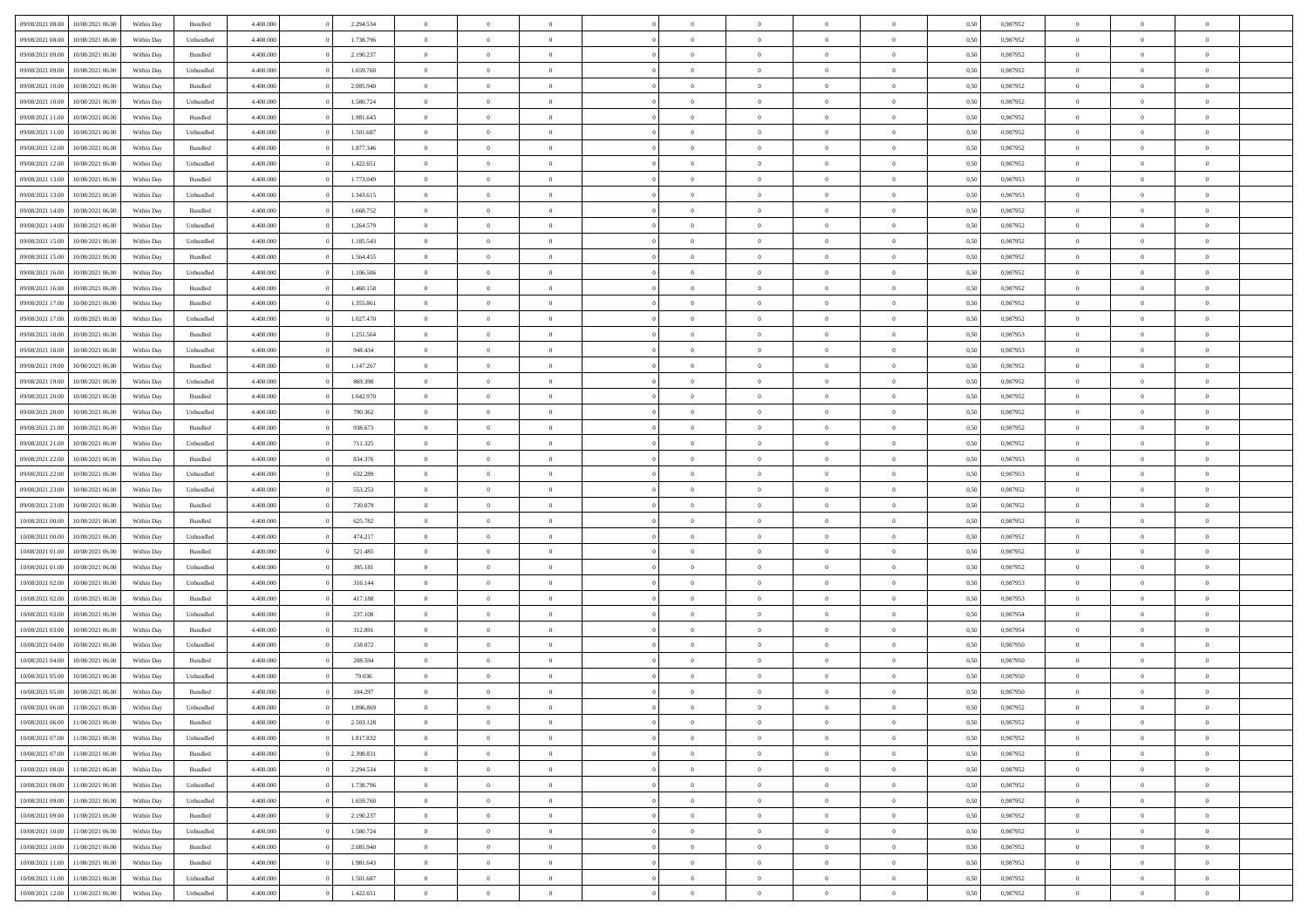| 10/08/2021 12:00                  | 11/08/2021 06:00 | Within Day | Bundled            | 4.400.000 | 1.877.346 | $\overline{0}$ | $\theta$       |                | $\Omega$       | $\Omega$       | $\theta$       | $\theta$       | 0,50 | 0,987952 | $\theta$       | $\overline{0}$ | $\theta$       |  |
|-----------------------------------|------------------|------------|--------------------|-----------|-----------|----------------|----------------|----------------|----------------|----------------|----------------|----------------|------|----------|----------------|----------------|----------------|--|
|                                   |                  |            |                    |           |           |                |                |                |                |                |                |                |      |          |                |                |                |  |
| 10/08/2021 13:00                  | 11/08/2021 06:00 | Within Day | Bundled            | 4.400.000 | 1.773.049 | $\overline{0}$ | $\theta$       | $\overline{0}$ | $\overline{0}$ | $\bf{0}$       | $\overline{0}$ | $\bf{0}$       | 0,50 | 0,987953 | $\theta$       | $\overline{0}$ | $\overline{0}$ |  |
| 10/08/2021 13:00                  | 11/08/2021 06:00 | Within Day | Unbundled          | 4.400.000 | 1.343.615 | $\overline{0}$ | $\bf{0}$       | $\overline{0}$ | $\bf{0}$       | $\bf{0}$       | $\bf{0}$       | $\mathbf{0}$   | 0,50 | 0,987953 | $\overline{0}$ | $\overline{0}$ | $\bf{0}$       |  |
| 10/08/2021 14:00                  | 11/08/2021 06:00 | Within Dav | Unbundled          | 4.400.000 | 1.264.579 | $\overline{0}$ | $\overline{0}$ | $\overline{0}$ | $\overline{0}$ | $\bf{0}$       | $\overline{0}$ | $\overline{0}$ | 0.50 | 0,987952 | $\theta$       | $\theta$       | $\overline{0}$ |  |
| 10/08/2021 14:00                  | 11/08/2021 06:00 | Within Day | Bundled            | 4.400.000 | 1.668.752 | $\overline{0}$ | $\theta$       | $\overline{0}$ | $\overline{0}$ | $\bf{0}$       | $\overline{0}$ | $\bf{0}$       | 0,50 | 0,987952 | $\theta$       | $\overline{0}$ | $\overline{0}$ |  |
| 10/08/2021 15:00                  | 11/08/2021 06:00 | Within Day | Unbundled          | 4.400.000 | 1.185.543 | $\overline{0}$ | $\overline{0}$ | $\overline{0}$ | $\bf{0}$       | $\overline{0}$ | $\overline{0}$ | $\mathbf{0}$   | 0,50 | 0,987952 | $\overline{0}$ | $\overline{0}$ | $\bf{0}$       |  |
| 10/08/2021 15:00                  | 11/08/2021 06:00 | Within Dav | Bundled            | 4.400.000 | 1.564.455 | $\overline{0}$ | $\overline{0}$ | $\overline{0}$ |                | $\overline{0}$ | $\overline{0}$ | $\overline{0}$ | 0.50 | 0,987952 | $\theta$       | $\overline{0}$ | $\overline{0}$ |  |
|                                   |                  |            |                    |           |           |                |                |                | $\overline{0}$ |                |                |                |      |          |                |                |                |  |
| 10/08/2021 16:00                  | 11/08/2021 06:00 | Within Day | Bundled            | 4.400.000 | 1.460.158 | $\overline{0}$ | $\theta$       | $\overline{0}$ | $\overline{0}$ | $\bf{0}$       | $\overline{0}$ | $\bf{0}$       | 0,50 | 0,987952 | $\theta$       | $\theta$       | $\overline{0}$ |  |
| 10/08/2021 16:00                  | 11/08/2021 06:00 | Within Day | Unbundled          | 4.400.000 | 1.106.506 | $\overline{0}$ | $\overline{0}$ | $\overline{0}$ | $\bf{0}$       | $\bf{0}$       | $\overline{0}$ | $\bf{0}$       | 0,50 | 0,987952 | $\,0\,$        | $\overline{0}$ | $\overline{0}$ |  |
| 10/08/2021 17:00                  | 11/08/2021 06:00 | Within Dav | Bundled            | 4.400.000 | 1.355.861 | $\overline{0}$ | $\overline{0}$ | $\overline{0}$ | $\overline{0}$ | $\overline{0}$ | $\overline{0}$ | $\overline{0}$ | 0.50 | 0,987952 | $\theta$       | $\overline{0}$ | $\overline{0}$ |  |
| 10/08/2021 17:00                  | 11/08/2021 06:00 | Within Day | Unbundled          | 4.400.000 | 1.027.470 | $\overline{0}$ | $\theta$       | $\overline{0}$ | $\overline{0}$ | $\bf{0}$       | $\overline{0}$ | $\bf{0}$       | 0,50 | 0,987952 | $\,$ 0 $\,$    | $\overline{0}$ | $\overline{0}$ |  |
| 10/08/2021 18:00                  | 11/08/2021 06:00 | Within Day | Unbundled          | 4.400.000 | 948.434   | $\overline{0}$ | $\bf{0}$       | $\overline{0}$ | $\overline{0}$ | $\bf{0}$       | $\overline{0}$ | $\mathbf{0}$   | 0,50 | 0,987953 | $\overline{0}$ | $\overline{0}$ | $\bf{0}$       |  |
| 10/08/2021 18:00                  | 11/08/2021 06:00 | Within Day | Bundled            | 4.400.000 | 1.251.564 | $\overline{0}$ | $\overline{0}$ | $\overline{0}$ | $\overline{0}$ | $\bf{0}$       | $\overline{0}$ | $\overline{0}$ | 0.50 | 0,987953 | $\theta$       | $\theta$       | $\overline{0}$ |  |
|                                   |                  |            |                    |           |           | $\overline{0}$ | $\theta$       |                |                | $\bf{0}$       |                |                |      |          | $\theta$       | $\overline{0}$ |                |  |
| 10/08/2021 19:00                  | 11/08/2021 06:00 | Within Day | Unbundled          | 4.400.000 | 869.398   |                |                | $\overline{0}$ | $\overline{0}$ |                | $\overline{0}$ | $\bf{0}$       | 0,50 | 0,987952 |                |                | $\overline{0}$ |  |
| 10/08/2021 19:00                  | 11/08/2021 06:00 | Within Day | Bundled            | 4.400.000 | 1.147.267 | $\overline{0}$ | $\overline{0}$ | $\overline{0}$ | $\overline{0}$ | $\overline{0}$ | $\overline{0}$ | $\mathbf{0}$   | 0,50 | 0,987952 | $\overline{0}$ | $\overline{0}$ | $\bf{0}$       |  |
| 10/08/2021 20:00                  | 11/08/2021 06:00 | Within Dav | Unbundled          | 4.400.000 | 790.362   | $\overline{0}$ | $\overline{0}$ | $\overline{0}$ | $\overline{0}$ | $\overline{0}$ | $\overline{0}$ | $\overline{0}$ | 0.50 | 0,987952 | $\theta$       | $\overline{0}$ | $\overline{0}$ |  |
| 10/08/2021 20:00                  | 11/08/2021 06:00 | Within Day | Bundled            | 4.400.000 | 1.042.970 | $\overline{0}$ | $\theta$       | $\overline{0}$ | $\overline{0}$ | $\bf{0}$       | $\overline{0}$ | $\bf{0}$       | 0,50 | 0,987952 | $\theta$       | $\theta$       | $\overline{0}$ |  |
| 10/08/2021 21:00                  | 11/08/2021 06:00 | Within Day | Bundled            | 4.400.000 | 938.673   | $\overline{0}$ | $\overline{0}$ | $\overline{0}$ | $\overline{0}$ | $\bf{0}$       | $\overline{0}$ | $\mathbf{0}$   | 0,50 | 0,987952 | $\,0\,$        | $\overline{0}$ | $\bf{0}$       |  |
| 10/08/2021 21:00                  | 11/08/2021 06:00 | Within Dav | Unbundled          | 4.400.000 | 711.325   | $\overline{0}$ | $\overline{0}$ | $\overline{0}$ | $\overline{0}$ | $\overline{0}$ | $\overline{0}$ | $\overline{0}$ | 0.50 | 0,987952 | $\theta$       | $\overline{0}$ | $\overline{0}$ |  |
| 10/08/2021 22:00                  | 11/08/2021 06:00 | Within Day | Bundled            | 4.400.000 | 834.376   | $\overline{0}$ | $\theta$       | $\overline{0}$ | $\overline{0}$ | $\bf{0}$       | $\overline{0}$ | $\bf{0}$       | 0,50 | 0,987953 | $\,$ 0 $\,$    | $\overline{0}$ | $\overline{0}$ |  |
|                                   |                  |            |                    |           |           |                |                |                |                |                |                |                |      |          |                |                |                |  |
| 10/08/2021 22:00                  | 11/08/2021 06:00 | Within Day | Unbundled          | 4.400.000 | 632.289   | $\overline{0}$ | $\overline{0}$ | $\overline{0}$ | $\overline{0}$ | $\bf{0}$       | $\overline{0}$ | $\mathbf{0}$   | 0,50 | 0,987953 | $\bf{0}$       | $\overline{0}$ | $\bf{0}$       |  |
| 10/08/2021 23:00                  | 11/08/2021 06:00 | Within Day | Unbundled          | 4.400.000 | 553.253   | $\overline{0}$ | $\overline{0}$ | $\overline{0}$ | $\overline{0}$ | $\overline{0}$ | $\overline{0}$ | $\overline{0}$ | 0.50 | 0,987952 | $\theta$       | $\overline{0}$ | $\overline{0}$ |  |
| 10/08/2021 23:00                  | 11/08/2021 06:00 | Within Day | Bundled            | 4.400.000 | 730.079   | $\overline{0}$ | $\theta$       | $\overline{0}$ | $\overline{0}$ | $\bf{0}$       | $\overline{0}$ | $\bf{0}$       | 0,50 | 0,987952 | $\,$ 0 $\,$    | $\overline{0}$ | $\overline{0}$ |  |
| 11/08/2021 00:00                  | 11/08/2021 06:00 | Within Day | Bundled            | 4.400.000 | 625.782   | $\overline{0}$ | $\overline{0}$ | $\overline{0}$ | $\overline{0}$ | $\overline{0}$ | $\overline{0}$ | $\mathbf{0}$   | 0,50 | 0,987952 | $\overline{0}$ | $\overline{0}$ | $\bf{0}$       |  |
| 11/08/2021 00:00                  | 11/08/2021 06:00 | Within Day | Unbundled          | 4.400.000 | 474.217   | $\overline{0}$ | $\overline{0}$ | $\overline{0}$ | $\overline{0}$ | $\overline{0}$ | $\overline{0}$ | $\overline{0}$ | 0.50 | 0,987952 | $\theta$       | $\overline{0}$ | $\overline{0}$ |  |
| 11/08/2021 01:00                  | 11/08/2021 06:00 | Within Day | Unbundled          | 4.400.000 | 395.181   | $\overline{0}$ | $\theta$       | $\overline{0}$ | $\overline{0}$ | $\bf{0}$       | $\overline{0}$ | $\bf{0}$       | 0,50 | 0,987952 | $\theta$       | $\theta$       | $\overline{0}$ |  |
| 11/08/2021 01:00                  | 11/08/2021 06:00 | Within Day | Bundled            | 4.400.000 | 521.485   | $\overline{0}$ | $\overline{0}$ | $\overline{0}$ | $\overline{0}$ | $\bf{0}$       | $\overline{0}$ | $\bf{0}$       | 0,50 | 0,987952 | $\,0\,$        | $\overline{0}$ | $\overline{0}$ |  |
|                                   |                  |            |                    |           |           |                | $\overline{0}$ |                |                | $\overline{0}$ |                |                |      |          | $\theta$       | $\overline{0}$ | $\overline{0}$ |  |
| 11/08/2021 02:00                  | 11/08/2021 06:00 | Within Day | Unbundled          | 4.400.000 | 316.144   | $\overline{0}$ |                | $\overline{0}$ | $\overline{0}$ |                | $\overline{0}$ | $\overline{0}$ | 0.50 | 0,987953 |                |                |                |  |
| 11/08/2021 02:00                  | 11/08/2021 06:00 | Within Day | Bundled            | 4.400.000 | 417.188   | $\overline{0}$ | $\theta$       | $\overline{0}$ | $\overline{0}$ | $\bf{0}$       | $\overline{0}$ | $\bf{0}$       | 0,50 | 0,987953 | $\,$ 0 $\,$    | $\overline{0}$ | $\overline{0}$ |  |
| 11/08/2021 03:00                  | 11/08/2021 06:00 | Within Day | Unbundled          | 4.400.000 | 237.108   | $\overline{0}$ | $\overline{0}$ | $\overline{0}$ | $\bf{0}$       | $\bf{0}$       | $\bf{0}$       | $\bf{0}$       | 0,50 | 0,987954 | $\overline{0}$ | $\overline{0}$ | $\bf{0}$       |  |
| 11/08/2021 03:00                  | 11/08/2021 06:00 | Within Day | Bundled            | 4.400,000 | 312.891   | $\overline{0}$ | $\Omega$       | $\Omega$       | $\Omega$       | $\Omega$       | $\overline{0}$ | $\overline{0}$ | 0,50 | 0,987954 | $\,0\,$        | $\theta$       | $\theta$       |  |
| 11/08/2021 04:00                  | 11/08/2021 06:00 | Within Day | Unbundled          | 4.400.000 | 158.072   | $\overline{0}$ | $\theta$       | $\overline{0}$ | $\overline{0}$ | $\bf{0}$       | $\overline{0}$ | $\bf{0}$       | 0,50 | 0,987950 | $\,$ 0 $\,$    | $\overline{0}$ | $\overline{0}$ |  |
| 11/08/2021 04:00                  | 11/08/2021 06:00 | Within Day | Bundled            | 4.400.000 | 208.594   | $\overline{0}$ | $\overline{0}$ | $\overline{0}$ | $\bf{0}$       | $\overline{0}$ | $\overline{0}$ | $\mathbf{0}$   | 0,50 | 0,987950 | $\overline{0}$ | $\overline{0}$ | $\bf{0}$       |  |
| 11/08/2021 05:00                  | 11/08/2021 06:00 | Within Day | Bundled            | 4.400,000 | 104.297   | $\overline{0}$ | $\Omega$       | $\Omega$       | $\Omega$       | $\bf{0}$       | $\overline{0}$ | $\overline{0}$ | 0.50 | 0,987950 | $\,0\,$        | $\theta$       | $\theta$       |  |
|                                   |                  |            |                    |           |           | $\overline{0}$ | $\theta$       | $\overline{0}$ |                | $\bf{0}$       | $\overline{0}$ |                |      |          |                |                | $\overline{0}$ |  |
| 11/08/2021 05:00                  | 11/08/2021 06:00 | Within Day | Unbundled          | 4.400.000 | 79.036    |                |                |                | $\overline{0}$ |                |                | $\bf{0}$       | 0,50 | 0,987950 | $\,$ 0 $\,$    | $\overline{0}$ |                |  |
| 11/08/2021 06:00                  | 12/08/2021 06:00 | Within Day | Bundled            | 4.400.000 | 2.503.128 | $\overline{0}$ | $\overline{0}$ | $\overline{0}$ | $\bf{0}$       | $\bf{0}$       | $\bf{0}$       | $\bf{0}$       | 0,50 | 0,987952 | $\bf{0}$       | $\overline{0}$ | $\bf{0}$       |  |
| 11/08/2021 06:00                  | 12/08/2021 06:00 | Within Day | Unbundled          | 4.400,000 | 1.896.869 | $\overline{0}$ | $\Omega$       | $\Omega$       | $\Omega$       | $\overline{0}$ | $\overline{0}$ | $\overline{0}$ | 0.50 | 0.987952 | $\,$ 0 $\,$    | $\theta$       | $\theta$       |  |
| 11/08/2021 07:00                  | 12/08/2021 06:00 | Within Day | Bundled            | 4.400.000 | 2.398.831 | $\overline{0}$ | $\theta$       | $\overline{0}$ | $\overline{0}$ | $\,$ 0         | $\overline{0}$ | $\bf{0}$       | 0,50 | 0,987952 | $\,$ 0 $\,$    | $\overline{0}$ | $\overline{0}$ |  |
| 11/08/2021 07:00                  | 12/08/2021 06:00 | Within Day | Unbundled          | 4.400.000 | 1.817.832 | $\overline{0}$ | $\bf{0}$       | $\overline{0}$ | $\bf{0}$       | $\bf{0}$       | $\bf{0}$       | $\mathbf{0}$   | 0,50 | 0,987952 | $\overline{0}$ | $\overline{0}$ | $\bf{0}$       |  |
| 11/08/2021 08:00                  | 12/08/2021 06:00 | Within Day | Unbundled          | 4.400,000 | 1.738.796 | $\overline{0}$ | $\Omega$       | $\overline{0}$ | $\Omega$       | $\overline{0}$ | $\overline{0}$ | $\overline{0}$ | 0.50 | 0,987952 | $\,0\,$        | $\theta$       | $\theta$       |  |
| 11/08/2021 08:00                  | 12/08/2021 06:00 | Within Day | Bundled            | 4.400.000 | 2.294.534 | $\overline{0}$ | $\overline{0}$ | $\overline{0}$ | $\overline{0}$ | $\,$ 0         | $\overline{0}$ | $\bf{0}$       | 0,50 | 0,987952 | $\,$ 0 $\,$    | $\overline{0}$ | $\overline{0}$ |  |
| 11/08/2021 09:00                  | 12/08/2021 06:00 | Within Day | Bundled            | 4.400.000 | 2.190.237 | $\overline{0}$ | $\overline{0}$ | $\overline{0}$ | $\bf{0}$       | $\bf{0}$       | $\overline{0}$ | $\mathbf{0}$   | 0,50 | 0,987952 | $\overline{0}$ | $\overline{0}$ | $\bf{0}$       |  |
|                                   |                  |            |                    |           |           |                |                |                |                |                |                |                |      |          |                |                | $\theta$       |  |
| 11/08/2021 09:00                  | 12/08/2021 06:00 | Within Day | Unbundled          | 4.400,000 | 1.659.760 | $\overline{0}$ | $\Omega$       | $\Omega$       | $\Omega$       | $\Omega$       | $\Omega$       | $\overline{0}$ | 0.50 | 0.987952 | $\theta$       | $\theta$       |                |  |
| 11/08/2021 10:00                  | 12/08/2021 06:00 | Within Day | Bundled            | 4.400.000 | 2.085.940 | $\overline{0}$ | $\overline{0}$ | $\overline{0}$ | $\bf{0}$       | $\,$ 0         | $\bf{0}$       | $\bf{0}$       | 0,50 | 0,987952 | $\,0\,$        | $\,$ 0 $\,$    | $\overline{0}$ |  |
| 11/08/2021 10:00                  | 12/08/2021 06:00 | Within Day | Unbundled          | 4.400.000 | 1.580.724 | $\bf{0}$       | $\bf{0}$       |                |                | $\bf{0}$       |                |                | 0,50 | 0,987952 | $\bf{0}$       | $\overline{0}$ |                |  |
| 11/08/2021 11:00                  | 12/08/2021 06:00 | Within Day | Bundled            | 4.400.000 | 1.981.643 | $\overline{0}$ | $\overline{0}$ | $\overline{0}$ | $\Omega$       | $\overline{0}$ | $\overline{0}$ | $\overline{0}$ | 0.50 | 0.987952 | $\theta$       | $\theta$       | $\theta$       |  |
| 11/08/2021 11:00                  | 12/08/2021 06:00 | Within Day | Unbundled          | 4.400.000 | 1.501.687 | $\overline{0}$ | $\,$ 0         | $\overline{0}$ | $\bf{0}$       | $\,$ 0 $\,$    | $\overline{0}$ | $\mathbf{0}$   | 0,50 | 0,987952 | $\,$ 0 $\,$    | $\,$ 0 $\,$    | $\,$ 0         |  |
| 11/08/2021 12:00                  | 12/08/2021 06:00 | Within Day | Unbundled          | 4.400.000 | 1.422.651 | $\overline{0}$ | $\overline{0}$ | $\overline{0}$ | $\overline{0}$ | $\overline{0}$ | $\overline{0}$ | $\mathbf{0}$   | 0,50 | 0,987952 | $\overline{0}$ | $\bf{0}$       | $\bf{0}$       |  |
| 11/08/2021 12:00                  | 12/08/2021 06:00 | Within Day | $\mathbf B$ undled | 4.400,000 | 1.877.346 | $\overline{0}$ | $\overline{0}$ | $\overline{0}$ | $\Omega$       | $\overline{0}$ | $\overline{0}$ | $\overline{0}$ | 0,50 | 0,987952 | $\overline{0}$ | $\theta$       | $\overline{0}$ |  |
| 11/08/2021 13:00                  | 12/08/2021 06:00 | Within Day | Unbundled          | 4.400.000 | 1.343.615 | $\overline{0}$ | $\,$ 0         | $\overline{0}$ | $\overline{0}$ | $\,$ 0 $\,$    | $\overline{0}$ | $\mathbf{0}$   | 0,50 | 0,987953 | $\,$ 0 $\,$    | $\overline{0}$ | $\overline{0}$ |  |
|                                   |                  |            |                    |           |           |                |                |                |                |                |                |                |      |          |                |                |                |  |
| 11/08/2021 13:00                  | 12/08/2021 06:00 | Within Day | Bundled            | 4.400.000 | 1.773.049 | $\overline{0}$ | $\overline{0}$ | $\overline{0}$ | $\overline{0}$ | $\overline{0}$ | $\overline{0}$ | $\mathbf{0}$   | 0,50 | 0,987953 | $\overline{0}$ | $\overline{0}$ | $\bf{0}$       |  |
| 11/08/2021 14:00                  | 12/08/2021 06:00 | Within Day | Bundled            | 4.400.000 | 1.668.752 | $\overline{0}$ | $\overline{0}$ | $\overline{0}$ | $\Omega$       | $\overline{0}$ | $\overline{0}$ | $\bf{0}$       | 0.50 | 0,987952 | $\overline{0}$ | $\theta$       | $\overline{0}$ |  |
| 11/08/2021 14:00                  | 12/08/2021 06:00 | Within Day | Unbundled          | 4.400.000 | 1.264.579 | $\overline{0}$ | $\,$ 0         | $\overline{0}$ | $\overline{0}$ | $\bf{0}$       | $\overline{0}$ | $\bf{0}$       | 0,50 | 0,987952 | $\,$ 0 $\,$    | $\overline{0}$ | $\overline{0}$ |  |
| 11/08/2021 15:00                  | 12/08/2021 06:00 | Within Day | Bundled            | 4.400.000 | 1.564.455 | $\overline{0}$ | $\bf{0}$       | $\overline{0}$ | $\overline{0}$ | $\overline{0}$ | $\overline{0}$ | $\mathbf{0}$   | 0,50 | 0,987952 | $\overline{0}$ | $\overline{0}$ | $\bf{0}$       |  |
| 11/08/2021 15:00                  | 12/08/2021 06:00 | Within Day | Unbundled          | 4.400,000 | 1.185.543 | $\overline{0}$ | $\overline{0}$ | $\overline{0}$ | $\Omega$       | $\overline{0}$ | $\overline{0}$ | $\overline{0}$ | 0.50 | 0,987952 | $\overline{0}$ | $\overline{0}$ | $\overline{0}$ |  |
| 11/08/2021 16:00                  | 12/08/2021 06:00 | Within Day | Bundled            | 4.400.000 | 1.460.158 | $\overline{0}$ | $\bf{0}$       | $\overline{0}$ | $\overline{0}$ | $\bf{0}$       | $\overline{0}$ | $\mathbf{0}$   | 0,50 | 0,987952 | $\,$ 0 $\,$    | $\,$ 0 $\,$    | $\bf{0}$       |  |
|                                   |                  |            |                    |           |           |                |                |                |                |                |                |                |      |          |                |                |                |  |
| 11/08/2021 16:00 12/08/2021 06:00 |                  | Within Day | Unbundled          | 4.400.000 | 1.106.506 | $\overline{0}$ | $\overline{0}$ | $\overline{0}$ | $\overline{0}$ | $\overline{0}$ | $\overline{0}$ | $\mathbf{0}$   | 0,50 | 0,987952 | $\overline{0}$ | $\bf{0}$       | $\bf{0}$       |  |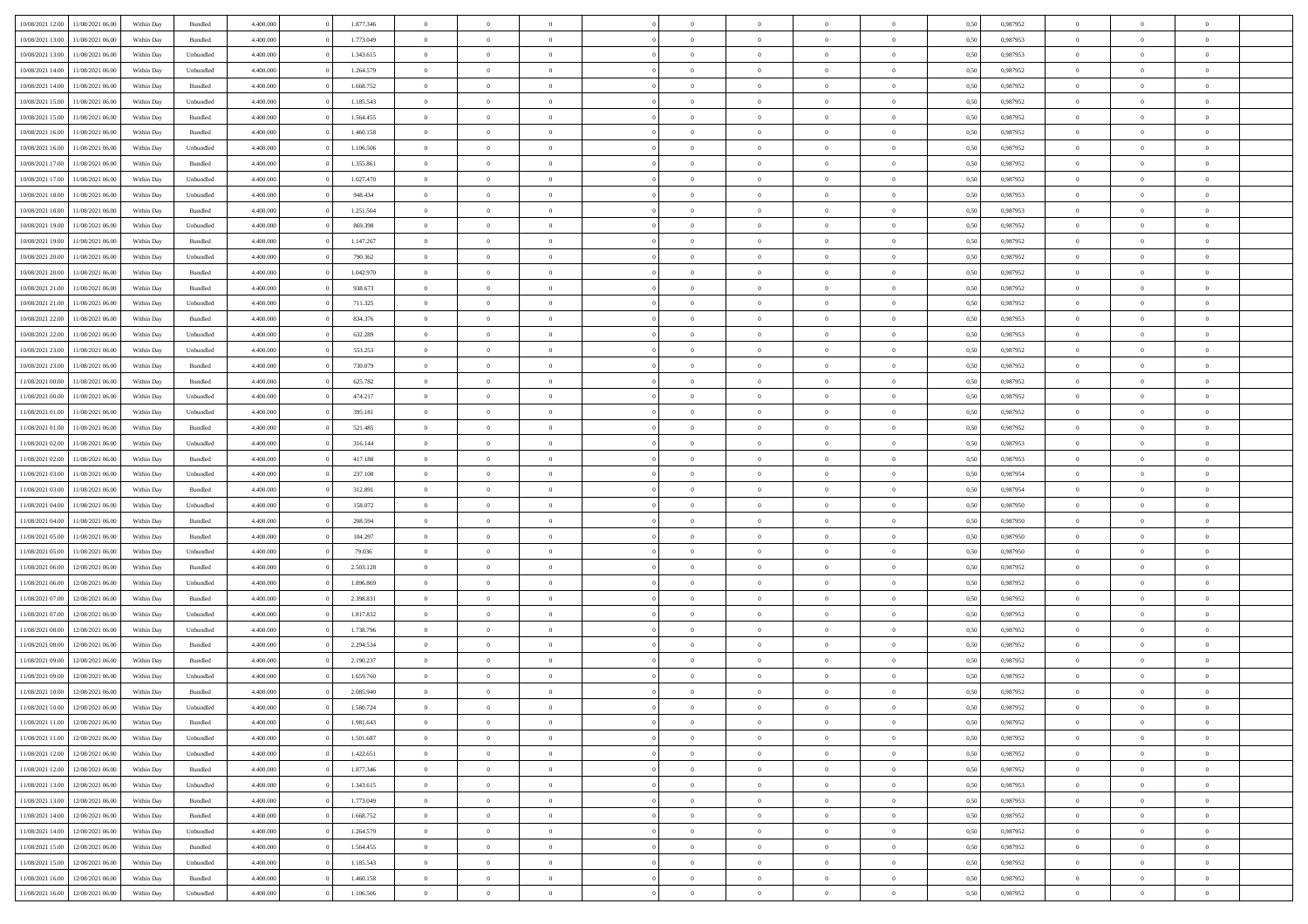| 11/08/2021 17:00                  | 12/08/2021 06:00 | Within Day | Bundled            | 4.400.000 | 1.355.861 | $\overline{0}$ | $\Omega$       |                | $\Omega$       | $\Omega$       | $\theta$       | $\theta$       | 0,50 | 0,987952 | $\theta$       | $\theta$       | $\theta$       |  |
|-----------------------------------|------------------|------------|--------------------|-----------|-----------|----------------|----------------|----------------|----------------|----------------|----------------|----------------|------|----------|----------------|----------------|----------------|--|
|                                   |                  |            |                    |           |           |                |                |                |                |                |                |                |      |          |                |                |                |  |
| 11/08/2021 17:00                  | 12/08/2021 06:00 | Within Day | Unbundled          | 4.400.000 | 1.027.470 | $\overline{0}$ | $\theta$       | $\overline{0}$ | $\overline{0}$ | $\bf{0}$       | $\overline{0}$ | $\bf{0}$       | 0,50 | 0,987952 | $\theta$       | $\overline{0}$ | $\overline{0}$ |  |
| 11/08/2021 18:00                  | 12/08/2021 06:00 | Within Day | Unbundled          | 4.400.000 | 948.434   | $\overline{0}$ | $\bf{0}$       | $\overline{0}$ | $\overline{0}$ | $\bf{0}$       | $\overline{0}$ | $\mathbf{0}$   | 0,50 | 0,987953 | $\overline{0}$ | $\overline{0}$ | $\bf{0}$       |  |
| 11/08/2021 18:00                  | 12/08/2021 06:00 | Within Dav | Bundled            | 4.400.000 | 1.251.564 | $\overline{0}$ | $\overline{0}$ | $\overline{0}$ | $\overline{0}$ | $\bf{0}$       | $\overline{0}$ | $\overline{0}$ | 0.50 | 0,987953 | $\theta$       | $\theta$       | $\overline{0}$ |  |
| 11/08/2021 19:00                  | 12/08/2021 06:00 | Within Day | Unbundled          | 4.400.000 | 869.398   | $\overline{0}$ | $\theta$       | $\overline{0}$ | $\overline{0}$ | $\bf{0}$       | $\overline{0}$ | $\bf{0}$       | 0,50 | 0,987952 | $\theta$       | $\overline{0}$ | $\overline{0}$ |  |
| 11/08/2021 19:00                  | 12/08/2021 06:00 | Within Day | Bundled            | 4.400.000 | 1.147.267 | $\overline{0}$ | $\overline{0}$ | $\overline{0}$ | $\overline{0}$ | $\overline{0}$ | $\overline{0}$ | $\mathbf{0}$   | 0,50 | 0,987952 | $\overline{0}$ | $\overline{0}$ | $\bf{0}$       |  |
| 11/08/2021 20:00                  | 12/08/2021 06:00 | Within Dav | Bundled            | 4.400.000 | 1.042.970 | $\overline{0}$ | $\overline{0}$ | $\overline{0}$ |                | $\overline{0}$ | $\overline{0}$ | $\overline{0}$ | 0.50 | 0,987952 | $\theta$       | $\overline{0}$ | $\overline{0}$ |  |
|                                   |                  |            |                    |           |           |                |                |                | $\overline{0}$ |                |                |                |      |          |                |                |                |  |
| 11/08/2021 20:00                  | 12/08/2021 06:00 | Within Day | Unbundled          | 4.400.000 | 790.362   | $\overline{0}$ | $\theta$       | $\overline{0}$ | $\overline{0}$ | $\bf{0}$       | $\overline{0}$ | $\bf{0}$       | 0,50 | 0,987952 | $\theta$       | $\theta$       | $\overline{0}$ |  |
| 11/08/2021 21:00                  | 12/08/2021 06:00 | Within Day | Bundled            | 4.400.000 | 938.673   | $\overline{0}$ | $\overline{0}$ | $\overline{0}$ | $\overline{0}$ | $\bf{0}$       | $\overline{0}$ | $\mathbf{0}$   | 0,50 | 0,987952 | $\,0\,$        | $\overline{0}$ | $\overline{0}$ |  |
| 11/08/2021 21:00                  | 12/08/2021 06:00 | Within Dav | Unbundled          | 4.400.000 | 711.325   | $\overline{0}$ | $\overline{0}$ | $\overline{0}$ | $\overline{0}$ | $\overline{0}$ | $\overline{0}$ | $\overline{0}$ | 0.50 | 0,987952 | $\theta$       | $\overline{0}$ | $\overline{0}$ |  |
| 11/08/2021 22:00                  | 12/08/2021 06:00 | Within Day | Bundled            | 4.400.000 | 834.376   | $\overline{0}$ | $\theta$       | $\overline{0}$ | $\overline{0}$ | $\bf{0}$       | $\overline{0}$ | $\bf{0}$       | 0,50 | 0,987953 | $\,$ 0 $\,$    | $\overline{0}$ | $\overline{0}$ |  |
| 11/08/2021 22:00                  | 12/08/2021 06:00 | Within Day | Unbundled          | 4.400.000 | 632.289   | $\overline{0}$ | $\overline{0}$ | $\overline{0}$ | $\overline{0}$ | $\bf{0}$       | $\bf{0}$       | $\mathbf{0}$   | 0,50 | 0,987953 | $\overline{0}$ | $\overline{0}$ | $\bf{0}$       |  |
| 11/08/2021 23:00                  | 12/08/2021 06:00 | Within Day | Bundled            | 4.400.000 | 730.079   | $\overline{0}$ | $\overline{0}$ | $\overline{0}$ | $\overline{0}$ | $\bf{0}$       | $\overline{0}$ | $\overline{0}$ | 0.50 | 0,987952 | $\theta$       | $\theta$       | $\overline{0}$ |  |
|                                   |                  |            |                    |           |           | $\overline{0}$ | $\theta$       | $\overline{0}$ | $\overline{0}$ | $\bf{0}$       | $\overline{0}$ |                |      |          | $\theta$       | $\overline{0}$ | $\overline{0}$ |  |
| 11/08/2021 23:00                  | 12/08/2021 06:00 | Within Day | Unbundled          | 4.400.000 | 553.253   |                |                |                |                |                |                | $\bf{0}$       | 0,50 | 0,987952 |                |                |                |  |
| 12/08/2021 00:00                  | 12/08/2021 06:00 | Within Day | Bundled            | 4.400.000 | 625.782   | $\overline{0}$ | $\overline{0}$ | $\overline{0}$ | $\bf{0}$       | $\overline{0}$ | $\overline{0}$ | $\mathbf{0}$   | 0,50 | 0,987952 | $\overline{0}$ | $\overline{0}$ | $\bf{0}$       |  |
| 12/08/2021 00:00                  | 12/08/2021 06:00 | Within Dav | Unbundled          | 4.400.000 | 474.217   | $\overline{0}$ | $\overline{0}$ | $\overline{0}$ | $\overline{0}$ | $\overline{0}$ | $\overline{0}$ | $\overline{0}$ | 0.50 | 0,987952 | $\theta$       | $\overline{0}$ | $\overline{0}$ |  |
| 12/08/2021 01:00                  | 12/08/2021 06:00 | Within Day | Bundled            | 4.400.000 | 521.485   | $\overline{0}$ | $\theta$       | $\overline{0}$ | $\overline{0}$ | $\bf{0}$       | $\overline{0}$ | $\bf{0}$       | 0,50 | 0,987952 | $\theta$       | $\overline{0}$ | $\overline{0}$ |  |
| 12/08/2021 01:00                  | 12/08/2021 06:00 | Within Day | Unbundled          | 4.400.000 | 395.181   | $\overline{0}$ | $\overline{0}$ | $\overline{0}$ | $\bf{0}$       | $\bf{0}$       | $\bf{0}$       | $\mathbf{0}$   | 0,50 | 0,987952 | $\bf{0}$       | $\overline{0}$ | $\bf{0}$       |  |
| 12/08/2021 02:00                  | 12/08/2021 06:00 | Within Day | Unbundled          | 4.400.000 | 316.144   | $\overline{0}$ | $\overline{0}$ | $\overline{0}$ | $\overline{0}$ | $\overline{0}$ | $\overline{0}$ | $\overline{0}$ | 0.50 | 0,987953 | $\theta$       | $\overline{0}$ | $\overline{0}$ |  |
| 12/08/2021 02:00                  | 12/08/2021 06:00 | Within Day | Bundled            | 4.400.000 | 417.188   | $\overline{0}$ | $\theta$       | $\overline{0}$ | $\overline{0}$ | $\bf{0}$       | $\overline{0}$ | $\bf{0}$       | 0,50 | 0,987953 | $\,$ 0 $\,$    | $\overline{0}$ | $\overline{0}$ |  |
|                                   |                  |            |                    |           |           |                |                |                |                |                |                |                |      |          |                |                |                |  |
| 12/08/2021 03:00                  | 12/08/2021 06:00 | Within Day | Unbundled          | 4.400.000 | 237.108   | $\overline{0}$ | $\overline{0}$ | $\overline{0}$ | $\bf{0}$       | $\bf{0}$       | $\bf{0}$       | $\mathbf{0}$   | 0,50 | 0,987954 | $\overline{0}$ | $\overline{0}$ | $\bf{0}$       |  |
| 12/08/2021 03:00                  | 12/08/2021 06:00 | Within Day | Bundled            | 4.400.000 | 312.891   | $\overline{0}$ | $\overline{0}$ | $\overline{0}$ | $\overline{0}$ | $\overline{0}$ | $\overline{0}$ | $\overline{0}$ | 0.50 | 0,987954 | $\theta$       | $\overline{0}$ | $\overline{0}$ |  |
| 12/08/2021 04:00                  | 12/08/2021 06:00 | Within Day | Bundled            | 4.400.000 | 208.594   | $\overline{0}$ | $\theta$       | $\overline{0}$ | $\overline{0}$ | $\bf{0}$       | $\overline{0}$ | $\bf{0}$       | 0,50 | 0,987950 | $\,$ 0 $\,$    | $\overline{0}$ | $\overline{0}$ |  |
| 12/08/2021 04:00                  | 12/08/2021 06:00 | Within Day | Unbundled          | 4.400.000 | 158.072   | $\overline{0}$ | $\overline{0}$ | $\overline{0}$ | $\bf{0}$       | $\overline{0}$ | $\overline{0}$ | $\mathbf{0}$   | 0,50 | 0,987950 | $\overline{0}$ | $\overline{0}$ | $\bf{0}$       |  |
| 12/08/2021 05:00                  | 12/08/2021 06:00 | Within Dav | Unbundled          | 4.400.000 | 79.036    | $\overline{0}$ | $\overline{0}$ | $\overline{0}$ | $\overline{0}$ | $\overline{0}$ | $\overline{0}$ | $\overline{0}$ | 0.50 | 0,987950 | $\overline{0}$ | $\overline{0}$ | $\overline{0}$ |  |
| 12/08/2021 05:00                  | 12/08/2021 06:00 | Within Day | Bundled            | 4.400.000 | 104.297   | $\overline{0}$ | $\theta$       | $\overline{0}$ | $\overline{0}$ | $\bf{0}$       | $\overline{0}$ | $\bf{0}$       | 0,50 | 0,987950 | $\theta$       | $\overline{0}$ | $\overline{0}$ |  |
| 12/08/2021 06:00                  | 13/08/2021 06:00 | Within Day | Unbundled          | 4.400.000 | 1.896.869 | $\overline{0}$ | $\overline{0}$ | $\overline{0}$ | $\bf{0}$       | $\bf{0}$       | $\bf{0}$       | $\mathbf{0}$   | 0,50 | 0,987952 | $\,0\,$        | $\overline{0}$ | $\overline{0}$ |  |
|                                   | 13/08/2021 06:00 |            | Bundled            | 4.400.000 | 2.503.128 | $\overline{0}$ | $\overline{0}$ | $\overline{0}$ | $\overline{0}$ | $\overline{0}$ | $\overline{0}$ | $\overline{0}$ | 0.50 | 0,987952 | $\theta$       | $\overline{0}$ | $\overline{0}$ |  |
| 12/08/2021 06:00                  |                  | Within Day |                    |           |           |                |                |                |                |                |                |                |      |          |                |                |                |  |
| 12/08/2021 07:00                  | 13/08/2021 06:00 | Within Day | Unbundled          | 4.400.000 | 1.817.832 | $\overline{0}$ | $\theta$       | $\overline{0}$ | $\overline{0}$ | $\bf{0}$       | $\overline{0}$ | $\bf{0}$       | 0,50 | 0,987952 | $\,$ 0 $\,$    | $\overline{0}$ | $\overline{0}$ |  |
| 12/08/2021 07:00                  | 13/08/2021 06:00 | Within Day | Bundled            | 4.400.000 | 2.398.831 | $\overline{0}$ | $\overline{0}$ | $\overline{0}$ | $\bf{0}$       | $\bf{0}$       | $\bf{0}$       | $\mathbf{0}$   | 0,50 | 0,987952 | $\overline{0}$ | $\overline{0}$ | $\bf{0}$       |  |
| 12/08/2021 08:00                  | 13/08/2021 06:00 | Within Day | Unbundled          | 4.400,000 | 1.738.796 | $\overline{0}$ | $\Omega$       | $\overline{0}$ | $\Omega$       | $\Omega$       | $\overline{0}$ | $\overline{0}$ | 0,50 | 0,987952 | $\,0\,$        | $\theta$       | $\theta$       |  |
| 12/08/2021 08:00                  | 13/08/2021 06:00 | Within Day | Bundled            | 4.400.000 | 2.294.534 | $\overline{0}$ | $\theta$       | $\overline{0}$ | $\overline{0}$ | $\bf{0}$       | $\overline{0}$ | $\bf{0}$       | 0,50 | 0,987952 | $\,$ 0 $\,$    | $\overline{0}$ | $\overline{0}$ |  |
| 12/08/2021 09:00                  | 13/08/2021 06:00 | Within Day | Unbundled          | 4.400.000 | 1.659.760 | $\overline{0}$ | $\overline{0}$ | $\overline{0}$ | $\overline{0}$ | $\overline{0}$ | $\overline{0}$ | $\mathbf{0}$   | 0,50 | 0,987952 | $\overline{0}$ | $\overline{0}$ | $\bf{0}$       |  |
| 12/08/2021 09:00                  | 13/08/2021 06:00 | Within Day | Bundled            | 4.400,000 | 2.190.237 | $\overline{0}$ | $\Omega$       | $\Omega$       | $\Omega$       | $\overline{0}$ | $\overline{0}$ | $\overline{0}$ | 0.50 | 0,987952 | $\,0\,$        | $\theta$       | $\theta$       |  |
| 12/08/2021 10:00                  | 13/08/2021 06:00 | Within Day | Bundled            | 4.400.000 | 2.085.940 | $\overline{0}$ | $\theta$       | $\overline{0}$ | $\overline{0}$ | $\bf{0}$       | $\overline{0}$ | $\bf{0}$       | 0,50 | 0,987952 | $\,$ 0 $\,$    | $\overline{0}$ | $\overline{0}$ |  |
|                                   |                  |            |                    |           |           |                |                |                |                |                |                |                |      |          |                |                |                |  |
| 12/08/2021 10:00                  | 13/08/2021 06:00 | Within Day | Unbundled          | 4.400.000 | 1.580.724 | $\overline{0}$ | $\overline{0}$ | $\overline{0}$ | $\overline{0}$ | $\bf{0}$       | $\overline{0}$ | $\mathbf{0}$   | 0,50 | 0,987952 | $\bf{0}$       | $\overline{0}$ | $\bf{0}$       |  |
| 12/08/2021 11:00                  | 13/08/2021 06:00 | Within Day | Bundled            | 4.400,000 | 1.981.643 | $\overline{0}$ | $\Omega$       | $\overline{0}$ | $\Omega$       | $\overline{0}$ | $\overline{0}$ | $\overline{0}$ | 0.50 | 0.987952 | $\,$ 0 $\,$    | $\theta$       | $\theta$       |  |
| 12/08/2021 11:00                  | 13/08/2021 06:00 | Within Day | Unbundled          | 4.400.000 | 1.501.687 | $\overline{0}$ | $\overline{0}$ | $\overline{0}$ | $\overline{0}$ | $\,$ 0         | $\overline{0}$ | $\bf{0}$       | 0,50 | 0,987952 | $\,$ 0 $\,$    | $\overline{0}$ | $\overline{0}$ |  |
| 12/08/2021 12:00                  | 13/08/2021 06:00 | Within Day | Unbundled          | 4.400.000 | 1.422.651 | $\overline{0}$ | $\bf{0}$       | $\overline{0}$ | $\overline{0}$ | $\bf{0}$       | $\overline{0}$ | $\mathbf{0}$   | 0,50 | 0,987952 | $\overline{0}$ | $\overline{0}$ | $\bf{0}$       |  |
| 12/08/2021 12:00                  | 13/08/2021 06:00 | Within Day | Bundled            | 4.400,000 | 1.877.346 | $\overline{0}$ | $\Omega$       | $\overline{0}$ | $\Omega$       | $\overline{0}$ | $\overline{0}$ | $\overline{0}$ | 0.50 | 0,987952 | $\,0\,$        | $\theta$       | $\theta$       |  |
| 12/08/2021 13:00                  | 13/08/2021 06:00 | Within Day | Bundled            | 4.400.000 | 1.773.049 | $\overline{0}$ | $\overline{0}$ | $\overline{0}$ | $\overline{0}$ | $\,$ 0         | $\overline{0}$ | $\bf{0}$       | 0,50 | 0,987953 | $\,$ 0 $\,$    | $\overline{0}$ | $\overline{0}$ |  |
| 12/08/2021 13:00                  | 13/08/2021 06:00 | Within Day | Unbundled          | 4.400.000 | 1.343.615 | $\overline{0}$ | $\overline{0}$ | $\overline{0}$ | $\overline{0}$ | $\bf{0}$       | $\overline{0}$ | $\mathbf{0}$   | 0,50 | 0,987953 | $\overline{0}$ | $\overline{0}$ | $\bf{0}$       |  |
| 12/08/2021 14:00                  | 13/08/2021 06:00 |            | Unbundled          | 4.400,000 | 1.264.579 | $\overline{0}$ | $\Omega$       | $\Omega$       | $\Omega$       | $\Omega$       | $\Omega$       | $\overline{0}$ | 0.50 | 0.987952 | $\theta$       | $\theta$       | $\theta$       |  |
|                                   |                  | Within Day |                    |           |           |                |                |                |                |                |                |                |      |          |                |                |                |  |
| 12/08/2021 14:00                  | 13/08/2021 06:00 | Within Day | Bundled            | 4.400.000 | 1.668.752 | $\overline{0}$ | $\overline{0}$ | $\overline{0}$ | $\bf{0}$       | $\,$ 0         | $\overline{0}$ | $\bf{0}$       | 0,50 | 0,987952 | $\,0\,$        | $\,$ 0 $\,$    | $\overline{0}$ |  |
| 12/08/2021 15:00                  | 13/08/2021 06:00 | Within Day | $\mathbf B$ undled | 4.400.000 | 1.564.455 | $\bf{0}$       | $\bf{0}$       |                |                | $\bf{0}$       |                |                | 0,50 | 0,987952 | $\bf{0}$       | $\overline{0}$ |                |  |
| 12/08/2021 15:00                  | 13/08/2021 06:00 | Within Day | Unbundled          | 4.400.000 | 1.185.543 | $\overline{0}$ | $\overline{0}$ | $\overline{0}$ | $\Omega$       | $\overline{0}$ | $\overline{0}$ | $\overline{0}$ | 0.50 | 0.987952 | $\theta$       | $\theta$       | $\theta$       |  |
| 12/08/2021 16:00                  | 13/08/2021 06:00 | Within Day | Unbundled          | 4.400.000 | 1.106.506 | $\overline{0}$ | $\bf{0}$       | $\overline{0}$ | $\overline{0}$ | $\,$ 0 $\,$    | $\overline{0}$ | $\,$ 0 $\,$    | 0,50 | 0,987952 | $\,$ 0 $\,$    | $\,$ 0 $\,$    | $\,$ 0         |  |
| 12/08/2021 16:00                  | 13/08/2021 06:00 | Within Day | Bundled            | 4.400.000 | 1.460.158 | $\overline{0}$ | $\overline{0}$ | $\overline{0}$ | $\overline{0}$ | $\overline{0}$ | $\overline{0}$ | $\mathbf{0}$   | 0,50 | 0,987952 | $\overline{0}$ | $\bf{0}$       | $\bf{0}$       |  |
| 12/08/2021 17:00                  | 13/08/2021 06:00 | Within Day | $\mathbf B$ undled | 4.400.000 | 1.355.861 | $\overline{0}$ | $\overline{0}$ | $\overline{0}$ | $\Omega$       | $\overline{0}$ | $\overline{0}$ | $\overline{0}$ | 0,50 | 0,987952 | $\overline{0}$ | $\,$ 0 $\,$    | $\overline{0}$ |  |
| 12/08/2021 17:00                  | 13/08/2021 06:00 | Within Day | Unbundled          | 4.400.000 | 1.027.470 | $\overline{0}$ | $\,$ 0         | $\overline{0}$ | $\overline{0}$ | $\,$ 0 $\,$    | $\overline{0}$ | $\mathbf{0}$   | 0,50 | 0,987952 | $\,$ 0 $\,$    | $\overline{0}$ | $\overline{0}$ |  |
|                                   |                  |            |                    |           |           |                |                |                |                |                |                |                |      |          |                |                |                |  |
| 12/08/2021 18:00                  | 13/08/2021 06:00 | Within Day | Unbundled          | 4.400.000 | 948.434   | $\overline{0}$ | $\overline{0}$ | $\overline{0}$ | $\overline{0}$ | $\overline{0}$ | $\overline{0}$ | $\mathbf{0}$   | 0,50 | 0,987953 | $\overline{0}$ | $\overline{0}$ | $\bf{0}$       |  |
| 12/08/2021 18:00                  | 13/08/2021 06:00 | Within Day | Bundled            | 4.400.000 | 1.251.564 | $\overline{0}$ | $\overline{0}$ | $\overline{0}$ | $\overline{0}$ | $\overline{0}$ | $\overline{0}$ | $\bf{0}$       | 0.50 | 0,987953 | $\overline{0}$ | $\theta$       | $\overline{0}$ |  |
| 12/08/2021 19:00                  | 13/08/2021 06:00 | Within Day | Unbundled          | 4.400.000 | 869.398   | $\overline{0}$ | $\,$ 0         | $\overline{0}$ | $\bf{0}$       | $\bf{0}$       | $\bf{0}$       | $\bf{0}$       | 0,50 | 0,987952 | $\,$ 0 $\,$    | $\overline{0}$ | $\overline{0}$ |  |
| 12/08/2021 19:00                  | 13/08/2021 06:00 | Within Day | Bundled            | 4.400.000 | 1.147.267 | $\overline{0}$ | $\bf{0}$       | $\overline{0}$ | $\overline{0}$ | $\overline{0}$ | $\overline{0}$ | $\mathbf{0}$   | 0,50 | 0,987952 | $\overline{0}$ | $\overline{0}$ | $\bf{0}$       |  |
| 12/08/2021 20:00                  | 13/08/2021 06:00 | Within Day | Bundled            | 4.400,000 | 1.042.970 | $\overline{0}$ | $\overline{0}$ | $\overline{0}$ | $\Omega$       | $\overline{0}$ | $\overline{0}$ | $\overline{0}$ | 0.50 | 0,987952 | $\overline{0}$ | $\overline{0}$ | $\overline{0}$ |  |
| 12/08/2021 20:00                  | 13/08/2021 06:00 | Within Day | Unbundled          | 4.400.000 | 790.362   | $\overline{0}$ | $\bf{0}$       | $\overline{0}$ | $\bf{0}$       | $\bf{0}$       | $\bf{0}$       | $\mathbf{0}$   | 0,50 | 0,987952 | $\,$ 0 $\,$    | $\,$ 0 $\,$    | $\bf{0}$       |  |
| 12/08/2021 21:00 13/08/2021 06:00 |                  | Within Day | Bundled            | 4.400.000 | 938.673   | $\overline{0}$ | $\overline{0}$ | $\overline{0}$ | $\overline{0}$ | $\overline{0}$ | $\bf{0}$       | $\mathbf{0}$   | 0,50 | 0,987952 | $\overline{0}$ | $\bf{0}$       | $\overline{0}$ |  |
|                                   |                  |            |                    |           |           |                |                |                |                |                |                |                |      |          |                |                |                |  |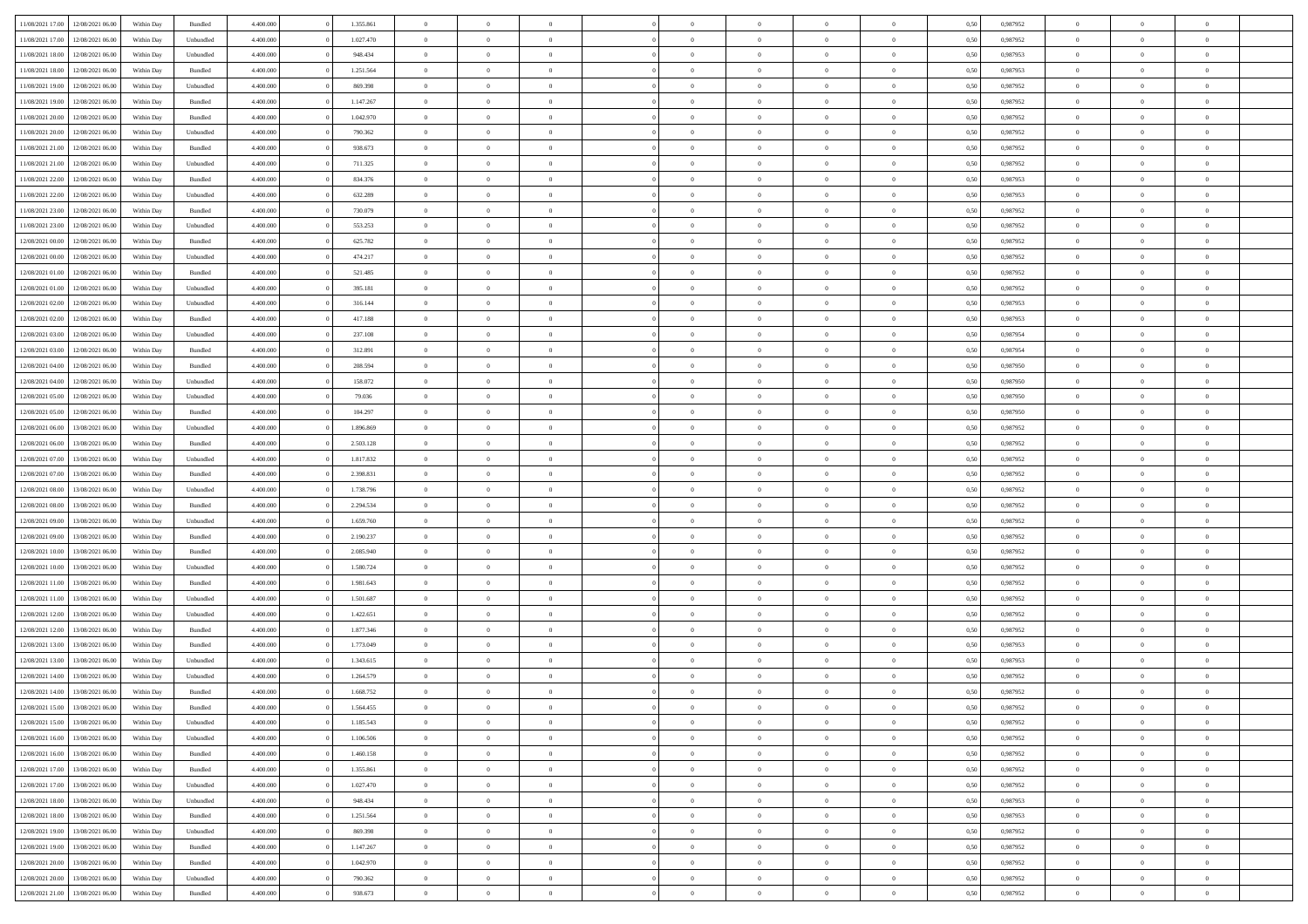|                  |                  |            |                    |           |           | $\overline{0}$ |                |                |                | $\Omega$       | $\Omega$       | $\theta$       |      |          | $\theta$       |                | $\theta$       |  |
|------------------|------------------|------------|--------------------|-----------|-----------|----------------|----------------|----------------|----------------|----------------|----------------|----------------|------|----------|----------------|----------------|----------------|--|
| 12/08/2021 21:00 | 13/08/2021 06:00 | Within Dav | Unbundled          | 4.400.000 | 711.325   |                | $\theta$       |                | $\Omega$       |                |                |                | 0.50 | 0,987952 |                | $\theta$       |                |  |
| 12/08/2021 22:00 | 13/08/2021 06:00 | Within Day | Bundled            | 4.400.000 | 834.376   | $\overline{0}$ | $\theta$       | $\overline{0}$ | $\overline{0}$ | $\bf{0}$       | $\overline{0}$ | $\bf{0}$       | 0,50 | 0,987953 | $\theta$       | $\theta$       | $\overline{0}$ |  |
| 12/08/2021 22:00 | 13/08/2021 06:00 | Within Day | Unbundled          | 4.400.000 | 632.289   | $\overline{0}$ | $\overline{0}$ | $\overline{0}$ | $\bf{0}$       | $\bf{0}$       | $\bf{0}$       | $\mathbf{0}$   | 0,50 | 0,987953 | $\overline{0}$ | $\overline{0}$ | $\overline{0}$ |  |
| 12/08/2021 23:00 | 13/08/2021 06:00 | Within Dav | Bundled            | 4.400.000 | 730.079   | $\overline{0}$ | $\overline{0}$ | $\overline{0}$ | $\overline{0}$ | $\bf{0}$       | $\overline{0}$ | $\overline{0}$ | 0.50 | 0,987952 | $\theta$       | $\theta$       | $\overline{0}$ |  |
|                  |                  |            |                    |           |           | $\overline{0}$ | $\theta$       | $\overline{0}$ |                | $\bf{0}$       | $\overline{0}$ |                |      |          | $\theta$       | $\theta$       | $\overline{0}$ |  |
| 12/08/2021 23:00 | 13/08/2021 06:00 | Within Day | Unbundled          | 4.400.000 | 553.253   |                |                |                | $\overline{0}$ |                |                | $\bf{0}$       | 0,50 | 0,987952 |                |                |                |  |
| 13/08/2021 00:00 | 13/08/2021 06:00 | Within Day | Unbundled          | 4.400.000 | 474.217   | $\overline{0}$ | $\overline{0}$ | $\overline{0}$ | $\bf{0}$       | $\overline{0}$ | $\overline{0}$ | $\mathbf{0}$   | 0,50 | 0,987952 | $\overline{0}$ | $\overline{0}$ | $\bf{0}$       |  |
| 13/08/2021 00:00 | 13/08/2021 06:00 | Within Dav | Bundled            | 4.400.000 | 625.782   | $\overline{0}$ | $\overline{0}$ | $\overline{0}$ | $\overline{0}$ | $\overline{0}$ | $\overline{0}$ | $\overline{0}$ | 0.50 | 0,987952 | $\theta$       | $\overline{0}$ | $\overline{0}$ |  |
| 13/08/2021 01:00 | 13/08/2021 06:00 | Within Day | Unbundled          | 4.400.000 | 395.181   | $\overline{0}$ | $\theta$       | $\overline{0}$ | $\overline{0}$ | $\bf{0}$       | $\overline{0}$ | $\bf{0}$       | 0,50 | 0,987952 | $\theta$       | $\theta$       | $\overline{0}$ |  |
| 13/08/2021 01:00 | 13/08/2021 06:00 | Within Day | Bundled            | 4.400.000 | 521.485   | $\overline{0}$ | $\overline{0}$ | $\overline{0}$ | $\bf{0}$       | $\bf{0}$       | $\bf{0}$       | $\bf{0}$       | 0,50 | 0,987952 | $\,0\,$        | $\overline{0}$ | $\overline{0}$ |  |
| 13/08/2021 02:00 | 13/08/2021 06:00 | Within Dav | Bundled            | 4.400.000 | 417.188   | $\overline{0}$ | $\overline{0}$ | $\overline{0}$ | $\overline{0}$ | $\overline{0}$ | $\overline{0}$ | $\overline{0}$ | 0.50 | 0,987953 | $\theta$       | $\overline{0}$ | $\overline{0}$ |  |
|                  |                  |            |                    |           |           |                |                |                |                |                |                |                |      |          |                |                |                |  |
| 13/08/2021 02:00 | 13/08/2021 06:00 | Within Day | Unbundled          | 4.400.000 | 316.144   | $\overline{0}$ | $\theta$       | $\overline{0}$ | $\overline{0}$ | $\bf{0}$       | $\overline{0}$ | $\bf{0}$       | 0,50 | 0,987953 | $\,$ 0 $\,$    | $\overline{0}$ | $\overline{0}$ |  |
| 13/08/2021 03:00 | 13/08/2021 06:00 | Within Day | Bundled            | 4.400.000 | 312.891   | $\overline{0}$ | $\overline{0}$ | $\overline{0}$ | $\bf{0}$       | $\bf{0}$       | $\bf{0}$       | $\bf{0}$       | 0,50 | 0,987954 | $\overline{0}$ | $\overline{0}$ | $\overline{0}$ |  |
| 13/08/2021 03:00 | 13/08/2021 06:00 | Within Day | Unbundled          | 4.400.000 | 237.108   | $\overline{0}$ | $\overline{0}$ | $\overline{0}$ | $\overline{0}$ | $\bf{0}$       | $\overline{0}$ | $\overline{0}$ | 0.50 | 0,987954 | $\theta$       | $\theta$       | $\overline{0}$ |  |
| 13/08/2021 04:00 | 13/08/2021 06:00 | Within Day | Unbundled          | 4.400.000 | 158.072   | $\overline{0}$ | $\theta$       | $\overline{0}$ | $\overline{0}$ | $\bf{0}$       | $\overline{0}$ | $\bf{0}$       | 0,50 | 0,987950 | $\theta$       | $\overline{0}$ | $\overline{0}$ |  |
| 13/08/2021 04:00 | 13/08/2021 06:00 | Within Day | Bundled            | 4.400.000 | 208.594   | $\overline{0}$ | $\overline{0}$ | $\overline{0}$ | $\bf{0}$       | $\overline{0}$ | $\overline{0}$ | $\mathbf{0}$   | 0,50 | 0,987950 | $\overline{0}$ | $\overline{0}$ | $\bf{0}$       |  |
|                  |                  |            |                    |           |           |                |                |                |                |                |                |                |      |          |                |                |                |  |
| 13/08/2021 05:00 | 13/08/2021 06:00 | Within Dav | Bundled            | 4.400.000 | 104.297   | $\overline{0}$ | $\overline{0}$ | $\overline{0}$ | $\overline{0}$ | $\overline{0}$ | $\overline{0}$ | $\overline{0}$ | 0.50 | 0,987950 | $\theta$       | $\overline{0}$ | $\overline{0}$ |  |
| 13/08/2021 05:00 | 13/08/2021 06:00 | Within Day | Unbundled          | 4.400.000 | 79.036    | $\overline{0}$ | $\theta$       | $\overline{0}$ | $\overline{0}$ | $\bf{0}$       | $\overline{0}$ | $\bf{0}$       | 0,50 | 0,987950 | $\theta$       | $\theta$       | $\overline{0}$ |  |
| 13/08/2021 06:00 | 14/08/2021 06:00 | Within Day | Bundled            | 4.400.000 | 2.503.128 | $\overline{0}$ | $\overline{0}$ | $\overline{0}$ | $\bf{0}$       | $\bf{0}$       | $\bf{0}$       | $\bf{0}$       | 0,50 | 0,987952 | $\,0\,$        | $\overline{0}$ | $\overline{0}$ |  |
| 13/08/2021 06:00 | 14/08/2021 06:00 | Within Day | Unbundled          | 4.400.000 | 1.896.869 | $\overline{0}$ | $\overline{0}$ | $\overline{0}$ | $\overline{0}$ | $\overline{0}$ | $\overline{0}$ | $\overline{0}$ | 0.50 | 0,987952 | $\theta$       | $\overline{0}$ | $\overline{0}$ |  |
| 13/08/2021 07:00 | 14/08/2021 06:00 | Within Day | Unbundled          | 4.400.000 | 1.817.832 | $\overline{0}$ | $\theta$       | $\overline{0}$ | $\overline{0}$ | $\bf{0}$       | $\overline{0}$ | $\bf{0}$       | 0,50 | 0,987952 | $\,$ 0 $\,$    | $\theta$       | $\overline{0}$ |  |
| 13/08/2021 07:00 | 14/08/2021 06:00 | Within Day | Bundled            | 4.400.000 | 2.398.831 | $\overline{0}$ | $\overline{0}$ | $\overline{0}$ | $\overline{0}$ | $\bf{0}$       | $\overline{0}$ | $\bf{0}$       | 0,50 | 0,987952 | $\bf{0}$       | $\overline{0}$ | $\overline{0}$ |  |
|                  |                  |            |                    |           |           |                |                |                |                |                |                |                |      |          |                |                |                |  |
| 13/08/2021 08:00 | 14/08/2021 06:00 | Within Day | Unbundled          | 4.400.000 | 1.738.796 | $\overline{0}$ | $\overline{0}$ | $\overline{0}$ | $\overline{0}$ | $\bf{0}$       | $\overline{0}$ | $\overline{0}$ | 0.50 | 0,987952 | $\theta$       | $\theta$       | $\overline{0}$ |  |
| 13/08/2021 08:00 | 14/08/2021 06:00 | Within Day | Bundled            | 4.400.000 | 2.294.534 | $\overline{0}$ | $\theta$       | $\overline{0}$ | $\overline{0}$ | $\bf{0}$       | $\overline{0}$ | $\bf{0}$       | 0,50 | 0,987952 | $\,$ 0 $\,$    | $\overline{0}$ | $\overline{0}$ |  |
| 13/08/2021 09:00 | 14/08/2021 06:00 | Within Day | Bundled            | 4.400.000 | 2.190.237 | $\overline{0}$ | $\bf{0}$       | $\overline{0}$ | $\overline{0}$ | $\overline{0}$ | $\overline{0}$ | $\mathbf{0}$   | 0,50 | 0,987952 | $\overline{0}$ | $\overline{0}$ | $\bf{0}$       |  |
| 13/08/2021 09:00 | 14/08/2021 06:00 | Within Dav | Unbundled          | 4.400.000 | 1.659.760 | $\overline{0}$ | $\overline{0}$ | $\overline{0}$ | $\overline{0}$ | $\overline{0}$ | $\overline{0}$ | $\overline{0}$ | 0.50 | 0,987952 | $\theta$       | $\overline{0}$ | $\overline{0}$ |  |
| 13/08/2021 10:00 | 14/08/2021 06:00 | Within Day | Bundled            | 4.400.000 | 2.085.940 | $\overline{0}$ | $\theta$       | $\overline{0}$ | $\overline{0}$ | $\bf{0}$       | $\overline{0}$ | $\bf{0}$       | 0,50 | 0,987952 | $\theta$       | $\theta$       | $\overline{0}$ |  |
| 13/08/2021 10:00 | 14/08/2021 06:00 | Within Day | Unbundled          | 4.400.000 | 1.580.724 | $\overline{0}$ | $\overline{0}$ | $\overline{0}$ | $\overline{0}$ | $\bf{0}$       | $\overline{0}$ | $\bf{0}$       | 0,50 | 0,987952 | $\,0\,$        | $\overline{0}$ | $\overline{0}$ |  |
|                  |                  |            |                    |           |           |                | $\overline{0}$ |                |                | $\overline{0}$ |                |                |      |          | $\theta$       | $\overline{0}$ | $\overline{0}$ |  |
| 13/08/2021 11:00 | 14/08/2021 06:00 | Within Day | Unbundled          | 4.400.000 | 1.501.687 | $\overline{0}$ |                | $\overline{0}$ | $\overline{0}$ |                | $\overline{0}$ | $\overline{0}$ | 0.50 | 0,987952 |                |                |                |  |
| 13/08/2021 11:00 | 14/08/2021 06:00 | Within Day | Bundled            | 4.400.000 | 1.981.643 | $\overline{0}$ | $\theta$       | $\overline{0}$ | $\overline{0}$ | $\bf{0}$       | $\overline{0}$ | $\bf{0}$       | 0,50 | 0,987952 | $\,$ 0 $\,$    | $\overline{0}$ | $\overline{0}$ |  |
| 13/08/2021 12:00 | 14/08/2021 06:00 | Within Day | Bundled            | 4.400.000 | 1.877.346 | $\overline{0}$ | $\overline{0}$ | $\overline{0}$ | $\overline{0}$ | $\bf{0}$       | $\overline{0}$ | $\bf{0}$       | 0,50 | 0,987952 | $\overline{0}$ | $\overline{0}$ | $\overline{0}$ |  |
| 13/08/2021 12:00 | 14/08/2021 06:00 | Within Day | Unbundled          | 4.400.000 | 1.422.651 | $\overline{0}$ | $\Omega$       | $\Omega$       | $\Omega$       | $\Omega$       | $\overline{0}$ | $\overline{0}$ | 0.50 | 0,987952 | $\,0\,$        | $\theta$       | $\theta$       |  |
| 13/08/2021 13:00 | 14/08/2021 06:00 | Within Day | Bundled            | 4.400.000 | 1.773.049 | $\overline{0}$ | $\theta$       | $\overline{0}$ | $\overline{0}$ | $\bf{0}$       | $\overline{0}$ | $\bf{0}$       | 0,50 | 0,987953 | $\theta$       | $\theta$       | $\overline{0}$ |  |
| 13/08/2021 13:00 | 14/08/2021 06:00 | Within Day | Unbundled          | 4.400.000 | 1.343.615 | $\overline{0}$ | $\overline{0}$ | $\overline{0}$ | $\overline{0}$ | $\bf{0}$       | $\overline{0}$ | $\mathbf{0}$   | 0,50 | 0,987953 | $\overline{0}$ | $\overline{0}$ | $\bf{0}$       |  |
| 13/08/2021 14:00 | 14/08/2021 06:00 |            |                    | 4.400,000 |           | $\overline{0}$ | $\Omega$       | $\Omega$       | $\Omega$       | $\bf{0}$       | $\overline{0}$ | $\overline{0}$ | 0.50 |          | $\,0\,$        | $\theta$       | $\theta$       |  |
|                  |                  | Within Day | Bundled            |           | 1.668.752 |                |                |                |                |                |                |                |      | 0,987952 |                |                |                |  |
| 13/08/2021 14:00 | 14/08/2021 06:00 | Within Day | Unbundled          | 4.400.000 | 1.264.579 | $\overline{0}$ | $\theta$       | $\overline{0}$ | $\overline{0}$ | $\bf{0}$       | $\overline{0}$ | $\bf{0}$       | 0,50 | 0,987952 | $\,$ 0 $\,$    | $\theta$       | $\overline{0}$ |  |
| 13/08/2021 15:00 | 14/08/2021 06:00 | Within Day | Unbundled          | 4.400.000 | 1.185.543 | $\overline{0}$ | $\overline{0}$ | $\overline{0}$ | $\overline{0}$ | $\bf{0}$       | $\overline{0}$ | $\bf{0}$       | 0,50 | 0,987952 | $\,0\,$        | $\overline{0}$ | $\overline{0}$ |  |
| 13/08/2021 15:00 | 14/08/2021 06:00 | Within Day | Bundled            | 4.400,000 | 1.564.455 | $\overline{0}$ | $\Omega$       | $\Omega$       | $\Omega$       | $\theta$       | $\overline{0}$ | $\overline{0}$ | 0.50 | 0.987952 | $\theta$       | $\theta$       | $\theta$       |  |
| 13/08/2021 16:00 | 14/08/2021 06:00 | Within Day | Bundled            | 4.400.000 | 1.460.158 | $\overline{0}$ | $\theta$       | $\overline{0}$ | $\overline{0}$ | $\bf{0}$       | $\overline{0}$ | $\bf{0}$       | 0,50 | 0,987952 | $\,$ 0 $\,$    | $\overline{0}$ | $\overline{0}$ |  |
| 13/08/2021 16:00 | 14/08/2021 06:00 | Within Day | Unbundled          | 4.400.000 | 1.106.506 | $\overline{0}$ | $\overline{0}$ | $\overline{0}$ | $\bf{0}$       | $\bf{0}$       | $\bf{0}$       | $\bf{0}$       | 0,50 | 0,987952 | $\overline{0}$ | $\overline{0}$ | $\overline{0}$ |  |
|                  |                  |            |                    |           |           |                |                |                |                |                |                |                |      |          |                |                |                |  |
| 13/08/2021 17:00 | 14/08/2021 06:00 | Within Day | Unbundled          | 4.400,000 | 1.027.470 | $\overline{0}$ | $\Omega$       | $\overline{0}$ | $\Omega$       | $\overline{0}$ | $\overline{0}$ | $\overline{0}$ | 0.50 | 0,987952 | $\,0\,$        | $\theta$       | $\theta$       |  |
| 13/08/2021 17:00 | 14/08/2021 06:00 | Within Day | Bundled            | 4.400.000 | 1.355.861 | $\overline{0}$ | $\theta$       | $\overline{0}$ | $\overline{0}$ | $\,$ 0         | $\overline{0}$ | $\bf{0}$       | 0,50 | 0,987952 | $\,$ 0 $\,$    | $\overline{0}$ | $\overline{0}$ |  |
| 13/08/2021 18:00 | 14/08/2021 06:00 | Within Day | Bundled            | 4.400.000 | 1.251.564 | $\overline{0}$ | $\overline{0}$ | $\overline{0}$ | $\bf{0}$       | $\bf{0}$       | $\bf{0}$       | $\mathbf{0}$   | 0,50 | 0,987953 | $\overline{0}$ | $\overline{0}$ | $\bf{0}$       |  |
| 13/08/2021 18:00 | 14/08/2021 06:00 | Within Day | Unbundled          | 4.400,000 | 948,434   | $\overline{0}$ | $\Omega$       | $\Omega$       | $\Omega$       | $\Omega$       | $\Omega$       | $\overline{0}$ | 0.50 | 0.987953 | $\theta$       | $\theta$       | $\theta$       |  |
| 13/08/2021 19:00 | 14/08/2021 06:00 | Within Day | Unbundled          | 4.400.000 | 869.398   | $\overline{0}$ | $\overline{0}$ | $\overline{0}$ | $\bf{0}$       | $\,$ 0         | $\bf{0}$       | $\bf{0}$       | 0,50 | 0,987952 | $\,0\,$        | $\overline{0}$ | $\overline{0}$ |  |
| 13/08/2021 19:00 | 14/08/2021 06:00 | Within Day | $\mathbf B$ undled | 4.400.000 | 1.147.267 | $\bf{0}$       | $\bf{0}$       |                |                |                |                |                | 0,50 | 0,987952 | $\bf{0}$       | $\overline{0}$ |                |  |
| 13/08/2021 20:00 | 14/08/2021 06:00 | Within Day | Bundled            | 4.400.000 | 1.042.970 | $\overline{0}$ | $\overline{0}$ | $\overline{0}$ | $\Omega$       | $\overline{0}$ | $\overline{0}$ | $\overline{0}$ | 0,50 | 0.987952 | $\theta$       | $\theta$       | $\theta$       |  |
|                  |                  |            |                    |           |           |                |                |                |                |                |                |                |      |          |                |                |                |  |
| 13/08/2021 20:00 | 14/08/2021 06:00 | Within Day | Unbundled          | 4.400.000 | 790.362   | $\overline{0}$ | $\bf{0}$       | $\overline{0}$ | $\bf{0}$       | $\,$ 0 $\,$    | $\overline{0}$ | $\,$ 0 $\,$    | 0,50 | 0,987952 | $\,$ 0 $\,$    | $\,$ 0 $\,$    | $\,$ 0         |  |
| 13/08/2021 21:00 | 14/08/2021 06:00 | Within Day | Unbundled          | 4.400.000 | 711.325   | $\overline{0}$ | $\overline{0}$ | $\overline{0}$ | $\overline{0}$ | $\overline{0}$ | $\overline{0}$ | $\mathbf{0}$   | 0,50 | 0,987952 | $\overline{0}$ | $\overline{0}$ | $\overline{0}$ |  |
| 13/08/2021 21:00 | 14/08/2021 06:00 | Within Day | $\mathbf B$ undled | 4.400.000 | 938.673   | $\overline{0}$ | $\overline{0}$ | $\overline{0}$ | $\Omega$       | $\overline{0}$ | $\overline{0}$ | $\overline{0}$ | 0,50 | 0,987952 | $\overline{0}$ | $\,$ 0 $\,$    | $\overline{0}$ |  |
| 13/08/2021 22:00 | 14/08/2021 06:00 | Within Day | Unbundled          | 4.400.000 | 632.289   | $\overline{0}$ | $\,$ 0         | $\overline{0}$ | $\overline{0}$ | $\,$ 0 $\,$    | $\overline{0}$ | $\,$ 0 $\,$    | 0,50 | 0,987953 | $\,$ 0 $\,$    | $\overline{0}$ | $\,$ 0         |  |
| 13/08/2021 22:00 | 14/08/2021 06:00 | Within Day | Bundled            | 4.400.000 | 834.376   | $\overline{0}$ | $\overline{0}$ | $\overline{0}$ | $\overline{0}$ | $\overline{0}$ | $\overline{0}$ | $\mathbf{0}$   | 0,50 | 0,987953 | $\overline{0}$ | $\overline{0}$ | $\overline{0}$ |  |
| 13/08/2021 23:00 | 14/08/2021 06:00 | Within Day | Bundled            | 4.400.000 | 730.079   | $\overline{0}$ | $\overline{0}$ | $\overline{0}$ | $\overline{0}$ | $\overline{0}$ | $\overline{0}$ | $\overline{0}$ | 0.50 | 0,987952 | $\overline{0}$ | $\theta$       | $\overline{0}$ |  |
| 13/08/2021 23:00 | 14/08/2021 06:00 | Within Day | Unbundled          | 4.400.000 | 553.253   | $\overline{0}$ | $\,$ 0         | $\overline{0}$ | $\overline{0}$ | $\bf{0}$       | $\overline{0}$ | $\bf{0}$       | 0,50 | 0,987952 | $\,$ 0 $\,$    | $\overline{0}$ | $\overline{0}$ |  |
|                  |                  |            |                    |           |           |                |                |                |                |                |                |                |      |          |                |                |                |  |
| 14/08/2021 00:00 | 14/08/2021 06:00 | Within Day | Unbundled          | 4.400.000 | 474.217   | $\overline{0}$ | $\overline{0}$ | $\overline{0}$ | $\overline{0}$ | $\overline{0}$ | $\overline{0}$ | $\mathbf{0}$   | 0,50 | 0,987952 | $\overline{0}$ | $\overline{0}$ | $\bf{0}$       |  |
| 14/08/2021 00:00 | 14/08/2021 06:00 | Within Day | Bundled            | 4.400,000 | 625.782   | $\overline{0}$ | $\overline{0}$ | $\overline{0}$ | $\Omega$       | $\overline{0}$ | $\overline{0}$ | $\overline{0}$ | 0.50 | 0,987952 | $\overline{0}$ | $\overline{0}$ | $\overline{0}$ |  |
| 14/08/2021 01:00 | 14/08/2021 06:00 | Within Day | Bundled            | 4.400.000 | 521.485   | $\overline{0}$ | $\bf{0}$       | $\overline{0}$ | $\bf{0}$       | $\bf{0}$       | $\bf{0}$       | $\mathbf{0}$   | 0,50 | 0,987952 | $\,$ 0 $\,$    | $\,$ 0 $\,$    | $\bf{0}$       |  |
| 14/08/2021 01:00 | 14/08/2021 06:00 | Within Day | Unbundled          | 4.400.000 | 395.181   | $\overline{0}$ | $\overline{0}$ | $\overline{0}$ | $\overline{0}$ | $\overline{0}$ | $\bf{0}$       | $\mathbf{0}$   | 0,50 | 0,987952 | $\overline{0}$ | $\bf{0}$       | $\overline{0}$ |  |
|                  |                  |            |                    |           |           |                |                |                |                |                |                |                |      |          |                |                |                |  |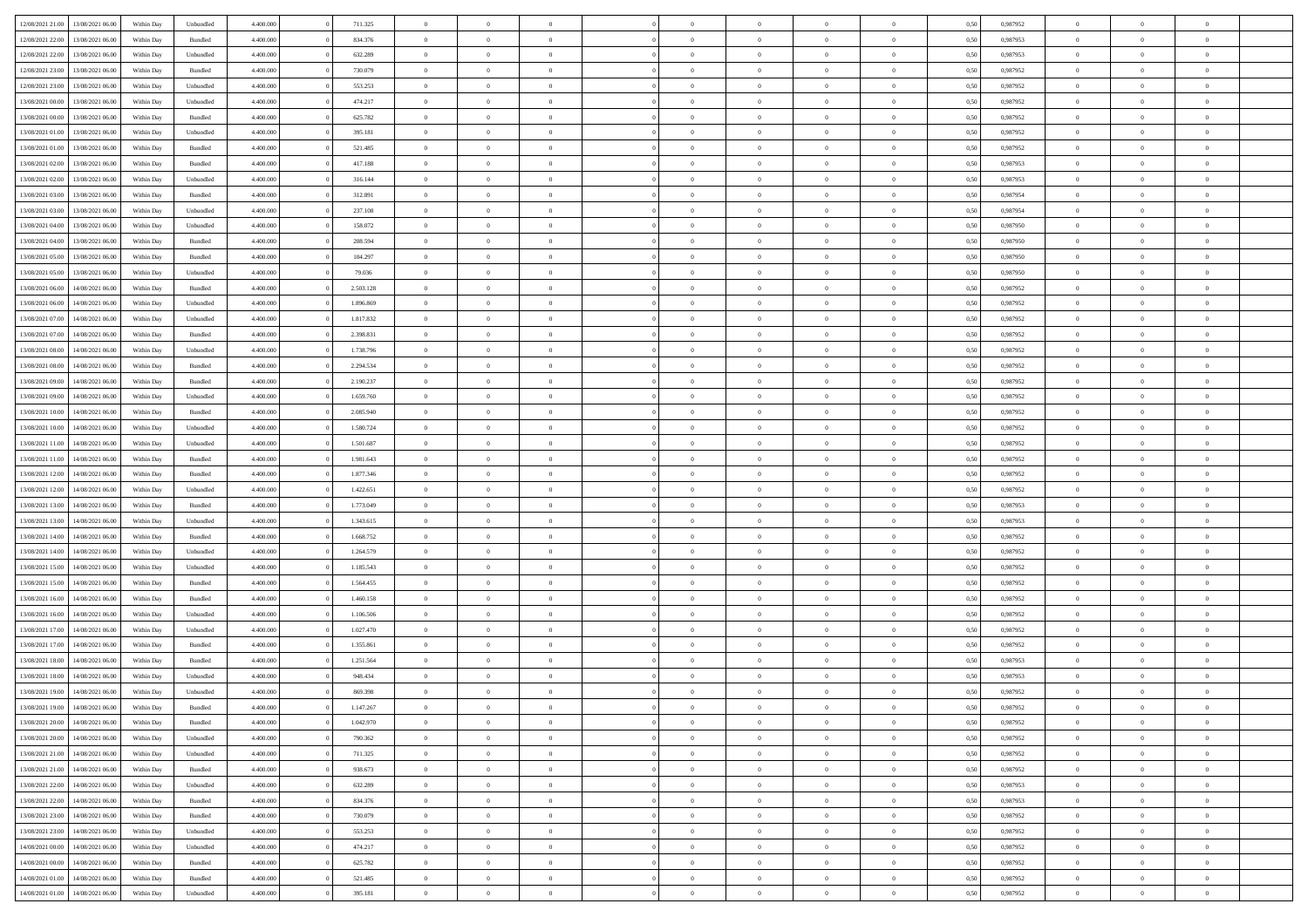| 14/08/2021 02:00 | 14/08/2021 06:00 | Within Day | Bundled            | 4.400.000 | 417.188   | $\overline{0}$ | $\Omega$       |                | $\Omega$       | $\Omega$       | $\Omega$       | $\theta$       | 0.50 | 0.987953 | $\theta$       | $\theta$       | $\theta$       |  |
|------------------|------------------|------------|--------------------|-----------|-----------|----------------|----------------|----------------|----------------|----------------|----------------|----------------|------|----------|----------------|----------------|----------------|--|
| 14/08/2021 02:00 | 14/08/2021 06:00 | Within Day | Unbundled          | 4.400.000 | 316.144   | $\overline{0}$ | $\theta$       | $\overline{0}$ | $\overline{0}$ | $\bf{0}$       | $\overline{0}$ | $\bf{0}$       | 0,50 | 0,987953 | $\theta$       | $\theta$       | $\overline{0}$ |  |
| 14/08/2021 03:00 | 14/08/2021 06:00 | Within Day | Unbundled          | 4.400.000 | 237.108   | $\overline{0}$ | $\overline{0}$ | $\overline{0}$ | $\bf{0}$       | $\bf{0}$       | $\bf{0}$       | $\bf{0}$       | 0,50 | 0,987954 | $\overline{0}$ | $\overline{0}$ | $\overline{0}$ |  |
| 14/08/2021 03:00 | 14/08/2021 06:00 | Within Dav | Bundled            | 4.400.000 | 312.891   | $\overline{0}$ | $\overline{0}$ | $\overline{0}$ | $\overline{0}$ | $\bf{0}$       | $\overline{0}$ | $\overline{0}$ | 0.50 | 0,987954 | $\theta$       | $\theta$       | $\overline{0}$ |  |
| 14/08/2021 04:00 | 14/08/2021 06:00 | Within Day | Bundled            | 4.400.000 | 208.594   | $\overline{0}$ | $\theta$       | $\overline{0}$ | $\overline{0}$ | $\bf{0}$       | $\overline{0}$ | $\bf{0}$       | 0,50 | 0,987950 | $\theta$       | $\theta$       | $\overline{0}$ |  |
|                  |                  |            |                    |           |           |                |                |                |                |                |                |                |      |          |                |                |                |  |
| 14/08/2021 04:00 | 14/08/2021 06:00 | Within Day | Unbundled          | 4.400.000 | 158.072   | $\overline{0}$ | $\bf{0}$       | $\overline{0}$ | $\bf{0}$       | $\overline{0}$ | $\overline{0}$ | $\mathbf{0}$   | 0,50 | 0,987950 | $\overline{0}$ | $\overline{0}$ | $\bf{0}$       |  |
| 14/08/2021 05:00 | 14/08/2021 06:00 | Within Dav | Unbundled          | 4.400.000 | 79.036    | $\overline{0}$ | $\overline{0}$ | $\overline{0}$ | $\overline{0}$ | $\overline{0}$ | $\overline{0}$ | $\overline{0}$ | 0.50 | 0,987950 | $\theta$       | $\overline{0}$ | $\overline{0}$ |  |
| 14/08/2021 05:00 | 14/08/2021 06:00 | Within Day | Bundled            | 4.400.000 | 104.297   | $\overline{0}$ | $\theta$       | $\overline{0}$ | $\overline{0}$ | $\bf{0}$       | $\overline{0}$ | $\bf{0}$       | 0,50 | 0,987950 | $\theta$       | $\theta$       | $\overline{0}$ |  |
| 14/08/2021 06:00 | 15/08/2021 06:00 | Within Day | Unbundled          | 4.400.000 | 1.896.869 | $\overline{0}$ | $\overline{0}$ | $\overline{0}$ | $\bf{0}$       | $\bf{0}$       | $\bf{0}$       | $\bf{0}$       | 0,50 | 0,987952 | $\,0\,$        | $\overline{0}$ | $\overline{0}$ |  |
| 14/08/2021 06:00 | 15/08/2021 06:00 | Within Dav | Bundled            | 4.400.000 | 2.503.128 | $\overline{0}$ | $\overline{0}$ | $\overline{0}$ | $\overline{0}$ | $\overline{0}$ | $\overline{0}$ | $\overline{0}$ | 0.50 | 0,987952 | $\theta$       | $\overline{0}$ | $\overline{0}$ |  |
| 14/08/2021 07:00 | 15/08/2021 06:00 | Within Day | Bundled            | 4.400.000 | 2.398.831 | $\overline{0}$ | $\theta$       | $\overline{0}$ | $\overline{0}$ | $\bf{0}$       | $\overline{0}$ | $\bf{0}$       | 0,50 | 0,987952 | $\,$ 0 $\,$    | $\theta$       | $\overline{0}$ |  |
| 14/08/2021 07:00 | 15/08/2021 06:00 | Within Day | Unbundled          | 4.400.000 | 1.817.832 | $\overline{0}$ | $\overline{0}$ | $\overline{0}$ | $\bf{0}$       | $\bf{0}$       | $\bf{0}$       | $\bf{0}$       | 0,50 | 0,987952 | $\overline{0}$ | $\overline{0}$ | $\overline{0}$ |  |
|                  |                  |            |                    |           |           |                |                |                |                |                |                |                |      |          |                |                |                |  |
| 14/08/2021 08:00 | 15/08/2021 06:00 | Within Day | Bundled            | 4.400.000 | 2.294.534 | $\overline{0}$ | $\overline{0}$ | $\overline{0}$ | $\overline{0}$ | $\bf{0}$       | $\overline{0}$ | $\overline{0}$ | 0.50 | 0,987952 | $\theta$       | $\theta$       | $\overline{0}$ |  |
| 14/08/2021 08:00 | 15/08/2021 06:00 | Within Day | Unbundled          | 4.400.000 | 1.738.796 | $\overline{0}$ | $\theta$       | $\overline{0}$ | $\overline{0}$ | $\bf{0}$       | $\overline{0}$ | $\bf{0}$       | 0,50 | 0,987952 | $\theta$       | $\theta$       | $\overline{0}$ |  |
| 14/08/2021 09:00 | 15/08/2021 06:00 | Within Day | Unbundled          | 4.400.000 | 1.659.760 | $\overline{0}$ | $\overline{0}$ | $\overline{0}$ | $\bf{0}$       | $\overline{0}$ | $\overline{0}$ | $\mathbf{0}$   | 0,50 | 0,987952 | $\overline{0}$ | $\overline{0}$ | $\bf{0}$       |  |
| 14/08/2021 09:00 | 15/08/2021 06:00 | Within Dav | Bundled            | 4.400.000 | 2.190.237 | $\overline{0}$ | $\overline{0}$ | $\overline{0}$ | $\overline{0}$ | $\overline{0}$ | $\overline{0}$ | $\overline{0}$ | 0.50 | 0,987952 | $\theta$       | $\overline{0}$ | $\overline{0}$ |  |
| 14/08/2021 10:00 | 15/08/2021 06:00 | Within Day | Bundled            | 4.400.000 | 2.085.940 | $\overline{0}$ | $\theta$       | $\overline{0}$ | $\overline{0}$ | $\bf{0}$       | $\overline{0}$ | $\bf{0}$       | 0,50 | 0,987952 | $\theta$       | $\theta$       | $\overline{0}$ |  |
| 14/08/2021 10:00 | 15/08/2021 06:00 | Within Day | Unbundled          | 4.400.000 | 1.580.724 | $\overline{0}$ | $\overline{0}$ | $\overline{0}$ | $\bf{0}$       | $\bf{0}$       | $\bf{0}$       | $\bf{0}$       | 0,50 | 0,987952 | $\,0\,$        | $\overline{0}$ | $\overline{0}$ |  |
| 14/08/2021 11:00 | 15/08/2021 06:00 |            | Unbundled          | 4.400.000 | 1.501.687 | $\overline{0}$ | $\overline{0}$ | $\overline{0}$ | $\overline{0}$ | $\overline{0}$ | $\overline{0}$ | $\overline{0}$ | 0.50 | 0,987952 | $\theta$       | $\overline{0}$ | $\overline{0}$ |  |
|                  |                  | Within Day |                    |           |           |                |                |                |                |                |                |                |      |          |                |                |                |  |
| 14/08/2021 11:00 | 15/08/2021 06:00 | Within Day | Bundled            | 4.400.000 | 1.981.643 | $\overline{0}$ | $\theta$       | $\overline{0}$ | $\overline{0}$ | $\bf{0}$       | $\overline{0}$ | $\bf{0}$       | 0,50 | 0,987952 | $\,$ 0 $\,$    | $\theta$       | $\overline{0}$ |  |
| 14/08/2021 12:00 | 15/08/2021 06:00 | Within Day | Bundled            | 4.400.000 | 1.877.346 | $\overline{0}$ | $\overline{0}$ | $\overline{0}$ | $\bf{0}$       | $\bf{0}$       | $\bf{0}$       | $\bf{0}$       | 0,50 | 0,987952 | $\bf{0}$       | $\overline{0}$ | $\overline{0}$ |  |
| 14/08/2021 12:00 | 15/08/2021 06:00 | Within Day | Unbundled          | 4.400.000 | 1.422.651 | $\overline{0}$ | $\overline{0}$ | $\overline{0}$ | $\overline{0}$ | $\bf{0}$       | $\overline{0}$ | $\overline{0}$ | 0.50 | 0,987952 | $\theta$       | $\theta$       | $\overline{0}$ |  |
| 14/08/2021 13:00 | 15/08/2021 06:00 | Within Day | Unbundled          | 4.400.000 | 1.343.615 | $\overline{0}$ | $\theta$       | $\overline{0}$ | $\overline{0}$ | $\bf{0}$       | $\overline{0}$ | $\bf{0}$       | 0,50 | 0,987953 | $\,$ 0 $\,$    | $\overline{0}$ | $\overline{0}$ |  |
| 14/08/2021 13:00 | 15/08/2021 06:00 | Within Day | Bundled            | 4.400.000 | 1.773.049 | $\overline{0}$ | $\bf{0}$       | $\overline{0}$ | $\bf{0}$       | $\overline{0}$ | $\overline{0}$ | $\mathbf{0}$   | 0,50 | 0,987953 | $\overline{0}$ | $\overline{0}$ | $\bf{0}$       |  |
| 14/08/2021 14:00 | 15/08/2021 06:00 | Within Dav | Unbundled          | 4.400.000 | 1.264.579 | $\overline{0}$ | $\overline{0}$ | $\overline{0}$ | $\overline{0}$ | $\overline{0}$ | $\overline{0}$ | $\overline{0}$ | 0.50 | 0,987952 | $\theta$       | $\overline{0}$ | $\overline{0}$ |  |
|                  |                  |            |                    |           |           | $\overline{0}$ | $\theta$       | $\overline{0}$ |                | $\bf{0}$       | $\overline{0}$ |                |      |          | $\theta$       | $\theta$       | $\overline{0}$ |  |
| 14/08/2021 14:00 | 15/08/2021 06:00 | Within Day | Bundled            | 4.400.000 | 1.668.752 |                |                |                | $\overline{0}$ |                |                | $\bf{0}$       | 0,50 | 0,987952 |                |                |                |  |
| 14/08/2021 15:00 | 15/08/2021 06:00 | Within Day | Unbundled          | 4.400.000 | 1.185.543 | $\overline{0}$ | $\overline{0}$ | $\overline{0}$ | $\bf{0}$       | $\bf{0}$       | $\bf{0}$       | $\bf{0}$       | 0,50 | 0,987952 | $\,0\,$        | $\overline{0}$ | $\overline{0}$ |  |
| 14/08/2021 15:00 | 15/08/2021 06:00 | Within Day | Bundled            | 4.400.000 | 1.564.455 | $\overline{0}$ | $\overline{0}$ | $\overline{0}$ | $\overline{0}$ | $\overline{0}$ | $\overline{0}$ | $\overline{0}$ | 0.50 | 0,987952 | $\theta$       | $\overline{0}$ | $\overline{0}$ |  |
| 14/08/2021 16:00 | 15/08/2021 06:00 | Within Day | Unbundled          | 4.400.000 | 1.106.506 | $\overline{0}$ | $\theta$       | $\overline{0}$ | $\overline{0}$ | $\bf{0}$       | $\overline{0}$ | $\bf{0}$       | 0,50 | 0,987952 | $\,$ 0 $\,$    | $\overline{0}$ | $\overline{0}$ |  |
| 14/08/2021 16:00 | 15/08/2021 06:00 | Within Day | Bundled            | 4.400.000 | 1.460.158 | $\overline{0}$ | $\overline{0}$ | $\overline{0}$ | $\bf{0}$       | $\bf{0}$       | $\bf{0}$       | $\bf{0}$       | 0,50 | 0,987952 | $\overline{0}$ | $\overline{0}$ | $\overline{0}$ |  |
| 14/08/2021 17:00 | 15/08/2021 06:00 | Within Day | Bundled            | 4.400,000 | 1.355.861 | $\overline{0}$ | $\Omega$       | $\Omega$       | $\Omega$       | $\Omega$       | $\Omega$       | $\overline{0}$ | 0.50 | 0,987952 | $\,0\,$        | $\theta$       | $\theta$       |  |
| 14/08/2021 17:00 | 15/08/2021 06:00 | Within Day | Unbundled          | 4.400.000 | 1.027.470 | $\overline{0}$ | $\theta$       | $\overline{0}$ | $\overline{0}$ | $\bf{0}$       | $\overline{0}$ | $\bf{0}$       | 0,50 | 0,987952 | $\theta$       | $\theta$       | $\overline{0}$ |  |
|                  |                  |            |                    |           |           |                |                |                |                |                |                |                |      |          |                |                |                |  |
| 14/08/2021 18:00 | 15/08/2021 06:00 | Within Day | Bundled            | 4.400.000 | 1.251.564 | $\overline{0}$ | $\overline{0}$ | $\overline{0}$ | $\bf{0}$       | $\bf{0}$       | $\overline{0}$ | $\mathbf{0}$   | 0,50 | 0,987953 | $\bf{0}$       | $\overline{0}$ | $\bf{0}$       |  |
| 14/08/2021 18:00 | 15/08/2021 06:00 | Within Day | Unbundled          | 4.400,000 | 948,434   | $\overline{0}$ | $\Omega$       | $\Omega$       | $\Omega$       | $\bf{0}$       | $\overline{0}$ | $\overline{0}$ | 0.50 | 0,987953 | $\theta$       | $\theta$       | $\theta$       |  |
| 14/08/2021 19:00 | 15/08/2021 06:00 | Within Day | Unbundled          | 4.400.000 | 869.398   | $\overline{0}$ | $\theta$       | $\overline{0}$ | $\overline{0}$ | $\bf{0}$       | $\overline{0}$ | $\bf{0}$       | 0,50 | 0,987952 | $\theta$       | $\theta$       | $\overline{0}$ |  |
| 14/08/2021 19:00 | 15/08/2021 06:00 | Within Day | Bundled            | 4.400.000 | 1.147.267 | $\overline{0}$ | $\overline{0}$ | $\overline{0}$ | $\overline{0}$ | $\bf{0}$       | $\overline{0}$ | $\bf{0}$       | 0,50 | 0,987952 | $\,0\,$        | $\overline{0}$ | $\overline{0}$ |  |
| 14/08/2021 20:00 | 15/08/2021 06:00 | Within Day | Bundled            | 4.400,000 | 1.042.970 | $\overline{0}$ | $\Omega$       | $\Omega$       | $\Omega$       | $\theta$       | $\theta$       | $\overline{0}$ | 0.50 | 0.987952 | $\theta$       | $\theta$       | $\theta$       |  |
| 14/08/2021 20:00 | 15/08/2021 06:00 | Within Day | Unbundled          | 4.400.000 | 790.362   | $\overline{0}$ | $\theta$       | $\overline{0}$ | $\overline{0}$ | $\bf{0}$       | $\overline{0}$ | $\bf{0}$       | 0,50 | 0,987952 | $\,$ 0 $\,$    | $\overline{0}$ | $\overline{0}$ |  |
| 14/08/2021 21.00 | 15/08/2021 06:00 | Within Day | Bundled            | 4.400.000 | 938.673   | $\overline{0}$ | $\overline{0}$ | $\overline{0}$ | $\overline{0}$ | $\bf{0}$       | $\overline{0}$ | $\bf{0}$       | 0,50 | 0,987952 | $\bf{0}$       | $\overline{0}$ | $\overline{0}$ |  |
| 14/08/2021 21:00 | 15/08/2021 06:00 |            | Unbundled          | 4.400,000 | 711.325   | $\overline{0}$ | $\Omega$       | $\Omega$       | $\Omega$       | $\Omega$       | $\overline{0}$ | $\overline{0}$ | 0.50 | 0,987952 | $\,0\,$        | $\theta$       | $\theta$       |  |
|                  |                  | Within Day |                    |           |           |                |                |                |                |                |                |                |      |          |                |                |                |  |
| 14/08/2021 22:00 | 15/08/2021 06:00 | Within Day | Bundled            | 4.400.000 | 834.376   | $\overline{0}$ | $\theta$       | $\overline{0}$ | $\overline{0}$ | $\bf{0}$       | $\overline{0}$ | $\bf{0}$       | 0,50 | 0,987953 | $\,$ 0 $\,$    | $\overline{0}$ | $\overline{0}$ |  |
| 14/08/2021 22.00 | 15/08/2021 06:00 | Within Day | Unbundled          | 4.400.000 | 632.289   | $\overline{0}$ | $\overline{0}$ | $\overline{0}$ | $\overline{0}$ | $\bf{0}$       | $\overline{0}$ | $\mathbf{0}$   | 0,50 | 0,987953 | $\overline{0}$ | $\overline{0}$ | $\bf{0}$       |  |
| 14/08/2021 23:00 | 15/08/2021 06:00 | Within Day | Bundled            | 4.400,000 | 730,079   | $\overline{0}$ | $\Omega$       | $\Omega$       | $\Omega$       | $\Omega$       | $\Omega$       | $\overline{0}$ | 0.50 | 0.987952 | $\theta$       | $\theta$       | $\theta$       |  |
| 14/08/2021 23:00 | 15/08/2021 06:00 | Within Day | Unbundled          | 4.400.000 | 553.253   | $\overline{0}$ | $\overline{0}$ | $\overline{0}$ | $\bf{0}$       | $\,$ 0         | $\overline{0}$ | $\bf{0}$       | 0,50 | 0,987952 | $\,0\,$        | $\overline{0}$ | $\overline{0}$ |  |
| 15/08/2021 00:00 | 15/08/2021 06:00 | Within Day | $\mathbf B$ undled | 4.400.000 | 625.782   | $\bf{0}$       | $\bf{0}$       |                |                |                |                |                | 0,50 | 0,987952 | $\bf{0}$       | $\overline{0}$ |                |  |
| 15/08/2021 00:00 | 15/08/2021 06:00 | Within Day | Unbundled          | 4.400.000 | 474.217   | $\overline{0}$ | $\overline{0}$ | $\overline{0}$ | $\Omega$       | $\overline{0}$ | $\overline{0}$ | $\overline{0}$ | 0.50 | 0.987952 | $\theta$       | $\theta$       | $\theta$       |  |
| 15/08/2021 01:00 | 15/08/2021 06:00 | Within Day | Bundled            | 4.400.000 | 521.485   | $\overline{0}$ | $\bf{0}$       | $\overline{0}$ | $\overline{0}$ | $\,$ 0 $\,$    | $\overline{0}$ | $\,$ 0 $\,$    | 0,50 | 0,987952 | $\,$ 0 $\,$    | $\,$ 0 $\,$    | $\,$ 0         |  |
|                  |                  |            |                    |           |           |                |                |                |                |                |                |                |      |          |                |                |                |  |
| 15/08/2021 01:00 | 15/08/2021 06:00 | Within Day | Unbundled          | 4.400.000 | 395.181   | $\overline{0}$ | $\overline{0}$ | $\overline{0}$ | $\overline{0}$ | $\overline{0}$ | $\overline{0}$ | $\mathbf{0}$   | 0,50 | 0,987952 | $\overline{0}$ | $\overline{0}$ | $\overline{0}$ |  |
| 15/08/2021 02:00 | 15/08/2021 06:00 | Within Day | Unbundled          | 4.400.000 | 316.144   | $\overline{0}$ | $\overline{0}$ | $\overline{0}$ | $\Omega$       | $\overline{0}$ | $\overline{0}$ | $\overline{0}$ | 0,50 | 0,987953 | $\overline{0}$ | $\theta$       | $\overline{0}$ |  |
| 15/08/2021 02:00 | 15/08/2021 06:00 | Within Day | Bundled            | 4.400.000 | 417.188   | $\overline{0}$ | $\,$ 0         | $\overline{0}$ | $\overline{0}$ | $\,$ 0 $\,$    | $\overline{0}$ | $\,$ 0 $\,$    | 0,50 | 0,987953 | $\,$ 0 $\,$    | $\overline{0}$ | $\overline{0}$ |  |
| 15/08/2021 03:00 | 15/08/2021 06:00 | Within Day | Unbundled          | 4.400.000 | 237.108   | $\overline{0}$ | $\overline{0}$ | $\overline{0}$ | $\overline{0}$ | $\overline{0}$ | $\overline{0}$ | $\mathbf{0}$   | 0,50 | 0,987954 | $\overline{0}$ | $\overline{0}$ | $\bf{0}$       |  |
| 15/08/2021 03:00 | 15/08/2021 06:00 | Within Day | Bundled            | 4.400,000 | 312.891   | $\overline{0}$ | $\overline{0}$ | $\overline{0}$ | $\overline{0}$ | $\overline{0}$ | $\overline{0}$ | $\bf{0}$       | 0.50 | 0,987954 | $\overline{0}$ | $\theta$       | $\overline{0}$ |  |
| 15/08/2021 04:00 | 15/08/2021 06:00 | Within Day | Bundled            | 4.400.000 | 208.594   | $\overline{0}$ | $\,$ 0         | $\overline{0}$ | $\overline{0}$ | $\bf{0}$       | $\overline{0}$ | $\bf{0}$       | 0,50 | 0,987950 | $\,$ 0 $\,$    | $\overline{0}$ | $\overline{0}$ |  |
| 15/08/2021 04:00 | 15/08/2021 06:00 | Within Day | Unbundled          | 4.400.000 | 158.072   | $\overline{0}$ | $\bf{0}$       | $\overline{0}$ | $\overline{0}$ | $\overline{0}$ | $\overline{0}$ | $\mathbf{0}$   | 0,50 | 0,987950 | $\overline{0}$ | $\overline{0}$ | $\bf{0}$       |  |
|                  |                  |            |                    |           |           |                |                |                |                |                |                |                |      |          |                |                |                |  |
| 15/08/2021 05:00 | 15/08/2021 06:00 | Within Day | Unbundled          | 4.400,000 | 79.036    | $\overline{0}$ | $\overline{0}$ | $\overline{0}$ | $\Omega$       | $\overline{0}$ | $\overline{0}$ | $\overline{0}$ | 0.50 | 0,987950 | $\overline{0}$ | $\overline{0}$ | $\overline{0}$ |  |
| 15/08/2021 05:00 | 15/08/2021 06:00 | Within Day | Bundled            | 4.400.000 | 104.297   | $\overline{0}$ | $\bf{0}$       | $\overline{0}$ | $\overline{0}$ | $\bf{0}$       | $\overline{0}$ | $\mathbf{0}$   | 0,50 | 0,987950 | $\,$ 0 $\,$    | $\,$ 0 $\,$    | $\bf{0}$       |  |
| 15/08/2021 06:00 | 16/08/2021 06:00 | Within Day | Bundled            | 4.400.000 | 2.503.128 | $\overline{0}$ | $\overline{0}$ | $\overline{0}$ | $\overline{0}$ | $\bf{0}$       | $\overline{0}$ | $\bf{0}$       | 0,50 | 0,987952 | $\overline{0}$ | $\overline{0}$ | $\bf{0}$       |  |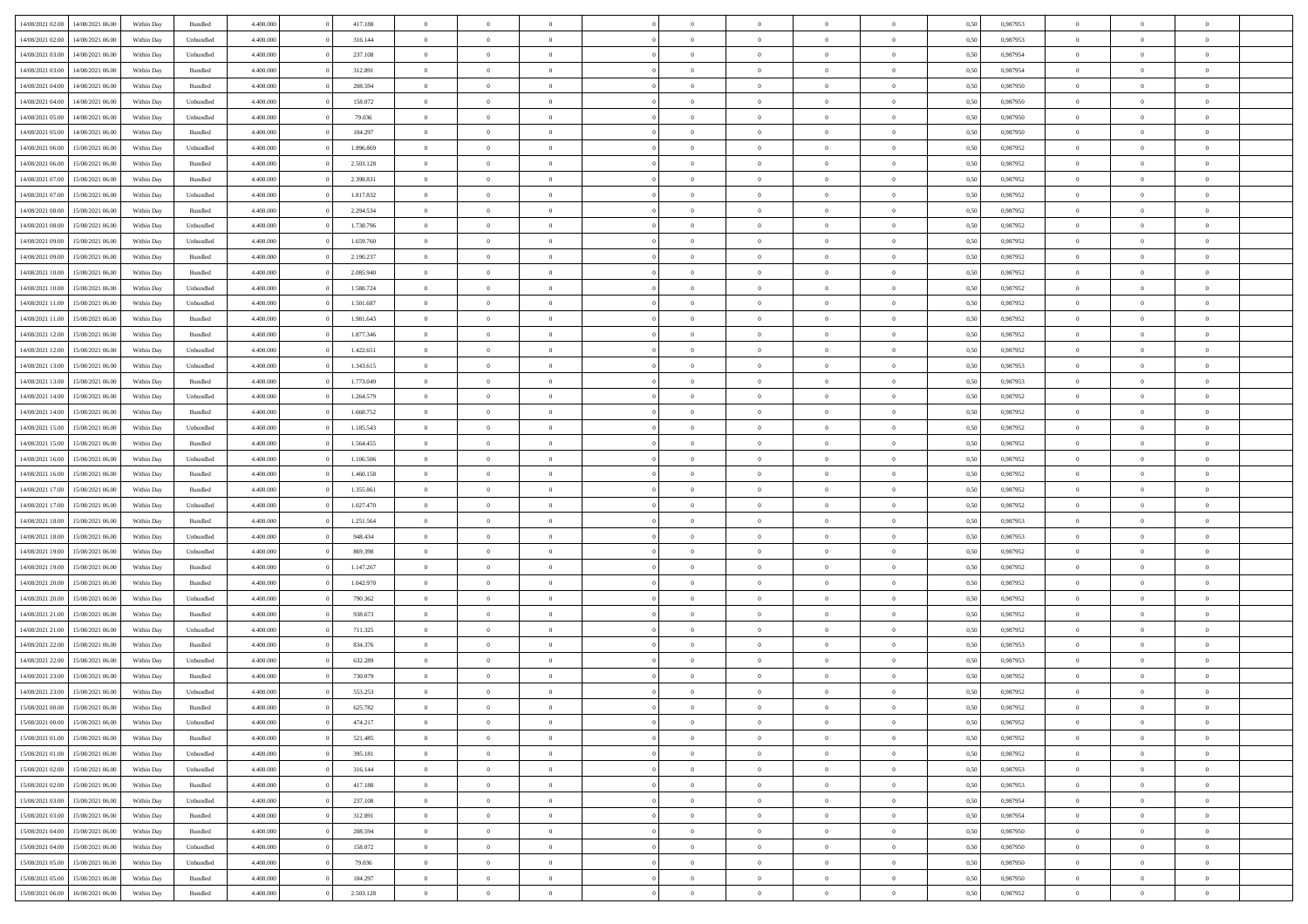| 15/08/2021 06:00 | 16/08/2021 06:00 | Within Day | Unbundled          | 4.400.000 | 1.896.869 | $\overline{0}$ | $\theta$       |                | $\Omega$       | $\Omega$       | $\theta$       | $\theta$       | 0,50 | 0,987952 | $\theta$       | $\overline{0}$ | $\theta$       |  |
|------------------|------------------|------------|--------------------|-----------|-----------|----------------|----------------|----------------|----------------|----------------|----------------|----------------|------|----------|----------------|----------------|----------------|--|
|                  |                  |            |                    |           |           |                |                |                |                |                |                |                |      |          |                |                |                |  |
| 15/08/2021 07:00 | 16/08/2021 06:00 | Within Day | Unbundled          | 4.400.000 | 1.817.832 | $\overline{0}$ | $\theta$       | $\overline{0}$ | $\overline{0}$ | $\bf{0}$       | $\overline{0}$ | $\bf{0}$       | 0,50 | 0,987952 | $\theta$       | $\overline{0}$ | $\overline{0}$ |  |
| 15/08/2021 07:00 | 16/08/2021 06:00 | Within Day | Bundled            | 4.400.000 | 2.398.831 | $\overline{0}$ | $\bf{0}$       | $\overline{0}$ | $\bf{0}$       | $\bf{0}$       | $\bf{0}$       | $\mathbf{0}$   | 0,50 | 0,987952 | $\overline{0}$ | $\overline{0}$ | $\bf{0}$       |  |
| 15/08/2021 08:00 | 16/08/2021 06:00 | Within Day | Unbundled          | 4.400.000 | 1.738.796 | $\overline{0}$ | $\overline{0}$ | $\overline{0}$ | $\overline{0}$ | $\bf{0}$       | $\overline{0}$ | $\overline{0}$ | 0.50 | 0,987952 | $\theta$       | $\theta$       | $\overline{0}$ |  |
| 15/08/2021 08:00 | 16/08/2021 06:00 | Within Day | Bundled            | 4.400.000 | 2.294.534 | $\overline{0}$ | $\theta$       | $\overline{0}$ | $\overline{0}$ | $\bf{0}$       | $\overline{0}$ | $\bf{0}$       | 0,50 | 0,987952 | $\theta$       | $\overline{0}$ | $\overline{0}$ |  |
| 15/08/2021 09:00 | 16/08/2021 06:00 | Within Day | Bundled            | 4.400.000 | 2.190.237 | $\overline{0}$ | $\overline{0}$ | $\overline{0}$ | $\bf{0}$       | $\overline{0}$ | $\overline{0}$ | $\mathbf{0}$   | 0,50 | 0,987952 | $\overline{0}$ | $\overline{0}$ | $\bf{0}$       |  |
| 15/08/2021 09:00 | 16/08/2021 06:00 | Within Dav | Unbundled          | 4.400.000 | 1.659.760 | $\overline{0}$ | $\overline{0}$ | $\overline{0}$ |                | $\overline{0}$ | $\overline{0}$ | $\overline{0}$ | 0.50 | 0,987952 | $\theta$       | $\overline{0}$ | $\overline{0}$ |  |
|                  |                  |            |                    |           |           |                |                |                | $\overline{0}$ |                |                |                |      |          |                |                |                |  |
| 15/08/2021 11:00 | 16/08/2021 06:00 | Within Day | Bundled            | 4.400.000 | 1.981.643 | $\overline{0}$ | $\theta$       | $\overline{0}$ | $\overline{0}$ | $\bf{0}$       | $\overline{0}$ | $\bf{0}$       | 0,50 | 0,987952 | $\theta$       | $\theta$       | $\overline{0}$ |  |
| 15/08/2021 11:00 | 16/08/2021 06:00 | Within Day | Unbundled          | 4.400.000 | 1.501.687 | $\overline{0}$ | $\overline{0}$ | $\overline{0}$ | $\bf{0}$       | $\bf{0}$       | $\bf{0}$       | $\bf{0}$       | 0,50 | 0,987952 | $\,0\,$        | $\overline{0}$ | $\overline{0}$ |  |
| 15/08/2021 12:00 | 16/08/2021 06:00 | Within Dav | Bundled            | 4.400.000 | 1.877.346 | $\overline{0}$ | $\overline{0}$ | $\overline{0}$ | $\overline{0}$ | $\overline{0}$ | $\overline{0}$ | $\overline{0}$ | 0.50 | 0,987952 | $\theta$       | $\overline{0}$ | $\overline{0}$ |  |
| 15/08/2021 12:00 | 16/08/2021 06:00 | Within Day | Unbundled          | 4.400.000 | 1.422.651 | $\overline{0}$ | $\theta$       | $\overline{0}$ | $\overline{0}$ | $\bf{0}$       | $\overline{0}$ | $\bf{0}$       | 0,50 | 0,987952 | $\,$ 0 $\,$    | $\overline{0}$ | $\overline{0}$ |  |
| 15/08/2021 13:00 | 16/08/2021 06:00 | Within Day | Unbundled          | 4.400.000 | 1.343.615 | $\overline{0}$ | $\bf{0}$       | $\overline{0}$ | $\bf{0}$       | $\bf{0}$       | $\bf{0}$       | $\mathbf{0}$   | 0,50 | 0,987953 | $\overline{0}$ | $\overline{0}$ | $\bf{0}$       |  |
| 15/08/2021 13:00 | 16/08/2021 06:00 | Within Day | Bundled            | 4.400.000 | 1.773.049 | $\overline{0}$ | $\overline{0}$ | $\overline{0}$ | $\overline{0}$ | $\bf{0}$       | $\overline{0}$ | $\overline{0}$ | 0.50 | 0,987953 | $\theta$       | $\theta$       | $\overline{0}$ |  |
|                  |                  |            |                    |           |           | $\overline{0}$ | $\theta$       | $\overline{0}$ | $\overline{0}$ | $\bf{0}$       | $\overline{0}$ |                |      |          | $\theta$       | $\overline{0}$ | $\overline{0}$ |  |
| 15/08/2021 14:00 | 16/08/2021 06:00 | Within Day | Unbundled          | 4.400.000 | 1.264.579 |                |                |                |                |                |                | $\bf{0}$       | 0,50 | 0,987952 |                |                |                |  |
| 15/08/2021 14:00 | 16/08/2021 06:00 | Within Day | Bundled            | 4.400.000 | 1.668.752 | $\overline{0}$ | $\overline{0}$ | $\overline{0}$ | $\bf{0}$       | $\overline{0}$ | $\overline{0}$ | $\mathbf{0}$   | 0,50 | 0,987952 | $\overline{0}$ | $\overline{0}$ | $\bf{0}$       |  |
| 15/08/2021 15:00 | 16/08/2021 06:00 | Within Dav | Bundled            | 4.400.000 | 1.564.455 | $\overline{0}$ | $\overline{0}$ | $\overline{0}$ | $\overline{0}$ | $\overline{0}$ | $\overline{0}$ | $\overline{0}$ | 0.50 | 0,987952 | $\theta$       | $\overline{0}$ | $\overline{0}$ |  |
| 15/08/2021 15:00 | 16/08/2021 06:00 | Within Day | Unbundled          | 4.400.000 | 1.185.543 | $\overline{0}$ | $\theta$       | $\overline{0}$ | $\overline{0}$ | $\bf{0}$       | $\overline{0}$ | $\bf{0}$       | 0,50 | 0,987952 | $\theta$       | $\theta$       | $\overline{0}$ |  |
| 15/08/2021 16:00 | 16/08/2021 06:00 | Within Day | Bundled            | 4.400.000 | 1.460.158 | $\overline{0}$ | $\overline{0}$ | $\overline{0}$ | $\bf{0}$       | $\bf{0}$       | $\bf{0}$       | $\mathbf{0}$   | 0,50 | 0,987952 | $\,0\,$        | $\overline{0}$ | $\bf{0}$       |  |
| 15/08/2021 16:00 | 16/08/2021 06:00 | Within Day | Unbundled          | 4.400.000 | 1.106.506 | $\overline{0}$ | $\overline{0}$ | $\overline{0}$ | $\overline{0}$ | $\overline{0}$ | $\overline{0}$ | $\overline{0}$ | 0.50 | 0,987952 | $\theta$       | $\overline{0}$ | $\overline{0}$ |  |
| 15/08/2021 17:00 | 16/08/2021 06:00 | Within Day | Unbundled          | 4.400.000 | 1.027.470 | $\overline{0}$ | $\theta$       | $\overline{0}$ | $\overline{0}$ | $\bf{0}$       | $\overline{0}$ | $\bf{0}$       | 0,50 | 0,987952 | $\,$ 0 $\,$    | $\overline{0}$ | $\overline{0}$ |  |
|                  |                  |            |                    |           |           |                |                |                |                |                |                |                |      |          |                |                |                |  |
| 15/08/2021 17:00 | 16/08/2021 06:00 | Within Day | Bundled            | 4.400.000 | 1.355.861 | $\overline{0}$ | $\overline{0}$ | $\overline{0}$ | $\bf{0}$       | $\bf{0}$       | $\bf{0}$       | $\bf{0}$       | 0,50 | 0,987952 | $\overline{0}$ | $\overline{0}$ | $\bf{0}$       |  |
| 15/08/2021 18:00 | 16/08/2021 06:00 | Within Day | Bundled            | 4.400.000 | 1.251.564 | $\overline{0}$ | $\overline{0}$ | $\overline{0}$ | $\overline{0}$ | $\bf{0}$       | $\overline{0}$ | $\overline{0}$ | 0.50 | 0,987953 | $\theta$       | $\overline{0}$ | $\overline{0}$ |  |
| 15/08/2021 18:00 | 16/08/2021 06:00 | Within Day | Unbundled          | 4.400.000 | 948.434   | $\overline{0}$ | $\theta$       | $\overline{0}$ | $\overline{0}$ | $\bf{0}$       | $\overline{0}$ | $\bf{0}$       | 0,50 | 0,987953 | $\,$ 0 $\,$    | $\overline{0}$ | $\overline{0}$ |  |
| 15/08/2021 19:00 | 16/08/2021 06:00 | Within Day | Unbundled          | 4.400.000 | 869.398   | $\overline{0}$ | $\overline{0}$ | $\overline{0}$ | $\overline{0}$ | $\overline{0}$ | $\overline{0}$ | $\mathbf{0}$   | 0,50 | 0,987952 | $\overline{0}$ | $\overline{0}$ | $\bf{0}$       |  |
| 15/08/2021 19:00 | 16/08/2021 06:00 | Within Dav | Bundled            | 4.400.000 | 1.147.267 | $\overline{0}$ | $\overline{0}$ | $\overline{0}$ | $\overline{0}$ | $\overline{0}$ | $\overline{0}$ | $\overline{0}$ | 0.50 | 0,987952 | $\theta$       | $\overline{0}$ | $\overline{0}$ |  |
| 15/08/2021 20:00 | 16/08/2021 06:00 | Within Day | Unbundled          | 4.400.000 | 790.362   | $\overline{0}$ | $\theta$       | $\overline{0}$ | $\overline{0}$ | $\bf{0}$       | $\overline{0}$ | $\bf{0}$       | 0,50 | 0,987952 | $\theta$       | $\theta$       | $\overline{0}$ |  |
| 15/08/2021 20:00 | 16/08/2021 06:00 | Within Day | Bundled            | 4.400.000 | 1.042.970 | $\overline{0}$ | $\overline{0}$ | $\overline{0}$ | $\overline{0}$ | $\bf{0}$       | $\overline{0}$ | $\bf{0}$       | 0,50 | 0,987952 | $\,0\,$        | $\overline{0}$ | $\overline{0}$ |  |
| 15/08/2021 21:00 | 16/08/2021 06:00 |            | Bundled            | 4.400.000 | 938.673   | $\overline{0}$ | $\overline{0}$ | $\overline{0}$ | $\overline{0}$ | $\overline{0}$ | $\overline{0}$ | $\overline{0}$ | 0.50 | 0,987952 | $\theta$       | $\overline{0}$ | $\overline{0}$ |  |
|                  |                  | Within Day |                    |           |           |                |                |                |                |                |                |                |      |          |                |                |                |  |
| 15/08/2021 21:00 | 16/08/2021 06:00 | Within Day | Unbundled          | 4.400.000 | 711.325   | $\overline{0}$ | $\theta$       | $\overline{0}$ | $\overline{0}$ | $\bf{0}$       | $\overline{0}$ | $\bf{0}$       | 0,50 | 0,987952 | $\,$ 0 $\,$    | $\overline{0}$ | $\overline{0}$ |  |
| 15/08/2021 22.00 | 16/08/2021 06:00 | Within Day | Unbundled          | 4.400.000 | 632.289   | $\overline{0}$ | $\overline{0}$ | $\overline{0}$ | $\overline{0}$ | $\bf{0}$       | $\overline{0}$ | $\bf{0}$       | 0,50 | 0,987953 | $\overline{0}$ | $\overline{0}$ | $\bf{0}$       |  |
| 15/08/2021 22:00 | 16/08/2021 06:00 | Within Day | Bundled            | 4.400,000 | 834.376   | $\overline{0}$ | $\Omega$       | $\Omega$       | $\Omega$       | $\Omega$       | $\overline{0}$ | $\overline{0}$ | 0,50 | 0,987953 | $\,0\,$        | $\theta$       | $\theta$       |  |
| 15/08/2021 23:00 | 16/08/2021 06:00 | Within Day | Bundled            | 4.400.000 | 730.079   | $\overline{0}$ | $\theta$       | $\overline{0}$ | $\overline{0}$ | $\bf{0}$       | $\overline{0}$ | $\bf{0}$       | 0,50 | 0,987952 | $\theta$       | $\overline{0}$ | $\overline{0}$ |  |
| 15/08/2021 23:00 | 16/08/2021 06:00 | Within Day | Unbundled          | 4.400.000 | 553.253   | $\overline{0}$ | $\overline{0}$ | $\overline{0}$ | $\overline{0}$ | $\bf{0}$       | $\overline{0}$ | $\mathbf{0}$   | 0,50 | 0,987952 | $\overline{0}$ | $\overline{0}$ | $\bf{0}$       |  |
| 16/08/2021 00:00 | 16/08/2021 06:00 | Within Day | Bundled            | 4.400,000 | 625.782   | $\overline{0}$ | $\Omega$       | $\Omega$       | $\Omega$       | $\bf{0}$       | $\overline{0}$ | $\overline{0}$ | 0.50 | 0,987952 | $\,0\,$        | $\theta$       | $\theta$       |  |
| 16/08/2021 00:00 | 16/08/2021 06:00 | Within Day | Unbundled          | 4.400.000 | 474.217   | $\overline{0}$ | $\theta$       | $\overline{0}$ | $\overline{0}$ | $\bf{0}$       | $\overline{0}$ | $\bf{0}$       | 0,50 | 0,987952 | $\,$ 0 $\,$    | $\overline{0}$ | $\overline{0}$ |  |
|                  |                  |            |                    |           |           |                |                |                |                |                |                |                |      |          |                |                |                |  |
| 16/08/2021 01:00 | 16/08/2021 06:00 | Within Day | Bundled            | 4.400.000 | 521.485   | $\overline{0}$ | $\overline{0}$ | $\overline{0}$ | $\overline{0}$ | $\bf{0}$       | $\overline{0}$ | $\bf{0}$       | 0,50 | 0,987952 | $\bf{0}$       | $\overline{0}$ | $\bf{0}$       |  |
| 16/08/2021 01:00 | 16/08/2021 06:00 | Within Day | Unbundled          | 4.400,000 | 395.181   | $\overline{0}$ | $\Omega$       | $\Omega$       | $\Omega$       | $\theta$       | $\overline{0}$ | $\overline{0}$ | 0.50 | 0.987952 | $\,$ 0 $\,$    | $\theta$       | $\theta$       |  |
| 16/08/2021 02:00 | 16/08/2021 06:00 | Within Day | Bundled            | 4.400.000 | 417.188   | $\overline{0}$ | $\overline{0}$ | $\overline{0}$ | $\overline{0}$ | $\bf{0}$       | $\overline{0}$ | $\bf{0}$       | 0,50 | 0,987953 | $\,$ 0 $\,$    | $\overline{0}$ | $\overline{0}$ |  |
| 16/08/2021 02:00 | 16/08/2021 06:00 | Within Day | Unbundled          | 4.400.000 | 316.144   | $\overline{0}$ | $\overline{0}$ | $\overline{0}$ | $\overline{0}$ | $\bf{0}$       | $\overline{0}$ | $\mathbf{0}$   | 0,50 | 0,987953 | $\overline{0}$ | $\overline{0}$ | $\bf{0}$       |  |
| 16/08/2021 03:00 | 16/08/2021 06:00 | Within Day | Bundled            | 4.400,000 | 312.891   | $\overline{0}$ | $\Omega$       | $\overline{0}$ | $\Omega$       | $\overline{0}$ | $\overline{0}$ | $\overline{0}$ | 0.50 | 0,987954 | $\,0\,$        | $\theta$       | $\theta$       |  |
| 16/08/2021 03:00 | 16/08/2021 06:00 | Within Day | Unbundled          | 4.400.000 | 237.108   | $\overline{0}$ | $\overline{0}$ | $\overline{0}$ | $\overline{0}$ | $\,$ 0         | $\overline{0}$ | $\bf{0}$       | 0,50 | 0,987954 | $\,$ 0 $\,$    | $\overline{0}$ | $\overline{0}$ |  |
| 16/08/2021 04:00 | 16/08/2021 06:00 | Within Day | Bundled            | 4.400.000 | 208.594   | $\overline{0}$ | $\overline{0}$ | $\overline{0}$ | $\bf{0}$       | $\bf{0}$       | $\bf{0}$       | $\mathbf{0}$   | 0,50 | 0,987950 | $\overline{0}$ | $\overline{0}$ | $\bf{0}$       |  |
| 16/08/2021 04:00 | 16/08/2021 06:00 |            | Unbundled          | 4.400,000 | 158,072   | $\overline{0}$ | $\Omega$       | $\Omega$       | $\Omega$       | $\Omega$       | $\Omega$       | $\overline{0}$ | 0.50 | 0.987950 | $\theta$       | $\theta$       | $\theta$       |  |
|                  |                  | Within Day |                    |           |           |                |                |                |                |                |                |                |      |          |                |                |                |  |
| 16/08/2021 05:00 | 16/08/2021 06:00 | Within Day | Unbundled          | 4.400.000 | 79.036    | $\overline{0}$ | $\overline{0}$ | $\overline{0}$ | $\bf{0}$       | $\,$ 0         | $\bf{0}$       | $\bf{0}$       | 0,50 | 0,987950 | $\,0\,$        | $\,$ 0 $\,$    | $\overline{0}$ |  |
| 16/08/2021 05:00 | 16/08/2021 06:00 | Within Day | $\mathbf B$ undled | 4.400.000 | 104.297   | $\bf{0}$       | $\bf{0}$       |                |                | $\bf{0}$       |                |                | 0,50 | 0,987950 | $\bf{0}$       | $\overline{0}$ |                |  |
| 16/08/2021 06:00 | 17/08/2021 06:00 | Within Day | Unbundled          | 4.400.000 | 1.896.869 | $\overline{0}$ | $\overline{0}$ | $\overline{0}$ | $\Omega$       | $\overline{0}$ | $\overline{0}$ | $\overline{0}$ | 0.50 | 0.987952 | $\theta$       | $\theta$       | $\theta$       |  |
| 16/08/2021 06:00 | 17/08/2021 06:00 | Within Day | Bundled            | 4.400.000 | 2.503.128 | $\overline{0}$ | $\,$ 0         | $\overline{0}$ | $\bf{0}$       | $\,$ 0 $\,$    | $\overline{0}$ | $\mathbf{0}$   | 0,50 | 0,987952 | $\,$ 0 $\,$    | $\,$ 0 $\,$    | $\,$ 0         |  |
| 16/08/2021 07:00 | 17/08/2021 06:00 | Within Day | Bundled            | 4.400.000 | 2.398.831 | $\overline{0}$ | $\overline{0}$ | $\overline{0}$ | $\overline{0}$ | $\overline{0}$ | $\overline{0}$ | $\mathbf{0}$   | 0,50 | 0,987952 | $\overline{0}$ | $\bf{0}$       | $\bf{0}$       |  |
| 16/08/2021 07:00 | 17/08/2021 06:00 | Within Day | Unbundled          | 4.400,000 | 1.817.832 | $\overline{0}$ | $\overline{0}$ | $\overline{0}$ | $\Omega$       | $\overline{0}$ | $\overline{0}$ | $\overline{0}$ | 0,50 | 0,987952 | $\overline{0}$ | $\theta$       | $\overline{0}$ |  |
| 16/08/2021 08:00 | 17/08/2021 06:00 | Within Day | Bundled            | 4.400.000 | 2.294.534 | $\overline{0}$ | $\,$ 0         | $\overline{0}$ | $\overline{0}$ | $\,$ 0 $\,$    | $\overline{0}$ | $\mathbf{0}$   | 0,50 | 0,987952 | $\,$ 0 $\,$    | $\overline{0}$ | $\overline{0}$ |  |
|                  |                  |            |                    |           |           |                |                |                |                |                |                |                |      |          |                |                |                |  |
| 16/08/2021 08:00 | 17/08/2021 06:00 | Within Day | Unbundled          | 4.400.000 | 1.738.796 | $\overline{0}$ | $\overline{0}$ | $\overline{0}$ | $\overline{0}$ | $\overline{0}$ | $\overline{0}$ | $\mathbf{0}$   | 0,50 | 0,987952 | $\overline{0}$ | $\overline{0}$ | $\bf{0}$       |  |
| 16/08/2021 09:00 | 17/08/2021 06:00 | Within Day | Unbundled          | 4.400.000 | 1.659.760 | $\overline{0}$ | $\overline{0}$ | $\overline{0}$ | $\Omega$       | $\overline{0}$ | $\overline{0}$ | $\bf{0}$       | 0.50 | 0,987952 | $\overline{0}$ | $\theta$       | $\overline{0}$ |  |
| 16/08/2021 09:00 | 17/08/2021 06:00 | Within Day | Bundled            | 4.400.000 | 2.190.237 | $\overline{0}$ | $\,$ 0         | $\overline{0}$ | $\bf{0}$       | $\bf{0}$       | $\bf{0}$       | $\bf{0}$       | 0,50 | 0,987952 | $\,$ 0 $\,$    | $\overline{0}$ | $\overline{0}$ |  |
| 16/08/2021 10:00 | 17/08/2021 06:00 | Within Day | Bundled            | 4.400.000 | 2.085.940 | $\overline{0}$ | $\bf{0}$       | $\overline{0}$ | $\overline{0}$ | $\overline{0}$ | $\overline{0}$ | $\mathbf{0}$   | 0,50 | 0,987952 | $\overline{0}$ | $\overline{0}$ | $\bf{0}$       |  |
| 16/08/2021 10:00 | 17/08/2021 06:00 | Within Day | Unbundled          | 4.400,000 | 1.580.724 | $\overline{0}$ | $\overline{0}$ | $\overline{0}$ | $\Omega$       | $\overline{0}$ | $\overline{0}$ | $\bf{0}$       | 0.50 | 0,987952 | $\overline{0}$ | $\overline{0}$ | $\overline{0}$ |  |
| 16/08/2021 11:00 | 17/08/2021 06:00 | Within Day | Unbundled          | 4.400.000 | 1.501.687 | $\overline{0}$ | $\bf{0}$       | $\overline{0}$ | $\overline{0}$ | $\bf{0}$       | $\bf{0}$       | $\mathbf{0}$   | 0,50 | 0,987952 | $\,$ 0 $\,$    | $\,$ 0 $\,$    | $\bf{0}$       |  |
| 16/08/2021 11:00 | 17/08/2021 06:00 | Within Day | Bundled            | 4.400.000 | 1.981.643 | $\overline{0}$ | $\overline{0}$ | $\overline{0}$ | $\overline{0}$ | $\overline{0}$ | $\bf{0}$       | $\mathbf{0}$   | 0,50 | 0,987952 | $\overline{0}$ | $\bf{0}$       | $\bf{0}$       |  |
|                  |                  |            |                    |           |           |                |                |                |                |                |                |                |      |          |                |                |                |  |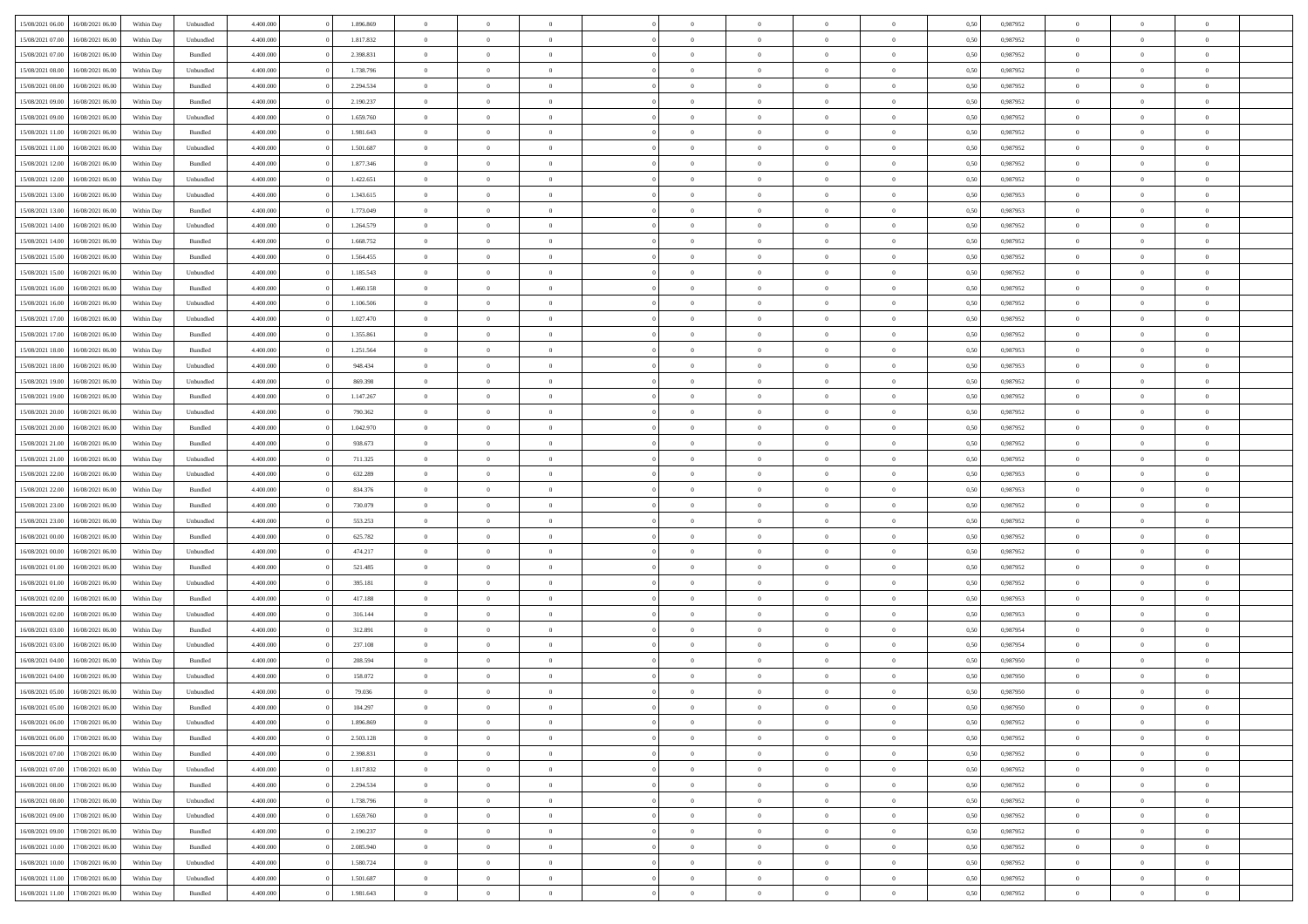| 16/08/2021 12:00 | 17/08/2021 06:00 | Within Day | Unbundled          | 4.400.000 | 1.422.651 | $\overline{0}$ | $\theta$       |                | $\Omega$       | $\Omega$       | $\theta$       | $\theta$       | 0,50 | 0,987952 | $\theta$       | $\overline{0}$ | $\theta$       |  |
|------------------|------------------|------------|--------------------|-----------|-----------|----------------|----------------|----------------|----------------|----------------|----------------|----------------|------|----------|----------------|----------------|----------------|--|
|                  |                  |            |                    |           |           |                |                |                |                |                |                |                |      |          |                |                |                |  |
| 16/08/2021 12:00 | 17/08/2021 06:00 | Within Day | Bundled            | 4.400.000 | 1.877.346 | $\overline{0}$ | $\theta$       | $\overline{0}$ | $\overline{0}$ | $\bf{0}$       | $\overline{0}$ | $\bf{0}$       | 0,50 | 0,987952 | $\theta$       | $\overline{0}$ | $\overline{0}$ |  |
| 16/08/2021 13:00 | 17/08/2021 06:00 | Within Day | Unbundled          | 4.400.000 | 1.343.615 | $\overline{0}$ | $\bf{0}$       | $\overline{0}$ | $\bf{0}$       | $\bf{0}$       | $\bf{0}$       | $\mathbf{0}$   | 0,50 | 0,987953 | $\overline{0}$ | $\overline{0}$ | $\bf{0}$       |  |
| 16/08/2021 13:00 | 17/08/2021 06:00 | Within Dav | Bundled            | 4.400.000 | 1.773.049 | $\overline{0}$ | $\overline{0}$ | $\overline{0}$ | $\overline{0}$ | $\bf{0}$       | $\overline{0}$ | $\overline{0}$ | 0.50 | 0,987953 | $\theta$       | $\theta$       | $\overline{0}$ |  |
| 16/08/2021 14:00 | 17/08/2021 06:00 | Within Day | Unbundled          | 4.400.000 | 1.264.579 | $\overline{0}$ | $\theta$       | $\overline{0}$ | $\overline{0}$ | $\bf{0}$       | $\overline{0}$ | $\bf{0}$       | 0,50 | 0,987952 | $\theta$       | $\overline{0}$ | $\overline{0}$ |  |
| 16/08/2021 14:00 | 17/08/2021 06:00 | Within Day | Bundled            | 4.400.000 | 1.668.752 | $\overline{0}$ | $\overline{0}$ | $\overline{0}$ | $\bf{0}$       | $\overline{0}$ | $\overline{0}$ | $\mathbf{0}$   | 0,50 | 0,987952 | $\overline{0}$ | $\overline{0}$ | $\bf{0}$       |  |
| 16/08/2021 15:00 | 17/08/2021 06:00 | Within Dav | Bundled            | 4.400.000 | 1.564.455 | $\overline{0}$ | $\overline{0}$ | $\overline{0}$ |                | $\overline{0}$ | $\overline{0}$ | $\overline{0}$ | 0.50 | 0,987952 | $\theta$       | $\overline{0}$ | $\overline{0}$ |  |
|                  |                  |            |                    |           |           |                |                |                | $\overline{0}$ |                |                |                |      |          |                |                |                |  |
| 16/08/2021 15:00 | 17/08/2021 06:00 | Within Day | Unbundled          | 4.400.000 | 1.185.543 | $\overline{0}$ | $\theta$       | $\overline{0}$ | $\overline{0}$ | $\bf{0}$       | $\overline{0}$ | $\bf{0}$       | 0,50 | 0,987952 | $\theta$       | $\theta$       | $\overline{0}$ |  |
| 16/08/2021 16:00 | 17/08/2021 06:00 | Within Day | Bundled            | 4.400.000 | 1.460.158 | $\overline{0}$ | $\overline{0}$ | $\overline{0}$ | $\bf{0}$       | $\bf{0}$       | $\bf{0}$       | $\bf{0}$       | 0,50 | 0,987952 | $\,0\,$        | $\overline{0}$ | $\overline{0}$ |  |
| 16/08/2021 16:00 | 17/08/2021 06:00 | Within Dav | Unbundled          | 4.400.000 | 1.106.506 | $\overline{0}$ | $\overline{0}$ | $\overline{0}$ | $\overline{0}$ | $\overline{0}$ | $\overline{0}$ | $\overline{0}$ | 0.50 | 0,987952 | $\theta$       | $\overline{0}$ | $\overline{0}$ |  |
| 16/08/2021 17:00 | 17/08/2021 06:00 | Within Day | Unbundled          | 4.400.000 | 1.027.470 | $\overline{0}$ | $\theta$       | $\overline{0}$ | $\overline{0}$ | $\bf{0}$       | $\overline{0}$ | $\bf{0}$       | 0,50 | 0,987952 | $\,$ 0 $\,$    | $\overline{0}$ | $\overline{0}$ |  |
| 16/08/2021 17:00 | 17/08/2021 06:00 | Within Day | Bundled            | 4.400.000 | 1.355.861 | $\overline{0}$ | $\bf{0}$       | $\overline{0}$ | $\overline{0}$ | $\bf{0}$       | $\overline{0}$ | $\mathbf{0}$   | 0,50 | 0,987952 | $\overline{0}$ | $\overline{0}$ | $\bf{0}$       |  |
| 16/08/2021 18:00 | 17/08/2021 06:00 | Within Day | Bundled            | 4.400.000 | 1.251.564 | $\overline{0}$ | $\overline{0}$ | $\overline{0}$ | $\overline{0}$ | $\bf{0}$       | $\overline{0}$ | $\overline{0}$ | 0.50 | 0,987953 | $\theta$       | $\theta$       | $\overline{0}$ |  |
|                  |                  |            |                    |           |           | $\overline{0}$ | $\theta$       | $\overline{0}$ | $\overline{0}$ | $\bf{0}$       | $\overline{0}$ |                |      |          | $\theta$       | $\overline{0}$ | $\overline{0}$ |  |
| 16/08/2021 18:00 | 17/08/2021 06:00 | Within Day | Unbundled          | 4.400.000 | 948.434   |                |                |                |                |                |                | $\bf{0}$       | 0,50 | 0,987953 |                |                |                |  |
| 16/08/2021 19:00 | 17/08/2021 06:00 | Within Day | Unbundled          | 4.400.000 | 869.398   | $\overline{0}$ | $\overline{0}$ | $\overline{0}$ | $\overline{0}$ | $\overline{0}$ | $\overline{0}$ | $\mathbf{0}$   | 0,50 | 0,987952 | $\overline{0}$ | $\overline{0}$ | $\bf{0}$       |  |
| 16/08/2021 19:00 | 17/08/2021 06:00 | Within Dav | Bundled            | 4.400.000 | 1.147.267 | $\overline{0}$ | $\overline{0}$ | $\overline{0}$ | $\overline{0}$ | $\overline{0}$ | $\overline{0}$ | $\overline{0}$ | 0.50 | 0,987952 | $\theta$       | $\overline{0}$ | $\overline{0}$ |  |
| 16/08/2021 20:00 | 17/08/2021 06:00 | Within Day | Bundled            | 4.400.000 | 1.042.970 | $\overline{0}$ | $\theta$       | $\overline{0}$ | $\overline{0}$ | $\bf{0}$       | $\overline{0}$ | $\bf{0}$       | 0,50 | 0,987952 | $\theta$       | $\theta$       | $\overline{0}$ |  |
| 16/08/2021 20:00 | 17/08/2021 06:00 | Within Day | Unbundled          | 4.400.000 | 790.362   | $\overline{0}$ | $\overline{0}$ | $\overline{0}$ | $\overline{0}$ | $\bf{0}$       | $\overline{0}$ | $\mathbf{0}$   | 0,50 | 0,987952 | $\,0\,$        | $\overline{0}$ | $\bf{0}$       |  |
| 16/08/2021 21:00 | 17/08/2021 06:00 | Within Dav | Unbundled          | 4.400.000 | 711.325   | $\overline{0}$ | $\overline{0}$ | $\overline{0}$ | $\overline{0}$ | $\overline{0}$ | $\overline{0}$ | $\overline{0}$ | 0.50 | 0,987952 | $\theta$       | $\overline{0}$ | $\overline{0}$ |  |
| 16/08/2021 21:00 | 17/08/2021 06:00 | Within Day | Bundled            | 4.400.000 | 938.673   | $\overline{0}$ | $\theta$       | $\overline{0}$ | $\overline{0}$ | $\bf{0}$       | $\overline{0}$ | $\bf{0}$       | 0,50 | 0,987952 | $\,$ 0 $\,$    | $\overline{0}$ | $\overline{0}$ |  |
|                  |                  |            |                    |           |           |                |                |                |                |                |                |                |      |          |                |                |                |  |
| 16/08/2021 22:00 | 17/08/2021 06:00 | Within Day | Bundled            | 4.400.000 | 834.376   | $\overline{0}$ | $\overline{0}$ | $\overline{0}$ | $\overline{0}$ | $\bf{0}$       | $\overline{0}$ | $\mathbf{0}$   | 0,50 | 0,987953 | $\bf{0}$       | $\overline{0}$ | $\bf{0}$       |  |
| 16/08/2021 22:00 | 17/08/2021 06:00 | Within Day | Unbundled          | 4.400.000 | 632.289   | $\overline{0}$ | $\overline{0}$ | $\overline{0}$ | $\overline{0}$ | $\overline{0}$ | $\overline{0}$ | $\overline{0}$ | 0.50 | 0,987953 | $\theta$       | $\overline{0}$ | $\overline{0}$ |  |
| 16/08/2021 23:00 | 17/08/2021 06:00 | Within Day | Bundled            | 4.400.000 | 730.079   | $\overline{0}$ | $\theta$       | $\overline{0}$ | $\overline{0}$ | $\bf{0}$       | $\overline{0}$ | $\bf{0}$       | 0,50 | 0,987952 | $\,$ 0 $\,$    | $\overline{0}$ | $\overline{0}$ |  |
| 16/08/2021 23:00 | 17/08/2021 06:00 | Within Day | Unbundled          | 4.400.000 | 553.253   | $\overline{0}$ | $\overline{0}$ | $\overline{0}$ | $\overline{0}$ | $\overline{0}$ | $\overline{0}$ | $\mathbf{0}$   | 0,50 | 0,987952 | $\overline{0}$ | $\overline{0}$ | $\bf{0}$       |  |
| 17/08/2021 00:00 | 17/08/2021 06:00 | Within Dav | Bundled            | 4.400.000 | 625.782   | $\overline{0}$ | $\overline{0}$ | $\overline{0}$ | $\overline{0}$ | $\overline{0}$ | $\overline{0}$ | $\overline{0}$ | 0.50 | 0,987952 | $\theta$       | $\overline{0}$ | $\overline{0}$ |  |
| 17/08/2021 00:00 | 17/08/2021 06:00 | Within Day | Unbundled          | 4.400.000 | 474.217   | $\overline{0}$ | $\theta$       | $\overline{0}$ | $\overline{0}$ | $\bf{0}$       | $\overline{0}$ | $\bf{0}$       | 0,50 | 0,987952 | $\theta$       | $\overline{0}$ | $\overline{0}$ |  |
| 17/08/2021 01:00 | 17/08/2021 06:00 | Within Day | Bundled            | 4.400.000 | 521.485   | $\overline{0}$ | $\overline{0}$ | $\overline{0}$ | $\overline{0}$ | $\bf{0}$       | $\overline{0}$ | $\bf{0}$       | 0,50 | 0,987952 | $\,0\,$        | $\overline{0}$ | $\overline{0}$ |  |
| 17/08/2021 01:00 | 17/08/2021 06:00 |            | Unbundled          | 4.400.000 | 395.181   | $\overline{0}$ | $\overline{0}$ | $\overline{0}$ | $\overline{0}$ | $\overline{0}$ | $\overline{0}$ | $\overline{0}$ | 0.50 | 0,987952 | $\theta$       | $\overline{0}$ | $\overline{0}$ |  |
|                  |                  | Within Day |                    |           |           |                |                |                |                |                |                |                |      |          |                |                |                |  |
| 17/08/2021 02:00 | 17/08/2021 06:00 | Within Day | Unbundled          | 4.400.000 | 316.144   | $\overline{0}$ | $\theta$       | $\overline{0}$ | $\overline{0}$ | $\bf{0}$       | $\overline{0}$ | $\bf{0}$       | 0,50 | 0,987953 | $\,$ 0 $\,$    | $\overline{0}$ | $\overline{0}$ |  |
| 17/08/2021 02:00 | 17/08/2021 06:00 | Within Day | Bundled            | 4.400.000 | 417.188   | $\overline{0}$ | $\overline{0}$ | $\overline{0}$ | $\bf{0}$       | $\bf{0}$       | $\bf{0}$       | $\bf{0}$       | 0,50 | 0,987953 | $\overline{0}$ | $\overline{0}$ | $\bf{0}$       |  |
| 17/08/2021 03:00 | 17/08/2021 06:00 | Within Day | Unbundled          | 4.400,000 | 237.108   | $\overline{0}$ | $\Omega$       | $\Omega$       | $\Omega$       | $\Omega$       | $\overline{0}$ | $\overline{0}$ | 0,50 | 0,987954 | $\,0\,$        | $\theta$       | $\theta$       |  |
| 17/08/2021 03:00 | 17/08/2021 06:00 | Within Day | Bundled            | 4.400.000 | 312.891   | $\overline{0}$ | $\theta$       | $\overline{0}$ | $\overline{0}$ | $\bf{0}$       | $\overline{0}$ | $\bf{0}$       | 0,50 | 0,987954 | $\theta$       | $\overline{0}$ | $\overline{0}$ |  |
| 17/08/2021 04:00 | 17/08/2021 06:00 | Within Day | Unbundled          | 4.400.000 | 158.072   | $\overline{0}$ | $\overline{0}$ | $\overline{0}$ | $\bf{0}$       | $\overline{0}$ | $\overline{0}$ | $\mathbf{0}$   | 0,50 | 0,987950 | $\overline{0}$ | $\overline{0}$ | $\bf{0}$       |  |
| 17/08/2021 04:00 | 17/08/2021 06:00 | Within Day | Bundled            | 4.400,000 | 208,594   | $\overline{0}$ | $\Omega$       | $\Omega$       | $\Omega$       | $\bf{0}$       | $\overline{0}$ | $\overline{0}$ | 0.50 | 0,987950 | $\,0\,$        | $\theta$       | $\theta$       |  |
| 17/08/2021 05:00 | 17/08/2021 06:00 | Within Day | Unbundled          | 4.400.000 | 79.036    | $\overline{0}$ | $\theta$       | $\overline{0}$ | $\overline{0}$ | $\bf{0}$       | $\overline{0}$ | $\bf{0}$       | 0,50 | 0,987950 | $\,$ 0 $\,$    | $\overline{0}$ | $\overline{0}$ |  |
|                  |                  |            |                    |           |           |                |                |                |                |                |                |                |      |          |                |                |                |  |
| 17/08/2021 05:00 | 17/08/2021 06:00 | Within Day | Bundled            | 4.400.000 | 104.297   | $\overline{0}$ | $\overline{0}$ | $\overline{0}$ | $\bf{0}$       | $\bf{0}$       | $\bf{0}$       | $\bf{0}$       | 0,50 | 0,987950 | $\bf{0}$       | $\overline{0}$ | $\bf{0}$       |  |
| 17/08/2021 06:00 | 18/08/2021 06:00 | Within Day | Bundled            | 4.400,000 | 2.503.128 | $\overline{0}$ | $\Omega$       | $\Omega$       | $\Omega$       | $\theta$       | $\overline{0}$ | $\overline{0}$ | 0.50 | 0.987952 | $\,$ 0 $\,$    | $\theta$       | $\theta$       |  |
| 17/08/2021 06:00 | 18/08/2021 06:00 | Within Day | Unbundled          | 4.400.000 | 1.896.869 | $\overline{0}$ | $\theta$       | $\overline{0}$ | $\overline{0}$ | $\bf{0}$       | $\overline{0}$ | $\bf{0}$       | 0,50 | 0,987952 | $\,$ 0 $\,$    | $\overline{0}$ | $\overline{0}$ |  |
| 17/08/2021 07:00 | 18/08/2021 06:00 | Within Day | Unbundled          | 4.400.000 | 1.817.832 | $\overline{0}$ | $\overline{0}$ | $\overline{0}$ | $\bf{0}$       | $\bf{0}$       | $\bf{0}$       | $\mathbf{0}$   | 0,50 | 0,987952 | $\overline{0}$ | $\overline{0}$ | $\bf{0}$       |  |
| 17/08/2021 07:00 | 18/08/2021 06:00 | Within Day | Bundled            | 4.400,000 | 2.398.831 | $\overline{0}$ | $\Omega$       | $\overline{0}$ | $\Omega$       | $\overline{0}$ | $\overline{0}$ | $\overline{0}$ | 0.50 | 0,987952 | $\,0\,$        | $\theta$       | $\theta$       |  |
| 17/08/2021 08:00 | 18/08/2021 06:00 | Within Day | Unbundled          | 4.400.000 | 1.738.796 | $\overline{0}$ | $\overline{0}$ | $\overline{0}$ | $\overline{0}$ | $\,$ 0         | $\overline{0}$ | $\bf{0}$       | 0,50 | 0,987952 | $\,$ 0 $\,$    | $\overline{0}$ | $\overline{0}$ |  |
| 17/08/2021 08:00 | 18/08/2021 06:00 | Within Day | Bundled            | 4.400.000 | 2.294.534 | $\overline{0}$ | $\overline{0}$ | $\overline{0}$ | $\bf{0}$       | $\bf{0}$       | $\bf{0}$       | $\mathbf{0}$   | 0,50 | 0,987952 | $\overline{0}$ | $\overline{0}$ | $\bf{0}$       |  |
| 17/08/2021 09:00 | 18/08/2021 06:00 |            | Bundled            | 4.400,000 | 2.190.237 | $\overline{0}$ | $\Omega$       | $\Omega$       | $\Omega$       | $\Omega$       | $\Omega$       | $\overline{0}$ | 0.50 | 0.987952 | $\theta$       | $\theta$       | $\theta$       |  |
|                  |                  | Within Day |                    |           |           |                |                |                |                |                |                |                |      |          |                |                |                |  |
| 17/08/2021 09:00 | 18/08/2021 06:00 | Within Day | Unbundled          | 4.400.000 | 1.659.760 | $\overline{0}$ | $\overline{0}$ | $\overline{0}$ | $\bf{0}$       | $\,$ 0         | $\bf{0}$       | $\bf{0}$       | 0,50 | 0,987952 | $\,0\,$        | $\,$ 0 $\,$    | $\overline{0}$ |  |
| 17/08/2021 10:00 | 18/08/2021 06:00 | Within Day | $\mathbf B$ undled | 4.400.000 | 2.085.940 | $\overline{0}$ | $\bf{0}$       |                |                | $\bf{0}$       |                |                | 0,50 | 0,987952 | $\bf{0}$       | $\overline{0}$ |                |  |
| 17/08/2021 10:00 | 18/08/2021 06:00 | Within Day | Unbundled          | 4.400.000 | 1.580.724 | $\overline{0}$ | $\overline{0}$ | $\overline{0}$ | $\Omega$       | $\overline{0}$ | $\overline{0}$ | $\overline{0}$ | 0.50 | 0.987952 | $\theta$       | $\theta$       | $\theta$       |  |
| 17/08/2021 11:00 | 18/08/2021 06:00 | Within Day | Unbundled          | 4.400.000 | 1.501.687 | $\overline{0}$ | $\,$ 0         | $\overline{0}$ | $\bf{0}$       | $\,$ 0 $\,$    | $\overline{0}$ | $\mathbf{0}$   | 0,50 | 0,987952 | $\,$ 0 $\,$    | $\,$ 0 $\,$    | $\,$ 0         |  |
| 17/08/2021 11:00 | 18/08/2021 06:00 | Within Day | Bundled            | 4.400.000 | 1.981.643 | $\overline{0}$ | $\overline{0}$ | $\overline{0}$ | $\overline{0}$ | $\overline{0}$ | $\overline{0}$ | $\mathbf{0}$   | 0,50 | 0,987952 | $\overline{0}$ | $\bf{0}$       | $\bf{0}$       |  |
| 17/08/2021 12:00 | 18/08/2021 06:00 | Within Day | Unbundled          | 4.400,000 | 1.422.651 | $\overline{0}$ | $\overline{0}$ | $\overline{0}$ | $\Omega$       | $\overline{0}$ | $\overline{0}$ | $\overline{0}$ | 0,50 | 0,987952 | $\overline{0}$ | $\theta$       | $\overline{0}$ |  |
| 17/08/2021 12:00 | 18/08/2021 06:00 | Within Day | Bundled            | 4.400.000 | 1.877.346 | $\overline{0}$ | $\,$ 0         | $\overline{0}$ | $\overline{0}$ | $\,$ 0 $\,$    | $\overline{0}$ | $\mathbf{0}$   | 0,50 | 0,987952 | $\,$ 0 $\,$    | $\overline{0}$ | $\overline{0}$ |  |
|                  |                  |            |                    |           |           |                |                |                |                |                |                |                |      |          |                |                |                |  |
| 17/08/2021 13:00 | 18/08/2021 06:00 | Within Day | Unbundled          | 4.400.000 | 1.343.615 | $\overline{0}$ | $\overline{0}$ | $\overline{0}$ | $\overline{0}$ | $\overline{0}$ | $\overline{0}$ | $\mathbf{0}$   | 0,50 | 0,987953 | $\overline{0}$ | $\overline{0}$ | $\bf{0}$       |  |
| 17/08/2021 13:00 | 18/08/2021 06:00 | Within Day | Bundled            | 4.400.000 | 1.773.049 | $\overline{0}$ | $\overline{0}$ | $\overline{0}$ | $\overline{0}$ | $\overline{0}$ | $\overline{0}$ | $\bf{0}$       | 0.50 | 0,987953 | $\overline{0}$ | $\theta$       | $\overline{0}$ |  |
| 17/08/2021 14:00 | 18/08/2021 06:00 | Within Day | Unbundled          | 4.400.000 | 1.264.579 | $\overline{0}$ | $\,$ 0         | $\overline{0}$ | $\overline{0}$ | $\bf{0}$       | $\overline{0}$ | $\bf{0}$       | 0,50 | 0,987952 | $\,$ 0 $\,$    | $\overline{0}$ | $\overline{0}$ |  |
| 17/08/2021 14:00 | 18/08/2021 06:00 | Within Day | Bundled            | 4.400.000 | 1.668.752 | $\overline{0}$ | $\bf{0}$       | $\overline{0}$ | $\overline{0}$ | $\overline{0}$ | $\overline{0}$ | $\mathbf{0}$   | 0,50 | 0,987952 | $\overline{0}$ | $\overline{0}$ | $\bf{0}$       |  |
| 17/08/2021 15:00 | 18/08/2021 06:00 | Within Day | Unbundled          | 4.400,000 | 1.185.543 | $\overline{0}$ | $\overline{0}$ | $\overline{0}$ | $\Omega$       | $\overline{0}$ | $\overline{0}$ | $\bf{0}$       | 0.50 | 0,987952 | $\overline{0}$ | $\overline{0}$ | $\overline{0}$ |  |
| 17/08/2021 15:00 | 18/08/2021 06:00 | Within Day | Bundled            | 4.400.000 | 1.564.455 | $\overline{0}$ | $\bf{0}$       | $\overline{0}$ | $\bf{0}$       | $\bf{0}$       | $\overline{0}$ | $\mathbf{0}$   | 0,50 | 0,987952 | $\,$ 0 $\,$    | $\,$ 0 $\,$    | $\bf{0}$       |  |
| 17/08/2021 16:00 | 18/08/2021 06:00 | Within Day | Bundled            | 4.400.000 | 1.460.158 | $\overline{0}$ | $\overline{0}$ | $\overline{0}$ | $\overline{0}$ | $\overline{0}$ | $\overline{0}$ | $\mathbf{0}$   | 0,50 | 0,987952 | $\overline{0}$ | $\bf{0}$       | $\overline{0}$ |  |
|                  |                  |            |                    |           |           |                |                |                |                |                |                |                |      |          |                |                |                |  |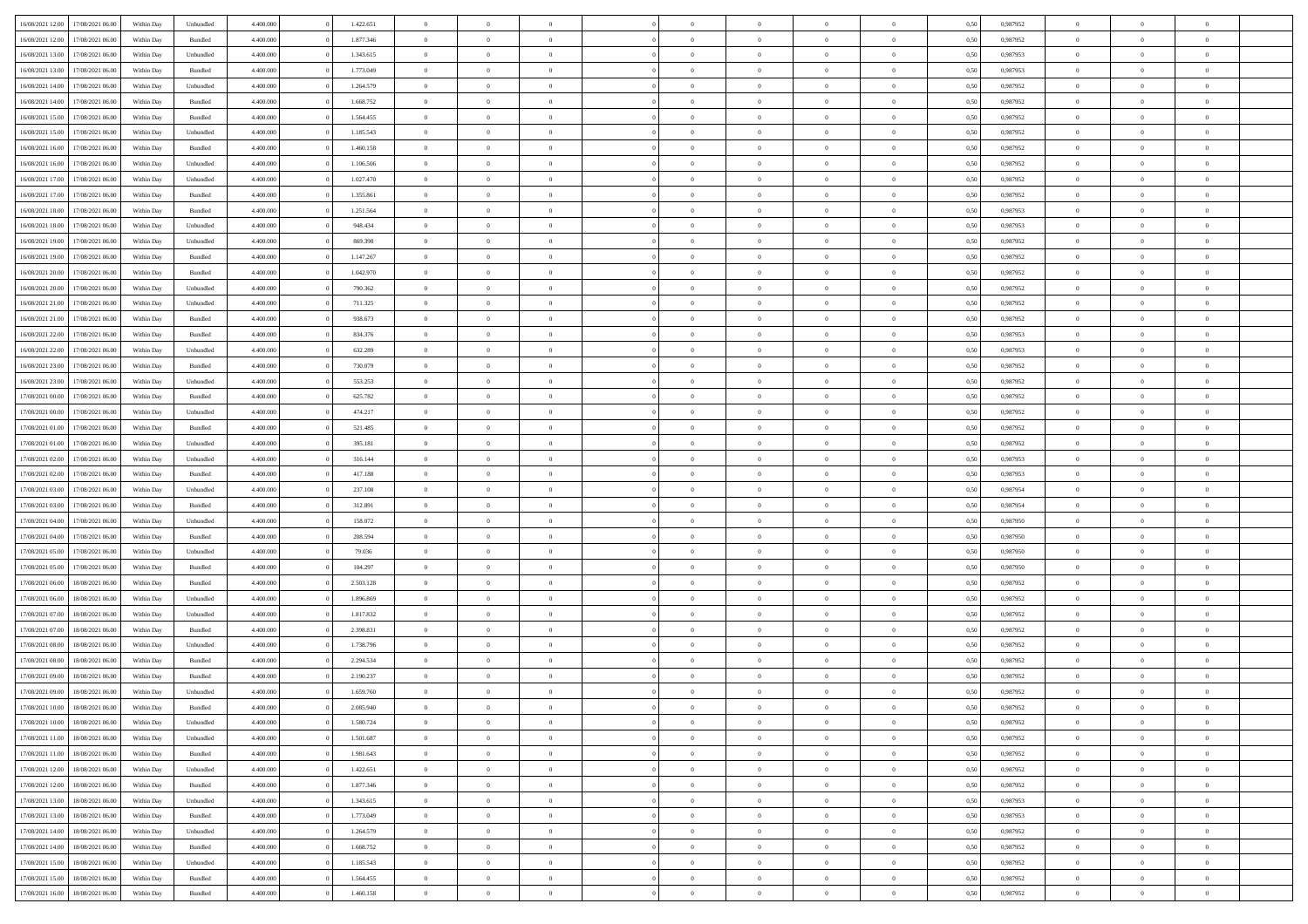| 17/08/2021 16:00 | 18/08/2021 06:00 | Within Dav | Unbundled          | 4.400.000 | 1.106.506 | $\overline{0}$ | $\theta$       |                | $\Omega$       | $\Omega$       | $\theta$       | $\theta$       | 0,50 | 0,987952 | $\theta$       | $\overline{0}$ | $\overline{0}$ |  |
|------------------|------------------|------------|--------------------|-----------|-----------|----------------|----------------|----------------|----------------|----------------|----------------|----------------|------|----------|----------------|----------------|----------------|--|
|                  |                  |            |                    |           |           |                |                |                |                |                |                |                |      |          |                |                |                |  |
| 17/08/2021 17:00 | 18/08/2021 06:00 | Within Day | Bundled            | 4.400.000 | 1.355.861 | $\overline{0}$ | $\overline{0}$ | $\overline{0}$ | $\overline{0}$ | $\bf{0}$       | $\overline{0}$ | $\bf{0}$       | 0,50 | 0,987952 | $\theta$       | $\overline{0}$ | $\overline{0}$ |  |
| 17/08/2021 17:00 | 18/08/2021 06:00 | Within Day | Unbundled          | 4.400.000 | 1.027.470 | $\overline{0}$ | $\overline{0}$ | $\overline{0}$ | $\overline{0}$ | $\bf{0}$       | $\overline{0}$ | $\mathbf{0}$   | 0,50 | 0,987952 | $\overline{0}$ | $\overline{0}$ | $\bf{0}$       |  |
| 17/08/2021 18:00 | 18/08/2021 06:00 | Within Dav | Bundled            | 4.400.000 | 1.251.564 | $\overline{0}$ | $\overline{0}$ | $\overline{0}$ | $\overline{0}$ | $\bf{0}$       | $\overline{0}$ | $\overline{0}$ | 0.50 | 0,987953 | $\theta$       | $\overline{0}$ | $\overline{0}$ |  |
| 17/08/2021 18:00 | 18/08/2021 06:00 | Within Day | Unbundled          | 4.400.000 | 948.434   | $\overline{0}$ | $\theta$       | $\overline{0}$ | $\overline{0}$ | $\bf{0}$       | $\overline{0}$ | $\bf{0}$       | 0,50 | 0,987953 | $\,$ 0 $\,$    | $\overline{0}$ | $\overline{0}$ |  |
| 17/08/2021 19:00 | 18/08/2021 06:00 | Within Day | Bundled            | 4.400.000 | 1.147.267 | $\overline{0}$ | $\overline{0}$ | $\overline{0}$ | $\overline{0}$ | $\overline{0}$ | $\overline{0}$ | $\mathbf{0}$   | 0,50 | 0,987952 | $\overline{0}$ | $\overline{0}$ | $\bf{0}$       |  |
| 17/08/2021 19:00 | 18/08/2021 06:00 | Within Dav | Unbundled          | 4.400.000 | 869.398   | $\overline{0}$ | $\overline{0}$ | $\overline{0}$ | $\overline{0}$ | $\overline{0}$ | $\overline{0}$ | $\overline{0}$ | 0.50 | 0,987952 | $\theta$       | $\overline{0}$ | $\overline{0}$ |  |
|                  |                  |            |                    |           |           |                |                |                |                |                |                |                |      |          |                |                |                |  |
| 17/08/2021 20:00 | 18/08/2021 06:00 | Within Day | Unbundled          | 4.400.000 | 790.362   | $\overline{0}$ | $\theta$       | $\overline{0}$ | $\overline{0}$ | $\bf{0}$       | $\overline{0}$ | $\bf{0}$       | 0,50 | 0,987952 | $\theta$       | $\theta$       | $\overline{0}$ |  |
| 17/08/2021 20:00 | 18/08/2021 06:00 | Within Day | Bundled            | 4.400.000 | 1.042.970 | $\overline{0}$ | $\overline{0}$ | $\overline{0}$ | $\overline{0}$ | $\bf{0}$       | $\overline{0}$ | $\mathbf{0}$   | 0,50 | 0,987952 | $\,0\,$        | $\overline{0}$ | $\overline{0}$ |  |
| 17/08/2021 21:00 | 18/08/2021 06:00 | Within Dav | Unbundled          | 4.400.000 | 711.325   | $\overline{0}$ | $\overline{0}$ | $\overline{0}$ | $\overline{0}$ | $\overline{0}$ | $\overline{0}$ | $\overline{0}$ | 0.50 | 0,987952 | $\theta$       | $\overline{0}$ | $\overline{0}$ |  |
| 17/08/2021 21:00 | 18/08/2021 06:00 | Within Day | Bundled            | 4.400.000 | 938.673   | $\overline{0}$ | $\theta$       | $\overline{0}$ | $\overline{0}$ | $\bf{0}$       | $\overline{0}$ | $\bf{0}$       | 0,50 | 0,987952 | $\,$ 0 $\,$    | $\overline{0}$ | $\overline{0}$ |  |
| 17/08/2021 22:00 | 18/08/2021 06:00 | Within Day | Unbundled          | 4.400.000 | 632.289   | $\overline{0}$ | $\overline{0}$ | $\overline{0}$ | $\bf{0}$       | $\bf{0}$       | $\bf{0}$       | $\mathbf{0}$   | 0,50 | 0,987953 | $\overline{0}$ | $\overline{0}$ | $\bf{0}$       |  |
| 17/08/2021 22:00 | 18/08/2021 06:00 | Within Dav | Bundled            | 4.400.000 | 834.376   | $\overline{0}$ | $\overline{0}$ | $\overline{0}$ | $\overline{0}$ | $\bf{0}$       | $\overline{0}$ | $\overline{0}$ | 0.50 | 0,987953 | $\theta$       | $\theta$       | $\overline{0}$ |  |
| 17/08/2021 23:00 | 18/08/2021 06:00 | Within Day | Bundled            | 4.400.000 | 730.079   | $\overline{0}$ | $\theta$       | $\overline{0}$ | $\overline{0}$ | $\bf{0}$       | $\overline{0}$ | $\bf{0}$       | 0,50 | 0,987952 | $\theta$       | $\overline{0}$ | $\overline{0}$ |  |
|                  |                  |            |                    |           |           |                |                |                |                |                |                |                |      |          |                |                |                |  |
| 17/08/2021 23:00 | 18/08/2021 06:00 | Within Day | Unbundled          | 4.400.000 | 553.253   | $\overline{0}$ | $\overline{0}$ | $\overline{0}$ | $\bf{0}$       | $\overline{0}$ | $\overline{0}$ | $\mathbf{0}$   | 0,50 | 0,987952 | $\overline{0}$ | $\overline{0}$ | $\bf{0}$       |  |
| 18/08/2021 00:00 | 18/08/2021 06:00 | Within Dav | Bundled            | 4.400.000 | 625.782   | $\overline{0}$ | $\overline{0}$ | $\overline{0}$ | $\overline{0}$ | $\overline{0}$ | $\overline{0}$ | $\overline{0}$ | 0.50 | 0,987952 | $\theta$       | $\overline{0}$ | $\overline{0}$ |  |
| 18/08/2021 00:00 | 18/08/2021 06:00 | Within Day | Unbundled          | 4.400.000 | 474.217   | $\overline{0}$ | $\theta$       | $\overline{0}$ | $\overline{0}$ | $\bf{0}$       | $\overline{0}$ | $\bf{0}$       | 0,50 | 0,987952 | $\,$ 0 $\,$    | $\overline{0}$ | $\overline{0}$ |  |
| 18/08/2021 01:00 | 18/08/2021 06:00 | Within Day | Unbundled          | 4.400.000 | 395.181   | $\overline{0}$ | $\overline{0}$ | $\overline{0}$ | $\bf{0}$       | $\bf{0}$       | $\bf{0}$       | $\mathbf{0}$   | 0,50 | 0,987952 | $\bf{0}$       | $\overline{0}$ | $\bf{0}$       |  |
| 18/08/2021 01:00 | 18/08/2021 06:00 | Within Dav | Bundled            | 4.400.000 | 521.485   | $\overline{0}$ | $\overline{0}$ | $\overline{0}$ | $\overline{0}$ | $\overline{0}$ | $\overline{0}$ | $\overline{0}$ | 0.50 | 0,987952 | $\theta$       | $\overline{0}$ | $\overline{0}$ |  |
| 18/08/2021 02:00 | 18/08/2021 06:00 | Within Day | Bundled            | 4.400.000 | 417.188   | $\overline{0}$ | $\theta$       | $\overline{0}$ | $\overline{0}$ | $\bf{0}$       | $\overline{0}$ | $\bf{0}$       | 0,50 | 0,987953 | $\,$ 0 $\,$    | $\overline{0}$ | $\overline{0}$ |  |
| 18/08/2021 02:00 | 18/08/2021 06:00 | Within Day | Unbundled          | 4.400.000 | 316.144   | $\overline{0}$ | $\overline{0}$ | $\overline{0}$ | $\bf{0}$       | $\bf{0}$       | $\bf{0}$       | $\mathbf{0}$   | 0,50 | 0,987953 | $\overline{0}$ | $\overline{0}$ | $\bf{0}$       |  |
| 18/08/2021 03:00 | 18/08/2021 06:00 | Within Day | Unbundled          | 4.400.000 | 237.108   | $\overline{0}$ | $\overline{0}$ | $\overline{0}$ | $\overline{0}$ | $\overline{0}$ | $\overline{0}$ | $\overline{0}$ | 0.50 | 0,987954 | $\theta$       | $\overline{0}$ | $\overline{0}$ |  |
|                  |                  |            |                    |           |           |                |                |                |                |                |                |                |      |          |                |                |                |  |
| 18/08/2021 03:00 | 18/08/2021 06:00 | Within Day | Bundled            | 4.400.000 | 312.891   | $\overline{0}$ | $\theta$       | $\overline{0}$ | $\overline{0}$ | $\bf{0}$       | $\overline{0}$ | $\bf{0}$       | 0,50 | 0,987954 | $\,$ 0 $\,$    | $\overline{0}$ | $\overline{0}$ |  |
| 18/08/2021 04:00 | 18/08/2021 06:00 | Within Day | Unbundled          | 4.400.000 | 158.072   | $\overline{0}$ | $\overline{0}$ | $\overline{0}$ | $\bf{0}$       | $\overline{0}$ | $\overline{0}$ | $\mathbf{0}$   | 0,50 | 0,987950 | $\overline{0}$ | $\overline{0}$ | $\bf{0}$       |  |
| 18/08/2021 04:00 | 18/08/2021 06:00 | Within Dav | Bundled            | 4.400.000 | 208.594   | $\overline{0}$ | $\overline{0}$ | $\overline{0}$ | $\overline{0}$ | $\overline{0}$ | $\overline{0}$ | $\overline{0}$ | 0.50 | 0,987950 | $\overline{0}$ | $\overline{0}$ | $\overline{0}$ |  |
| 18/08/2021 05:00 | 18/08/2021 06:00 | Within Day | Bundled            | 4.400.000 | 104.297   | $\overline{0}$ | $\theta$       | $\overline{0}$ | $\overline{0}$ | $\bf{0}$       | $\overline{0}$ | $\bf{0}$       | 0,50 | 0,987950 | $\,$ 0 $\,$    | $\overline{0}$ | $\overline{0}$ |  |
| 18/08/2021 05:00 | 18/08/2021 06:00 | Within Day | Unbundled          | 4.400.000 | 79.036    | $\overline{0}$ | $\overline{0}$ | $\overline{0}$ | $\bf{0}$       | $\bf{0}$       | $\bf{0}$       | $\bf{0}$       | 0,50 | 0,987950 | $\,0\,$        | $\overline{0}$ | $\bf{0}$       |  |
| 18/08/2021 06:00 | 19/08/2021 06:00 | Within Day | Unbundled          | 4.400.000 | 1.896.869 | $\overline{0}$ | $\overline{0}$ | $\overline{0}$ | $\overline{0}$ | $\overline{0}$ | $\overline{0}$ | $\overline{0}$ | 0.50 | 0,987952 | $\theta$       | $\overline{0}$ | $\overline{0}$ |  |
| 18/08/2021 06:00 | 19/08/2021 06:00 | Within Day | Bundled            | 4.400.000 | 2.503.128 | $\overline{0}$ | $\overline{0}$ | $\overline{0}$ | $\overline{0}$ | $\bf{0}$       | $\overline{0}$ | $\bf{0}$       | 0,50 | 0,987952 | $\,$ 0 $\,$    | $\overline{0}$ | $\overline{0}$ |  |
|                  |                  |            |                    |           |           |                |                |                |                |                |                |                |      |          |                |                |                |  |
| 18/08/2021 07:00 | 19/08/2021 06:00 | Within Day | Unbundled          | 4.400.000 | 1.817.832 | $\overline{0}$ | $\overline{0}$ | $\overline{0}$ | $\overline{0}$ | $\bf{0}$       | $\overline{0}$ | $\bf{0}$       | 0,50 | 0,987952 | $\overline{0}$ | $\overline{0}$ | $\bf{0}$       |  |
| 18/08/2021 07:00 | 19/08/2021 06:00 | Within Day | Bundled            | 4.400,000 | 2.398.831 | $\overline{0}$ | $\Omega$       | $\overline{0}$ | $\Omega$       | $\Omega$       | $\overline{0}$ | $\overline{0}$ | 0,50 | 0,987952 | $\,0\,$        | $\theta$       | $\theta$       |  |
| 18/08/2021 08:00 | 19/08/2021 06:00 | Within Day | Unbundled          | 4.400.000 | 1.738.796 | $\overline{0}$ | $\overline{0}$ | $\overline{0}$ | $\overline{0}$ | $\bf{0}$       | $\overline{0}$ | $\bf{0}$       | 0,50 | 0,987952 | $\,$ 0 $\,$    | $\overline{0}$ | $\overline{0}$ |  |
| 18/08/2021 08:00 | 19/08/2021 06:00 | Within Day | Bundled            | 4.400.000 | 2.294.534 | $\overline{0}$ | $\overline{0}$ | $\overline{0}$ | $\overline{0}$ | $\overline{0}$ | $\overline{0}$ | $\mathbf{0}$   | 0,50 | 0,987952 | $\overline{0}$ | $\overline{0}$ | $\bf{0}$       |  |
| 18/08/2021 09:00 | 19/08/2021 06:00 | Within Day | Bundled            | 4.400,000 | 2.190.237 | $\overline{0}$ | $\Omega$       | $\Omega$       | $\Omega$       | $\overline{0}$ | $\overline{0}$ | $\overline{0}$ | 0.50 | 0,987952 | $\,0\,$        | $\theta$       | $\theta$       |  |
| 18/08/2021 09:00 | 19/08/2021 06:00 | Within Day | Unbundled          | 4.400.000 | 1.659.760 | $\overline{0}$ | $\theta$       | $\overline{0}$ | $\overline{0}$ | $\bf{0}$       | $\overline{0}$ | $\bf{0}$       | 0,50 | 0,987952 | $\,$ 0 $\,$    | $\overline{0}$ | $\overline{0}$ |  |
| 18/08/2021 10:00 | 19/08/2021 06:00 | Within Day | Bundled            | 4.400.000 | 2.085.940 | $\overline{0}$ | $\overline{0}$ | $\overline{0}$ | $\overline{0}$ | $\bf{0}$       | $\overline{0}$ | $\mathbf{0}$   | 0,50 | 0,987952 | $\bf{0}$       | $\overline{0}$ | $\bf{0}$       |  |
| 18/08/2021 10:00 | 19/08/2021 06:00 | Within Day | Unbundled          | 4.400,000 | 1.580.724 | $\overline{0}$ | $\Omega$       | $\overline{0}$ | $\Omega$       | $\overline{0}$ | $\overline{0}$ | $\overline{0}$ | 0.50 | 0.987952 | $\,$ 0 $\,$    | $\theta$       | $\theta$       |  |
| 18/08/2021 11:00 | 19/08/2021 06:00 |            | Bundled            | 4.400.000 | 1.981.643 | $\overline{0}$ | $\overline{0}$ | $\overline{0}$ | $\overline{0}$ | $\,$ 0         | $\overline{0}$ |                |      | 0,987952 | $\,$ 0 $\,$    | $\overline{0}$ | $\overline{0}$ |  |
|                  |                  | Within Day |                    |           |           |                |                |                |                |                |                | $\bf{0}$       | 0,50 |          |                |                |                |  |
| 18/08/2021 11:00 | 19/08/2021 06:00 | Within Day | Unbundled          | 4.400.000 | 1.501.687 | $\overline{0}$ | $\overline{0}$ | $\overline{0}$ | $\overline{0}$ | $\bf{0}$       | $\overline{0}$ | $\mathbf{0}$   | 0,50 | 0,987952 | $\overline{0}$ | $\overline{0}$ | $\bf{0}$       |  |
| 18/08/2021 12:00 | 19/08/2021 06:00 | Within Day | Bundled            | 4.400,000 | 1.877.346 | $\overline{0}$ | $\Omega$       | $\overline{0}$ | $\Omega$       | $\overline{0}$ | $\overline{0}$ | $\overline{0}$ | 0,50 | 0,987952 | $\,0\,$        | $\theta$       | $\theta$       |  |
| 18/08/2021 12:00 | 19/08/2021 06:00 | Within Day | Unbundled          | 4.400.000 | 1.422.651 | $\overline{0}$ | $\overline{0}$ | $\overline{0}$ | $\overline{0}$ | $\,$ 0         | $\overline{0}$ | $\bf{0}$       | 0,50 | 0,987952 | $\,$ 0 $\,$    | $\overline{0}$ | $\overline{0}$ |  |
| 18/08/2021 13:00 | 19/08/2021 06:00 | Within Day | Bundled            | 4.400.000 | 1.773.049 | $\overline{0}$ | $\overline{0}$ | $\overline{0}$ | $\overline{0}$ | $\bf{0}$       | $\overline{0}$ | $\mathbf{0}$   | 0,50 | 0,987953 | $\overline{0}$ | $\overline{0}$ | $\bf{0}$       |  |
| 18/08/2021 13:00 | 19/08/2021 06:00 | Within Day | Unbundled          | 4.400,000 | 1.343.615 | $\overline{0}$ | $\Omega$       | $\Omega$       | $\Omega$       | $\Omega$       | $\Omega$       | $\overline{0}$ | 0.50 | 0.987953 | $\theta$       | $\theta$       | $\theta$       |  |
| 18/08/2021 14:00 | 19/08/2021 06:00 | Within Day | Unbundled          | 4.400.000 | 1.264.579 | $\overline{0}$ | $\overline{0}$ | $\bf{0}$       | $\bf{0}$       | $\,$ 0         | $\bf{0}$       | $\bf{0}$       | 0,50 | 0,987952 | $\,0\,$        | $\,$ 0 $\,$    | $\overline{0}$ |  |
| 18/08/2021 14:00 | 19/08/2021 06:00 | Within Day | $\mathbf B$ undled | 4.400.000 | 1.668.752 | $\bf{0}$       | $\bf{0}$       |                |                | $\bf{0}$       |                |                | 0,50 | 0,987952 | $\bf{0}$       | $\overline{0}$ |                |  |
| 18/08/2021 15:00 | 19/08/2021 06:00 | Within Day | Unbundled          | 4.400.000 | 1.185.543 | $\overline{0}$ | $\overline{0}$ | $\overline{0}$ | $\Omega$       | $\overline{0}$ | $\overline{0}$ | $\overline{0}$ | 0.50 | 0.987952 | $\theta$       | $\theta$       | $\theta$       |  |
|                  |                  |            |                    |           |           |                |                |                |                |                |                |                |      |          |                |                |                |  |
| 18/08/2021 15:00 | 19/08/2021 06:00 | Within Day | Bundled            | 4.400.000 | 1.564.455 | $\overline{0}$ | $\,$ 0         | $\overline{0}$ | $\bf{0}$       | $\,$ 0 $\,$    | $\overline{0}$ | $\,$ 0 $\,$    | 0,50 | 0,987952 | $\,$ 0 $\,$    | $\,$ 0 $\,$    | $\,$ 0         |  |
| 18/08/2021 16:00 | 19/08/2021 06:00 | Within Day | Unbundled          | 4.400.000 | 1.106.506 | $\overline{0}$ | $\overline{0}$ | $\overline{0}$ | $\overline{0}$ | $\overline{0}$ | $\overline{0}$ | $\mathbf{0}$   | 0,50 | 0,987952 | $\overline{0}$ | $\bf{0}$       | $\bf{0}$       |  |
| 18/08/2021 16:00 | 19/08/2021 06:00 | Within Day | $\mathbf B$ undled | 4.400,000 | 1.460.158 | $\overline{0}$ | $\overline{0}$ | $\overline{0}$ | $\Omega$       | $\overline{0}$ | $\overline{0}$ | $\overline{0}$ | 0,50 | 0,987952 | $\overline{0}$ | $\theta$       | $\overline{0}$ |  |
| 18/08/2021 17:00 | 19/08/2021 06:00 | Within Day | Unbundled          | 4.400.000 | 1.027.470 | $\overline{0}$ | $\,$ 0         | $\overline{0}$ | $\bf{0}$       | $\,$ 0 $\,$    | $\overline{0}$ | $\mathbf{0}$   | 0,50 | 0,987952 | $\,$ 0 $\,$    | $\overline{0}$ | $\overline{0}$ |  |
| 18/08/2021 17:00 | 19/08/2021 06:00 | Within Day | Bundled            | 4.400.000 | 1.355.861 | $\overline{0}$ | $\overline{0}$ | $\overline{0}$ | $\overline{0}$ | $\overline{0}$ | $\overline{0}$ | $\mathbf{0}$   | 0,50 | 0,987952 | $\overline{0}$ | $\overline{0}$ | $\bf{0}$       |  |
| 18/08/2021 18:00 | 19/08/2021 06:00 | Within Day | Bundled            | 4.400.000 | 1.251.564 | $\overline{0}$ | $\overline{0}$ | $\overline{0}$ | $\overline{0}$ | $\overline{0}$ | $\overline{0}$ | $\bf{0}$       | 0.50 | 0,987953 | $\overline{0}$ | $\theta$       | $\overline{0}$ |  |
| 18/08/2021 18:00 | 19/08/2021 06:00 | Within Day | Unbundled          | 4.400.000 | 948.434   | $\overline{0}$ | $\,$ 0         | $\overline{0}$ | $\bf{0}$       | $\bf{0}$       | $\bf{0}$       | $\bf{0}$       | 0,50 | 0,987953 | $\,$ 0 $\,$    | $\overline{0}$ | $\overline{0}$ |  |
| 18/08/2021 19:00 | 19/08/2021 06:00 | Within Day | Unbundled          | 4.400.000 | 869.398   | $\overline{0}$ | $\bf{0}$       | $\overline{0}$ | $\overline{0}$ | $\overline{0}$ | $\overline{0}$ | $\mathbf{0}$   | 0,50 | 0,987952 | $\overline{0}$ | $\overline{0}$ | $\bf{0}$       |  |
|                  |                  |            |                    |           |           |                |                |                |                |                |                |                |      |          |                |                |                |  |
| 18/08/2021 19:00 | 19/08/2021 06:00 | Within Day | Bundled            | 4.400,000 | 1.147.267 | $\overline{0}$ | $\overline{0}$ | $\overline{0}$ | $\Omega$       | $\overline{0}$ | $\overline{0}$ | $\bf{0}$       | 0.50 | 0,987952 | $\overline{0}$ | $\overline{0}$ | $\overline{0}$ |  |
| 18/08/2021 20:00 | 19/08/2021 06:00 | Within Day | Bundled            | 4.400.000 | 1.042.970 | $\overline{0}$ | $\bf{0}$       | $\overline{0}$ | $\bf{0}$       | $\bf{0}$       | $\bf{0}$       | $\mathbf{0}$   | 0,50 | 0,987952 | $\,$ 0 $\,$    | $\,$ 0 $\,$    | $\bf{0}$       |  |
| 18/08/2021 20:00 | 19/08/2021 06:00 | Within Day | Unbundled          | 4.400.000 | 790.362   | $\overline{0}$ | $\overline{0}$ | $\overline{0}$ | $\overline{0}$ | $\overline{0}$ | $\bf{0}$       | $\mathbf{0}$   | 0,50 | 0,987952 | $\overline{0}$ | $\bf{0}$       | $\overline{0}$ |  |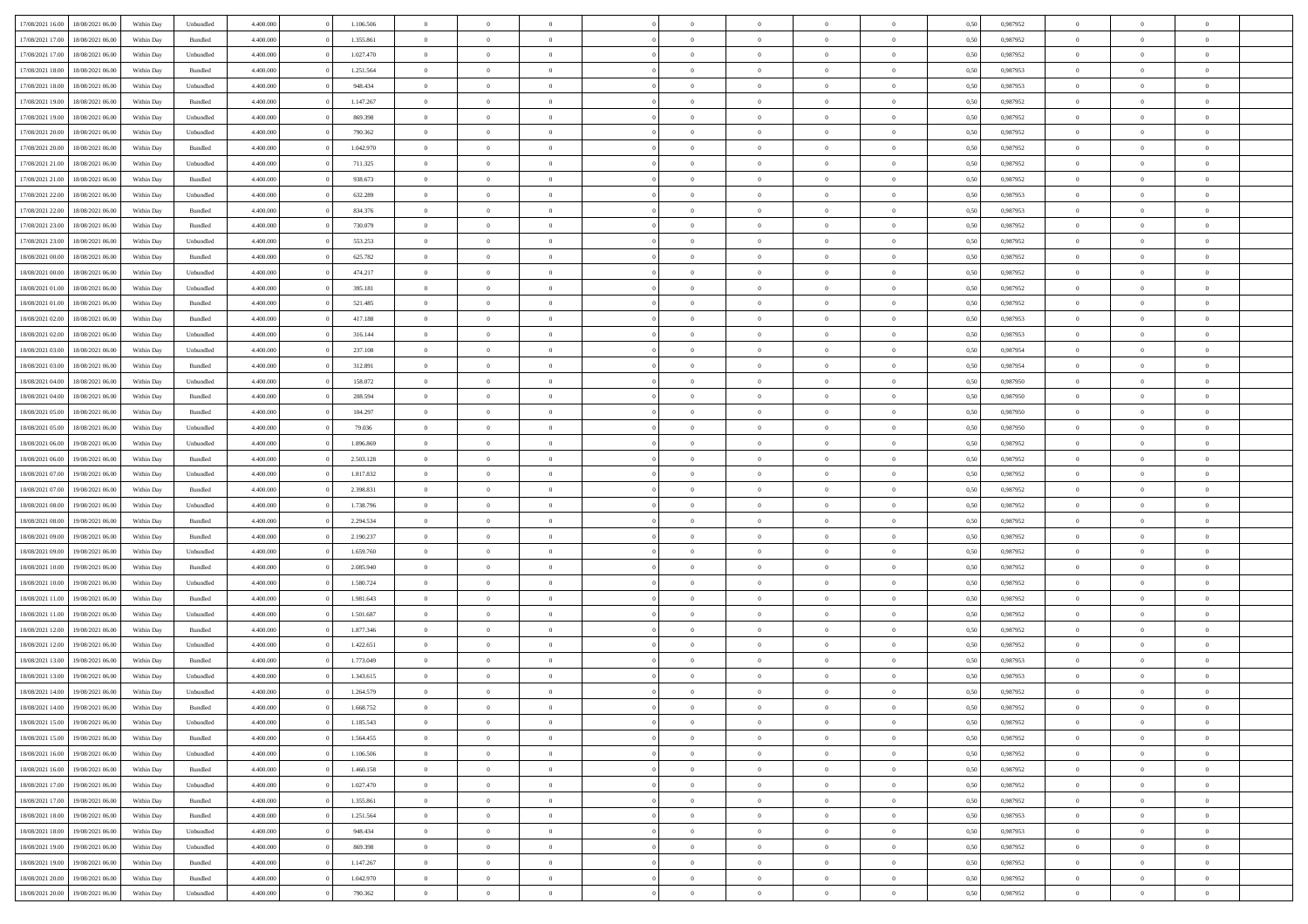|                  |                  |            |                    |           |           | $\overline{0}$ | $\Omega$       |                |                | $\Omega$       | $\theta$       | $\theta$       |      |          | $\theta$       |                | $\theta$       |  |
|------------------|------------------|------------|--------------------|-----------|-----------|----------------|----------------|----------------|----------------|----------------|----------------|----------------|------|----------|----------------|----------------|----------------|--|
| 18/08/2021 21:00 | 19/08/2021 06:00 | Within Day | Bundled            | 4.400.000 | 938.673   |                |                |                | $\Omega$       |                |                |                | 0,50 | 0,987952 |                | $\theta$       |                |  |
| 18/08/2021 21:00 | 19/08/2021 06:00 | Within Day | Unbundled          | 4.400.000 | 711.325   | $\overline{0}$ | $\theta$       | $\overline{0}$ | $\overline{0}$ | $\bf{0}$       | $\overline{0}$ | $\bf{0}$       | 0,50 | 0,987952 | $\theta$       | $\overline{0}$ | $\overline{0}$ |  |
| 18/08/2021 22:00 | 19/08/2021 06:00 | Within Day | Unbundled          | 4.400.000 | 632.289   | $\overline{0}$ | $\overline{0}$ | $\overline{0}$ | $\bf{0}$       | $\bf{0}$       | $\bf{0}$       | $\mathbf{0}$   | 0,50 | 0,987953 | $\overline{0}$ | $\overline{0}$ | $\overline{0}$ |  |
| 18/08/2021 22:00 | 19/08/2021 06:00 | Within Dav | Bundled            | 4.400.000 | 834.376   | $\overline{0}$ | $\overline{0}$ | $\overline{0}$ | $\overline{0}$ | $\bf{0}$       | $\overline{0}$ | $\overline{0}$ | 0.50 | 0,987953 | $\theta$       | $\theta$       | $\overline{0}$ |  |
| 18/08/2021 23:00 | 19/08/2021 06:00 | Within Day | Bundled            | 4.400.000 | 730.079   | $\overline{0}$ | $\theta$       | $\overline{0}$ | $\overline{0}$ | $\bf{0}$       | $\overline{0}$ |                |      | 0,987952 | $\theta$       | $\overline{0}$ | $\overline{0}$ |  |
|                  |                  |            |                    |           |           |                |                |                |                |                |                | $\bf{0}$       | 0,50 |          |                |                |                |  |
| 18/08/2021 23:00 | 19/08/2021 06:00 | Within Day | Unbundled          | 4.400.000 | 553.253   | $\overline{0}$ | $\overline{0}$ | $\overline{0}$ | $\bf{0}$       | $\overline{0}$ | $\overline{0}$ | $\mathbf{0}$   | 0,50 | 0,987952 | $\overline{0}$ | $\overline{0}$ | $\bf{0}$       |  |
| 19/08/2021 00:00 | 19/08/2021 06:00 | Within Dav | Bundled            | 4.400.000 | 625.782   | $\overline{0}$ | $\overline{0}$ | $\overline{0}$ | $\overline{0}$ | $\overline{0}$ | $\overline{0}$ | $\overline{0}$ | 0.50 | 0,987952 | $\theta$       | $\overline{0}$ | $\overline{0}$ |  |
| 19/08/2021 00:00 | 19/08/2021 06:00 | Within Day | Unbundled          | 4.400.000 | 474.217   | $\overline{0}$ | $\theta$       | $\overline{0}$ | $\overline{0}$ | $\bf{0}$       | $\overline{0}$ | $\bf{0}$       | 0,50 | 0,987952 | $\theta$       | $\theta$       | $\overline{0}$ |  |
| 19/08/2021 01:00 | 19/08/2021 06:00 | Within Day | Unbundled          | 4.400.000 | 395.181   | $\overline{0}$ | $\overline{0}$ | $\overline{0}$ | $\bf{0}$       | $\bf{0}$       | $\overline{0}$ | $\bf{0}$       | 0,50 | 0,987952 | $\,0\,$        | $\overline{0}$ | $\overline{0}$ |  |
| 19/08/2021 01:00 | 19/08/2021 06:00 | Within Dav | Bundled            | 4.400.000 | 521.485   | $\overline{0}$ | $\overline{0}$ | $\overline{0}$ | $\overline{0}$ | $\overline{0}$ | $\overline{0}$ | $\overline{0}$ | 0.50 | 0,987952 | $\theta$       | $\overline{0}$ | $\overline{0}$ |  |
|                  |                  |            |                    |           |           |                |                |                |                |                |                |                |      |          |                |                |                |  |
| 19/08/2021 02:00 | 19/08/2021 06:00 | Within Day | Bundled            | 4.400.000 | 417.188   | $\overline{0}$ | $\theta$       | $\overline{0}$ | $\overline{0}$ | $\bf{0}$       | $\overline{0}$ | $\bf{0}$       | 0,50 | 0,987953 | $\,$ 0 $\,$    | $\overline{0}$ | $\overline{0}$ |  |
| 19/08/2021 02:00 | 19/08/2021 06:00 | Within Day | Unbundled          | 4.400.000 | 316.144   | $\overline{0}$ | $\overline{0}$ | $\overline{0}$ | $\overline{0}$ | $\bf{0}$       | $\overline{0}$ | $\mathbf{0}$   | 0,50 | 0,987953 | $\overline{0}$ | $\overline{0}$ | $\bf{0}$       |  |
| 19/08/2021 03:00 | 19/08/2021 06:00 | Within Day | Bundled            | 4.400.000 | 312.891   | $\overline{0}$ | $\overline{0}$ | $\overline{0}$ | $\overline{0}$ | $\bf{0}$       | $\overline{0}$ | $\overline{0}$ | 0.50 | 0,987954 | $\theta$       | $\theta$       | $\overline{0}$ |  |
| 19/08/2021 03:00 | 19/08/2021 06:00 | Within Day | Unbundled          | 4.400.000 | 237.108   | $\overline{0}$ | $\theta$       | $\overline{0}$ | $\overline{0}$ | $\bf{0}$       | $\overline{0}$ | $\bf{0}$       | 0,50 | 0,987954 | $\theta$       | $\overline{0}$ | $\overline{0}$ |  |
| 19/08/2021 04:00 | 19/08/2021 06:00 | Within Day | Bundled            | 4.400.000 | 208.594   | $\overline{0}$ | $\overline{0}$ | $\overline{0}$ | $\overline{0}$ | $\overline{0}$ | $\overline{0}$ | $\mathbf{0}$   | 0,50 | 0,987950 | $\overline{0}$ | $\overline{0}$ | $\bf{0}$       |  |
|                  |                  |            |                    |           |           |                |                |                |                |                |                |                |      |          |                |                |                |  |
| 19/08/2021 04:00 | 19/08/2021 06:00 | Within Day | Unbundled          | 4.400.000 | 158.072   | $\overline{0}$ | $\overline{0}$ | $\overline{0}$ | $\overline{0}$ | $\overline{0}$ | $\overline{0}$ | $\overline{0}$ | 0.50 | 0,987950 | $\theta$       | $\overline{0}$ | $\overline{0}$ |  |
| 19/08/2021 05:00 | 19/08/2021 06:00 | Within Day | Unbundled          | 4.400.000 | 79.036    | $\overline{0}$ | $\theta$       | $\overline{0}$ | $\overline{0}$ | $\bf{0}$       | $\overline{0}$ | $\bf{0}$       | 0,50 | 0,987950 | $\theta$       | $\theta$       | $\overline{0}$ |  |
| 19/08/2021 05:00 | 19/08/2021 06:00 | Within Day | Bundled            | 4.400.000 | 104.297   | $\overline{0}$ | $\overline{0}$ | $\overline{0}$ | $\overline{0}$ | $\bf{0}$       | $\overline{0}$ | $\mathbf{0}$   | 0,50 | 0,987950 | $\,0\,$        | $\overline{0}$ | $\overline{0}$ |  |
| 19/08/2021 06:00 | 20/08/2021 06:00 | Within Day | Bundled            | 4.400.000 | 2.503.128 | $\overline{0}$ | $\overline{0}$ | $\overline{0}$ | $\overline{0}$ | $\overline{0}$ | $\overline{0}$ | $\overline{0}$ | 0.50 | 0,987952 | $\theta$       | $\overline{0}$ | $\overline{0}$ |  |
| 19/08/2021 06:00 | 20/08/2021 06:00 | Within Day | Unbundled          | 4.400.000 | 1.896.869 | $\overline{0}$ | $\theta$       | $\overline{0}$ | $\overline{0}$ | $\bf{0}$       | $\overline{0}$ | $\bf{0}$       | 0,50 | 0,987952 | $\,$ 0 $\,$    | $\overline{0}$ | $\overline{0}$ |  |
| 19/08/2021 07:00 | 20/08/2021 06:00 | Within Day | Unbundled          | 4.400.000 | 1.817.832 | $\overline{0}$ | $\overline{0}$ | $\overline{0}$ | $\overline{0}$ | $\bf{0}$       | $\overline{0}$ | $\mathbf{0}$   | 0,50 | 0,987952 | $\bf{0}$       | $\overline{0}$ | $\bf{0}$       |  |
|                  |                  |            |                    |           |           |                |                |                |                |                |                |                |      |          |                |                |                |  |
| 19/08/2021 07:00 | 20/08/2021 06:00 | Within Day | Bundled            | 4.400.000 | 2.398.831 | $\overline{0}$ | $\overline{0}$ | $\overline{0}$ | $\overline{0}$ | $\overline{0}$ | $\overline{0}$ | $\overline{0}$ | 0.50 | 0,987952 | $\theta$       | $\overline{0}$ | $\overline{0}$ |  |
| 19/08/2021 08:00 | 20/08/2021 06:00 | Within Day | Unbundled          | 4.400.000 | 1.738.796 | $\overline{0}$ | $\theta$       | $\overline{0}$ | $\overline{0}$ | $\bf{0}$       | $\overline{0}$ | $\bf{0}$       | 0,50 | 0,987952 | $\,$ 0 $\,$    | $\overline{0}$ | $\overline{0}$ |  |
| 19/08/2021 08:00 | 20/08/2021 06:00 | Within Day | Bundled            | 4.400.000 | 2.294.534 | $\overline{0}$ | $\overline{0}$ | $\overline{0}$ | $\overline{0}$ | $\overline{0}$ | $\overline{0}$ | $\mathbf{0}$   | 0,50 | 0,987952 | $\overline{0}$ | $\overline{0}$ | $\bf{0}$       |  |
| 19/08/2021 09:00 | 20/08/2021 06:00 | Within Dav | Bundled            | 4.400.000 | 2.190.237 | $\overline{0}$ | $\overline{0}$ | $\overline{0}$ | $\overline{0}$ | $\overline{0}$ | $\overline{0}$ | $\overline{0}$ | 0.50 | 0,987952 | $\theta$       | $\overline{0}$ | $\overline{0}$ |  |
| 19/08/2021 09:00 | 20/08/2021 06:00 | Within Day | Unbundled          | 4.400.000 | 1.659.760 | $\overline{0}$ | $\theta$       | $\overline{0}$ | $\overline{0}$ | $\bf{0}$       | $\overline{0}$ | $\bf{0}$       | 0,50 | 0,987952 | $\theta$       | $\overline{0}$ | $\overline{0}$ |  |
| 19/08/2021 10:00 | 20/08/2021 06:00 | Within Day | Bundled            | 4.400.000 | 2.085.940 | $\overline{0}$ | $\overline{0}$ | $\overline{0}$ | $\overline{0}$ | $\bf{0}$       | $\overline{0}$ | $\bf{0}$       | 0,50 | 0,987952 | $\,0\,$        | $\overline{0}$ | $\overline{0}$ |  |
|                  |                  |            |                    |           |           |                | $\overline{0}$ |                |                | $\overline{0}$ |                |                |      |          | $\theta$       | $\overline{0}$ | $\overline{0}$ |  |
| 19/08/2021 10:00 | 20/08/2021 06:00 | Within Day | Unbundled          | 4.400.000 | 1.580.724 | $\overline{0}$ |                | $\overline{0}$ | $\overline{0}$ |                | $\overline{0}$ | $\overline{0}$ | 0.50 | 0,987952 |                |                |                |  |
| 19/08/2021 11:00 | 20/08/2021 06:00 | Within Day | Unbundled          | 4.400.000 | 1.501.687 | $\overline{0}$ | $\theta$       | $\overline{0}$ | $\overline{0}$ | $\bf{0}$       | $\overline{0}$ | $\bf{0}$       | 0,50 | 0,987952 | $\,$ 0 $\,$    | $\overline{0}$ | $\overline{0}$ |  |
| 19/08/2021 11:00 | 20/08/2021 06:00 | Within Day | Bundled            | 4.400.000 | 1.981.643 | $\overline{0}$ | $\overline{0}$ | $\overline{0}$ | $\bf{0}$       | $\bf{0}$       | $\bf{0}$       | $\bf{0}$       | 0,50 | 0,987952 | $\overline{0}$ | $\overline{0}$ | $\bf{0}$       |  |
| 19/08/2021 12:00 | 20/08/2021 06:00 | Within Day | Bundled            | 4.400,000 | 1.877.346 | $\overline{0}$ | $\Omega$       | $\Omega$       | $\Omega$       | $\Omega$       | $\overline{0}$ | $\overline{0}$ | 0,50 | 0,987952 | $\,0\,$        | $\theta$       | $\theta$       |  |
| 19/08/2021 12:00 | 20/08/2021 06:00 | Within Day | Unbundled          | 4.400.000 | 1.422.651 | $\overline{0}$ | $\theta$       | $\overline{0}$ | $\overline{0}$ | $\bf{0}$       | $\overline{0}$ | $\bf{0}$       | 0,50 | 0,987952 | $\,$ 0 $\,$    | $\overline{0}$ | $\overline{0}$ |  |
| 19/08/2021 13:00 | 20/08/2021 06:00 | Within Day | Unbundled          | 4.400.000 | 1.343.615 | $\overline{0}$ | $\overline{0}$ | $\overline{0}$ | $\bf{0}$       | $\overline{0}$ | $\overline{0}$ | $\mathbf{0}$   | 0,50 | 0,987953 | $\overline{0}$ | $\overline{0}$ | $\bf{0}$       |  |
|                  | 20/08/2021 06:00 |            |                    | 4.400,000 | 1.773.049 | $\overline{0}$ | $\Omega$       | $\Omega$       | $\Omega$       | $\bf{0}$       | $\overline{0}$ | $\overline{0}$ | 0.50 |          | $\,0\,$        | $\theta$       | $\theta$       |  |
| 19/08/2021 13:00 |                  | Within Day | Bundled            |           |           |                |                |                |                |                |                |                |      | 0,987953 |                |                |                |  |
| 19/08/2021 14:00 | 20/08/2021 06:00 | Within Day | Bundled            | 4.400.000 | 1.668.752 | $\overline{0}$ | $\theta$       | $\overline{0}$ | $\overline{0}$ | $\bf{0}$       | $\overline{0}$ | $\bf{0}$       | 0,50 | 0,987952 | $\,$ 0 $\,$    | $\overline{0}$ | $\overline{0}$ |  |
| 19/08/2021 14:00 | 20/08/2021 06:00 | Within Day | Unbundled          | 4.400.000 | 1.264.579 | $\overline{0}$ | $\overline{0}$ | $\overline{0}$ | $\bf{0}$       | $\bf{0}$       | $\bf{0}$       | $\bf{0}$       | 0,50 | 0,987952 | $\bf{0}$       | $\overline{0}$ | $\bf{0}$       |  |
| 19/08/2021 15:00 | 20/08/2021 06:00 | Within Day | Bundled            | 4.400,000 | 1.564.455 | $\overline{0}$ | $\Omega$       | $\Omega$       | $\Omega$       | $\overline{0}$ | $\overline{0}$ | $\overline{0}$ | 0.50 | 0.987952 | $\,$ 0 $\,$    | $\theta$       | $\theta$       |  |
| 19/08/2021 15:00 | 20/08/2021 06:00 | Within Day | Unbundled          | 4.400.000 | 1.185.543 | $\overline{0}$ | $\theta$       | $\overline{0}$ | $\overline{0}$ | $\,$ 0         | $\overline{0}$ | $\bf{0}$       | 0,50 | 0,987952 | $\,$ 0 $\,$    | $\overline{0}$ | $\overline{0}$ |  |
| 19/08/2021 16:00 | 20/08/2021 06:00 | Within Day | Unbundled          | 4.400.000 | 1.106.506 | $\overline{0}$ | $\bf{0}$       | $\overline{0}$ | $\bf{0}$       | $\bf{0}$       | $\bf{0}$       | $\mathbf{0}$   | 0,50 | 0,987952 | $\overline{0}$ | $\overline{0}$ | $\bf{0}$       |  |
|                  |                  |            |                    | 4.400,000 |           | $\overline{0}$ | $\Omega$       |                | $\Omega$       |                |                |                |      |          |                | $\theta$       | $\theta$       |  |
| 19/08/2021 16:00 | 20/08/2021 06:00 | Within Day | Bundled            |           | 1.460.158 |                |                | $\overline{0}$ |                | $\overline{0}$ | $\overline{0}$ | $\overline{0}$ | 0.50 | 0,987952 | $\,0\,$        |                |                |  |
| 19/08/2021 17:00 | 20/08/2021 06:00 | Within Day | Bundled            | 4.400.000 | 1.355.861 | $\overline{0}$ | $\overline{0}$ | $\overline{0}$ | $\overline{0}$ | $\,$ 0         | $\overline{0}$ | $\bf{0}$       | 0,50 | 0,987952 | $\,$ 0 $\,$    | $\overline{0}$ | $\overline{0}$ |  |
| 19/08/2021 17:00 | 20/08/2021 06:00 | Within Day | Unbundled          | 4.400.000 | 1.027.470 | $\overline{0}$ | $\overline{0}$ | $\overline{0}$ | $\bf{0}$       | $\bf{0}$       | $\overline{0}$ | $\mathbf{0}$   | 0,50 | 0,987952 | $\overline{0}$ | $\overline{0}$ | $\bf{0}$       |  |
| 19/08/2021 18:00 | 20/08/2021 06:00 | Within Day | Unbundled          | 4.400,000 | 948,434   | $\overline{0}$ | $\Omega$       | $\Omega$       | $\Omega$       | $\Omega$       | $\Omega$       | $\overline{0}$ | 0.50 | 0.987953 | $\theta$       | $\theta$       | $\theta$       |  |
| 19/08/2021 18:00 | 20/08/2021 06:00 | Within Day | Bundled            | 4.400.000 | 1.251.564 | $\overline{0}$ | $\overline{0}$ | $\overline{0}$ | $\bf{0}$       | $\,$ 0         | $\bf{0}$       | $\bf{0}$       | 0,50 | 0,987953 | $\,0\,$        | $\,$ 0 $\,$    | $\overline{0}$ |  |
| 19/08/2021 19:00 | 20/08/2021 06:00 | Within Day | $\mathbf B$ undled | 4.400.000 | 1.147.267 | $\bf{0}$       | $\bf{0}$       |                |                | $\bf{0}$       |                |                | 0,50 | 0,987952 | $\bf{0}$       | $\overline{0}$ |                |  |
| 19/08/2021 19:00 | 20/08/2021 06:00 | Within Day | Unbundled          | 4.400.000 | 869,398   | $\overline{0}$ | $\overline{0}$ | $\overline{0}$ | $\Omega$       | $\overline{0}$ | $\overline{0}$ | $\overline{0}$ | 0,50 | 0.987952 | $\theta$       | $\theta$       | $\theta$       |  |
|                  |                  |            |                    |           |           |                | $\bf{0}$       |                |                | $\,$ 0 $\,$    |                |                |      |          | $\,$ 0 $\,$    | $\,$ 0 $\,$    | $\,$ 0         |  |
| 19/08/2021 20:00 | 20/08/2021 06:00 | Within Day | Bundled            | 4.400.000 | 1.042.970 | $\overline{0}$ |                | $\overline{0}$ | $\bf{0}$       |                | $\overline{0}$ | $\,$ 0 $\,$    | 0,50 | 0,987952 |                |                |                |  |
| 19/08/2021 20:00 | 20/08/2021 06:00 | Within Day | Unbundled          | 4.400.000 | 790.362   | $\overline{0}$ | $\overline{0}$ | $\overline{0}$ | $\overline{0}$ | $\overline{0}$ | $\overline{0}$ | $\mathbf{0}$   | 0,50 | 0,987952 | $\overline{0}$ | $\overline{0}$ | $\overline{0}$ |  |
| 19/08/2021 21:00 | 20/08/2021 06:00 | Within Day | Unbundled          | 4.400.000 | 711.325   | $\overline{0}$ | $\overline{0}$ | $\overline{0}$ | $\overline{0}$ | $\overline{0}$ | $\overline{0}$ | $\overline{0}$ | 0,50 | 0,987952 | $\overline{0}$ | $\,$ 0 $\,$    | $\overline{0}$ |  |
| 19/08/2021 21:00 | 20/08/2021 06:00 | Within Day | Bundled            | 4.400.000 | 938.673   | $\overline{0}$ | $\,$ 0         | $\overline{0}$ | $\overline{0}$ | $\,$ 0 $\,$    | $\overline{0}$ | $\,$ 0 $\,$    | 0,50 | 0,987952 | $\,$ 0 $\,$    | $\overline{0}$ | $\,$ 0         |  |
| 19/08/2021 22:00 | 20/08/2021 06:00 | Within Day | Unbundled          | 4.400.000 | 632.289   | $\overline{0}$ | $\overline{0}$ | $\overline{0}$ | $\overline{0}$ | $\overline{0}$ | $\overline{0}$ | $\mathbf{0}$   | 0,50 | 0,987953 | $\overline{0}$ | $\overline{0}$ | $\overline{0}$ |  |
| 19/08/2021 22:00 | 20/08/2021 06:00 | Within Day | Bundled            | 4.400,000 | 834,376   | $\overline{0}$ | $\overline{0}$ | $\overline{0}$ | $\overline{0}$ | $\overline{0}$ | $\overline{0}$ | $\overline{0}$ | 0.50 | 0,987953 | $\overline{0}$ | $\theta$       | $\overline{0}$ |  |
| 19/08/2021 23:00 | 20/08/2021 06:00 | Within Day | Bundled            | 4.400.000 | 730.079   | $\overline{0}$ | $\,$ 0         | $\overline{0}$ | $\overline{0}$ | $\bf{0}$       | $\overline{0}$ | $\bf{0}$       | 0,50 | 0,987952 | $\,$ 0 $\,$    | $\overline{0}$ | $\overline{0}$ |  |
|                  |                  |            |                    |           |           |                |                |                |                |                |                |                |      |          |                |                |                |  |
| 19/08/2021 23:00 | 20/08/2021 06:00 | Within Day | Unbundled          | 4.400.000 | 553.253   | $\overline{0}$ | $\overline{0}$ | $\overline{0}$ | $\overline{0}$ | $\overline{0}$ | $\overline{0}$ | $\mathbf{0}$   | 0,50 | 0,987952 | $\overline{0}$ | $\overline{0}$ | $\bf{0}$       |  |
| 20/08/2021 00:00 | 20/08/2021 06:00 | Within Day | Unbundled          | 4.400,000 | 474.217   | $\overline{0}$ | $\overline{0}$ | $\overline{0}$ | $\Omega$       | $\overline{0}$ | $\overline{0}$ | $\overline{0}$ | 0.50 | 0,987952 | $\overline{0}$ | $\overline{0}$ | $\overline{0}$ |  |
| 20/08/2021 00:00 | 20/08/2021 06:00 | Within Day | Bundled            | 4.400.000 | 625.782   | $\overline{0}$ | $\bf{0}$       | $\overline{0}$ | $\bf{0}$       | $\bf{0}$       | $\overline{0}$ | $\mathbf{0}$   | 0,50 | 0,987952 | $\,$ 0 $\,$    | $\,$ 0 $\,$    | $\bf{0}$       |  |
| 20/08/2021 01:00 | 20/08/2021 06:00 | Within Day | Unbundled          | 4.400.000 | 395.181   | $\overline{0}$ | $\overline{0}$ | $\overline{0}$ | $\overline{0}$ | $\overline{0}$ | $\overline{0}$ | $\mathbf{0}$   | 0,50 | 0,987952 | $\overline{0}$ | $\bf{0}$       | $\overline{0}$ |  |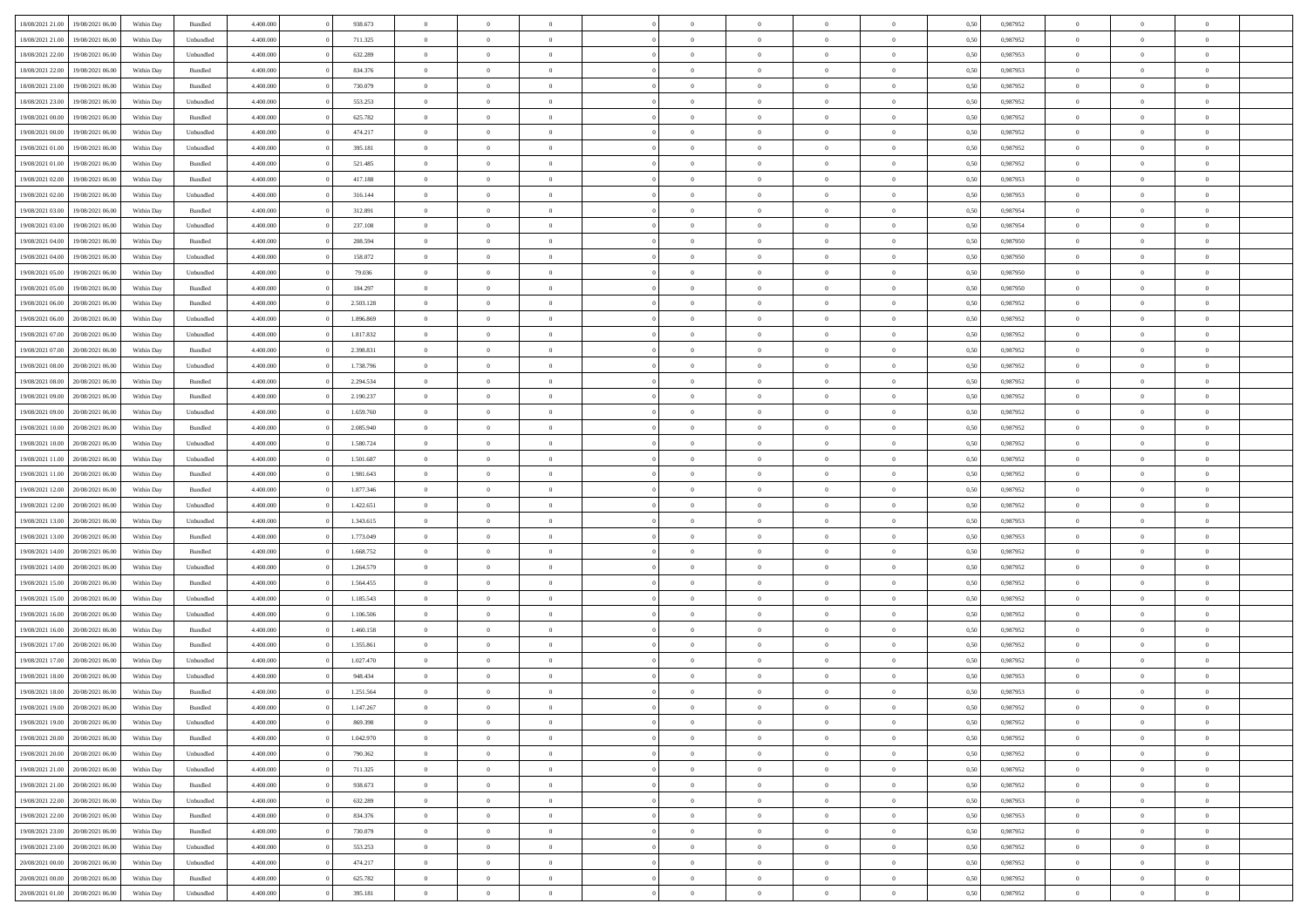| 20/08/2021 01:00 20/08/2021 06:00    | Within Day | Bundled   | 4.400.000 | 521.485   | $\overline{0}$ | $\overline{0}$ | $\Omega$       | $\Omega$       | $\theta$       | $\Omega$       | $\overline{0}$ | 0,50 | 0,987952 | $\theta$       | $\theta$       | $\theta$       |  |
|--------------------------------------|------------|-----------|-----------|-----------|----------------|----------------|----------------|----------------|----------------|----------------|----------------|------|----------|----------------|----------------|----------------|--|
| 20/08/2021 02:00<br>20/08/2021 06:00 | Within Day | Unbundled | 4.400.000 | 316.144   | $\overline{0}$ | $\overline{0}$ | $\overline{0}$ | $\overline{0}$ | $\theta$       | $\overline{0}$ | $\bf{0}$       | 0,50 | 0,987953 | $\theta$       | $\theta$       | $\overline{0}$ |  |
| 20/08/2021 02:00<br>20/08/2021 06:00 | Within Day | Bundled   | 4.400.000 | 417.188   | $\overline{0}$ | $\bf{0}$       | $\overline{0}$ | $\overline{0}$ | $\overline{0}$ | $\overline{0}$ | $\bf{0}$       | 0,50 | 0,987953 | $\bf{0}$       | $\overline{0}$ | $\overline{0}$ |  |
| 20/08/2021 03:00<br>20/08/2021 06:00 | Within Day | Bundled   | 4.400.000 | 312.891   | $\overline{0}$ | $\overline{0}$ | $\overline{0}$ | $\overline{0}$ | $\theta$       | $\overline{0}$ | $\overline{0}$ | 0.50 | 0,987954 | $\theta$       | $\theta$       | $\overline{0}$ |  |
| 20/08/2021 03:00<br>20/08/2021 06:00 | Within Day | Unbundled | 4.400.000 | 237.108   | $\overline{0}$ | $\overline{0}$ | $\overline{0}$ | $\overline{0}$ | $\theta$       | $\overline{0}$ | $\bf{0}$       | 0,50 | 0,987954 | $\theta$       | $\theta$       | $\overline{0}$ |  |
|                                      |            |           |           |           |                |                |                |                |                |                |                |      |          |                |                |                |  |
| 20/08/2021 04:00<br>20/08/2021 06:00 | Within Day | Unbundled | 4.400.000 | 158.072   | $\overline{0}$ | $\bf{0}$       | $\overline{0}$ | $\overline{0}$ | $\overline{0}$ | $\overline{0}$ | $\bf{0}$       | 0,50 | 0,987950 | $\bf{0}$       | $\overline{0}$ | $\bf{0}$       |  |
| 20/08/2021 04:00<br>20/08/2021 06:00 | Within Day | Bundled   | 4.400.000 | 208.594   | $\overline{0}$ | $\overline{0}$ | $\overline{0}$ | $\overline{0}$ | $\overline{0}$ | $\overline{0}$ | $\overline{0}$ | 0.5( | 0,987950 | $\theta$       | $\theta$       | $\overline{0}$ |  |
| 20/08/2021 05:00<br>20/08/2021 06:00 | Within Day | Bundled   | 4.400.000 | 104.297   | $\overline{0}$ | $\theta$       | $\overline{0}$ | $\overline{0}$ | $\theta$       | $\overline{0}$ | $\bf{0}$       | 0,50 | 0,987950 | $\theta$       | $\theta$       | $\overline{0}$ |  |
| 20/08/2021 05:00<br>20/08/2021 06:00 | Within Day | Unbundled | 4.400.000 | 79.036    | $\overline{0}$ | $\bf{0}$       | $\overline{0}$ | $\overline{0}$ | $\overline{0}$ | $\overline{0}$ | $\bf{0}$       | 0,50 | 0,987950 | $\bf{0}$       | $\bf{0}$       | $\overline{0}$ |  |
| 20/08/2021 06:00<br>21/08/2021 06:00 | Within Day | Bundled   | 4.400.000 | 2.503.128 | $\overline{0}$ | $\overline{0}$ | $\overline{0}$ | $\overline{0}$ | $\overline{0}$ | $\overline{0}$ | $\overline{0}$ | 0.5( | 0,987952 | $\theta$       | $\theta$       | $\overline{0}$ |  |
| 20/08/2021 06:00<br>21/08/2021 06:00 | Within Day | Unbundled | 4.400.000 | 1.896.869 | $\bf{0}$       | $\overline{0}$ | $\overline{0}$ | $\overline{0}$ | $\theta$       | $\overline{0}$ | $\bf{0}$       | 0,50 | 0,987952 | $\theta$       | $\theta$       | $\overline{0}$ |  |
| 20/08/2021 07:00<br>21/08/2021 06:00 | Within Day | Unbundled | 4.400.000 | 1.817.832 | $\overline{0}$ | $\bf{0}$       | $\overline{0}$ | $\overline{0}$ | $\bf{0}$       | $\overline{0}$ | $\bf{0}$       | 0,50 | 0,987952 | $\bf{0}$       | $\overline{0}$ | $\overline{0}$ |  |
| 20/08/2021 07:00<br>21/08/2021 06:00 | Within Day | Bundled   | 4.400.000 | 2.398.831 | $\overline{0}$ | $\overline{0}$ | $\overline{0}$ | $\overline{0}$ | $\overline{0}$ | $\overline{0}$ | $\overline{0}$ | 0.5( | 0,987952 | $\theta$       | $\theta$       | $\overline{0}$ |  |
| 20/08/2021 08:00<br>21/08/2021 06:00 | Within Day | Unbundled | 4.400.000 | 1.738.796 | $\overline{0}$ | $\overline{0}$ | $\overline{0}$ | $\overline{0}$ | $\theta$       | $\overline{0}$ | $\bf{0}$       | 0,50 | 0,987952 | $\theta$       | $\theta$       | $\overline{0}$ |  |
| 20/08/2021 08:00<br>21/08/2021 06:00 | Within Day | Bundled   | 4.400.000 | 2.294.534 | $\overline{0}$ | $\bf{0}$       | $\overline{0}$ | $\overline{0}$ | $\overline{0}$ | $\overline{0}$ | $\bf{0}$       | 0,50 | 0,987952 | $\bf{0}$       | $\overline{0}$ | $\bf{0}$       |  |
| 20/08/2021 09:00<br>21/08/2021 06:00 | Within Day | Bundled   | 4.400.000 | 2.190.237 | $\overline{0}$ | $\overline{0}$ | $\overline{0}$ | $\overline{0}$ | $\overline{0}$ | $\overline{0}$ | $\overline{0}$ | 0.5( | 0,987952 | $\theta$       | $\theta$       | $\overline{0}$ |  |
| 20/08/2021 09:00<br>21/08/2021 06:00 | Within Day | Unbundled | 4.400.000 | 1.659.760 | $\bf{0}$       | $\overline{0}$ | $\overline{0}$ | $\overline{0}$ | $\theta$       | $\overline{0}$ | $\bf{0}$       | 0,50 | 0,987952 | $\theta$       | $\theta$       | $\overline{0}$ |  |
|                                      |            |           |           |           |                |                |                |                |                |                |                |      |          |                |                |                |  |
| 20/08/2021 10:00<br>21/08/2021 06:00 | Within Day | Unbundled | 4.400.000 | 1.580.724 | $\overline{0}$ | $\bf{0}$       | $\overline{0}$ | $\overline{0}$ | $\overline{0}$ | $\overline{0}$ | $\bf{0}$       | 0,50 | 0,987952 | $\bf{0}$       | $\overline{0}$ | $\overline{0}$ |  |
| 20/08/2021 10:00<br>21/08/2021 06:00 | Within Day | Bundled   | 4.400.000 | 2.085.940 | $\overline{0}$ | $\overline{0}$ | $\overline{0}$ | $\overline{0}$ | $\overline{0}$ | $\overline{0}$ | $\overline{0}$ | 0.5( | 0,987952 | $\theta$       | $\theta$       | $\overline{0}$ |  |
| 20/08/2021 11:00<br>21/08/2021 06:00 | Within Day | Bundled   | 4.400.000 | 1.981.643 | $\bf{0}$       | $\overline{0}$ | $\overline{0}$ | $\overline{0}$ | $\theta$       | $\overline{0}$ | $\bf{0}$       | 0,50 | 0,987952 | $\theta$       | $\theta$       | $\overline{0}$ |  |
| 20/08/2021 11:00<br>21/08/2021 06:00 | Within Day | Unbundled | 4.400.000 | 1.501.687 | $\overline{0}$ | $\bf{0}$       | $\overline{0}$ | $\overline{0}$ | $\overline{0}$ | $\overline{0}$ | $\bf{0}$       | 0,50 | 0,987952 | $\bf{0}$       | $\overline{0}$ | $\overline{0}$ |  |
| 20/08/2021 12:00<br>21/08/2021 06:00 | Within Day | Bundled   | 4.400.000 | 1.877.346 | $\overline{0}$ | $\overline{0}$ | $\overline{0}$ | $\overline{0}$ | $\overline{0}$ | $\overline{0}$ | $\overline{0}$ | 0.50 | 0.987952 | $\theta$       | $\theta$       | $\overline{0}$ |  |
| 20/08/2021 12:00<br>21/08/2021 06:00 | Within Day | Unbundled | 4.400.000 | 1.422.651 | $\bf{0}$       | $\overline{0}$ | $\overline{0}$ | $\overline{0}$ | $\theta$       | $\overline{0}$ | $\bf{0}$       | 0,50 | 0,987952 | $\theta$       | $\theta$       | $\overline{0}$ |  |
| 20/08/2021 13:00<br>21/08/2021 06:00 | Within Day | Bundled   | 4.400.000 | 1.773.049 | $\overline{0}$ | $\bf{0}$       | $\overline{0}$ | $\overline{0}$ | $\overline{0}$ | $\overline{0}$ | $\bf{0}$       | 0,50 | 0,987953 | $\bf{0}$       | $\overline{0}$ | $\bf{0}$       |  |
| 20/08/2021 13:00<br>21/08/2021 06:00 | Within Day | Unbundled | 4.400.000 | 1.343.615 | $\overline{0}$ | $\overline{0}$ | $\overline{0}$ | $\overline{0}$ | $\overline{0}$ | $\overline{0}$ | $\overline{0}$ | 0.5( | 0,987953 | $\theta$       | $\theta$       | $\overline{0}$ |  |
| 20/08/2021 14:00<br>21/08/2021 06:00 | Within Day | Bundled   | 4.400.000 | 1.668.752 | $\bf{0}$       | $\overline{0}$ | $\overline{0}$ | $\overline{0}$ | $\theta$       | $\overline{0}$ | $\bf{0}$       | 0,50 | 0,987952 | $\theta$       | $\theta$       | $\overline{0}$ |  |
| 20/08/2021 14:00<br>21/08/2021 06:00 | Within Day | Unbundled | 4.400.000 | 1.264.579 | $\overline{0}$ | $\bf{0}$       | $\overline{0}$ | $\overline{0}$ | $\overline{0}$ | $\overline{0}$ | $\bf{0}$       | 0,50 | 0,987952 | $\bf{0}$       | $\bf{0}$       | $\overline{0}$ |  |
| 20/08/2021 15:00<br>21/08/2021 06:00 | Within Day | Bundled   | 4.400.000 | 1.564.455 | $\overline{0}$ | $\overline{0}$ | $\overline{0}$ | $\overline{0}$ | $\overline{0}$ | $\overline{0}$ | $\overline{0}$ | 0.5( | 0,987952 | $\theta$       | $\theta$       | $\overline{0}$ |  |
| 20/08/2021 15:00<br>21/08/2021 06:00 | Within Day | Unbundled | 4.400.000 | 1.185.543 | $\bf{0}$       | $\overline{0}$ | $\overline{0}$ | $\overline{0}$ | $\theta$       | $\overline{0}$ | $\bf{0}$       | 0,50 | 0,987952 | $\theta$       | $\theta$       | $\overline{0}$ |  |
| 20/08/2021 16:00<br>21/08/2021 06:00 | Within Day | Unbundled | 4.400.000 | 1.106.506 | $\overline{0}$ | $\bf{0}$       | $\overline{0}$ | $\overline{0}$ | $\bf{0}$       | $\overline{0}$ | $\bf{0}$       | 0,50 | 0,987952 | $\bf{0}$       | $\overline{0}$ | $\overline{0}$ |  |
|                                      |            |           | 4,400,000 |           | $\overline{0}$ |                | $\Omega$       | $\Omega$       | $\Omega$       | $\theta$       |                |      |          |                |                | $\theta$       |  |
| 20/08/2021 16:00<br>21/08/2021 06:00 | Within Day | Bundled   |           | 1.460.158 |                | $\overline{0}$ |                |                |                |                | $\overline{0}$ | 0,50 | 0,987952 | $\,$ 0 $\,$    | $\overline{0}$ |                |  |
| 20/08/2021 17:00<br>21/08/2021 06:00 | Within Day | Bundled   | 4.400.000 | 1.355.861 | $\bf{0}$       | $\overline{0}$ | $\overline{0}$ | $\overline{0}$ | $\theta$       | $\overline{0}$ | $\bf{0}$       | 0,50 | 0,987952 | $\theta$       | $\theta$       | $\overline{0}$ |  |
| 20/08/2021 17:00<br>21/08/2021 06:00 | Within Day | Unbundled | 4.400.000 | 1.027.470 | $\overline{0}$ | $\bf{0}$       | $\overline{0}$ | $\overline{0}$ | $\overline{0}$ | $\overline{0}$ | $\bf{0}$       | 0,50 | 0,987952 | $\bf{0}$       | $\overline{0}$ | $\bf{0}$       |  |
| 20/08/2021 18:00<br>21/08/2021 06:00 | Within Day | Unbundled | 4,400,000 | 948.434   | $\overline{0}$ | $\overline{0}$ | $\Omega$       | $\Omega$       | $\overline{0}$ | $\Omega$       | $\overline{0}$ | 0.50 | 0,987953 | $\overline{0}$ | $\overline{0}$ | $\theta$       |  |
| 20/08/2021 18:00<br>21/08/2021 06:00 | Within Day | Bundled   | 4.400.000 | 1.251.564 | $\bf{0}$       | $\overline{0}$ | $\overline{0}$ | $\overline{0}$ | $\theta$       | $\overline{0}$ | $\bf{0}$       | 0,50 | 0,987953 | $\theta$       | $\theta$       | $\overline{0}$ |  |
| 20/08/2021 19:00<br>21/08/2021 06:00 | Within Day | Unbundled | 4.400.000 | 869.398   | $\overline{0}$ | $\bf{0}$       | $\overline{0}$ | $\overline{0}$ | $\overline{0}$ | $\bf{0}$       | $\bf{0}$       | 0,50 | 0,987952 | $\bf{0}$       | $\overline{0}$ | $\overline{0}$ |  |
| 20/08/2021 19:00<br>21/08/2021 06:00 | Within Day | Bundled   | 4,400,000 | 1.147.267 | $\overline{0}$ | $\overline{0}$ | $\Omega$       | $\Omega$       | $\Omega$       | $\Omega$       | $\overline{0}$ | 0.50 | 0.987952 | $\theta$       | $\Omega$       | $\theta$       |  |
| 20/08/2021 20:00<br>21/08/2021 06:00 | Within Day | Unbundled | 4.400.000 | 790.362   | $\bf{0}$       | $\overline{0}$ | $\overline{0}$ | $\overline{0}$ | $\theta$       | $\overline{0}$ | $\bf{0}$       | 0,50 | 0,987952 | $\theta$       | $\theta$       | $\overline{0}$ |  |
| 20/08/2021 20:00<br>21/08/2021 06:00 | Within Day | Bundled   | 4.400.000 | 1.042.970 | $\overline{0}$ | $\bf{0}$       | $\overline{0}$ | $\overline{0}$ | $\overline{0}$ | $\overline{0}$ | $\bf{0}$       | 0,50 | 0,987952 | $\bf{0}$       | $\overline{0}$ | $\overline{0}$ |  |
| 20/08/2021 21:00<br>21/08/2021 06:00 | Within Day | Bundled   | 4,400,000 | 938.673   | $\overline{0}$ | $\overline{0}$ | $\Omega$       | $\Omega$       | $\theta$       | $\Omega$       | $\overline{0}$ | 0.50 | 0,987952 | $\bf{0}$       | $\overline{0}$ | $\theta$       |  |
| 20/08/2021 21:00<br>21/08/2021 06:00 | Within Day | Unbundled | 4.400.000 | 711.325   | $\bf{0}$       | $\overline{0}$ | $\overline{0}$ | $\overline{0}$ | $\theta$       | $\overline{0}$ | $\bf{0}$       | 0,50 | 0,987952 | $\theta$       | $\theta$       | $\overline{0}$ |  |
| 20/08/2021 22:00<br>21/08/2021 06:00 | Within Day | Unbundled | 4.400.000 | 632.289   | $\overline{0}$ | $\bf{0}$       | $\overline{0}$ | $\overline{0}$ | $\bf{0}$       | $\overline{0}$ | $\bf{0}$       | 0,50 | 0,987953 | $\overline{0}$ | $\overline{0}$ | $\bf{0}$       |  |
| 20/08/2021 22:00<br>21/08/2021 06:00 | Within Day | Bundled   | 4,400,000 | 834.376   | $\overline{0}$ | $\Omega$       | $\Omega$       | $\Omega$       | $\Omega$       | $\theta$       | $\overline{0}$ | 0.50 | 0.987953 | $\theta$       | $\overline{0}$ | $\theta$       |  |
| 20/08/2021 23:00 21/08/2021 06:00    | Within Day | Unbundled | 4.400.000 | 553.253   | $\bf{0}$       | $\bf{0}$       | $\overline{0}$ | $\overline{0}$ | $\bf{0}$       | $\bf{0}$       | $\bf{0}$       | 0,50 | 0,987952 | $\bf{0}$       | $\,0\,$        | $\overline{0}$ |  |
| 20/08/2021 23:00 21/08/2021 06:00    | Within Day | Bundled   | 4.400.000 | 730.079   |                | $\bf{0}$       |                |                |                |                |                | 0,50 | 0,987952 | $\bf{0}$       | $\bf{0}$       |                |  |
|                                      |            |           |           |           |                |                |                |                |                |                |                |      |          |                |                |                |  |
| 21/08/2021 00:00 21/08/2021 06:00    | Within Day | Bundled   | 4.400.000 | 625.782   | $\Omega$       | $\overline{0}$ | $\Omega$       | $\theta$       | $\overline{0}$ | $\overline{0}$ | $\overline{0}$ | 0.50 | 0.987952 | $\theta$       | $\theta$       | $\theta$       |  |
| 21/08/2021 00:00 21/08/2021 06:00    | Within Day | Unbundled | 4.400.000 | 474.217   | $\overline{0}$ | $\overline{0}$ | $\overline{0}$ | $\overline{0}$ | $\,$ 0 $\,$    | $\overline{0}$ | $\,$ 0 $\,$    | 0,50 | 0,987952 | $\,$ 0 $\,$    | $\,$ 0 $\,$    | $\,$ 0         |  |
| 21/08/2021 01:00 21/08/2021 06:00    | Within Day | Bundled   | 4.400.000 | 521.485   | $\overline{0}$ | $\overline{0}$ | $\overline{0}$ | $\overline{0}$ | $\mathbf{0}$   | $\overline{0}$ | $\bf{0}$       | 0,50 | 0,987952 | $\overline{0}$ | $\overline{0}$ | $\overline{0}$ |  |
| 21/08/2021 01:00 21/08/2021 06:00    | Within Day | Unbundled | 4.400.000 | 395.181   | $\overline{0}$ | $\bf{0}$       | $\overline{0}$ | $\overline{0}$ | $\overline{0}$ | $\overline{0}$ | $\bf{0}$       | 0,50 | 0,987952 | $\overline{0}$ | $\theta$       | $\overline{0}$ |  |
| 21/08/2021 02:00 21/08/2021 06:00    | Within Day | Unbundled | 4.400.000 | 316.144   | $\overline{0}$ | $\overline{0}$ | $\overline{0}$ | $\overline{0}$ | $\overline{0}$ | $\overline{0}$ | $\,$ 0 $\,$    | 0,50 | 0,987953 | $\,$ 0 $\,$    | $\,$ 0 $\,$    | $\overline{0}$ |  |
| 21/08/2021 02:00 21/08/2021 06:00    | Within Day | Bundled   | 4.400.000 | 417.188   | $\overline{0}$ | $\overline{0}$ | $\overline{0}$ | $\overline{0}$ | $\overline{0}$ | $\overline{0}$ | $\bf{0}$       | 0,50 | 0,987953 | $\overline{0}$ | $\overline{0}$ | $\overline{0}$ |  |
| 21/08/2021 03:00 21/08/2021 06:00    | Within Day | Unbundled | 4.400.000 | 237.108   | $\overline{0}$ | $\bf{0}$       | $\overline{0}$ | $\overline{0}$ | $\overline{0}$ | $\overline{0}$ | $\bf{0}$       | 0.50 | 0,987954 | $\overline{0}$ | $\theta$       | $\overline{0}$ |  |
| 21/08/2021 03:00 21/08/2021 06:00    | Within Day | Bundled   | 4.400.000 | 312.891   | $\overline{0}$ | $\overline{0}$ | $\overline{0}$ | $\overline{0}$ | $\overline{0}$ | $\overline{0}$ | $\bf{0}$       | 0,50 | 0,987954 | $\,$ 0 $\,$    | $\,$ 0 $\,$    | $\overline{0}$ |  |
| 21/08/2021 04:00 21/08/2021 06:00    | Within Day | Bundled   | 4.400.000 | 208.594   | $\overline{0}$ | $\bf{0}$       | $\overline{0}$ | $\overline{0}$ | $\overline{0}$ | $\overline{0}$ | $\bf{0}$       | 0,50 | 0,987950 | $\overline{0}$ | $\overline{0}$ | $\bf{0}$       |  |
| 21/08/2021 06:00<br>21/08/2021 04:00 | Within Day | Unbundled | 4.400.000 | 158.072   | $\overline{0}$ | $\bf{0}$       | $\overline{0}$ | $\overline{0}$ | $\overline{0}$ | $\overline{0}$ | $\bf{0}$       | 0.50 | 0,987950 | $\overline{0}$ | $\overline{0}$ | $\overline{0}$ |  |
| 21/08/2021 05:00<br>21/08/2021 06:00 | Within Day | Unbundled | 4.400.000 | 79.036    | $\overline{0}$ | $\,$ 0         | $\overline{0}$ | $\overline{0}$ | $\bf{0}$       | $\bf{0}$       | $\bf{0}$       | 0,50 | 0,987950 | $\,$ 0 $\,$    | $\,$ 0 $\,$    | $\bf{0}$       |  |
|                                      |            |           |           |           |                |                |                |                |                |                |                |      |          |                |                |                |  |
| 21/08/2021 05:00 21/08/2021 06:00    | Within Day | Bundled   | 4.400.000 | 104.297   | $\overline{0}$ | $\bf{0}$       | $\overline{0}$ | $\overline{0}$ | $\overline{0}$ | $\bf{0}$       | $\bf{0}$       | 0,50 | 0,987950 | $\overline{0}$ | $\overline{0}$ | $\bf{0}$       |  |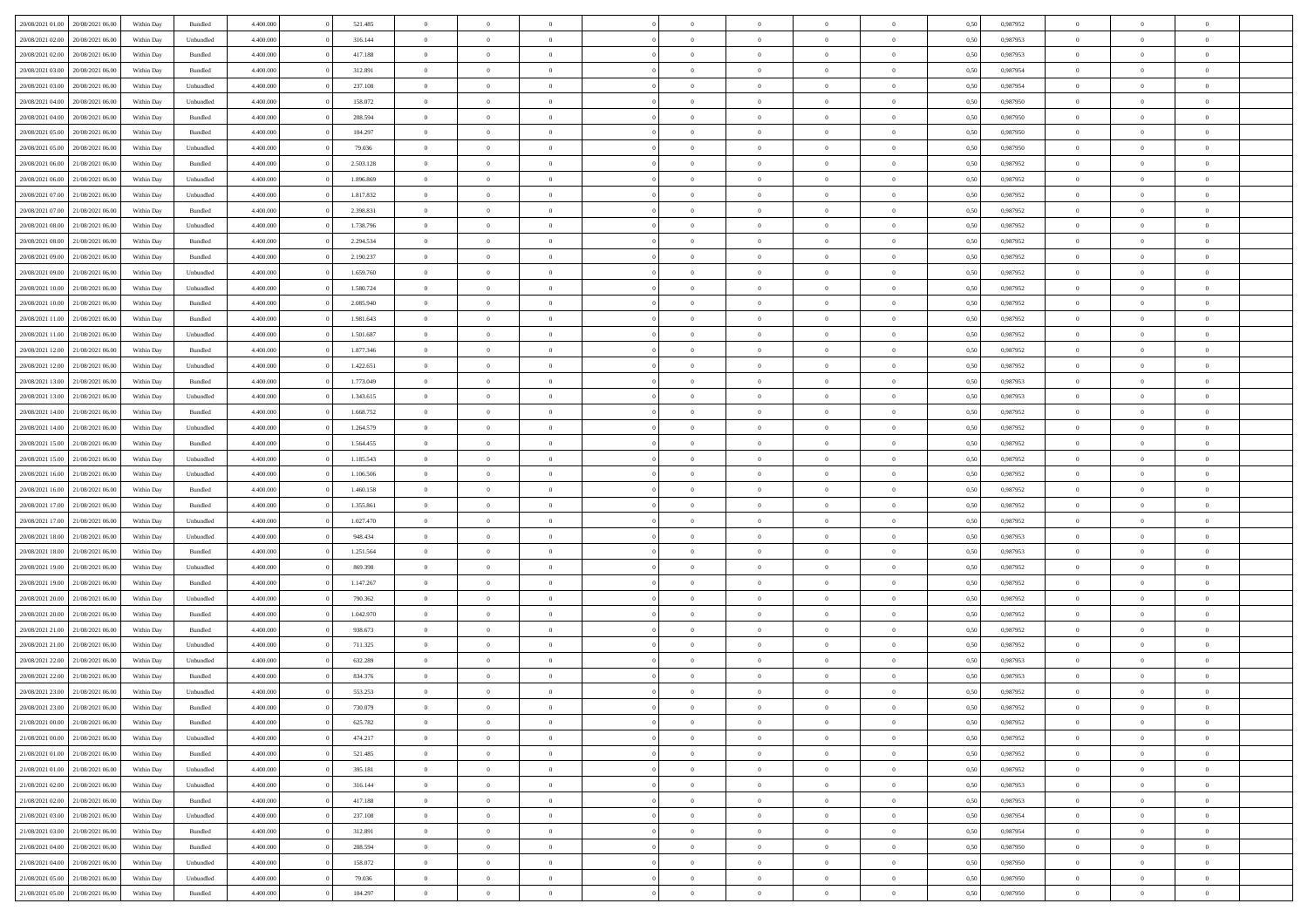| 21/08/2021 06:00                  | 22/08/2021 06:00 | Within Dav | Unbundled          | 4.400.000 | 1.896.869 | $\overline{0}$ | $\theta$       |                | $\Omega$       | $\Omega$       | $\theta$       | $\theta$       | 0,50 | 0,987952 | $\theta$       | $\overline{0}$ | $\theta$       |  |
|-----------------------------------|------------------|------------|--------------------|-----------|-----------|----------------|----------------|----------------|----------------|----------------|----------------|----------------|------|----------|----------------|----------------|----------------|--|
|                                   |                  |            |                    |           |           |                |                |                |                |                |                |                |      |          |                |                |                |  |
| 21/08/2021 06:00                  | 22/08/2021 06:00 | Within Day | Bundled            | 4.400.000 | 2.503.128 | $\overline{0}$ | $\theta$       | $\overline{0}$ | $\overline{0}$ | $\bf{0}$       | $\overline{0}$ | $\bf{0}$       | 0,50 | 0,987952 | $\theta$       | $\overline{0}$ | $\overline{0}$ |  |
| 21/08/2021 07:00                  | 22/08/2021 06:00 | Within Day | Bundled            | 4.400.000 | 2.398.831 | $\overline{0}$ | $\bf{0}$       | $\overline{0}$ | $\bf{0}$       | $\bf{0}$       | $\bf{0}$       | $\mathbf{0}$   | 0,50 | 0,987952 | $\overline{0}$ | $\overline{0}$ | $\bf{0}$       |  |
| 21/08/2021 07:00                  | 22/08/2021 06:00 | Within Day | Unbundled          | 4.400.000 | 1.817.832 | $\overline{0}$ | $\overline{0}$ | $\overline{0}$ | $\overline{0}$ | $\bf{0}$       | $\overline{0}$ | $\overline{0}$ | 0.50 | 0,987952 | $\theta$       | $\theta$       | $\overline{0}$ |  |
| 21/08/2021 08:00                  | 22/08/2021 06:00 | Within Day | Unbundled          | 4.400.000 | 1.738.796 | $\overline{0}$ | $\theta$       | $\overline{0}$ | $\overline{0}$ | $\bf{0}$       | $\overline{0}$ | $\bf{0}$       | 0,50 | 0,987952 | $\theta$       | $\overline{0}$ | $\overline{0}$ |  |
| 21/08/2021 08:00                  | 22/08/2021 06:00 | Within Day | Bundled            | 4.400.000 | 2.294.534 | $\overline{0}$ | $\overline{0}$ | $\overline{0}$ | $\bf{0}$       | $\overline{0}$ | $\overline{0}$ | $\mathbf{0}$   | 0,50 | 0,987952 | $\overline{0}$ | $\overline{0}$ | $\bf{0}$       |  |
| 21/08/2021 09:00                  | 22/08/2021 06:00 | Within Dav | Unbundled          | 4.400.000 | 1.659.760 | $\overline{0}$ | $\overline{0}$ | $\overline{0}$ | $\overline{0}$ | $\overline{0}$ | $\overline{0}$ | $\overline{0}$ | 0.50 | 0,987952 | $\theta$       | $\overline{0}$ | $\overline{0}$ |  |
|                                   |                  |            |                    |           |           |                |                |                |                |                |                |                |      |          |                |                |                |  |
| 21/08/2021 09:00                  | 22/08/2021 06:00 | Within Day | Bundled            | 4.400.000 | 2.190.237 | $\overline{0}$ | $\theta$       | $\overline{0}$ | $\overline{0}$ | $\bf{0}$       | $\overline{0}$ | $\bf{0}$       | 0,50 | 0,987952 | $\theta$       | $\theta$       | $\overline{0}$ |  |
| 21/08/2021 10:00                  | 22/08/2021 06:00 | Within Day | Bundled            | 4.400.000 | 2.085.940 | $\overline{0}$ | $\overline{0}$ | $\overline{0}$ | $\bf{0}$       | $\bf{0}$       | $\overline{0}$ | $\bf{0}$       | 0,50 | 0,987952 | $\,0\,$        | $\overline{0}$ | $\overline{0}$ |  |
| 21/08/2021 10:00                  | 22/08/2021 06:00 | Within Dav | Unbundled          | 4.400.000 | 1.580.724 | $\overline{0}$ | $\overline{0}$ | $\overline{0}$ | $\overline{0}$ | $\overline{0}$ | $\overline{0}$ | $\overline{0}$ | 0.50 | 0,987952 | $\theta$       | $\overline{0}$ | $\overline{0}$ |  |
| 21/08/2021 11:00                  | 22/08/2021 06:00 | Within Day | Bundled            | 4.400.000 | 1.981.643 | $\overline{0}$ | $\theta$       | $\overline{0}$ | $\overline{0}$ | $\bf{0}$       | $\overline{0}$ | $\bf{0}$       | 0,50 | 0,987952 | $\,$ 0 $\,$    | $\overline{0}$ | $\overline{0}$ |  |
| 21/08/2021 11:00                  | 22/08/2021 06:00 | Within Day | Unbundled          | 4.400.000 | 1.501.687 | $\overline{0}$ | $\overline{0}$ | $\overline{0}$ | $\overline{0}$ | $\bf{0}$       | $\overline{0}$ | $\mathbf{0}$   | 0,50 | 0,987952 | $\overline{0}$ | $\overline{0}$ | $\bf{0}$       |  |
| 21/08/2021 12:00                  | 22/08/2021 06:00 | Within Dav | Bundled            | 4.400.000 | 1.877.346 | $\overline{0}$ | $\overline{0}$ | $\overline{0}$ | $\overline{0}$ | $\bf{0}$       | $\overline{0}$ | $\overline{0}$ | 0.50 | 0,987952 | $\theta$       | $\theta$       | $\overline{0}$ |  |
| 21/08/2021 12:00                  | 22/08/2021 06:00 | Within Day | Unbundled          | 4.400.000 | 1.422.651 | $\overline{0}$ | $\theta$       | $\overline{0}$ | $\overline{0}$ | $\bf{0}$       | $\overline{0}$ | $\bf{0}$       | 0,50 | 0,987952 | $\theta$       | $\overline{0}$ | $\overline{0}$ |  |
|                                   |                  |            |                    |           |           |                |                |                |                |                |                |                |      |          |                |                |                |  |
| 21/08/2021 13:00                  | 22/08/2021 06:00 | Within Day | Bundled            | 4.400.000 | 1.773.049 | $\overline{0}$ | $\overline{0}$ | $\overline{0}$ | $\overline{0}$ | $\overline{0}$ | $\overline{0}$ | $\mathbf{0}$   | 0,50 | 0,987953 | $\overline{0}$ | $\overline{0}$ | $\bf{0}$       |  |
| 21/08/2021 13:00                  | 22/08/2021 06:00 | Within Day | Unbundled          | 4.400.000 | 1.343.615 | $\overline{0}$ | $\overline{0}$ | $\overline{0}$ | $\overline{0}$ | $\overline{0}$ | $\overline{0}$ | $\overline{0}$ | 0.50 | 0,987953 | $\theta$       | $\overline{0}$ | $\overline{0}$ |  |
| 21/08/2021 14:00                  | 22/08/2021 06:00 | Within Day | Bundled            | 4.400.000 | 1.668.752 | $\overline{0}$ | $\theta$       | $\overline{0}$ | $\overline{0}$ | $\bf{0}$       | $\overline{0}$ | $\bf{0}$       | 0,50 | 0,987952 | $\theta$       | $\theta$       | $\overline{0}$ |  |
| 21/08/2021 14:00                  | 22/08/2021 06:00 | Within Day | Unbundled          | 4.400.000 | 1.264.579 | $\overline{0}$ | $\overline{0}$ | $\overline{0}$ | $\overline{0}$ | $\bf{0}$       | $\overline{0}$ | $\bf{0}$       | 0,50 | 0,987952 | $\,0\,$        | $\overline{0}$ | $\overline{0}$ |  |
| 21/08/2021 15:00                  | 22/08/2021 06:00 | Within Dav | Unbundled          | 4.400.000 | 1.185.543 | $\overline{0}$ | $\overline{0}$ | $\overline{0}$ | $\overline{0}$ | $\overline{0}$ | $\overline{0}$ | $\overline{0}$ | 0.50 | 0,987952 | $\theta$       | $\overline{0}$ | $\overline{0}$ |  |
| 21/08/2021 15:00                  | 22/08/2021 06:00 | Within Day | Bundled            | 4.400.000 | 1.564.455 | $\overline{0}$ | $\theta$       | $\overline{0}$ | $\overline{0}$ | $\bf{0}$       | $\overline{0}$ | $\bf{0}$       | 0,50 | 0,987952 | $\,$ 0 $\,$    | $\overline{0}$ | $\overline{0}$ |  |
| 21/08/2021 16:00                  | 22/08/2021 06:00 | Within Day | Bundled            | 4.400.000 | 1.460.158 | $\overline{0}$ | $\overline{0}$ | $\overline{0}$ | $\overline{0}$ | $\bf{0}$       | $\overline{0}$ | $\bf{0}$       | 0,50 | 0,987952 | $\overline{0}$ | $\overline{0}$ | $\bf{0}$       |  |
| 21/08/2021 16:00                  | 22/08/2021 06:00 | Within Day | Unbundled          | 4.400.000 | 1.106.506 | $\overline{0}$ | $\overline{0}$ | $\overline{0}$ | $\overline{0}$ | $\bf{0}$       | $\overline{0}$ | $\overline{0}$ | 0.50 | 0,987952 | $\theta$       | $\overline{0}$ | $\overline{0}$ |  |
|                                   |                  |            |                    |           |           |                |                |                |                |                |                |                |      |          |                |                |                |  |
| 21/08/2021 17:00                  | 22/08/2021 06:00 | Within Day | Bundled            | 4.400.000 | 1.355.861 | $\overline{0}$ | $\theta$       | $\overline{0}$ | $\overline{0}$ | $\bf{0}$       | $\overline{0}$ | $\bf{0}$       | 0,50 | 0,987952 | $\theta$       | $\overline{0}$ | $\overline{0}$ |  |
| 21/08/2021 17:00                  | 22/08/2021 06:00 | Within Day | Unbundled          | 4.400.000 | 1.027.470 | $\overline{0}$ | $\overline{0}$ | $\overline{0}$ | $\overline{0}$ | $\overline{0}$ | $\overline{0}$ | $\mathbf{0}$   | 0,50 | 0,987952 | $\overline{0}$ | $\overline{0}$ | $\bf{0}$       |  |
| 21/08/2021 18:00                  | 22/08/2021 06:00 | Within Day | Unbundled          | 4.400.000 | 948,434   | $\overline{0}$ | $\overline{0}$ | $\overline{0}$ | $\overline{0}$ | $\overline{0}$ | $\overline{0}$ | $\overline{0}$ | 0.50 | 0,987953 | $\theta$       | $\overline{0}$ | $\overline{0}$ |  |
| 21/08/2021 18:00                  | 22/08/2021 06:00 | Within Day | Bundled            | 4.400.000 | 1.251.564 | $\overline{0}$ | $\theta$       | $\overline{0}$ | $\overline{0}$ | $\bf{0}$       | $\overline{0}$ | $\bf{0}$       | 0,50 | 0,987953 | $\theta$       | $\theta$       | $\overline{0}$ |  |
| 21/08/2021 19:00                  | 22/08/2021 06:00 | Within Day | Unbundled          | 4.400.000 | 869.398   | $\overline{0}$ | $\overline{0}$ | $\overline{0}$ | $\overline{0}$ | $\bf{0}$       | $\overline{0}$ | $\bf{0}$       | 0,50 | 0,987952 | $\,0\,$        | $\overline{0}$ | $\overline{0}$ |  |
| 21/08/2021 19:00                  | 22/08/2021 06:00 | Within Day | Bundled            | 4.400.000 | 1.147.267 | $\overline{0}$ | $\overline{0}$ | $\overline{0}$ | $\overline{0}$ | $\overline{0}$ | $\overline{0}$ | $\overline{0}$ | 0.50 | 0,987952 | $\theta$       | $\overline{0}$ | $\overline{0}$ |  |
| 21/08/2021 20:00                  | 22/08/2021 06:00 | Within Day | Unbundled          | 4.400.000 | 790.362   | $\overline{0}$ | $\theta$       | $\overline{0}$ | $\overline{0}$ | $\bf{0}$       | $\overline{0}$ | $\bf{0}$       | 0,50 | 0,987952 | $\,$ 0 $\,$    | $\overline{0}$ | $\overline{0}$ |  |
|                                   |                  |            |                    |           |           |                |                |                |                |                |                |                |      |          |                |                |                |  |
| 21/08/2021 20:00                  | 22/08/2021 06:00 | Within Day | Bundled            | 4.400.000 | 1.042.970 | $\overline{0}$ | $\bf{0}$       | $\overline{0}$ | $\bf{0}$       | $\bf{0}$       | $\bf{0}$       | $\bf{0}$       | 0,50 | 0,987952 | $\overline{0}$ | $\overline{0}$ | $\bf{0}$       |  |
| 21/08/2021 21:00                  | 22/08/2021 06:00 | Within Day | Bundled            | 4.400,000 | 938.673   | $\overline{0}$ | $\Omega$       | $\Omega$       | $\Omega$       | $\Omega$       | $\Omega$       | $\overline{0}$ | 0.50 | 0,987952 | $\,0\,$        | $\theta$       | $\theta$       |  |
| 21/08/2021 21:00                  | 22/08/2021 06:00 | Within Day | Unbundled          | 4.400.000 | 711.325   | $\overline{0}$ | $\theta$       | $\overline{0}$ | $\overline{0}$ | $\bf{0}$       | $\overline{0}$ | $\bf{0}$       | 0,50 | 0,987952 | $\theta$       | $\overline{0}$ | $\overline{0}$ |  |
| 21/08/2021 22:00                  | 22/08/2021 06:00 | Within Day | Bundled            | 4.400.000 | 834.376   | $\overline{0}$ | $\overline{0}$ | $\overline{0}$ | $\bf{0}$       | $\bf{0}$       | $\overline{0}$ | $\mathbf{0}$   | 0,50 | 0,987953 | $\overline{0}$ | $\overline{0}$ | $\bf{0}$       |  |
| 21/08/2021 22:00                  | 22/08/2021 06:00 | Within Day | Unbundled          | 4.400,000 | 632.289   | $\overline{0}$ | $\Omega$       | $\Omega$       | $\Omega$       | $\bf{0}$       | $\overline{0}$ | $\overline{0}$ | 0.50 | 0,987953 | $\,0\,$        | $\theta$       | $\theta$       |  |
| 21/08/2021 23:00                  | 22/08/2021 06:00 | Within Day | Unbundled          | 4.400.000 | 553.253   | $\overline{0}$ | $\theta$       | $\overline{0}$ | $\overline{0}$ | $\bf{0}$       | $\overline{0}$ | $\bf{0}$       | 0,50 | 0,987952 | $\theta$       | $\overline{0}$ | $\overline{0}$ |  |
| 21/08/2021 23:00                  | 22/08/2021 06:00 | Within Day | Bundled            | 4.400.000 | 730.079   | $\overline{0}$ | $\overline{0}$ | $\overline{0}$ | $\bf{0}$       | $\bf{0}$       | $\bf{0}$       | $\bf{0}$       | 0,50 | 0,987952 | $\bf{0}$       | $\overline{0}$ | $\bf{0}$       |  |
| 22/08/2021 00:00                  | 22/08/2021 06:00 | Within Day | Unbundled          | 4.400,000 | 474.217   | $\overline{0}$ | $\Omega$       | $\Omega$       | $\Omega$       | $\theta$       | $\theta$       | $\overline{0}$ | 0.50 | 0.987952 | $\theta$       | $\theta$       | $\theta$       |  |
|                                   |                  |            |                    |           |           | $\overline{0}$ |                |                |                |                |                |                |      |          |                |                |                |  |
| 22/08/2021 00:00                  | 22/08/2021 06:00 | Within Day | Bundled            | 4.400.000 | 625.782   |                | $\theta$       | $\overline{0}$ | $\overline{0}$ | $\bf{0}$       | $\overline{0}$ | $\bf{0}$       | 0,50 | 0,987952 | $\,$ 0 $\,$    | $\overline{0}$ | $\overline{0}$ |  |
| 22/08/2021 01:00                  | 22/08/2021 06:00 | Within Day | Unbundled          | 4.400.000 | 395.181   | $\overline{0}$ | $\overline{0}$ | $\overline{0}$ | $\bf{0}$       | $\bf{0}$       | $\bf{0}$       | $\mathbf{0}$   | 0,50 | 0,987952 | $\overline{0}$ | $\overline{0}$ | $\bf{0}$       |  |
| 22/08/2021 01:00                  | 22/08/2021 06:00 | Within Day | Bundled            | 4.400,000 | 521.485   | $\overline{0}$ | $\Omega$       | $\Omega$       | $\Omega$       | $\overline{0}$ | $\overline{0}$ | $\overline{0}$ | 0.50 | 0,987952 | $\,0\,$        | $\theta$       | $\theta$       |  |
| 22/08/2021 02:00                  | 22/08/2021 06:00 | Within Day | Unbundled          | 4.400.000 | 316.144   | $\overline{0}$ | $\overline{0}$ | $\overline{0}$ | $\overline{0}$ | $\bf{0}$       | $\overline{0}$ | $\bf{0}$       | 0,50 | 0,987953 | $\,$ 0 $\,$    | $\overline{0}$ | $\overline{0}$ |  |
| 22/08/2021 02:00                  | 22/08/2021 06:00 | Within Day | Bundled            | 4.400.000 | 417.188   | $\overline{0}$ | $\overline{0}$ | $\overline{0}$ | $\bf{0}$       | $\bf{0}$       | $\bf{0}$       | $\mathbf{0}$   | 0,50 | 0,987953 | $\overline{0}$ | $\overline{0}$ | $\bf{0}$       |  |
| 22/08/2021 03:00                  | 22/08/2021 06:00 | Within Day | Bundled            | 4.400,000 | 312.891   | $\overline{0}$ | $\Omega$       | $\Omega$       | $\Omega$       | $\Omega$       | $\Omega$       | $\overline{0}$ | 0.50 | 0.987954 | $\theta$       | $\theta$       | $\theta$       |  |
| 22/08/2021 03:00                  | 22/08/2021 06:00 | Within Day | Unbundled          | 4.400.000 | 237.108   | $\overline{0}$ | $\overline{0}$ | $\overline{0}$ | $\bf{0}$       | $\,$ 0         | $\bf{0}$       | $\bf{0}$       | 0,50 | 0,987954 | $\,0\,$        | $\,$ 0 $\,$    | $\overline{0}$ |  |
| 22/08/2021 04:00 22/08/2021 06:00 |                  | Within Day | $\mathbf B$ undled | 4.400.000 | 208.594   | $\bf{0}$       | $\bf{0}$       |                |                | $\bf{0}$       |                |                | 0,50 | 0,987950 | $\bf{0}$       | $\overline{0}$ |                |  |
| 22/08/2021 04:00                  | 22/08/2021 06:00 | Within Day | Unbundled          | 4.400.000 | 158,072   | $\overline{0}$ | $\overline{0}$ | $\overline{0}$ | $\Omega$       | $\overline{0}$ | $\overline{0}$ | $\overline{0}$ | 0.50 | 0.987950 | $\theta$       | $\theta$       | $\theta$       |  |
|                                   |                  |            |                    |           |           |                |                |                |                |                |                |                |      |          |                |                |                |  |
| 22/08/2021 05:00                  | 22/08/2021 06:00 | Within Day | Bundled            | 4.400.000 | 104.297   | $\overline{0}$ | $\,$ 0         | $\overline{0}$ | $\bf{0}$       | $\,$ 0 $\,$    | $\overline{0}$ | $\mathbf{0}$   | 0,50 | 0,987950 | $\,$ 0 $\,$    | $\,$ 0 $\,$    | $\,$ 0         |  |
| 22/08/2021 05:00                  | 22/08/2021 06:00 | Within Day | Unbundled          | 4.400.000 | 79.036    | $\overline{0}$ | $\overline{0}$ | $\overline{0}$ | $\overline{0}$ | $\overline{0}$ | $\overline{0}$ | $\mathbf{0}$   | 0,50 | 0,987950 | $\overline{0}$ | $\bf{0}$       | $\bf{0}$       |  |
| 22/08/2021 06:00                  | 23/08/2021 06:00 | Within Day | $\mathbf B$ undled | 4.400,000 | 2.503.128 | $\overline{0}$ | $\overline{0}$ | $\overline{0}$ | $\Omega$       | $\overline{0}$ | $\overline{0}$ | $\overline{0}$ | 0,50 | 0,987952 | $\overline{0}$ | $\theta$       | $\overline{0}$ |  |
| 22/08/2021 06:00                  | 23/08/2021 06:00 | Within Day | Unbundled          | 4.400.000 | 1.896.869 | $\overline{0}$ | $\,$ 0         | $\overline{0}$ | $\overline{0}$ | $\,$ 0 $\,$    | $\overline{0}$ | $\mathbf{0}$   | 0,50 | 0,987952 | $\,$ 0 $\,$    | $\overline{0}$ | $\overline{0}$ |  |
| 22/08/2021 07:00                  | 23/08/2021 06:00 | Within Day | Bundled            | 4.400.000 | 2.398.831 | $\overline{0}$ | $\overline{0}$ | $\overline{0}$ | $\overline{0}$ | $\overline{0}$ | $\overline{0}$ | $\mathbf{0}$   | 0,50 | 0,987952 | $\overline{0}$ | $\overline{0}$ | $\bf{0}$       |  |
| 22/08/2021 07:00                  | 23/08/2021 06:00 | Within Day | Unbundled          | 4.400.000 | 1.817.832 | $\overline{0}$ | $\overline{0}$ | $\overline{0}$ | $\Omega$       | $\overline{0}$ | $\overline{0}$ | $\bf{0}$       | 0.50 | 0,987952 | $\overline{0}$ | $\theta$       | $\overline{0}$ |  |
| 22/08/2021 08:00                  | 23/08/2021 06:00 | Within Day | Unbundled          | 4.400.000 | 1.738.796 | $\overline{0}$ | $\,$ 0         | $\overline{0}$ | $\overline{0}$ | $\bf{0}$       | $\overline{0}$ | $\bf{0}$       | 0,50 | 0,987952 | $\,$ 0 $\,$    | $\overline{0}$ | $\overline{0}$ |  |
| 22/08/2021 08:00                  | 23/08/2021 06:00 | Within Day | Bundled            | 4.400.000 | 2.294.534 | $\overline{0}$ | $\bf{0}$       | $\overline{0}$ | $\overline{0}$ | $\overline{0}$ | $\overline{0}$ | $\mathbf{0}$   | 0,50 | 0,987952 | $\overline{0}$ | $\overline{0}$ | $\bf{0}$       |  |
|                                   |                  |            |                    |           |           |                |                |                |                |                |                |                |      |          |                |                |                |  |
| 22/08/2021 09:00                  | 23/08/2021 06:00 | Within Day | Bundled            | 4.400,000 | 2.190.237 | $\overline{0}$ | $\overline{0}$ | $\overline{0}$ | $\Omega$       | $\overline{0}$ | $\overline{0}$ | $\overline{0}$ | 0.50 | 0,987952 | $\overline{0}$ | $\overline{0}$ | $\overline{0}$ |  |
| 22/08/2021 09:00                  | 23/08/2021 06:00 | Within Day | Unbundled          | 4.400.000 | 1.659.760 | $\overline{0}$ | $\bf{0}$       | $\overline{0}$ | $\overline{0}$ | $\bf{0}$       | $\overline{0}$ | $\mathbf{0}$   | 0,50 | 0,987952 | $\,$ 0 $\,$    | $\,$ 0 $\,$    | $\bf{0}$       |  |
| 22/08/2021 11:00 23/08/2021 06:00 |                  | Within Day | Bundled            | 4.400.000 | 1.981.643 | $\overline{0}$ | $\overline{0}$ | $\overline{0}$ | $\overline{0}$ | $\overline{0}$ | $\overline{0}$ | $\mathbf{0}$   | 0,50 | 0,987952 | $\overline{0}$ | $\bf{0}$       | $\bf{0}$       |  |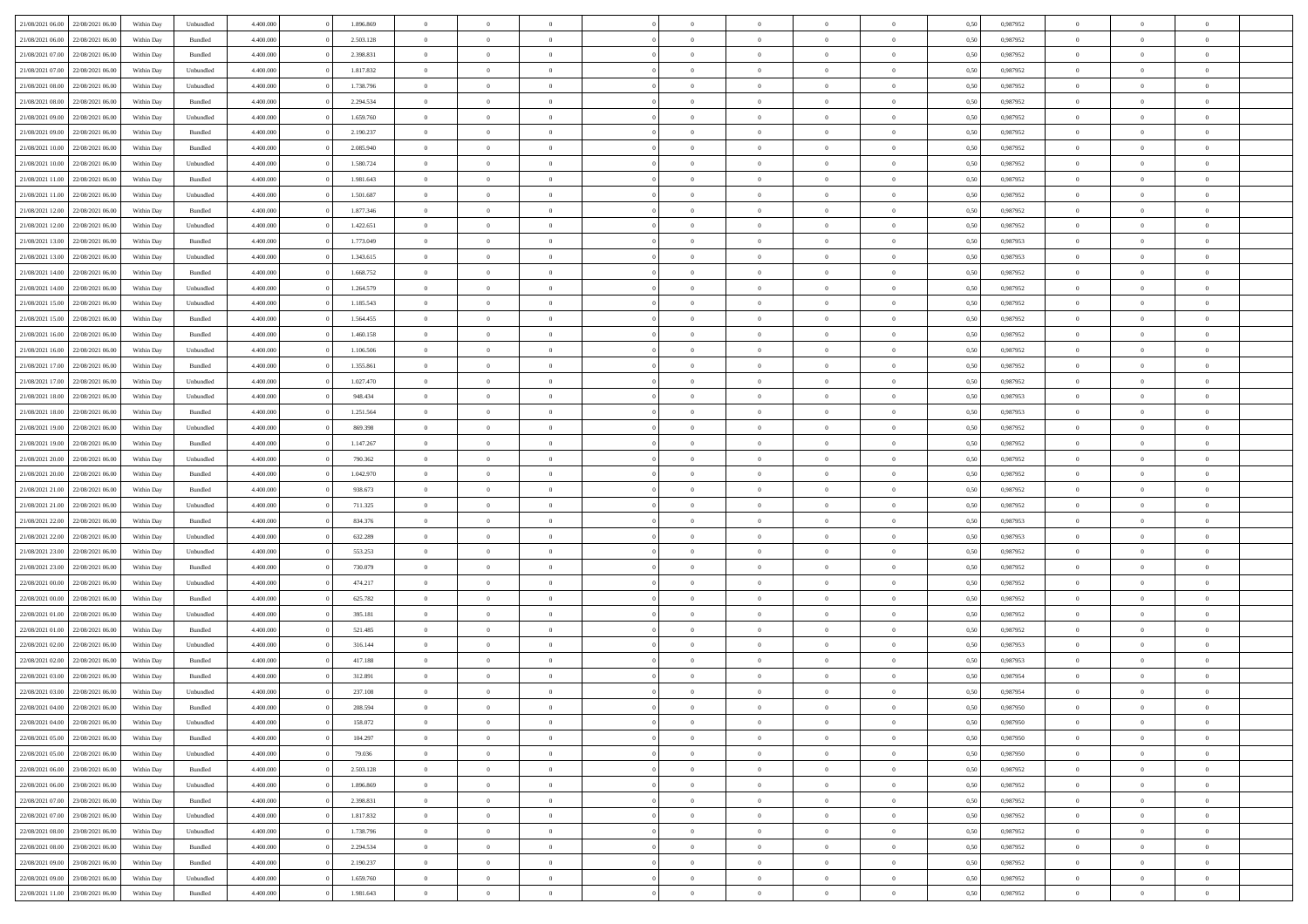| 22/08/2021 11:00 23/08/2021 06:00                        | Within Day | Unbundled | 4.400.000 | 1.501.687 | $\overline{0}$ | $\overline{0}$ | $\Omega$       | $\Omega$       | $\theta$       | $\Omega$       | $\overline{0}$ | 0,50 | 0,987952 | $\theta$             | $\theta$       | $\theta$       |  |
|----------------------------------------------------------|------------|-----------|-----------|-----------|----------------|----------------|----------------|----------------|----------------|----------------|----------------|------|----------|----------------------|----------------|----------------|--|
| 22/08/2021 12:00<br>23/08/2021 06:00                     | Within Day | Bundled   | 4.400.000 | 1.877.346 | $\overline{0}$ | $\overline{0}$ | $\overline{0}$ | $\overline{0}$ | $\theta$       | $\overline{0}$ | $\bf{0}$       | 0,50 | 0,987952 | $\theta$             | $\theta$       | $\overline{0}$ |  |
| 22/08/2021 12:00<br>23/08/2021 06:00                     | Within Day | Unbundled | 4.400.000 | 1.422.651 | $\overline{0}$ | $\bf{0}$       | $\overline{0}$ | $\overline{0}$ | $\bf{0}$       | $\overline{0}$ | $\bf{0}$       | 0,50 | 0,987952 | $\bf{0}$             | $\overline{0}$ | $\overline{0}$ |  |
| 22/08/2021 13:00<br>23/08/2021 06:00                     | Within Day | Bundled   | 4.400.000 | 1.773.049 | $\overline{0}$ | $\overline{0}$ | $\overline{0}$ | $\overline{0}$ | $\theta$       | $\overline{0}$ | $\overline{0}$ | 0.50 | 0,987953 | $\theta$             | $\theta$       | $\overline{0}$ |  |
| 22/08/2021 13:00<br>23/08/2021 06:00                     | Within Day | Unbundled | 4.400.000 | 1.343.615 | $\overline{0}$ | $\overline{0}$ | $\overline{0}$ | $\overline{0}$ | $\theta$       | $\overline{0}$ | $\bf{0}$       | 0,50 | 0,987953 | $\theta$             | $\theta$       | $\overline{0}$ |  |
|                                                          |            |           |           |           |                | $\bf{0}$       |                |                |                |                |                |      |          |                      | $\overline{0}$ | $\bf{0}$       |  |
| 22/08/2021 14:00<br>23/08/2021 06:00<br>22/08/2021 14:00 | Within Day | Unbundled | 4.400.000 | 1.264.579 | $\overline{0}$ | $\overline{0}$ | $\overline{0}$ | $\overline{0}$ | $\overline{0}$ | $\overline{0}$ | $\bf{0}$       | 0,50 | 0,987952 | $\bf{0}$<br>$\theta$ | $\theta$       | $\overline{0}$ |  |
| 23/08/2021 06:00                                         | Within Day | Bundled   | 4.400.000 | 1.668.752 | $\overline{0}$ |                | $\overline{0}$ | $\overline{0}$ | $\overline{0}$ | $\overline{0}$ | $\overline{0}$ | 0.5( | 0,987952 |                      |                |                |  |
| 22/08/2021 15:00<br>23/08/2021 06:00                     | Within Day | Bundled   | 4.400.000 | 1.564.455 | $\overline{0}$ | $\theta$       | $\overline{0}$ | $\overline{0}$ | $\theta$       | $\overline{0}$ | $\bf{0}$       | 0,50 | 0,987952 | $\theta$             | $\theta$       | $\overline{0}$ |  |
| 22/08/2021 15:00<br>23/08/2021 06:00                     | Within Day | Unbundled | 4.400.000 | 1.185.543 | $\overline{0}$ | $\bf{0}$       | $\overline{0}$ | $\overline{0}$ | $\overline{0}$ | $\overline{0}$ | $\bf{0}$       | 0,50 | 0,987952 | $\bf{0}$             | $\bf{0}$       | $\overline{0}$ |  |
| 22/08/2021 16:00<br>23/08/2021 06:00                     | Within Day | Bundled   | 4.400.000 | 1.460.158 | $\overline{0}$ | $\overline{0}$ | $\overline{0}$ | $\overline{0}$ | $\overline{0}$ | $\overline{0}$ | $\bf{0}$       | 0.5( | 0,987952 | $\theta$             | $\theta$       | $\overline{0}$ |  |
| 22/08/2021 16:00<br>23/08/2021 06:00                     | Within Day | Unbundled | 4.400.000 | 1.106.506 | $\bf{0}$       | $\overline{0}$ | $\overline{0}$ | $\overline{0}$ | $\theta$       | $\overline{0}$ | $\bf{0}$       | 0,50 | 0,987952 | $\theta$             | $\theta$       | $\overline{0}$ |  |
| 22/08/2021 17:00<br>23/08/2021 06:00                     | Within Day | Bundled   | 4.400.000 | 1.355.861 | $\overline{0}$ | $\bf{0}$       | $\overline{0}$ | $\overline{0}$ | $\bf{0}$       | $\overline{0}$ | $\bf{0}$       | 0,50 | 0,987952 | $\bf{0}$             | $\overline{0}$ | $\overline{0}$ |  |
| 22/08/2021 17:00<br>23/08/2021 06:00                     | Within Day | Unbundled | 4.400.000 | 1.027.470 | $\overline{0}$ | $\overline{0}$ | $\overline{0}$ | $\overline{0}$ | $\overline{0}$ | $\overline{0}$ | $\overline{0}$ | 0.5( | 0,987952 | $\theta$             | $\theta$       | $\overline{0}$ |  |
| 22/08/2021 18:00<br>23/08/2021 06:00                     | Within Day | Unbundled | 4.400.000 | 948.434   | $\overline{0}$ | $\overline{0}$ | $\overline{0}$ | $\overline{0}$ | $\theta$       | $\overline{0}$ | $\,$ 0 $\,$    | 0,50 | 0,987953 | $\theta$             | $\theta$       | $\overline{0}$ |  |
| 22/08/2021 18:00<br>23/08/2021 06:00                     | Within Day | Bundled   | 4.400.000 | 1.251.564 | $\overline{0}$ | $\bf{0}$       | $\overline{0}$ | $\overline{0}$ | $\overline{0}$ | $\overline{0}$ | $\bf{0}$       | 0,50 | 0,987953 | $\bf{0}$             | $\overline{0}$ | $\bf{0}$       |  |
| 22/08/2021 19:00<br>23/08/2021 06:00                     | Within Day | Bundled   | 4.400.000 | 1.147.267 | $\overline{0}$ | $\overline{0}$ | $\overline{0}$ | $\overline{0}$ | $\overline{0}$ | $\overline{0}$ | $\overline{0}$ | 0.5( | 0,987952 | $\theta$             | $\overline{0}$ | $\overline{0}$ |  |
| 22/08/2021 19:00<br>23/08/2021 06:00                     | Within Day | Unbundled | 4.400.000 | 869.398   | $\bf{0}$       | $\overline{0}$ | $\overline{0}$ | $\overline{0}$ | $\theta$       | $\overline{0}$ | $\bf{0}$       | 0,50 | 0,987952 | $\theta$             | $\theta$       | $\overline{0}$ |  |
| 22/08/2021 20:00<br>23/08/2021 06:00                     | Within Day | Unbundled | 4.400.000 | 790.362   | $\overline{0}$ | $\bf{0}$       | $\overline{0}$ | $\overline{0}$ | $\overline{0}$ | $\overline{0}$ | $\bf{0}$       | 0,50 | 0,987952 | $\bf{0}$             | $\overline{0}$ | $\overline{0}$ |  |
|                                                          |            |           |           |           |                | $\overline{0}$ |                |                | $\overline{0}$ |                |                |      |          | $\theta$             | $\theta$       | $\overline{0}$ |  |
| 22/08/2021 20:00<br>23/08/2021 06:00                     | Within Day | Bundled   | 4.400.000 | 1.042.970 | $\overline{0}$ |                | $\overline{0}$ | $\overline{0}$ |                | $\overline{0}$ | $\overline{0}$ | 0.5( | 0,987952 |                      |                |                |  |
| 22/08/2021 21:00<br>23/08/2021 06:00                     | Within Day | Bundled   | 4.400.000 | 938.673   | $\bf{0}$       | $\overline{0}$ | $\overline{0}$ | $\overline{0}$ | $\theta$       | $\overline{0}$ | $\bf{0}$       | 0,50 | 0,987952 | $\theta$             | $\theta$       | $\overline{0}$ |  |
| 22/08/2021 21:00<br>23/08/2021 06:00                     | Within Day | Unbundled | 4.400.000 | 711.325   | $\overline{0}$ | $\bf{0}$       | $\overline{0}$ | $\overline{0}$ | $\overline{0}$ | $\overline{0}$ | $\bf{0}$       | 0,50 | 0,987952 | $\bf{0}$             | $\overline{0}$ | $\overline{0}$ |  |
| 22/08/2021 22:00<br>23/08/2021 06:00                     | Within Day | Unbundled | 4.400.000 | 632.289   | $\overline{0}$ | $\overline{0}$ | $\overline{0}$ | $\overline{0}$ | $\overline{0}$ | $\overline{0}$ | $\overline{0}$ | 0.50 | 0,987953 | $\theta$             | $\theta$       | $\overline{0}$ |  |
| 22/08/2021 22:00<br>23/08/2021 06:00                     | Within Day | Bundled   | 4.400.000 | 834.376   | $\bf{0}$       | $\theta$       | $\overline{0}$ | $\overline{0}$ | $\theta$       | $\overline{0}$ | $\bf{0}$       | 0,50 | 0,987953 | $\theta$             | $\theta$       | $\overline{0}$ |  |
| 22/08/2021 23:00<br>23/08/2021 06:00                     | Within Day | Unbundled | 4.400.000 | 553.253   | $\overline{0}$ | $\bf{0}$       | $\overline{0}$ | $\overline{0}$ | $\overline{0}$ | $\overline{0}$ | $\bf{0}$       | 0,50 | 0,987952 | $\bf{0}$             | $\overline{0}$ | $\bf{0}$       |  |
| 22/08/2021 23:00<br>23/08/2021 06:00                     | Within Day | Bundled   | 4.400.000 | 730.079   | $\overline{0}$ | $\overline{0}$ | $\overline{0}$ | $\overline{0}$ | $\overline{0}$ | $\overline{0}$ | $\overline{0}$ | 0.5( | 0,987952 | $\overline{0}$       | $\theta$       | $\overline{0}$ |  |
| 23/08/2021 00:00<br>23/08/2021 06:00                     | Within Day | Bundled   | 4.400.000 | 625.782   | $\bf{0}$       | $\overline{0}$ | $\overline{0}$ | $\overline{0}$ | $\theta$       | $\overline{0}$ | $\bf{0}$       | 0,50 | 0,987952 | $\theta$             | $\theta$       | $\overline{0}$ |  |
| 23/08/2021 00:00<br>23/08/2021 06:00                     | Within Day | Unbundled | 4.400.000 | 474.217   | $\overline{0}$ | $\bf{0}$       | $\overline{0}$ | $\overline{0}$ | $\overline{0}$ | $\overline{0}$ | $\bf{0}$       | 0,50 | 0,987952 | $\bf{0}$             | $\bf{0}$       | $\overline{0}$ |  |
| 23/08/2021 01:00<br>23/08/2021 06:00                     | Within Day | Bundled   | 4.400.000 | 521.485   | $\overline{0}$ | $\overline{0}$ | $\overline{0}$ | $\overline{0}$ | $\overline{0}$ | $\overline{0}$ | $\overline{0}$ | 0.5( | 0,987952 | $\theta$             | $\theta$       | $\overline{0}$ |  |
| 23/08/2021 01:00<br>23/08/2021 06:00                     | Within Day | Unbundled | 4.400.000 | 395.181   | $\bf{0}$       | $\overline{0}$ | $\overline{0}$ | $\overline{0}$ | $\theta$       | $\overline{0}$ | $\bf{0}$       | 0,50 | 0,987952 | $\,$ 0 $\,$          | $\theta$       | $\overline{0}$ |  |
| 23/08/2021 02:00<br>23/08/2021 06:00                     | Within Day | Bundled   | 4.400.000 | 417.188   | $\overline{0}$ | $\bf{0}$       | $\overline{0}$ | $\overline{0}$ | $\bf{0}$       | $\overline{0}$ | $\bf{0}$       | 0,50 | 0,987953 | $\bf{0}$             | $\overline{0}$ | $\overline{0}$ |  |
| 23/08/2021 02:00<br>23/08/2021 06:00                     | Within Day | Unbundled | 4,400,000 | 316.144   | $\overline{0}$ | $\overline{0}$ | $\Omega$       | $\Omega$       | $\Omega$       | $\Omega$       | $\overline{0}$ | 0,50 | 0,987953 | $\,$ 0 $\,$          | $\overline{0}$ | $\theta$       |  |
| 23/08/2021 03:00<br>23/08/2021 06:00                     | Within Day | Bundled   | 4.400.000 | 312.891   | $\bf{0}$       | $\overline{0}$ | $\overline{0}$ | $\overline{0}$ | $\theta$       | $\overline{0}$ | $\bf{0}$       | 0,50 | 0,987954 | $\theta$             | $\theta$       | $\overline{0}$ |  |
|                                                          |            |           |           |           |                |                |                |                |                |                |                |      |          |                      |                |                |  |
| 23/08/2021 03:00<br>23/08/2021 06:00                     | Within Day | Unbundled | 4.400.000 | 237.108   | $\overline{0}$ | $\bf{0}$       | $\overline{0}$ | $\overline{0}$ | $\overline{0}$ | $\overline{0}$ | $\bf{0}$       | 0,50 | 0,987954 | $\bf{0}$             | $\overline{0}$ | $\bf{0}$       |  |
| 23/08/2021 04:00<br>23/08/2021 06:00                     | Within Day | Unbundled | 4,400,000 | 158.072   | $\overline{0}$ | $\overline{0}$ | $\Omega$       | $\Omega$       | $\overline{0}$ | $\Omega$       | $\overline{0}$ | 0.50 | 0.987950 | $\overline{0}$       | $\theta$       | $\theta$       |  |
| 23/08/2021 04:00<br>23/08/2021 06:00                     | Within Day | Bundled   | 4.400.000 | 208.594   | $\bf{0}$       | $\overline{0}$ | $\overline{0}$ | $\overline{0}$ | $\theta$       | $\overline{0}$ | $\bf{0}$       | 0,50 | 0,987950 | $\theta$             | $\theta$       | $\overline{0}$ |  |
| 23/08/2021 05:00<br>23/08/2021 06:00                     | Within Day | Bundled   | 4.400.000 | 104.297   | $\overline{0}$ | $\bf{0}$       | $\overline{0}$ | $\overline{0}$ | $\overline{0}$ | $\overline{0}$ | $\bf{0}$       | 0,50 | 0,987950 | $\bf{0}$             | $\overline{0}$ | $\overline{0}$ |  |
| 23/08/2021 05:00<br>23/08/2021 06:00                     | Within Day | Unbundled | 4,400,000 | 79,036    | $\overline{0}$ | $\overline{0}$ | $\Omega$       | $\Omega$       | $\Omega$       | $\Omega$       | $\overline{0}$ | 0.50 | 0.987950 | $\overline{0}$       | $\Omega$       | $\theta$       |  |
| 23/08/2021 06:00<br>24/08/2021 06:00                     | Within Day | Bundled   | 4.400.000 | 2.503.128 | $\bf{0}$       | $\overline{0}$ | $\overline{0}$ | $\overline{0}$ | $\theta$       | $\overline{0}$ | $\bf{0}$       | 0,50 | 0,987952 | $\theta$             | $\theta$       | $\overline{0}$ |  |
| 23/08/2021 06:00<br>24/08/2021 06:00                     | Within Day | Unbundled | 4.400.000 | 1.896.869 | $\overline{0}$ | $\bf{0}$       | $\overline{0}$ | $\overline{0}$ | $\overline{0}$ | $\overline{0}$ | $\bf{0}$       | 0,50 | 0,987952 | $\bf{0}$             | $\overline{0}$ | $\overline{0}$ |  |
| 23/08/2021 07:00<br>24/08/2021 06.00                     | Within Day | Unbundled | 4,400,000 | 1.817.832 | $\overline{0}$ | $\overline{0}$ | $\Omega$       | $\Omega$       | $\theta$       | $\Omega$       | $\overline{0}$ | 0.50 | 0,987952 | $\bf{0}$             | $\overline{0}$ | $\theta$       |  |
| 23/08/2021 07:00<br>24/08/2021 06:00                     | Within Day | Bundled   | 4.400.000 | 2.398.831 | $\bf{0}$       | $\overline{0}$ | $\overline{0}$ | $\overline{0}$ | $\theta$       | $\overline{0}$ | $\bf{0}$       | 0,50 | 0,987952 | $\theta$             | $\theta$       | $\overline{0}$ |  |
| 23/08/2021 08:00<br>24/08/2021 06.00                     | Within Day | Bundled   | 4.400.000 | 2.294.534 | $\overline{0}$ | $\bf{0}$       | $\overline{0}$ | $\overline{0}$ | $\bf{0}$       | $\overline{0}$ | $\bf{0}$       | 0,50 | 0,987952 | $\overline{0}$       | $\overline{0}$ | $\bf{0}$       |  |
| 23/08/2021 08:00<br>24/08/2021 06.00                     | Within Day | Unbundled | 4,400,000 | 1.738.796 | $\overline{0}$ | $\Omega$       | $\Omega$       | $\Omega$       | $\Omega$       | $\theta$       | $\overline{0}$ | 0.50 | 0.987952 | $\theta$             | $\overline{0}$ | $\theta$       |  |
| 23/08/2021 09:00 24/08/2021 06:00                        | Within Day | Bundled   | 4.400.000 | 2.190.237 | $\bf{0}$       | $\bf{0}$       | $\overline{0}$ | $\overline{0}$ | $\overline{0}$ | $\bf{0}$       | $\bf{0}$       | 0,50 | 0,987952 | $\bf{0}$             | $\,$ 0 $\,$    | $\overline{0}$ |  |
| 23/08/2021 09:00 24/08/2021 06:00                        | Within Day | Unbundled | 4.400.000 | 1.659.760 | $\bf{0}$       | $\bf{0}$       |                |                |                |                |                | 0,50 | 0,987952 | $\bf{0}$             | $\bf{0}$       |                |  |
| 23/08/2021 10:00 24/08/2021 06:00                        | Within Day |           | 4.400.000 | 1.580.724 | $\Omega$       | $\overline{0}$ | $\Omega$       | $\theta$       | $\overline{0}$ | $\theta$       | $\overline{0}$ | 0.50 | 0.987952 | $\theta$             | $\theta$       | $\theta$       |  |
|                                                          |            | Unbundled |           |           |                |                |                |                |                |                |                |      |          |                      |                |                |  |
| 23/08/2021 10:00 24/08/2021 06:00                        | Within Day | Bundled   | 4.400.000 | 2.085.940 | $\overline{0}$ | $\overline{0}$ | $\overline{0}$ | $\overline{0}$ | $\overline{0}$ | $\overline{0}$ | $\,$ 0 $\,$    | 0,50 | 0,987952 | $\,$ 0 $\,$          | $\,$ 0 $\,$    | $\,$ 0         |  |
| 23/08/2021 11:00 24/08/2021 06:00                        | Within Day | Bundled   | 4.400.000 | 1.981.643 | $\overline{0}$ | $\overline{0}$ | $\overline{0}$ | $\overline{0}$ | $\overline{0}$ | $\overline{0}$ | $\bf{0}$       | 0,50 | 0,987952 | $\overline{0}$       | $\bf{0}$       | $\overline{0}$ |  |
| 24/08/2021 06:00<br>23/08/2021 11:00                     | Within Day | Unbundled | 4.400.000 | 1.501.687 | $\overline{0}$ | $\bf{0}$       | $\overline{0}$ | $\overline{0}$ | $\overline{0}$ | $\overline{0}$ | $\bf{0}$       | 0,50 | 0,987952 | $\bf{0}$             | $\theta$       | $\overline{0}$ |  |
| 23/08/2021 12:00<br>24/08/2021 06:00                     | Within Day | Unbundled | 4.400.000 | 1.422.651 | $\overline{0}$ | $\overline{0}$ | $\overline{0}$ | $\overline{0}$ | $\overline{0}$ | $\overline{0}$ | $\bf{0}$       | 0,50 | 0,987952 | $\,$ 0 $\,$          | $\,$ 0 $\,$    | $\overline{0}$ |  |
| 23/08/2021 12:00 24/08/2021 06:00                        | Within Day | Bundled   | 4.400.000 | 1.877.346 | $\overline{0}$ | $\overline{0}$ | $\overline{0}$ | $\overline{0}$ | $\mathbf{0}$   | $\overline{0}$ | $\bf{0}$       | 0,50 | 0,987952 | $\overline{0}$       | $\overline{0}$ | $\overline{0}$ |  |
| 23/08/2021 13:00<br>24/08/2021 06:00                     | Within Day | Bundled   | 4.400.000 | 1.773.049 | $\overline{0}$ | $\bf{0}$       | $\overline{0}$ | $\overline{0}$ | $\overline{0}$ | $\overline{0}$ | $\bf{0}$       | 0.50 | 0,987953 | $\overline{0}$       | $\theta$       | $\overline{0}$ |  |
| 23/08/2021 13:00<br>24/08/2021 06:00                     | Within Day | Unbundled | 4.400.000 | 1.343.615 | $\overline{0}$ | $\overline{0}$ | $\overline{0}$ | $\overline{0}$ | $\overline{0}$ | $\overline{0}$ | $\bf{0}$       | 0,50 | 0,987953 | $\,$ 0 $\,$          | $\bf{0}$       | $\overline{0}$ |  |
| 24/08/2021 06:00<br>23/08/2021 14:00                     | Within Day | Bundled   | 4.400.000 | 1.668.752 | $\overline{0}$ | $\bf{0}$       | $\overline{0}$ | $\overline{0}$ | $\overline{0}$ | $\overline{0}$ | $\bf{0}$       | 0,50 | 0,987952 | $\overline{0}$       | $\overline{0}$ | $\bf{0}$       |  |
| 24/08/2021 06:00<br>23/08/2021 14:00                     | Within Day | Unbundled | 4.400.000 | 1.264.579 | $\overline{0}$ | $\overline{0}$ | $\overline{0}$ | $\overline{0}$ | $\overline{0}$ | $\overline{0}$ | $\bf{0}$       | 0.50 | 0,987952 | $\overline{0}$       | $\theta$       | $\overline{0}$ |  |
| 23/08/2021 15:00<br>24/08/2021 06:00                     | Within Day | Bundled   | 4.400.000 | 1.564.455 | $\overline{0}$ | $\,$ 0         | $\overline{0}$ | $\overline{0}$ | $\bf{0}$       | $\bf{0}$       | $\bf{0}$       | 0,50 | 0,987952 | $\,$ 0 $\,$          | $\,$ 0 $\,$    | $\overline{0}$ |  |
| 23/08/2021 15:00 24/08/2021 06:00                        | Within Day | Unbundled | 4.400.000 | 1.185.543 | $\overline{0}$ | $\bf{0}$       | $\overline{0}$ | $\overline{0}$ | $\overline{0}$ | $\overline{0}$ | $\bf{0}$       | 0,50 | 0,987952 | $\overline{0}$       | $\bf{0}$       | $\overline{0}$ |  |
|                                                          |            |           |           |           |                |                |                |                |                |                |                |      |          |                      |                |                |  |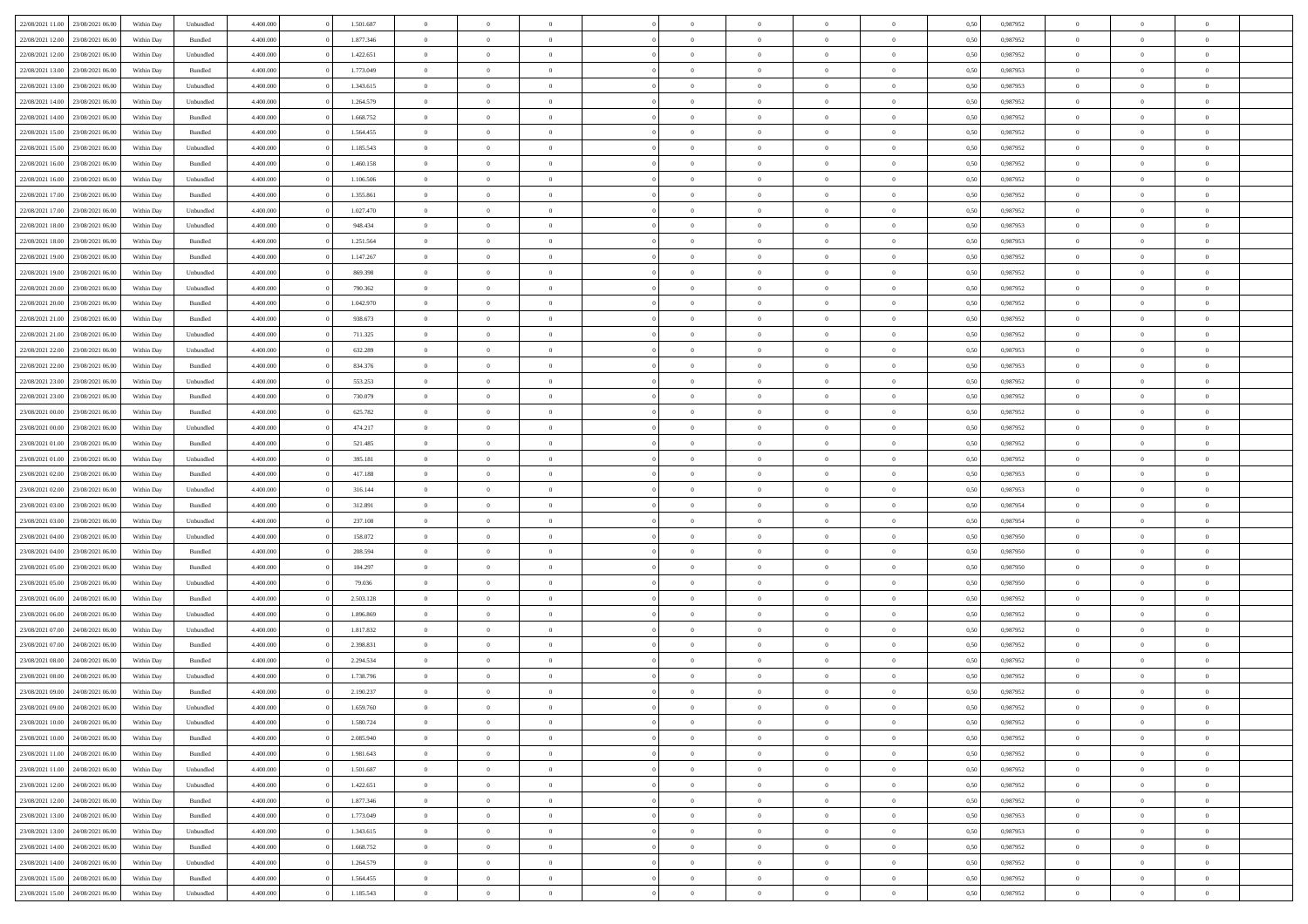| 23/08/2021 16:00 24/08/2021 06:00    | Within Day               | Bundled              | 4.400.000 | 1.460.158              | $\overline{0}$ | $\overline{0}$ | $\Omega$       | $\Omega$       | $\theta$       | $\Omega$       | $\overline{0}$ | 0,50 | 0,987952 | $\theta$             | $\theta$                   | $\theta$       |  |
|--------------------------------------|--------------------------|----------------------|-----------|------------------------|----------------|----------------|----------------|----------------|----------------|----------------|----------------|------|----------|----------------------|----------------------------|----------------|--|
| 23/08/2021 16:00<br>24/08/2021 06:00 | Within Day               | Unbundled            | 4.400.000 | 1.106.506              | $\overline{0}$ | $\overline{0}$ | $\overline{0}$ | $\overline{0}$ | $\theta$       | $\overline{0}$ | $\bf{0}$       | 0,50 | 0,987952 | $\theta$             | $\theta$                   | $\overline{0}$ |  |
| 23/08/2021 17:00<br>24/08/2021 06:00 | Within Day               | Bundled              | 4.400.000 | 1.355.861              | $\overline{0}$ | $\bf{0}$       | $\overline{0}$ | $\overline{0}$ | $\overline{0}$ | $\overline{0}$ | $\bf{0}$       | 0,50 | 0,987952 | $\bf{0}$             | $\overline{0}$             | $\overline{0}$ |  |
| 23/08/2021 17:00<br>24/08/2021 06:00 | Within Day               | Unbundled            | 4.400.000 | 1.027.470              | $\overline{0}$ | $\overline{0}$ | $\overline{0}$ | $\overline{0}$ | $\theta$       | $\overline{0}$ | $\overline{0}$ | 0.50 | 0,987952 | $\theta$             | $\theta$                   | $\overline{0}$ |  |
| 23/08/2021 18:00<br>24/08/2021 06:00 | Within Day               | Bundled              | 4.400.000 | 1.251.564              | $\overline{0}$ | $\overline{0}$ | $\overline{0}$ | $\overline{0}$ | $\theta$       | $\overline{0}$ | $\bf{0}$       | 0,50 | 0,987953 | $\theta$             | $\theta$                   | $\overline{0}$ |  |
| 23/08/2021 18:00<br>24/08/2021 06:00 | Within Day               | Unbundled            | 4.400.000 | 948.434                | $\overline{0}$ | $\bf{0}$       | $\overline{0}$ | $\overline{0}$ | $\overline{0}$ | $\overline{0}$ | $\bf{0}$       | 0,50 | 0,987953 | $\overline{0}$       | $\overline{0}$             | $\bf{0}$       |  |
| 23/08/2021 19:00<br>24/08/2021 06:00 | Within Day               | Bundled              | 4.400.000 | 1.147.267              | $\overline{0}$ | $\overline{0}$ | $\overline{0}$ | $\overline{0}$ | $\overline{0}$ | $\overline{0}$ | $\overline{0}$ | 0.5( | 0,987952 | $\theta$             | $\theta$                   | $\overline{0}$ |  |
| 23/08/2021 19:00<br>24/08/2021 06:00 | Within Day               | Unbundled            | 4.400.000 | 869.398                | $\bf{0}$       | $\theta$       | $\overline{0}$ | $\overline{0}$ | $\theta$       | $\overline{0}$ | $\bf{0}$       | 0,50 | 0,987952 | $\theta$             | $\theta$                   | $\overline{0}$ |  |
|                                      |                          |                      |           |                        |                |                |                |                |                |                |                |      |          |                      |                            |                |  |
| 23/08/2021 20:00<br>24/08/2021 06.00 | Within Day               | Bundled              | 4.400.000 | 1.042.970              | $\overline{0}$ | $\bf{0}$       | $\overline{0}$ | $\overline{0}$ | $\overline{0}$ | $\overline{0}$ | $\bf{0}$       | 0,50 | 0,987952 | $\bf{0}$             | $\bf{0}$                   | $\overline{0}$ |  |
| 23/08/2021 20:00<br>24/08/2021 06:00 | Within Day               | Unbundled            | 4.400.000 | 790.362                | $\overline{0}$ | $\overline{0}$ | $\overline{0}$ | $\overline{0}$ | $\overline{0}$ | $\overline{0}$ | $\bf{0}$       | 0.5( | 0,987952 | $\theta$             | $\theta$                   | $\overline{0}$ |  |
| 23/08/2021 21:00<br>24/08/2021 06:00 | Within Day               | Bundled              | 4.400.000 | 938.673                | $\bf{0}$       | $\overline{0}$ | $\overline{0}$ | $\overline{0}$ | $\theta$       | $\overline{0}$ | $\bf{0}$       | 0,50 | 0,987952 | $\theta$             | $\theta$                   | $\overline{0}$ |  |
| 23/08/2021 21:00<br>24/08/2021 06:00 | Within Day               | Unbundled            | 4.400.000 | 711.325                | $\overline{0}$ | $\bf{0}$       | $\overline{0}$ | $\overline{0}$ | $\bf{0}$       | $\overline{0}$ | $\bf{0}$       | 0,50 | 0,987952 | $\bf{0}$             | $\overline{0}$             | $\overline{0}$ |  |
| 23/08/2021 22:00<br>24/08/2021 06:00 | Within Day               | Bundled              | 4.400.000 | 834.376                | $\overline{0}$ | $\overline{0}$ | $\overline{0}$ | $\overline{0}$ | $\overline{0}$ | $\overline{0}$ | $\overline{0}$ | 0.5( | 0,987953 | $\theta$             | $\theta$                   | $\overline{0}$ |  |
| 23/08/2021 22:00<br>24/08/2021 06:00 | Within Day               | Unbundled            | 4.400.000 | 632.289                | $\overline{0}$ | $\overline{0}$ | $\overline{0}$ | $\overline{0}$ | $\theta$       | $\overline{0}$ | $\bf{0}$       | 0,50 | 0,987953 | $\theta$             | $\theta$                   | $\overline{0}$ |  |
| 23/08/2021 23:00<br>24/08/2021 06:00 | Within Day               | Bundled              | 4.400.000 | 730.079                | $\overline{0}$ | $\bf{0}$       | $\overline{0}$ | $\overline{0}$ | $\overline{0}$ | $\overline{0}$ | $\bf{0}$       | 0,50 | 0,987952 | $\overline{0}$       | $\overline{0}$             | $\bf{0}$       |  |
| 23/08/2021 23:00<br>24/08/2021 06:00 | Within Day               | Unbundled            | 4.400.000 | 553.253                | $\overline{0}$ | $\overline{0}$ | $\overline{0}$ | $\overline{0}$ | $\overline{0}$ | $\overline{0}$ | $\overline{0}$ | 0.5( | 0,987952 | $\theta$             | $\theta$                   | $\overline{0}$ |  |
| 24/08/2021 00:00<br>24/08/2021 06:00 | Within Day               | Unbundled            | 4.400.000 | 474.217                | $\bf{0}$       | $\overline{0}$ | $\overline{0}$ | $\overline{0}$ | $\theta$       | $\overline{0}$ | $\bf{0}$       | 0,50 | 0,987952 | $\theta$             | $\theta$                   | $\overline{0}$ |  |
| 24/08/2021 00:00<br>24/08/2021 06.00 | Within Day               | Bundled              | 4.400.000 | 625.782                | $\overline{0}$ | $\bf{0}$       | $\overline{0}$ | $\overline{0}$ | $\overline{0}$ | $\overline{0}$ | $\bf{0}$       | 0,50 | 0,987952 | $\bf{0}$             | $\overline{0}$             | $\overline{0}$ |  |
| 24/08/2021 01:00<br>24/08/2021 06:00 | Within Day               | Unbundled            | 4.400.000 | 395.181                | $\overline{0}$ | $\overline{0}$ | $\overline{0}$ | $\overline{0}$ | $\overline{0}$ | $\overline{0}$ | $\overline{0}$ | 0.5( | 0,987952 | $\theta$             | $\theta$                   | $\overline{0}$ |  |
| 24/08/2021 01:00<br>24/08/2021 06:00 | Within Day               | Bundled              | 4.400.000 | 521.485                | $\bf{0}$       | $\overline{0}$ | $\overline{0}$ | $\overline{0}$ | $\theta$       | $\overline{0}$ | $\bf{0}$       | 0,50 | 0,987952 | $\theta$             | $\theta$                   | $\overline{0}$ |  |
| 24/08/2021 02:00<br>24/08/2021 06:00 | Within Day               | Unbundled            | 4.400.000 | 316.144                | $\overline{0}$ | $\bf{0}$       | $\overline{0}$ | $\overline{0}$ | $\overline{0}$ | $\overline{0}$ | $\bf{0}$       | 0,50 | 0,987953 | $\bf{0}$             | $\overline{0}$             | $\overline{0}$ |  |
| 24/08/2021 02:00<br>24/08/2021 06:00 | Within Day               | Bundled              | 4.400.000 | 417.188                | $\overline{0}$ | $\overline{0}$ | $\overline{0}$ | $\overline{0}$ | $\overline{0}$ | $\overline{0}$ | $\overline{0}$ | 0.50 | 0.987953 | $\theta$             | $\theta$                   | $\overline{0}$ |  |
| 24/08/2021 03:00<br>24/08/2021 06:00 | Within Day               | Unbundled            | 4.400.000 | 237.108                | $\overline{0}$ | $\overline{0}$ | $\overline{0}$ | $\overline{0}$ | $\theta$       | $\overline{0}$ | $\bf{0}$       | 0,50 | 0,987954 | $\theta$             | $\theta$                   | $\overline{0}$ |  |
| 24/08/2021 03:00<br>24/08/2021 06:00 | Within Day               | Bundled              | 4.400.000 | 312.891                | $\overline{0}$ | $\bf{0}$       | $\overline{0}$ | $\overline{0}$ | $\overline{0}$ | $\overline{0}$ | $\bf{0}$       | 0,50 | 0,987954 | $\overline{0}$       | $\overline{0}$             | $\bf{0}$       |  |
| 24/08/2021 04:00<br>24/08/2021 06:00 | Within Day               | Unbundled            | 4.400.000 | 158.072                | $\overline{0}$ | $\overline{0}$ | $\overline{0}$ | $\overline{0}$ | $\overline{0}$ | $\overline{0}$ | $\overline{0}$ | 0.5( | 0,987950 | $\overline{0}$       | $\theta$                   | $\overline{0}$ |  |
| 24/08/2021 04:00<br>24/08/2021 06:00 | Within Day               | Bundled              | 4.400.000 | 208.594                | $\bf{0}$       | $\overline{0}$ | $\overline{0}$ | $\overline{0}$ | $\theta$       | $\overline{0}$ | $\bf{0}$       | 0,50 | 0,987950 | $\theta$             | $\theta$                   | $\overline{0}$ |  |
| 24/08/2021 05:00<br>24/08/2021 06.00 | Within Day               | Bundled              | 4.400.000 | 104.297                | $\overline{0}$ | $\bf{0}$       | $\overline{0}$ | $\overline{0}$ | $\overline{0}$ | $\bf{0}$       | $\bf{0}$       | 0,50 | 0,987950 | $\bf{0}$             | $\bf{0}$                   | $\overline{0}$ |  |
| 24/08/2021 05:00<br>24/08/2021 06:00 | Within Day               | Unbundled            | 4.400.000 | 79.036                 | $\overline{0}$ | $\overline{0}$ | $\overline{0}$ | $\overline{0}$ | $\overline{0}$ | $\overline{0}$ | $\overline{0}$ | 0.5( | 0,987950 | $\theta$             | $\theta$                   | $\overline{0}$ |  |
| 24/08/2021 06:00<br>25/08/2021 06:00 | Within Day               | Bundled              | 4.400.000 | 2.503.128              | $\bf{0}$       | $\overline{0}$ | $\overline{0}$ | $\overline{0}$ | $\theta$       | $\overline{0}$ | $\bf{0}$       | 0,50 | 0,987952 | $\theta$             | $\theta$                   | $\overline{0}$ |  |
| 24/08/2021 06:00<br>25/08/2021 06:00 | Within Day               | Unbundled            | 4.400.000 | 1.896.869              | $\overline{0}$ | $\bf{0}$       | $\overline{0}$ | $\overline{0}$ | $\bf{0}$       | $\overline{0}$ | $\bf{0}$       | 0,50 | 0,987952 | $\bf{0}$             | $\overline{0}$             | $\overline{0}$ |  |
| 24/08/2021 07:00<br>25/08/2021 06:00 | Within Day               | Unbundled            | 4,400,000 | 1.817.832              | $\overline{0}$ | $\overline{0}$ | $\Omega$       | $\Omega$       | $\Omega$       | $\Omega$       | $\overline{0}$ | 0.50 | 0,987952 | $\,$ 0 $\,$          | $\overline{0}$             | $\theta$       |  |
| 24/08/2021 07:00<br>25/08/2021 06:00 | Within Day               | Bundled              | 4.400.000 | 2.398.831              | $\bf{0}$       | $\overline{0}$ | $\overline{0}$ | $\overline{0}$ | $\theta$       | $\overline{0}$ | $\bf{0}$       | 0,50 | 0,987952 | $\theta$             | $\theta$                   | $\overline{0}$ |  |
| 24/08/2021 09:00<br>25/08/2021 06:00 | Within Day               | Unbundled            | 4.400.000 | 1.659.760              | $\overline{0}$ | $\bf{0}$       | $\overline{0}$ | $\overline{0}$ | $\overline{0}$ | $\overline{0}$ | $\bf{0}$       | 0,50 | 0,987952 | $\overline{0}$       | $\overline{0}$             | $\bf{0}$       |  |
| 24/08/2021 09:00<br>25/08/2021 06:00 | Within Day               | Bundled              | 4,400,000 | 2.190.237              | $\overline{0}$ | $\overline{0}$ | $\Omega$       | $\Omega$       | $\overline{0}$ | $\Omega$       | $\overline{0}$ | 0.50 | 0,987952 | $\bf{0}$             | $\theta$                   | $\theta$       |  |
| 24/08/2021 10:00<br>25/08/2021 06:00 | Within Day               | Bundled              | 4.400.000 | 2.085.940              | $\bf{0}$       | $\overline{0}$ | $\overline{0}$ | $\overline{0}$ | $\theta$       | $\overline{0}$ | $\bf{0}$       | 0,50 | 0,987952 | $\theta$             | $\theta$                   | $\overline{0}$ |  |
| 24/08/2021 10:00<br>25/08/2021 06:00 | Within Day               | Unbundled            | 4.400.000 | 1.580.724              | $\overline{0}$ | $\bf{0}$       | $\overline{0}$ | $\overline{0}$ | $\overline{0}$ | $\overline{0}$ | $\bf{0}$       | 0,50 | 0,987952 | $\bf{0}$             | $\overline{0}$             | $\overline{0}$ |  |
| 24/08/2021 11:00<br>25/08/2021 06:00 |                          |                      | 4,400,000 |                        | $\overline{0}$ | $\overline{0}$ | $\Omega$       | $\Omega$       | $\Omega$       | $\Omega$       | $\overline{0}$ | 0.50 | 0.987952 | $\theta$             | $\Omega$                   | $\theta$       |  |
| 24/08/2021 11:00<br>25/08/2021 06:00 | Within Day<br>Within Day | Bundled<br>Unbundled | 4.400.000 | 1.981.643<br>1.501.687 | $\bf{0}$       | $\overline{0}$ | $\overline{0}$ | $\overline{0}$ | $\theta$       | $\overline{0}$ | $\bf{0}$       | 0,50 | 0,987952 | $\,$ 0 $\,$          | $\theta$                   | $\overline{0}$ |  |
|                                      |                          |                      |           |                        |                |                |                |                |                |                |                |      |          |                      |                            |                |  |
| 24/08/2021 12:00<br>25/08/2021 06:00 | Within Day               | Bundled              | 4.400.000 | 1.877.346              | $\overline{0}$ | $\bf{0}$       | $\overline{0}$ | $\overline{0}$ | $\bf{0}$       | $\overline{0}$ | $\bf{0}$       | 0,50 | 0,987952 | $\bf{0}$             | $\overline{0}$             | $\overline{0}$ |  |
| 24/08/2021 12:00<br>25/08/2021 06:00 | Within Day               | Unbundled            | 4,400,000 | 1.422.651              | $\overline{0}$ | $\overline{0}$ | $\overline{0}$ | $\Omega$       | $\theta$       | $\Omega$       | $\overline{0}$ | 0.50 | 0,987952 | $\bf{0}$<br>$\theta$ | $\overline{0}$<br>$\theta$ | $\theta$       |  |
| 24/08/2021 13:00<br>25/08/2021 06:00 | Within Day               | Unbundled            | 4.400.000 | 1.343.615              | $\bf{0}$       | $\overline{0}$ | $\overline{0}$ | $\overline{0}$ | $\theta$       | $\overline{0}$ | $\bf{0}$       | 0,50 | 0,987953 |                      |                            | $\overline{0}$ |  |
| 24/08/2021 13:00<br>25/08/2021 06:00 | Within Day               | Bundled              | 4.400.000 | 1.773.049              | $\overline{0}$ | $\bf{0}$       | $\overline{0}$ | $\overline{0}$ | $\bf{0}$       | $\overline{0}$ | $\bf{0}$       | 0,50 | 0,987953 | $\bf{0}$             | $\overline{0}$             | $\bf{0}$       |  |
| 24/08/2021 14:00<br>25/08/2021 06:00 | Within Day               | Unbundled            | 4,400,000 | 1.264.579              | $\overline{0}$ | $\Omega$       | $\Omega$       | $\Omega$       | $\Omega$       | $\theta$       | $\overline{0}$ | 0.50 | 0.987952 | $\theta$             | $\overline{0}$             | $\theta$       |  |
| 24/08/2021 14:00<br>25/08/2021 06:00 | Within Day               | Bundled              | 4.400.000 | 1.668.752              | $\bf{0}$       | $\bf{0}$       | $\overline{0}$ | $\overline{0}$ | $\overline{0}$ | $\overline{0}$ | $\bf{0}$       | 0,50 | 0,987952 | $\bf{0}$             | $\,$ 0 $\,$                | $\overline{0}$ |  |
| 24/08/2021 15:00 25/08/2021 06:00    | Within Day               | Bundled              | 4.400.000 | 1.564.455              | $\bf{0}$       |                |                |                |                |                |                | 0,50 | 0,987952 | $\bf{0}$             | $\bf{0}$                   |                |  |
| 24/08/2021 15:00 25/08/2021 06:00    | Within Day               | Unbundled            | 4.400.000 | 1.185.543              | $\Omega$       | $\overline{0}$ | $\Omega$       | $\theta$       | $\overline{0}$ | $\theta$       | $\overline{0}$ | 0.50 | 0.987952 | $\theta$             | $\theta$                   | $\theta$       |  |
| 24/08/2021 16:00<br>25/08/2021 06:00 | Within Day               | Unbundled            | 4.400.000 | 1.106.506              | $\overline{0}$ | $\overline{0}$ | $\overline{0}$ | $\overline{0}$ | $\,$ 0 $\,$    | $\overline{0}$ | $\,$ 0 $\,$    | 0,50 | 0,987952 | $\,$ 0 $\,$          | $\,$ 0 $\,$                | $\,$ 0         |  |
| 24/08/2021 16:00 25/08/2021 06:00    | Within Day               | Bundled              | 4.400.000 | 1.460.158              | $\overline{0}$ | $\overline{0}$ | $\overline{0}$ | $\overline{0}$ | $\overline{0}$ | $\overline{0}$ | $\bf{0}$       | 0,50 | 0,987952 | $\overline{0}$       | $\bf{0}$                   | $\overline{0}$ |  |
| 24/08/2021 17:00 25/08/2021 06:00    | Within Day               | Unbundled            | 4.400.000 | 1.027.470              | $\overline{0}$ | $\bf{0}$       | $\overline{0}$ | $\overline{0}$ | $\overline{0}$ | $\overline{0}$ | $\bf{0}$       | 0,50 | 0,987952 | $\bf{0}$             | $\theta$                   | $\overline{0}$ |  |
| 24/08/2021 17:00<br>25/08/2021 06:00 | Within Day               | Bundled              | 4.400.000 | 1.355.861              | $\overline{0}$ | $\overline{0}$ | $\overline{0}$ | $\overline{0}$ | $\overline{0}$ | $\overline{0}$ | $\bf{0}$       | 0,50 | 0,987952 | $\,$ 0 $\,$          | $\,$ 0 $\,$                | $\overline{0}$ |  |
| 24/08/2021 18:00 25/08/2021 06:00    | Within Day               | Bundled              | 4.400.000 | 1.251.564              | $\overline{0}$ | $\overline{0}$ | $\overline{0}$ | $\overline{0}$ | $\bf{0}$       | $\overline{0}$ | $\bf{0}$       | 0,50 | 0,987953 | $\overline{0}$       | $\overline{0}$             | $\overline{0}$ |  |
| 24/08/2021 18:00<br>25/08/2021 06:00 | Within Day               | Unbundled            | 4.400.000 | 948.434                | $\overline{0}$ | $\bf{0}$       | $\overline{0}$ | $\overline{0}$ | $\overline{0}$ | $\overline{0}$ | $\bf{0}$       | 0.50 | 0,987953 | $\overline{0}$       | $\theta$                   | $\overline{0}$ |  |
| 24/08/2021 19:00<br>25/08/2021 06:00 | Within Day               | Unbundled            | 4.400.000 | 869.398                | $\overline{0}$ | $\overline{0}$ | $\overline{0}$ | $\overline{0}$ | $\overline{0}$ | $\overline{0}$ | $\bf{0}$       | 0,50 | 0,987952 | $\,$ 0 $\,$          | $\,$ 0 $\,$                | $\overline{0}$ |  |
| 24/08/2021 19:00 25/08/2021 06:00    | Within Day               | Bundled              | 4.400.000 | 1.147.267              | $\overline{0}$ | $\bf{0}$       | $\overline{0}$ | $\overline{0}$ | $\overline{0}$ | $\overline{0}$ | $\bf{0}$       | 0,50 | 0,987952 | $\bf{0}$             | $\overline{0}$             | $\bf{0}$       |  |
| 24/08/2021 20:00 25/08/2021 06:00    | Within Day               | Bundled              | 4.400.000 | 1.042.970              | $\overline{0}$ | $\overline{0}$ | $\overline{0}$ | $\overline{0}$ | $\overline{0}$ | $\overline{0}$ | $\bf{0}$       | 0.50 | 0,987952 | $\overline{0}$       | $\theta$                   | $\overline{0}$ |  |
| 24/08/2021 20:00<br>25/08/2021 06:00 | Within Day               | Unbundled            | 4.400.000 | 790.362                | $\overline{0}$ | $\,$ 0         | $\overline{0}$ | $\overline{0}$ | $\overline{0}$ | $\overline{0}$ | $\bf{0}$       | 0,50 | 0,987952 | $\,$ 0 $\,$          | $\,$ 0 $\,$                | $\bf{0}$       |  |
| 24/08/2021 21:00 25/08/2021 06:00    | Within Day               | Bundled              | 4.400.000 | 938.673                | $\overline{0}$ | $\bf{0}$       | $\overline{0}$ | $\overline{0}$ | $\overline{0}$ | $\overline{0}$ | $\bf{0}$       | 0,50 | 0,987952 | $\bf{0}$             | $\overline{0}$             | $\bf{0}$       |  |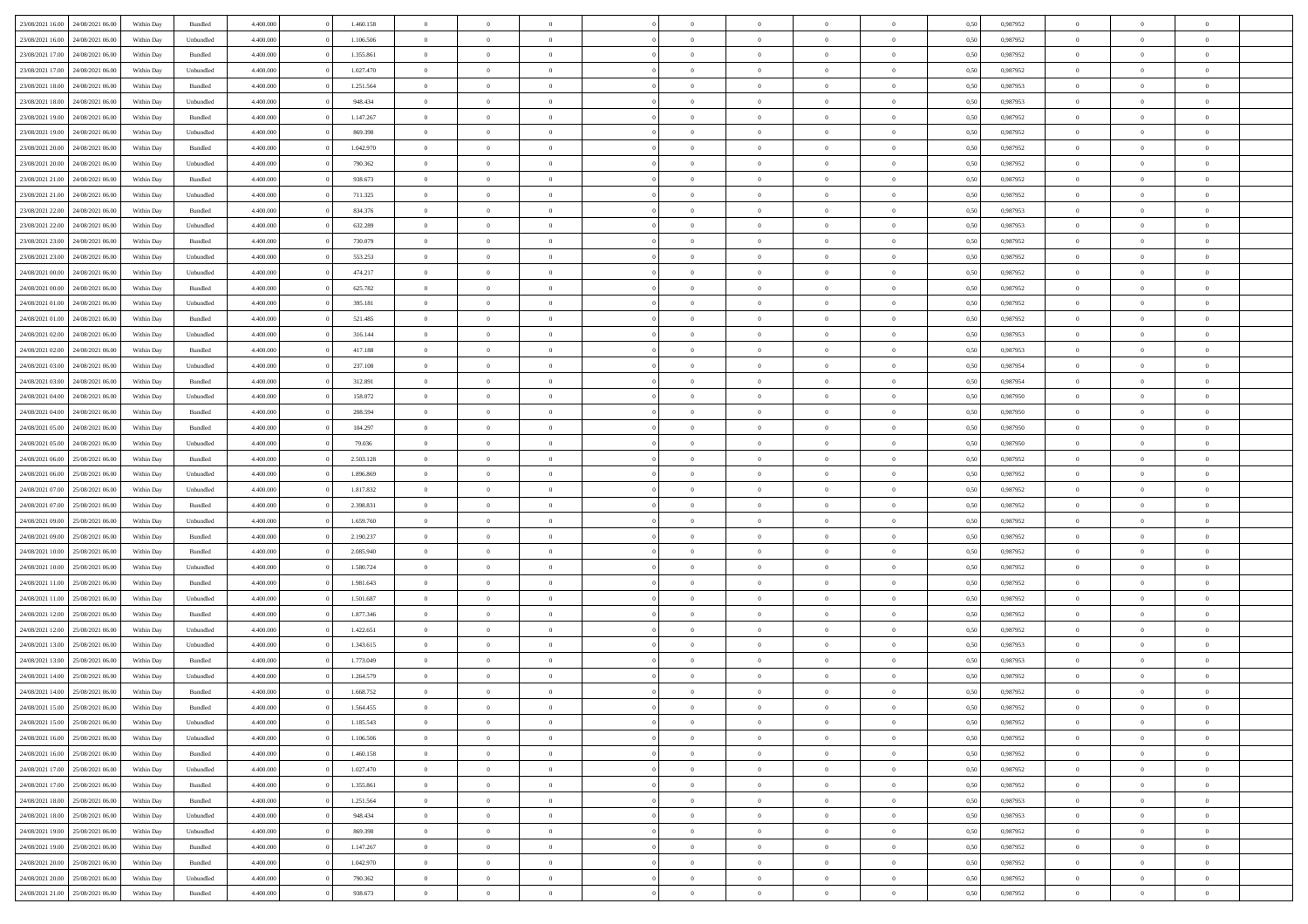| 24/08/2021 21:00 | 25/08/2021 06:00 | Within Day | Unbundled          | 4.400.000 | 711.325   | $\overline{0}$ | $\theta$       |                | $\Omega$       | $\Omega$       | $\Omega$       | $\theta$       | 0.50 | 0,987952 | $\theta$       | $\theta$       | $\theta$       |  |
|------------------|------------------|------------|--------------------|-----------|-----------|----------------|----------------|----------------|----------------|----------------|----------------|----------------|------|----------|----------------|----------------|----------------|--|
| 24/08/2021 22:00 | 25/08/2021 06:00 | Within Day | Bundled            | 4.400.000 | 834.376   | $\overline{0}$ | $\theta$       | $\overline{0}$ | $\overline{0}$ | $\bf{0}$       | $\overline{0}$ | $\bf{0}$       | 0,50 | 0,987953 | $\theta$       | $\theta$       | $\overline{0}$ |  |
| 24/08/2021 22:00 | 25/08/2021 06:00 | Within Day | Unbundled          | 4.400.000 | 632.289   | $\overline{0}$ | $\overline{0}$ | $\overline{0}$ | $\overline{0}$ | $\bf{0}$       | $\overline{0}$ | $\mathbf{0}$   | 0,50 | 0,987953 | $\bf{0}$       | $\overline{0}$ | $\overline{0}$ |  |
| 24/08/2021 23:00 | 25/08/2021 06:00 | Within Day | Unbundled          | 4.400.000 | 553.253   | $\overline{0}$ | $\overline{0}$ | $\overline{0}$ | $\overline{0}$ | $\bf{0}$       | $\overline{0}$ | $\overline{0}$ | 0.50 | 0,987952 | $\theta$       | $\theta$       | $\overline{0}$ |  |
| 24/08/2021 23:00 | 25/08/2021 06:00 | Within Day | Bundled            | 4.400.000 | 730.079   | $\overline{0}$ | $\theta$       | $\overline{0}$ | $\overline{0}$ | $\bf{0}$       | $\overline{0}$ | $\bf{0}$       | 0,50 | 0,987952 | $\theta$       | $\theta$       | $\overline{0}$ |  |
| 25/08/2021 00:00 | 25/08/2021 06:00 | Within Day | Unbundled          | 4.400.000 | 474.217   | $\overline{0}$ | $\overline{0}$ | $\overline{0}$ | $\bf{0}$       | $\overline{0}$ | $\overline{0}$ | $\mathbf{0}$   | 0,50 | 0,987952 | $\overline{0}$ | $\overline{0}$ | $\bf{0}$       |  |
| 25/08/2021 00:00 | 25/08/2021 06:00 | Within Dav | Bundled            | 4.400.000 | 625.782   | $\overline{0}$ | $\overline{0}$ | $\overline{0}$ | $\overline{0}$ | $\overline{0}$ | $\overline{0}$ | $\overline{0}$ | 0.50 | 0,987952 | $\theta$       | $\overline{0}$ | $\overline{0}$ |  |
|                  |                  |            |                    |           |           | $\overline{0}$ | $\theta$       | $\overline{0}$ |                | $\bf{0}$       | $\overline{0}$ |                |      |          | $\theta$       | $\theta$       | $\overline{0}$ |  |
| 25/08/2021 01:00 | 25/08/2021 06:00 | Within Day | Unbundled          | 4.400.000 | 395.181   |                |                |                | $\overline{0}$ |                |                | $\bf{0}$       | 0,50 | 0,987952 |                |                |                |  |
| 25/08/2021 01:00 | 25/08/2021 06:00 | Within Day | Bundled            | 4.400.000 | 521.485   | $\overline{0}$ | $\overline{0}$ | $\overline{0}$ | $\bf{0}$       | $\bf{0}$       | $\bf{0}$       | $\bf{0}$       | 0,50 | 0,987952 | $\,0\,$        | $\overline{0}$ | $\overline{0}$ |  |
| 25/08/2021 02:00 | 25/08/2021 06:00 | Within Dav | Bundled            | 4.400.000 | 417.188   | $\overline{0}$ | $\overline{0}$ | $\overline{0}$ | $\overline{0}$ | $\overline{0}$ | $\overline{0}$ | $\overline{0}$ | 0.50 | 0,987953 | $\theta$       | $\overline{0}$ | $\overline{0}$ |  |
| 25/08/2021 02:00 | 25/08/2021 06:00 | Within Day | Unbundled          | 4.400.000 | 316.144   | $\overline{0}$ | $\theta$       | $\overline{0}$ | $\overline{0}$ | $\bf{0}$       | $\overline{0}$ | $\bf{0}$       | 0,50 | 0,987953 | $\,$ 0 $\,$    | $\overline{0}$ | $\overline{0}$ |  |
| 25/08/2021 03:00 | 25/08/2021 06:00 | Within Day | Bundled            | 4.400.000 | 312.891   | $\overline{0}$ | $\overline{0}$ | $\overline{0}$ | $\bf{0}$       | $\bf{0}$       | $\bf{0}$       | $\mathbf{0}$   | 0,50 | 0,987954 | $\overline{0}$ | $\overline{0}$ | $\overline{0}$ |  |
| 25/08/2021 03:00 | 25/08/2021 06:00 | Within Day | Unbundled          | 4.400.000 | 237.108   | $\overline{0}$ | $\overline{0}$ | $\overline{0}$ | $\overline{0}$ | $\bf{0}$       | $\overline{0}$ | $\overline{0}$ | 0.50 | 0,987954 | $\theta$       | $\theta$       | $\overline{0}$ |  |
| 25/08/2021 04:00 | 25/08/2021 06:00 | Within Day | Unbundled          | 4.400.000 | 158.072   | $\overline{0}$ | $\theta$       | $\overline{0}$ | $\overline{0}$ | $\bf{0}$       | $\overline{0}$ | $\bf{0}$       | 0,50 | 0,987950 | $\theta$       | $\overline{0}$ | $\overline{0}$ |  |
| 25/08/2021 04:00 | 25/08/2021 06:00 | Within Day | Bundled            | 4.400.000 | 208.594   | $\overline{0}$ | $\overline{0}$ | $\overline{0}$ | $\bf{0}$       | $\overline{0}$ | $\overline{0}$ | $\mathbf{0}$   | 0,50 | 0,987950 | $\overline{0}$ | $\overline{0}$ | $\bf{0}$       |  |
| 25/08/2021 05:00 | 25/08/2021 06:00 | Within Dav | Bundled            | 4.400.000 | 104.297   | $\overline{0}$ | $\overline{0}$ | $\overline{0}$ | $\overline{0}$ | $\overline{0}$ | $\overline{0}$ | $\overline{0}$ | 0.50 | 0,987950 | $\theta$       | $\overline{0}$ | $\overline{0}$ |  |
| 25/08/2021 05:00 | 25/08/2021 06:00 | Within Day | Unbundled          | 4.400.000 | 79.036    | $\overline{0}$ | $\theta$       | $\overline{0}$ | $\overline{0}$ | $\bf{0}$       | $\overline{0}$ | $\bf{0}$       | 0,50 | 0,987950 | $\theta$       | $\theta$       | $\overline{0}$ |  |
| 25/08/2021 06:00 | 26/08/2021 06:00 | Within Day | Bundled            | 4.400.000 | 2.503.128 | $\overline{0}$ | $\overline{0}$ | $\overline{0}$ | $\bf{0}$       | $\bf{0}$       | $\bf{0}$       | $\mathbf{0}$   | 0,50 | 0,987952 | $\,0\,$        | $\overline{0}$ | $\overline{0}$ |  |
| 25/08/2021 06:00 | 26/08/2021 06:00 |            | Unbundled          | 4.400.000 | 1.896.869 | $\overline{0}$ | $\overline{0}$ | $\overline{0}$ | $\overline{0}$ | $\overline{0}$ | $\overline{0}$ | $\overline{0}$ | 0.50 | 0,987952 | $\theta$       | $\overline{0}$ | $\overline{0}$ |  |
|                  |                  | Within Day |                    |           |           |                |                |                |                |                |                |                |      |          |                |                |                |  |
| 25/08/2021 07:00 | 26/08/2021 06:00 | Within Day | Bundled            | 4.400.000 | 2.398.831 | $\overline{0}$ | $\theta$       | $\overline{0}$ | $\overline{0}$ | $\bf{0}$       | $\overline{0}$ | $\bf{0}$       | 0,50 | 0,987952 | $\,$ 0 $\,$    | $\theta$       | $\overline{0}$ |  |
| 25/08/2021 07:00 | 26/08/2021 06:00 | Within Day | Unbundled          | 4.400.000 | 1.817.832 | $\overline{0}$ | $\overline{0}$ | $\overline{0}$ | $\bf{0}$       | $\bf{0}$       | $\bf{0}$       | $\bf{0}$       | 0,50 | 0,987952 | $\overline{0}$ | $\overline{0}$ | $\overline{0}$ |  |
| 25/08/2021 08:00 | 26/08/2021 06:00 | Within Day | Bundled            | 4.400.000 | 2.294.534 | $\overline{0}$ | $\overline{0}$ | $\overline{0}$ | $\overline{0}$ | $\bf{0}$       | $\overline{0}$ | $\overline{0}$ | 0.50 | 0,987952 | $\theta$       | $\theta$       | $\overline{0}$ |  |
| 25/08/2021 08:00 | 26/08/2021 06:00 | Within Day | Unbundled          | 4.400.000 | 1.738.796 | $\overline{0}$ | $\theta$       | $\overline{0}$ | $\overline{0}$ | $\bf{0}$       | $\overline{0}$ | $\bf{0}$       | 0,50 | 0,987952 | $\,$ 0 $\,$    | $\overline{0}$ | $\overline{0}$ |  |
| 25/08/2021 09:00 | 26/08/2021 06:00 | Within Day | Unbundled          | 4.400.000 | 1.659.760 | $\overline{0}$ | $\bf{0}$       | $\overline{0}$ | $\bf{0}$       | $\overline{0}$ | $\overline{0}$ | $\mathbf{0}$   | 0,50 | 0,987952 | $\overline{0}$ | $\overline{0}$ | $\bf{0}$       |  |
| 25/08/2021 09:00 | 26/08/2021 06:00 | Within Dav | Bundled            | 4.400.000 | 2.190.237 | $\overline{0}$ | $\overline{0}$ | $\overline{0}$ | $\overline{0}$ | $\overline{0}$ | $\overline{0}$ | $\overline{0}$ | 0.50 | 0,987952 | $\theta$       | $\overline{0}$ | $\overline{0}$ |  |
| 25/08/2021 10:00 | 26/08/2021 06:00 | Within Day | Unbundled          | 4.400.000 | 1.580.724 | $\overline{0}$ | $\theta$       | $\overline{0}$ | $\overline{0}$ | $\bf{0}$       | $\overline{0}$ | $\bf{0}$       | 0,50 | 0,987952 | $\theta$       | $\theta$       | $\overline{0}$ |  |
| 25/08/2021 10:00 | 26/08/2021 06:00 | Within Day | Bundled            | 4.400.000 | 2.085.940 | $\overline{0}$ | $\overline{0}$ | $\overline{0}$ | $\bf{0}$       | $\bf{0}$       | $\bf{0}$       | $\bf{0}$       | 0,50 | 0,987952 | $\,0\,$        | $\overline{0}$ | $\overline{0}$ |  |
| 25/08/2021 11:00 | 26/08/2021 06:00 | Within Day | Unbundled          | 4.400.000 | 1.501.687 | $\overline{0}$ | $\overline{0}$ | $\overline{0}$ | $\overline{0}$ | $\overline{0}$ | $\overline{0}$ | $\overline{0}$ | 0.50 | 0,987952 | $\theta$       | $\overline{0}$ | $\overline{0}$ |  |
| 25/08/2021 11:00 | 26/08/2021 06:00 | Within Day | Bundled            | 4.400.000 | 1.981.643 | $\overline{0}$ | $\theta$       | $\overline{0}$ | $\overline{0}$ | $\bf{0}$       | $\overline{0}$ | $\bf{0}$       | 0,50 | 0,987952 | $\,$ 0 $\,$    | $\overline{0}$ | $\overline{0}$ |  |
|                  |                  |            |                    |           |           |                | $\overline{0}$ |                |                | $\bf{0}$       |                |                |      |          |                | $\overline{0}$ | $\overline{0}$ |  |
| 25/08/2021 12:00 | 26/08/2021 06:00 | Within Day | Bundled            | 4.400.000 | 1.877.346 | $\overline{0}$ |                | $\overline{0}$ | $\overline{0}$ |                | $\overline{0}$ | $\bf{0}$       | 0,50 | 0,987952 | $\overline{0}$ |                |                |  |
| 25/08/2021 12:00 | 26/08/2021 06:00 | Within Day | Unbundled          | 4.400.000 | 1.422.651 | $\overline{0}$ | $\Omega$       | $\Omega$       | $\Omega$       | $\Omega$       | $\overline{0}$ | $\overline{0}$ | 0.50 | 0,987952 | $\,0\,$        | $\theta$       | $\theta$       |  |
| 25/08/2021 13:00 | 26/08/2021 06:00 | Within Day | Unbundled          | 4.400.000 | 1.343.615 | $\overline{0}$ | $\theta$       | $\overline{0}$ | $\overline{0}$ | $\bf{0}$       | $\overline{0}$ | $\bf{0}$       | 0,50 | 0,987953 | $\theta$       | $\theta$       | $\overline{0}$ |  |
| 25/08/2021 13:00 | 26/08/2021 06:00 | Within Day | Bundled            | 4.400.000 | 1.773.049 | $\overline{0}$ | $\overline{0}$ | $\overline{0}$ | $\overline{0}$ | $\bf{0}$       | $\overline{0}$ | $\mathbf{0}$   | 0,50 | 0,987953 | $\overline{0}$ | $\overline{0}$ | $\bf{0}$       |  |
| 25/08/2021 14:00 | 26/08/2021 06:00 | Within Day | Unbundled          | 4.400,000 | 1.264.579 | $\overline{0}$ | $\Omega$       | $\Omega$       | $\Omega$       | $\bf{0}$       | $\overline{0}$ | $\overline{0}$ | 0.50 | 0,987952 | $\,0\,$        | $\theta$       | $\theta$       |  |
| 25/08/2021 14:00 | 26/08/2021 06:00 | Within Day | Bundled            | 4.400.000 | 1.668.752 | $\overline{0}$ | $\theta$       | $\overline{0}$ | $\overline{0}$ | $\bf{0}$       | $\overline{0}$ | $\bf{0}$       | 0,50 | 0,987952 | $\,$ 0 $\,$    | $\theta$       | $\overline{0}$ |  |
| 25/08/2021 15:00 | 26/08/2021 06:00 | Within Day | Bundled            | 4.400.000 | 1.564.455 | $\overline{0}$ | $\overline{0}$ | $\overline{0}$ | $\overline{0}$ | $\bf{0}$       | $\overline{0}$ | $\bf{0}$       | 0,50 | 0,987952 | $\bf{0}$       | $\overline{0}$ | $\overline{0}$ |  |
| 25/08/2021 15:00 | 26/08/2021 06:00 | Within Day | Unbundled          | 4.400,000 | 1.185.543 | $\overline{0}$ | $\Omega$       | $\Omega$       | $\Omega$       | $\theta$       | $\overline{0}$ | $\overline{0}$ | 0.50 | 0.987952 | $\theta$       | $\theta$       | $\theta$       |  |
| 25/08/2021 16:00 | 26/08/2021 06:00 | Within Day | Bundled            | 4.400.000 | 1.460.158 | $\overline{0}$ | $\theta$       | $\overline{0}$ | $\overline{0}$ | $\bf{0}$       | $\overline{0}$ | $\bf{0}$       | 0,50 | 0,987952 | $\,$ 0 $\,$    | $\overline{0}$ | $\overline{0}$ |  |
| 25/08/2021 16:00 | 26/08/2021 06:00 | Within Day | Unbundled          | 4.400.000 | 1.106.506 | $\overline{0}$ | $\overline{0}$ | $\overline{0}$ | $\overline{0}$ | $\bf{0}$       | $\overline{0}$ | $\bf{0}$       | 0,50 | 0,987952 | $\overline{0}$ | $\overline{0}$ | $\overline{0}$ |  |
| 25/08/2021 17:00 | 26/08/2021 06:00 | Within Day | Unbundled          | 4.400.000 | 1.027.470 | $\overline{0}$ | $\Omega$       | $\overline{0}$ | $\Omega$       | $\Omega$       | $\overline{0}$ | $\overline{0}$ | 0.50 | 0,987952 | $\,0\,$        | $\theta$       | $\theta$       |  |
| 25/08/2021 17:00 | 26/08/2021 06:00 | Within Day | Bundled            | 4.400.000 | 1.355.861 | $\overline{0}$ | $\theta$       | $\overline{0}$ | $\overline{0}$ | $\bf{0}$       | $\overline{0}$ | $\bf{0}$       | 0,50 | 0,987952 | $\,$ 0 $\,$    | $\overline{0}$ | $\overline{0}$ |  |
| 25/08/2021 18:00 | 26/08/2021 06:00 | Within Day | Unbundled          | 4.400.000 | 948.434   | $\overline{0}$ | $\overline{0}$ | $\overline{0}$ | $\overline{0}$ | $\bf{0}$       | $\overline{0}$ | $\mathbf{0}$   | 0,50 | 0,987953 | $\overline{0}$ | $\overline{0}$ | $\bf{0}$       |  |
| 25/08/2021 18:00 | 26/08/2021 06:00 |            |                    | 4.400,000 |           | $\overline{0}$ | $\Omega$       | $\Omega$       | $\Omega$       | $\Omega$       | $\Omega$       | $\overline{0}$ | 0.50 | 0.987953 | $\theta$       | $\theta$       | $\theta$       |  |
|                  |                  | Within Day | Bundled            |           | 1.251.564 |                |                |                |                |                |                |                |      |          |                |                |                |  |
| 25/08/2021 19:00 | 26/08/2021 06:00 | Within Day | Unbundled          | 4.400.000 | 869.398   | $\overline{0}$ | $\overline{0}$ | $\overline{0}$ | $\bf{0}$       | $\,$ 0         | $\overline{0}$ | $\bf{0}$       | 0,50 | 0,987952 | $\,0\,$        | $\overline{0}$ | $\overline{0}$ |  |
| 25/08/2021 19:00 | 26/08/2021 06:00 | Within Day | $\mathbf B$ undled | 4.400.000 | 1.147.267 | $\bf{0}$       | $\bf{0}$       |                |                |                |                |                | 0,50 | 0,987952 | $\bf{0}$       | $\overline{0}$ |                |  |
| 25/08/2021 20:00 | 26/08/2021 06:00 | Within Day | Bundled            | 4.400.000 | 1.042.970 | $\overline{0}$ | $\overline{0}$ | $\overline{0}$ | $\Omega$       | $\overline{0}$ | $\overline{0}$ | $\overline{0}$ | 0.50 | 0.987952 | $\theta$       | $\theta$       | $\theta$       |  |
| 25/08/2021 20:00 | 26/08/2021 06:00 | Within Day | Unbundled          | 4.400.000 | 790.362   | $\overline{0}$ | $\bf{0}$       | $\overline{0}$ | $\overline{0}$ | $\,$ 0 $\,$    | $\overline{0}$ | $\mathbf{0}$   | 0,50 | 0,987952 | $\,$ 0 $\,$    | $\,$ 0 $\,$    | $\,$ 0         |  |
| 25/08/2021 21:00 | 26/08/2021 06:00 | Within Day | Unbundled          | 4.400.000 | 711.325   | $\overline{0}$ | $\overline{0}$ | $\overline{0}$ | $\overline{0}$ | $\overline{0}$ | $\overline{0}$ | $\mathbf{0}$   | 0,50 | 0,987952 | $\overline{0}$ | $\overline{0}$ | $\overline{0}$ |  |
| 25/08/2021 21:00 | 26/08/2021 06:00 | Within Day | Bundled            | 4.400,000 | 938.673   | $\overline{0}$ | $\overline{0}$ | $\overline{0}$ | $\Omega$       | $\overline{0}$ | $\overline{0}$ | $\overline{0}$ | 0,50 | 0,987952 | $\overline{0}$ | $\theta$       | $\overline{0}$ |  |
| 25/08/2021 22.00 | 26/08/2021 06:00 | Within Day | Unbundled          | 4.400.000 | 632.289   | $\overline{0}$ | $\,$ 0         | $\overline{0}$ | $\bf{0}$       | $\,$ 0 $\,$    | $\overline{0}$ | $\mathbf{0}$   | 0,50 | 0,987953 | $\,$ 0 $\,$    | $\overline{0}$ | $\overline{0}$ |  |
| 25/08/2021 22.00 | 26/08/2021 06:00 | Within Day | Bundled            | 4.400.000 | 834.376   | $\overline{0}$ | $\overline{0}$ | $\overline{0}$ | $\overline{0}$ | $\overline{0}$ | $\overline{0}$ | $\mathbf{0}$   | 0,50 | 0,987953 | $\overline{0}$ | $\overline{0}$ | $\bf{0}$       |  |
| 25/08/2021 23:00 | 26/08/2021 06:00 | Within Day | Bundled            | 4.400,000 | 730.079   | $\overline{0}$ | $\overline{0}$ | $\overline{0}$ | $\overline{0}$ | $\overline{0}$ | $\overline{0}$ | $\overline{0}$ | 0.50 | 0,987952 | $\overline{0}$ | $\theta$       | $\overline{0}$ |  |
| 25/08/2021 23:00 | 26/08/2021 06:00 | Within Day | Unbundled          | 4.400.000 | 553.253   | $\overline{0}$ | $\,$ 0         | $\overline{0}$ | $\bf{0}$       | $\bf{0}$       | $\bf{0}$       | $\bf{0}$       | 0,50 | 0,987952 | $\,$ 0 $\,$    | $\overline{0}$ | $\overline{0}$ |  |
| 26/08/2021 00:00 | 26/08/2021 06:00 | Within Day | Unbundled          | 4.400.000 | 474.217   | $\overline{0}$ | $\bf{0}$       | $\overline{0}$ | $\overline{0}$ | $\overline{0}$ | $\overline{0}$ | $\mathbf{0}$   | 0,50 | 0,987952 | $\overline{0}$ | $\overline{0}$ | $\bf{0}$       |  |
|                  |                  |            |                    |           |           |                |                |                |                |                |                |                |      |          |                |                |                |  |
| 26/08/2021 00:00 | 26/08/2021 06:00 | Within Day | Bundled            | 4.400,000 | 625.782   | $\overline{0}$ | $\overline{0}$ | $\overline{0}$ | $\Omega$       | $\overline{0}$ | $\overline{0}$ | $\overline{0}$ | 0.50 | 0,987952 | $\overline{0}$ | $\overline{0}$ | $\overline{0}$ |  |
| 26/08/2021 01:00 | 26/08/2021 06:00 | Within Day | Unbundled          | 4.400.000 | 395.181   | $\overline{0}$ | $\bf{0}$       | $\overline{0}$ | $\overline{0}$ | $\bf{0}$       | $\bf{0}$       | $\mathbf{0}$   | 0,50 | 0,987952 | $\,$ 0 $\,$    | $\,$ 0 $\,$    | $\bf{0}$       |  |
| 26/08/2021 01:00 | 26/08/2021 06:00 | Within Day | Bundled            | 4.400.000 | 521.485   | $\overline{0}$ | $\bf{0}$       | $\overline{0}$ | $\overline{0}$ | $\bf{0}$       | $\bf{0}$       | $\bf{0}$       | 0,50 | 0,987952 | $\overline{0}$ | $\overline{0}$ | $\bf{0}$       |  |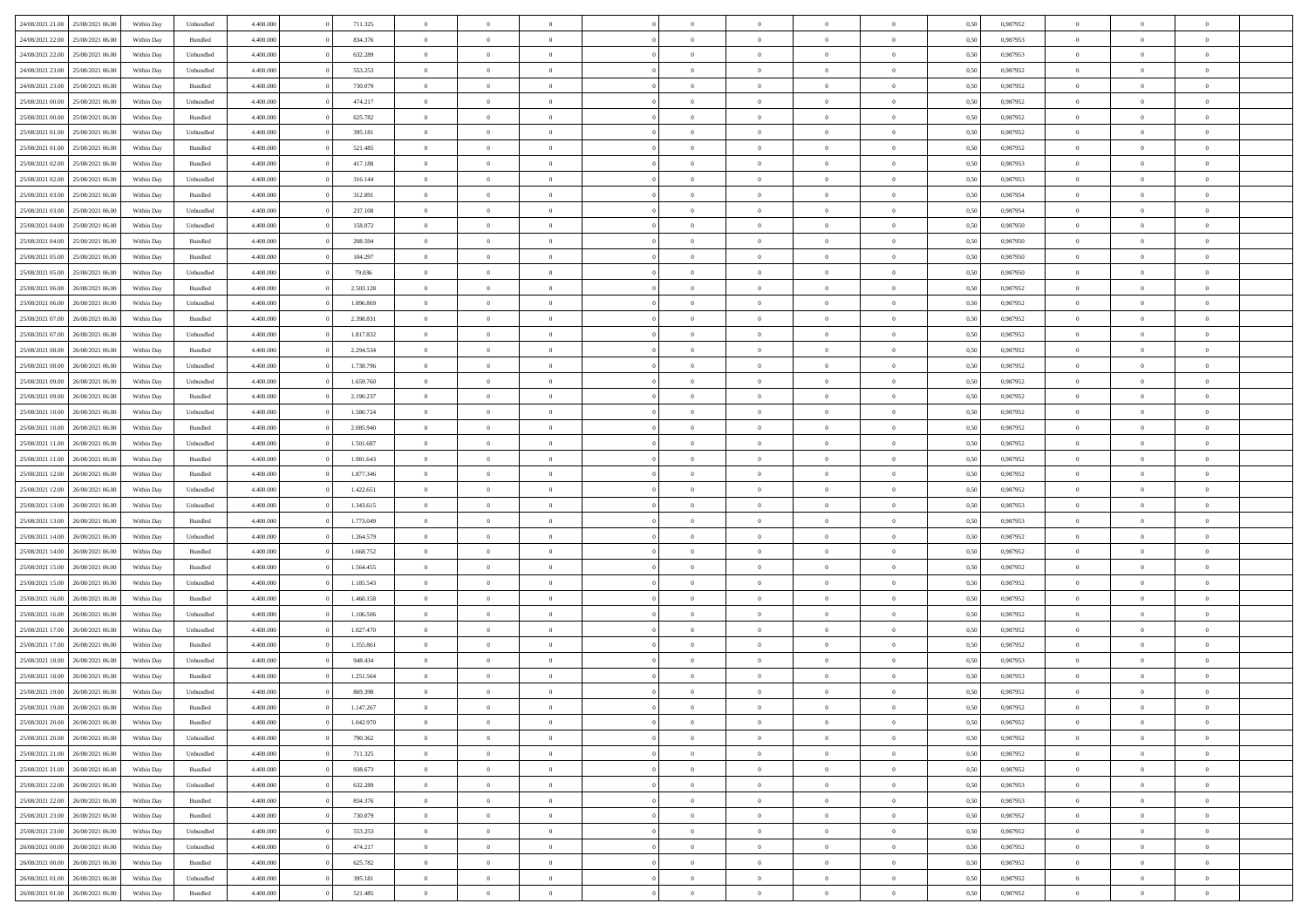| 26/08/2021 02:00 26/08/2021 06:00    | Within Day | Bundled   | 4.400.000 | 417.188   | $\overline{0}$ | $\overline{0}$ | $\Omega$       | $\Omega$       | $\theta$       | $\Omega$       | $\overline{0}$ | 0,50 | 0,987953 | $\theta$       | $\theta$       | $\theta$       |  |
|--------------------------------------|------------|-----------|-----------|-----------|----------------|----------------|----------------|----------------|----------------|----------------|----------------|------|----------|----------------|----------------|----------------|--|
| 26/08/2021 02:00<br>26/08/2021 06:00 | Within Day | Unbundled | 4.400.000 | 316.144   | $\overline{0}$ | $\overline{0}$ | $\overline{0}$ | $\overline{0}$ | $\theta$       | $\overline{0}$ | $\bf{0}$       | 0,50 | 0,987953 | $\theta$       | $\theta$       | $\overline{0}$ |  |
| 26/08/2021 03:00<br>26/08/2021 06:00 | Within Day | Bundled   | 4.400.000 | 312.891   | $\overline{0}$ | $\bf{0}$       | $\overline{0}$ | $\overline{0}$ | $\overline{0}$ | $\overline{0}$ | $\bf{0}$       | 0,50 | 0,987954 | $\bf{0}$       | $\overline{0}$ | $\overline{0}$ |  |
| 26/08/2021 03:00<br>26/08/2021 06:00 | Within Day | Unbundled | 4.400.000 | 237.108   | $\overline{0}$ | $\overline{0}$ | $\overline{0}$ | $\overline{0}$ | $\theta$       | $\overline{0}$ | $\overline{0}$ | 0.50 | 0,987954 | $\theta$       | $\theta$       | $\overline{0}$ |  |
| 26/08/2021 04:00<br>26/08/2021 06:00 | Within Day | Unbundled | 4.400.000 | 158.072   | $\overline{0}$ | $\overline{0}$ | $\overline{0}$ | $\overline{0}$ | $\theta$       | $\overline{0}$ | $\bf{0}$       | 0,50 | 0,987950 | $\theta$       | $\theta$       | $\overline{0}$ |  |
|                                      |            |           |           |           |                |                |                |                |                |                |                |      |          |                |                |                |  |
| 26/08/2021 04:00<br>26/08/2021 06:00 | Within Day | Bundled   | 4.400.000 | 208.594   | $\overline{0}$ | $\bf{0}$       | $\overline{0}$ | $\overline{0}$ | $\overline{0}$ | $\overline{0}$ | $\bf{0}$       | 0,50 | 0,987950 | $\bf{0}$       | $\overline{0}$ | $\bf{0}$       |  |
| 26/08/2021 05:00<br>26/08/2021 06:00 | Within Day | Bundled   | 4.400.000 | 104.297   | $\overline{0}$ | $\overline{0}$ | $\overline{0}$ | $\overline{0}$ | $\overline{0}$ | $\overline{0}$ | $\overline{0}$ | 0.5( | 0,987950 | $\theta$       | $\theta$       | $\overline{0}$ |  |
| 26/08/2021 05:00<br>26/08/2021 06:00 | Within Day | Unbundled | 4.400.000 | 79.036    | $\overline{0}$ | $\theta$       | $\overline{0}$ | $\overline{0}$ | $\theta$       | $\overline{0}$ | $\bf{0}$       | 0,50 | 0,987950 | $\theta$       | $\theta$       | $\overline{0}$ |  |
| 26/08/2021 06:00<br>27/08/2021 06:00 | Within Day | Unbundled | 4.400.000 | 1.896.869 | $\overline{0}$ | $\bf{0}$       | $\overline{0}$ | $\overline{0}$ | $\overline{0}$ | $\overline{0}$ | $\bf{0}$       | 0,50 | 0,987952 | $\bf{0}$       | $\bf{0}$       | $\overline{0}$ |  |
| 26/08/2021 06:00<br>27/08/2021 06:00 | Within Day | Bundled   | 4.400.000 | 2.503.128 | $\overline{0}$ | $\overline{0}$ | $\overline{0}$ | $\overline{0}$ | $\overline{0}$ | $\overline{0}$ | $\overline{0}$ | 0.5( | 0,987952 | $\theta$       | $\theta$       | $\overline{0}$ |  |
| 26/08/2021 07:00<br>27/08/2021 06:00 | Within Day | Unbundled | 4.400.000 | 1.817.832 | $\bf{0}$       | $\overline{0}$ | $\overline{0}$ | $\overline{0}$ | $\theta$       | $\overline{0}$ | $\bf{0}$       | 0,50 | 0,987952 | $\theta$       | $\theta$       | $\overline{0}$ |  |
| 26/08/2021 07:00<br>27/08/2021 06:00 | Within Day | Bundled   | 4.400.000 | 2.398.831 | $\overline{0}$ | $\bf{0}$       | $\overline{0}$ | $\overline{0}$ | $\bf{0}$       | $\overline{0}$ | $\bf{0}$       | 0,50 | 0,987952 | $\bf{0}$       | $\overline{0}$ | $\overline{0}$ |  |
| 26/08/2021 08:00<br>27/08/2021 06:00 | Within Day | Unbundled | 4.400.000 | 1.738.796 | $\overline{0}$ | $\overline{0}$ | $\overline{0}$ | $\overline{0}$ | $\overline{0}$ | $\overline{0}$ | $\overline{0}$ | 0.5( | 0,987952 | $\theta$       | $\theta$       | $\overline{0}$ |  |
| 26/08/2021 08:00<br>27/08/2021 06:00 | Within Day | Bundled   | 4.400.000 | 2.294.534 | $\overline{0}$ | $\overline{0}$ | $\overline{0}$ | $\overline{0}$ | $\theta$       | $\overline{0}$ | $\bf{0}$       | 0,50 | 0,987952 | $\theta$       | $\theta$       | $\overline{0}$ |  |
| 26/08/2021 09:00<br>27/08/2021 06:00 | Within Day | Bundled   | 4.400.000 | 2.190.237 | $\overline{0}$ | $\bf{0}$       | $\overline{0}$ | $\overline{0}$ | $\overline{0}$ | $\overline{0}$ | $\bf{0}$       | 0,50 | 0,987952 | $\bf{0}$       | $\overline{0}$ | $\bf{0}$       |  |
| 26/08/2021 09:00<br>27/08/2021 06:00 | Within Day | Unbundled | 4.400.000 | 1.659.760 | $\overline{0}$ | $\overline{0}$ | $\overline{0}$ | $\overline{0}$ | $\overline{0}$ | $\overline{0}$ | $\overline{0}$ | 0.5( | 0,987952 | $\theta$       | $\theta$       | $\overline{0}$ |  |
| 26/08/2021 10:00<br>27/08/2021 06:00 | Within Day | Bundled   | 4.400.000 | 2.085.940 | $\bf{0}$       | $\theta$       | $\overline{0}$ | $\overline{0}$ | $\theta$       | $\overline{0}$ | $\bf{0}$       | 0,50 | 0,987952 | $\theta$       | $\theta$       | $\overline{0}$ |  |
|                                      |            |           |           |           |                |                |                |                |                |                |                |      |          |                |                |                |  |
| 26/08/2021 10:00<br>27/08/2021 06:00 | Within Day | Unbundled | 4.400.000 | 1.580.724 | $\overline{0}$ | $\bf{0}$       | $\overline{0}$ | $\overline{0}$ | $\overline{0}$ | $\overline{0}$ | $\bf{0}$       | 0,50 | 0,987952 | $\bf{0}$       | $\overline{0}$ | $\overline{0}$ |  |
| 26/08/2021 11:00<br>27/08/2021 06:00 | Within Day | Bundled   | 4.400.000 | 1.981.643 | $\overline{0}$ | $\overline{0}$ | $\overline{0}$ | $\overline{0}$ | $\overline{0}$ | $\overline{0}$ | $\overline{0}$ | 0.5( | 0,987952 | $\theta$       | $\theta$       | $\overline{0}$ |  |
| 26/08/2021 11:00<br>27/08/2021 06:00 | Within Day | Unbundled | 4.400.000 | 1.501.687 | $\bf{0}$       | $\overline{0}$ | $\overline{0}$ | $\overline{0}$ | $\theta$       | $\overline{0}$ | $\bf{0}$       | 0,50 | 0,987952 | $\theta$       | $\theta$       | $\overline{0}$ |  |
| 26/08/2021 12:00<br>27/08/2021 06:00 | Within Day | Unbundled | 4.400.000 | 1.422.651 | $\overline{0}$ | $\bf{0}$       | $\overline{0}$ | $\overline{0}$ | $\overline{0}$ | $\overline{0}$ | $\bf{0}$       | 0,50 | 0,987952 | $\bf{0}$       | $\overline{0}$ | $\overline{0}$ |  |
| 26/08/2021 12:00<br>27/08/2021 06:00 | Within Day | Bundled   | 4.400.000 | 1.877.346 | $\overline{0}$ | $\overline{0}$ | $\overline{0}$ | $\overline{0}$ | $\overline{0}$ | $\overline{0}$ | $\overline{0}$ | 0.5( | 0.987952 | $\theta$       | $\theta$       | $\overline{0}$ |  |
| 26/08/2021 13:00<br>27/08/2021 06:00 | Within Day | Unbundled | 4.400.000 | 1.343.615 | $\overline{0}$ | $\overline{0}$ | $\overline{0}$ | $\overline{0}$ | $\theta$       | $\overline{0}$ | $\bf{0}$       | 0,50 | 0,987953 | $\theta$       | $\theta$       | $\overline{0}$ |  |
| 26/08/2021 13:00<br>27/08/2021 06:00 | Within Day | Bundled   | 4.400.000 | 1.773.049 | $\overline{0}$ | $\bf{0}$       | $\overline{0}$ | $\overline{0}$ | $\overline{0}$ | $\overline{0}$ | $\bf{0}$       | 0,50 | 0,987953 | $\bf{0}$       | $\overline{0}$ | $\bf{0}$       |  |
| 26/08/2021 14:00<br>27/08/2021 06:00 | Within Day | Unbundled | 4.400.000 | 1.264.579 | $\overline{0}$ | $\overline{0}$ | $\overline{0}$ | $\overline{0}$ | $\overline{0}$ | $\overline{0}$ | $\overline{0}$ | 0.5( | 0,987952 | $\overline{0}$ | $\theta$       | $\overline{0}$ |  |
| 26/08/2021 14:00<br>27/08/2021 06:00 | Within Day | Bundled   | 4.400.000 | 1.668.752 | $\bf{0}$       | $\overline{0}$ | $\overline{0}$ | $\overline{0}$ | $\theta$       | $\overline{0}$ | $\bf{0}$       | 0,50 | 0,987952 | $\theta$       | $\theta$       | $\overline{0}$ |  |
| 26/08/2021 15:00<br>27/08/2021 06:00 | Within Day | Bundled   | 4.400.000 | 1.564.455 | $\overline{0}$ | $\bf{0}$       | $\overline{0}$ | $\overline{0}$ | $\overline{0}$ | $\overline{0}$ | $\bf{0}$       | 0,50 | 0,987952 | $\bf{0}$       | $\bf{0}$       | $\overline{0}$ |  |
| 26/08/2021 15:00<br>27/08/2021 06:00 | Within Day | Unbundled | 4.400.000 | 1.185.543 | $\overline{0}$ | $\overline{0}$ | $\overline{0}$ | $\overline{0}$ | $\overline{0}$ | $\overline{0}$ | $\overline{0}$ | 0.5( | 0,987952 | $\theta$       | $\theta$       | $\overline{0}$ |  |
| 26/08/2021 16:00<br>27/08/2021 06:00 | Within Day | Bundled   | 4.400.000 | 1.460.158 | $\bf{0}$       | $\overline{0}$ | $\overline{0}$ | $\overline{0}$ | $\theta$       | $\overline{0}$ | $\bf{0}$       | 0,50 | 0,987952 | $\theta$       | $\theta$       | $\overline{0}$ |  |
| 26/08/2021 16:00<br>27/08/2021 06:00 | Within Day | Unbundled | 4.400.000 | 1.106.506 | $\overline{0}$ | $\bf{0}$       | $\overline{0}$ | $\overline{0}$ | $\bf{0}$       | $\overline{0}$ | $\bf{0}$       | 0,50 | 0,987952 | $\bf{0}$       | $\overline{0}$ | $\overline{0}$ |  |
|                                      |            |           | 4,400,000 |           | $\overline{0}$ |                | $\Omega$       | $\Omega$       | $\Omega$       | $\theta$       |                |      |          |                | $\Omega$       | $\theta$       |  |
| 26/08/2021 17:00<br>27/08/2021 06:00 | Within Day | Bundled   |           | 1.355.861 |                | $\overline{0}$ |                |                |                |                | $\overline{0}$ | 0.50 | 0,987952 | $\,$ 0 $\,$    |                |                |  |
| 26/08/2021 17:00<br>27/08/2021 06:00 | Within Day | Unbundled | 4.400.000 | 1.027.470 | $\overline{0}$ | $\overline{0}$ | $\overline{0}$ | $\overline{0}$ | $\theta$       | $\overline{0}$ | $\bf{0}$       | 0,50 | 0,987952 | $\theta$       | $\theta$       | $\overline{0}$ |  |
| 26/08/2021 18:00<br>27/08/2021 06:00 | Within Day | Bundled   | 4.400.000 | 1.251.564 | $\overline{0}$ | $\bf{0}$       | $\overline{0}$ | $\overline{0}$ | $\bf{0}$       | $\overline{0}$ | $\bf{0}$       | 0,50 | 0,987953 | $\bf{0}$       | $\overline{0}$ | $\bf{0}$       |  |
| 26/08/2021 18:00<br>27/08/2021 06:00 | Within Day | Unbundled | 4,400,000 | 948.434   | $\overline{0}$ | $\overline{0}$ | $\Omega$       | $\Omega$       | $\overline{0}$ | $\Omega$       | $\overline{0}$ | 0.50 | 0,987953 | $\theta$       | $\Omega$       | $\theta$       |  |
| 26/08/2021 19:00<br>27/08/2021 06:00 | Within Day | Bundled   | 4.400.000 | 1.147.267 | $\bf{0}$       | $\overline{0}$ | $\overline{0}$ | $\overline{0}$ | $\theta$       | $\overline{0}$ | $\bf{0}$       | 0,50 | 0,987952 | $\theta$       | $\theta$       | $\overline{0}$ |  |
| 26/08/2021 19:00<br>27/08/2021 06:00 | Within Day | Unbundled | 4.400.000 | 869.398   | $\overline{0}$ | $\bf{0}$       | $\overline{0}$ | $\overline{0}$ | $\overline{0}$ | $\overline{0}$ | $\bf{0}$       | 0,50 | 0,987952 | $\bf{0}$       | $\overline{0}$ | $\overline{0}$ |  |
| 26/08/2021 20:00<br>27/08/2021 06:00 | Within Day | Bundled   | 4,400,000 | 1.042.970 | $\overline{0}$ | $\theta$       | $\Omega$       | $\Omega$       | $\Omega$       | $\Omega$       | $\overline{0}$ | 0.50 | 0.987952 | $\theta$       | $\Omega$       | $\theta$       |  |
| 26/08/2021 20:00<br>27/08/2021 06:00 | Within Day | Unbundled | 4.400.000 | 790.362   | $\bf{0}$       | $\overline{0}$ | $\overline{0}$ | $\overline{0}$ | $\theta$       | $\overline{0}$ | $\bf{0}$       | 0,50 | 0,987952 | $\theta$       | $\theta$       | $\overline{0}$ |  |
| 26/08/2021 21:00<br>27/08/2021 06:00 | Within Day | Unbundled | 4.400.000 | 711.325   | $\overline{0}$ | $\bf{0}$       | $\overline{0}$ | $\overline{0}$ | $\overline{0}$ | $\overline{0}$ | $\bf{0}$       | 0,50 | 0,987952 | $\bf{0}$       | $\overline{0}$ | $\overline{0}$ |  |
| 26/08/2021 21:00<br>27/08/2021 06:00 | Within Day | Bundled   | 4,400,000 | 938.673   | $\overline{0}$ | $\overline{0}$ | $\Omega$       | $\Omega$       | $\theta$       | $\Omega$       | $\overline{0}$ | 0.50 | 0,987952 | $\bf{0}$       | $\overline{0}$ | $\theta$       |  |
| 26/08/2021 22:00<br>27/08/2021 06:00 | Within Day | Bundled   | 4.400.000 | 834.376   | $\bf{0}$       | $\overline{0}$ | $\overline{0}$ | $\overline{0}$ | $\theta$       | $\overline{0}$ | $\bf{0}$       | 0,50 | 0,987953 | $\theta$       | $\theta$       | $\overline{0}$ |  |
| 26/08/2021 22:00<br>27/08/2021 06:00 | Within Day | Unbundled | 4.400.000 | 632.289   | $\overline{0}$ | $\bf{0}$       | $\overline{0}$ | $\overline{0}$ | $\bf{0}$       | $\overline{0}$ | $\bf{0}$       | 0,50 | 0,987953 | $\bf{0}$       | $\overline{0}$ | $\bf{0}$       |  |
| 26/08/2021 23:00<br>27/08/2021 06:00 | Within Day | Bundled   | 4,400,000 | 730,079   | $\overline{0}$ | $\Omega$       | $\Omega$       | $\Omega$       | $\Omega$       | $\theta$       | $\overline{0}$ | 0.50 | 0.987952 | $\theta$       | $\Omega$       | $\theta$       |  |
| 26/08/2021 23:00 27/08/2021 06:00    | Within Day | Unbundled | 4.400.000 | 553.253   | $\bf{0}$       | $\bf{0}$       | $\overline{0}$ | $\overline{0}$ | $\bf{0}$       | $\overline{0}$ | $\bf{0}$       | 0,50 | 0,987952 | $\bf{0}$       | $\,$ 0 $\,$    | $\overline{0}$ |  |
| 27/08/2021 00:00 27/08/2021 06:00    | Within Day | Unbundled | 4.400.000 | 474.217   |                |                |                |                |                |                |                |      |          |                |                |                |  |
|                                      |            |           |           |           | $\bf{0}$       | $\bf{0}$       |                |                |                |                |                | 0,50 | 0,987952 | $\bf{0}$       | $\bf{0}$       |                |  |
| 27/08/2021 00:00 27/08/2021 06:00    | Within Day | Bundled   | 4.400.000 | 625.782   | $\Omega$       | $\overline{0}$ | $\Omega$       | $\theta$       | $\overline{0}$ | $\overline{0}$ | $\overline{0}$ | 0.50 | 0.987952 | $\theta$       | $\theta$       | $\theta$       |  |
| 27/08/2021 01:00 27/08/2021 06:00    | Within Day | Bundled   | 4.400.000 | 521.485   | $\overline{0}$ | $\overline{0}$ | $\overline{0}$ | $\overline{0}$ | $\,$ 0 $\,$    | $\overline{0}$ | $\,$ 0 $\,$    | 0,50 | 0,987952 | $\,$ 0 $\,$    | $\,$ 0 $\,$    | $\,$ 0         |  |
| 27/08/2021 01:00 27/08/2021 06:00    | Within Day | Unbundled | 4.400.000 | 395.181   | $\overline{0}$ | $\overline{0}$ | $\overline{0}$ | $\overline{0}$ | $\mathbf{0}$   | $\overline{0}$ | $\bf{0}$       | 0,50 | 0,987952 | $\overline{0}$ | $\overline{0}$ | $\overline{0}$ |  |
| 27/08/2021 02:00 27/08/2021 06:00    | Within Day | Unbundled | 4.400.000 | 316.144   | $\overline{0}$ | $\bf{0}$       | $\overline{0}$ | $\overline{0}$ | $\overline{0}$ | $\overline{0}$ | $\bf{0}$       | 0,50 | 0,987953 | $\overline{0}$ | $\theta$       | $\overline{0}$ |  |
| 27/08/2021 02:00 27/08/2021 06:00    | Within Day | Bundled   | 4.400.000 | 417.188   | $\overline{0}$ | $\overline{0}$ | $\overline{0}$ | $\overline{0}$ | $\overline{0}$ | $\overline{0}$ | $\,$ 0 $\,$    | 0,50 | 0,987953 | $\,$ 0 $\,$    | $\,$ 0 $\,$    | $\overline{0}$ |  |
| 27/08/2021 03:00 27/08/2021 06:00    | Within Day | Bundled   | 4.400.000 | 312.891   | $\overline{0}$ | $\overline{0}$ | $\overline{0}$ | $\overline{0}$ | $\overline{0}$ | $\overline{0}$ | $\mathbf{0}$   | 0,50 | 0,987954 | $\overline{0}$ | $\overline{0}$ | $\overline{0}$ |  |
| 27/08/2021 03:00 27/08/2021 06:00    | Within Day | Unbundled | 4.400.000 | 237.108   | $\overline{0}$ | $\bf{0}$       | $\overline{0}$ | $\overline{0}$ | $\overline{0}$ | $\overline{0}$ | $\bf{0}$       | 0.50 | 0,987954 | $\overline{0}$ | $\theta$       | $\overline{0}$ |  |
| 27/08/2021 04:00<br>27/08/2021 06:00 | Within Day | Bundled   | 4.400.000 | 208.594   | $\overline{0}$ | $\overline{0}$ | $\overline{0}$ | $\overline{0}$ | $\overline{0}$ | $\overline{0}$ | $\bf{0}$       | 0,50 | 0,987950 | $\,$ 0 $\,$    | $\,$ 0 $\,$    | $\overline{0}$ |  |
| 27/08/2021 06:00<br>27/08/2021 04:00 | Within Day | Unbundled | 4.400.000 | 158.072   | $\overline{0}$ | $\bf{0}$       | $\overline{0}$ | $\overline{0}$ | $\overline{0}$ | $\overline{0}$ | $\bf{0}$       | 0,50 | 0,987950 | $\bf{0}$       | $\overline{0}$ | $\bf{0}$       |  |
| 27/08/2021 05:00 27/08/2021 06:00    | Within Day | Bundled   | 4.400.000 | 104.297   | $\overline{0}$ | $\overline{0}$ | $\overline{0}$ | $\overline{0}$ | $\overline{0}$ | $\overline{0}$ | $\bf{0}$       | 0.50 | 0,987950 | $\overline{0}$ | $\overline{0}$ | $\overline{0}$ |  |
| 27/08/2021 05:00<br>27/08/2021 06:00 | Within Day | Unbundled | 4.400.000 | 79.036    | $\overline{0}$ | $\,$ 0         | $\overline{0}$ | $\overline{0}$ | $\bf{0}$       | $\overline{0}$ | $\bf{0}$       | 0,50 | 0,987950 | $\,$ 0 $\,$    | $\,$ 0 $\,$    | $\bf{0}$       |  |
|                                      |            |           |           |           |                |                |                |                |                |                |                |      |          |                |                |                |  |
| 27/08/2021 06:00 28/08/2021 06:00    | Within Day | Unbundled | 4.400.000 | 1.896.869 | $\overline{0}$ | $\bf{0}$       | $\overline{0}$ | $\overline{0}$ | $\overline{0}$ | $\overline{0}$ | $\bf{0}$       | 0,50 | 0,987952 | $\bf{0}$       | $\overline{0}$ | $\bf{0}$       |  |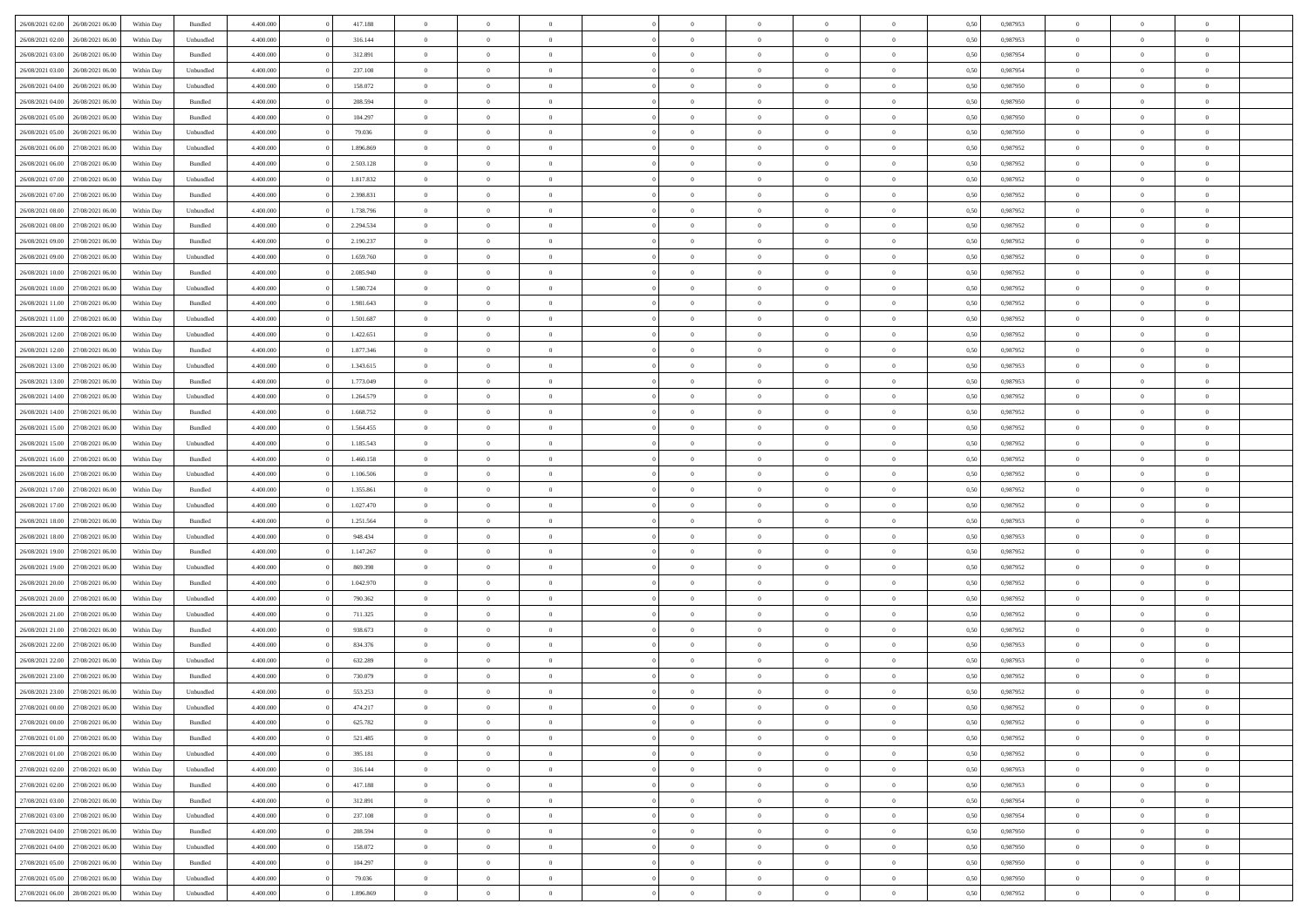| 27/08/2021 06:00 28/08/2021 06:00    | Within Day | Bundled   | 4.400.000 | 2.503.128 | $\overline{0}$ | $\overline{0}$ | $\Omega$       | $\Omega$       | $\theta$       | $\Omega$       | $\overline{0}$ | 0,50 | 0,987952 | $\theta$       | $\theta$       | $\theta$       |  |
|--------------------------------------|------------|-----------|-----------|-----------|----------------|----------------|----------------|----------------|----------------|----------------|----------------|------|----------|----------------|----------------|----------------|--|
| 27/08/2021 07:00<br>28/08/2021 06:00 | Within Day | Unbundled | 4.400.000 | 1.817.832 | $\overline{0}$ | $\overline{0}$ | $\overline{0}$ | $\overline{0}$ | $\theta$       | $\overline{0}$ | $\bf{0}$       | 0,50 | 0,987952 | $\theta$       | $\theta$       | $\overline{0}$ |  |
| 27/08/2021 07:00<br>28/08/2021 06:00 | Within Day | Bundled   | 4.400.000 | 2.398.831 | $\overline{0}$ | $\bf{0}$       | $\overline{0}$ | $\overline{0}$ | $\overline{0}$ | $\overline{0}$ | $\bf{0}$       | 0,50 | 0,987952 | $\bf{0}$       | $\overline{0}$ | $\overline{0}$ |  |
| 27/08/2021 08:00<br>28/08/2021 06:00 | Within Day | Bundled   | 4.400.000 | 2.294.534 | $\overline{0}$ | $\overline{0}$ | $\overline{0}$ | $\overline{0}$ | $\theta$       | $\overline{0}$ | $\overline{0}$ | 0.50 | 0.987952 | $\theta$       | $\theta$       | $\overline{0}$ |  |
| 27/08/2021 08:00<br>28/08/2021 06:00 | Within Day | Unbundled | 4.400.000 | 1.738.796 | $\overline{0}$ | $\overline{0}$ | $\overline{0}$ | $\overline{0}$ | $\theta$       | $\overline{0}$ | $\bf{0}$       | 0,50 | 0,987952 | $\theta$       | $\theta$       | $\overline{0}$ |  |
|                                      |            |           |           |           |                |                |                |                |                |                |                |      |          |                |                |                |  |
| 27/08/2021 09:00<br>28/08/2021 06:00 | Within Day | Bundled   | 4.400.000 | 2.190.237 | $\overline{0}$ | $\bf{0}$       | $\overline{0}$ | $\overline{0}$ | $\overline{0}$ | $\overline{0}$ | $\bf{0}$       | 0,50 | 0,987952 | $\bf{0}$       | $\overline{0}$ | $\bf{0}$       |  |
| 27/08/2021 09:00<br>28/08/2021 06:00 | Within Day | Unbundled | 4.400.000 | 1.659.760 | $\overline{0}$ | $\overline{0}$ | $\overline{0}$ | $\overline{0}$ | $\overline{0}$ | $\overline{0}$ | $\overline{0}$ | 0.5( | 0,987952 | $\theta$       | $\theta$       | $\overline{0}$ |  |
| 27/08/2021 10:00<br>28/08/2021 06:00 | Within Day | Unbundled | 4.400.000 | 1.580.724 | $\overline{0}$ | $\theta$       | $\overline{0}$ | $\overline{0}$ | $\theta$       | $\overline{0}$ | $\bf{0}$       | 0,50 | 0,987952 | $\theta$       | $\theta$       | $\overline{0}$ |  |
| 27/08/2021 10:00<br>28/08/2021 06:00 | Within Day | Bundled   | 4.400.000 | 2.085.940 | $\overline{0}$ | $\bf{0}$       | $\overline{0}$ | $\overline{0}$ | $\overline{0}$ | $\overline{0}$ | $\bf{0}$       | 0,50 | 0,987952 | $\bf{0}$       | $\bf{0}$       | $\overline{0}$ |  |
| 27/08/2021 11:00<br>28/08/2021 06:00 | Within Day | Unbundled | 4.400.000 | 1.501.687 | $\overline{0}$ | $\overline{0}$ | $\overline{0}$ | $\overline{0}$ | $\overline{0}$ | $\overline{0}$ | $\overline{0}$ | 0.5( | 0,987952 | $\theta$       | $\theta$       | $\overline{0}$ |  |
| 27/08/2021 11:00<br>28/08/2021 06:00 | Within Day | Bundled   | 4.400.000 | 1.981.643 | $\bf{0}$       | $\overline{0}$ | $\overline{0}$ | $\overline{0}$ | $\theta$       | $\overline{0}$ | $\bf{0}$       | 0,50 | 0,987952 | $\theta$       | $\theta$       | $\overline{0}$ |  |
| 27/08/2021 12:00<br>28/08/2021 06:00 | Within Day | Bundled   | 4.400.000 | 1.877.346 | $\overline{0}$ | $\bf{0}$       | $\overline{0}$ | $\overline{0}$ | $\bf{0}$       | $\overline{0}$ | $\bf{0}$       | 0,50 | 0,987952 | $\bf{0}$       | $\overline{0}$ | $\overline{0}$ |  |
| 27/08/2021 12:00<br>28/08/2021 06:00 | Within Day | Unbundled | 4.400.000 | 1.422.651 | $\overline{0}$ | $\overline{0}$ | $\overline{0}$ | $\overline{0}$ | $\overline{0}$ | $\overline{0}$ | $\overline{0}$ | 0.5( | 0,987952 | $\theta$       | $\theta$       | $\overline{0}$ |  |
| 27/08/2021 13:00<br>28/08/2021 06:00 | Within Day | Bundled   | 4.400.000 | 1.773.049 | $\overline{0}$ | $\theta$       | $\overline{0}$ | $\overline{0}$ | $\theta$       | $\overline{0}$ | $\bf{0}$       | 0,50 | 0,987953 | $\theta$       | $\theta$       | $\overline{0}$ |  |
| 27/08/2021 13:00<br>28/08/2021 06:00 | Within Day | Unbundled | 4.400.000 | 1.343.615 | $\overline{0}$ | $\bf{0}$       | $\overline{0}$ | $\overline{0}$ | $\overline{0}$ | $\overline{0}$ | $\bf{0}$       | 0,50 | 0,987953 | $\bf{0}$       | $\overline{0}$ | $\bf{0}$       |  |
| 27/08/2021 14:00<br>28/08/2021 06:00 | Within Day | Unbundled | 4.400.000 | 1.264.579 | $\overline{0}$ | $\overline{0}$ | $\overline{0}$ | $\overline{0}$ | $\overline{0}$ | $\overline{0}$ | $\overline{0}$ | 0.5( | 0,987952 | $\theta$       | $\theta$       | $\overline{0}$ |  |
| 27/08/2021 14:00<br>28/08/2021 06:00 | Within Day | Bundled   | 4.400.000 | 1.668.752 | $\bf{0}$       | $\theta$       | $\overline{0}$ | $\overline{0}$ | $\theta$       | $\overline{0}$ | $\bf{0}$       | 0,50 | 0,987952 | $\theta$       | $\theta$       | $\overline{0}$ |  |
|                                      |            |           |           |           |                |                |                |                |                |                |                |      |          |                |                |                |  |
| 27/08/2021 15:00<br>28/08/2021 06:00 | Within Day | Unbundled | 4.400.000 | 1.185.543 | $\overline{0}$ | $\bf{0}$       | $\overline{0}$ | $\overline{0}$ | $\overline{0}$ | $\overline{0}$ | $\bf{0}$       | 0,50 | 0,987952 | $\bf{0}$       | $\overline{0}$ | $\overline{0}$ |  |
| 27/08/2021 15:00<br>28/08/2021 06:00 | Within Day | Bundled   | 4.400.000 | 1.564.455 | $\overline{0}$ | $\overline{0}$ | $\overline{0}$ | $\overline{0}$ | $\overline{0}$ | $\overline{0}$ | $\overline{0}$ | 0.5( | 0,987952 | $\theta$       | $\theta$       | $\overline{0}$ |  |
| 27/08/2021 16:00<br>28/08/2021 06:00 | Within Day | Bundled   | 4.400.000 | 1.460.158 | $\bf{0}$       | $\overline{0}$ | $\overline{0}$ | $\overline{0}$ | $\theta$       | $\overline{0}$ | $\bf{0}$       | 0,50 | 0,987952 | $\theta$       | $\theta$       | $\overline{0}$ |  |
| 27/08/2021 16:00<br>28/08/2021 06:00 | Within Day | Unbundled | 4.400.000 | 1.106.506 | $\overline{0}$ | $\bf{0}$       | $\overline{0}$ | $\overline{0}$ | $\overline{0}$ | $\overline{0}$ | $\bf{0}$       | 0,50 | 0,987952 | $\bf{0}$       | $\overline{0}$ | $\overline{0}$ |  |
| 27/08/2021 17:00<br>28/08/2021 06:00 | Within Day | Bundled   | 4.400.000 | 1.355.861 | $\overline{0}$ | $\overline{0}$ | $\overline{0}$ | $\overline{0}$ | $\overline{0}$ | $\overline{0}$ | $\overline{0}$ | 0.50 | 0.987952 | $\theta$       | $\theta$       | $\overline{0}$ |  |
| 27/08/2021 17:00<br>28/08/2021 06:00 | Within Day | Unbundled | 4.400.000 | 1.027.470 | $\overline{0}$ | $\overline{0}$ | $\overline{0}$ | $\overline{0}$ | $\theta$       | $\overline{0}$ | $\bf{0}$       | 0,50 | 0,987952 | $\theta$       | $\theta$       | $\overline{0}$ |  |
| 27/08/2021 18:00<br>28/08/2021 06:00 | Within Day | Unbundled | 4.400.000 | 948.434   | $\overline{0}$ | $\bf{0}$       | $\overline{0}$ | $\overline{0}$ | $\overline{0}$ | $\overline{0}$ | $\bf{0}$       | 0,50 | 0,987953 | $\bf{0}$       | $\overline{0}$ | $\bf{0}$       |  |
| 27/08/2021 18:00<br>28/08/2021 06:00 | Within Day | Bundled   | 4.400.000 | 1.251.564 | $\overline{0}$ | $\overline{0}$ | $\overline{0}$ | $\overline{0}$ | $\overline{0}$ | $\overline{0}$ | $\overline{0}$ | 0.5( | 0,987953 | $\theta$       | $\theta$       | $\overline{0}$ |  |
| 27/08/2021 19:00<br>28/08/2021 06:00 | Within Day | Unbundled | 4.400.000 | 869.398   | $\bf{0}$       | $\overline{0}$ | $\overline{0}$ | $\overline{0}$ | $\theta$       | $\overline{0}$ | $\bf{0}$       | 0,50 | 0,987952 | $\theta$       | $\theta$       | $\overline{0}$ |  |
| 27/08/2021 19:00<br>28/08/2021 06:00 | Within Day | Bundled   | 4.400.000 | 1.147.267 | $\overline{0}$ | $\bf{0}$       | $\overline{0}$ | $\overline{0}$ | $\overline{0}$ | $\overline{0}$ | $\bf{0}$       | 0,50 | 0,987952 | $\bf{0}$       | $\bf{0}$       | $\overline{0}$ |  |
| 27/08/2021 20:00<br>28/08/2021 06:00 | Within Day | Unbundled | 4.400.000 | 790.362   | $\overline{0}$ | $\overline{0}$ | $\overline{0}$ | $\overline{0}$ | $\overline{0}$ | $\overline{0}$ | $\overline{0}$ | 0.5( | 0,987952 | $\theta$       | $\theta$       | $\overline{0}$ |  |
| 27/08/2021 20:00<br>28/08/2021 06:00 | Within Day | Bundled   | 4.400.000 | 1.042.970 | $\bf{0}$       | $\overline{0}$ | $\overline{0}$ | $\overline{0}$ | $\theta$       | $\overline{0}$ | $\bf{0}$       | 0,50 | 0,987952 | $\theta$       | $\theta$       | $\overline{0}$ |  |
| 27/08/2021 21:00<br>28/08/2021 06:00 | Within Day | Bundled   | 4.400.000 | 938.673   | $\overline{0}$ | $\bf{0}$       | $\overline{0}$ | $\overline{0}$ | $\bf{0}$       | $\overline{0}$ | $\bf{0}$       | 0,50 | 0,987952 | $\bf{0}$       | $\overline{0}$ | $\overline{0}$ |  |
| 27/08/2021 21:00<br>28/08/2021 06:00 |            | Unbundled | 4,400,000 |           | $\overline{0}$ | $\overline{0}$ | $\Omega$       | $\Omega$       | $\Omega$       | $\theta$       | $\overline{0}$ | 0.50 | 0,987952 | $\,$ 0 $\,$    | $\Omega$       | $\theta$       |  |
|                                      | Within Day |           |           | 711.325   |                |                |                |                |                |                |                |      |          | $\theta$       |                |                |  |
| 27/08/2021 22:00<br>28/08/2021 06:00 | Within Day | Unbundled | 4.400.000 | 632.289   | $\overline{0}$ | $\overline{0}$ | $\overline{0}$ | $\overline{0}$ | $\theta$       | $\overline{0}$ | $\bf{0}$       | 0,50 | 0,987953 |                | $\theta$       | $\overline{0}$ |  |
| 27/08/2021 22:00<br>28/08/2021 06:00 | Within Day | Bundled   | 4.400.000 | 834.376   | $\overline{0}$ | $\bf{0}$       | $\overline{0}$ | $\overline{0}$ | $\overline{0}$ | $\overline{0}$ | $\bf{0}$       | 0,50 | 0,987953 | $\bf{0}$       | $\overline{0}$ | $\bf{0}$       |  |
| 27/08/2021 23:00<br>28/08/2021 06:00 | Within Day | Unbundled | 4,400,000 | 553.253   | $\overline{0}$ | $\overline{0}$ | $\Omega$       | $\Omega$       | $\overline{0}$ | $\Omega$       | $\overline{0}$ | 0.50 | 0,987952 | $\theta$       | $\overline{0}$ | $\theta$       |  |
| 27/08/2021 23:00<br>28/08/2021 06:00 | Within Day | Bundled   | 4.400.000 | 730.079   | $\bf{0}$       | $\overline{0}$ | $\overline{0}$ | $\overline{0}$ | $\theta$       | $\overline{0}$ | $\bf{0}$       | 0,50 | 0,987952 | $\theta$       | $\theta$       | $\overline{0}$ |  |
| 28/08/2021 00:00<br>28/08/2021 06:00 | Within Day | Bundled   | 4.400.000 | 625.782   | $\overline{0}$ | $\bf{0}$       | $\overline{0}$ | $\overline{0}$ | $\overline{0}$ | $\bf{0}$       | $\bf{0}$       | 0,50 | 0,987952 | $\bf{0}$       | $\overline{0}$ | $\overline{0}$ |  |
| 28/08/2021 00:00<br>28/08/2021 06:00 | Within Day | Unbundled | 4,400,000 | 474.217   | $\overline{0}$ | $\overline{0}$ | $\Omega$       | $\Omega$       | $\Omega$       | $\Omega$       | $\overline{0}$ | 0.50 | 0.987952 | $\theta$       | $\Omega$       | $\theta$       |  |
| 28/08/2021 01:00<br>28/08/2021 06:00 | Within Day | Unbundled | 4.400.000 | 395.181   | $\bf{0}$       | $\overline{0}$ | $\overline{0}$ | $\overline{0}$ | $\theta$       | $\overline{0}$ | $\bf{0}$       | 0,50 | 0,987952 | $\theta$       | $\theta$       | $\overline{0}$ |  |
| 28/08/2021 01:00<br>28/08/2021 06:00 | Within Day | Bundled   | 4.400.000 | 521.485   | $\overline{0}$ | $\bf{0}$       | $\overline{0}$ | $\overline{0}$ | $\overline{0}$ | $\overline{0}$ | $\bf{0}$       | 0,50 | 0,987952 | $\bf{0}$       | $\overline{0}$ | $\overline{0}$ |  |
| 28/08/2021 02:00<br>28/08/2021 06:00 | Within Day | Unbundled | 4,400,000 | 316.144   | $\overline{0}$ | $\overline{0}$ | $\Omega$       | $\Omega$       | $\theta$       | $\Omega$       | $\overline{0}$ | 0.50 | 0,987953 | $\,$ 0 $\,$    | $\overline{0}$ | $\theta$       |  |
| 28/08/2021 02:00<br>28/08/2021 06:00 | Within Day | Bundled   | 4.400.000 | 417.188   | $\bf{0}$       | $\overline{0}$ | $\overline{0}$ | $\overline{0}$ | $\theta$       | $\overline{0}$ | $\bf{0}$       | 0,50 | 0,987953 | $\theta$       | $\theta$       | $\overline{0}$ |  |
| 28/08/2021 03:00<br>28/08/2021 06:00 | Within Day | Bundled   | 4.400.000 | 312.891   | $\overline{0}$ | $\bf{0}$       | $\overline{0}$ | $\overline{0}$ | $\bf{0}$       | $\overline{0}$ | $\bf{0}$       | 0,50 | 0,987954 | $\overline{0}$ | $\overline{0}$ | $\bf{0}$       |  |
| 28/08/2021 03:00<br>28/08/2021 06:00 | Within Day | Unbundled | 4,400,000 | 237.108   | $\overline{0}$ | $\Omega$       | $\Omega$       | $\Omega$       | $\Omega$       | $\theta$       | $\overline{0}$ | 0.50 | 0.987954 | $\theta$       | $\Omega$       | $\theta$       |  |
| 28/08/2021 04:00<br>28/08/2021 06:00 | Within Day | Bundled   | 4.400.000 | 208.594   | $\bf{0}$       | $\bf{0}$       | $\overline{0}$ | $\overline{0}$ | $\bf{0}$       | $\bf{0}$       | $\bf{0}$       | 0,50 | 0,987950 | $\bf{0}$       | $\bf{0}$       | $\overline{0}$ |  |
| 28/08/2021 04:00 28/08/2021 06:00    | Within Day | Unbundled | 4.400.000 | 158.072   |                | $\bf{0}$       |                |                |                |                |                | 0,50 | 0,987950 | $\bf{0}$       | $\bf{0}$       |                |  |
|                                      | Within Day |           | 4.400.000 | 79.036    | $\Omega$       | $\overline{0}$ | $\Omega$       | $\theta$       | $\overline{0}$ | $\theta$       | $\overline{0}$ | 0.50 | 0.987950 | $\theta$       | $\theta$       | $\theta$       |  |
| 28/08/2021 05:00 28/08/2021 06:00    |            | Unbundled |           |           |                |                |                |                |                |                |                |      |          |                |                |                |  |
| 28/08/2021 05:00<br>28/08/2021 06:00 | Within Day | Bundled   | 4.400.000 | 104.297   | $\overline{0}$ | $\overline{0}$ | $\overline{0}$ | $\overline{0}$ | $\overline{0}$ | $\overline{0}$ | $\,$ 0 $\,$    | 0,50 | 0,987950 | $\,$ 0 $\,$    | $\,$ 0 $\,$    | $\,$ 0         |  |
| 28/08/2021 06:00<br>29/08/2021 06:00 | Within Day | Unbundled | 4.400.000 | 1.896.869 | $\overline{0}$ | $\overline{0}$ | $\overline{0}$ | $\overline{0}$ | $\overline{0}$ | $\overline{0}$ | $\bf{0}$       | 0,50 | 0,987952 | $\overline{0}$ | $\bf{0}$       | $\overline{0}$ |  |
| 28/08/2021 06:00<br>29/08/2021 06:00 | Within Day | Bundled   | 4.400.000 | 2.503.128 | $\overline{0}$ | $\bf{0}$       | $\overline{0}$ | $\overline{0}$ | $\overline{0}$ | $\overline{0}$ | $\bf{0}$       | 0,50 | 0,987952 | $\bf{0}$       | $\theta$       | $\overline{0}$ |  |
| 28/08/2021 07:00<br>29/08/2021 06:00 | Within Day | Bundled   | 4.400.000 | 2.398.831 | $\overline{0}$ | $\overline{0}$ | $\overline{0}$ | $\overline{0}$ | $\overline{0}$ | $\overline{0}$ | $\bf{0}$       | 0,50 | 0,987952 | $\,$ 0 $\,$    | $\,$ 0 $\,$    | $\overline{0}$ |  |
| 28/08/2021 07:00<br>29/08/2021 06:00 | Within Day | Unbundled | 4.400.000 | 1.817.832 | $\overline{0}$ | $\overline{0}$ | $\overline{0}$ | $\overline{0}$ | $\bf{0}$       | $\overline{0}$ | $\bf{0}$       | 0,50 | 0,987952 | $\overline{0}$ | $\overline{0}$ | $\overline{0}$ |  |
| 28/08/2021 08:00<br>29/08/2021 06:00 | Within Day | Bundled   | 4.400.000 | 2.294.534 | $\overline{0}$ | $\bf{0}$       | $\overline{0}$ | $\overline{0}$ | $\overline{0}$ | $\overline{0}$ | $\bf{0}$       | 0.50 | 0,987952 | $\overline{0}$ | $\theta$       | $\overline{0}$ |  |
| 28/08/2021 08:00<br>29/08/2021 06:00 | Within Day | Unbundled | 4.400.000 | 1.738.796 | $\overline{0}$ | $\overline{0}$ | $\overline{0}$ | $\overline{0}$ | $\overline{0}$ | $\overline{0}$ | $\bf{0}$       | 0,50 | 0,987952 | $\,$ 0 $\,$    | $\bf{0}$       | $\overline{0}$ |  |
| 28/08/2021 09:00<br>29/08/2021 06:00 | Within Day | Bundled   | 4.400.000 | 2.190.237 | $\overline{0}$ | $\bf{0}$       | $\overline{0}$ | $\overline{0}$ | $\overline{0}$ | $\overline{0}$ | $\bf{0}$       | 0,50 | 0,987952 | $\bf{0}$       | $\overline{0}$ | $\bf{0}$       |  |
| 28/08/2021 09:00<br>29/08/2021 06:00 | Within Day | Unbundled | 4.400.000 | 1.659.760 | $\overline{0}$ | $\overline{0}$ | $\overline{0}$ | $\overline{0}$ | $\overline{0}$ | $\overline{0}$ | $\bf{0}$       | 0.50 | 0,987952 | $\overline{0}$ | $\theta$       | $\overline{0}$ |  |
| 28/08/2021 12:00<br>29/08/2021 06:00 | Within Day | Unbundled | 4.400.000 | 1.422.651 | $\overline{0}$ | $\,$ 0         | $\overline{0}$ | $\overline{0}$ | $\bf{0}$       | $\bf{0}$       | $\bf{0}$       | 0,50 | 0,987952 | $\,$ 0 $\,$    | $\,$ 0 $\,$    | $\bf{0}$       |  |
|                                      |            |           | 4.400.000 |           |                | $\bf{0}$       |                |                |                |                |                |      |          |                |                |                |  |
| 28/08/2021 12:00 29/08/2021 06:00    | Within Day | Bundled   |           | 1.877.346 | $\overline{0}$ |                | $\overline{0}$ | $\overline{0}$ | $\overline{0}$ | $\overline{0}$ | $\bf{0}$       | 0,50 | 0,987952 | $\overline{0}$ | $\bf{0}$       | $\overline{0}$ |  |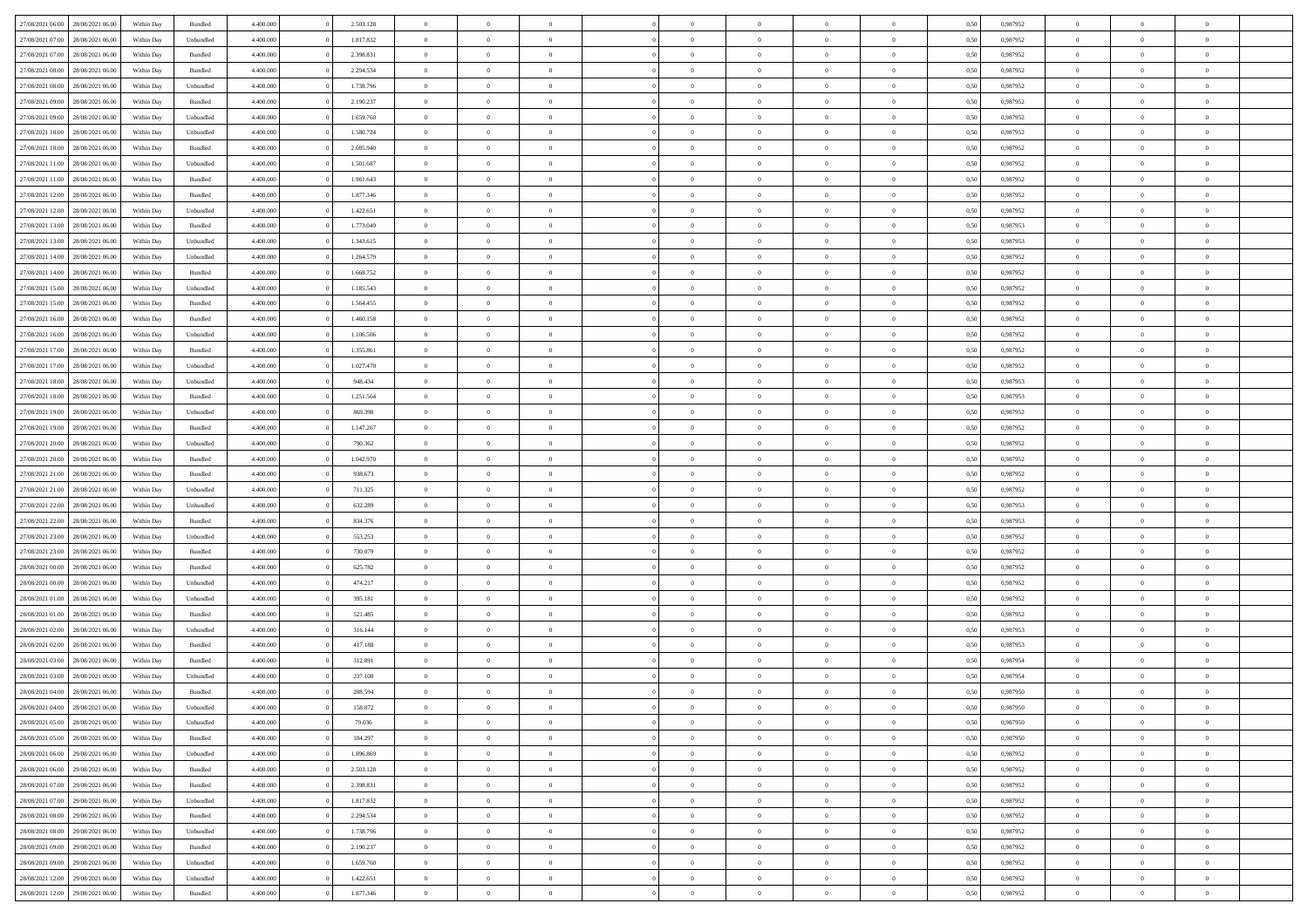| 28/08/2021 13:00 | 29/08/2021 06:00 | Within Day | Bundled   | 4.400.000 | 1.773.049 | $\overline{0}$ | $\theta$       |                | $\overline{0}$ | $\bf{0}$       | $\overline{0}$ | $\theta$       | 0,50 | 0,987953 | $\theta$       | $\theta$       | $\theta$                 |  |
|------------------|------------------|------------|-----------|-----------|-----------|----------------|----------------|----------------|----------------|----------------|----------------|----------------|------|----------|----------------|----------------|--------------------------|--|
| 28/08/2021 13:00 | 29/08/2021 06.00 | Within Day | Unbundled | 4.400.000 | 1.343.615 | $\overline{0}$ | $\overline{0}$ | $\overline{0}$ | $\overline{0}$ | $\,$ 0         | $\bf{0}$       | $\bf{0}$       | 0,50 | 0,987953 | $\,$ 0 $\,$    | $\overline{0}$ | $\overline{0}$           |  |
|                  |                  |            |           |           |           |                |                |                |                |                |                |                |      |          |                |                |                          |  |
| 28/08/2021 14:00 | 29/08/2021 06:00 | Within Day | Bundled   | 4.400,000 | 1.668.752 | $\overline{0}$ | $\overline{0}$ | $\overline{0}$ | $\overline{0}$ | $\bf{0}$       | $\overline{0}$ | $\overline{0}$ | 0.50 | 0.987952 | $\bf{0}$       | $\overline{0}$ | $\overline{0}$           |  |
| 28/08/2021 14:00 | 29/08/2021 06:00 | Within Day | Unbundled | 4.400.000 | 1.264.579 | $\overline{0}$ | $\overline{0}$ | $\overline{0}$ | $\overline{0}$ | $\,$ 0         | $\overline{0}$ | $\overline{0}$ | 0,50 | 0,987952 | $\,$ 0 $\,$    | $\overline{0}$ | $\overline{0}$           |  |
| 28/08/2021 15:00 | 29/08/2021 06.00 | Within Day | Unbundled | 4.400.000 | 1.185.543 | $\overline{0}$ | $\theta$       | $\overline{0}$ |                | $\overline{0}$ | $\overline{0}$ | $\bf{0}$       | 0,50 | 0,987952 | $\,$ 0 $\,$    | $\overline{0}$ | $\overline{0}$           |  |
| 28/08/2021 15:00 | 29/08/2021 06:00 | Within Day | Bundled   | 4.400,000 | 1.564.455 | $\overline{0}$ | $\overline{0}$ | $\overline{0}$ | $\overline{0}$ | $\bf{0}$       | $\overline{0}$ | $\overline{0}$ | 0.50 | 0.987952 | $\,0\,$        | $\theta$       | $\overline{0}$           |  |
| 28/08/2021 16:00 | 29/08/2021 06:00 | Within Day | Unbundled | 4.400.000 | 1.106.506 | $\overline{0}$ | $\overline{0}$ | $\overline{0}$ | $\overline{0}$ | $\,$ 0         | $\overline{0}$ | $\overline{0}$ | 0,50 | 0,987952 | $\,$ 0 $\,$    | $\theta$       | $\overline{0}$           |  |
| 28/08/2021 16:00 | 29/08/2021 06.00 | Within Day | Bundled   | 4.400.000 | 1.460.158 | $\overline{0}$ | $\theta$       | $\overline{0}$ | $\overline{0}$ | $\,$ 0         | $\overline{0}$ | $\bf{0}$       | 0,50 | 0,987952 | $\,$ 0 $\,$    | $\overline{0}$ | $\overline{0}$           |  |
| 28/08/2021 17:00 | 29/08/2021 06:00 | Within Day | Unbundled | 4.400,000 | 1.027.470 | $\overline{0}$ | $\overline{0}$ | $\overline{0}$ | $\overline{0}$ | $\bf{0}$       | $\overline{0}$ | $\bf{0}$       | 0.50 | 0.987952 | $\,0\,$        | $\overline{0}$ | $\overline{0}$           |  |
| 28/08/2021 17:00 | 29/08/2021 06:00 | Within Day | Bundled   | 4.400.000 | 1.355.861 | $\overline{0}$ | $\overline{0}$ | $\overline{0}$ | $\overline{0}$ | $\,$ 0         | $\overline{0}$ | $\bf{0}$       | 0,50 | 0,987952 | $\,$ 0 $\,$    | $\overline{0}$ | $\overline{0}$           |  |
| 28/08/2021 18:00 | 29/08/2021 06.00 | Within Day | Unbundled | 4.400.000 | 948.434   | $\bf{0}$       | $\theta$       | $\overline{0}$ | $\overline{0}$ | $\,$ 0         | $\overline{0}$ | $\bf{0}$       | 0,50 | 0,987953 | $\,$ 0 $\,$    | $\overline{0}$ | $\overline{0}$           |  |
| 28/08/2021 18:00 | 29/08/2021 06:00 | Within Day | Bundled   | 4.400,000 | 1.251.564 | $\overline{0}$ | $\overline{0}$ | $\overline{0}$ | $\overline{0}$ | $\bf{0}$       | $\overline{0}$ | $\mathbf{0}$   | 0.50 | 0.987953 | $\bf{0}$       | $\overline{0}$ | $\overline{\phantom{a}}$ |  |
| 28/08/2021 19:00 | 29/08/2021 06:00 | Within Day | Bundled   | 4.400.000 | 1.147.267 | $\overline{0}$ | $\overline{0}$ | $\overline{0}$ | $\overline{0}$ | $\,$ 0         | $\overline{0}$ | $\overline{0}$ | 0,50 | 0,987952 | $\,$ 0 $\,$    | $\overline{0}$ | $\overline{0}$           |  |
| 28/08/2021 19:00 | 29/08/2021 06.00 | Within Day | Unbundled | 4.400.000 | 869.398   | $\overline{0}$ | $\theta$       | $\overline{0}$ | $\overline{0}$ | $\overline{0}$ | $\overline{0}$ | $\bf{0}$       | 0,50 | 0,987952 | $\,$ 0 $\,$    | $\overline{0}$ | $\overline{0}$           |  |
| 28/08/2021 20:00 | 29/08/2021 06:00 | Within Day | Unbundled | 4.400,000 | 790,362   | $\overline{0}$ | $\overline{0}$ | $\overline{0}$ | $\overline{0}$ | $\bf{0}$       | $\overline{0}$ | $\overline{0}$ | 0.50 | 0.987952 | $\,0\,$        | $\theta$       | $\overline{0}$           |  |
|                  |                  |            |           |           |           | $\overline{0}$ | $\overline{0}$ | $\overline{0}$ | $\overline{0}$ |                | $\overline{0}$ |                |      |          | $\,$ 0 $\,$    | $\theta$       | $\overline{0}$           |  |
| 28/08/2021 20:00 | 29/08/2021 06:00 | Within Day | Bundled   | 4.400.000 | 1.042.970 |                |                |                |                | $\,$ 0         |                | $\bf{0}$       | 0,50 | 0,987952 |                |                |                          |  |
| 28/08/2021 21:00 | 29/08/2021 06.00 | Within Day | Bundled   | 4.400.000 | 938.673   | $\overline{0}$ | $\theta$       | $\overline{0}$ |                | $\bf{0}$       | $\overline{0}$ | $\bf{0}$       | 0,50 | 0,987952 | $\,$ 0 $\,$    | $\overline{0}$ | $\overline{0}$           |  |
| 28/08/2021 21:00 | 29/08/2021 06:00 | Within Day | Unbundled | 4.400,000 | 711.325   | $\overline{0}$ | $\overline{0}$ | $\overline{0}$ | $\overline{0}$ | $\bf{0}$       | $\overline{0}$ | $\bf{0}$       | 0.50 | 0.987952 | $\,0\,$        | $\overline{0}$ | $\overline{\phantom{a}}$ |  |
| 28/08/2021 22:00 | 29/08/2021 06:00 | Within Day | Bundled   | 4.400.000 | 834.376   | $\overline{0}$ | $\overline{0}$ | $\overline{0}$ | $\overline{0}$ | $\bf{0}$       | $\overline{0}$ | $\bf{0}$       | 0,50 | 0,987953 | $\,$ 0 $\,$    | $\overline{0}$ | $\overline{0}$           |  |
| 28/08/2021 22:00 | 29/08/2021 06.00 | Within Day | Unbundled | 4.400.000 | 632.289   | $\bf{0}$       | $\theta$       | $\overline{0}$ | $\overline{0}$ | $\,$ 0         | $\overline{0}$ | $\bf{0}$       | 0,50 | 0,987953 | $\,$ 0 $\,$    | $\overline{0}$ | $\overline{0}$           |  |
| 28/08/2021 23:00 | 29/08/2021 06:00 | Within Day | Bundled   | 4.400,000 | 730.079   | $\overline{0}$ | $\overline{0}$ | $\overline{0}$ | $\overline{0}$ | $\bf{0}$       | $\overline{0}$ | $\mathbf{0}$   | 0.50 | 0.987952 | $\bf{0}$       | $\overline{0}$ | $\bf{0}$                 |  |
| 28/08/2021 23:00 | 29/08/2021 06:00 | Within Day | Unbundled | 4.400.000 | 553.253   | $\overline{0}$ | $\overline{0}$ | $\overline{0}$ | $\overline{0}$ | $\bf{0}$       | $\overline{0}$ | $\overline{0}$ | 0,50 | 0,987952 | $\,$ 0 $\,$    | $\overline{0}$ | $\overline{0}$           |  |
| 29/08/2021 00:00 | 29/08/2021 06.00 | Within Day | Bundled   | 4.400.000 | 625.782   | $\overline{0}$ | $\theta$       | $\overline{0}$ | $\overline{0}$ | $\,$ 0         | $\overline{0}$ | $\bf{0}$       | 0,50 | 0,987952 | $\,$ 0 $\,$    | $\overline{0}$ | $\overline{0}$           |  |
| 29/08/2021 00:00 | 29/08/2021 06:00 | Within Day | Unbundled | 4.400,000 | 474.217   | $\overline{0}$ | $\overline{0}$ | $\overline{0}$ | $\overline{0}$ | $\bf{0}$       | $\overline{0}$ | $\bf{0}$       | 0.50 | 0.987952 | $\,0\,$        | $\theta$       | $\overline{0}$           |  |
| 29/08/2021 01:00 | 29/08/2021 06:00 | Within Day | Bundled   | 4.400.000 | 521.485   | $\overline{0}$ | $\overline{0}$ | $\overline{0}$ | $\overline{0}$ | $\,$ 0         | $\overline{0}$ | $\overline{0}$ | 0,50 | 0,987952 | $\,0\,$        | $\theta$       | $\overline{0}$           |  |
| 29/08/2021 01:00 | 29/08/2021 06.00 | Within Day | Unbundled | 4.400.000 | 395.181   | $\overline{0}$ | $\theta$       | $\overline{0}$ |                | $\bf{0}$       | $\overline{0}$ | $\bf{0}$       | 0,50 | 0,987952 | $\,$ 0 $\,$    | $\overline{0}$ | $\overline{0}$           |  |
| 29/08/2021 02:00 | 29/08/2021 06:00 | Within Day | Unbundled | 4.400,000 | 316.144   | $\overline{0}$ | $\overline{0}$ | $\overline{0}$ | $\overline{0}$ | $\bf{0}$       | $\overline{0}$ | $\bf{0}$       | 0.50 | 0.987953 | $\,0\,$        | $\overline{0}$ | $\overline{0}$           |  |
| 29/08/2021 02:00 | 29/08/2021 06:00 | Within Day | Bundled   | 4.400.000 | 417.188   | $\overline{0}$ | $\overline{0}$ | $\overline{0}$ | $\overline{0}$ | $\,$ 0         | $\overline{0}$ | $\bf{0}$       | 0,50 | 0,987953 | $\,$ 0 $\,$    | $\overline{0}$ | $\overline{0}$           |  |
|                  | 29/08/2021 06.00 | Within Day | Bundled   | 4.400.000 | 312.891   | $\bf{0}$       | $\overline{0}$ | $\overline{0}$ | $\overline{0}$ | $\,$ 0         | $\overline{0}$ | $\bf{0}$       | 0,50 | 0,987954 | $\,$ 0 $\,$    | $\overline{0}$ | $\overline{0}$           |  |
| 29/08/2021 03:00 |                  |            |           |           |           |                |                |                |                |                |                |                |      |          |                |                |                          |  |
| 29/08/2021 03:00 | 29/08/2021 06:00 | Within Day | Unbundled | 4.400,000 | 237.108   | $\overline{0}$ | $\overline{0}$ | $\overline{0}$ | $\overline{0}$ | $\bf{0}$       | $\overline{0}$ | $\mathbf{0}$   | 0.50 | 0.987954 | $\bf{0}$       | $\overline{0}$ | $\overline{\phantom{a}}$ |  |
| 29/08/2021 04:00 | 29/08/2021 06:00 | Within Dav | Unbundled | 4.400.000 | 158.072   | $\overline{0}$ | $\overline{0}$ | $\overline{0}$ | $\overline{0}$ | $\mathbf{0}$   | $\overline{0}$ | $\overline{0}$ | 0.50 | 0,987950 | $\theta$       | $\overline{0}$ | $\overline{0}$           |  |
| 29/08/2021 04:00 | 29/08/2021 06.00 | Within Day | Bundled   | 4.400.000 | 208.594   | $\overline{0}$ | $\theta$       | $\overline{0}$ | $\overline{0}$ | $\bf{0}$       | $\overline{0}$ | $\bf{0}$       | 0,50 | 0,987950 | $\,$ 0 $\,$    | $\overline{0}$ | $\overline{0}$           |  |
| 29/08/2021 05:00 | 29/08/2021 06:00 | Within Day | Bundled   | 4.400,000 | 104.297   | $\overline{0}$ | $\overline{0}$ | $\overline{0}$ | $\overline{0}$ | $\bf{0}$       | $\overline{0}$ | $\bf{0}$       | 0.50 | 0.987950 | $\,0\,$        | $\theta$       | $\overline{0}$           |  |
| 29/08/2021 05:00 | 29/08/2021 06:00 | Within Dav | Unbundled | 4.400.000 | 79.036    | $\overline{0}$ | $\theta$       | $\Omega$       | $\overline{0}$ | $\bf{0}$       | $\overline{0}$ | $\overline{0}$ | 0.50 | 0,987950 | $\theta$       | $\overline{0}$ | $\overline{0}$           |  |
| 29/08/2021 06:00 | 30/08/2021 06:00 | Within Day | Bundled   | 4.400.000 | 2.503.128 | $\overline{0}$ | $\theta$       | $\overline{0}$ | $\overline{0}$ | $\,$ 0         | $\overline{0}$ | $\bf{0}$       | 0,50 | 0,987952 | $\,$ 0 $\,$    | $\overline{0}$ | $\overline{0}$           |  |
| 29/08/2021 06:00 | 30/08/2021 06:00 | Within Day | Unbundled | 4.400,000 | 1.896.869 | $\overline{0}$ | $\overline{0}$ | $\overline{0}$ | $\overline{0}$ | $\bf{0}$       | $\overline{0}$ | $\bf{0}$       | 0.50 | 0.987952 | $\,0\,$        | $\overline{0}$ | $\overline{0}$           |  |
| 29/08/2021 07:00 | 30/08/2021 06:00 | Within Dav | Bundled   | 4.400.000 | 2.398.831 | $\overline{0}$ | $\overline{0}$ | $\overline{0}$ | $\overline{0}$ | $\overline{0}$ | $\overline{0}$ | $\overline{0}$ | 0.50 | 0,987952 | $\theta$       | $\overline{0}$ | $\overline{0}$           |  |
| 29/08/2021 07:00 | 30/08/2021 06:00 | Within Day | Unbundled | 4.400.000 | 1.817.832 | $\overline{0}$ | $\overline{0}$ | $\overline{0}$ | $\overline{0}$ | $\bf{0}$       | $\bf{0}$       | $\bf{0}$       | 0,50 | 0,987952 | $\,$ 0 $\,$    | $\overline{0}$ | $\overline{0}$           |  |
| 29/08/2021 08:00 | 30/08/2021 06:00 | Within Day | Bundled   | 4.400,000 | 2.294.534 | $\overline{0}$ | $\overline{0}$ | $\overline{0}$ | $\overline{0}$ | $\bf{0}$       | $\overline{0}$ | $\mathbf{0}$   | 0.50 | 0.987952 | $\bf{0}$       | $\overline{0}$ | $\overline{0}$           |  |
| 29/08/2021 08:00 | 30/08/2021 06:00 | Within Dav | Unbundled | 4.400.000 | 1.738.796 | $\overline{0}$ | $\overline{0}$ | $\Omega$       | $\overline{0}$ | $\mathbf{0}$   | $\overline{0}$ | $\overline{0}$ | 0.50 | 0,987952 | $\theta$       | $\overline{0}$ | $\overline{0}$           |  |
| 29/08/2021 09:00 | 30/08/2021 06:00 | Within Day | Bundled   | 4.400.000 | 2.190.237 | $\overline{0}$ | $\theta$       | $\overline{0}$ | $\overline{0}$ | $\,$ 0         | $\overline{0}$ | $\bf{0}$       | 0,50 | 0,987952 | $\,$ 0 $\,$    | $\overline{0}$ | $\overline{0}$           |  |
| 29/08/2021 09:00 | 30/08/2021 06:00 | Within Day | Unbundled | 4.400,000 | 1.659.760 | $\overline{0}$ | $\theta$       | $\overline{0}$ | $\overline{0}$ | $\bf{0}$       | $\Omega$       | $\overline{0}$ | 0.50 | 0,987952 | $\,0\,$        | $\theta$       | $\overline{0}$           |  |
| 29/08/2021 11:00 | 30/08/2021 06:00 | Within Dav | Unbundled | 4.400.000 | 1.501.687 | $\overline{0}$ | $\Omega$       | $\Omega$       | $\Omega$       | $\bf{0}$       | $\overline{0}$ | $\bf{0}$       | 0.50 | 0,987952 | $\theta$       | $\theta$       | $\overline{0}$           |  |
| 29/08/2021 11:00 | 30/08/2021 06:00 | Within Day | Bundled   | 4.400.000 | 1.981.643 | $\bf{0}$       | $\,$ 0 $\,$    | $\overline{0}$ | $\overline{0}$ | $\,$ 0         | $\overline{0}$ | $\bf{0}$       | 0,50 | 0,987952 | $\,$ 0 $\,$    | $\overline{0}$ | $\overline{0}$           |  |
| 29/08/2021 12:00 | 30/08/2021 06:00 | Within Day | Unbundled | 4.400.000 | 1.422.651 | $\bf{0}$       | $\theta$       |                | $\Omega$       | $\Omega$       |                |                | 0,50 | 0.987952 | $\bf{0}$       | $\theta$       |                          |  |
| 29/08/2021 12:00 | 30/08/2021 06:00 | Within Day | Bundled   | 4.400.000 | 1.877.346 | $\overline{0}$ | $\overline{0}$ | $\overline{0}$ | $\overline{0}$ | $\overline{0}$ | $\overline{0}$ | $\overline{0}$ | 0,50 | 0,987952 | $\theta$       | $\overline{0}$ | $\overline{0}$           |  |
|                  |                  |            |           |           |           |                | $\overline{0}$ |                |                |                |                |                |      |          |                | $\overline{0}$ | $\bf{0}$                 |  |
| 29/08/2021 13:00 | 30/08/2021 06:00 | Within Day | Unbundled | 4.400.000 | 1.343.615 | $\overline{0}$ |                | $\overline{0}$ | $\overline{0}$ | $\overline{0}$ | $\overline{0}$ | $\bf{0}$       | 0,50 | 0,987953 | $\bf{0}$       |                |                          |  |
| 29/08/2021 13:00 | 30/08/2021 06:00 | Within Day | Bundled   | 4.400.000 | 1.773.049 | $\overline{0}$ | $\overline{0}$ | $\overline{0}$ | $\overline{0}$ | $\overline{0}$ | $\overline{0}$ | $\mathbf{0}$   | 0.50 | 0.987953 | $\overline{0}$ | $\bf{0}$       | $\bf{0}$                 |  |
| 29/08/2021 14:00 | 30/08/2021 06:00 | Within Day | Bundled   | 4.400.000 | 1.668.752 | $\overline{0}$ | $\overline{0}$ | $\overline{0}$ | $\overline{0}$ | $\overline{0}$ | $\overline{0}$ | $\overline{0}$ | 0,50 | 0,987952 | $\overline{0}$ | $\theta$       | $\overline{0}$           |  |
| 29/08/2021 14:00 | 30/08/2021 06:00 | Within Day | Unbundled | 4.400.000 | 1.264.579 | $\overline{0}$ | $\overline{0}$ | $\overline{0}$ | $\overline{0}$ | $\bf{0}$       | $\bf{0}$       | $\bf{0}$       | 0,50 | 0,987952 | $\,$ 0 $\,$    | $\overline{0}$ | $\overline{0}$           |  |
| 29/08/2021 15:00 | 30/08/2021 06:00 | Within Day | Bundled   | 4.400.000 | 1.564.455 | $\overline{0}$ | $\overline{0}$ | $\overline{0}$ | $\overline{0}$ | $\bf{0}$       | $\overline{0}$ | $\mathbf{0}$   | 0.50 | 0.987952 | $\,$ 0 $\,$    | $\overline{0}$ | $\overline{0}$           |  |
| 29/08/2021 15:00 | 30/08/2021 06:00 | Within Day | Unbundled | 4.400.000 | 1.185.543 | $\overline{0}$ | $\overline{0}$ | $\overline{0}$ | $\overline{0}$ | $\overline{0}$ | $\overline{0}$ | $\overline{0}$ | 0,50 | 0,987952 | $\overline{0}$ | $\overline{0}$ | $\overline{0}$           |  |
| 29/08/2021 16:00 | 30/08/2021 06:00 | Within Day | Unbundled | 4.400.000 | 1.106.506 | $\overline{0}$ | $\,$ 0         | $\overline{0}$ | $\bf{0}$       | $\overline{0}$ | $\overline{0}$ | $\bf{0}$       | 0,50 | 0,987952 | $\,$ 0 $\,$    | $\overline{0}$ | $\overline{0}$           |  |
| 29/08/2021 16:00 | 30/08/2021 06:00 | Within Day | Bundled   | 4.400.000 | 1.460.158 | $\overline{0}$ | $\overline{0}$ | $\overline{0}$ | $\overline{0}$ | $\bf{0}$       | $\overline{0}$ | $\mathbf{0}$   | 0.50 | 0.987952 | $\mathbf{0}$   | $\bf{0}$       | $\bf{0}$                 |  |
| 29/08/2021 17:00 | 30/08/2021 06:00 | Within Day | Unbundled | 4.400.000 | 1.027.470 | $\overline{0}$ | $\overline{0}$ | $\overline{0}$ | $\overline{0}$ | $\overline{0}$ | $\overline{0}$ | $\overline{0}$ | 0,50 | 0,987952 | $\overline{0}$ | $\overline{0}$ | $\overline{0}$           |  |
| 29/08/2021 17:00 | 30/08/2021 06:00 | Within Day | Bundled   | 4.400.000 | 1.355.861 | $\overline{0}$ | $\bf{0}$       | $\overline{0}$ | $\bf{0}$       | $\bf{0}$       | $\bf{0}$       | $\bf{0}$       | 0,50 | 0,987952 | $\overline{0}$ | $\overline{0}$ | $\bf{0}$                 |  |
| 29/08/2021 18:00 | 30/08/2021 06:00 | Within Day | Unbundled | 4.400.000 | 948.434   | $\,$ 0 $\,$    | $\,$ 0 $\,$    | $\overline{0}$ | $\overline{0}$ | $\,$ 0 $\,$    | $\,$ 0 $\,$    | $\,$ 0 $\,$    | 0,50 | 0,987953 | $\overline{0}$ | $\,$ 0 $\,$    | $\,$ 0 $\,$              |  |
|                  |                  |            |           |           |           |                |                |                |                |                |                |                |      |          |                |                |                          |  |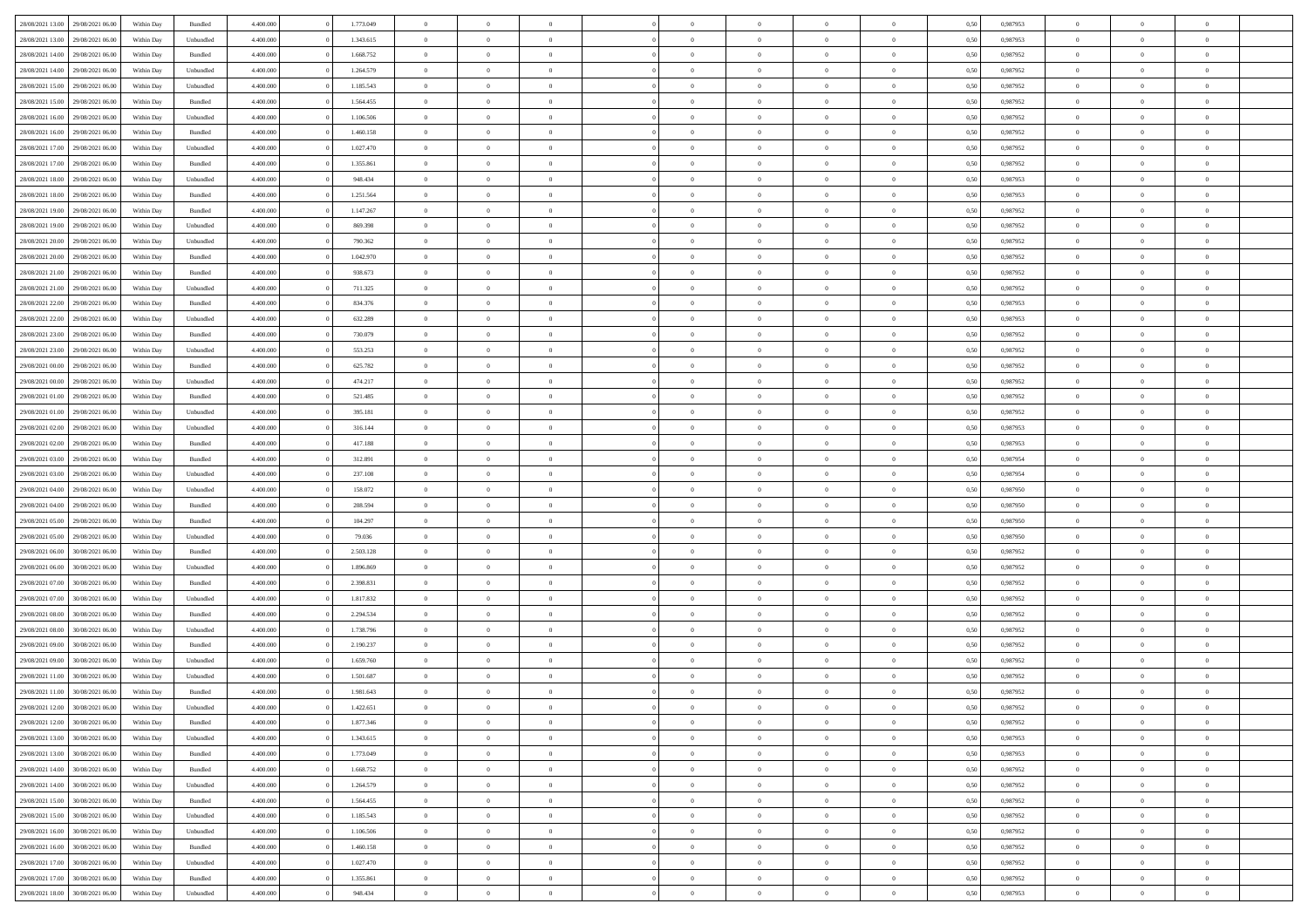| 29/08/2021 18:00 | 30/08/2021 06:00 | Within Day | Bundled            | 4.400.000 | 1.251.564 | $\overline{0}$ | $\theta$       |                | $\Omega$       | $\Omega$       | $\theta$       | $\theta$       | 0,50 | 0.987953 | $\theta$       | $\overline{0}$ | $\theta$       |  |
|------------------|------------------|------------|--------------------|-----------|-----------|----------------|----------------|----------------|----------------|----------------|----------------|----------------|------|----------|----------------|----------------|----------------|--|
|                  |                  |            |                    |           |           |                |                |                |                |                |                |                |      |          |                |                |                |  |
| 29/08/2021 19:00 | 30/08/2021 06:00 | Within Day | Bundled            | 4.400.000 | 1.147.267 | $\overline{0}$ | $\theta$       | $\overline{0}$ | $\overline{0}$ | $\bf{0}$       | $\overline{0}$ | $\bf{0}$       | 0,50 | 0,987952 | $\theta$       | $\overline{0}$ | $\overline{0}$ |  |
| 29/08/2021 19:00 | 30/08/2021 06:00 | Within Day | Unbundled          | 4.400.000 | 869.398   | $\overline{0}$ | $\bf{0}$       | $\overline{0}$ | $\bf{0}$       | $\bf{0}$       | $\bf{0}$       | $\mathbf{0}$   | 0,50 | 0,987952 | $\overline{0}$ | $\overline{0}$ | $\overline{0}$ |  |
| 29/08/2021 20:00 | 30/08/2021 06:00 | Within Dav | Bundled            | 4.400.000 | 1.042.970 | $\overline{0}$ | $\overline{0}$ | $\overline{0}$ | $\overline{0}$ | $\bf{0}$       | $\overline{0}$ | $\overline{0}$ | 0.50 | 0,987952 | $\theta$       | $\theta$       | $\overline{0}$ |  |
| 29/08/2021 20:00 | 30/08/2021 06:00 | Within Day | Unbundled          | 4.400.000 | 790.362   | $\overline{0}$ | $\theta$       | $\overline{0}$ | $\overline{0}$ | $\bf{0}$       | $\overline{0}$ | $\bf{0}$       | 0,50 | 0,987952 | $\,$ 0 $\,$    | $\overline{0}$ | $\overline{0}$ |  |
| 29/08/2021 21:00 | 30/08/2021 06:00 | Within Day | Bundled            | 4.400.000 | 938.673   | $\overline{0}$ | $\overline{0}$ | $\overline{0}$ | $\bf{0}$       | $\overline{0}$ | $\overline{0}$ | $\mathbf{0}$   | 0,50 | 0,987952 | $\overline{0}$ | $\overline{0}$ | $\bf{0}$       |  |
|                  |                  |            |                    |           |           |                |                |                |                |                |                |                |      |          |                |                |                |  |
| 29/08/2021 21:00 | 30/08/2021 06:00 | Within Dav | Unbundled          | 4.400.000 | 711.325   | $\overline{0}$ | $\overline{0}$ | $\overline{0}$ | $\overline{0}$ | $\overline{0}$ | $\overline{0}$ | $\overline{0}$ | 0.50 | 0,987952 | $\theta$       | $\overline{0}$ | $\overline{0}$ |  |
| 29/08/2021 22.00 | 30/08/2021 06:00 | Within Day | Unbundled          | 4.400.000 | 632.289   | $\overline{0}$ | $\theta$       | $\overline{0}$ | $\overline{0}$ | $\bf{0}$       | $\overline{0}$ | $\bf{0}$       | 0,50 | 0,987953 | $\theta$       | $\theta$       | $\overline{0}$ |  |
| 29/08/2021 22:00 | 30/08/2021 06:00 | Within Day | Bundled            | 4.400.000 | 834.376   | $\overline{0}$ | $\overline{0}$ | $\overline{0}$ | $\bf{0}$       | $\bf{0}$       | $\bf{0}$       | $\mathbf{0}$   | 0,50 | 0,987953 | $\,0\,$        | $\overline{0}$ | $\overline{0}$ |  |
| 29/08/2021 23:00 | 30/08/2021 06:00 | Within Dav | Unbundled          | 4.400.000 | 553.253   | $\overline{0}$ | $\overline{0}$ | $\overline{0}$ | $\overline{0}$ | $\overline{0}$ | $\overline{0}$ | $\overline{0}$ | 0.50 | 0,987952 | $\theta$       | $\overline{0}$ | $\overline{0}$ |  |
| 29/08/2021 23:00 | 30/08/2021 06:00 | Within Day | Bundled            | 4.400.000 | 730.079   | $\overline{0}$ | $\theta$       | $\overline{0}$ | $\overline{0}$ | $\bf{0}$       | $\overline{0}$ | $\bf{0}$       | 0,50 | 0,987952 | $\,$ 0 $\,$    | $\overline{0}$ | $\overline{0}$ |  |
| 30/08/2021 00:00 | 30/08/2021 06:00 | Within Day | Bundled            | 4.400.000 | 625.782   | $\overline{0}$ | $\overline{0}$ | $\overline{0}$ | $\bf{0}$       | $\bf{0}$       | $\bf{0}$       | $\mathbf{0}$   | 0,50 | 0,987952 | $\overline{0}$ | $\overline{0}$ | $\bf{0}$       |  |
| 30/08/2021 00:00 | 30/08/2021 06:00 | Within Day | Unbundled          | 4.400.000 | 474.217   | $\overline{0}$ | $\overline{0}$ | $\overline{0}$ | $\overline{0}$ | $\bf{0}$       | $\overline{0}$ | $\overline{0}$ | 0.50 | 0,987952 | $\theta$       | $\theta$       | $\overline{0}$ |  |
| 30/08/2021 01:00 | 30/08/2021 06:00 |            |                    | 4.400.000 | 521.485   | $\overline{0}$ | $\theta$       | $\overline{0}$ | $\overline{0}$ | $\bf{0}$       | $\overline{0}$ |                |      | 0,987952 | $\theta$       | $\overline{0}$ | $\overline{0}$ |  |
|                  |                  | Within Day | Bundled            |           |           |                |                |                |                |                |                | $\bf{0}$       | 0,50 |          |                |                |                |  |
| 30/08/2021 01:00 | 30/08/2021 06:00 | Within Day | Unbundled          | 4.400.000 | 395.181   | $\overline{0}$ | $\overline{0}$ | $\overline{0}$ | $\bf{0}$       | $\overline{0}$ | $\overline{0}$ | $\mathbf{0}$   | 0,50 | 0,987952 | $\overline{0}$ | $\overline{0}$ | $\bf{0}$       |  |
| 30/08/2021 02:00 | 30/08/2021 06:00 | Within Dav | Bundled            | 4.400.000 | 417.188   | $\overline{0}$ | $\overline{0}$ | $\overline{0}$ | $\overline{0}$ | $\overline{0}$ | $\overline{0}$ | $\overline{0}$ | 0.50 | 0,987953 | $\theta$       | $\overline{0}$ | $\overline{0}$ |  |
| 30/08/2021 02:00 | 30/08/2021 06:00 | Within Day | Unbundled          | 4.400.000 | 316.144   | $\overline{0}$ | $\theta$       | $\overline{0}$ | $\overline{0}$ | $\bf{0}$       | $\overline{0}$ | $\bf{0}$       | 0,50 | 0,987953 | $\theta$       | $\overline{0}$ | $\overline{0}$ |  |
| 30/08/2021 03:00 | 30/08/2021 06:00 | Within Day | Unbundled          | 4.400.000 | 237.108   | $\overline{0}$ | $\overline{0}$ | $\overline{0}$ | $\bf{0}$       | $\bf{0}$       | $\bf{0}$       | $\mathbf{0}$   | 0,50 | 0,987954 | $\,0\,$        | $\overline{0}$ | $\bf{0}$       |  |
| 30/08/2021 03:00 | 30/08/2021 06:00 | Within Day | Bundled            | 4.400.000 | 312.891   | $\overline{0}$ | $\overline{0}$ | $\overline{0}$ | $\overline{0}$ | $\overline{0}$ | $\overline{0}$ | $\overline{0}$ | 0.50 | 0,987954 | $\theta$       | $\overline{0}$ | $\overline{0}$ |  |
| 30/08/2021 04:00 | 30/08/2021 06:00 | Within Day | Bundled            | 4.400.000 | 208.594   | $\overline{0}$ | $\theta$       | $\overline{0}$ | $\overline{0}$ | $\bf{0}$       | $\overline{0}$ | $\bf{0}$       | 0,50 | 0,987950 | $\,$ 0 $\,$    | $\overline{0}$ | $\overline{0}$ |  |
| 30/08/2021 04:00 | 30/08/2021 06:00 | Within Day | Unbundled          | 4.400.000 | 158.072   | $\overline{0}$ | $\overline{0}$ | $\overline{0}$ | $\overline{0}$ | $\bf{0}$       | $\overline{0}$ | $\mathbf{0}$   | 0,50 | 0,987950 | $\bf{0}$       | $\overline{0}$ | $\bf{0}$       |  |
| 30/08/2021 05:00 | 30/08/2021 06:00 |            | Bundled            | 4.400.000 | 104.297   | $\overline{0}$ | $\overline{0}$ | $\overline{0}$ |                | $\overline{0}$ | $\overline{0}$ | $\overline{0}$ | 0.50 | 0,987950 | $\theta$       | $\overline{0}$ | $\overline{0}$ |  |
|                  |                  | Within Day |                    |           |           |                |                |                | $\overline{0}$ |                |                |                |      |          |                |                |                |  |
| 30/08/2021 05:00 | 30/08/2021 06:00 | Within Day | Unbundled          | 4.400.000 | 79.036    | $\overline{0}$ | $\theta$       | $\overline{0}$ | $\overline{0}$ | $\bf{0}$       | $\overline{0}$ | $\bf{0}$       | 0,50 | 0,987950 | $\,$ 0 $\,$    | $\overline{0}$ | $\overline{0}$ |  |
| 30/08/2021 06:00 | 31/08/2021 06:00 | Within Day | Unbundled          | 4.400.000 | 1.896.869 | $\overline{0}$ | $\overline{0}$ | $\overline{0}$ | $\overline{0}$ | $\overline{0}$ | $\overline{0}$ | $\mathbf{0}$   | 0,50 | 0,987952 | $\bf{0}$       | $\overline{0}$ | $\bf{0}$       |  |
| 30/08/2021 06:00 | 31/08/2021 06:00 | Within Dav | Bundled            | 4.400.000 | 2.503.128 | $\overline{0}$ | $\overline{0}$ | $\overline{0}$ | $\overline{0}$ | $\overline{0}$ | $\overline{0}$ | $\overline{0}$ | 0.50 | 0,987952 | $\theta$       | $\overline{0}$ | $\overline{0}$ |  |
| 30/08/2021 07:00 | 31/08/2021 06:00 | Within Day | Unbundled          | 4.400.000 | 1.817.832 | $\overline{0}$ | $\theta$       | $\overline{0}$ | $\overline{0}$ | $\bf{0}$       | $\overline{0}$ | $\bf{0}$       | 0,50 | 0,987952 | $\theta$       | $\overline{0}$ | $\overline{0}$ |  |
| 30/08/2021 07:00 | 31/08/2021 06:00 | Within Day | Bundled            | 4.400.000 | 2.398.831 | $\overline{0}$ | $\overline{0}$ | $\overline{0}$ | $\overline{0}$ | $\bf{0}$       | $\overline{0}$ | $\mathbf{0}$   | 0,50 | 0,987952 | $\,0\,$        | $\overline{0}$ | $\overline{0}$ |  |
| 30/08/2021 08:00 | 31/08/2021 06:00 | Within Day | Bundled            | 4.400.000 | 2.294.534 | $\overline{0}$ | $\overline{0}$ | $\overline{0}$ | $\overline{0}$ | $\overline{0}$ | $\overline{0}$ | $\overline{0}$ | 0.50 | 0,987952 | $\theta$       | $\overline{0}$ | $\overline{0}$ |  |
|                  |                  |            |                    |           |           | $\overline{0}$ | $\theta$       | $\overline{0}$ | $\overline{0}$ |                | $\overline{0}$ |                |      |          | $\,$ 0 $\,$    | $\overline{0}$ | $\overline{0}$ |  |
| 30/08/2021 08:00 | 31/08/2021 06:00 | Within Day | Unbundled          | 4.400.000 | 1.738.796 |                |                |                |                | $\,$ 0         |                | $\bf{0}$       | 0,50 | 0,987952 |                |                |                |  |
| 30/08/2021 09:00 | 31/08/2021 06:00 | Within Day | Unbundled          | 4.400.000 | 1.659.760 | $\overline{0}$ | $\overline{0}$ | $\overline{0}$ | $\bf{0}$       | $\bf{0}$       | $\bf{0}$       | $\bf{0}$       | 0,50 | 0,987952 | $\bf{0}$       | $\overline{0}$ | $\bf{0}$       |  |
| 30/08/2021 09:00 | 31/08/2021 06.00 | Within Day | Bundled            | 4.400,000 | 2.190.237 | $\bf{0}$       | $\Omega$       | $\overline{0}$ | $\Omega$       | $\Omega$       | $\overline{0}$ | $\overline{0}$ | 0,50 | 0,987952 | $\,0\,$        | $\theta$       | $\theta$       |  |
| 30/08/2021 10:00 | 31/08/2021 06:00 | Within Day | Unbundled          | 4.400.000 | 1.580.724 | $\overline{0}$ | $\theta$       | $\overline{0}$ | $\overline{0}$ | $\bf{0}$       | $\overline{0}$ | $\bf{0}$       | 0,50 | 0,987952 | $\,$ 0 $\,$    | $\overline{0}$ | $\overline{0}$ |  |
| 30/08/2021 10:00 | 31/08/2021 06:00 | Within Day | Bundled            | 4.400.000 | 2.085.940 | $\overline{0}$ | $\overline{0}$ | $\overline{0}$ | $\bf{0}$       | $\overline{0}$ | $\overline{0}$ | $\mathbf{0}$   | 0,50 | 0,987952 | $\bf{0}$       | $\overline{0}$ | $\bf{0}$       |  |
| 30/08/2021 11:00 | 31/08/2021 06:00 | Within Day | Unbundled          | 4.400,000 | 1.501.687 | $\overline{0}$ | $\Omega$       | $\Omega$       | $\Omega$       | $\overline{0}$ | $\overline{0}$ | $\overline{0}$ | 0.50 | 0,987952 | $\,0\,$        | $\theta$       | $\theta$       |  |
| 30/08/2021 11:00 | 31/08/2021 06:00 | Within Day | Bundled            | 4.400.000 | 1.981.643 | $\overline{0}$ | $\theta$       | $\overline{0}$ | $\overline{0}$ | $\bf{0}$       | $\overline{0}$ | $\bf{0}$       | 0,50 | 0,987952 | $\,$ 0 $\,$    | $\overline{0}$ | $\overline{0}$ |  |
| 30/08/2021 12:00 | 31/08/2021 06:00 | Within Day | Unbundled          | 4.400.000 | 1.422.651 | $\overline{0}$ | $\overline{0}$ | $\overline{0}$ | $\bf{0}$       | $\bf{0}$       | $\bf{0}$       | $\mathbf{0}$   | 0,50 | 0,987952 | $\bf{0}$       | $\overline{0}$ | $\bf{0}$       |  |
| 30/08/2021 12:00 | 31/08/2021 06:00 |            |                    | 4.400,000 | 1.877.346 | $\overline{0}$ | $\Omega$       | $\overline{0}$ | $\Omega$       | $\overline{0}$ | $\overline{0}$ | $\overline{0}$ | 0.50 | 0.987952 | $\,$ 0 $\,$    | $\theta$       | $\theta$       |  |
|                  |                  | Within Day | Bundled            |           |           |                |                |                |                |                |                |                |      |          |                |                |                |  |
| 30/08/2021 13:00 | 31/08/2021 06:00 | Within Day | Bundled            | 4.400.000 | 1.773.049 | $\overline{0}$ | $\overline{0}$ | $\overline{0}$ | $\overline{0}$ | $\,$ 0         | $\overline{0}$ | $\bf{0}$       | 0,50 | 0,987953 | $\,$ 0 $\,$    | $\overline{0}$ | $\overline{0}$ |  |
| 30/08/2021 13:00 | 31/08/2021 06:00 | Within Day | Unbundled          | 4.400.000 | 1.343.615 | $\overline{0}$ | $\bf{0}$       | $\overline{0}$ | $\bf{0}$       | $\bf{0}$       | $\bf{0}$       | $\mathbf{0}$   | 0,50 | 0,987953 | $\bf{0}$       | $\overline{0}$ | $\bf{0}$       |  |
| 30/08/2021 14:00 | 31/08/2021 06.00 | Within Day | Bundled            | 4.400,000 | 1.668.752 | $\overline{0}$ | $\Omega$       | $\overline{0}$ | $\Omega$       | $\overline{0}$ | $\overline{0}$ | $\overline{0}$ | 0,50 | 0,987952 | $\,0\,$        | $\theta$       | $\theta$       |  |
| 30/08/2021 14:00 | 31/08/2021 06:00 | Within Day | Unbundled          | 4.400.000 | 1.264.579 | $\overline{0}$ | $\overline{0}$ | $\overline{0}$ | $\overline{0}$ | $\,$ 0         | $\overline{0}$ | $\bf{0}$       | 0,50 | 0,987952 | $\,$ 0 $\,$    | $\overline{0}$ | $\overline{0}$ |  |
| 30/08/2021 15:00 | 31/08/2021 06:00 | Within Day | Unbundled          | 4.400.000 | 1.185.543 | $\overline{0}$ | $\overline{0}$ | $\overline{0}$ | $\bf{0}$       | $\bf{0}$       | $\overline{0}$ | $\mathbf{0}$   | 0,50 | 0,987952 | $\overline{0}$ | $\overline{0}$ | $\bf{0}$       |  |
| 30/08/2021 15:00 | 31/08/2021 06.00 | Within Day | Bundled            | 4.400,000 | 1.564.455 | $\overline{0}$ | $\Omega$       | $\Omega$       | $\Omega$       | $\Omega$       | $\Omega$       | $\overline{0}$ | 0.50 | 0.987952 | $\theta$       | $\theta$       | $\theta$       |  |
| 30/08/2021 16:00 | 31/08/2021 06:00 | Within Day | Bundled            | 4.400.000 | 1.460.158 | $\overline{0}$ | $\overline{0}$ | $\overline{0}$ | $\bf{0}$       | $\,$ 0         | $\bf{0}$       | $\bf{0}$       | 0,50 | 0,987952 | $\,0\,$        | $\,$ 0 $\,$    | $\overline{0}$ |  |
| 30/08/2021 16:00 | 31/08/2021 06:00 | Within Day | Unbundled          | 4.400.000 | 1.106.506 | $\overline{0}$ | $\bf{0}$       |                |                | $\bf{0}$       |                |                | 0,50 | 0,987952 | $\bf{0}$       | $\overline{0}$ |                |  |
|                  |                  |            |                    |           |           |                |                |                |                |                |                |                |      |          |                |                |                |  |
| 30/08/2021 17:00 | 31/08/2021 06:00 | Within Day | Bundled            | 4.400.000 | 1.355.861 | $\overline{0}$ | $\overline{0}$ | $\overline{0}$ | $\Omega$       | $\overline{0}$ | $\overline{0}$ | $\overline{0}$ | 0.50 | 0.987952 | $\theta$       | $\theta$       | $\theta$       |  |
| 30/08/2021 17:00 | 31/08/2021 06:00 | Within Day | Unbundled          | 4.400.000 | 1.027.470 | $\overline{0}$ | $\bf{0}$       | $\overline{0}$ | $\bf{0}$       | $\,$ 0 $\,$    | $\overline{0}$ | $\,$ 0 $\,$    | 0,50 | 0,987952 | $\,$ 0 $\,$    | $\,$ 0 $\,$    | $\,$ 0         |  |
| 30/08/2021 18:00 | 31/08/2021 06:00 | Within Day | Unbundled          | 4.400.000 | 948.434   | $\overline{0}$ | $\overline{0}$ | $\overline{0}$ | $\overline{0}$ | $\overline{0}$ | $\overline{0}$ | $\mathbf{0}$   | 0,50 | 0,987953 | $\overline{0}$ | $\bf{0}$       | $\bf{0}$       |  |
| 30/08/2021 18:00 | 31/08/2021 06:00 | Within Day | $\mathbf B$ undled | 4.400.000 | 1.251.564 | $\overline{0}$ | $\overline{0}$ | $\overline{0}$ | $\Omega$       | $\overline{0}$ | $\overline{0}$ | $\overline{0}$ | 0,50 | 0,987953 | $\overline{0}$ | $\theta$       | $\overline{0}$ |  |
| 30/08/2021 19:00 | 31/08/2021 06:00 | Within Day | Bundled            | 4.400.000 | 1.147.267 | $\overline{0}$ | $\,$ 0         | $\overline{0}$ | $\bf{0}$       | $\,$ 0 $\,$    | $\overline{0}$ | $\mathbf{0}$   | 0,50 | 0,987952 | $\,$ 0 $\,$    | $\overline{0}$ | $\overline{0}$ |  |
| 30/08/2021 19:00 | 31/08/2021 06:00 | Within Day | Unbundled          | 4.400.000 | 869.398   | $\overline{0}$ | $\overline{0}$ | $\overline{0}$ | $\overline{0}$ | $\overline{0}$ | $\overline{0}$ | $\mathbf{0}$   | 0,50 | 0,987952 | $\overline{0}$ | $\overline{0}$ | $\bf{0}$       |  |
| 30/08/2021 20:00 | 31/08/2021 06:00 | Within Day | Unbundled          | 4.400.000 | 790.362   | $\overline{0}$ | $\overline{0}$ | $\overline{0}$ | $\overline{0}$ | $\overline{0}$ | $\overline{0}$ | $\bf{0}$       | 0.50 | 0,987952 | $\overline{0}$ | $\theta$       | $\overline{0}$ |  |
| 30/08/2021 20:00 | 31/08/2021 06:00 | Within Day | Bundled            | 4.400.000 | 1.042.970 | $\overline{0}$ | $\,$ 0         | $\overline{0}$ | $\bf{0}$       | $\bf{0}$       | $\bf{0}$       | $\bf{0}$       | 0,50 | 0,987952 | $\,$ 0 $\,$    | $\overline{0}$ | $\overline{0}$ |  |
|                  |                  |            |                    |           |           |                |                |                |                |                |                |                |      |          |                |                |                |  |
| 30/08/2021 21:00 | 31/08/2021 06:00 | Within Day | Bundled            | 4.400.000 | 938.673   | $\overline{0}$ | $\bf{0}$       | $\overline{0}$ | $\overline{0}$ | $\overline{0}$ | $\overline{0}$ | $\mathbf{0}$   | 0,50 | 0,987952 | $\overline{0}$ | $\overline{0}$ | $\bf{0}$       |  |
| 30/08/2021 21:00 | 31/08/2021 06:00 | Within Day | Unbundled          | 4.400,000 | 711.325   | $\overline{0}$ | $\overline{0}$ | $\overline{0}$ | $\Omega$       | $\overline{0}$ | $\overline{0}$ | $\overline{0}$ | 0.50 | 0,987952 | $\overline{0}$ | $\overline{0}$ | $\overline{0}$ |  |
| 30/08/2021 22:00 | 31/08/2021 06:00 | Within Day | Bundled            | 4.400.000 | 834.376   | $\overline{0}$ | $\bf{0}$       | $\overline{0}$ | $\overline{0}$ | $\bf{0}$       | $\bf{0}$       | $\mathbf{0}$   | 0,50 | 0,987953 | $\,$ 0 $\,$    | $\,$ 0 $\,$    | $\bf{0}$       |  |
| 30/08/2021 22.00 | 31/08/2021 06:00 | Within Day | Unbundled          | 4.400.000 | 632.289   | $\overline{0}$ | $\bf{0}$       | $\overline{0}$ | $\bf{0}$       | $\bf{0}$       | $\bf{0}$       | $\bf{0}$       | 0,50 | 0,987953 | $\overline{0}$ | $\overline{0}$ | $\bf{0}$       |  |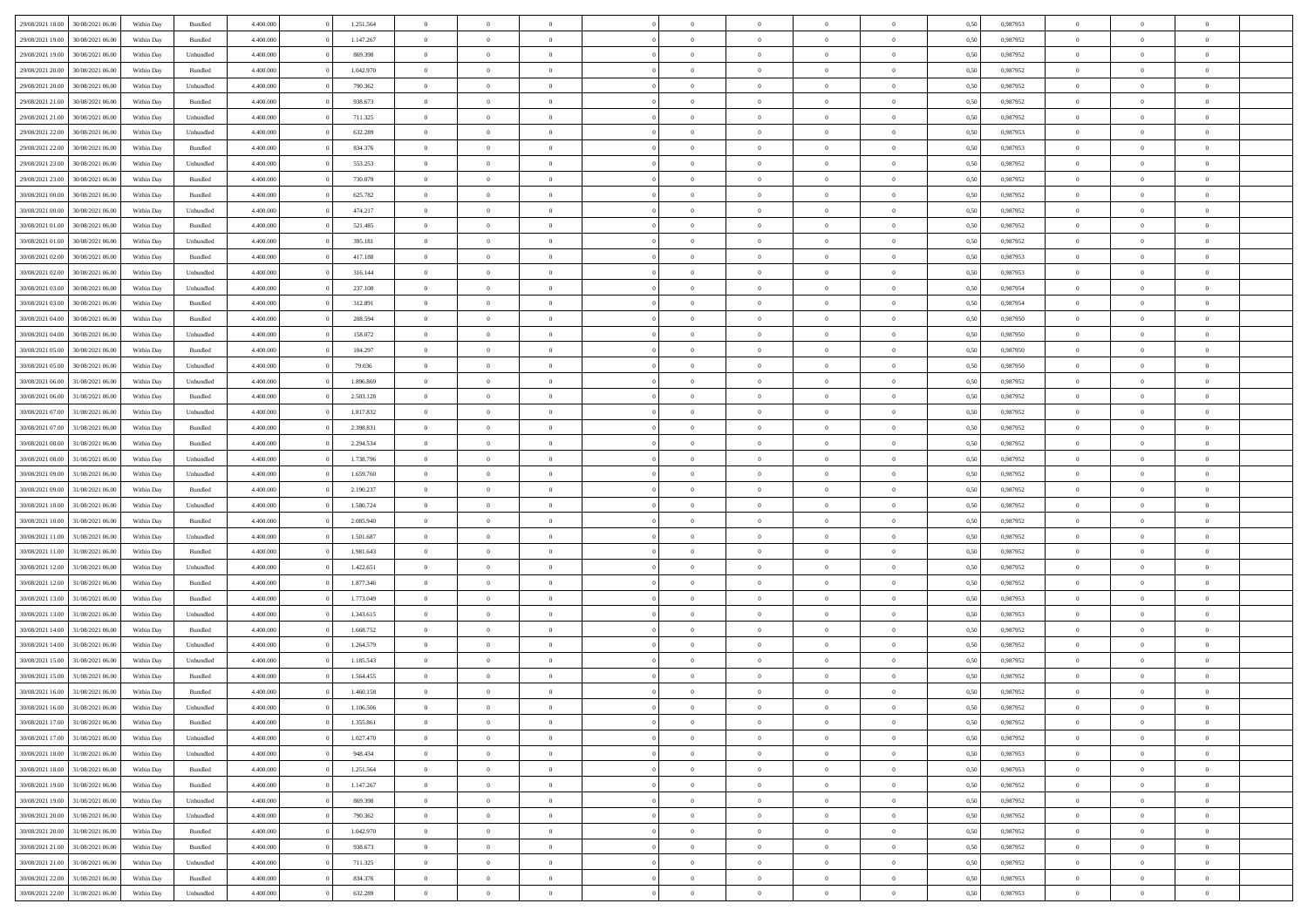| 30/08/2021 23:00 31/08/2021 06:00 | Within Day | Unbundled | 4.400,000 | 553.253   | $\Omega$       | $\Omega$       | $\Omega$       |            |  | 0.50 | 0,987952 |  |  |
|-----------------------------------|------------|-----------|-----------|-----------|----------------|----------------|----------------|------------|--|------|----------|--|--|
| 30/08/2021 23:00 31/08/2021 06:00 | Within Day | Bundled   | 4.400,000 | 730.079   | $\Omega$       | $\mathbf{0}$   | $\Omega$       |            |  | 0.50 | 0,987952 |  |  |
| 31/08/2021 00:00 31/08/2021 06:00 | Within Day | Unbundled | 4.400,000 | 474.217   | $\Omega$       | $\Omega$       | $\Omega$       |            |  | 0.50 | 0,987952 |  |  |
| 31/08/2021 00:00 31/08/2021 06:00 | Within Day | Bundled   | 4.400,000 | 625.782   | $\overline{0}$ | $^{\circ}$     | $^{\circ}$     |            |  | 0,50 | 0,987952 |  |  |
| 31/08/2021 01:00 31/08/2021 06:00 | Within Day | Unbundled | 4.400,000 | 395.181   | $\theta$       | $\Omega$       | $\overline{0}$ |            |  | 0.50 | 0,987952 |  |  |
| 31/08/2021 01:00 31/08/2021 06:00 | Within Day | Bundled   | 4.400.000 | 521.485   | $\overline{0}$ | $\overline{0}$ | $\overline{0}$ |            |  | 0.50 | 0.987952 |  |  |
| 31/08/2021 02:00 31/08/2021 06:00 | Within Day | Bundled   | 4.400.000 | 417.188   | $\Omega$       | $\sim$ 0       | $\Omega$       |            |  | 0.50 | 0,987953 |  |  |
| 31/08/2021 02:00 31/08/2021 06:00 | Within Day | Unbundled | 4.400,000 | 316.144   | $\Omega$       | $\Omega$       | $\overline{0}$ |            |  | 0.50 | 0,987953 |  |  |
| 31/08/2021 03:00 31/08/2021 06:00 | Within Day | Bundled   | 4.400,000 | 312.891   | $\overline{0}$ | $\overline{0}$ | $\overline{0}$ |            |  | 0.50 | 0.987954 |  |  |
| 31/08/2021 03:00 31/08/2021 06:00 | Within Day | Unbundled | 4.400.000 | 237.108   | $\overline{0}$ | $\overline{0}$ | $\theta$       |            |  | 0.50 | 0,987954 |  |  |
| 31/08/2021 04:00 31/08/2021 06:00 | Within Day | Bundled   | 4.400.000 | 208.594   | $\theta$       | $\mathbf{0}$   | $\Omega$       |            |  | 0.50 | 0,987950 |  |  |
| 31/08/2021 04:00 31/08/2021 06:00 | Within Day | Unbundled | 4.400,000 | 158.072   | $\mathbf{0}$   | $\sim$         | $\Omega$       | $\sqrt{2}$ |  | 0.50 | 0,987950 |  |  |
| 31/08/2021 06:00 01/09/2021 06:00 | Within Day | Unbundled | 4.400,000 | 4.399.997 | $^{\circ}$     | $^{\circ}$     | $\Omega$       |            |  | 0.50 | 0.987952 |  |  |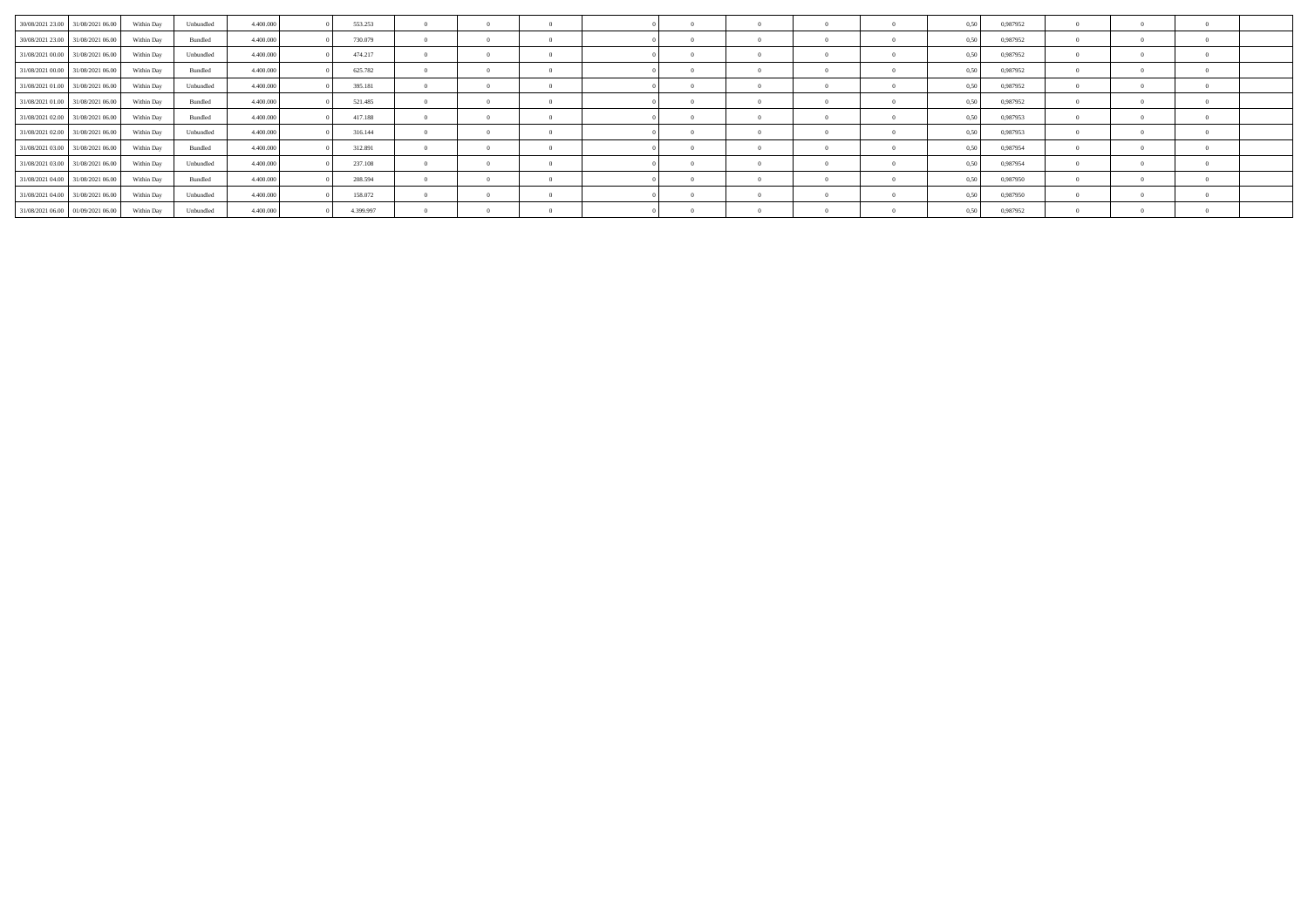## **SNAM RETE GAS**

**Transportation capacity at Exit Point interconnected with foreign pipelines**

**Update to 30/08/2021 of offered and assigned capacity in auction day-ahead and within-day**

**Thermal Year 2020/2021**

(Values in Ncm/day (0° C; 1,01325 bar) - 1 Scm=0,94794378 Ncm; Prices in c/Ncm)

**Exit Point**

**GORIZIA**

|                  | Timeframe        |                     |                          |                             |                                             |           | <b>Offered capacity</b> |                | <b>Assigned capacity</b> | Day-Ahead                                |                         |                                  | <b>Total Prices</b>              |                                             |                     |                         | <b>SRG Prices</b>         |                                  |                                              |      |
|------------------|------------------|---------------------|--------------------------|-----------------------------|---------------------------------------------|-----------|-------------------------|----------------|--------------------------|------------------------------------------|-------------------------|----------------------------------|----------------------------------|---------------------------------------------|---------------------|-------------------------|---------------------------|----------------------------------|----------------------------------------------|------|
| From             | To               | <b>Auction type</b> | Offered<br>capacity type | Transportati<br>on capacity | Assigned<br>capacity<br>(before<br>auction) | Firm      | Interruptible           | Firm           | Interruptible            | Interrupted<br>Capacity<br>Interruptible | Reserve price -<br>Firm | <b>Auction premium</b><br>- Firm | Reserve price -<br>Interruptible | <b>Auction premium</b><br>$-$ Interruptible | <b>Split factor</b> | Reserve price -<br>Firm | Auction<br>premium - Firm | Reserve price -<br>Interruptible | <b>Auction</b><br>premium -<br>Interruptible | Note |
| 01/08/2021 06:00 | 02/08/2021 06:00 | Day Ahead           | Unbundled                | 4.641.625                   |                                             | 2.001.035 | $\overline{0}$          | $\overline{0}$ | $\overline{0}$           |                                          | $\theta$                | $\overline{0}$                   | $\overline{0}$                   | $\overline{0}$                              | 0,50                | 0,009365                | $\theta$                  | 0,009365                         | $\overline{0}$                               |      |
| 01/08/2021 06:00 | 02/08/2021 06:00 | Day Ahead           | Bundled                  | 4.641.625                   |                                             | 2.640.588 | $\overline{0}$          | $\Omega$       | $\overline{0}$           |                                          | $\overline{0}$          | $\theta$                         | $\Omega$                         | $\overline{0}$                              | 0,50                | 0,009365                | $\bf{0}$                  | 0,009365                         | $\bf{0}$                                     |      |
| 02/08/2021 06:00 | 03/08/2021 06:00 | Day Ahead           | Unbundled                | 4.641.625                   |                                             | 2.001.035 | $\overline{0}$          | $\Omega$       | $\theta$                 |                                          | $\Omega$                |                                  |                                  | $\theta$                                    | 0,50                | 0,009365                | $\theta$                  | 0,009365                         | $\overline{0}$                               |      |
| 02/08/2021 06:00 | 03/08/2021 06:00 | Day Ahead           | Bundled                  | 4.641.625                   |                                             | 2.640.588 | $\overline{0}$          | $\overline{0}$ | $\Omega$                 |                                          | $\theta$                | $\theta$                         | $\Omega$                         | $\overline{0}$                              | 0,50                | 0.009365                | $\overline{0}$            | 0.009365                         | $\theta$                                     |      |
| 03/08/2021 06:00 | 04/08/2021 06:00 | Day Ahead           | Bundled                  | 4.641.625                   |                                             | 2.640.588 | $\overline{0}$          | $\theta$       | $\theta$                 |                                          | $\theta$                | $\theta$                         | $\overline{0}$                   | $\overline{0}$                              | 0,50                | 0,009365                | $\theta$                  | 0,009365                         | $\overline{0}$                               |      |
| 03/08/2021 06:00 | 04/08/2021 06:00 | Day Ahead           | Unbundled                | 4.641.625                   |                                             | 2.001.035 | $\overline{0}$          | $\Omega$       | $\theta$                 |                                          | $\theta$                | $\theta$                         | $\Omega$                         | $\theta$                                    | 0,50                | 0.009365                | $\theta$                  | 0.009365                         | $\theta$                                     |      |
| 04/08/2021 06:00 | 05/08/2021 06:00 | Day Ahead           | Bundled                  | 4.641.625                   |                                             | 2.640.588 | $\overline{0}$          | $\theta$       | $\theta$                 |                                          | $\theta$                | $\sqrt{2}$                       | $\Omega$                         | $\theta$                                    | 0,50                | 0.009365                | $\mathbf{0}$              | 0.009365                         | $\theta$                                     |      |
| 04/08/2021 06:00 | 05/08/2021 06:00 | Day Ahead           | Unbundled                | 4.641.625                   |                                             | 2.001.035 | $\overline{0}$          | $\theta$       | $\Omega$                 |                                          | $\theta$                | $\theta$                         | $\Omega$                         | $\theta$                                    | 0,50                | 0,009365                | $\theta$                  | 0,009365                         | $\Omega$                                     |      |
| 05/08/2021 06:00 | 06/08/2021 06:00 | Day Ahead           | Unbundled                | 4.641.625                   |                                             | 2.001.035 | $\overline{0}$          | $\Omega$       | $\Omega$                 |                                          | $\theta$                | $\sqrt{2}$                       | $\Omega$                         | $\theta$                                    | 0.50                | 0.009365                | $\alpha$                  | 0.009365                         | $\theta$                                     |      |
| 05/08/2021 06:00 | 06/08/2021 06:00 | Day Ahead           | Bundled                  | 4.641.625                   |                                             | 2.640.588 | $\Omega$                | $\Omega$       | $\Omega$                 |                                          | $\theta$                | $\theta$                         |                                  | $\theta$                                    | 0,50                | 0,009365                | $\theta$                  | 0,009365                         | $\Omega$                                     |      |
| 06/08/2021 06:00 | 07/08/2021 06:00 | Day Ahead           | Bundled                  | 4.641.625                   |                                             | 2.640.588 | $\overline{0}$          | $\overline{0}$ | $\theta$                 |                                          | $\theta$                | $\theta$                         | $\Omega$                         | $\theta$                                    | 0.50                | 0.009365                | $\theta$                  | 0.009365                         | $\theta$                                     |      |
| 06/08/2021 06:00 | 07/08/2021 06:00 | Day Ahead           | Unbundled                | 4.641.625                   |                                             | 2.001.035 | $\overline{0}$          | $\overline{0}$ | $\theta$                 |                                          | $\theta$                | $\overline{0}$                   | $\overline{0}$                   | $\overline{0}$                              | 0,50                | 0,009365                | $\overline{0}$            | 0,009365                         | $\overline{0}$                               |      |
| 07/08/2021 06:00 | 08/08/2021 06:00 | Day Ahead           | Bundled                  | 4.641.625                   |                                             | 2.640.588 | $\overline{0}$          | $\Omega$       | $\theta$                 |                                          | $\theta$                | $\theta$                         | $\Omega$                         | $\overline{0}$                              | 0.50                | 0.009365                | $\theta$                  | 0.009365                         | $\overline{0}$                               |      |
| 07/08/2021 06:00 | 08/08/2021 06:00 | Day Ahead           | Unbundled                | 4.641.625                   |                                             | 2.001.035 | $\overline{0}$          | $\overline{0}$ | $\Omega$                 |                                          | $\overline{0}$          | $\theta$                         | $\Omega$                         | $\overline{0}$                              | 0,50                | 0.009365                | $\bf{0}$                  | 0.009365                         | $\overline{0}$                               |      |
| 08/08/2021 06:00 | 09/08/2021 06:00 | Day Ahead           | Unbundled                | 4.641.625                   |                                             | 2.001.035 | $\overline{0}$          | $\Omega$       | $\theta$                 |                                          | $\theta$                | $\theta$                         | $\Omega$                         | $\overline{0}$                              | 0,50                | 0,009365                | $\theta$                  | 0,009365                         | $\overline{0}$                               |      |
| 08/08/2021 06:00 | 09/08/2021 06:00 | Day Ahead           | Bundled                  | 4.641.625                   |                                             | 2.640.588 | $\overline{0}$          | $\Omega$       | $\Omega$                 |                                          | $\theta$                | $\Omega$                         | $\Omega$                         | $\theta$                                    | 0,50                | 0.009365                | $\theta$                  | 0.009365                         | $\theta$                                     |      |
| 09/08/2021 06:00 | 10/08/2021 06:00 | Day Ahead           | Bundled                  | 4.641.625                   |                                             | 2.640.588 | $\overline{0}$          | $\theta$       | $\Omega$                 |                                          | $\theta$                | $\sqrt{2}$                       | $\Omega$                         | $\theta$                                    | 0,50                | 0,009365                | $\theta$                  | 0,009365                         | $\theta$                                     |      |
| 09/08/2021 06:00 | 10/08/2021 06:00 | Day Ahead           | Unbundled                | 4.641.625                   |                                             | 2.001.035 | $\overline{0}$          | $\Omega$       | $\Omega$                 |                                          | $\theta$                | $\theta$                         | $\Omega$                         | $\overline{0}$                              | 0,50                | 0,009365                | $\theta$                  | 0,009365                         | $\overline{0}$                               |      |
| 10/08/2021 06:00 | 11/08/2021 06:00 | Day Ahead           | Bundled                  | 4.641.625                   |                                             | 2.640.588 | $\overline{0}$          | $\theta$       | $\Omega$                 |                                          | $\theta$                | $\Omega$                         | $\Omega$                         | $\overline{0}$                              | 0.50                | 0.009365                | $\overline{0}$            | 0.009365                         | $\theta$                                     |      |
| 10/08/2021 06:00 | 1/08/2021 06.00  | Day Ahead           | Unbundled                | 4.641.625                   |                                             | 2.001.035 | $\overline{0}$          | $\overline{0}$ | $\Omega$                 |                                          | $\theta$                | $\theta$                         | $\Omega$                         | $\overline{0}$                              | 0,50                | 0,009365                | $\theta$                  | 0,009365                         | $\overline{0}$                               |      |
| 11/08/2021 06:00 | 12/08/2021 06:00 | Day Ahead           | Unbundled                | 4.641.625                   |                                             | 2.001.035 | $\theta$                | $\theta$       | $\theta$                 |                                          | $\theta$                | $\theta$                         | $\Omega$                         | $\theta$                                    | 0.50                | 0.009365                | $\Omega$                  | 0.009365                         | $\theta$                                     |      |
| 11/08/2021 06:00 | 12/08/2021 06:00 | Day Ahead           | Bundled                  | 4.641.625                   |                                             | 2.640.588 | $\overline{0}$          | $\Omega$       | $\Omega$                 |                                          | $\Omega$                | $\theta$                         | $\Omega$                         | $\theta$                                    | 0,50                | 0,009365                | $\theta$                  | 0.009365                         | $\theta$                                     |      |
| 12/08/2021 06:00 | 13/08/2021 06:00 | Day Ahead           | Unbundled                | 4.641.625                   |                                             | 2.001.035 | $\overline{0}$          | $\overline{0}$ | $\overline{0}$           |                                          | $\theta$                | $\theta$                         |                                  | $\overline{0}$                              | 0,50                | 0,009365                | $\theta$                  | 0.009365                         | $\overline{0}$                               |      |
| 12/08/2021 06:00 | 13/08/2021 06:00 | Day Ahead           | Bundled                  | 4.641.625                   |                                             | 2.640.588 | $\overline{0}$          | $\overline{0}$ | $\theta$                 |                                          | $\theta$                | $\theta$                         | $\Omega$                         | $\theta$                                    | 0,50                | 0,009365                | $\,$ 0 $\,$               | 0,009365                         | $\overline{0}$                               |      |
| 13/08/2021 06:00 | 14/08/2021 06.00 | Day Ahead           | Unbundled                | 4.641.625                   |                                             | 2.001.035 | $\overline{0}$          | $\overline{0}$ | $\theta$                 |                                          | $\theta$                | $\overline{0}$                   | $\overline{0}$                   | $\overline{0}$                              | 0,50                | 0,009365                | $\theta$                  | 0,009365                         | $\overline{0}$                               |      |
| 13/08/2021 06:00 | 14/08/2021 06.00 | Day Ahead           | Bundled                  | 4.641.625                   |                                             | 2.640.588 | $\overline{0}$          | $\Omega$       | $\Omega$                 |                                          | $\Omega$                | $\Omega$                         |                                  | $\overline{0}$                              | 0,50                | 0,009365                | $\theta$                  | 0,009365                         | $\overline{0}$                               |      |
| 14/08/2021 06:00 | 15/08/2021 06:00 | Day Ahead           | Bundled                  | 4.641.625                   |                                             | 2.640.588 | $\,$ 0 $\,$             | $\theta$       | $\Omega$                 |                                          | $\theta$                | $\sqrt{2}$                       | $\Omega$                         | $\overline{0}$                              | 0,50                | 0,009365                | $\,$ 0 $\,$               | 0,009365                         | $\overline{0}$                               |      |
| 14/08/2021 06:00 | 15/08/2021 06:00 | Day Ahead           | Unbundled                | 4.641.625                   |                                             | 2.001.035 | $\overline{0}$          | $\Omega$       | $\Omega$                 |                                          | $\Omega$                | $\theta$                         | $\Omega$                         | $\overline{0}$                              | 0,50                | 0,009365                | $\theta$                  | 0,009365                         | $\theta$                                     |      |
| 15/08/2021 06:00 | 16/08/2021 06:00 | Day Ahead           | Unbundled                | 4.641.625                   |                                             | 2.001.035 | $\overline{0}$          | $\theta$       | $\theta$                 |                                          | $\theta$                | $\theta$                         | $\Omega$                         | $\theta$                                    | 0.50                | 0.009365                | $\Omega$                  | 0.009365                         | $\theta$                                     |      |
| 15/08/2021 06:00 | 16/08/2021 06.0  | Day Ahead           | Bundled                  | 4.641.625                   |                                             | 2.640.588 | $\overline{0}$          | $\theta$       | $\Omega$                 |                                          | $\theta$                | $\theta$                         | $\Omega$                         | $\overline{0}$                              | 0,50                | 0,009365                | $\theta$                  | 0,009365                         | $\overline{0}$                               |      |
| 16/08/2021 06:00 | 17/08/2021 06:00 | Day Ahead           | Bundled                  | 4.641.625                   |                                             | 2.640.588 | $\overline{0}$          | $\theta$       | $\Omega$                 |                                          | $\theta$                | $\theta$                         | $\Omega$                         | $\overline{0}$                              | 0,50                | 0.009365                | $\theta$                  | 0.009365                         | $\theta$                                     |      |
| 16/08/2021 06:00 | 17/08/2021 06:00 | Day Ahead           | Unbundled                | 4.641.625                   |                                             | 2.001.035 | $\overline{0}$          | $\theta$       | $\Omega$                 |                                          | $\theta$                | $\theta$                         | $\Omega$                         | $\overline{0}$                              | 0.50                | 0.009365                | $\overline{0}$            | 0.009365                         | $\theta$                                     |      |
| 17/08/2021 06:00 | 18/08/2021 06:00 | Day Ahead           | Bundled                  | 4.641.625                   |                                             | 2.640.588 | $\overline{0}$          | $\theta$       | $\Omega$                 |                                          | $\theta$                | $\theta$                         |                                  | $\theta$                                    | 0.50                | 0.009365                | $\theta$                  | 0.009365                         | $\Omega$                                     |      |
| 17/08/2021 06:00 | 18/08/2021 06:00 | Day Ahead           | Unbundled                | 4.641.625                   |                                             | 2.001.035 | $\overline{0}$          | $\overline{0}$ | $\theta$                 |                                          | $\theta$                | $\theta$                         | $\Omega$                         | $\overline{0}$                              | 0.50                | 0.009365                | $\theta$                  | 0.009365                         | $\overline{0}$                               |      |
| 18/08/2021 06:00 | 19/08/2021 06:00 | Day Ahead           | Unbundled                | 4.641.625                   |                                             | 2.001.035 | $\overline{0}$          | $\Omega$       | $\theta$                 |                                          | $\theta$                | $\theta$                         | $\Omega$                         | $\overline{0}$                              | 0,50                | 0,009365                | $\bf{0}$                  | 0,009365                         | $\bf{0}$                                     |      |
| 18/08/2021 06:00 | 19/08/2021 06:00 | Day Ahead           | Bundled                  | 4.641.625                   |                                             | 2.640.588 | $\overline{0}$          | $\Omega$       | $\Omega$                 |                                          | $\Omega$                |                                  |                                  | $\theta$                                    | 0,50                | 0,009365                | $\theta$                  | 0,009365                         | $\overline{0}$                               |      |
| 19/08/2021 06:00 | 20/08/2021 06:00 | Day Ahead           | Bundled                  | 4.641.625                   |                                             | 2.640.588 | $\overline{0}$          | $\Omega$       | $\Omega$                 |                                          | $\Omega$                | $\Omega$                         |                                  | $\theta$                                    | 0,50                | 0,009365                | $\theta$                  | 0,009365                         | $\overline{0}$                               |      |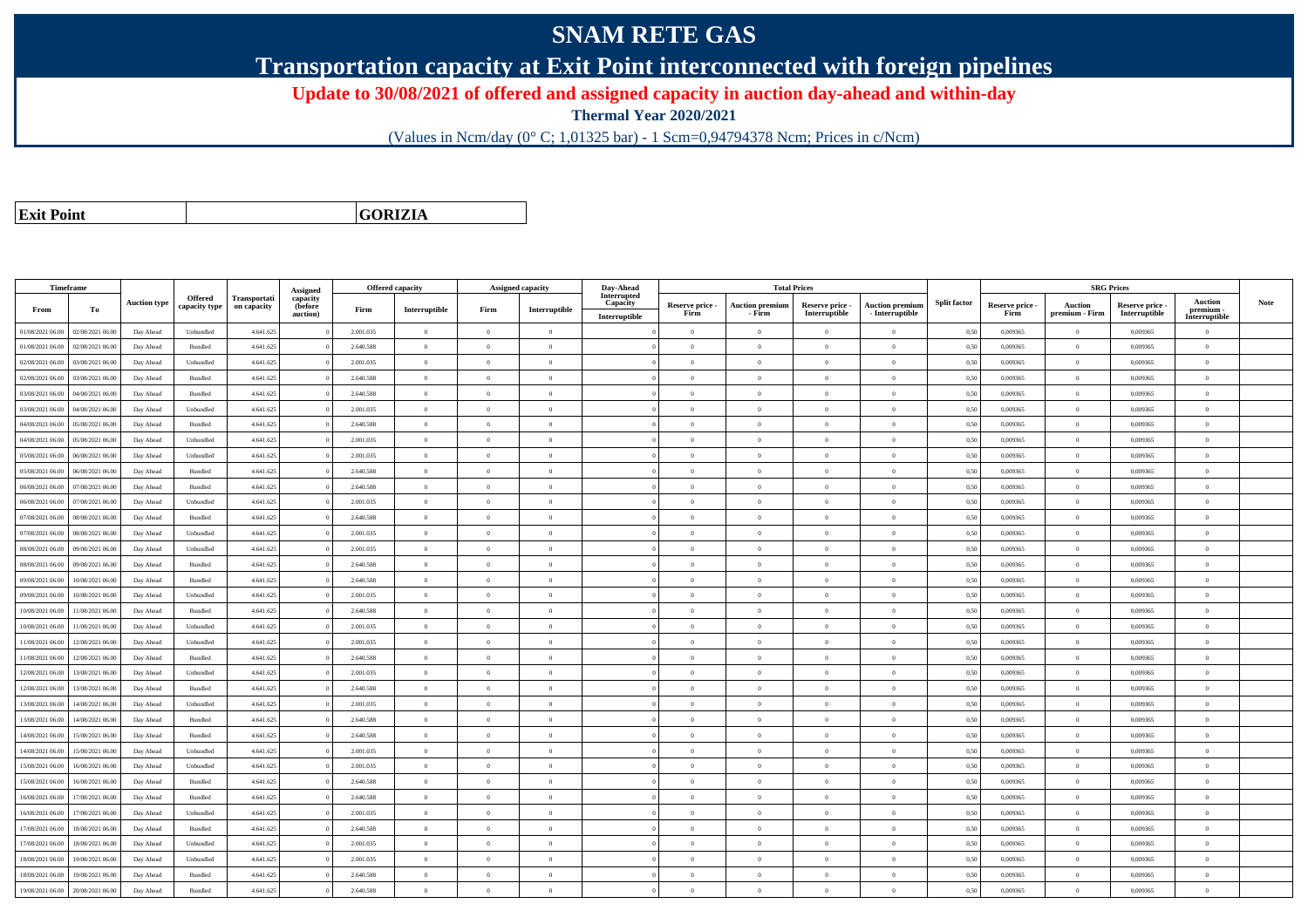| 19/08/2021 06:00 20/08/2021 06:00            | Day Ahead  | Unbundled         | 4.641.625 | 2.001.035 | $\overline{0}$ | $\overline{0}$ |                | $\overline{0}$ | $\theta$       |                | $\theta$       | 0,50 | 0,009365 | $\theta$       | 0,009365       | $\theta$       |  |
|----------------------------------------------|------------|-------------------|-----------|-----------|----------------|----------------|----------------|----------------|----------------|----------------|----------------|------|----------|----------------|----------------|----------------|--|
| 20/08/2021 06:00<br>21/08/2021 06:00         | Day Ahead  | Bundled           | 4.641.625 | 2.640.588 | $\bf{0}$       | $\overline{0}$ | $\bf{0}$       | $\overline{0}$ | $\theta$       | $\overline{0}$ | $\bf{0}$       | 0,50 | 0,009365 | $\,$ 0 $\,$    | 0,009365       | $\overline{0}$ |  |
| 20/08/2021 06:00<br>21/08/2021 06:00         | Day Ahead  | Unbundled         | 4.641.625 | 2.001.035 | $\overline{0}$ | $\bf{0}$       | $\overline{0}$ | $\bf{0}$       | $\bf{0}$       | $\overline{0}$ | $\bf{0}$       | 0.50 | 0.009365 | $\bf{0}$       | 0.009365       | $\overline{0}$ |  |
| 21/08/2021 06:00<br>22/08/2021 06:00         | Day Ahead  | Bundled           | 4.641.625 | 2.640.588 | $\overline{0}$ | $\theta$       | $\overline{0}$ | $\theta$       | $\theta$       | $\overline{0}$ | $\bf{0}$       | 0,50 | 0,009365 | $\,$ 0 $\,$    | 0,009365       | $\overline{0}$ |  |
| 21/08/2021 06:00<br>22/08/2021 06:00         | Day Ahead  | Unbundled         | 4.641.625 | 2.001.035 | $\overline{0}$ | $\overline{0}$ | $\bf{0}$       | $\overline{0}$ | $\theta$       | $\overline{0}$ | $\bf{0}$       | 0,50 | 0,009365 | $\,$ 0 $\,$    | 0,009365       | $\overline{0}$ |  |
| 23/08/2021 06:00                             |            |                   | 4.641.625 | 2.640.588 |                |                |                |                | $\overline{0}$ | $\Omega$       |                |      | 0.009365 |                | 0,009365       | $\overline{0}$ |  |
| 22/08/2021 06:00                             | Day Ahead  | Bundled           |           |           | $\overline{0}$ | $\overline{0}$ | $\overline{0}$ | $\overline{0}$ |                |                | $\bf{0}$       | 0.50 |          | $\bf{0}$       |                |                |  |
| 22/08/2021 06:00<br>23/08/2021 06:00         | Day Ahead  | Unbundled         | 4.641.625 | 2.001.035 | $\overline{0}$ | $\overline{0}$ | $\overline{0}$ | $\overline{0}$ | $\overline{0}$ | $\overline{0}$ | $\bf{0}$       | 0,50 | 0,009365 | $\,$ 0 $\,$    | 0,009365       | $\overline{0}$ |  |
| 23/08/2021 06:00<br>24/08/2021 06.00         | Day Ahead  | Unbundled         | 4.641.625 | 2.001.035 | $\overline{0}$ | $\overline{0}$ | $\overline{0}$ | $\overline{0}$ | $\overline{0}$ | $\overline{0}$ | $\bf{0}$       | 0,50 | 0,009365 | $\,$ 0 $\,$    | 0,009365       | $\overline{0}$ |  |
| 23/08/2021 06:00<br>24/08/2021 06:00         | Day Ahead  | Bundled           | 4.641.625 | 2.640.588 | $\overline{0}$ | $\overline{0}$ | $\overline{0}$ | $\bf{0}$       | $\overline{0}$ | $\overline{0}$ | $\bf{0}$       | 0.50 | 0.009365 | $\bf{0}$       | 0.009365       | $\overline{0}$ |  |
| 24/08/2021 06:00<br>25/08/2021 06:00         | Day Ahead  | Unbundled         | 4.641.625 | 2.001.035 | $\bf{0}$       | $\bf{0}$       | $\overline{0}$ | $\overline{0}$ | $\overline{0}$ | $\overline{0}$ | $\bf{0}$       | 0,50 | 0,009365 | $\bf{0}$       | 0,009365       | $\overline{0}$ |  |
| 24/08/2021 06:00<br>25/08/2021 06.00         | Day Ahead  | Bundled           | 4.641.625 | 2.640.588 | $\bf{0}$       | $\overline{0}$ | $\bf{0}$       | $\overline{0}$ | $\bf{0}$       | $\overline{0}$ | $\bf{0}$       | 0,50 | 0,009365 | $\,$ 0 $\,$    | 0,009365       | $\overline{0}$ |  |
| 25/08/2021 06:00<br>26/08/2021 06:00         | Day Ahead  | Unbundled         | 4.641.625 | 2.001.035 | $\overline{0}$ | $\overline{0}$ | $\overline{0}$ | $\bf{0}$       | $\bf{0}$       | $\overline{0}$ | $\bf{0}$       | 0.50 | 0.009365 | $\bf{0}$       | 0.009365       | $\overline{0}$ |  |
| 25/08/2021 06:00<br>26/08/2021 06:00         | Day Ahead  | Bundled           | 4.641.625 | 2.640.588 | $\overline{0}$ | $\overline{0}$ | $\overline{0}$ | $\overline{0}$ | $\theta$       | $\overline{0}$ | $\bf{0}$       | 0,50 | 0,009365 | $\,$ 0 $\,$    | 0,009365       | $\overline{0}$ |  |
|                                              |            |                   |           |           |                |                |                |                |                |                |                |      |          |                |                |                |  |
| 26/08/2021 06:00<br>27/08/2021 06:00         | Day Ahead  | Unbundled         | 4.641.625 | 2.001.035 | $\overline{0}$ | $\overline{0}$ | $\bf{0}$       | $\overline{0}$ | $\theta$       | $\overline{0}$ | $\bf{0}$       | 0,50 | 0,009365 | $\,$ 0 $\,$    | 0,009365       | $\overline{0}$ |  |
| 26/08/2021 06:00<br>27/08/2021 06:00         | Day Ahead  | Bundled           | 4.641.625 | 2.640.588 | $\overline{0}$ | $\overline{0}$ | $\overline{0}$ | $\bf{0}$       | $\theta$       | $\Omega$       | $\bf{0}$       | 0.50 | 0.009365 | $\bf{0}$       | 0.009365       | $\overline{0}$ |  |
| 27/08/2021 06:00<br>28/08/2021 06:00         | Day Ahead  | Unbundled         | 4.641.625 | 2.001.035 | $\overline{0}$ | $\overline{0}$ | $\overline{0}$ | $\overline{0}$ | $\overline{0}$ | $\overline{0}$ | $\bf{0}$       | 0,50 | 0,009365 | $\bf{0}$       | 0,009365       | $\overline{0}$ |  |
| 27/08/2021 06:00<br>28/08/2021 06:00         | Day Ahead  | Bundled           | 4.641.625 | 2.640.588 | $\overline{0}$ | $\overline{0}$ | $\overline{0}$ | $\overline{0}$ | $\theta$       | $\overline{0}$ | $\bf{0}$       | 0,50 | 0,009365 | $\,$ 0 $\,$    | 0,009365       | $\overline{0}$ |  |
| 28/08/2021 06:00<br>29/08/2021 06:00         | Day Ahead  | Unbundled         | 4.641.625 | 2.001.035 | $\overline{0}$ | $\overline{0}$ | $\overline{0}$ | $\bf{0}$       | $\overline{0}$ | $\overline{0}$ | $\bf{0}$       | 0.50 | 0.009365 | $\bf{0}$       | 0.009365       | $\overline{0}$ |  |
| 28/08/2021 06:00<br>29/08/2021 06:00         | Day Ahead  | Bundled           | 4.641.625 | 2.640.588 | $\bf{0}$       | $\overline{0}$ | $\overline{0}$ | $\overline{0}$ | $\overline{0}$ | $\overline{0}$ | $\bf{0}$       | 0,50 | 0,009365 | $\,$ 0 $\,$    | 0,009365       | $\overline{0}$ |  |
| 29/08/2021 06:00<br>30/08/2021 06:00         | Day Ahead  | Unbundled         | 4.641.625 | 2.001.035 | $\bf{0}$       | $\overline{0}$ | $\bf{0}$       | $\bf{0}$       | $\overline{0}$ | $\overline{0}$ | $\bf{0}$       | 0,50 | 0,009365 | $\,$ 0 $\,$    | 0,009365       | $\overline{0}$ |  |
|                                              |            |                   |           |           |                |                |                |                |                |                |                |      |          |                |                |                |  |
| 29/08/2021 06:00<br>30/08/2021 06:00         | Day Ahead  | Bundled           | 4.641.625 | 2.640.588 | $\overline{0}$ | $\overline{0}$ | $\overline{0}$ | $\bf{0}$       | $\bf{0}$       | $\overline{0}$ | $\bf{0}$       | 0.50 | 0.009365 | $\bf{0}$       | 0.009365       | $\overline{0}$ |  |
| 30/08/2021 06:00<br>31/08/2021 06:00         | Day Ahead  | Bundled           | 4.641.625 | 2.640.588 | $\overline{0}$ | $\overline{0}$ | $\overline{0}$ | $\overline{0}$ | $\theta$       | $\overline{0}$ | $\bf{0}$       | 0,50 | 0,009365 | $\,$ 0 $\,$    | 0,009365       | $\overline{0}$ |  |
| 30/08/2021 06:00<br>31/08/2021 06:00         | Day Ahead  | Unbundled         | 4.641.625 | 2.001.035 | $\bf{0}$       | $\overline{0}$ | $\bf{0}$       | $\overline{0}$ | $\theta$       | $\overline{0}$ | $\bf{0}$       | 0,50 | 0,009365 | $\,$ 0 $\,$    | 0,009365       | $\overline{0}$ |  |
| 31/08/2021 06:00<br>01/09/2021 06:00         | Day Ahead  | Unbundled         | 4.641.625 | 2.001.035 | $\overline{0}$ | $\overline{0}$ | $\overline{0}$ | $\overline{0}$ | $\overline{0}$ | $\Omega$       | $\bf{0}$       | 0.50 | 0.009365 | $\bf{0}$       | 0,009365       | $\overline{0}$ |  |
| 31/08/2021 06:00<br>01/09/2021 06:00         | Day Ahead  | Bundled           | 4.641.625 | 2.640.588 | $\bf{0}$       | $\overline{0}$ | $\overline{0}$ | $\overline{0}$ | $\overline{0}$ | $\overline{0}$ | $\bf{0}$       | 0,50 | 0,009365 | $\,$ 0 $\,$    | 0,009365       | $\overline{0}$ |  |
| 01/08/2021 06:00<br>02/08/2021 06.00         | Within Day | Bundled           | 4.641.625 | 2.640.587 | $\bf{0}$       | $\overline{0}$ | $\bf{0}$       | $\overline{0}$ | $\theta$       | $\overline{0}$ | $\bf{0}$       | 0,50 | 0,936523 | $\,$ 0 $\,$    | $\overline{0}$ | $\overline{0}$ |  |
| 01/08/2021 06:00<br>02/08/2021 06:00         | Within Day | Unbundled         | 4.641.625 | 2.001.035 | $\overline{0}$ | $\overline{0}$ | $\overline{0}$ | $\bf{0}$       | $\overline{0}$ | $\overline{0}$ | $\bf{0}$       | 0.50 | 0.936523 | $\theta$       | $\overline{0}$ | $\overline{0}$ |  |
| 01/08/2021 07:00<br>02/08/2021 06:00         |            |                   |           | 1.917.658 | $\overline{0}$ | $\overline{0}$ | $\overline{0}$ | $\overline{0}$ | $\overline{0}$ | $\overline{0}$ |                |      |          | $\theta$       | $\theta$       | $\overline{0}$ |  |
|                                              | Within Day | Unbundled         | 4.641.625 |           |                |                |                |                |                |                | $\bf{0}$       | 0,50 | 0,936523 |                |                |                |  |
| 01/08/2021 07:00<br>02/08/2021 06.00         | Within Day | Bundled           | 4.641.625 | 2.530.563 | $\bf{0}$       | $\bf{0}$       | $\bf{0}$       | $\bf{0}$       | $\overline{0}$ | $\overline{0}$ | $\bf{0}$       | 0,50 | 0,936523 | $\,$ 0 $\,$    | $\bf{0}$       | $\overline{0}$ |  |
| 01/08/2021 08:00<br>02/08/2021 06:00         | Within Day | Bundled           | 4.641.625 | 2.420.538 | $\overline{0}$ | $\overline{0}$ | $\overline{0}$ | $\bf{0}$       | $\bf{0}$       | $\overline{0}$ | $\bf{0}$       | 0.50 | 0.936523 | $\bf{0}$       | $\overline{0}$ | $\bf{0}$       |  |
| 01/08/2021 08:00<br>02/08/2021 06:00         | Within Day | Unbundled         | 4.641.625 | 1.834.282 | $\overline{0}$ | $\overline{0}$ | $\overline{0}$ | $\overline{0}$ | $\overline{0}$ | $\overline{0}$ | $\bf{0}$       | 0.50 | 0.936523 | $\theta$       | $\theta$       | $\overline{0}$ |  |
| 01/08/2021 09:00<br>02/08/2021 06.00         | Within Day | Bundled           | 4.641.625 | 2.310.514 | $\bf{0}$       | $\overline{0}$ | $\bf{0}$       | $\overline{0}$ | $\overline{0}$ | $\overline{0}$ | $\bf{0}$       | 0,50 | 0,936523 | $\,$ 0 $\,$    | $\bf{0}$       | $\overline{0}$ |  |
| 01/08/2021 09:00<br>02/08/2021 06:00         | Within Day | Unbundled         | 4.641.625 | 1.750.906 | $\overline{0}$ | $\overline{0}$ | $\overline{0}$ | $\bf{0}$       | $\theta$       | $\Omega$       | $\bf{0}$       | 0.50 | 0.936523 | $\theta$       | $\overline{0}$ | $\overline{0}$ |  |
| 01/08/2021 11:00<br>02/08/2021 06:00         | Within Dav | Bundled           | 4.641.625 | 2.090.465 | $\overline{0}$ | $\overline{0}$ | $\overline{0}$ | $\overline{0}$ | $\overline{0}$ | $\overline{0}$ | $\overline{0}$ | 0.50 | 0.936523 | $\theta$       | $\theta$       | $\overline{0}$ |  |
| 01/08/2021 11:00<br>02/08/2021 06.00         | Within Day | Unbundled         | 4.641.625 | 1.584.152 | $\bf{0}$       | $\overline{0}$ | $\bf{0}$       | $\overline{0}$ | $\bf{0}$       | $\overline{0}$ | $\bf{0}$       | 0,50 | 0,936523 | $\,$ 0 $\,$    | $\theta$       | $\overline{0}$ |  |
| 02/08/2021 06:00                             |            |                   | 4.641.625 | 1.980.440 |                | $\overline{0}$ |                |                |                | $\overline{0}$ |                |      |          |                | $\overline{0}$ |                |  |
| 01/08/2021 12:00                             | Within Day | Bundled           |           |           | $\overline{0}$ |                | $\overline{0}$ | $\bf{0}$       | $\overline{0}$ |                | $\bf{0}$       | 0.50 | 0.936523 | $\bf{0}$       |                | $\overline{0}$ |  |
| 01/08/2021 12:00<br>02/08/2021 06:00         | Within Day | Unbundled         | 4.641.625 | 1.500.776 | $\overline{0}$ | $\overline{0}$ | $\overline{0}$ | $\overline{0}$ | $\overline{0}$ | $\overline{0}$ | $\overline{0}$ | 0.50 | 0.936523 | $\theta$       | $\theta$       | $\overline{0}$ |  |
| 01/08/2021 13:00<br>02/08/2021 06.00         | Within Day | Unbundled         | 4.641.625 | 1.417.399 | $\bf{0}$       | $\bf{0}$       | $\bf{0}$       | $\bf{0}$       | $\overline{0}$ | $\overline{0}$ | $\bf{0}$       | 0,50 | 0,936523 | $\,$ 0 $\,$    | $\bf{0}$       | $\overline{0}$ |  |
| 01/08/2021 13:00<br>02/08/2021 06:00         | Within Day | Bundled           | 4.641.625 | 1.870.416 | $\overline{0}$ | $\overline{0}$ | $\overline{0}$ | $\bf{0}$       | $\bf{0}$       | $\overline{0}$ | $\bf{0}$       | 0.50 | 0.936523 | $\bf{0}$       | $\overline{0}$ | $\bf{0}$       |  |
| 01/08/2021 14:00<br>02/08/2021 06:00         | Within Day | Bundled           | 4.641.625 | 1.760.391 | $\overline{0}$ | $\overline{0}$ | $\overline{0}$ | $\overline{0}$ | $\overline{0}$ | $\overline{0}$ | $\overline{0}$ | 0.50 | 0.936523 | $\theta$       | $\theta$       | $\overline{0}$ |  |
| 01/08/2021 14:00<br>02/08/2021 06.00         | Within Day | Unbundled         | 4.641.625 | 1.334.023 | $\bf{0}$       | $\overline{0}$ | $\bf{0}$       | $\bf{0}$       | $\overline{0}$ | $\overline{0}$ | $\bf{0}$       | 0,50 | 0,936523 | $\,$ 0 $\,$    | $\bf{0}$       | $\overline{0}$ |  |
| 01/08/2021 15:00<br>02/08/2021 06:00         | Within Day | Unbundled         | 4.641.625 | 1.250.647 | $\overline{0}$ | $\overline{0}$ | $\Omega$       | $\overline{0}$ | $\theta$       | $\Omega$       | $\bf{0}$       | 0.50 | 0.936523 | $\bf{0}$       | $\overline{0}$ | $\overline{0}$ |  |
| 01/08/2021 15:00<br>02/08/2021 06:00         | Within Dav | Bundled           | 4.641.625 | 1.650.367 | $\overline{0}$ | $\overline{0}$ | $\Omega$       | $\overline{0}$ | $\theta$       | $\Omega$       | $\overline{0}$ | 0.50 | 0.936523 | $\theta$       | $\theta$       | $\overline{0}$ |  |
| 01/08/2021 16:00                             |            |                   |           |           | $\bf{0}$       | $\bf{0}$       | $\overline{0}$ | $\bf{0}$       | $\bf{0}$       | $\overline{0}$ |                |      |          | $\,$ 0 $\,$    | $\bf{0}$       | $\overline{0}$ |  |
| 02/08/2021 06:00                             | Within Day | Unbundled         | 4.641.625 | 1.167.270 |                |                |                |                |                |                | $\bf{0}$       | 0,50 | 0,936523 |                |                |                |  |
| $01/08/2021\ 16.00 \qquad 02/08/2021\ 06.00$ | Within Day | Bundled           | 4.641.625 | 1.540.342 | $\overline{0}$ | $\Omega$       |                | $\Omega$       |                |                |                | 0,50 | 0,936523 | $\theta$       | $\overline{0}$ |                |  |
| 01/08/2021 17:00 02/08/2021 06:00            | Within Day | Bundled           | 4.641.625 | 1.430.318 | $\overline{0}$ | $\overline{0}$ | $\overline{0}$ | $\overline{0}$ | $\overline{0}$ | $\overline{0}$ | $\bf{0}$       | 0,50 | 0.936523 | $\theta$       | $\overline{0}$ | $\overline{0}$ |  |
| 01/08/2021 17:00<br>02/08/2021 06:00         | Within Day | Unbundled         | 4.641.625 | 1.083.893 | $\overline{0}$ | $\bf{0}$       | $\overline{0}$ | $\overline{0}$ | $\bf{0}$       | $\overline{0}$ | $\bf{0}$       | 0,50 | 0,936523 | $\bf{0}$       | $\overline{0}$ | $\bf{0}$       |  |
| 01/08/2021 18:00 02/08/2021 06:00            | Within Day | Unbundled         | 4.641.625 | 1.000.517 | $\overline{0}$ | $\overline{0}$ | $\overline{0}$ | $\overline{0}$ | $\mathbf{0}$   | $\overline{0}$ | $\,$ 0 $\,$    | 0.50 | 0.936524 | $\overline{0}$ | $\bf{0}$       | $\bf{0}$       |  |
| 01/08/2021 18:00 02/08/2021 06:00            | Within Day | Bundled           | 4.641.625 | 1.320.293 | $\overline{0}$ | $\overline{0}$ | $\overline{0}$ | $\overline{0}$ | $\overline{0}$ | $\overline{0}$ | $\bf{0}$       | 0,50 | 0,936524 | $\overline{0}$ | $\theta$       | $\overline{0}$ |  |
| 01/08/2021 19:00<br>02/08/2021 06:00         | Within Day | Unbundled         | 4.641.625 | 917.141   | $\overline{0}$ | $\bf{0}$       | $\overline{0}$ | $\overline{0}$ | $\bf{0}$       | $\overline{0}$ | $\bf{0}$       | 0,50 | 0,936523 | $\bf{0}$       | $\overline{0}$ | $\overline{0}$ |  |
| 01/08/2021 19:00 02/08/2021 06:00            | Within Day | Bundled           | 4.641.625 | 1.210.269 | $\overline{0}$ | $\bf{0}$       | $\overline{0}$ | $\overline{0}$ | $\bf{0}$       | $\overline{0}$ | $\bf{0}$       | 0.50 | 0.936523 | $\,$ 0 $\,$    | $\overline{0}$ | $\,$ 0         |  |
|                                              |            |                   |           |           |                |                |                |                |                |                |                |      |          |                |                |                |  |
| 01/08/2021 20:00<br>02/08/2021 06:00         | Within Day | Bundled           | 4.641.625 | 1.100.245 | $\overline{0}$ | $\overline{0}$ | $\overline{0}$ | $\overline{0}$ | $\overline{0}$ | $\overline{0}$ | $\bf{0}$       | 0,50 | 0.936523 | $\overline{0}$ | $\theta$       | $\overline{0}$ |  |
| 01/08/2021 20:00<br>02/08/2021 06:00         | Within Day | Unbundled         | 4.641.625 | 833.765   | $\overline{0}$ | $\overline{0}$ | $\overline{0}$ | $\overline{0}$ | $\overline{0}$ | $\overline{0}$ | $\bf{0}$       | 0,50 | 0,936523 | $\bf{0}$       | $\overline{0}$ | $\,$ 0         |  |
| 01/08/2021 21:00 02/08/2021 06:00            | Within Day | Unbundled         | 4.641.625 | 750.387   | $\overline{0}$ | $\overline{0}$ | $\overline{0}$ | $\overline{0}$ | $\overline{0}$ | $\overline{0}$ | $\bf{0}$       | 0.50 | 0.936523 | $\mathbf{0}$   | $\bf{0}$       | $\,$ 0         |  |
| 01/08/2021 21:00 02/08/2021 06:00            | Within Day | Bundled           | 4.641.625 | 990.220   | $\overline{0}$ | $\overline{0}$ | $\overline{0}$ | $\overline{0}$ | $\overline{0}$ | $\overline{0}$ | $\bf{0}$       | 0,50 | 0.936523 | $\overline{0}$ | $\theta$       | $\overline{0}$ |  |
| 01/08/2021 22:00<br>02/08/2021 06:00         | Within Day | Bundled           | 4.641.625 | 880.196   | $\overline{0}$ | $\bf{0}$       | $\overline{0}$ | $\overline{0}$ | $\overline{0}$ | $\overline{0}$ | $\bf{0}$       | 0,50 | 0,936524 | $\bf{0}$       | $\overline{0}$ | $\bf{0}$       |  |
| 01/08/2021 22:00 02/08/2021 06:00            | Within Day | ${\sf Unbundred}$ | 4.641.625 | 667.011   | $\,$ 0 $\,$    | $\bf{0}$       | $\overline{0}$ | $\overline{0}$ | $\,$ 0 $\,$    | $\,$ 0 $\,$    | $\,$ 0 $\,$    | 0,50 | 0,936524 | $\,$ 0 $\,$    | $\,$ 0 $\,$    | $\,$ 0 $\,$    |  |
|                                              |            |                   |           |           |                |                |                |                |                |                |                |      |          |                |                |                |  |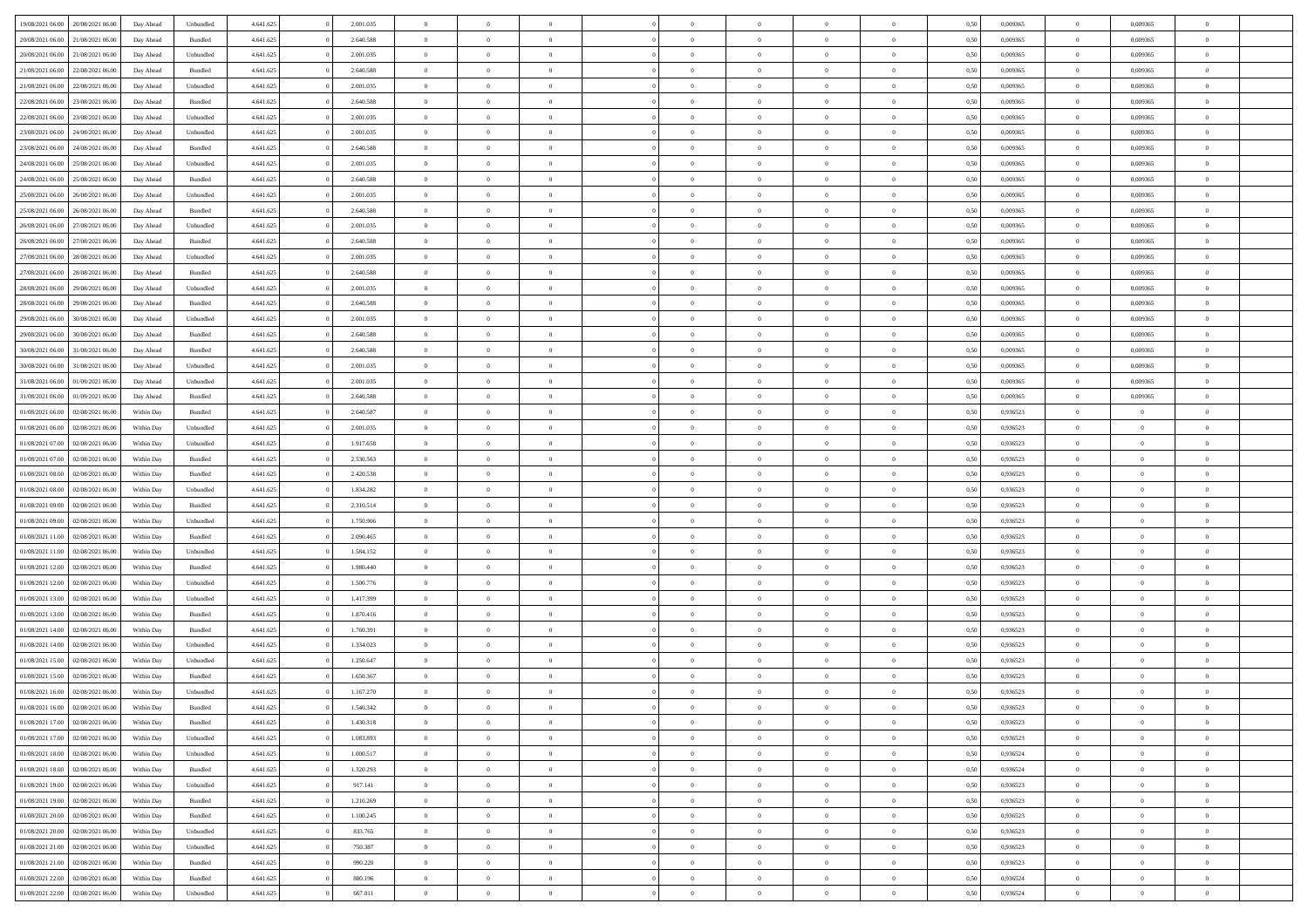| 01/08/2021 23:00                  | 02/08/2021 06:00 | Within Day | Bundled            | 4.641.625 | 770.171   | $\overline{0}$ | $\Omega$       |                | $\Omega$       | $\Omega$       | $\theta$       | $\theta$       | 0.50 | 0.936523 | $\theta$       | $\theta$       | $\theta$       |  |
|-----------------------------------|------------------|------------|--------------------|-----------|-----------|----------------|----------------|----------------|----------------|----------------|----------------|----------------|------|----------|----------------|----------------|----------------|--|
|                                   |                  |            |                    |           |           |                |                |                |                |                |                |                |      |          |                |                |                |  |
| 01/08/2021 23:00                  | 02/08/2021 06:00 | Within Day | Unbundled          | 4.641.625 | 583.635   | $\overline{0}$ | $\theta$       | $\overline{0}$ | $\overline{0}$ | $\bf{0}$       | $\overline{0}$ | $\bf{0}$       | 0,50 | 0,936523 | $\theta$       | $\overline{0}$ | $\overline{0}$ |  |
| 02/08/2021 00:00                  | 02/08/2021 06:00 | Within Day | Bundled            | 4.641.625 | 660.147   | $\overline{0}$ | $\bf{0}$       | $\overline{0}$ | $\bf{0}$       | $\bf{0}$       | $\bf{0}$       | $\mathbf{0}$   | 0,50 | 0,936523 | $\overline{0}$ | $\overline{0}$ | $\bf{0}$       |  |
| 02/08/2021 00:00                  | 02/08/2021 06:00 | Within Day | Unbundled          | 4.641.625 | 500.259   | $\overline{0}$ | $\overline{0}$ | $\overline{0}$ | $\overline{0}$ | $\bf{0}$       | $\overline{0}$ | $\overline{0}$ | 0.50 | 0.936523 | $\theta$       | $\theta$       | $\overline{0}$ |  |
| 02/08/2021 01:00                  | 02/08/2021 06:00 | Within Day | Bundled            | 4.641.625 | 550.122   | $\overline{0}$ | $\theta$       | $\overline{0}$ | $\overline{0}$ | $\bf{0}$       | $\overline{0}$ | $\bf{0}$       | 0,50 | 0,936523 | $\theta$       | $\overline{0}$ | $\overline{0}$ |  |
| 02/08/2021 01:00                  | 02/08/2021 06:00 | Within Day | Unbundled          | 4.641.625 | 416.882   | $\overline{0}$ | $\overline{0}$ | $\overline{0}$ | $\bf{0}$       | $\overline{0}$ | $\overline{0}$ | $\mathbf{0}$   | 0,50 | 0,936523 | $\overline{0}$ | $\overline{0}$ | $\bf{0}$       |  |
|                                   |                  |            |                    |           |           |                | $\overline{0}$ |                |                | $\overline{0}$ |                |                |      |          | $\theta$       | $\overline{0}$ | $\overline{0}$ |  |
| 02/08/2021 02:00                  | 02/08/2021 06:00 | Within Dav | Unbundled          | 4.641.625 | 333.505   | $\overline{0}$ |                | $\overline{0}$ | $\overline{0}$ |                | $\overline{0}$ | $\overline{0}$ | 0.50 | 0,936524 |                |                |                |  |
| 02/08/2021 02:00                  | 02/08/2021 06:00 | Within Day | Bundled            | 4.641.625 | 440.098   | $\overline{0}$ | $\theta$       | $\overline{0}$ | $\overline{0}$ | $\bf{0}$       | $\overline{0}$ | $\bf{0}$       | 0,50 | 0,936524 | $\theta$       | $\theta$       | $\overline{0}$ |  |
| 02/08/2021 03:00                  | 02/08/2021 06:00 | Within Day | Unbundled          | 4.641.625 | 250.129   | $\overline{0}$ | $\overline{0}$ | $\overline{0}$ | $\bf{0}$       | $\bf{0}$       | $\bf{0}$       | $\bf{0}$       | 0,50 | 0,936524 | $\,0\,$        | $\overline{0}$ | $\overline{0}$ |  |
| 02/08/2021 03:00                  | 02/08/2021 06:00 | Within Dav | Bundled            | 4.641.625 | 330.073   | $\overline{0}$ | $\overline{0}$ | $\overline{0}$ | $\overline{0}$ | $\overline{0}$ | $\overline{0}$ | $\overline{0}$ | 0.50 | 0,936524 | $\theta$       | $\overline{0}$ | $\overline{0}$ |  |
| 02/08/2021 04:00                  | 02/08/2021 06:00 | Within Day | Bundled            | 4.641.625 | 220.049   | $\overline{0}$ | $\theta$       | $\overline{0}$ | $\overline{0}$ | $\bf{0}$       | $\overline{0}$ | $\bf{0}$       | 0,50 | 0,936521 | $\,$ 0 $\,$    | $\overline{0}$ | $\overline{0}$ |  |
| 02/08/2021 04:00                  | 02/08/2021 06:00 | Within Day | Unbundled          | 4.641.625 | 166.753   | $\overline{0}$ | $\bf{0}$       | $\overline{0}$ | $\bf{0}$       | $\bf{0}$       | $\bf{0}$       | $\mathbf{0}$   | 0,50 | 0,936521 | $\overline{0}$ | $\overline{0}$ | $\bf{0}$       |  |
| 02/08/2021 06:00                  | 03/08/2021 06:00 | Within Day | Unbundled          | 4.641.625 | 2.001.035 | $\overline{0}$ | $\overline{0}$ | $\overline{0}$ | $\overline{0}$ | $\bf{0}$       | $\overline{0}$ | $\overline{0}$ | 0.50 | 0.936523 | $\theta$       | $\theta$       | $\overline{0}$ |  |
| 02/08/2021 06:00                  | 03/08/2021 06:00 |            |                    | 4.641.625 | 2.640.587 | $\overline{0}$ | $\theta$       | $\overline{0}$ | $\overline{0}$ | $\bf{0}$       | $\overline{0}$ |                |      | 0,936523 | $\theta$       | $\overline{0}$ | $\overline{0}$ |  |
|                                   |                  | Within Day | Bundled            |           |           |                |                |                |                |                |                | $\bf{0}$       | 0,50 |          |                |                |                |  |
| 02/08/2021 10:00                  | 03/08/2021 06:00 | Within Day | Bundled            | 4.641.625 | 2.200.489 | $\overline{0}$ | $\overline{0}$ | $\overline{0}$ | $\bf{0}$       | $\overline{0}$ | $\overline{0}$ | $\mathbf{0}$   | 0,50 | 0,936523 | $\overline{0}$ | $\overline{0}$ | $\bf{0}$       |  |
| 02/08/2021 10:00                  | 03/08/2021 06:00 | Within Dav | Unbundled          | 4.641.625 | 1.667.529 | $\overline{0}$ | $\overline{0}$ | $\overline{0}$ | $\overline{0}$ | $\overline{0}$ | $\overline{0}$ | $\overline{0}$ | 0.50 | 0.936523 | $\theta$       | $\overline{0}$ | $\overline{0}$ |  |
| 02/08/2021 11:00                  | 03/08/2021 06:00 | Within Day | Bundled            | 4.641.625 | 2.090.465 | $\overline{0}$ | $\theta$       | $\overline{0}$ | $\overline{0}$ | $\bf{0}$       | $\overline{0}$ | $\bf{0}$       | 0,50 | 0,936523 | $\theta$       | $\theta$       | $\overline{0}$ |  |
| 02/08/2021 11:00                  | 03/08/2021 06:00 | Within Day | Unbundled          | 4.641.625 | 1.584.152 | $\overline{0}$ | $\overline{0}$ | $\overline{0}$ | $\bf{0}$       | $\bf{0}$       | $\bf{0}$       | $\mathbf{0}$   | 0,50 | 0,936523 | $\,0\,$        | $\overline{0}$ | $\bf{0}$       |  |
| 02/08/2021 12:00                  | 03/08/2021 06:00 | Within Day | Unbundled          | 4.641.625 | 1.500.776 | $\overline{0}$ | $\overline{0}$ | $\overline{0}$ | $\overline{0}$ | $\overline{0}$ | $\overline{0}$ | $\overline{0}$ | 0.50 | 0.936523 | $\theta$       | $\overline{0}$ | $\overline{0}$ |  |
| 02/08/2021 12:00                  | 03/08/2021 06:00 | Within Day | Bundled            | 4.641.625 | 1.980.440 | $\overline{0}$ | $\theta$       | $\overline{0}$ | $\overline{0}$ | $\bf{0}$       | $\overline{0}$ | $\bf{0}$       | 0,50 | 0,936523 | $\,$ 0 $\,$    | $\overline{0}$ | $\overline{0}$ |  |
| 02/08/2021 13:00                  | 03/08/2021 06:00 | Within Day | Unbundled          | 4.641.625 | 1.417.399 | $\overline{0}$ | $\overline{0}$ | $\overline{0}$ | $\bf{0}$       | $\bf{0}$       | $\bf{0}$       | $\mathbf{0}$   | 0,50 | 0,936523 | $\bf{0}$       | $\overline{0}$ | $\bf{0}$       |  |
| 02/08/2021 13:00                  | 03/08/2021 06:00 | Within Day | Bundled            | 4.641.625 | 1.870.416 | $\overline{0}$ | $\overline{0}$ | $\overline{0}$ | $\overline{0}$ | $\bf{0}$       | $\overline{0}$ | $\overline{0}$ | 0.50 | 0.936523 | $\theta$       | $\overline{0}$ | $\overline{0}$ |  |
|                                   |                  |            |                    |           |           |                |                |                |                |                |                |                |      |          |                |                |                |  |
| 02/08/2021 14:00                  | 03/08/2021 06:00 | Within Day | Bundled            | 4.641.625 | 1.760.391 | $\overline{0}$ | $\theta$       | $\overline{0}$ | $\overline{0}$ | $\bf{0}$       | $\overline{0}$ | $\bf{0}$       | 0,50 | 0,936523 | $\theta$       | $\overline{0}$ | $\overline{0}$ |  |
| 02/08/2021 14:00                  | 03/08/2021 06:00 | Within Day | Unbundled          | 4.641.625 | 1.334.023 | $\overline{0}$ | $\overline{0}$ | $\overline{0}$ | $\bf{0}$       | $\overline{0}$ | $\overline{0}$ | $\mathbf{0}$   | 0,50 | 0,936523 | $\overline{0}$ | $\overline{0}$ | $\bf{0}$       |  |
| 02/08/2021 15:00                  | 03/08/2021 06:00 | Within Dav | Bundled            | 4.641.625 | 1.650.367 | $\overline{0}$ | $\overline{0}$ | $\overline{0}$ | $\overline{0}$ | $\overline{0}$ | $\overline{0}$ | $\overline{0}$ | 0.50 | 0.936523 | $\theta$       | $\overline{0}$ | $\overline{0}$ |  |
| 02/08/2021 15:00                  | 03/08/2021 06:00 | Within Day | Unbundled          | 4.641.625 | 1.250.647 | $\overline{0}$ | $\theta$       | $\overline{0}$ | $\overline{0}$ | $\bf{0}$       | $\overline{0}$ | $\bf{0}$       | 0,50 | 0,936523 | $\theta$       | $\theta$       | $\overline{0}$ |  |
| 02/08/2021 16:00                  | 03/08/2021 06:00 | Within Day | Bundled            | 4.641.625 | 1.540.342 | $\overline{0}$ | $\overline{0}$ | $\overline{0}$ | $\bf{0}$       | $\bf{0}$       | $\bf{0}$       | $\bf{0}$       | 0,50 | 0,936523 | $\,0\,$        | $\overline{0}$ | $\bf{0}$       |  |
| 02/08/2021 16:00                  | 03/08/2021 06:00 | Within Day | Unbundled          | 4.641.625 | 1.167.270 | $\overline{0}$ | $\overline{0}$ | $\overline{0}$ | $\overline{0}$ | $\overline{0}$ | $\overline{0}$ | $\overline{0}$ | 0.50 | 0.936523 | $\theta$       | $\overline{0}$ | $\overline{0}$ |  |
| 02/08/2021 17:00                  | 03/08/2021 06:00 | Within Day | Bundled            | 4.641.625 | 1.430.318 | $\overline{0}$ | $\theta$       | $\overline{0}$ | $\overline{0}$ | $\bf{0}$       | $\overline{0}$ | $\bf{0}$       | 0,50 | 0,936523 | $\,$ 0 $\,$    | $\overline{0}$ | $\overline{0}$ |  |
|                                   |                  |            |                    |           |           |                |                |                |                |                |                |                |      |          |                |                |                |  |
| 02/08/2021 17:00                  | 03/08/2021 06:00 | Within Day | Unbundled          | 4.641.625 | 1.083.893 | $\overline{0}$ | $\overline{0}$ | $\overline{0}$ | $\overline{0}$ | $\bf{0}$       | $\overline{0}$ | $\bf{0}$       | 0,50 | 0,936523 | $\bf{0}$       | $\overline{0}$ | $\bf{0}$       |  |
| 02/08/2021 18:00                  | 03/08/2021 06:00 | Within Day | Bundled            | 4.641.625 | 1.320.293 | $\overline{0}$ | $\Omega$       | $\Omega$       | $\Omega$       | $\Omega$       | $\overline{0}$ | $\overline{0}$ | 0,50 | 0,936524 | $\,0\,$        | $\theta$       | $\theta$       |  |
| 02/08/2021 18:00                  | 03/08/2021 06:00 | Within Day | Unbundled          | 4.641.625 | 1.000.517 | $\overline{0}$ | $\theta$       | $\overline{0}$ | $\overline{0}$ | $\bf{0}$       | $\overline{0}$ | $\bf{0}$       | 0,50 | 0,936524 | $\theta$       | $\overline{0}$ | $\overline{0}$ |  |
| 02/08/2021 19:00                  | 03/08/2021 06:00 | Within Day | Unbundled          | 4.641.625 | 917.141   | $\overline{0}$ | $\overline{0}$ | $\overline{0}$ | $\overline{0}$ | $\overline{0}$ | $\overline{0}$ | $\mathbf{0}$   | 0,50 | 0,936523 | $\overline{0}$ | $\overline{0}$ | $\bf{0}$       |  |
| 02/08/2021 19:00                  | 03/08/2021 06:00 | Within Day | Bundled            | 4.641.625 | 1.210.269 | $\overline{0}$ | $\Omega$       | $\Omega$       | $\Omega$       | $\overline{0}$ | $\overline{0}$ | $\overline{0}$ | 0.50 | 0.936523 | $\,0\,$        | $\theta$       | $\theta$       |  |
| 02/08/2021 20:00                  | 03/08/2021 06:00 | Within Day | Bundled            | 4.641.625 | 1.100.245 | $\overline{0}$ | $\theta$       | $\overline{0}$ | $\overline{0}$ | $\bf{0}$       | $\overline{0}$ | $\bf{0}$       | 0,50 | 0,936523 | $\theta$       | $\overline{0}$ | $\overline{0}$ |  |
| 02/08/2021 20.00                  | 03/08/2021 06:00 | Within Day | Unbundled          | 4.641.625 | 833.765   | $\overline{0}$ | $\overline{0}$ | $\overline{0}$ | $\overline{0}$ | $\bf{0}$       | $\overline{0}$ | $\bf{0}$       | 0,50 | 0,936523 | $\,0\,$        | $\overline{0}$ | $\bf{0}$       |  |
| 02/08/2021 21:00                  | 03/08/2021 06:00 | Within Day | Bundled            | 4.641.625 | 990.220   | $\overline{0}$ | $\Omega$       | $\Omega$       | $\Omega$       | $\overline{0}$ | $\overline{0}$ | $\overline{0}$ | 0.50 | 0.936523 | $\,$ 0 $\,$    | $\theta$       | $\theta$       |  |
| 02/08/2021 21:00                  | 03/08/2021 06:00 |            |                    | 4.641.625 | 750.387   | $\overline{0}$ | $\theta$       | $\overline{0}$ | $\overline{0}$ | $\,$ 0         | $\overline{0}$ |                |      | 0,936523 | $\,$ 0 $\,$    | $\overline{0}$ | $\overline{0}$ |  |
|                                   |                  | Within Day | Unbundled          |           |           |                |                |                |                |                |                | $\bf{0}$       | 0,50 |          |                |                |                |  |
| 02/08/2021 22.00                  | 03/08/2021 06:00 | Within Day | Unbundled          | 4.641.625 | 667.011   | $\overline{0}$ | $\overline{0}$ | $\overline{0}$ | $\overline{0}$ | $\bf{0}$       | $\overline{0}$ | $\mathbf{0}$   | 0,50 | 0,936524 | $\overline{0}$ | $\overline{0}$ | $\bf{0}$       |  |
| 02/08/2021 22.00                  | 03/08/2021 06:00 | Within Day | Bundled            | 4.641.625 | 880,196   | $\overline{0}$ | $\Omega$       | $\overline{0}$ | $\Omega$       | $\overline{0}$ | $\overline{0}$ | $\overline{0}$ | 0,50 | 0,936524 | $\,0\,$        | $\theta$       | $\theta$       |  |
| 02/08/2021 23:00                  | 03/08/2021 06:00 | Within Day | Unbundled          | 4.641.625 | 583.635   | $\overline{0}$ | $\overline{0}$ | $\overline{0}$ | $\overline{0}$ | $\,$ 0         | $\overline{0}$ | $\bf{0}$       | 0,50 | 0,936523 | $\,$ 0 $\,$    | $\overline{0}$ | $\overline{0}$ |  |
| 02/08/2021 23.00                  | 03/08/2021 06:00 | Within Day | Bundled            | 4.641.625 | 770.171   | $\overline{0}$ | $\overline{0}$ | $\overline{0}$ | $\overline{0}$ | $\bf{0}$       | $\overline{0}$ | $\mathbf{0}$   | 0,50 | 0,936523 | $\overline{0}$ | $\overline{0}$ | $\bf{0}$       |  |
| 03/08/2021 00:00                  | 03/08/2021 06:00 | Within Day | Bundled            | 4.641.625 | 660.147   | $\overline{0}$ | $\Omega$       | $\Omega$       | $\Omega$       | $\Omega$       | $\Omega$       | $\overline{0}$ | 0.50 | 0.936523 | $\theta$       | $\theta$       | $\theta$       |  |
| 03/08/2021 00:00                  | 03/08/2021 06:00 | Within Day | Unbundled          | 4.641.625 | 500.259   | $\overline{0}$ | $\overline{0}$ | $\overline{0}$ | $\bf{0}$       | $\,$ 0         | $\overline{0}$ | $\bf{0}$       | 0,50 | 0,936523 | $\,0\,$        | $\,$ 0 $\,$    | $\overline{0}$ |  |
| 03/08/2021 01:00 03/08/2021 06:00 |                  | Within Day | $\mathbf B$ undled | 4.641.625 | 550.122   | $\bf{0}$       | $\bf{0}$       |                |                | $\bf{0}$       |                |                | 0,50 | 0,936523 | $\bf{0}$       | $\overline{0}$ |                |  |
| 03/08/2021 01:00                  | 03/08/2021 06:00 | Within Day | Unbundled          | 4.641.625 | 416.882   | $\overline{0}$ | $\overline{0}$ | $\overline{0}$ | $\Omega$       | $\overline{0}$ | $\overline{0}$ | $\overline{0}$ | 0,50 | 0.936523 | $\theta$       | $\theta$       | $\theta$       |  |
|                                   |                  |            |                    |           |           |                |                |                |                |                |                |                |      |          |                |                |                |  |
| 03/08/2021 02:00                  | 03/08/2021 06:00 | Within Day | Unbundled          | 4.641.625 | 333.505   | $\overline{0}$ | $\bf{0}$       | $\overline{0}$ | $\overline{0}$ | $\,$ 0 $\,$    | $\overline{0}$ | $\,$ 0 $\,$    | 0,50 | 0,936524 | $\,$ 0 $\,$    | $\,$ 0 $\,$    | $\,$ 0         |  |
| 03/08/2021 02:00                  | 03/08/2021 06:00 | Within Day | Bundled            | 4.641.625 | 440.098   | $\overline{0}$ | $\overline{0}$ | $\overline{0}$ | $\overline{0}$ | $\overline{0}$ | $\overline{0}$ | $\mathbf{0}$   | 0,50 | 0,936524 | $\overline{0}$ | $\bf{0}$       | $\bf{0}$       |  |
| 03/08/2021 03:00                  | 03/08/2021 06:00 | Within Day | Unbundled          | 4.641.625 | 250.129   | $\overline{0}$ | $\overline{0}$ | $\overline{0}$ | $\Omega$       | $\overline{0}$ | $\overline{0}$ | $\overline{0}$ | 0,50 | 0,936524 | $\overline{0}$ | $\theta$       | $\overline{0}$ |  |
| 03/08/2021 03:00                  | 03/08/2021 06:00 | Within Day | Bundled            | 4.641.625 | 330.073   | $\overline{0}$ | $\,$ 0         | $\overline{0}$ | $\overline{0}$ | $\,$ 0 $\,$    | $\overline{0}$ | $\mathbf{0}$   | 0,50 | 0,936524 | $\,$ 0 $\,$    | $\overline{0}$ | $\overline{0}$ |  |
| 03/08/2021 04:00                  | 03/08/2021 06:00 | Within Day | Bundled            | 4.641.625 | 220.049   | $\overline{0}$ | $\overline{0}$ | $\overline{0}$ | $\overline{0}$ | $\overline{0}$ | $\overline{0}$ | $\mathbf{0}$   | 0,50 | 0,936521 | $\overline{0}$ | $\overline{0}$ | $\bf{0}$       |  |
| 03/08/2021 04:00                  | 03/08/2021 06:00 | Within Day | Unbundled          | 4.641.625 | 166.753   | $\overline{0}$ | $\overline{0}$ | $\overline{0}$ | $\overline{0}$ | $\overline{0}$ | $\overline{0}$ | $\bf{0}$       | 0.50 | 0,936521 | $\overline{0}$ | $\theta$       | $\overline{0}$ |  |
| 03/08/2021 05:00                  | 03/08/2021 06:00 | Within Day | Bundled            | 4.641.625 | 110.024   | $\overline{0}$ | $\,$ 0         | $\overline{0}$ | $\overline{0}$ | $\bf{0}$       | $\overline{0}$ | $\bf{0}$       | 0,50 | 0,936521 | $\,$ 0 $\,$    | $\overline{0}$ | $\overline{0}$ |  |
| 03/08/2021 05:00                  | 03/08/2021 06:00 | Within Day | Unbundled          | 4.641.625 | 83.376    | $\overline{0}$ | $\bf{0}$       | $\overline{0}$ | $\overline{0}$ | $\overline{0}$ | $\overline{0}$ | $\mathbf{0}$   | 0,50 | 0,936521 | $\overline{0}$ | $\overline{0}$ | $\bf{0}$       |  |
|                                   |                  |            |                    |           |           |                |                |                |                |                |                |                |      |          |                |                |                |  |
| 03/08/2021 06:00                  | 04/08/2021 06:00 | Within Day | Bundled            | 4.641.625 | 2.640.587 | $\overline{0}$ | $\overline{0}$ | $\overline{0}$ | $\Omega$       | $\overline{0}$ | $\overline{0}$ | $\overline{0}$ | 0.50 | 0.936523 | $\overline{0}$ | $\overline{0}$ | $\overline{0}$ |  |
| 03/08/2021 06:00                  | 04/08/2021 06:00 | Within Day | Unbundled          | 4.641.625 | 2.001.035 | $\overline{0}$ | $\bf{0}$       | $\overline{0}$ | $\bf{0}$       | $\bf{0}$       | $\bf{0}$       | $\mathbf{0}$   | 0,50 | 0,936523 | $\,$ 0 $\,$    | $\,$ 0 $\,$    | $\bf{0}$       |  |
| 03/08/2021 07:00                  | 04/08/2021 06:00 | Within Day | Bundled            | 4.641.625 | 2.530.563 | $\overline{0}$ | $\overline{0}$ | $\overline{0}$ | $\overline{0}$ | $\overline{0}$ | $\bf{0}$       | $\mathbf{0}$   | 0,50 | 0,936523 | $\overline{0}$ | $\bf{0}$       | $\bf{0}$       |  |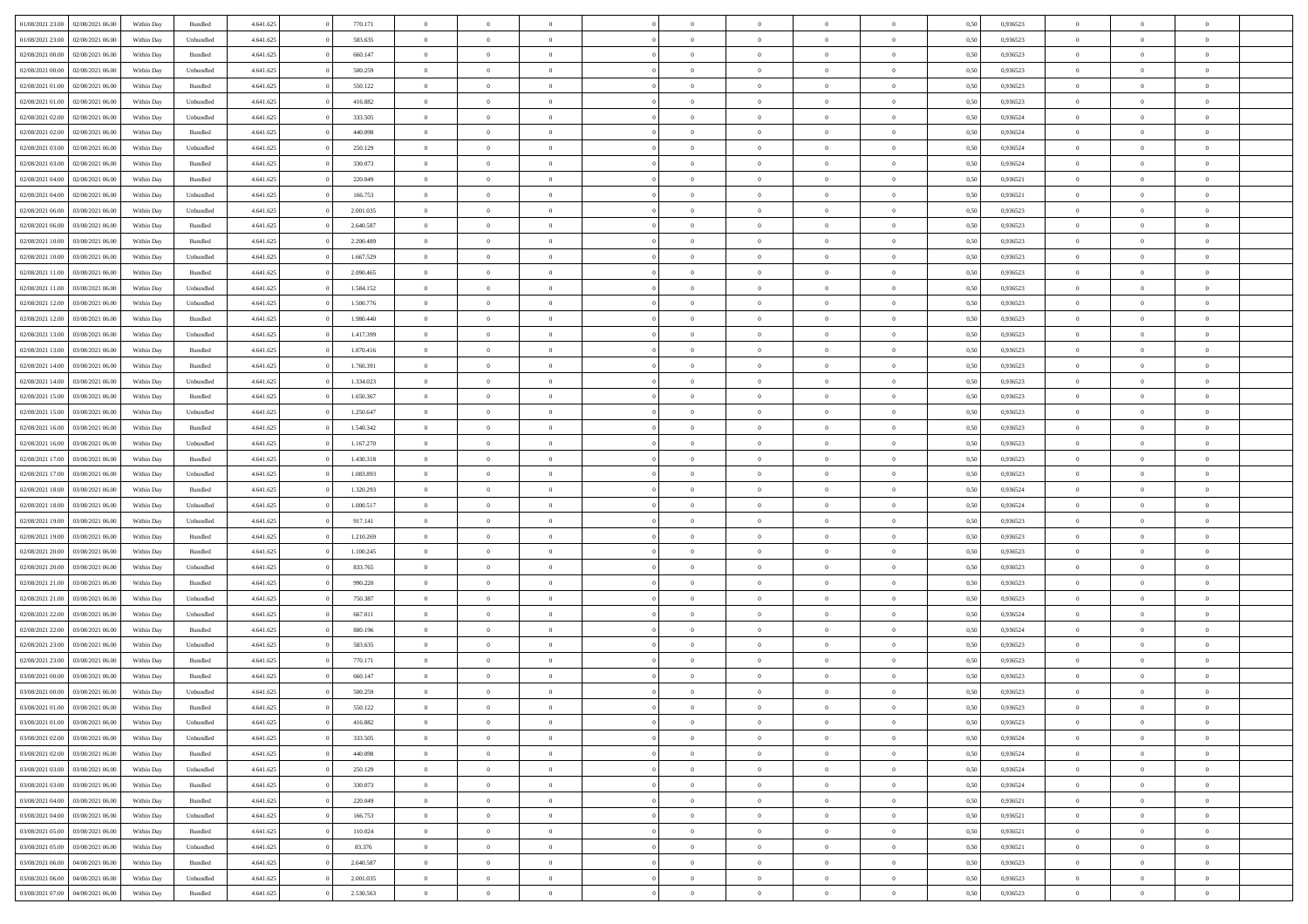| 03/08/2021 07:00                  | 04/08/2021 06:00 | Within Day | Unbundled | 4.641.625 | 1.917.658 | $\overline{0}$ | $\theta$       |                | $\Omega$       | $\Omega$       | $\theta$       | $\theta$       | 0.50 | 0,936523 | $\theta$       | $\overline{0}$ | $\overline{0}$ |  |
|-----------------------------------|------------------|------------|-----------|-----------|-----------|----------------|----------------|----------------|----------------|----------------|----------------|----------------|------|----------|----------------|----------------|----------------|--|
|                                   |                  |            |           |           |           |                |                |                |                |                |                |                |      |          |                |                |                |  |
| 03/08/2021 08:00                  | 04/08/2021 06:00 | Within Day | Unbundled | 4.641.625 | 1.834.282 | $\overline{0}$ | $\theta$       | $\overline{0}$ | $\overline{0}$ | $\bf{0}$       | $\overline{0}$ | $\bf{0}$       | 0,50 | 0,936523 | $\theta$       | $\overline{0}$ | $\overline{0}$ |  |
| 03/08/2021 08:00                  | 04/08/2021 06:00 | Within Day | Bundled   | 4.641.625 | 2.420.538 | $\overline{0}$ | $\bf{0}$       | $\overline{0}$ | $\bf{0}$       | $\bf{0}$       | $\bf{0}$       | $\mathbf{0}$   | 0,50 | 0,936523 | $\overline{0}$ | $\overline{0}$ | $\bf{0}$       |  |
| 03/08/2021 09:00                  | 04/08/2021 06:00 | Within Dav | Unbundled | 4.641.625 | 1.750.906 | $\overline{0}$ | $\overline{0}$ | $\overline{0}$ | $\overline{0}$ | $\bf{0}$       | $\overline{0}$ | $\overline{0}$ | 0.50 | 0.936523 | $\theta$       | $\theta$       | $\overline{0}$ |  |
|                                   |                  |            |           |           |           |                |                |                |                |                |                |                |      |          |                |                |                |  |
| 03/08/2021 09:00                  | 04/08/2021 06:00 | Within Day | Bundled   | 4.641.625 | 2.310.514 | $\overline{0}$ | $\theta$       | $\overline{0}$ | $\overline{0}$ | $\bf{0}$       | $\overline{0}$ | $\bf{0}$       | 0,50 | 0,936523 | $\theta$       | $\overline{0}$ | $\overline{0}$ |  |
| 03/08/2021 10:00                  | 04/08/2021 06:00 | Within Day | Bundled   | 4.641.625 | 2.200.489 | $\overline{0}$ | $\overline{0}$ | $\overline{0}$ | $\bf{0}$       | $\overline{0}$ | $\overline{0}$ | $\mathbf{0}$   | 0,50 | 0,936523 | $\overline{0}$ | $\overline{0}$ | $\bf{0}$       |  |
| 03/08/2021 10:00                  | 04/08/2021 06:00 | Within Dav | Unbundled | 4.641.625 | 1.667.529 | $\overline{0}$ | $\overline{0}$ | $\overline{0}$ | $\overline{0}$ | $\overline{0}$ | $\overline{0}$ | $\overline{0}$ | 0.50 | 0.936523 | $\theta$       | $\overline{0}$ | $\overline{0}$ |  |
| 03/08/2021 11:00                  | 04/08/2021 06:00 | Within Day | Bundled   | 4.641.625 | 2.090.465 | $\overline{0}$ | $\theta$       | $\overline{0}$ | $\overline{0}$ | $\bf{0}$       | $\overline{0}$ | $\bf{0}$       | 0,50 | 0,936523 | $\theta$       | $\theta$       | $\overline{0}$ |  |
| 03/08/2021 11:00                  | 04/08/2021 06:00 | Within Day | Unbundled | 4.641.625 | 1.584.152 | $\overline{0}$ | $\overline{0}$ | $\overline{0}$ | $\bf{0}$       | $\bf{0}$       | $\bf{0}$       | $\bf{0}$       | 0,50 | 0,936523 | $\,0\,$        | $\overline{0}$ | $\overline{0}$ |  |
|                                   |                  |            |           |           |           |                |                |                |                |                |                |                |      |          |                |                |                |  |
| 03/08/2021 12:00                  | 04/08/2021 06:00 | Within Dav | Bundled   | 4.641.625 | 1.980.440 | $\overline{0}$ | $\overline{0}$ | $\overline{0}$ | $\overline{0}$ | $\overline{0}$ | $\overline{0}$ | $\overline{0}$ | 0.50 | 0.936523 | $\theta$       | $\overline{0}$ | $\overline{0}$ |  |
| 03/08/2021 12:00                  | 04/08/2021 06:00 | Within Day | Unbundled | 4.641.625 | 1.500.776 | $\overline{0}$ | $\theta$       | $\overline{0}$ | $\overline{0}$ | $\bf{0}$       | $\overline{0}$ | $\bf{0}$       | 0,50 | 0,936523 | $\,$ 0 $\,$    | $\overline{0}$ | $\overline{0}$ |  |
| 03/08/2021 13:00                  | 04/08/2021 06:00 | Within Day | Unbundled | 4.641.625 | 1.417.399 | $\overline{0}$ | $\bf{0}$       | $\overline{0}$ | $\overline{0}$ | $\bf{0}$       | $\overline{0}$ | $\mathbf{0}$   | 0,50 | 0,936523 | $\bf{0}$       | $\overline{0}$ | $\bf{0}$       |  |
| 03/08/2021 13:00                  | 04/08/2021 06:00 | Within Day | Bundled   | 4.641.625 | 1.870.416 | $\overline{0}$ | $\overline{0}$ | $\overline{0}$ | $\overline{0}$ | $\bf{0}$       | $\overline{0}$ | $\overline{0}$ | 0.50 | 0.936523 | $\theta$       | $\theta$       | $\overline{0}$ |  |
| 03/08/2021 14:00                  | 04/08/2021 06:00 | Within Day | Unbundled | 4.641.625 | 1.334.023 | $\overline{0}$ | $\theta$       | $\overline{0}$ | $\overline{0}$ | $\bf{0}$       | $\overline{0}$ | $\bf{0}$       | 0,50 | 0,936523 | $\theta$       | $\overline{0}$ | $\overline{0}$ |  |
|                                   |                  |            |           |           |           |                |                |                |                |                |                |                |      |          |                |                |                |  |
| 03/08/2021 14:00                  | 04/08/2021 06:00 | Within Day | Bundled   | 4.641.625 | 1.760.391 | $\overline{0}$ | $\overline{0}$ | $\overline{0}$ | $\overline{0}$ | $\overline{0}$ | $\overline{0}$ | $\mathbf{0}$   | 0,50 | 0,936523 | $\bf{0}$       | $\overline{0}$ | $\bf{0}$       |  |
| 03/08/2021 15:00                  | 04/08/2021 06:00 | Within Dav | Bundled   | 4.641.625 | 1.650.367 | $\overline{0}$ | $\overline{0}$ | $\overline{0}$ | $\overline{0}$ | $\overline{0}$ | $\overline{0}$ | $\overline{0}$ | 0.50 | 0.936523 | $\theta$       | $\overline{0}$ | $\overline{0}$ |  |
| 03/08/2021 15:00                  | 04/08/2021 06:00 | Within Day | Unbundled | 4.641.625 | 1.250.647 | $\overline{0}$ | $\theta$       | $\overline{0}$ | $\overline{0}$ | $\bf{0}$       | $\overline{0}$ | $\bf{0}$       | 0,50 | 0,936523 | $\theta$       | $\theta$       | $\overline{0}$ |  |
| 03/08/2021 16:00                  | 04/08/2021 06:00 | Within Day | Unbundled | 4.641.625 | 1.167.270 | $\overline{0}$ | $\overline{0}$ | $\overline{0}$ | $\overline{0}$ | $\bf{0}$       | $\overline{0}$ | $\mathbf{0}$   | 0,50 | 0,936523 | $\,0\,$        | $\overline{0}$ | $\bf{0}$       |  |
| 03/08/2021 16:00                  | 04/08/2021 06:00 | Within Day | Bundled   | 4.641.625 | 1.540.342 | $\overline{0}$ | $\overline{0}$ | $\overline{0}$ | $\overline{0}$ | $\overline{0}$ | $\overline{0}$ | $\overline{0}$ | 0.50 | 0.936523 | $\theta$       | $\overline{0}$ | $\overline{0}$ |  |
|                                   |                  |            |           |           |           |                |                |                |                |                |                |                |      |          |                |                |                |  |
| 03/08/2021 17:00                  | 04/08/2021 06:00 | Within Day | Bundled   | 4.641.625 | 1.430.318 | $\overline{0}$ | $\theta$       | $\overline{0}$ | $\overline{0}$ | $\bf{0}$       | $\overline{0}$ | $\bf{0}$       | 0,50 | 0,936523 | $\,$ 0 $\,$    | $\overline{0}$ | $\overline{0}$ |  |
| 03/08/2021 17:00                  | 04/08/2021 06:00 | Within Day | Unbundled | 4.641.625 | 1.083.893 | $\overline{0}$ | $\overline{0}$ | $\overline{0}$ | $\overline{0}$ | $\bf{0}$       | $\overline{0}$ | $\bf{0}$       | 0,50 | 0,936523 | $\bf{0}$       | $\overline{0}$ | $\bf{0}$       |  |
| 03/08/2021 18:00                  | 04/08/2021 06:00 | Within Day | Unbundled | 4.641.625 | 1.000.517 | $\overline{0}$ | $\overline{0}$ | $\overline{0}$ | $\overline{0}$ | $\bf{0}$       | $\overline{0}$ | $\overline{0}$ | 0.50 | 0.936524 | $\theta$       | $\overline{0}$ | $\overline{0}$ |  |
| 03/08/2021 18:00                  | 04/08/2021 06:00 | Within Day | Bundled   | 4.641.625 | 1.320.293 | $\overline{0}$ | $\theta$       | $\overline{0}$ | $\overline{0}$ | $\bf{0}$       | $\overline{0}$ | $\bf{0}$       | 0,50 | 0,936524 | $\theta$       | $\overline{0}$ | $\overline{0}$ |  |
| 03/08/2021 19:00                  | 04/08/2021 06:00 | Within Day | Unbundled | 4.641.625 | 917.141   | $\overline{0}$ | $\overline{0}$ | $\overline{0}$ | $\overline{0}$ | $\overline{0}$ | $\overline{0}$ | $\mathbf{0}$   | 0,50 | 0,936523 | $\bf{0}$       | $\overline{0}$ | $\bf{0}$       |  |
|                                   |                  |            |           |           |           |                |                |                |                |                |                |                |      |          |                |                |                |  |
| 03/08/2021 19:00                  | 04/08/2021 06:00 | Within Dav | Bundled   | 4.641.625 | 1.210.269 | $\overline{0}$ | $\overline{0}$ | $\overline{0}$ | $\overline{0}$ | $\overline{0}$ | $\overline{0}$ | $\overline{0}$ | 0.50 | 0.936523 | $\theta$       | $\overline{0}$ | $\overline{0}$ |  |
| 03/08/2021 20:00                  | 04/08/2021 06:00 | Within Day | Unbundled | 4.641.625 | 833.765   | $\overline{0}$ | $\theta$       | $\overline{0}$ | $\overline{0}$ | $\bf{0}$       | $\overline{0}$ | $\bf{0}$       | 0,50 | 0,936523 | $\theta$       | $\theta$       | $\overline{0}$ |  |
| 03/08/2021 20.00                  | 04/08/2021 06:00 | Within Day | Bundled   | 4.641.625 | 1.100.245 | $\overline{0}$ | $\overline{0}$ | $\overline{0}$ | $\overline{0}$ | $\bf{0}$       | $\overline{0}$ | $\bf{0}$       | 0,50 | 0,936523 | $\,0\,$        | $\overline{0}$ | $\overline{0}$ |  |
| 03/08/2021 21:00                  | 04/08/2021 06:00 | Within Day | Unbundled | 4.641.625 | 750.387   | $\overline{0}$ | $\overline{0}$ | $\overline{0}$ | $\overline{0}$ | $\overline{0}$ | $\overline{0}$ | $\overline{0}$ | 0.50 | 0.936523 | $\theta$       | $\overline{0}$ | $\overline{0}$ |  |
| 03/08/2021 21:00                  | 04/08/2021 06:00 | Within Day | Bundled   | 4.641.625 | 990.220   | $\overline{0}$ | $\theta$       | $\overline{0}$ | $\overline{0}$ | $\bf{0}$       | $\overline{0}$ | $\bf{0}$       | 0,50 | 0,936523 | $\,$ 0 $\,$    | $\overline{0}$ | $\overline{0}$ |  |
| 03/08/2021 22.00                  | 04/08/2021 06:00 | Within Day | Bundled   | 4.641.625 | 880.196   | $\overline{0}$ | $\overline{0}$ | $\overline{0}$ | $\overline{0}$ | $\bf{0}$       | $\overline{0}$ | $\bf{0}$       | 0,50 | 0,936524 | $\bf{0}$       | $\overline{0}$ | $\bf{0}$       |  |
|                                   |                  |            |           |           |           |                |                |                |                |                |                |                |      |          |                |                | $\theta$       |  |
| 03/08/2021 22:00                  | 04/08/2021 06:00 | Within Day | Unbundled | 4.641.625 | 667.011   | $\overline{0}$ | $\Omega$       | $\Omega$       | $\Omega$       | $\Omega$       | $\overline{0}$ | $\overline{0}$ | 0,50 | 0,936524 | $\,0\,$        | $\theta$       |                |  |
| 03/08/2021 23:00                  | 04/08/2021 06:00 | Within Day | Bundled   | 4.641.625 | 770.171   | $\overline{0}$ | $\theta$       | $\overline{0}$ | $\overline{0}$ | $\bf{0}$       | $\overline{0}$ | $\bf{0}$       | 0,50 | 0,936523 | $\theta$       | $\overline{0}$ | $\overline{0}$ |  |
| 03/08/2021 23.00                  | 04/08/2021 06:00 | Within Day | Unbundled | 4.641.625 | 583.635   | $\overline{0}$ | $\overline{0}$ | $\overline{0}$ | $\overline{0}$ | $\overline{0}$ | $\overline{0}$ | $\mathbf{0}$   | 0,50 | 0,936523 | $\bf{0}$       | $\overline{0}$ | $\bf{0}$       |  |
| 04/08/2021 00:00                  | 04/08/2021 06:00 | Within Day | Unbundled | 4.641.625 | 500.259   | $\overline{0}$ | $\Omega$       | $\Omega$       | $\Omega$       | $\overline{0}$ | $\overline{0}$ | $\overline{0}$ | 0.50 | 0.936523 | $\,0\,$        | $\theta$       | $\theta$       |  |
| 04/08/2021 00:00                  | 04/08/2021 06:00 | Within Day | Bundled   | 4.641.625 | 660.147   | $\overline{0}$ | $\theta$       | $\overline{0}$ | $\overline{0}$ | $\bf{0}$       | $\overline{0}$ | $\bf{0}$       | 0,50 | 0,936523 | $\theta$       | $\overline{0}$ | $\overline{0}$ |  |
| 04/08/2021 01:00                  | 04/08/2021 06:00 | Within Day | Bundled   | 4.641.625 | 550.122   | $\overline{0}$ | $\overline{0}$ | $\overline{0}$ | $\overline{0}$ | $\bf{0}$       | $\overline{0}$ | $\bf{0}$       | 0,50 | 0,936523 | $\bf{0}$       | $\overline{0}$ | $\bf{0}$       |  |
|                                   |                  |            |           |           |           |                |                |                |                |                |                |                |      |          |                |                |                |  |
| 04/08/2021 01:00                  | 04/08/2021 06:00 | Within Day | Unbundled | 4.641.625 | 416.882   | $\overline{0}$ | $\Omega$       | $\Omega$       | $\Omega$       | $\theta$       | $\overline{0}$ | $\overline{0}$ | 0.50 | 0.936523 | $\theta$       | $\theta$       | $\theta$       |  |
| 04/08/2021 02.00                  | 04/08/2021 06:00 | Within Day | Unbundled | 4.641.625 | 333.505   | $\overline{0}$ | $\overline{0}$ | $\overline{0}$ | $\overline{0}$ | $\bf{0}$       | $\overline{0}$ | $\bf{0}$       | 0,50 | 0,936524 | $\,$ 0 $\,$    | $\overline{0}$ | $\overline{0}$ |  |
| 04/08/2021 02.00                  | 04/08/2021 06:00 | Within Day | Bundled   | 4.641.625 | 440.098   | $\overline{0}$ | $\overline{0}$ | $\overline{0}$ | $\overline{0}$ | $\bf{0}$       | $\overline{0}$ | $\mathbf{0}$   | 0,50 | 0,936524 | $\bf{0}$       | $\overline{0}$ | $\bf{0}$       |  |
| 04/08/2021 03:00                  | 04/08/2021 06:00 | Within Day | Unbundled | 4.641.625 | 250.129   | $\overline{0}$ | $\Omega$       | $\overline{0}$ | $\Omega$       | $\overline{0}$ | $\overline{0}$ | $\overline{0}$ | 0,50 | 0,936524 | $\,0\,$        | $\theta$       | $\theta$       |  |
| 04/08/2021 03:00                  | 04/08/2021 06:00 | Within Day | Bundled   | 4.641.625 | 330.073   | $\overline{0}$ | $\overline{0}$ | $\overline{0}$ | $\overline{0}$ | $\,$ 0         | $\overline{0}$ | $\bf{0}$       | 0,50 | 0,936524 | $\,$ 0 $\,$    | $\overline{0}$ | $\overline{0}$ |  |
| 04/08/2021 04:00                  | 04/08/2021 06:00 | Within Day | Bundled   | 4.641.625 | 220.049   | $\overline{0}$ | $\overline{0}$ | $\overline{0}$ | $\overline{0}$ | $\bf{0}$       | $\overline{0}$ | $\mathbf{0}$   | 0,50 | 0,936521 | $\bf{0}$       | $\overline{0}$ | $\bf{0}$       |  |
|                                   |                  |            |           |           |           |                |                |                |                |                |                |                |      |          |                |                |                |  |
| 04/08/2021 04:00                  | 04/08/2021 06:00 | Within Day | Unbundled | 4.641.625 | 166.753   | $\overline{0}$ | $\Omega$       | $\Omega$       | $\Omega$       | $\Omega$       | $\Omega$       | $\overline{0}$ | 0.50 | 0.936521 | $\theta$       | $\theta$       | $\theta$       |  |
| 04/08/2021 05:00                  | 04/08/2021 06:00 | Within Day | Bundled   | 4.641.625 | 110.024   | $\overline{0}$ | $\overline{0}$ | $\overline{0}$ | $\bf{0}$       | $\,$ 0         | $\overline{0}$ | $\bf{0}$       | 0,50 | 0,936521 | $\,0\,$        | $\,$ 0 $\,$    | $\overline{0}$ |  |
| 04/08/2021 05:00 04/08/2021 06:00 |                  | Within Day | Unbundled | 4.641.625 | 83.376    | $\bf{0}$       | $\bf{0}$       |                |                |                |                |                | 0,50 | 0,936521 | $\bf{0}$       | $\overline{0}$ |                |  |
| 04/08/2021 06:00                  | 05/08/2021 06:00 | Within Day | Bundled   | 4.641.625 | 2.640.587 | $\overline{0}$ | $\overline{0}$ | $\overline{0}$ | $\Omega$       | $\overline{0}$ | $\overline{0}$ | $\overline{0}$ | 0.50 | 0.936523 | $\theta$       | $\theta$       | $\theta$       |  |
| 04/08/2021 06:00                  | 05/08/2021 06:00 | Within Day | Unbundled | 4.641.625 | 2.001.035 | $\overline{0}$ | $\,$ 0         | $\overline{0}$ | $\overline{0}$ | $\,$ 0 $\,$    | $\overline{0}$ | $\mathbf{0}$   | 0,50 | 0,936523 | $\,$ 0 $\,$    | $\,$ 0 $\,$    | $\,$ 0         |  |
| 04/08/2021 07:00                  | 05/08/2021 06:00 | Within Day | Bundled   | 4.641.625 | 2.530.563 | $\overline{0}$ | $\overline{0}$ | $\overline{0}$ | $\overline{0}$ | $\overline{0}$ | $\overline{0}$ | $\mathbf{0}$   | 0,50 | 0,936523 | $\overline{0}$ | $\bf{0}$       | $\bf{0}$       |  |
|                                   |                  |            |           |           |           |                |                |                |                |                |                |                |      |          |                |                |                |  |
| 04/08/2021 07:00                  | 05/08/2021 06:00 | Within Day | Unbundled | 4.641.625 | 1.917.658 | $\overline{0}$ | $\overline{0}$ | $\overline{0}$ | $\Omega$       | $\overline{0}$ | $\overline{0}$ | $\bf{0}$       | 0,50 | 0,936523 | $\overline{0}$ | $\theta$       | $\overline{0}$ |  |
| 04/08/2021 08:00                  | 05/08/2021 06:00 | Within Day | Unbundled | 4.641.625 | 1.834.282 | $\overline{0}$ | $\,$ 0         | $\overline{0}$ | $\overline{0}$ | $\overline{0}$ | $\overline{0}$ | $\bf{0}$       | 0,50 | 0,936523 | $\,$ 0 $\,$    | $\overline{0}$ | $\overline{0}$ |  |
| 04/08/2021 08:00                  | 05/08/2021 06:00 | Within Day | Bundled   | 4.641.625 | 2.420.538 | $\overline{0}$ | $\overline{0}$ | $\overline{0}$ | $\overline{0}$ | $\overline{0}$ | $\overline{0}$ | $\mathbf{0}$   | 0,50 | 0,936523 | $\overline{0}$ | $\bf{0}$       | $\bf{0}$       |  |
| 04/08/2021 09:00                  | 05/08/2021 06:00 | Within Day | Unbundled | 4.641.625 | 1.750.906 | $\overline{0}$ | $\overline{0}$ | $\overline{0}$ | $\Omega$       | $\overline{0}$ | $\overline{0}$ | $\bf{0}$       | 0.50 | 0,936523 | $\overline{0}$ | $\theta$       | $\overline{0}$ |  |
| 04/08/2021 09:00                  | 05/08/2021 06:00 | Within Day | Bundled   | 4.641.625 | 2.310.514 | $\overline{0}$ | $\,$ 0         | $\overline{0}$ | $\bf{0}$       | $\bf{0}$       | $\bf{0}$       | $\bf{0}$       | 0,50 | 0,936523 | $\,$ 0 $\,$    | $\overline{0}$ | $\overline{0}$ |  |
|                                   |                  |            |           |           |           |                |                |                |                |                |                |                |      |          |                |                |                |  |
| 04/08/2021 10:00                  | 05/08/2021 06:00 | Within Day | Bundled   | 4.641.625 | 2.200.489 | $\overline{0}$ | $\bf{0}$       | $\overline{0}$ | $\overline{0}$ | $\overline{0}$ | $\overline{0}$ | $\mathbf{0}$   | 0,50 | 0,936523 | $\overline{0}$ | $\overline{0}$ | $\bf{0}$       |  |
| 04/08/2021 10:00                  | 05/08/2021 06:00 | Within Day | Unbundled | 4.641.625 | 1.667.529 | $\overline{0}$ | $\overline{0}$ | $\overline{0}$ | $\Omega$       | $\overline{0}$ | $\overline{0}$ | $\bf{0}$       | 0.50 | 0.936523 | $\overline{0}$ | $\theta$       | $\overline{0}$ |  |
| 04/08/2021 11:00                  | 05/08/2021 06:00 | Within Day | Unbundled | 4.641.625 | 1.584.152 | $\overline{0}$ | $\bf{0}$       | $\overline{0}$ | $\overline{0}$ | $\bf{0}$       | $\bf{0}$       | $\mathbf{0}$   | 0,50 | 0,936523 | $\,$ 0 $\,$    | $\,$ 0 $\,$    | $\bf{0}$       |  |
| 04/08/2021 11:00                  | 05/08/2021 06:00 | Within Day | Bundled   | 4.641.625 | 2.090.465 | $\overline{0}$ | $\overline{0}$ | $\overline{0}$ | $\overline{0}$ | $\bf{0}$       | $\bf{0}$       | $\mathbf{0}$   | 0,50 | 0,936523 | $\overline{0}$ | $\bf{0}$       | $\bf{0}$       |  |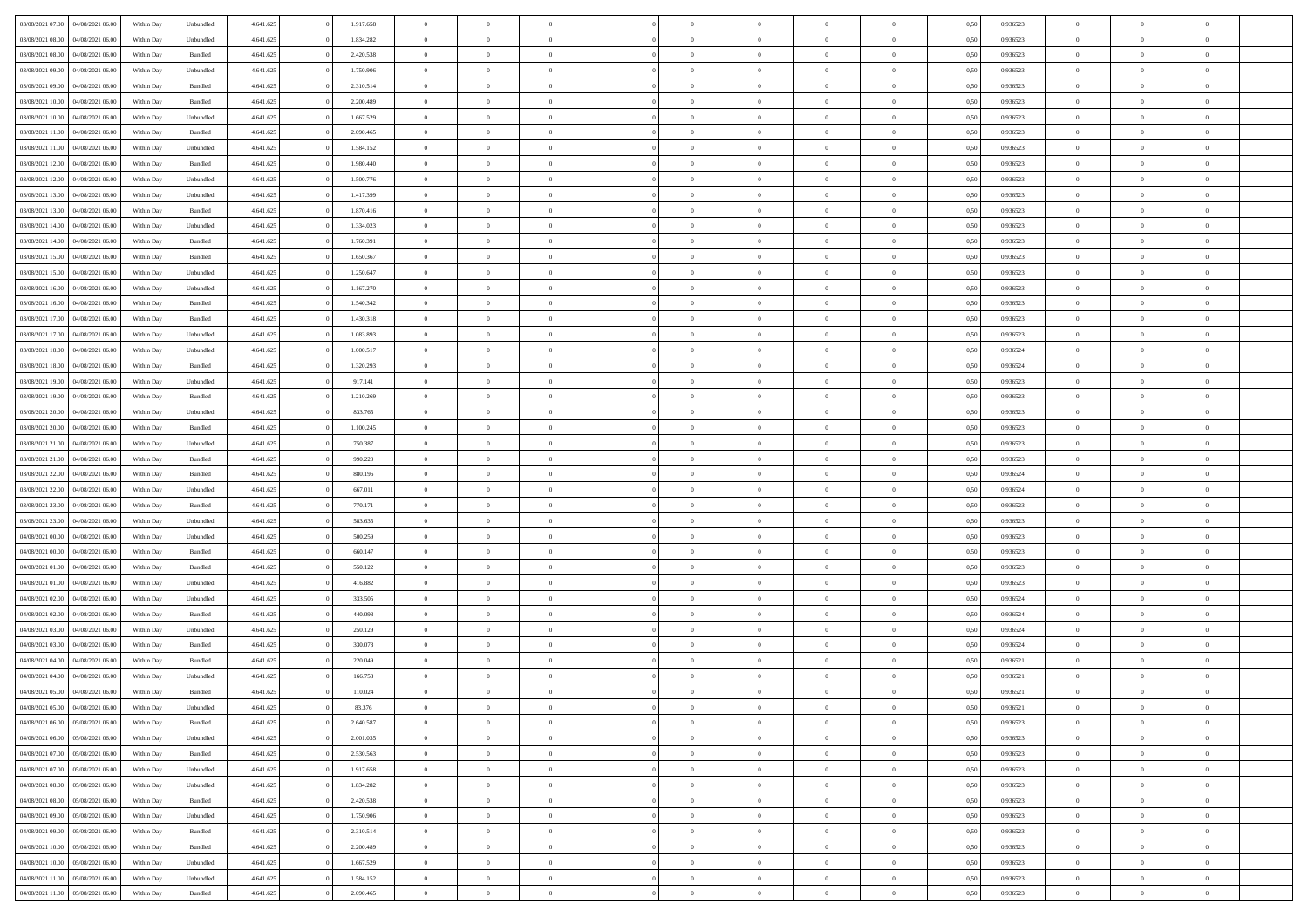| 04/08/2021 12:00 | 05/08/2021 06:00 | Within Day | Bundled            | 4.641.625 | 1.980.440 | $\overline{0}$ | $\Omega$       |                | $\Omega$       | $\Omega$       | $\theta$       | $\theta$       | 0.50 | 0,936523 | $\theta$       | $\theta$       | $\theta$       |  |
|------------------|------------------|------------|--------------------|-----------|-----------|----------------|----------------|----------------|----------------|----------------|----------------|----------------|------|----------|----------------|----------------|----------------|--|
|                  |                  |            |                    |           |           |                |                |                |                |                |                |                |      |          |                |                |                |  |
| 04/08/2021 12:00 | 05/08/2021 06:00 | Within Day | Unbundled          | 4.641.625 | 1.500.776 | $\overline{0}$ | $\theta$       | $\overline{0}$ | $\overline{0}$ | $\bf{0}$       | $\overline{0}$ | $\bf{0}$       | 0,50 | 0,936523 | $\theta$       | $\overline{0}$ | $\overline{0}$ |  |
| 04/08/2021 13:00 | 05/08/2021 06:00 | Within Day | Bundled            | 4.641.625 | 1.870.416 | $\overline{0}$ | $\bf{0}$       | $\overline{0}$ | $\bf{0}$       | $\bf{0}$       | $\bf{0}$       | $\mathbf{0}$   | 0,50 | 0,936523 | $\overline{0}$ | $\overline{0}$ | $\bf{0}$       |  |
| 04/08/2021 13:00 | 05/08/2021 06:00 | Within Dav | Unbundled          | 4.641.625 | 1.417.399 | $\overline{0}$ | $\overline{0}$ | $\overline{0}$ | $\overline{0}$ | $\bf{0}$       | $\overline{0}$ | $\overline{0}$ | 0.50 | 0.936523 | $\theta$       | $\theta$       | $\overline{0}$ |  |
|                  |                  |            |                    |           |           |                |                |                |                |                |                |                |      |          |                |                |                |  |
| 04/08/2021 14:00 | 05/08/2021 06:00 | Within Day | Bundled            | 4.641.625 | 1.760.391 | $\overline{0}$ | $\theta$       | $\overline{0}$ | $\overline{0}$ | $\bf{0}$       | $\overline{0}$ | $\bf{0}$       | 0,50 | 0,936523 | $\theta$       | $\overline{0}$ | $\overline{0}$ |  |
| 04/08/2021 14:00 | 05/08/2021 06:00 | Within Day | Unbundled          | 4.641.625 | 1.334.023 | $\overline{0}$ | $\overline{0}$ | $\overline{0}$ | $\bf{0}$       | $\overline{0}$ | $\overline{0}$ | $\mathbf{0}$   | 0,50 | 0,936523 | $\overline{0}$ | $\overline{0}$ | $\bf{0}$       |  |
| 04/08/2021 15:00 | 05/08/2021 06:00 | Within Dav | Bundled            | 4.641.625 | 1.650.367 | $\overline{0}$ | $\overline{0}$ | $\overline{0}$ | $\overline{0}$ | $\overline{0}$ | $\overline{0}$ | $\overline{0}$ | 0.50 | 0.936523 | $\theta$       | $\overline{0}$ | $\overline{0}$ |  |
| 04/08/2021 15:00 | 05/08/2021 06:00 | Within Day | Unbundled          | 4.641.625 | 1.250.647 | $\overline{0}$ | $\theta$       | $\overline{0}$ | $\overline{0}$ | $\bf{0}$       | $\overline{0}$ | $\bf{0}$       | 0,50 | 0,936523 | $\theta$       | $\theta$       | $\overline{0}$ |  |
|                  |                  |            |                    |           |           |                |                |                |                |                |                |                |      |          |                |                |                |  |
| 04/08/2021 16:00 | 05/08/2021 06:00 | Within Day | Bundled            | 4.641.625 | 1.540.342 | $\overline{0}$ | $\overline{0}$ | $\overline{0}$ | $\bf{0}$       | $\bf{0}$       | $\bf{0}$       | $\bf{0}$       | 0,50 | 0,936523 | $\,0\,$        | $\overline{0}$ | $\overline{0}$ |  |
| 04/08/2021 16:00 | 05/08/2021 06:00 | Within Dav | Unbundled          | 4.641.625 | 1.167.270 | $\overline{0}$ | $\overline{0}$ | $\overline{0}$ | $\overline{0}$ | $\overline{0}$ | $\overline{0}$ | $\overline{0}$ | 0.50 | 0.936523 | $\theta$       | $\overline{0}$ | $\overline{0}$ |  |
| 04/08/2021 17:00 | 05/08/2021 06:00 | Within Day | Bundled            | 4.641.625 | 1.430.318 | $\overline{0}$ | $\theta$       | $\overline{0}$ | $\overline{0}$ | $\bf{0}$       | $\overline{0}$ | $\bf{0}$       | 0,50 | 0,936523 | $\,$ 0 $\,$    | $\overline{0}$ | $\overline{0}$ |  |
| 04/08/2021 17:00 | 05/08/2021 06:00 | Within Day | Unbundled          | 4.641.625 | 1.083.893 | $\overline{0}$ | $\bf{0}$       | $\overline{0}$ | $\bf{0}$       | $\bf{0}$       | $\bf{0}$       | $\mathbf{0}$   | 0,50 | 0,936523 | $\overline{0}$ | $\overline{0}$ | $\bf{0}$       |  |
| 04/08/2021 18:00 | 05/08/2021 06:00 | Within Day | Unbundled          | 4.641.625 | 1.000.517 | $\overline{0}$ | $\overline{0}$ | $\overline{0}$ | $\overline{0}$ | $\bf{0}$       | $\overline{0}$ | $\overline{0}$ | 0.50 | 0.936524 | $\theta$       | $\theta$       | $\overline{0}$ |  |
|                  |                  |            |                    |           |           | $\overline{0}$ | $\theta$       | $\overline{0}$ | $\overline{0}$ | $\bf{0}$       | $\overline{0}$ |                |      |          | $\theta$       | $\overline{0}$ | $\overline{0}$ |  |
| 04/08/2021 18:00 | 05/08/2021 06:00 | Within Day | Bundled            | 4.641.625 | 1.320.293 |                |                |                |                |                |                | $\bf{0}$       | 0,50 | 0,936524 |                |                |                |  |
| 04/08/2021 19:00 | 05/08/2021 06:00 | Within Day | Unbundled          | 4.641.625 | 917.141   | $\overline{0}$ | $\overline{0}$ | $\overline{0}$ | $\overline{0}$ | $\overline{0}$ | $\overline{0}$ | $\mathbf{0}$   | 0,50 | 0,936523 | $\bf{0}$       | $\overline{0}$ | $\bf{0}$       |  |
| 04/08/2021 19:00 | 05/08/2021 06:00 | Within Dav | Bundled            | 4.641.625 | 1.210.269 | $\overline{0}$ | $\overline{0}$ | $\overline{0}$ | $\overline{0}$ | $\overline{0}$ | $\overline{0}$ | $\overline{0}$ | 0.50 | 0.936523 | $\theta$       | $\overline{0}$ | $\overline{0}$ |  |
| 04/08/2021 20:00 | 05/08/2021 06:00 | Within Day | Unbundled          | 4.641.625 | 833.765   | $\overline{0}$ | $\theta$       | $\overline{0}$ | $\overline{0}$ | $\bf{0}$       | $\overline{0}$ | $\bf{0}$       | 0,50 | 0,936523 | $\theta$       | $\theta$       | $\overline{0}$ |  |
| 04/08/2021 20.00 | 05/08/2021 06:00 | Within Day | Bundled            | 4.641.625 | 1.100.245 | $\overline{0}$ | $\overline{0}$ | $\overline{0}$ | $\overline{0}$ | $\bf{0}$       | $\overline{0}$ | $\mathbf{0}$   | 0,50 | 0,936523 | $\,0\,$        | $\overline{0}$ | $\bf{0}$       |  |
|                  |                  |            |                    |           |           |                | $\overline{0}$ |                |                | $\overline{0}$ |                |                |      |          | $\theta$       | $\overline{0}$ | $\overline{0}$ |  |
| 04/08/2021 21:00 | 05/08/2021 06:00 | Within Day | Unbundled          | 4.641.625 | 750.387   | $\overline{0}$ |                | $\overline{0}$ | $\overline{0}$ |                | $\overline{0}$ | $\overline{0}$ | 0.50 | 0.936523 |                |                |                |  |
| 04/08/2021 21.00 | 05/08/2021 06:00 | Within Day | Bundled            | 4.641.625 | 990.220   | $\overline{0}$ | $\theta$       | $\overline{0}$ | $\overline{0}$ | $\bf{0}$       | $\overline{0}$ | $\bf{0}$       | 0,50 | 0,936523 | $\,$ 0 $\,$    | $\overline{0}$ | $\overline{0}$ |  |
| 04/08/2021 22.00 | 05/08/2021 06:00 | Within Day | Unbundled          | 4.641.625 | 667.011   | $\overline{0}$ | $\overline{0}$ | $\overline{0}$ | $\overline{0}$ | $\bf{0}$       | $\overline{0}$ | $\mathbf{0}$   | 0,50 | 0,936524 | $\,0\,$        | $\overline{0}$ | $\bf{0}$       |  |
| 04/08/2021 22.00 | 05/08/2021 06:00 | Within Day | Bundled            | 4.641.625 | 880,196   | $\overline{0}$ | $\overline{0}$ | $\overline{0}$ | $\overline{0}$ | $\bf{0}$       | $\overline{0}$ | $\overline{0}$ | 0.50 | 0.936524 | $\theta$       | $\overline{0}$ | $\overline{0}$ |  |
| 04/08/2021 23:00 | 05/08/2021 06:00 | Within Day | Unbundled          | 4.641.625 | 583.635   | $\overline{0}$ | $\theta$       | $\overline{0}$ | $\overline{0}$ | $\bf{0}$       | $\overline{0}$ | $\bf{0}$       | 0,50 | 0,936523 | $\,$ 0 $\,$    | $\overline{0}$ | $\overline{0}$ |  |
|                  |                  |            |                    |           |           |                |                |                |                |                |                |                |      |          |                |                |                |  |
| 04/08/2021 23.00 | 05/08/2021 06:00 | Within Day | Bundled            | 4.641.625 | 770.171   | $\overline{0}$ | $\overline{0}$ | $\overline{0}$ | $\overline{0}$ | $\overline{0}$ | $\overline{0}$ | $\mathbf{0}$   | 0,50 | 0,936523 | $\bf{0}$       | $\overline{0}$ | $\bf{0}$       |  |
| 05/08/2021 00:00 | 05/08/2021 06:00 | Within Dav | Unbundled          | 4.641.625 | 500.259   | $\overline{0}$ | $\overline{0}$ | $\overline{0}$ | $\overline{0}$ | $\overline{0}$ | $\overline{0}$ | $\overline{0}$ | 0.50 | 0.936523 | $\theta$       | $\overline{0}$ | $\overline{0}$ |  |
| 05/08/2021 00:00 | 05/08/2021 06:00 | Within Day | Bundled            | 4.641.625 | 660.147   | $\overline{0}$ | $\theta$       | $\overline{0}$ | $\overline{0}$ | $\bf{0}$       | $\overline{0}$ | $\bf{0}$       | 0,50 | 0,936523 | $\theta$       | $\theta$       | $\overline{0}$ |  |
| 05/08/2021 01:00 | 05/08/2021 06:00 | Within Day | Unbundled          | 4.641.625 | 416.882   | $\overline{0}$ | $\overline{0}$ | $\overline{0}$ | $\overline{0}$ | $\bf{0}$       | $\overline{0}$ | $\bf{0}$       | 0,50 | 0,936523 | $\,0\,$        | $\overline{0}$ | $\overline{0}$ |  |
| 05/08/2021 01:00 | 05/08/2021 06:00 | Within Day | Bundled            | 4.641.625 | 550.122   | $\overline{0}$ | $\overline{0}$ | $\overline{0}$ | $\overline{0}$ | $\overline{0}$ | $\overline{0}$ | $\overline{0}$ | 0.50 | 0.936523 | $\theta$       | $\overline{0}$ | $\overline{0}$ |  |
|                  |                  |            |                    |           |           |                |                |                |                |                |                |                |      |          |                |                |                |  |
| 05/08/2021 02:00 | 05/08/2021 06:00 | Within Day | Bundled            | 4.641.625 | 440.098   | $\overline{0}$ | $\theta$       | $\overline{0}$ | $\overline{0}$ | $\bf{0}$       | $\overline{0}$ | $\bf{0}$       | 0,50 | 0,936524 | $\,$ 0 $\,$    | $\overline{0}$ | $\overline{0}$ |  |
| 05/08/2021 02:00 | 05/08/2021 06:00 | Within Day | Unbundled          | 4.641.625 | 333.505   | $\overline{0}$ | $\overline{0}$ | $\overline{0}$ | $\overline{0}$ | $\bf{0}$       | $\overline{0}$ | $\bf{0}$       | 0,50 | 0,936524 | $\bf{0}$       | $\overline{0}$ | $\bf{0}$       |  |
| 05/08/2021 03:00 | 05/08/2021 06:00 | Within Day | Bundled            | 4.641.625 | 330,073   | $\overline{0}$ | $\Omega$       | $\Omega$       | $\Omega$       | $\Omega$       | $\overline{0}$ | $\overline{0}$ | 0,50 | 0,936524 | $\,0\,$        | $\theta$       | $\theta$       |  |
| 05/08/2021 03:00 | 05/08/2021 06:00 | Within Day | Unbundled          | 4.641.625 | 250.129   | $\overline{0}$ | $\theta$       | $\overline{0}$ | $\overline{0}$ | $\bf{0}$       | $\overline{0}$ | $\bf{0}$       | 0,50 | 0,936524 | $\theta$       | $\overline{0}$ | $\overline{0}$ |  |
|                  |                  |            |                    |           |           |                |                |                |                |                |                |                |      |          |                | $\overline{0}$ | $\bf{0}$       |  |
| 05/08/2021 04:00 | 05/08/2021 06:00 | Within Day | Unbundled          | 4.641.625 | 166.753   | $\overline{0}$ | $\overline{0}$ | $\overline{0}$ | $\overline{0}$ | $\overline{0}$ | $\overline{0}$ | $\mathbf{0}$   | 0,50 | 0,936521 | $\bf{0}$       |                |                |  |
| 05/08/2021 04:00 | 05/08/2021 06:00 | Within Day | Bundled            | 4.641.625 | 220,049   | $\overline{0}$ | $\Omega$       | $\Omega$       | $\Omega$       | $\bf{0}$       | $\overline{0}$ | $\overline{0}$ | 0.50 | 0.936521 | $\,0\,$        | $\theta$       | $\theta$       |  |
| 05/08/2021 05:00 | 05/08/2021 06:00 | Within Day | Bundled            | 4.641.625 | 110.024   | $\overline{0}$ | $\theta$       | $\overline{0}$ | $\overline{0}$ | $\bf{0}$       | $\overline{0}$ | $\bf{0}$       | 0,50 | 0,936521 | $\theta$       | $\overline{0}$ | $\overline{0}$ |  |
| 05/08/2021 05:00 | 05/08/2021 06:00 | Within Day | Unbundled          | 4.641.625 | 83.376    | $\overline{0}$ | $\overline{0}$ | $\overline{0}$ | $\overline{0}$ | $\bf{0}$       | $\overline{0}$ | $\bf{0}$       | 0,50 | 0,936521 | $\,0\,$        | $\overline{0}$ | $\bf{0}$       |  |
| 05/08/2021 06:00 | 06/08/2021 06:00 | Within Day | Bundled            | 4.641.625 | 2.640.587 | $\overline{0}$ | $\Omega$       | $\Omega$       | $\Omega$       | $\overline{0}$ | $\overline{0}$ | $\overline{0}$ | 0.50 | 0.936523 | $\,$ 0 $\,$    | $\theta$       | $\theta$       |  |
| 05/08/2021 06:00 | 06/08/2021 06:00 |            |                    | 4.641.625 | 2.001.035 | $\overline{0}$ | $\theta$       | $\overline{0}$ | $\overline{0}$ | $\,$ 0         | $\overline{0}$ |                |      | 0,936523 | $\,$ 0 $\,$    | $\overline{0}$ | $\overline{0}$ |  |
|                  |                  | Within Day | Unbundled          |           |           |                |                |                |                |                |                | $\bf{0}$       | 0,50 |          |                |                |                |  |
| 05/08/2021 07:00 | 06/08/2021 06:00 | Within Day | Bundled            | 4.641.625 | 2.530.563 | $\overline{0}$ | $\bf{0}$       | $\overline{0}$ | $\overline{0}$ | $\bf{0}$       | $\overline{0}$ | $\mathbf{0}$   | 0,50 | 0,936523 | $\bf{0}$       | $\overline{0}$ | $\bf{0}$       |  |
| 05/08/2021 07:00 | 06/08/2021 06:00 | Within Day | Unbundled          | 4.641.625 | 1.917.658 | $\overline{0}$ | $\Omega$       | $\overline{0}$ | $\Omega$       | $\overline{0}$ | $\overline{0}$ | $\overline{0}$ | 0,50 | 0,936523 | $\,0\,$        | $\theta$       | $\theta$       |  |
| 05/08/2021 09:00 | 06/08/2021 06:00 | Within Day | Unbundled          | 4.641.625 | 1.750.906 | $\overline{0}$ | $\overline{0}$ | $\overline{0}$ | $\overline{0}$ | $\,$ 0         | $\overline{0}$ | $\bf{0}$       | 0,50 | 0,936523 | $\,$ 0 $\,$    | $\overline{0}$ | $\overline{0}$ |  |
| 05/08/2021 09:00 | 06/08/2021 06:00 | Within Day | Bundled            | 4.641.625 | 2.310.514 | $\overline{0}$ | $\overline{0}$ | $\overline{0}$ | $\overline{0}$ | $\bf{0}$       | $\overline{0}$ | $\mathbf{0}$   | 0,50 | 0,936523 | $\bf{0}$       | $\overline{0}$ | $\bf{0}$       |  |
|                  |                  |            |                    |           |           |                |                |                |                |                |                |                |      |          |                |                | $\theta$       |  |
| 05/08/2021 10:00 | 06/08/2021 06:00 | Within Day | Unbundled          | 4.641.625 | 1.667.529 | $\overline{0}$ | $\Omega$       | $\Omega$       | $\Omega$       | $\Omega$       | $\Omega$       | $\overline{0}$ | 0.50 | 0.936523 | $\theta$       | $\theta$       |                |  |
| 05/08/2021 10:00 | 06/08/2021 06:00 | Within Day | Bundled            | 4.641.625 | 2.200.489 | $\overline{0}$ | $\overline{0}$ | $\overline{0}$ | $\bf{0}$       | $\,$ 0         | $\overline{0}$ | $\bf{0}$       | 0,50 | 0,936523 | $\,0\,$        | $\,$ 0 $\,$    | $\overline{0}$ |  |
| 05/08/2021 11:00 | 06/08/2021 06:00 | Within Day | Unbundled          | 4.641.625 | 1.584.152 | $\overline{0}$ | $\bf{0}$       |                |                |                |                |                | 0,50 | 0,936523 | $\bf{0}$       | $\overline{0}$ |                |  |
| 05/08/2021 11:00 | 06/08/2021 06:00 | Within Day | Bundled            | 4.641.625 | 2.090.465 | $\overline{0}$ | $\overline{0}$ | $\overline{0}$ | $\Omega$       | $\overline{0}$ | $\overline{0}$ | $\overline{0}$ | 0.50 | 0.936523 | $\theta$       | $\theta$       | $\theta$       |  |
| 05/08/2021 12:00 | 06/08/2021 06:00 | Within Day | Unbundled          | 4.641.625 | 1.500.776 | $\overline{0}$ | $\,$ 0         | $\overline{0}$ | $\overline{0}$ | $\,$ 0 $\,$    | $\overline{0}$ | $\mathbf{0}$   | 0,50 | 0,936523 | $\,$ 0 $\,$    | $\,$ 0 $\,$    | $\,$ 0         |  |
| 05/08/2021 12:00 | 06/08/2021 06:00 | Within Day | Bundled            | 4.641.625 | 1.980.440 | $\overline{0}$ | $\overline{0}$ | $\overline{0}$ | $\overline{0}$ | $\overline{0}$ | $\overline{0}$ | $\mathbf{0}$   | 0,50 | 0,936523 | $\overline{0}$ | $\bf{0}$       | $\bf{0}$       |  |
|                  |                  |            |                    |           |           |                |                |                |                |                |                |                |      |          |                |                |                |  |
| 05/08/2021 13:00 | 06/08/2021 06:00 | Within Day | $\mathbf B$ undled | 4.641.625 | 1.870.416 | $\overline{0}$ | $\overline{0}$ | $\overline{0}$ | $\Omega$       | $\overline{0}$ | $\overline{0}$ | $\overline{0}$ | 0,50 | 0,936523 | $\overline{0}$ | $\theta$       | $\overline{0}$ |  |
| 05/08/2021 13:00 | 06/08/2021 06:00 | Within Day | Unbundled          | 4.641.625 | 1.417.399 | $\overline{0}$ | $\,$ 0         | $\overline{0}$ | $\overline{0}$ | $\,$ 0 $\,$    | $\overline{0}$ | $\mathbf{0}$   | 0,50 | 0,936523 | $\,$ 0 $\,$    | $\overline{0}$ | $\overline{0}$ |  |
| 05/08/2021 14:00 | 06/08/2021 06:00 | Within Day | Unbundled          | 4.641.625 | 1.334.023 | $\overline{0}$ | $\overline{0}$ | $\overline{0}$ | $\overline{0}$ | $\overline{0}$ | $\overline{0}$ | $\mathbf{0}$   | 0,50 | 0,936523 | $\overline{0}$ | $\overline{0}$ | $\bf{0}$       |  |
| 05/08/2021 14:00 | 06/08/2021 06:00 | Within Day | Bundled            | 4.641.625 | 1.760.391 | $\overline{0}$ | $\overline{0}$ | $\overline{0}$ | $\Omega$       | $\overline{0}$ | $\overline{0}$ | $\bf{0}$       | 0.50 | 0,936523 | $\overline{0}$ | $\theta$       | $\overline{0}$ |  |
| 05/08/2021 15:00 | 06/08/2021 06:00 |            | Bundled            | 4.641.625 | 1.650.367 | $\overline{0}$ | $\,$ 0         | $\overline{0}$ |                | $\bf{0}$       |                |                |      | 0,936523 | $\,$ 0 $\,$    | $\overline{0}$ | $\overline{0}$ |  |
|                  |                  | Within Day |                    |           |           |                |                |                | $\bf{0}$       |                | $\bf{0}$       | $\bf{0}$       | 0,50 |          |                |                |                |  |
| 05/08/2021 15:00 | 06/08/2021 06:00 | Within Day | Unbundled          | 4.641.625 | 1.250.647 | $\overline{0}$ | $\bf{0}$       | $\overline{0}$ | $\overline{0}$ | $\overline{0}$ | $\overline{0}$ | $\mathbf{0}$   | 0,50 | 0,936523 | $\overline{0}$ | $\overline{0}$ | $\bf{0}$       |  |
| 05/08/2021 16:00 | 06/08/2021 06:00 | Within Day | Bundled            | 4.641.625 | 1.540.342 | $\overline{0}$ | $\overline{0}$ | $\overline{0}$ | $\Omega$       | $\overline{0}$ | $\overline{0}$ | $\bf{0}$       | 0.50 | 0.936523 | $\overline{0}$ | $\theta$       | $\overline{0}$ |  |
| 05/08/2021 16:00 | 06/08/2021 06:00 | Within Day | Unbundled          | 4.641.625 | 1.167.270 | $\overline{0}$ | $\bf{0}$       | $\overline{0}$ | $\overline{0}$ | $\bf{0}$       | $\bf{0}$       | $\mathbf{0}$   | 0,50 | 0,936523 | $\,$ 0 $\,$    | $\,$ 0 $\,$    | $\bf{0}$       |  |
| 05/08/2021 17:00 | 06/08/2021 06:00 | Within Day | Unbundled          | 4.641.625 | 1.083.893 | $\overline{0}$ | $\overline{0}$ | $\overline{0}$ | $\overline{0}$ | $\bf{0}$       | $\bf{0}$       | $\mathbf{0}$   | 0,50 | 0,936523 | $\overline{0}$ | $\bf{0}$       | $\bf{0}$       |  |
|                  |                  |            |                    |           |           |                |                |                |                |                |                |                |      |          |                |                |                |  |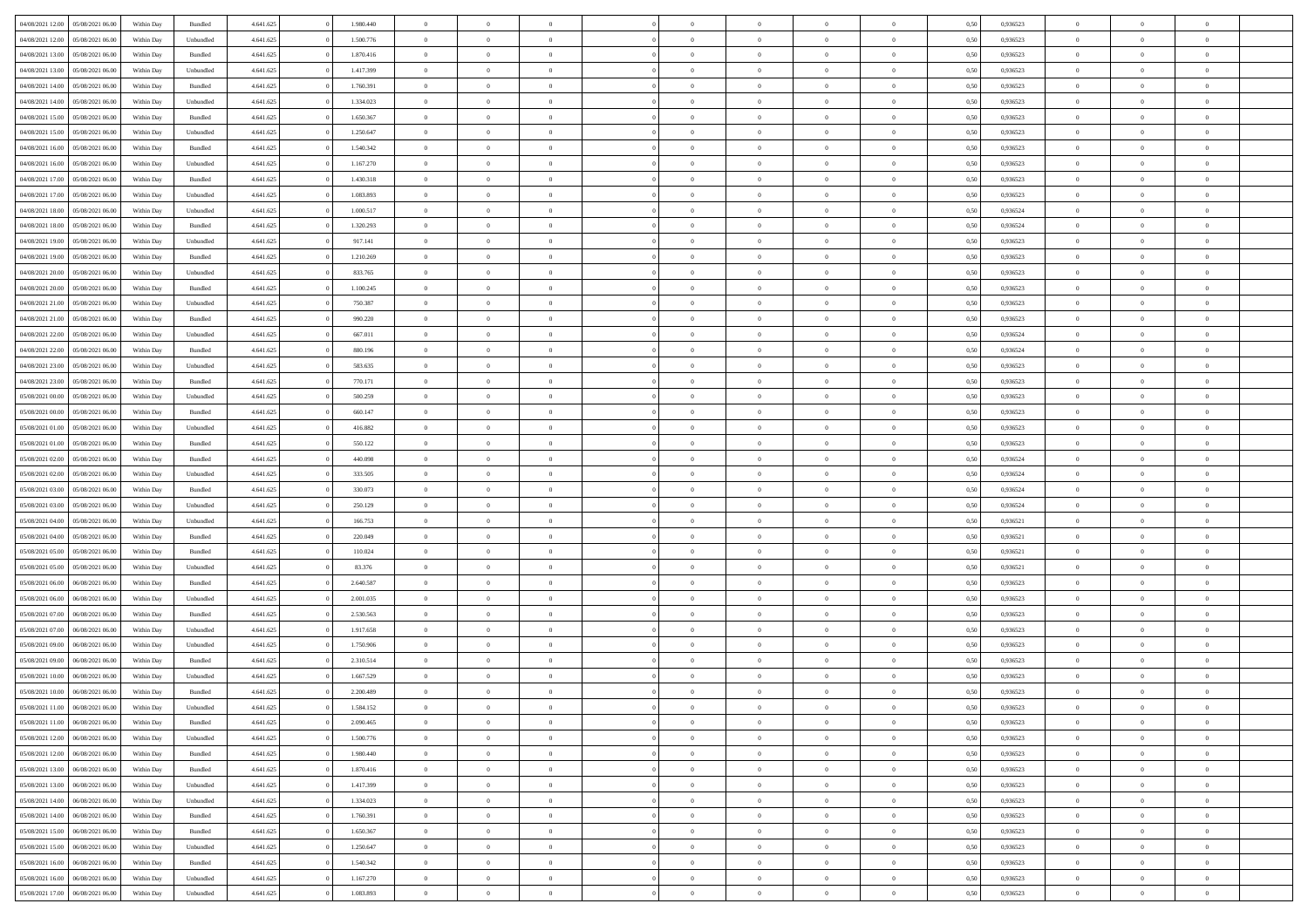| 05/08/2021 17:00                  | 06/08/2021 06:00 | Within Day | Bundled            | 4.641.625 |                 | 1.430.318 | $\overline{0}$ | $\Omega$       |                | $\Omega$       | $\Omega$       | $\theta$       | $\theta$       | 0.50 | 0,936523 | $\theta$       | $\theta$       | $\theta$       |  |
|-----------------------------------|------------------|------------|--------------------|-----------|-----------------|-----------|----------------|----------------|----------------|----------------|----------------|----------------|----------------|------|----------|----------------|----------------|----------------|--|
| 05/08/2021 18:00                  | 06/08/2021 06:00 | Within Day | Unbundled          | 4.641.625 |                 | 1.000.517 | $\overline{0}$ | $\theta$       | $\overline{0}$ | $\overline{0}$ | $\bf{0}$       | $\overline{0}$ | $\bf{0}$       | 0,50 | 0,936524 | $\theta$       | $\overline{0}$ | $\overline{0}$ |  |
| 05/08/2021 18:00                  | 06/08/2021 06:00 | Within Day | Bundled            | 4.641.625 |                 | 1.320.293 | $\overline{0}$ | $\bf{0}$       | $\overline{0}$ | $\bf{0}$       | $\bf{0}$       | $\bf{0}$       | $\mathbf{0}$   | 0,50 | 0,936524 | $\overline{0}$ | $\overline{0}$ | $\bf{0}$       |  |
| 05/08/2021 19:00                  | 06/08/2021 06:00 | Within Dav | Unbundled          | 4.641.625 |                 | 917.141   | $\overline{0}$ | $\overline{0}$ | $\overline{0}$ | $\overline{0}$ | $\bf{0}$       | $\overline{0}$ | $\overline{0}$ | 0.50 | 0.936523 | $\theta$       | $\theta$       | $\overline{0}$ |  |
| 05/08/2021 19:00                  | 06/08/2021 06:00 | Within Day | Bundled            | 4.641.625 |                 | 1.210.269 | $\overline{0}$ | $\theta$       | $\overline{0}$ | $\overline{0}$ | $\bf{0}$       | $\overline{0}$ | $\bf{0}$       | 0,50 | 0,936523 | $\theta$       | $\overline{0}$ | $\overline{0}$ |  |
|                                   |                  |            |                    |           |                 |           |                |                |                |                |                |                |                |      |          |                |                |                |  |
| 05/08/2021 20:00                  | 06/08/2021 06:00 | Within Day | Unbundled          | 4.641.625 |                 | 833.765   | $\overline{0}$ | $\overline{0}$ | $\overline{0}$ | $\overline{0}$ | $\overline{0}$ | $\overline{0}$ | $\mathbf{0}$   | 0,50 | 0,936523 | $\bf{0}$       | $\overline{0}$ | $\bf{0}$       |  |
| 05/08/2021 20:00                  | 06/08/2021 06:00 | Within Dav | Bundled            | 4.641.625 |                 | 1.100.245 | $\overline{0}$ | $\overline{0}$ | $\overline{0}$ | $\overline{0}$ | $\overline{0}$ | $\overline{0}$ | $\overline{0}$ | 0.50 | 0.936523 | $\theta$       | $\overline{0}$ | $\overline{0}$ |  |
| 05/08/2021 21:00                  | 06/08/2021 06:00 | Within Day | Unbundled          | 4.641.625 |                 | 750.387   | $\overline{0}$ | $\theta$       | $\overline{0}$ | $\overline{0}$ | $\bf{0}$       | $\overline{0}$ | $\bf{0}$       | 0,50 | 0,936523 | $\theta$       | $\theta$       | $\overline{0}$ |  |
| 05/08/2021 21.00                  | 06/08/2021 06:00 | Within Day | Bundled            | 4.641.625 |                 | 990.220   | $\overline{0}$ | $\overline{0}$ | $\overline{0}$ | $\overline{0}$ | $\bf{0}$       | $\overline{0}$ | $\bf{0}$       | 0,50 | 0,936523 | $\,0\,$        | $\overline{0}$ | $\overline{0}$ |  |
| 05/08/2021 22:00                  | 06/08/2021 06:00 | Within Dav | Bundled            | 4.641.625 |                 | 880.196   | $\overline{0}$ | $\overline{0}$ | $\overline{0}$ | $\overline{0}$ | $\overline{0}$ | $\overline{0}$ | $\overline{0}$ | 0.50 | 0,936524 | $\theta$       | $\overline{0}$ | $\overline{0}$ |  |
| 05/08/2021 22:00                  | 06/08/2021 06:00 | Within Day | Unbundled          | 4.641.625 |                 | 667.011   | $\overline{0}$ | $\theta$       | $\overline{0}$ | $\overline{0}$ | $\bf{0}$       | $\overline{0}$ | $\bf{0}$       | 0,50 | 0,936524 | $\,$ 0 $\,$    | $\overline{0}$ | $\overline{0}$ |  |
| 05/08/2021 23.00                  | 06/08/2021 06:00 | Within Day | Unbundled          | 4.641.625 |                 | 583.635   | $\overline{0}$ | $\overline{0}$ | $\overline{0}$ | $\overline{0}$ | $\bf{0}$       | $\overline{0}$ | $\mathbf{0}$   | 0,50 | 0,936523 | $\bf{0}$       | $\overline{0}$ | $\bf{0}$       |  |
|                                   |                  |            |                    |           |                 |           |                |                |                |                |                |                |                |      |          |                |                |                |  |
| 05/08/2021 23:00                  | 06/08/2021 06:00 | Within Day | Bundled            | 4.641.625 |                 | 770.171   | $\overline{0}$ | $\overline{0}$ | $\overline{0}$ | $\overline{0}$ | $\bf{0}$       | $\overline{0}$ | $\overline{0}$ | 0.50 | 0.936523 | $\theta$       | $\theta$       | $\overline{0}$ |  |
| 06/08/2021 00:00                  | 06/08/2021 06:00 | Within Day | Unbundled          | 4.641.625 |                 | 500.259   | $\overline{0}$ | $\theta$       | $\overline{0}$ | $\overline{0}$ | $\bf{0}$       | $\overline{0}$ | $\bf{0}$       | 0,50 | 0,936523 | $\theta$       | $\overline{0}$ | $\overline{0}$ |  |
| 06/08/2021 00:00                  | 06/08/2021 06:00 | Within Day | Bundled            | 4.641.625 |                 | 660.147   | $\overline{0}$ | $\overline{0}$ | $\overline{0}$ | $\overline{0}$ | $\overline{0}$ | $\overline{0}$ | $\mathbf{0}$   | 0,50 | 0,936523 | $\bf{0}$       | $\overline{0}$ | $\bf{0}$       |  |
| 06/08/2021 01:00                  | 06/08/2021 06:00 | Within Dav | Unbundled          | 4.641.625 |                 | 416.882   | $\overline{0}$ | $\overline{0}$ | $\overline{0}$ | $\overline{0}$ | $\overline{0}$ | $\overline{0}$ | $\overline{0}$ | 0.50 | 0.936523 | $\theta$       | $\overline{0}$ | $\overline{0}$ |  |
| 06/08/2021 01:00                  | 06/08/2021 06:00 | Within Day | Bundled            | 4.641.625 |                 | 550.122   | $\overline{0}$ | $\theta$       | $\overline{0}$ | $\overline{0}$ | $\bf{0}$       | $\overline{0}$ | $\bf{0}$       | 0,50 | 0,936523 | $\theta$       | $\theta$       | $\overline{0}$ |  |
| 06/08/2021 02:00                  | 06/08/2021 06:00 | Within Day | Unbundled          | 4.641.625 |                 | 333.505   | $\overline{0}$ | $\overline{0}$ | $\overline{0}$ | $\overline{0}$ | $\bf{0}$       | $\overline{0}$ | $\mathbf{0}$   | 0,50 | 0,936524 | $\,0\,$        | $\overline{0}$ | $\bf{0}$       |  |
| 06/08/2021 02:00                  | 06/08/2021 06:00 | Within Day | Bundled            | 4.641.625 |                 | 440.098   | $\overline{0}$ | $\overline{0}$ | $\overline{0}$ | $\overline{0}$ | $\overline{0}$ | $\overline{0}$ | $\overline{0}$ | 0.50 | 0,936524 | $\theta$       | $\overline{0}$ | $\overline{0}$ |  |
| 06/08/2021 03:00                  | 06/08/2021 06:00 | Within Day | Unbundled          | 4.641.625 |                 | 250.129   | $\overline{0}$ | $\theta$       | $\overline{0}$ | $\overline{0}$ | $\bf{0}$       | $\overline{0}$ | $\bf{0}$       | 0,50 | 0,936524 | $\,$ 0 $\,$    | $\overline{0}$ | $\overline{0}$ |  |
|                                   |                  |            |                    |           |                 |           |                |                |                |                |                |                |                |      |          |                |                |                |  |
| 06/08/2021 03:00                  | 06/08/2021 06:00 | Within Day | Bundled            | 4.641.625 |                 | 330.073   | $\overline{0}$ | $\overline{0}$ | $\overline{0}$ | $\overline{0}$ | $\bf{0}$       | $\overline{0}$ | $\mathbf{0}$   | 0,50 | 0,936524 | $\bf{0}$       | $\overline{0}$ | $\bf{0}$       |  |
| 06/08/2021 04:00                  | 06/08/2021 06:00 | Within Day | Unbundled          | 4.641.625 |                 | 166.753   | $\overline{0}$ | $\overline{0}$ | $\overline{0}$ | $\overline{0}$ | $\overline{0}$ | $\overline{0}$ | $\overline{0}$ | 0.50 | 0.936521 | $\theta$       | $\overline{0}$ | $\overline{0}$ |  |
| 06/08/2021 04:00                  | 06/08/2021 06:00 | Within Day | Bundled            | 4.641.625 |                 | 220.049   | $\overline{0}$ | $\theta$       | $\overline{0}$ | $\overline{0}$ | $\bf{0}$       | $\overline{0}$ | $\bf{0}$       | 0,50 | 0,936521 | $\,$ 0 $\,$    | $\overline{0}$ | $\overline{0}$ |  |
| 06/08/2021 05:00                  | 06/08/2021 06:00 | Within Day | Bundled            | 4.641.625 |                 | 110.024   | $\overline{0}$ | $\overline{0}$ | $\overline{0}$ | $\overline{0}$ | $\overline{0}$ | $\overline{0}$ | $\mathbf{0}$   | 0,50 | 0,936521 | $\bf{0}$       | $\overline{0}$ | $\bf{0}$       |  |
| 06/08/2021 05:00                  | 06/08/2021 06:00 | Within Dav | Unbundled          | 4.641.625 |                 | 83.376    | $\overline{0}$ | $\overline{0}$ | $\overline{0}$ | $\overline{0}$ | $\overline{0}$ | $\overline{0}$ | $\overline{0}$ | 0.50 | 0,936521 | $\theta$       | $\overline{0}$ | $\overline{0}$ |  |
| 06/08/2021 06:00                  | 07/08/2021 06:00 | Within Day | Bundled            | 4.641.625 |                 | 2.640.587 | $\overline{0}$ | $\theta$       | $\overline{0}$ | $\overline{0}$ | $\bf{0}$       | $\overline{0}$ | $\bf{0}$       | 0,50 | 0,936523 | $\theta$       | $\theta$       | $\overline{0}$ |  |
| 06/08/2021 06:00                  | 07/08/2021 06:00 | Within Day | Unbundled          | 4.641.625 |                 | 2.001.035 | $\overline{0}$ | $\overline{0}$ | $\overline{0}$ | $\overline{0}$ | $\bf{0}$       | $\overline{0}$ | $\bf{0}$       | 0,50 | 0,936523 | $\,0\,$        | $\overline{0}$ | $\overline{0}$ |  |
| 06/08/2021 07:00                  | 07/08/2021 06:00 |            | Unbundled          | 4.641.625 |                 | 1.917.658 | $\overline{0}$ | $\overline{0}$ | $\overline{0}$ | $\overline{0}$ | $\overline{0}$ | $\overline{0}$ | $\overline{0}$ | 0.50 | 0.936523 | $\theta$       | $\overline{0}$ | $\overline{0}$ |  |
|                                   |                  | Within Day |                    |           |                 |           |                |                |                |                |                |                |                |      |          |                |                |                |  |
| 06/08/2021 07:00                  | 07/08/2021 06:00 | Within Day | Bundled            | 4.641.625 |                 | 2.530.563 | $\overline{0}$ | $\theta$       | $\overline{0}$ | $\overline{0}$ | $\bf{0}$       | $\overline{0}$ | $\bf{0}$       | 0,50 | 0,936523 | $\,$ 0 $\,$    | $\overline{0}$ | $\overline{0}$ |  |
| 06/08/2021 08:00                  | 07/08/2021 06:00 | Within Day | Bundled            | 4.641.625 |                 | 2.420.538 | $\overline{0}$ | $\overline{0}$ | $\overline{0}$ | $\overline{0}$ | $\bf{0}$       | $\overline{0}$ | $\bf{0}$       | 0,50 | 0,936523 | $\bf{0}$       | $\overline{0}$ | $\bf{0}$       |  |
| 06/08/2021 08:00                  | 07/08/2021 06:00 | Within Day | Unbundled          | 4.641.625 |                 | 1.834.282 | $\overline{0}$ | $\Omega$       | $\overline{0}$ | $\Omega$       | $\Omega$       | $\overline{0}$ | $\overline{0}$ | 0,50 | 0,936523 | $\,0\,$        | $\theta$       | $\theta$       |  |
| 06/08/2021 09:00                  | 07/08/2021 06.00 | Within Day | Unbundled          | 4.641.625 |                 | 1.750.906 | $\overline{0}$ | $\theta$       | $\overline{0}$ | $\overline{0}$ | $\bf{0}$       | $\overline{0}$ | $\bf{0}$       | 0,50 | 0,936523 | $\theta$       | $\overline{0}$ | $\overline{0}$ |  |
| 06/08/2021 09:00                  | 07/08/2021 06:00 | Within Day | Bundled            | 4.641.625 |                 | 2.310.514 | $\overline{0}$ | $\overline{0}$ | $\overline{0}$ | $\overline{0}$ | $\overline{0}$ | $\overline{0}$ | $\mathbf{0}$   | 0,50 | 0,936523 | $\overline{0}$ | $\overline{0}$ | $\bf{0}$       |  |
| 06/08/2021 10:00                  | 07/08/2021 06:00 | Within Day | Bundled            | 4.641.625 |                 | 2.200.489 | $\overline{0}$ | $\Omega$       | $\Omega$       | $\Omega$       | $\overline{0}$ | $\overline{0}$ | $\overline{0}$ | 0.50 | 0.936523 | $\,0\,$        | $\theta$       | $\theta$       |  |
| 06/08/2021 10:00                  | 07/08/2021 06:00 | Within Day | Unbundled          | 4.641.625 |                 | 1.667.529 | $\overline{0}$ | $\theta$       | $\overline{0}$ | $\overline{0}$ | $\bf{0}$       | $\overline{0}$ | $\bf{0}$       | 0,50 | 0,936523 | $\theta$       | $\overline{0}$ | $\overline{0}$ |  |
|                                   |                  |            |                    |           |                 |           |                | $\overline{0}$ |                |                | $\bf{0}$       |                |                |      |          | $\bf{0}$       | $\overline{0}$ | $\bf{0}$       |  |
| 06/08/2021 11:00                  | 07/08/2021 06:00 | Within Day | Unbundled          | 4.641.625 |                 | 1.584.152 | $\overline{0}$ |                | $\overline{0}$ | $\bf{0}$       |                | $\bf{0}$       | $\bf{0}$       | 0,50 | 0,936523 |                |                |                |  |
| 06/08/2021 11:00                  | 07/08/2021 06:00 | Within Day | Bundled            | 4.641.625 |                 | 2.090.465 | $\overline{0}$ | $\Omega$       | $\overline{0}$ | $\Omega$       | $\overline{0}$ | $\overline{0}$ | $\overline{0}$ | 0.50 | 0.936523 | $\,$ 0 $\,$    | $\theta$       | $\theta$       |  |
| 06/08/2021 12:00                  | 07/08/2021 06:00 | Within Day | Bundled            | 4.641.625 |                 | 1.980.440 | $\overline{0}$ | $\,$ 0         | $\overline{0}$ | $\overline{0}$ | $\bf{0}$       | $\overline{0}$ | $\bf{0}$       | 0,50 | 0,936523 | $\,$ 0 $\,$    | $\overline{0}$ | $\overline{0}$ |  |
| 06/08/2021 12:00                  | 07/08/2021 06:00 | Within Day | Unbundled          | 4.641.625 |                 | 1.500.776 | $\overline{0}$ | 177            | $\overline{0}$ | $\bf{0}$       | $\bf{0}$       | $\bf{0}$       | $\mathbf{0}$   | 0,50 | 0,936523 | $\overline{0}$ | $\overline{0}$ | $\bf{0}$       |  |
| 06/08/2021 13:00                  | 07/08/2021 06:00 | Within Day | Unbundled          | 4.641.625 | 17 <sub>6</sub> | 1.417.233 | $\overline{0}$ | $\Omega$       | $\overline{0}$ | $\Omega$       | $\overline{0}$ | $\overline{0}$ | $\overline{0}$ | 0,50 | 0,936523 | $\,0\,$        | $\theta$       | $\theta$       |  |
| 06/08/2021 13:00                  | 07/08/2021 06:00 | Within Day | Bundled            | 4.641.625 | 176             | 1.870.416 | $\overline{0}$ | $\overline{0}$ | $\overline{0}$ | $\overline{0}$ | $\,$ 0         | $\overline{0}$ | $\bf{0}$       | 0,50 | 0,936523 | $\,$ 0 $\,$    | $\overline{0}$ | $\overline{0}$ |  |
| 06/08/2021 14:00                  | 07/08/2021 06:00 | Within Day | Bundled            | 4.641.625 | 176             | 1.760.391 | $\overline{0}$ | $\overline{0}$ | $\overline{0}$ | $\bf{0}$       | $\bf{0}$       | $\bf{0}$       | $\mathbf{0}$   | 0,50 | 0,936523 | $\overline{0}$ | $\overline{0}$ | $\bf{0}$       |  |
| 06/08/2021 14:00                  | 07/08/2021 06:00 | Within Day | Unbundled          | 4.641.625 | 176             | 1.333.866 | $\overline{0}$ | $\Omega$       | $\Omega$       | $\Omega$       | $\Omega$       | $\Omega$       | $\overline{0}$ | 0.50 | 0.936523 | $\theta$       | $\theta$       | $\theta$       |  |
| 06/08/2021 15:00                  | 07/08/2021 06:00 | Within Day | Unbundled          | 4.641.625 | 176             | 1.250.499 | $\overline{0}$ | $\overline{0}$ | $\overline{0}$ | $\bf{0}$       | $\,$ 0         | $\bf{0}$       | $\bf{0}$       | 0,50 | 0,936523 | $\,0\,$        | $\,$ 0 $\,$    | $\overline{0}$ |  |
| 06/08/2021 15:00 07/08/2021 06:00 |                  | Within Day | $\mathbf B$ undled | 4.641.625 | 176             |           |                |                |                |                |                |                |                |      |          |                |                |                |  |
|                                   |                  |            |                    |           |                 | 1.650.367 | $\bf{0}$       | $\bf{0}$       |                |                |                |                |                | 0,50 | 0,936523 | $\bf{0}$       | $\overline{0}$ |                |  |
| 06/08/2021 16:00                  | 07/08/2021 06:00 | Within Day | Bundled            | 4.641.625 | 176             | 1.540.342 | $\overline{0}$ | $\overline{0}$ | $\overline{0}$ | $\Omega$       | $\overline{0}$ | $\overline{0}$ | $\overline{0}$ | 0.50 | 0.936523 | $\theta$       | $\theta$       | $\theta$       |  |
| 06/08/2021 16:00                  | 07/08/2021 06:00 | Within Day | Unbundled          | 4.641.625 | 176             | 1.167.133 | $\overline{0}$ | $\,$ 0         | $\overline{0}$ | $\overline{0}$ | $\,$ 0 $\,$    | $\overline{0}$ | $\mathbf{0}$   | 0,50 | 0,936523 | $\,$ 0 $\,$    | $\,$ 0 $\,$    | $\,$ 0         |  |
| 06/08/2021 17:00                  | 07/08/2021 06:00 | Within Day | Bundled            | 4.641.625 | 176             | 1.430.318 | $\overline{0}$ | $\overline{0}$ | $\overline{0}$ | $\overline{0}$ | $\overline{0}$ | $\overline{0}$ | $\mathbf{0}$   | 0,50 | 0,936523 | $\overline{0}$ | $\bf{0}$       | $\bf{0}$       |  |
| 06/08/2021 17:00                  | 07/08/2021 06:00 | Within Day | Unbundled          | 4.641.625 | 176             | 1.083.766 | $\overline{0}$ | $\overline{0}$ | $\overline{0}$ | $\Omega$       | $\overline{0}$ | $\overline{0}$ | $\overline{0}$ | 0,50 | 0,936523 | $\overline{0}$ | $\theta$       | $\overline{0}$ |  |
| 06/08/2021 18:00                  | 07/08/2021 06:00 | Within Day | Unbundled          | 4.641.625 | 176             | 1.000.399 | $\overline{0}$ | $\,$ 0         | $\overline{0}$ | $\overline{0}$ | $\,$ 0 $\,$    | $\overline{0}$ | $\mathbf{0}$   | 0,50 | 0,936524 | $\,$ 0 $\,$    | $\overline{0}$ | $\overline{0}$ |  |
| 06/08/2021 18:00                  | 07/08/2021 06:00 | Within Day | Bundled            | 4.641.625 | 176             | 1.320.293 | $\overline{0}$ | $\overline{0}$ | $\overline{0}$ | $\overline{0}$ | $\overline{0}$ | $\overline{0}$ | $\mathbf{0}$   | 0,50 | 0,936524 | $\overline{0}$ | $\overline{0}$ | $\bf{0}$       |  |
| 06/08/2021 19:00                  | 07/08/2021 06:00 | Within Day | Unbundled          | 4.641.625 | 176             | 917.032   | $\overline{0}$ | $\overline{0}$ | $\overline{0}$ | $\overline{0}$ | $\overline{0}$ | $\overline{0}$ | $\bf{0}$       | 0.50 | 0.936523 | $\overline{0}$ | $\theta$       | $\overline{0}$ |  |
| 06/08/2021 19:00                  | 07/08/2021 06:00 |            | Bundled            | 4.641.625 | 176             | 1.210.269 | $\overline{0}$ | $\,$ 0         |                |                | $\bf{0}$       |                |                |      | 0,936523 | $\,$ 0 $\,$    | $\overline{0}$ | $\overline{0}$ |  |
|                                   |                  | Within Day |                    |           |                 |           |                |                | $\overline{0}$ | $\overline{0}$ |                | $\overline{0}$ | $\bf{0}$       | 0,50 |          |                |                |                |  |
| 06/08/2021 20:00                  | 07/08/2021 06:00 | Within Day | Unbundled          | 4.641.625 | 176             | 833.665   | $\overline{0}$ | $\bf{0}$       | $\overline{0}$ | $\overline{0}$ | $\overline{0}$ | $\overline{0}$ | $\mathbf{0}$   | 0,50 | 0,936523 | $\overline{0}$ | $\overline{0}$ | $\bf{0}$       |  |
| 06/08/2021 20:00                  | 07/08/2021 06:00 | Within Day | Bundled            | 4.641.625 | 176             | 1.100.245 | $\overline{0}$ | $\overline{0}$ | $\overline{0}$ | $\Omega$       | $\overline{0}$ | $\overline{0}$ | $\overline{0}$ | 0.50 | 0.936523 | $\overline{0}$ | $\theta$       | $\overline{0}$ |  |
| 06/08/2021 21:00                  | 07/08/2021 06:00 | Within Day | Unbundled          | 4.641.625 | 176             | 750.299   | $\overline{0}$ | $\bf{0}$       | $\overline{0}$ | $\overline{0}$ | $\bf{0}$       | $\overline{0}$ | $\mathbf{0}$   | 0,50 | 0,936523 | $\,$ 0 $\,$    | $\,$ 0 $\,$    | $\bf{0}$       |  |
| 06/08/2021 21:00                  | 07/08/2021 06:00 | Within Day | Bundled            | 4.641.625 | 176             | 990.220   | $\overline{0}$ | $\bf{0}$       | $\overline{0}$ | $\bf{0}$       | $\bf{0}$       | $\overline{0}$ | $\bf{0}$       | 0,50 | 0,936523 | $\overline{0}$ | $\overline{0}$ | $\bf{0}$       |  |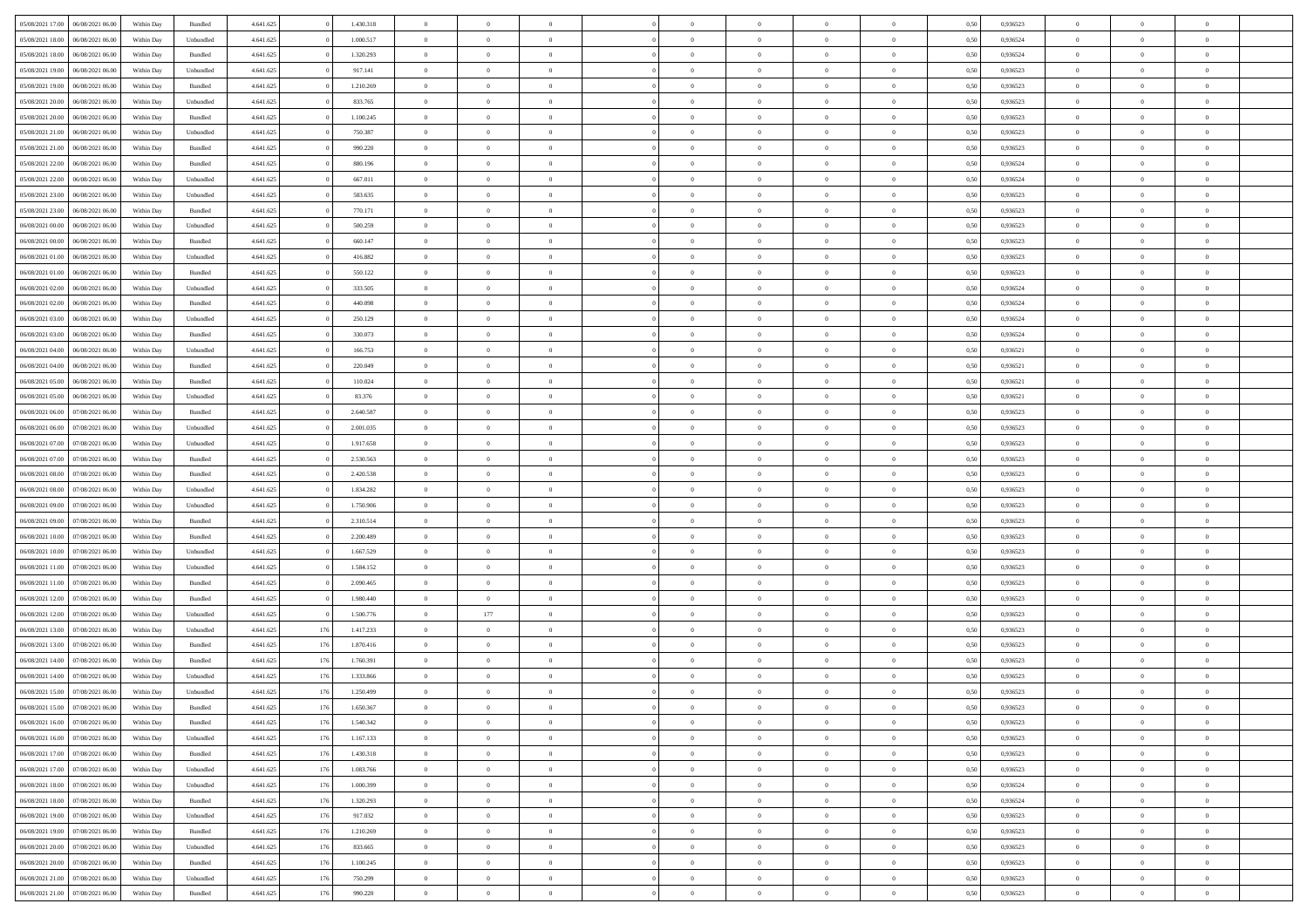| 06/08/2021 22:00 | 07/08/2021 06:00 | Within Day | Bundled   | 4.641.625 | 176 | 880.196   | $\overline{0}$ | $\Omega$       |                | $\Omega$       | $\Omega$       | $\theta$       | $\theta$       | 0.50 | 0,936524 | $\theta$       | $\theta$       | $\theta$       |  |
|------------------|------------------|------------|-----------|-----------|-----|-----------|----------------|----------------|----------------|----------------|----------------|----------------|----------------|------|----------|----------------|----------------|----------------|--|
| 06/08/2021 22:00 | 07/08/2021 06:00 | Within Day | Unbundled | 4.641.625 | 176 | 666.933   | $\overline{0}$ | $\theta$       | $\overline{0}$ | $\overline{0}$ | $\bf{0}$       | $\overline{0}$ | $\bf{0}$       | 0,50 | 0,936524 | $\theta$       | $\overline{0}$ | $\overline{0}$ |  |
| 06/08/2021 23.00 | 07/08/2021 06:00 | Within Day | Unbundled | 4.641.625 | 176 | 583.566   | $\overline{0}$ | $\bf{0}$       | $\overline{0}$ | $\overline{0}$ | $\bf{0}$       | $\overline{0}$ | $\mathbf{0}$   | 0,50 | 0,936523 | $\bf{0}$       | $\overline{0}$ | $\overline{0}$ |  |
| 06/08/2021 23:00 | 07/08/2021 06:00 | Within Dav | Bundled   | 4.641.625 | 176 | 770.171   | $\overline{0}$ | $\overline{0}$ | $\overline{0}$ | $\overline{0}$ | $\bf{0}$       | $\overline{0}$ | $\overline{0}$ | 0.50 | 0.936523 | $\theta$       | $\theta$       | $\overline{0}$ |  |
|                  |                  |            |           |           |     |           |                |                |                |                |                |                |                |      |          |                |                |                |  |
| 07/08/2021 00:00 | 07/08/2021 06.00 | Within Day | Unbundled | 4.641.625 | 176 | 500.199   | $\overline{0}$ | $\theta$       | $\overline{0}$ | $\overline{0}$ | $\bf{0}$       | $\overline{0}$ | $\bf{0}$       | 0,50 | 0,936523 | $\theta$       | $\overline{0}$ | $\overline{0}$ |  |
| 07/08/2021 00:00 | 07/08/2021 06:00 | Within Day | Bundled   | 4.641.625 | 176 | 660.147   | $\overline{0}$ | $\overline{0}$ | $\overline{0}$ | $\overline{0}$ | $\overline{0}$ | $\overline{0}$ | $\mathbf{0}$   | 0,50 | 0,936523 | $\bf{0}$       | $\overline{0}$ | $\bf{0}$       |  |
| 07/08/2021 01:00 | 07/08/2021 06:00 | Within Dav | Unbundled | 4.641.625 | 176 | 416.833   | $\overline{0}$ | $\overline{0}$ | $\overline{0}$ | $\overline{0}$ | $\overline{0}$ | $\overline{0}$ | $\overline{0}$ | 0.50 | 0.936523 | $\theta$       | $\overline{0}$ | $\overline{0}$ |  |
| 07/08/2021 01:00 | 07/08/2021 06:00 | Within Day | Bundled   | 4.641.625 | 176 | 550.122   | $\overline{0}$ | $\theta$       | $\overline{0}$ | $\overline{0}$ | $\bf{0}$       | $\overline{0}$ | $\bf{0}$       | 0,50 | 0,936523 | $\theta$       | $\theta$       | $\overline{0}$ |  |
| 07/08/2021 02:00 | 07/08/2021 06:00 | Within Day | Unbundled | 4.641.625 | 176 | 333.466   | $\overline{0}$ | $\overline{0}$ | $\overline{0}$ | $\overline{0}$ | $\bf{0}$       | $\overline{0}$ | $\bf{0}$       | 0,50 | 0,936524 | $\,0\,$        | $\overline{0}$ | $\overline{0}$ |  |
|                  |                  |            |           |           |     |           |                |                |                |                |                |                |                |      |          |                |                |                |  |
| 07/08/2021 02:00 | 07/08/2021 06:00 | Within Dav | Bundled   | 4.641.625 | 176 | 440.098   | $\overline{0}$ | $\overline{0}$ | $\overline{0}$ | $\overline{0}$ | $\overline{0}$ | $\overline{0}$ | $\overline{0}$ | 0.50 | 0,936524 | $\theta$       | $\overline{0}$ | $\overline{0}$ |  |
| 07/08/2021 03:00 | 07/08/2021 06:00 | Within Day | Unbundled | 4.641.625 | 176 | 250.099   | $\overline{0}$ | $\theta$       | $\overline{0}$ | $\overline{0}$ | $\bf{0}$       | $\overline{0}$ | $\bf{0}$       | 0,50 | 0,936524 | $\,$ 0 $\,$    | $\overline{0}$ | $\overline{0}$ |  |
| 07/08/2021 03:00 | 07/08/2021 06:00 | Within Day | Bundled   | 4.641.625 | 176 | 330.073   | $\overline{0}$ | $\bf{0}$       | $\overline{0}$ | $\overline{0}$ | $\bf{0}$       | $\overline{0}$ | $\mathbf{0}$   | 0,50 | 0,936524 | $\bf{0}$       | $\overline{0}$ | $\bf{0}$       |  |
| 07/08/2021 04:00 | 07/08/2021 06:00 | Within Day | Unbundled | 4.641.625 | 176 | 166,732   | $\overline{0}$ | $\overline{0}$ | $\overline{0}$ | $\overline{0}$ | $\bf{0}$       | $\overline{0}$ | $\overline{0}$ | 0.50 | 0,936521 | $\theta$       | $\theta$       | $\overline{0}$ |  |
| 07/08/2021 04:00 | 07/08/2021 06.00 | Within Day | Bundled   | 4.641.625 | 176 | 220.049   | $\overline{0}$ | $\theta$       | $\overline{0}$ | $\overline{0}$ | $\bf{0}$       | $\overline{0}$ | $\bf{0}$       | 0,50 | 0,936521 | $\theta$       | $\overline{0}$ | $\overline{0}$ |  |
|                  |                  |            |           |           |     |           |                |                |                |                |                |                |                |      |          |                |                |                |  |
| 07/08/2021 05:00 | 07/08/2021 06:00 | Within Day | Unbundled | 4.641.625 | 176 | 83.366    | $\overline{0}$ | $\overline{0}$ | $\overline{0}$ | $\overline{0}$ | $\overline{0}$ | $\overline{0}$ | $\mathbf{0}$   | 0,50 | 0,936521 | $\bf{0}$       | $\overline{0}$ | $\bf{0}$       |  |
| 07/08/2021 05:00 | 07/08/2021 06:00 | Within Dav | Bundled   | 4.641.625 | 176 | 110.024   | $\overline{0}$ | $\overline{0}$ | $\overline{0}$ | $\overline{0}$ | $\overline{0}$ | $\overline{0}$ | $\overline{0}$ | 0.50 | 0,936521 | $\theta$       | $\overline{0}$ | $\overline{0}$ |  |
| 07/08/2021 06:00 | 08/08/2021 06:00 | Within Day | Bundled   | 4.641.625 |     | 2.640.587 | $\overline{0}$ | $\theta$       | $\overline{0}$ | $\overline{0}$ | $\bf{0}$       | $\overline{0}$ | $\bf{0}$       | 0,50 | 0,936523 | $\theta$       | $\theta$       | $\overline{0}$ |  |
| 07/08/2021 06:00 | 08/08/2021 06:00 | Within Day | Unbundled | 4.641.625 |     | 2.001.035 | $\overline{0}$ | $\overline{0}$ | $\overline{0}$ | $\bf{0}$       | $\bf{0}$       | $\bf{0}$       | $\mathbf{0}$   | 0,50 | 0,936523 | $\,0\,$        | $\overline{0}$ | $\overline{0}$ |  |
| 07/08/2021 07:00 | 08/08/2021 06:00 | Within Day | Bundled   | 4.641.625 |     | 2.530.563 | $\overline{0}$ | $\overline{0}$ | $\overline{0}$ | $\overline{0}$ | $\overline{0}$ | $\overline{0}$ | $\overline{0}$ | 0.50 | 0.936523 | $\theta$       | $\overline{0}$ | $\overline{0}$ |  |
|                  |                  |            |           |           |     |           |                |                |                |                |                |                |                |      |          |                |                |                |  |
| 07/08/2021 07:00 | 08/08/2021 06:00 | Within Day | Unbundled | 4.641.625 |     | 1.917.658 | $\overline{0}$ | $\theta$       | $\overline{0}$ | $\overline{0}$ | $\bf{0}$       | $\overline{0}$ | $\bf{0}$       | 0,50 | 0,936523 | $\,$ 0 $\,$    | $\overline{0}$ | $\overline{0}$ |  |
| 07/08/2021 08:00 | 08/08/2021 06:00 | Within Day | Bundled   | 4.641.625 |     | 2.420.538 | $\overline{0}$ | $\overline{0}$ | $\overline{0}$ | $\bf{0}$       | $\bf{0}$       | $\bf{0}$       | $\bf{0}$       | 0,50 | 0,936523 | $\,0\,$        | $\overline{0}$ | $\bf{0}$       |  |
| 07/08/2021 08:00 | 08/08/2021 06:00 | Within Day | Unbundled | 4.641.625 |     | 1.834.282 | $\overline{0}$ | $\overline{0}$ | $\overline{0}$ | $\overline{0}$ | $\overline{0}$ | $\overline{0}$ | $\overline{0}$ | 0.50 | 0.936523 | $\theta$       | $\overline{0}$ | $\overline{0}$ |  |
| 07/08/2021 09:00 | 08/08/2021 06:00 | Within Day | Unbundled | 4.641.625 |     | 1.750.906 | $\overline{0}$ | $\theta$       | $\overline{0}$ | $\overline{0}$ | $\bf{0}$       | $\overline{0}$ | $\bf{0}$       | 0,50 | 0,936523 | $\theta$       | $\overline{0}$ | $\overline{0}$ |  |
| 07/08/2021 09:00 | 08/08/2021 06:00 | Within Day | Bundled   | 4.641.625 |     | 2.310.514 | $\overline{0}$ | $\overline{0}$ | $\overline{0}$ | $\bf{0}$       | $\overline{0}$ | $\overline{0}$ | $\mathbf{0}$   | 0,50 | 0,936523 | $\overline{0}$ | $\overline{0}$ | $\bf{0}$       |  |
|                  |                  |            |           |           |     |           |                |                |                |                |                |                |                |      |          |                |                |                |  |
| 07/08/2021 10:00 | 08/08/2021 06:00 | Within Dav | Bundled   | 4.641.625 |     | 2.200.489 | $\overline{0}$ | $\overline{0}$ | $\overline{0}$ | $\overline{0}$ | $\overline{0}$ | $\overline{0}$ | $\overline{0}$ | 0.50 | 0.936523 | $\theta$       | $\overline{0}$ | $\overline{0}$ |  |
| 07/08/2021 10:00 | 08/08/2021 06:00 | Within Day | Unbundled | 4.641.625 |     | 1.667.529 | $\overline{0}$ | $\theta$       | $\overline{0}$ | $\overline{0}$ | $\bf{0}$       | $\overline{0}$ | $\bf{0}$       | 0,50 | 0,936523 | $\theta$       | $\theta$       | $\overline{0}$ |  |
| 07/08/2021 11:00 | 08/08/2021 06:00 | Within Day | Bundled   | 4.641.625 |     | 2.090.465 | $\overline{0}$ | $\overline{0}$ | $\overline{0}$ | $\bf{0}$       | $\bf{0}$       | $\bf{0}$       | $\bf{0}$       | 0,50 | 0,936523 | $\,0\,$        | $\overline{0}$ | $\overline{0}$ |  |
| 07/08/2021 11:00 | 08/08/2021 06:00 | Within Day | Unbundled | 4.641.625 |     | 1.584.152 | $\overline{0}$ | $\overline{0}$ | $\overline{0}$ | $\overline{0}$ | $\overline{0}$ | $\overline{0}$ | $\overline{0}$ | 0.50 | 0.936523 | $\theta$       | $\overline{0}$ | $\overline{0}$ |  |
| 07/08/2021 12:00 | 08/08/2021 06:00 | Within Day | Bundled   | 4.641.625 |     | 1.980.440 | $\overline{0}$ | $\theta$       | $\overline{0}$ | $\overline{0}$ | $\bf{0}$       | $\overline{0}$ | $\bf{0}$       | 0,50 | 0,936523 | $\,$ 0 $\,$    | $\overline{0}$ | $\overline{0}$ |  |
| 07/08/2021 12:00 | 08/08/2021 06:00 | Within Day | Unbundled | 4.641.625 |     | 1.500.776 | $\overline{0}$ | $\overline{0}$ | $\overline{0}$ | $\bf{0}$       | $\bf{0}$       | $\bf{0}$       | $\bf{0}$       | 0,50 | 0,936523 | $\bf{0}$       | $\overline{0}$ | $\bf{0}$       |  |
|                  |                  |            |           |           |     |           |                |                |                |                |                |                |                |      |          |                |                |                |  |
| 07/08/2021 13:00 | 08/08/2021 06:00 | Within Day | Unbundled | 4.641.625 |     | 1.417.399 | $\overline{0}$ | $\Omega$       | $\Omega$       | $\Omega$       | $\Omega$       | $\overline{0}$ | $\overline{0}$ | 0,50 | 0,936523 | $\,0\,$        | $\theta$       | $\theta$       |  |
| 07/08/2021 13:00 | 08/08/2021 06:00 | Within Day | Bundled   | 4.641.625 |     | 1.870.416 | $\overline{0}$ | $\theta$       | $\overline{0}$ | $\overline{0}$ | $\bf{0}$       | $\overline{0}$ | $\bf{0}$       | 0,50 | 0,936523 | $\theta$       | $\overline{0}$ | $\overline{0}$ |  |
| 07/08/2021 14:00 | 08/08/2021 06:00 | Within Day | Bundled   | 4.641.625 |     | 1.760.391 | $\overline{0}$ | $\overline{0}$ | $\overline{0}$ | $\overline{0}$ | $\overline{0}$ | $\overline{0}$ | $\mathbf{0}$   | 0,50 | 0,936523 | $\bf{0}$       | $\overline{0}$ | $\bf{0}$       |  |
| 07/08/2021 14:00 | 08/08/2021 06:00 | Within Day | Unbundled | 4.641.625 |     | 1.334.023 | $\overline{0}$ | $\Omega$       | $\Omega$       | $\Omega$       | $\bf{0}$       | $\overline{0}$ | $\overline{0}$ | 0.50 | 0.936523 | $\,0\,$        | $\theta$       | $\theta$       |  |
| 07/08/2021 15:00 | 08/08/2021 06:00 | Within Day | Unbundled | 4.641.625 |     | 1.250.647 | $\overline{0}$ | $\theta$       | $\overline{0}$ | $\overline{0}$ | $\bf{0}$       | $\overline{0}$ | $\bf{0}$       | 0,50 | 0,936523 | $\theta$       | $\overline{0}$ | $\overline{0}$ |  |
| 07/08/2021 15:00 | 08/08/2021 06:00 | Within Day | Bundled   | 4.641.625 |     | 1.650.367 | $\overline{0}$ | $\overline{0}$ | $\overline{0}$ | $\overline{0}$ | $\bf{0}$       | $\overline{0}$ | $\bf{0}$       | 0,50 | 0,936523 | $\,0\,$        | $\overline{0}$ | $\bf{0}$       |  |
|                  |                  |            |           |           |     |           |                |                |                |                |                |                |                |      |          |                |                |                |  |
| 07/08/2021 16:00 | 08/08/2021 06:00 | Within Day | Unbundled | 4.641.625 |     | 1.167.270 | $\overline{0}$ | $\Omega$       | $\Omega$       | $\Omega$       | $\overline{0}$ | $\overline{0}$ | $\overline{0}$ | 0.50 | 0.936523 | $\,$ 0 $\,$    | $\theta$       | $\theta$       |  |
| 07/08/2021 16:00 | 08/08/2021 06:00 | Within Day | Bundled   | 4.641.625 |     | 1.540.342 | $\overline{0}$ | $\theta$       | $\overline{0}$ | $\overline{0}$ | $\,$ 0         | $\overline{0}$ | $\bf{0}$       | 0,50 | 0,936523 | $\,$ 0 $\,$    | $\overline{0}$ | $\overline{0}$ |  |
| 07/08/2021 17:00 | 08/08/2021 06:00 | Within Day | Unbundled | 4.641.625 |     | 1.083.893 | $\overline{0}$ | $\bf{0}$       | $\overline{0}$ | $\overline{0}$ | $\bf{0}$       | $\overline{0}$ | $\mathbf{0}$   | 0,50 | 0,936523 | $\bf{0}$       | $\overline{0}$ | $\bf{0}$       |  |
| 07/08/2021 17:00 | 08/08/2021 06:00 | Within Day | Bundled   | 4.641.625 |     | 1.430.318 | $\overline{0}$ | $\Omega$       | $\overline{0}$ | $\Omega$       | $\overline{0}$ | $\overline{0}$ | $\overline{0}$ | 0,50 | 0,936523 | $\,0\,$        | $\theta$       | $\theta$       |  |
| 07/08/2021 18:00 | 08/08/2021 06:00 | Within Day | Unbundled | 4.641.625 |     | 1.000.517 | $\overline{0}$ | $\theta$       | $\overline{0}$ | $\overline{0}$ | $\,$ 0         | $\overline{0}$ | $\bf{0}$       | 0,50 | 0,936524 | $\,$ 0 $\,$    | $\overline{0}$ | $\overline{0}$ |  |
| 07/08/2021 18:00 | 08/08/2021 06:00 | Within Day | Bundled   | 4.641.625 |     | 1.320.293 | $\overline{0}$ | $\overline{0}$ | $\overline{0}$ | $\overline{0}$ | $\bf{0}$       | $\overline{0}$ | $\mathbf{0}$   | 0,50 | 0,936524 | $\bf{0}$       | $\overline{0}$ | $\bf{0}$       |  |
|                  |                  |            |           |           |     |           |                |                |                |                |                |                |                |      |          |                |                |                |  |
| 07/08/2021 19:00 | 08/08/2021 06:00 | Within Day | Bundled   | 4.641.625 |     | 1.210.269 | $\overline{0}$ | $\Omega$       | $\Omega$       | $\Omega$       | $\Omega$       | $\Omega$       | $\overline{0}$ | 0.50 | 0.936523 | $\theta$       | $\theta$       | $\theta$       |  |
| 07/08/2021 19:00 | 08/08/2021 06:00 | Within Day | Unbundled | 4.641.625 |     | 917.141   | $\overline{0}$ | $\overline{0}$ | $\overline{0}$ | $\bf{0}$       | $\,$ 0         | $\overline{0}$ | $\bf{0}$       | 0,50 | 0,936523 | $\,0\,$        | $\,$ 0 $\,$    | $\overline{0}$ |  |
| 07/08/2021 20:00 | 08/08/2021 06:00 | Within Day | Unbundled | 4.641.625 |     | 833.765   | $\bf{0}$       | $\bf{0}$       |                |                |                |                |                | 0,50 | 0,936523 | $\bf{0}$       | $\overline{0}$ |                |  |
| 07/08/2021 20:00 | 08/08/2021 06:00 | Within Day | Bundled   | 4.641.625 |     | 1.100.245 | $\overline{0}$ | $\overline{0}$ | $\overline{0}$ | $\Omega$       | $\overline{0}$ | $\overline{0}$ | $\overline{0}$ | 0.50 | 0.936523 | $\theta$       | $\theta$       | $\theta$       |  |
| 07/08/2021 21:00 | 08/08/2021 06:00 | Within Day | Unbundled | 4.641.625 |     | 750.387   | $\overline{0}$ | $\,$ 0         | $\overline{0}$ | $\overline{0}$ | $\,$ 0 $\,$    | $\overline{0}$ | $\,$ 0 $\,$    | 0,50 | 0,936523 | $\,$ 0 $\,$    | $\,$ 0 $\,$    | $\,$ 0         |  |
| 07/08/2021 21:00 | 08/08/2021 06:00 | Within Day | Bundled   | 4.641.625 |     | 990.220   | $\overline{0}$ | $\overline{0}$ | $\overline{0}$ | $\overline{0}$ | $\overline{0}$ | $\overline{0}$ | $\mathbf{0}$   | 0,50 | 0,936523 | $\overline{0}$ | $\bf{0}$       | $\bf{0}$       |  |
|                  |                  |            |           |           |     |           |                |                |                |                |                |                |                |      |          |                |                |                |  |
| 07/08/2021 22:00 | 08/08/2021 06:00 | Within Day | Unbundled | 4.641.625 |     | 667.011   | $\overline{0}$ | $\overline{0}$ | $\overline{0}$ | $\Omega$       | $\overline{0}$ | $\overline{0}$ | $\overline{0}$ | 0,50 | 0,936524 | $\overline{0}$ | $\theta$       | $\overline{0}$ |  |
| 07/08/2021 22.00 | 08/08/2021 06:00 | Within Day | Bundled   | 4.641.625 |     | 880.196   | $\overline{0}$ | $\,$ 0         | $\overline{0}$ | $\bf{0}$       | $\,$ 0 $\,$    | $\overline{0}$ | $\mathbf{0}$   | 0,50 | 0,936524 | $\,$ 0 $\,$    | $\overline{0}$ | $\overline{0}$ |  |
| 07/08/2021 23:00 | 08/08/2021 06:00 | Within Day | Unbundled | 4.641.625 |     | 583.635   | $\overline{0}$ | $\overline{0}$ | $\overline{0}$ | $\overline{0}$ | $\overline{0}$ | $\overline{0}$ | $\mathbf{0}$   | 0,50 | 0,936523 | $\overline{0}$ | $\overline{0}$ | $\bf{0}$       |  |
| 07/08/2021 23:00 | 08/08/2021 06:00 | Within Day | Bundled   | 4.641.625 |     | 770.171   | $\overline{0}$ | $\overline{0}$ | $\overline{0}$ | $\overline{0}$ | $\overline{0}$ | $\overline{0}$ | $\bf{0}$       | 0.50 | 0,936523 | $\overline{0}$ | $\theta$       | $\overline{0}$ |  |
| 08/08/2021 00:00 | 08/08/2021 06:00 | Within Day | Bundled   | 4.641.625 |     | 660.147   | $\overline{0}$ | $\,$ 0         | $\overline{0}$ | $\bf{0}$       | $\bf{0}$       | $\bf{0}$       | $\bf{0}$       | 0,50 | 0,936523 | $\,$ 0 $\,$    | $\overline{0}$ | $\overline{0}$ |  |
|                  |                  |            |           |           |     |           |                |                |                |                |                |                |                |      |          |                |                |                |  |
| 08/08/2021 00:00 | 08/08/2021 06:00 | Within Day | Unbundled | 4.641.625 |     | 500.259   | $\overline{0}$ | $\bf{0}$       | $\overline{0}$ | $\overline{0}$ | $\overline{0}$ | $\overline{0}$ | $\mathbf{0}$   | 0,50 | 0,936523 | $\overline{0}$ | $\overline{0}$ | $\bf{0}$       |  |
| 08/08/2021 01:00 | 08/08/2021 06:00 | Within Day | Bundled   | 4.641.625 |     | 550.122   | $\overline{0}$ | $\overline{0}$ | $\overline{0}$ | $\Omega$       | $\overline{0}$ | $\overline{0}$ | $\overline{0}$ | 0.50 | 0.936523 | $\overline{0}$ | $\overline{0}$ | $\overline{0}$ |  |
| 08/08/2021 01:00 | 08/08/2021 06:00 | Within Day | Unbundled | 4.641.625 |     | 416.882   | $\overline{0}$ | $\bf{0}$       | $\overline{0}$ | $\overline{0}$ | $\bf{0}$       | $\bf{0}$       | $\mathbf{0}$   | 0,50 | 0,936523 | $\,$ 0 $\,$    | $\,$ 0 $\,$    | $\bf{0}$       |  |
| 08/08/2021 02:00 | 08/08/2021 06:00 | Within Day | Bundled   | 4.641.625 |     | 440.098   | $\overline{0}$ | $\bf{0}$       | $\overline{0}$ | $\bf{0}$       | $\bf{0}$       | $\bf{0}$       | $\bf{0}$       | 0,50 | 0,936524 | $\overline{0}$ | $\overline{0}$ | $\bf{0}$       |  |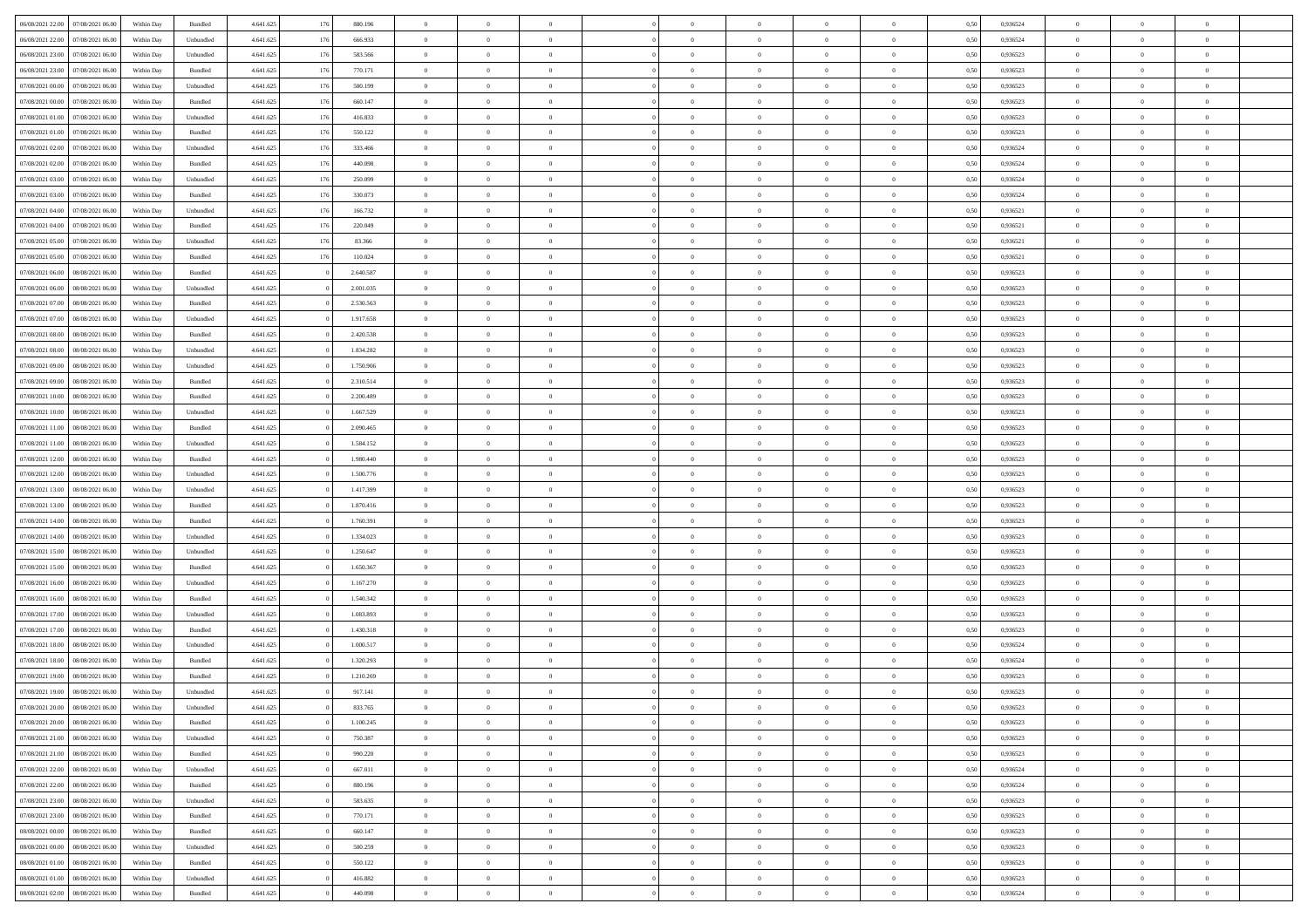| 08/08/2021 02:00                  | 08/08/2021 06:00 | Within Day | Unbundled | 4.641.625 | 333.505   | $\overline{0}$ | $\theta$       |                | $\Omega$       | $\Omega$       | $\theta$       | $\theta$       | 0.50 | 0,936524 | $\theta$       | $\overline{0}$ | $\overline{0}$ |  |
|-----------------------------------|------------------|------------|-----------|-----------|-----------|----------------|----------------|----------------|----------------|----------------|----------------|----------------|------|----------|----------------|----------------|----------------|--|
| 08/08/2021 03:00                  | 08/08/2021 06:00 | Within Day | Unbundled | 4.641.625 | 250.129   | $\overline{0}$ | $\overline{0}$ | $\overline{0}$ | $\overline{0}$ | $\bf{0}$       | $\overline{0}$ | $\bf{0}$       | 0,50 | 0,936524 | $\theta$       | $\overline{0}$ | $\overline{0}$ |  |
| 08/08/2021 03:00                  | 08/08/2021 06:00 | Within Day | Bundled   | 4.641.625 | 330.073   | $\overline{0}$ | $\bf{0}$       | $\overline{0}$ | $\bf{0}$       | $\bf{0}$       | $\bf{0}$       | $\mathbf{0}$   | 0,50 | 0,936524 | $\overline{0}$ | $\overline{0}$ | $\bf{0}$       |  |
| 08/08/2021 04:00                  | 08/08/2021 06:00 | Within Dav | Bundled   | 4.641.625 | 220.049   | $\overline{0}$ | $\overline{0}$ | $\overline{0}$ | $\overline{0}$ | $\bf{0}$       | $\overline{0}$ | $\overline{0}$ | 0.50 | 0.936521 | $\theta$       | $\theta$       | $\overline{0}$ |  |
|                                   |                  |            |           |           |           |                |                |                |                |                |                |                |      |          |                |                |                |  |
| 08/08/2021 04:00                  | 08/08/2021 06:00 | Within Day | Unbundled | 4.641.625 | 166.753   | $\overline{0}$ | $\theta$       | $\overline{0}$ | $\overline{0}$ | $\bf{0}$       | $\overline{0}$ | $\bf{0}$       | 0,50 | 0,936521 | $\theta$       | $\overline{0}$ | $\overline{0}$ |  |
| 08/08/2021 05:00                  | 08/08/2021 06:00 | Within Day | Unbundled | 4.641.625 | 83.376    | $\overline{0}$ | $\overline{0}$ | $\overline{0}$ | $\bf{0}$       | $\overline{0}$ | $\overline{0}$ | $\mathbf{0}$   | 0,50 | 0,936521 | $\overline{0}$ | $\overline{0}$ | $\bf{0}$       |  |
| 08/08/2021 05:00                  | 08/08/2021 06:00 | Within Dav | Bundled   | 4.641.625 | 110.024   | $\overline{0}$ | $\overline{0}$ | $\overline{0}$ | $\overline{0}$ | $\overline{0}$ | $\overline{0}$ | $\overline{0}$ | 0.50 | 0,936521 | $\theta$       | $\overline{0}$ | $\overline{0}$ |  |
| 08/08/2021 06:00                  | 09/08/2021 06:00 | Within Day | Unbundled | 4.641.625 | 2.001.035 | $\overline{0}$ | $\theta$       | $\overline{0}$ | $\overline{0}$ | $\bf{0}$       | $\overline{0}$ | $\bf{0}$       | 0,50 | 0,936523 | $\theta$       | $\theta$       | $\overline{0}$ |  |
|                                   |                  |            |           |           |           |                |                |                |                |                |                |                |      |          |                |                |                |  |
| 08/08/2021 06:00                  | 09/08/2021 06:00 | Within Day | Bundled   | 4.641.625 | 2.640.587 | $\overline{0}$ | $\overline{0}$ | $\overline{0}$ | $\bf{0}$       | $\bf{0}$       | $\bf{0}$       | $\bf{0}$       | 0,50 | 0,936523 | $\,0\,$        | $\overline{0}$ | $\overline{0}$ |  |
| 08/08/2021 07:00                  | 09/08/2021 06:00 | Within Dav | Bundled   | 4.641.625 | 2.530.563 | $\overline{0}$ | $\overline{0}$ | $\overline{0}$ | $\overline{0}$ | $\overline{0}$ | $\overline{0}$ | $\overline{0}$ | 0.50 | 0.936523 | $\theta$       | $\overline{0}$ | $\overline{0}$ |  |
| 08/08/2021 07:00                  | 09/08/2021 06:00 | Within Day | Unbundled | 4.641.625 | 1.917.658 | $\overline{0}$ | $\theta$       | $\overline{0}$ | $\overline{0}$ | $\bf{0}$       | $\overline{0}$ | $\bf{0}$       | 0,50 | 0,936523 | $\,$ 0 $\,$    | $\overline{0}$ | $\overline{0}$ |  |
| 08/08/2021 08:00                  | 09/08/2021 06:00 | Within Day | Unbundled | 4.641.625 | 1.834.282 | $\overline{0}$ | $\bf{0}$       | $\overline{0}$ | $\bf{0}$       | $\bf{0}$       | $\bf{0}$       | $\mathbf{0}$   | 0,50 | 0,936523 | $\overline{0}$ | $\overline{0}$ | $\bf{0}$       |  |
| 08/08/2021 08:00                  | 09/08/2021 06:00 | Within Day | Bundled   | 4.641.625 | 2.420.538 | $\overline{0}$ | $\overline{0}$ | $\overline{0}$ | $\overline{0}$ | $\bf{0}$       | $\overline{0}$ | $\overline{0}$ | 0.50 | 0.936523 | $\theta$       | $\theta$       | $\overline{0}$ |  |
|                                   |                  |            |           |           |           |                |                |                |                |                |                |                |      |          |                |                |                |  |
| 08/08/2021 09:00                  | 09/08/2021 06:00 | Within Day | Bundled   | 4.641.625 | 2.310.514 | $\overline{0}$ | $\theta$       | $\overline{0}$ | $\overline{0}$ | $\bf{0}$       | $\overline{0}$ | $\bf{0}$       | 0,50 | 0,936523 | $\theta$       | $\overline{0}$ | $\overline{0}$ |  |
| 08/08/2021 09:00                  | 09/08/2021 06:00 | Within Day | Unbundled | 4.641.625 | 1.750.906 | $\overline{0}$ | $\overline{0}$ | $\overline{0}$ | $\bf{0}$       | $\overline{0}$ | $\overline{0}$ | $\mathbf{0}$   | 0,50 | 0,936523 | $\overline{0}$ | $\overline{0}$ | $\bf{0}$       |  |
| 08/08/2021 11:00                  | 09/08/2021 06:00 | Within Dav | Unbundled | 4.641.625 | 1.584.152 | $\overline{0}$ | $\overline{0}$ | $\overline{0}$ | $\overline{0}$ | $\overline{0}$ | $\overline{0}$ | $\overline{0}$ | 0.50 | 0.936523 | $\theta$       | $\overline{0}$ | $\overline{0}$ |  |
| 08/08/2021 11:00                  | 09/08/2021 06:00 | Within Day | Bundled   | 4.641.625 | 2.090.465 | $\overline{0}$ | $\theta$       | $\overline{0}$ | $\overline{0}$ | $\bf{0}$       | $\overline{0}$ | $\bf{0}$       | 0,50 | 0,936523 | $\theta$       | $\theta$       | $\overline{0}$ |  |
|                                   |                  |            |           |           |           |                |                |                |                |                |                |                |      |          |                |                |                |  |
| 08/08/2021 12:00                  | 09/08/2021 06:00 | Within Day | Unbundled | 4.641.625 | 1.500.776 | $\overline{0}$ | $\overline{0}$ | $\overline{0}$ | $\bf{0}$       | $\bf{0}$       | $\bf{0}$       | $\bf{0}$       | 0,50 | 0,936523 | $\,0\,$        | $\overline{0}$ | $\overline{0}$ |  |
| 08/08/2021 12:00                  | 09/08/2021 06:00 | Within Day | Bundled   | 4.641.625 | 1.980.440 | $\overline{0}$ | $\overline{0}$ | $\overline{0}$ | $\overline{0}$ | $\overline{0}$ | $\overline{0}$ | $\overline{0}$ | 0.50 | 0.936523 | $\theta$       | $\overline{0}$ | $\overline{0}$ |  |
| 08/08/2021 13:00                  | 09/08/2021 06:00 | Within Day | Unbundled | 4.641.625 | 1.417.399 | $\overline{0}$ | $\theta$       | $\overline{0}$ | $\overline{0}$ | $\bf{0}$       | $\overline{0}$ | $\bf{0}$       | 0,50 | 0,936523 | $\,$ 0 $\,$    | $\overline{0}$ | $\overline{0}$ |  |
| 08/08/2021 13:00                  | 09/08/2021 06:00 | Within Day | Bundled   | 4.641.625 | 1.870.416 | $\overline{0}$ | $\overline{0}$ | $\overline{0}$ | $\bf{0}$       | $\bf{0}$       | $\bf{0}$       | $\bf{0}$       | 0,50 | 0,936523 | $\bf{0}$       | $\overline{0}$ | $\bf{0}$       |  |
| 08/08/2021 14:00                  | 09/08/2021 06:00 | Within Day | Unbundled | 4.641.625 | 1.334.023 | $\overline{0}$ | $\overline{0}$ | $\overline{0}$ | $\overline{0}$ | $\bf{0}$       | $\overline{0}$ | $\overline{0}$ | 0.50 | 0.936523 | $\theta$       | $\overline{0}$ | $\overline{0}$ |  |
|                                   |                  |            |           |           |           |                |                |                |                |                |                |                |      |          |                |                |                |  |
| 08/08/2021 14:00                  | 09/08/2021 06:00 | Within Day | Bundled   | 4.641.625 | 1.760.391 | $\overline{0}$ | $\theta$       | $\overline{0}$ | $\overline{0}$ | $\bf{0}$       | $\overline{0}$ | $\bf{0}$       | 0,50 | 0,936523 | $\theta$       | $\overline{0}$ | $\overline{0}$ |  |
| 08/08/2021 15:00                  | 09/08/2021 06:00 | Within Day | Unbundled | 4.641.625 | 1.250.647 | $\overline{0}$ | $\overline{0}$ | $\overline{0}$ | $\bf{0}$       | $\overline{0}$ | $\overline{0}$ | $\mathbf{0}$   | 0,50 | 0,936523 | $\overline{0}$ | $\overline{0}$ | $\bf{0}$       |  |
| 08/08/2021 15:00                  | 09/08/2021 06:00 | Within Dav | Bundled   | 4.641.625 | 1.650.367 | $\overline{0}$ | $\overline{0}$ | $\overline{0}$ | $\overline{0}$ | $\overline{0}$ | $\overline{0}$ | $\overline{0}$ | 0.50 | 0.936523 | $\theta$       | $\overline{0}$ | $\overline{0}$ |  |
| 08/08/2021 16:00                  | 09/08/2021 06:00 | Within Day | Bundled   | 4.641.625 | 1.540.342 | $\overline{0}$ | $\theta$       | $\overline{0}$ | $\overline{0}$ | $\bf{0}$       | $\overline{0}$ | $\bf{0}$       | 0,50 | 0,936523 | $\theta$       | $\theta$       | $\overline{0}$ |  |
| 08/08/2021 16:00                  | 09/08/2021 06:00 | Within Day | Unbundled | 4.641.625 | 1.167.270 | $\overline{0}$ | $\overline{0}$ | $\overline{0}$ | $\bf{0}$       | $\bf{0}$       | $\bf{0}$       | $\bf{0}$       | 0,50 | 0,936523 | $\,0\,$        | $\overline{0}$ | $\overline{0}$ |  |
|                                   |                  |            |           |           |           |                |                |                |                |                |                |                |      |          |                |                |                |  |
| 08/08/2021 17:00                  | 09/08/2021 06:00 | Within Day | Unbundled | 4.641.625 | 1.083.893 | $\overline{0}$ | $\overline{0}$ | $\overline{0}$ | $\overline{0}$ | $\overline{0}$ | $\overline{0}$ | $\overline{0}$ | 0.50 | 0.936523 | $\theta$       | $\overline{0}$ | $\overline{0}$ |  |
| 08/08/2021 17:00                  | 09/08/2021 06:00 | Within Day | Bundled   | 4.641.625 | 1.430.318 | $\overline{0}$ | $\theta$       | $\overline{0}$ | $\overline{0}$ | $\bf{0}$       | $\overline{0}$ | $\bf{0}$       | 0,50 | 0,936523 | $\,$ 0 $\,$    | $\overline{0}$ | $\overline{0}$ |  |
| 08/08/2021 18:00                  | 09/08/2021 06:00 | Within Day | Bundled   | 4.641.625 | 1.320.293 | $\overline{0}$ | $\overline{0}$ | $\overline{0}$ | $\bf{0}$       | $\bf{0}$       | $\bf{0}$       | $\bf{0}$       | 0,50 | 0,936524 | $\overline{0}$ | $\overline{0}$ | $\bf{0}$       |  |
| 08/08/2021 18:00                  | 09/08/2021 06:00 | Within Day | Unbundled | 4.641.625 | 1.000.517 | $\overline{0}$ | $\Omega$       | $\Omega$       | $\Omega$       | $\Omega$       | $\overline{0}$ | $\overline{0}$ | 0,50 | 0,936524 | $\,0\,$        | $\theta$       | $\theta$       |  |
| 08/08/2021 19:00                  | 09/08/2021 06:00 |            |           | 4.641.625 | 1.210.269 | $\overline{0}$ | $\theta$       | $\overline{0}$ | $\overline{0}$ | $\bf{0}$       | $\overline{0}$ |                |      | 0,936523 | $\theta$       | $\overline{0}$ | $\overline{0}$ |  |
|                                   |                  | Within Day | Bundled   |           |           |                |                |                |                |                |                | $\bf{0}$       | 0,50 |          |                |                |                |  |
| 08/08/2021 19:00                  | 09/08/2021 06:00 | Within Day | Unbundled | 4.641.625 | 917.141   | $\overline{0}$ | $\overline{0}$ | $\overline{0}$ | $\bf{0}$       | $\overline{0}$ | $\overline{0}$ | $\mathbf{0}$   | 0,50 | 0,936523 | $\overline{0}$ | $\overline{0}$ | $\bf{0}$       |  |
| 08/08/2021 20:00                  | 09/08/2021 06:00 | Within Day | Bundled   | 4.641.625 | 1.100.245 | $\overline{0}$ | $\Omega$       | $\Omega$       | $\Omega$       | $\bf{0}$       | $\overline{0}$ | $\overline{0}$ | 0.50 | 0.936523 | $\,0\,$        | $\theta$       | $\theta$       |  |
| 08/08/2021 20:00                  | 09/08/2021 06:00 | Within Day | Unbundled | 4.641.625 | 833.765   | $\overline{0}$ | $\theta$       | $\overline{0}$ | $\overline{0}$ | $\bf{0}$       | $\overline{0}$ | $\bf{0}$       | 0,50 | 0,936523 | $\theta$       | $\overline{0}$ | $\overline{0}$ |  |
| 08/08/2021 21:00                  | 09/08/2021 06:00 | Within Day | Unbundled | 4.641.625 | 750.387   | $\overline{0}$ | $\overline{0}$ | $\overline{0}$ | $\bf{0}$       | $\bf{0}$       | $\bf{0}$       | $\bf{0}$       | 0,50 | 0,936523 | $\bf{0}$       | $\overline{0}$ | $\bf{0}$       |  |
|                                   |                  |            |           |           |           |                | $\Omega$       |                |                | $\theta$       |                |                |      |          | $\theta$       |                | $\theta$       |  |
| 08/08/2021 21:00                  | 09/08/2021 06:00 | Within Day | Bundled   | 4.641.625 | 990.220   | $\overline{0}$ |                | $\Omega$       | $\Omega$       |                | $\overline{0}$ | $\overline{0}$ | 0.50 | 0.936523 |                | $\theta$       |                |  |
| 08/08/2021 22:00                  | 09/08/2021 06:00 | Within Day | Unbundled | 4.641.625 | 667.011   | $\overline{0}$ | $\overline{0}$ | $\overline{0}$ | $\overline{0}$ | $\bf{0}$       | $\overline{0}$ | $\bf{0}$       | 0,50 | 0,936524 | $\,$ 0 $\,$    | $\overline{0}$ | $\overline{0}$ |  |
| 08/08/2021 22.00                  | 09/08/2021 06:00 | Within Day | Bundled   | 4.641.625 | 880.196   | $\overline{0}$ | $\overline{0}$ | $\overline{0}$ | $\bf{0}$       | $\bf{0}$       | $\bf{0}$       | $\mathbf{0}$   | 0,50 | 0,936524 | $\bf{0}$       | $\overline{0}$ | $\bf{0}$       |  |
| 08/08/2021 23:00                  | 09/08/2021 06:00 | Within Day | Unbundled | 4.641.625 | 583.635   | $\overline{0}$ | $\Omega$       | $\Omega$       | $\Omega$       | $\overline{0}$ | $\overline{0}$ | $\overline{0}$ | 0,50 | 0,936523 | $\,0\,$        | $\theta$       | $\theta$       |  |
| 08/08/2021 23:00                  | 09/08/2021 06:00 | Within Day | Bundled   | 4.641.625 | 770.171   | $\overline{0}$ | $\overline{0}$ | $\overline{0}$ | $\overline{0}$ | $\,$ 0         | $\overline{0}$ | $\bf{0}$       | 0,50 | 0,936523 | $\,$ 0 $\,$    | $\overline{0}$ | $\overline{0}$ |  |
|                                   |                  |            |           |           |           |                |                |                |                |                |                |                |      |          |                |                |                |  |
| 09/08/2021 00:00                  | 09/08/2021 06:00 | Within Day | Bundled   | 4.641.625 | 660.147   | $\overline{0}$ | $\overline{0}$ | $\overline{0}$ | $\bf{0}$       | $\bf{0}$       | $\bf{0}$       | $\mathbf{0}$   | 0,50 | 0,936523 | $\bf{0}$       | $\overline{0}$ | $\bf{0}$       |  |
| 09/08/2021 00:00                  | 09/08/2021 06:00 | Within Day | Unbundled | 4.641.625 | 500.259   | $\overline{0}$ | $\Omega$       | $\Omega$       | $\Omega$       | $\Omega$       | $\Omega$       | $\overline{0}$ | 0.50 | 0.936523 | $\theta$       | $\theta$       | $\theta$       |  |
| 09/08/2021 01:00                  | 09/08/2021 06:00 | Within Day | Bundled   | 4.641.625 | 550.122   | $\overline{0}$ | $\overline{0}$ | $\overline{0}$ | $\bf{0}$       | $\,$ 0         | $\bf{0}$       | $\bf{0}$       | 0,50 | 0,936523 | $\,0\,$        | $\,$ 0 $\,$    | $\overline{0}$ |  |
| 09/08/2021 01:00 09/08/2021 06:00 |                  | Within Day | Unbundled | 4.641.625 | 416.882   | $\bf{0}$       | $\bf{0}$       |                |                | $\bf{0}$       |                |                | 0,50 | 0,936523 | $\bf{0}$       | $\overline{0}$ |                |  |
| 09/08/2021 02:00                  | 09/08/2021 06:00 | Within Day | Bundled   | 4.641.625 | 440 098   | $\overline{0}$ | $\overline{0}$ | $\overline{0}$ | $\Omega$       | $\overline{0}$ | $\overline{0}$ | $\overline{0}$ | 0.50 | 0.936524 | $\theta$       | $\theta$       | $\theta$       |  |
|                                   |                  |            |           |           |           |                |                |                |                |                |                |                |      |          |                |                |                |  |
| 09/08/2021 02:00                  | 09/08/2021 06:00 | Within Day | Unbundled | 4.641.625 | 333.505   | $\overline{0}$ | $\,$ 0         | $\overline{0}$ | $\bf{0}$       | $\,$ 0 $\,$    | $\overline{0}$ | $\,$ 0 $\,$    | 0,50 | 0,936524 | $\,$ 0 $\,$    | $\,$ 0 $\,$    | $\,$ 0         |  |
| 09/08/2021 03:00                  | 09/08/2021 06:00 | Within Day | Unbundled | 4.641.625 | 250.129   | $\overline{0}$ | $\overline{0}$ | $\overline{0}$ | $\overline{0}$ | $\overline{0}$ | $\overline{0}$ | $\mathbf{0}$   | 0,50 | 0,936524 | $\overline{0}$ | $\bf{0}$       | $\bf{0}$       |  |
| 09/08/2021 03:00                  | 09/08/2021 06:00 | Within Day | Bundled   | 4.641.625 | 330.073   | $\overline{0}$ | $\overline{0}$ | $\overline{0}$ | $\Omega$       | $\overline{0}$ | $\overline{0}$ | $\overline{0}$ | 0,50 | 0,936524 | $\overline{0}$ | $\theta$       | $\overline{0}$ |  |
| 09/08/2021 04:00                  | 09/08/2021 06:00 | Within Day | Unbundled | 4.641.625 | 166.753   | $\overline{0}$ | $\,$ 0         | $\overline{0}$ | $\overline{0}$ | $\,$ 0 $\,$    | $\overline{0}$ | $\mathbf{0}$   | 0,50 | 0,936521 | $\,$ 0 $\,$    | $\overline{0}$ | $\overline{0}$ |  |
| 09/08/2021 04:00                  | 09/08/2021 06:00 | Within Day | Bundled   | 4.641.625 | 220.049   | $\overline{0}$ | $\overline{0}$ | $\overline{0}$ | $\overline{0}$ | $\overline{0}$ | $\overline{0}$ | $\mathbf{0}$   | 0,50 | 0,936521 | $\overline{0}$ | $\overline{0}$ | $\bf{0}$       |  |
|                                   |                  |            |           |           |           |                |                |                |                |                |                |                |      |          |                |                |                |  |
| 09/08/2021 05:00                  | 09/08/2021 06:00 | Within Day | Bundled   | 4.641.625 | 110.024   | $\overline{0}$ | $\overline{0}$ | $\overline{0}$ | $\Omega$       | $\overline{0}$ | $\overline{0}$ | $\bf{0}$       | 0.50 | 0,936521 | $\overline{0}$ | $\theta$       | $\overline{0}$ |  |
| 09/08/2021 05:00                  | 09/08/2021 06:00 | Within Day | Unbundled | 4.641.625 | 83.376    | $\overline{0}$ | $\,$ 0         | $\overline{0}$ | $\bf{0}$       | $\bf{0}$       | $\bf{0}$       | $\bf{0}$       | 0,50 | 0,936521 | $\,$ 0 $\,$    | $\overline{0}$ | $\overline{0}$ |  |
| 09/08/2021 06:00                  | 10/08/2021 06:00 | Within Day | Unbundled | 4.641.625 | 2.001.035 | $\overline{0}$ | $\bf{0}$       | $\overline{0}$ | $\overline{0}$ | $\overline{0}$ | $\overline{0}$ | $\mathbf{0}$   | 0,50 | 0,936523 | $\overline{0}$ | $\overline{0}$ | $\bf{0}$       |  |
| 09/08/2021 06:00                  | 10/08/2021 06:00 | Within Day | Bundled   | 4.641.625 | 2.640.587 | $\overline{0}$ | $\overline{0}$ | $\overline{0}$ | $\Omega$       | $\overline{0}$ | $\overline{0}$ | $\overline{0}$ | 0.50 | 0.936523 | $\overline{0}$ | $\overline{0}$ | $\overline{0}$ |  |
|                                   |                  |            |           |           |           |                | $\bf{0}$       |                | $\overline{0}$ |                |                |                |      |          | $\,$ 0 $\,$    | $\,$ 0 $\,$    |                |  |
| 09/08/2021 07:00                  | 10/08/2021 06:00 | Within Day | Bundled   | 4.641.625 | 2.530.563 | $\overline{0}$ |                | $\overline{0}$ |                | $\bf{0}$       | $\bf{0}$       | $\bf{0}$       | 0,50 | 0,936523 |                |                | $\bf{0}$       |  |
| 09/08/2021 07:00                  | 10/08/2021 06:00 | Within Day | Unbundled | 4.641.625 | 1.917.658 | $\overline{0}$ | $\bf{0}$       | $\overline{0}$ | $\bf{0}$       | $\bf{0}$       | $\bf{0}$       | $\bf{0}$       | 0,50 | 0,936523 | $\overline{0}$ | $\overline{0}$ | $\bf{0}$       |  |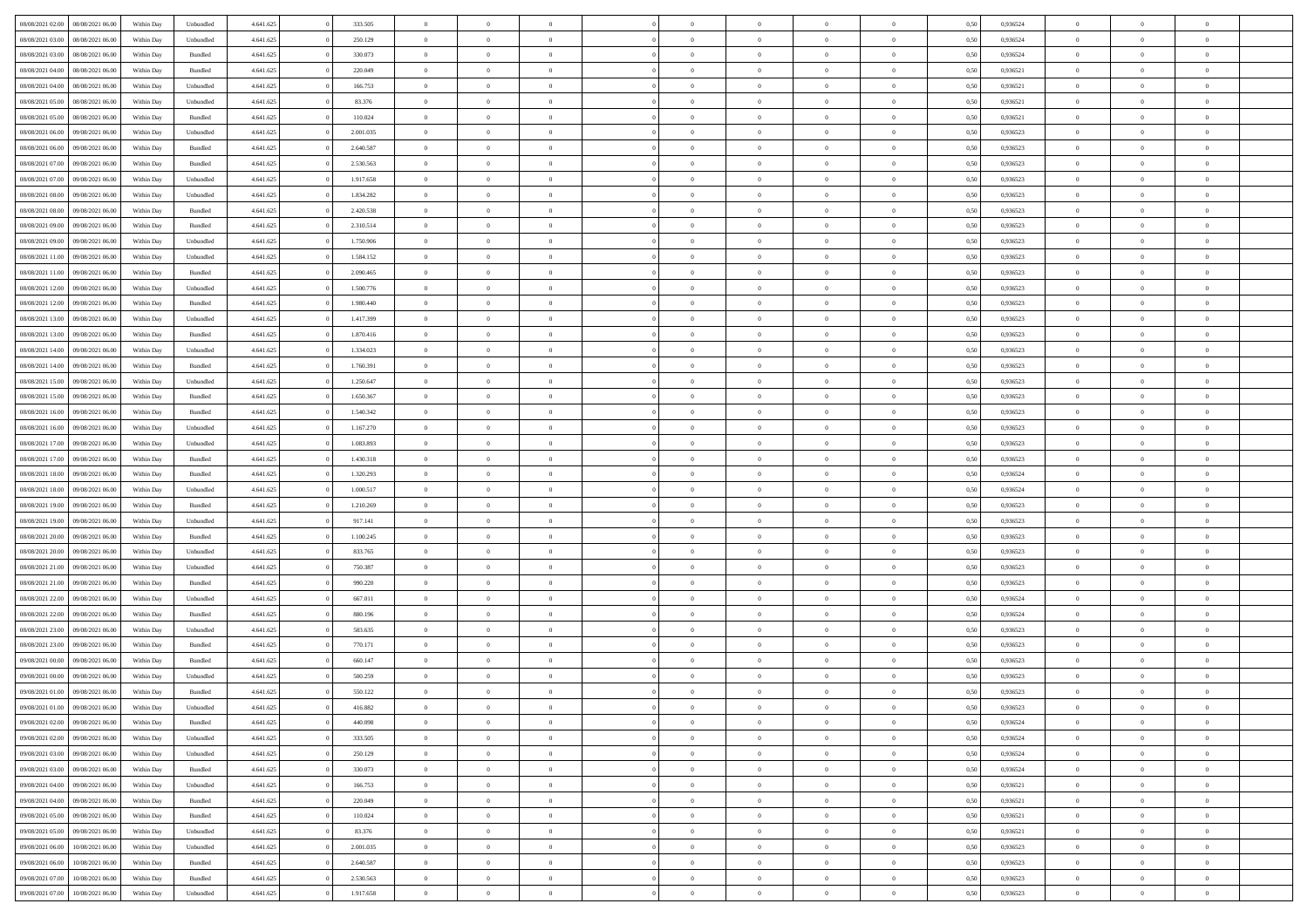| 09/08/2021 08:00                  | 10/08/2021 06:00 | Within Day | Bundled                     | 4.641.625 | 2.420.538 | $\overline{0}$ | $\theta$       |                | $\overline{0}$ | $\bf{0}$       | $\overline{0}$ | $\theta$       | 0,50 | 0,936523 | $\theta$       | $\theta$       | $\theta$       |  |
|-----------------------------------|------------------|------------|-----------------------------|-----------|-----------|----------------|----------------|----------------|----------------|----------------|----------------|----------------|------|----------|----------------|----------------|----------------|--|
| 09/08/2021 08:00                  | 10/08/2021 06:00 | Within Day | Unbundled                   | 4.641.625 | 1.834.282 | $\overline{0}$ | $\overline{0}$ | $\overline{0}$ | $\overline{0}$ | $\bf{0}$       | $\bf{0}$       | $\bf{0}$       | 0,50 | 0,936523 | $\,$ 0 $\,$    | $\overline{0}$ | $\overline{0}$ |  |
|                                   |                  |            |                             |           |           |                |                |                |                |                |                |                |      |          |                |                |                |  |
| 09/08/2021 09:00                  | 10/08/2021 06:00 | Within Day | Bundled                     | 4.641.625 | 2.310.514 | $\overline{0}$ | $\overline{0}$ | $\overline{0}$ | $\overline{0}$ | $\bf{0}$       | $\overline{0}$ | $\mathbf{0}$   | 0.50 | 0.936523 | $\overline{0}$ | $\,$ 0 $\,$    | $\bf{0}$       |  |
| 09/08/2021 09:00                  | 10/08/2021 06:00 | Within Day | Unbundled                   | 4.641.625 | 1.750.906 | $\overline{0}$ | $\overline{0}$ | $\overline{0}$ | $\overline{0}$ | $\,0\,$        | $\overline{0}$ | $\overline{0}$ | 0,50 | 0,936523 | $\,$ 0 $\,$    | $\overline{0}$ | $\overline{0}$ |  |
| 09/08/2021 10:00                  | 10/08/2021 06:00 | Within Day | Bundled                     | 4.641.625 | 2.200.489 | $\overline{0}$ | $\overline{0}$ | $\overline{0}$ | $\overline{0}$ | $\,$ 0         | $\overline{0}$ | $\bf{0}$       | 0,50 | 0,936523 | $\,$ 0 $\,$    | $\overline{0}$ | $\overline{0}$ |  |
| 09/08/2021 10:00                  | 10/08/2021 06:00 | Within Day | Unbundled                   | 4.641.625 | 1.667.529 | $\overline{0}$ | $\overline{0}$ | $\overline{0}$ | $\overline{0}$ | $\bf{0}$       | $\overline{0}$ | $\bf{0}$       | 0.50 | 0.936523 | $\,0\,$        | $\overline{0}$ | $\overline{0}$ |  |
| 09/08/2021 11:00                  | 10/08/2021 06:00 | Within Day | Bundled                     | 4.641.625 | 2.090.465 | $\overline{0}$ | $\overline{0}$ | $\overline{0}$ | $\overline{0}$ | $\bf{0}$       | $\overline{0}$ | $\bf{0}$       | 0,50 | 0,936523 | $\,$ 0 $\,$    | $\overline{0}$ | $\overline{0}$ |  |
| 09/08/2021 11:00                  | 10/08/2021 06:00 | Within Day | Unbundled                   | 4.641.625 | 1.584.152 | $\overline{0}$ | $\overline{0}$ | $\overline{0}$ | $\overline{0}$ | $\,$ 0         | $\bf{0}$       | $\bf{0}$       | 0,50 | 0,936523 | $\,$ 0 $\,$    | $\overline{0}$ | $\overline{0}$ |  |
| 09/08/2021 12:00                  | 10/08/2021 06:00 | Within Day | Bundled                     | 4.641.625 | 1.980.440 | $\overline{0}$ | $\overline{0}$ | $\overline{0}$ | $\overline{0}$ | $\bf{0}$       | $\overline{0}$ | $\bf{0}$       | 0.50 | 0.936523 | $\bf{0}$       | $\overline{0}$ | $\bf{0}$       |  |
| 09/08/2021 12:00                  | 10/08/2021 06:00 | Within Day | Unbundled                   | 4.641.625 | 1.500.776 | $\overline{0}$ | $\overline{0}$ | $\overline{0}$ | $\overline{0}$ | $\bf{0}$       | $\overline{0}$ | $\bf{0}$       | 0,50 | 0,936523 | $\,$ 0 $\,$    | $\overline{0}$ | $\overline{0}$ |  |
| 09/08/2021 13:00                  | 10/08/2021 06:00 | Within Day | Bundled                     | 4.641.625 | 1.870.416 | $\bf{0}$       | $\overline{0}$ | $\overline{0}$ | $\overline{0}$ | $\bf{0}$       | $\bf{0}$       | $\bf{0}$       | 0,50 | 0,936523 | $\,$ 0 $\,$    | $\overline{0}$ | $\overline{0}$ |  |
| 09/08/2021 13:00                  | 10/08/2021 06:00 | Within Day | Unbundled                   | 4.641.625 | 1.417.399 | $\overline{0}$ | $\overline{0}$ | $\overline{0}$ | $\overline{0}$ | $\bf{0}$       | $\overline{0}$ | $\mathbf{0}$   | 0.50 | 0.936523 | $\overline{0}$ | $\,$ 0 $\,$    | $\bf{0}$       |  |
|                                   |                  |            |                             |           |           | $\overline{0}$ | $\overline{0}$ | $\overline{0}$ | $\overline{0}$ | $\bf{0}$       | $\overline{0}$ | $\overline{0}$ |      |          | $\,$ 0 $\,$    | $\overline{0}$ |                |  |
| 09/08/2021 14:00                  | 10/08/2021 06:00 | Within Day | Bundled                     | 4.641.625 | 1.760.391 |                |                |                |                |                |                |                | 0,50 | 0,936523 |                |                | $\overline{0}$ |  |
| 09/08/2021 14:00                  | 10/08/2021 06:00 | Within Day | Unbundled                   | 4.641.625 | 1.334.023 | $\overline{0}$ | $\theta$       | $\overline{0}$ | $\overline{0}$ | $\,$ 0         | $\bf{0}$       | $\bf{0}$       | 0,50 | 0,936523 | $\,$ 0 $\,$    | $\overline{0}$ | $\overline{0}$ |  |
| 09/08/2021 15:00                  | 10/08/2021 06:00 | Within Day | Unbundled                   | 4.641.625 | 1.250.647 | $\overline{0}$ | $\overline{0}$ | $\overline{0}$ | $\overline{0}$ | $\bf{0}$       | $\overline{0}$ | $\bf{0}$       | 0.50 | 0.936523 | $\,0\,$        | $\overline{0}$ | $\overline{0}$ |  |
| 09/08/2021 15:00                  | 10/08/2021 06:00 | Within Day | Bundled                     | 4.641.625 | 1.650.367 | $\overline{0}$ | $\overline{0}$ | $\overline{0}$ | $\overline{0}$ | $\bf{0}$       | $\overline{0}$ | $\bf{0}$       | 0,50 | 0,936523 | $\,$ 0 $\,$    | $\theta$       | $\overline{0}$ |  |
| 09/08/2021 16:00                  | 10/08/2021 06:00 | Within Day | Unbundled                   | 4.641.625 | 1.167.270 | $\overline{0}$ | $\overline{0}$ | $\overline{0}$ | $\overline{0}$ | $\,$ 0         | $\bf{0}$       | $\bf{0}$       | 0,50 | 0,936523 | $\,$ 0 $\,$    | $\overline{0}$ | $\overline{0}$ |  |
| 09/08/2021 16:00                  | 10/08/2021 06:00 | Within Day | Bundled                     | 4.641.625 | 1.540.342 | $\overline{0}$ | $\overline{0}$ | $\overline{0}$ | $\overline{0}$ | $\bf{0}$       | $\overline{0}$ | $\mathbf{0}$   | 0.50 | 0.936523 | $\bf{0}$       | $\overline{0}$ | $\bf{0}$       |  |
| 09/08/2021 17:00                  | 10/08/2021 06:00 | Within Day | Bundled                     | 4.641.625 | 1.430.318 | $\overline{0}$ | $\overline{0}$ | $\overline{0}$ | $\overline{0}$ | $\bf{0}$       | $\overline{0}$ | $\bf{0}$       | 0,50 | 0,936523 | $\,$ 0 $\,$    | $\overline{0}$ | $\overline{0}$ |  |
| 09/08/2021 17:00                  | 10/08/2021 06:00 | Within Day | Unbundled                   | 4.641.625 | 1.083.893 | $\bf{0}$       | $\overline{0}$ | $\overline{0}$ | $\overline{0}$ | $\bf{0}$       | $\bf{0}$       | $\bf{0}$       | 0,50 | 0,936523 | $\,$ 0 $\,$    | $\overline{0}$ | $\overline{0}$ |  |
| 09/08/2021 18:00                  | 10/08/2021 06:00 | Within Day | $\mathbf B$ undled          | 4.641.625 | 1.320.293 | $\overline{0}$ | $\overline{0}$ | $\overline{0}$ | $\overline{0}$ | $\bf{0}$       | $\overline{0}$ | $\mathbf{0}$   | 0.50 | 0.936524 | $\overline{0}$ | $\,$ 0 $\,$    | $\overline{0}$ |  |
| 09/08/2021 18:00                  | 10/08/2021 06:00 | Within Day | Unbundled                   | 4.641.625 | 1.000.517 | $\overline{0}$ | $\overline{0}$ | $\overline{0}$ | $\overline{0}$ | $\,0\,$        | $\overline{0}$ | $\overline{0}$ | 0,50 | 0,936524 | $\,$ 0 $\,$    | $\overline{0}$ | $\overline{0}$ |  |
| 09/08/2021 19:00                  | 10/08/2021 06:00 | Within Day | Bundled                     | 4.641.625 | 1.210.269 | $\overline{0}$ | $\overline{0}$ | $\overline{0}$ | $\overline{0}$ | $\bf{0}$       | $\overline{0}$ | $\bf{0}$       | 0,50 | 0,936523 | $\,$ 0 $\,$    | $\overline{0}$ | $\overline{0}$ |  |
|                                   |                  |            |                             |           |           |                |                |                |                |                |                |                |      |          |                |                |                |  |
| 09/08/2021 19:00                  | 10/08/2021 06:00 | Within Day | Unbundled                   | 4.641.625 | 917.141   | $\overline{0}$ | $\overline{0}$ | $\overline{0}$ | $\overline{0}$ | $\bf{0}$       | $\overline{0}$ | $\bf{0}$       | 0.50 | 0.936523 | $\,0\,$        | $\overline{0}$ | $\overline{0}$ |  |
| 09/08/2021 20:00                  | 10/08/2021 06:00 | Within Day | Bundled                     | 4.641.625 | 1.100.245 | $\overline{0}$ | $\overline{0}$ | $\overline{0}$ | $\overline{0}$ | $\bf{0}$       | $\overline{0}$ | $\bf{0}$       | 0,50 | 0,936523 | $\,$ 0 $\,$    | $\theta$       | $\overline{0}$ |  |
| 09/08/2021 20:00                  | 10/08/2021 06:00 | Within Day | Unbundled                   | 4.641.625 | 833.765   | $\overline{0}$ | $\overline{0}$ | $\overline{0}$ | $\overline{0}$ | $\,$ 0         | $\bf{0}$       | $\bf{0}$       | 0,50 | 0,936523 | $\,$ 0 $\,$    | $\overline{0}$ | $\overline{0}$ |  |
| 09/08/2021 21:00                  | 10/08/2021 06:00 | Within Day | Bundled                     | 4.641.625 | 990.220   | $\overline{0}$ | $\overline{0}$ | $\overline{0}$ | $\overline{0}$ | $\bf{0}$       | $\overline{0}$ | $\mathbf{0}$   | 0.50 | 0.936523 | $\bf{0}$       | $\overline{0}$ | $\bf{0}$       |  |
| 09/08/2021 21:00                  | 10/08/2021 06:00 | Within Day | Unbundled                   | 4.641.625 | 750.387   | $\overline{0}$ | $\overline{0}$ | $\overline{0}$ | $\overline{0}$ | $\bf{0}$       | $\overline{0}$ | $\bf{0}$       | 0,50 | 0,936523 | $\,$ 0 $\,$    | $\overline{0}$ | $\overline{0}$ |  |
| 09/08/2021 22:00                  | 10/08/2021 06:00 | Within Day | Bundled                     | 4.641.625 | 880.196   | $\bf{0}$       | $\overline{0}$ | $\overline{0}$ | $\overline{0}$ | $\bf{0}$       | $\bf{0}$       | $\bf{0}$       | 0,50 | 0,936524 | $\,$ 0 $\,$    | $\overline{0}$ | $\overline{0}$ |  |
| 09/08/2021 22.00                  | 10/08/2021 06:00 | Within Day | Unbundled                   | 4.641.625 | 667.011   | $\overline{0}$ | $\overline{0}$ | $\overline{0}$ | $\overline{0}$ | $\bf{0}$       | $\overline{0}$ | $\mathbf{0}$   | 0.50 | 0.936524 | $\overline{0}$ | $\,$ 0 $\,$    | $\bf{0}$       |  |
| 09/08/2021 23:00                  | 10/08/2021 06:00 | Within Dav | Unbundled                   | 4.641.625 | 583.635   | $\overline{0}$ | $\overline{0}$ | $\overline{0}$ | $\overline{0}$ | $\overline{0}$ | $\overline{0}$ | $\overline{0}$ | 0,50 | 0.936523 | $\theta$       | $\overline{0}$ | $\overline{0}$ |  |
| 09/08/2021 23:00                  | 10/08/2021 06:00 | Within Day | Bundled                     | 4.641.625 | 770.171   | $\overline{0}$ | $\overline{0}$ | $\overline{0}$ | $\overline{0}$ | $\bf{0}$       | $\bf{0}$       | $\bf{0}$       | 0,50 | 0,936523 | $\,$ 0 $\,$    | $\overline{0}$ | $\overline{0}$ |  |
| 10/08/2021 00:00                  | 10/08/2021 06:00 | Within Day | Bundled                     | 4.641.625 | 660.147   | $\overline{0}$ | $\overline{0}$ | $\overline{0}$ | $\overline{0}$ | $\bf{0}$       | $\overline{0}$ | $\bf{0}$       | 0.50 | 0.936523 | $\,0\,$        | $\overline{0}$ | $\overline{0}$ |  |
| 10/08/2021 00:00                  | 10/08/2021 06:00 | Within Dav | Unbundled                   | 4.641.625 | 500.259   | $\overline{0}$ | $\overline{0}$ | $\Omega$       | $\overline{0}$ | $\mathbf{0}$   | $\overline{0}$ | $\overline{0}$ | 0,50 | 0.936523 | $\theta$       | $\overline{0}$ | $\overline{0}$ |  |
| 10/08/2021 01:00                  | 10/08/2021 06:00 | Within Day | Bundled                     | 4.641.625 | 550.122   | $\bf{0}$       | $\overline{0}$ | $\overline{0}$ | $\overline{0}$ | $\,$ 0         | $\bf{0}$       | $\bf{0}$       | 0,50 | 0,936523 | $\,$ 0 $\,$    | $\overline{0}$ | $\overline{0}$ |  |
|                                   | 10/08/2021 06:00 |            |                             |           | 416.882   |                | $\overline{0}$ |                |                |                | $\overline{0}$ |                |      | 0.936523 |                |                |                |  |
| 10/08/2021 01:00                  |                  | Within Day | Unbundled                   | 4.641.625 |           | $\overline{0}$ |                | $\overline{0}$ | $\overline{0}$ | $\bf{0}$       |                | $\mathbf{0}$   | 0.50 |          | $\bf{0}$       | $\overline{0}$ | $\bf{0}$       |  |
| 10/08/2021 02:00                  | 10/08/2021 06:00 | Within Dav | Unbundled                   | 4.641.625 | 333.505   | $\overline{0}$ | $\overline{0}$ | $\overline{0}$ | $\overline{0}$ | $\overline{0}$ | $\overline{0}$ | $\overline{0}$ | 0,50 | 0,936524 | $\theta$       | $\overline{0}$ | $\overline{0}$ |  |
| 10/08/2021 02:00                  | 10/08/2021 06:00 | Within Day | Bundled                     | 4.641.625 | 440.098   | $\overline{0}$ | $\overline{0}$ | $\overline{0}$ | $\bf{0}$       | $\bf{0}$       | $\bf{0}$       | $\bf{0}$       | 0,50 | 0,936524 | $\,$ 0 $\,$    | $\overline{0}$ | $\overline{0}$ |  |
| 10/08/2021 03:00                  | 10/08/2021 06:00 | Within Day | Unbundled                   | 4.641.625 | 250.129   | $\overline{0}$ | $\overline{0}$ | $\overline{0}$ | $\overline{0}$ | $\bf{0}$       | $\overline{0}$ | $\mathbf{0}$   | 0.50 | 0.936524 | $\overline{0}$ | $\,$ 0 $\,$    | $\overline{0}$ |  |
| 10/08/2021 03:00                  | 10/08/2021 06:00 | Within Dav | Bundled                     | 4.641.625 | 330.073   | $\overline{0}$ | $\overline{0}$ | $\theta$       | $\overline{0}$ | $\overline{0}$ | $\overline{0}$ | $\overline{0}$ | 0.50 | 0,936524 | $\theta$       | $\overline{0}$ | $\overline{0}$ |  |
| 10/08/2021 04:00                  | 10/08/2021 06:00 | Within Day | Unbundled                   | 4.641.625 | 166.753   | $\overline{0}$ | $\overline{0}$ | $\overline{0}$ | $\overline{0}$ | $\bf{0}$       | $\overline{0}$ | $\bf{0}$       | 0,50 | 0,936521 | $\,$ 0 $\,$    | $\overline{0}$ | $\overline{0}$ |  |
| 10/08/2021 04:00                  | 10/08/2021 06:00 | Within Day | Bundled                     | 4.641.625 | 220,049   | $\overline{0}$ | $\overline{0}$ | $\overline{0}$ | $\overline{0}$ | $\bf{0}$       | $\Omega$       | $\overline{0}$ | 0.50 | 0.936521 | $\,0\,$        | $\theta$       | $\overline{0}$ |  |
| 10/08/2021 05:00                  | 10/08/2021 06:00 | Within Dav | Unbundled                   | 4.641.625 | 83.376    | $\overline{0}$ | $\theta$       | $\Omega$       | $\overline{0}$ | $\bf{0}$       | $\overline{0}$ | $\overline{0}$ | 0.50 | 0,936521 | $\theta$       | $\overline{0}$ | $\overline{0}$ |  |
| 10/08/2021 05:00                  | 10/08/2021 06:00 | Within Day | Bundled                     | 4.641.625 | 110.024   | $\overline{0}$ | $\overline{0}$ | $\overline{0}$ | $\bf{0}$       | $\,$ 0         | $\bf{0}$       | $\bf{0}$       | 0,50 | 0,936521 | $\,$ 0 $\,$    | $\overline{0}$ | $\overline{0}$ |  |
| 10/08/2021 06:00                  | 11/08/2021 06:00 | Within Day | $\ensuremath{\mathsf{Unb}}$ | 4.641.625 | 2.001.035 | $\bf{0}$       | $\theta$       |                | $^{\circ}$     | $\Omega$       |                |                | 0,50 | 0.936523 | $\bf{0}$       | $\theta$       |                |  |
| 10/08/2021 06:00                  | 11/08/2021 06:00 | Within Day | Bundled                     | 4.641.625 | 2.640.587 | $\overline{0}$ | $\overline{0}$ | $\overline{0}$ | $\overline{0}$ | $\overline{0}$ | $\overline{0}$ | $\mathbf{0}$   | 0,50 | 0.936523 | $\theta$       | $\overline{0}$ | $\overline{0}$ |  |
| 10/08/2021 07:00                  | 11/08/2021 06:00 | Within Day | Unbundled                   | 4.641.625 | 1.917.658 | $\overline{0}$ | $\overline{0}$ | $\overline{0}$ | $\bf{0}$       | $\overline{0}$ | $\overline{0}$ | $\mathbf{0}$   | 0,50 | 0,936523 | $\bf{0}$       | $\overline{0}$ | $\bf{0}$       |  |
| 10/08/2021 07:00                  | 11/08/2021 06:00 | Within Day | Bundled                     | 4.641.625 | 2.530.563 | $\overline{0}$ | $\overline{0}$ | $\overline{0}$ | $\overline{0}$ | $\overline{0}$ | $\overline{0}$ | $\mathbf{0}$   | 0.50 | 0.936523 | $\overline{0}$ | $\bf{0}$       | $\bf{0}$       |  |
|                                   |                  |            |                             |           |           |                |                |                |                |                |                |                |      |          |                |                |                |  |
| 10/08/2021 08:00                  | 11/08/2021 06:00 | Within Day | Bundled                     | 4.641.625 | 2.420.538 | $\overline{0}$ | $\overline{0}$ | $\overline{0}$ | $\overline{0}$ | $\overline{0}$ | $\overline{0}$ | $\mathbf{0}$   | 0,50 | 0.936523 | $\overline{0}$ | $\theta$       | $\overline{0}$ |  |
| 10/08/2021 08:00                  | 11/08/2021 06:00 | Within Day | Unbundled                   | 4.641.625 | 1.834.282 | $\overline{0}$ | $\overline{0}$ | $\overline{0}$ | $\overline{0}$ | $\bf{0}$       | $\bf{0}$       | $\bf{0}$       | 0,50 | 0,936523 | $\,0\,$        | $\overline{0}$ | $\overline{0}$ |  |
| 10/08/2021 09:00                  | 11/08/2021 06:00 | Within Day | Unbundled                   | 4.641.625 | 1.750.906 | $\overline{0}$ | $\overline{0}$ | $\overline{0}$ | $\overline{0}$ | $\bf{0}$       | $\overline{0}$ | $\mathbf{0}$   | 0.50 | 0.936523 | $\,$ 0 $\,$    | $\theta$       | $\,$ 0         |  |
| 10/08/2021 09:00                  | 11/08/2021 06:00 | Within Day | Bundled                     | 4.641.625 | 2.310.514 | $\overline{0}$ | $\overline{0}$ | $\overline{0}$ | $\overline{0}$ | $\overline{0}$ | $\overline{0}$ | $\overline{0}$ | 0,50 | 0.936523 | $\overline{0}$ | $\theta$       | $\overline{0}$ |  |
| 10/08/2021 10:00                  | 11/08/2021 06:00 | Within Day | Unbundled                   | 4.641.625 | 1.667.529 | $\overline{0}$ | $\,$ 0         | $\overline{0}$ | $\bf{0}$       | $\,$ 0 $\,$    | $\overline{0}$ | $\bf{0}$       | 0,50 | 0,936523 | $\,$ 0 $\,$    | $\overline{0}$ | $\overline{0}$ |  |
| 10/08/2021 10:00                  | 11/08/2021 06:00 | Within Day | Bundled                     | 4.641.625 | 2.200.489 | $\overline{0}$ | $\overline{0}$ | $\overline{0}$ | $\overline{0}$ | $\bf{0}$       | $\overline{0}$ | $\mathbf{0}$   | 0.50 | 0.936523 | $\mathbf{0}$   | $\,$ 0 $\,$    | $\overline{0}$ |  |
| 10/08/2021 11:00                  | 11/08/2021 06:00 | Within Day | Bundled                     | 4.641.625 | 2.090.465 | $\overline{0}$ | $\overline{0}$ | $\overline{0}$ | $\overline{0}$ | $\overline{0}$ | $\overline{0}$ | $\overline{0}$ | 0,50 | 0.936523 | $\overline{0}$ | $\theta$       | $\overline{0}$ |  |
| 10/08/2021 11:00                  | 11/08/2021 06.00 | Within Day | Unbundled                   | 4.641.625 | 1.584.152 | $\overline{0}$ | $\overline{0}$ | $\overline{0}$ | $\bf{0}$       | $\bf{0}$       | $\bf{0}$       | $\bf{0}$       | 0,50 | 0,936523 | $\bf{0}$       | $\overline{0}$ | $\bf{0}$       |  |
| 10/08/2021 12:00 11/08/2021 06:00 |                  | Within Day | Unbundled                   | 4.641.625 | 1.500.776 | $\,$ 0 $\,$    | $\,$ 0 $\,$    | $\overline{0}$ | $\overline{0}$ | $\,$ 0 $\,$    | $\overline{0}$ | $\,$ 0 $\,$    | 0,50 | 0,936523 | $\overline{0}$ | $\,$ 0 $\,$    | $\,$ 0 $\,$    |  |
|                                   |                  |            |                             |           |           |                |                |                |                |                |                |                |      |          |                |                |                |  |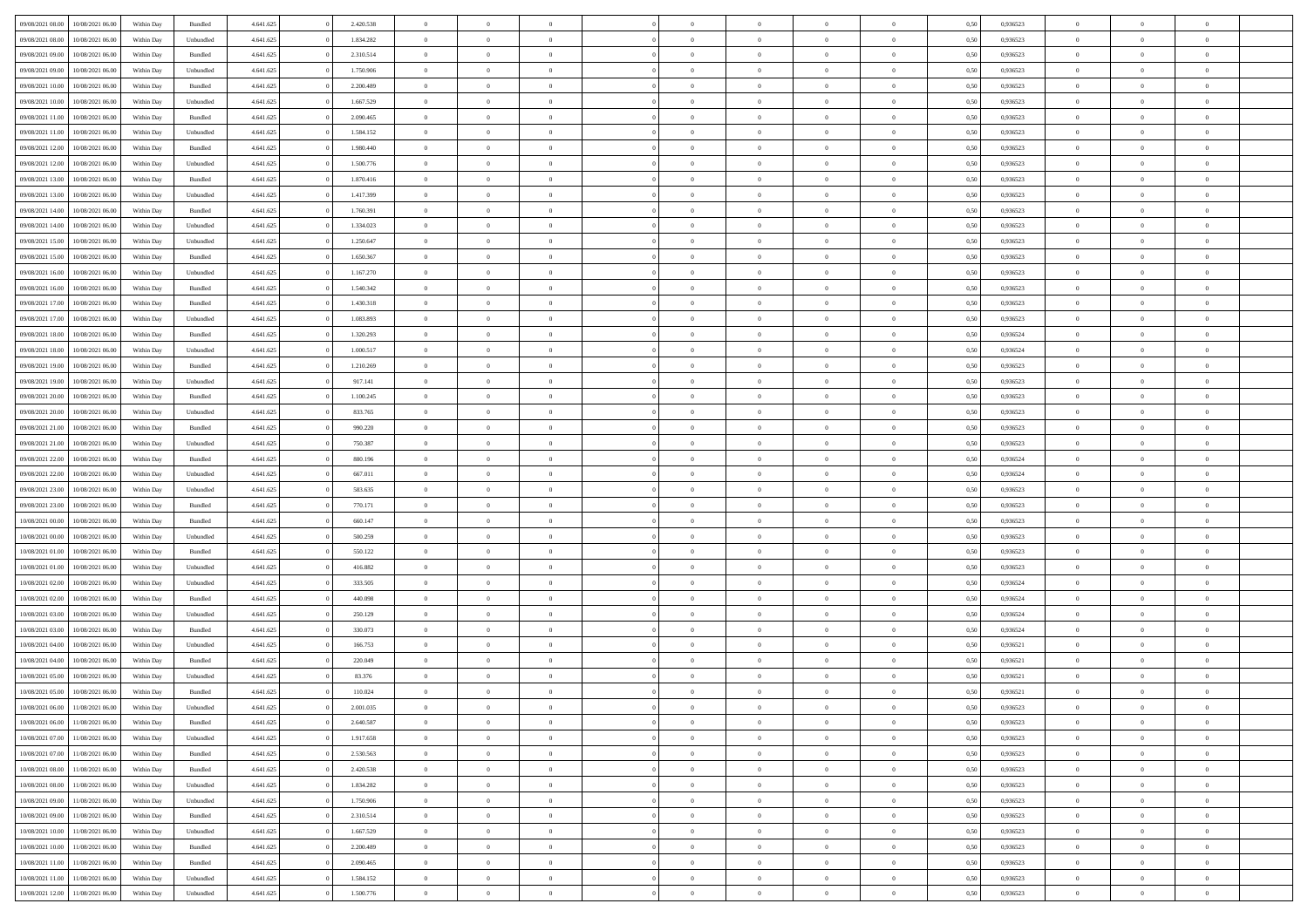| 10/08/2021 12:00                  | 11/08/2021 06:00 | Within Day | Bundled   | 4.641.625 | 1.980.440 | $\overline{0}$ | $\theta$       |                | $\overline{0}$ | $\bf{0}$       | $\overline{0}$ | $\theta$       | 0,50 | 0,936523 | $\theta$       | $\theta$       | $\overline{0}$           |  |
|-----------------------------------|------------------|------------|-----------|-----------|-----------|----------------|----------------|----------------|----------------|----------------|----------------|----------------|------|----------|----------------|----------------|--------------------------|--|
| 10/08/2021 13:00                  | 11/08/2021 06.00 | Within Day | Bundled   | 4.641.625 | 1.870.416 | $\overline{0}$ | $\overline{0}$ | $\overline{0}$ | $\overline{0}$ | $\,$ 0         | $\bf{0}$       | $\bf{0}$       | 0,50 | 0,936523 | $\,$ 0 $\,$    | $\overline{0}$ | $\overline{0}$           |  |
|                                   |                  |            |           |           |           |                |                |                |                |                |                |                |      |          |                |                |                          |  |
| 10/08/2021 13:00                  | 11/08/2021 06:00 | Within Day | Unbundled | 4.641.625 | 1.417.399 | $\overline{0}$ | $\overline{0}$ | $\overline{0}$ | $\overline{0}$ | $\bf{0}$       | $\overline{0}$ | $\mathbf{0}$   | 0.50 | 0.936523 | $\bf{0}$       | $\overline{0}$ | $\overline{0}$           |  |
| 10/08/2021 14:00                  | 11/08/2021 06:00 | Within Day | Unbundled | 4.641.625 | 1.334.023 | $\overline{0}$ | $\overline{0}$ | $\overline{0}$ | $\overline{0}$ | $\,$ 0         | $\overline{0}$ | $\overline{0}$ | 0,50 | 0,936523 | $\,$ 0 $\,$    | $\overline{0}$ | $\overline{0}$           |  |
| 10/08/2021 14:00                  | 1/08/2021 06.00  | Within Day | Bundled   | 4.641.625 | 1.760.391 | $\overline{0}$ | $\theta$       | $\overline{0}$ | $\overline{0}$ | $\overline{0}$ | $\overline{0}$ | $\bf{0}$       | 0,50 | 0,936523 | $\,$ 0 $\,$    | $\overline{0}$ | $\overline{0}$           |  |
| 10/08/2021 15:00                  | 11/08/2021 06:00 | Within Day | Unbundled | 4.641.625 | 1.250.647 | $\overline{0}$ | $\overline{0}$ | $\overline{0}$ | $\overline{0}$ | $\bf{0}$       | $\overline{0}$ | $\bf{0}$       | 0.50 | 0.936523 | $\,0\,$        | $\theta$       | $\overline{0}$           |  |
| 10/08/2021 15:00                  | 11/08/2021 06:00 | Within Day | Bundled   | 4.641.625 | 1.650.367 | $\overline{0}$ | $\overline{0}$ | $\overline{0}$ | $\overline{0}$ | $\bf{0}$       | $\overline{0}$ | $\overline{0}$ | 0,50 | 0,936523 | $\,$ 0 $\,$    | $\theta$       | $\overline{0}$           |  |
| 10/08/2021 16:00                  | 1/08/2021 06.00  | Within Day | Bundled   | 4.641.625 | 1.540.342 | $\overline{0}$ | $\theta$       | $\overline{0}$ | $\overline{0}$ | $\,$ 0         | $\overline{0}$ | $\bf{0}$       | 0,50 | 0,936523 | $\,$ 0 $\,$    | $\overline{0}$ | $\overline{0}$           |  |
| 10/08/2021 16:00                  | 11/08/2021 06:00 | Within Day | Unbundled | 4.641.625 | 1.167.270 | $\overline{0}$ | $\overline{0}$ | $\overline{0}$ | $\overline{0}$ | $\bf{0}$       | $\overline{0}$ | $\bf{0}$       | 0.50 | 0.936523 | $\,0\,$        | $\overline{0}$ | $\overline{0}$           |  |
| 10/08/2021 17:00                  | 11/08/2021 06:00 | Within Day | Bundled   | 4.641.625 | 1.430.318 | $\overline{0}$ | $\overline{0}$ | $\overline{0}$ | $\overline{0}$ | $\,$ 0         | $\overline{0}$ | $\bf{0}$       | 0,50 | 0,936523 | $\,$ 0 $\,$    | $\overline{0}$ | $\overline{0}$           |  |
| 10/08/2021 17:00                  | 1/08/2021 06.00  | Within Day | Unbundled | 4.641.625 | 1.083.893 | $\overline{0}$ | $\theta$       | $\overline{0}$ | $\overline{0}$ | $\,$ 0         | $\bf{0}$       | $\bf{0}$       | 0,50 | 0,936523 | $\,$ 0 $\,$    | $\overline{0}$ | $\overline{0}$           |  |
|                                   | 11/08/2021 06:00 |            |           |           | 1.000.517 |                | $\overline{0}$ | $\overline{0}$ | $\overline{0}$ |                | $\overline{0}$ |                | 0.50 | 0.936524 | $\bf{0}$       | $\overline{0}$ | $\bf{0}$                 |  |
| 10/08/2021 18:00                  |                  | Within Day | Unbundled | 4.641.625 |           | $\overline{0}$ |                |                |                | $\bf{0}$       |                | $\mathbf{0}$   |      |          |                |                |                          |  |
| 10/08/2021 18:00                  | 11/08/2021 06:00 | Within Day | Bundled   | 4.641.625 | 1.320.293 | $\overline{0}$ | $\overline{0}$ | $\overline{0}$ | $\overline{0}$ | $\,$ 0         | $\overline{0}$ | $\overline{0}$ | 0,50 | 0,936524 | $\,$ 0 $\,$    | $\overline{0}$ | $\overline{0}$           |  |
| 10/08/2021 19:00                  | 11/08/2021 06.00 | Within Day | Unbundled | 4.641.625 | 917.141   | $\overline{0}$ | $\theta$       | $\overline{0}$ | $\overline{0}$ | $\overline{0}$ | $\overline{0}$ | $\bf{0}$       | 0,50 | 0,936523 | $\,$ 0 $\,$    | $\overline{0}$ | $\overline{0}$           |  |
| 10/08/2021 19:00                  | 11/08/2021 06:00 | Within Day | Bundled   | 4.641.625 | 1.210.269 | $\overline{0}$ | $\overline{0}$ | $\overline{0}$ | $\overline{0}$ | $\bf{0}$       | $\overline{0}$ | $\bf{0}$       | 0.50 | 0.936523 | $\theta$       | $\theta$       | $\overline{0}$           |  |
| 10/08/2021 20:00                  | 11/08/2021 06:00 | Within Day | Unbundled | 4.641.625 | 833.765   | $\overline{0}$ | $\overline{0}$ | $\overline{0}$ | $\overline{0}$ | $\,$ 0         | $\overline{0}$ | $\bf{0}$       | 0,50 | 0,936523 | $\,$ 0 $\,$    | $\theta$       | $\overline{0}$           |  |
| 10/08/2021 20:00                  | 1/08/2021 06.00  | Within Day | Bundled   | 4.641.625 | 1.100.245 | $\overline{0}$ | $\theta$       | $\overline{0}$ | $\overline{0}$ | $\bf{0}$       | $\overline{0}$ | $\bf{0}$       | 0,50 | 0,936523 | $\,$ 0 $\,$    | $\overline{0}$ | $\overline{0}$           |  |
| 10/08/2021 21:00                  | 11/08/2021 06:00 | Within Day | Bundled   | 4.641.625 | 990.220   | $\overline{0}$ | $\overline{0}$ | $\overline{0}$ | $\overline{0}$ | $\bf{0}$       | $\overline{0}$ | $\bf{0}$       | 0.50 | 0.936523 | $\,0\,$        | $\overline{0}$ | $\overline{\phantom{a}}$ |  |
| 10/08/2021 21:00                  | 11/08/2021 06:00 | Within Day | Unbundled | 4.641.625 | 750.387   | $\overline{0}$ | $\overline{0}$ | $\overline{0}$ | $\overline{0}$ | $\bf{0}$       | $\overline{0}$ | $\bf{0}$       | 0,50 | 0,936523 | $\,$ 0 $\,$    | $\overline{0}$ | $\overline{0}$           |  |
| 10/08/2021 22:00                  | 1/08/2021 06.00  | Within Day | Bundled   | 4.641.625 | 880.196   | $\overline{0}$ | $\theta$       | $\overline{0}$ | $\overline{0}$ | $\,$ 0         | $\bf{0}$       | $\bf{0}$       | 0,50 | 0,936524 | $\,$ 0 $\,$    | $\overline{0}$ | $\overline{0}$           |  |
| 10/08/2021 22:00                  | 11/08/2021 06:00 | Within Day | Unbundled | 4.641.625 | 667.011   | $\overline{0}$ | $\overline{0}$ | $\overline{0}$ | $\overline{0}$ | $\bf{0}$       | $\overline{0}$ | $\mathbf{0}$   | 0.50 | 0.936524 | $\bf{0}$       | $\overline{0}$ | $\bf{0}$                 |  |
| 10/08/2021 23:00                  | 11/08/2021 06:00 | Within Day | Unbundled | 4.641.625 | 583.635   | $\overline{0}$ | $\overline{0}$ | $\overline{0}$ | $\overline{0}$ | $\bf{0}$       | $\overline{0}$ | $\overline{0}$ | 0,50 | 0,936523 | $\,$ 0 $\,$    | $\overline{0}$ | $\overline{0}$           |  |
| 10/08/2021 23:00                  | 1/08/2021 06.00  | Within Day | Bundled   | 4.641.625 | 770.171   | $\overline{0}$ | $\theta$       | $\overline{0}$ | $\overline{0}$ | $\bf{0}$       | $\overline{0}$ | $\bf{0}$       | 0,50 | 0,936523 | $\,$ 0 $\,$    | $\overline{0}$ | $\overline{0}$           |  |
|                                   |                  |            |           |           |           |                |                |                |                |                |                |                |      |          |                |                |                          |  |
| 11/08/2021 00:00                  | 11/08/2021 06:00 | Within Day | Bundled   | 4.641.625 | 660.147   | $\overline{0}$ | $\overline{0}$ | $\overline{0}$ | $\overline{0}$ | $\bf{0}$       | $\overline{0}$ | $\bf{0}$       | 0.50 | 0.936523 | $\,0\,$        | $\theta$       | $\overline{0}$           |  |
| 11/08/2021 00:00                  | 11/08/2021 06:00 | Within Day | Unbundled | 4.641.625 | 500.259   | $\overline{0}$ | $\overline{0}$ | $\overline{0}$ | $\overline{0}$ | $\,$ 0         | $\overline{0}$ | $\overline{0}$ | 0,50 | 0,936523 | $\,0\,$        | $\theta$       | $\overline{0}$           |  |
| 11/08/2021 01:00                  | 1/08/2021 06.00  | Within Day | Unbundled | 4.641.625 | 416.882   | $\overline{0}$ | $\theta$       | $\overline{0}$ |                | $\bf{0}$       | $\overline{0}$ | $\bf{0}$       | 0,50 | 0,936523 | $\,$ 0 $\,$    | $\overline{0}$ | $\overline{0}$           |  |
| 11/08/2021 01:00                  | 11/08/2021 06:00 | Within Day | Bundled   | 4.641.625 | 550.122   | $\overline{0}$ | $\overline{0}$ | $\overline{0}$ | $\overline{0}$ | $\bf{0}$       | $\overline{0}$ | $\bf{0}$       | 0.50 | 0.936523 | $\,0\,$        | $\overline{0}$ | $\overline{0}$           |  |
| 11/08/2021 02:00                  | 11/08/2021 06:00 | Within Day | Unbundled | 4.641.625 | 333.505   | $\overline{0}$ | $\overline{0}$ | $\overline{0}$ | $\overline{0}$ | $\bf{0}$       | $\overline{0}$ | $\bf{0}$       | 0,50 | 0,936524 | $\,$ 0 $\,$    | $\overline{0}$ | $\overline{0}$           |  |
| 11/08/2021 02:00                  | 1/08/2021 06.00  | Within Day | Bundled   | 4.641.625 | 440.098   | $\overline{0}$ | $\overline{0}$ | $\overline{0}$ | $\overline{0}$ | $\bf{0}$       | $\bf{0}$       | $\bf{0}$       | 0,50 | 0,936524 | $\,$ 0 $\,$    | $\overline{0}$ | $\overline{0}$           |  |
| 11/08/2021 03:00                  | 11/08/2021 06:00 | Within Day | Unbundled | 4.641.625 | 250.129   | $\overline{0}$ | $\overline{0}$ | $\overline{0}$ | $\overline{0}$ | $\bf{0}$       | $\overline{0}$ | $\mathbf{0}$   | 0.50 | 0.936524 | $\bf{0}$       | $\overline{0}$ | $\bf{0}$                 |  |
| 11/08/2021 03:00                  | 11/08/2021 06:00 | Within Dav | Bundled   | 4.641.625 | 330.073   | $\overline{0}$ | $\overline{0}$ | $\overline{0}$ | $\overline{0}$ | $\overline{0}$ | $\overline{0}$ | $\overline{0}$ | 0.50 | 0,936524 | $\theta$       | $\overline{0}$ | $\overline{0}$           |  |
| 11/08/2021 04:00                  | 1/08/2021 06.00  | Within Day | Unbundled | 4.641.625 | 166.753   | $\overline{0}$ | $\theta$       | $\overline{0}$ | $\overline{0}$ | $\bf{0}$       | $\overline{0}$ | $\bf{0}$       | 0,50 | 0,936521 | $\,$ 0 $\,$    | $\overline{0}$ | $\overline{0}$           |  |
| 11/08/2021 04:00                  | 11/08/2021 06:00 | Within Day | Bundled   | 4.641.625 | 220,049   | $\overline{0}$ | $\overline{0}$ | $\overline{0}$ | $\overline{0}$ | $\bf{0}$       | $\overline{0}$ | $\bf{0}$       | 0.50 | 0.936521 | $\,0\,$        | $\theta$       | $\overline{0}$           |  |
| 11/08/2021 05:00                  | 11/08/2021 06:00 | Within Dav | Bundled   | 4.641.625 | 110.024   | $\overline{0}$ | $\overline{0}$ | $\Omega$       | $\overline{0}$ | $\bf{0}$       | $\overline{0}$ | $\overline{0}$ | 0.50 | 0,936521 | $\theta$       | $\overline{0}$ | $\overline{0}$           |  |
|                                   |                  |            |           |           |           | $\overline{0}$ | $\theta$       | $\overline{0}$ |                |                |                |                |      |          |                |                | $\overline{0}$           |  |
| 11/08/2021 05:00                  | 1/08/2021 06.00  | Within Day | Unbundled | 4.641.625 | 83.376    |                |                |                | $\overline{0}$ | $\,$ 0         | $\overline{0}$ | $\bf{0}$       | 0,50 | 0,936521 | $\,$ 0 $\,$    | $\overline{0}$ |                          |  |
| 11/08/2021 06:00                  | 12/08/2021 06:00 | Within Day | Bundled   | 4.641.625 | 2.640.587 | $\overline{0}$ | $\overline{0}$ | $\overline{0}$ | $\overline{0}$ | $\bf{0}$       | $\overline{0}$ | $\bf{0}$       | 0.50 | 0.936523 | $\,0\,$        | $\overline{0}$ | $\overline{0}$           |  |
| 11/08/2021 06:00                  | 12/08/2021 06:00 | Within Dav | Unbundled | 4.641.625 | 2.001.035 | $\overline{0}$ | $\overline{0}$ | $\overline{0}$ | $\overline{0}$ | $\overline{0}$ | $\overline{0}$ | $\overline{0}$ | 0.50 | 0.936523 | $\theta$       | $\overline{0}$ | $\overline{0}$           |  |
| 11/08/2021 07:00                  | 12/08/2021 06:00 | Within Day | Bundled   | 4.641.625 | 2.530.563 | $\overline{0}$ | $\overline{0}$ | $\overline{0}$ | $\overline{0}$ | $\bf{0}$       | $\bf{0}$       | $\bf{0}$       | 0,50 | 0,936523 | $\,$ 0 $\,$    | $\overline{0}$ | $\overline{0}$           |  |
| 11/08/2021 07:00                  | 12/08/2021 06:00 | Within Day | Unbundled | 4.641.625 | 1.917.658 | $\overline{0}$ | $\overline{0}$ | $\overline{0}$ | $\overline{0}$ | $\bf{0}$       | $\overline{0}$ | $\mathbf{0}$   | 0.50 | 0.936523 | $\bf{0}$       | $\overline{0}$ | $\overline{0}$           |  |
| 11/08/2021 08:00                  | 12/08/2021 06:00 | Within Dav | Unbundled | 4.641.625 | 1.834.282 | $\overline{0}$ | $\overline{0}$ | $\Omega$       | $\overline{0}$ | $\mathbf{0}$   | $\overline{0}$ | $\overline{0}$ | 0.50 | 0.936523 | $\theta$       | $\overline{0}$ | $\overline{0}$           |  |
| 11/08/2021 08:00                  | 12/08/2021 06:00 | Within Day | Bundled   | 4.641.625 | 2.420.538 | $\overline{0}$ | $\theta$       | $\overline{0}$ | $\overline{0}$ | $\,$ 0         | $\overline{0}$ | $\bf{0}$       | 0,50 | 0,936523 | $\,$ 0 $\,$    | $\overline{0}$ | $\overline{0}$           |  |
| 11/08/2021 09:00                  | 12/08/2021 06:00 | Within Day | Bundled   | 4.641.625 | 2.310.514 | $\overline{0}$ | $\theta$       | $\overline{0}$ | $\overline{0}$ | $\overline{0}$ | $\Omega$       | $\overline{0}$ | 0.50 | 0.936523 | $\,0\,$        | $\theta$       | $\overline{0}$           |  |
| 11/08/2021 09:00                  | 12/08/2021 06:00 | Within Dav | Unbundled | 4.641.625 | 1.750.906 | $\overline{0}$ | $\Omega$       | $\Omega$       | $\Omega$       | $\bf{0}$       | $\overline{0}$ | $\bf{0}$       | 0.50 | 0.936523 | $\theta$       | $\theta$       | $\overline{0}$           |  |
| 11/08/2021 10:00                  | 12/08/2021 06:00 | Within Day | Bundled   | 4.641.625 | 2.200.489 | $\overline{0}$ | $\,$ 0 $\,$    | $\overline{0}$ | $\overline{0}$ | $\,$ 0         | $\bf{0}$       | $\bf{0}$       | 0,50 | 0,936523 | $\,$ 0 $\,$    | $\overline{0}$ | $\overline{0}$           |  |
| 11/08/2021 10:00                  | 12/08/2021 06:00 | Within Day | Unbundled | 4.641.625 | 1.667.529 | $\bf{0}$       | $\theta$       |                |                |                |                |                | 0,50 | 0.936523 | $\bf{0}$       | $\theta$       |                          |  |
| 11/08/2021 11:00                  | 12/08/2021 06:00 | Within Day | Bundled   | 4.641.625 | 2.090.465 | $\overline{0}$ | $\overline{0}$ | $\overline{0}$ | $\overline{0}$ | $\overline{0}$ | $\overline{0}$ | $\mathbf{0}$   | 0,50 | 0.936523 | $\theta$       | $\overline{0}$ | $\overline{0}$           |  |
|                                   |                  |            |           |           |           |                |                |                |                |                |                |                |      |          |                |                |                          |  |
| 11/08/2021 11:00                  | 12/08/2021 06:00 | Within Day | Unbundled | 4.641.625 | 1.584.152 | $\overline{0}$ | $\overline{0}$ | $\overline{0}$ | $\bf{0}$       | $\overline{0}$ | $\overline{0}$ | $\bf{0}$       | 0,50 | 0,936523 | $\bf{0}$       | $\overline{0}$ | $\bf{0}$                 |  |
| 11/08/2021 12:00                  | 12/08/2021 06:00 | Within Day | Unbundled | 4.641.625 | 1.500.776 | $\overline{0}$ | $\overline{0}$ | $\overline{0}$ | $\overline{0}$ | $\overline{0}$ | $\overline{0}$ | $\mathbf{0}$   | 0.50 | 0.936523 | $\overline{0}$ | $\bf{0}$       | $\bf{0}$                 |  |
| 11/08/2021 12:00                  | 12/08/2021 06:00 | Within Day | Bundled   | 4.641.625 | 1.980.440 | $\overline{0}$ | $\overline{0}$ | $\overline{0}$ | $\overline{0}$ | $\overline{0}$ | $\overline{0}$ | $\mathbf{0}$   | 0,50 | 0.936523 | $\overline{0}$ | $\theta$       | $\overline{0}$           |  |
| 11/08/2021 13:00                  | 12/08/2021 06:00 | Within Day | Unbundled | 4.641.625 | 1.417.399 | $\overline{0}$ | $\overline{0}$ | $\overline{0}$ | $\overline{0}$ | $\bf{0}$       | $\bf{0}$       | $\bf{0}$       | 0,50 | 0,936523 | $\bf{0}$       | $\overline{0}$ | $\overline{0}$           |  |
| 11/08/2021 13:00                  | 12/08/2021 06:00 | Within Day | Bundled   | 4.641.625 | 1.870.416 | $\overline{0}$ | $\overline{0}$ | $\overline{0}$ | $\overline{0}$ | $\bf{0}$       | $\overline{0}$ | $\mathbf{0}$   | 0.50 | 0.936523 | $\,$ 0 $\,$    | $\theta$       | $\overline{0}$           |  |
| 11/08/2021 14:00                  | 12/08/2021 06:00 | Within Day | Bundled   | 4.641.625 | 1.760.391 | $\overline{0}$ | $\overline{0}$ | $\overline{0}$ | $\overline{0}$ | $\overline{0}$ | $\overline{0}$ | $\overline{0}$ | 0,50 | 0.936523 | $\overline{0}$ | $\theta$       | $\overline{0}$           |  |
| 11/08/2021 14:00                  | 12/08/2021 06:00 | Within Day | Unbundled | 4.641.625 | 1.334.023 | $\overline{0}$ | $\,$ 0         | $\overline{0}$ | $\bf{0}$       | $\,$ 0 $\,$    | $\overline{0}$ | $\bf{0}$       | 0,50 | 0,936523 | $\,$ 0 $\,$    | $\overline{0}$ | $\overline{0}$           |  |
| 11/08/2021 15:00                  | 12/08/2021 06:00 | Within Day | Bundled   | 4.641.625 | 1.650.367 | $\overline{0}$ | $\overline{0}$ | $\overline{0}$ | $\overline{0}$ | $\bf{0}$       | $\overline{0}$ | $\mathbf{0}$   | 0.50 | 0.936523 | $\mathbf{0}$   | $\,$ 0 $\,$    | $\overline{0}$           |  |
| 11/08/2021 15:00                  | 12/08/2021 06:00 | Within Day | Unbundled | 4.641.625 | 1.250.647 | $\overline{0}$ | $\overline{0}$ | $\overline{0}$ | $\overline{0}$ | $\overline{0}$ | $\overline{0}$ | $\overline{0}$ | 0,50 | 0.936523 | $\overline{0}$ | $\theta$       | $\overline{0}$           |  |
| 11/08/2021 16:00                  | 12/08/2021 06:00 | Within Day | Bundled   | 4.641.625 | 1.540.342 | $\overline{0}$ | $\overline{0}$ | $\overline{0}$ | $\bf{0}$       | $\bf{0}$       | $\bf{0}$       | $\bf{0}$       | 0,50 | 0,936523 | $\bf{0}$       | $\overline{0}$ | $\bf{0}$                 |  |
|                                   |                  |            |           | 4.641.625 | 1.167.270 |                | $\,$ 0 $\,$    | $\overline{0}$ |                | $\,$ 0 $\,$    | $\,$ 0 $\,$    |                |      |          |                | $\,$ 0 $\,$    | $\,$ 0 $\,$              |  |
| 11/08/2021 16:00 12/08/2021 06:00 |                  | Within Day | Unbundled |           |           | $\,$ 0 $\,$    |                |                | $\overline{0}$ |                |                | $\,$ 0 $\,$    | 0,50 | 0,936523 | $\mathbf{0}^-$ |                |                          |  |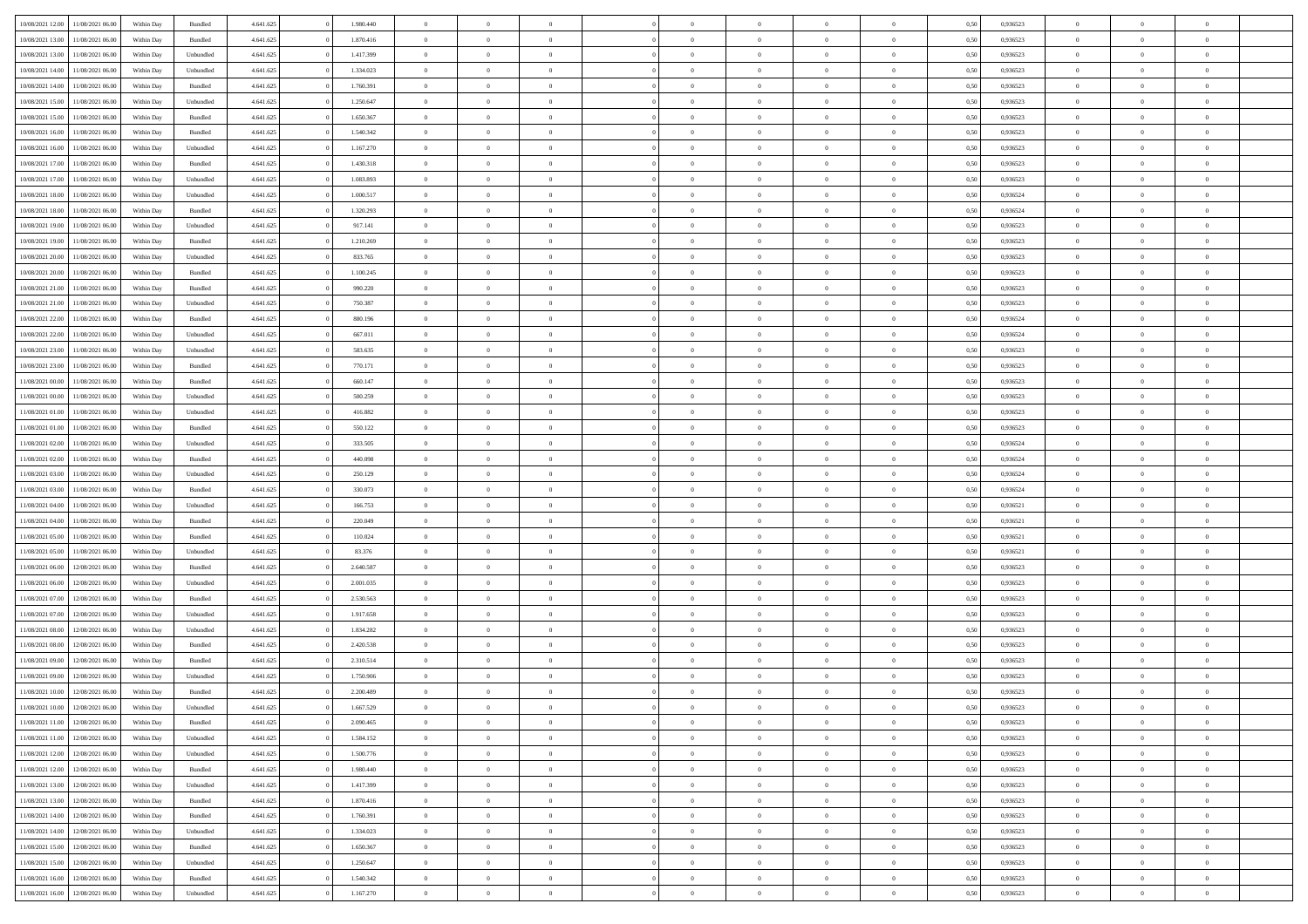| 11/08/2021 17:00 | 12/08/2021 06:00 | Within Day | Bundled            | 4.641.625 | 1.430.318 | $\overline{0}$ | $\Omega$       |                | $\Omega$       | $\Omega$       | $\theta$       | $\theta$       | 0.50 | 0,936523 | $\theta$       | $\theta$       | $\overline{0}$ |  |
|------------------|------------------|------------|--------------------|-----------|-----------|----------------|----------------|----------------|----------------|----------------|----------------|----------------|------|----------|----------------|----------------|----------------|--|
|                  |                  |            |                    |           |           |                |                |                |                |                |                |                |      |          |                |                |                |  |
| 11/08/2021 17:00 | 12/08/2021 06:00 | Within Day | Unbundled          | 4.641.625 | 1.083.893 | $\overline{0}$ | $\theta$       | $\overline{0}$ | $\overline{0}$ | $\bf{0}$       | $\overline{0}$ | $\bf{0}$       | 0,50 | 0,936523 | $\theta$       | $\overline{0}$ | $\overline{0}$ |  |
| 11/08/2021 18:00 | 12/08/2021 06:00 | Within Day | Unbundled          | 4.641.625 | 1.000.517 | $\overline{0}$ | $\bf{0}$       | $\overline{0}$ | $\bf{0}$       | $\bf{0}$       | $\bf{0}$       | $\mathbf{0}$   | 0,50 | 0,936524 | $\bf{0}$       | $\overline{0}$ | $\bf{0}$       |  |
| 11/08/2021 18:00 | 12/08/2021 06:00 | Within Dav | Bundled            | 4.641.625 | 1.320.293 | $\overline{0}$ | $\overline{0}$ | $\overline{0}$ | $\overline{0}$ | $\bf{0}$       | $\overline{0}$ | $\overline{0}$ | 0.50 | 0.936524 | $\theta$       | $\theta$       | $\overline{0}$ |  |
| 11/08/2021 19:00 | 12/08/2021 06:00 | Within Day | Unbundled          | 4.641.625 | 917.141   | $\overline{0}$ | $\theta$       | $\overline{0}$ | $\overline{0}$ | $\bf{0}$       | $\overline{0}$ | $\bf{0}$       | 0,50 | 0,936523 | $\theta$       | $\overline{0}$ | $\overline{0}$ |  |
| 11/08/2021 19:00 | 12/08/2021 06:00 | Within Day | Bundled            | 4.641.625 | 1.210.269 | $\overline{0}$ | $\overline{0}$ | $\overline{0}$ | $\bf{0}$       | $\overline{0}$ | $\overline{0}$ | $\mathbf{0}$   | 0,50 | 0,936523 | $\overline{0}$ | $\overline{0}$ | $\bf{0}$       |  |
|                  |                  |            |                    |           |           |                | $\overline{0}$ |                |                | $\overline{0}$ |                |                |      |          | $\theta$       | $\overline{0}$ | $\overline{0}$ |  |
| 11/08/2021 20:00 | 12/08/2021 06:00 | Within Dav | Bundled            | 4.641.625 | 1.100.245 | $\overline{0}$ |                | $\overline{0}$ | $\overline{0}$ |                | $\overline{0}$ | $\overline{0}$ | 0.50 | 0.936523 |                |                |                |  |
| 11/08/2021 20:00 | 12/08/2021 06:00 | Within Day | Unbundled          | 4.641.625 | 833.765   | $\overline{0}$ | $\theta$       | $\overline{0}$ | $\overline{0}$ | $\bf{0}$       | $\overline{0}$ | $\bf{0}$       | 0,50 | 0,936523 | $\theta$       | $\theta$       | $\overline{0}$ |  |
| 11/08/2021 21:00 | 12/08/2021 06:00 | Within Day | Bundled            | 4.641.625 | 990.220   | $\overline{0}$ | $\overline{0}$ | $\overline{0}$ | $\bf{0}$       | $\bf{0}$       | $\bf{0}$       | $\mathbf{0}$   | 0,50 | 0,936523 | $\,0\,$        | $\overline{0}$ | $\overline{0}$ |  |
| 11/08/2021 21:00 | 12/08/2021 06:00 | Within Dav | Unbundled          | 4.641.625 | 750.387   | $\overline{0}$ | $\overline{0}$ | $\overline{0}$ | $\overline{0}$ | $\overline{0}$ | $\overline{0}$ | $\overline{0}$ | 0.50 | 0.936523 | $\theta$       | $\overline{0}$ | $\overline{0}$ |  |
| 11/08/2021 22:00 | 12/08/2021 06:00 | Within Day | Bundled            | 4.641.625 | 880.196   | $\overline{0}$ | $\theta$       | $\overline{0}$ | $\overline{0}$ | $\bf{0}$       | $\overline{0}$ | $\bf{0}$       | 0,50 | 0,936524 | $\,$ 0 $\,$    | $\overline{0}$ | $\overline{0}$ |  |
| 11/08/2021 22:00 | 12/08/2021 06:00 | Within Day | Unbundled          | 4.641.625 | 667.011   | $\overline{0}$ | $\overline{0}$ | $\overline{0}$ | $\bf{0}$       | $\bf{0}$       | $\bf{0}$       | $\mathbf{0}$   | 0,50 | 0,936524 | $\overline{0}$ | $\overline{0}$ | $\bf{0}$       |  |
| 11/08/2021 23:00 | 12/08/2021 06:00 | Within Day | Bundled            | 4.641.625 | 770.171   | $\overline{0}$ | $\overline{0}$ | $\overline{0}$ | $\overline{0}$ | $\bf{0}$       | $\overline{0}$ | $\overline{0}$ | 0.50 | 0.936523 | $\theta$       | $\theta$       | $\overline{0}$ |  |
| 11/08/2021 23:00 | 12/08/2021 06:00 |            |                    | 4.641.625 | 583.635   | $\overline{0}$ | $\theta$       | $\overline{0}$ | $\overline{0}$ | $\bf{0}$       | $\overline{0}$ |                |      | 0,936523 | $\theta$       | $\overline{0}$ | $\overline{0}$ |  |
|                  |                  | Within Day | Unbundled          |           |           |                |                |                |                |                |                | $\bf{0}$       | 0,50 |          |                |                |                |  |
| 12/08/2021 00:00 | 12/08/2021 06:00 | Within Day | Bundled            | 4.641.625 | 660.147   | $\overline{0}$ | $\overline{0}$ | $\overline{0}$ | $\bf{0}$       | $\overline{0}$ | $\overline{0}$ | $\mathbf{0}$   | 0,50 | 0,936523 | $\overline{0}$ | $\overline{0}$ | $\bf{0}$       |  |
| 12/08/2021 00:00 | 12/08/2021 06:00 | Within Dav | Unbundled          | 4.641.625 | 500.259   | $\overline{0}$ | $\overline{0}$ | $\overline{0}$ | $\overline{0}$ | $\overline{0}$ | $\overline{0}$ | $\overline{0}$ | 0.50 | 0.936523 | $\theta$       | $\overline{0}$ | $\overline{0}$ |  |
| 12/08/2021 01:00 | 12/08/2021 06:00 | Within Day | Bundled            | 4.641.625 | 550.122   | $\overline{0}$ | $\theta$       | $\overline{0}$ | $\overline{0}$ | $\bf{0}$       | $\overline{0}$ | $\bf{0}$       | 0,50 | 0,936523 | $\theta$       | $\theta$       | $\overline{0}$ |  |
| 12/08/2021 01:00 | 12/08/2021 06:00 | Within Day | Unbundled          | 4.641.625 | 416.882   | $\overline{0}$ | $\overline{0}$ | $\overline{0}$ | $\bf{0}$       | $\bf{0}$       | $\bf{0}$       | $\mathbf{0}$   | 0,50 | 0,936523 | $\,0\,$        | $\overline{0}$ | $\bf{0}$       |  |
| 12/08/2021 02:00 | 12/08/2021 06:00 | Within Day | Unbundled          | 4.641.625 | 333.505   | $\overline{0}$ | $\overline{0}$ | $\overline{0}$ | $\overline{0}$ | $\overline{0}$ | $\overline{0}$ | $\overline{0}$ | 0.50 | 0,936524 | $\theta$       | $\overline{0}$ | $\overline{0}$ |  |
| 12/08/2021 02:00 | 12/08/2021 06:00 | Within Day | Bundled            | 4.641.625 | 440.098   | $\overline{0}$ | $\theta$       | $\overline{0}$ | $\overline{0}$ | $\bf{0}$       | $\overline{0}$ | $\bf{0}$       | 0,50 | 0,936524 | $\,$ 0 $\,$    | $\overline{0}$ | $\overline{0}$ |  |
| 12/08/2021 03:00 | 12/08/2021 06:00 | Within Day | Unbundled          | 4.641.625 | 250.129   | $\overline{0}$ | $\overline{0}$ | $\overline{0}$ | $\bf{0}$       | $\bf{0}$       | $\bf{0}$       | $\mathbf{0}$   | 0,50 | 0,936524 | $\bf{0}$       | $\overline{0}$ | $\bf{0}$       |  |
|                  |                  |            |                    |           |           |                |                |                |                |                |                |                |      |          | $\theta$       |                |                |  |
| 12/08/2021 03:00 | 12/08/2021 06:00 | Within Day | Bundled            | 4.641.625 | 330.073   | $\overline{0}$ | $\overline{0}$ | $\overline{0}$ | $\overline{0}$ | $\overline{0}$ | $\overline{0}$ | $\overline{0}$ | 0.50 | 0.936524 |                | $\overline{0}$ | $\overline{0}$ |  |
| 12/08/2021 04:00 | 12/08/2021 06:00 | Within Day | Bundled            | 4.641.625 | 220.049   | $\overline{0}$ | $\theta$       | $\overline{0}$ | $\overline{0}$ | $\bf{0}$       | $\overline{0}$ | $\bf{0}$       | 0,50 | 0,936521 | $\,$ 0 $\,$    | $\overline{0}$ | $\overline{0}$ |  |
| 12/08/2021 04:00 | 12/08/2021 06:00 | Within Day | Unbundled          | 4.641.625 | 166.753   | $\overline{0}$ | $\overline{0}$ | $\overline{0}$ | $\bf{0}$       | $\overline{0}$ | $\overline{0}$ | $\mathbf{0}$   | 0,50 | 0,936521 | $\overline{0}$ | $\overline{0}$ | $\bf{0}$       |  |
| 12/08/2021 05:00 | 12/08/2021 06:00 | Within Dav | Unbundled          | 4.641.625 | 83.376    | $\overline{0}$ | $\overline{0}$ | $\overline{0}$ | $\overline{0}$ | $\overline{0}$ | $\overline{0}$ | $\overline{0}$ | 0.50 | 0,936521 | $\theta$       | $\overline{0}$ | $\overline{0}$ |  |
| 12/08/2021 05:00 | 12/08/2021 06:00 | Within Day | Bundled            | 4.641.625 | 110.024   | $\overline{0}$ | $\theta$       | $\overline{0}$ | $\overline{0}$ | $\bf{0}$       | $\overline{0}$ | $\bf{0}$       | 0,50 | 0,936521 | $\theta$       | $\theta$       | $\overline{0}$ |  |
| 12/08/2021 06:00 | 13/08/2021 06:00 | Within Day | Unbundled          | 4.641.625 | 2.001.035 | $\overline{0}$ | $\overline{0}$ | $\overline{0}$ | $\bf{0}$       | $\bf{0}$       | $\bf{0}$       | $\bf{0}$       | 0,50 | 0,936523 | $\,0\,$        | $\overline{0}$ | $\overline{0}$ |  |
| 12/08/2021 06:00 | 13/08/2021 06:00 | Within Day | Bundled            | 4.641.625 | 2.640.587 | $\overline{0}$ | $\overline{0}$ | $\overline{0}$ | $\overline{0}$ | $\overline{0}$ | $\overline{0}$ | $\overline{0}$ | 0.50 | 0.936523 | $\theta$       | $\overline{0}$ | $\overline{0}$ |  |
|                  |                  |            |                    |           |           | $\overline{0}$ | $\theta$       | $\overline{0}$ | $\overline{0}$ | $\bf{0}$       | $\overline{0}$ |                |      |          |                | $\overline{0}$ | $\overline{0}$ |  |
| 12/08/2021 07:00 | 13/08/2021 06:00 | Within Day | Unbundled          | 4.641.625 | 1.917.658 |                |                |                |                |                |                | $\bf{0}$       | 0,50 | 0,936523 | $\,$ 0 $\,$    |                |                |  |
| 12/08/2021 07:00 | 13/08/2021 06:00 | Within Day | Bundled            | 4.641.625 | 2.530.563 | $\overline{0}$ | $\overline{0}$ | $\overline{0}$ | $\bf{0}$       | $\bf{0}$       | $\bf{0}$       | $\bf{0}$       | 0,50 | 0,936523 | $\overline{0}$ | $\overline{0}$ | $\bf{0}$       |  |
| 12/08/2021 08:00 | 13/08/2021 06:00 | Within Day | Unbundled          | 4.641.625 | 1.834.282 | $\overline{0}$ | $\Omega$       | $\overline{0}$ | $\Omega$       | $\Omega$       | $\overline{0}$ | $\overline{0}$ | 0,50 | 0,936523 | $\,0\,$        | $\theta$       | $\theta$       |  |
| 12/08/2021 08:00 | 13/08/2021 06:00 | Within Day | Bundled            | 4.641.625 | 2.420.538 | $\overline{0}$ | $\theta$       | $\overline{0}$ | $\overline{0}$ | $\bf{0}$       | $\overline{0}$ | $\bf{0}$       | 0,50 | 0,936523 | $\theta$       | $\overline{0}$ | $\overline{0}$ |  |
| 12/08/2021 09:00 | 13/08/2021 06:00 | Within Day | Unbundled          | 4.641.625 | 1.750.906 | $\overline{0}$ | $\overline{0}$ | $\overline{0}$ | $\bf{0}$       | $\overline{0}$ | $\overline{0}$ | $\mathbf{0}$   | 0,50 | 0,936523 | $\overline{0}$ | $\overline{0}$ | $\bf{0}$       |  |
| 12/08/2021 09:00 | 13/08/2021 06:00 | Within Day | Bundled            | 4.641.625 | 2.310.514 | $\overline{0}$ | $\Omega$       | $\Omega$       | $\Omega$       | $\overline{0}$ | $\overline{0}$ | $\overline{0}$ | 0.50 | 0.936523 | $\,0\,$        | $\theta$       | $\theta$       |  |
| 12/08/2021 10:00 | 13/08/2021 06:00 | Within Day | Bundled            | 4.641.625 | 2.200.489 | $\overline{0}$ | $\theta$       | $\overline{0}$ | $\overline{0}$ | $\bf{0}$       | $\overline{0}$ | $\bf{0}$       | 0,50 | 0,936523 | $\theta$       | $\overline{0}$ | $\overline{0}$ |  |
| 12/08/2021 10:00 | 13/08/2021 06:00 | Within Day | Unbundled          | 4.641.625 | 1.667.529 | $\overline{0}$ | $\overline{0}$ | $\overline{0}$ | $\bf{0}$       | $\bf{0}$       | $\bf{0}$       | $\mathbf{0}$   | 0,50 | 0,936523 | $\bf{0}$       | $\overline{0}$ | $\bf{0}$       |  |
|                  | 13/08/2021 06:00 |            |                    |           | 2.090.465 | $\overline{0}$ | $\Omega$       | $\Omega$       | $\Omega$       | $\overline{0}$ | $\overline{0}$ |                |      | 0.936523 | $\,$ 0 $\,$    | $\theta$       | $\theta$       |  |
| 12/08/2021 11:00 |                  | Within Day | Bundled            | 4.641.625 |           |                |                |                |                |                |                | $\overline{0}$ | 0.50 |          |                |                |                |  |
| 12/08/2021 11:00 | 13/08/2021 06:00 | Within Day | Unbundled          | 4.641.625 | 1.584.152 | $\overline{0}$ | $\theta$       | $\overline{0}$ | $\overline{0}$ | $\,$ 0         | $\overline{0}$ | $\bf{0}$       | 0,50 | 0,936523 | $\,$ 0 $\,$    | $\overline{0}$ | $\overline{0}$ |  |
| 12/08/2021 12:00 | 13/08/2021 06:00 | Within Day | Unbundled          | 4.641.625 | 1.500.776 | $\overline{0}$ | $\bf{0}$       | $\overline{0}$ | $\bf{0}$       | $\bf{0}$       | $\bf{0}$       | $\mathbf{0}$   | 0,50 | 0,936523 | $\overline{0}$ | $\overline{0}$ | $\bf{0}$       |  |
| 12/08/2021 12:00 | 13/08/2021 06:00 | Within Day | Bundled            | 4.641.625 | 1.980.440 | $\overline{0}$ | $\Omega$       | $\overline{0}$ | $\Omega$       | $\overline{0}$ | $\overline{0}$ | $\overline{0}$ | 0,50 | 0,936523 | $\,0\,$        | $\theta$       | $\theta$       |  |
| 12/08/2021 13:00 | 13/08/2021 06:00 | Within Day | Bundled            | 4.641.625 | 1.870.416 | $\overline{0}$ | $\overline{0}$ | $\overline{0}$ | $\overline{0}$ | $\,$ 0         | $\overline{0}$ | $\bf{0}$       | 0,50 | 0,936523 | $\,$ 0 $\,$    | $\overline{0}$ | $\overline{0}$ |  |
| 12/08/2021 13:00 | 13/08/2021 06:00 | Within Day | Unbundled          | 4.641.625 | 1.417.399 | $\overline{0}$ | $\overline{0}$ | $\overline{0}$ | $\bf{0}$       | $\bf{0}$       | $\overline{0}$ | $\mathbf{0}$   | 0,50 | 0,936523 | $\overline{0}$ | $\overline{0}$ | $\bf{0}$       |  |
| 12/08/2021 14:00 | 13/08/2021 06:00 | Within Day | Unbundled          | 4.641.625 | 1.334.023 | $\overline{0}$ | $\Omega$       | $\Omega$       | $\Omega$       | $\Omega$       | $\Omega$       | $\overline{0}$ | 0.50 | 0.936523 | $\theta$       | $\theta$       | $\theta$       |  |
| 12/08/2021 14:00 | 13/08/2021 06:00 | Within Day | Bundled            | 4.641.625 | 1.760.391 | $\overline{0}$ | $\overline{0}$ | $\overline{0}$ | $\bf{0}$       | $\,$ 0         | $\bf{0}$       | $\bf{0}$       | 0,50 | 0,936523 | $\,0\,$        | $\,$ 0 $\,$    | $\overline{0}$ |  |
| 12/08/2021 15:00 | 13/08/2021 06:00 | Within Day | $\mathbf B$ undled | 4.641.625 | 1.650.367 | $\bf{0}$       | $\bf{0}$       |                |                | $\bf{0}$       |                |                | 0,50 | 0,936523 | $\bf{0}$       | $\overline{0}$ |                |  |
|                  |                  |            |                    |           |           |                |                |                |                |                |                |                |      |          |                |                |                |  |
| 12/08/2021 15:00 | 13/08/2021 06:00 | Within Day | Unbundled          | 4.641.625 | 1.250.647 | $\overline{0}$ | $\overline{0}$ | $\overline{0}$ | $\Omega$       | $\overline{0}$ | $\overline{0}$ | $\overline{0}$ | 0.50 | 0.936523 | $\theta$       | $\theta$       | $\theta$       |  |
| 12/08/2021 16:00 | 13/08/2021 06:00 | Within Day | Unbundled          | 4.641.625 | 1.167.270 | $\overline{0}$ | $\,$ 0         | $\overline{0}$ | $\bf{0}$       | $\,$ 0 $\,$    | $\overline{0}$ | $\mathbf{0}$   | 0,50 | 0,936523 | $\,$ 0 $\,$    | $\,$ 0 $\,$    | $\,$ 0         |  |
| 12/08/2021 16:00 | 13/08/2021 06:00 | Within Day | Bundled            | 4.641.625 | 1.540.342 | $\overline{0}$ | $\overline{0}$ | $\overline{0}$ | $\overline{0}$ | $\overline{0}$ | $\overline{0}$ | $\mathbf{0}$   | 0,50 | 0,936523 | $\overline{0}$ | $\bf{0}$       | $\bf{0}$       |  |
| 12/08/2021 17:00 | 13/08/2021 06:00 | Within Day | $\mathbf B$ undled | 4.641.625 | 1.430.318 | $\overline{0}$ | $\overline{0}$ | $\overline{0}$ | $\Omega$       | $\overline{0}$ | $\overline{0}$ | $\bf{0}$       | 0,50 | 0,936523 | $\overline{0}$ | $\theta$       | $\overline{0}$ |  |
| 12/08/2021 17:00 | 13/08/2021 06:00 | Within Day | Unbundled          | 4.641.625 | 1.083.893 | $\overline{0}$ | $\,$ 0         | $\overline{0}$ | $\overline{0}$ | $\,$ 0 $\,$    | $\overline{0}$ | $\mathbf{0}$   | 0,50 | 0,936523 | $\,$ 0 $\,$    | $\overline{0}$ | $\overline{0}$ |  |
| 12/08/2021 18:00 | 13/08/2021 06:00 | Within Day | Unbundled          | 4.641.625 | 1.000.517 | $\overline{0}$ | $\overline{0}$ | $\overline{0}$ | $\overline{0}$ | $\overline{0}$ | $\overline{0}$ | $\mathbf{0}$   | 0,50 | 0,936524 | $\overline{0}$ | $\overline{0}$ | $\bf{0}$       |  |
| 12/08/2021 18:00 | 13/08/2021 06:00 | Within Day | Bundled            | 4.641.625 | 1.320.293 | $\overline{0}$ | $\overline{0}$ | $\overline{0}$ | $\Omega$       | $\overline{0}$ | $\overline{0}$ | $\bf{0}$       | 0.50 | 0,936524 | $\overline{0}$ | $\theta$       | $\overline{0}$ |  |
|                  |                  |            |                    |           |           |                |                |                |                |                |                |                |      |          |                |                |                |  |
| 12/08/2021 19:00 | 13/08/2021 06:00 | Within Day | Unbundled          | 4.641.625 | 917.141   | $\overline{0}$ | $\,$ 0         | $\overline{0}$ | $\bf{0}$       | $\bf{0}$       | $\bf{0}$       | $\bf{0}$       | 0,50 | 0,936523 | $\,$ 0 $\,$    | $\overline{0}$ | $\overline{0}$ |  |
| 12/08/2021 19:00 | 13/08/2021 06:00 | Within Day | Bundled            | 4.641.625 | 1.210.269 | $\overline{0}$ | $\bf{0}$       | $\overline{0}$ | $\overline{0}$ | $\overline{0}$ | $\overline{0}$ | $\mathbf{0}$   | 0,50 | 0,936523 | $\overline{0}$ | $\overline{0}$ | $\bf{0}$       |  |
| 12/08/2021 20:00 | 13/08/2021 06:00 | Within Day | Bundled            | 4.641.625 | 1.100.245 | $\overline{0}$ | $\overline{0}$ | $\overline{0}$ | $\Omega$       | $\overline{0}$ | $\overline{0}$ | $\bf{0}$       | 0.50 | 0.936523 | $\overline{0}$ | $\theta$       | $\overline{0}$ |  |
| 12/08/2021 20:00 | 13/08/2021 06:00 | Within Day | Unbundled          | 4.641.625 | 833.765   | $\overline{0}$ | $\bf{0}$       | $\overline{0}$ | $\overline{0}$ | $\bf{0}$       | $\bf{0}$       | $\mathbf{0}$   | 0,50 | 0,936523 | $\,$ 0 $\,$    | $\,$ 0 $\,$    | $\bf{0}$       |  |
| 12/08/2021 21:00 | 13/08/2021 06:00 | Within Day | Bundled            | 4.641.625 | 990.220   | $\overline{0}$ | $\overline{0}$ | $\overline{0}$ | $\overline{0}$ | $\bf{0}$       | $\bf{0}$       | $\mathbf{0}$   | 0,50 | 0,936523 | $\overline{0}$ | $\bf{0}$       | $\bf{0}$       |  |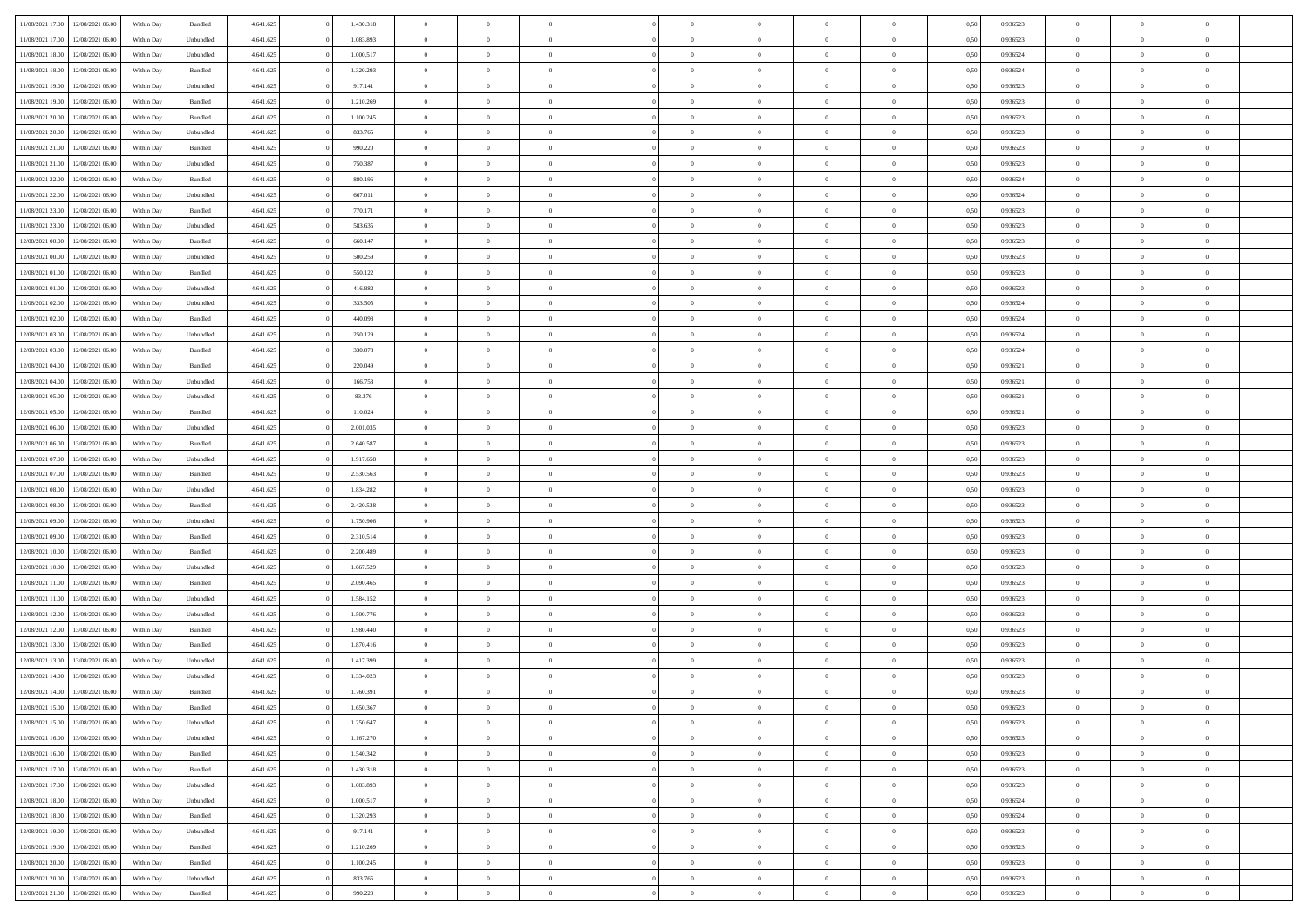| 12/08/2021 21:00 | 13/08/2021 06:00 | Within Day | Unbundled          | 4.641.625 | 750.387   | $\overline{0}$ | $\theta$       |                | $\Omega$       | $\Omega$       | $\theta$       | $\theta$       | 0.50 | 0,936523 | $\theta$       | $\overline{0}$ | $\overline{0}$ |  |
|------------------|------------------|------------|--------------------|-----------|-----------|----------------|----------------|----------------|----------------|----------------|----------------|----------------|------|----------|----------------|----------------|----------------|--|
| 12/08/2021 22:00 | 13/08/2021 06:00 | Within Day | Bundled            | 4.641.625 | 880.196   | $\overline{0}$ | $\overline{0}$ | $\overline{0}$ | $\overline{0}$ | $\bf{0}$       | $\overline{0}$ | $\bf{0}$       | 0,50 | 0,936524 | $\theta$       | $\overline{0}$ | $\overline{0}$ |  |
| 12/08/2021 22:00 | 13/08/2021 06:00 | Within Day | Unbundled          | 4.641.625 | 667.011   | $\overline{0}$ | $\bf{0}$       | $\overline{0}$ | $\bf{0}$       | $\bf{0}$       | $\bf{0}$       | $\mathbf{0}$   | 0,50 | 0,936524 | $\bf{0}$       | $\overline{0}$ | $\bf{0}$       |  |
|                  |                  |            |                    |           |           |                |                |                |                |                |                |                |      |          |                |                |                |  |
| 12/08/2021 23:00 | 13/08/2021 06:00 | Within Dav | Bundled            | 4.641.625 | 770.171   | $\overline{0}$ | $\overline{0}$ | $\overline{0}$ | $\overline{0}$ | $\bf{0}$       | $\overline{0}$ | $\overline{0}$ | 0.50 | 0.936523 | $\theta$       | $\theta$       | $\overline{0}$ |  |
| 12/08/2021 23:00 | 13/08/2021 06:00 | Within Day | Unbundled          | 4.641.625 | 583.635   | $\overline{0}$ | $\theta$       | $\overline{0}$ | $\overline{0}$ | $\bf{0}$       | $\overline{0}$ | $\bf{0}$       | 0,50 | 0,936523 | $\theta$       | $\overline{0}$ | $\overline{0}$ |  |
| 13/08/2021 00:00 | 13/08/2021 06:00 | Within Day | Unbundled          | 4.641.625 | 500.259   | $\overline{0}$ | $\overline{0}$ | $\overline{0}$ | $\bf{0}$       | $\overline{0}$ | $\overline{0}$ | $\mathbf{0}$   | 0,50 | 0,936523 | $\bf{0}$       | $\overline{0}$ | $\bf{0}$       |  |
| 13/08/2021 00:00 | 13/08/2021 06:00 | Within Dav | Bundled            | 4.641.625 | 660.147   | $\overline{0}$ | $\overline{0}$ | $\overline{0}$ | $\overline{0}$ | $\overline{0}$ | $\overline{0}$ | $\overline{0}$ | 0.50 | 0.936523 | $\theta$       | $\overline{0}$ | $\overline{0}$ |  |
|                  |                  |            |                    |           |           |                |                |                |                |                |                |                |      |          |                |                |                |  |
| 13/08/2021 01:00 | 13/08/2021 06:00 | Within Day | Unbundled          | 4.641.625 | 416.882   | $\overline{0}$ | $\theta$       | $\overline{0}$ | $\overline{0}$ | $\bf{0}$       | $\overline{0}$ | $\bf{0}$       | 0,50 | 0,936523 | $\theta$       | $\theta$       | $\overline{0}$ |  |
| 13/08/2021 01:00 | 13/08/2021 06:00 | Within Day | Bundled            | 4.641.625 | 550.122   | $\overline{0}$ | $\overline{0}$ | $\overline{0}$ | $\bf{0}$       | $\bf{0}$       | $\bf{0}$       | $\bf{0}$       | 0,50 | 0,936523 | $\,0\,$        | $\overline{0}$ | $\overline{0}$ |  |
| 13/08/2021 02:00 | 13/08/2021 06:00 | Within Dav | Bundled            | 4.641.625 | 440.098   | $\overline{0}$ | $\overline{0}$ | $\overline{0}$ | $\overline{0}$ | $\overline{0}$ | $\overline{0}$ | $\overline{0}$ | 0.50 | 0,936524 | $\theta$       | $\overline{0}$ | $\overline{0}$ |  |
|                  |                  |            |                    |           |           |                |                |                |                |                |                |                |      |          |                |                |                |  |
| 13/08/2021 02:00 | 13/08/2021 06:00 | Within Day | Unbundled          | 4.641.625 | 333.505   | $\overline{0}$ | $\theta$       | $\overline{0}$ | $\overline{0}$ | $\bf{0}$       | $\overline{0}$ | $\bf{0}$       | 0,50 | 0,936524 | $\,$ 0 $\,$    | $\overline{0}$ | $\overline{0}$ |  |
| 13/08/2021 03:00 | 13/08/2021 06:00 | Within Day | Bundled            | 4.641.625 | 330.073   | $\overline{0}$ | $\bf{0}$       | $\overline{0}$ | $\bf{0}$       | $\bf{0}$       | $\bf{0}$       | $\mathbf{0}$   | 0,50 | 0,936524 | $\overline{0}$ | $\overline{0}$ | $\bf{0}$       |  |
| 13/08/2021 03:00 | 13/08/2021 06:00 | Within Day | Unbundled          | 4.641.625 | 250.129   | $\overline{0}$ | $\overline{0}$ | $\overline{0}$ | $\overline{0}$ | $\bf{0}$       | $\overline{0}$ | $\overline{0}$ | 0.50 | 0.936524 | $\theta$       | $\theta$       | $\overline{0}$ |  |
| 13/08/2021 04:00 | 13/08/2021 06:00 | Within Day | Unbundled          | 4.641.625 | 166.753   | $\overline{0}$ | $\theta$       | $\overline{0}$ | $\overline{0}$ | $\bf{0}$       | $\overline{0}$ | $\bf{0}$       | 0,50 | 0,936521 | $\theta$       | $\overline{0}$ | $\overline{0}$ |  |
|                  |                  |            |                    |           |           |                |                |                |                |                |                |                |      |          |                |                |                |  |
| 13/08/2021 04:00 | 13/08/2021 06:00 | Within Day | Bundled            | 4.641.625 | 220.049   | $\overline{0}$ | $\overline{0}$ | $\overline{0}$ | $\bf{0}$       | $\overline{0}$ | $\overline{0}$ | $\mathbf{0}$   | 0,50 | 0,936521 | $\overline{0}$ | $\overline{0}$ | $\bf{0}$       |  |
| 13/08/2021 05:00 | 13/08/2021 06:00 | Within Dav | Bundled            | 4.641.625 | 110.024   | $\overline{0}$ | $\overline{0}$ | $\overline{0}$ | $\overline{0}$ | $\overline{0}$ | $\overline{0}$ | $\overline{0}$ | 0.50 | 0,936521 | $\theta$       | $\overline{0}$ | $\overline{0}$ |  |
| 13/08/2021 05:00 | 13/08/2021 06:00 | Within Day | Unbundled          | 4.641.625 | 83.376    | $\overline{0}$ | $\theta$       | $\overline{0}$ | $\overline{0}$ | $\bf{0}$       | $\overline{0}$ | $\bf{0}$       | 0,50 | 0,936521 | $\theta$       | $\theta$       | $\overline{0}$ |  |
|                  |                  |            |                    |           |           |                |                |                |                |                |                |                |      |          |                |                |                |  |
| 13/08/2021 06:00 | 14/08/2021 06:00 | Within Day | Bundled            | 4.641.625 | 2.640.587 | $\overline{0}$ | $\overline{0}$ | $\overline{0}$ | $\bf{0}$       | $\bf{0}$       | $\bf{0}$       | $\mathbf{0}$   | 0,50 | 0,936523 | $\,0\,$        | $\overline{0}$ | $\overline{0}$ |  |
| 13/08/2021 06:00 | 14/08/2021 06:00 | Within Day | Unbundled          | 4.641.625 | 2.001.035 | $\overline{0}$ | $\overline{0}$ | $\overline{0}$ | $\overline{0}$ | $\overline{0}$ | $\overline{0}$ | $\overline{0}$ | 0.50 | 0.936523 | $\theta$       | $\overline{0}$ | $\overline{0}$ |  |
| 13/08/2021 07:00 | 14/08/2021 06:00 | Within Day | Unbundled          | 4.641.625 | 1.917.658 | $\overline{0}$ | $\theta$       | $\overline{0}$ | $\overline{0}$ | $\bf{0}$       | $\overline{0}$ | $\bf{0}$       | 0,50 | 0,936523 | $\,$ 0 $\,$    | $\overline{0}$ | $\overline{0}$ |  |
| 13/08/2021 07:00 | 14/08/2021 06:00 | Within Day | Bundled            | 4.641.625 | 2.530.563 | $\overline{0}$ | $\overline{0}$ | $\overline{0}$ | $\bf{0}$       | $\bf{0}$       | $\bf{0}$       | $\mathbf{0}$   | 0,50 | 0,936523 | $\,0\,$        | $\overline{0}$ | $\bf{0}$       |  |
|                  |                  |            |                    |           |           |                |                |                |                |                |                |                |      |          |                |                |                |  |
| 13/08/2021 08:00 | 14/08/2021 06:00 | Within Day | Unbundled          | 4.641.625 | 1.834.282 | $\overline{0}$ | $\overline{0}$ | $\overline{0}$ | $\overline{0}$ | $\overline{0}$ | $\overline{0}$ | $\overline{0}$ | 0.50 | 0.936523 | $\theta$       | $\overline{0}$ | $\overline{0}$ |  |
| 13/08/2021 08:00 | 14/08/2021 06:00 | Within Day | Bundled            | 4.641.625 | 2.420.538 | $\overline{0}$ | $\theta$       | $\overline{0}$ | $\overline{0}$ | $\bf{0}$       | $\overline{0}$ | $\bf{0}$       | 0,50 | 0,936523 | $\,$ 0 $\,$    | $\overline{0}$ | $\overline{0}$ |  |
| 13/08/2021 09:00 | 14/08/2021 06:00 | Within Day | Bundled            | 4.641.625 | 2.310.514 | $\overline{0}$ | $\overline{0}$ | $\overline{0}$ | $\bf{0}$       | $\overline{0}$ | $\overline{0}$ | $\mathbf{0}$   | 0,50 | 0,936523 | $\bf{0}$       | $\overline{0}$ | $\bf{0}$       |  |
| 13/08/2021 09:00 | 14/08/2021 06:00 | Within Dav | Unbundled          | 4.641.625 | 1.750.906 | $\overline{0}$ | $\overline{0}$ | $\overline{0}$ | $\overline{0}$ | $\overline{0}$ | $\overline{0}$ | $\overline{0}$ | 0.50 | 0.936523 | $\theta$       | $\overline{0}$ | $\overline{0}$ |  |
|                  |                  |            |                    |           |           |                |                |                |                |                |                |                |      |          |                |                |                |  |
| 13/08/2021 10:00 | 14/08/2021 06:00 | Within Day | Bundled            | 4.641.625 | 2.200.489 | $\overline{0}$ | $\theta$       | $\overline{0}$ | $\overline{0}$ | $\bf{0}$       | $\overline{0}$ | $\bf{0}$       | 0,50 | 0,936523 | $\theta$       | $\theta$       | $\overline{0}$ |  |
| 13/08/2021 10:00 | 14/08/2021 06:00 | Within Day | Unbundled          | 4.641.625 | 1.667.529 | $\overline{0}$ | $\overline{0}$ | $\overline{0}$ | $\bf{0}$       | $\bf{0}$       | $\bf{0}$       | $\bf{0}$       | 0,50 | 0,936523 | $\,0\,$        | $\overline{0}$ | $\overline{0}$ |  |
| 13/08/2021 11:00 | 14/08/2021 06:00 | Within Day | Unbundled          | 4.641.625 | 1.584.152 | $\overline{0}$ | $\overline{0}$ | $\overline{0}$ | $\overline{0}$ | $\overline{0}$ | $\overline{0}$ | $\overline{0}$ | 0.50 | 0.936523 | $\theta$       | $\overline{0}$ | $\overline{0}$ |  |
| 13/08/2021 11:00 | 14/08/2021 06:00 |            | Bundled            | 4.641.625 | 2.090.465 | $\overline{0}$ | $\theta$       | $\overline{0}$ | $\overline{0}$ | $\bf{0}$       | $\overline{0}$ |                |      | 0,936523 | $\,$ 0 $\,$    | $\overline{0}$ | $\overline{0}$ |  |
|                  |                  | Within Day |                    |           |           |                |                |                |                |                |                | $\bf{0}$       | 0,50 |          |                |                |                |  |
| 13/08/2021 12:00 | 14/08/2021 06:00 | Within Day | Bundled            | 4.641.625 | 1.980.440 | $\overline{0}$ | $\overline{0}$ | $\overline{0}$ | $\bf{0}$       | $\bf{0}$       | $\bf{0}$       | $\bf{0}$       | 0,50 | 0,936523 | $\overline{0}$ | $\overline{0}$ | $\bf{0}$       |  |
| 13/08/2021 12:00 | 14/08/2021 06:00 | Within Day | Unbundled          | 4.641.625 | 1.500.776 | $\overline{0}$ | $\Omega$       | $\Omega$       | $\Omega$       | $\Omega$       | $\overline{0}$ | $\overline{0}$ | 0,50 | 0,936523 | $\,0\,$        | $\theta$       | $\theta$       |  |
| 13/08/2021 13:00 | 14/08/2021 06:00 | Within Day | Bundled            | 4.641.625 | 1.870.416 | $\overline{0}$ | $\theta$       | $\overline{0}$ | $\overline{0}$ | $\bf{0}$       | $\overline{0}$ | $\bf{0}$       | 0,50 | 0,936523 | $\theta$       | $\overline{0}$ | $\overline{0}$ |  |
|                  |                  |            |                    |           |           |                |                |                |                |                |                |                |      |          |                |                |                |  |
| 13/08/2021 13:00 | 14/08/2021 06:00 | Within Day | Unbundled          | 4.641.625 | 1.417.399 | $\overline{0}$ | $\overline{0}$ | $\overline{0}$ | $\overline{0}$ | $\overline{0}$ | $\overline{0}$ | $\mathbf{0}$   | 0,50 | 0,936523 | $\overline{0}$ | $\overline{0}$ | $\bf{0}$       |  |
| 13/08/2021 14:00 | 14/08/2021 06:00 | Within Day | Bundled            | 4.641.625 | 1.760.391 | $\overline{0}$ | $\Omega$       | $\Omega$       | $\Omega$       | $\overline{0}$ | $\overline{0}$ | $\overline{0}$ | 0.50 | 0.936523 | $\,0\,$        | $\theta$       | $\theta$       |  |
| 13/08/2021 14:00 | 14/08/2021 06:00 | Within Day | Unbundled          | 4.641.625 | 1.334.023 | $\overline{0}$ | $\theta$       | $\overline{0}$ | $\overline{0}$ | $\bf{0}$       | $\overline{0}$ | $\bf{0}$       | 0,50 | 0,936523 | $\theta$       | $\overline{0}$ | $\overline{0}$ |  |
| 13/08/2021 15:00 | 14/08/2021 06:00 | Within Day | Unbundled          | 4.641.625 | 1.250.647 | $\overline{0}$ | $\overline{0}$ | $\overline{0}$ | $\overline{0}$ | $\bf{0}$       | $\overline{0}$ | $\bf{0}$       | 0,50 | 0,936523 | $\bf{0}$       | $\overline{0}$ | $\bf{0}$       |  |
|                  |                  |            |                    |           |           |                |                |                |                |                |                |                |      |          |                |                |                |  |
| 13/08/2021 15:00 | 14/08/2021 06:00 | Within Day | Bundled            | 4.641.625 | 1.650.367 | $\overline{0}$ | $\Omega$       | $\Omega$       | $\Omega$       | $\overline{0}$ | $\overline{0}$ | $\overline{0}$ | 0.50 | 0.936523 | $\,$ 0 $\,$    | $\theta$       | $\theta$       |  |
| 13/08/2021 16:00 | 14/08/2021 06:00 | Within Day | Bundled            | 4.641.625 | 1.540.342 | $\overline{0}$ | $\theta$       | $\overline{0}$ | $\overline{0}$ | $\,$ 0         | $\overline{0}$ | $\bf{0}$       | 0,50 | 0,936523 | $\,$ 0 $\,$    | $\overline{0}$ | $\overline{0}$ |  |
| 13/08/2021 16:00 | 14/08/2021 06:00 | Within Day | Unbundled          | 4.641.625 | 1.167.270 | $\overline{0}$ | $\bf{0}$       | $\overline{0}$ | $\overline{0}$ | $\bf{0}$       | $\overline{0}$ | $\mathbf{0}$   | 0,50 | 0,936523 | $\overline{0}$ | $\overline{0}$ | $\bf{0}$       |  |
| 13/08/2021 17:00 | 14/08/2021 06:00 | Within Day | Unbundled          | 4.641.625 | 1.083.893 | $\overline{0}$ | $\Omega$       | $\overline{0}$ | $\Omega$       | $\overline{0}$ | $\overline{0}$ | $\overline{0}$ | 0,50 | 0,936523 | $\,0\,$        | $\theta$       | $\theta$       |  |
|                  |                  |            |                    |           |           |                |                |                |                |                |                |                |      |          |                |                |                |  |
| 13/08/2021 17:00 | 14/08/2021 06:00 | Within Day | Bundled            | 4.641.625 | 1.430.318 | $\overline{0}$ | $\overline{0}$ | $\overline{0}$ | $\overline{0}$ | $\,$ 0         | $\overline{0}$ | $\bf{0}$       | 0,50 | 0,936523 | $\,$ 0 $\,$    | $\overline{0}$ | $\overline{0}$ |  |
| 13/08/2021 18:00 | 14/08/2021 06:00 | Within Day | Bundled            | 4.641.625 | 1.320.293 | $\overline{0}$ | $\overline{0}$ | $\overline{0}$ | $\overline{0}$ | $\bf{0}$       | $\overline{0}$ | $\mathbf{0}$   | 0,50 | 0,936524 | $\overline{0}$ | $\overline{0}$ | $\bf{0}$       |  |
| 13/08/2021 18:00 | 14/08/2021 06:00 | Within Day | Unbundled          | 4.641.625 | 1,000.517 | $\overline{0}$ | $\Omega$       | $\Omega$       | $\Omega$       | $\Omega$       | $\Omega$       | $\overline{0}$ | 0.50 | 0.936524 | $\theta$       | $\theta$       | $\theta$       |  |
| 13/08/2021 19:00 | 14/08/2021 06:00 | Within Day | Unbundled          | 4.641.625 | 917.141   | $\overline{0}$ | $\overline{0}$ | $\overline{0}$ | $\bf{0}$       | $\,$ 0         | $\overline{0}$ | $\bf{0}$       | 0,50 | 0,936523 | $\,0\,$        | $\,$ 0 $\,$    | $\overline{0}$ |  |
|                  |                  |            |                    |           |           |                |                |                |                |                |                |                |      |          |                |                |                |  |
| 13/08/2021 19:00 | 14/08/2021 06:00 | Within Day | $\mathbf B$ undled | 4.641.625 | 1.210.269 | $\overline{0}$ | $\bf{0}$       |                |                | $\bf{0}$       |                |                | 0,50 | 0,936523 | $\bf{0}$       | $\overline{0}$ |                |  |
| 13/08/2021 20:00 | 14/08/2021 06:00 | Within Day | Bundled            | 4.641.625 | 1.100.245 | $\overline{0}$ | $\overline{0}$ | $\overline{0}$ | $\Omega$       | $\overline{0}$ | $\overline{0}$ | $\overline{0}$ | 0.50 | 0.936523 | $\theta$       | $\theta$       | $\theta$       |  |
| 13/08/2021 20:00 | 14/08/2021 06:00 | Within Day | Unbundled          | 4.641.625 | 833.765   | $\overline{0}$ | $\,$ 0         | $\overline{0}$ | $\overline{0}$ | $\,$ 0 $\,$    | $\overline{0}$ | $\,$ 0 $\,$    | 0,50 | 0,936523 | $\,$ 0 $\,$    | $\,$ 0 $\,$    | $\,$ 0         |  |
| 13/08/2021 21:00 | 14/08/2021 06:00 | Within Day | Unbundled          | 4.641.625 | 750.387   | $\overline{0}$ | $\overline{0}$ | $\overline{0}$ | $\overline{0}$ | $\overline{0}$ | $\overline{0}$ | $\mathbf{0}$   | 0,50 | 0,936523 | $\overline{0}$ | $\bf{0}$       | $\bf{0}$       |  |
|                  |                  |            |                    |           |           |                |                |                |                |                |                |                |      |          |                |                |                |  |
| 13/08/2021 21:00 | 14/08/2021 06:00 | Within Day | $\mathbf B$ undled | 4.641.625 | 990.220   | $\overline{0}$ | $\overline{0}$ | $\overline{0}$ | $\Omega$       | $\overline{0}$ | $\overline{0}$ | $\overline{0}$ | 0,50 | 0,936523 | $\overline{0}$ | $\theta$       | $\overline{0}$ |  |
| 13/08/2021 22:00 | 14/08/2021 06:00 | Within Day | Unbundled          | 4.641.625 | 667.011   | $\overline{0}$ | $\,$ 0         | $\overline{0}$ | $\overline{0}$ | $\,$ 0 $\,$    | $\overline{0}$ | $\mathbf{0}$   | 0,50 | 0,936524 | $\,$ 0 $\,$    | $\overline{0}$ | $\overline{0}$ |  |
| 13/08/2021 22:00 | 14/08/2021 06:00 | Within Day | Bundled            | 4.641.625 | 880.196   | $\overline{0}$ | $\overline{0}$ | $\overline{0}$ | $\overline{0}$ | $\overline{0}$ | $\overline{0}$ | $\mathbf{0}$   | 0,50 | 0,936524 | $\overline{0}$ | $\overline{0}$ | $\bf{0}$       |  |
|                  |                  |            |                    |           |           |                |                |                |                |                |                |                |      |          |                |                |                |  |
| 13/08/2021 23:00 | 14/08/2021 06:00 | Within Day | Bundled            | 4.641.625 | 770.171   | $\overline{0}$ | $\overline{0}$ | $\overline{0}$ | $\Omega$       | $\overline{0}$ | $\overline{0}$ | $\bf{0}$       | 0.50 | 0,936523 | $\overline{0}$ | $\theta$       | $\overline{0}$ |  |
| 13/08/2021 23:00 | 14/08/2021 06:00 | Within Day | Unbundled          | 4.641.625 | 583.635   | $\overline{0}$ | $\,$ 0         | $\overline{0}$ | $\bf{0}$       | $\bf{0}$       | $\bf{0}$       | $\bf{0}$       | 0,50 | 0,936523 | $\,$ 0 $\,$    | $\overline{0}$ | $\overline{0}$ |  |
| 14/08/2021 00:00 | 14/08/2021 06:00 | Within Day | Unbundled          | 4.641.625 | 500.259   | $\overline{0}$ | $\bf{0}$       | $\overline{0}$ | $\overline{0}$ | $\overline{0}$ | $\overline{0}$ | $\mathbf{0}$   | 0,50 | 0,936523 | $\overline{0}$ | $\overline{0}$ | $\bf{0}$       |  |
| 14/08/2021 00:00 | 14/08/2021 06:00 | Within Day | Bundled            | 4.641.625 | 660.147   | $\overline{0}$ | $\overline{0}$ | $\overline{0}$ | $\Omega$       | $\overline{0}$ | $\overline{0}$ | $\overline{0}$ | 0.50 | 0.936523 | $\overline{0}$ | $\theta$       | $\overline{0}$ |  |
|                  |                  |            |                    |           |           |                |                |                |                |                |                |                |      |          |                |                |                |  |
| 14/08/2021 01:00 | 14/08/2021 06:00 | Within Day | Bundled            | 4.641.625 | 550.122   | $\overline{0}$ | $\bf{0}$       | $\overline{0}$ | $\overline{0}$ | $\bf{0}$       | $\bf{0}$       | $\bf{0}$       | 0,50 | 0,936523 | $\,$ 0 $\,$    | $\,$ 0 $\,$    | $\bf{0}$       |  |
| 14/08/2021 01:00 | 14/08/2021 06:00 | Within Day | Unbundled          | 4.641.625 | 416.882   | $\overline{0}$ | $\bf{0}$       | $\overline{0}$ | $\bf{0}$       | $\bf{0}$       | $\bf{0}$       | $\bf{0}$       | 0,50 | 0,936523 | $\overline{0}$ | $\overline{0}$ | $\bf{0}$       |  |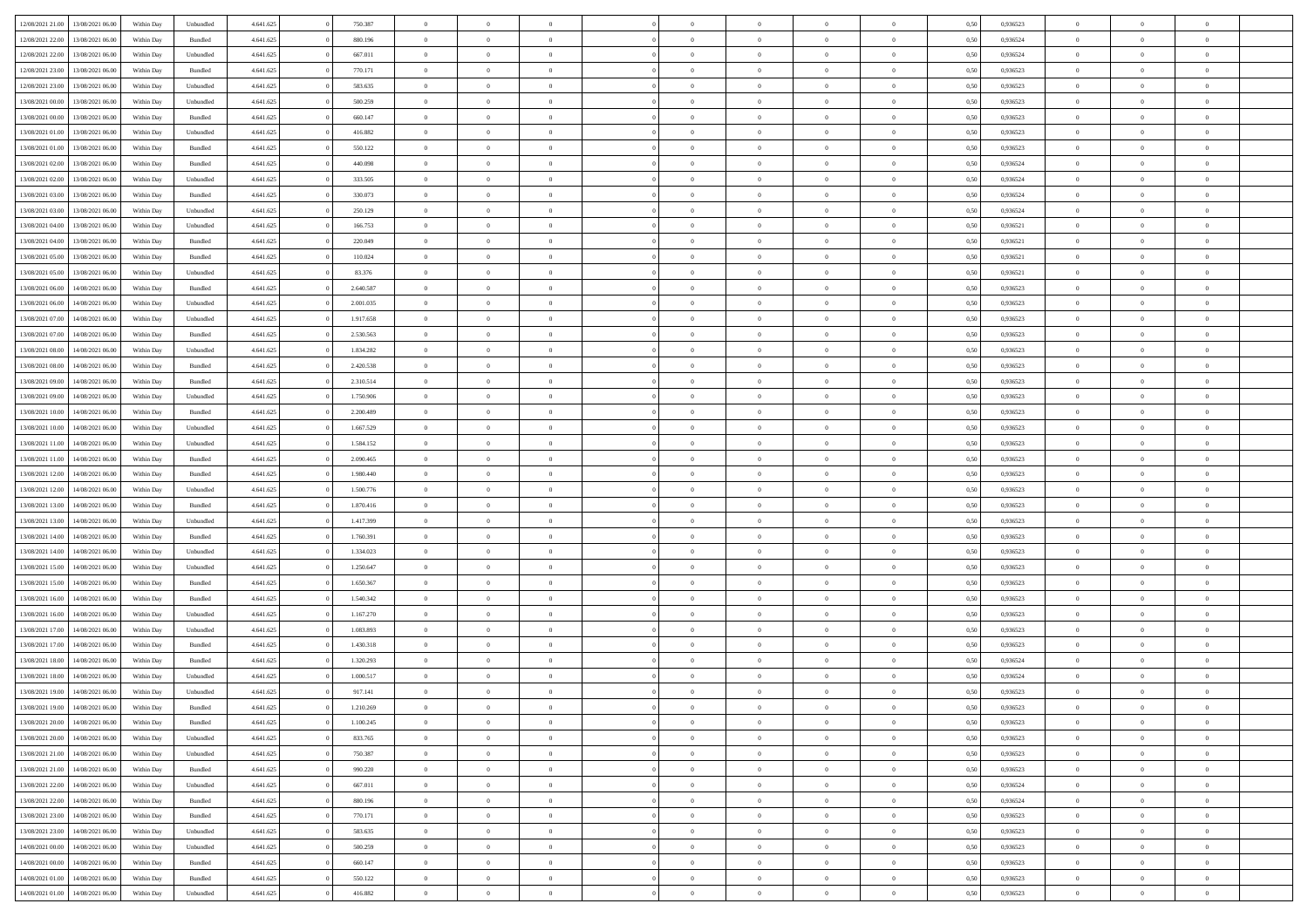|                  |                  |            |                    |           |           | $\overline{0}$ | $\Omega$       |                |                | $\Omega$       | $\theta$       | $\theta$       |      |          | $\theta$       |                |                |  |
|------------------|------------------|------------|--------------------|-----------|-----------|----------------|----------------|----------------|----------------|----------------|----------------|----------------|------|----------|----------------|----------------|----------------|--|
| 14/08/2021 02:00 | 14/08/2021 06:00 | Within Day | Bundled            | 4.641.625 | 440.098   |                |                |                | $\Omega$       |                |                |                | 0.50 | 0,936524 |                | $\theta$       | $\overline{0}$ |  |
| 14/08/2021 02:00 | 14/08/2021 06:00 | Within Day | Unbundled          | 4.641.625 | 333.505   | $\overline{0}$ | $\theta$       | $\overline{0}$ | $\overline{0}$ | $\bf{0}$       | $\overline{0}$ | $\bf{0}$       | 0,50 | 0,936524 | $\theta$       | $\overline{0}$ | $\overline{0}$ |  |
| 14/08/2021 03:00 | 14/08/2021 06:00 | Within Day | Unbundled          | 4.641.625 | 250.129   | $\overline{0}$ | $\bf{0}$       | $\overline{0}$ | $\bf{0}$       | $\bf{0}$       | $\bf{0}$       | $\mathbf{0}$   | 0,50 | 0,936524 | $\overline{0}$ | $\overline{0}$ | $\bf{0}$       |  |
| 14/08/2021 03:00 | 14/08/2021 06:00 | Within Dav | Bundled            | 4.641.625 | 330.073   | $\overline{0}$ | $\overline{0}$ | $\overline{0}$ | $\overline{0}$ | $\bf{0}$       | $\overline{0}$ | $\overline{0}$ | 0.50 | 0.936524 | $\theta$       | $\theta$       | $\overline{0}$ |  |
|                  |                  |            |                    |           |           |                |                |                |                |                |                |                |      |          |                |                |                |  |
| 14/08/2021 04:00 | 14/08/2021 06:00 | Within Day | Bundled            | 4.641.625 | 220.049   | $\overline{0}$ | $\theta$       | $\overline{0}$ | $\overline{0}$ | $\bf{0}$       | $\overline{0}$ | $\bf{0}$       | 0,50 | 0,936521 | $\theta$       | $\overline{0}$ | $\overline{0}$ |  |
| 14/08/2021 04:00 | 14/08/2021 06:00 | Within Day | Unbundled          | 4.641.625 | 166.753   | $\overline{0}$ | $\overline{0}$ | $\overline{0}$ | $\bf{0}$       | $\overline{0}$ | $\overline{0}$ | $\mathbf{0}$   | 0,50 | 0,936521 | $\overline{0}$ | $\overline{0}$ | $\bf{0}$       |  |
| 14/08/2021 05:00 | 14/08/2021 06:00 | Within Dav | Unbundled          | 4.641.625 | 83.376    | $\overline{0}$ | $\overline{0}$ | $\overline{0}$ | $\overline{0}$ | $\overline{0}$ | $\overline{0}$ | $\overline{0}$ | 0.50 | 0,936521 | $\theta$       | $\overline{0}$ | $\overline{0}$ |  |
| 14/08/2021 05:00 | 14/08/2021 06:00 | Within Day | Bundled            | 4.641.625 | 110.024   | $\overline{0}$ | $\theta$       | $\overline{0}$ | $\overline{0}$ | $\bf{0}$       | $\overline{0}$ | $\bf{0}$       | 0,50 | 0,936521 | $\theta$       | $\theta$       | $\overline{0}$ |  |
| 14/08/2021 06:00 | 15/08/2021 06:00 | Within Day | Unbundled          | 4.641.625 | 2.001.035 | $\overline{0}$ | $\overline{0}$ | $\overline{0}$ | $\bf{0}$       | $\bf{0}$       | $\bf{0}$       | $\bf{0}$       | 0,50 | 0,936523 | $\,0\,$        | $\overline{0}$ | $\overline{0}$ |  |
|                  |                  |            |                    |           |           |                |                |                |                |                |                |                |      |          |                |                |                |  |
| 14/08/2021 06:00 | 15/08/2021 06:00 | Within Dav | Bundled            | 4.641.625 | 2.640.587 | $\overline{0}$ | $\overline{0}$ | $\overline{0}$ | $\overline{0}$ | $\overline{0}$ | $\overline{0}$ | $\overline{0}$ | 0.50 | 0.936523 | $\theta$       | $\overline{0}$ | $\overline{0}$ |  |
| 14/08/2021 07:00 | 15/08/2021 06:00 | Within Day | Bundled            | 4.641.625 | 2.530.563 | $\overline{0}$ | $\theta$       | $\overline{0}$ | $\overline{0}$ | $\bf{0}$       | $\overline{0}$ | $\bf{0}$       | 0,50 | 0,936523 | $\,$ 0 $\,$    | $\overline{0}$ | $\overline{0}$ |  |
| 14/08/2021 07:00 | 15/08/2021 06:00 | Within Day | Unbundled          | 4.641.625 | 1.917.658 | $\overline{0}$ | $\overline{0}$ | $\overline{0}$ | $\bf{0}$       | $\bf{0}$       | $\bf{0}$       | $\mathbf{0}$   | 0,50 | 0,936523 | $\overline{0}$ | $\overline{0}$ | $\bf{0}$       |  |
| 14/08/2021 08:00 | 15/08/2021 06:00 | Within Day | Bundled            | 4.641.625 | 2.420.538 | $\overline{0}$ | $\overline{0}$ | $\overline{0}$ | $\overline{0}$ | $\bf{0}$       | $\overline{0}$ | $\overline{0}$ | 0.50 | 0.936523 | $\theta$       | $\theta$       | $\overline{0}$ |  |
| 14/08/2021 08:00 | 15/08/2021 06:00 | Within Day | Unbundled          | 4.641.625 | 1.834.282 | $\overline{0}$ | $\theta$       | $\overline{0}$ | $\overline{0}$ | $\bf{0}$       | $\overline{0}$ | $\bf{0}$       | 0,50 | 0,936523 | $\theta$       | $\overline{0}$ | $\overline{0}$ |  |
|                  |                  |            |                    |           |           |                |                |                |                |                |                |                |      |          |                |                |                |  |
| 14/08/2021 09:00 | 15/08/2021 06:00 | Within Day | Unbundled          | 4.641.625 | 1.750.906 | $\overline{0}$ | $\overline{0}$ | $\overline{0}$ | $\overline{0}$ | $\overline{0}$ | $\overline{0}$ | $\mathbf{0}$   | 0,50 | 0,936523 | $\overline{0}$ | $\overline{0}$ | $\bf{0}$       |  |
| 14/08/2021 09:00 | 15/08/2021 06:00 | Within Dav | Bundled            | 4.641.625 | 2.310.514 | $\overline{0}$ | $\overline{0}$ | $\overline{0}$ | $\overline{0}$ | $\overline{0}$ | $\overline{0}$ | $\overline{0}$ | 0.50 | 0.936523 | $\theta$       | $\overline{0}$ | $\overline{0}$ |  |
| 14/08/2021 10:00 | 15/08/2021 06:00 | Within Day | Bundled            | 4.641.625 | 2.200.489 | $\overline{0}$ | $\theta$       | $\overline{0}$ | $\overline{0}$ | $\bf{0}$       | $\overline{0}$ | $\bf{0}$       | 0,50 | 0,936523 | $\theta$       | $\theta$       | $\overline{0}$ |  |
| 14/08/2021 10:00 | 15/08/2021 06:00 | Within Day | Unbundled          | 4.641.625 | 1.667.529 | $\overline{0}$ | $\overline{0}$ | $\overline{0}$ | $\overline{0}$ | $\bf{0}$       | $\overline{0}$ | $\mathbf{0}$   | 0,50 | 0,936523 | $\,0\,$        | $\overline{0}$ | $\overline{0}$ |  |
| 14/08/2021 11:00 | 15/08/2021 06:00 | Within Day | Unbundled          | 4.641.625 | 1.584.152 | $\overline{0}$ | $\overline{0}$ | $\overline{0}$ | $\overline{0}$ | $\overline{0}$ | $\overline{0}$ | $\overline{0}$ | 0.50 | 0.936523 | $\theta$       | $\overline{0}$ | $\overline{0}$ |  |
|                  |                  |            |                    |           |           |                |                |                |                |                |                |                |      |          |                |                |                |  |
| 14/08/2021 11:00 | 15/08/2021 06:00 | Within Day | Bundled            | 4.641.625 | 2.090.465 | $\overline{0}$ | $\theta$       | $\overline{0}$ | $\overline{0}$ | $\bf{0}$       | $\overline{0}$ | $\bf{0}$       | 0,50 | 0,936523 | $\,$ 0 $\,$    | $\overline{0}$ | $\overline{0}$ |  |
| 14/08/2021 12:00 | 15/08/2021 06:00 | Within Day | Bundled            | 4.641.625 | 1.980.440 | $\overline{0}$ | $\overline{0}$ | $\overline{0}$ | $\overline{0}$ | $\bf{0}$       | $\overline{0}$ | $\bf{0}$       | 0,50 | 0,936523 | $\bf{0}$       | $\overline{0}$ | $\bf{0}$       |  |
| 14/08/2021 12:00 | 15/08/2021 06:00 | Within Day | Unbundled          | 4.641.625 | 1.500.776 | $\overline{0}$ | $\overline{0}$ | $\overline{0}$ | $\overline{0}$ | $\bf{0}$       | $\overline{0}$ | $\overline{0}$ | 0.50 | 0.936523 | $\theta$       | $\overline{0}$ | $\overline{0}$ |  |
| 14/08/2021 13:00 | 15/08/2021 06:00 | Within Day | Unbundled          | 4.641.625 | 1.417.399 | $\overline{0}$ | $\theta$       | $\overline{0}$ | $\overline{0}$ | $\bf{0}$       | $\overline{0}$ | $\bf{0}$       | 0,50 | 0,936523 | $\theta$       | $\overline{0}$ | $\overline{0}$ |  |
| 14/08/2021 13:00 | 15/08/2021 06:00 | Within Day | Bundled            | 4.641.625 | 1.870.416 | $\overline{0}$ | $\overline{0}$ | $\overline{0}$ | $\overline{0}$ | $\overline{0}$ | $\overline{0}$ | $\mathbf{0}$   | 0,50 | 0,936523 | $\overline{0}$ | $\overline{0}$ | $\bf{0}$       |  |
|                  |                  |            |                    |           |           |                |                |                |                |                |                |                |      |          |                |                |                |  |
| 14/08/2021 14:00 | 15/08/2021 06:00 | Within Dav | Unbundled          | 4.641.625 | 1.334.023 | $\overline{0}$ | $\overline{0}$ | $\overline{0}$ | $\overline{0}$ | $\overline{0}$ | $\overline{0}$ | $\overline{0}$ | 0.50 | 0.936523 | $\theta$       | $\overline{0}$ | $\overline{0}$ |  |
| 14/08/2021 14:00 | 15/08/2021 06:00 | Within Day | Bundled            | 4.641.625 | 1.760.391 | $\overline{0}$ | $\theta$       | $\overline{0}$ | $\overline{0}$ | $\bf{0}$       | $\overline{0}$ | $\bf{0}$       | 0,50 | 0,936523 | $\theta$       | $\theta$       | $\overline{0}$ |  |
| 14/08/2021 15:00 | 15/08/2021 06:00 | Within Day | Unbundled          | 4.641.625 | 1.250.647 | $\overline{0}$ | $\overline{0}$ | $\overline{0}$ | $\overline{0}$ | $\bf{0}$       | $\overline{0}$ | $\bf{0}$       | 0,50 | 0,936523 | $\,0\,$        | $\overline{0}$ | $\overline{0}$ |  |
| 14/08/2021 15:00 | 15/08/2021 06:00 | Within Day | Bundled            | 4.641.625 | 1.650.367 | $\overline{0}$ | $\overline{0}$ | $\overline{0}$ | $\overline{0}$ | $\overline{0}$ | $\overline{0}$ | $\overline{0}$ | 0.50 | 0.936523 | $\theta$       | $\overline{0}$ | $\overline{0}$ |  |
| 14/08/2021 16:00 | 15/08/2021 06:00 | Within Day | Unbundled          | 4.641.625 | 1.167.270 | $\overline{0}$ | $\theta$       | $\overline{0}$ | $\overline{0}$ | $\bf{0}$       | $\overline{0}$ | $\bf{0}$       | 0,50 | 0,936523 | $\,$ 0 $\,$    | $\overline{0}$ | $\overline{0}$ |  |
| 14/08/2021 16:00 | 15/08/2021 06:00 | Within Day | Bundled            | 4.641.625 | 1.540.342 | $\overline{0}$ | $\overline{0}$ | $\overline{0}$ | $\overline{0}$ | $\bf{0}$       | $\overline{0}$ | $\bf{0}$       | 0,50 | 0,936523 | $\overline{0}$ | $\overline{0}$ | $\bf{0}$       |  |
|                  |                  |            |                    |           |           |                |                |                |                |                |                |                |      |          |                |                | $\theta$       |  |
| 14/08/2021 17:00 | 15/08/2021 06:00 | Within Day | Bundled            | 4.641.625 | 1.430.318 | $\overline{0}$ | $\Omega$       | $\Omega$       | $\Omega$       | $\Omega$       | $\overline{0}$ | $\overline{0}$ | 0,50 | 0,936523 | $\,0\,$        | $\theta$       |                |  |
| 14/08/2021 17:00 | 15/08/2021 06:00 | Within Day | Unbundled          | 4.641.625 | 1.083.893 | $\overline{0}$ | $\theta$       | $\overline{0}$ | $\overline{0}$ | $\bf{0}$       | $\overline{0}$ | $\bf{0}$       | 0,50 | 0,936523 | $\theta$       | $\overline{0}$ | $\overline{0}$ |  |
| 14/08/2021 18:00 | 15/08/2021 06:00 | Within Day | Bundled            | 4.641.625 | 1.320.293 | $\overline{0}$ | $\overline{0}$ | $\overline{0}$ | $\overline{0}$ | $\overline{0}$ | $\overline{0}$ | $\mathbf{0}$   | 0,50 | 0,936524 | $\overline{0}$ | $\overline{0}$ | $\bf{0}$       |  |
| 14/08/2021 18:00 | 15/08/2021 06:00 | Within Day | Unbundled          | 4.641.625 | 1.000.517 | $\overline{0}$ | $\Omega$       | $\Omega$       | $\Omega$       | $\bf{0}$       | $\overline{0}$ | $\overline{0}$ | 0.50 | 0.936524 | $\,0\,$        | $\theta$       | $\theta$       |  |
| 14/08/2021 19:00 | 15/08/2021 06:00 | Within Day | Unbundled          | 4.641.625 | 917.141   | $\overline{0}$ | $\theta$       | $\overline{0}$ | $\overline{0}$ | $\bf{0}$       | $\overline{0}$ | $\bf{0}$       | 0,50 | 0,936523 | $\theta$       | $\overline{0}$ | $\overline{0}$ |  |
| 14/08/2021 19:00 | 15/08/2021 06:00 | Within Day | Bundled            | 4.641.625 | 1.210.269 | $\overline{0}$ | $\overline{0}$ | $\overline{0}$ | $\overline{0}$ | $\bf{0}$       | $\overline{0}$ | $\bf{0}$       | 0,50 | 0,936523 | $\bf{0}$       | $\overline{0}$ | $\bf{0}$       |  |
|                  |                  |            |                    |           |           |                |                |                |                |                |                |                |      |          |                |                |                |  |
| 14/08/2021 20:00 | 15/08/2021 06:00 | Within Day | Bundled            | 4.641.625 | 1.100.245 | $\overline{0}$ | $\Omega$       | $\Omega$       | $\Omega$       | $\theta$       | $\overline{0}$ | $\overline{0}$ | 0.50 | 0.936523 | $\theta$       | $\theta$       | $\theta$       |  |
| 14/08/2021 20:00 | 15/08/2021 06:00 | Within Day | Unbundled          | 4.641.625 | 833.765   | $\overline{0}$ | $\theta$       | $\overline{0}$ | $\overline{0}$ | $\bf{0}$       | $\overline{0}$ | $\bf{0}$       | 0,50 | 0,936523 | $\,$ 0 $\,$    | $\overline{0}$ | $\overline{0}$ |  |
| 14/08/2021 21.00 | 15/08/2021 06:00 | Within Day | Bundled            | 4.641.625 | 990.220   | $\overline{0}$ | $\bf{0}$       | $\overline{0}$ | $\overline{0}$ | $\bf{0}$       | $\overline{0}$ | $\mathbf{0}$   | 0,50 | 0,936523 | $\overline{0}$ | $\overline{0}$ | $\bf{0}$       |  |
| 14/08/2021 21:00 | 15/08/2021 06:00 | Within Day | Unbundled          | 4.641.625 | 750.387   | $\overline{0}$ | $\Omega$       | $\Omega$       | $\Omega$       | $\overline{0}$ | $\overline{0}$ | $\overline{0}$ | 0,50 | 0,936523 | $\,0\,$        | $\theta$       | $\theta$       |  |
| 14/08/2021 22:00 | 15/08/2021 06:00 | Within Day | Bundled            | 4.641.625 | 880.196   | $\overline{0}$ | $\overline{0}$ | $\overline{0}$ | $\overline{0}$ | $\,$ 0         | $\overline{0}$ | $\bf{0}$       | 0,50 | 0,936524 | $\,$ 0 $\,$    | $\overline{0}$ | $\overline{0}$ |  |
| 14/08/2021 22.00 | 15/08/2021 06:00 | Within Day | Unbundled          | 4.641.625 | 667.011   | $\overline{0}$ | $\overline{0}$ | $\overline{0}$ | $\overline{0}$ | $\bf{0}$       | $\overline{0}$ | $\mathbf{0}$   | 0,50 | 0,936524 | $\overline{0}$ | $\overline{0}$ | $\bf{0}$       |  |
|                  |                  |            |                    |           |           |                |                |                |                |                |                |                |      |          |                |                |                |  |
| 14/08/2021 23:00 | 15/08/2021 06:00 | Within Day | Bundled            | 4.641.625 | 770.171   | $\overline{0}$ | $\Omega$       | $\Omega$       | $\Omega$       | $\Omega$       | $\Omega$       | $\overline{0}$ | 0.50 | 0.936523 | $\theta$       | $\theta$       | $\theta$       |  |
| 14/08/2021 23:00 | 15/08/2021 06:00 | Within Day | Unbundled          | 4.641.625 | 583.635   | $\overline{0}$ | $\overline{0}$ | $\overline{0}$ | $\bf{0}$       | $\,$ 0         | $\overline{0}$ | $\bf{0}$       | 0,50 | 0,936523 | $\,0\,$        | $\,$ 0 $\,$    | $\overline{0}$ |  |
| 15/08/2021 00:00 | 15/08/2021 06:00 | Within Day | $\mathbf B$ undled | 4.641.625 | 660.147   | $\bf{0}$       | $\bf{0}$       |                |                | $\bf{0}$       |                |                | 0,50 | 0,936523 | $\bf{0}$       | $\overline{0}$ |                |  |
| 15/08/2021 00:00 | 15/08/2021 06:00 | Within Day | Unbundled          | 4.641.625 | 500.259   | $\overline{0}$ | $\overline{0}$ | $\overline{0}$ | $\Omega$       | $\overline{0}$ | $\overline{0}$ | $\overline{0}$ | 0,50 | 0.936523 | $\theta$       | $\theta$       | $\Omega$       |  |
| 15/08/2021 01:00 | 15/08/2021 06:00 | Within Day | Bundled            | 4.641.625 | 550.122   | $\overline{0}$ | $\bf{0}$       | $\overline{0}$ | $\overline{0}$ | $\,$ 0 $\,$    | $\overline{0}$ | $\,$ 0 $\,$    | 0,50 | 0,936523 | $\,$ 0 $\,$    | $\,$ 0 $\,$    | $\,$ 0         |  |
| 15/08/2021 01:00 | 15/08/2021 06:00 | Within Day | Unbundled          | 4.641.625 | 416.882   | $\overline{0}$ | $\overline{0}$ | $\overline{0}$ | $\overline{0}$ | $\overline{0}$ | $\overline{0}$ | $\mathbf{0}$   | 0,50 | 0,936523 | $\overline{0}$ | $\bf{0}$       | $\bf{0}$       |  |
|                  |                  |            |                    |           |           |                |                |                |                |                |                |                |      |          |                |                |                |  |
| 15/08/2021 02:00 | 15/08/2021 06:00 | Within Day | Unbundled          | 4.641.625 | 333.505   | $\overline{0}$ | $\overline{0}$ | $\overline{0}$ | $\Omega$       | $\overline{0}$ | $\overline{0}$ | $\overline{0}$ | 0,50 | 0,936524 | $\overline{0}$ | $\theta$       | $\overline{0}$ |  |
| 15/08/2021 02:00 | 15/08/2021 06:00 | Within Day | Bundled            | 4.641.625 | 440.098   | $\overline{0}$ | $\,$ 0         | $\overline{0}$ | $\overline{0}$ | $\,$ 0 $\,$    | $\overline{0}$ | $\mathbf{0}$   | 0,50 | 0,936524 | $\,$ 0 $\,$    | $\overline{0}$ | $\overline{0}$ |  |
| 15/08/2021 03:00 | 15/08/2021 06:00 | Within Day | Unbundled          | 4.641.625 | 250.129   | $\overline{0}$ | $\overline{0}$ | $\overline{0}$ | $\overline{0}$ | $\overline{0}$ | $\overline{0}$ | $\mathbf{0}$   | 0,50 | 0,936524 | $\overline{0}$ | $\overline{0}$ | $\bf{0}$       |  |
| 15/08/2021 03:00 | 15/08/2021 06:00 | Within Day | Bundled            | 4.641.625 | 330.073   | $\overline{0}$ | $\overline{0}$ | $\overline{0}$ | $\Omega$       | $\overline{0}$ | $\overline{0}$ | $\bf{0}$       | 0.50 | 0,936524 | $\overline{0}$ | $\theta$       | $\overline{0}$ |  |
| 15/08/2021 04:00 | 15/08/2021 06:00 | Within Day | Bundled            | 4.641.625 | 220.049   | $\overline{0}$ | $\,$ 0         | $\overline{0}$ | $\bf{0}$       | $\bf{0}$       | $\bf{0}$       | $\bf{0}$       | 0,50 | 0,936521 | $\,$ 0 $\,$    | $\overline{0}$ | $\overline{0}$ |  |
|                  |                  |            |                    |           |           |                |                |                |                |                |                |                |      |          |                |                |                |  |
| 15/08/2021 04:00 | 15/08/2021 06:00 | Within Day | Unbundled          | 4.641.625 | 166.753   | $\overline{0}$ | $\bf{0}$       | $\overline{0}$ | $\overline{0}$ | $\overline{0}$ | $\overline{0}$ | $\mathbf{0}$   | 0,50 | 0,936521 | $\overline{0}$ | $\overline{0}$ | $\bf{0}$       |  |
| 15/08/2021 05:00 | 15/08/2021 06:00 | Within Day | Unbundled          | 4.641.625 | 83.376    | $\overline{0}$ | $\overline{0}$ | $\overline{0}$ | $\Omega$       | $\overline{0}$ | $\overline{0}$ | $\overline{0}$ | 0.50 | 0.936521 | $\overline{0}$ | $\overline{0}$ | $\overline{0}$ |  |
| 15/08/2021 05:00 | 15/08/2021 06:00 | Within Day | Bundled            | 4.641.625 | 110.024   | $\overline{0}$ | $\bf{0}$       | $\overline{0}$ | $\overline{0}$ | $\bf{0}$       | $\bf{0}$       | $\mathbf{0}$   | 0,50 | 0,936521 | $\,$ 0 $\,$    | $\,$ 0 $\,$    | $\bf{0}$       |  |
| 15/08/2021 06:00 | 16/08/2021 06:00 | Within Day | Bundled            | 4.641.625 | 2.640.587 | $\overline{0}$ | $\overline{0}$ | $\overline{0}$ | $\overline{0}$ | $\overline{0}$ | $\bf{0}$       | $\mathbf{0}$   | 0,50 | 0,936523 | $\overline{0}$ | $\bf{0}$       | $\bf{0}$       |  |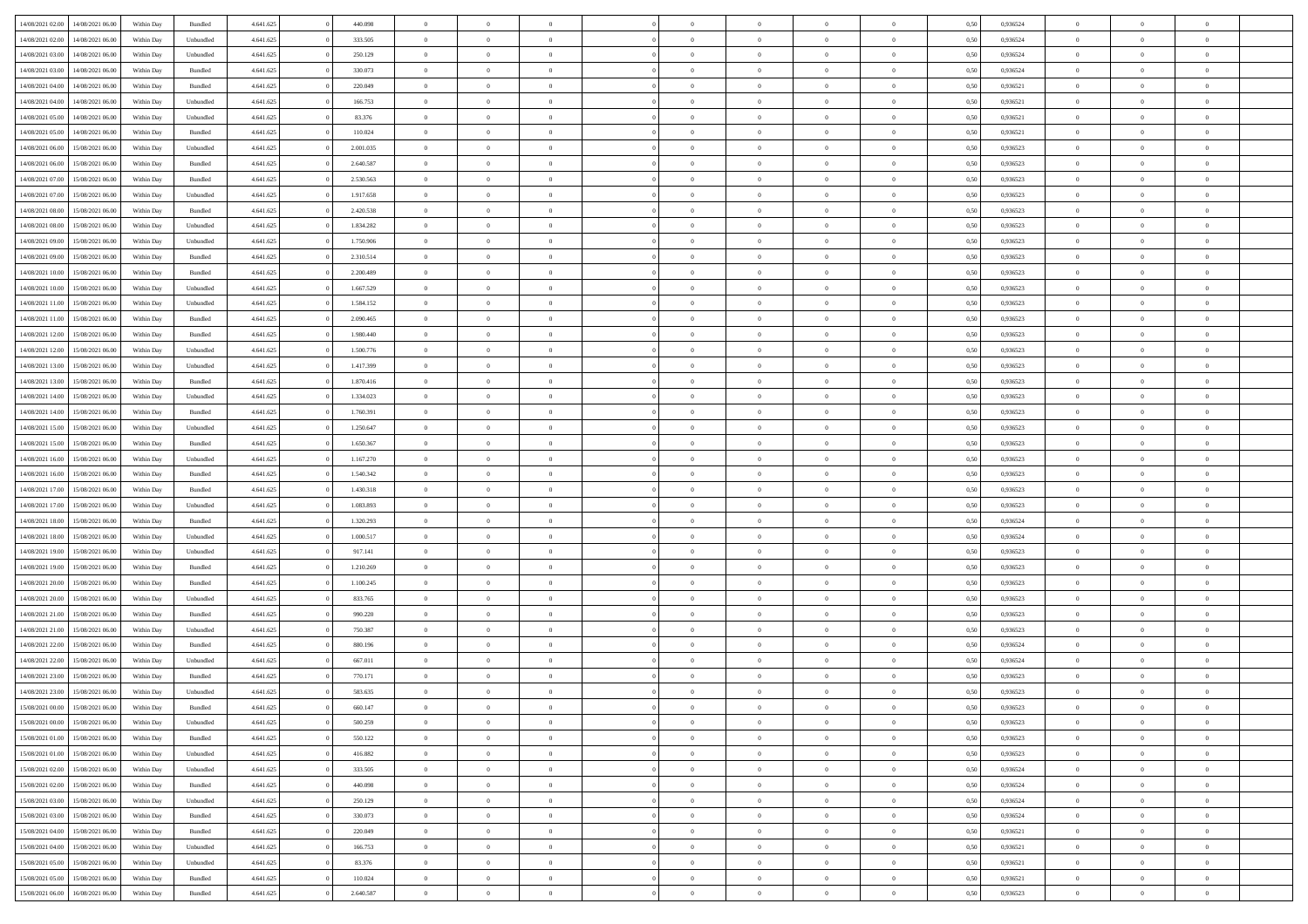| 15/08/2021 06:00                  | 16/08/2021 06:00 | Within Day | Unbundled          | 4.641.625 | 2.001.035 | $\overline{0}$ | $\theta$       |                | $\overline{0}$ | $\bf{0}$       | $\overline{0}$ | $\theta$       | 0,50 | 0,936523 | $\theta$       | $\theta$       | $\theta$       |  |
|-----------------------------------|------------------|------------|--------------------|-----------|-----------|----------------|----------------|----------------|----------------|----------------|----------------|----------------|------|----------|----------------|----------------|----------------|--|
| 15/08/2021 07:00                  | 16/08/2021 06.00 | Within Day | Unbundled          | 4.641.625 | 1.917.658 | $\overline{0}$ | $\overline{0}$ | $\overline{0}$ | $\overline{0}$ | $\bf{0}$       | $\bf{0}$       | $\bf{0}$       | 0,50 | 0,936523 | $\,$ 0 $\,$    | $\overline{0}$ | $\overline{0}$ |  |
|                                   |                  |            |                    |           |           |                |                |                |                |                |                |                |      |          |                |                |                |  |
| 15/08/2021 07:00                  | 16/08/2021 06:00 | Within Day | Bundled            | 4.641.625 | 2.530.563 | $\overline{0}$ | $\overline{0}$ | $\overline{0}$ | $\overline{0}$ | $\overline{0}$ | $\overline{0}$ | $\mathbf{0}$   | 0.50 | 0.936523 | $\overline{0}$ | $\overline{0}$ | $\bf{0}$       |  |
| 15/08/2021 08:00                  | 16/08/2021 06:00 | Within Day | Unbundled          | 4.641.625 | 1.834.282 | $\overline{0}$ | $\overline{0}$ | $\overline{0}$ | $\overline{0}$ | $\,0\,$        | $\overline{0}$ | $\overline{0}$ | 0,50 | 0,936523 | $\,$ 0 $\,$    | $\overline{0}$ | $\overline{0}$ |  |
| 15/08/2021 08:00                  | 16/08/2021 06.00 | Within Day | Bundled            | 4.641.625 | 2.420.538 | $\overline{0}$ | $\theta$       | $\overline{0}$ | $\overline{0}$ | $\,$ 0         | $\overline{0}$ | $\bf{0}$       | 0,50 | 0,936523 | $\,$ 0 $\,$    | $\overline{0}$ | $\overline{0}$ |  |
| 15/08/2021 09:00                  | 16/08/2021 06:00 | Within Day | Bundled            | 4.641.625 | 2.310.514 | $\overline{0}$ | $\overline{0}$ | $\overline{0}$ | $\overline{0}$ | $\bf{0}$       | $\overline{0}$ | $\bf{0}$       | 0.50 | 0.936523 | $\,0\,$        | $\overline{0}$ | $\overline{0}$ |  |
| 15/08/2021 09:00                  | 16/08/2021 06:00 | Within Day | Unbundled          | 4.641.625 | 1.750.906 | $\overline{0}$ | $\overline{0}$ | $\overline{0}$ | $\overline{0}$ | $\bf{0}$       | $\overline{0}$ | $\bf{0}$       | 0,50 | 0,936523 | $\,$ 0 $\,$    | $\overline{0}$ | $\overline{0}$ |  |
| 15/08/2021 11:00                  | 16/08/2021 06.00 | Within Day | Bundled            | 4.641.625 | 2.090.465 | $\overline{0}$ | $\overline{0}$ | $\overline{0}$ | $\overline{0}$ | $\,$ 0         | $\bf{0}$       | $\bf{0}$       | 0,50 | 0,936523 | $\,$ 0 $\,$    | $\overline{0}$ | $\overline{0}$ |  |
| 15/08/2021 11:00                  | 16/08/2021 06:00 | Within Day | Unbundled          | 4.641.625 | 1.584.152 | $\overline{0}$ | $\overline{0}$ | $\overline{0}$ | $\overline{0}$ | $\bf{0}$       | $\overline{0}$ | $\mathbf{0}$   | 0.50 | 0.936523 | $\bf{0}$       | $\overline{0}$ | $\bf{0}$       |  |
| 15/08/2021 12:00                  | 16/08/2021 06:00 | Within Day | Bundled            | 4.641.625 | 1.980.440 | $\overline{0}$ | $\overline{0}$ | $\overline{0}$ | $\overline{0}$ | $\bf{0}$       | $\overline{0}$ | $\bf{0}$       | 0,50 | 0,936523 | $\,$ 0 $\,$    | $\overline{0}$ | $\overline{0}$ |  |
| 15/08/2021 12:00                  | 16/08/2021 06.00 | Within Day | Unbundled          | 4.641.625 | 1.500.776 | $\overline{0}$ | $\overline{0}$ | $\overline{0}$ | $\overline{0}$ | $\,$ 0         | $\bf{0}$       | $\bf{0}$       | 0,50 | 0,936523 | $\,$ 0 $\,$    | $\overline{0}$ | $\overline{0}$ |  |
| 15/08/2021 13:00                  | 16/08/2021 06:00 | Within Day | Unbundled          | 4.641.625 | 1.417.399 | $\overline{0}$ | $\overline{0}$ | $\overline{0}$ | $\overline{0}$ | $\bf{0}$       | $\overline{0}$ | $\mathbf{0}$   | 0.50 | 0.936523 | $\overline{0}$ | $\,$ 0 $\,$    | $\bf{0}$       |  |
|                                   |                  |            |                    |           |           | $\overline{0}$ | $\overline{0}$ | $\overline{0}$ | $\overline{0}$ | $\bf{0}$       | $\overline{0}$ | $\overline{0}$ |      |          | $\,$ 0 $\,$    | $\overline{0}$ |                |  |
| 15/08/2021 13:00                  | 16/08/2021 06:00 | Within Day | Bundled            | 4.641.625 | 1.870.416 |                |                |                |                |                |                |                | 0,50 | 0,936523 |                |                | $\overline{0}$ |  |
| 15/08/2021 14:00                  | 16/08/2021 06.00 | Within Day | Unbundled          | 4.641.625 | 1.334.023 | $\overline{0}$ | $\theta$       | $\overline{0}$ | $\overline{0}$ | $\,$ 0         | $\bf{0}$       | $\bf{0}$       | 0,50 | 0,936523 | $\,$ 0 $\,$    | $\overline{0}$ | $\overline{0}$ |  |
| 15/08/2021 14:00                  | 16/08/2021 06:00 | Within Day | Bundled            | 4.641.625 | 1.760.391 | $\overline{0}$ | $\overline{0}$ | $\overline{0}$ | $\overline{0}$ | $\bf{0}$       | $\overline{0}$ | $\bf{0}$       | 0.50 | 0.936523 | $\,0\,$        | $\overline{0}$ | $\overline{0}$ |  |
| 15/08/2021 15:00                  | 16/08/2021 06:00 | Within Day | Bundled            | 4.641.625 | 1.650.367 | $\overline{0}$ | $\overline{0}$ | $\overline{0}$ | $\overline{0}$ | $\bf{0}$       | $\overline{0}$ | $\bf{0}$       | 0,50 | 0,936523 | $\,$ 0 $\,$    | $\theta$       | $\overline{0}$ |  |
| 15/08/2021 15:00                  | 16/08/2021 06.00 | Within Day | Unbundled          | 4.641.625 | 1.250.647 | $\overline{0}$ | $\overline{0}$ | $\overline{0}$ | $\overline{0}$ | $\,$ 0         | $\overline{0}$ | $\bf{0}$       | 0,50 | 0,936523 | $\,$ 0 $\,$    | $\overline{0}$ | $\overline{0}$ |  |
| 15/08/2021 16:00                  | 16/08/2021 06:00 | Within Day | Bundled            | 4.641.625 | 1.540.342 | $\overline{0}$ | $\overline{0}$ | $\overline{0}$ | $\overline{0}$ | $\bf{0}$       | $\overline{0}$ | $\mathbf{0}$   | 0.50 | 0.936523 | $\bf{0}$       | $\overline{0}$ | $\bf{0}$       |  |
| 15/08/2021 16:00                  | 16/08/2021 06:00 | Within Day | Unbundled          | 4.641.625 | 1.167.270 | $\overline{0}$ | $\overline{0}$ | $\overline{0}$ | $\overline{0}$ | $\bf{0}$       | $\overline{0}$ | $\bf{0}$       | 0,50 | 0,936523 | $\,$ 0 $\,$    | $\overline{0}$ | $\overline{0}$ |  |
| 15/08/2021 17:00                  | 16/08/2021 06.00 | Within Day | Unbundled          | 4.641.625 | 1.083.893 | $\overline{0}$ | $\overline{0}$ | $\overline{0}$ | $\overline{0}$ | $\bf{0}$       | $\overline{0}$ | $\bf{0}$       | 0,50 | 0,936523 | $\,$ 0 $\,$    | $\overline{0}$ | $\overline{0}$ |  |
| 15/08/2021 17:00                  | 16/08/2021 06:00 | Within Day | Bundled            | 4.641.625 | 1.430.318 | $\overline{0}$ | $\overline{0}$ | $\overline{0}$ | $\overline{0}$ | $\bf{0}$       | $\overline{0}$ | $\mathbf{0}$   | 0.50 | 0.936523 | $\overline{0}$ | $\,$ 0 $\,$    | $\overline{0}$ |  |
| 15/08/2021 18:00                  | 16/08/2021 06:00 | Within Day | Bundled            | 4.641.625 | 1.320.293 | $\overline{0}$ | $\overline{0}$ | $\overline{0}$ | $\overline{0}$ | $\bf{0}$       | $\overline{0}$ | $\overline{0}$ | 0,50 | 0,936524 | $\,$ 0 $\,$    | $\overline{0}$ | $\overline{0}$ |  |
| 15/08/2021 18:00                  | 16/08/2021 06.00 | Within Day | Unbundled          | 4.641.625 | 1.000.517 | $\overline{0}$ | $\overline{0}$ | $\overline{0}$ | $\overline{0}$ | $\bf{0}$       | $\overline{0}$ | $\bf{0}$       | 0,50 | 0,936524 | $\,$ 0 $\,$    | $\overline{0}$ | $\overline{0}$ |  |
|                                   |                  |            |                    |           |           |                |                |                |                |                |                |                |      |          |                |                |                |  |
| 15/08/2021 19:00                  | 16/08/2021 06:00 | Within Day | Unbundled          | 4.641.625 | 917.141   | $\overline{0}$ | $\overline{0}$ | $\overline{0}$ | $\overline{0}$ | $\bf{0}$       | $\overline{0}$ | $\bf{0}$       | 0.50 | 0.936523 | $\,0\,$        | $\overline{0}$ | $\overline{0}$ |  |
| 15/08/2021 19:00                  | 16/08/2021 06:00 | Within Day | Bundled            | 4.641.625 | 1.210.269 | $\overline{0}$ | $\overline{0}$ | $\overline{0}$ | $\overline{0}$ | $\bf{0}$       | $\overline{0}$ | $\bf{0}$       | 0,50 | 0,936523 | $\,$ 0 $\,$    | $\theta$       | $\overline{0}$ |  |
| 15/08/2021 20:00                  | 16/08/2021 06.00 | Within Day | Unbundled          | 4.641.625 | 833.765   | $\overline{0}$ | $\overline{0}$ | $\overline{0}$ | $\overline{0}$ | $\,$ 0         | $\overline{0}$ | $\bf{0}$       | 0,50 | 0,936523 | $\,$ 0 $\,$    | $\overline{0}$ | $\overline{0}$ |  |
| 15/08/2021 20:00                  | 16/08/2021 06:00 | Within Day | Bundled            | 4.641.625 | 1.100.245 | $\overline{0}$ | $\overline{0}$ | $\overline{0}$ | $\overline{0}$ | $\bf{0}$       | $\overline{0}$ | $\mathbf{0}$   | 0.50 | 0.936523 | $\bf{0}$       | $\overline{0}$ | $\bf{0}$       |  |
| 15/08/2021 21:00                  | 16/08/2021 06:00 | Within Day | Bundled            | 4.641.625 | 990.220   | $\overline{0}$ | $\overline{0}$ | $\overline{0}$ | $\overline{0}$ | $\bf{0}$       | $\overline{0}$ | $\bf{0}$       | 0,50 | 0,936523 | $\,$ 0 $\,$    | $\overline{0}$ | $\overline{0}$ |  |
| 15/08/2021 21:00                  | 16/08/2021 06.00 | Within Day | Unbundled          | 4.641.625 | 750.387   | $\overline{0}$ | $\overline{0}$ | $\overline{0}$ | $\overline{0}$ | $\bf{0}$       | $\overline{0}$ | $\bf{0}$       | 0,50 | 0,936523 | $\,$ 0 $\,$    | $\overline{0}$ | $\overline{0}$ |  |
| 15/08/2021 22:00                  | 16/08/2021 06:00 | Within Day | Unbundled          | 4.641.625 | 667.011   | $\overline{0}$ | $\overline{0}$ | $\overline{0}$ | $\overline{0}$ | $\bf{0}$       | $\overline{0}$ | $\mathbf{0}$   | 0.50 | 0.936524 | $\overline{0}$ | $\,$ 0 $\,$    | $\bf{0}$       |  |
| 15/08/2021 22:00                  | 16/08/2021 06:00 | Within Dav | Bundled            | 4.641.625 | 880.196   | $\overline{0}$ | $\overline{0}$ | $\overline{0}$ | $\overline{0}$ | $\overline{0}$ | $\overline{0}$ | $\overline{0}$ | 0.50 | 0,936524 | $\theta$       | $\overline{0}$ | $\overline{0}$ |  |
| 15/08/2021 23:00                  | 16/08/2021 06.00 | Within Day | Bundled            | 4.641.625 | 770.171   | $\overline{0}$ | $\overline{0}$ | $\overline{0}$ | $\overline{0}$ | $\bf{0}$       | $\overline{0}$ | $\bf{0}$       | 0,50 | 0,936523 | $\,$ 0 $\,$    | $\overline{0}$ | $\overline{0}$ |  |
| 15/08/2021 23:00                  | 16/08/2021 06:00 | Within Day | Unbundled          | 4.641.625 | 583.635   | $\overline{0}$ | $\overline{0}$ | $\overline{0}$ | $\overline{0}$ | $\bf{0}$       | $\overline{0}$ | $\bf{0}$       | 0.50 | 0.936523 | $\,0\,$        | $\overline{0}$ | $\overline{0}$ |  |
| 16/08/2021 00:00                  | 16/08/2021 06:00 | Within Dav | Bundled            | 4.641.625 | 660.147   | $\overline{0}$ | $\overline{0}$ | $\Omega$       | $\overline{0}$ | $\mathbf{0}$   | $\overline{0}$ | $\overline{0}$ | 0,50 | 0.936523 | $\theta$       | $\overline{0}$ | $\overline{0}$ |  |
| 16/08/2021 00:00                  | 16/08/2021 06.00 | Within Day | Unbundled          | 4.641.625 | 500.259   | $\bf{0}$       | $\overline{0}$ | $\overline{0}$ | $\overline{0}$ | $\,$ 0         | $\bf{0}$       | $\bf{0}$       | 0,50 | 0,936523 | $\,$ 0 $\,$    | $\overline{0}$ | $\overline{0}$ |  |
|                                   | 16/08/2021 06:00 |            | Bundled            |           | 550.122   |                | $\overline{0}$ |                |                |                | $\overline{0}$ |                |      | 0.936523 |                |                |                |  |
| 16/08/2021 01:00                  |                  | Within Day |                    | 4.641.625 |           | $\overline{0}$ |                | $\overline{0}$ | $\overline{0}$ | $\bf{0}$       |                | $\mathbf{0}$   | 0.50 |          | $\bf{0}$       | $\overline{0}$ | $\bf{0}$       |  |
| 16/08/2021 01:00                  | 16/08/2021 06:00 | Within Dav | Unbundled          | 4.641.625 | 416.882   | $\overline{0}$ | $\overline{0}$ | $\overline{0}$ | $\overline{0}$ | $\overline{0}$ | $\overline{0}$ | $\overline{0}$ | 0,50 | 0.936523 | $\theta$       | $\overline{0}$ | $\overline{0}$ |  |
| 16/08/2021 02:00                  | 16/08/2021 06.00 | Within Day | Bundled            | 4.641.625 | 440.098   | $\bf{0}$       | $\overline{0}$ | $\overline{0}$ | $\bf{0}$       | $\bf{0}$       | $\bf{0}$       | $\bf{0}$       | 0,50 | 0,936524 | $\,$ 0 $\,$    | $\overline{0}$ | $\overline{0}$ |  |
| 16/08/2021 02:00                  | 16/08/2021 06:00 | Within Day | Unbundled          | 4.641.625 | 333.505   | $\overline{0}$ | $\overline{0}$ | $\overline{0}$ | $\overline{0}$ | $\bf{0}$       | $\overline{0}$ | $\mathbf{0}$   | 0.50 | 0.936524 | $\overline{0}$ | $\,$ 0 $\,$    | $\overline{0}$ |  |
| 16/08/2021 03:00                  | 16/08/2021 06:00 | Within Dav | Bundled            | 4.641.625 | 330.073   | $\overline{0}$ | $\overline{0}$ | $\Omega$       | $\overline{0}$ | $\overline{0}$ | $\overline{0}$ | $\overline{0}$ | 0.50 | 0,936524 | $\theta$       | $\overline{0}$ | $\overline{0}$ |  |
| 16/08/2021 03:00                  | 16/08/2021 06.00 | Within Day | Unbundled          | 4.641.625 | 250.129   | $\bf{0}$       | $\overline{0}$ | $\overline{0}$ | $\overline{0}$ | $\bf{0}$       | $\overline{0}$ | $\bf{0}$       | 0,50 | 0,936524 | $\,$ 0 $\,$    | $\overline{0}$ | $\overline{0}$ |  |
| 16/08/2021 04:00                  | 16/08/2021 06:00 | Within Day | Bundled            | 4.641.625 | 220,049   | $\overline{0}$ | $\overline{0}$ | $\overline{0}$ | $\overline{0}$ | $\bf{0}$       | $\Omega$       | $\overline{0}$ | 0.50 | 0.936521 | $\,0\,$        | $\theta$       | $\overline{0}$ |  |
| 16/08/2021 04:00                  | 16/08/2021 06:00 | Within Dav | Unbundled          | 4.641.625 | 166.753   | $\overline{0}$ | $\theta$       | $\Omega$       | $\overline{0}$ | $\bf{0}$       | $\overline{0}$ | $\overline{0}$ | 0.50 | 0,936521 | $\theta$       | $\overline{0}$ | $\overline{0}$ |  |
| 16/08/2021 05:00                  | 16/08/2021 06:00 | Within Day | Unbundled          | 4.641.625 | 83.376    | $\bf{0}$       | $\overline{0}$ | $\overline{0}$ | $\bf{0}$       | $\,$ 0         | $\bf{0}$       | $\bf{0}$       | 0,50 | 0,936521 | $\,$ 0 $\,$    | $\overline{0}$ | $\overline{0}$ |  |
| 16/08/2021 05:00                  | 16/08/2021 06:00 | Within Day | $\mathbf B$ undled | 4.641.625 | 110.024   | $\bf{0}$       | $\theta$       |                | $^{\circ}$     | $\Omega$       |                |                | 0,50 | 0.936521 | $\bf{0}$       | $\theta$       |                |  |
| 16/08/2021 06:00                  | 17/08/2021 06:00 | Within Day | Unbundled          | 4.641.625 | 2.001.035 | $\overline{0}$ | $\overline{0}$ | $\overline{0}$ | $\overline{0}$ | $\overline{0}$ | $\overline{0}$ | $\mathbf{0}$   | 0,50 | 0.936523 | $\theta$       | $\overline{0}$ | $\overline{0}$ |  |
| 16/08/2021 06:00                  | 17/08/2021 06:00 | Within Day | Bundled            | 4.641.625 | 2.640.587 | $\overline{0}$ | $\overline{0}$ | $\overline{0}$ | $\bf{0}$       | $\overline{0}$ | $\overline{0}$ | $\mathbf{0}$   | 0,50 | 0,936523 | $\bf{0}$       | $\overline{0}$ | $\bf{0}$       |  |
|                                   | 17/08/2021 06:00 |            |                    |           |           |                |                |                | $\overline{0}$ |                | $\overline{0}$ |                | 0.50 | 0.936523 | $\overline{0}$ |                |                |  |
| 16/08/2021 07:00                  |                  | Within Day | Bundled            | 4.641.625 | 2.530.563 | $\overline{0}$ | $\overline{0}$ | $\overline{0}$ |                | $\bf{0}$       |                | $\mathbf{0}$   |      |          |                | $\bf{0}$       | $\bf{0}$       |  |
| 16/08/2021 07:00                  | 17/08/2021 06:00 | Within Day | Unbundled          | 4.641.625 | 1.917.658 | $\overline{0}$ | $\overline{0}$ | $\overline{0}$ | $\overline{0}$ | $\mathbf{0}$   | $\overline{0}$ | $\mathbf{0}$   | 0,50 | 0.936523 | $\overline{0}$ | $\theta$       | $\overline{0}$ |  |
| 16/08/2021 08:00                  | 17/08/2021 06:00 | Within Day | Bundled            | 4.641.625 | 2.420.538 | $\overline{0}$ | $\overline{0}$ | $\overline{0}$ | $\overline{0}$ | $\bf{0}$       | $\bf{0}$       | $\bf{0}$       | 0,50 | 0,936523 | $\bf{0}$       | $\overline{0}$ | $\overline{0}$ |  |
| 16/08/2021 08:00                  | 17/08/2021 06:00 | Within Day | Unbundled          | 4.641.625 | 1.834.282 | $\overline{0}$ | $\overline{0}$ | $\overline{0}$ | $\overline{0}$ | $\bf{0}$       | $\overline{0}$ | $\mathbf{0}$   | 0.50 | 0.936523 | $\,$ 0 $\,$    | $\theta$       | $\overline{0}$ |  |
| 16/08/2021 09:00                  | 17/08/2021 06:00 | Within Day | Unbundled          | 4.641.625 | 1.750.906 | $\overline{0}$ | $\overline{0}$ | $\overline{0}$ | $\overline{0}$ | $\overline{0}$ | $\overline{0}$ | $\overline{0}$ | 0,50 | 0.936523 | $\overline{0}$ | $\theta$       | $\overline{0}$ |  |
| 16/08/2021 09:00                  | 17/08/2021 06:00 | Within Day | Bundled            | 4.641.625 | 2.310.514 | $\overline{0}$ | $\,$ 0         | $\overline{0}$ | $\bf{0}$       | $\,$ 0 $\,$    | $\bf{0}$       | $\bf{0}$       | 0,50 | 0,936523 | $\,$ 0 $\,$    | $\overline{0}$ | $\overline{0}$ |  |
| 16/08/2021 10:00                  | 17/08/2021 06:00 | Within Day | Bundled            | 4.641.625 | 2.200.489 | $\overline{0}$ | $\overline{0}$ | $\overline{0}$ | $\overline{0}$ | $\bf{0}$       | $\overline{0}$ | $\mathbf{0}$   | 0.50 | 0.936523 | $\mathbf{0}$   | $\,$ 0 $\,$    | $\overline{0}$ |  |
| 16/08/2021 10:00                  | 17/08/2021 06:00 | Within Day | Unbundled          | 4.641.625 | 1.667.529 | $\overline{0}$ | $\overline{0}$ | $\overline{0}$ | $\overline{0}$ | $\overline{0}$ | $\overline{0}$ | $\overline{0}$ | 0,50 | 0.936523 | $\overline{0}$ | $\theta$       | $\overline{0}$ |  |
| 16/08/2021 11:00                  | 17/08/2021 06:00 | Within Day | Unbundled          | 4.641.625 | 1.584.152 | $\overline{0}$ | $\overline{0}$ | $\overline{0}$ | $\bf{0}$       | $\bf{0}$       | $\bf{0}$       | $\bf{0}$       | 0,50 | 0,936523 | $\bf{0}$       | $\overline{0}$ | $\bf{0}$       |  |
| 16/08/2021 11:00 17/08/2021 06:00 |                  | Within Day | Bundled            | 4.641.625 | 2.090.465 | $\,$ 0 $\,$    | $\,$ 0 $\,$    | $\overline{0}$ | $\overline{0}$ | $\,$ 0 $\,$    | $\overline{0}$ | $\,$ 0 $\,$    | 0,50 | 0,936523 | $\overline{0}$ | $\,$ 0 $\,$    | $\,$ 0 $\,$    |  |
|                                   |                  |            |                    |           |           |                |                |                |                |                |                |                |      |          |                |                |                |  |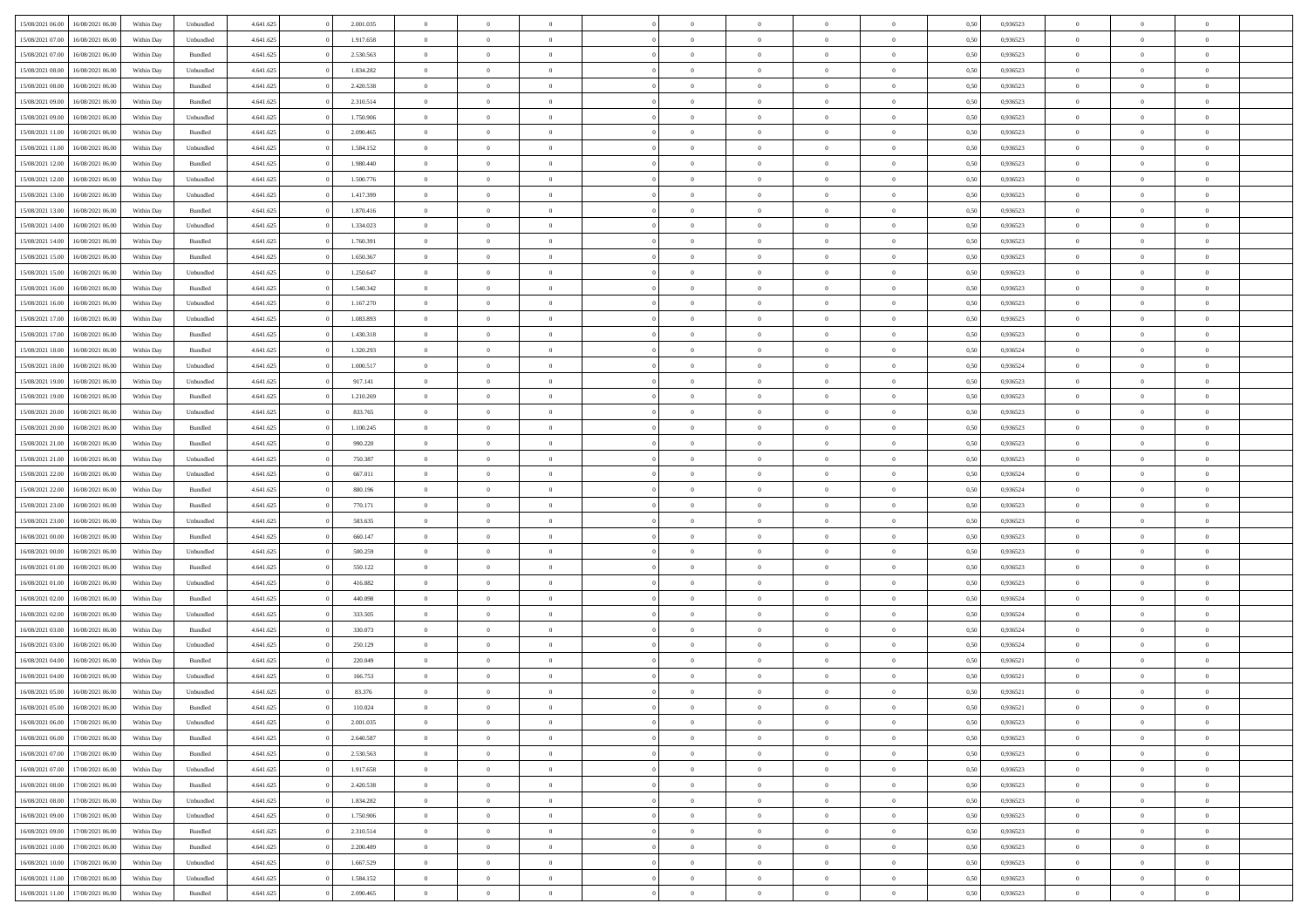|                  |                  |            |                    |           | 1.500.776 | $\overline{0}$ |                |                |                | $\Omega$       | $\theta$       | $\theta$       |      |          | $\theta$       | $\overline{0}$ |                |  |
|------------------|------------------|------------|--------------------|-----------|-----------|----------------|----------------|----------------|----------------|----------------|----------------|----------------|------|----------|----------------|----------------|----------------|--|
| 16/08/2021 12:00 | 17/08/2021 06:00 | Within Day | Unbundled          | 4.641.625 |           |                | $\theta$       |                | $\Omega$       |                |                |                | 0.50 | 0,936523 |                |                | $\overline{0}$ |  |
| 16/08/2021 12:00 | 17/08/2021 06:00 | Within Day | Bundled            | 4.641.625 | 1.980.440 | $\overline{0}$ | $\theta$       | $\overline{0}$ | $\overline{0}$ | $\bf{0}$       | $\overline{0}$ | $\bf{0}$       | 0,50 | 0,936523 | $\theta$       | $\overline{0}$ | $\overline{0}$ |  |
| 16/08/2021 13:00 | 17/08/2021 06:00 | Within Day | Unbundled          | 4.641.625 | 1.417.399 | $\overline{0}$ | $\bf{0}$       | $\overline{0}$ | $\bf{0}$       | $\bf{0}$       | $\bf{0}$       | $\mathbf{0}$   | 0,50 | 0,936523 | $\overline{0}$ | $\overline{0}$ | $\bf{0}$       |  |
| 16/08/2021 13:00 | 17/08/2021 06:00 | Within Dav | Bundled            | 4.641.625 | 1.870.416 | $\overline{0}$ | $\overline{0}$ | $\overline{0}$ | $\overline{0}$ | $\bf{0}$       | $\overline{0}$ | $\overline{0}$ | 0.50 | 0.936523 | $\theta$       | $\theta$       | $\overline{0}$ |  |
|                  |                  |            |                    |           |           |                |                |                |                |                |                |                |      |          |                |                |                |  |
| 16/08/2021 14:00 | 17/08/2021 06:00 | Within Day | Unbundled          | 4.641.625 | 1.334.023 | $\overline{0}$ | $\theta$       | $\overline{0}$ | $\overline{0}$ | $\bf{0}$       | $\overline{0}$ | $\bf{0}$       | 0,50 | 0,936523 | $\theta$       | $\overline{0}$ | $\overline{0}$ |  |
| 16/08/2021 14:00 | 17/08/2021 06:00 | Within Day | Bundled            | 4.641.625 | 1.760.391 | $\overline{0}$ | $\overline{0}$ | $\overline{0}$ | $\bf{0}$       | $\overline{0}$ | $\overline{0}$ | $\mathbf{0}$   | 0,50 | 0,936523 | $\overline{0}$ | $\overline{0}$ | $\bf{0}$       |  |
| 16/08/2021 15:00 | 17/08/2021 06:00 | Within Dav | Bundled            | 4.641.625 | 1.650.367 | $\overline{0}$ | $\overline{0}$ | $\overline{0}$ | $\overline{0}$ | $\overline{0}$ | $\overline{0}$ | $\overline{0}$ | 0.50 | 0.936523 | $\theta$       | $\overline{0}$ | $\overline{0}$ |  |
| 16/08/2021 15:00 | 17/08/2021 06:00 | Within Day | Unbundled          | 4.641.625 | 1.250.647 | $\overline{0}$ | $\theta$       | $\overline{0}$ | $\overline{0}$ | $\bf{0}$       | $\overline{0}$ | $\bf{0}$       | 0,50 | 0,936523 | $\theta$       | $\theta$       | $\overline{0}$ |  |
| 16/08/2021 16:00 | 17/08/2021 06:00 | Within Day | Bundled            | 4.641.625 | 1.540.342 | $\overline{0}$ | $\overline{0}$ | $\overline{0}$ | $\bf{0}$       | $\bf{0}$       | $\bf{0}$       | $\bf{0}$       | 0,50 | 0,936523 | $\,0\,$        | $\overline{0}$ | $\overline{0}$ |  |
|                  |                  |            |                    |           |           |                |                |                |                |                |                |                |      |          |                |                |                |  |
| 16/08/2021 16:00 | 17/08/2021 06:00 | Within Dav | Unbundled          | 4.641.625 | 1.167.270 | $\overline{0}$ | $\overline{0}$ | $\overline{0}$ | $\overline{0}$ | $\overline{0}$ | $\overline{0}$ | $\overline{0}$ | 0.50 | 0.936523 | $\theta$       | $\overline{0}$ | $\overline{0}$ |  |
| 16/08/2021 17:00 | 17/08/2021 06:00 | Within Day | Unbundled          | 4.641.625 | 1.083.893 | $\overline{0}$ | $\theta$       | $\overline{0}$ | $\overline{0}$ | $\bf{0}$       | $\overline{0}$ | $\bf{0}$       | 0,50 | 0,936523 | $\,$ 0 $\,$    | $\overline{0}$ | $\overline{0}$ |  |
| 16/08/2021 17:00 | 17/08/2021 06:00 | Within Day | Bundled            | 4.641.625 | 1.430.318 | $\overline{0}$ | $\bf{0}$       | $\overline{0}$ | $\bf{0}$       | $\bf{0}$       | $\bf{0}$       | $\mathbf{0}$   | 0,50 | 0,936523 | $\overline{0}$ | $\overline{0}$ | $\bf{0}$       |  |
| 16/08/2021 18:00 | 17/08/2021 06:00 | Within Day | Bundled            | 4.641.625 | 1.320.293 | $\overline{0}$ | $\overline{0}$ | $\overline{0}$ | $\overline{0}$ | $\bf{0}$       | $\overline{0}$ | $\overline{0}$ | 0.50 | 0,936524 | $\theta$       | $\theta$       | $\overline{0}$ |  |
| 16/08/2021 18:00 | 17/08/2021 06:00 | Within Day | Unbundled          | 4.641.625 | 1.000.517 | $\overline{0}$ | $\theta$       | $\overline{0}$ | $\overline{0}$ | $\bf{0}$       | $\overline{0}$ | $\bf{0}$       | 0,50 | 0,936524 | $\theta$       | $\overline{0}$ | $\overline{0}$ |  |
|                  |                  |            |                    |           |           |                |                |                |                |                |                |                |      |          |                |                |                |  |
| 16/08/2021 19:00 | 17/08/2021 06:00 | Within Day | Unbundled          | 4.641.625 | 917.141   | $\overline{0}$ | $\overline{0}$ | $\overline{0}$ | $\overline{0}$ | $\overline{0}$ | $\overline{0}$ | $\mathbf{0}$   | 0,50 | 0,936523 | $\bf{0}$       | $\overline{0}$ | $\bf{0}$       |  |
| 16/08/2021 19:00 | 17/08/2021 06:00 | Within Dav | Bundled            | 4.641.625 | 1.210.269 | $\overline{0}$ | $\overline{0}$ | $\overline{0}$ | $\overline{0}$ | $\overline{0}$ | $\overline{0}$ | $\overline{0}$ | 0.50 | 0.936523 | $\theta$       | $\overline{0}$ | $\overline{0}$ |  |
| 16/08/2021 20:00 | 17/08/2021 06:00 | Within Day | Bundled            | 4.641.625 | 1.100.245 | $\overline{0}$ | $\theta$       | $\overline{0}$ | $\overline{0}$ | $\bf{0}$       | $\overline{0}$ | $\bf{0}$       | 0,50 | 0,936523 | $\theta$       | $\theta$       | $\overline{0}$ |  |
| 16/08/2021 20:00 | 17/08/2021 06:00 | Within Day | Unbundled          | 4.641.625 | 833.765   | $\overline{0}$ | $\overline{0}$ | $\overline{0}$ | $\overline{0}$ | $\bf{0}$       | $\overline{0}$ | $\mathbf{0}$   | 0,50 | 0,936523 | $\,0\,$        | $\overline{0}$ | $\bf{0}$       |  |
| 16/08/2021 21:00 | 17/08/2021 06:00 | Within Dav | Unbundled          | 4.641.625 | 750.387   | $\overline{0}$ | $\overline{0}$ | $\overline{0}$ | $\overline{0}$ | $\overline{0}$ | $\overline{0}$ | $\overline{0}$ | 0.50 | 0.936523 | $\theta$       | $\overline{0}$ | $\overline{0}$ |  |
|                  |                  |            |                    |           |           |                |                |                |                |                |                |                |      |          |                |                |                |  |
| 16/08/2021 21:00 | 17/08/2021 06:00 | Within Day | Bundled            | 4.641.625 | 990.220   | $\overline{0}$ | $\theta$       | $\overline{0}$ | $\overline{0}$ | $\bf{0}$       | $\overline{0}$ | $\bf{0}$       | 0,50 | 0,936523 | $\,$ 0 $\,$    | $\overline{0}$ | $\overline{0}$ |  |
| 16/08/2021 22:00 | 17/08/2021 06:00 | Within Day | Bundled            | 4.641.625 | 880.196   | $\overline{0}$ | $\overline{0}$ | $\overline{0}$ | $\overline{0}$ | $\bf{0}$       | $\overline{0}$ | $\mathbf{0}$   | 0,50 | 0,936524 | $\bf{0}$       | $\overline{0}$ | $\bf{0}$       |  |
| 16/08/2021 22:00 | 17/08/2021 06:00 | Within Day | Unbundled          | 4.641.625 | 667.011   | $\overline{0}$ | $\overline{0}$ | $\overline{0}$ | $\overline{0}$ | $\bf{0}$       | $\overline{0}$ | $\overline{0}$ | 0.50 | 0.936524 | $\theta$       | $\overline{0}$ | $\overline{0}$ |  |
| 16/08/2021 23:00 | 17/08/2021 06:00 | Within Day | Bundled            | 4.641.625 | 770.171   | $\overline{0}$ | $\theta$       | $\overline{0}$ | $\overline{0}$ | $\bf{0}$       | $\overline{0}$ | $\bf{0}$       | 0,50 | 0,936523 | $\theta$       | $\overline{0}$ | $\overline{0}$ |  |
| 16/08/2021 23:00 | 17/08/2021 06:00 | Within Day | Unbundled          | 4.641.625 | 583.635   | $\overline{0}$ | $\overline{0}$ | $\overline{0}$ | $\overline{0}$ | $\overline{0}$ | $\overline{0}$ | $\mathbf{0}$   | 0,50 | 0,936523 | $\overline{0}$ | $\overline{0}$ | $\bf{0}$       |  |
|                  |                  |            |                    |           |           |                |                |                |                |                |                |                |      |          |                |                |                |  |
| 17/08/2021 00:00 | 17/08/2021 06:00 | Within Dav | Bundled            | 4.641.625 | 660.147   | $\overline{0}$ | $\overline{0}$ | $\overline{0}$ | $\overline{0}$ | $\overline{0}$ | $\overline{0}$ | $\overline{0}$ | 0.50 | 0.936523 | $\theta$       | $\overline{0}$ | $\overline{0}$ |  |
| 17/08/2021 00:00 | 17/08/2021 06:00 | Within Day | Unbundled          | 4.641.625 | 500.259   | $\overline{0}$ | $\theta$       | $\overline{0}$ | $\overline{0}$ | $\bf{0}$       | $\overline{0}$ | $\bf{0}$       | 0,50 | 0,936523 | $\theta$       | $\theta$       | $\overline{0}$ |  |
| 17/08/2021 01:00 | 17/08/2021 06:00 | Within Day | Bundled            | 4.641.625 | 550.122   | $\overline{0}$ | $\overline{0}$ | $\overline{0}$ | $\bf{0}$       | $\bf{0}$       | $\bf{0}$       | $\bf{0}$       | 0,50 | 0,936523 | $\,0\,$        | $\overline{0}$ | $\bf{0}$       |  |
| 17/08/2021 01:00 | 17/08/2021 06:00 | Within Day | Unbundled          | 4.641.625 | 416.882   | $\overline{0}$ | $\overline{0}$ | $\overline{0}$ | $\overline{0}$ | $\overline{0}$ | $\overline{0}$ | $\overline{0}$ | 0.50 | 0.936523 | $\theta$       | $\overline{0}$ | $\overline{0}$ |  |
| 17/08/2021 02:00 | 17/08/2021 06:00 | Within Day | Unbundled          | 4.641.625 | 333.505   | $\overline{0}$ | $\theta$       | $\overline{0}$ | $\overline{0}$ | $\bf{0}$       | $\overline{0}$ | $\bf{0}$       | 0,50 | 0,936524 | $\,$ 0 $\,$    | $\overline{0}$ | $\overline{0}$ |  |
| 17/08/2021 02:00 | 17/08/2021 06:00 | Within Day | Bundled            | 4.641.625 | 440.098   | $\overline{0}$ | $\overline{0}$ | $\overline{0}$ | $\bf{0}$       | $\bf{0}$       | $\bf{0}$       | $\bf{0}$       | 0,50 | 0,936524 | $\overline{0}$ | $\overline{0}$ | $\bf{0}$       |  |
|                  |                  |            |                    |           |           | $\overline{0}$ | $\Omega$       | $\Omega$       | $\Omega$       | $\Omega$       | $\overline{0}$ | $\overline{0}$ |      | 0,936524 | $\,0\,$        | $\theta$       | $\theta$       |  |
| 17/08/2021 03:00 | 17/08/2021 06:00 | Within Day | Unbundled          | 4.641.625 | 250.129   |                |                |                |                |                |                |                | 0,50 |          |                |                |                |  |
| 17/08/2021 03:00 | 17/08/2021 06:00 | Within Day | Bundled            | 4.641.625 | 330.073   | $\overline{0}$ | $\theta$       | $\overline{0}$ | $\overline{0}$ | $\bf{0}$       | $\overline{0}$ | $\bf{0}$       | 0,50 | 0,936524 | $\theta$       | $\overline{0}$ | $\overline{0}$ |  |
| 17/08/2021 04:00 | 17/08/2021 06:00 | Within Day | Unbundled          | 4.641.625 | 166.753   | $\overline{0}$ | $\overline{0}$ | $\overline{0}$ | $\bf{0}$       | $\overline{0}$ | $\overline{0}$ | $\mathbf{0}$   | 0,50 | 0,936521 | $\overline{0}$ | $\overline{0}$ | $\bf{0}$       |  |
| 17/08/2021 04:00 | 17/08/2021 06:00 | Within Day | Bundled            | 4.641.625 | 220,049   | $\overline{0}$ | $\Omega$       | $\Omega$       | $\Omega$       | $\bf{0}$       | $\overline{0}$ | $\overline{0}$ | 0.50 | 0.936521 | $\,0\,$        | $\theta$       | $\theta$       |  |
| 17/08/2021 05:00 | 17/08/2021 06:00 | Within Day | Unbundled          | 4.641.625 | 83.376    | $\overline{0}$ | $\theta$       | $\overline{0}$ | $\overline{0}$ | $\bf{0}$       | $\overline{0}$ | $\bf{0}$       | 0,50 | 0,936521 | $\theta$       | $\overline{0}$ | $\overline{0}$ |  |
| 17/08/2021 05:00 | 17/08/2021 06:00 | Within Day | Bundled            | 4.641.625 | 110.024   | $\overline{0}$ | $\overline{0}$ | $\overline{0}$ | $\bf{0}$       | $\bf{0}$       | $\bf{0}$       | $\bf{0}$       | 0,50 | 0,936521 | $\bf{0}$       | $\overline{0}$ | $\bf{0}$       |  |
|                  |                  |            |                    |           |           |                |                |                |                |                |                |                |      |          |                |                |                |  |
| 17/08/2021 06:00 | 18/08/2021 06:00 | Within Day | Bundled            | 4.641.625 | 2.640.587 | $\overline{0}$ | $\Omega$       | $\Omega$       | $\Omega$       | $\theta$       | $\overline{0}$ | $\overline{0}$ | 0.50 | 0.936523 | $\,$ 0 $\,$    | $\theta$       | $\theta$       |  |
| 17/08/2021 06:00 | 18/08/2021 06:00 | Within Day | Unbundled          | 4.641.625 | 2.001.035 | $\overline{0}$ | $\theta$       | $\overline{0}$ | $\overline{0}$ | $\bf{0}$       | $\overline{0}$ | $\bf{0}$       | 0,50 | 0,936523 | $\,$ 0 $\,$    | $\overline{0}$ | $\overline{0}$ |  |
| 17/08/2021 07:00 | 18/08/2021 06:00 | Within Day | Unbundled          | 4.641.625 | 1.917.658 | $\overline{0}$ | $\bf{0}$       | $\overline{0}$ | $\bf{0}$       | $\bf{0}$       | $\bf{0}$       | $\mathbf{0}$   | 0,50 | 0,936523 | $\bf{0}$       | $\overline{0}$ | $\bf{0}$       |  |
| 17/08/2021 07:00 | 18/08/2021 06:00 | Within Day | Bundled            | 4.641.625 | 2.530.563 | $\overline{0}$ | $\Omega$       | $\overline{0}$ | $\Omega$       | $\overline{0}$ | $\overline{0}$ | $\overline{0}$ | 0,50 | 0,936523 | $\,0\,$        | $\theta$       | $\theta$       |  |
| 17/08/2021 08:00 | 18/08/2021 06:00 | Within Day | Unbundled          | 4.641.625 | 1.834.282 | $\overline{0}$ | $\overline{0}$ | $\overline{0}$ | $\overline{0}$ | $\,$ 0         | $\overline{0}$ | $\bf{0}$       | 0,50 | 0,936523 | $\,$ 0 $\,$    | $\overline{0}$ | $\overline{0}$ |  |
|                  |                  |            |                    |           |           |                |                |                |                | $\bf{0}$       |                |                |      |          |                | $\overline{0}$ | $\bf{0}$       |  |
| 17/08/2021 08:00 | 18/08/2021 06:00 | Within Day | Bundled            | 4.641.625 | 2.420.538 | $\overline{0}$ | $\overline{0}$ | $\overline{0}$ | $\bf{0}$       |                | $\overline{0}$ | $\mathbf{0}$   | 0,50 | 0,936523 | $\bf{0}$       |                |                |  |
| 17/08/2021 09:00 | 18/08/2021 06:00 | Within Day | Bundled            | 4.641.625 | 2.310.514 | $\overline{0}$ | $\Omega$       | $\Omega$       | $\Omega$       | $\Omega$       | $\Omega$       | $\overline{0}$ | 0.50 | 0.936523 | $\theta$       | $\theta$       | $\theta$       |  |
| 17/08/2021 09:00 | 18/08/2021 06:00 | Within Day | Unbundled          | 4.641.625 | 1.750.906 | $\overline{0}$ | $\overline{0}$ | $\overline{0}$ | $\bf{0}$       | $\,$ 0         | $\bf{0}$       | $\bf{0}$       | 0,50 | 0,936523 | $\,0\,$        | $\,$ 0 $\,$    | $\overline{0}$ |  |
| 17/08/2021 10:00 | 18/08/2021 06:00 | Within Day | $\mathbf B$ undled | 4.641.625 | 2.200.489 | $\bf{0}$       | $\bf{0}$       |                |                | $\bf{0}$       |                |                | 0,50 | 0,936523 | $\bf{0}$       | $\overline{0}$ |                |  |
| 17/08/2021 10:00 | 18/08/2021 06:00 | Within Day | Unbundled          | 4.641.625 | 1.667.529 | $\overline{0}$ | $\overline{0}$ | $\overline{0}$ | $\Omega$       | $\overline{0}$ | $\overline{0}$ | $\overline{0}$ | 0.50 | 0.936523 | $\theta$       | $\theta$       | $\theta$       |  |
| 17/08/2021 11:00 | 18/08/2021 06:00 | Within Day | Unbundled          | 4.641.625 | 1.584.152 | $\overline{0}$ | $\,$ 0         | $\overline{0}$ | $\bf{0}$       | $\,$ 0 $\,$    | $\overline{0}$ | $\mathbf{0}$   | 0,50 | 0,936523 | $\,$ 0 $\,$    | $\,$ 0 $\,$    | $\,$ 0         |  |
| 17/08/2021 11:00 | 18/08/2021 06:00 | Within Day | Bundled            | 4.641.625 | 2.090.465 | $\overline{0}$ | $\overline{0}$ | $\overline{0}$ | $\overline{0}$ | $\overline{0}$ | $\overline{0}$ | $\mathbf{0}$   | 0,50 | 0,936523 | $\overline{0}$ | $\bf{0}$       | $\bf{0}$       |  |
|                  |                  |            |                    |           |           |                |                |                |                |                |                |                |      |          |                |                |                |  |
| 17/08/2021 12:00 | 18/08/2021 06:00 | Within Day | Unbundled          | 4.641.625 | 1.500.776 | $\overline{0}$ | $\overline{0}$ | $\overline{0}$ | $\Omega$       | $\overline{0}$ | $\overline{0}$ | $\overline{0}$ | 0,50 | 0,936523 | $\overline{0}$ | $\theta$       | $\overline{0}$ |  |
| 17/08/2021 12:00 | 18/08/2021 06:00 | Within Day | Bundled            | 4.641.625 | 1.980.440 | $\overline{0}$ | $\,$ 0         | $\overline{0}$ | $\overline{0}$ | $\,$ 0 $\,$    | $\overline{0}$ | $\mathbf{0}$   | 0,50 | 0,936523 | $\,$ 0 $\,$    | $\overline{0}$ | $\overline{0}$ |  |
| 17/08/2021 13:00 | 18/08/2021 06:00 | Within Day | Unbundled          | 4.641.625 | 1.417.399 | $\overline{0}$ | $\overline{0}$ | $\overline{0}$ | $\overline{0}$ | $\overline{0}$ | $\overline{0}$ | $\mathbf{0}$   | 0,50 | 0,936523 | $\overline{0}$ | $\overline{0}$ | $\bf{0}$       |  |
| 17/08/2021 13:00 | 18/08/2021 06:00 | Within Day | Bundled            | 4.641.625 | 1.870.416 | $\overline{0}$ | $\overline{0}$ | $\overline{0}$ | $\Omega$       | $\overline{0}$ | $\overline{0}$ | $\bf{0}$       | 0.50 | 0,936523 | $\overline{0}$ | $\theta$       | $\overline{0}$ |  |
| 17/08/2021 14:00 | 18/08/2021 06:00 | Within Day | Unbundled          | 4.641.625 | 1.334.023 | $\overline{0}$ | $\,$ 0         | $\overline{0}$ | $\overline{0}$ | $\bf{0}$       | $\overline{0}$ | $\bf{0}$       | 0,50 | 0,936523 | $\,$ 0 $\,$    | $\overline{0}$ | $\overline{0}$ |  |
|                  |                  |            |                    |           |           |                |                |                |                |                |                |                |      |          |                |                |                |  |
| 17/08/2021 14:00 | 18/08/2021 06:00 | Within Day | Bundled            | 4.641.625 | 1.760.391 | $\overline{0}$ | $\bf{0}$       | $\overline{0}$ | $\overline{0}$ | $\overline{0}$ | $\overline{0}$ | $\mathbf{0}$   | 0,50 | 0,936523 | $\overline{0}$ | $\overline{0}$ | $\bf{0}$       |  |
| 17/08/2021 15:00 | 18/08/2021 06:00 | Within Day | Unbundled          | 4.641.625 | 1.250.647 | $\overline{0}$ | $\overline{0}$ | $\overline{0}$ | $\Omega$       | $\overline{0}$ | $\overline{0}$ | $\bf{0}$       | 0.50 | 0.936523 | $\overline{0}$ | $\theta$       | $\overline{0}$ |  |
| 17/08/2021 15:00 | 18/08/2021 06:00 | Within Day | Bundled            | 4.641.625 | 1.650.367 | $\overline{0}$ | $\bf{0}$       | $\overline{0}$ | $\overline{0}$ | $\bf{0}$       | $\overline{0}$ | $\mathbf{0}$   | 0,50 | 0,936523 | $\,$ 0 $\,$    | $\,$ 0 $\,$    | $\bf{0}$       |  |
| 17/08/2021 16:00 | 18/08/2021 06:00 | Within Day | Bundled            | 4.641.625 | 1.540.342 | $\overline{0}$ | $\overline{0}$ | $\overline{0}$ | $\overline{0}$ | $\bf{0}$       | $\overline{0}$ | $\mathbf{0}$   | 0,50 | 0,936523 | $\overline{0}$ | $\bf{0}$       | $\bf{0}$       |  |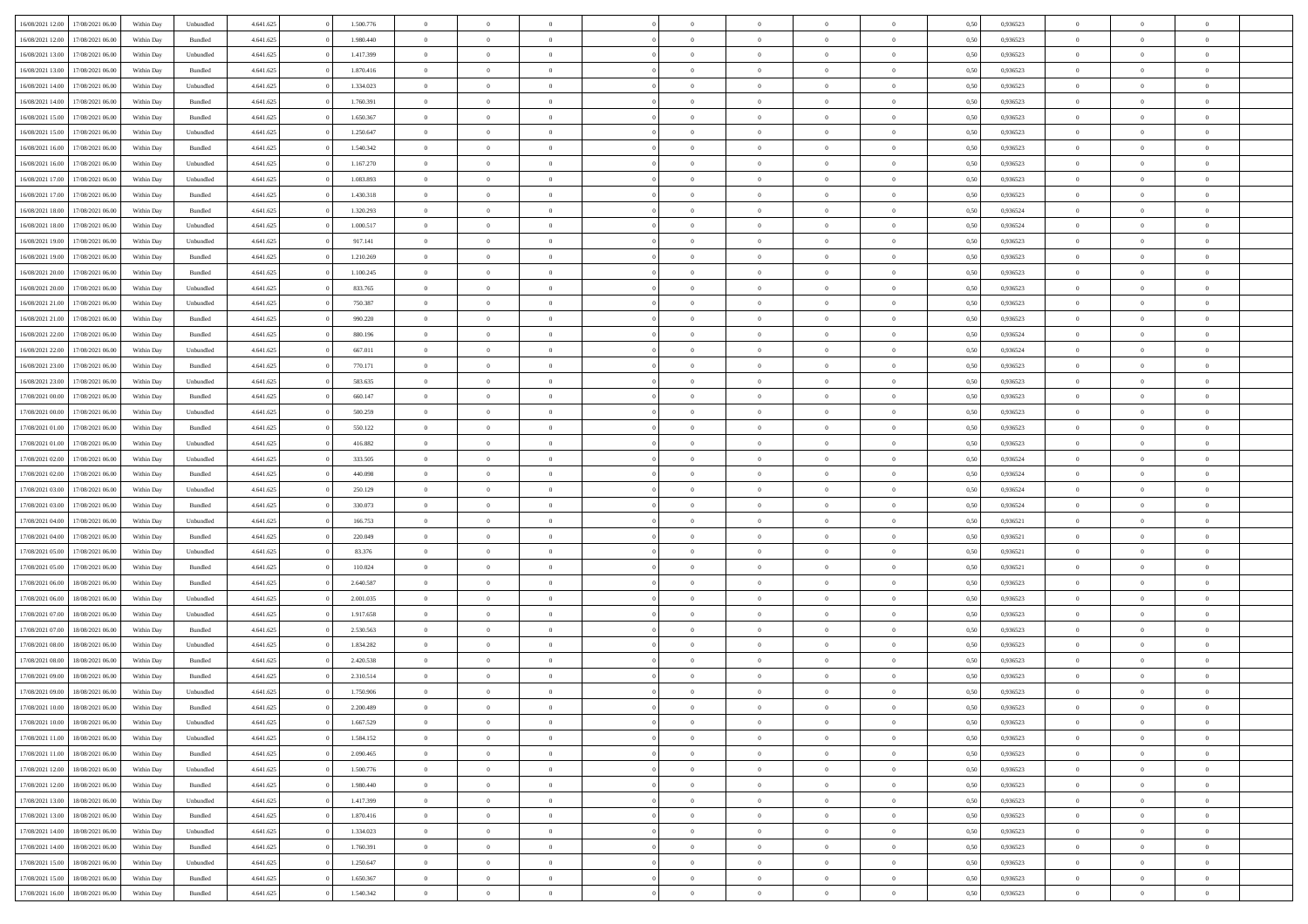| 17/08/2021 16:00                  | 18/08/2021 06:00 | Within Day | Unbundled          | 4.641.625 | 1.167.270 | $\overline{0}$ | $\theta$       |                | $\overline{0}$ | $\bf{0}$       | $\overline{0}$ | $\theta$       | 0,50 | 0,936523 | $\theta$       | $\theta$       | $\overline{0}$           |  |
|-----------------------------------|------------------|------------|--------------------|-----------|-----------|----------------|----------------|----------------|----------------|----------------|----------------|----------------|------|----------|----------------|----------------|--------------------------|--|
|                                   |                  |            |                    |           |           | $\overline{0}$ | $\overline{0}$ |                |                |                |                |                |      |          |                |                | $\overline{0}$           |  |
| 17/08/2021 17:00                  | 18/08/2021 06:00 | Within Day | Bundled            | 4.641.625 | 1.430.318 |                |                | $\overline{0}$ | $\overline{0}$ | $\,$ 0         | $\overline{0}$ | $\bf{0}$       | 0,50 | 0,936523 | $\,$ 0 $\,$    | $\overline{0}$ |                          |  |
| 17/08/2021 17:00                  | 18/08/2021 06:00 | Within Day | Unbundled          | 4.641.625 | 1.083.893 | $\overline{0}$ | $\overline{0}$ | $\overline{0}$ | $\overline{0}$ | $\bf{0}$       | $\overline{0}$ | $\mathbf{0}$   | 0.50 | 0.936523 | $\bf{0}$       | $\overline{0}$ | $\overline{0}$           |  |
| 17/08/2021 18:00                  | 18/08/2021 06:00 | Within Day | Bundled            | 4.641.625 | 1.320.293 | $\overline{0}$ | $\overline{0}$ | $\overline{0}$ | $\overline{0}$ | $\,$ 0         | $\overline{0}$ | $\overline{0}$ | 0,50 | 0,936524 | $\,$ 0 $\,$    | $\overline{0}$ | $\overline{0}$           |  |
| 17/08/2021 18:00                  | 18/08/2021 06:00 | Within Day | Unbundled          | 4.641.625 | 1.000.517 | $\overline{0}$ | $\theta$       | $\overline{0}$ | $\overline{0}$ | $\overline{0}$ | $\overline{0}$ | $\bf{0}$       | 0,50 | 0,936524 | $\,$ 0 $\,$    | $\overline{0}$ | $\overline{0}$           |  |
| 17/08/2021 19:00                  | 18/08/2021 06:00 | Within Day | Bundled            | 4.641.625 | 1.210.269 | $\overline{0}$ | $\overline{0}$ | $\overline{0}$ | $\overline{0}$ | $\bf{0}$       | $\overline{0}$ | $\bf{0}$       | 0.50 | 0.936523 | $\,0\,$        | $\theta$       | $\overline{0}$           |  |
| 17/08/2021 19:00                  | 18/08/2021 06:00 | Within Day | Unbundled          | 4.641.625 | 917.141   | $\overline{0}$ | $\overline{0}$ | $\overline{0}$ | $\overline{0}$ | $\,$ 0         | $\overline{0}$ | $\overline{0}$ | 0,50 | 0,936523 | $\,$ 0 $\,$    | $\theta$       | $\overline{0}$           |  |
| 17/08/2021 20:00                  | 18/08/2021 06:00 | Within Day | Unbundled          | 4.641.625 | 833.765   | $\overline{0}$ | $\theta$       | $\overline{0}$ | $\overline{0}$ | $\,$ 0         | $\bf{0}$       | $\bf{0}$       | 0,50 | 0,936523 | $\,$ 0 $\,$    | $\overline{0}$ | $\overline{0}$           |  |
| 17/08/2021 20:00                  | 18/08/2021 06:00 | Within Day | Bundled            | 4.641.625 | 1.100.245 | $\overline{0}$ | $\overline{0}$ | $\overline{0}$ | $\overline{0}$ | $\bf{0}$       | $\overline{0}$ | $\bf{0}$       | 0.50 | 0.936523 | $\,0\,$        | $\overline{0}$ | $\overline{0}$           |  |
| 17/08/2021 21:00                  | 18/08/2021 06:00 | Within Day | Unbundled          | 4.641.625 | 750.387   | $\overline{0}$ | $\overline{0}$ | $\overline{0}$ | $\overline{0}$ | $\,$ 0         | $\overline{0}$ | $\bf{0}$       | 0,50 | 0,936523 | $\,$ 0 $\,$    | $\overline{0}$ | $\overline{0}$           |  |
|                                   |                  |            |                    |           |           |                |                |                |                |                |                |                |      |          |                |                |                          |  |
| 17/08/2021 21:00                  | 18/08/2021 06:00 | Within Day | Bundled            | 4.641.625 | 990.220   | $\overline{0}$ | $\theta$       | $\overline{0}$ | $\overline{0}$ | $\,$ 0         | $\bf{0}$       | $\bf{0}$       | 0,50 | 0,936523 | $\,$ 0 $\,$    | $\overline{0}$ | $\overline{0}$           |  |
| 17/08/2021 22:00                  | 18/08/2021 06:00 | Within Day | Unbundled          | 4.641.625 | 667.011   | $\overline{0}$ | $\overline{0}$ | $\overline{0}$ | $\overline{0}$ | $\bf{0}$       | $\overline{0}$ | $\mathbf{0}$   | 0.50 | 0.936524 | $\bf{0}$       | $\overline{0}$ | $\overline{\phantom{a}}$ |  |
| 17/08/2021 22:00                  | 18/08/2021 06:00 | Within Day | Bundled            | 4.641.625 | 880.196   | $\overline{0}$ | $\overline{0}$ | $\overline{0}$ | $\overline{0}$ | $\,$ 0         | $\overline{0}$ | $\overline{0}$ | 0,50 | 0,936524 | $\,$ 0 $\,$    | $\overline{0}$ | $\overline{0}$           |  |
| 17/08/2021 23:00                  | 18/08/2021 06:00 | Within Day | Bundled            | 4.641.625 | 770.171   | $\overline{0}$ | $\theta$       | $\overline{0}$ | $\overline{0}$ | $\overline{0}$ | $\overline{0}$ | $\bf{0}$       | 0,50 | 0,936523 | $\,$ 0 $\,$    | $\overline{0}$ | $\overline{0}$           |  |
| 17/08/2021 23:00                  | 18/08/2021 06:00 | Within Day | Unbundled          | 4.641.625 | 583.635   | $\overline{0}$ | $\overline{0}$ | $\overline{0}$ | $\overline{0}$ | $\,$ 0         | $\overline{0}$ | $\bf{0}$       | 0.50 | 0.936523 | $\theta$       | $\theta$       | $\overline{0}$           |  |
| 18/08/2021 00:00                  | 18/08/2021 06:00 | Within Day | Bundled            | 4.641.625 | 660.147   | $\overline{0}$ | $\overline{0}$ | $\overline{0}$ | $\overline{0}$ | $\,$ 0         | $\overline{0}$ | $\bf{0}$       | 0,50 | 0,936523 | $\,$ 0 $\,$    | $\theta$       | $\overline{0}$           |  |
| 18/08/2021 00:00                  | 18/08/2021 06:00 | Within Day | Unbundled          | 4.641.625 | 500.259   | $\overline{0}$ | $\theta$       | $\overline{0}$ | $\overline{0}$ | $\bf{0}$       | $\overline{0}$ | $\bf{0}$       | 0,50 | 0,936523 | $\,$ 0 $\,$    | $\overline{0}$ | $\overline{0}$           |  |
| 18/08/2021 01:00                  | 18/08/2021 06:00 | Within Day | Unbundled          | 4.641.625 | 416.882   | $\overline{0}$ | $\overline{0}$ | $\overline{0}$ | $\overline{0}$ | $\bf{0}$       | $\overline{0}$ | $\bf{0}$       | 0.50 | 0.936523 | $\,0\,$        | $\overline{0}$ | $\overline{0}$           |  |
| 18/08/2021 01:00                  | 18/08/2021 06:00 | Within Day | Bundled            | 4.641.625 | 550.122   | $\overline{0}$ | $\overline{0}$ | $\overline{0}$ | $\overline{0}$ | $\bf{0}$       | $\overline{0}$ | $\bf{0}$       | 0,50 | 0,936523 | $\,$ 0 $\,$    | $\overline{0}$ | $\overline{0}$           |  |
|                                   |                  |            |                    |           |           |                | $\theta$       | $\overline{0}$ | $\overline{0}$ | $\,$ 0         |                |                |      |          | $\,$ 0 $\,$    | $\overline{0}$ | $\overline{0}$           |  |
| 18/08/2021 02:00                  | 18/08/2021 06:00 | Within Day | Bundled            | 4.641.625 | 440.098   | $\bf{0}$       |                |                |                |                | $\bf{0}$       | $\bf{0}$       | 0,50 | 0,936524 |                |                |                          |  |
| 18/08/2021 02:00                  | 18/08/2021 06:00 | Within Day | Unbundled          | 4.641.625 | 333.505   | $\overline{0}$ | $\overline{0}$ | $\overline{0}$ | $\overline{0}$ | $\bf{0}$       | $\overline{0}$ | $\mathbf{0}$   | 0.50 | 0.936524 | $\bf{0}$       | $\overline{0}$ | $\overline{\phantom{a}}$ |  |
| 18/08/2021 03:00                  | 18/08/2021 06:00 | Within Day | Unbundled          | 4.641.625 | 250.129   | $\overline{0}$ | $\overline{0}$ | $\overline{0}$ | $\overline{0}$ | $\bf{0}$       | $\overline{0}$ | $\overline{0}$ | 0,50 | 0,936524 | $\,$ 0 $\,$    | $\overline{0}$ | $\overline{0}$           |  |
| 18/08/2021 03:00                  | 18/08/2021 06:00 | Within Day | Bundled            | 4.641.625 | 330.073   | $\overline{0}$ | $\theta$       | $\overline{0}$ | $\overline{0}$ | $\,$ 0         | $\overline{0}$ | $\bf{0}$       | 0,50 | 0,936524 | $\,$ 0 $\,$    | $\overline{0}$ | $\overline{0}$           |  |
| 18/08/2021 04:00                  | 18/08/2021 06:00 | Within Day | Unbundled          | 4.641.625 | 166,753   | $\overline{0}$ | $\overline{0}$ | $\overline{0}$ | $\overline{0}$ | $\bf{0}$       | $\overline{0}$ | $\bf{0}$       | 0.50 | 0.936521 | $\,0\,$        | $\theta$       | $\overline{0}$           |  |
| 18/08/2021 04:00                  | 18/08/2021 06:00 | Within Day | Bundled            | 4.641.625 | 220.049   | $\overline{0}$ | $\overline{0}$ | $\overline{0}$ | $\overline{0}$ | $\,$ 0         | $\overline{0}$ | $\overline{0}$ | 0,50 | 0,936521 | $\,0\,$        | $\theta$       | $\overline{0}$           |  |
| 18/08/2021 05:00                  | 18/08/2021 06:00 | Within Day | Bundled            | 4.641.625 | 110.024   | $\overline{0}$ | $\theta$       | $\overline{0}$ |                | $\bf{0}$       | $\overline{0}$ | $\bf{0}$       | 0,50 | 0,936521 | $\,$ 0 $\,$    | $\overline{0}$ | $\overline{0}$           |  |
| 18/08/2021 05:00                  | 18/08/2021 06:00 | Within Day | Unbundled          | 4.641.625 | 83.376    | $\overline{0}$ | $\overline{0}$ | $\overline{0}$ | $\overline{0}$ | $\bf{0}$       | $\overline{0}$ | $\bf{0}$       | 0.50 | 0.936521 | $\,0\,$        | $\overline{0}$ | $\overline{0}$           |  |
| 18/08/2021 06:00                  | 19/08/2021 06:00 | Within Day | Unbundled          | 4.641.625 | 2.001.035 | $\overline{0}$ | $\overline{0}$ | $\overline{0}$ | $\overline{0}$ | $\bf{0}$       | $\overline{0}$ | $\bf{0}$       | 0,50 | 0,936523 | $\,$ 0 $\,$    | $\overline{0}$ | $\overline{0}$           |  |
| 18/08/2021 06:00                  | 19/08/2021 06.00 | Within Day | Bundled            | 4.641.625 | 2.640.587 | $\bf{0}$       | $\overline{0}$ | $\overline{0}$ | $\overline{0}$ | $\bf{0}$       | $\bf{0}$       | $\bf{0}$       | 0,50 | 0,936523 | $\,$ 0 $\,$    | $\overline{0}$ | $\overline{0}$           |  |
| 18/08/2021 07:00                  | 19/08/2021 06:00 |            |                    |           | 1.917.658 |                | $\overline{0}$ | $\overline{0}$ | $\overline{0}$ |                | $\overline{0}$ |                | 0.50 | 0.936523 | $\bf{0}$       | $\overline{0}$ | $\overline{\phantom{a}}$ |  |
|                                   |                  | Within Day | Unbundled          | 4.641.625 |           | $\overline{0}$ |                |                |                | $\bf{0}$       |                | $\mathbf{0}$   |      |          |                |                |                          |  |
| 18/08/2021 07:00                  | 19/08/2021 06:00 | Within Dav | Bundled            | 4.641.625 | 2.530.563 | $\overline{0}$ | $\overline{0}$ | $\overline{0}$ | $\overline{0}$ | $\mathbf{0}$   | $\overline{0}$ | $\overline{0}$ | 0.50 | 0.936523 | $\theta$       | $\overline{0}$ | $\overline{0}$           |  |
| 18/08/2021 08:00                  | 19/08/2021 06.00 | Within Day | Unbundled          | 4.641.625 | 1.834.282 | $\overline{0}$ | $\theta$       | $\overline{0}$ | $\overline{0}$ | $\,$ 0         | $\overline{0}$ | $\bf{0}$       | 0,50 | 0,936523 | $\,$ 0 $\,$    | $\overline{0}$ | $\overline{0}$           |  |
| 18/08/2021 08:00                  | 19/08/2021 06:00 | Within Day | Bundled            | 4.641.625 | 2.420.538 | $\overline{0}$ | $\overline{0}$ | $\overline{0}$ | $\overline{0}$ | $\,$ 0         | $\overline{0}$ | $\bf{0}$       | 0.50 | 0.936523 | $\,0\,$        | $\theta$       | $\overline{0}$           |  |
| 18/08/2021 09:00                  | 19/08/2021 06:00 | Within Dav | Bundled            | 4.641.625 | 2.310.514 | $\overline{0}$ | $\theta$       | $\Omega$       | $\overline{0}$ | $\mathbf{0}$   | $\overline{0}$ | $\overline{0}$ | 0.50 | 0.936523 | $\theta$       | $\overline{0}$ | $\overline{0}$           |  |
| 18/08/2021 09:00                  | 19/08/2021 06.00 | Within Day | Unbundled          | 4.641.625 | 1.750.906 | $\overline{0}$ | $\theta$       | $\overline{0}$ | $\overline{0}$ | $\,$ 0         | $\overline{0}$ | $\bf{0}$       | 0,50 | 0,936523 | $\,$ 0 $\,$    | $\overline{0}$ | $\overline{0}$           |  |
| 18/08/2021 10:00                  | 19/08/2021 06:00 | Within Day | Bundled            | 4.641.625 | 2.200.489 | $\overline{0}$ | $\overline{0}$ | $\overline{0}$ | $\overline{0}$ | $\bf{0}$       | $\overline{0}$ | $\bf{0}$       | 0.50 | 0.936523 | $\,0\,$        | $\overline{0}$ | $\overline{0}$           |  |
| 18/08/2021 10:00                  | 19/08/2021 06:00 | Within Dav | Unbundled          | 4.641.625 | 1.667.529 | $\overline{0}$ | $\overline{0}$ | $\overline{0}$ | $\overline{0}$ | $\overline{0}$ | $\overline{0}$ | $\overline{0}$ | 0.50 | 0.936523 | $\theta$       | $\overline{0}$ | $\overline{0}$           |  |
| 18/08/2021 11:00                  | 19/08/2021 06.00 | Within Day | Bundled            | 4.641.625 | 2.090.465 | $\bf{0}$       | $\overline{0}$ | $\overline{0}$ | $\overline{0}$ | $\bf{0}$       | $\bf{0}$       | $\bf{0}$       | 0,50 | 0,936523 | $\,$ 0 $\,$    | $\overline{0}$ | $\overline{0}$           |  |
| 18/08/2021 11:00                  | 19/08/2021 06:00 | Within Day | Unbundled          | 4.641.625 | 1.584.152 | $\overline{0}$ | $\overline{0}$ | $\overline{0}$ | $\overline{0}$ | $\bf{0}$       | $\overline{0}$ | $\mathbf{0}$   | 0.50 | 0.936523 | $\bf{0}$       | $\overline{0}$ | $\overline{0}$           |  |
| 18/08/2021 12:00                  | 19/08/2021 06:00 | Within Dav | Bundled            | 4.641.625 | 1.980.440 | $\overline{0}$ | $\overline{0}$ | $\Omega$       | $\overline{0}$ | $\mathbf{0}$   | $\overline{0}$ | $\overline{0}$ | 0.50 | 0.936523 | $\theta$       | $\overline{0}$ | $\overline{0}$           |  |
|                                   | 19/08/2021 06.00 | Within Day | Unbundled          | 4.641.625 | 1.500.776 | $\overline{0}$ | $\theta$       | $\overline{0}$ | $\overline{0}$ | $\,$ 0         | $\overline{0}$ | $\bf{0}$       | 0,50 | 0,936523 | $\,$ 0 $\,$    | $\overline{0}$ | $\overline{0}$           |  |
| 18/08/2021 12:00                  |                  |            |                    |           |           |                |                |                |                |                |                |                |      |          |                |                |                          |  |
| 18/08/2021 13:00                  | 19/08/2021 06:00 | Within Day | Bundled            | 4.641.625 | 1.870.416 | $\overline{0}$ | $\theta$       | $\overline{0}$ | $\overline{0}$ | $\bf{0}$       | $\Omega$       | $\overline{0}$ | 0.50 | 0.936523 | $\,0\,$        | $\theta$       | $\overline{0}$           |  |
| 18/08/2021 13:00                  | 19/08/2021 06:00 | Within Dav | Unbundled          | 4.641.625 | 1.417.399 | $\overline{0}$ | $\Omega$       | $\Omega$       | $\Omega$       | $\bf{0}$       | $\overline{0}$ | $\bf{0}$       | 0.50 | 0.936523 | $\theta$       | $\theta$       | $\overline{0}$           |  |
| 18/08/2021 14:00                  | 19/08/2021 06:00 | Within Day | Unbundled          | 4.641.625 | 1.334.023 | $\bf{0}$       | $\,$ 0 $\,$    | $\overline{0}$ | $\overline{0}$ | $\,$ 0         | $\bf{0}$       | $\bf{0}$       | 0,50 | 0,936523 | $\,$ 0 $\,$    | $\overline{0}$ | $\overline{0}$           |  |
| 18/08/2021 14:00                  | 19/08/2021 06:00 | Within Day | $\mathbf B$ undled | 4.641.625 | 1.760.391 | $\bf{0}$       | $\theta$       |                | $\Omega$       |                |                |                | 0,50 | 0.936523 | $\bf{0}$       | $\theta$       |                          |  |
| 18/08/2021 15:00                  | 19/08/2021 06:00 | Within Day | Unbundled          | 4.641.625 | 1.250.647 | $\overline{0}$ | $\overline{0}$ | $\overline{0}$ | $\overline{0}$ | $\overline{0}$ | $\overline{0}$ | $\mathbf{0}$   | 0,50 | 0.936523 | $\theta$       | $\overline{0}$ | $\overline{0}$           |  |
| 18/08/2021 15:00                  | 19/08/2021 06:00 | Within Day | Bundled            | 4.641.625 | 1.650.367 | $\overline{0}$ | $\overline{0}$ | $\overline{0}$ | $\bf{0}$       | $\overline{0}$ | $\overline{0}$ | $\bf{0}$       | 0,50 | 0,936523 | $\bf{0}$       | $\overline{0}$ | $\bf{0}$                 |  |
| 18/08/2021 16:00                  | 19/08/2021 06:00 | Within Day | Unbundled          | 4.641.625 | 1.167.270 | $\overline{0}$ | $\overline{0}$ | $\overline{0}$ | $\overline{0}$ | $\overline{0}$ | $\overline{0}$ | $\mathbf{0}$   | 0.50 | 0.936523 | $\overline{0}$ | $\bf{0}$       | $\bf{0}$                 |  |
| 18/08/2021 16:00                  | 19/08/2021 06:00 | Within Day | Bundled            | 4.641.625 | 1.540.342 | $\overline{0}$ | $\overline{0}$ | $\overline{0}$ | $\overline{0}$ | $\overline{0}$ | $\overline{0}$ | $\overline{0}$ | 0,50 | 0.936523 | $\overline{0}$ | $\theta$       | $\overline{0}$           |  |
| 18/08/2021 17:00                  | 19/08/2021 06:00 | Within Day | Unbundled          | 4.641.625 | 1.083.893 | $\overline{0}$ | $\overline{0}$ | $\overline{0}$ | $\overline{0}$ | $\bf{0}$       | $\overline{0}$ | $\bf{0}$       | 0,50 | 0,936523 | $\bf{0}$       | $\overline{0}$ | $\overline{0}$           |  |
| 18/08/2021 17:00                  | 19/08/2021 06:00 | Within Day | Bundled            | 4.641.625 | 1.430.318 | $\overline{0}$ | $\overline{0}$ | $\overline{0}$ | $\overline{0}$ | $\bf{0}$       | $\overline{0}$ | $\mathbf{0}$   | 0.50 | 0.936523 | $\,$ 0 $\,$    | $\overline{0}$ | $\overline{0}$           |  |
| 18/08/2021 18:00                  | 19/08/2021 06:00 | Within Day | Bundled            | 4.641.625 | 1.320.293 | $\overline{0}$ | $\overline{0}$ | $\overline{0}$ | $\overline{0}$ | $\overline{0}$ | $\overline{0}$ | $\overline{0}$ | 0,50 | 0,936524 | $\overline{0}$ | $\theta$       | $\overline{0}$           |  |
|                                   |                  |            |                    |           |           |                |                |                |                |                |                |                |      |          |                |                |                          |  |
| 18/08/2021 18:00                  | 19/08/2021 06:00 | Within Day | Unbundled          | 4.641.625 | 1.000.517 | $\overline{0}$ | $\,$ 0         | $\overline{0}$ | $\bf{0}$       | $\,$ 0 $\,$    | $\overline{0}$ | $\bf{0}$       | 0,50 | 0,936524 | $\,$ 0 $\,$    | $\overline{0}$ | $\overline{0}$           |  |
| 18/08/2021 19:00                  | 19/08/2021 06:00 | Within Day | Unbundled          | 4.641.625 | 917.141   | $\overline{0}$ | $\overline{0}$ | $\overline{0}$ | $\overline{0}$ | $\bf{0}$       | $\overline{0}$ | $\mathbf{0}$   | 0.50 | 0.936523 | $\mathbf{0}$   | $\bf{0}$       | $\overline{0}$           |  |
| 18/08/2021 19:00                  | 19/08/2021 06:00 | Within Dav | Bundled            | 4.641.625 | 1.210.269 | $\overline{0}$ | $\overline{0}$ | $\overline{0}$ | $\overline{0}$ | $\overline{0}$ | $\overline{0}$ | $\overline{0}$ | 0,50 | 0.936523 | $\overline{0}$ | $\overline{0}$ | $\overline{0}$           |  |
| 18/08/2021 20:00                  | 19/08/2021 06:00 | Within Day | Bundled            | 4.641.625 | 1.100.245 | $\overline{0}$ | $\overline{0}$ | $\overline{0}$ | $\bf{0}$       | $\bf{0}$       | $\overline{0}$ | $\bf{0}$       | 0,50 | 0,936523 | $\bf{0}$       | $\overline{0}$ | $\bf{0}$                 |  |
| 18/08/2021 20:00 19/08/2021 06:00 |                  | Within Day | Unbundled          | 4.641.625 | 833.765   | $\,$ 0 $\,$    | $\,$ 0 $\,$    | $\overline{0}$ | $\overline{0}$ | $\,$ 0 $\,$    | $\,$ 0 $\,$    | $\,$ 0 $\,$    | 0,50 | 0,936523 | $\mathbf{0}^-$ | $\,$ 0 $\,$    | $\,$ 0 $\,$              |  |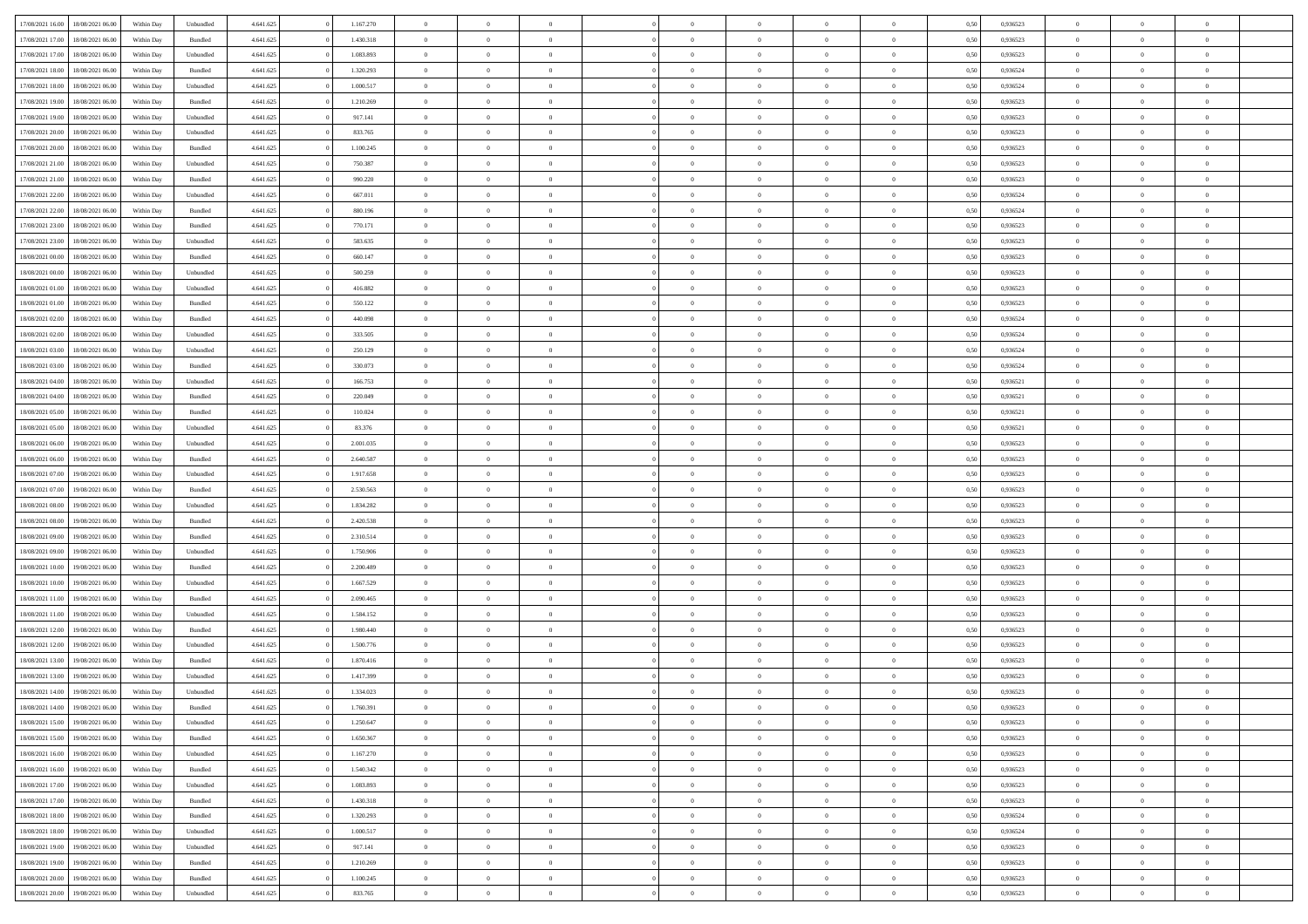| 18/08/2021 21:00 | 19/08/2021 06:00 | Within Day | Bundled            | 4.641.625 | 990.220   | $\overline{0}$ | $\Omega$       |                | $\Omega$       | $\Omega$       | $\theta$       | $\theta$       | 0.50 | 0.936523 | $\theta$       | $\theta$       | $\overline{0}$ |  |
|------------------|------------------|------------|--------------------|-----------|-----------|----------------|----------------|----------------|----------------|----------------|----------------|----------------|------|----------|----------------|----------------|----------------|--|
| 18/08/2021 21:00 | 19/08/2021 06:00 | Within Day | Unbundled          | 4.641.625 | 750.387   | $\overline{0}$ | $\theta$       | $\overline{0}$ | $\overline{0}$ | $\bf{0}$       | $\overline{0}$ | $\bf{0}$       | 0,50 | 0,936523 | $\theta$       | $\overline{0}$ | $\overline{0}$ |  |
| 18/08/2021 22:00 | 19/08/2021 06:00 | Within Day | Unbundled          | 4.641.625 | 667.011   | $\overline{0}$ | $\bf{0}$       | $\overline{0}$ | $\overline{0}$ | $\bf{0}$       | $\overline{0}$ | $\mathbf{0}$   | 0,50 | 0,936524 | $\bf{0}$       | $\overline{0}$ | $\bf{0}$       |  |
|                  |                  |            |                    |           |           |                |                |                |                |                |                |                |      |          |                |                |                |  |
| 18/08/2021 22:00 | 19/08/2021 06:00 | Within Dav | Bundled            | 4.641.625 | 880,196   | $\overline{0}$ | $\overline{0}$ | $\overline{0}$ | $\overline{0}$ | $\bf{0}$       | $\overline{0}$ | $\overline{0}$ | 0.50 | 0.936524 | $\theta$       | $\theta$       | $\overline{0}$ |  |
| 18/08/2021 23:00 | 19/08/2021 06:00 | Within Day | Bundled            | 4.641.625 | 770.171   | $\overline{0}$ | $\theta$       | $\overline{0}$ | $\overline{0}$ | $\bf{0}$       | $\overline{0}$ | $\bf{0}$       | 0,50 | 0,936523 | $\theta$       | $\overline{0}$ | $\overline{0}$ |  |
| 18/08/2021 23:00 | 19/08/2021 06:00 | Within Day | Unbundled          | 4.641.625 | 583.635   | $\overline{0}$ | $\overline{0}$ | $\overline{0}$ | $\overline{0}$ | $\overline{0}$ | $\overline{0}$ | $\mathbf{0}$   | 0,50 | 0,936523 | $\bf{0}$       | $\overline{0}$ | $\bf{0}$       |  |
| 19/08/2021 00:00 | 19/08/2021 06:00 | Within Dav | Bundled            | 4.641.625 | 660.147   | $\overline{0}$ | $\overline{0}$ | $\overline{0}$ | $\overline{0}$ | $\overline{0}$ | $\overline{0}$ | $\overline{0}$ | 0.50 | 0.936523 | $\theta$       | $\overline{0}$ | $\overline{0}$ |  |
|                  |                  |            |                    |           |           |                |                |                |                |                |                |                |      |          |                |                |                |  |
| 19/08/2021 00:00 | 19/08/2021 06:00 | Within Day | Unbundled          | 4.641.625 | 500.259   | $\overline{0}$ | $\theta$       | $\overline{0}$ | $\overline{0}$ | $\bf{0}$       | $\overline{0}$ | $\bf{0}$       | 0,50 | 0,936523 | $\theta$       | $\theta$       | $\overline{0}$ |  |
| 19/08/2021 01:00 | 19/08/2021 06:00 | Within Day | Unbundled          | 4.641.625 | 416.882   | $\overline{0}$ | $\overline{0}$ | $\overline{0}$ | $\overline{0}$ | $\bf{0}$       | $\overline{0}$ | $\bf{0}$       | 0,50 | 0,936523 | $\,0\,$        | $\overline{0}$ | $\overline{0}$ |  |
| 19/08/2021 01:00 | 19/08/2021 06:00 | Within Dav | Bundled            | 4.641.625 | 550.122   | $\overline{0}$ | $\overline{0}$ | $\overline{0}$ | $\overline{0}$ | $\overline{0}$ | $\overline{0}$ | $\overline{0}$ | 0.50 | 0.936523 | $\theta$       | $\overline{0}$ | $\overline{0}$ |  |
| 19/08/2021 02:00 | 19/08/2021 06:00 | Within Day | Bundled            | 4.641.625 | 440.098   | $\overline{0}$ | $\theta$       | $\overline{0}$ | $\overline{0}$ | $\bf{0}$       | $\overline{0}$ |                |      | 0,936524 | $\,$ 0 $\,$    | $\overline{0}$ | $\overline{0}$ |  |
|                  |                  |            |                    |           |           |                |                |                |                |                |                | $\bf{0}$       | 0,50 |          |                |                |                |  |
| 19/08/2021 02:00 | 19/08/2021 06:00 | Within Day | Unbundled          | 4.641.625 | 333.505   | $\overline{0}$ | $\bf{0}$       | $\overline{0}$ | $\bf{0}$       | $\bf{0}$       | $\bf{0}$       | $\mathbf{0}$   | 0,50 | 0,936524 | $\bf{0}$       | $\overline{0}$ | $\bf{0}$       |  |
| 19/08/2021 03:00 | 19/08/2021 06:00 | Within Day | Bundled            | 4.641.625 | 330.073   | $\overline{0}$ | $\overline{0}$ | $\overline{0}$ | $\overline{0}$ | $\bf{0}$       | $\overline{0}$ | $\overline{0}$ | 0.50 | 0,936524 | $\theta$       | $\theta$       | $\overline{0}$ |  |
| 19/08/2021 03:00 | 19/08/2021 06:00 | Within Day | Unbundled          | 4.641.625 | 250.129   | $\overline{0}$ | $\theta$       | $\overline{0}$ | $\overline{0}$ | $\bf{0}$       | $\overline{0}$ | $\bf{0}$       | 0,50 | 0,936524 | $\theta$       | $\overline{0}$ | $\overline{0}$ |  |
|                  |                  |            |                    |           |           |                |                |                |                |                |                |                |      |          |                |                |                |  |
| 19/08/2021 04:00 | 19/08/2021 06:00 | Within Day | Bundled            | 4.641.625 | 220.049   | $\overline{0}$ | $\overline{0}$ | $\overline{0}$ | $\bf{0}$       | $\overline{0}$ | $\overline{0}$ | $\mathbf{0}$   | 0,50 | 0,936521 | $\bf{0}$       | $\overline{0}$ | $\bf{0}$       |  |
| 19/08/2021 04:00 | 19/08/2021 06:00 | Within Dav | Unbundled          | 4.641.625 | 166.753   | $\overline{0}$ | $\overline{0}$ | $\overline{0}$ | $\overline{0}$ | $\overline{0}$ | $\overline{0}$ | $\overline{0}$ | 0.50 | 0,936521 | $\theta$       | $\overline{0}$ | $\overline{0}$ |  |
| 19/08/2021 05:00 | 19/08/2021 06:00 | Within Day | Unbundled          | 4.641.625 | 83.376    | $\overline{0}$ | $\theta$       | $\overline{0}$ | $\overline{0}$ | $\bf{0}$       | $\overline{0}$ | $\bf{0}$       | 0,50 | 0,936521 | $\theta$       | $\theta$       | $\overline{0}$ |  |
| 19/08/2021 05:00 | 19/08/2021 06:00 | Within Day | Bundled            | 4.641.625 | 110.024   | $\overline{0}$ | $\overline{0}$ | $\overline{0}$ | $\bf{0}$       | $\bf{0}$       | $\bf{0}$       | $\mathbf{0}$   | 0,50 | 0,936521 | $\,0\,$        | $\overline{0}$ | $\overline{0}$ |  |
|                  |                  |            |                    |           |           |                | $\overline{0}$ |                |                | $\overline{0}$ |                |                |      |          | $\theta$       | $\overline{0}$ | $\overline{0}$ |  |
| 19/08/2021 06:00 | 20/08/2021 06:00 | Within Day | Bundled            | 4.641.625 | 2.640.587 | $\overline{0}$ |                | $\overline{0}$ | $\overline{0}$ |                | $\overline{0}$ | $\overline{0}$ | 0.50 | 0.936523 |                |                |                |  |
| 19/08/2021 06:00 | 20/08/2021 06:00 | Within Day | Unbundled          | 4.641.625 | 2.001.035 | $\overline{0}$ | $\theta$       | $\overline{0}$ | $\overline{0}$ | $\bf{0}$       | $\overline{0}$ | $\bf{0}$       | 0,50 | 0,936523 | $\,$ 0 $\,$    | $\overline{0}$ | $\overline{0}$ |  |
| 19/08/2021 07:00 | 20/08/2021 06:00 | Within Day | Unbundled          | 4.641.625 | 1.917.658 | $\overline{0}$ | $\overline{0}$ | $\overline{0}$ | $\bf{0}$       | $\bf{0}$       | $\bf{0}$       | $\mathbf{0}$   | 0,50 | 0,936523 | $\,0\,$        | $\overline{0}$ | $\bf{0}$       |  |
| 19/08/2021 07:00 | 20/08/2021 06:00 | Within Day | Bundled            | 4.641.625 | 2.530.563 | $\overline{0}$ | $\overline{0}$ | $\overline{0}$ | $\overline{0}$ | $\bf{0}$       | $\overline{0}$ | $\overline{0}$ | 0.50 | 0.936523 | $\theta$       | $\overline{0}$ | $\overline{0}$ |  |
|                  |                  |            |                    |           |           |                | $\theta$       |                |                | $\bf{0}$       |                |                |      |          |                | $\overline{0}$ |                |  |
| 19/08/2021 08:00 | 20/08/2021 06:00 | Within Day | Unbundled          | 4.641.625 | 1.834.282 | $\overline{0}$ |                | $\overline{0}$ | $\overline{0}$ |                | $\overline{0}$ | $\bf{0}$       | 0,50 | 0,936523 | $\,$ 0 $\,$    |                | $\overline{0}$ |  |
| 19/08/2021 08:00 | 20/08/2021 06:00 | Within Day | Bundled            | 4.641.625 | 2.420.538 | $\overline{0}$ | $\overline{0}$ | $\overline{0}$ | $\bf{0}$       | $\overline{0}$ | $\overline{0}$ | $\mathbf{0}$   | 0,50 | 0,936523 | $\overline{0}$ | $\overline{0}$ | $\bf{0}$       |  |
| 19/08/2021 09:00 | 20/08/2021 06:00 | Within Dav | Bundled            | 4.641.625 | 2.310.514 | $\overline{0}$ | $\overline{0}$ | $\overline{0}$ | $\overline{0}$ | $\overline{0}$ | $\overline{0}$ | $\overline{0}$ | 0.50 | 0.936523 | $\theta$       | $\overline{0}$ | $\overline{0}$ |  |
| 19/08/2021 09:00 | 20/08/2021 06:00 | Within Day | Unbundled          | 4.641.625 | 1.750.906 | $\overline{0}$ | $\theta$       | $\overline{0}$ | $\overline{0}$ | $\bf{0}$       | $\overline{0}$ | $\bf{0}$       | 0,50 | 0,936523 | $\theta$       | $\theta$       | $\overline{0}$ |  |
|                  |                  |            |                    |           |           |                |                |                |                |                |                |                |      |          |                |                |                |  |
| 19/08/2021 10:00 | 20/08/2021 06:00 | Within Day | Bundled            | 4.641.625 | 2.200.489 | $\overline{0}$ | $\overline{0}$ | $\overline{0}$ | $\bf{0}$       | $\bf{0}$       | $\bf{0}$       | $\bf{0}$       | 0,50 | 0,936523 | $\,0\,$        | $\overline{0}$ | $\overline{0}$ |  |
| 19/08/2021 10:00 | 20/08/2021 06:00 | Within Day | Unbundled          | 4.641.625 | 1.667.529 | $\overline{0}$ | $\overline{0}$ | $\overline{0}$ | $\overline{0}$ | $\overline{0}$ | $\overline{0}$ | $\overline{0}$ | 0.50 | 0.936523 | $\theta$       | $\overline{0}$ | $\overline{0}$ |  |
| 19/08/2021 11:00 | 20/08/2021 06:00 | Within Day | Unbundled          | 4.641.625 | 1.584.152 | $\overline{0}$ | $\theta$       | $\overline{0}$ | $\overline{0}$ | $\bf{0}$       | $\overline{0}$ | $\bf{0}$       | 0,50 | 0,936523 | $\,$ 0 $\,$    | $\overline{0}$ | $\overline{0}$ |  |
| 19/08/2021 11:00 | 20/08/2021 06:00 | Within Day | Bundled            | 4.641.625 | 2.090.465 | $\overline{0}$ | $\overline{0}$ | $\overline{0}$ | $\bf{0}$       | $\bf{0}$       | $\bf{0}$       | $\bf{0}$       | 0,50 | 0,936523 | $\overline{0}$ | $\overline{0}$ | $\bf{0}$       |  |
|                  |                  |            |                    |           |           |                |                |                |                |                |                |                |      |          |                |                | $\theta$       |  |
| 19/08/2021 12:00 | 20/08/2021 06:00 | Within Day | Bundled            | 4.641.625 | 1.980.440 | $\overline{0}$ | $\Omega$       | $\Omega$       | $\Omega$       | $\Omega$       | $\overline{0}$ | $\overline{0}$ | 0,50 | 0,936523 | $\,0\,$        | $\theta$       |                |  |
| 19/08/2021 12:00 | 20/08/2021 06:00 | Within Day | Unbundled          | 4.641.625 | 1.500.776 | $\overline{0}$ | $\theta$       | $\overline{0}$ | $\overline{0}$ | $\bf{0}$       | $\overline{0}$ | $\bf{0}$       | 0,50 | 0,936523 | $\theta$       | $\overline{0}$ | $\overline{0}$ |  |
| 19/08/2021 13:00 | 20/08/2021 06:00 | Within Day | Unbundled          | 4.641.625 | 1.417.399 | $\overline{0}$ | $\overline{0}$ | $\overline{0}$ | $\bf{0}$       | $\overline{0}$ | $\overline{0}$ | $\mathbf{0}$   | 0,50 | 0,936523 | $\overline{0}$ | $\overline{0}$ | $\bf{0}$       |  |
| 19/08/2021 13:00 | 20/08/2021 06:00 | Within Day | Bundled            | 4.641.625 | 1.870.416 | $\overline{0}$ | $\Omega$       | $\Omega$       | $\Omega$       | $\bf{0}$       | $\overline{0}$ | $\overline{0}$ | 0.50 | 0.936523 | $\,0\,$        | $\theta$       | $\theta$       |  |
|                  |                  |            |                    |           |           | $\overline{0}$ | $\theta$       | $\overline{0}$ |                | $\bf{0}$       | $\overline{0}$ |                |      |          | $\theta$       |                | $\overline{0}$ |  |
| 19/08/2021 14:00 | 20/08/2021 06:00 | Within Day | Bundled            | 4.641.625 | 1.760.391 |                |                |                | $\overline{0}$ |                |                | $\bf{0}$       | 0,50 | 0,936523 |                | $\overline{0}$ |                |  |
| 19/08/2021 14:00 | 20/08/2021 06:00 | Within Day | Unbundled          | 4.641.625 | 1.334.023 | $\overline{0}$ | $\overline{0}$ | $\overline{0}$ | $\bf{0}$       | $\bf{0}$       | $\bf{0}$       | $\bf{0}$       | 0,50 | 0,936523 | $\bf{0}$       | $\overline{0}$ | $\bf{0}$       |  |
| 19/08/2021 15:00 | 20/08/2021 06:00 | Within Day | Bundled            | 4.641.625 | 1.650.367 | $\overline{0}$ | $\Omega$       | $\Omega$       | $\Omega$       | $\overline{0}$ | $\overline{0}$ | $\overline{0}$ | 0.50 | 0.936523 | $\,$ 0 $\,$    | $\theta$       | $\theta$       |  |
| 19/08/2021 15:00 | 20/08/2021 06:00 | Within Day | Unbundled          | 4.641.625 | 1.250.647 | $\overline{0}$ | $\theta$       | $\overline{0}$ | $\overline{0}$ | $\,$ 0         | $\overline{0}$ | $\bf{0}$       | 0,50 | 0,936523 | $\,$ 0 $\,$    | $\overline{0}$ | $\overline{0}$ |  |
|                  |                  |            |                    |           |           |                | $\bf{0}$       |                |                | $\bf{0}$       |                |                |      |          |                | $\overline{0}$ | $\bf{0}$       |  |
| 19/08/2021 16:00 | 20/08/2021 06:00 | Within Day | Unbundled          | 4.641.625 | 1.167.270 | $\overline{0}$ |                | $\overline{0}$ | $\bf{0}$       |                | $\bf{0}$       | $\mathbf{0}$   | 0,50 | 0,936523 | $\overline{0}$ |                |                |  |
| 19/08/2021 16:00 | 20/08/2021 06:00 | Within Day | Bundled            | 4.641.625 | 1.540.342 | $\overline{0}$ | $\Omega$       | $\overline{0}$ | $\Omega$       | $\overline{0}$ | $\overline{0}$ | $\overline{0}$ | 0,50 | 0,936523 | $\,0\,$        | $\theta$       | $\theta$       |  |
| 19/08/2021 17:00 | 20/08/2021 06:00 | Within Day | Bundled            | 4.641.625 | 1.430.318 | $\overline{0}$ | $\overline{0}$ | $\overline{0}$ | $\overline{0}$ | $\,$ 0         | $\overline{0}$ | $\bf{0}$       | 0,50 | 0,936523 | $\,$ 0 $\,$    | $\overline{0}$ | $\overline{0}$ |  |
| 19/08/2021 17:00 | 20/08/2021 06:00 | Within Day | Unbundled          | 4.641.625 | 1.083.893 | $\overline{0}$ | $\overline{0}$ | $\overline{0}$ | $\bf{0}$       | $\bf{0}$       | $\overline{0}$ | $\mathbf{0}$   | 0,50 | 0,936523 | $\overline{0}$ | $\overline{0}$ | $\bf{0}$       |  |
| 19/08/2021 18:00 | 20/08/2021 06:00 |            | Unbundled          | 4.641.625 | 1,000.517 | $\overline{0}$ | $\Omega$       | $\Omega$       | $\Omega$       | $\Omega$       | $\Omega$       | $\overline{0}$ | 0.50 | 0.936524 | $\theta$       | $\theta$       | $\theta$       |  |
|                  |                  | Within Day |                    |           |           |                |                |                |                |                |                |                |      |          |                |                |                |  |
| 19/08/2021 18:00 | 20/08/2021 06:00 | Within Day | Bundled            | 4.641.625 | 1.320.293 | $\overline{0}$ | $\overline{0}$ | $\overline{0}$ | $\bf{0}$       | $\,$ 0         | $\bf{0}$       | $\bf{0}$       | 0,50 | 0,936524 | $\,0\,$        | $\,0\,$        | $\overline{0}$ |  |
| 19/08/2021 19:00 | 20/08/2021 06:00 | Within Day | $\mathbf B$ undled | 4.641.625 | 1.210.269 | $\bf{0}$       | $\bf{0}$       |                |                | $\bf{0}$       |                |                | 0,50 | 0,936523 | $\bf{0}$       | $\overline{0}$ |                |  |
| 19/08/2021 19:00 | 20/08/2021 06:00 | Within Day | Unbundled          | 4.641.625 | 917.141   | $\overline{0}$ | $\overline{0}$ | $\overline{0}$ | $\Omega$       | $\overline{0}$ | $\overline{0}$ | $\overline{0}$ | 0.50 | 0.936523 | $\theta$       | $\theta$       | $\theta$       |  |
| 19/08/2021 20:00 | 20/08/2021 06:00 | Within Day | Bundled            | 4.641.625 | 1.100.245 | $\overline{0}$ | $\bf{0}$       | $\overline{0}$ | $\bf{0}$       | $\,$ 0 $\,$    | $\overline{0}$ | $\,$ 0 $\,$    | 0,50 | 0,936523 | $\,$ 0 $\,$    | $\,$ 0 $\,$    | $\,$ 0         |  |
|                  |                  |            |                    |           |           |                |                |                |                |                |                |                |      |          |                |                |                |  |
| 19/08/2021 20:00 | 20/08/2021 06:00 | Within Day | Unbundled          | 4.641.625 | 833.765   | $\overline{0}$ | $\overline{0}$ | $\overline{0}$ | $\overline{0}$ | $\overline{0}$ | $\overline{0}$ | $\mathbf{0}$   | 0,50 | 0,936523 | $\overline{0}$ | $\bf{0}$       | $\bf{0}$       |  |
| 19/08/2021 21:00 | 20/08/2021 06:00 | Within Day | Unbundled          | 4.641.625 | 750.387   | $\overline{0}$ | $\overline{0}$ | $\overline{0}$ | $\Omega$       | $\overline{0}$ | $\overline{0}$ | $\overline{0}$ | 0,50 | 0,936523 | $\overline{0}$ | $\theta$       | $\overline{0}$ |  |
| 19/08/2021 21:00 | 20/08/2021 06:00 | Within Day | Bundled            | 4.641.625 | 990.220   | $\overline{0}$ | $\,$ 0         | $\overline{0}$ | $\overline{0}$ | $\,$ 0 $\,$    | $\overline{0}$ | $\mathbf{0}$   | 0,50 | 0,936523 | $\,$ 0 $\,$    | $\overline{0}$ | $\overline{0}$ |  |
|                  |                  |            |                    |           |           |                |                |                |                |                |                |                |      |          |                |                |                |  |
| 19/08/2021 22:00 | 20/08/2021 06:00 | Within Day | Unbundled          | 4.641.625 | 667.011   | $\overline{0}$ | $\overline{0}$ | $\overline{0}$ | $\overline{0}$ | $\overline{0}$ | $\overline{0}$ | $\mathbf{0}$   | 0,50 | 0,936524 | $\overline{0}$ | $\overline{0}$ | $\bf{0}$       |  |
| 19/08/2021 22:00 | 20/08/2021 06:00 | Within Day | Bundled            | 4.641.625 | 880.196   | $\overline{0}$ | $\overline{0}$ | $\overline{0}$ | $\overline{0}$ | $\overline{0}$ | $\overline{0}$ | $\bf{0}$       | 0.50 | 0,936524 | $\overline{0}$ | $\theta$       | $\overline{0}$ |  |
| 19/08/2021 23:00 | 20/08/2021 06:00 | Within Day | Bundled            | 4.641.625 | 770.171   | $\overline{0}$ | $\,$ 0         | $\overline{0}$ | $\bf{0}$       | $\bf{0}$       | $\bf{0}$       | $\bf{0}$       | 0,50 | 0,936523 | $\,$ 0 $\,$    | $\overline{0}$ | $\overline{0}$ |  |
| 19/08/2021 23:00 | 20/08/2021 06:00 | Within Day | Unbundled          | 4.641.625 | 583.635   | $\overline{0}$ | $\bf{0}$       | $\overline{0}$ | $\overline{0}$ | $\overline{0}$ | $\overline{0}$ | $\mathbf{0}$   | 0,50 | 0,936523 | $\overline{0}$ | $\overline{0}$ | $\bf{0}$       |  |
|                  | 20/08/2021 06:00 |            |                    |           |           | $\overline{0}$ | $\overline{0}$ | $\overline{0}$ | $\Omega$       | $\overline{0}$ | $\overline{0}$ |                | 0.50 | 0.936523 | $\overline{0}$ | $\overline{0}$ | $\overline{0}$ |  |
| 20/08/2021 00:00 |                  | Within Day | Unbundled          | 4.641.625 | 500.259   |                |                |                |                |                |                | $\overline{0}$ |      |          |                |                |                |  |
| 20/08/2021 00:00 | 20/08/2021 06:00 | Within Day | Bundled            | 4.641.625 | 660.147   | $\overline{0}$ | $\bf{0}$       | $\overline{0}$ | $\overline{0}$ | $\bf{0}$       | $\bf{0}$       | $\mathbf{0}$   | 0,50 | 0,936523 | $\,$ 0 $\,$    | $\,$ 0 $\,$    | $\bf{0}$       |  |
| 20/08/2021 01:00 | 20/08/2021 06:00 | Within Day | Unbundled          | 4.641.625 | 416.882   | $\overline{0}$ | $\bf{0}$       | $\overline{0}$ | $\bf{0}$       | $\bf{0}$       | $\bf{0}$       | $\bf{0}$       | 0,50 | 0,936523 | $\overline{0}$ | $\overline{0}$ | $\bf{0}$       |  |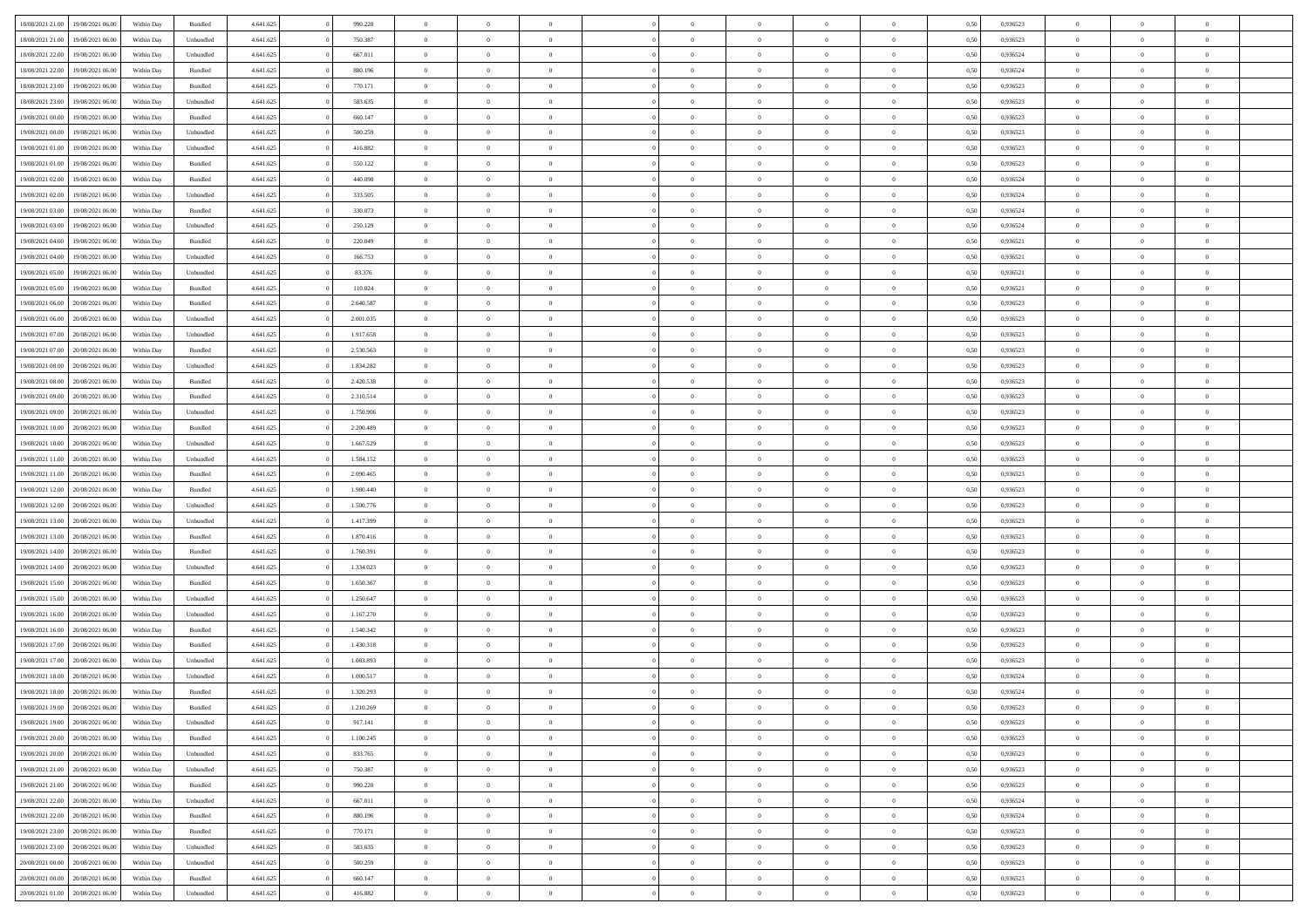| 20/08/2021 01:00                  | 20/08/2021 06:00 | Within Day | Bundled            | 4.641.625 | 550.122   | $\overline{0}$ | $\Omega$       |                | $\Omega$       | $\Omega$       | $\theta$       | $\theta$       | 0.50 | 0,936523 | $\theta$       | $\theta$       | $\theta$       |  |
|-----------------------------------|------------------|------------|--------------------|-----------|-----------|----------------|----------------|----------------|----------------|----------------|----------------|----------------|------|----------|----------------|----------------|----------------|--|
|                                   |                  |            |                    |           |           |                |                |                |                |                |                |                |      |          |                |                |                |  |
| 20/08/2021 02:00                  | 20/08/2021 06:00 | Within Day | Unbundled          | 4.641.625 | 333.505   | $\overline{0}$ | $\theta$       | $\overline{0}$ | $\overline{0}$ | $\bf{0}$       | $\overline{0}$ | $\bf{0}$       | 0,50 | 0,936524 | $\theta$       | $\overline{0}$ | $\overline{0}$ |  |
| 20/08/2021 02:00                  | 20/08/2021 06:00 | Within Day | Bundled            | 4.641.625 | 440.098   | $\overline{0}$ | $\bf{0}$       | $\overline{0}$ | $\bf{0}$       | $\bf{0}$       | $\bf{0}$       | $\mathbf{0}$   | 0,50 | 0,936524 | $\overline{0}$ | $\overline{0}$ | $\bf{0}$       |  |
| 20/08/2021 03:00                  | 20/08/2021 06:00 | Within Dav | Bundled            | 4.641.625 | 330.073   | $\overline{0}$ | $\overline{0}$ | $\overline{0}$ | $\overline{0}$ | $\bf{0}$       | $\overline{0}$ | $\overline{0}$ | 0.50 | 0.936524 | $\theta$       | $\theta$       | $\overline{0}$ |  |
|                                   |                  |            |                    |           |           |                |                |                |                |                |                |                |      |          |                |                |                |  |
| 20/08/2021 03:00                  | 20/08/2021 06:00 | Within Day | Unbundled          | 4.641.625 | 250.129   | $\overline{0}$ | $\theta$       | $\overline{0}$ | $\overline{0}$ | $\bf{0}$       | $\overline{0}$ | $\bf{0}$       | 0,50 | 0,936524 | $\theta$       | $\overline{0}$ | $\overline{0}$ |  |
| 20/08/2021 04:00                  | 20/08/2021 06:00 | Within Day | Unbundled          | 4.641.625 | 166.753   | $\overline{0}$ | $\overline{0}$ | $\overline{0}$ | $\bf{0}$       | $\overline{0}$ | $\overline{0}$ | $\mathbf{0}$   | 0,50 | 0,936521 | $\overline{0}$ | $\overline{0}$ | $\bf{0}$       |  |
| 20/08/2021 04:00                  | 20/08/2021 06:00 | Within Dav | Bundled            | 4.641.625 | 220.049   | $\overline{0}$ | $\overline{0}$ | $\overline{0}$ | $\overline{0}$ | $\overline{0}$ | $\overline{0}$ | $\overline{0}$ | 0.50 | 0,936521 | $\theta$       | $\overline{0}$ | $\overline{0}$ |  |
| 20/08/2021 05:00                  | 20/08/2021 06:00 | Within Day | Bundled            | 4.641.625 | 110.024   | $\overline{0}$ | $\theta$       | $\overline{0}$ | $\overline{0}$ | $\bf{0}$       | $\overline{0}$ | $\bf{0}$       | 0,50 | 0,936521 | $\theta$       | $\theta$       | $\overline{0}$ |  |
|                                   |                  |            |                    |           |           |                | $\overline{0}$ |                |                | $\bf{0}$       |                |                |      |          | $\,0\,$        | $\overline{0}$ | $\overline{0}$ |  |
| 20/08/2021 05:00                  | 20/08/2021 06:00 | Within Day | Unbundled          | 4.641.625 | 83.376    | $\overline{0}$ |                | $\overline{0}$ | $\bf{0}$       |                | $\bf{0}$       | $\bf{0}$       | 0,50 | 0,936521 |                |                |                |  |
| 20/08/2021 06:00                  | 21/08/2021 06:00 | Within Dav | Bundled            | 4.641.625 | 2.640.587 | $\overline{0}$ | $\overline{0}$ | $\overline{0}$ | $\overline{0}$ | $\overline{0}$ | $\overline{0}$ | $\overline{0}$ | 0.50 | 0.936523 | $\theta$       | $\overline{0}$ | $\overline{0}$ |  |
| 20/08/2021 06:00                  | 21/08/2021 06:00 | Within Day | Unbundled          | 4.641.625 | 2.001.035 | $\overline{0}$ | $\theta$       | $\overline{0}$ | $\overline{0}$ | $\bf{0}$       | $\overline{0}$ | $\bf{0}$       | 0,50 | 0,936523 | $\,$ 0 $\,$    | $\overline{0}$ | $\overline{0}$ |  |
| 20/08/2021 07:00                  | 21/08/2021 06:00 | Within Day | Unbundled          | 4.641.625 | 1.917.658 | $\overline{0}$ | $\overline{0}$ | $\overline{0}$ | $\bf{0}$       | $\bf{0}$       | $\bf{0}$       | $\mathbf{0}$   | 0,50 | 0,936523 | $\overline{0}$ | $\overline{0}$ | $\bf{0}$       |  |
| 20/08/2021 07:00                  | 21/08/2021 06:00 | Within Day | Bundled            | 4.641.625 | 2.530.563 | $\overline{0}$ | $\overline{0}$ | $\overline{0}$ | $\overline{0}$ | $\bf{0}$       | $\overline{0}$ | $\overline{0}$ | 0.50 | 0.936523 | $\theta$       | $\theta$       | $\overline{0}$ |  |
|                                   |                  |            |                    |           |           | $\overline{0}$ | $\theta$       | $\overline{0}$ | $\overline{0}$ | $\bf{0}$       | $\overline{0}$ |                |      |          | $\theta$       | $\overline{0}$ | $\overline{0}$ |  |
| 20/08/2021 08:00                  | 21/08/2021 06:00 | Within Day | Unbundled          | 4.641.625 | 1.834.282 |                |                |                |                |                |                | $\bf{0}$       | 0,50 | 0,936523 |                |                |                |  |
| 20/08/2021 08:00                  | 21/08/2021 06:00 | Within Day | Bundled            | 4.641.625 | 2.420.538 | $\overline{0}$ | $\overline{0}$ | $\overline{0}$ | $\bf{0}$       | $\overline{0}$ | $\overline{0}$ | $\mathbf{0}$   | 0,50 | 0,936523 | $\overline{0}$ | $\overline{0}$ | $\bf{0}$       |  |
| 20/08/2021 09:00                  | 21/08/2021 06:00 | Within Dav | Bundled            | 4.641.625 | 2.310.514 | $\overline{0}$ | $\overline{0}$ | $\overline{0}$ | $\overline{0}$ | $\overline{0}$ | $\overline{0}$ | $\overline{0}$ | 0.50 | 0.936523 | $\theta$       | $\overline{0}$ | $\overline{0}$ |  |
| 20/08/2021 09:00                  | 21/08/2021 06:00 | Within Day | Unbundled          | 4.641.625 | 1.750.906 | $\overline{0}$ | $\theta$       | $\overline{0}$ | $\overline{0}$ | $\bf{0}$       | $\overline{0}$ | $\bf{0}$       | 0,50 | 0,936523 | $\theta$       | $\theta$       | $\overline{0}$ |  |
| 20/08/2021 10:00                  | 21/08/2021 06:00 | Within Day | Unbundled          | 4.641.625 | 1.667.529 | $\overline{0}$ | $\overline{0}$ | $\overline{0}$ | $\bf{0}$       | $\bf{0}$       | $\bf{0}$       | $\bf{0}$       | 0,50 | 0,936523 | $\,0\,$        | $\overline{0}$ | $\overline{0}$ |  |
|                                   |                  |            |                    |           |           |                |                |                |                |                |                |                |      |          |                |                |                |  |
| 20/08/2021 10:00                  | 21/08/2021 06:00 | Within Day | Bundled            | 4.641.625 | 2.200.489 | $\overline{0}$ | $\overline{0}$ | $\overline{0}$ | $\overline{0}$ | $\overline{0}$ | $\overline{0}$ | $\overline{0}$ | 0.50 | 0.936523 | $\theta$       | $\overline{0}$ | $\overline{0}$ |  |
| 20/08/2021 11:00                  | 21/08/2021 06:00 | Within Day | Bundled            | 4.641.625 | 2.090.465 | $\overline{0}$ | $\theta$       | $\overline{0}$ | $\overline{0}$ | $\bf{0}$       | $\overline{0}$ | $\bf{0}$       | 0,50 | 0,936523 | $\theta$       | $\overline{0}$ | $\overline{0}$ |  |
| 20/08/2021 11:00                  | 21/08/2021 06:00 | Within Day | Unbundled          | 4.641.625 | 1.584.152 | $\overline{0}$ | $\overline{0}$ | $\overline{0}$ | $\bf{0}$       | $\bf{0}$       | $\bf{0}$       | $\bf{0}$       | 0,50 | 0,936523 | $\,0\,$        | $\overline{0}$ | $\bf{0}$       |  |
| 20/08/2021 12:00                  | 21/08/2021 06:00 | Within Day | Bundled            | 4.641.625 | 1.980.440 | $\overline{0}$ | $\overline{0}$ | $\overline{0}$ | $\overline{0}$ | $\bf{0}$       | $\overline{0}$ | $\overline{0}$ | 0.50 | 0.936523 | $\theta$       | $\overline{0}$ | $\overline{0}$ |  |
| 20/08/2021 12:00                  | 21/08/2021 06:00 | Within Day | Unbundled          | 4.641.625 | 1.500.776 | $\overline{0}$ | $\theta$       | $\overline{0}$ | $\overline{0}$ | $\bf{0}$       | $\overline{0}$ | $\bf{0}$       | 0,50 | 0,936523 | $\theta$       | $\overline{0}$ | $\overline{0}$ |  |
|                                   |                  |            |                    |           |           |                |                |                |                |                |                |                |      |          |                |                |                |  |
| 20/08/2021 13:00                  | 21/08/2021 06:00 | Within Day | Bundled            | 4.641.625 | 1.870.416 | $\overline{0}$ | $\overline{0}$ | $\overline{0}$ | $\bf{0}$       | $\overline{0}$ | $\overline{0}$ | $\mathbf{0}$   | 0,50 | 0,936523 | $\overline{0}$ | $\overline{0}$ | $\bf{0}$       |  |
| 20/08/2021 13:00                  | 21/08/2021 06:00 | Within Dav | Unbundled          | 4.641.625 | 1.417.399 | $\overline{0}$ | $\overline{0}$ | $\overline{0}$ | $\overline{0}$ | $\overline{0}$ | $\overline{0}$ | $\overline{0}$ | 0.50 | 0.936523 | $\theta$       | $\overline{0}$ | $\overline{0}$ |  |
| 20/08/2021 14:00                  | 21/08/2021 06:00 | Within Day | Bundled            | 4.641.625 | 1.760.391 | $\overline{0}$ | $\theta$       | $\overline{0}$ | $\overline{0}$ | $\bf{0}$       | $\overline{0}$ | $\bf{0}$       | 0,50 | 0,936523 | $\theta$       | $\theta$       | $\overline{0}$ |  |
| 20/08/2021 14:00                  | 21/08/2021 06:00 | Within Day | Unbundled          | 4.641.625 | 1.334.023 | $\overline{0}$ | $\overline{0}$ | $\overline{0}$ | $\bf{0}$       | $\bf{0}$       | $\bf{0}$       | $\bf{0}$       | 0,50 | 0,936523 | $\,0\,$        | $\overline{0}$ | $\overline{0}$ |  |
| 20/08/2021 15:00                  | 21/08/2021 06:00 | Within Day | Bundled            | 4.641.625 | 1.650.367 | $\overline{0}$ | $\overline{0}$ | $\overline{0}$ | $\overline{0}$ | $\overline{0}$ | $\overline{0}$ | $\overline{0}$ | 0.50 | 0.936523 | $\theta$       | $\overline{0}$ | $\overline{0}$ |  |
|                                   |                  |            |                    |           |           |                |                |                |                |                |                |                |      |          |                |                |                |  |
| 20/08/2021 15:00                  | 21/08/2021 06:00 | Within Day | Unbundled          | 4.641.625 | 1.250.647 | $\overline{0}$ | $\theta$       | $\overline{0}$ | $\overline{0}$ | $\bf{0}$       | $\overline{0}$ | $\bf{0}$       | 0,50 | 0,936523 | $\,$ 0 $\,$    | $\overline{0}$ | $\overline{0}$ |  |
| 20/08/2021 16:00                  | 21/08/2021 06:00 | Within Day | Unbundled          | 4.641.625 | 1.167.270 | $\overline{0}$ | $\overline{0}$ | $\overline{0}$ | $\bf{0}$       | $\bf{0}$       | $\bf{0}$       | $\bf{0}$       | 0,50 | 0,936523 | $\overline{0}$ | $\overline{0}$ | $\bf{0}$       |  |
| 20/08/2021 16:00                  | 21/08/2021 06:00 | Within Day | Bundled            | 4.641.625 | 1.540.342 | $\overline{0}$ | $\Omega$       | $\Omega$       | $\Omega$       | $\Omega$       | $\overline{0}$ | $\overline{0}$ | 0,50 | 0,936523 | $\,0\,$        | $\theta$       | $\theta$       |  |
| 20/08/2021 17:00                  | 21/08/2021 06:00 | Within Day | Bundled            | 4.641.625 | 1.430.318 | $\overline{0}$ | $\theta$       | $\overline{0}$ | $\overline{0}$ | $\bf{0}$       | $\overline{0}$ | $\bf{0}$       | 0,50 | 0,936523 | $\theta$       | $\overline{0}$ | $\overline{0}$ |  |
|                                   |                  |            |                    |           |           |                |                |                |                |                |                |                |      |          |                | $\overline{0}$ | $\bf{0}$       |  |
| 20/08/2021 17:00                  | 21/08/2021 06:00 | Within Day | Unbundled          | 4.641.625 | 1.083.893 | $\overline{0}$ | $\overline{0}$ | $\overline{0}$ | $\bf{0}$       | $\overline{0}$ | $\overline{0}$ | $\mathbf{0}$   | 0,50 | 0,936523 | $\overline{0}$ |                |                |  |
| 20/08/2021 18:00                  | 21/08/2021 06:00 | Within Day | Unbundled          | 4.641.625 | 1.000.517 | $\overline{0}$ | $\Omega$       | $\Omega$       | $\Omega$       | $\bf{0}$       | $\overline{0}$ | $\overline{0}$ | 0.50 | 0.936524 | $\,0\,$        | $\theta$       | $\theta$       |  |
| 20/08/2021 18:00                  | 21/08/2021 06:00 | Within Day | Bundled            | 4.641.625 | 1.320.293 | $\overline{0}$ | $\theta$       | $\overline{0}$ | $\overline{0}$ | $\bf{0}$       | $\overline{0}$ | $\bf{0}$       | 0,50 | 0,936524 | $\theta$       | $\overline{0}$ | $\overline{0}$ |  |
| 20/08/2021 19:00                  | 21/08/2021 06:00 | Within Day | Unbundled          | 4.641.625 | 917.141   | $\overline{0}$ | $\overline{0}$ | $\overline{0}$ | $\bf{0}$       | $\bf{0}$       | $\bf{0}$       | $\bf{0}$       | 0,50 | 0,936523 | $\,0\,$        | $\overline{0}$ | $\bf{0}$       |  |
| 20/08/2021 19:00                  | 21/08/2021 06:00 | Within Day | Bundled            | 4.641.625 | 1.210.269 | $\overline{0}$ | $\Omega$       | $\Omega$       | $\Omega$       | $\theta$       | $\theta$       | $\overline{0}$ | 0.50 | 0.936523 | $\theta$       | $\theta$       | $\theta$       |  |
| 20/08/2021 20:00                  | 21/08/2021 06:00 | Within Day | Unbundled          | 4.641.625 | 833.765   | $\overline{0}$ | $\theta$       | $\overline{0}$ | $\overline{0}$ | $\bf{0}$       | $\overline{0}$ | $\bf{0}$       | 0,50 | 0,936523 | $\,$ 0 $\,$    | $\overline{0}$ | $\overline{0}$ |  |
|                                   |                  |            |                    |           |           |                |                |                |                |                |                |                |      |          |                |                |                |  |
| 20/08/2021 20:00                  | 21/08/2021 06:00 | Within Day | Bundled            | 4.641.625 | 1.100.245 | $\overline{0}$ | $\bf{0}$       | $\overline{0}$ | $\bf{0}$       | $\bf{0}$       | $\bf{0}$       | $\mathbf{0}$   | 0,50 | 0,936523 | $\bf{0}$       | $\overline{0}$ | $\bf{0}$       |  |
| 20/08/2021 21:00                  | 21/08/2021 06:00 | Within Day | Bundled            | 4.641.625 | 990.220   | $\overline{0}$ | $\Omega$       | $\Omega$       | $\Omega$       | $\overline{0}$ | $\overline{0}$ | $\overline{0}$ | 0,50 | 0,936523 | $\,0\,$        | $\theta$       | $\theta$       |  |
| 20/08/2021 21:00                  | 21/08/2021 06:00 | Within Day | Unbundled          | 4.641.625 | 750.387   | $\overline{0}$ | $\theta$       | $\overline{0}$ | $\overline{0}$ | $\bf{0}$       | $\overline{0}$ | $\bf{0}$       | 0,50 | 0,936523 | $\,$ 0 $\,$    | $\overline{0}$ | $\overline{0}$ |  |
| 20/08/2021 22:00                  | 21/08/2021 06:00 | Within Day | Unbundled          | 4.641.625 | 667.011   | $\overline{0}$ | $\overline{0}$ | $\overline{0}$ | $\bf{0}$       | $\bf{0}$       | $\bf{0}$       | $\mathbf{0}$   | 0,50 | 0,936524 | $\bf{0}$       | $\overline{0}$ | $\bf{0}$       |  |
| 20/08/2021 22:00                  | 21/08/2021 06:00 | Within Day | Bundled            | 4.641.625 | 880,196   | $\overline{0}$ | $\Omega$       | $\Omega$       | $\Omega$       | $\Omega$       | $\Omega$       | $\overline{0}$ | 0.50 | 0.936524 | $\theta$       | $\theta$       | $\theta$       |  |
|                                   |                  |            |                    |           |           |                |                |                |                |                |                |                |      |          |                |                |                |  |
| 20/08/2021 23:00                  | 21/08/2021 06:00 | Within Day | Unbundled          | 4.641.625 | 583.635   | $\overline{0}$ | $\overline{0}$ | $\overline{0}$ | $\bf{0}$       | $\,$ 0         | $\bf{0}$       | $\bf{0}$       | 0,50 | 0,936523 | $\,0\,$        | $\,$ 0 $\,$    | $\overline{0}$ |  |
| 20/08/2021 23:00                  | 21/08/2021 06:00 | Within Day | $\mathbf B$ undled | 4.641.625 | 770.171   | $\bf{0}$       | $\bf{0}$       |                |                | $\bf{0}$       |                |                | 0,50 | 0,936523 | $\bf{0}$       | $\overline{0}$ |                |  |
| 21/08/2021 00:00                  | 21/08/2021 06:00 | Within Day | Bundled            | 4.641.625 | 660.147   | $\overline{0}$ | $\overline{0}$ | $\overline{0}$ | $\Omega$       | $\overline{0}$ | $\overline{0}$ | $\overline{0}$ | 0,50 | 0.936523 | $\theta$       | $\theta$       | $\theta$       |  |
| 21/08/2021 00:00                  | 21/08/2021 06:00 | Within Day | Unbundled          | 4.641.625 | 500.259   | $\overline{0}$ | $\bf{0}$       | $\overline{0}$ | $\bf{0}$       | $\,$ 0 $\,$    | $\overline{0}$ | $\,$ 0 $\,$    | 0,50 | 0,936523 | $\,$ 0 $\,$    | $\,$ 0 $\,$    | $\,$ 0         |  |
| 21/08/2021 01:00                  | 21/08/2021 06:00 | Within Day | Bundled            | 4.641.625 | 550.122   | $\overline{0}$ | $\overline{0}$ | $\overline{0}$ | $\overline{0}$ | $\overline{0}$ | $\overline{0}$ | $\mathbf{0}$   | 0,50 | 0,936523 | $\overline{0}$ | $\bf{0}$       | $\bf{0}$       |  |
|                                   |                  |            |                    |           |           |                |                |                |                |                |                |                |      |          |                |                |                |  |
| 21/08/2021 01:00                  | 21/08/2021 06:00 | Within Day | Unbundled          | 4.641.625 | 416.882   | $\overline{0}$ | $\overline{0}$ | $\overline{0}$ | $\Omega$       | $\overline{0}$ | $\overline{0}$ | $\overline{0}$ | 0,50 | 0,936523 | $\overline{0}$ | $\theta$       | $\overline{0}$ |  |
| 21/08/2021 02:00                  | 21/08/2021 06:00 | Within Day | Unbundled          | 4.641.625 | 333.505   | $\overline{0}$ | $\,$ 0         | $\overline{0}$ | $\bf{0}$       | $\,$ 0 $\,$    | $\overline{0}$ | $\,$ 0 $\,$    | 0,50 | 0,936524 | $\,$ 0 $\,$    | $\overline{0}$ | $\overline{0}$ |  |
| 21/08/2021 02:00                  | 21/08/2021 06:00 | Within Day | Bundled            | 4.641.625 | 440.098   | $\overline{0}$ | $\overline{0}$ | $\overline{0}$ | $\overline{0}$ | $\overline{0}$ | $\overline{0}$ | $\mathbf{0}$   | 0,50 | 0,936524 | $\overline{0}$ | $\overline{0}$ | $\bf{0}$       |  |
| 21/08/2021 03:00                  | 21/08/2021 06:00 | Within Day | Unbundled          | 4.641.625 | 250.129   | $\overline{0}$ | $\overline{0}$ | $\overline{0}$ | $\overline{0}$ | $\overline{0}$ | $\overline{0}$ | $\bf{0}$       | 0.50 | 0,936524 | $\overline{0}$ | $\theta$       | $\overline{0}$ |  |
| 21/08/2021 03:00                  | 21/08/2021 06:00 | Within Day | Bundled            | 4.641.625 | 330.073   | $\overline{0}$ | $\,$ 0         | $\overline{0}$ | $\bf{0}$       | $\bf{0}$       | $\bf{0}$       | $\bf{0}$       | 0,50 | 0,936524 | $\,$ 0 $\,$    | $\overline{0}$ | $\overline{0}$ |  |
|                                   |                  |            |                    |           |           |                |                |                |                |                |                |                |      |          |                |                |                |  |
| 21/08/2021 04:00                  | 21/08/2021 06:00 | Within Day | Bundled            | 4.641.625 | 220.049   | $\overline{0}$ | $\bf{0}$       | $\overline{0}$ | $\overline{0}$ | $\overline{0}$ | $\overline{0}$ | $\mathbf{0}$   | 0,50 | 0,936521 | $\overline{0}$ | $\overline{0}$ | $\bf{0}$       |  |
| 21/08/2021 04:00                  | 21/08/2021 06:00 | Within Day | Unbundled          | 4.641.625 | 166.753   | $\overline{0}$ | $\overline{0}$ | $\overline{0}$ | $\Omega$       | $\overline{0}$ | $\overline{0}$ | $\overline{0}$ | 0,50 | 0.936521 | $\overline{0}$ | $\overline{0}$ | $\overline{0}$ |  |
| 21/08/2021 05:00                  | 21/08/2021 06:00 | Within Day | Unbundled          | 4.641.625 | 83.376    | $\overline{0}$ | $\bf{0}$       | $\overline{0}$ | $\bf{0}$       | $\bf{0}$       | $\bf{0}$       | $\mathbf{0}$   | 0,50 | 0,936521 | $\,$ 0 $\,$    | $\,$ 0 $\,$    | $\bf{0}$       |  |
| 21/08/2021 05:00 21/08/2021 06:00 |                  | Within Day | Bundled            | 4.641.625 | 110.024   | $\overline{0}$ | $\overline{0}$ | $\overline{0}$ | $\overline{0}$ | $\overline{0}$ | $\bf{0}$       | $\mathbf{0}$   | 0,50 | 0,936521 | $\overline{0}$ | $\bf{0}$       | $\overline{0}$ |  |
|                                   |                  |            |                    |           |           |                |                |                |                |                |                |                |      |          |                |                |                |  |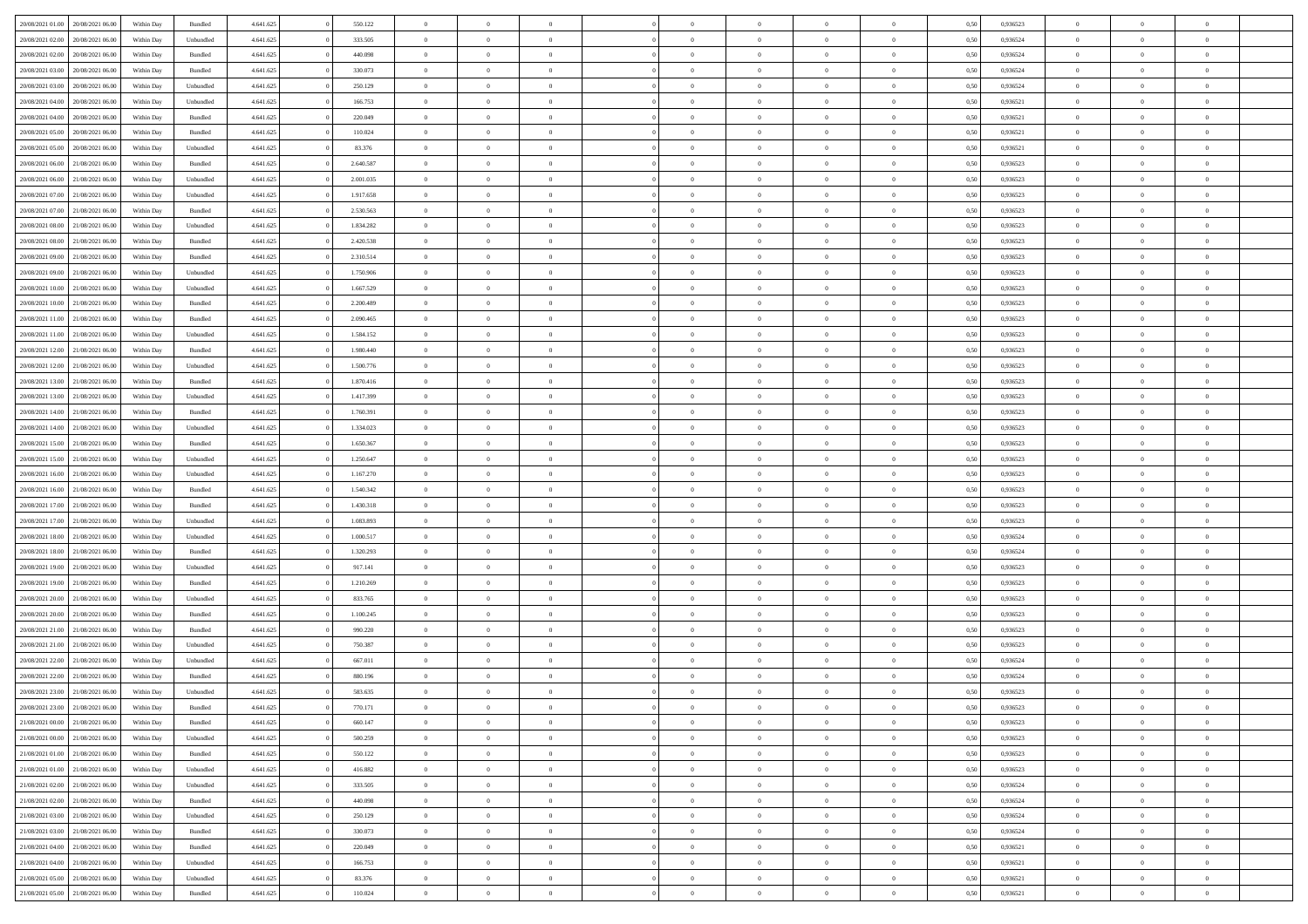| 21/08/2021 06:00                  | 22/08/2021 06:00 | Within Day | Unbundled          | 4.641.625 | 2.001.035 | $\overline{0}$ | $\theta$       |                | $\Omega$       | $\Omega$       | $\theta$       | $\theta$       | 0.50 | 0,936523 | $\theta$       | $\overline{0}$ | $\theta$       |  |
|-----------------------------------|------------------|------------|--------------------|-----------|-----------|----------------|----------------|----------------|----------------|----------------|----------------|----------------|------|----------|----------------|----------------|----------------|--|
| 21/08/2021 06:00                  | 22/08/2021 06:00 | Within Day | Bundled            | 4.641.625 | 2.640.587 | $\overline{0}$ | $\theta$       | $\overline{0}$ | $\overline{0}$ | $\bf{0}$       | $\overline{0}$ | $\bf{0}$       | 0,50 | 0,936523 | $\theta$       | $\overline{0}$ | $\overline{0}$ |  |
| 21/08/2021 07:00                  | 22/08/2021 06:00 | Within Day | Bundled            | 4.641.625 | 2.530.563 | $\overline{0}$ | $\bf{0}$       | $\overline{0}$ | $\bf{0}$       | $\bf{0}$       | $\bf{0}$       | $\mathbf{0}$   | 0,50 | 0,936523 | $\bf{0}$       | $\overline{0}$ | $\bf{0}$       |  |
| 21/08/2021 07:00                  | 22/08/2021 06:00 | Within Day | Unbundled          | 4.641.625 | 1.917.658 | $\overline{0}$ | $\overline{0}$ | $\overline{0}$ | $\overline{0}$ | $\bf{0}$       | $\overline{0}$ | $\overline{0}$ | 0.50 | 0.936523 | $\theta$       | $\theta$       | $\overline{0}$ |  |
| 21/08/2021 08:00                  | 22/08/2021 06:00 | Within Day | Unbundled          | 4.641.625 | 1.834.282 | $\overline{0}$ | $\theta$       | $\overline{0}$ | $\overline{0}$ | $\bf{0}$       | $\overline{0}$ | $\bf{0}$       | 0,50 | 0,936523 | $\theta$       | $\overline{0}$ | $\overline{0}$ |  |
|                                   |                  |            |                    |           |           |                |                |                |                |                |                |                |      |          |                |                |                |  |
| 21/08/2021 08:00                  | 22/08/2021 06:00 | Within Day | Bundled            | 4.641.625 | 2.420.538 | $\overline{0}$ | $\overline{0}$ | $\overline{0}$ | $\bf{0}$       | $\overline{0}$ | $\overline{0}$ | $\mathbf{0}$   | 0,50 | 0,936523 | $\bf{0}$       | $\overline{0}$ | $\bf{0}$       |  |
| 21/08/2021 09:00                  | 22/08/2021 06:00 | Within Dav | Unbundled          | 4.641.625 | 1.750.906 | $\overline{0}$ | $\overline{0}$ | $\overline{0}$ | $\overline{0}$ | $\overline{0}$ | $\overline{0}$ | $\overline{0}$ | 0.50 | 0.936523 | $\theta$       | $\overline{0}$ | $\overline{0}$ |  |
| 21/08/2021 09:00                  | 22/08/2021 06:00 | Within Day | Bundled            | 4.641.625 | 2.310.514 | $\overline{0}$ | $\theta$       | $\overline{0}$ | $\overline{0}$ | $\bf{0}$       | $\overline{0}$ | $\bf{0}$       | 0,50 | 0,936523 | $\theta$       | $\theta$       | $\overline{0}$ |  |
| 21/08/2021 10:00                  | 22/08/2021 06:00 | Within Day | Bundled            | 4.641.625 | 2.200.489 | $\overline{0}$ | $\overline{0}$ | $\overline{0}$ | $\bf{0}$       | $\bf{0}$       | $\bf{0}$       | $\bf{0}$       | 0,50 | 0,936523 | $\,0\,$        | $\overline{0}$ | $\overline{0}$ |  |
| 21/08/2021 10:00                  | 22/08/2021 06:00 | Within Dav | Unbundled          | 4.641.625 | 1.667.529 | $\overline{0}$ | $\overline{0}$ | $\overline{0}$ | $\overline{0}$ | $\overline{0}$ | $\overline{0}$ | $\overline{0}$ | 0.50 | 0.936523 | $\theta$       | $\overline{0}$ | $\overline{0}$ |  |
| 21/08/2021 11:00                  | 22/08/2021 06:00 | Within Day | Bundled            | 4.641.625 | 2.090.465 | $\overline{0}$ | $\theta$       | $\overline{0}$ | $\overline{0}$ | $\bf{0}$       | $\overline{0}$ | $\bf{0}$       | 0,50 | 0,936523 | $\theta$       | $\overline{0}$ | $\overline{0}$ |  |
| 21/08/2021 11:00                  | 22/08/2021 06:00 | Within Day | Unbundled          | 4.641.625 | 1.584.152 | $\overline{0}$ | $\overline{0}$ | $\overline{0}$ | $\bf{0}$       | $\bf{0}$       | $\bf{0}$       | $\mathbf{0}$   | 0,50 | 0,936523 | $\overline{0}$ | $\overline{0}$ | $\bf{0}$       |  |
|                                   |                  |            |                    |           |           |                |                |                |                |                |                |                |      |          |                |                |                |  |
| 21/08/2021 12:00                  | 22/08/2021 06:00 | Within Day | Bundled            | 4.641.625 | 1.980.440 | $\overline{0}$ | $\overline{0}$ | $\overline{0}$ | $\overline{0}$ | $\bf{0}$       | $\overline{0}$ | $\overline{0}$ | 0.50 | 0.936523 | $\theta$       | $\theta$       | $\overline{0}$ |  |
| 21/08/2021 12:00                  | 22/08/2021 06:00 | Within Day | Unbundled          | 4.641.625 | 1.500.776 | $\overline{0}$ | $\theta$       | $\overline{0}$ | $\overline{0}$ | $\bf{0}$       | $\overline{0}$ | $\overline{0}$ | 0,50 | 0,936523 | $\theta$       | $\overline{0}$ | $\overline{0}$ |  |
| 21/08/2021 13:00                  | 22/08/2021 06:00 | Within Day | Bundled            | 4.641.625 | 1.870.416 | $\overline{0}$ | $\overline{0}$ | $\overline{0}$ | $\bf{0}$       | $\overline{0}$ | $\overline{0}$ | $\mathbf{0}$   | 0,50 | 0,936523 | $\overline{0}$ | $\overline{0}$ | $\bf{0}$       |  |
| 21/08/2021 13:00                  | 22/08/2021 06:00 | Within Dav | Unbundled          | 4.641.625 | 1.417.399 | $\overline{0}$ | $\overline{0}$ | $\overline{0}$ | $\overline{0}$ | $\overline{0}$ | $\overline{0}$ | $\overline{0}$ | 0.50 | 0.936523 | $\theta$       | $\overline{0}$ | $\overline{0}$ |  |
| 21/08/2021 14:00                  | 22/08/2021 06:00 | Within Day | Bundled            | 4.641.625 | 1.760.391 | $\overline{0}$ | $\theta$       | $\overline{0}$ | $\overline{0}$ | $\bf{0}$       | $\overline{0}$ | $\bf{0}$       | 0,50 | 0,936523 | $\theta$       | $\theta$       | $\overline{0}$ |  |
| 21/08/2021 14:00                  | 22/08/2021 06:00 | Within Day | Unbundled          | 4.641.625 | 1.334.023 | $\overline{0}$ | $\overline{0}$ | $\overline{0}$ | $\bf{0}$       | $\bf{0}$       | $\bf{0}$       | $\bf{0}$       | 0,50 | 0,936523 | $\,0\,$        | $\overline{0}$ | $\overline{0}$ |  |
| 21/08/2021 15:00                  | 22/08/2021 06:00 | Within Dav | Unbundled          | 4.641.625 | 1.250.647 | $\overline{0}$ | $\overline{0}$ | $\overline{0}$ | $\overline{0}$ | $\overline{0}$ | $\overline{0}$ | $\overline{0}$ | 0.50 | 0.936523 | $\theta$       | $\overline{0}$ | $\overline{0}$ |  |
|                                   |                  |            |                    |           |           | $\overline{0}$ | $\theta$       | $\overline{0}$ |                | $\bf{0}$       | $\overline{0}$ |                |      |          | $\theta$       |                | $\overline{0}$ |  |
| 21/08/2021 15:00                  | 22/08/2021 06:00 | Within Day | Bundled            | 4.641.625 | 1.650.367 |                |                |                | $\overline{0}$ |                |                | $\bf{0}$       | 0,50 | 0,936523 |                | $\overline{0}$ |                |  |
| 21/08/2021 16:00                  | 22/08/2021 06:00 | Within Day | Bundled            | 4.641.625 | 1.540.342 | $\overline{0}$ | $\overline{0}$ | $\overline{0}$ | $\bf{0}$       | $\bf{0}$       | $\bf{0}$       | $\bf{0}$       | 0,50 | 0,936523 | $\,0\,$        | $\overline{0}$ | $\bf{0}$       |  |
| 21/08/2021 16:00                  | 22/08/2021 06:00 | Within Day | Unbundled          | 4.641.625 | 1.167.270 | $\overline{0}$ | $\overline{0}$ | $\overline{0}$ | $\overline{0}$ | $\bf{0}$       | $\overline{0}$ | $\overline{0}$ | 0.50 | 0.936523 | $\theta$       | $\overline{0}$ | $\overline{0}$ |  |
| 21/08/2021 17:00                  | 22/08/2021 06:00 | Within Day | Bundled            | 4.641.625 | 1.430.318 | $\overline{0}$ | $\theta$       | $\overline{0}$ | $\overline{0}$ | $\bf{0}$       | $\overline{0}$ | $\bf{0}$       | 0,50 | 0,936523 | $\theta$       | $\overline{0}$ | $\overline{0}$ |  |
| 21/08/2021 17:00                  | 22/08/2021 06:00 | Within Day | Unbundled          | 4.641.625 | 1.083.893 | $\overline{0}$ | $\overline{0}$ | $\overline{0}$ | $\bf{0}$       | $\overline{0}$ | $\overline{0}$ | $\mathbf{0}$   | 0,50 | 0,936523 | $\overline{0}$ | $\overline{0}$ | $\bf{0}$       |  |
| 21/08/2021 18:00                  | 22/08/2021 06:00 | Within Dav | Unbundled          | 4.641.625 | 1.000.517 | $\overline{0}$ | $\overline{0}$ | $\overline{0}$ | $\overline{0}$ | $\overline{0}$ | $\overline{0}$ | $\overline{0}$ | 0.50 | 0,936524 | $\theta$       | $\overline{0}$ | $\overline{0}$ |  |
| 21/08/2021 18:00                  | 22/08/2021 06:00 | Within Day | Bundled            | 4.641.625 | 1.320.293 | $\overline{0}$ | $\theta$       | $\overline{0}$ | $\overline{0}$ | $\bf{0}$       | $\overline{0}$ | $\bf{0}$       | 0,50 | 0,936524 | $\theta$       | $\theta$       | $\overline{0}$ |  |
| 21/08/2021 19:00                  | 22/08/2021 06:00 | Within Day | Unbundled          | 4.641.625 | 917.141   | $\overline{0}$ | $\overline{0}$ | $\overline{0}$ | $\bf{0}$       | $\bf{0}$       | $\bf{0}$       | $\bf{0}$       | 0,50 | 0,936523 | $\,0\,$        | $\overline{0}$ | $\overline{0}$ |  |
|                                   |                  |            |                    |           |           |                | $\overline{0}$ |                |                | $\overline{0}$ |                |                |      |          | $\theta$       | $\overline{0}$ | $\overline{0}$ |  |
| 21/08/2021 19:00                  | 22/08/2021 06:00 | Within Day | Bundled            | 4.641.625 | 1.210.269 | $\overline{0}$ |                | $\overline{0}$ | $\overline{0}$ |                | $\overline{0}$ | $\overline{0}$ | 0.50 | 0.936523 |                |                |                |  |
| 21/08/2021 20:00                  | 22/08/2021 06:00 | Within Day | Unbundled          | 4.641.625 | 833.765   | $\overline{0}$ | $\theta$       | $\overline{0}$ | $\overline{0}$ | $\bf{0}$       | $\overline{0}$ | $\bf{0}$       | 0,50 | 0,936523 | $\,$ 0 $\,$    | $\overline{0}$ | $\overline{0}$ |  |
| 21/08/2021 20:00                  | 22/08/2021 06:00 | Within Day | Bundled            | 4.641.625 | 1.100.245 | $\overline{0}$ | $\overline{0}$ | $\overline{0}$ | $\bf{0}$       | $\bf{0}$       | $\bf{0}$       | $\bf{0}$       | 0,50 | 0,936523 | $\overline{0}$ | $\overline{0}$ | $\bf{0}$       |  |
| 21/08/2021 21:00                  | 22/08/2021 06:00 | Within Day | Bundled            | 4.641.625 | 990.220   | $\overline{0}$ | $\Omega$       | $\Omega$       | $\Omega$       | $\Omega$       | $\Omega$       | $\overline{0}$ | 0,50 | 0,936523 | $\,0\,$        | $\theta$       | $\theta$       |  |
| 21/08/2021 21:00                  | 22/08/2021 06:00 | Within Day | Unbundled          | 4.641.625 | 750.387   | $\overline{0}$ | $\theta$       | $\overline{0}$ | $\overline{0}$ | $\bf{0}$       | $\overline{0}$ | $\bf{0}$       | 0,50 | 0,936523 | $\theta$       | $\overline{0}$ | $\overline{0}$ |  |
| 21/08/2021 22:00                  | 22/08/2021 06:00 | Within Day | Bundled            | 4.641.625 | 880.196   | $\overline{0}$ | $\overline{0}$ | $\overline{0}$ | $\bf{0}$       | $\overline{0}$ | $\overline{0}$ | $\mathbf{0}$   | 0,50 | 0,936524 | $\overline{0}$ | $\overline{0}$ | $\bf{0}$       |  |
| 21/08/2021 22:00                  | 22/08/2021 06:00 | Within Day | Unbundled          | 4.641.625 | 667.011   | $\overline{0}$ | $\Omega$       | $\Omega$       | $\Omega$       | $\bf{0}$       | $\overline{0}$ | $\overline{0}$ | 0.50 | 0.936524 | $\theta$       | $\theta$       | $\theta$       |  |
| 21/08/2021 23:00                  | 22/08/2021 06:00 | Within Day | Unbundled          | 4.641.625 | 583.635   | $\overline{0}$ | $\theta$       | $\overline{0}$ | $\overline{0}$ | $\bf{0}$       | $\overline{0}$ | $\bf{0}$       | 0,50 | 0,936523 | $\theta$       | $\overline{0}$ | $\overline{0}$ |  |
|                                   |                  |            |                    |           |           |                | $\overline{0}$ |                |                | $\bf{0}$       |                |                |      |          | $\,0\,$        | $\overline{0}$ | $\bf{0}$       |  |
| 21/08/2021 23:00                  | 22/08/2021 06:00 | Within Day | Bundled            | 4.641.625 | 770.171   | $\overline{0}$ |                | $\overline{0}$ | $\bf{0}$       |                | $\bf{0}$       | $\bf{0}$       | 0,50 | 0,936523 |                |                |                |  |
| 22/08/2021 00:00                  | 22/08/2021 06:00 | Within Day | Unbundled          | 4.641.625 | 500.259   | $\overline{0}$ | $\Omega$       | $\Omega$       | $\Omega$       | $\theta$       | $\theta$       | $\overline{0}$ | 0.50 | 0.936523 | $\theta$       | $\theta$       | $\theta$       |  |
| 22/08/2021 00:00                  | 22/08/2021 06:00 | Within Day | Bundled            | 4.641.625 | 660.147   | $\overline{0}$ | $\theta$       | $\overline{0}$ | $\overline{0}$ | $\bf{0}$       | $\overline{0}$ | $\bf{0}$       | 0,50 | 0,936523 | $\,$ 0 $\,$    | $\overline{0}$ | $\overline{0}$ |  |
| 22/08/2021 01:00                  | 22/08/2021 06:00 | Within Day | Unbundled          | 4.641.625 | 416.882   | $\overline{0}$ | $\bf{0}$       | $\overline{0}$ | $\bf{0}$       | $\bf{0}$       | $\bf{0}$       | $\mathbf{0}$   | 0,50 | 0,936523 | $\overline{0}$ | $\overline{0}$ | $\bf{0}$       |  |
| 22/08/2021 01:00                  | 22/08/2021 06:00 | Within Day | Bundled            | 4.641.625 | 550.122   | $\overline{0}$ | $\Omega$       | $\Omega$       | $\Omega$       | $\Omega$       | $\overline{0}$ | $\overline{0}$ | 0.50 | 0,936523 | $\,0\,$        | $\theta$       | $\theta$       |  |
| 22/08/2021 02:00                  | 22/08/2021 06:00 | Within Day | Unbundled          | 4.641.625 | 333.505   | $\overline{0}$ | $\theta$       | $\overline{0}$ | $\overline{0}$ | $\bf{0}$       | $\overline{0}$ | $\bf{0}$       | 0,50 | 0,936524 | $\,$ 0 $\,$    | $\overline{0}$ | $\overline{0}$ |  |
| 22/08/2021 02:00                  | 22/08/2021 06:00 | Within Day | Bundled            | 4.641.625 | 440.098   | $\overline{0}$ | $\overline{0}$ | $\overline{0}$ | $\bf{0}$       | $\bf{0}$       | $\bf{0}$       | $\mathbf{0}$   | 0,50 | 0,936524 | $\overline{0}$ | $\overline{0}$ | $\bf{0}$       |  |
| 22/08/2021 03:00                  | 22/08/2021 06:00 | Within Day | Bundled            | 4.641.625 | 330,073   | $\overline{0}$ | $\Omega$       | $\Omega$       | $\Omega$       | $\Omega$       | $\Omega$       | $\overline{0}$ | 0.50 | 0.936524 | $\theta$       | $\theta$       | $\theta$       |  |
| 22/08/2021 03:00                  | 22/08/2021 06:00 | Within Day | Unbundled          | 4.641.625 | 250.129   | $\overline{0}$ | $\overline{0}$ | $\overline{0}$ | $\bf{0}$       | $\,$ 0         | $\bf{0}$       | $\bf{0}$       | 0,50 | 0,936524 | $\,0\,$        | $\,0\,$        | $\overline{0}$ |  |
| 22/08/2021 04:00 22/08/2021 06:00 |                  | Within Day | $\mathbf B$ undled | 4.641.625 | 220.049   |                |                |                |                |                |                |                |      |          |                |                |                |  |
|                                   |                  |            |                    |           |           | $\bf{0}$       | $\bf{0}$       |                |                | $\bf{0}$       |                |                | 0,50 | 0,936521 | $\bf{0}$       | $\overline{0}$ |                |  |
| 22/08/2021 04:00                  | 22/08/2021 06:00 | Within Day | Unbundled          | 4.641.625 | 166,753   | $\overline{0}$ | $\overline{0}$ | $\overline{0}$ | $\Omega$       | $\overline{0}$ | $\overline{0}$ | $\overline{0}$ | 0.50 | 0.936521 | $\theta$       | $\theta$       | $\theta$       |  |
| 22/08/2021 05:00                  | 22/08/2021 06:00 | Within Day | Bundled            | 4.641.625 | 110.024   | $\overline{0}$ | $\,$ 0         | $\overline{0}$ | $\bf{0}$       | $\,$ 0 $\,$    | $\overline{0}$ | $\mathbf{0}$   | 0,50 | 0,936521 | $\,$ 0 $\,$    | $\,$ 0 $\,$    | $\,$ 0         |  |
| 22/08/2021 05:00                  | 22/08/2021 06:00 | Within Day | Unbundled          | 4.641.625 | 83.376    | $\overline{0}$ | $\overline{0}$ | $\overline{0}$ | $\overline{0}$ | $\overline{0}$ | $\overline{0}$ | $\mathbf{0}$   | 0,50 | 0,936521 | $\overline{0}$ | $\bf{0}$       | $\bf{0}$       |  |
| 22/08/2021 06:00                  | 23/08/2021 06:00 | Within Day | $\mathbf B$ undled | 4.641.625 | 2.640.587 | $\overline{0}$ | $\overline{0}$ | $\overline{0}$ | $\Omega$       | $\overline{0}$ | $\overline{0}$ | $\bf{0}$       | 0,50 | 0,936523 | $\overline{0}$ | $\theta$       | $\overline{0}$ |  |
| 22/08/2021 06:00                  | 23/08/2021 06:00 | Within Day | Unbundled          | 4.641.625 | 2.001.035 | $\overline{0}$ | $\,$ 0         | $\overline{0}$ | $\overline{0}$ | $\overline{0}$ | $\overline{0}$ | $\bf{0}$       | 0,50 | 0,936523 | $\,$ 0 $\,$    | $\overline{0}$ | $\overline{0}$ |  |
| 22/08/2021 07:00                  | 23/08/2021 06:00 | Within Day | Bundled            | 4.641.625 | 2.530.563 | $\overline{0}$ | $\overline{0}$ | $\overline{0}$ | $\overline{0}$ | $\overline{0}$ | $\overline{0}$ | $\mathbf{0}$   | 0,50 | 0,936523 | $\overline{0}$ | $\overline{0}$ | $\bf{0}$       |  |
| 22/08/2021 07:00                  | 23/08/2021 06:00 | Within Day | Unbundled          | 4.641.625 | 1.917.658 | $\overline{0}$ | $\overline{0}$ | $\overline{0}$ | $\Omega$       | $\overline{0}$ | $\overline{0}$ | $\bf{0}$       | 0.50 | 0,936523 | $\overline{0}$ | $\theta$       | $\overline{0}$ |  |
|                                   |                  |            |                    |           |           |                |                |                |                |                |                |                |      |          |                |                |                |  |
| 22/08/2021 08:00                  | 23/08/2021 06:00 | Within Day | Unbundled          | 4.641.625 | 1.834.282 | $\overline{0}$ | $\,$ 0         | $\overline{0}$ | $\bf{0}$       | $\bf{0}$       | $\bf{0}$       | $\bf{0}$       | 0,50 | 0,936523 | $\,$ 0 $\,$    | $\overline{0}$ | $\overline{0}$ |  |
| 22/08/2021 08:00                  | 23/08/2021 06:00 | Within Day | Bundled            | 4.641.625 | 2.420.538 | $\overline{0}$ | $\bf{0}$       | $\overline{0}$ | $\overline{0}$ | $\overline{0}$ | $\overline{0}$ | $\mathbf{0}$   | 0,50 | 0,936523 | $\overline{0}$ | $\overline{0}$ | $\bf{0}$       |  |
| 22/08/2021 09:00                  | 23/08/2021 06:00 | Within Day | Bundled            | 4.641.625 | 2.310.514 | $\overline{0}$ | $\overline{0}$ | $\overline{0}$ | $\Omega$       | $\overline{0}$ | $\overline{0}$ | $\bf{0}$       | 0.50 | 0.936523 | $\overline{0}$ | $\theta$       | $\overline{0}$ |  |
| 22/08/2021 09:00                  | 23/08/2021 06:00 | Within Day | Unbundled          | 4.641.625 | 1.750.906 | $\overline{0}$ | $\,$ 0 $\,$    | $\overline{0}$ | $\overline{0}$ | $\bf{0}$       | $\bf{0}$       | $\bf{0}$       | 0,50 | 0,936523 | $\,$ 0 $\,$    | $\,$ 0 $\,$    | $\bf{0}$       |  |
| 22/08/2021 11:00 23/08/2021 06:00 |                  | Within Day | Bundled            | 4.641.625 | 2.090.465 | $\overline{0}$ | $\bf{0}$       | $\overline{0}$ | $\bf{0}$       | $\bf{0}$       | $\bf{0}$       | $\bf{0}$       | 0,50 | 0,936523 | $\overline{0}$ | $\overline{0}$ | $\bf{0}$       |  |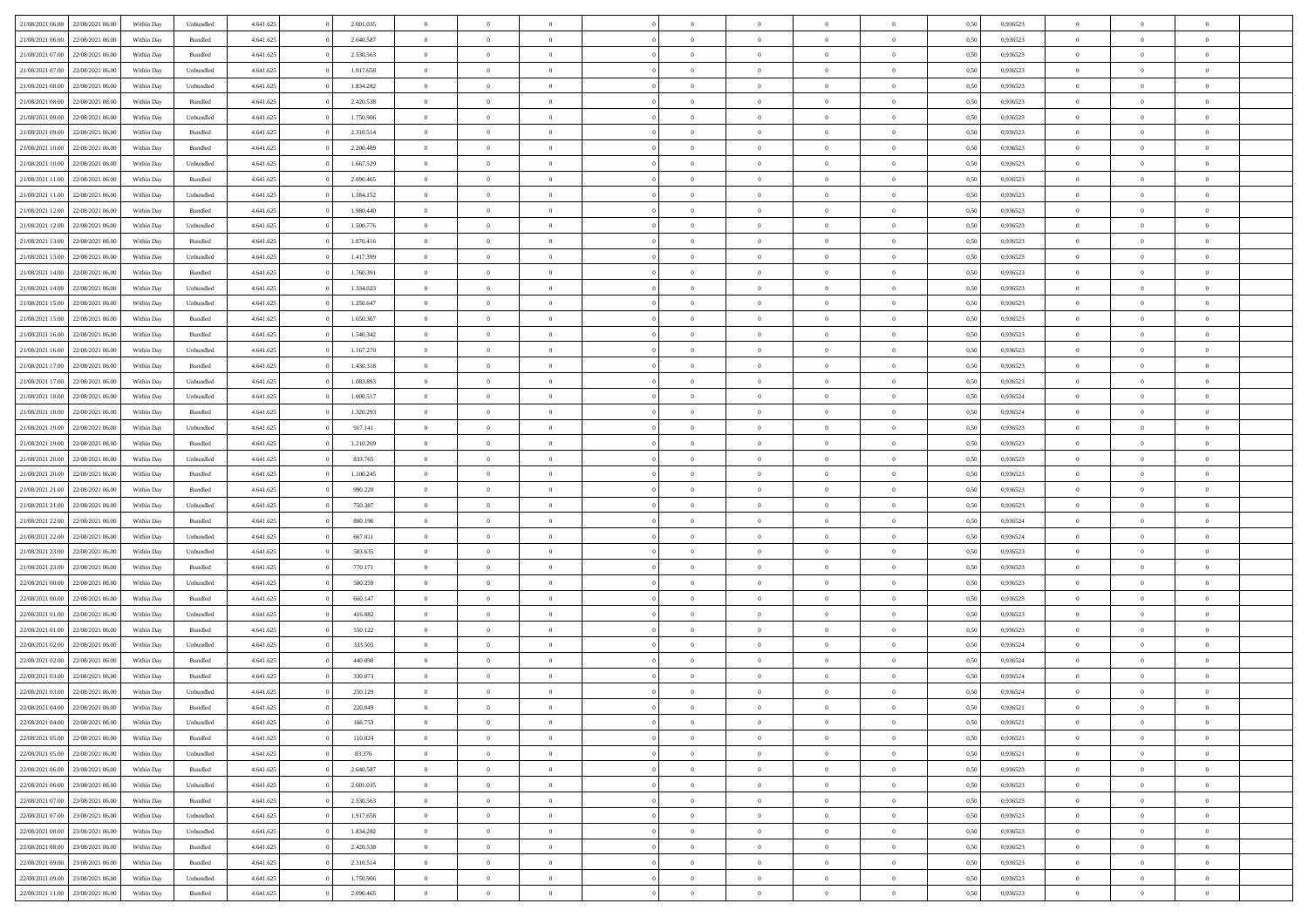| 22/08/2021 11:00 23/08/2021 06:00    | Within Day | Unbundled         | 4.641.625 | 1.584.152 | $\overline{0}$ | $\overline{0}$ |                | $\overline{0}$ | $\theta$       | $\overline{0}$ | $\overline{0}$ | 0,50 | 0,936523 | $\theta$       | $\theta$       | $\overline{0}$ |  |
|--------------------------------------|------------|-------------------|-----------|-----------|----------------|----------------|----------------|----------------|----------------|----------------|----------------|------|----------|----------------|----------------|----------------|--|
|                                      |            |                   |           |           |                |                |                |                |                |                |                |      |          |                |                |                |  |
| 22/08/2021 12:00<br>23/08/2021 06.00 | Within Day | Bundled           | 4.641.625 | 1.980.440 | $\bf{0}$       | $\bf{0}$       | $\bf{0}$       | $\bf{0}$       | $\overline{0}$ | $\bf{0}$       | $\bf{0}$       | 0,50 | 0,936523 | $\,$ 0 $\,$    | $\bf{0}$       | $\overline{0}$ |  |
| 22/08/2021 12:00<br>23/08/2021 06:00 | Within Day | Unbundled         | 4.641.625 | 1.500.776 | $\overline{0}$ | $\bf{0}$       | $\overline{0}$ | $\overline{0}$ | $\overline{0}$ | $\overline{0}$ | $\bf{0}$       | 0.50 | 0.936523 | $\overline{0}$ | $\overline{0}$ | $\bf{0}$       |  |
| 22/08/2021 13:00<br>23/08/2021 06:00 | Within Day | Bundled           | 4.641.625 | 1.870.416 | $\overline{0}$ | $\overline{0}$ | $\overline{0}$ | $\overline{0}$ | $\overline{0}$ | $\overline{0}$ | $\bf{0}$       | 0,50 | 0,936523 | $\,$ 0 $\,$    | $\,$ 0 $\,$    | $\overline{0}$ |  |
| 22/08/2021 13:00<br>23/08/2021 06:00 | Within Day | Unbundled         | 4.641.625 | 1.417.399 | $\bf{0}$       | $\overline{0}$ | $\bf{0}$       | $\overline{0}$ | $\bf{0}$       | $\overline{0}$ | $\bf{0}$       | 0,50 | 0,936523 | $\,$ 0 $\,$    | $\bf{0}$       | $\overline{0}$ |  |
| 22/08/2021 14:00<br>23/08/2021 06:00 | Within Day | Unbundled         | 4.641.625 | 1.334.023 | $\overline{0}$ | $\overline{0}$ | $\overline{0}$ | $\bf{0}$       | $\overline{0}$ | $\overline{0}$ | $\bf{0}$       | 0.50 | 0.936523 | $\bf{0}$       | $\overline{0}$ | $\overline{0}$ |  |
| 22/08/2021 14:00<br>23/08/2021 06:00 | Within Day | Bundled           | 4.641.625 | 1.760.391 | $\overline{0}$ | $\bf{0}$       | $\overline{0}$ | $\overline{0}$ | $\overline{0}$ | $\overline{0}$ | $\bf{0}$       | 0,50 | 0,936523 | $\,$ 0 $\,$    | $\bf{0}$       | $\overline{0}$ |  |
|                                      |            |                   |           |           |                |                |                |                |                |                |                |      |          |                |                |                |  |
| 22/08/2021 15:00<br>23/08/2021 06:00 | Within Day | Bundled           | 4.641.625 | 1.650.367 | $\bf{0}$       | $\bf{0}$       | $\bf{0}$       | $\bf{0}$       | $\overline{0}$ | $\overline{0}$ | $\bf{0}$       | 0,50 | 0,936523 | $\,$ 0 $\,$    | $\bf{0}$       | $\overline{0}$ |  |
| 22/08/2021 15:00<br>23/08/2021 06:00 | Within Day | Unbundled         | 4.641.625 | 1.250.647 | $\overline{0}$ | $\bf{0}$       | $\overline{0}$ | $\bf{0}$       | $\overline{0}$ | $\overline{0}$ | $\bf{0}$       | 0.50 | 0.936523 | $\bf{0}$       | $\overline{0}$ | $\bf{0}$       |  |
| 22/08/2021 16:00<br>23/08/2021 06:00 | Within Day | Bundled           | 4.641.625 | 1.540.342 | $\overline{0}$ | $\bf{0}$       | $\overline{0}$ | $\overline{0}$ | $\overline{0}$ | $\overline{0}$ | $\bf{0}$       | 0,50 | 0,936523 | $\,$ 0 $\,$    | $\bf{0}$       | $\overline{0}$ |  |
| 22/08/2021 16:00<br>23/08/2021 06:00 | Within Day | Unbundled         | 4.641.625 | 1.167.270 | $\bf{0}$       | $\bf{0}$       | $\bf{0}$       | $\bf{0}$       | $\overline{0}$ | $\overline{0}$ | $\bf{0}$       | 0,50 | 0,936523 | $\,$ 0 $\,$    | $\bf{0}$       | $\overline{0}$ |  |
| 22/08/2021 17:00<br>23/08/2021 06:00 | Within Day | Bundled           | 4.641.625 | 1.430.318 | $\overline{0}$ | $\bf{0}$       | $\overline{0}$ | $\overline{0}$ | $\overline{0}$ | $\overline{0}$ | $\bf{0}$       | 0.50 | 0.936523 | $\overline{0}$ | $\overline{0}$ | $\,$ 0         |  |
| 22/08/2021 17:00<br>23/08/2021 06:00 | Within Day | Unbundled         | 4.641.625 | 1.083.893 | $\overline{0}$ | $\bf{0}$       | $\overline{0}$ | $\overline{0}$ | $\theta$       | $\overline{0}$ | $\bf{0}$       | 0,50 | 0,936523 | $\,$ 0 $\,$    | $\,$ 0 $\,$    | $\overline{0}$ |  |
| 22/08/2021 18:00<br>23/08/2021 06:00 | Within Day | Unbundled         | 4.641.625 | 1.000.517 | $\bf{0}$       | $\overline{0}$ | $\bf{0}$       | $\bf{0}$       | $\bf{0}$       | $\overline{0}$ | $\bf{0}$       | 0,50 | 0,936524 | $\,$ 0 $\,$    | $\bf{0}$       | $\overline{0}$ |  |
|                                      |            |                   |           |           |                |                |                |                |                |                |                |      |          |                |                |                |  |
| 22/08/2021 18:00<br>23/08/2021 06:00 | Within Day | Bundled           | 4.641.625 | 1.320.293 | $\overline{0}$ | $\bf{0}$       | $\overline{0}$ | $\bf{0}$       | $\overline{0}$ | $\overline{0}$ | $\bf{0}$       | 0.50 | 0.936524 | $\theta$       | $\theta$       | $\overline{0}$ |  |
| 22/08/2021 19:00<br>23/08/2021 06:00 | Within Day | Bundled           | 4.641.625 | 1.210.269 | $\overline{0}$ | $\bf{0}$       | $\overline{0}$ | $\overline{0}$ | $\overline{0}$ | $\overline{0}$ | $\bf{0}$       | 0,50 | 0,936523 | $\,$ 0 $\,$    | $\theta$       | $\overline{0}$ |  |
| 22/08/2021 19:00<br>23/08/2021 06:00 | Within Day | Unbundled         | 4.641.625 | 917.141   | $\bf{0}$       | $\bf{0}$       | $\bf{0}$       | $\bf{0}$       | $\overline{0}$ | $\overline{0}$ | $\bf{0}$       | 0,50 | 0,936523 | $\,$ 0 $\,$    | $\bf{0}$       | $\overline{0}$ |  |
| 22/08/2021 20:00<br>23/08/2021 06:00 | Within Day | Unbundled         | 4.641.625 | 833.765   | $\overline{0}$ | $\bf{0}$       | $\overline{0}$ | $\bf{0}$       | $\overline{0}$ | $\overline{0}$ | $\bf{0}$       | 0.50 | 0.936523 | $\bf{0}$       | $\overline{0}$ | $\bf{0}$       |  |
| 22/08/2021 20:00<br>23/08/2021 06:00 | Within Day | Bundled           | 4.641.625 | 1.100.245 | $\overline{0}$ | $\bf{0}$       | $\overline{0}$ | $\overline{0}$ | $\overline{0}$ | $\overline{0}$ | $\bf{0}$       | 0,50 | 0,936523 | $\,$ 0 $\,$    | $\bf{0}$       | $\overline{0}$ |  |
| 22/08/2021 21:00<br>23/08/2021 06:00 | Within Day | Bundled           | 4.641.625 | 990.220   | $\bf{0}$       | $\bf{0}$       | $\bf{0}$       | $\bf{0}$       | $\overline{0}$ | $\overline{0}$ | $\bf{0}$       | 0,50 | 0,936523 | $\,$ 0 $\,$    | $\bf{0}$       | $\overline{0}$ |  |
| 22/08/2021 21:00<br>23/08/2021 06:00 | Within Day | Unbundled         | 4.641.625 | 750.387   | $\overline{0}$ | $\bf{0}$       | $\overline{0}$ | $\overline{0}$ | $\overline{0}$ | $\overline{0}$ | $\bf{0}$       | 0.50 | 0.936523 | $\bf{0}$       | $\overline{0}$ | $\,$ 0         |  |
| 22/08/2021 22:00<br>23/08/2021 06:00 | Within Day | Unbundled         | 4.641.625 | 667.011   | $\overline{0}$ | $\overline{0}$ | $\overline{0}$ | $\overline{0}$ | $\overline{0}$ | $\overline{0}$ | $\bf{0}$       | 0,50 | 0,936524 | $\,$ 0 $\,$    | $\,$ 0 $\,$    | $\overline{0}$ |  |
| 23/08/2021 06:00                     | Within Day | Bundled           | 4.641.625 | 880.196   | $\bf{0}$       | $\bf{0}$       | $\bf{0}$       | $\bf{0}$       | $\overline{0}$ | $\overline{0}$ | $\bf{0}$       | 0,50 | 0,936524 | $\,$ 0 $\,$    | $\bf{0}$       | $\overline{0}$ |  |
| 22/08/2021 22:00                     |            |                   |           |           |                |                |                |                |                |                |                |      |          |                |                |                |  |
| 22/08/2021 23:00<br>23/08/2021 06:00 | Within Day | Unbundled         | 4.641.625 | 583.635   | $\overline{0}$ | $\bf{0}$       | $\overline{0}$ | $\bf{0}$       | $\overline{0}$ | $\overline{0}$ | $\bf{0}$       | 0.50 | 0.936523 | $\bf{0}$       | $\overline{0}$ | $\overline{0}$ |  |
| 22/08/2021 23:00<br>23/08/2021 06:00 | Within Day | Bundled           | 4.641.625 | 770.171   | $\bf{0}$       | $\bf{0}$       | $\overline{0}$ | $\overline{0}$ | $\overline{0}$ | $\overline{0}$ | $\bf{0}$       | 0,50 | 0,936523 | $\,$ 0 $\,$    | $\theta$       | $\overline{0}$ |  |
| 23/08/2021 00:00<br>23/08/2021 06:00 | Within Day | Bundled           | 4.641.625 | 660.147   | $\bf{0}$       | $\bf{0}$       | $\bf{0}$       | $\bf{0}$       | $\overline{0}$ | $\overline{0}$ | $\bf{0}$       | 0,50 | 0,936523 | $\,$ 0 $\,$    | $\bf{0}$       | $\overline{0}$ |  |
| 23/08/2021 00:00<br>23/08/2021 06:00 | Within Day | Unbundled         | 4.641.625 | 500.259   | $\overline{0}$ | $\bf{0}$       | $\overline{0}$ | $\bf{0}$       | $\bf{0}$       | $\overline{0}$ | $\bf{0}$       | 0.50 | 0.936523 | $\bf{0}$       | $\overline{0}$ | $\bf{0}$       |  |
| 23/08/2021 01:00<br>23/08/2021 06:00 | Within Day | Bundled           | 4.641.625 | 550.122   | $\overline{0}$ | $\bf{0}$       | $\overline{0}$ | $\overline{0}$ | $\overline{0}$ | $\overline{0}$ | $\bf{0}$       | 0,50 | 0,936523 | $\,$ 0 $\,$    | $\bf{0}$       | $\overline{0}$ |  |
| 23/08/2021 01:00<br>23/08/2021 06:00 | Within Day | Unbundled         | 4.641.625 | 416.882   | $\bf{0}$       | $\bf{0}$       | $\bf{0}$       | $\bf{0}$       | $\overline{0}$ | $\overline{0}$ | $\bf{0}$       | 0,50 | 0,936523 | $\,$ 0 $\,$    | $\bf{0}$       | $\overline{0}$ |  |
| 23/08/2021 02:00<br>23/08/2021 06:00 | Within Day | Bundled           | 4.641.625 | 440.098   | $\overline{0}$ | $\bf{0}$       | $\overline{0}$ | $\overline{0}$ | $\overline{0}$ | $\overline{0}$ | $\bf{0}$       | 0.50 | 0.936524 | $\overline{0}$ | $\overline{0}$ | $\,$ 0         |  |
| 23/08/2021 02:00<br>23/08/2021 06:00 | Within Day | Unbundled         | 4.641.625 | 333.505   | $\overline{0}$ | $\overline{0}$ | $\overline{0}$ | $\overline{0}$ | $\overline{0}$ | $\overline{0}$ | $\bf{0}$       | 0.50 | 0,936524 | $\theta$       | $\theta$       | $\overline{0}$ |  |
|                                      |            |                   |           |           | $\bf{0}$       | $\bf{0}$       | $\bf{0}$       |                | $\overline{0}$ | $\overline{0}$ |                |      |          | $\,$ 0 $\,$    | $\bf{0}$       | $\overline{0}$ |  |
| 23/08/2021 03:00<br>23/08/2021 06:00 | Within Day | Bundled           | 4.641.625 | 330.073   |                |                |                | $\bf{0}$       |                |                | $\bf{0}$       | 0,50 | 0,936524 |                |                |                |  |
| 23/08/2021 03:00<br>23/08/2021 06:00 | Within Day | Unbundled         | 4.641.625 | 250.129   | $\overline{0}$ | $\bf{0}$       | $\overline{0}$ | $\bf{0}$       | $\overline{0}$ | $\overline{0}$ | $\bf{0}$       | 0.50 | 0.936524 | $\bf{0}$       | $\theta$       | $\overline{0}$ |  |
| 23/08/2021 04:00<br>23/08/2021 06:00 | Within Day | Unbundled         | 4.641.625 | 166.753   | $\overline{0}$ | $\overline{0}$ | $\overline{0}$ | $\overline{0}$ | $\overline{0}$ | $\overline{0}$ | $\overline{0}$ | 0.50 | 0.936521 | $\theta$       | $\theta$       | $\overline{0}$ |  |
| 23/08/2021 04:00<br>23/08/2021 06:00 | Within Day | Bundled           | 4.641.625 | 220.049   | $\bf{0}$       | $\bf{0}$       | $\bf{0}$       | $\bf{0}$       | $\overline{0}$ | $\overline{0}$ | $\bf{0}$       | 0,50 | 0,936521 | $\,$ 0 $\,$    | $\bf{0}$       | $\overline{0}$ |  |
| 23/08/2021 05:00<br>23/08/2021 06:00 | Within Day | Bundled           | 4.641.625 | 110.024   | $\overline{0}$ | $\bf{0}$       | $\overline{0}$ | $\bf{0}$       | $\bf{0}$       | $\overline{0}$ | $\bf{0}$       | 0.50 | 0.936521 | $\bf{0}$       | $\overline{0}$ | $\bf{0}$       |  |
| 23/08/2021 05:00<br>23/08/2021 06:00 | Within Day | Unbundled         | 4.641.625 | 83.376    | $\overline{0}$ | $\overline{0}$ | $\overline{0}$ | $\overline{0}$ | $\overline{0}$ | $\overline{0}$ | $\bf{0}$       | 0.50 | 0.936521 | $\theta$       | $\overline{0}$ | $\overline{0}$ |  |
| 23/08/2021 06:00<br>24/08/2021 06.00 | Within Day | Bundled           | 4.641.625 | 2.640.587 | $\bf{0}$       | $\bf{0}$       | $\bf{0}$       | $\overline{0}$ | $\overline{0}$ | $\overline{0}$ | $\bf{0}$       | 0,50 | 0,936523 | $\,$ 0 $\,$    | $\bf{0}$       | $\overline{0}$ |  |
| 23/08/2021 06:00<br>24/08/2021 06:00 | Within Day | Unbundled         | 4.641.625 | 2.001.035 | $\overline{0}$ | $\bf{0}$       | $\overline{0}$ | $\overline{0}$ | $\bf{0}$       | $\overline{0}$ | $\bf{0}$       | 0.50 | 0.936523 | $\bf{0}$       | $\overline{0}$ | $\,$ 0         |  |
| 23/08/2021 07:00<br>24/08/2021 06:00 | Within Dav | Unbundled         | 4.641.625 | 1.917.658 | $\overline{0}$ | $\overline{0}$ | $\overline{0}$ | $\overline{0}$ | $\overline{0}$ | $\overline{0}$ | $\bf{0}$       | 0.50 | 0.936523 | $\theta$       | $\theta$       | $\overline{0}$ |  |
|                                      |            |                   |           |           |                |                |                |                |                | $\overline{0}$ |                |      |          |                |                |                |  |
| 23/08/2021 07:00<br>24/08/2021 06.00 | Within Day | Bundled           | 4.641.625 | 2.530.563 | $\bf{0}$       | $\bf{0}$       | $\bf{0}$       | $\overline{0}$ | $\overline{0}$ |                | $\bf{0}$       | 0,50 | 0,936523 | $\,$ 0 $\,$    | $\bf{0}$       | $\overline{0}$ |  |
| 23/08/2021 08:00<br>24/08/2021 06.00 | Within Day | Bundled           | 4.641.625 | 2.420.538 | $\overline{0}$ | $\overline{0}$ | $\overline{0}$ | $\bf{0}$       | $\overline{0}$ | $\Omega$       | $\bf{0}$       | 0.50 | 0.936523 | $\bf{0}$       | $\theta$       | $\overline{0}$ |  |
| 23/08/2021 08:00<br>24/08/2021 06:00 | Within Dav | Unbundled         | 4.641.625 | 1.834.282 | $\overline{0}$ | $\overline{0}$ | $\overline{0}$ | $\overline{0}$ | $\theta$       | $\overline{0}$ | $\overline{0}$ | 0.50 | 0.936523 | $\theta$       | $\theta$       | $\overline{0}$ |  |
| 23/08/2021 09:00<br>24/08/2021 06:00 | Within Day | Bundled           | 4.641.625 | 2.310.514 | $\bf{0}$       | $\bf{0}$       | $\bf{0}$       | $\bf{0}$       | $\overline{0}$ | $\bf{0}$       | $\bf{0}$       | 0,50 | 0,936523 | $\,$ 0 $\,$    | $\bf{0}$       | $\overline{0}$ |  |
| 23/08/2021 09:00 24/08/2021 06:00    | Within Day | ${\sf Unbundred}$ | 4.641.625 | 1.750.906 | $\bf{0}$       | $\bf{0}$       |                | $\overline{0}$ | $\bf{0}$       |                | $\bf{0}$       | 0,50 | 0,936523 | $\bf{0}$       | $\bf{0}$       |                |  |
| 23/08/2021 10:00 24/08/2021 06:00    | Within Day | Unbundled         | 4.641.625 | 1.667.529 | $\overline{0}$ | $\overline{0}$ | $\overline{0}$ | $\overline{0}$ | $\overline{0}$ | $\overline{0}$ | $\bf{0}$       | 0,50 | 0.936523 | $\theta$       | $\overline{0}$ | $\overline{0}$ |  |
| 23/08/2021 10:00<br>24/08/2021 06:00 | Within Day | Bundled           | 4.641.625 | 2.200.489 | $\overline{0}$ | $\bf{0}$       | $\overline{0}$ | $\overline{0}$ | $\bf{0}$       | $\overline{0}$ | $\bf{0}$       | 0,50 | 0,936523 | $\bf{0}$       | $\overline{0}$ | $\bf{0}$       |  |
| 23/08/2021 11:00 24/08/2021 06:00    | Within Day | Bundled           | 4.641.625 | 2.090.465 | $\overline{0}$ | $\bf{0}$       | $\overline{0}$ | $\overline{0}$ | $\mathbf{0}$   | $\overline{0}$ | $\,$ 0 $\,$    | 0.50 | 0.936523 | $\overline{0}$ | $\bf{0}$       | $\,$ 0 $\,$    |  |
| 23/08/2021 11:00 24/08/2021 06:00    | Within Day | Unbundled         | 4.641.625 | 1.584.152 | $\overline{0}$ | $\overline{0}$ | $\overline{0}$ | $\overline{0}$ | $\overline{0}$ | $\overline{0}$ | $\bf{0}$       | 0,50 | 0.936523 | $\overline{0}$ | $\theta$       | $\overline{0}$ |  |
|                                      |            |                   |           |           |                |                |                |                |                |                |                |      |          |                |                |                |  |
| 23/08/2021 12:00<br>24/08/2021 06:00 | Within Day | Unbundled         | 4.641.625 | 1.500.776 | $\overline{0}$ | $\bf{0}$       | $\overline{0}$ | $\overline{0}$ | $\bf{0}$       | $\overline{0}$ | $\bf{0}$       | 0,50 | 0,936523 | $\bf{0}$       | $\bf{0}$       | $\overline{0}$ |  |
| 23/08/2021 12:00<br>24/08/2021 06:00 | Within Day | Bundled           | 4.641.625 | 1.980.440 | $\overline{0}$ | $\bf{0}$       | $\overline{0}$ | $\overline{0}$ | $\bf{0}$       | $\overline{0}$ | $\bf{0}$       | 0.50 | 0.936523 | $\,$ 0 $\,$    | $\theta$       | $\,$ 0         |  |
| 23/08/2021 13:00<br>24/08/2021 06:00 | Within Day | Bundled           | 4.641.625 | 1.870.416 | $\overline{0}$ | $\overline{0}$ | $\overline{0}$ | $\overline{0}$ | $\overline{0}$ | $\overline{0}$ | $\bf{0}$       | 0,50 | 0.936523 | $\overline{0}$ | $\theta$       | $\overline{0}$ |  |
| 23/08/2021 13:00<br>24/08/2021 06:00 | Within Day | Unbundled         | 4.641.625 | 1.417.399 | $\overline{0}$ | $\overline{0}$ | $\overline{0}$ | $\overline{0}$ | $\overline{0}$ | $\overline{0}$ | $\bf{0}$       | 0,50 | 0,936523 | $\bf{0}$       | $\overline{0}$ | $\,$ 0         |  |
| 23/08/2021 14:00<br>24/08/2021 06:00 | Within Day | Bundled           | 4.641.625 | 1.760.391 | $\overline{0}$ | $\overline{0}$ | $\overline{0}$ | $\overline{0}$ | $\overline{0}$ | $\overline{0}$ | $\bf{0}$       | 0.50 | 0.936523 | $\overline{0}$ | $\bf{0}$       | $\,$ 0         |  |
| 23/08/2021 14:00 24/08/2021 06:00    | Within Day | Unbundled         | 4.641.625 | 1.334.023 | $\overline{0}$ | $\overline{0}$ | $\overline{0}$ | $\overline{0}$ | $\overline{0}$ | $\overline{0}$ | $\bf{0}$       | 0,50 | 0.936523 | $\overline{0}$ | $\theta$       | $\overline{0}$ |  |
| 23/08/2021 15:00<br>24/08/2021 06:00 | Within Day | Bundled           | 4.641.625 | 1.650.367 | $\overline{0}$ | $\bf{0}$       | $\overline{0}$ | $\overline{0}$ | $\overline{0}$ | $\overline{0}$ | $\bf{0}$       | 0,50 | 0,936523 | $\bf{0}$       | $\overline{0}$ | $\bf{0}$       |  |
| 23/08/2021 15:00 24/08/2021 06:00    | Within Day | ${\sf Unbundred}$ | 4.641.625 | 1.250.647 | $\,$ 0 $\,$    | $\bf{0}$       | $\overline{0}$ | $\overline{0}$ | $\,$ 0 $\,$    | $\overline{0}$ | $\,$ 0 $\,$    | 0,50 | 0,936523 | $\,$ 0 $\,$    | $\,$ 0 $\,$    | $\,$ 0 $\,$    |  |
|                                      |            |                   |           |           |                |                |                |                |                |                |                |      |          |                |                |                |  |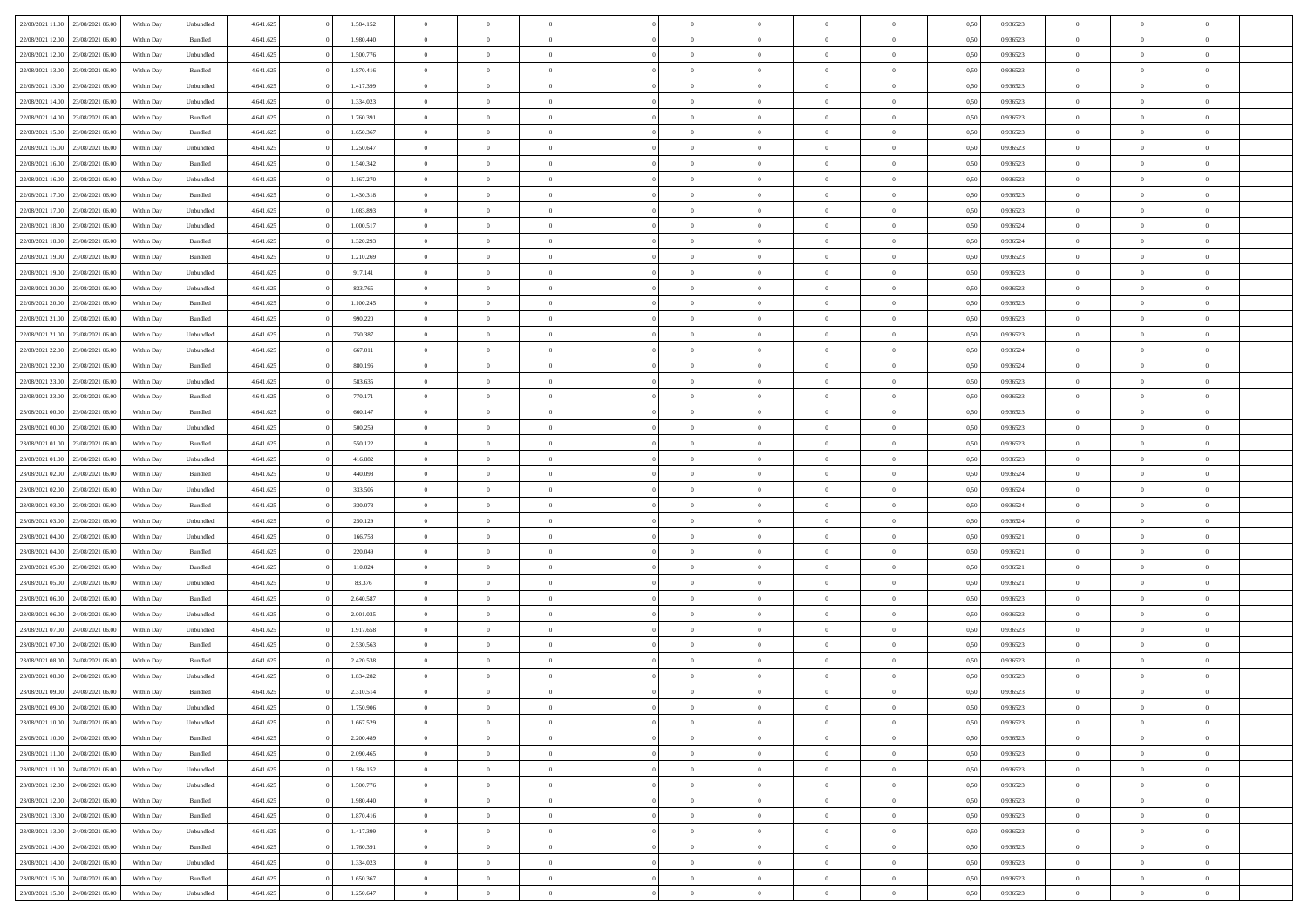| 23/08/2021 16:00                  | 24/08/2021 06:00 | Within Day | Bundled            | 4.641.625 | 1.540.342 | $\overline{0}$ | $\Omega$       |                | $\Omega$       | $\Omega$       | $\theta$       | $\theta$       | 0.50 | 0,936523 | $\theta$       | $\theta$       | $\overline{0}$ |  |
|-----------------------------------|------------------|------------|--------------------|-----------|-----------|----------------|----------------|----------------|----------------|----------------|----------------|----------------|------|----------|----------------|----------------|----------------|--|
|                                   |                  |            |                    |           |           |                |                |                |                |                |                |                |      |          |                |                |                |  |
| 23/08/2021 16:00                  | 24/08/2021 06:00 | Within Day | Unbundled          | 4.641.625 | 1.167.270 | $\overline{0}$ | $\theta$       | $\overline{0}$ | $\overline{0}$ | $\bf{0}$       | $\overline{0}$ | $\bf{0}$       | 0,50 | 0,936523 | $\theta$       | $\overline{0}$ | $\overline{0}$ |  |
| 23/08/2021 17:00                  | 24/08/2021 06:00 | Within Day | Bundled            | 4.641.625 | 1.430.318 | $\overline{0}$ | $\bf{0}$       | $\overline{0}$ | $\bf{0}$       | $\bf{0}$       | $\bf{0}$       | $\mathbf{0}$   | 0,50 | 0,936523 | $\overline{0}$ | $\overline{0}$ | $\bf{0}$       |  |
| 23/08/2021 17:00                  | 24/08/2021 06:00 | Within Day | Unbundled          | 4.641.625 | 1.083.893 | $\overline{0}$ | $\overline{0}$ | $\overline{0}$ | $\overline{0}$ | $\bf{0}$       | $\overline{0}$ | $\overline{0}$ | 0.50 | 0.936523 | $\theta$       | $\theta$       | $\overline{0}$ |  |
| 23/08/2021 18:00                  | 24/08/2021 06:00 | Within Day | Bundled            | 4.641.625 | 1.320.293 | $\overline{0}$ | $\theta$       | $\overline{0}$ | $\overline{0}$ | $\bf{0}$       | $\overline{0}$ | $\bf{0}$       | 0,50 | 0,936524 | $\theta$       | $\overline{0}$ | $\overline{0}$ |  |
| 23/08/2021 18:00                  | 24/08/2021 06:00 | Within Day | Unbundled          | 4.641.625 | 1.000.517 | $\overline{0}$ | $\overline{0}$ | $\overline{0}$ | $\overline{0}$ | $\overline{0}$ | $\overline{0}$ | $\mathbf{0}$   | 0,50 | 0,936524 | $\bf{0}$       | $\overline{0}$ | $\bf{0}$       |  |
|                                   |                  |            |                    |           |           |                | $\overline{0}$ |                |                | $\overline{0}$ |                |                |      |          | $\theta$       | $\overline{0}$ | $\overline{0}$ |  |
| 23/08/2021 19:00                  | 24/08/2021 06:00 | Within Dav | Bundled            | 4.641.625 | 1.210.269 | $\overline{0}$ |                | $\overline{0}$ | $\overline{0}$ |                | $\overline{0}$ | $\overline{0}$ | 0.50 | 0.936523 |                |                |                |  |
| 23/08/2021 19:00                  | 24/08/2021 06:00 | Within Day | Unbundled          | 4.641.625 | 917.141   | $\overline{0}$ | $\theta$       | $\overline{0}$ | $\overline{0}$ | $\bf{0}$       | $\overline{0}$ | $\bf{0}$       | 0,50 | 0,936523 | $\theta$       | $\theta$       | $\overline{0}$ |  |
| 23/08/2021 20:00                  | 24/08/2021 06:00 | Within Day | Bundled            | 4.641.625 | 1.100.245 | $\overline{0}$ | $\overline{0}$ | $\overline{0}$ | $\overline{0}$ | $\bf{0}$       | $\overline{0}$ | $\bf{0}$       | 0,50 | 0,936523 | $\,0\,$        | $\overline{0}$ | $\overline{0}$ |  |
| 23/08/2021 20:00                  | 24/08/2021 06:00 | Within Dav | Unbundled          | 4.641.625 | 833.765   | $\overline{0}$ | $\overline{0}$ | $\overline{0}$ | $\overline{0}$ | $\overline{0}$ | $\overline{0}$ | $\overline{0}$ | 0.50 | 0.936523 | $\theta$       | $\overline{0}$ | $\overline{0}$ |  |
| 23/08/2021 21:00                  | 24/08/2021 06:00 | Within Day | Bundled            | 4.641.625 | 990.220   | $\overline{0}$ | $\theta$       | $\overline{0}$ | $\overline{0}$ | $\bf{0}$       | $\overline{0}$ | $\bf{0}$       | 0,50 | 0,936523 | $\,$ 0 $\,$    | $\overline{0}$ | $\overline{0}$ |  |
| 23/08/2021 21:00                  | 24/08/2021 06:00 | Within Day | Unbundled          | 4.641.625 | 750.387   | $\overline{0}$ | $\bf{0}$       | $\overline{0}$ | $\overline{0}$ | $\bf{0}$       | $\overline{0}$ | $\mathbf{0}$   | 0,50 | 0,936523 | $\overline{0}$ | $\overline{0}$ | $\bf{0}$       |  |
| 23/08/2021 22:00                  | 24/08/2021 06:00 | Within Day | Bundled            | 4.641.625 | 880.196   | $\overline{0}$ | $\overline{0}$ | $\overline{0}$ | $\overline{0}$ | $\bf{0}$       | $\overline{0}$ | $\overline{0}$ | 0.50 | 0.936524 | $\theta$       | $\theta$       | $\overline{0}$ |  |
|                                   |                  |            |                    |           |           | $\overline{0}$ | $\theta$       | $\overline{0}$ | $\overline{0}$ | $\bf{0}$       | $\overline{0}$ |                |      |          | $\theta$       | $\overline{0}$ | $\overline{0}$ |  |
| 23/08/2021 22:00                  | 24/08/2021 06:00 | Within Day | Unbundled          | 4.641.625 | 667.011   |                |                |                |                |                |                | $\bf{0}$       | 0,50 | 0,936524 |                |                |                |  |
| 23/08/2021 23:00                  | 24/08/2021 06:00 | Within Day | Bundled            | 4.641.625 | 770.171   | $\overline{0}$ | $\overline{0}$ | $\overline{0}$ | $\bf{0}$       | $\overline{0}$ | $\overline{0}$ | $\mathbf{0}$   | 0,50 | 0,936523 | $\overline{0}$ | $\overline{0}$ | $\bf{0}$       |  |
| 23/08/2021 23:00                  | 24/08/2021 06:00 | Within Dav | Unbundled          | 4.641.625 | 583.635   | $\overline{0}$ | $\overline{0}$ | $\overline{0}$ | $\overline{0}$ | $\overline{0}$ | $\overline{0}$ | $\overline{0}$ | 0.50 | 0.936523 | $\theta$       | $\overline{0}$ | $\overline{0}$ |  |
| 24/08/2021 00:00                  | 24/08/2021 06:00 | Within Day | Unbundled          | 4.641.625 | 500.259   | $\overline{0}$ | $\theta$       | $\overline{0}$ | $\overline{0}$ | $\bf{0}$       | $\overline{0}$ | $\bf{0}$       | 0,50 | 0,936523 | $\theta$       | $\theta$       | $\overline{0}$ |  |
| 24/08/2021 00:00                  | 24/08/2021 06:00 | Within Day | Bundled            | 4.641.625 | 660.147   | $\overline{0}$ | $\overline{0}$ | $\overline{0}$ | $\bf{0}$       | $\bf{0}$       | $\bf{0}$       | $\mathbf{0}$   | 0,50 | 0,936523 | $\,0\,$        | $\overline{0}$ | $\bf{0}$       |  |
| 24/08/2021 01:00                  | 24/08/2021 06:00 | Within Day | Unbundled          | 4.641.625 | 416.882   | $\overline{0}$ | $\overline{0}$ | $\overline{0}$ | $\overline{0}$ | $\overline{0}$ | $\overline{0}$ | $\overline{0}$ | 0.50 | 0.936523 | $\theta$       | $\overline{0}$ | $\overline{0}$ |  |
| 24/08/2021 01:00                  | 24/08/2021 06:00 | Within Day | Bundled            | 4.641.625 | 550.122   | $\overline{0}$ | $\theta$       | $\overline{0}$ | $\overline{0}$ | $\bf{0}$       | $\overline{0}$ | $\bf{0}$       | 0,50 | 0,936523 | $\,$ 0 $\,$    | $\overline{0}$ | $\overline{0}$ |  |
|                                   |                  |            |                    |           |           |                |                |                |                |                |                |                |      |          |                |                |                |  |
| 24/08/2021 02:00                  | 24/08/2021 06:00 | Within Day | Unbundled          | 4.641.625 | 333.505   | $\overline{0}$ | $\overline{0}$ | $\overline{0}$ | $\bf{0}$       | $\bf{0}$       | $\bf{0}$       | $\mathbf{0}$   | 0,50 | 0,936524 | $\bf{0}$       | $\overline{0}$ | $\bf{0}$       |  |
| 24/08/2021 02:00                  | 24/08/2021 06:00 | Within Day | Bundled            | 4.641.625 | 440.098   | $\overline{0}$ | $\overline{0}$ | $\overline{0}$ | $\overline{0}$ | $\bf{0}$       | $\overline{0}$ | $\overline{0}$ | 0.50 | 0.936524 | $\theta$       | $\overline{0}$ | $\overline{0}$ |  |
| 24/08/2021 03:00                  | 24/08/2021 06:00 | Within Day | Unbundled          | 4.641.625 | 250.129   | $\overline{0}$ | $\theta$       | $\overline{0}$ | $\overline{0}$ | $\bf{0}$       | $\overline{0}$ | $\bf{0}$       | 0,50 | 0,936524 | $\,$ 0 $\,$    | $\overline{0}$ | $\overline{0}$ |  |
| 24/08/2021 03:00                  | 24/08/2021 06:00 | Within Day | Bundled            | 4.641.625 | 330.073   | $\overline{0}$ | $\overline{0}$ | $\overline{0}$ | $\bf{0}$       | $\overline{0}$ | $\overline{0}$ | $\mathbf{0}$   | 0,50 | 0,936524 | $\overline{0}$ | $\overline{0}$ | $\bf{0}$       |  |
| 24/08/2021 04:00                  | 24/08/2021 06:00 | Within Dav | Unbundled          | 4.641.625 | 166.753   | $\overline{0}$ | $\overline{0}$ | $\overline{0}$ | $\overline{0}$ | $\overline{0}$ | $\overline{0}$ | $\overline{0}$ | 0.50 | 0,936521 | $\theta$       | $\overline{0}$ | $\overline{0}$ |  |
| 24/08/2021 04:00                  | 24/08/2021 06:00 | Within Day | Bundled            | 4.641.625 | 220.049   | $\overline{0}$ | $\theta$       | $\overline{0}$ | $\overline{0}$ | $\bf{0}$       | $\overline{0}$ | $\bf{0}$       | 0,50 | 0,936521 | $\theta$       | $\theta$       | $\overline{0}$ |  |
| 24/08/2021 05:00                  | 24/08/2021 06:00 | Within Day | Bundled            | 4.641.625 | 110.024   | $\overline{0}$ | $\overline{0}$ | $\overline{0}$ | $\bf{0}$       | $\bf{0}$       | $\bf{0}$       | $\bf{0}$       | 0,50 | 0,936521 | $\,0\,$        | $\overline{0}$ | $\overline{0}$ |  |
| 24/08/2021 05:00                  | 24/08/2021 06:00 |            | Unbundled          | 4.641.625 | 83.376    | $\overline{0}$ | $\overline{0}$ | $\overline{0}$ | $\overline{0}$ | $\overline{0}$ | $\overline{0}$ | $\overline{0}$ | 0.50 | 0,936521 | $\theta$       | $\overline{0}$ | $\overline{0}$ |  |
|                                   |                  | Within Day |                    |           |           |                |                |                |                |                |                |                |      |          |                |                |                |  |
| 24/08/2021 06:00                  | 25/08/2021 06:00 | Within Day | Bundled            | 4.641.625 | 2.640.587 | $\overline{0}$ | $\theta$       | $\overline{0}$ | $\overline{0}$ | $\bf{0}$       | $\overline{0}$ | $\bf{0}$       | 0,50 | 0,936523 | $\,$ 0 $\,$    | $\overline{0}$ | $\overline{0}$ |  |
| 24/08/2021 06:00                  | 25/08/2021 06:00 | Within Day | Unbundled          | 4.641.625 | 2.001.035 | $\overline{0}$ | $\bf{0}$       | $\overline{0}$ | $\bf{0}$       | $\bf{0}$       | $\bf{0}$       | $\bf{0}$       | 0,50 | 0,936523 | $\overline{0}$ | $\overline{0}$ | $\bf{0}$       |  |
| 24/08/2021 07:00                  | 25/08/2021 06:00 | Within Day | Unbundled          | 4.641.625 | 1.917.658 | $\overline{0}$ | $\Omega$       | $\overline{0}$ | $\Omega$       | $\Omega$       | $\overline{0}$ | $\overline{0}$ | 0,50 | 0,936523 | $\,0\,$        | $\theta$       | $\theta$       |  |
| 24/08/2021 07:00                  | 25/08/2021 06:00 | Within Day | Bundled            | 4.641.625 | 2.530.563 | $\overline{0}$ | $\theta$       | $\overline{0}$ | $\overline{0}$ | $\bf{0}$       | $\overline{0}$ | $\bf{0}$       | 0,50 | 0,936523 | $\theta$       | $\overline{0}$ | $\overline{0}$ |  |
| 24/08/2021 09:00                  | 25/08/2021 06:00 | Within Day | Unbundled          | 4.641.625 | 1.750.906 | $\overline{0}$ | $\overline{0}$ | $\overline{0}$ | $\bf{0}$       | $\overline{0}$ | $\overline{0}$ | $\mathbf{0}$   | 0,50 | 0,936523 | $\bf{0}$       | $\overline{0}$ | $\bf{0}$       |  |
| 24/08/2021 09:00                  | 25/08/2021 06:00 | Within Day | Bundled            | 4.641.625 | 2.310.514 | $\overline{0}$ | $\Omega$       | $\Omega$       | $\Omega$       | $\overline{0}$ | $\overline{0}$ | $\overline{0}$ | 0.50 | 0.936523 | $\,0\,$        | $\theta$       | $\theta$       |  |
| 24/08/2021 10:00                  | 25/08/2021 06:00 | Within Day | Bundled            | 4.641.625 | 2.200.489 | $\overline{0}$ | $\theta$       | $\overline{0}$ | $\overline{0}$ | $\bf{0}$       | $\overline{0}$ | $\bf{0}$       | 0,50 | 0,936523 | $\theta$       | $\overline{0}$ | $\overline{0}$ |  |
|                                   |                  |            |                    |           |           |                |                |                |                |                |                |                |      |          |                |                |                |  |
| 24/08/2021 10:00                  | 25/08/2021 06:00 | Within Day | Unbundled          | 4.641.625 | 1.667.529 | $\overline{0}$ | $\overline{0}$ | $\overline{0}$ | $\bf{0}$       | $\bf{0}$       | $\bf{0}$       | $\bf{0}$       | 0,50 | 0,936523 | $\bf{0}$       | $\overline{0}$ | $\bf{0}$       |  |
| 24/08/2021 11:00                  | 25/08/2021 06:00 | Within Day | Bundled            | 4.641.625 | 2.090.465 | $\overline{0}$ | $\Omega$       | $\Omega$       | $\Omega$       | $\overline{0}$ | $\overline{0}$ | $\overline{0}$ | 0.50 | 0.936523 | $\,$ 0 $\,$    | $\theta$       | $\theta$       |  |
| 24/08/2021 11:00                  | 25/08/2021 06:00 | Within Day | Unbundled          | 4.641.625 | 1.584.152 | $\overline{0}$ | $\theta$       | $\overline{0}$ | $\overline{0}$ | $\,$ 0         | $\overline{0}$ | $\bf{0}$       | 0,50 | 0,936523 | $\,$ 0 $\,$    | $\overline{0}$ | $\overline{0}$ |  |
| 24/08/2021 12:00                  | 25/08/2021 06:00 | Within Day | Bundled            | 4.641.625 | 1.980.440 | $\overline{0}$ | $\bf{0}$       | $\overline{0}$ | $\bf{0}$       | $\bf{0}$       | $\bf{0}$       | $\mathbf{0}$   | 0,50 | 0,936523 | $\bf{0}$       | $\overline{0}$ | $\bf{0}$       |  |
| 24/08/2021 12:00                  | 25/08/2021 06:00 | Within Day | Unbundled          | 4.641.625 | 1.500.776 | $\overline{0}$ | $\Omega$       | $\overline{0}$ | $\Omega$       | $\overline{0}$ | $\overline{0}$ | $\overline{0}$ | 0,50 | 0,936523 | $\,0\,$        | $\theta$       | $\theta$       |  |
| 24/08/2021 13:00                  | 25/08/2021 06:00 | Within Day | Unbundled          | 4.641.625 | 1.417.399 | $\overline{0}$ | $\overline{0}$ | $\overline{0}$ | $\overline{0}$ | $\,$ 0         | $\overline{0}$ | $\bf{0}$       | 0,50 | 0,936523 | $\,$ 0 $\,$    | $\overline{0}$ | $\overline{0}$ |  |
| 24/08/2021 13:00                  | 25/08/2021 06:00 | Within Day | Bundled            | 4.641.625 | 1.870.416 | $\overline{0}$ | $\overline{0}$ | $\overline{0}$ | $\bf{0}$       | $\bf{0}$       | $\overline{0}$ | $\mathbf{0}$   | 0,50 | 0,936523 | $\bf{0}$       | $\overline{0}$ | $\bf{0}$       |  |
| 24/08/2021 14:00                  | 25/08/2021 06:00 |            | Unbundled          | 4.641.625 | 1.334.023 | $\overline{0}$ | $\Omega$       | $\Omega$       | $\Omega$       | $\Omega$       | $\Omega$       | $\overline{0}$ | 0.50 | 0.936523 | $\theta$       | $\theta$       | $\theta$       |  |
|                                   |                  | Within Day |                    |           |           |                |                |                |                |                |                |                |      |          |                |                |                |  |
| 24/08/2021 14:00                  | 25/08/2021 06:00 | Within Day | Bundled            | 4.641.625 | 1.760.391 | $\overline{0}$ | $\overline{0}$ | $\overline{0}$ | $\bf{0}$       | $\,$ 0         | $\bf{0}$       | $\bf{0}$       | 0,50 | 0,936523 | $\,0\,$        | $\,$ 0 $\,$    | $\overline{0}$ |  |
| 24/08/2021 15:00                  | 25/08/2021 06:00 | Within Day | $\mathbf B$ undled | 4.641.625 | 1.650.367 | $\bf{0}$       | $\bf{0}$       |                |                | $\bf{0}$       |                |                | 0,50 | 0,936523 | $\bf{0}$       | $\overline{0}$ |                |  |
| 24/08/2021 15:00                  | 25/08/2021 06:00 | Within Day | Unbundled          | 4.641.625 | 1.250.647 | $\overline{0}$ | $\overline{0}$ | $\overline{0}$ | $\Omega$       | $\overline{0}$ | $\overline{0}$ | $\overline{0}$ | 0.50 | 0.936523 | $\theta$       | $\theta$       | $\theta$       |  |
| 24/08/2021 16:00                  | 25/08/2021 06:00 | Within Day | Unbundled          | 4.641.625 | 1.167.270 | $\overline{0}$ | $\,$ 0         | $\overline{0}$ | $\bf{0}$       | $\,$ 0 $\,$    | $\overline{0}$ | $\mathbf{0}$   | 0,50 | 0,936523 | $\,$ 0 $\,$    | $\,$ 0 $\,$    | $\,$ 0         |  |
| 24/08/2021 16:00                  | 25/08/2021 06:00 | Within Day | Bundled            | 4.641.625 | 1.540.342 | $\overline{0}$ | $\overline{0}$ | $\overline{0}$ | $\overline{0}$ | $\overline{0}$ | $\overline{0}$ | $\mathbf{0}$   | 0,50 | 0,936523 | $\overline{0}$ | $\bf{0}$       | $\bf{0}$       |  |
| 24/08/2021 17:00                  | 25/08/2021 06:00 | Within Day | Unbundled          | 4.641.625 | 1.083.893 | $\overline{0}$ | $\overline{0}$ | $\overline{0}$ | $\Omega$       | $\overline{0}$ | $\overline{0}$ | $\overline{0}$ | 0,50 | 0,936523 | $\overline{0}$ | $\theta$       | $\overline{0}$ |  |
| 24/08/2021 17:00                  | 25/08/2021 06:00 | Within Day | Bundled            | 4.641.625 | 1.430.318 | $\overline{0}$ | $\,$ 0         | $\overline{0}$ | $\overline{0}$ | $\,$ 0 $\,$    | $\overline{0}$ | $\mathbf{0}$   | 0,50 | 0,936523 | $\,$ 0 $\,$    | $\overline{0}$ | $\overline{0}$ |  |
|                                   |                  |            |                    |           |           |                |                |                |                |                |                |                |      |          |                |                |                |  |
| 24/08/2021 18:00                  | 25/08/2021 06:00 | Within Day | Bundled            | 4.641.625 | 1.320.293 | $\overline{0}$ | $\overline{0}$ | $\overline{0}$ | $\overline{0}$ | $\overline{0}$ | $\overline{0}$ | $\mathbf{0}$   | 0,50 | 0,936524 | $\overline{0}$ | $\overline{0}$ | $\bf{0}$       |  |
| 24/08/2021 18:00                  | 25/08/2021 06:00 | Within Day | Unbundled          | 4.641.625 | 1.000.517 | $\overline{0}$ | $\overline{0}$ | $\overline{0}$ | $\Omega$       | $\overline{0}$ | $\overline{0}$ | $\bf{0}$       | 0.50 | 0.936524 | $\overline{0}$ | $\theta$       | $\overline{0}$ |  |
| 24/08/2021 19:00                  | 25/08/2021 06:00 | Within Day | Unbundled          | 4.641.625 | 917.141   | $\overline{0}$ | $\,$ 0         | $\overline{0}$ | $\bf{0}$       | $\bf{0}$       | $\bf{0}$       | $\bf{0}$       | 0,50 | 0,936523 | $\,$ 0 $\,$    | $\overline{0}$ | $\overline{0}$ |  |
| 24/08/2021 19:00                  | 25/08/2021 06:00 | Within Day | Bundled            | 4.641.625 | 1.210.269 | $\overline{0}$ | $\bf{0}$       | $\overline{0}$ | $\overline{0}$ | $\overline{0}$ | $\overline{0}$ | $\mathbf{0}$   | 0,50 | 0,936523 | $\overline{0}$ | $\overline{0}$ | $\bf{0}$       |  |
| 24/08/2021 20:00                  | 25/08/2021 06:00 | Within Day | Bundled            | 4.641.625 | 1.100.245 | $\overline{0}$ | $\overline{0}$ | $\overline{0}$ | $\Omega$       | $\overline{0}$ | $\overline{0}$ | $\bf{0}$       | 0.50 | 0.936523 | $\overline{0}$ | $\theta$       | $\overline{0}$ |  |
| 24/08/2021 20:00                  | 25/08/2021 06:00 | Within Day | Unbundled          | 4.641.625 | 833.765   | $\overline{0}$ | $\bf{0}$       | $\overline{0}$ | $\overline{0}$ | $\bf{0}$       | $\bf{0}$       | $\mathbf{0}$   | 0,50 | 0,936523 | $\,$ 0 $\,$    | $\,$ 0 $\,$    | $\bf{0}$       |  |
| 24/08/2021 21:00 25/08/2021 06:00 |                  | Within Day | Bundled            | 4.641.625 | 990.220   | $\overline{0}$ | $\overline{0}$ | $\overline{0}$ | $\overline{0}$ | $\bf{0}$       | $\bf{0}$       | $\mathbf{0}$   | 0,50 | 0,936523 | $\overline{0}$ | $\bf{0}$       | $\bf{0}$       |  |
|                                   |                  |            |                    |           |           |                |                |                |                |                |                |                |      |          |                |                |                |  |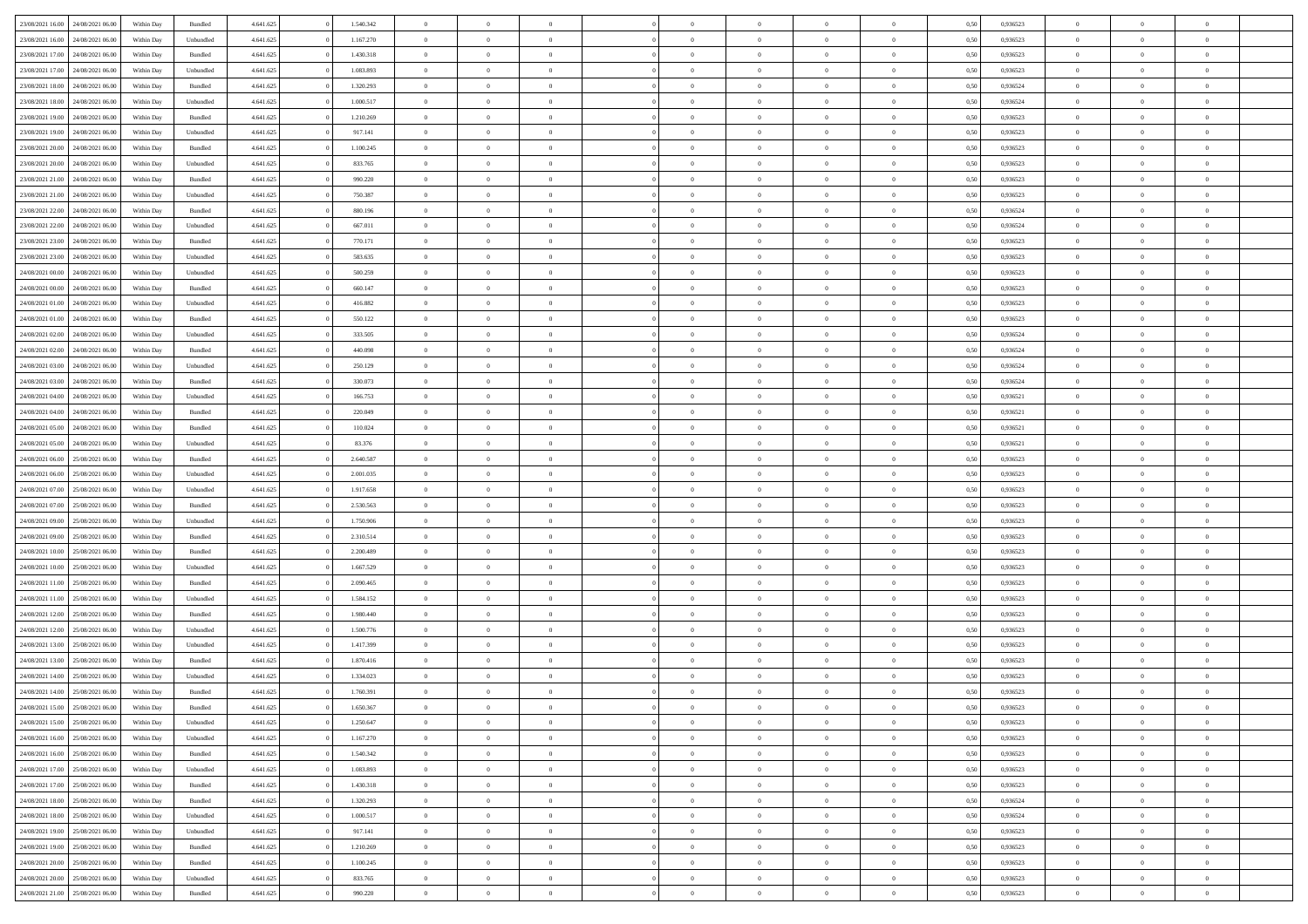| 24/08/2021 21:00 | 25/08/2021 06:00 | Within Day | Unbundled          | 4.641.625 | 750.387   | $\overline{0}$ | $\theta$       |                | $\Omega$       | $\Omega$       | $\theta$       | $\theta$       | 0.50 | 0,936523 | $\theta$       | $\overline{0}$ | $\theta$       |  |
|------------------|------------------|------------|--------------------|-----------|-----------|----------------|----------------|----------------|----------------|----------------|----------------|----------------|------|----------|----------------|----------------|----------------|--|
| 24/08/2021 22:00 | 25/08/2021 06:00 | Within Day | Bundled            | 4.641.625 | 880.196   | $\overline{0}$ | $\theta$       | $\overline{0}$ | $\overline{0}$ | $\bf{0}$       | $\overline{0}$ | $\bf{0}$       | 0,50 | 0,936524 | $\theta$       | $\overline{0}$ | $\overline{0}$ |  |
| 24/08/2021 22:00 | 25/08/2021 06:00 | Within Day | Unbundled          | 4.641.625 | 667.011   | $\overline{0}$ | $\bf{0}$       | $\overline{0}$ | $\bf{0}$       | $\bf{0}$       | $\bf{0}$       | $\mathbf{0}$   | 0,50 | 0,936524 | $\overline{0}$ | $\overline{0}$ | $\bf{0}$       |  |
| 24/08/2021 23:00 | 25/08/2021 06:00 | Within Day | Unbundled          | 4.641.625 | 583.635   | $\overline{0}$ | $\overline{0}$ | $\overline{0}$ | $\overline{0}$ | $\bf{0}$       | $\overline{0}$ | $\overline{0}$ | 0.50 | 0.936523 | $\theta$       | $\theta$       | $\overline{0}$ |  |
| 24/08/2021 23:00 | 25/08/2021 06:00 | Within Day | Bundled            | 4.641.625 | 770.171   | $\overline{0}$ | $\theta$       | $\overline{0}$ | $\overline{0}$ | $\bf{0}$       | $\overline{0}$ |                |      | 0,936523 | $\theta$       | $\overline{0}$ | $\overline{0}$ |  |
|                  |                  |            |                    |           |           |                |                |                |                |                |                | $\bf{0}$       | 0,50 |          |                |                |                |  |
| 25/08/2021 00:00 | 25/08/2021 06:00 | Within Day | Unbundled          | 4.641.625 | 500.259   | $\overline{0}$ | $\overline{0}$ | $\overline{0}$ | $\bf{0}$       | $\overline{0}$ | $\overline{0}$ | $\mathbf{0}$   | 0,50 | 0,936523 | $\overline{0}$ | $\overline{0}$ | $\bf{0}$       |  |
| 25/08/2021 00:00 | 25/08/2021 06:00 | Within Dav | Bundled            | 4.641.625 | 660.147   | $\overline{0}$ | $\overline{0}$ | $\overline{0}$ | $\overline{0}$ | $\overline{0}$ | $\overline{0}$ | $\overline{0}$ | 0.50 | 0.936523 | $\theta$       | $\overline{0}$ | $\overline{0}$ |  |
| 25/08/2021 01:00 | 25/08/2021 06:00 | Within Day | Unbundled          | 4.641.625 | 416.882   | $\overline{0}$ | $\theta$       | $\overline{0}$ | $\overline{0}$ | $\bf{0}$       | $\overline{0}$ | $\bf{0}$       | 0,50 | 0,936523 | $\theta$       | $\theta$       | $\overline{0}$ |  |
| 25/08/2021 01:00 | 25/08/2021 06:00 | Within Day | Bundled            | 4.641.625 | 550.122   | $\overline{0}$ | $\overline{0}$ | $\overline{0}$ | $\bf{0}$       | $\bf{0}$       | $\bf{0}$       | $\bf{0}$       | 0,50 | 0,936523 | $\,0\,$        | $\overline{0}$ | $\overline{0}$ |  |
| 25/08/2021 02:00 | 25/08/2021 06:00 | Within Dav | Bundled            | 4.641.625 | 440.098   | $\overline{0}$ | $\overline{0}$ | $\overline{0}$ | $\overline{0}$ | $\overline{0}$ | $\overline{0}$ | $\overline{0}$ | 0.50 | 0,936524 | $\theta$       | $\overline{0}$ | $\overline{0}$ |  |
| 25/08/2021 02:00 | 25/08/2021 06:00 | Within Day | Unbundled          | 4.641.625 | 333.505   | $\overline{0}$ | $\theta$       | $\overline{0}$ | $\overline{0}$ | $\bf{0}$       | $\overline{0}$ | $\bf{0}$       | 0,50 | 0,936524 | $\,$ 0 $\,$    | $\overline{0}$ | $\overline{0}$ |  |
| 25/08/2021 03:00 | 25/08/2021 06:00 | Within Day | Bundled            | 4.641.625 | 330.073   | $\overline{0}$ | $\bf{0}$       | $\overline{0}$ | $\bf{0}$       | $\bf{0}$       | $\bf{0}$       | $\mathbf{0}$   | 0,50 | 0,936524 | $\overline{0}$ | $\overline{0}$ | $\bf{0}$       |  |
|                  |                  |            |                    |           |           |                |                |                |                |                |                |                |      |          |                |                |                |  |
| 25/08/2021 03:00 | 25/08/2021 06:00 | Within Day | Unbundled          | 4.641.625 | 250.129   | $\overline{0}$ | $\overline{0}$ | $\overline{0}$ | $\overline{0}$ | $\bf{0}$       | $\overline{0}$ | $\overline{0}$ | 0.50 | 0.936524 | $\theta$       | $\theta$       | $\overline{0}$ |  |
| 25/08/2021 04:00 | 25/08/2021 06:00 | Within Day | Unbundled          | 4.641.625 | 166.753   | $\overline{0}$ | $\theta$       | $\overline{0}$ | $\overline{0}$ | $\bf{0}$       | $\overline{0}$ | $\bf{0}$       | 0,50 | 0,936521 | $\theta$       | $\overline{0}$ | $\overline{0}$ |  |
| 25/08/2021 04:00 | 25/08/2021 06:00 | Within Day | Bundled            | 4.641.625 | 220.049   | $\overline{0}$ | $\overline{0}$ | $\overline{0}$ | $\bf{0}$       | $\overline{0}$ | $\overline{0}$ | $\mathbf{0}$   | 0,50 | 0,936521 | $\overline{0}$ | $\overline{0}$ | $\bf{0}$       |  |
| 25/08/2021 05:00 | 25/08/2021 06:00 | Within Dav | Bundled            | 4.641.625 | 110.024   | $\overline{0}$ | $\overline{0}$ | $\overline{0}$ | $\overline{0}$ | $\overline{0}$ | $\overline{0}$ | $\overline{0}$ | 0.50 | 0,936521 | $\theta$       | $\overline{0}$ | $\overline{0}$ |  |
| 25/08/2021 05:00 | 25/08/2021 06:00 | Within Day | Unbundled          | 4.641.625 | 83.376    | $\overline{0}$ | $\theta$       | $\overline{0}$ | $\overline{0}$ | $\bf{0}$       | $\overline{0}$ | $\bf{0}$       | 0,50 | 0,936521 | $\theta$       | $\theta$       | $\overline{0}$ |  |
| 25/08/2021 06:00 | 26/08/2021 06:00 | Within Day | Bundled            | 4.641.625 | 2.640.587 | $\overline{0}$ | $\overline{0}$ | $\overline{0}$ | $\bf{0}$       | $\bf{0}$       | $\bf{0}$       | $\mathbf{0}$   | 0,50 | 0,936523 | $\,0\,$        | $\overline{0}$ | $\overline{0}$ |  |
| 25/08/2021 06:00 | 26/08/2021 06:00 | Within Day | Unbundled          | 4.641.625 | 2.001.035 | $\overline{0}$ | $\overline{0}$ | $\overline{0}$ | $\overline{0}$ | $\overline{0}$ | $\overline{0}$ | $\overline{0}$ | 0.50 | 0.936523 | $\theta$       | $\overline{0}$ | $\overline{0}$ |  |
| 25/08/2021 07:00 | 26/08/2021 06:00 | Within Day | Bundled            | 4.641.625 | 2.530.563 | $\overline{0}$ | $\theta$       | $\overline{0}$ | $\overline{0}$ | $\bf{0}$       | $\overline{0}$ | $\bf{0}$       | 0,50 | 0,936523 | $\,$ 0 $\,$    | $\overline{0}$ | $\overline{0}$ |  |
|                  |                  |            |                    |           |           |                |                |                |                |                |                |                |      |          |                |                |                |  |
| 25/08/2021 07:00 | 26/08/2021 06:00 | Within Day | Unbundled          | 4.641.625 | 1.917.658 | $\overline{0}$ | $\overline{0}$ | $\overline{0}$ | $\bf{0}$       | $\bf{0}$       | $\bf{0}$       | $\mathbf{0}$   | 0,50 | 0,936523 | $\bf{0}$       | $\overline{0}$ | $\bf{0}$       |  |
| 25/08/2021 08:00 | 26/08/2021 06:00 | Within Day | Bundled            | 4.641.625 | 2.420.538 | $\overline{0}$ | $\overline{0}$ | $\overline{0}$ | $\overline{0}$ | $\bf{0}$       | $\overline{0}$ | $\overline{0}$ | 0.50 | 0.936523 | $\theta$       | $\overline{0}$ | $\overline{0}$ |  |
| 25/08/2021 08:00 | 26/08/2021 06:00 | Within Day | Unbundled          | 4.641.625 | 1.834.282 | $\overline{0}$ | $\theta$       | $\overline{0}$ | $\overline{0}$ | $\bf{0}$       | $\overline{0}$ | $\bf{0}$       | 0,50 | 0,936523 | $\,$ 0 $\,$    | $\overline{0}$ | $\overline{0}$ |  |
| 25/08/2021 09:00 | 26/08/2021 06:00 | Within Day | Unbundled          | 4.641.625 | 1.750.906 | $\overline{0}$ | $\overline{0}$ | $\overline{0}$ | $\bf{0}$       | $\overline{0}$ | $\overline{0}$ | $\mathbf{0}$   | 0,50 | 0,936523 | $\bf{0}$       | $\overline{0}$ | $\bf{0}$       |  |
| 25/08/2021 09:00 | 26/08/2021 06:00 | Within Dav | Bundled            | 4.641.625 | 2.310.514 | $\overline{0}$ | $\overline{0}$ | $\overline{0}$ | $\overline{0}$ | $\overline{0}$ | $\overline{0}$ | $\overline{0}$ | 0.50 | 0.936523 | $\theta$       | $\overline{0}$ | $\overline{0}$ |  |
| 25/08/2021 10:00 | 26/08/2021 06:00 | Within Day | Unbundled          | 4.641.625 | 1.667.529 | $\overline{0}$ | $\theta$       | $\overline{0}$ | $\overline{0}$ | $\bf{0}$       | $\overline{0}$ | $\bf{0}$       | 0,50 | 0,936523 | $\theta$       | $\theta$       | $\overline{0}$ |  |
| 25/08/2021 10:00 | 26/08/2021 06:00 | Within Day | Bundled            | 4.641.625 | 2.200.489 | $\overline{0}$ | $\overline{0}$ | $\overline{0}$ | $\bf{0}$       | $\bf{0}$       | $\bf{0}$       | $\bf{0}$       | 0,50 | 0,936523 | $\,0\,$        | $\overline{0}$ | $\overline{0}$ |  |
| 25/08/2021 11:00 | 26/08/2021 06:00 |            | Unbundled          | 4.641.625 | 1.584.152 | $\overline{0}$ | $\overline{0}$ | $\overline{0}$ | $\overline{0}$ | $\overline{0}$ | $\overline{0}$ | $\overline{0}$ | 0.50 | 0.936523 | $\theta$       | $\overline{0}$ | $\overline{0}$ |  |
|                  |                  | Within Day |                    |           |           |                |                |                |                |                |                |                |      |          |                |                |                |  |
| 25/08/2021 11:00 | 26/08/2021 06:00 | Within Day | Bundled            | 4.641.625 | 2.090.465 | $\overline{0}$ | $\theta$       | $\overline{0}$ | $\overline{0}$ | $\bf{0}$       | $\overline{0}$ | $\bf{0}$       | 0,50 | 0,936523 | $\,$ 0 $\,$    | $\overline{0}$ | $\overline{0}$ |  |
| 25/08/2021 12:00 | 26/08/2021 06:00 | Within Day | Bundled            | 4.641.625 | 1.980.440 | $\overline{0}$ | $\overline{0}$ | $\overline{0}$ | $\bf{0}$       | $\bf{0}$       | $\bf{0}$       | $\bf{0}$       | 0,50 | 0,936523 | $\bf{0}$       | $\overline{0}$ | $\bf{0}$       |  |
| 25/08/2021 12:00 | 26/08/2021 06:00 | Within Day | Unbundled          | 4.641.625 | 1.500.776 | $\overline{0}$ | $\Omega$       | $\Omega$       | $\Omega$       | $\Omega$       | $\overline{0}$ | $\overline{0}$ | 0,50 | 0,936523 | $\,0\,$        | $\theta$       | $\theta$       |  |
| 25/08/2021 13:00 | 26/08/2021 06:00 | Within Day | Unbundled          | 4.641.625 | 1.417.399 | $\overline{0}$ | $\theta$       | $\overline{0}$ | $\overline{0}$ | $\bf{0}$       | $\overline{0}$ | $\bf{0}$       | 0,50 | 0,936523 | $\theta$       | $\overline{0}$ | $\overline{0}$ |  |
| 25/08/2021 13:00 | 26/08/2021 06:00 | Within Day | Bundled            | 4.641.625 | 1.870.416 | $\overline{0}$ | $\overline{0}$ | $\overline{0}$ | $\bf{0}$       | $\overline{0}$ | $\overline{0}$ | $\mathbf{0}$   | 0,50 | 0,936523 | $\bf{0}$       | $\overline{0}$ | $\bf{0}$       |  |
| 25/08/2021 14:00 | 26/08/2021 06:00 | Within Day | Unbundled          | 4.641.625 | 1.334.023 | $\overline{0}$ | $\Omega$       | $\Omega$       | $\Omega$       | $\bf{0}$       | $\overline{0}$ | $\overline{0}$ | 0.50 | 0.936523 | $\,0\,$        | $\theta$       | $\theta$       |  |
| 25/08/2021 14:00 | 26/08/2021 06:00 | Within Day | Bundled            | 4.641.625 | 1.760.391 | $\overline{0}$ | $\theta$       | $\overline{0}$ | $\overline{0}$ | $\bf{0}$       | $\overline{0}$ | $\bf{0}$       | 0,50 | 0,936523 | $\theta$       | $\overline{0}$ | $\overline{0}$ |  |
|                  |                  |            |                    |           |           |                | $\overline{0}$ |                |                | $\bf{0}$       |                |                |      |          | $\bf{0}$       | $\overline{0}$ | $\bf{0}$       |  |
| 25/08/2021 15:00 | 26/08/2021 06:00 | Within Day | Bundled            | 4.641.625 | 1.650.367 | $\overline{0}$ |                | $\overline{0}$ | $\bf{0}$       |                | $\bf{0}$       | $\bf{0}$       | 0,50 | 0,936523 |                |                |                |  |
| 25/08/2021 15:00 | 26/08/2021 06:00 | Within Day | Unbundled          | 4.641.625 | 1.250.647 | $\overline{0}$ | $\Omega$       | $\Omega$       | $\Omega$       | $\overline{0}$ | $\overline{0}$ | $\overline{0}$ | 0.50 | 0.936523 | $\,$ 0 $\,$    | $\theta$       | $\theta$       |  |
| 25/08/2021 16:00 | 26/08/2021 06:00 | Within Day | Bundled            | 4.641.625 | 1.540.342 | $\overline{0}$ | $\theta$       | $\overline{0}$ | $\overline{0}$ | $\,$ 0         | $\overline{0}$ | $\bf{0}$       | 0,50 | 0,936523 | $\,$ 0 $\,$    | $\overline{0}$ | $\overline{0}$ |  |
| 25/08/2021 16:00 | 26/08/2021 06:00 | Within Day | Unbundled          | 4.641.625 | 1.167.270 | $\overline{0}$ | $\bf{0}$       | $\overline{0}$ | $\bf{0}$       | $\bf{0}$       | $\bf{0}$       | $\mathbf{0}$   | 0,50 | 0,936523 | $\overline{0}$ | $\overline{0}$ | $\bf{0}$       |  |
| 25/08/2021 17:00 | 26/08/2021 06:00 | Within Day | Unbundled          | 4.641.625 | 1.083.893 | $\overline{0}$ | $\Omega$       | $\overline{0}$ | $\Omega$       | $\overline{0}$ | $\overline{0}$ | $\overline{0}$ | 0,50 | 0,936523 | $\,0\,$        | $\theta$       | $\theta$       |  |
| 25/08/2021 17:00 | 26/08/2021 06:00 | Within Day | Bundled            | 4.641.625 | 1.430.318 | $\overline{0}$ | $\theta$       | $\overline{0}$ | $\overline{0}$ | $\,$ 0         | $\overline{0}$ | $\bf{0}$       | 0,50 | 0,936523 | $\,$ 0 $\,$    | $\overline{0}$ | $\overline{0}$ |  |
| 25/08/2021 18:00 | 26/08/2021 06:00 | Within Day | Unbundled          | 4.641.625 | 1.000.517 | $\overline{0}$ | $\overline{0}$ | $\overline{0}$ | $\bf{0}$       | $\bf{0}$       | $\bf{0}$       | $\mathbf{0}$   | 0,50 | 0,936524 | $\overline{0}$ | $\overline{0}$ | $\bf{0}$       |  |
| 25/08/2021 18:00 | 26/08/2021 06:00 | Within Day | Bundled            | 4.641.625 | 1.320.293 | $\overline{0}$ | $\Omega$       | $\Omega$       | $\Omega$       | $\Omega$       | $\Omega$       | $\overline{0}$ | 0.50 | 0.936524 | $\theta$       | $\theta$       | $\theta$       |  |
| 25/08/2021 19:00 | 26/08/2021 06:00 | Within Day | Unbundled          | 4.641.625 | 917.141   | $\overline{0}$ | $\overline{0}$ | $\overline{0}$ | $\bf{0}$       | $\,$ 0         | $\bf{0}$       | $\bf{0}$       | 0,50 | 0,936523 | $\,0\,$        | $\,$ 0 $\,$    | $\overline{0}$ |  |
| 25/08/2021 19:00 | 26/08/2021 06:00 | Within Day | $\mathbf B$ undled | 4.641.625 |           |                |                |                |                |                |                |                |      |          |                |                |                |  |
|                  |                  |            |                    |           | 1.210.269 | $\overline{0}$ | $\bf{0}$       |                |                | $\bf{0}$       |                |                | 0,50 | 0,936523 | $\bf{0}$       | $\overline{0}$ |                |  |
| 25/08/2021 20:00 | 26/08/2021 06:00 | Within Day | Bundled            | 4.641.625 | 1.100.245 | $\overline{0}$ | $\overline{0}$ | $\overline{0}$ | $\Omega$       | $\overline{0}$ | $\overline{0}$ | $\overline{0}$ | 0.50 | 0.936523 | $\theta$       | $\theta$       | $\theta$       |  |
| 25/08/2021 20:00 | 26/08/2021 06:00 | Within Day | Unbundled          | 4.641.625 | 833.765   | $\overline{0}$ | $\,$ 0         | $\overline{0}$ | $\bf{0}$       | $\,$ 0 $\,$    | $\overline{0}$ | $\,$ 0 $\,$    | 0,50 | 0,936523 | $\,$ 0 $\,$    | $\,$ 0 $\,$    | $\,$ 0         |  |
| 25/08/2021 21:00 | 26/08/2021 06:00 | Within Day | Unbundled          | 4.641.625 | 750.387   | $\overline{0}$ | $\overline{0}$ | $\overline{0}$ | $\overline{0}$ | $\overline{0}$ | $\overline{0}$ | $\mathbf{0}$   | 0,50 | 0,936523 | $\overline{0}$ | $\bf{0}$       | $\bf{0}$       |  |
| 25/08/2021 21:00 | 26/08/2021 06:00 | Within Day | Bundled            | 4.641.625 | 990.220   | $\overline{0}$ | $\overline{0}$ | $\overline{0}$ | $\Omega$       | $\overline{0}$ | $\overline{0}$ | $\overline{0}$ | 0,50 | 0,936523 | $\overline{0}$ | $\theta$       | $\overline{0}$ |  |
| 25/08/2021 22.00 | 26/08/2021 06:00 | Within Day | Unbundled          | 4.641.625 | 667.011   | $\overline{0}$ | $\,$ 0         | $\overline{0}$ | $\overline{0}$ | $\,$ 0 $\,$    | $\overline{0}$ | $\mathbf{0}$   | 0,50 | 0,936524 | $\,$ 0 $\,$    | $\overline{0}$ | $\overline{0}$ |  |
| 25/08/2021 22.00 | 26/08/2021 06:00 | Within Day | Bundled            | 4.641.625 | 880.196   | $\overline{0}$ | $\overline{0}$ | $\overline{0}$ | $\overline{0}$ | $\overline{0}$ | $\overline{0}$ | $\mathbf{0}$   | 0,50 | 0,936524 | $\overline{0}$ | $\overline{0}$ | $\bf{0}$       |  |
| 25/08/2021 23:00 | 26/08/2021 06:00 | Within Day | Bundled            | 4.641.625 | 770.171   | $\overline{0}$ | $\overline{0}$ | $\overline{0}$ | $\Omega$       | $\overline{0}$ | $\overline{0}$ | $\bf{0}$       | 0.50 | 0,936523 | $\overline{0}$ | $\theta$       | $\overline{0}$ |  |
| 25/08/2021 23:00 | 26/08/2021 06:00 |            |                    | 4.641.625 | 583.635   | $\overline{0}$ | $\,$ 0         |                |                | $\bf{0}$       |                |                |      | 0,936523 | $\,$ 0 $\,$    | $\overline{0}$ | $\overline{0}$ |  |
|                  |                  | Within Day | Unbundled          |           |           |                |                | $\overline{0}$ | $\overline{0}$ |                | $\overline{0}$ | $\bf{0}$       | 0,50 |          |                |                |                |  |
| 26/08/2021 00:00 | 26/08/2021 06:00 | Within Day | Unbundled          | 4.641.625 | 500.259   | $\overline{0}$ | $\bf{0}$       | $\overline{0}$ | $\overline{0}$ | $\overline{0}$ | $\overline{0}$ | $\mathbf{0}$   | 0,50 | 0,936523 | $\overline{0}$ | $\overline{0}$ | $\bf{0}$       |  |
| 26/08/2021 00:00 | 26/08/2021 06:00 | Within Day | Bundled            | 4.641.625 | 660.147   | $\overline{0}$ | $\overline{0}$ | $\overline{0}$ | $\Omega$       | $\overline{0}$ | $\overline{0}$ | $\overline{0}$ | 0.50 | 0.936523 | $\overline{0}$ | $\theta$       | $\overline{0}$ |  |
| 26/08/2021 01:00 | 26/08/2021 06:00 | Within Day | Unbundled          | 4.641.625 | 416.882   | $\overline{0}$ | $\bf{0}$       | $\overline{0}$ | $\overline{0}$ | $\bf{0}$       | $\overline{0}$ | $\mathbf{0}$   | 0,50 | 0,936523 | $\,$ 0 $\,$    | $\,$ 0 $\,$    | $\bf{0}$       |  |
| 26/08/2021 01:00 | 26/08/2021 06:00 | Within Day | Bundled            | 4.641.625 | 550.122   | $\overline{0}$ | $\bf{0}$       | $\overline{0}$ | $\bf{0}$       | $\bf{0}$       | $\overline{0}$ | $\bf{0}$       | 0,50 | 0,936523 | $\overline{0}$ | $\overline{0}$ | $\bf{0}$       |  |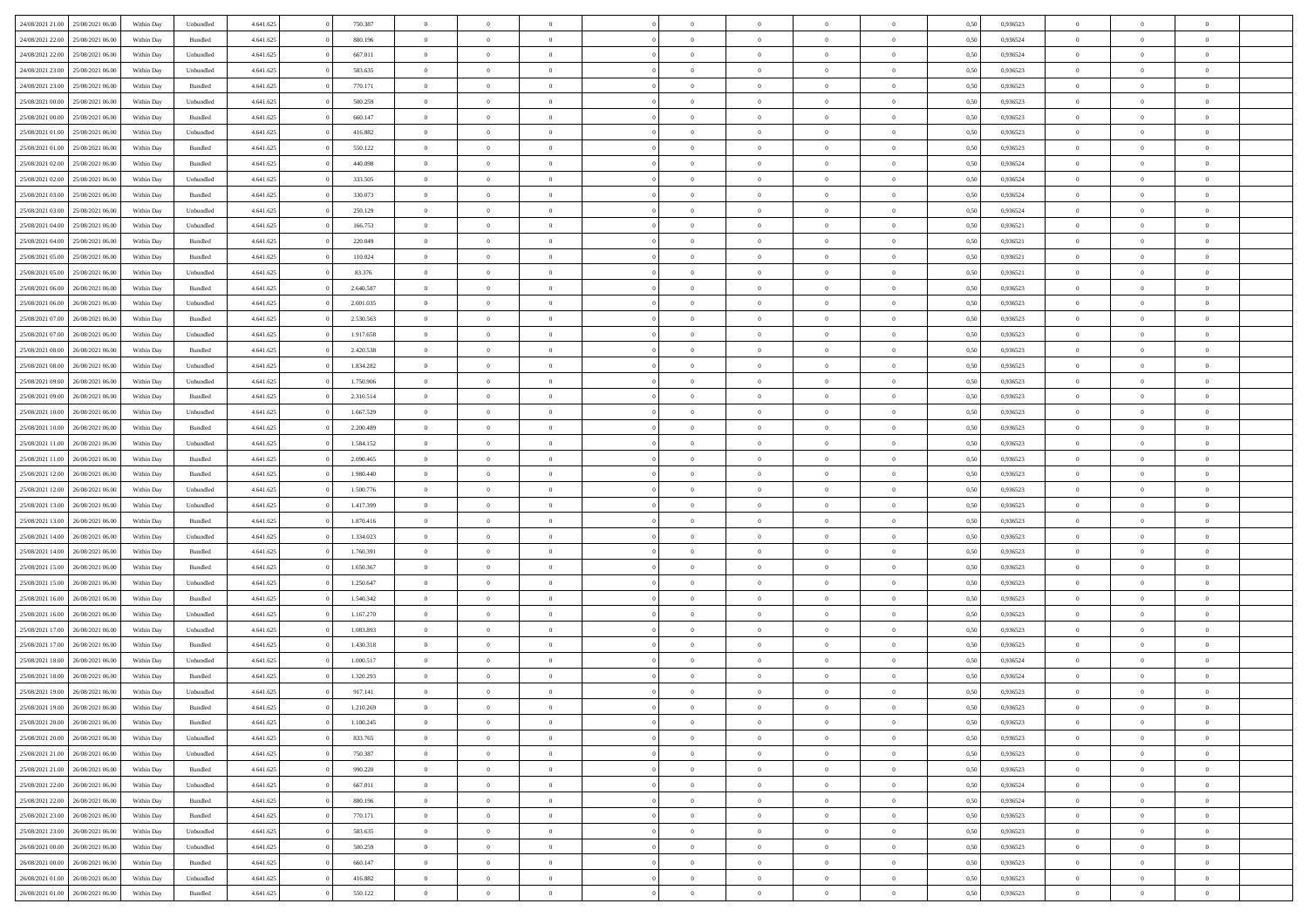| 26/08/2021 02:00                  | 26/08/2021 06:00 | Within Day | Bundled   | 4.641.625 | 440.098   | $\overline{0}$ | $\Omega$       |                | $\Omega$       | $\Omega$       | $\theta$       | $\theta$       | 0.50 | 0,936524 | $\theta$       | $\theta$       | $\theta$       |  |
|-----------------------------------|------------------|------------|-----------|-----------|-----------|----------------|----------------|----------------|----------------|----------------|----------------|----------------|------|----------|----------------|----------------|----------------|--|
| 26/08/2021 02:00                  | 26/08/2021 06:00 | Within Day | Unbundled | 4.641.625 | 333.505   | $\overline{0}$ | $\theta$       | $\overline{0}$ | $\overline{0}$ | $\bf{0}$       | $\overline{0}$ | $\bf{0}$       | 0,50 | 0,936524 | $\theta$       | $\overline{0}$ | $\overline{0}$ |  |
| 26/08/2021 03:00                  | 26/08/2021 06:00 | Within Day | Bundled   | 4.641.625 | 330.073   | $\overline{0}$ | $\bf{0}$       | $\overline{0}$ | $\overline{0}$ | $\bf{0}$       | $\overline{0}$ | $\mathbf{0}$   | 0,50 | 0,936524 | $\overline{0}$ | $\overline{0}$ | $\bf{0}$       |  |
| 26/08/2021 03:00                  | 26/08/2021 06:00 | Within Day | Unbundled | 4.641.625 | 250.129   | $\overline{0}$ | $\overline{0}$ | $\overline{0}$ | $\overline{0}$ | $\bf{0}$       | $\overline{0}$ | $\overline{0}$ | 0.50 | 0.936524 | $\theta$       | $\theta$       | $\overline{0}$ |  |
| 26/08/2021 04:00                  | 26/08/2021 06:00 | Within Day | Unbundled | 4.641.625 | 166.753   | $\overline{0}$ | $\theta$       | $\overline{0}$ | $\overline{0}$ | $\bf{0}$       | $\overline{0}$ | $\bf{0}$       | 0,50 | 0,936521 | $\theta$       | $\overline{0}$ | $\overline{0}$ |  |
| 26/08/2021 04:00                  | 26/08/2021 06:00 | Within Day | Bundled   | 4.641.625 | 220.049   | $\overline{0}$ | $\overline{0}$ | $\overline{0}$ | $\overline{0}$ | $\overline{0}$ | $\overline{0}$ | $\mathbf{0}$   | 0,50 | 0,936521 | $\overline{0}$ | $\overline{0}$ | $\bf{0}$       |  |
| 26/08/2021 05:00                  | 26/08/2021 06:00 | Within Dav | Bundled   | 4.641.625 | 110.024   | $\overline{0}$ | $\overline{0}$ | $\overline{0}$ |                | $\overline{0}$ | $\overline{0}$ | $\overline{0}$ | 0.50 | 0,936521 | $\theta$       | $\overline{0}$ | $\overline{0}$ |  |
|                                   |                  |            |           |           |           |                |                |                | $\overline{0}$ |                |                |                |      |          |                |                |                |  |
| 26/08/2021 05:00                  | 26/08/2021 06:00 | Within Day | Unbundled | 4.641.625 | 83.376    | $\overline{0}$ | $\theta$       | $\overline{0}$ | $\overline{0}$ | $\bf{0}$       | $\overline{0}$ | $\bf{0}$       | 0,50 | 0,936521 | $\theta$       | $\theta$       | $\overline{0}$ |  |
| 26/08/2021 06:00                  | 27/08/2021 06:00 | Within Day | Unbundled | 4.641.625 | 2.001.035 | $\overline{0}$ | $\overline{0}$ | $\overline{0}$ | $\overline{0}$ | $\bf{0}$       | $\overline{0}$ | $\bf{0}$       | 0,50 | 0,936523 | $\,0\,$        | $\overline{0}$ | $\overline{0}$ |  |
| 26/08/2021 06:00                  | 27/08/2021 06:00 | Within Dav | Bundled   | 4.641.625 | 2.640.587 | $\overline{0}$ | $\overline{0}$ | $\overline{0}$ | $\overline{0}$ | $\overline{0}$ | $\overline{0}$ | $\overline{0}$ | 0.50 | 0.936523 | $\theta$       | $\overline{0}$ | $\overline{0}$ |  |
| 26/08/2021 07:00                  | 27/08/2021 06:00 | Within Day | Unbundled | 4.641.625 | 1.917.658 | $\overline{0}$ | $\theta$       | $\overline{0}$ | $\overline{0}$ | $\bf{0}$       | $\overline{0}$ | $\bf{0}$       | 0,50 | 0,936523 | $\theta$       | $\overline{0}$ | $\overline{0}$ |  |
| 26/08/2021 07:00                  | 27/08/2021 06:00 | Within Day | Bundled   | 4.641.625 | 2.530.563 | $\overline{0}$ | $\overline{0}$ | $\overline{0}$ | $\bf{0}$       | $\bf{0}$       | $\bf{0}$       | $\mathbf{0}$   | 0,50 | 0,936523 | $\overline{0}$ | $\overline{0}$ | $\bf{0}$       |  |
| 26/08/2021 08:00                  | 27/08/2021 06:00 | Within Day | Unbundled | 4.641.625 | 1.834.282 | $\overline{0}$ | $\overline{0}$ | $\overline{0}$ | $\overline{0}$ | $\bf{0}$       | $\overline{0}$ | $\overline{0}$ | 0.50 | 0.936523 | $\theta$       | $\theta$       | $\overline{0}$ |  |
| 26/08/2021 08:00                  | 27/08/2021 06:00 |            |           | 4.641.625 | 2.420.538 | $\overline{0}$ | $\theta$       | $\overline{0}$ | $\overline{0}$ | $\bf{0}$       | $\overline{0}$ | $\overline{0}$ |      | 0,936523 | $\theta$       | $\overline{0}$ | $\overline{0}$ |  |
|                                   |                  | Within Day | Bundled   |           |           |                |                |                |                |                |                |                | 0,50 |          |                |                |                |  |
| 26/08/2021 09:00                  | 27/08/2021 06:00 | Within Day | Bundled   | 4.641.625 | 2.310.514 | $\overline{0}$ | $\overline{0}$ | $\overline{0}$ | $\bf{0}$       | $\overline{0}$ | $\overline{0}$ | $\mathbf{0}$   | 0,50 | 0,936523 | $\overline{0}$ | $\overline{0}$ | $\bf{0}$       |  |
| 26/08/2021 09:00                  | 27/08/2021 06:00 | Within Dav | Unbundled | 4.641.625 | 1.750.906 | $\overline{0}$ | $\overline{0}$ | $\overline{0}$ | $\overline{0}$ | $\overline{0}$ | $\overline{0}$ | $\overline{0}$ | 0.50 | 0.936523 | $\theta$       | $\overline{0}$ | $\overline{0}$ |  |
| 26/08/2021 10:00                  | 27/08/2021 06:00 | Within Day | Bundled   | 4.641.625 | 2.200.489 | $\overline{0}$ | $\theta$       | $\overline{0}$ | $\overline{0}$ | $\bf{0}$       | $\overline{0}$ | $\bf{0}$       | 0,50 | 0,936523 | $\theta$       | $\theta$       | $\overline{0}$ |  |
| 26/08/2021 10:00                  | 27/08/2021 06:00 | Within Day | Unbundled | 4.641.625 | 1.667.529 | $\overline{0}$ | $\overline{0}$ | $\overline{0}$ | $\bf{0}$       | $\bf{0}$       | $\bf{0}$       | $\bf{0}$       | 0,50 | 0,936523 | $\,0\,$        | $\overline{0}$ | $\overline{0}$ |  |
| 26/08/2021 11:00                  | 27/08/2021 06:00 | Within Day | Bundled   | 4.641.625 | 2.090.465 | $\overline{0}$ | $\overline{0}$ | $\overline{0}$ | $\overline{0}$ | $\overline{0}$ | $\overline{0}$ | $\overline{0}$ | 0.50 | 0.936523 | $\theta$       | $\overline{0}$ | $\overline{0}$ |  |
| 26/08/2021 11:00                  | 27/08/2021 06:00 | Within Day | Unbundled | 4.641.625 | 1.584.152 | $\overline{0}$ | $\theta$       | $\overline{0}$ | $\overline{0}$ | $\bf{0}$       | $\overline{0}$ | $\bf{0}$       | 0,50 | 0,936523 | $\theta$       | $\overline{0}$ | $\overline{0}$ |  |
| 26/08/2021 12:00                  | 27/08/2021 06:00 | Within Day | Unbundled | 4.641.625 | 1.500.776 | $\overline{0}$ | $\overline{0}$ | $\overline{0}$ | $\bf{0}$       | $\bf{0}$       | $\bf{0}$       | $\bf{0}$       | 0,50 | 0,936523 | $\,0\,$        | $\overline{0}$ | $\bf{0}$       |  |
| 26/08/2021 12:00                  | 27/08/2021 06:00 |            | Bundled   | 4.641.625 | 1.980.440 | $\overline{0}$ | $\overline{0}$ | $\overline{0}$ |                | $\bf{0}$       | $\overline{0}$ |                | 0.50 | 0.936523 | $\theta$       | $\overline{0}$ | $\overline{0}$ |  |
|                                   |                  | Within Day |           |           |           |                |                |                | $\overline{0}$ |                |                | $\overline{0}$ |      |          |                |                |                |  |
| 26/08/2021 13:00                  | 27/08/2021 06:00 | Within Day | Unbundled | 4.641.625 | 1.417.399 | $\overline{0}$ | $\theta$       | $\overline{0}$ | $\overline{0}$ | $\bf{0}$       | $\overline{0}$ | $\bf{0}$       | 0,50 | 0,936523 | $\theta$       | $\overline{0}$ | $\overline{0}$ |  |
| 26/08/2021 13:00                  | 27/08/2021 06:00 | Within Day | Bundled   | 4.641.625 | 1.870.416 | $\overline{0}$ | $\overline{0}$ | $\overline{0}$ | $\bf{0}$       | $\overline{0}$ | $\overline{0}$ | $\mathbf{0}$   | 0,50 | 0,936523 | $\bf{0}$       | $\overline{0}$ | $\bf{0}$       |  |
| 26/08/2021 14:00                  | 27/08/2021 06:00 | Within Day | Unbundled | 4.641.625 | 1.334.023 | $\overline{0}$ | $\overline{0}$ | $\overline{0}$ | $\overline{0}$ | $\overline{0}$ | $\overline{0}$ | $\overline{0}$ | 0.50 | 0.936523 | $\theta$       | $\overline{0}$ | $\overline{0}$ |  |
| 26/08/2021 14:00                  | 27/08/2021 06:00 | Within Day | Bundled   | 4.641.625 | 1.760.391 | $\overline{0}$ | $\theta$       | $\overline{0}$ | $\overline{0}$ | $\bf{0}$       | $\overline{0}$ | $\bf{0}$       | 0,50 | 0,936523 | $\theta$       | $\theta$       | $\overline{0}$ |  |
| 26/08/2021 15:00                  | 27/08/2021 06:00 | Within Day | Bundled   | 4.641.625 | 1.650.367 | $\overline{0}$ | $\overline{0}$ | $\overline{0}$ | $\bf{0}$       | $\bf{0}$       | $\bf{0}$       | $\bf{0}$       | 0,50 | 0,936523 | $\,0\,$        | $\overline{0}$ | $\overline{0}$ |  |
| 26/08/2021 15:00                  | 27/08/2021 06:00 | Within Day | Unbundled | 4.641.625 | 1.250.647 | $\overline{0}$ | $\overline{0}$ | $\overline{0}$ | $\overline{0}$ | $\overline{0}$ | $\overline{0}$ | $\overline{0}$ | 0.50 | 0.936523 | $\theta$       | $\overline{0}$ | $\overline{0}$ |  |
| 26/08/2021 16:00                  | 27/08/2021 06:00 | Within Day | Bundled   | 4.641.625 | 1.540.342 | $\overline{0}$ | $\theta$       | $\overline{0}$ | $\overline{0}$ | $\bf{0}$       | $\overline{0}$ | $\bf{0}$       | 0,50 | 0,936523 | $\,$ 0 $\,$    | $\overline{0}$ | $\overline{0}$ |  |
|                                   |                  |            |           |           |           |                |                |                |                |                |                |                |      |          |                |                |                |  |
| 26/08/2021 16:00                  | 27/08/2021 06:00 | Within Day | Unbundled | 4.641.625 | 1.167.270 | $\overline{0}$ | $\overline{0}$ | $\overline{0}$ | $\bf{0}$       | $\bf{0}$       | $\bf{0}$       | $\bf{0}$       | 0,50 | 0,936523 | $\bf{0}$       | $\overline{0}$ | $\bf{0}$       |  |
| 26/08/2021 17:00                  | 27/08/2021 06:00 | Within Day | Bundled   | 4.641.625 | 1.430.318 | $\overline{0}$ | $\Omega$       | $\Omega$       | $\Omega$       | $\Omega$       | $\Omega$       | $\overline{0}$ | 0.50 | 0,936523 | $\,0\,$        | $\theta$       | $\theta$       |  |
| 26/08/2021 17:00                  | 27/08/2021 06:00 | Within Day | Unbundled | 4.641.625 | 1.083.893 | $\overline{0}$ | $\theta$       | $\overline{0}$ | $\overline{0}$ | $\bf{0}$       | $\overline{0}$ | $\bf{0}$       | 0,50 | 0,936523 | $\theta$       | $\overline{0}$ | $\overline{0}$ |  |
| 26/08/2021 18:00                  | 27/08/2021 06:00 | Within Day | Bundled   | 4.641.625 | 1.320.293 | $\overline{0}$ | $\overline{0}$ | $\overline{0}$ | $\bf{0}$       | $\overline{0}$ | $\overline{0}$ | $\mathbf{0}$   | 0,50 | 0,936524 | $\bf{0}$       | $\overline{0}$ | $\bf{0}$       |  |
| 26/08/2021 18:00                  | 27/08/2021 06:00 | Within Day | Unbundled | 4.641.625 | 1.000.517 | $\overline{0}$ | $\Omega$       | $\Omega$       | $\Omega$       | $\bf{0}$       | $\overline{0}$ | $\overline{0}$ | 0.50 | 0.936524 | $\,0\,$        | $\theta$       | $\theta$       |  |
| 26/08/2021 19:00                  | 27/08/2021 06:00 | Within Day | Bundled   | 4.641.625 | 1.210.269 | $\overline{0}$ | $\theta$       | $\overline{0}$ | $\overline{0}$ | $\bf{0}$       | $\overline{0}$ | $\bf{0}$       | 0,50 | 0,936523 | $\theta$       | $\overline{0}$ | $\overline{0}$ |  |
| 26/08/2021 19:00                  | 27/08/2021 06:00 | Within Day | Unbundled | 4.641.625 | 917.141   | $\overline{0}$ | $\overline{0}$ | $\overline{0}$ | $\bf{0}$       | $\bf{0}$       | $\bf{0}$       | $\bf{0}$       | 0,50 | 0,936523 | $\,0\,$        | $\overline{0}$ | $\bf{0}$       |  |
| 26/08/2021 20:00                  | 27/08/2021 06:00 | Within Day | Bundled   | 4.641.625 | 1.100.245 | $\overline{0}$ | $\Omega$       | $\Omega$       | $\Omega$       | $\theta$       | $\theta$       | $\overline{0}$ | 0.50 | 0.936523 | $\theta$       | $\theta$       | $\theta$       |  |
|                                   |                  |            |           |           |           | $\overline{0}$ | $\theta$       | $\overline{0}$ |                | $\bf{0}$       | $\overline{0}$ |                |      |          | $\,$ 0 $\,$    | $\overline{0}$ | $\overline{0}$ |  |
| 26/08/2021 20:00                  | 27/08/2021 06:00 | Within Day | Unbundled | 4.641.625 | 833.765   |                |                |                | $\overline{0}$ |                |                | $\bf{0}$       | 0,50 | 0,936523 |                |                |                |  |
| 26/08/2021 21:00                  | 27/08/2021 06:00 | Within Day | Unbundled | 4.641.625 | 750.387   | $\overline{0}$ | $\bf{0}$       | $\overline{0}$ | $\bf{0}$       | $\bf{0}$       | $\bf{0}$       | $\mathbf{0}$   | 0,50 | 0,936523 | $\overline{0}$ | $\overline{0}$ | $\bf{0}$       |  |
| 26/08/2021 21:00                  | 27/08/2021 06:00 | Within Day | Bundled   | 4.641.625 | 990.220   | $\overline{0}$ | $\Omega$       | $\Omega$       | $\Omega$       | $\overline{0}$ | $\overline{0}$ | $\overline{0}$ | 0.50 | 0,936523 | $\,0\,$        | $\theta$       | $\theta$       |  |
| 26/08/2021 22:00                  | 27/08/2021 06:00 | Within Day | Bundled   | 4.641.625 | 880.196   | $\overline{0}$ | $\theta$       | $\overline{0}$ | $\overline{0}$ | $\bf{0}$       | $\overline{0}$ | $\bf{0}$       | 0,50 | 0,936524 | $\,$ 0 $\,$    | $\overline{0}$ | $\overline{0}$ |  |
| 26/08/2021 22.00                  | 27/08/2021 06:00 | Within Day | Unbundled | 4.641.625 | 667.011   | $\overline{0}$ | $\overline{0}$ | $\overline{0}$ | $\bf{0}$       | $\bf{0}$       | $\bf{0}$       | $\mathbf{0}$   | 0,50 | 0,936524 | $\overline{0}$ | $\overline{0}$ | $\bf{0}$       |  |
| 26/08/2021 23:00                  | 27/08/2021 06:00 | Within Day | Bundled   | 4.641.625 | 770.171   | $\overline{0}$ | $\Omega$       | $\Omega$       | $\Omega$       | $\Omega$       | $\Omega$       | $\overline{0}$ | 0.50 | 0.936523 | $\theta$       | $\theta$       | $\theta$       |  |
| 26/08/2021 23:00                  | 27/08/2021 06:00 | Within Day | Unbundled | 4.641.625 | 583.635   | $\overline{0}$ | $\overline{0}$ | $\overline{0}$ | $\bf{0}$       | $\,$ 0         | $\bf{0}$       | $\bf{0}$       | 0,50 | 0,936523 | $\,0\,$        | $\,$ 0 $\,$    | $\overline{0}$ |  |
| 27/08/2021 00:00                  | 27/08/2021 06:00 | Within Day | Unbundled | 4.641.625 | 500.259   | $\bf{0}$       | $\bf{0}$       |                |                | $\bf{0}$       |                |                | 0,50 | 0,936523 | $\bf{0}$       | $\overline{0}$ |                |  |
| 27/08/2021 00:00                  | 27/08/2021 06:00 |            | Bundled   |           | 660.147   | $\overline{0}$ | $\overline{0}$ | $\overline{0}$ | $\Omega$       | $\overline{0}$ | $\overline{0}$ | $\overline{0}$ | 0.50 | 0.936523 | $\theta$       | $\theta$       | $\theta$       |  |
|                                   |                  | Within Day |           | 4.641.625 |           |                |                |                |                |                |                |                |      |          |                |                |                |  |
| 27/08/2021 01:00                  | 27/08/2021 06:00 | Within Day | Bundled   | 4.641.625 | 550.122   | $\overline{0}$ | $\bf{0}$       | $\overline{0}$ | $\bf{0}$       | $\,$ 0 $\,$    | $\overline{0}$ | $\,$ 0 $\,$    | 0,50 | 0,936523 | $\,$ 0 $\,$    | $\,$ 0 $\,$    | $\,$ 0         |  |
| 27/08/2021 01:00                  | 27/08/2021 06:00 | Within Day | Unbundled | 4.641.625 | 416.882   | $\overline{0}$ | $\overline{0}$ | $\overline{0}$ | $\overline{0}$ | $\overline{0}$ | $\overline{0}$ | $\mathbf{0}$   | 0,50 | 0,936523 | $\overline{0}$ | $\bf{0}$       | $\bf{0}$       |  |
| 27/08/2021 02:00                  | 27/08/2021 06:00 | Within Day | Unbundled | 4.641.625 | 333.505   | $\overline{0}$ | $\overline{0}$ | $\overline{0}$ | $\Omega$       | $\overline{0}$ | $\overline{0}$ | $\overline{0}$ | 0,50 | 0,936524 | $\overline{0}$ | $\theta$       | $\overline{0}$ |  |
| 27/08/2021 02:00                  | 27/08/2021 06:00 | Within Day | Bundled   | 4.641.625 | 440.098   | $\overline{0}$ | $\,$ 0         | $\overline{0}$ | $\overline{0}$ | $\,$ 0 $\,$    | $\overline{0}$ | $\mathbf{0}$   | 0,50 | 0,936524 | $\,$ 0 $\,$    | $\overline{0}$ | $\overline{0}$ |  |
| 27/08/2021 03:00                  | 27/08/2021 06:00 | Within Day | Bundled   | 4.641.625 | 330.073   | $\overline{0}$ | $\overline{0}$ | $\overline{0}$ | $\overline{0}$ | $\overline{0}$ | $\overline{0}$ | $\mathbf{0}$   | 0,50 | 0,936524 | $\overline{0}$ | $\overline{0}$ | $\bf{0}$       |  |
| 27/08/2021 03:00                  | 27/08/2021 06:00 | Within Day | Unbundled | 4.641.625 | 250.129   | $\overline{0}$ | $\overline{0}$ | $\overline{0}$ | $\Omega$       | $\overline{0}$ | $\overline{0}$ | $\bf{0}$       | 0.50 | 0,936524 | $\overline{0}$ | $\theta$       | $\overline{0}$ |  |
| 27/08/2021 04:00                  | 27/08/2021 06:00 | Within Day | Bundled   | 4.641.625 | 220.049   | $\overline{0}$ | $\,$ 0         | $\overline{0}$ | $\bf{0}$       | $\bf{0}$       | $\bf{0}$       | $\bf{0}$       | 0,50 | 0,936521 | $\,$ 0 $\,$    | $\overline{0}$ | $\overline{0}$ |  |
|                                   |                  |            |           |           |           |                |                |                |                |                |                |                |      |          |                |                |                |  |
| 27/08/2021 04:00                  | 27/08/2021 06:00 | Within Day | Unbundled | 4.641.625 | 166.753   | $\overline{0}$ | $\bf{0}$       | $\overline{0}$ | $\overline{0}$ | $\overline{0}$ | $\overline{0}$ | $\mathbf{0}$   | 0,50 | 0,936521 | $\overline{0}$ | $\overline{0}$ | $\bf{0}$       |  |
| 27/08/2021 05:00                  | 27/08/2021 06:00 | Within Day | Bundled   | 4.641.625 | 110.024   | $\overline{0}$ | $\overline{0}$ | $\overline{0}$ | $\Omega$       | $\overline{0}$ | $\overline{0}$ | $\overline{0}$ | 0.50 | 0.936521 | $\overline{0}$ | $\overline{0}$ | $\overline{0}$ |  |
| 27/08/2021 05:00                  | 27/08/2021 06:00 | Within Day | Unbundled | 4.641.625 | 83.376    | $\overline{0}$ | $\bf{0}$       | $\overline{0}$ | $\overline{0}$ | $\bf{0}$       | $\bf{0}$       | $\mathbf{0}$   | 0,50 | 0,936521 | $\,$ 0 $\,$    | $\,$ 0 $\,$    | $\bf{0}$       |  |
| 27/08/2021 06:00 28/08/2021 06:00 |                  | Within Day | Unbundled | 4.641.625 | 2.001.035 | $\overline{0}$ | $\bf{0}$       | $\overline{0}$ | $\bf{0}$       | $\bf{0}$       | $\bf{0}$       | $\bf{0}$       | 0,50 | 0,936523 | $\overline{0}$ | $\overline{0}$ | $\bf{0}$       |  |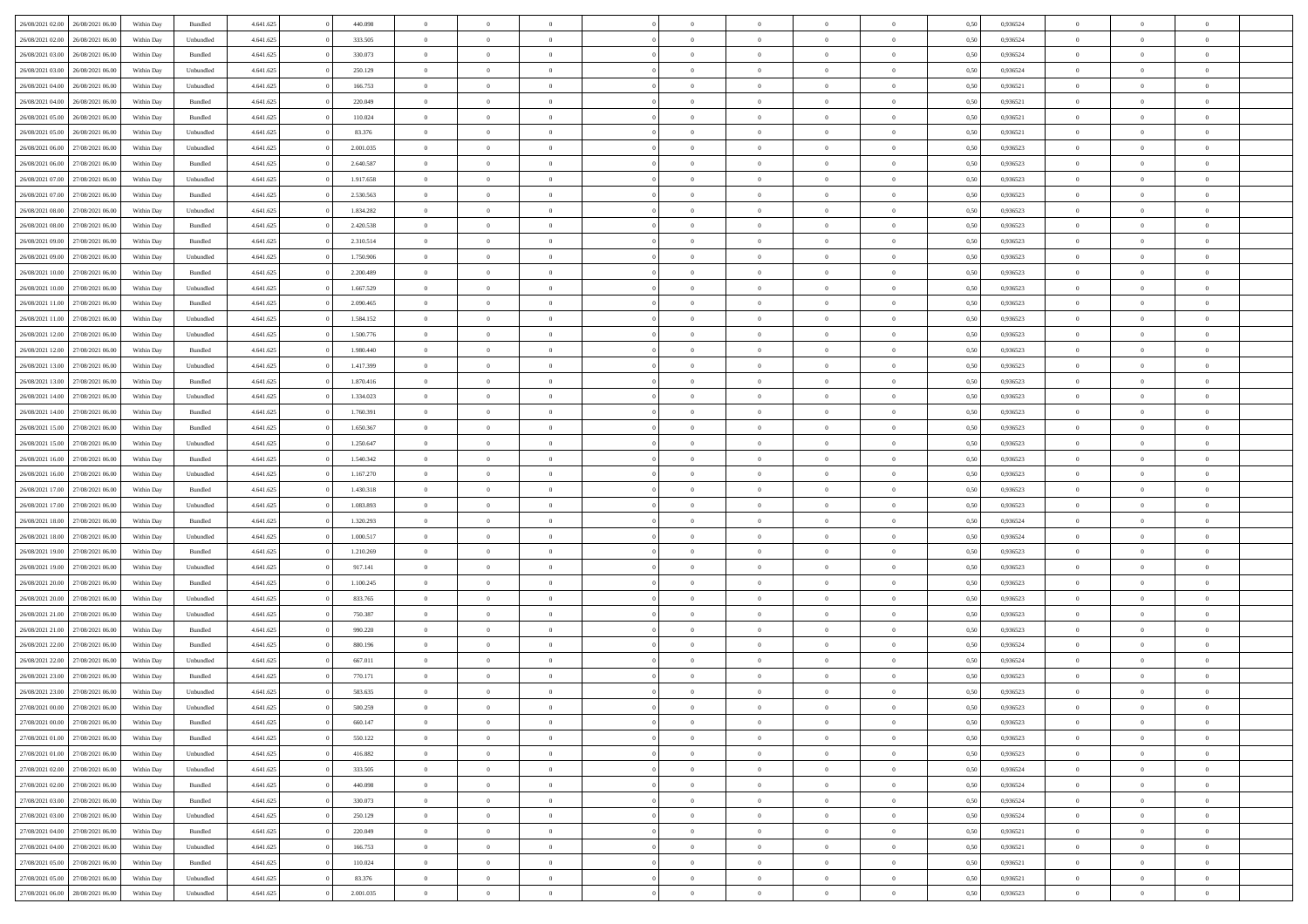| 27/08/2021 06:00 28/08/2021 06:00                                            | Within Day               | Bundled            | 4.641.625              | 2.640.587              | $\overline{0}$                   | $\overline{0}$             | $\Omega$                         | $\Omega$                         | $\theta$                         | $\Omega$                         | $\theta$             | 0,50         | 0,936523             | $\theta$                | $\theta$                | $\theta$                         |  |
|------------------------------------------------------------------------------|--------------------------|--------------------|------------------------|------------------------|----------------------------------|----------------------------|----------------------------------|----------------------------------|----------------------------------|----------------------------------|----------------------|--------------|----------------------|-------------------------|-------------------------|----------------------------------|--|
| 27/08/2021 07:00<br>28/08/2021 06:00                                         | Within Day               | Unbundled          | 4.641.625              | 1.917.658              | $\overline{0}$                   | $\overline{0}$             | $\overline{0}$                   | $\overline{0}$                   | $\theta$                         | $\overline{0}$                   | $\bf{0}$             | 0,50         | 0,936523             | $\theta$                | $\theta$                | $\overline{0}$                   |  |
| 27/08/2021 07:00<br>28/08/2021 06:00                                         | Within Day               | Bundled            | 4.641.625              | 2.530.563              | $\overline{0}$                   | $\bf{0}$                   | $\overline{0}$                   | $\overline{0}$                   | $\overline{0}$                   | $\overline{0}$                   | $\bf{0}$             | 0,50         | 0,936523             | $\bf{0}$                | $\overline{0}$          | $\overline{0}$                   |  |
| 27/08/2021 08:00<br>28/08/2021 06:00                                         | Within Day               | Bundled            | 4.641.625              | 2.420.538              | $\overline{0}$                   | $\overline{0}$             | $\overline{0}$                   | $\overline{0}$                   | $\theta$                         | $\overline{0}$                   | $\overline{0}$       | 0.50         | 0.936523             | $\theta$                | $\theta$                | $\overline{0}$                   |  |
| 27/08/2021 08:00<br>28/08/2021 06:00                                         | Within Day               | Unbundled          | 4.641.625              | 1.834.282              | $\overline{0}$                   | $\overline{0}$             | $\overline{0}$                   | $\overline{0}$                   | $\theta$                         | $\overline{0}$                   | $\bf{0}$             | 0,50         | 0,936523             | $\theta$                | $\theta$                | $\overline{0}$                   |  |
| 27/08/2021 09:00<br>28/08/2021 06:00                                         | Within Day               | Bundled            | 4.641.625              | 2.310.514              | $\overline{0}$                   | $\bf{0}$                   | $\overline{0}$                   | $\overline{0}$                   | $\overline{0}$                   | $\overline{0}$                   | $\bf{0}$             | 0,50         | 0,936523             | $\bf{0}$                | $\overline{0}$          | $\bf{0}$                         |  |
| 27/08/2021 09:00<br>28/08/2021 06:00                                         | Within Day               | Unbundled          | 4.641.625              | 1.750.906              | $\overline{0}$                   | $\overline{0}$             | $\overline{0}$                   | $\overline{0}$                   | $\overline{0}$                   | $\overline{0}$                   | $\overline{0}$       | 0.5(         | 0.936523             | $\theta$                | $\theta$                | $\overline{0}$                   |  |
|                                                                              |                          |                    |                        |                        |                                  |                            |                                  |                                  |                                  |                                  |                      |              |                      |                         |                         |                                  |  |
| 27/08/2021 10:00<br>28/08/2021 06:00                                         | Within Day               | Unbundled          | 4.641.625              | 1.667.529              | $\overline{0}$                   | $\theta$                   | $\overline{0}$                   | $\overline{0}$                   | $\theta$                         | $\overline{0}$                   | $\bf{0}$             | 0,50         | 0,936523             | $\theta$                | $\theta$                | $\overline{0}$                   |  |
| 27/08/2021 10:00<br>28/08/2021 06:00                                         | Within Day               | Bundled            | 4.641.625              | 2.200.489              | $\overline{0}$                   | $\bf{0}$                   | $\overline{0}$                   | $\overline{0}$                   | $\overline{0}$                   | $\overline{0}$                   | $\bf{0}$             | 0,50         | 0,936523             | $\bf{0}$                | $\bf{0}$                | $\overline{0}$                   |  |
| 27/08/2021 11:00<br>28/08/2021 06:00                                         | Within Day               | Unbundled          | 4.641.625              | 1.584.152              | $\overline{0}$                   | $\overline{0}$             | $\overline{0}$                   | $\overline{0}$                   | $\overline{0}$                   | $\overline{0}$                   | $\overline{0}$       | 0.50         | 0.936523             | $\theta$                | $\theta$                | $\overline{0}$                   |  |
| 27/08/2021 11:00<br>28/08/2021 06:00                                         | Within Day               | Bundled            | 4.641.625              | 2.090.465              | $\bf{0}$                         | $\overline{0}$             | $\overline{0}$                   | $\overline{0}$                   | $\theta$                         | $\overline{0}$                   | $\bf{0}$             | 0,50         | 0,936523             | $\theta$                | $\theta$                | $\overline{0}$                   |  |
| 27/08/2021 12:00<br>28/08/2021 06:00                                         | Within Day               | Bundled            | 4.641.625              | 1.980.440              | $\overline{0}$                   | $\bf{0}$                   | $\overline{0}$                   | $\overline{0}$                   | $\bf{0}$                         | $\overline{0}$                   | $\bf{0}$             | 0,50         | 0,936523             | $\bf{0}$                | $\overline{0}$          | $\overline{0}$                   |  |
| 27/08/2021 12:00<br>28/08/2021 06:00                                         | Within Day               | Unbundled          | 4.641.625              | 1.500.776              | $\overline{0}$                   | $\overline{0}$             | $\overline{0}$                   | $\overline{0}$                   | $\overline{0}$                   | $\overline{0}$                   | $\overline{0}$       | 0.5(         | 0.936523             | $\theta$                | $\theta$                | $\overline{0}$                   |  |
| 27/08/2021 13:00<br>28/08/2021 06:00                                         | Within Day               | Bundled            | 4.641.625              | 1.870.416              | $\overline{0}$                   | $\theta$                   | $\overline{0}$                   | $\overline{0}$                   | $\theta$                         | $\overline{0}$                   | $\bf{0}$             | 0,50         | 0,936523             | $\theta$                | $\theta$                | $\overline{0}$                   |  |
| 27/08/2021 13:00<br>28/08/2021 06:00                                         | Within Day               | Unbundled          | 4.641.625              | 1.417.399              | $\overline{0}$                   | $\bf{0}$                   | $\overline{0}$                   | $\overline{0}$                   | $\overline{0}$                   | $\overline{0}$                   | $\bf{0}$             | 0,50         | 0,936523             | $\bf{0}$                | $\overline{0}$          | $\bf{0}$                         |  |
| 27/08/2021 14:00<br>28/08/2021 06:00                                         | Within Day               | Unbundled          | 4.641.625              | 1.334.023              | $\overline{0}$                   | $\overline{0}$             | $\overline{0}$                   | $\overline{0}$                   | $\overline{0}$                   | $\overline{0}$                   | $\overline{0}$       | 0.5(         | 0.936523             | $\theta$                | $\theta$                | $\overline{0}$                   |  |
| 27/08/2021 14:00<br>28/08/2021 06:00                                         | Within Day               | Bundled            | 4.641.625              | 1.760.391              | $\overline{0}$                   | $\theta$                   | $\overline{0}$                   | $\overline{0}$                   | $\theta$                         | $\overline{0}$                   | $\bf{0}$             | 0,50         | 0,936523             | $\theta$                | $\theta$                | $\overline{0}$                   |  |
| 27/08/2021 15:00<br>28/08/2021 06:00                                         | Within Day               | Unbundled          | 4.641.625              | 1.250.647              | $\overline{0}$                   | $\bf{0}$                   | $\overline{0}$                   | $\overline{0}$                   | $\overline{0}$                   | $\bf{0}$                         | $\bf{0}$             | 0,50         | 0,936523             | $\bf{0}$                | $\overline{0}$          | $\overline{0}$                   |  |
| 27/08/2021 15:00<br>28/08/2021 06:00                                         | Within Day               | Bundled            | 4.641.625              | 1.650.367              | $\overline{0}$                   | $\overline{0}$             | $\overline{0}$                   | $\overline{0}$                   | $\overline{0}$                   | $\overline{0}$                   | $\overline{0}$       | 0.50         | 0.936523             | $\theta$                | $\theta$                | $\overline{0}$                   |  |
| 27/08/2021 16:00<br>28/08/2021 06:00                                         | Within Day               | Bundled            | 4.641.625              | 1.540.342              | $\bf{0}$                         | $\overline{0}$             | $\overline{0}$                   | $\overline{0}$                   | $\theta$                         | $\overline{0}$                   | $\bf{0}$             | 0,50         | 0,936523             | $\theta$                | $\theta$                | $\overline{0}$                   |  |
| 27/08/2021 16:00<br>28/08/2021 06:00                                         | Within Day               | Unbundled          | 4.641.625              | 1.167.270              | $\overline{0}$                   | $\bf{0}$                   | $\overline{0}$                   | $\overline{0}$                   | $\overline{0}$                   | $\overline{0}$                   | $\bf{0}$             | 0,50         | 0,936523             | $\bf{0}$                | $\bf{0}$                | $\overline{0}$                   |  |
| 27/08/2021 17:00<br>28/08/2021 06:00                                         | Within Day               | Bundled            | 4.641.625              | 1.430.318              | $\overline{0}$                   | $\overline{0}$             | $\overline{0}$                   | $\overline{0}$                   | $\overline{0}$                   | $\overline{0}$                   | $\overline{0}$       | 0.50         | 0.936523             | $\theta$                | $\theta$                | $\overline{0}$                   |  |
| 27/08/2021 17:00<br>28/08/2021 06:00                                         | Within Day               | Unbundled          | 4.641.625              | 1.083.893              | $\overline{0}$                   | $\overline{0}$             | $\overline{0}$                   | $\overline{0}$                   | $\theta$                         | $\overline{0}$                   | $\bf{0}$             | 0,50         | 0,936523             | $\theta$                | $\theta$                | $\overline{0}$                   |  |
| 27/08/2021 18:00<br>28/08/2021 06:00                                         | Within Day               | Unbundled          | 4.641.625              | 1.000.517              | $\overline{0}$                   | $\bf{0}$                   | $\overline{0}$                   | $\overline{0}$                   | $\overline{0}$                   | $\overline{0}$                   | $\bf{0}$             | 0,50         | 0,936524             | $\bf{0}$                | $\overline{0}$          | $\bf{0}$                         |  |
| 27/08/2021 18:00<br>28/08/2021 06:00                                         | Within Day               | Bundled            | 4.641.625              | 1.320.293              | $\overline{0}$                   | $\overline{0}$             | $\overline{0}$                   | $\overline{0}$                   | $\overline{0}$                   | $\overline{0}$                   | $\overline{0}$       | 0.5(         | 0,936524             | $\theta$                | $\theta$                | $\overline{0}$                   |  |
| 27/08/2021 19:00<br>28/08/2021 06:00                                         | Within Day               | Unbundled          | 4.641.625              | 917.141                | $\overline{0}$                   | $\theta$                   | $\overline{0}$                   | $\overline{0}$                   | $\theta$                         | $\overline{0}$                   | $\bf{0}$             | 0,50         | 0,936523             | $\theta$                | $\theta$                | $\overline{0}$                   |  |
| 27/08/2021 19:00<br>28/08/2021 06:00                                         | Within Day               | Bundled            | 4.641.625              | 1.210.269              | $\overline{0}$                   | $\bf{0}$                   | $\overline{0}$                   | $\overline{0}$                   | $\overline{0}$                   | $\bf{0}$                         | $\bf{0}$             | 0,50         | 0,936523             | $\bf{0}$                | $\bf{0}$                | $\overline{0}$                   |  |
| 27/08/2021 20:00<br>28/08/2021 06:00                                         | Within Day               | Unbundled          | 4.641.625              | 833.765                | $\overline{0}$                   | $\overline{0}$             | $\overline{0}$                   | $\overline{0}$                   | $\overline{0}$                   | $\overline{0}$                   | $\overline{0}$       | 0.5(         | 0.936523             | $\theta$                | $\theta$                | $\overline{0}$                   |  |
| 27/08/2021 20:00<br>28/08/2021 06:00                                         | Within Day               | Bundled            | 4.641.625              | 1.100.245              | $\bf{0}$                         | $\overline{0}$             | $\overline{0}$                   | $\overline{0}$                   | $\theta$                         | $\overline{0}$                   | $\bf{0}$             | 0,50         | 0,936523             | $\theta$                | $\theta$                | $\overline{0}$                   |  |
| 27/08/2021 21:00<br>28/08/2021 06:00                                         | Within Day               | Bundled            | 4.641.625              | 990.220                | $\overline{0}$                   | $\bf{0}$                   | $\overline{0}$                   | $\overline{0}$                   | $\overline{0}$                   | $\overline{0}$                   | $\bf{0}$             | 0,50         | 0,936523             | $\bf{0}$                | $\overline{0}$          | $\overline{0}$                   |  |
| 27/08/2021 21:00<br>28/08/2021 06:00                                         | Within Day               | Unbundled          | 4.641.625              | 750.387                | $\overline{0}$                   | $\overline{0}$             | $\Omega$                         | $\Omega$                         | $\Omega$                         | $\theta$                         | $\overline{0}$       | 0.50         | 0,936523             | $\,$ 0 $\,$             | $\Omega$                | $\theta$                         |  |
| 27/08/2021 22:00<br>28/08/2021 06:00                                         | Within Day               | Unbundled          | 4.641.625              | 667.011                | $\overline{0}$                   | $\overline{0}$             | $\overline{0}$                   | $\overline{0}$                   | $\theta$                         | $\overline{0}$                   | $\bf{0}$             | 0,50         | 0,936524             | $\theta$                | $\theta$                | $\overline{0}$                   |  |
| 27/08/2021 22:00<br>28/08/2021 06:00                                         | Within Day               | Bundled            | 4.641.625              | 880.196                | $\overline{0}$                   | $\bf{0}$                   | $\overline{0}$                   | $\overline{0}$                   | $\bf{0}$                         | $\overline{0}$                   | $\bf{0}$             | 0,50         | 0,936524             | $\bf{0}$                | $\overline{0}$          | $\bf{0}$                         |  |
| 27/08/2021 23:00<br>28/08/2021 06:00                                         | Within Day               | Unbundled          | 4.641.625              | 583.635                | $\overline{0}$                   | $\overline{0}$             | $\Omega$                         | $\Omega$                         | $\overline{0}$                   | $\Omega$                         | $\overline{0}$       | 0.50         | 0.936523             | $\overline{0}$          | $\Omega$                | $\theta$                         |  |
| 27/08/2021 23:00<br>28/08/2021 06:00                                         | Within Day               | Bundled            | 4.641.625              | 770.171                | $\bf{0}$                         | $\overline{0}$             | $\overline{0}$                   | $\overline{0}$                   | $\theta$                         | $\overline{0}$                   | $\bf{0}$             | 0,50         | 0,936523             | $\theta$                | $\theta$                | $\overline{0}$                   |  |
| 28/08/2021 00:00<br>28/08/2021 06:00                                         | Within Day               | Bundled            | 4.641.625              | 660.147                | $\overline{0}$                   | $\bf{0}$                   | $\overline{0}$                   | $\overline{0}$                   | $\overline{0}$                   | $\bf{0}$                         | $\bf{0}$             | 0,50         | 0,936523             | $\bf{0}$                | $\bf{0}$                | $\overline{0}$                   |  |
| 28/08/2021 00:00<br>28/08/2021 06:00                                         | Within Day               | Unbundled          | 4.641.625              | 500.259                | $\overline{0}$                   | $\theta$                   | $\Omega$                         | $\Omega$                         | $\Omega$                         | $\Omega$                         | $\overline{0}$       | 0.50         | 0.936523             | $\theta$                | $\Omega$                | $\theta$                         |  |
| 28/08/2021 01:00<br>28/08/2021 06:00                                         | Within Day               | Unbundled          | 4.641.625              | 416.882                | $\bf{0}$                         | $\overline{0}$             | $\overline{0}$                   | $\overline{0}$                   | $\theta$                         | $\overline{0}$                   | $\bf{0}$             | 0,50         | 0,936523             | $\theta$                | $\theta$                | $\overline{0}$                   |  |
| 28/08/2021 01:00<br>28/08/2021 06:00                                         | Within Day               | Bundled            | 4.641.625              | 550.122                | $\overline{0}$                   | $\bf{0}$                   | $\overline{0}$                   | $\overline{0}$                   | $\overline{0}$                   | $\overline{0}$                   | $\bf{0}$             | 0,50         | 0,936523             | $\bf{0}$                | $\overline{0}$          | $\overline{0}$                   |  |
| 28/08/2021 02:00<br>28/08/2021 06:00                                         | Within Day               | Unbundled          | 4.641.625              | 333.505                | $\overline{0}$                   | $\overline{0}$             | $\Omega$                         | $\Omega$                         | $\theta$                         | $\Omega$                         | $\overline{0}$       | 0.50         | 0,936524             | $\,$ 0 $\,$             | $\Omega$                | $\theta$                         |  |
| 28/08/2021 02:00<br>28/08/2021 06:00                                         | Within Day               | Bundled            | 4.641.625              | 440.098                | $\bf{0}$                         | $\overline{0}$             | $\overline{0}$                   | $\overline{0}$                   | $\theta$                         | $\overline{0}$                   | $\bf{0}$             | 0,50         | 0,936524             | $\theta$                | $\theta$                | $\overline{0}$                   |  |
| 28/08/2021 03:00<br>28/08/2021 06:00                                         | Within Day               | Bundled            | 4.641.625              | 330.073                | $\overline{0}$                   | $\bf{0}$                   | $\overline{0}$                   | $\overline{0}$                   | $\overline{0}$                   | $\overline{0}$                   | $\bf{0}$             | 0,50         | 0,936524             | $\bf{0}$                | $\overline{0}$          | $\bf{0}$                         |  |
| 28/08/2021 03:00<br>28/08/2021 06:00                                         | Within Day               | Unbundled          | 4.641.625              | 250.129                | $\overline{0}$                   | $\Omega$                   | $\Omega$                         | $\Omega$                         | $\Omega$                         | $\theta$                         | $\overline{0}$       | 0.50         | 0.936524             | $\theta$                | $\Omega$                | $\theta$                         |  |
| 28/08/2021 04:00<br>28/08/2021 06:00                                         | Within Day               | Bundled            | 4.641.625              | 220.049                | $\bf{0}$                         | $\bf{0}$                   | $\overline{0}$                   | $\overline{0}$                   | $\bf{0}$                         | $\bf{0}$                         | $\bf{0}$             | 0,50         | 0,936521             | $\bf{0}$                | $\bf{0}$                | $\overline{0}$                   |  |
| 28/08/2021 04:00 28/08/2021 06:00                                            | Within Day               | Unbundled          | 4.641.625              | 166.753                | $\bf{0}$                         | $\bf{0}$                   |                                  |                                  |                                  |                                  |                      | 0,50         | 0,936521             | $\bf{0}$                | $\bf{0}$                |                                  |  |
| 28/08/2021 05:00 28/08/2021 06:00                                            | Within Day               | Unbundled          | 4.641.625              | 83.376                 | $\Omega$                         | $\overline{0}$             | $\Omega$                         | $\theta$                         | $\Omega$                         | $\theta$                         | $\overline{0}$       | 0.50         | 0.936521             | $\theta$                | $\theta$                | $\theta$                         |  |
| 28/08/2021 05:00<br>28/08/2021 06:00                                         | Within Day               | Bundled            | 4.641.625              | 110.024                | $\overline{0}$                   | $\overline{0}$             | $\overline{0}$                   | $\overline{0}$                   | $\overline{0}$                   | $\overline{0}$                   | $\,$ 0 $\,$          | 0,50         | 0,936521             | $\,$ 0 $\,$             | $\,$ 0 $\,$             | $\,$ 0                           |  |
| 28/08/2021 06:00<br>29/08/2021 06:00                                         | Within Day               | Unbundled          | 4.641.625              | 2.001.035              | $\overline{0}$                   | $\overline{0}$             | $\overline{0}$                   | $\overline{0}$                   | $\overline{0}$                   | $\overline{0}$                   | $\bf{0}$             | 0,50         | 0,936523             | $\overline{0}$          | $\bf{0}$                | $\overline{0}$                   |  |
|                                                                              |                          |                    |                        |                        |                                  |                            |                                  |                                  |                                  |                                  |                      |              |                      |                         |                         |                                  |  |
| 28/08/2021 06:00<br>29/08/2021 06:00<br>28/08/2021 07:00<br>29/08/2021 06:00 | Within Day<br>Within Day | Bundled<br>Bundled | 4.641.625<br>4.641.625 | 2.640.587<br>2.530.563 | $\overline{0}$<br>$\overline{0}$ | $\bf{0}$<br>$\overline{0}$ | $\overline{0}$<br>$\overline{0}$ | $\overline{0}$<br>$\overline{0}$ | $\overline{0}$<br>$\overline{0}$ | $\overline{0}$<br>$\overline{0}$ | $\bf{0}$<br>$\bf{0}$ | 0,50<br>0,50 | 0,936523<br>0,936523 | $\bf{0}$<br>$\,$ 0 $\,$ | $\theta$<br>$\,$ 0 $\,$ | $\overline{0}$<br>$\overline{0}$ |  |
|                                                                              |                          |                    |                        |                        |                                  |                            |                                  |                                  |                                  |                                  |                      |              |                      |                         |                         |                                  |  |
| 28/08/2021 07:00<br>29/08/2021 06:00                                         | Within Day               | Unbundled          | 4.641.625              | 1.917.658              | $\overline{0}$                   | $\overline{0}$             | $\overline{0}$                   | $\overline{0}$                   | $\overline{0}$                   | $\overline{0}$                   | $\bf{0}$             | 0,50         | 0,936523             | $\overline{0}$          | $\overline{0}$          | $\bf{0}$                         |  |
| 28/08/2021 08:00<br>29/08/2021 06:00                                         | Within Day               | Bundled            | 4.641.625              | 2.420.538              | $\overline{0}$                   | $\bf{0}$                   | $\overline{0}$                   | $\overline{0}$                   | $\overline{0}$                   | $\overline{0}$                   | $\bf{0}$             | 0.50         | 0,936523             | $\overline{0}$          | $\theta$                | $\overline{0}$                   |  |
| 28/08/2021 08:00<br>29/08/2021 06:00                                         | Within Day               | Unbundled          | 4.641.625              | 1.834.282              | $\overline{0}$                   | $\,$ 0                     | $\overline{0}$                   | $\overline{0}$                   | $\overline{0}$                   | $\overline{0}$                   | $\bf{0}$             | 0,50         | 0,936523             | $\,$ 0 $\,$             | $\bf{0}$                | $\overline{0}$                   |  |
| 28/08/2021 09:00<br>29/08/2021 06:00                                         | Within Day               | Bundled            | 4.641.625              | 2.310.514              | $\overline{0}$                   | $\bf{0}$                   | $\overline{0}$                   | $\overline{0}$                   | $\overline{0}$                   | $\overline{0}$                   | $\bf{0}$             | 0,50         | 0,936523             | $\bf{0}$                | $\overline{0}$          | $\bf{0}$                         |  |
| 28/08/2021 09:00<br>29/08/2021 06:00                                         | Within Day               | Unbundled          | 4.641.625              | 1.750.906              | $\overline{0}$                   | $\overline{0}$             | $\overline{0}$                   | $\overline{0}$                   | $\overline{0}$                   | $\overline{0}$                   | $\bf{0}$             | 0.50         | 0.936523             | $\overline{0}$          | $\theta$                | $\overline{0}$                   |  |
| 28/08/2021 12:00<br>29/08/2021 06:00                                         | Within Day               | Unbundled          | 4.641.625              | 1.500.776              | $\overline{0}$                   | $\,$ 0                     | $\overline{0}$                   | $\overline{0}$                   | $\overline{0}$                   | $\bf{0}$                         | $\bf{0}$             | 0,50         | 0,936523             | $\,$ 0 $\,$             | $\,$ 0 $\,$             | $\overline{0}$                   |  |
| 28/08/2021 12:00 29/08/2021 06:00                                            | Within Day               | Bundled            | 4.641.625              | 1.980.440              | $\overline{0}$                   | $\bf{0}$                   | $\overline{0}$                   | $\overline{0}$                   | $\overline{0}$                   | $\overline{0}$                   | $\bf{0}$             | 0,50         | 0,936523             | $\overline{0}$          | $\bf{0}$                | $\overline{0}$                   |  |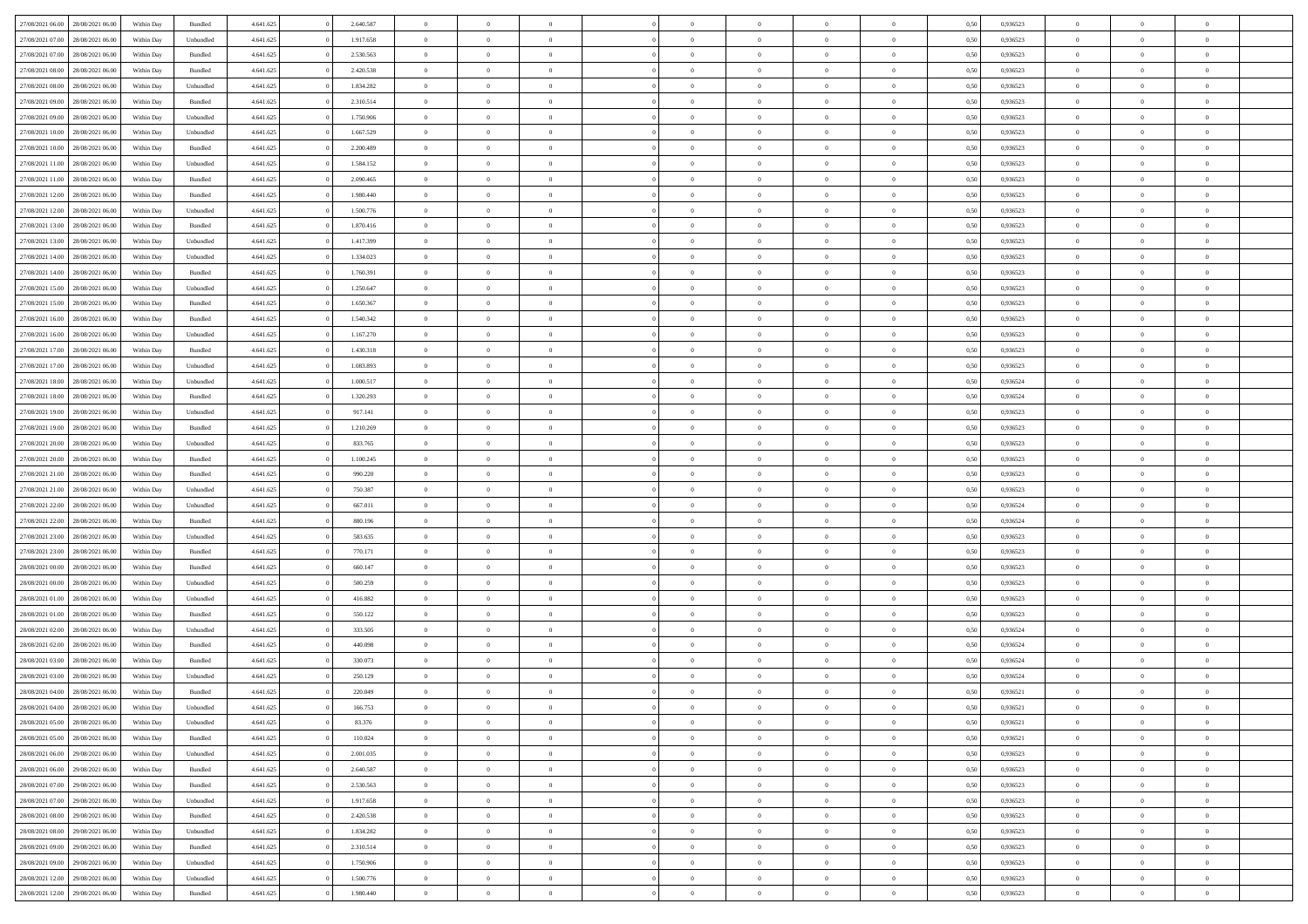| 28/08/2021 13:00 | 29/08/2021 06:00 | Within Day | Bundled   | 4.641.625 | 1.870.416 | $\overline{0}$ | $\theta$       |                | $\overline{0}$ | $\bf{0}$       | $\overline{0}$ | $\theta$       | 0,50 | 0,936523 | $\theta$       | $\theta$       | $\overline{0}$           |  |
|------------------|------------------|------------|-----------|-----------|-----------|----------------|----------------|----------------|----------------|----------------|----------------|----------------|------|----------|----------------|----------------|--------------------------|--|
|                  |                  |            |           |           |           | $\overline{0}$ | $\overline{0}$ |                |                |                |                |                |      |          |                |                | $\overline{0}$           |  |
| 28/08/2021 13:00 | 29/08/2021 06.0  | Within Day | Unbundled | 4.641.625 | 1.417.399 |                |                | $\overline{0}$ | $\overline{0}$ | $\,$ 0         | $\bf{0}$       | $\bf{0}$       | 0,50 | 0,936523 | $\,$ 0 $\,$    | $\overline{0}$ |                          |  |
| 28/08/2021 14:00 | 29/08/2021 06:00 | Within Day | Bundled   | 4.641.625 | 1.760.391 | $\overline{0}$ | $\overline{0}$ | $\overline{0}$ | $\overline{0}$ | $\bf{0}$       | $\overline{0}$ | $\mathbf{0}$   | 0.50 | 0.936523 | $\bf{0}$       | $\overline{0}$ | $\overline{0}$           |  |
| 28/08/2021 14:00 | 29/08/2021 06:00 | Within Day | Unbundled | 4.641.625 | 1.334.023 | $\overline{0}$ | $\overline{0}$ | $\overline{0}$ | $\overline{0}$ | $\,$ 0         | $\overline{0}$ | $\overline{0}$ | 0,50 | 0,936523 | $\,$ 0 $\,$    | $\overline{0}$ | $\overline{0}$           |  |
| 28/08/2021 15:00 | 29/08/2021 06.00 | Within Day | Unbundled | 4.641.625 | 1.250.647 | $\overline{0}$ | $\theta$       | $\overline{0}$ |                | $\overline{0}$ | $\overline{0}$ | $\bf{0}$       | 0,50 | 0,936523 | $\,$ 0 $\,$    | $\overline{0}$ | $\overline{0}$           |  |
| 28/08/2021 15:00 | 29/08/2021 06:00 | Within Day | Bundled   | 4.641.625 | 1.650.367 | $\overline{0}$ | $\overline{0}$ | $\overline{0}$ | $\overline{0}$ | $\bf{0}$       | $\overline{0}$ | $\bf{0}$       | 0.50 | 0.936523 | $\,0\,$        | $\theta$       | $\overline{0}$           |  |
| 28/08/2021 16:00 | 29/08/2021 06:00 | Within Day | Unbundled | 4.641.625 | 1.167.270 | $\overline{0}$ | $\overline{0}$ | $\overline{0}$ | $\overline{0}$ | $\,$ 0         | $\overline{0}$ | $\overline{0}$ | 0,50 | 0,936523 | $\,$ 0 $\,$    | $\theta$       | $\overline{0}$           |  |
| 28/08/2021 16:00 | 29/08/2021 06.00 | Within Day | Bundled   | 4.641.625 | 1.540.342 | $\overline{0}$ | $\theta$       | $\overline{0}$ | $\overline{0}$ | $\,$ 0         | $\overline{0}$ | $\bf{0}$       | 0,50 | 0,936523 | $\,$ 0 $\,$    | $\overline{0}$ | $\overline{0}$           |  |
| 28/08/2021 17:00 | 29/08/2021 06:00 | Within Day | Unbundled | 4.641.625 | 1.083.893 | $\overline{0}$ | $\overline{0}$ | $\overline{0}$ | $\overline{0}$ | $\bf{0}$       | $\overline{0}$ | $\bf{0}$       | 0.50 | 0.936523 | $\,0\,$        | $\overline{0}$ | $\overline{0}$           |  |
| 28/08/2021 17:00 | 29/08/2021 06:00 | Within Day | Bundled   | 4.641.625 | 1.430.318 | $\overline{0}$ | $\overline{0}$ | $\overline{0}$ | $\overline{0}$ | $\,$ 0         | $\overline{0}$ | $\bf{0}$       | 0,50 | 0,936523 | $\,$ 0 $\,$    | $\overline{0}$ | $\overline{0}$           |  |
|                  |                  |            |           |           |           |                |                |                |                |                |                |                |      |          |                |                |                          |  |
| 28/08/2021 18:00 | 29/08/2021 06.00 | Within Day | Unbundled | 4.641.625 | 1.000.517 | $\overline{0}$ | $\theta$       | $\overline{0}$ | $\overline{0}$ | $\,$ 0         | $\overline{0}$ | $\bf{0}$       | 0,50 | 0,936524 | $\,$ 0 $\,$    | $\overline{0}$ | $\overline{0}$           |  |
| 28/08/2021 18:00 | 29/08/2021 06:00 | Within Day | Bundled   | 4.641.625 | 1.320.293 | $\overline{0}$ | $\overline{0}$ | $\overline{0}$ | $\overline{0}$ | $\bf{0}$       | $\overline{0}$ | $\mathbf{0}$   | 0.50 | 0.936524 | $\bf{0}$       | $\overline{0}$ | $\overline{\phantom{a}}$ |  |
| 28/08/2021 19:00 | 29/08/2021 06:00 | Within Day | Bundled   | 4.641.625 | 1.210.269 | $\overline{0}$ | $\overline{0}$ | $\overline{0}$ | $\overline{0}$ | $\,$ 0         | $\overline{0}$ | $\overline{0}$ | 0,50 | 0,936523 | $\,$ 0 $\,$    | $\overline{0}$ | $\overline{0}$           |  |
| 28/08/2021 19:00 | 29/08/2021 06.00 | Within Day | Unbundled | 4.641.625 | 917.141   | $\overline{0}$ | $\theta$       | $\overline{0}$ | $\overline{0}$ | $\overline{0}$ | $\overline{0}$ | $\bf{0}$       | 0,50 | 0,936523 | $\,$ 0 $\,$    | $\overline{0}$ | $\overline{0}$           |  |
| 28/08/2021 20:00 | 29/08/2021 06:00 | Within Day | Unbundled | 4.641.625 | 833.765   | $\overline{0}$ | $\overline{0}$ | $\overline{0}$ | $\overline{0}$ | $\bf{0}$       | $\overline{0}$ | $\bf{0}$       | 0.50 | 0.936523 | $\,0\,$        | $\theta$       | $\overline{0}$           |  |
| 28/08/2021 20:00 | 29/08/2021 06:00 | Within Day | Bundled   | 4.641.625 | 1.100.245 | $\overline{0}$ | $\overline{0}$ | $\overline{0}$ | $\overline{0}$ | $\,$ 0         | $\overline{0}$ | $\bf{0}$       | 0,50 | 0,936523 | $\,$ 0 $\,$    | $\theta$       | $\overline{0}$           |  |
| 28/08/2021 21:00 | 29/08/2021 06.00 | Within Day | Bundled   | 4.641.625 | 990.220   | $\overline{0}$ | $\theta$       | $\overline{0}$ | $\overline{0}$ | $\bf{0}$       | $\overline{0}$ | $\bf{0}$       | 0,50 | 0,936523 | $\,$ 0 $\,$    | $\overline{0}$ | $\overline{0}$           |  |
| 28/08/2021 21:00 | 29/08/2021 06:00 | Within Day | Unbundled | 4.641.625 | 750,387   | $\overline{0}$ | $\overline{0}$ | $\overline{0}$ | $\overline{0}$ | $\bf{0}$       | $\overline{0}$ | $\bf{0}$       | 0.50 | 0.936523 | $\,0\,$        | $\overline{0}$ | $\overline{\phantom{a}}$ |  |
| 28/08/2021 22:00 | 29/08/2021 06:00 | Within Day | Bundled   | 4.641.625 | 880.196   | $\overline{0}$ | $\overline{0}$ | $\overline{0}$ | $\overline{0}$ | $\bf{0}$       | $\overline{0}$ | $\bf{0}$       | 0,50 | 0,936524 | $\,$ 0 $\,$    | $\overline{0}$ | $\overline{0}$           |  |
|                  |                  |            |           |           |           |                | $\theta$       | $\overline{0}$ | $\overline{0}$ | $\,$ 0         |                |                |      |          | $\,$ 0 $\,$    | $\overline{0}$ | $\overline{0}$           |  |
| 28/08/2021 22:00 | 29/08/2021 06.00 | Within Day | Unbundled | 4.641.625 | 667.011   | $\overline{0}$ |                |                |                |                | $\bf{0}$       | $\bf{0}$       | 0,50 | 0,936524 |                |                |                          |  |
| 28/08/2021 23:00 | 29/08/2021 06:00 | Within Day | Bundled   | 4.641.625 | 770.171   | $\overline{0}$ | $\overline{0}$ | $\overline{0}$ | $\overline{0}$ | $\bf{0}$       | $\overline{0}$ | $\mathbf{0}$   | 0.50 | 0.936523 | $\bf{0}$       | $\overline{0}$ | $\bf{0}$                 |  |
| 28/08/2021 23:00 | 29/08/2021 06:00 | Within Day | Unbundled | 4.641.625 | 583.635   | $\overline{0}$ | $\overline{0}$ | $\overline{0}$ | $\overline{0}$ | $\bf{0}$       | $\overline{0}$ | $\overline{0}$ | 0,50 | 0,936523 | $\,$ 0 $\,$    | $\overline{0}$ | $\overline{0}$           |  |
| 29/08/2021 00:00 | 29/08/2021 06.00 | Within Day | Bundled   | 4.641.625 | 660.147   | $\overline{0}$ | $\theta$       | $\overline{0}$ | $\overline{0}$ | $\bf{0}$       | $\overline{0}$ | $\bf{0}$       | 0,50 | 0,936523 | $\,$ 0 $\,$    | $\overline{0}$ | $\overline{0}$           |  |
| 29/08/2021 00:00 | 29/08/2021 06:00 | Within Day | Unbundled | 4.641.625 | 500.259   | $\overline{0}$ | $\overline{0}$ | $\overline{0}$ | $\overline{0}$ | $\bf{0}$       | $\overline{0}$ | $\bf{0}$       | 0.50 | 0.936523 | $\,0\,$        | $\theta$       | $\overline{0}$           |  |
| 29/08/2021 01:00 | 29/08/2021 06:00 | Within Day | Bundled   | 4.641.625 | 550.122   | $\overline{0}$ | $\overline{0}$ | $\overline{0}$ | $\overline{0}$ | $\,$ 0         | $\overline{0}$ | $\overline{0}$ | 0,50 | 0,936523 | $\,0\,$        | $\theta$       | $\overline{0}$           |  |
| 29/08/2021 01:00 | 29/08/2021 06.00 | Within Day | Unbundled | 4.641.625 | 416.882   | $\overline{0}$ | $\theta$       | $\overline{0}$ |                | $\bf{0}$       | $\overline{0}$ | $\bf{0}$       | 0,50 | 0,936523 | $\,$ 0 $\,$    | $\overline{0}$ | $\overline{0}$           |  |
| 29/08/2021 02:00 | 29/08/2021 06:00 | Within Day | Unbundled | 4.641.625 | 333,505   | $\overline{0}$ | $\overline{0}$ | $\overline{0}$ | $\overline{0}$ | $\bf{0}$       | $\overline{0}$ | $\bf{0}$       | 0.50 | 0.936524 | $\,0\,$        | $\overline{0}$ | $\overline{0}$           |  |
| 29/08/2021 02:00 | 29/08/2021 06:00 | Within Day | Bundled   | 4.641.625 | 440.098   | $\overline{0}$ | $\overline{0}$ | $\overline{0}$ | $\overline{0}$ | $\,$ 0         | $\overline{0}$ | $\bf{0}$       | 0,50 | 0,936524 | $\,$ 0 $\,$    | $\overline{0}$ | $\overline{0}$           |  |
| 29/08/2021 03:00 | 29/08/2021 06.00 | Within Day | Bundled   | 4.641.625 | 330.073   | $\bf{0}$       | $\overline{0}$ | $\overline{0}$ | $\overline{0}$ | $\bf{0}$       | $\bf{0}$       | $\bf{0}$       | 0,50 | 0,936524 | $\,$ 0 $\,$    | $\overline{0}$ | $\overline{0}$           |  |
|                  | 29/08/2021 06:00 | Within Day |           |           |           |                | $\overline{0}$ | $\overline{0}$ | $\overline{0}$ |                | $\overline{0}$ |                | 0.50 | 0.936524 | $\bf{0}$       | $\overline{0}$ | $\overline{\phantom{a}}$ |  |
| 29/08/2021 03:00 |                  |            | Unbundled | 4.641.625 | 250.129   | $\overline{0}$ |                |                |                | $\bf{0}$       |                | $\mathbf{0}$   |      |          |                |                |                          |  |
| 29/08/2021 04:00 | 29/08/2021 06:00 | Within Dav | Unbundled | 4.641.625 | 166.753   | $\overline{0}$ | $\overline{0}$ | $\overline{0}$ | $\overline{0}$ | $\mathbf{0}$   | $\overline{0}$ | $\overline{0}$ | 0.50 | 0,936521 | $\theta$       | $\overline{0}$ | $\overline{0}$           |  |
| 29/08/2021 04:00 | 29/08/2021 06.00 | Within Day | Bundled   | 4.641.625 | 220.049   | $\overline{0}$ | $\theta$       | $\overline{0}$ | $\overline{0}$ | $\bf{0}$       | $\overline{0}$ | $\bf{0}$       | 0,50 | 0,936521 | $\,$ 0 $\,$    | $\overline{0}$ | $\overline{0}$           |  |
| 29/08/2021 05:00 | 29/08/2021 06:00 | Within Day | Bundled   | 4.641.625 | 110.024   | $\overline{0}$ | $\overline{0}$ | $\overline{0}$ | $\overline{0}$ | $\bf{0}$       | $\overline{0}$ | $\bf{0}$       | 0.50 | 0.936521 | $\,0\,$        | $\theta$       | $\overline{0}$           |  |
| 29/08/2021 05:00 | 29/08/2021 06:00 | Within Dav | Unbundled | 4.641.625 | 83.376    | $\overline{0}$ | $\theta$       | $\Omega$       | $\overline{0}$ | $\bf{0}$       | $\overline{0}$ | $\overline{0}$ | 0.50 | 0,936521 | $\theta$       | $\overline{0}$ | $\overline{0}$           |  |
| 29/08/2021 06:00 | 30/08/2021 06:00 | Within Day | Bundled   | 4.641.625 | 2.640.587 | $\overline{0}$ | $\theta$       | $\overline{0}$ | $\overline{0}$ | $\,$ 0         | $\overline{0}$ | $\bf{0}$       | 0,50 | 0,936523 | $\,$ 0 $\,$    | $\overline{0}$ | $\overline{0}$           |  |
| 29/08/2021 06:00 | 30/08/2021 06:00 | Within Day | Unbundled | 4.641.625 | 2.001.035 | $\overline{0}$ | $\overline{0}$ | $\overline{0}$ | $\overline{0}$ | $\bf{0}$       | $\overline{0}$ | $\bf{0}$       | 0.50 | 0.936523 | $\,0\,$        | $\overline{0}$ | $\overline{0}$           |  |
| 29/08/2021 07:00 | 30/08/2021 06:00 | Within Dav | Bundled   | 4.641.625 | 2.530.563 | $\overline{0}$ | $\overline{0}$ | $\overline{0}$ | $\overline{0}$ | $\overline{0}$ | $\overline{0}$ | $\overline{0}$ | 0.50 | 0.936523 | $\theta$       | $\overline{0}$ | $\overline{0}$           |  |
| 29/08/2021 07:00 | 30/08/2021 06.0  | Within Day | Unbundled | 4.641.625 | 1.917.658 | $\bf{0}$       | $\overline{0}$ | $\overline{0}$ | $\overline{0}$ | $\bf{0}$       | $\overline{0}$ | $\bf{0}$       | 0,50 | 0,936523 | $\,$ 0 $\,$    | $\overline{0}$ | $\overline{0}$           |  |
| 29/08/2021 08:00 | 30/08/2021 06:00 | Within Day | Bundled   | 4.641.625 | 2.420.538 | $\overline{0}$ | $\overline{0}$ | $\overline{0}$ | $\overline{0}$ | $\bf{0}$       | $\overline{0}$ | $\mathbf{0}$   | 0.50 | 0.936523 | $\bf{0}$       | $\overline{0}$ | $\overline{0}$           |  |
| 29/08/2021 08:00 | 30/08/2021 06:00 | Within Dav | Unbundled | 4.641.625 | 1.834.282 | $\overline{0}$ | $\overline{0}$ | $\Omega$       | $\overline{0}$ | $\mathbf{0}$   | $\overline{0}$ | $\overline{0}$ | 0.50 | 0.936523 | $\theta$       | $\overline{0}$ | $\overline{0}$           |  |
|                  | 30/08/2021 06:00 | Within Day | Bundled   | 4.641.625 | 2.310.514 | $\overline{0}$ | $\theta$       | $\overline{0}$ | $\overline{0}$ | $\,$ 0         | $\overline{0}$ | $\bf{0}$       | 0,50 | 0,936523 | $\,$ 0 $\,$    | $\overline{0}$ | $\overline{0}$           |  |
| 29/08/2021 09:00 |                  |            |           |           |           |                |                |                |                |                |                |                |      |          |                |                |                          |  |
| 29/08/2021 09:00 | 30/08/2021 06:00 | Within Day | Unbundled | 4.641.625 | 1.750.906 | $\overline{0}$ | $\theta$       | $\overline{0}$ | $\overline{0}$ | $\overline{0}$ | $\Omega$       | $\overline{0}$ | 0.50 | 0.936523 | $\,0\,$        | $\theta$       | $\overline{0}$           |  |
| 29/08/2021 11:00 | 30/08/2021 06:00 | Within Dav | Unbundled | 4.641.625 | 1.584.152 | $\overline{0}$ | $\Omega$       | $\Omega$       | $\Omega$       | $\bf{0}$       | $\overline{0}$ | $\bf{0}$       | 0.50 | 0.936523 | $\theta$       | $\theta$       | $\overline{0}$           |  |
| 29/08/2021 11:00 | 30/08/2021 06:00 | Within Day | Bundled   | 4.641.625 | 2.090.465 | $\bf{0}$       | $\,$ 0 $\,$    | $\overline{0}$ | $\overline{0}$ | $\,$ 0         | $\overline{0}$ | $\bf{0}$       | 0,50 | 0,936523 | $\,$ 0 $\,$    | $\overline{0}$ | $\overline{0}$           |  |
| 29/08/2021 12:00 | 30/08/2021 06:00 | Within Day | Unbundled | 4.641.625 | 1.500.776 | $\bf{0}$       | $\theta$       |                |                |                |                |                | 0,50 | 0.936523 | $\bf{0}$       | $\theta$       |                          |  |
| 29/08/2021 12:00 | 30/08/2021 06:00 | Within Day | Bundled   | 4.641.625 | 1.980.440 | $\overline{0}$ | $\overline{0}$ | $\overline{0}$ | $\overline{0}$ | $\overline{0}$ | $\overline{0}$ | $\overline{0}$ | 0,50 | 0.936523 | $\theta$       | $\overline{0}$ | $\overline{0}$           |  |
| 29/08/2021 13:00 | 30/08/2021 06:00 | Within Day | Unbundled | 4.641.625 | 1.417.399 | $\overline{0}$ | $\overline{0}$ | $\overline{0}$ | $\overline{0}$ | $\overline{0}$ | $\overline{0}$ | $\bf{0}$       | 0,50 | 0,936523 | $\bf{0}$       | $\overline{0}$ | $\bf{0}$                 |  |
| 29/08/2021 13:00 | 30/08/2021 06:00 | Within Day | Bundled   | 4.641.625 | 1.870.416 | $\overline{0}$ | $\overline{0}$ | $\overline{0}$ | $\overline{0}$ | $\overline{0}$ | $\overline{0}$ | $\mathbf{0}$   | 0.50 | 0.936523 | $\overline{0}$ | $\bf{0}$       | $\bf{0}$                 |  |
| 29/08/2021 14:00 | 30/08/2021 06:00 | Within Day | Bundled   | 4.641.625 | 1.760.391 | $\overline{0}$ | $\overline{0}$ | $\overline{0}$ | $\overline{0}$ | $\overline{0}$ | $\overline{0}$ | $\overline{0}$ | 0,50 | 0.936523 | $\overline{0}$ | $\theta$       | $\overline{0}$           |  |
| 29/08/2021 14:00 | 30/08/2021 06:00 | Within Day | Unbundled | 4.641.625 | 1.334.023 | $\overline{0}$ | $\overline{0}$ | $\overline{0}$ | $\overline{0}$ | $\bf{0}$       | $\overline{0}$ | $\bf{0}$       | 0,50 | 0,936523 | $\bf{0}$       | $\overline{0}$ | $\overline{0}$           |  |
| 29/08/2021 15:00 | 30/08/2021 06:00 | Within Day | Bundled   | 4.641.625 | 1.650.367 | $\overline{0}$ | $\overline{0}$ | $\overline{0}$ | $\overline{0}$ | $\bf{0}$       | $\overline{0}$ | $\mathbf{0}$   | 0.50 | 0.936523 | $\,$ 0 $\,$    | $\theta$       | $\overline{0}$           |  |
| 29/08/2021 15:00 | 30/08/2021 06:00 | Within Day | Unbundled | 4.641.625 | 1.250.647 | $\overline{0}$ | $\overline{0}$ | $\overline{0}$ | $\overline{0}$ | $\overline{0}$ | $\overline{0}$ | $\overline{0}$ | 0,50 | 0.936523 | $\overline{0}$ | $\theta$       | $\overline{0}$           |  |
|                  |                  |            |           |           |           |                |                |                |                |                |                |                |      |          |                |                |                          |  |
| 29/08/2021 16:00 | 30/08/2021 06:00 | Within Day | Unbundled | 4.641.625 | 1.167.270 | $\overline{0}$ | $\,$ 0         | $\overline{0}$ | $\bf{0}$       | $\,$ 0 $\,$    | $\overline{0}$ | $\bf{0}$       | 0,50 | 0,936523 | $\,$ 0 $\,$    | $\overline{0}$ | $\overline{0}$           |  |
| 29/08/2021 16:00 | 30/08/2021 06:00 | Within Day | Bundled   | 4.641.625 | 1.540.342 | $\overline{0}$ | $\overline{0}$ | $\overline{0}$ | $\overline{0}$ | $\bf{0}$       | $\overline{0}$ | $\mathbf{0}$   | 0.50 | 0.936523 | $\mathbf{0}$   | $\,$ 0 $\,$    | $\overline{0}$           |  |
| 29/08/2021 17:00 | 30/08/2021 06:00 | Within Day | Unbundled | 4.641.625 | 1.083.893 | $\overline{0}$ | $\overline{0}$ | $\overline{0}$ | $\overline{0}$ | $\overline{0}$ | $\overline{0}$ | $\overline{0}$ | 0,50 | 0.936523 | $\overline{0}$ | $\theta$       | $\overline{0}$           |  |
| 29/08/2021 17:00 | 30/08/2021 06:00 | Within Day | Bundled   | 4.641.625 | 1.430.318 | $\overline{0}$ | $\overline{0}$ | $\overline{0}$ | $\bf{0}$       | $\bf{0}$       | $\overline{0}$ | $\bf{0}$       | 0,50 | 0,936523 | $\bf{0}$       | $\overline{0}$ | $\bf{0}$                 |  |
| 29/08/2021 18:00 | 30/08/2021 06:00 | Within Day | Unbundled | 4.641.625 | 1.000.517 | $\,$ 0 $\,$    | $\,$ 0 $\,$    | $\overline{0}$ | $\overline{0}$ | $\,$ 0 $\,$    | $\,$ 0 $\,$    | $\,$ 0 $\,$    | 0,50 | 0,936524 | $\mathbf{0}^-$ | $\,$ 0 $\,$    | $\,$ 0 $\,$              |  |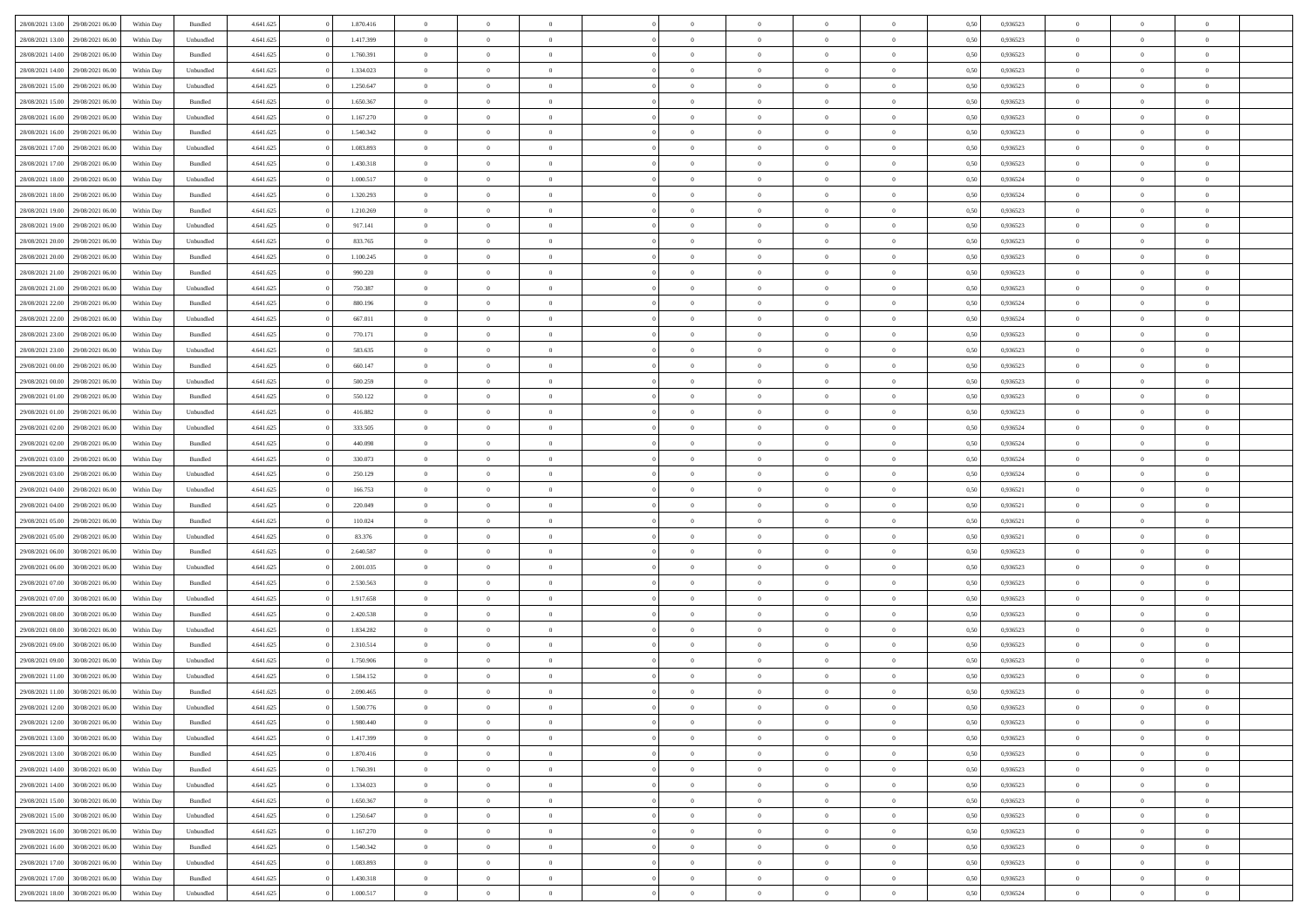| 29/08/2021 18:00 | 30/08/2021 06:00 | Within Day | Bundled            | 4.641.625 | 1.320.293 | $\overline{0}$ | $\Omega$       |                | $\Omega$       | $\Omega$       | $\theta$       | $\theta$       | 0,50 | 0,936524 | $\theta$       | $\theta$       | $\overline{0}$ |  |
|------------------|------------------|------------|--------------------|-----------|-----------|----------------|----------------|----------------|----------------|----------------|----------------|----------------|------|----------|----------------|----------------|----------------|--|
|                  |                  |            |                    |           |           |                |                |                |                |                |                |                |      |          |                |                |                |  |
| 29/08/2021 19:00 | 30/08/2021 06:00 | Within Day | Bundled            | 4.641.625 | 1.210.269 | $\overline{0}$ | $\theta$       | $\overline{0}$ | $\overline{0}$ | $\bf{0}$       | $\overline{0}$ | $\bf{0}$       | 0,50 | 0,936523 | $\theta$       | $\overline{0}$ | $\overline{0}$ |  |
| 29/08/2021 19:00 | 30/08/2021 06:00 | Within Day | Unbundled          | 4.641.625 | 917.141   | $\overline{0}$ | $\bf{0}$       | $\overline{0}$ | $\bf{0}$       | $\bf{0}$       | $\bf{0}$       | $\mathbf{0}$   | 0,50 | 0,936523 | $\overline{0}$ | $\overline{0}$ | $\bf{0}$       |  |
| 29/08/2021 20:00 | 30/08/2021 06:00 | Within Dav | Bundled            | 4.641.625 | 1.100.245 | $\overline{0}$ | $\overline{0}$ | $\overline{0}$ | $\overline{0}$ | $\bf{0}$       | $\overline{0}$ | $\overline{0}$ | 0.50 | 0.936523 | $\theta$       | $\theta$       | $\overline{0}$ |  |
| 29/08/2021 20:00 | 30/08/2021 06:00 | Within Day | Unbundled          | 4.641.625 | 833.765   | $\overline{0}$ | $\theta$       | $\overline{0}$ | $\overline{0}$ | $\bf{0}$       | $\overline{0}$ | $\bf{0}$       | 0,50 | 0,936523 | $\theta$       | $\overline{0}$ | $\overline{0}$ |  |
| 29/08/2021 21:00 | 30/08/2021 06:00 | Within Day | Bundled            | 4.641.625 | 990.220   | $\overline{0}$ | $\overline{0}$ | $\overline{0}$ | $\bf{0}$       | $\overline{0}$ | $\overline{0}$ | $\mathbf{0}$   | 0,50 | 0,936523 | $\overline{0}$ | $\overline{0}$ | $\bf{0}$       |  |
| 29/08/2021 21:00 | 30/08/2021 06:00 | Within Dav | Unbundled          | 4.641.625 | 750.387   | $\overline{0}$ | $\overline{0}$ | $\overline{0}$ | $\overline{0}$ | $\overline{0}$ | $\overline{0}$ | $\overline{0}$ | 0.50 | 0.936523 | $\theta$       | $\overline{0}$ | $\overline{0}$ |  |
| 29/08/2021 22.00 | 30/08/2021 06:00 | Within Day | Unbundled          | 4.641.625 | 667.011   | $\overline{0}$ | $\theta$       | $\overline{0}$ | $\overline{0}$ | $\bf{0}$       | $\overline{0}$ | $\bf{0}$       | 0,50 | 0,936524 | $\theta$       | $\theta$       | $\overline{0}$ |  |
| 29/08/2021 22:00 | 30/08/2021 06:00 | Within Day | Bundled            | 4.641.625 | 880.196   | $\overline{0}$ | $\overline{0}$ | $\overline{0}$ | $\bf{0}$       | $\bf{0}$       | $\bf{0}$       | $\bf{0}$       | 0,50 | 0,936524 | $\,0\,$        | $\overline{0}$ | $\overline{0}$ |  |
| 29/08/2021 23:00 | 30/08/2021 06:00 | Within Dav | Unbundled          | 4.641.625 | 583.635   | $\overline{0}$ | $\overline{0}$ | $\overline{0}$ | $\overline{0}$ | $\overline{0}$ | $\overline{0}$ | $\overline{0}$ | 0.50 | 0.936523 | $\theta$       | $\overline{0}$ | $\overline{0}$ |  |
|                  |                  |            |                    |           |           |                |                |                |                |                |                |                |      |          |                |                |                |  |
| 29/08/2021 23:00 | 30/08/2021 06:00 | Within Day | Bundled            | 4.641.625 | 770.171   | $\overline{0}$ | $\theta$       | $\overline{0}$ | $\overline{0}$ | $\bf{0}$       | $\overline{0}$ | $\bf{0}$       | 0,50 | 0,936523 | $\,$ 0 $\,$    | $\overline{0}$ | $\overline{0}$ |  |
| 30/08/2021 00:00 | 30/08/2021 06:00 | Within Day | Bundled            | 4.641.625 | 660.147   | $\overline{0}$ | $\bf{0}$       | $\overline{0}$ | $\overline{0}$ | $\bf{0}$       | $\overline{0}$ | $\mathbf{0}$   | 0,50 | 0,936523 | $\bf{0}$       | $\overline{0}$ | $\bf{0}$       |  |
| 30/08/2021 00:00 | 30/08/2021 06:00 | Within Day | Unbundled          | 4.641.625 | 500.259   | $\overline{0}$ | $\overline{0}$ | $\overline{0}$ | $\overline{0}$ | $\bf{0}$       | $\overline{0}$ | $\overline{0}$ | 0.50 | 0.936523 | $\theta$       | $\theta$       | $\overline{0}$ |  |
| 30/08/2021 01:00 | 30/08/2021 06:00 | Within Day | Bundled            | 4.641.625 | 550.122   | $\overline{0}$ | $\theta$       | $\overline{0}$ | $\overline{0}$ | $\bf{0}$       | $\overline{0}$ | $\bf{0}$       | 0,50 | 0,936523 | $\theta$       | $\overline{0}$ | $\overline{0}$ |  |
| 30/08/2021 01:00 | 30/08/2021 06:00 | Within Day | Unbundled          | 4.641.625 | 416.882   | $\overline{0}$ | $\overline{0}$ | $\overline{0}$ | $\overline{0}$ | $\overline{0}$ | $\overline{0}$ | $\mathbf{0}$   | 0,50 | 0,936523 | $\bf{0}$       | $\overline{0}$ | $\bf{0}$       |  |
| 30/08/2021 02:00 | 30/08/2021 06:00 | Within Dav | Bundled            | 4.641.625 | 440.098   | $\overline{0}$ | $\overline{0}$ | $\overline{0}$ | $\overline{0}$ | $\overline{0}$ | $\overline{0}$ | $\overline{0}$ | 0.50 | 0,936524 | $\theta$       | $\overline{0}$ | $\overline{0}$ |  |
| 30/08/2021 02:00 | 30/08/2021 06:00 | Within Day | Unbundled          | 4.641.625 | 333.505   | $\overline{0}$ | $\theta$       | $\overline{0}$ | $\overline{0}$ | $\bf{0}$       | $\overline{0}$ | $\bf{0}$       | 0,50 | 0,936524 | $\theta$       | $\theta$       | $\overline{0}$ |  |
| 30/08/2021 03:00 | 30/08/2021 06:00 | Within Day | Unbundled          | 4.641.625 | 250.129   | $\overline{0}$ | $\overline{0}$ | $\overline{0}$ | $\overline{0}$ | $\bf{0}$       | $\overline{0}$ | $\mathbf{0}$   | 0,50 | 0,936524 | $\,0\,$        | $\overline{0}$ | $\bf{0}$       |  |
| 30/08/2021 03:00 | 30/08/2021 06:00 | Within Day | Bundled            | 4.641.625 | 330.073   | $\overline{0}$ | $\overline{0}$ | $\overline{0}$ | $\overline{0}$ | $\overline{0}$ | $\overline{0}$ | $\overline{0}$ | 0.50 | 0,936524 | $\theta$       | $\overline{0}$ | $\overline{0}$ |  |
| 30/08/2021 04:00 | 30/08/2021 06:00 | Within Day | Bundled            | 4.641.625 | 220.049   | $\overline{0}$ | $\theta$       | $\overline{0}$ | $\overline{0}$ | $\bf{0}$       | $\overline{0}$ | $\bf{0}$       | 0,50 | 0,936521 | $\,$ 0 $\,$    | $\overline{0}$ | $\overline{0}$ |  |
|                  |                  |            |                    |           |           |                |                |                |                |                |                |                |      |          |                |                |                |  |
| 30/08/2021 04:00 | 30/08/2021 06:00 | Within Day | Unbundled          | 4.641.625 | 166.753   | $\overline{0}$ | $\overline{0}$ | $\overline{0}$ | $\overline{0}$ | $\bf{0}$       | $\overline{0}$ | $\mathbf{0}$   | 0,50 | 0,936521 | $\,0\,$        | $\overline{0}$ | $\bf{0}$       |  |
| 30/08/2021 05:00 | 30/08/2021 06:00 | Within Day | Bundled            | 4.641.625 | 110.024   | $\overline{0}$ | $\overline{0}$ | $\overline{0}$ | $\overline{0}$ | $\overline{0}$ | $\overline{0}$ | $\overline{0}$ | 0.50 | 0.936521 | $\theta$       | $\overline{0}$ | $\overline{0}$ |  |
| 30/08/2021 05:00 | 30/08/2021 06:00 | Within Day | Unbundled          | 4.641.625 | 83.376    | $\overline{0}$ | $\theta$       | $\overline{0}$ | $\overline{0}$ | $\bf{0}$       | $\overline{0}$ | $\bf{0}$       | 0,50 | 0,936521 | $\,$ 0 $\,$    | $\overline{0}$ | $\overline{0}$ |  |
| 30/08/2021 06:00 | 31/08/2021 06:00 | Within Day | Unbundled          | 4.641.625 | 2.001.035 | $\overline{0}$ | $\overline{0}$ | $\overline{0}$ | $\overline{0}$ | $\overline{0}$ | $\overline{0}$ | $\mathbf{0}$   | 0,50 | 0,936523 | $\bf{0}$       | $\overline{0}$ | $\bf{0}$       |  |
| 30/08/2021 06:00 | 31/08/2021 06:00 | Within Dav | Bundled            | 4.641.625 | 2.640.587 | $\overline{0}$ | $\overline{0}$ | $\overline{0}$ | $\overline{0}$ | $\overline{0}$ | $\overline{0}$ | $\overline{0}$ | 0.50 | 0.936523 | $\theta$       | $\overline{0}$ | $\overline{0}$ |  |
| 30/08/2021 07:00 | 31/08/2021 06:00 | Within Day | Unbundled          | 4.641.625 | 1.917.658 | $\overline{0}$ | $\theta$       | $\overline{0}$ | $\overline{0}$ | $\bf{0}$       | $\overline{0}$ | $\bf{0}$       | 0,50 | 0,936523 | $\theta$       | $\theta$       | $\overline{0}$ |  |
| 30/08/2021 07:00 | 31/08/2021 06:00 | Within Day | Bundled            | 4.641.625 | 2.530.563 | $\overline{0}$ | $\overline{0}$ | $\overline{0}$ | $\overline{0}$ | $\bf{0}$       | $\overline{0}$ | $\bf{0}$       | 0,50 | 0,936523 | $\,0\,$        | $\overline{0}$ | $\overline{0}$ |  |
| 30/08/2021 08:00 | 31/08/2021 06:00 | Within Day | Bundled            | 4.641.625 | 2.420.538 | $\overline{0}$ | $\overline{0}$ | $\overline{0}$ | $\overline{0}$ | $\overline{0}$ | $\overline{0}$ | $\overline{0}$ | 0.50 | 0.936523 | $\theta$       | $\overline{0}$ | $\overline{0}$ |  |
| 30/08/2021 08:00 | 31/08/2021 06:00 | Within Day | Unbundled          | 4.641.625 | 1.834.282 | $\overline{0}$ | $\theta$       | $\overline{0}$ | $\overline{0}$ | $\bf{0}$       | $\overline{0}$ | $\bf{0}$       | 0,50 | 0,936523 | $\,$ 0 $\,$    | $\overline{0}$ | $\overline{0}$ |  |
| 30/08/2021 09:00 | 31/08/2021 06:00 | Within Day | Unbundled          | 4.641.625 | 1.750.906 | $\overline{0}$ | $\overline{0}$ | $\overline{0}$ | $\overline{0}$ | $\bf{0}$       | $\overline{0}$ | $\bf{0}$       | 0,50 | 0,936523 | $\bf{0}$       | $\overline{0}$ | $\bf{0}$       |  |
| 30/08/2021 09:00 | 31/08/2021 06.00 |            |                    | 4.641.625 | 2.310.514 | $\overline{0}$ | $\Omega$       | $\Omega$       | $\Omega$       | $\Omega$       | $\overline{0}$ | $\overline{0}$ | 0,50 | 0,936523 | $\,0\,$        | $\theta$       | $\theta$       |  |
|                  |                  | Within Day | Bundled            |           |           | $\overline{0}$ | $\theta$       | $\overline{0}$ | $\overline{0}$ | $\bf{0}$       | $\overline{0}$ |                |      |          | $\theta$       | $\overline{0}$ | $\overline{0}$ |  |
| 30/08/2021 10:00 | 31/08/2021 06:00 | Within Day | Unbundled          | 4.641.625 | 1.667.529 |                |                |                |                |                |                | $\bf{0}$       | 0,50 | 0,936523 |                |                |                |  |
| 30/08/2021 10:00 | 31/08/2021 06:00 | Within Day | Bundled            | 4.641.625 | 2.200.489 | $\overline{0}$ | $\overline{0}$ | $\overline{0}$ | $\overline{0}$ | $\overline{0}$ | $\overline{0}$ | $\mathbf{0}$   | 0,50 | 0,936523 | $\bf{0}$       | $\overline{0}$ | $\bf{0}$       |  |
| 30/08/2021 11:00 | 31/08/2021 06:00 | Within Day | Unbundled          | 4.641.625 | 1.584.152 | $\overline{0}$ | $\Omega$       | $\Omega$       | $\Omega$       | $\overline{0}$ | $\overline{0}$ | $\overline{0}$ | 0.50 | 0.936523 | $\,0\,$        | $\theta$       | $\theta$       |  |
| 30/08/2021 11:00 | 31/08/2021 06:00 | Within Day | Bundled            | 4.641.625 | 2.090.465 | $\overline{0}$ | $\theta$       | $\overline{0}$ | $\overline{0}$ | $\bf{0}$       | $\overline{0}$ | $\bf{0}$       | 0,50 | 0,936523 | $\theta$       | $\overline{0}$ | $\overline{0}$ |  |
| 30/08/2021 12:00 | 31/08/2021 06:00 | Within Day | Unbundled          | 4.641.625 | 1.500.776 | $\overline{0}$ | $\overline{0}$ | $\overline{0}$ | $\overline{0}$ | $\bf{0}$       | $\overline{0}$ | $\bf{0}$       | 0,50 | 0,936523 | $\bf{0}$       | $\overline{0}$ | $\bf{0}$       |  |
| 30/08/2021 12:00 | 31/08/2021 06:00 | Within Day | Bundled            | 4.641.625 | 1.980.440 | $\overline{0}$ | $\Omega$       | $\Omega$       | $\Omega$       | $\overline{0}$ | $\overline{0}$ | $\overline{0}$ | 0.50 | 0.936523 | $\,$ 0 $\,$    | $\theta$       | $\theta$       |  |
| 30/08/2021 13:00 | 31/08/2021 06:00 | Within Day | Bundled            | 4.641.625 | 1.870.416 | $\overline{0}$ | $\theta$       | $\overline{0}$ | $\overline{0}$ | $\,$ 0         | $\overline{0}$ | $\bf{0}$       | 0,50 | 0,936523 | $\,$ 0 $\,$    | $\overline{0}$ | $\overline{0}$ |  |
| 30/08/2021 13:00 | 31/08/2021 06:00 | Within Day | Unbundled          | 4.641.625 | 1.417.399 | $\overline{0}$ | $\bf{0}$       | $\overline{0}$ | $\overline{0}$ | $\bf{0}$       | $\overline{0}$ | $\mathbf{0}$   | 0,50 | 0,936523 | $\bf{0}$       | $\overline{0}$ | $\bf{0}$       |  |
| 30/08/2021 14:00 | 31/08/2021 06.00 | Within Day | Bundled            | 4.641.625 | 1.760.391 | $\overline{0}$ | $\Omega$       | $\overline{0}$ | $\Omega$       | $\overline{0}$ | $\overline{0}$ | $\overline{0}$ | 0,50 | 0,936523 | $\,0\,$        | $\theta$       | $\theta$       |  |
| 30/08/2021 14:00 | 31/08/2021 06:00 | Within Day | Unbundled          | 4.641.625 | 1.334.023 | $\overline{0}$ | $\overline{0}$ | $\overline{0}$ | $\overline{0}$ | $\,$ 0         | $\overline{0}$ | $\bf{0}$       | 0,50 | 0,936523 | $\,$ 0 $\,$    | $\overline{0}$ | $\overline{0}$ |  |
| 30/08/2021 15:00 | 31/08/2021 06:00 | Within Day | Unbundled          | 4.641.625 | 1.250.647 | $\overline{0}$ | $\overline{0}$ | $\overline{0}$ | $\bf{0}$       | $\bf{0}$       | $\overline{0}$ | $\mathbf{0}$   | 0,50 | 0,936523 | $\bf{0}$       | $\overline{0}$ | $\bf{0}$       |  |
| 30/08/2021 15:00 | 31/08/2021 06.00 |            | Bundled            | 4.641.625 | 1.650.367 | $\overline{0}$ | $\Omega$       | $\Omega$       | $\Omega$       | $\Omega$       | $\Omega$       | $\overline{0}$ | 0.50 | 0.936523 | $\theta$       | $\theta$       | $\theta$       |  |
|                  |                  | Within Day |                    |           |           |                |                |                |                |                |                |                |      |          |                |                |                |  |
| 30/08/2021 16:00 | 31/08/2021 06:00 | Within Day | Bundled            | 4.641.625 | 1.540.342 | $\overline{0}$ | $\overline{0}$ | $\overline{0}$ | $\bf{0}$       | $\,$ 0         | $\bf{0}$       | $\bf{0}$       | 0,50 | 0,936523 | $\,0\,$        | $\,$ 0 $\,$    | $\overline{0}$ |  |
| 30/08/2021 16:00 | 31/08/2021 06:00 | Within Day | Unbundled          | 4.641.625 | 1.167.270 | $\overline{0}$ | $\bf{0}$       |                |                | $\bf{0}$       |                |                | 0,50 | 0,936523 | $\bf{0}$       | $\overline{0}$ |                |  |
| 30/08/2021 17:00 | 31/08/2021 06:00 | Within Day | Bundled            | 4.641.625 | 1.430.318 | $\overline{0}$ | $\overline{0}$ | $\overline{0}$ | $\Omega$       | $\overline{0}$ | $\overline{0}$ | $\overline{0}$ | 0,50 | 0.936523 | $\theta$       | $\theta$       | $\theta$       |  |
| 30/08/2021 17:00 | 31/08/2021 06:00 | Within Day | Unbundled          | 4.641.625 | 1.083.893 | $\overline{0}$ | $\,$ 0         | $\overline{0}$ | $\bf{0}$       | $\,$ 0 $\,$    | $\overline{0}$ | $\,$ 0 $\,$    | 0,50 | 0,936523 | $\,$ 0 $\,$    | $\,$ 0 $\,$    | $\,$ 0         |  |
| 30/08/2021 18:00 | 31/08/2021 06:00 | Within Day | Unbundled          | 4.641.625 | 1.000.517 | $\overline{0}$ | $\overline{0}$ | $\overline{0}$ | $\overline{0}$ | $\overline{0}$ | $\overline{0}$ | $\mathbf{0}$   | 0,50 | 0,936524 | $\overline{0}$ | $\bf{0}$       | $\bf{0}$       |  |
| 30/08/2021 18:00 | 31/08/2021 06:00 | Within Day | $\mathbf B$ undled | 4.641.625 | 1.320.293 | $\overline{0}$ | $\overline{0}$ | $\overline{0}$ | $\Omega$       | $\overline{0}$ | $\overline{0}$ | $\overline{0}$ | 0,50 | 0,936524 | $\overline{0}$ | $\theta$       | $\overline{0}$ |  |
| 30/08/2021 19:00 | 31/08/2021 06:00 | Within Day | Bundled            | 4.641.625 | 1.210.269 | $\overline{0}$ | $\,$ 0         | $\overline{0}$ | $\overline{0}$ | $\,$ 0 $\,$    | $\overline{0}$ | $\mathbf{0}$   | 0,50 | 0,936523 | $\,$ 0 $\,$    | $\overline{0}$ | $\overline{0}$ |  |
| 30/08/2021 19:00 | 31/08/2021 06:00 | Within Day | Unbundled          | 4.641.625 | 917.141   | $\overline{0}$ | $\overline{0}$ | $\overline{0}$ | $\overline{0}$ | $\overline{0}$ | $\overline{0}$ | $\mathbf{0}$   | 0,50 | 0,936523 | $\overline{0}$ | $\overline{0}$ | $\bf{0}$       |  |
| 30/08/2021 20:00 | 31/08/2021 06:00 | Within Day | Unbundled          | 4.641.625 | 833.765   | $\overline{0}$ | $\overline{0}$ | $\overline{0}$ | $\Omega$       | $\overline{0}$ | $\overline{0}$ | $\bf{0}$       | 0.50 | 0,936523 | $\overline{0}$ | $\theta$       | $\overline{0}$ |  |
| 30/08/2021 20:00 | 31/08/2021 06:00 | Within Day | Bundled            | 4.641.625 | 1.100.245 | $\overline{0}$ | $\,$ 0         | $\overline{0}$ | $\bf{0}$       | $\bf{0}$       | $\bf{0}$       | $\bf{0}$       | 0,50 | 0,936523 | $\,$ 0 $\,$    | $\overline{0}$ | $\overline{0}$ |  |
| 30/08/2021 21:00 | 31/08/2021 06:00 | Within Day | Bundled            | 4.641.625 | 990.220   | $\overline{0}$ | $\bf{0}$       | $\overline{0}$ | $\overline{0}$ | $\overline{0}$ | $\overline{0}$ | $\mathbf{0}$   | 0,50 | 0,936523 | $\overline{0}$ | $\overline{0}$ | $\bf{0}$       |  |
|                  |                  |            |                    |           |           | $\overline{0}$ | $\overline{0}$ | $\overline{0}$ | $\Omega$       | $\overline{0}$ | $\overline{0}$ |                | 0.50 | 0.936523 | $\overline{0}$ | $\overline{0}$ | $\overline{0}$ |  |
| 30/08/2021 21:00 | 31/08/2021 06:00 | Within Day | Unbundled          | 4.641.625 | 750.387   |                |                |                |                |                |                | $\overline{0}$ |      |          |                |                |                |  |
| 30/08/2021 22.00 | 31/08/2021 06:00 | Within Day | Bundled            | 4.641.625 | 880.196   | $\overline{0}$ | $\bf{0}$       | $\overline{0}$ | $\bf{0}$       | $\bf{0}$       | $\bf{0}$       | $\mathbf{0}$   | 0,50 | 0,936524 | $\,$ 0 $\,$    | $\,$ 0 $\,$    | $\bf{0}$       |  |
| 30/08/2021 22.00 | 31/08/2021 06:00 | Within Day | Unbundled          | 4.641.625 | 667.011   | $\overline{0}$ | $\overline{0}$ | $\overline{0}$ | $\overline{0}$ | $\overline{0}$ | $\bf{0}$       | $\mathbf{0}$   | 0,50 | 0,936524 | $\overline{0}$ | $\bf{0}$       | $\bf{0}$       |  |